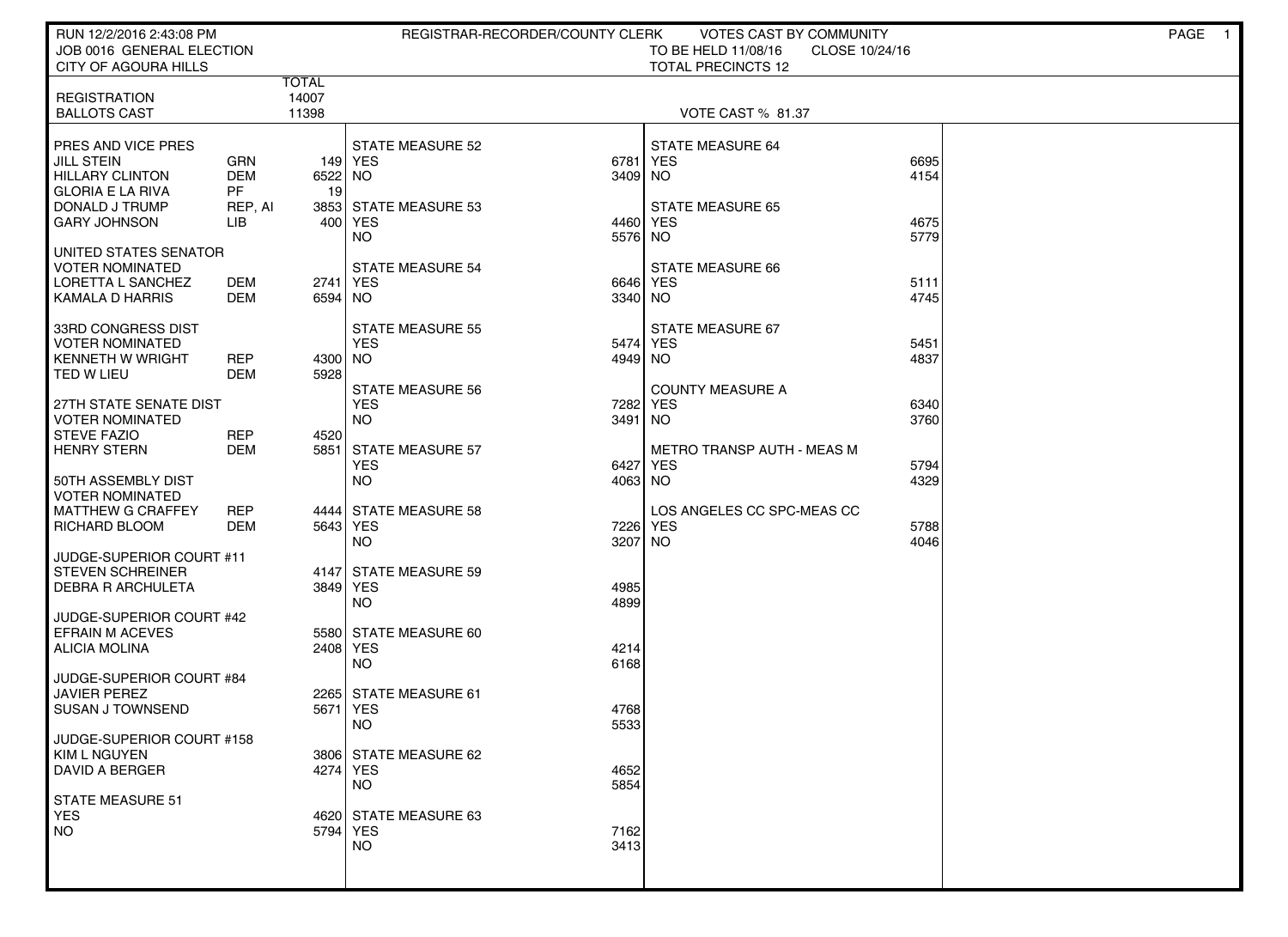| RUN 12/2/2016 2:43:08 PM                        |                      |                |                                       | REGISTRAR-RECORDER/COUNTY CLERK | VOTES CAST BY COMMUNITY                         |              | PAGE 2 |
|-------------------------------------------------|----------------------|----------------|---------------------------------------|---------------------------------|-------------------------------------------------|--------------|--------|
| JOB 0016 GENERAL ELECTION                       |                      |                |                                       |                                 | TO BE HELD 11/08/16<br>CLOSE 10/24/16           |              |        |
| <b>CITY OF ALHAMBRA</b>                         |                      |                |                                       |                                 | <b>TOTAL PRECINCTS 40</b>                       |              |        |
| <b>REGISTRATION</b>                             |                      | TOTAL<br>39860 |                                       |                                 |                                                 |              |        |
| <b>BALLOTS CAST</b>                             |                      | 26542          |                                       |                                 | VOTE CAST % 66.59                               |              |        |
|                                                 |                      |                |                                       |                                 |                                                 |              |        |
| PRES AND VICE PRES                              |                      |                | <b>STATE MEASURE 53</b>               |                                 | <b>STATE MEASURE 65</b>                         |              |        |
| JILL STEIN                                      | GRN                  |                | 634   YES                             | 10378                           | <b>YES</b>                                      | 12303        |        |
| <b>HILLARY CLINTON</b>                          | <b>DEM</b>           | 18476 NO       |                                       | 12355 NO                        |                                                 | 11184        |        |
| <b>GLORIA E LA RIVA</b><br>DONALD J TRUMP       | <b>PF</b><br>REP, AI | 180            | 5639 STATE MEASURE 54                 |                                 | STATE MEASURE 66                                |              |        |
| GARY JOHNSON                                    | LIB                  | 567            | YES                                   | 14818                           | <b>YES</b>                                      | 11834        |        |
|                                                 |                      |                | NO.                                   | 7762                            | NO.                                             | 10493        |        |
| UNITED STATES SENATOR                           |                      |                |                                       |                                 |                                                 |              |        |
| <b>VOTER NOMINATED</b>                          |                      |                | STATE MEASURE 55                      |                                 | STATE MEASURE 67                                |              |        |
| LORETTA L SANCHEZ                               | DEM                  | 9891           | YES                                   | 17430                           | <b>YES</b>                                      | 12939        |        |
| KAMALA D HARRIS                                 | DEM                  | 13034 NO       |                                       | 6479 NO                         |                                                 | 10264        |        |
| 27TH CONGRESS DIST                              |                      |                | STATE MEASURE 56                      |                                 | <b>COUNTY MEASURE A</b>                         |              |        |
| VOTER NOMINATED                                 |                      |                | <b>YES</b>                            | 17556                           | <b>YES</b>                                      | 17395        |        |
| JACK ORSWELL                                    | REP                  | 5643 NO        |                                       | 6998                            | NO                                              | 5417         |        |
| JUDY CHU                                        | <b>DEM</b>           | 18166          |                                       |                                 |                                                 |              |        |
| 49TH ASSEMBLY DIST                              |                      |                | <b>STATE MEASURE 57</b><br><b>YES</b> | 15445                           | <b>METRO TRANSP AUTH - MEAS M</b><br><b>YES</b> | 16718        |        |
| VOTER NOMINATED                                 |                      |                | NO.                                   | 8285                            | NO.                                             | 6302         |        |
| PETER AMUNDSON                                  | REP                  | 5527           |                                       |                                 |                                                 |              |        |
| ED CHAU                                         | DEM                  |                | 17823 STATE MEASURE 58                |                                 | LOS ANGELES CC SPC-MEAS CC                      |              |        |
|                                                 |                      |                | YES                                   | 18589                           | <b>YES</b>                                      | 15906        |        |
| JUDGE-SUPERIOR COURT #11                        |                      |                | <b>NO</b>                             | 5195 NO                         |                                                 | 6024         |        |
| <b>STEVEN SCHREINER</b><br>DEBRA R ARCHULETA    |                      | 7072<br>13060  | <b>STATE MEASURE 59</b>               |                                 | ALHAMBRA CITY GEN-CNC 3                         |              |        |
|                                                 |                      |                | <b>YES</b>                            |                                 | 12270   MARK ALAN NISALL                        | 4623         |        |
| JUDGE-SUPERIOR COURT #42                        |                      |                | NO.                                   | 10027                           | <b>JEFF MALONEY</b>                             | 12585        |        |
| <b>EFRAIN M ACEVES</b>                          |                      | 11828          |                                       |                                 |                                                 |              |        |
| <b>ALICIA MOLINA</b>                            |                      | 8277           | STATE MEASURE 60                      |                                 | ALHAMBRA CITY GEN-CNC 4                         |              |        |
|                                                 |                      |                | <b>YES</b><br><b>NO</b>               |                                 | 12649 KEN TOH                                   | 7833<br>9780 |        |
| JUDGE-SUPERIOR COURT #84<br><b>JAVIER PEREZ</b> |                      | 8594           |                                       | 10734                           | DAVID MEJIA                                     |              |        |
| <b>SUSAN J TOWNSEND</b>                         |                      |                | 11265 STATE MEASURE 61                |                                 | ALHAMBRA BD EDUC 3RD DIST                       |              |        |
|                                                 |                      |                | <b>YES</b>                            | 12486                           | Y E WEST-PALMA                                  | 9043         |        |
| JUDGE-SUPERIOR COURT #158                       |                      |                | NO.                                   | 11051                           | P RODRIGUEZ-MACKINTOSH                          | 10569        |        |
| <b>KIM L NGUYEN</b>                             |                      | 10846          |                                       |                                 |                                                 |              |        |
| <b>DAVID A BERGER</b>                           |                      |                | 9387 STATE MEASURE 62<br><b>YES</b>   | 11581                           | ALHAMBRA USD SPC - MEAS AE<br><b>YES</b>        | 17098        |        |
| SUPERVISOR 5TH DISTRICT                         |                      |                | <b>NO</b>                             | 12126                           | NO.                                             | 4737         |        |
| <b>DARRELL PARK</b>                             |                      | 9651           |                                       |                                 |                                                 |              |        |
| <b>KATHRYN BARGER</b>                           |                      |                | 10361 STATE MEASURE 63                |                                 | ALHAMBRA USD SPC - MEAS HS                      |              |        |
|                                                 |                      |                | <b>YES</b>                            | 17795 YES                       |                                                 | 16967        |        |
| <b>STATE MEASURE 51</b>                         |                      |                | NO.                                   | 6118 NO                         |                                                 | 4884         |        |
| <b>YES</b><br><b>NO</b>                         |                      | 14225          | 9554 STATE MEASURE 64                 |                                 | SAN GABRIEL VLY MUNI-BD 2                       |              |        |
|                                                 |                      |                | <b>YES</b>                            |                                 | 13135 STEVEN T PLACIDO                          | 4959         |        |
| <b>STATE MEASURE 52</b>                         |                      |                | <b>NO</b>                             | 11351                           | JOHN S LEUNG                                    | 2953         |        |
| <b>YES</b>                                      |                      | 17424          |                                       |                                 |                                                 |              |        |
| <b>NO</b>                                       |                      | 6052           |                                       |                                 |                                                 |              |        |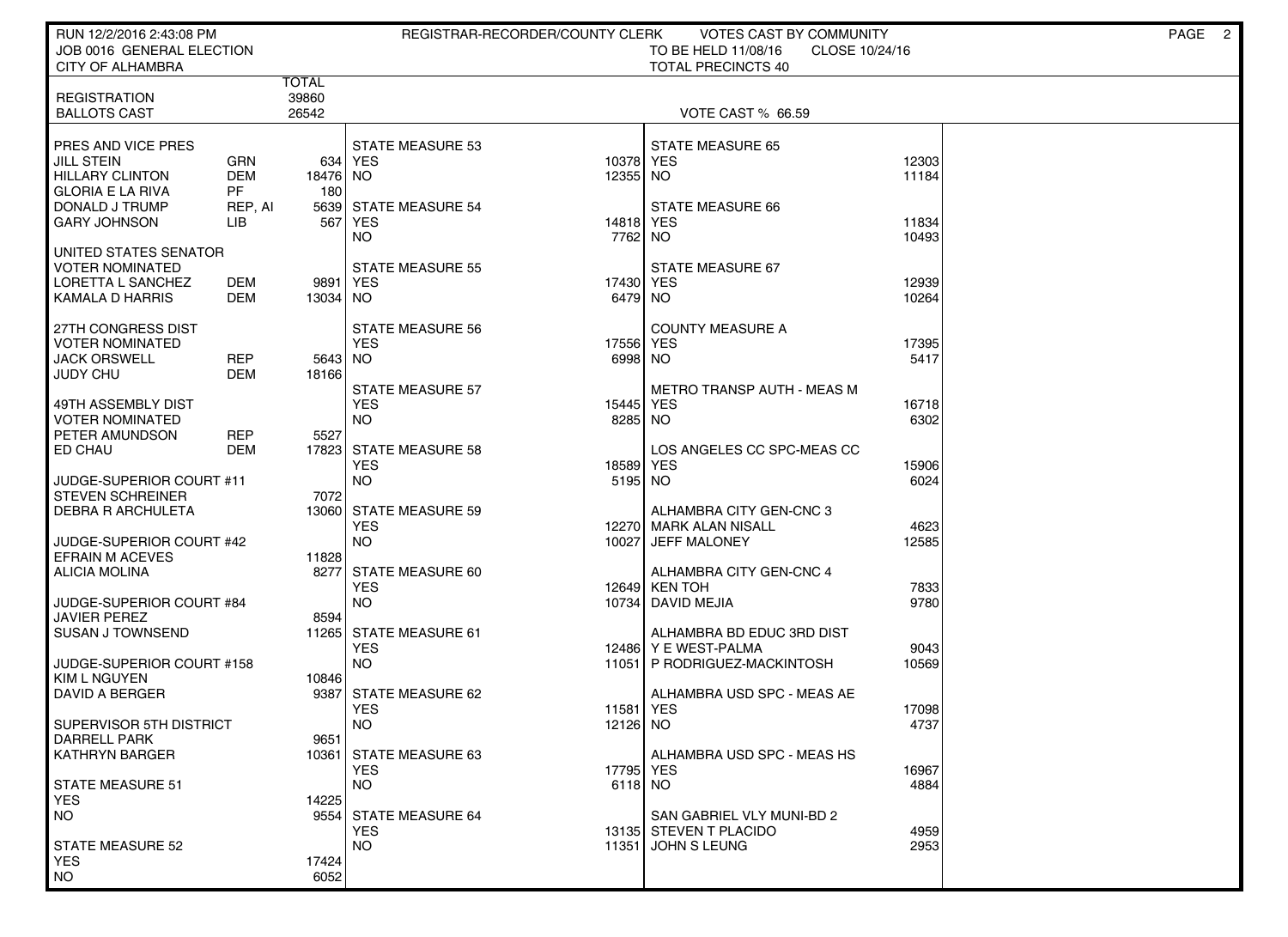| RUN 12/2/2016 2:43:08 PM                            |                          |                |                                     | REGISTRAR-RECORDER/COUNTY CLERK | VOTES CAST BY COMMUNITY                          |                | PAGE 3 |
|-----------------------------------------------------|--------------------------|----------------|-------------------------------------|---------------------------------|--------------------------------------------------|----------------|--------|
| JOB 0016 GENERAL ELECTION<br><b>CITY OF ARCADIA</b> |                          |                |                                     |                                 | TO BE HELD 11/08/16<br><b>TOTAL PRECINCTS 23</b> | CLOSE 10/24/16 |        |
|                                                     |                          | TOTAL          |                                     |                                 |                                                  |                |        |
| <b>REGISTRATION</b><br><b>BALLOTS CAST</b>          |                          | 28832<br>19082 |                                     |                                 | VOTE CAST % 66.18                                |                |        |
|                                                     |                          |                |                                     |                                 |                                                  |                |        |
| PRES AND VICE PRES                                  |                          |                | <b>STATE MEASURE 53</b>             |                                 | <b>STATE MEASURE 65</b>                          |                |        |
| <b>JILL STEIN</b><br><b>HILLARY CLINTON</b>         | GRN<br><b>DEM</b>        | 10379 NO       | 317 YES                             | 8187<br>8186 NO                 | YES                                              | 7930<br>9037   |        |
| <b>GLORIA E LA RIVA</b>                             | <b>PF</b>                | 89             |                                     |                                 |                                                  |                |        |
| DONALD J TRUMP                                      | REP, AI                  |                | 6850 STATE MEASURE 54               |                                 | STATE MEASURE 66                                 |                |        |
| <b>GARY JOHNSON</b>                                 | LІВ                      |                | 595   YES<br><b>NO</b>              | 11071<br>5163 NO                | <b>YES</b>                                       | 9338<br>6770   |        |
| UNITED STATES SENATOR                               |                          |                |                                     |                                 |                                                  |                |        |
| <b>VOTER NOMINATED</b><br>LORETTA L SANCHEZ         | DEM                      | 5669 YES       | <b>STATE MEASURE 55</b>             | 9274                            | STATE MEASURE 67<br>YES                          | 8446           |        |
| KAMALA D HARRIS                                     | DEM                      | 9411 NO        |                                     | 7938 NO                         |                                                  | 8467           |        |
|                                                     |                          |                |                                     |                                 |                                                  |                |        |
| 27TH CONGRESS DIST<br><b>VOTER NOMINATED</b>        |                          |                | STATE MEASURE 56<br><b>YES</b>      | 11923 YES                       | <b>COUNTY MEASURE A</b>                          | 10300          |        |
| <b>JACK ORSWELL</b>                                 | <b>REP</b>               | 7209 NO        |                                     | 5677 NO                         |                                                  | 6238           |        |
| <b>JUDY CHU</b>                                     | <b>DEM</b>               | 9953           | <b>STATE MEASURE 57</b>             |                                 | METRO TRANSP AUTH - MEAS M                       |                |        |
| 49TH ASSEMBLY DIST                                  |                          |                | <b>YES</b>                          | 9210 YES                        |                                                  | 10263          |        |
| <b>VOTER NOMINATED</b>                              |                          |                | NO                                  | 7898 NO                         |                                                  | 6469           |        |
| PETER AMUNDSON<br>ED CHAU                           | <b>REP</b><br><b>DEM</b> | 7428           | 9454 STATE MEASURE 58               |                                 |                                                  |                |        |
|                                                     |                          |                | <b>YES</b>                          | 11308                           |                                                  |                |        |
| JUDGE-SUPERIOR COURT #11                            |                          |                | <b>NO</b>                           | 5746                            |                                                  |                |        |
| <b>STEVEN SCHREINER</b><br><b>DEBRA R ARCHULETA</b> |                          | 6041           | 6912 STATE MEASURE 59               |                                 |                                                  |                |        |
|                                                     |                          |                | <b>YES</b>                          | 7260                            |                                                  |                |        |
| JUDGE-SUPERIOR COURT #42<br><b>EFRAIN M ACEVES</b>  |                          | 8457           | <b>NO</b>                           | 8609                            |                                                  |                |        |
| <b>ALICIA MOLINA</b>                                |                          |                | 4436 STATE MEASURE 60               |                                 |                                                  |                |        |
|                                                     |                          |                | <b>YES</b>                          | 7914                            |                                                  |                |        |
| JUDGE-SUPERIOR COURT #84<br><b>JAVIER PEREZ</b>     |                          | 3667           | NO                                  | 8783                            |                                                  |                |        |
| <b>SUSAN J TOWNSEND</b>                             |                          |                | 9243 STATE MEASURE 61               |                                 |                                                  |                |        |
| JUDGE-SUPERIOR COURT #158                           |                          |                | <b>YES</b><br>NO                    | 7601<br>9192                    |                                                  |                |        |
| <b>KIM L NGUYEN</b>                                 |                          | 6546           |                                     |                                 |                                                  |                |        |
| <b>DAVID A BERGER</b>                               |                          |                | 6757 STATE MEASURE 62               |                                 |                                                  |                |        |
| SUPERVISOR 5TH DISTRICT                             |                          |                | <b>YES</b><br><b>NO</b>             | 6669<br>10385                   |                                                  |                |        |
| <b>DARRELL PARK</b>                                 |                          | 5503           |                                     |                                 |                                                  |                |        |
| <b>KATHRYN BARGER</b>                               |                          |                | 8223 STATE MEASURE 63<br><b>YES</b> | 11449                           |                                                  |                |        |
| STATE MEASURE 51                                    |                          |                | <b>NO</b>                           | 5823                            |                                                  |                |        |
| <b>YES</b>                                          |                          | 7788           |                                     |                                 |                                                  |                |        |
| <b>NO</b>                                           |                          |                | 9383 STATE MEASURE 64<br><b>YES</b> | 7808                            |                                                  |                |        |
| <b>STATE MEASURE 52</b>                             |                          |                | <b>NO</b>                           | 9848                            |                                                  |                |        |
| <b>YES</b>                                          |                          | 10900          |                                     |                                 |                                                  |                |        |
| <b>NO</b>                                           |                          | 5917           |                                     |                                 |                                                  |                |        |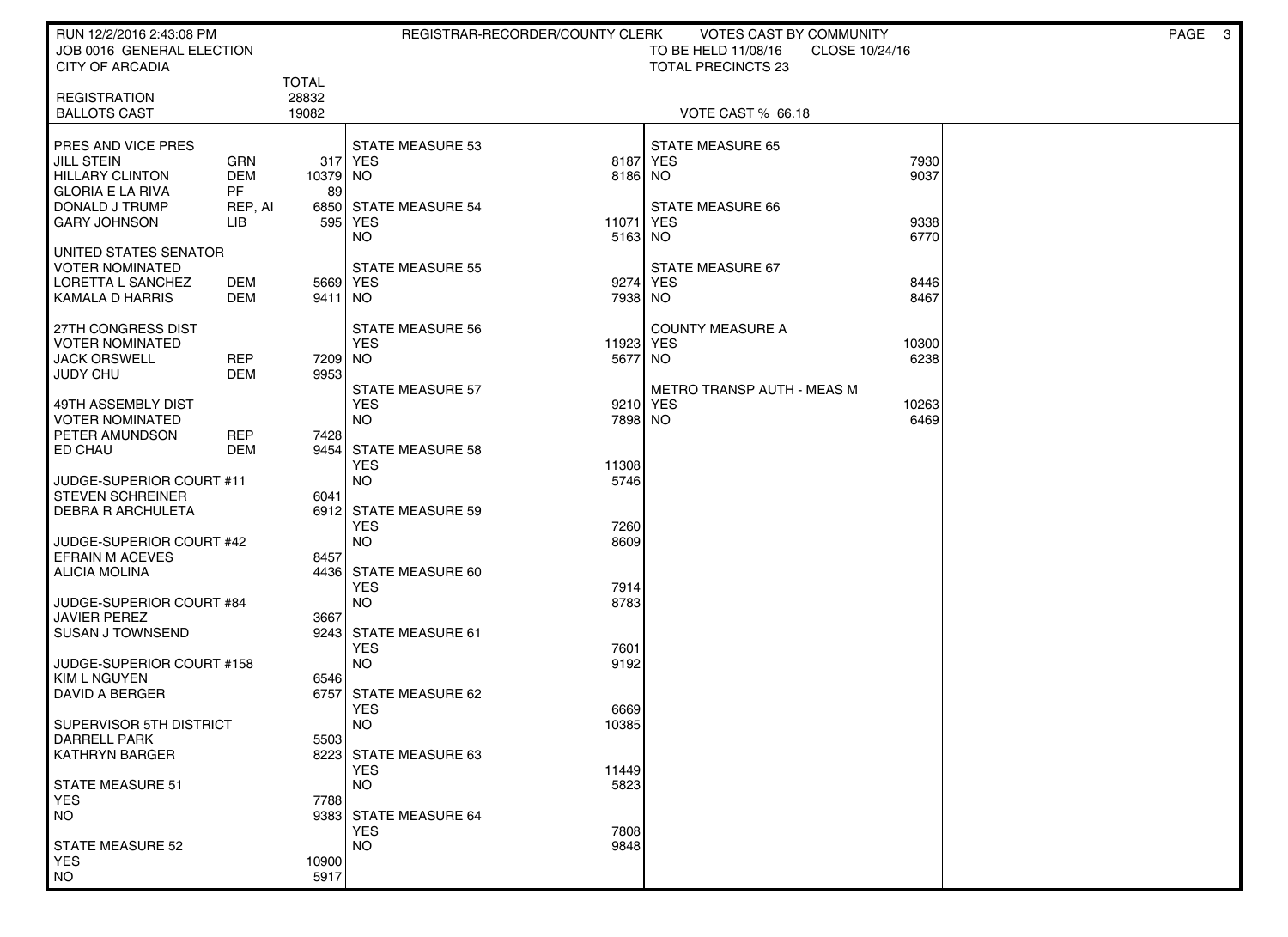| RUN 12/2/2016 2:43:08 PM                         |            |              |                                       | REGISTRAR-RECORDER/COUNTY CLERK | VOTES CAST BY COMMUNITY                  |                | PAGE<br>$\overline{4}$ |
|--------------------------------------------------|------------|--------------|---------------------------------------|---------------------------------|------------------------------------------|----------------|------------------------|
| JOB 0016 GENERAL ELECTION                        |            |              |                                       |                                 | TO BE HELD 11/08/16                      | CLOSE 10/24/16 |                        |
| <b>CITY OF ARTESIA</b>                           |            |              |                                       |                                 | <b>TOTAL PRECINCTS 7</b>                 |                |                        |
|                                                  |            | <b>TOTAL</b> |                                       |                                 |                                          |                |                        |
| <b>REGISTRATION</b><br><b>BALLOTS CAST</b>       |            | 7147<br>4890 |                                       |                                 | VOTE CAST % 68.42                        |                |                        |
|                                                  |            |              |                                       |                                 |                                          |                |                        |
| PRES AND VICE PRES                               |            |              | <b>STATE MEASURE 53</b>               |                                 | <b>STATE MEASURE 65</b>                  |                |                        |
| <b>JILL STEIN</b>                                | GRN        | 91           | YES                                   | 2107                            | YES                                      | 2120           |                        |
| <b>HILLARY CLINTON</b>                           | DEM        | 3178 NO      |                                       | 2066 NO                         |                                          | 2157           |                        |
| <b>GLORIA E LA RIVA</b>                          | <b>PF</b>  | 46           |                                       |                                 |                                          |                |                        |
| DONALD J TRUMP                                   | REP, AI    |              | 1319 STATE MEASURE 54                 |                                 | STATE MEASURE 66                         |                |                        |
| <b>GARY JOHNSON</b>                              | LІВ        |              | 117 YES<br>NO.                        | 2758<br>1376                    | <b>YES</b><br>NO.                        | 2368<br>1803   |                        |
| UNITED STATES SENATOR                            |            |              |                                       |                                 |                                          |                |                        |
| VOTER NOMINATED                                  |            |              | <b>STATE MEASURE 55</b>               |                                 | STATE MEASURE 67                         |                |                        |
| LORETTA L SANCHEZ                                | DEM        | 1936   YES   |                                       | 2984                            | YES.                                     | 1993           |                        |
| KAMALA D HARRIS                                  | DEM        | 2299 NO      |                                       | 1364                            | NO.                                      | 2259           |                        |
|                                                  |            |              |                                       |                                 |                                          |                |                        |
| 38TH CONGRESS DIST                               |            |              | <b>STATE MEASURE 56</b>               |                                 | <b>COUNTY MEASURE A</b>                  |                |                        |
| <b>VOTER NOMINATED</b><br><b>LINDA T SANCHEZ</b> | DEM        | 3072 NO      | <b>YES</b>                            | 2966<br>1503 NO                 | YES                                      | 3091<br>1128   |                        |
| <b>RYAN DOWNING</b>                              | <b>REP</b> | 1267         |                                       |                                 |                                          |                |                        |
|                                                  |            |              | <b>STATE MEASURE 57</b>               |                                 | <b>METRO TRANSP AUTH - MEAS M</b>        |                |                        |
| 58TH ASSEMBLY DIST                               |            |              | <b>YES</b>                            | 2762 YES                        |                                          | 3029           |                        |
| <b>VOTER NOMINATED</b>                           |            |              | NO.                                   | 1582 NO                         |                                          | 1239           |                        |
| RAMIRO ALVARADO                                  | <b>REP</b> | 1278         |                                       |                                 |                                          |                |                        |
| <b>CRISTINA GARCIA</b>                           | DEM        |              | 2988 STATE MEASURE 58                 |                                 | CERRITOS COMM COLL-GBM TA6               |                |                        |
| JUDGE-SUPERIOR COURT #11                         |            |              | <b>YES</b><br><b>NO</b>               |                                 | 3265   SANDRA SALAZAR<br>1074 TOM CHAVEZ | 265<br>85      |                        |
| <b>STEVEN SCHREINER</b>                          |            | 1415         |                                       |                                 | ROSA BARRAGAN                            | 125            |                        |
| DEBRA R ARCHULETA                                |            |              | 2359 STATE MEASURE 59                 |                                 |                                          |                |                        |
|                                                  |            |              | <b>YES</b>                            | 1961                            | <b>CENTRAL BASIN MUNI-BD 5</b>           |                |                        |
| JUDGE-SUPERIOR COURT #42                         |            |              | <b>NO</b>                             |                                 | 2117 JUDY P ROLDAN                       | 1336           |                        |
| <b>EFRAIN M ACEVES</b>                           |            | 2182         |                                       |                                 | PHILLIP HAWKINS                          | 1929           |                        |
| <b>ALICIA MOLINA</b>                             |            |              | 1539 STATE MEASURE 60<br><b>YES</b>   | 2462                            | JAY W GRAY                               | 366            |                        |
| JUDGE-SUPERIOR COURT #84                         |            |              | <b>NO</b>                             | 1794                            |                                          |                |                        |
| <b>JAVIER PEREZ</b>                              |            | 1511         |                                       |                                 |                                          |                |                        |
| <b>SUSAN J TOWNSEND</b>                          |            |              | 2130 STATE MEASURE 61                 |                                 |                                          |                |                        |
|                                                  |            |              | <b>YES</b>                            | 2123                            |                                          |                |                        |
| JUDGE-SUPERIOR COURT #158                        |            |              | <b>NO</b>                             | 2157                            |                                          |                |                        |
| KIM L NGUYEN                                     |            | 1803         |                                       |                                 |                                          |                |                        |
| DAVID A BERGER                                   |            |              | 1902 STATE MEASURE 62<br><b>YES</b>   | 2004                            |                                          |                |                        |
| SUPERVISOR 4TH DISTRICT                          |            |              | <b>NO</b>                             | 2319                            |                                          |                |                        |
| <b>STEVE NAPOLITANO</b>                          |            | 1774         |                                       |                                 |                                          |                |                        |
| <b>JANICE HAHN</b>                               |            |              | 2165 STATE MEASURE 63                 |                                 |                                          |                |                        |
|                                                  |            |              | <b>YES</b>                            | 2987                            |                                          |                |                        |
| STATE MEASURE 51                                 |            |              | <b>NO</b>                             | 1356                            |                                          |                |                        |
| <b>YES</b>                                       |            | 2652<br>1727 |                                       |                                 |                                          |                |                        |
| NO.                                              |            |              | <b>STATE MEASURE 64</b><br><b>YES</b> | 2223                            |                                          |                |                        |
| <b>STATE MEASURE 52</b>                          |            |              | <b>NO</b>                             | 2244                            |                                          |                |                        |
| <b>YES</b>                                       |            | 3070         |                                       |                                 |                                          |                |                        |
| <b>NO</b>                                        |            | 1266         |                                       |                                 |                                          |                |                        |
|                                                  |            |              |                                       |                                 |                                          |                |                        |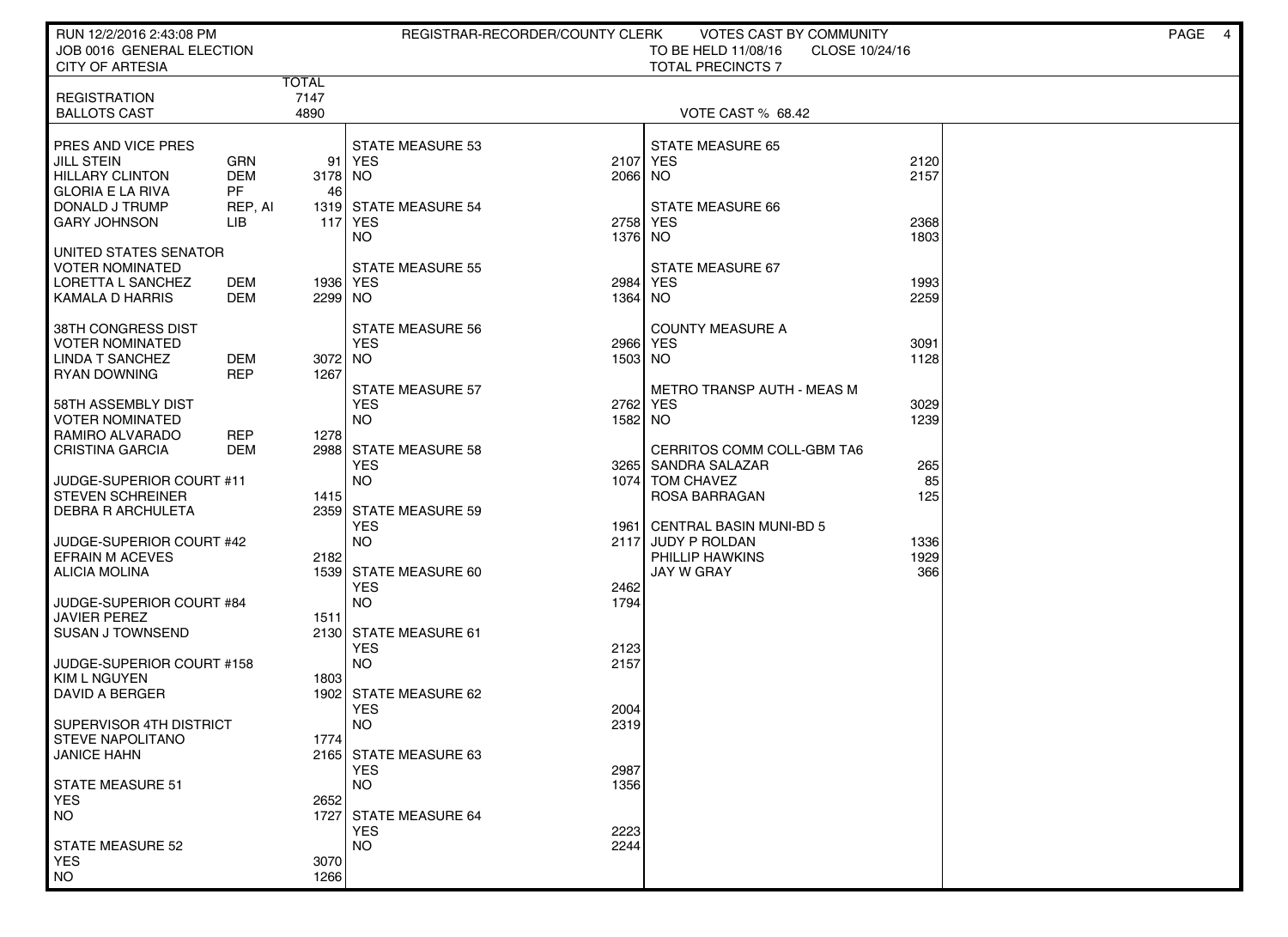| RUN 12/2/2016 2:43:08 PM<br>JOB 0016 GENERAL ELECTION                                        |                                       |                              | REGISTRAR-RECORDER/COUNTY CLERK                    |               | VOTES CAST BY COMMUNITY<br>TO BE HELD 11/08/16<br>CLOSE 10/24/16 |            | PAGE 5 |
|----------------------------------------------------------------------------------------------|---------------------------------------|------------------------------|----------------------------------------------------|---------------|------------------------------------------------------------------|------------|--------|
| <b>CITY OF AVALON</b>                                                                        |                                       |                              |                                                    |               | <b>TOTAL PRECINCTS 2</b>                                         |            |        |
| <b>REGISTRATION</b><br><b>BALLOTS CAST</b>                                                   |                                       | <b>TOTAL</b><br>1798<br>1259 |                                                    |               | <b>VOTE CAST % 70.02</b>                                         |            |        |
| PRES AND VICE PRES<br><b>JILL STEIN</b><br><b>HILLARY CLINTON</b><br><b>GLORIA E LA RIVA</b> | <b>GRN</b><br><b>DEM</b><br><b>PF</b> | 629 NO<br>9                  | <b>STATE MEASURE 53</b><br>45 YES                  | 525<br>564    | STATE MEASURE 65<br><b>YES</b><br>NO <sub>1</sub>                | 553<br>570 |        |
| DONALD J TRUMP<br><b>GARY JOHNSON</b>                                                        | REP, AI<br>LІВ                        | 32                           | 489 STATE MEASURE 54<br>YES<br>NO.                 | 723<br>350    | STATE MEASURE 66<br>YES<br>NO.                                   | 615<br>440 |        |
| UNITED STATES SENATOR<br><b>VOTER NOMINATED</b><br>LORETTA L SANCHEZ<br>KAMALA D HARRIS      | DEM<br>DEM                            | 634   NO                     | <b>STATE MEASURE 55</b><br>393 YES                 | 446 NO        | STATE MEASURE 67<br>679 YES                                      | 625<br>491 |        |
| 47TH CONGRESS DIST<br><b>VOTER NOMINATED</b><br><b>ANDY WHALLON</b><br><b>ALAN LOWENTHAL</b> | <b>REP</b><br>DEM                     | 422 NO<br>728                | <b>STATE MEASURE 56</b><br><b>YES</b>              | 752<br>425 NO | <b>COUNTY MEASURE A</b><br><b>YES</b>                            | 752<br>338 |        |
| 70TH ASSEMBLY DIST<br><b>VOTER NOMINATED</b><br>PATRICK O'DONNELL                            | DEM                                   | 595                          | <b>STATE MEASURE 57</b><br><b>YES</b><br><b>NO</b> | 699<br>440 NO | <b>METRO TRANSP AUTH - MEAS M</b><br><b>YES</b>                  | 714<br>364 |        |
| M E FLORES-GIBSON                                                                            | <b>REP</b>                            |                              | 523 STATE MEASURE 58<br><b>YES</b>                 |               | LONG BEACH USD SPC-MEAS E<br>810 YES                             | 797        |        |
| JUDGE-SUPERIOR COURT #11<br><b>STEVEN SCHREINER</b><br><b>DEBRA R ARCHULETA</b>              |                                       | 382<br>546                   | <b>NO</b><br><b>STATE MEASURE 59</b><br><b>YES</b> | 314 NO        | <b>AVALON CITY SPC - MEAS X</b><br>497 YES                       | 321<br>421 |        |
| JUDGE-SUPERIOR COURT #42<br><b>EFRAIN M ACEVES</b>                                           |                                       | 547                          | <b>NO</b>                                          | 583 NO        |                                                                  | 727        |        |
| <b>ALICIA MOLINA</b><br>JUDGE-SUPERIOR COURT #84                                             |                                       |                              | 356 STATE MEASURE 60<br><b>YES</b><br><b>NO</b>    | 550<br>580    |                                                                  |            |        |
| <b>JAVIER PEREZ</b><br><b>SUSAN J TOWNSEND</b>                                               |                                       | 339                          | 549 STATE MEASURE 61<br><b>YES</b>                 | 482           |                                                                  |            |        |
| JUDGE-SUPERIOR COURT #158<br>KIM L NGUYEN<br>DAVID A BERGER                                  |                                       | 379                          | <b>NO</b><br>510 STATE MEASURE 62                  | 639           |                                                                  |            |        |
| SUPERVISOR 4TH DISTRICT<br><b>STEVE NAPOLITANO</b>                                           |                                       | 465                          | <b>YES</b><br><b>NO</b>                            | 489<br>641    |                                                                  |            |        |
| <b>JANICE HAHN</b><br><b>STATE MEASURE 51</b>                                                |                                       |                              | 547 STATE MEASURE 63<br><b>YES</b><br><b>NO</b>    | 662<br>486    |                                                                  |            |        |
| <b>YES</b><br><b>NO</b>                                                                      |                                       | 621                          | 522 STATE MEASURE 64<br><b>YES</b>                 | 619           |                                                                  |            |        |
| <b>STATE MEASURE 52</b><br><b>YES</b><br><b>NO</b>                                           |                                       | 767<br>343                   | <b>NO</b>                                          | 562           |                                                                  |            |        |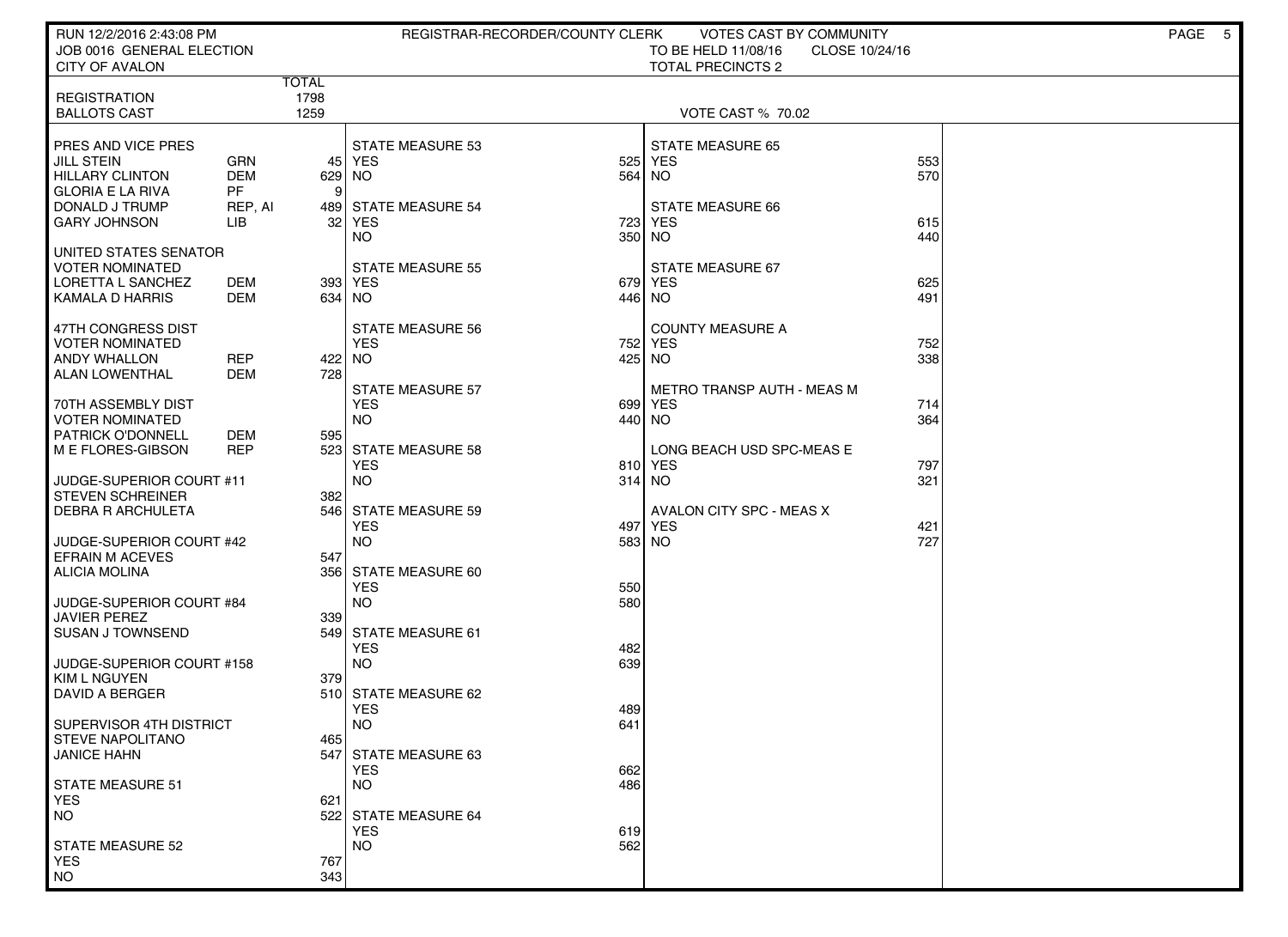| RUN 12/2/2016 2:43:08 PM                       |            |              | REGISTRAR-RECORDER/COUNTY CLERK |         | <b>VOTES CAST BY COMMUNITY</b>        |      | PAGE<br>$6\overline{6}$ |
|------------------------------------------------|------------|--------------|---------------------------------|---------|---------------------------------------|------|-------------------------|
| JOB 0016 GENERAL ELECTION                      |            |              |                                 |         | TO BE HELD 11/08/16<br>CLOSE 10/24/16 |      |                         |
| CITY OF AZUSA                                  |            | <b>TOTAL</b> |                                 |         | <b>TOTAL PRECINCTS 25</b>             |      |                         |
| <b>REGISTRATION</b>                            |            | 19286        |                                 |         |                                       |      |                         |
| <b>BALLOTS CAST</b>                            |            | 13663        |                                 |         | <b>VOTE CAST % 70.84</b>              |      |                         |
| PRES AND VICE PRES                             |            |              | <b>STATE MEASURE 54</b>         |         | STATE MEASURE 66                      |      |                         |
| <b>JILL STEIN</b>                              | <b>GRN</b> |              | 309 YES                         | 7650    | <b>YES</b>                            | 6567 |                         |
| <b>HILLARY CLINTON</b>                         | <b>DEM</b> | 8875 NO      |                                 | 4379    | NO                                    | 5531 |                         |
| <b>GLORIA E LA RIVA</b>                        | <b>PF</b>  | 151          |                                 |         |                                       |      |                         |
| DONALD J TRUMP                                 | REP, AI    |              | 3435 STATE MEASURE 55           |         | STATE MEASURE 67                      |      |                         |
| <b>GARY JOHNSON</b>                            | ЦB         | 395          | <b>YES</b>                      | 8663    | <b>YES</b>                            | 6026 |                         |
|                                                |            |              | NO.                             | 3928    | NO.                                   | 6371 |                         |
| UNITED STATES SENATOR                          |            |              |                                 |         |                                       |      |                         |
| <b>VOTER NOMINATED</b>                         |            |              | <b>STATE MEASURE 56</b>         |         | <b>COUNTY MEASURE A</b>               |      |                         |
| LORETTA L SANCHEZ                              | DEM        | 5513 YES     |                                 | 8496    | <b>YES</b>                            | 9188 |                         |
| KAMALA D HARRIS                                | DEM        | 6383 NO      |                                 | 4370 NO |                                       | 3147 |                         |
| 32ND CONGRESS DIST                             |            |              | STATE MEASURE 57                |         | <b>METRO TRANSP AUTH - MEAS M</b>     |      |                         |
| <b>VOTER NOMINATED</b>                         |            |              | <b>YES</b>                      | 7746    | <b>YES</b>                            | 8916 |                         |
| <b>GRACE F NAPOLITANO</b>                      | DEM        | 6499 NO      |                                 | 4887    | NO                                    | 3509 |                         |
| ROGER HERNANDEZ                                | DEM        | 4690         |                                 |         |                                       |      |                         |
|                                                |            |              | <b>STATE MEASURE 58</b>         |         | UPPER SAN GABRIEL VLY-BD 4            |      |                         |
| 48TH ASSEMBLY DIST                             |            |              | <b>YES</b>                      |         | 9366 ALFONSO CONTRERAS                | 791  |                         |
| <b>VOTER NOMINATED</b>                         |            |              | <b>NO</b>                       |         | 3149 MICHAEL TOUHEY                   | 916  |                         |
| <b>BLANCA E RUBIO</b>                          | DEM        | 7677         |                                 |         |                                       |      |                         |
| <b>CORY ELLENSON</b>                           | <b>REP</b> |              | 4446 STATE MEASURE 59           |         |                                       |      |                         |
|                                                |            |              | <b>YES</b>                      | 5973    |                                       |      |                         |
| JUDGE-SUPERIOR COURT #11                       |            |              | <b>NO</b>                       | 5915    |                                       |      |                         |
| <b>STEVEN SCHREINER</b>                        |            | 4222         |                                 |         |                                       |      |                         |
| <b>DEBRA R ARCHULETA</b>                       |            | 6637         | STATE MEASURE 60                |         |                                       |      |                         |
|                                                |            |              | <b>YES</b>                      | 7091    |                                       |      |                         |
| JUDGE-SUPERIOR COURT #42                       |            |              | <b>NO</b>                       | 5347    |                                       |      |                         |
| <b>EFRAIN M ACEVES</b><br><b>ALICIA MOLINA</b> |            | 6454         | 4382 STATE MEASURE 61           |         |                                       |      |                         |
|                                                |            |              | <b>YES</b>                      | 6104    |                                       |      |                         |
| JUDGE-SUPERIOR COURT #84                       |            |              | <b>NO</b>                       | 6350    |                                       |      |                         |
| <b>JAVIER PEREZ</b>                            |            | 5766         |                                 |         |                                       |      |                         |
| <b>SUSAN J TOWNSEND</b>                        |            |              | 4918 STATE MEASURE 62           |         |                                       |      |                         |
|                                                |            |              | <b>YES</b>                      | 5647    |                                       |      |                         |
| JUDGE-SUPERIOR COURT #158                      |            |              | <b>NO</b>                       | 6921    |                                       |      |                         |
| KIM L NGUYEN                                   |            | 5326         |                                 |         |                                       |      |                         |
| DAVID A BERGER                                 |            |              | 5426 STATE MEASURE 63           |         |                                       |      |                         |
|                                                |            |              | <b>YES</b>                      | 8293    |                                       |      |                         |
| <b>STATE MEASURE 51</b>                        |            |              | <b>NO</b>                       | 4344    |                                       |      |                         |
| <b>YES</b>                                     |            | 7570         |                                 |         |                                       |      |                         |
| NO.                                            |            |              | 5038 STATE MEASURE 64           |         |                                       |      |                         |
|                                                |            |              | <b>YES</b>                      | 7005    |                                       |      |                         |
| <b>STATE MEASURE 52</b>                        |            |              | <b>NO</b>                       | 5915    |                                       |      |                         |
| <b>YES</b><br>NO.                              |            | 8975         | 3534 STATE MEASURE 65           |         |                                       |      |                         |
|                                                |            |              | <b>YES</b>                      | 6015    |                                       |      |                         |
| <b>STATE MEASURE 53</b>                        |            |              | <b>NO</b>                       | 6400    |                                       |      |                         |
| <b>YES</b>                                     |            | 5945         |                                 |         |                                       |      |                         |
| <b>NO</b>                                      |            | 6160         |                                 |         |                                       |      |                         |
|                                                |            |              |                                 |         |                                       |      |                         |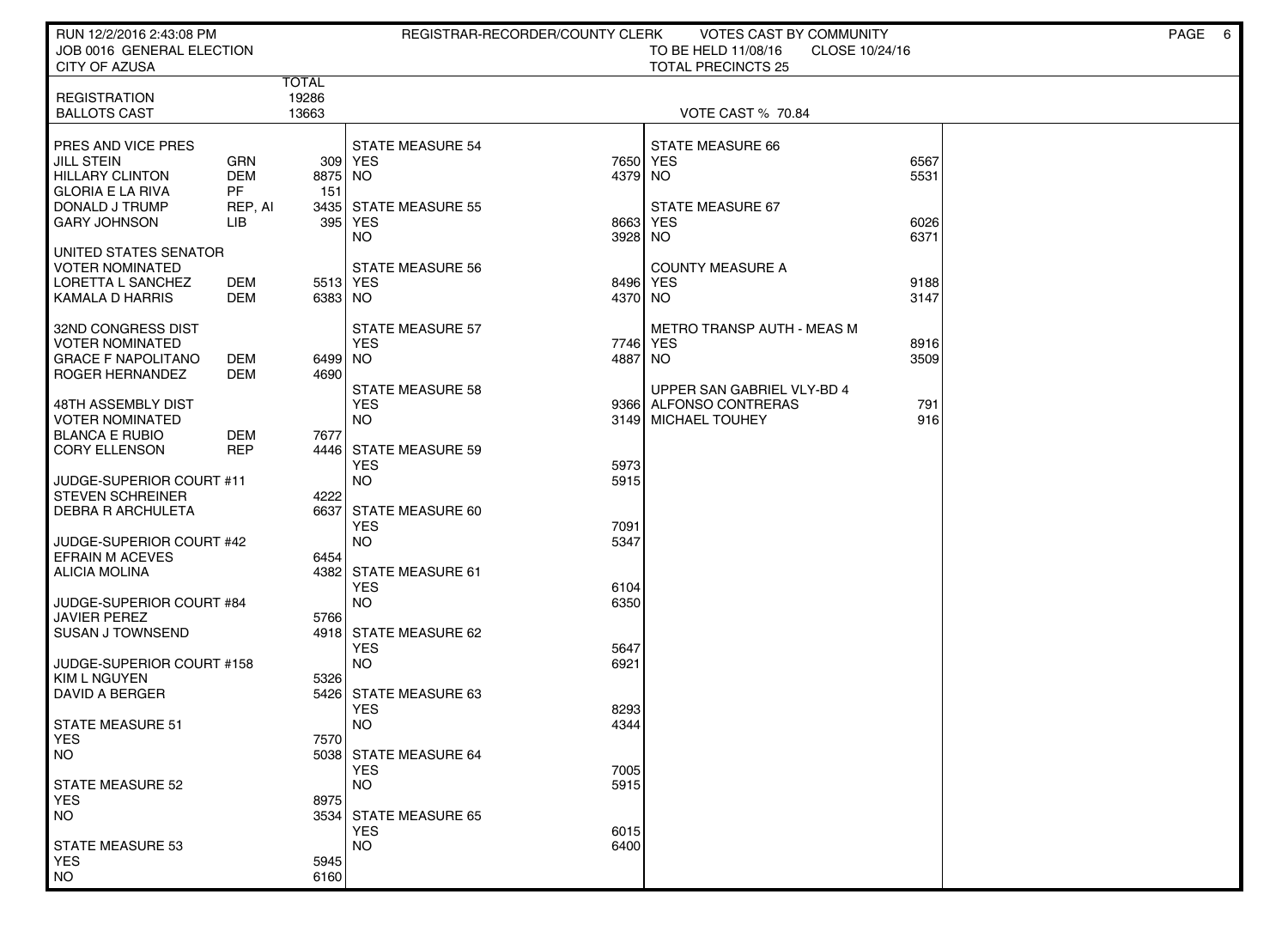| RUN 12/2/2016 2:43:08 PM<br>JOB 0016 GENERAL ELECTION |            |              |                                       | REGISTRAR-RECORDER/COUNTY CLERK | <b>VOTES CAST BY COMMUNITY</b><br>TO BE HELD 11/08/16<br>CLOSE 10/24/16 |          | PAGE<br>7 |
|-------------------------------------------------------|------------|--------------|---------------------------------------|---------------------------------|-------------------------------------------------------------------------|----------|-----------|
| CITY OF BALDWIN PARK                                  |            |              |                                       |                                 | <b>TOTAL PRECINCTS 30</b>                                               |          |           |
|                                                       |            | <b>TOTAL</b> |                                       |                                 |                                                                         |          |           |
| <b>REGISTRATION</b>                                   |            | 28838        |                                       |                                 |                                                                         |          |           |
| <b>BALLOTS CAST</b>                                   |            | 19510        |                                       |                                 | <b>VOTE CAST % 67.65</b>                                                |          |           |
|                                                       |            |              |                                       |                                 |                                                                         |          |           |
| PRES AND VICE PRES<br><b>JILL STEIN</b>               | GRN        |              | <b>STATE MEASURE 54</b><br>432 YES    | 10976                           | <b>STATE MEASURE 66</b><br><b>YES</b>                                   | 8648     |           |
| <b>HILLARY CLINTON</b>                                | <b>DEM</b> | 15084 NO     |                                       | 6297                            | NO.                                                                     | 8790     |           |
| <b>GLORIA E LA RIVA</b>                               | <b>PF</b>  | 231          |                                       |                                 |                                                                         |          |           |
| DONALD J TRUMP                                        | REP, AI    |              | 2788 STATE MEASURE 55                 |                                 | STATE MEASURE 67                                                        |          |           |
| <b>GARY JOHNSON</b>                                   | LІВ        | 387          | <b>YES</b>                            | 14035                           | <b>YES</b>                                                              | 9052     |           |
|                                                       |            |              | NO.                                   | 3959                            | NO.                                                                     | 8613     |           |
| UNITED STATES SENATOR                                 |            |              |                                       |                                 |                                                                         |          |           |
| VOTER NOMINATED<br>LORETTA L SANCHEZ                  | DEM        | 9824 YES     | <b>STATE MEASURE 56</b>               | 13095                           | <b>COUNTY MEASURE A</b><br><b>YES</b>                                   | 14458    |           |
| KAMALA D HARRIS                                       | DEM        | 7939 NO      |                                       | 5242 NO                         |                                                                         | 3166     |           |
|                                                       |            |              |                                       |                                 |                                                                         |          |           |
| 32ND CONGRESS DIST                                    |            |              | <b>STATE MEASURE 57</b>               |                                 | METRO TRANSP AUTH - MEAS M                                              |          |           |
| VOTER NOMINATED                                       |            |              | <b>YES</b>                            | 12313                           | <b>YES</b>                                                              | 13896    |           |
| <b>GRACE F NAPOLITANO</b>                             | DEM        | 9000 NO      |                                       | 5746 NO                         |                                                                         | 3886     |           |
| ROGER HERNANDEZ                                       | DEM        | 7895         |                                       |                                 | <b>WEST COVINA USD - MEAS ES</b>                                        |          |           |
| 48TH ASSEMBLY DIST                                    |            |              | <b>STATE MEASURE 58</b><br><b>YES</b> | 14690                           | <b>YES</b>                                                              | 0        |           |
| <b>VOTER NOMINATED</b>                                |            |              | <b>NO</b>                             | 3182                            | NO                                                                      | 2        |           |
| <b>BLANCA E RUBIO</b>                                 | DEM        | 14069        |                                       |                                 |                                                                         |          |           |
| <b>CORY ELLENSON</b>                                  | <b>REP</b> |              | 3395 STATE MEASURE 59                 |                                 | <b>MOUNTAIN VIEW SCH SPC - SS</b>                                       |          |           |
|                                                       |            |              | <b>YES</b>                            | 9288                            | <b>YES</b>                                                              | 0        |           |
| JUDGE-SUPERIOR COURT #11                              |            |              | <b>NO</b>                             | 7849                            | NO                                                                      | $\Omega$ |           |
| <b>STEVEN SCHREINER</b><br><b>DEBRA R ARCHULETA</b>   |            | 5923         | 10409 STATE MEASURE 60                |                                 | UPPER SAN GABRIEL VLY-BD 4                                              |          |           |
|                                                       |            |              | <b>YES</b>                            |                                 | 11157 ALFONSO CONTRERAS                                                 | 195      |           |
| JUDGE-SUPERIOR COURT #42                              |            |              | <b>NO</b>                             |                                 | 6640 MICHAEL TOUHEY                                                     | 85       |           |
| <b>EFRAIN M ACEVES</b>                                |            | 8848         |                                       |                                 |                                                                         |          |           |
| <b>ALICIA MOLINA</b>                                  |            |              | 7552 STATE MEASURE 61                 |                                 |                                                                         |          |           |
|                                                       |            |              | <b>YES</b>                            | 9442                            |                                                                         |          |           |
| JUDGE-SUPERIOR COURT #84<br><b>JAVIER PEREZ</b>       |            | 10163        | <b>NO</b>                             | 8395                            |                                                                         |          |           |
| <b>SUSAN J TOWNSEND</b>                               |            |              | 5831 STATE MEASURE 62                 |                                 |                                                                         |          |           |
|                                                       |            |              | <b>YES</b>                            | 9122                            |                                                                         |          |           |
| JUDGE-SUPERIOR COURT #158                             |            |              | <b>NO</b>                             | 8790                            |                                                                         |          |           |
| KIM L NGUYEN                                          |            | 8052         |                                       |                                 |                                                                         |          |           |
| DAVID A BERGER                                        |            |              | 8168 STATE MEASURE 63                 |                                 |                                                                         |          |           |
| STATE MEASURE 51                                      |            |              | <b>YES</b><br><b>NO</b>               | 13136<br>4782                   |                                                                         |          |           |
| <b>YES</b>                                            |            | 12601        |                                       |                                 |                                                                         |          |           |
| NO.                                                   |            |              | 5454 STATE MEASURE 64                 |                                 |                                                                         |          |           |
|                                                       |            |              | <b>YES</b>                            | 9904                            |                                                                         |          |           |
| STATE MEASURE 52                                      |            |              | <b>NO</b>                             | 8402                            |                                                                         |          |           |
| YES.                                                  |            | 13761        |                                       |                                 |                                                                         |          |           |
| <b>NO</b>                                             |            |              | 4217 STATE MEASURE 65<br><b>YES</b>   | 8932                            |                                                                         |          |           |
| STATE MEASURE 53                                      |            |              | <b>NO</b>                             | 8814                            |                                                                         |          |           |
| <b>YES</b>                                            |            | 8288         |                                       |                                 |                                                                         |          |           |
| <b>NO</b>                                             |            | 9118         |                                       |                                 |                                                                         |          |           |
|                                                       |            |              |                                       |                                 |                                                                         |          |           |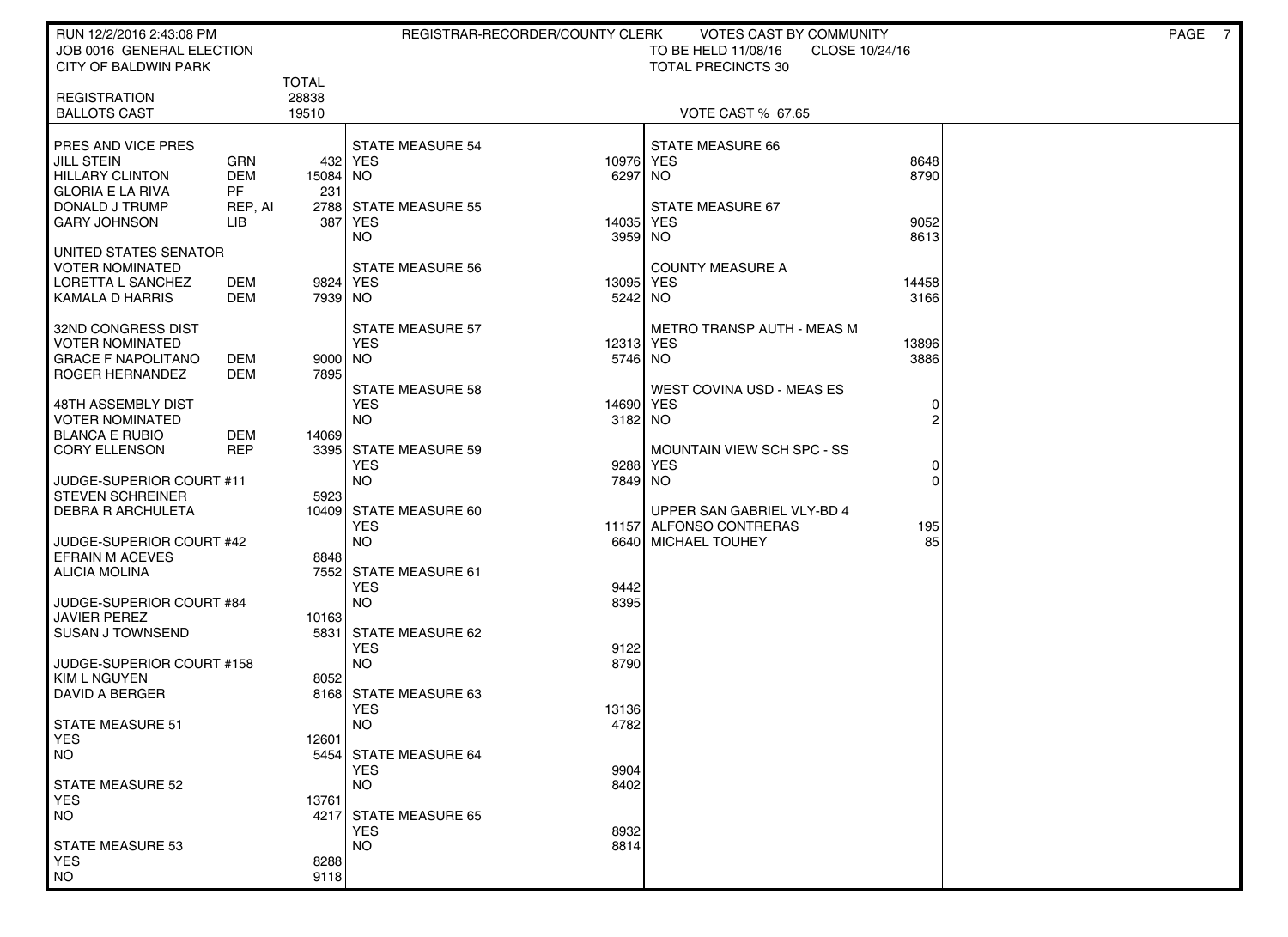| RUN 12/2/2016 2:43:08 PM<br>JOB 0016 GENERAL ELECTION                                                          |                                                  |                        | REGISTRAR-RECORDER/COUNTY CLERK                            |                     | <b>VOTES CAST BY COMMUNITY</b><br>TO BE HELD 11/08/16<br>CLOSE 10/24/16 |              | PAGE | 8 |
|----------------------------------------------------------------------------------------------------------------|--------------------------------------------------|------------------------|------------------------------------------------------------|---------------------|-------------------------------------------------------------------------|--------------|------|---|
| CITY OF BELL                                                                                                   |                                                  |                        |                                                            |                     | <b>TOTAL PRECINCTS 10</b>                                               |              |      |   |
| <b>REGISTRATION</b><br><b>BALLOTS CAST</b>                                                                     |                                                  | TOTAL<br>12516<br>7871 |                                                            |                     | <b>VOTE CAST % 62.89</b>                                                |              |      |   |
| PRES AND VICE PRES<br><b>JILL STEIN</b><br><b>HILLARY CLINTON</b><br><b>GLORIA E LA RIVA</b><br>DONALD J TRUMP | <b>GRN</b><br><b>DEM</b><br><b>PF</b><br>REP, AI | 6552 NO<br>80          | <b>STATE MEASURE 52</b><br>183 YES<br>713 STATE MEASURE 53 | 5684<br>1534        | STATE MEASURE 64<br><b>YES</b><br>NO<br><b>STATE MEASURE 65</b>         | 3888<br>3493 |      |   |
| <b>GARY JOHNSON</b><br>UNITED STATES SENATOR                                                                   | ЦB                                               | 107                    | <b>YES</b><br>NO.                                          | 3272<br>3671        | <b>YES</b><br>NO.                                                       | 3858<br>3298 |      |   |
| <b>VOTER NOMINATED</b><br>LORETTA L SANCHEZ<br>KAMALA D HARRIS                                                 | DEM<br>DEM                                       | 4467 YES<br>2842 NO    | <b>STATE MEASURE 54</b>                                    | 4218 YES<br>2710 NO | STATE MEASURE 66                                                        | 3512<br>3537 |      |   |
| 40TH CONGRESS DIST<br><b>VOTER NOMINATED</b><br>L ROYBAL-ALLARD<br>ROMAN G GONZALEZ                            | <b>DEM</b><br>NP.                                | 5378 NO<br>1703        | <b>STATE MEASURE 55</b><br><b>YES</b>                      | 5758<br>1455 NO     | STATE MEASURE 67<br><b>YES</b>                                          | 3993<br>3125 |      |   |
| 33RD STATE SENATE DIST<br><b>VOTER NOMINATED</b><br><b>HONOR MIMI ROBSON</b>                                   | LІВ                                              | 968                    | <b>STATE MEASURE 56</b><br><b>YES</b><br><b>NO</b>         | 5585<br>1772        | <b>COUNTY MEASURE A</b><br><b>YES</b><br>NO.                            | 6178<br>989  |      |   |
| <b>RICARDO LARA</b><br><b>63RD ASSEMBLY DIST</b><br><b>VOTER NOMINATED</b>                                     | <b>DEM</b>                                       |                        | 6022 STATE MEASURE 57<br><b>YES</b><br><b>NO</b>           | 5110 YES<br>2105 NO | <b>METRO TRANSP AUTH - MEAS M</b>                                       | 5877<br>1302 |      |   |
| <b>ANTHONY RENDON</b><br>ADAM JOSHUA MILLER                                                                    | DEM<br><b>REP</b>                                | 5931                   | <b>STATE MEASURE 58</b><br>993 YES<br><b>NO</b>            | 6004<br>1168 NO     | LOS ANGELES CC SPC-MEAS CC<br><b>YES</b>                                | 5905<br>1065 |      |   |
| JUDGE-SUPERIOR COURT #11<br><b>STEVEN SCHREINER</b><br><b>DEBRA R ARCHULETA</b>                                |                                                  | 4393 YES               | 2437 STATE MEASURE 59<br><b>NO</b>                         | 3818<br>3078        |                                                                         |              |      |   |
| JUDGE-SUPERIOR COURT #42<br><b>EFRAIN M ACEVES</b><br><b>ALICIA MOLINA</b>                                     |                                                  | 3306 YES               | 3497 STATE MEASURE 60<br><b>NO</b>                         | 4604<br>2568        |                                                                         |              |      |   |
| JUDGE-SUPERIOR COURT #84<br><b>JAVIER PEREZ</b><br><b>SUSAN J TOWNSEND</b>                                     |                                                  | 2155 YES               | 4506 STATE MEASURE 61<br><b>NO</b>                         | 3665<br>3525        |                                                                         |              |      |   |
| JUDGE-SUPERIOR COURT #158<br><b>KIM L NGUYEN</b><br><b>DAVID A BERGER</b>                                      |                                                  | 3604 YES               | 3077 STATE MEASURE 62<br><b>NO</b>                         | 3862<br>3333        |                                                                         |              |      |   |
| STATE MEASURE 51<br><b>YES</b><br><b>NO</b>                                                                    |                                                  | 2002 YES               | 5296 STATE MEASURE 63<br><b>NO</b>                         | 5466<br>1711        |                                                                         |              |      |   |
|                                                                                                                |                                                  |                        |                                                            |                     |                                                                         |              |      |   |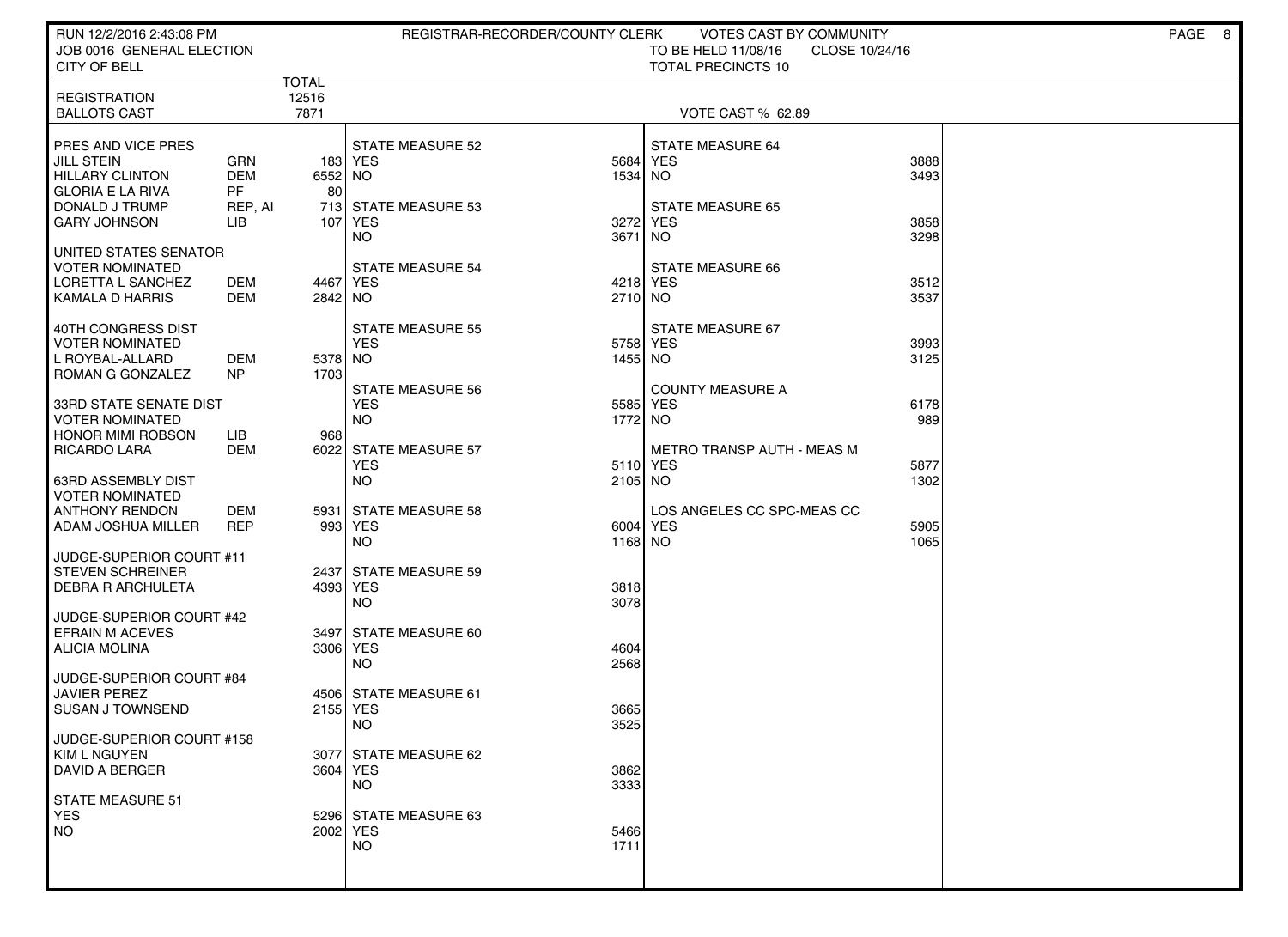| RUN 12/2/2016 2:43:08 PM<br>JOB 0016 GENERAL ELECTION |                          |                       | REGISTRAR-RECORDER/COUNTY CLERK |                     | VOTES CAST BY COMMUNITY<br>CLOSE 10/24/16        |              | PAGE<br>- 9 |
|-------------------------------------------------------|--------------------------|-----------------------|---------------------------------|---------------------|--------------------------------------------------|--------------|-------------|
| CITY OF BELL GARDENS                                  |                          |                       |                                 |                     | TO BE HELD 11/08/16<br><b>TOTAL PRECINCTS 13</b> |              |             |
|                                                       |                          | <b>TOTAL</b>          |                                 |                     |                                                  |              |             |
| <b>REGISTRATION</b><br><b>BALLOTS CAST</b>            |                          | 13081<br>8778         |                                 |                     | VOTE CAST % 67.1                                 |              |             |
|                                                       |                          |                       |                                 |                     |                                                  |              |             |
| PRES AND VICE PRES                                    |                          |                       | <b>STATE MEASURE 52</b>         |                     | STATE MEASURE 64                                 |              |             |
| JILL STEIN<br><b>HILLARY CLINTON</b>                  | <b>GRN</b><br><b>DEM</b> | 7457 NO               | 164   YES                       | 6410 YES<br>1612 NO |                                                  | 4471<br>3722 |             |
| <b>GLORIA E LA RIVA</b>                               | <b>PF</b>                | 96                    |                                 |                     |                                                  |              |             |
| DONALD J TRUMP                                        | REP, AI                  |                       | 687 STATE MEASURE 53            |                     | <b>STATE MEASURE 65</b>                          |              |             |
| <b>GARY JOHNSON</b>                                   | LIB                      | 131                   | YES<br><b>NO</b>                | 3827<br>3842        | <b>YES</b><br>NO.                                | 4098<br>3803 |             |
| UNITED STATES SENATOR                                 |                          |                       |                                 |                     |                                                  |              |             |
| <b>VOTER NOMINATED</b>                                |                          |                       | <b>STATE MEASURE 54</b>         |                     | STATE MEASURE 66                                 |              |             |
| LORETTA L SANCHEZ<br>KAMALA D HARRIS                  | DEM<br><b>DEM</b>        | 4973 YES<br>$3147$ NO |                                 | 4861<br>2830 NO     | <b>YES</b>                                       | 4032<br>3716 |             |
|                                                       |                          |                       |                                 |                     |                                                  |              |             |
| 40TH CONGRESS DIST                                    |                          |                       | <b>STATE MEASURE 55</b>         |                     | STATE MEASURE 67                                 |              |             |
| <b>VOTER NOMINATED</b><br>L ROYBAL-ALLARD             | <b>DEM</b>               | 5835 NO               | <b>YES</b>                      | 6428<br>1588        | <b>YES</b><br>NO                                 | 4341<br>3473 |             |
| ROMAN G GONZALEZ                                      | NP                       | 2006                  |                                 |                     |                                                  |              |             |
|                                                       |                          |                       | <b>STATE MEASURE 56</b>         |                     | <b>COUNTY MEASURE A</b>                          |              |             |
| 33RD STATE SENATE DIST<br><b>VOTER NOMINATED</b>      |                          |                       | <b>YES</b><br><b>NO</b>         | 6194<br>1969        | <b>YES</b><br>NO                                 | 6951<br>957  |             |
| <b>HONOR MIMI ROBSON</b>                              | LІВ                      | 988                   |                                 |                     |                                                  |              |             |
| <b>RICARDO LARA</b>                                   | DEM                      |                       | 6734 STATE MEASURE 57           |                     | <b>METRO TRANSP AUTH - MEAS M</b>                |              |             |
| 58TH ASSEMBLY DIST                                    |                          |                       | <b>YES</b><br><b>NO</b>         | 5712<br>2319 NO     | <b>YES</b>                                       | 6558<br>1397 |             |
| <b>VOTER NOMINATED</b>                                |                          |                       |                                 |                     |                                                  |              |             |
| RAMIRO ALVARADO                                       | <b>REP</b>               |                       | 942 STATE MEASURE 58            |                     | CERRITOS COMM COLL-GBM TA1                       |              |             |
| <b>CRISTINA GARCIA</b>                                | DEM                      | 6850 YES              | <b>NO</b>                       | 6724<br>1242        | <b>ROBERT ARTHUR</b>                             | 39<br>98     |             |
| JUDGE-SUPERIOR COURT #11                              |                          |                       |                                 |                     | M CAMACHO-RODRIGUEZ<br><b>CATHY GODINEZ</b>      | 27           |             |
| <b>STEVEN SCHREINER</b>                               |                          | 2091                  | <b>STATE MEASURE 59</b>         |                     |                                                  |              |             |
| <b>DEBRA R ARCHULETA</b>                              |                          | 5486 YES              | <b>NO</b>                       |                     | 4203 LOS ANGELES CC SPC-MEAS CC                  |              |             |
| JUDGE-SUPERIOR COURT #42                              |                          |                       |                                 | 3435                | <b>YES</b><br><b>NO</b>                          | 6532<br>1005 |             |
| <b>EFRAIN M ACEVES</b>                                |                          | 3827                  | STATE MEASURE 60                |                     |                                                  |              |             |
| <b>ALICIA MOLINA</b>                                  |                          | 3751 YES              | <b>NO</b>                       | 5143                | <b>CENTRAL BASIN MUNI-BD 1</b>                   |              |             |
| JUDGE-SUPERIOR COURT #84                              |                          |                       |                                 | 2757                | XOCHITL SANDOVAL<br><b>BOB J ARCHULETA</b>       | 1536<br>1349 |             |
| <b>JAVIER PEREZ</b>                                   |                          |                       | 4668 STATE MEASURE 61           |                     | PEDRO ACEITUNO                                   | 4519         |             |
| <b>SUSAN J TOWNSEND</b>                               |                          | 2670 YES              |                                 | 4209                |                                                  |              |             |
| JUDGE-SUPERIOR COURT #158                             |                          |                       | <b>NO</b>                       | 3764                |                                                  |              |             |
| KIM L NGUYEN                                          |                          |                       | 3189 STATE MEASURE 62           |                     |                                                  |              |             |
| <b>DAVID A BERGER</b>                                 |                          | 4157 YES              | <b>NO</b>                       | 4208<br>3780        |                                                  |              |             |
| <b>STATE MEASURE 51</b>                               |                          |                       |                                 |                     |                                                  |              |             |
| <b>YES</b>                                            |                          |                       | 6108 STATE MEASURE 63           |                     |                                                  |              |             |
| NO                                                    |                          | 1969 YES              | NO.                             | 6059<br>1889        |                                                  |              |             |
|                                                       |                          |                       |                                 |                     |                                                  |              |             |
|                                                       |                          |                       |                                 |                     |                                                  |              |             |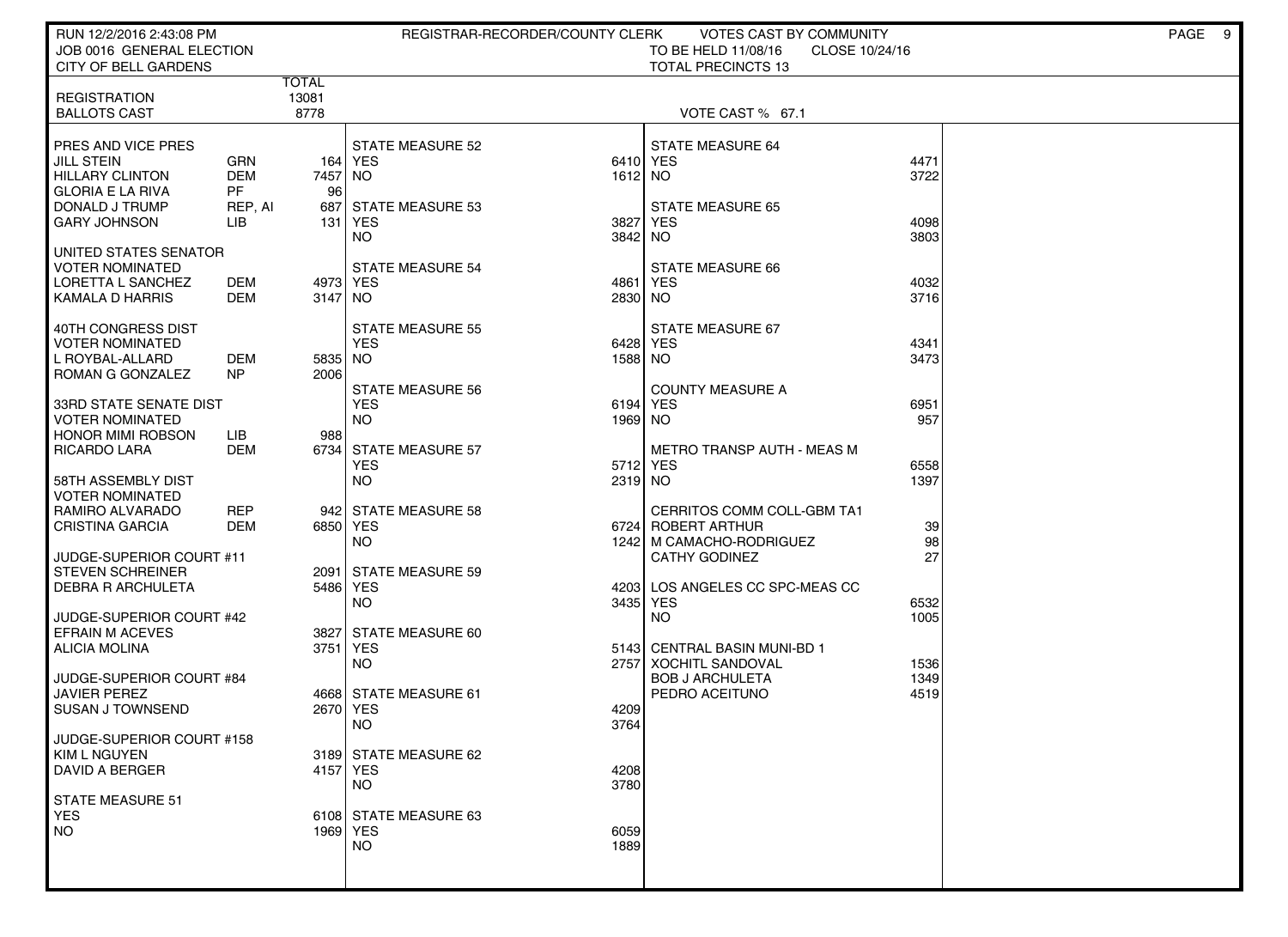| RUN 12/2/2016 2:43:08 PM<br>JOB 0016 GENERAL ELECTION                                                                                 |                                           |                         | REGISTRAR-RECORDER/COUNTY CLERK                                             |                                           | VOTES CAST BY COMMUNITY<br>TO BE HELD 11/08/16<br>CLOSE 10/24/16                              |                                |                                                                                                                            | PAGE 10                              |
|---------------------------------------------------------------------------------------------------------------------------------------|-------------------------------------------|-------------------------|-----------------------------------------------------------------------------|-------------------------------------------|-----------------------------------------------------------------------------------------------|--------------------------------|----------------------------------------------------------------------------------------------------------------------------|--------------------------------------|
| <b>CITY OF BELLFLOWER</b>                                                                                                             |                                           |                         |                                                                             |                                           | <b>TOTAL PRECINCTS 33</b>                                                                     |                                |                                                                                                                            |                                      |
| <b>REGISTRATION</b><br><b>BALLOTS CAST</b>                                                                                            |                                           | TOTAL<br>34781<br>23454 |                                                                             |                                           | <b>VOTE CAST % 67.43</b>                                                                      |                                |                                                                                                                            |                                      |
| PRES AND VICE PRES<br><b>JILL STEIN</b><br><b>HILLARY CLINTON</b><br><b>GLORIA E LA RIVA</b><br>DONALD J TRUMP<br><b>GARY JOHNSON</b> | GRN<br><b>DEM</b><br>PF<br>REP, AI<br>LІВ | 15778 NO<br>215         | <b>STATE MEASURE 51</b><br>455 YES<br>5700 STATE MEASURE 52<br>569 YES      | 13628 YES<br>7880 NO<br>15122 YES         | STATE MEASURE 63<br><b>STATE MEASURE 64</b>                                                   | 14467                          | <b>CENTRAL BASIN MUNI-BD 5</b><br>JUDY P ROLDAN<br>7071   PHILLIP HAWKINS<br>JAY W GRAY<br>12066 WATER REPLEN OF SO CAL-D5 | 7277<br>8925<br>1915                 |
| UNITED STATES SENATOR<br><b>VOTER NOMINATED</b><br>LORETTA L SANCHEZ<br>KAMALA D HARRIS                                               | DEM<br>DEM                                | 11540 NO                | NO.<br><b>STATE MEASURE 53</b><br>9272 YES                                  | 6148 NO<br>10495 YES<br>10086 NO          | <b>STATE MEASURE 65</b>                                                                       |                                | 10044   CHARLES DAVIS<br><b>ALBERT ROBLES</b><br><b>RICARDO PULIDO</b><br>10430 R GONZALES-LAWRENCE<br>10883 GARY MENDEZ   | 2857<br>5882<br>4943<br>2755<br>1755 |
| 38TH CONGRESS DIST<br><b>VOTER NOMINATED</b><br>LINDA T SANCHEZ<br>RYAN DOWNING                                                       | <b>DEM</b><br><b>REP</b>                  | 7733 NO<br>3127         | <b>STATE MEASURE 54</b><br><b>YES</b><br><b>STATE MEASURE 55</b>            | 13363 YES<br>7141 NO                      | STATE MEASURE 66<br>STATE MEASURE 67                                                          | 11175<br>9522                  |                                                                                                                            |                                      |
| 40TH CONGRESS DIST<br><b>VOTER NOMINATED</b><br>L ROYBAL-ALLARD<br>ROMAN G GONZALEZ<br>58TH ASSEMBLY DIST                             | DEM<br>NP                                 | 6286                    | <b>YES</b><br><b>NO</b><br>3440 STATE MEASURE 56<br><b>YES</b><br><b>NO</b> | 15109 YES<br>6376 NO<br>14363 YES<br>7691 | <b>COUNTY MEASURE A</b><br>  NO                                                               | 9882<br>11244<br>15850<br>5093 |                                                                                                                            |                                      |
| <b>VOTER NOMINATED</b><br>RAMIRO ALVARADO<br><b>CRISTINA GARCIA</b><br>JUDGE-SUPERIOR COURT #11                                       | REP<br>DEM                                | 15054 YES               | 5592 STATE MEASURE 57<br>NO.                                                | 14139 YES<br>7483 NO                      | METRO TRANSP AUTH - MEAS M                                                                    | 14950<br>6105                  |                                                                                                                            |                                      |
| <b>STEVEN SCHREINER</b><br>DEBRA R ARCHULETA<br>JUDGE-SUPERIOR COURT #42                                                              |                                           | 12209 YES               | 6640 STATE MEASURE 58<br>NO.                                                |                                           | CERRITOS COMM COLL-GBM TA2<br>16096 CARMEN AVALOS<br>5345   TAMMY ASHTON<br>CLAUDIA C MURILLO | 1511<br>474<br>167             |                                                                                                                            |                                      |
| <b>EFRAIN M ACEVES</b><br><b>ALICIA MOLINA</b><br>JUDGE-SUPERIOR COURT #84                                                            |                                           |                         | 11309 STATE MEASURE 59<br>7595 YES<br>NO.                                   | 9962                                      | LUIS E MELLIZ<br>10498 CERRITOS COMM COLL-GBM TA4<br><b>MARISA PEREZ</b>                      | 402<br>2325                    |                                                                                                                            |                                      |
| <b>JAVIER PEREZ</b><br><b>SUSAN J TOWNSEND</b>                                                                                        |                                           | 10386 YES               | 8103 STATE MEASURE 60<br>NO.                                                | 12905                                     | <b>KEN GLENN</b><br>8429 PARAMOUNT USD - MEAS I                                               | 873                            |                                                                                                                            |                                      |
| JUDGE-SUPERIOR COURT #158<br>KIM L NGUYEN<br>DAVID A BERGER                                                                           |                                           |                         | 9101   STATE MEASURE 61<br>9477 YES<br>NO.                                  | 10368                                     | <b>YES</b><br>NO.<br>10981 BELLFLOWER CY SPC - MEAS D                                         | 1303<br>259                    |                                                                                                                            |                                      |
| SUPERVISOR 4TH DISTRICT<br><b>STEVE NAPOLITANO</b><br><b>JANICE HAHN</b>                                                              |                                           | 11805   YES             | 7787 STATE MEASURE 62<br><b>NO</b>                                          | 10129                                     | <b>YES</b><br><b>NO</b><br>11387 BELLFLOWER CY SPC - MEAS W<br><b>YES</b><br><b>NO</b>        | 10151<br>9448<br>10628<br>9080 |                                                                                                                            |                                      |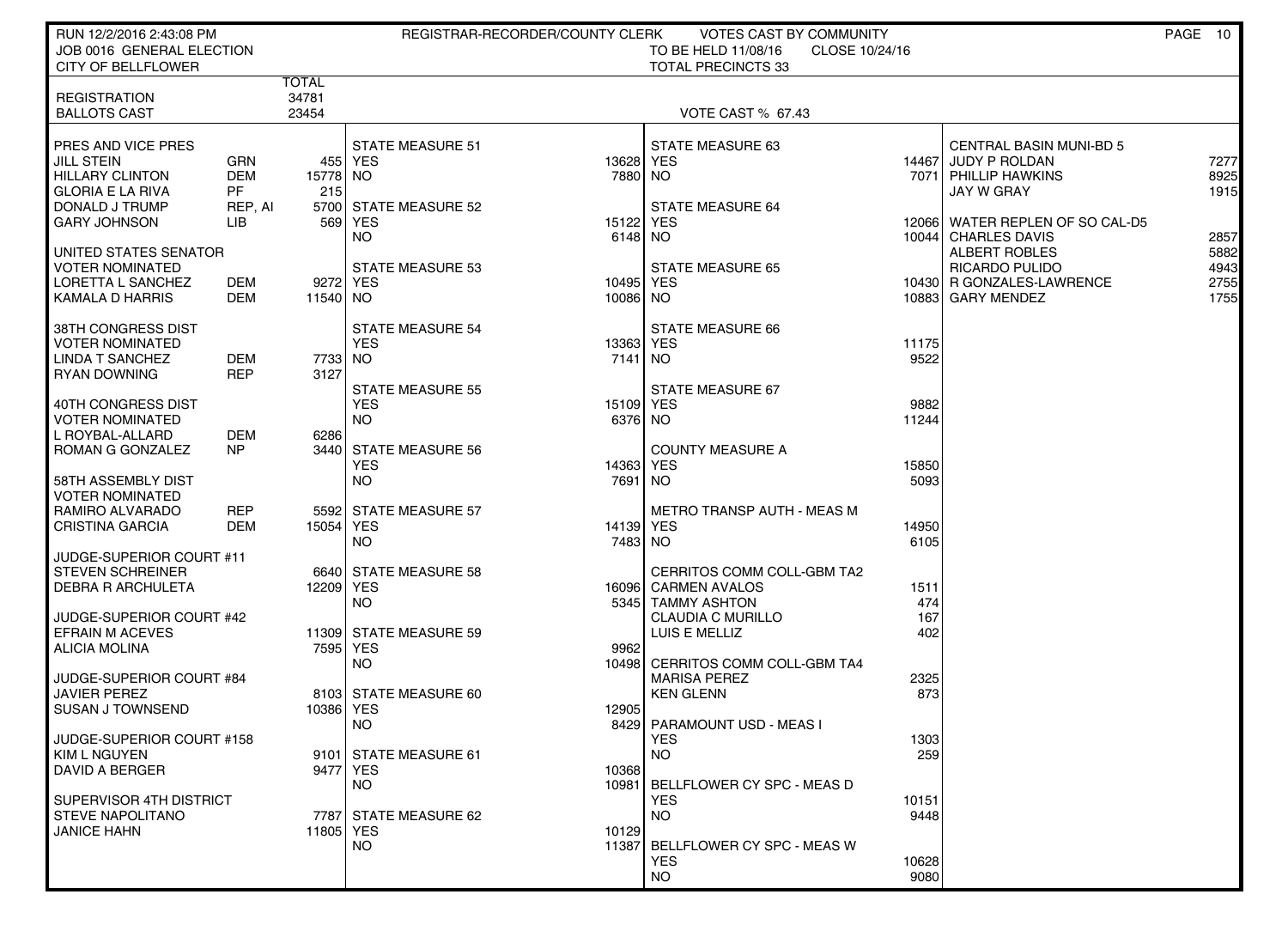| RUN 12/2/2016 2:43:08 PM                           |                   |                |                                       | REGISTRAR-RECORDER/COUNTY CLERK | <b>VOTES CAST BY COMMUNITY</b>                                     |              | PAGE 11 |
|----------------------------------------------------|-------------------|----------------|---------------------------------------|---------------------------------|--------------------------------------------------------------------|--------------|---------|
| JOB 0016 GENERAL ELECTION<br>CITY OF BEVERLY HILLS |                   |                |                                       |                                 | TO BE HELD 11/08/16<br>CLOSE 10/24/16<br><b>TOTAL PRECINCTS 24</b> |              |         |
|                                                    |                   | TOTAL          |                                       |                                 |                                                                    |              |         |
| <b>REGISTRATION</b><br><b>BALLOTS CAST</b>         |                   | 21082<br>15979 |                                       |                                 | <b>VOTE CAST % 75.79</b>                                           |              |         |
|                                                    |                   |                |                                       |                                 |                                                                    |              |         |
| PRES AND VICE PRES                                 |                   |                | <b>STATE MEASURE 52</b>               |                                 | <b>STATE MEASURE 64</b>                                            |              |         |
| <b>JILL STEIN</b>                                  | <b>GRN</b>        |                | 172   YES                             | 9456                            | <b>YES</b>                                                         | 9288         |         |
| <b>HILLARY CLINTON</b><br><b>GLORIA E LA RIVA</b>  | <b>DEM</b><br>PF. | 9743 NO<br>33  |                                       | 3896                            | NO.                                                                | 5183         |         |
| DONALD J TRUMP                                     | REP, AI           |                | 4982 STATE MEASURE 53                 |                                 | <b>STATE MEASURE 65</b>                                            |              |         |
| <b>GARY JOHNSON</b>                                | ЦB                |                | 338 YES                               | 5497                            | <b>YES</b>                                                         | 7141         |         |
|                                                    |                   |                | NO.                                   | 7451                            | NO.                                                                | 6559         |         |
| UNITED STATES SENATOR<br><b>VOTER NOMINATED</b>    |                   |                | <b>STATE MEASURE 54</b>               |                                 | STATE MEASURE 66                                                   |              |         |
| LORETTA L SANCHEZ                                  | DEM               | 3741 YES       |                                       | 8484                            | <b>YES</b>                                                         | 6042         |         |
| KAMALA D HARRIS                                    | DEM               | 9275 NO        |                                       | 4411                            | NO.                                                                | 6786         |         |
| 33RD CONGRESS DIST                                 |                   |                | <b>STATE MEASURE 55</b>               |                                 | STATE MEASURE 67                                                   |              |         |
| <b>VOTER NOMINATED</b>                             |                   |                | <b>YES</b>                            | 6688                            | <b>YES</b>                                                         | 8443         |         |
| <b>KENNETH W WRIGHT</b>                            | <b>REP</b>        | 5050 NO        |                                       | 6903 NO                         |                                                                    | 5089         |         |
| TED W LIEU                                         | DEM               | 8637           |                                       |                                 |                                                                    |              |         |
| 37TH CONGRESS DIST                                 |                   |                | <b>STATE MEASURE 56</b><br><b>YES</b> | 10973                           | <b>COUNTY MEASURE A</b><br><b>YES</b>                              | 9590         |         |
| <b>VOTER NOMINATED</b>                             |                   |                | <b>NO</b>                             | 3431                            | NO.                                                                | 3668         |         |
| <b>CHRIS B WIGGINS</b>                             | DEM               | -1             |                                       |                                 |                                                                    |              |         |
| <b>KAREN BASS</b>                                  | <b>DEM</b>        | $\Omega$       | <b>STATE MEASURE 57</b><br><b>YES</b> | 9872                            | <b>METRO TRANSP AUTH - MEAS M</b><br><b>YES</b>                    | 9194         |         |
| 50TH ASSEMBLY DIST                                 |                   |                | <b>NO</b>                             | 3976 NO                         |                                                                    | 4312         |         |
| <b>VOTER NOMINATED</b>                             |                   |                |                                       |                                 |                                                                    |              |         |
| <b>MATTHEW G CRAFFEY</b>                           | <b>REP</b>        |                | 4859 STATE MEASURE 58                 |                                 | LOS ANGELES CC SPC-MEAS CC                                         |              |         |
| RICHARD BLOOM                                      | <b>DEM</b>        | 8456 YES       | <b>NO</b>                             | 10496<br>3211                   | <b>YES</b><br>NO.                                                  | 8683<br>4193 |         |
| JUDGE-SUPERIOR COURT #11                           |                   |                |                                       |                                 |                                                                    |              |         |
| <b>STEVEN SCHREINER</b>                            |                   |                | 5899 STATE MEASURE 59                 |                                 | BEV HILLS USD SPC - MEAS Y                                         |              |         |
| <b>DEBRA R ARCHULETA</b>                           |                   | 4739 YES       | <b>NO</b>                             | 7116<br>5701                    | <b>YES</b><br>NO.                                                  | 8408<br>4728 |         |
| JUDGE-SUPERIOR COURT #42                           |                   |                |                                       |                                 |                                                                    |              |         |
| <b>EFRAIN M ACEVES</b>                             |                   |                | 7248 STATE MEASURE 60                 |                                 | BEV HILLS CY SPC - MEAS HH                                         |              |         |
| <b>ALICIA MOLINA</b>                               |                   | 3258 YES       |                                       | 6282                            | <b>YES</b>                                                         | 6372         |         |
| JUDGE-SUPERIOR COURT #84                           |                   |                | <b>NO</b>                             | 7500 NO                         |                                                                    | 7835         |         |
| <b>JAVIER PEREZ</b>                                |                   |                | 2867 STATE MEASURE 61                 |                                 |                                                                    |              |         |
| <b>SUSAN J TOWNSEND</b>                            |                   | 7469 YES       |                                       | 7154                            |                                                                    |              |         |
| JUDGE-SUPERIOR COURT #158                          |                   |                | <b>NO</b>                             | 6407                            |                                                                    |              |         |
| KIM L NGUYEN                                       |                   |                | 5024 STATE MEASURE 62                 |                                 |                                                                    |              |         |
| <b>DAVID A BERGER</b>                              |                   | 5752 YES       |                                       | 7394                            |                                                                    |              |         |
| <b>STATE MEASURE 51</b>                            |                   |                | <b>NO</b>                             | 6424                            |                                                                    |              |         |
| <b>YES</b>                                         |                   |                | 7072 STATE MEASURE 63                 |                                 |                                                                    |              |         |
| NO.                                                |                   | 6702 YES       |                                       | 11236                           |                                                                    |              |         |
|                                                    |                   |                | <b>NO</b>                             | 2764                            |                                                                    |              |         |
|                                                    |                   |                |                                       |                                 |                                                                    |              |         |
|                                                    |                   |                |                                       |                                 |                                                                    |              |         |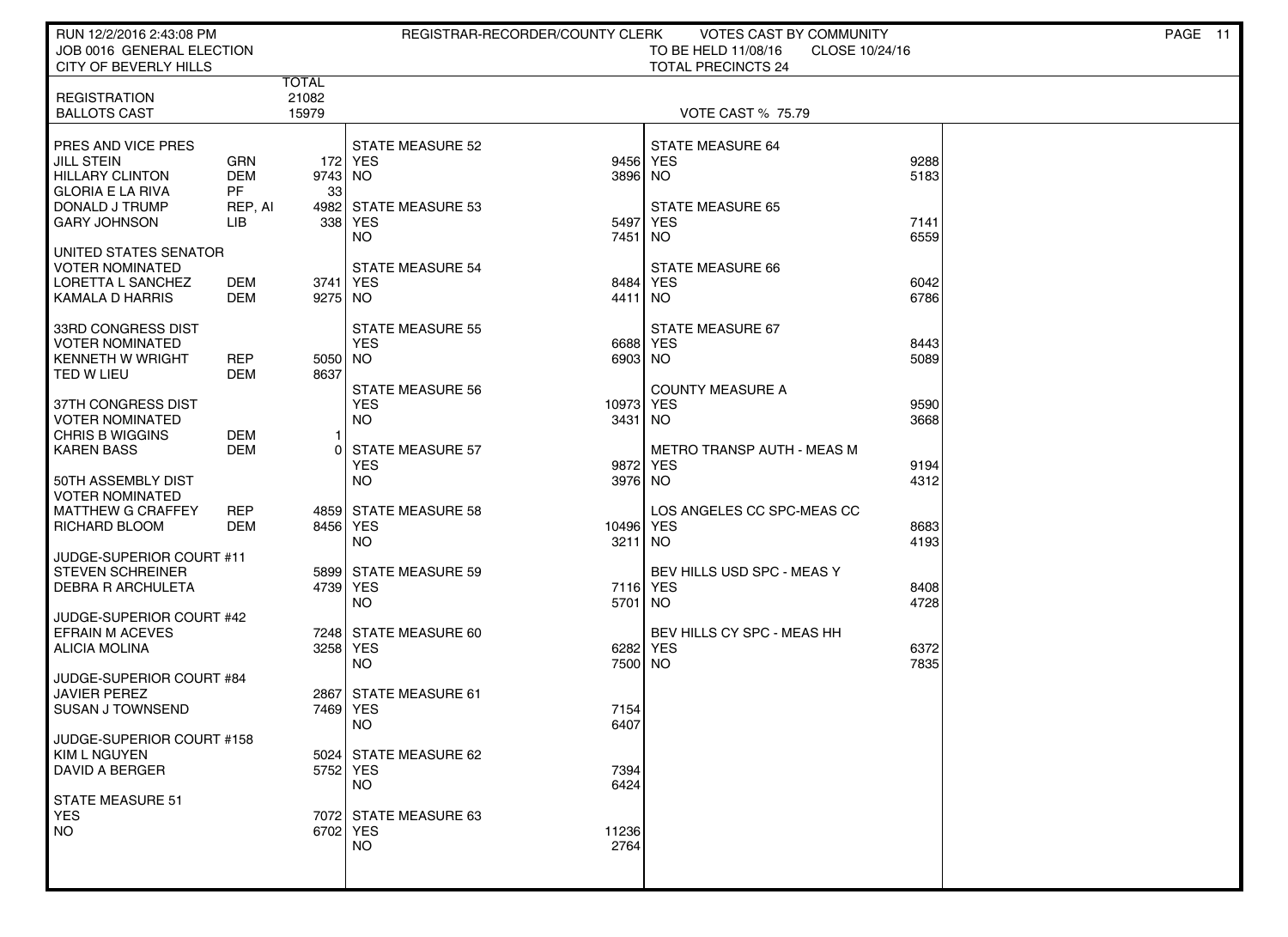| RUN 12/2/2016 2:43:08 PM<br>JOB 0016 GENERAL ELECTION<br><b>CITY OF BRADBURY</b>                                               | REGISTRAR-RECORDER/COUNTY CLERK                              | VOTES CAST BY COMMUNITY<br>TO BE HELD 11/08/16<br>CLOSE 10/24/16<br><b>TOTAL PRECINCTS 1</b> | PAGE 12 |
|--------------------------------------------------------------------------------------------------------------------------------|--------------------------------------------------------------|----------------------------------------------------------------------------------------------|---------|
| <b>TOTAL</b>                                                                                                                   |                                                              |                                                                                              |         |
| 543<br><b>REGISTRATION</b><br>402<br><b>BALLOTS CAST</b>                                                                       |                                                              | <b>VOTE CAST % 74.03</b>                                                                     |         |
| PRES AND VICE PRES<br><b>JILL STEIN</b><br>GRN<br><b>HILLARY CLINTON</b><br><b>DEM</b><br><b>PF</b><br><b>GLORIA E LA RIVA</b> | <b>STATE MEASURE 51</b><br>$2$ YES<br>180 NO                 | STATE MEASURE 63<br>210<br>163 YES<br>158<br>215 NO                                          |         |
| DONALD J TRUMP<br>REP, AI<br><b>GARY JOHNSON</b><br><b>LIB</b>                                                                 | 183 STATE MEASURE 52<br>15 YES<br>230<br><b>NO</b><br>137    | <b>STATE MEASURE 64</b><br>YES<br>186<br>193<br><b>NO</b>                                    |         |
| UNITED STATES SENATOR<br><b>VOTER NOMINATED</b><br>LORETTA L SANCHEZ<br>DEM<br><b>DEM</b><br>  KAMALA D HARRIS                 | <b>STATE MEASURE 53</b><br>144   YES<br>193 NO               | <b>STATE MEASURE 65</b><br>189 YES<br>163<br>175 NO<br>208                                   |         |
| 27TH CONGRESS DIST<br><b>VOTER NOMINATED</b><br><b>JACK ORSWELL</b><br><b>REP</b><br><b>DEM</b><br><b>JUDY CHU</b><br>159      | <b>STATE MEASURE 54</b><br><b>YES</b><br>210 NO              | STATE MEASURE 66<br>248 YES<br>205<br>120 NO<br>154                                          |         |
| <b>25TH STATE SENATE DIST</b><br><b>VOTER NOMINATED</b><br>A J PORTANTINO<br>DEM<br>136                                        | <b>STATE MEASURE 55</b><br><b>YES</b><br><b>NO</b>           | <b>STATE MEASURE 67</b><br>118 YES<br>170<br>254 NO<br>200                                   |         |
| <b>REP</b><br>I M D ANTONOVICH<br>48TH ASSEMBLY DIST                                                                           | 234 STATE MEASURE 56<br><b>YES</b><br>233<br><b>NO</b>       | <b>COUNTY MEASURE A</b><br>YES<br>195<br>169<br>148 NO                                       |         |
| <b>VOTER NOMINATED</b><br><b>DEM</b><br><b>BLANCA E RUBIO</b><br><b>REP</b><br><b>CORY ELLENSON</b>                            | 133 STATE MEASURE 57<br>227 YES<br><b>NO</b>                 | METRO TRANSP AUTH - MEAS M<br>199 YES<br>207<br>174 NO<br>165                                |         |
| JUDGE-SUPERIOR COURT #11<br><b>STEVEN SCHREINER</b><br><b>DEBRA R ARCHULETA</b>                                                | 130 STATE MEASURE 58<br>174   YES<br>218<br><b>NO</b><br>155 |                                                                                              |         |
| JUDGE-SUPERIOR COURT #42<br><b>EFRAIN M ACEVES</b><br>ALICIA MOLINA<br>87                                                      | 218 STATE MEASURE 59<br>YES<br>145<br><b>NO</b><br>216       |                                                                                              |         |
| JUDGE-SUPERIOR COURT #84<br><b>JAVIER PEREZ</b><br>SUSAN J TOWNSEND                                                            | 97 STATE MEASURE 60<br>210 YES<br>158<br><b>NO</b><br>216    |                                                                                              |         |
| JUDGE-SUPERIOR COURT #158<br>KIM L NGUYEN<br>DAVID A BERGER                                                                    | 162 STATE MEASURE 61<br>153 YES<br>143<br>231<br><b>NO</b>   |                                                                                              |         |
| SUPERVISOR 5TH DISTRICT<br><b>DARRELL PARK</b><br><b>KATHRYN BARGER</b>                                                        | 107 STATE MEASURE 62<br>212 YES<br>144<br><b>NO</b><br>221   |                                                                                              |         |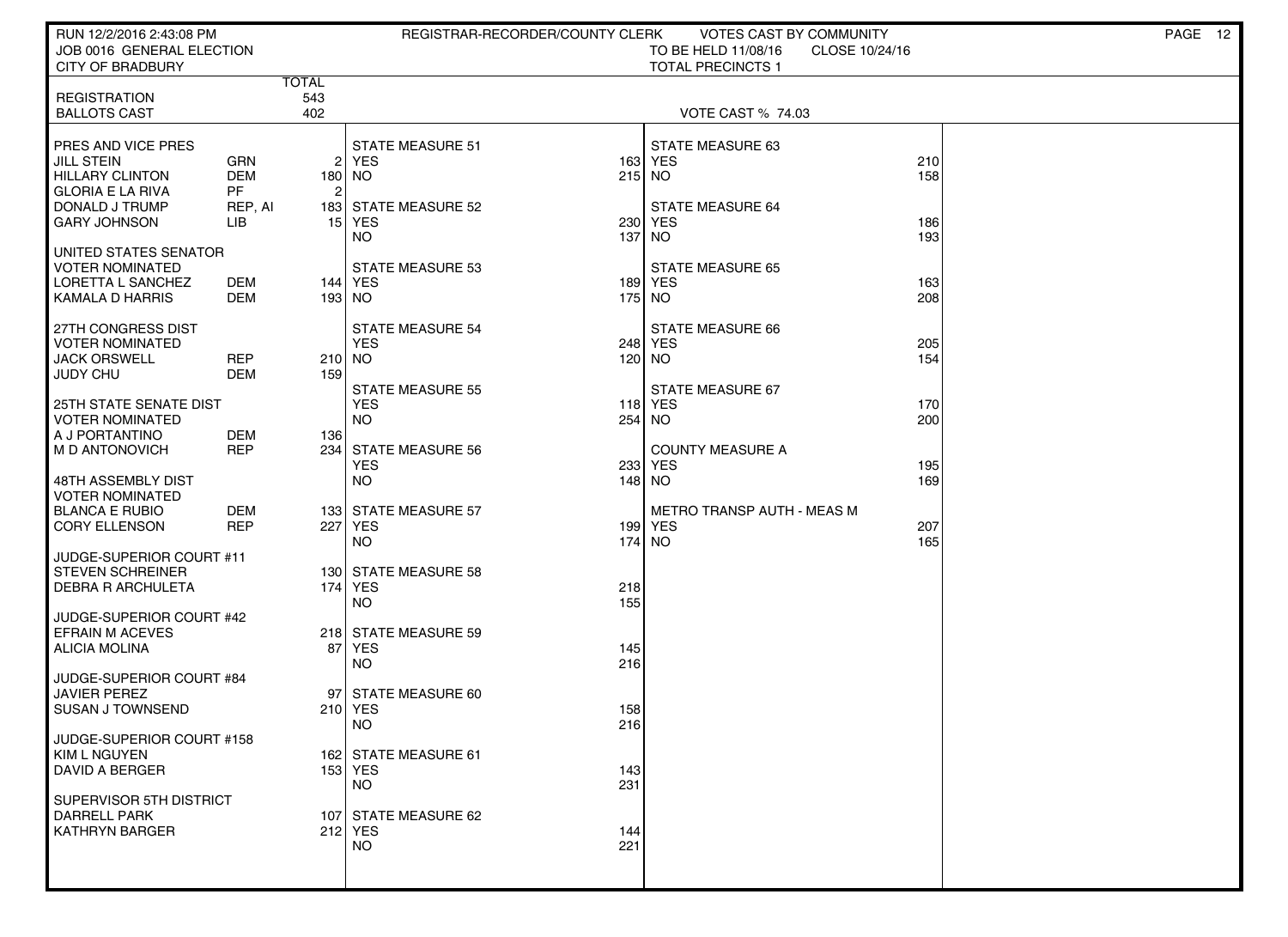| RUN 12/2/2016 2:43:08 PM                            |                   |                         | REGISTRAR-RECORDER/COUNTY CLERK             |                       | VOTES CAST BY COMMUNITY                                            |                | PAGE 13 |
|-----------------------------------------------------|-------------------|-------------------------|---------------------------------------------|-----------------------|--------------------------------------------------------------------|----------------|---------|
| JOB 0016 GENERAL ELECTION<br><b>CITY OF BURBANK</b> |                   |                         |                                             |                       | TO BE HELD 11/08/16<br>CLOSE 10/24/16<br><b>TOTAL PRECINCTS 52</b> |                |         |
|                                                     |                   | TOTAL                   |                                             |                       |                                                                    |                |         |
| <b>REGISTRATION</b><br><b>BALLOTS CAST</b>          |                   | 64832<br>48388          |                                             |                       | <b>VOTE CAST % 74.64</b>                                           |                |         |
|                                                     |                   |                         |                                             |                       |                                                                    |                |         |
| PRES AND VICE PRES                                  |                   |                         | SUPERVISOR 5TH DISTRICT                     |                       | STATE MEASURE 62                                                   |                |         |
| JILL STEIN<br><b>HILLARY CLINTON</b>                | GRN<br><b>DEM</b> |                         | 1086 DARRELL PARK<br>30835   KATHRYN BARGER | 15785<br>20192 NO     | YES                                                                | 22213<br>21625 |         |
| <b>GLORIA E LA RIVA</b>                             | <b>PF</b>         | 249                     |                                             |                       |                                                                    |                |         |
| DONALD J TRUMP                                      | REP, AI           |                         | 12718 STATE MEASURE 51                      |                       | STATE MEASURE 63                                                   |                |         |
| <b>GARY JOHNSON</b>                                 | LIB               | 1461   YES              | <b>NO</b>                                   | 23431<br>20244 NO     | <b>YES</b>                                                         | 31248<br>12992 |         |
| UNITED STATES SENATOR                               |                   |                         |                                             |                       |                                                                    |                |         |
| <b>VOTER NOMINATED</b>                              |                   |                         | STATE MEASURE 52                            |                       | <b>STATE MEASURE 64</b>                                            |                |         |
| LORETTA L SANCHEZ<br><b>KAMALA D HARRIS</b>         | DEM<br>DEM        | 15635 YES<br>25892 NO   |                                             | 31247 YES<br>11828 NO |                                                                    | 27760<br>17526 |         |
|                                                     |                   |                         |                                             |                       |                                                                    |                |         |
| 28TH CONGRESS DIST<br><b>VOTER NOMINATED</b>        |                   |                         | STATE MEASURE 53<br><b>YES</b>              | 18495 YES             | STATE MEASURE 65                                                   | 20842          |         |
| LENORE SOLIS                                        | <b>REP</b>        | 8833 NO                 |                                             | 23379 NO              |                                                                    | 22657          |         |
| <b>ADAM B SCHIFF</b>                                | <b>DEM</b>        | 23243                   |                                             |                       |                                                                    |                |         |
| 30TH CONGRESS DIST                                  |                   |                         | <b>STATE MEASURE 54</b><br><b>YES</b>       | 27523                 | STATE MEASURE 66<br><b>YES</b>                                     | 20581          |         |
| <b>VOTER NOMINATED</b>                              |                   |                         | <b>NO</b>                                   | 14273 NO              |                                                                    | 21002          |         |
| <b>BRAD SHERMAN</b><br><b>MARK REED</b>             | DEM<br><b>REP</b> | 8366                    | 3183 STATE MEASURE 55                       |                       | STATE MEASURE 67                                                   |                |         |
|                                                     |                   |                         | <b>YES</b>                                  | 28543                 | <b>YES</b>                                                         | 24277          |         |
| 25TH STATE SENATE DIST                              |                   |                         | NO                                          | 15111 NO              |                                                                    | 19083          |         |
| <b>VOTER NOMINATED</b><br>A J PORTANTINO            | <b>DEM</b>        |                         | 22822 STATE MEASURE 56                      |                       | <b>COUNTY MEASURE A</b>                                            |                |         |
| M D ANTONOVICH                                      | <b>REP</b>        | 13600 YES               |                                             | 30476 YES             |                                                                    | 31005          |         |
|                                                     |                   |                         | NO                                          | 14698 NO              |                                                                    | 11620          |         |
| 43RD ASSEMBLY DIST<br><b>VOTER NOMINATED</b>        |                   |                         | <b>STATE MEASURE 57</b>                     |                       | METRO TRANSP AUTH - MEAS M                                         |                |         |
| ARDY KASSAKHIAN                                     | DEM               | 11960 YES               |                                             | 29115 YES             |                                                                    | 29166          |         |
| <b>LAURA FRIEDMAN</b>                               | DEM               | 28060 NO                |                                             | 14777 NO              |                                                                    | 13751          |         |
| JUDGE-SUPERIOR COURT #11                            |                   |                         | <b>STATE MEASURE 58</b>                     |                       | LOS ANGELES CC SPC-MEAS CC                                         |                |         |
| <b>STEVEN SCHREINER</b>                             |                   | 15028 YES               |                                             | 33069                 | <b>YES</b>                                                         | 28465          |         |
| <b>DEBRA R ARCHULETA</b>                            |                   | 21033 NO                |                                             | 10606 NO              |                                                                    | 13066          |         |
| JUDGE-SUPERIOR COURT #42                            |                   |                         | <b>STATE MEASURE 59</b>                     |                       | <b>BURBANK CITY SPC - MEAS B</b>                                   |                |         |
| <b>EFRAIN M ACEVES</b><br><b>ALICIA MOLINA</b>      |                   | 22801   YES<br>12996 NO |                                             | 23265<br>18181        | <b>YES</b><br>NO.                                                  | 29587<br>12876 |         |
|                                                     |                   |                         |                                             |                       |                                                                    |                |         |
| JUDGE-SUPERIOR COURT #84                            |                   |                         | STATE MEASURE 60                            |                       |                                                                    |                |         |
| <b>JAVIER PEREZ</b><br><b>SUSAN J TOWNSEND</b>      |                   | 11725 YES<br>23673 NO   |                                             | 19587<br>23821        |                                                                    |                |         |
|                                                     |                   |                         |                                             |                       |                                                                    |                |         |
| JUDGE-SUPERIOR COURT #158<br>KIM L NGUYEN           |                   | 19257 YES               | STATE MEASURE 61                            | 22328                 |                                                                    |                |         |
| DAVID A BERGER                                      |                   | 16373 NO                |                                             | 20886                 |                                                                    |                |         |
|                                                     |                   |                         |                                             |                       |                                                                    |                |         |
|                                                     |                   |                         |                                             |                       |                                                                    |                |         |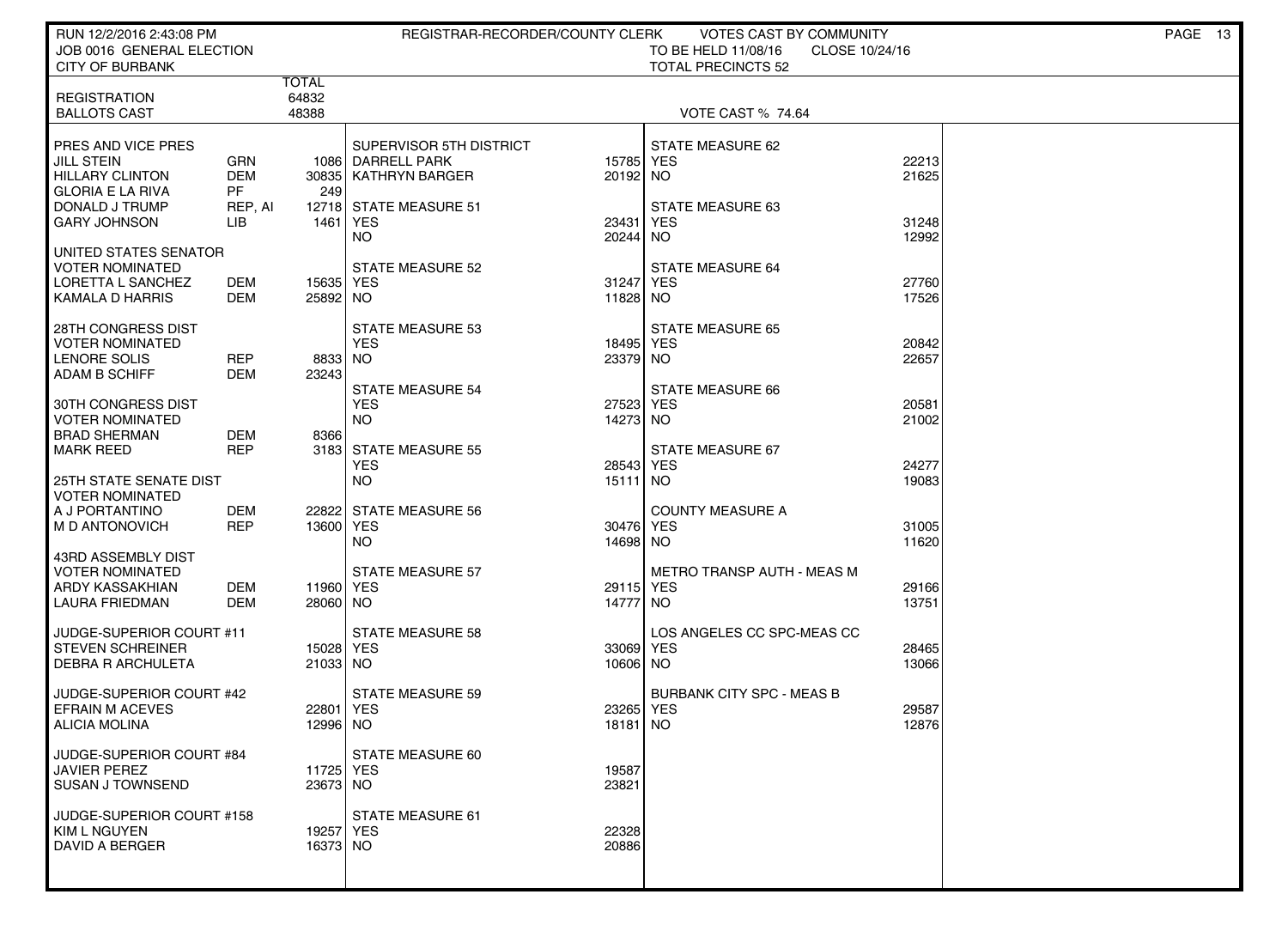| RUN 12/2/2016 2:43:08 PM<br>JOB 0016 GENERAL ELECTION<br><b>CITY OF CALABASAS</b>              |                                       |                     | REGISTRAR-RECORDER/COUNTY CLERK                    | <b>VOTES CAST BY COMMUNITY</b><br>CLOSE 10/24/16 | PAGE 14                                               |              |  |
|------------------------------------------------------------------------------------------------|---------------------------------------|---------------------|----------------------------------------------------|--------------------------------------------------|-------------------------------------------------------|--------------|--|
| <b>REGISTRATION</b><br><b>BALLOTS CAST</b>                                                     | <b>TOTAL</b><br>15401<br>12245        |                     |                                                    |                                                  | <b>TOTAL PRECINCTS 15</b><br><b>VOTE CAST % 79.51</b> |              |  |
| PRES AND VICE PRES<br><b>JILL STEIN</b><br><b>HILLARY CLINTON</b><br><b>GLORIA E LA RIVA</b>   | <b>GRN</b><br><b>DEM</b><br><b>PF</b> | 7333 NO<br>24       | <b>STATE MEASURE 51</b><br>195 YES                 | 5160 YES<br>5890 NO                              | STATE MEASURE 63                                      | 8316<br>2966 |  |
| DONALD J TRUMP<br><b>GARY JOHNSON</b>                                                          | REP, AI<br>LIB                        |                     | 3778 STATE MEASURE 52<br>405 YES<br><b>NO</b>      | 7461<br>3386 NO                                  | STATE MEASURE 64<br><b>YES</b>                        | 7214<br>4344 |  |
| UNITED STATES SENATOR<br><b>VOTER NOMINATED</b><br>LORETTA L SANCHEZ<br><b>KAMALA D HARRIS</b> | DEM<br><b>DEM</b>                     | 3163 YES<br>7070 NO | <b>STATE MEASURE 53</b>                            | 4804 YES<br>5796 NO                              | <b>STATE MEASURE 65</b>                               | 5763<br>5265 |  |
| 33RD CONGRESS DIST<br><b>VOTER NOMINATED</b><br><b>KENNETH W WRIGHT</b><br><b>TED W LIEU</b>   | <b>REP</b><br><b>DEM</b>              | 4437 NO<br>6452     | <b>STATE MEASURE 54</b><br><b>YES</b>              | 7295<br>3286 NO                                  | STATE MEASURE 66<br><b>YES</b>                        | 5411<br>5004 |  |
| 27TH STATE SENATE DIST<br><b>VOTER NOMINATED</b><br><b>STEVE FAZIO</b>                         | REP                                   | 4697                | <b>STATE MEASURE 55</b><br><b>YES</b><br><b>NO</b> | 5479<br>5514 NO                                  | STATE MEASURE 67<br>YES                               | 6640<br>4325 |  |
| <b>HENRY STERN</b><br>45TH ASSEMBLY DIST<br><b>VOTER NOMINATED</b>                             | <b>DEM</b>                            |                     | 6347 STATE MEASURE 56<br><b>YES</b><br><b>NO</b>   | 8380<br>3122 NO                                  | <b>COUNTY MEASURE A</b><br>YES                        | 6977<br>3736 |  |
| <b>MATT DABABNEH</b><br><b>JERRY KOWAL</b>                                                     | <b>DEM</b><br><b>REP</b>              | 4431 YES            | 6157 STATE MEASURE 57<br><b>NO</b>                 | 7165 YES<br>3949 NO                              | METRO TRANSP AUTH - MEAS M                            | 6659<br>4174 |  |
| 50TH ASSEMBLY DIST<br><b>VOTER NOMINATED</b><br><b>MATTHEW G CRAFFEY</b><br>RICHARD BLOOM      | REP<br><b>DEM</b>                     |                     | <b>STATE MEASURE 58</b><br>76 YES<br>$54$ NO       | 7829 YES<br>3256 NO                              | LOS ANGELES CC SPC-MEAS CC                            | 6451<br>4014 |  |
| JUDGE-SUPERIOR COURT #11<br><b>STEVEN SCHREINER</b><br><b>DEBRA R ARCHULETA</b>                |                                       | 4366 YES<br>4285 NO | <b>STATE MEASURE 59</b>                            | 5369<br>5083 NO                                  | CALABASAS CTY SPC - MEAS F<br><b>YES</b>              | 3795<br>6990 |  |
| JUDGE-SUPERIOR COURT #42<br><b>EFRAIN M ACEVES</b><br>ALICIA MOLINA                            |                                       | 5904 YES<br>2621    | STATE MEASURE 60<br>  NO                           | 4865<br>6242                                     |                                                       |              |  |
| JUDGE-SUPERIOR COURT #84<br><b>JAVIER PEREZ</b><br><b>SUSAN J TOWNSEND</b>                     |                                       | 2444 YES<br>6017 NO | STATE MEASURE 61                                   | 5349<br>5649                                     |                                                       |              |  |
| JUDGE-SUPERIOR COURT #158<br>KIM L NGUYEN<br><b>DAVID A BERGER</b>                             |                                       | 4243 YES<br>4454 NO | STATE MEASURE 62                                   | 5250<br>5892                                     |                                                       |              |  |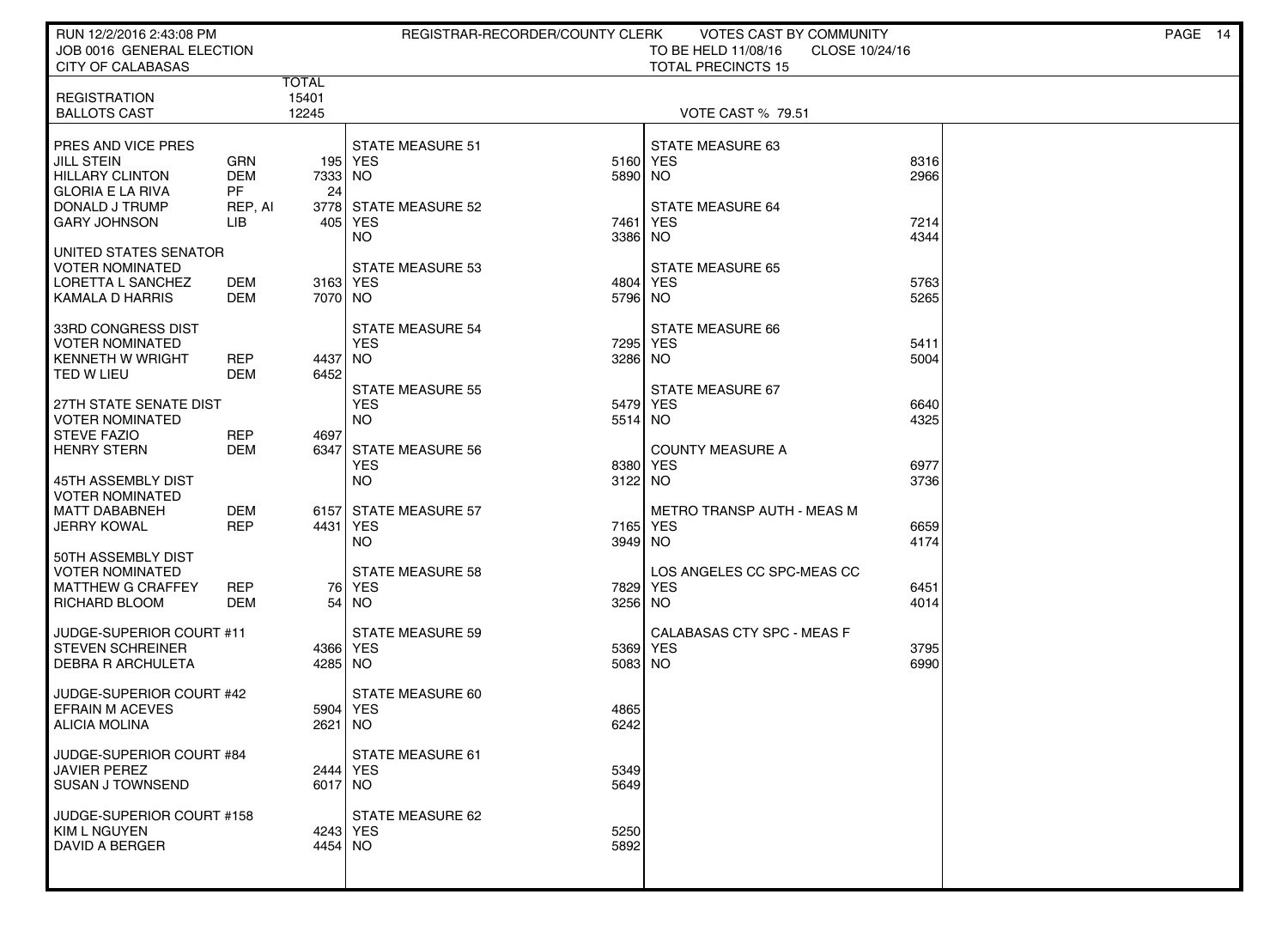| RUN 12/2/2016 2:43:08 PM<br>JOB 0016 GENERAL ELECTION |                   | REGISTRAR-RECORDER/COUNTY CLERK<br>VOTES CAST BY COMMUNITY<br>TO BE HELD 11/08/16<br>CLOSE 10/24/16 |                         |                      |                                                 |                |                                                | PAGE 15              |
|-------------------------------------------------------|-------------------|-----------------------------------------------------------------------------------------------------|-------------------------|----------------------|-------------------------------------------------|----------------|------------------------------------------------|----------------------|
| <b>CITY OF CARSON</b>                                 |                   |                                                                                                     |                         |                      | <b>TOTAL PRECINCTS 56</b>                       |                |                                                |                      |
|                                                       |                   | <b>TOTAL</b>                                                                                        |                         |                      |                                                 |                |                                                |                      |
| <b>REGISTRATION</b><br><b>BALLOTS CAST</b>            |                   | 56325<br>37650                                                                                      |                         |                      | VOTE CAST % 66.84                               |                |                                                |                      |
|                                                       |                   |                                                                                                     |                         |                      |                                                 |                |                                                |                      |
| PRES AND VICE PRES                                    |                   |                                                                                                     | <b>STATE MEASURE 52</b> |                      | <b>STATE MEASURE 64</b>                         |                | <b>CENTRAL BASIN MUNI-BD 4</b>                 |                      |
| <b>JILL STEIN</b>                                     | <b>GRN</b>        | 659                                                                                                 | YES                     | 25701                | YES                                             |                | 19517 LETICIA VASQUEZ                          | 1174                 |
| <b>HILLARY CLINTON</b>                                | <b>DEM</b><br>PF  | 28992 NO                                                                                            |                         | 8193 NO              |                                                 |                | 15494   M T SANTILLAN-BEAS                     | 384                  |
| <b>GLORIA E LA RIVA</b><br>DONALD J TRUMP             | REP, AI           | 239                                                                                                 | 6043 STATE MEASURE 53   |                      | <b>STATE MEASURE 65</b>                         |                | <b>MARIA L INZUNZA</b><br><b>LUIS LANDEROS</b> | 82<br>209            |
| <b>GARY JOHNSON</b>                                   | LIB               |                                                                                                     | 610 YES                 | 16252                | YES                                             | 18303          | <b>JOSE TORRES</b>                             | 197                  |
|                                                       |                   |                                                                                                     | NO.                     | 16522 NO             |                                                 | 15302          |                                                |                      |
| UNITED STATES SENATOR                                 |                   |                                                                                                     |                         |                      |                                                 |                | WATER REPLEN OF SO CAL-D2                      |                      |
| <b>VOTER NOMINATED</b><br>LORETTA L SANCHEZ           | DEM               | 11548 YES                                                                                           | <b>STATE MEASURE 54</b> | 20459 YES            | STATE MEASURE 66                                |                | <b>MERRILL A KRUGER</b><br>15768 JIM KENNEDY   | $\Omega$<br>$\Omega$ |
| <b>KAMALA D HARRIS</b>                                | DEM               | 22594 NO                                                                                            |                         | 12040 NO             |                                                 |                | 16817 ROBERT KATHERMAN                         | $\Omega$             |
|                                                       |                   |                                                                                                     |                         |                      |                                                 |                |                                                |                      |
| 44TH CONGRESS DIST                                    |                   |                                                                                                     | <b>STATE MEASURE 55</b> |                      | STATE MEASURE 67                                |                | WATER REPLEN OF SO CAL-D5                      |                      |
| <b>VOTER NOMINATED</b><br><b>ISADORE HALL III</b>     | DEM               | 18797 INO                                                                                           | <b>YES</b>              | 25705 YES<br>8315 NO |                                                 |                | 16481 CHARLES DAVIS<br>16872 ALBERT ROBLES     | 7016<br>11087        |
| NANETTE D BARRAGAN                                    | DEM               | 13632                                                                                               |                         |                      |                                                 |                | RICARDO PULIDO                                 | 6684                 |
|                                                       |                   |                                                                                                     | <b>STATE MEASURE 56</b> |                      | <b>COUNTY MEASURE A</b>                         |                | R GONZALES-LAWRENCE                            | 3559                 |
| 35TH STATE SENATE DIST                                |                   |                                                                                                     | <b>YES</b>              | 24642 YES            |                                                 | 26879          | <b>GARY MENDEZ</b>                             | 1685                 |
| <b>VOTER NOMINATED</b><br><b>WARREN T FURUTANI</b>    | DEM               |                                                                                                     | <b>NO</b>               | 10236 NO             |                                                 | 6628           |                                                |                      |
| <b>STEVEN BRADFORD</b>                                | DEM               | 15816                                                                                               | 15494 STATE MEASURE 57  |                      | <b>METRO TRANSP AUTH - MEAS M</b>               |                |                                                |                      |
|                                                       |                   |                                                                                                     | <b>YES</b>              | 24655 YES            |                                                 | 25468          |                                                |                      |
| <b>64TH ASSEMBLY DIST</b>                             |                   |                                                                                                     | <b>NO</b>               | 9641                 | NO                                              | 8252           |                                                |                      |
| <b>VOTER NOMINATED</b>                                |                   |                                                                                                     |                         |                      |                                                 |                |                                                |                      |
| THERESA SANFORD<br>MIKE A GIPSON                      | <b>REP</b><br>DEM | 23250 YES                                                                                           | 9510 STATE MEASURE 58   | 27097   YES          | LOS ANGELES CC SPC-MEAS CC                      | 23998          |                                                |                      |
|                                                       |                   |                                                                                                     | NO.                     | 6843 NO              |                                                 | 5662           |                                                |                      |
| JUDGE-SUPERIOR COURT #11                              |                   |                                                                                                     |                         |                      |                                                 |                |                                                |                      |
| <b>STEVEN SCHREINER</b>                               |                   |                                                                                                     | 10111 STATE MEASURE 59  |                      | <b>CARSON GEN MUNI -MAYOR</b>                   |                |                                                |                      |
| <b>DEBRA R ARCHULETA</b>                              |                   | 19676 YES                                                                                           | <b>NO</b>               | 14112                | 18376 JIM DEAR<br><b>ALBERT ROBLES</b>          | 14674<br>17660 |                                                |                      |
| JUDGE-SUPERIOR COURT #42                              |                   |                                                                                                     |                         |                      |                                                 |                |                                                |                      |
| <b>EFRAIN M ACEVES</b>                                |                   |                                                                                                     | 16414 STATE MEASURE 60  |                      | <b>CARSON CITY GEN MUNI-CNC</b>                 |                |                                                |                      |
| <b>ALICIA MOLINA</b>                                  |                   | 13646 YES                                                                                           |                         |                      | 21647 B WILLIAMS-MURDOCK                        | 6442           |                                                |                      |
| JUDGE-SUPERIOR COURT #84                              |                   |                                                                                                     | NO.                     |                      | 12073 CEDRIC L HICKS SR<br><b>JAWANE HILTON</b> | 9184<br>11334  |                                                |                      |
| <b>JAVIER PEREZ</b>                                   |                   |                                                                                                     | 11385 STATE MEASURE 61  |                      | <b>TAVONIA EKWEGH</b>                           | 3979           |                                                |                      |
| <b>SUSAN J TOWNSEND</b>                               |                   | 18573 YES                                                                                           |                         |                      | 17506 RAMONA PIMENTEL                           | 6792           |                                                |                      |
|                                                       |                   |                                                                                                     | NO.                     |                      | 16453 RAUL MURGA                                | 3579           |                                                |                      |
| JUDGE-SUPERIOR COURT #158                             |                   |                                                                                                     | 16534 STATE MEASURE 62  |                      | C E BRIMMER                                     | 4700           |                                                |                      |
| KIM L NGUYEN<br><b>DAVID A BERGER</b>                 |                   | 13919 YES                                                                                           |                         | 18598                | <b>KENNETH JONES</b>                            | 2654           |                                                |                      |
|                                                       |                   |                                                                                                     | NO.                     | 15371                | CARSON CITY SPC - MEAS KK                       |                |                                                |                      |
| STATE MEASURE 51                                      |                   |                                                                                                     |                         |                      | <b>YES</b>                                      | 19835          |                                                |                      |
| <b>YES</b>                                            |                   |                                                                                                     | 23281 STATE MEASURE 63  |                      | <b>NO</b>                                       | 10972          |                                                |                      |
| NO.                                                   |                   | 10883 YES                                                                                           | NO.                     | 25960                | 8133 CARSON CITY SPC - MEAS TL                  |                |                                                |                      |
|                                                       |                   |                                                                                                     |                         |                      | <b>YES</b>                                      | 23805          |                                                |                      |
|                                                       |                   |                                                                                                     |                         |                      | <b>NO</b>                                       | 6998           |                                                |                      |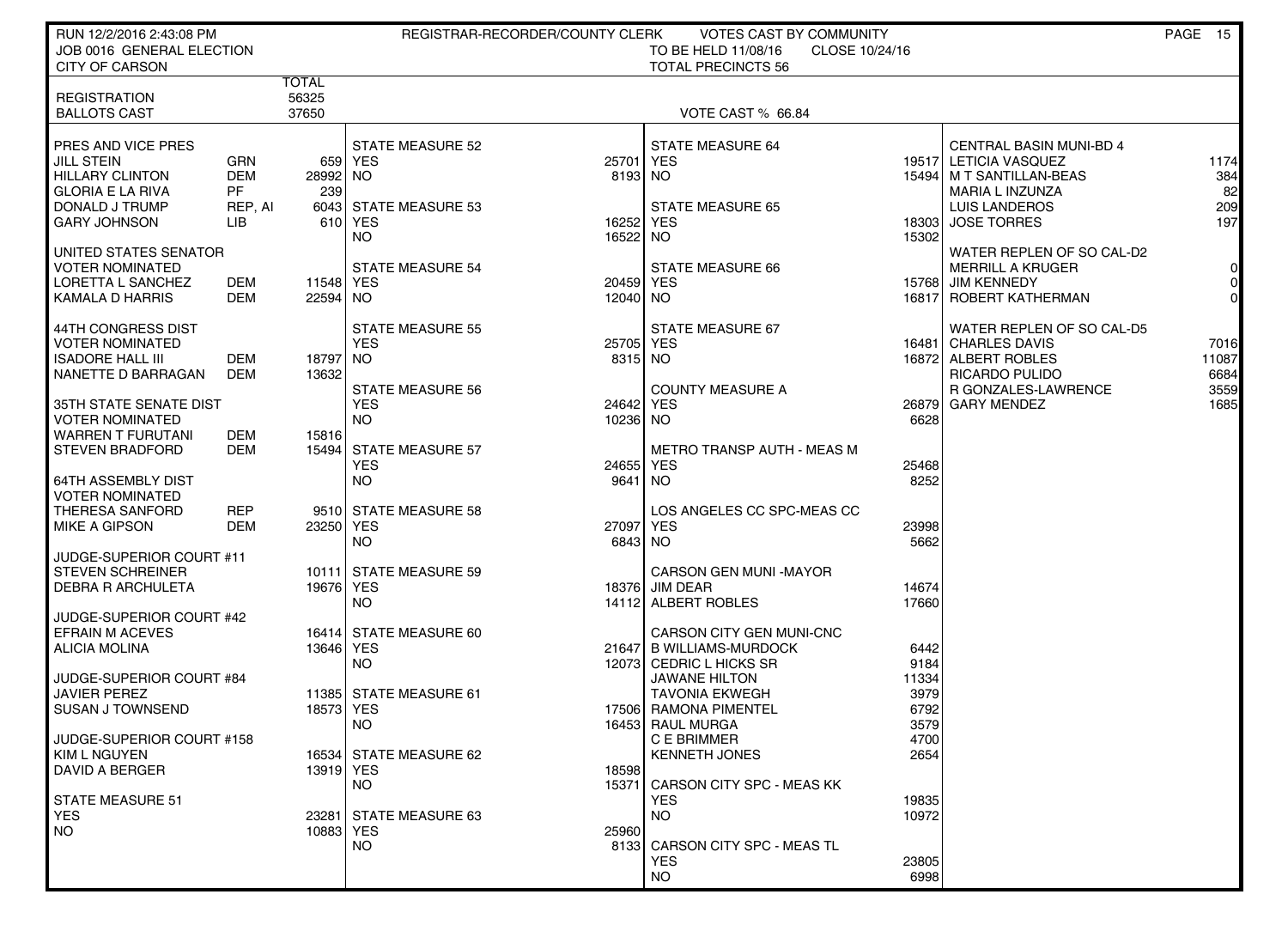| RUN 12/2/2016 2:43:08 PM<br>JOB 0016 GENERAL ELECTION<br><b>CITY OF CERRITOS</b>                                        |                                                         | REGISTRAR-RECORDER/COUNTY CLERK<br>VOTES CAST BY COMMUNITY<br>TO BE HELD 11/08/16<br>CLOSE 10/24/16<br><b>TOTAL PRECINCTS 31</b> |                                                                      |                                 |                                                                                       |                        | PAGE 16 |
|-------------------------------------------------------------------------------------------------------------------------|---------------------------------------------------------|----------------------------------------------------------------------------------------------------------------------------------|----------------------------------------------------------------------|---------------------------------|---------------------------------------------------------------------------------------|------------------------|---------|
| <b>REGISTRATION</b><br><b>BALLOTS CAST</b>                                                                              |                                                         | TOTAL<br>31685<br>22219                                                                                                          |                                                                      |                                 | <b>VOTE CAST % 70.12</b>                                                              |                        |         |
| PRES AND VICE PRES<br>JILL STEIN<br><b>HILLARY CLINTON</b><br><b>GLORIA E LA RIVA</b><br>DONALD J TRUMP<br>GARY JOHNSON | <b>GRN</b><br><b>DEM</b><br><b>PF</b><br>REP, AI<br>LIB | 13600 NO<br>133<br>6922<br>502                                                                                                   | <b>STATE MEASURE 53</b><br>302 YES<br><b>STATE MEASURE 54</b><br>YES | 9650 NO<br>13029                | <b>STATE MEASURE 65</b><br>9417 YES<br>STATE MEASURE 66<br><b>YES</b>                 | 9155<br>10495<br>10932 |         |
| UNITED STATES SENATOR<br>VOTER NOMINATED<br>LORETTA L SANCHEZ<br>KAMALA D HARRIS                                        | DEM<br>DEM                                              | 6927<br>11991                                                                                                                    | NO.<br>STATE MEASURE 55<br><b>YES</b><br>NO.                         | 5931 NO<br>12211 YES<br>7819 NO | STATE MEASURE 67                                                                      | 7817<br>8960<br>10492  |         |
| 38TH CONGRESS DIST<br><b>VOTER NOMINATED</b><br>LINDA T SANCHEZ<br>RYAN DOWNING                                         | DEM<br><b>REP</b>                                       | 12770 NO<br>6960                                                                                                                 | <b>STATE MEASURE 56</b><br><b>YES</b><br><b>STATE MEASURE 57</b>     | 13787 YES<br>6794 NO            | <b>COUNTY MEASURE A</b><br>METRO TRANSP AUTH - MEAS M                                 | 12682<br>6482          |         |
| 58TH ASSEMBLY DIST<br><b>VOTER NOMINATED</b><br>RAMIRO ALVARADO<br>CRISTINA GARCIA                                      | REP<br>DEM                                              | 6900<br>12222                                                                                                                    | <b>YES</b><br>NO.<br><b>STATE MEASURE 58</b>                         | 11924<br>7978 NO                | YES<br>CERRITOS COMM COLL-GBM TA4                                                     | 12298<br>6989          |         |
| JUDGE-SUPERIOR COURT #11<br><b>STEVEN SCHREINER</b>                                                                     |                                                         | 6586                                                                                                                             | <b>YES</b><br><b>NO</b>                                              |                                 | 13881 MARISA PEREZ<br>5993 KEN GLENN                                                  | 933<br>429             |         |
| <b>DEBRA R ARCHULETA</b><br>JUDGE-SUPERIOR COURT #42<br><b>EFRAIN M ACEVES</b>                                          |                                                         | 9410<br>10154                                                                                                                    | <b>STATE MEASURE 59</b><br><b>YES</b><br><b>NO</b>                   |                                 | CERRITOS COMM COLL-GBM TA6<br>8597 SANDRA SALAZAR<br>9893 TOM CHAVEZ<br>ROSA BARRAGAN | 417<br>167<br>233      |         |
| <b>ALICIA MOLINA</b><br>JUDGE-SUPERIOR COURT #84<br>JAVIER PEREZ                                                        |                                                         | 5721<br>4742                                                                                                                     | <b>STATE MEASURE 60</b><br><b>YES</b><br><b>NO</b>                   |                                 | 10615 CENTRAL BASIN MUNI-BD 5<br>8908 JUDY P ROLDAN<br>PHILLIP HAWKINS                | 4667<br>9348           |         |
| <b>SUSAN J TOWNSEND</b><br>JUDGE-SUPERIOR COURT #158<br><b>KIM L NGUYEN</b>                                             |                                                         | 11165<br>8800                                                                                                                    | STATE MEASURE 61<br><b>YES</b><br><b>NO</b>                          | 9254<br>10467                   | JAY W GRAY                                                                            | 1379                   |         |
| DAVID A BERGER<br>SUPERVISOR 4TH DISTRICT<br><b>STEVE NAPOLITANO</b>                                                    |                                                         | 7562                                                                                                                             | 7398 STATE MEASURE 62<br><b>YES</b><br><b>NO</b>                     | 8196<br>11677                   |                                                                                       |                        |         |
| JANICE HAHN<br><b>STATE MEASURE 51</b><br><b>YES</b>                                                                    |                                                         | 10370                                                                                                                            | 10171 STATE MEASURE 63<br><b>YES</b><br><b>NO</b>                    | 13896<br>6044                   |                                                                                       |                        |         |
| NO.<br><b>STATE MEASURE 52</b>                                                                                          |                                                         |                                                                                                                                  | 9578 STATE MEASURE 64<br><b>YES</b><br><b>NO</b>                     | 9029<br>11524                   |                                                                                       |                        |         |
| <b>YES</b><br><b>NO</b>                                                                                                 |                                                         | 13561<br>6072                                                                                                                    |                                                                      |                                 |                                                                                       |                        |         |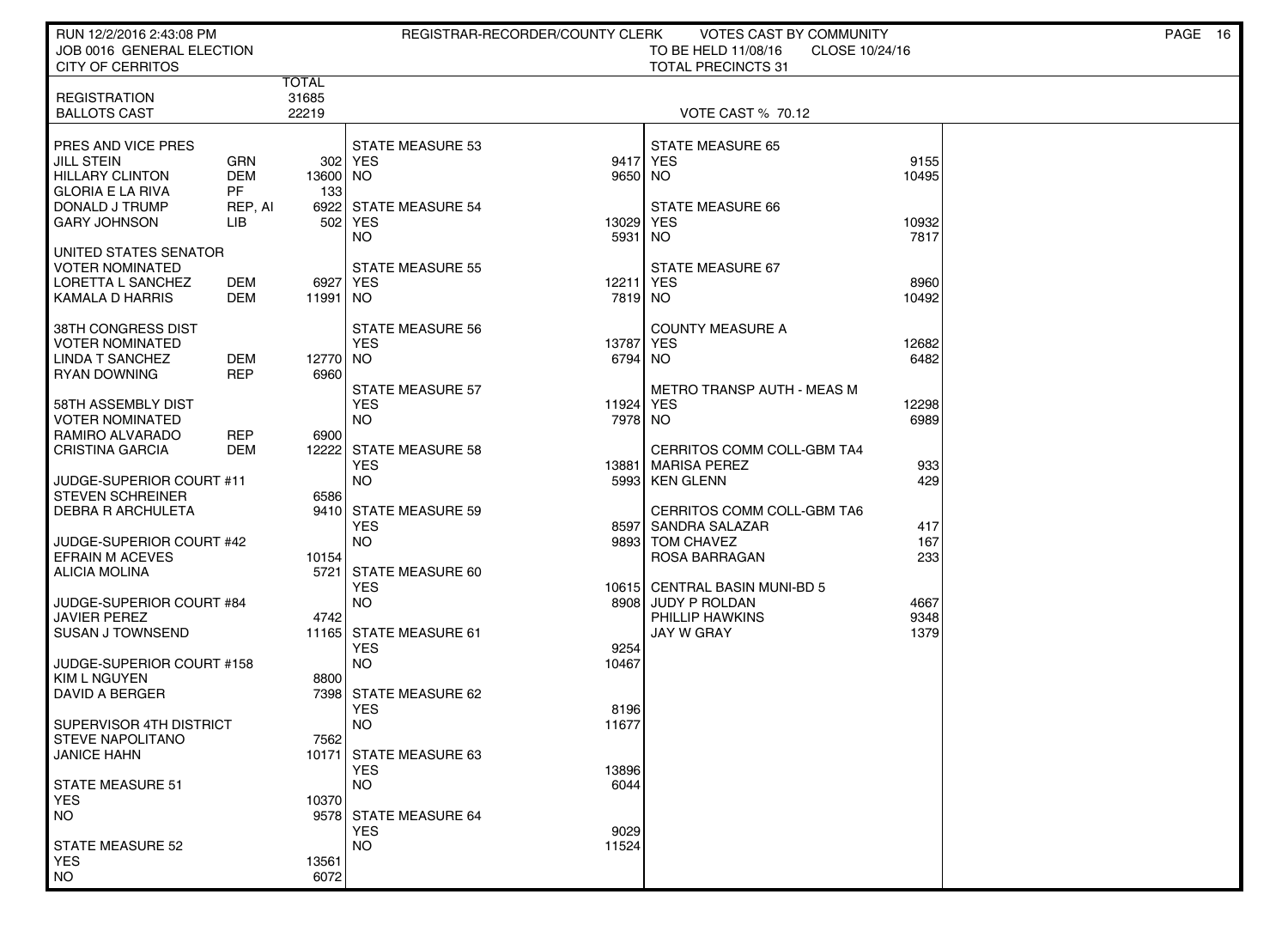| RUN 12/2/2016 2:43:08 PM<br>JOB 0016 GENERAL ELECTION                                        |                         |                      |                                                    | REGISTRAR-RECORDER/COUNTY CLERK | VOTES CAST BY COMMUNITY<br>TO BE HELD 11/08/16                   | CLOSE 10/24/16 | PAGE 17 |
|----------------------------------------------------------------------------------------------|-------------------------|----------------------|----------------------------------------------------|---------------------------------|------------------------------------------------------------------|----------------|---------|
| <b>CITY OF CLAREMONT</b>                                                                     |                         | <b>TOTAL</b>         |                                                    |                                 | <b>TOTAL PRECINCTS 21</b>                                        |                |         |
| <b>REGISTRATION</b><br><b>BALLOTS CAST</b>                                                   |                         | 22027<br>17577       |                                                    |                                 | VOTE CAST % 79.8                                                 |                |         |
| PRES AND VICE PRES<br><b>JILL STEIN</b><br><b>HILLARY CLINTON</b><br><b>GLORIA E LA RIVA</b> | GRN<br><b>DEM</b><br>PF | 10959 NO<br>74       | <b>STATE MEASURE 52</b><br>418 YES                 | 11678 YES<br>4364 NO            | <b>STATE MEASURE 64</b>                                          | 9918<br>6833   |         |
| DONALD J TRUMP<br><b>GARY JOHNSON</b>                                                        | REP, AI<br>LIB          |                      | 4843 STATE MEASURE 53<br>554 YES<br>NO.            | 6229<br>9548 NO                 | <b>STATE MEASURE 65</b><br><b>YES</b>                            | 6133<br>10026  |         |
| UNITED STATES SENATOR<br><b>VOTER NOMINATED</b><br>LORETTA L SANCHEZ<br>KAMALA D HARRIS      | DEM<br>DEM              | 5118 YES<br>10205 NO | <b>STATE MEASURE 54</b>                            | 10269 YES<br>5373 NO            | STATE MEASURE 66                                                 | 7009<br>8699   |         |
| 27TH CONGRESS DIST<br><b>VOTER NOMINATED</b><br><b>JACK ORSWELL</b><br>JUDY CHU              | <b>REP</b><br>DEM       | 5511 NO<br>10728     | <b>STATE MEASURE 55</b><br><b>YES</b>              | 10116 YES<br>6129 NO            | STATE MEASURE 67                                                 | 9316<br>6864   |         |
| <b>25TH STATE SENATE DIST</b><br><b>VOTER NOMINATED</b><br>A J PORTANTINO                    | DEM                     | 9737                 | <b>STATE MEASURE 56</b><br><b>YES</b><br><b>NO</b> | 11522<br>5203 NO                | <b>COUNTY MEASURE A</b><br><b>YES</b>                            | 10861<br>5100  |         |
| M D ANTONOVICH<br>41ST ASSEMBLY DIST                                                         | <b>REP</b>              |                      | 6402 STATE MEASURE 57<br><b>YES</b><br><b>NO</b>   | 10596 YES<br>5763 NO            | <b>METRO TRANSP AUTH - MEAS M</b>                                | 10894<br>5186  |         |
| <b>VOTER NOMINATED</b><br><b>CHRIS HOLDEN</b><br><b>CASEY C HIGGINS</b>                      | DEM<br><b>REP</b>       | 6001 YES             | 10013 STATE MEASURE 58<br><b>NO</b>                | 11939 YES<br>4339 NO            | <b>CLAREMONT USD SPC - MEAS G</b>                                | 10905<br>5236  |         |
| JUDGE-SUPERIOR COURT #11<br><b>STEVEN SCHREINER</b><br>DEBRA R ARCHULETA                     |                         | 7683 YES             | 5369 STATE MEASURE 59<br><b>NO</b>                 | 8286<br>7309                    | THREE VLYS MUNI WTR DIV 6<br>JOHN W LANTZ<br><b>JOHN MENDOZA</b> | 203<br>181     |         |
| JUDGE-SUPERIOR COURT #42<br><b>EFRAIN M ACEVES</b><br><b>ALICIA MOLINA</b>                   |                         | 4636 YES             | 8454 STATE MEASURE 60<br><b>NO</b>                 | 7034<br>9061                    |                                                                  |                |         |
| JUDGE-SUPERIOR COURT #84<br><b>JAVIER PEREZ</b><br><b>SUSAN J TOWNSEND</b>                   |                         | 9180 YES             | 3854 STATE MEASURE 61<br><b>NO</b>                 | 7737<br>8283                    |                                                                  |                |         |
| JUDGE-SUPERIOR COURT #158<br>KIM L NGUYEN<br><b>DAVID A BERGER</b>                           |                         | 6341 YES             | 6861   STATE MEASURE 62<br><b>NO</b>               | 9087<br>7346                    |                                                                  |                |         |
| STATE MEASURE 51<br><b>YES</b><br>NO.                                                        |                         | 7747 YES             | 8575 STATE MEASURE 63<br><b>NO</b>                 | 11402<br>5104                   |                                                                  |                |         |
|                                                                                              |                         |                      |                                                    |                                 |                                                                  |                |         |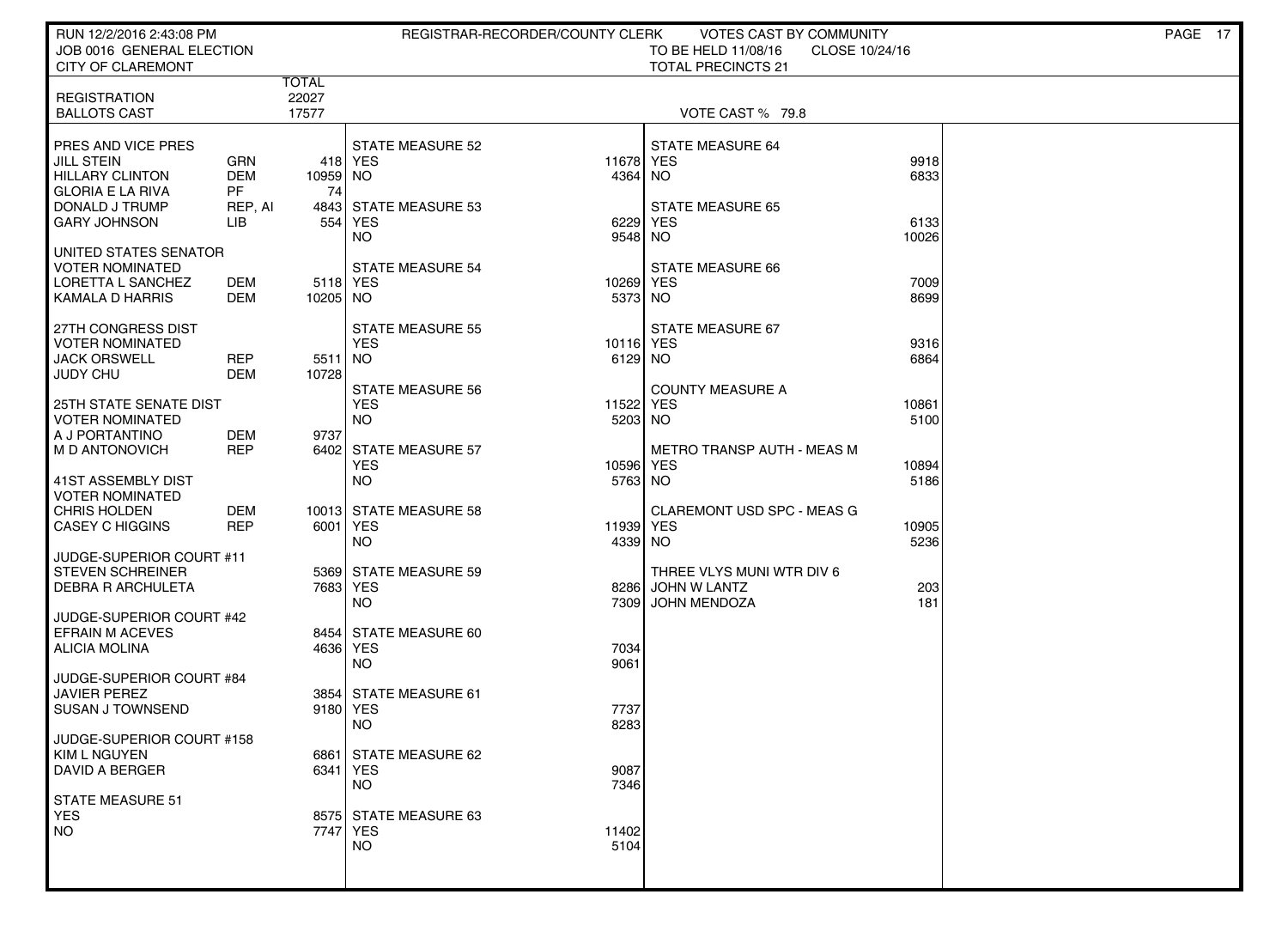| RUN 12/2/2016 2:43:08 PM<br>JOB 0016 GENERAL ELECTION                                                          |                                    |                       |                                                            | REGISTRAR-RECORDER/COUNTY CLERK | VOTES CAST BY COMMUNITY<br>TO BE HELD 11/08/16<br>CLOSE 10/24/16                |              | PAGE 18 |  |
|----------------------------------------------------------------------------------------------------------------|------------------------------------|-----------------------|------------------------------------------------------------|---------------------------------|---------------------------------------------------------------------------------|--------------|---------|--|
| CITY OF COMMERCE                                                                                               |                                    | <b>TOTAL</b>          |                                                            |                                 | <b>TOTAL PRECINCTS 10</b>                                                       |              |         |  |
| <b>REGISTRATION</b><br><b>BALLOTS CAST</b>                                                                     |                                    | 6295<br>4401          |                                                            |                                 | VOTE CAST % 69.91                                                               |              |         |  |
| PRES AND VICE PRES<br><b>JILL STEIN</b><br><b>HILLARY CLINTON</b><br><b>GLORIA E LA RIVA</b><br>DONALD J TRUMP | GRN<br><b>DEM</b><br>PF<br>REP, AI | 3538 NO<br>55         | <b>STATE MEASURE 52</b><br>100 YES<br>501 STATE MEASURE 53 | 864                             | <b>STATE MEASURE 64</b><br>3134 YES<br>NO.<br><b>STATE MEASURE 65</b>           | 2264<br>1854 |         |  |
| <b>GARY JOHNSON</b>                                                                                            | LIB                                | 64                    | YES<br>NO.                                                 | 2072 NO                         | 1763 YES                                                                        | 2122<br>1819 |         |  |
| UNITED STATES SENATOR<br><b>VOTER NOMINATED</b><br>LORETTA L SANCHEZ<br>KAMALA D HARRIS                        | DEM<br>DEM                         | 2297 YES<br>1743   NO | <b>STATE MEASURE 54</b>                                    | 1503 NO                         | STATE MEASURE 66<br>2332 YES                                                    | 1937<br>1945 |         |  |
| 38TH CONGRESS DIST<br><b>VOTER NOMINATED</b><br><b>LINDA T SANCHEZ</b><br>RYAN DOWNING                         | DEM<br><b>REP</b>                  | $\Omega$              | <b>STATE MEASURE 55</b><br><b>YES</b><br>0   NO            |                                 | STATE MEASURE 67<br>3113 YES<br>924 NO                                          | 2097<br>1836 |         |  |
| 40TH CONGRESS DIST<br><b>VOTER NOMINATED</b><br>L ROYBAL-ALLARD                                                | DEM                                | 3048                  | <b>STATE MEASURE 56</b><br><b>YES</b><br><b>NO</b>         | 1130 NO                         | <b>COUNTY MEASURE A</b><br>2962 YES                                             | 3284<br>668  |         |  |
| ROMAN G GONZALEZ<br>58TH ASSEMBLY DIST                                                                         | NP                                 |                       | 876 STATE MEASURE 57<br><b>YES</b><br><b>NO</b>            | 1240 NO                         | <b>METRO TRANSP AUTH - MEAS M</b><br>2769 YES                                   | 2898<br>1069 |         |  |
| <b>VOTER NOMINATED</b><br>RAMIRO ALVARADO<br><b>CRISTINA GARCIA</b>                                            | REP<br>DEM                         | 564<br>3285 YES       | STATE MEASURE 58<br><b>NO</b>                              |                                 | LOS ANGELES CC SPC-MEAS CC<br>3293 YES<br>693 NO                                | 3246<br>645  |         |  |
| JUDGE-SUPERIOR COURT #11<br><b>STEVEN SCHREINER</b><br><b>DEBRA R ARCHULETA</b>                                |                                    | 2666 YES              | 1040 STATE MEASURE 59<br><b>NO</b>                         |                                 | <b>CENTRAL BASIN MUNI-BD 1</b><br>2090 XOCHITL SANDOVAL<br>1738 BOB J ARCHULETA | 0            |         |  |
| JUDGE-SUPERIOR COURT #42<br><b>EFRAIN M ACEVES</b><br><b>ALICIA MOLINA</b>                                     |                                    | 1883 YES              | 1833 STATE MEASURE 60<br><b>NO</b>                         | 2511<br>1470                    | PEDRO ACEITUNO                                                                  |              |         |  |
| JUDGE-SUPERIOR COURT #84<br>JAVIER PEREZ<br><b>SUSAN J TOWNSEND</b>                                            |                                    | 1354 YES              | 2237 STATE MEASURE 61<br><b>NO</b>                         | 2232<br>1771                    |                                                                                 |              |         |  |
| JUDGE-SUPERIOR COURT #158<br>KIM L NGUYEN<br><b>DAVID A BERGER</b>                                             |                                    | 1961 YES              | 1664   STATE MEASURE 62<br><b>NO</b>                       | 2054<br>1933                    |                                                                                 |              |         |  |
| STATE MEASURE 51<br><b>YES</b><br>NO.                                                                          |                                    | 1146 YES              | 2883 STATE MEASURE 63<br><b>NO</b>                         | 2966<br>1006                    |                                                                                 |              |         |  |
|                                                                                                                |                                    |                       |                                                            |                                 |                                                                                 |              |         |  |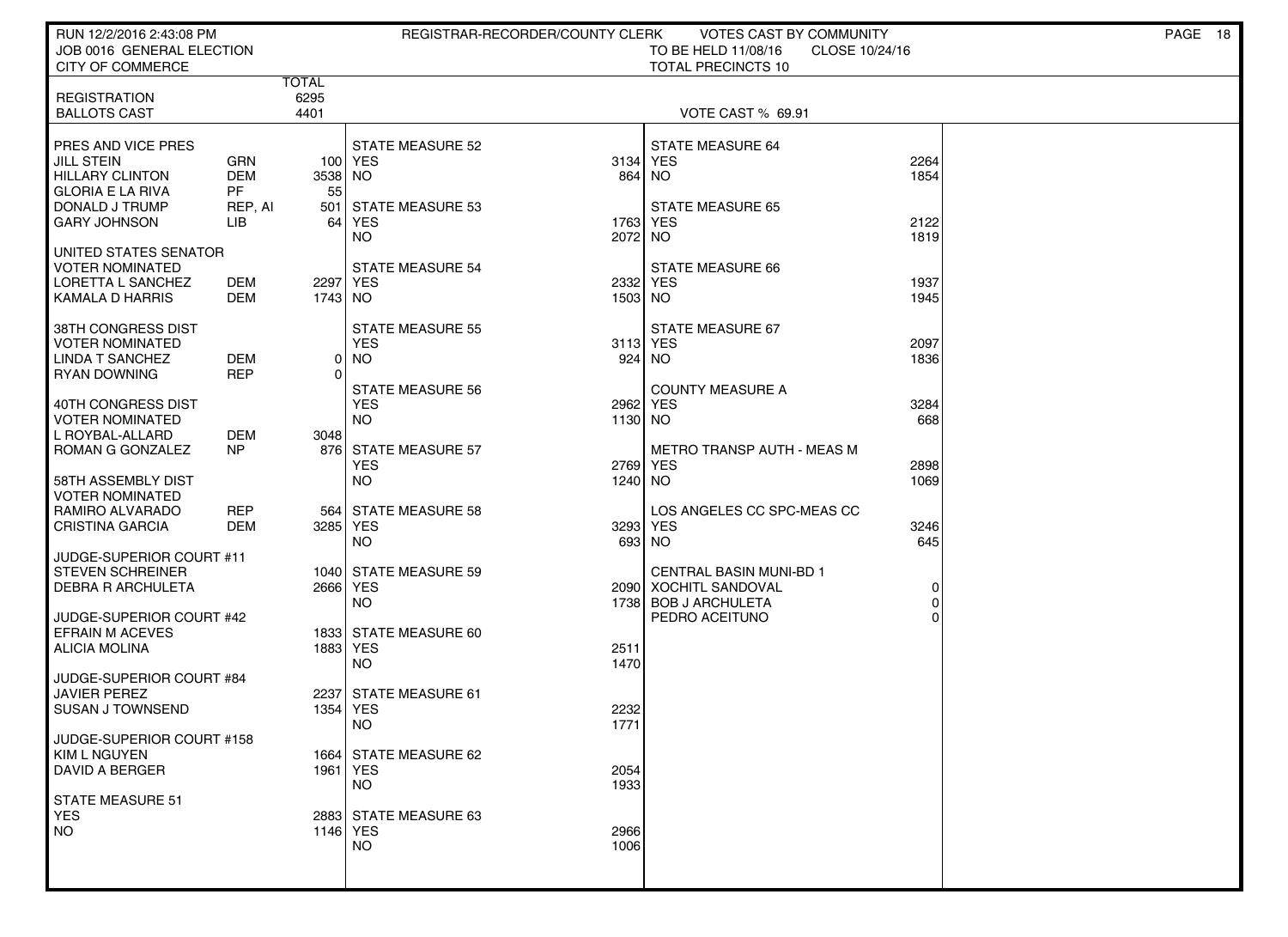| RUN 12/2/2016 2:43:08 PM<br>JOB 0016 GENERAL ELECTION                                                                                                                                 |                                          | REGISTRAR-RECORDER/COUNTY CLERK<br>VOTES CAST BY COMMUNITY<br>TO BE HELD 11/08/16<br>CLOSE 10/24/16 |                                                                                                                             |                                                                                                                                                                                      |  |  |  |
|---------------------------------------------------------------------------------------------------------------------------------------------------------------------------------------|------------------------------------------|-----------------------------------------------------------------------------------------------------|-----------------------------------------------------------------------------------------------------------------------------|--------------------------------------------------------------------------------------------------------------------------------------------------------------------------------------|--|--|--|
| <b>CITY OF COMPTON</b>                                                                                                                                                                |                                          |                                                                                                     | <b>TOTAL PRECINCTS 64</b>                                                                                                   |                                                                                                                                                                                      |  |  |  |
| <b>REGISTRATION</b><br><b>BALLOTS CAST</b>                                                                                                                                            | TOTAL<br>43722<br>26668                  |                                                                                                     | VOTE CAST % 60.99                                                                                                           |                                                                                                                                                                                      |  |  |  |
| PRES AND VICE PRES<br><b>JILL STEIN</b><br><b>GRN</b><br><b>DEM</b><br><b>HILLARY CLINTON</b><br><b>PF</b><br><b>GLORIA E LA RIVA</b><br>DONALD J TRUMP<br><b>GARY JOHNSON</b><br>LIB | 451<br>23764 NO<br>223<br>REP, AI<br>335 | <b>STATE MEASURE 52</b><br>YES<br>1120 STATE MEASURE 53<br>YES<br>NO.<br>11126 NO                   | <b>STATE MEASURE 64</b><br>19719 YES<br>4780 NO<br><b>STATE MEASURE 65</b><br>12582 YES<br>11945                            | WATER REPLEN OF SO CAL-D5<br>15498 CHARLES DAVIS<br>10512<br>4896<br>9436 ALBERT ROBLES<br>RICARDO PULIDO<br>3901<br>1749<br><b>R GONZALES-LAWRENCE</b><br>12115 GARY MENDEZ<br>1429 |  |  |  |
| UNITED STATES SENATOR<br><b>VOTER NOMINATED</b><br>LORETTA L SANCHEZ<br>DEM<br>KAMALA D HARRIS<br>DEM                                                                                 | 16182 NO                                 | STATE MEASURE 54<br>8817 YES                                                                        | STATE MEASURE 66<br>9835<br>14827 YES<br>13859<br>8694 NO                                                                   |                                                                                                                                                                                      |  |  |  |
| 44TH CONGRESS DIST<br><b>VOTER NOMINATED</b><br><b>ISADORE HALL III</b><br>DEM<br>NANETTE D BARRAGAN<br>DEM                                                                           | 15155 NO<br>9180                         | <b>STATE MEASURE 55</b><br><b>YES</b><br><b>STATE MEASURE 56</b>                                    | STATE MEASURE 67<br>19767 YES<br>12307<br>11685<br>4695 NO<br><b>COUNTY MEASURE A</b>                                       |                                                                                                                                                                                      |  |  |  |
| 35TH STATE SENATE DIST<br><b>VOTER NOMINATED</b><br><b>WARREN T FURUTANI</b><br>DEM<br><b>STEVEN BRADFORD</b><br>DEM                                                                  | 8528                                     | <b>YES</b><br>NO.<br>14038 STATE MEASURE 57                                                         | 17867 YES<br>20074<br>4072<br>7050 NO<br>METRO TRANSP AUTH - MEAS M                                                         |                                                                                                                                                                                      |  |  |  |
| <b>64TH ASSEMBLY DIST</b><br><b>VOTER NOMINATED</b>                                                                                                                                   |                                          | <b>YES</b><br>NO.                                                                                   | 19253 YES<br>19628<br>4641<br>5426 NO                                                                                       |                                                                                                                                                                                      |  |  |  |
| THERESA SANFORD<br>REP<br>MIKE A GIPSON<br>DEM                                                                                                                                        | 17899 YES                                | 5719 STATE MEASURE 58<br><b>NO</b>                                                                  | LONG BEACH USD SPC-MEAS E<br>20107 YES<br>0<br>$\Omega$<br>4267 NO                                                          |                                                                                                                                                                                      |  |  |  |
| JUDGE-SUPERIOR COURT #11<br><b>STEVEN SCHREINER</b><br><b>DEBRA R ARCHULETA</b><br>JUDGE-SUPERIOR COURT #42                                                                           | 14628 YES                                | 6834 STATE MEASURE 59<br><b>NO</b>                                                                  | LYNWOOD USD SPC - MEAS N<br>14260 YES<br>149<br>24<br>9320 NO                                                               |                                                                                                                                                                                      |  |  |  |
| <b>EFRAIN M ACEVES</b><br><b>ALICIA MOLINA</b><br>JUDGE-SUPERIOR COURT #84                                                                                                            | 10369 YES                                | 11420 STATE MEASURE 60<br>NO.                                                                       | PARAMOUNT USD - MEAS I<br>16832 YES<br>0<br>$\Omega$<br>7393 NO                                                             |                                                                                                                                                                                      |  |  |  |
| <b>JAVIER PEREZ</b><br><b>SUSAN J TOWNSEND</b><br>JUDGE-SUPERIOR COURT #158                                                                                                           | 12836 YES                                | 9473 STATE MEASURE 61<br>NO.                                                                        | <b>CENTRAL BASIN MUNI-BD 4</b><br>13084 LETICIA VASQUEZ<br>940<br>272<br>11270 M T SANTILLAN-BEAS<br>MARIA L INZUNZA<br>102 |                                                                                                                                                                                      |  |  |  |
| KIM L NGUYEN<br>DAVID A BERGER                                                                                                                                                        | 10232 YES                                | 12289 STATE MEASURE 62<br>15306<br>NO.<br>8975                                                      | <b>LUIS LANDEROS</b><br>219<br><b>JOSE TORRES</b><br>124                                                                    |                                                                                                                                                                                      |  |  |  |
| STATE MEASURE 51<br><b>YES</b><br>  NO                                                                                                                                                |                                          | 18417 STATE MEASURE 63<br>6216 YES<br>NO.                                                           | <b>CENTRAL BASIN MUNI-BD 5</b><br>JUDY P ROLDAN<br>0<br>19315 PHILLIP HAWKINS<br>0<br>5015 JAY W GRAY<br>$\Omega$           |                                                                                                                                                                                      |  |  |  |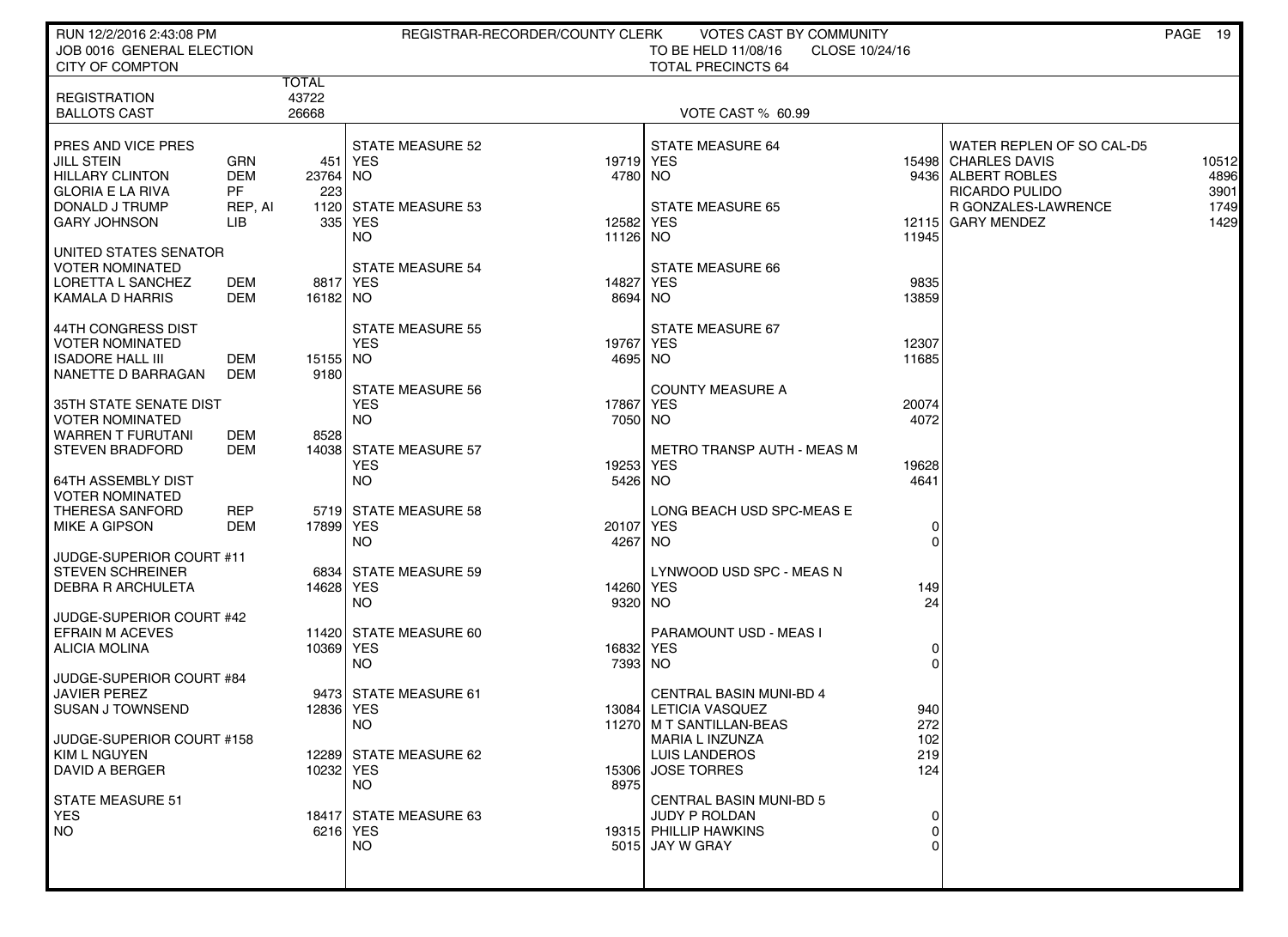| RUN 12/2/2016 2:43:08 PM<br>JOB 0016 GENERAL ELECTION |                      |                |                                       | REGISTRAR-RECORDER/COUNTY CLERK | VOTES CAST BY COMMUNITY                          |                | PAGE 20 |  |
|-------------------------------------------------------|----------------------|----------------|---------------------------------------|---------------------------------|--------------------------------------------------|----------------|---------|--|
| <b>CITY OF COVINA</b>                                 |                      |                |                                       |                                 | TO BE HELD 11/08/16<br><b>TOTAL PRECINCTS 26</b> | CLOSE 10/24/16 |         |  |
|                                                       |                      | TOTAL          |                                       |                                 |                                                  |                |         |  |
| <b>REGISTRATION</b><br><b>BALLOTS CAST</b>            |                      | 27531<br>19664 |                                       |                                 | <b>VOTE CAST % 71.42</b>                         |                |         |  |
|                                                       |                      |                |                                       |                                 |                                                  |                |         |  |
| PRES AND VICE PRES                                    |                      |                | <b>STATE MEASURE 53</b>               |                                 | <b>STATE MEASURE 65</b>                          |                |         |  |
| <b>JILL STEIN</b>                                     | GRN                  |                | 388 YES                               | 8587                            | YES                                              | 7818           |         |  |
| HILLARY CLINTON                                       | <b>DEM</b>           | 11274 NO       |                                       | 8948 NO                         |                                                  | 10113          |         |  |
| <b>GLORIA E LA RIVA</b><br>DONALD J TRUMP             | <b>PF</b><br>REP, AI | 145            | 6537 STATE MEASURE 54                 |                                 | <b>STATE MEASURE 66</b>                          |                |         |  |
| <b>GARY JOHNSON</b>                                   | LIB                  |                | 626 YES                               | 11248 YES                       |                                                  | 9852           |         |  |
|                                                       |                      |                | NO                                    | 6149 NO                         |                                                  | 7673           |         |  |
| UNITED STATES SENATOR<br><b>VOTER NOMINATED</b>       |                      |                |                                       |                                 | STATE MEASURE 67                                 |                |         |  |
| LORETTA L SANCHEZ                                     | DEM                  | 7479 YES       | <b>STATE MEASURE 55</b>               | 11765 YES                       |                                                  | 7739           |         |  |
| KAMALA D HARRIS                                       | DEM                  | 9557 NO        |                                       | 6348 NO                         |                                                  | 10156          |         |  |
|                                                       |                      |                |                                       |                                 |                                                  |                |         |  |
| 32ND CONGRESS DIST<br><b>VOTER NOMINATED</b>          |                      |                | <b>STATE MEASURE 56</b><br><b>YES</b> | 11149 YES                       | <b>COUNTY MEASURE A</b>                          | 12247          |         |  |
| <b>GRACE F NAPOLITANO</b>                             | DEM                  | 9548 NO        |                                       | 7370 NO                         |                                                  | 5503           |         |  |
| ROGER HERNANDEZ                                       | <b>DEM</b>           | 6405           |                                       |                                 |                                                  |                |         |  |
|                                                       |                      |                | <b>STATE MEASURE 57</b>               |                                 | <b>METRO TRANSP AUTH - MEAS M</b>                |                |         |  |
| 48TH ASSEMBLY DIST<br><b>VOTER NOMINATED</b>          |                      |                | <b>YES</b><br><b>NO</b>               | 10193 YES<br>8006 NO            |                                                  | 11649<br>6183  |         |  |
| <b>BLANCA E RUBIO</b>                                 | DEM                  | 10268          |                                       |                                 |                                                  |                |         |  |
| <b>CORY ELLENSON</b>                                  | <b>REP</b>           |                | 7249 STATE MEASURE 58                 |                                 | UPPER SAN GABRIEL VLY-BD 4                       |                |         |  |
|                                                       |                      |                | <b>YES</b>                            |                                 | 12534 ALFONSO CONTRERAS<br><b>MICHAEL TOUHEY</b> | 4714<br>5530   |         |  |
| JUDGE-SUPERIOR COURT #11<br><b>STEVEN SCHREINER</b>   |                      | 6312           | <b>NO</b>                             | 5545                            |                                                  |                |         |  |
| <b>DEBRA R ARCHULETA</b>                              |                      |                | 9245 STATE MEASURE 59                 |                                 |                                                  |                |         |  |
|                                                       |                      |                | <b>YES</b>                            | 7817                            |                                                  |                |         |  |
| JUDGE-SUPERIOR COURT #42<br><b>EFRAIN M ACEVES</b>    |                      | 10076          | <b>NO</b>                             | 9372                            |                                                  |                |         |  |
| ALICIA MOLINA                                         |                      |                | 5418 STATE MEASURE 60                 |                                 |                                                  |                |         |  |
|                                                       |                      |                | <b>YES</b>                            | 9751                            |                                                  |                |         |  |
| JUDGE-SUPERIOR COURT #84                              |                      |                | <b>NO</b>                             | 8199                            |                                                  |                |         |  |
| <b>JAVIER PEREZ</b><br><b>SUSAN J TOWNSEND</b>        |                      | 7600           | 7687 STATE MEASURE 61                 |                                 |                                                  |                |         |  |
|                                                       |                      |                | <b>YES</b>                            | 8021                            |                                                  |                |         |  |
| JUDGE-SUPERIOR COURT #158                             |                      |                | <b>NO</b>                             | 10111                           |                                                  |                |         |  |
| KIM L NGUYEN<br>DAVID A BERGER                        |                      | 7127           | 8177 STATE MEASURE 62                 |                                 |                                                  |                |         |  |
|                                                       |                      |                | <b>YES</b>                            | 7293                            |                                                  |                |         |  |
| SUPERVISOR 5TH DISTRICT                               |                      |                | <b>NO</b>                             | 10988                           |                                                  |                |         |  |
| DARRELL PARK                                          |                      | 6690           |                                       |                                 |                                                  |                |         |  |
| KATHRYN BARGER                                        |                      |                | 8700 STATE MEASURE 63<br><b>YES</b>   | 11109                           |                                                  |                |         |  |
| <b>STATE MEASURE 51</b>                               |                      |                | <b>NO</b>                             | 7167                            |                                                  |                |         |  |
| <b>YES</b>                                            |                      | 9952           |                                       |                                 |                                                  |                |         |  |
| NO                                                    |                      |                | 8165 STATE MEASURE 64<br><b>YES</b>   | 9684                            |                                                  |                |         |  |
| <b>STATE MEASURE 52</b>                               |                      |                | <b>NO</b>                             | 8956                            |                                                  |                |         |  |
| <b>YES</b>                                            |                      | 12486          |                                       |                                 |                                                  |                |         |  |
| NO                                                    |                      | 5494           |                                       |                                 |                                                  |                |         |  |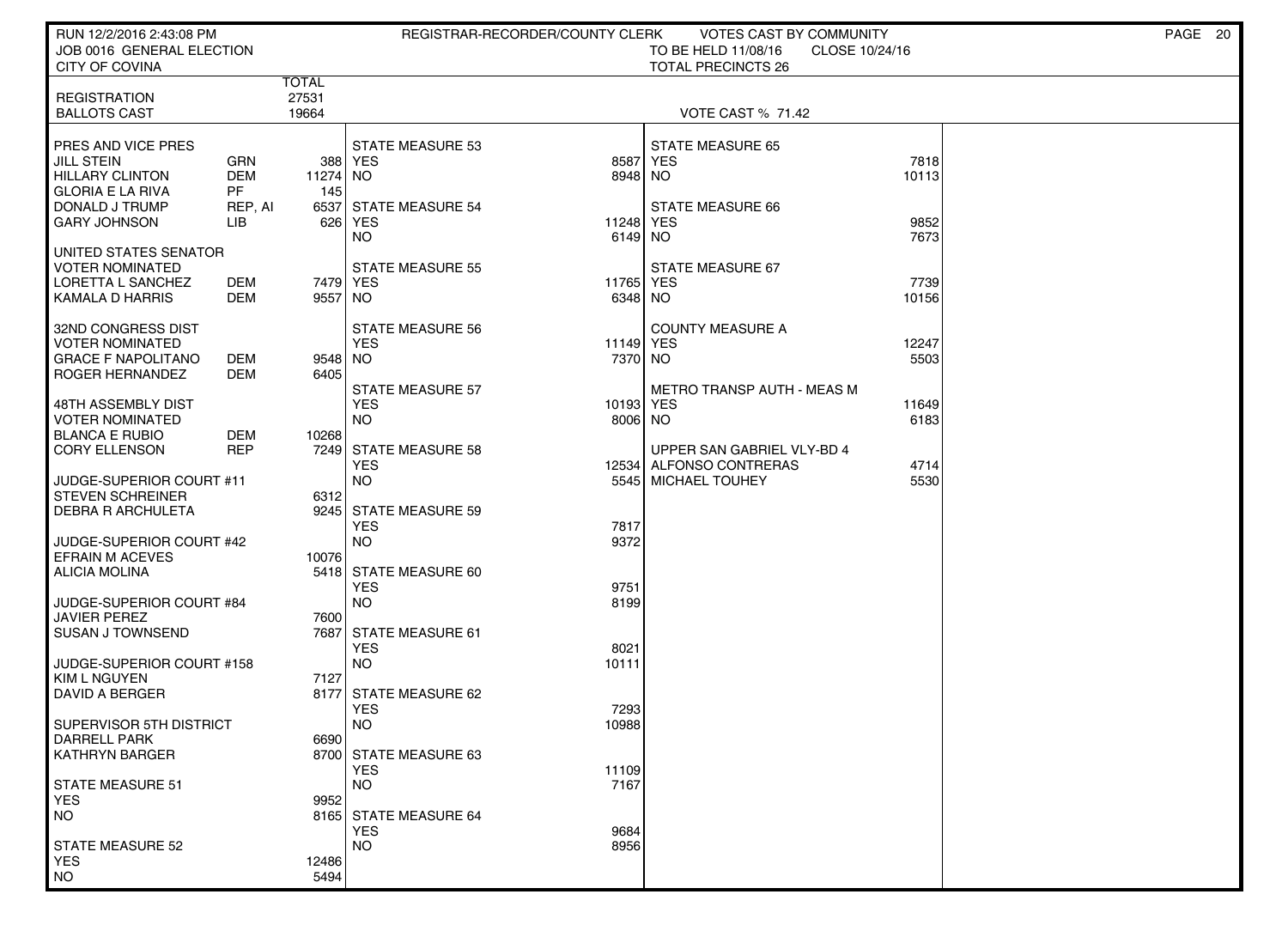| RUN 12/2/2016 2:43:08 PM<br>JOB 0016 GENERAL ELECTION                                                                                                | REGISTRAR-RECORDER/COUNTY CLERK                                             | VOTES CAST BY COMMUNITY<br>TO BE HELD 11/08/16<br>CLOSE 10/24/16                         | PAGE 21 |
|------------------------------------------------------------------------------------------------------------------------------------------------------|-----------------------------------------------------------------------------|------------------------------------------------------------------------------------------|---------|
| <b>CITY OF CUDAHY</b><br>TOTAL                                                                                                                       |                                                                             | <b>TOTAL PRECINCTS 7</b>                                                                 |         |
| 7490<br><b>REGISTRATION</b><br><b>BALLOTS CAST</b><br>4604                                                                                           |                                                                             | VOTE CAST % 61.47                                                                        |         |
| PRES AND VICE PRES<br><b>JILL STEIN</b><br>GRN<br><b>DEM</b><br>HILLARY CLINTON<br><b>PF</b><br><b>GLORIA E LA RIVA</b><br>DONALD J TRUMP<br>REP, AI | <b>STATE MEASURE 52</b><br>120 YES<br>3868 NO<br>56<br>331 STATE MEASURE 53 | <b>STATE MEASURE 64</b><br>3490 YES<br>2406<br>810 NO<br>1941<br><b>STATE MEASURE 65</b> |         |
| <b>GARY JOHNSON</b><br>LIB                                                                                                                           | 69 YES<br>NO                                                                | 2337<br>2026 YES<br>1882<br>2102 NO                                                      |         |
| UNITED STATES SENATOR<br><b>VOTER NOMINATED</b><br>LORETTA L SANCHEZ<br>DEM<br>KAMALA D HARRIS<br>DEM                                                | <b>STATE MEASURE 54</b><br>2638 YES<br>1662 NO                              | <b>STATE MEASURE 66</b><br>2084<br>2590 YES<br>2088<br>1497 NO                           |         |
| 40TH CONGRESS DIST<br><b>VOTER NOMINATED</b><br>L ROYBAL-ALLARD<br>DEM<br>N <sub>P</sub><br>ROMAN G GONZALEZ                                         | <b>STATE MEASURE 55</b><br><b>YES</b><br>3086 NO<br>1108                    | STATE MEASURE 67<br>3558 YES<br>2409<br>750 NO<br>1804                                   |         |
| 33RD STATE SENATE DIST<br><b>VOTER NOMINATED</b><br><b>HONOR MIMI ROBSON</b><br>LІВ                                                                  | <b>STATE MEASURE 56</b><br><b>YES</b><br><b>NO</b><br>553                   | <b>COUNTY MEASURE A</b><br>3425 YES<br>3748<br>940 NO<br>451                             |         |
| <b>RICARDO LARA</b><br>DEM<br>63RD ASSEMBLY DIST                                                                                                     | 3596 STATE MEASURE 57<br><b>YES</b><br><b>NO</b>                            | METRO TRANSP AUTH - MEAS M<br>3244 YES<br>3635<br>1042 NO<br>609                         |         |
| <b>VOTER NOMINATED</b><br><b>ANTHONY RENDON</b><br>DEM<br>ADAM JOSHUA MILLER<br><b>REP</b>                                                           | 3567 STATE MEASURE 58<br>549 YES<br><b>NO</b>                               | LOS ANGELES CC SPC-MEAS CC<br>3630 YES<br>3686<br>628 NO<br>463                          |         |
| JUDGE-SUPERIOR COURT #11<br><b>STEVEN SCHREINER</b><br><b>DEBRA R ARCHULETA</b>                                                                      | 1423 STATE MEASURE 59<br>2593 YES<br><b>NO</b>                              | <b>CENTRAL BASIN MUNI-BD 4</b><br>2319 LETICIA VASQUEZ<br>0<br>1788   M T SANTILLAN-BEAS |         |
| JUDGE-SUPERIOR COURT #42<br><b>EFRAIN M ACEVES</b><br>ALICIA MOLINA<br>JUDGE-SUPERIOR COURT #84                                                      | 2051 STATE MEASURE 60<br>1996   YES<br>2724<br><b>NO</b><br>1504            | MARIA L INZUNZA<br><b>LUIS LANDEROS</b><br><b>JOSE TORRES</b>                            |         |
| <b>JAVIER PEREZ</b><br><b>SUSAN J TOWNSEND</b>                                                                                                       | 2643 STATE MEASURE 61<br>1296 YES<br>2303<br>1962<br><b>NO</b>              |                                                                                          |         |
| JUDGE-SUPERIOR COURT #158<br>  KIM L NGUYEN<br>DAVID A BERGER                                                                                        | 1838 STATE MEASURE 62<br>2342<br>2114 YES<br>1895<br><b>NO</b>              |                                                                                          |         |
| STATE MEASURE 51<br><b>YES</b><br>NO                                                                                                                 | 3312 STATE MEASURE 63<br>1012 YES<br>3270<br><b>NO</b><br>960               |                                                                                          |         |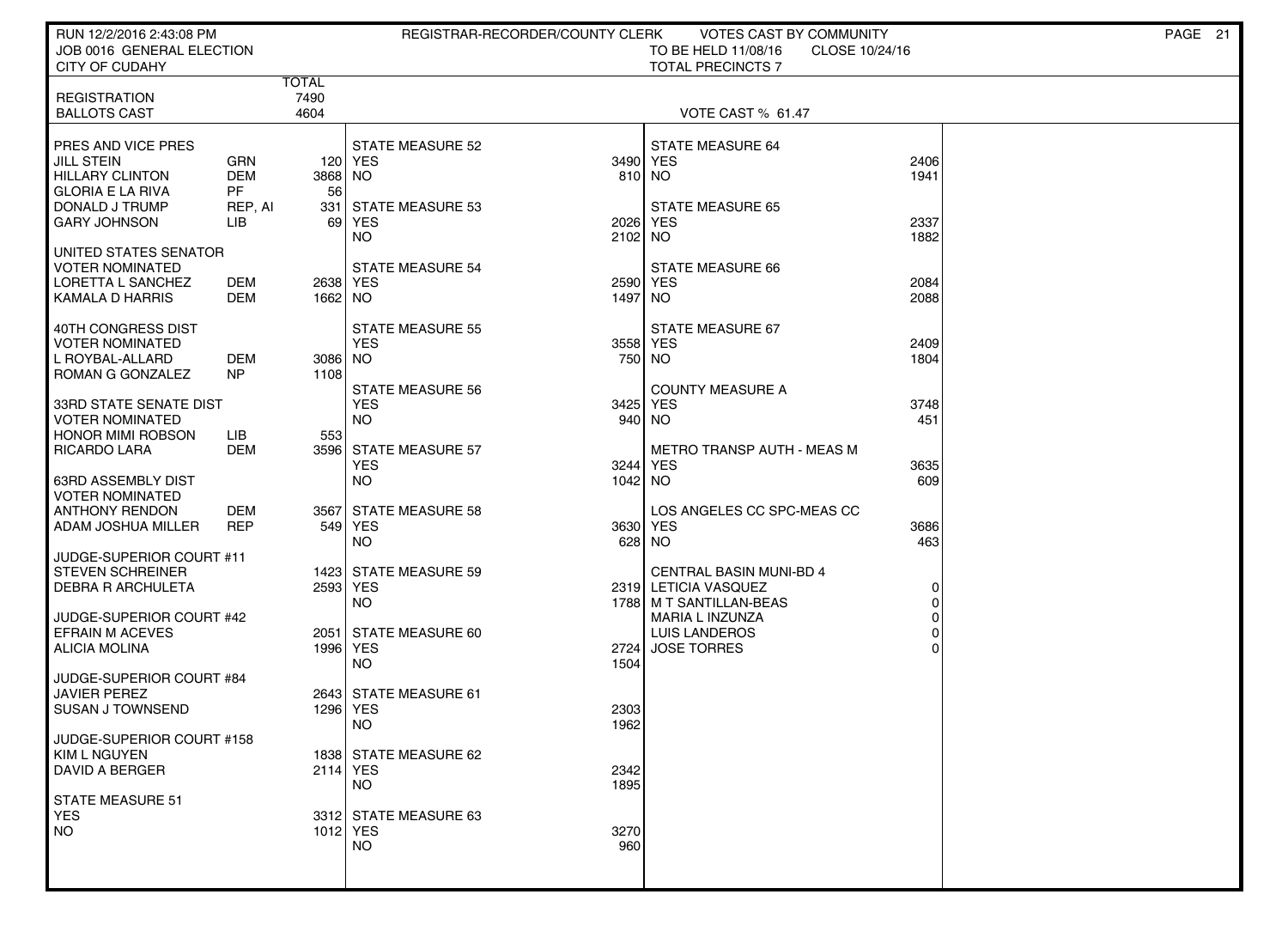| RUN 12/2/2016 2:43:08 PM                         |                   |                  |                                      | REGISTRAR-RECORDER/COUNTY CLERK | VOTES CAST BY COMMUNITY                                            |               | PAGE 22 |
|--------------------------------------------------|-------------------|------------------|--------------------------------------|---------------------------------|--------------------------------------------------------------------|---------------|---------|
| JOB 0016 GENERAL ELECTION<br>CITY OF CULVER CITY |                   |                  |                                      |                                 | TO BE HELD 11/08/16<br>CLOSE 10/24/16<br><b>TOTAL PRECINCTS 25</b> |               |         |
|                                                  |                   | <b>TOTAL</b>     |                                      |                                 |                                                                    |               |         |
| <b>REGISTRATION</b>                              |                   | 26890            |                                      |                                 |                                                                    |               |         |
| <b>BALLOTS CAST</b>                              |                   | 22060            |                                      |                                 | VOTE CAST % 82.04                                                  |               |         |
|                                                  |                   |                  |                                      |                                 |                                                                    |               |         |
| PRES AND VICE PRES<br><b>JILL STEIN</b>          | GRN               |                  | <b>STATE MEASURE 54</b><br>504   YES | 12431                           | <b>STATE MEASURE 66</b><br><b>YES</b>                              | 7135          |         |
| <b>HILLARY CLINTON</b>                           | <b>DEM</b>        | 17222 NO         |                                      | 6960                            | <b>NO</b>                                                          | 12041         |         |
| <b>GLORIA E LA RIVA</b>                          | <b>PF</b>         | 112              |                                      |                                 |                                                                    |               |         |
| DONALD J TRUMP                                   | REP, AI           |                  | 2958 STATE MEASURE 55                |                                 | STATE MEASURE 67                                                   |               |         |
| <b>GARY JOHNSON</b>                              | LІВ               | 524              | <b>YES</b>                           | 14681                           | YES                                                                | 14372         |         |
|                                                  |                   |                  | <b>NO</b>                            | 5555                            | <b>NO</b>                                                          | 5637          |         |
| UNITED STATES SENATOR<br>VOTER NOMINATED         |                   |                  | <b>STATE MEASURE 56</b>              |                                 | <b>COUNTY MEASURE A</b>                                            |               |         |
| LORETTA L SANCHEZ                                | DEM               | 4633 YES         |                                      | 16039 YES                       |                                                                    | 15468         |         |
| KAMALA D HARRIS                                  | <b>DEM</b>        | 15110 NO         |                                      | 4777                            | NO                                                                 | 4102          |         |
|                                                  |                   |                  |                                      |                                 |                                                                    |               |         |
| 37TH CONGRESS DIST                               |                   |                  | STATE MEASURE 57                     |                                 | <b>METRO TRANSP AUTH - MEAS M</b>                                  |               |         |
| VOTER NOMINATED<br><b>CHRIS B WIGGINS</b>        |                   |                  | <b>YES</b>                           | 15852 YES                       |                                                                    | 14992         |         |
| <b>KAREN BASS</b>                                | DEM<br><b>DEM</b> | 3637 NO<br>14682 |                                      | 4486 NO                         |                                                                    | 4700          |         |
|                                                  |                   |                  | <b>STATE MEASURE 58</b>              |                                 | LOS ANGELES CC SPC-MEAS CC                                         |               |         |
| 54TH ASSEMBLY DIST                               |                   |                  | <b>YES</b>                           | 16752                           | <b>YES</b>                                                         | 14038         |         |
| VOTER NOMINATED                                  |                   |                  | <b>NO</b>                            | 3465 NO                         |                                                                    | 4815          |         |
| <b>GLEN RATCLIFF</b>                             | <b>REP</b>        | 4444             |                                      |                                 |                                                                    |               |         |
| S RIDLEY-THOMAS                                  | DEM               |                  | 14634 STATE MEASURE 59               |                                 | CULVER CITY SPC - MEAS CW                                          |               |         |
| JUDGE-SUPERIOR COURT #11                         |                   |                  | <b>YES</b><br><b>NO</b>              | 12404<br>6887                   | <b>YES</b><br>NO.                                                  | 14026<br>4893 |         |
| <b>STEVEN SCHREINER</b>                          |                   | 6563             |                                      |                                 |                                                                    |               |         |
| DEBRA R ARCHULETA                                |                   | 9734             | STATE MEASURE 60                     |                                 | CULVER CITY SPC - MEAS CA                                          |               |         |
|                                                  |                   |                  | <b>YES</b>                           |                                 | 8512 YES                                                           | 5958          |         |
| JUDGE-SUPERIOR COURT #42                         |                   |                  | <b>NO</b>                            | 11477 NO                        |                                                                    | 10898         |         |
| <b>EFRAIN M ACEVES</b>                           |                   | 9585             |                                      |                                 |                                                                    |               |         |
| <b>ALICIA MOLINA</b>                             |                   |                  | 6848 STATE MEASURE 61<br><b>YES</b>  | 11215 YES                       | CULVER CITY SPC - MEAS CB                                          | 11749         |         |
| JUDGE-SUPERIOR COURT #84                         |                   |                  | <b>NO</b>                            | 8689 NO                         |                                                                    | 4986          |         |
| <b>JAVIER PEREZ</b>                              |                   | 4480             |                                      |                                 |                                                                    |               |         |
| <b>SUSAN J TOWNSEND</b>                          |                   |                  | 11906 STATE MEASURE 62               |                                 | CULVER CITY SPC - MEAS CD                                          |               |         |
|                                                  |                   |                  | <b>YES</b>                           | 13377                           | <b>YES</b>                                                         | 12201         |         |
| JUDGE-SUPERIOR COURT #158                        |                   |                  | <b>NO</b>                            | 6909 NO                         |                                                                    | 4560          |         |
| <b>KIM L NGUYEN</b><br>DAVID A BERGER            |                   | 10231            | 6364 STATE MEASURE 63                |                                 |                                                                    |               |         |
|                                                  |                   |                  | <b>YES</b>                           | 16548                           |                                                                    |               |         |
| <b>STATE MEASURE 51</b>                          |                   |                  | <b>NO</b>                            | 3947                            |                                                                    |               |         |
| <b>YES</b>                                       |                   | 11562            |                                      |                                 |                                                                    |               |         |
| NO.                                              |                   |                  | 8680 STATE MEASURE 64                |                                 |                                                                    |               |         |
| <b>STATE MEASURE 52</b>                          |                   |                  | <b>YES</b><br>NO.                    | 14322<br>6477                   |                                                                    |               |         |
| <b>YES</b>                                       |                   | 16009            |                                      |                                 |                                                                    |               |         |
| <b>NO</b>                                        |                   |                  | 3943 STATE MEASURE 65                |                                 |                                                                    |               |         |
|                                                  |                   |                  | <b>YES</b>                           | 9752                            |                                                                    |               |         |
| <b>STATE MEASURE 53</b>                          |                   |                  | <b>NO</b>                            | 10360                           |                                                                    |               |         |
| <b>YES</b>                                       |                   | 6657             |                                      |                                 |                                                                    |               |         |
| <b>NO</b>                                        |                   | 12798            |                                      |                                 |                                                                    |               |         |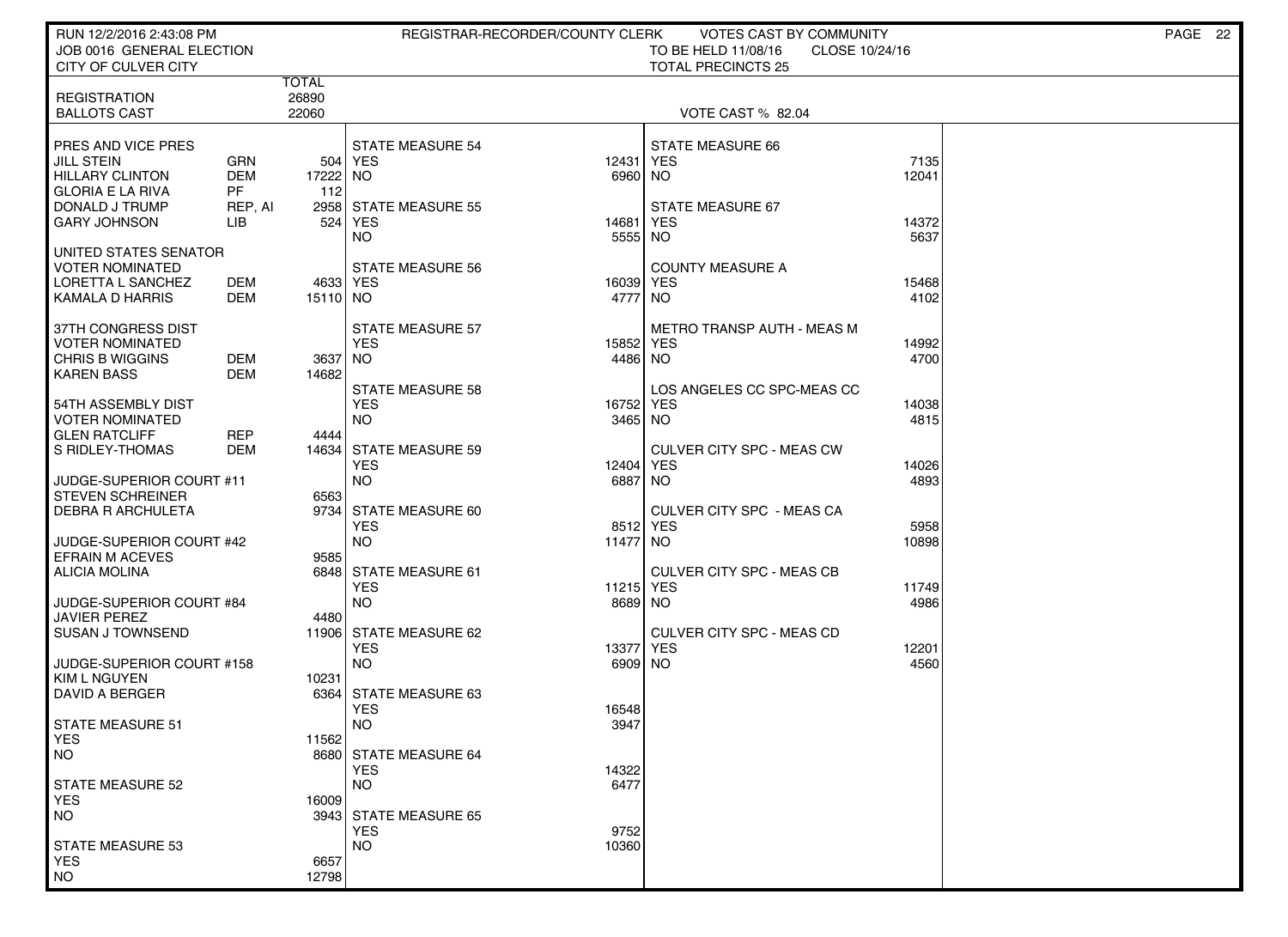| RUN 12/2/2016 2:43:08 PM<br>JOB 0016 GENERAL ELECTION                                                                                                                 | REGISTRAR-RECORDER/COUNTY CLERK                                                                    | <b>VOTES CAST BY COMMUNITY</b><br>TO BE HELD 11/08/16<br>CLOSE 10/24/16                   | PAGE 23 |
|-----------------------------------------------------------------------------------------------------------------------------------------------------------------------|----------------------------------------------------------------------------------------------------|-------------------------------------------------------------------------------------------|---------|
| <b>CITY OF DIAMOND BAR</b><br>TOTAL                                                                                                                                   |                                                                                                    | <b>TOTAL PRECINCTS 29</b>                                                                 |         |
| 29310<br><b>REGISTRATION</b><br>21042<br><b>BALLOTS CAST</b>                                                                                                          |                                                                                                    | <b>VOTE CAST % 71.79</b>                                                                  |         |
| PRES AND VICE PRES<br><b>JILL STEIN</b><br>GRN<br>HILLARY CLINTON<br>DEM<br><b>GLORIA E LA RIVA</b><br>PF.<br>115<br>DONALD J TRUMP<br>REP, AI<br><b>GARY JOHNSON</b> | <b>STATE MEASURE 51</b><br>375 YES<br>9394<br>11739 NO<br>9827<br>7393 STATE MEASURE 52<br>576 YES | STATE MEASURE 63<br>12509<br><b>YES</b><br>6739<br>NO.<br><b>STATE MEASURE 64</b><br>9270 |         |
| LІВ<br>UNITED STATES SENATOR                                                                                                                                          | NO                                                                                                 | 12570 YES<br>6338 NO<br>10405                                                             |         |
| <b>VOTER NOMINATED</b><br>LORETTA L SANCHEZ<br>DEM<br>KAMALA D HARRIS<br>DEM                                                                                          | <b>STATE MEASURE 53</b><br>6835 YES<br>10640   NO                                                  | <b>STATE MEASURE 65</b><br>9497 YES<br>8927<br>8838 NO<br>10025                           |         |
| 39TH CONGRESS DIST<br><b>VOTER NOMINATED</b><br>ED ROYCE<br><b>REP</b><br>DEM<br><b>BRETT MURDOCK</b><br>9264                                                         | <b>STATE MEASURE 54</b><br><b>YES</b><br>9758 NO                                                   | <b>STATE MEASURE 66</b><br>12340 YES<br>11066<br>5856 NO<br>7151                          |         |
| 29TH STATE SENATE DIST<br><b>VOTER NOMINATED</b><br><b>JOSH NEWMAN</b><br>DEM<br>9428                                                                                 | <b>STATE MEASURE 55</b><br><b>YES</b><br><b>NO</b>                                                 | <b>STATE MEASURE 67</b><br>11086 YES<br>8578<br>8008 NO<br>10342                          |         |
| <b>REP</b><br>LING LING CHANG<br>55TH ASSEMBLY DIST                                                                                                                   | 9531 STATE MEASURE 56<br><b>YES</b><br>12807<br><b>NO</b>                                          | <b>COUNTY MEASURE A</b><br><b>YES</b><br>11629<br>7042<br>6914 NO                         |         |
| <b>VOTER NOMINATED</b><br><b>GREGG D FRITCHLE</b><br>DEM<br><b>REP</b><br>PHILLIP CHEN                                                                                | 8974 STATE MEASURE 57<br>9682 YES<br><b>NO</b>                                                     | <b>METRO TRANSP AUTH - MEAS M</b><br>10380 YES<br>11494<br>8779 NO<br>7334                |         |
| JUDGE-SUPERIOR COURT #11<br><b>STEVEN SCHREINER</b><br><b>DEBRA R ARCHULETA</b>                                                                                       | 6271 STATE MEASURE 58<br>9394   YES<br><b>NO</b><br>6207                                           | POMONA USD - MEAS P<br>12839 YES<br>5042<br><b>NO</b><br>2486                             |         |
| JUDGE-SUPERIOR COURT #42<br><b>EFRAIN M ACEVES</b><br>ALICIA MOLINA<br>JUDGE-SUPERIOR COURT #84                                                                       | 9911 STATE MEASURE 59<br>5658 YES<br>8362<br><b>NO</b><br>9487                                     | WALNUT VALLEY USD-MEAS WV<br><b>YES</b><br>7269<br>3921<br><b>NO</b>                      |         |
| <b>JAVIER PEREZ</b><br>SUSAN J TOWNSEND                                                                                                                               | 5591 STATE MEASURE 60<br>9869 YES<br>9937<br>8848<br>NO                                            |                                                                                           |         |
| JUDGE-SUPERIOR COURT #158<br>KIM L NGUYEN<br>DAVID A BERGER                                                                                                           | 7504  STATE MEASURE 61<br>8239 YES<br>8801<br>NO.<br>10130                                         |                                                                                           |         |
| SUPERVISOR 4TH DISTRICT<br>STEVE NAPOLITANO<br><b>JANICE HAHN</b>                                                                                                     | 7583 STATE MEASURE 62<br>9022 YES<br>7320<br><b>NO</b><br>11875                                    |                                                                                           |         |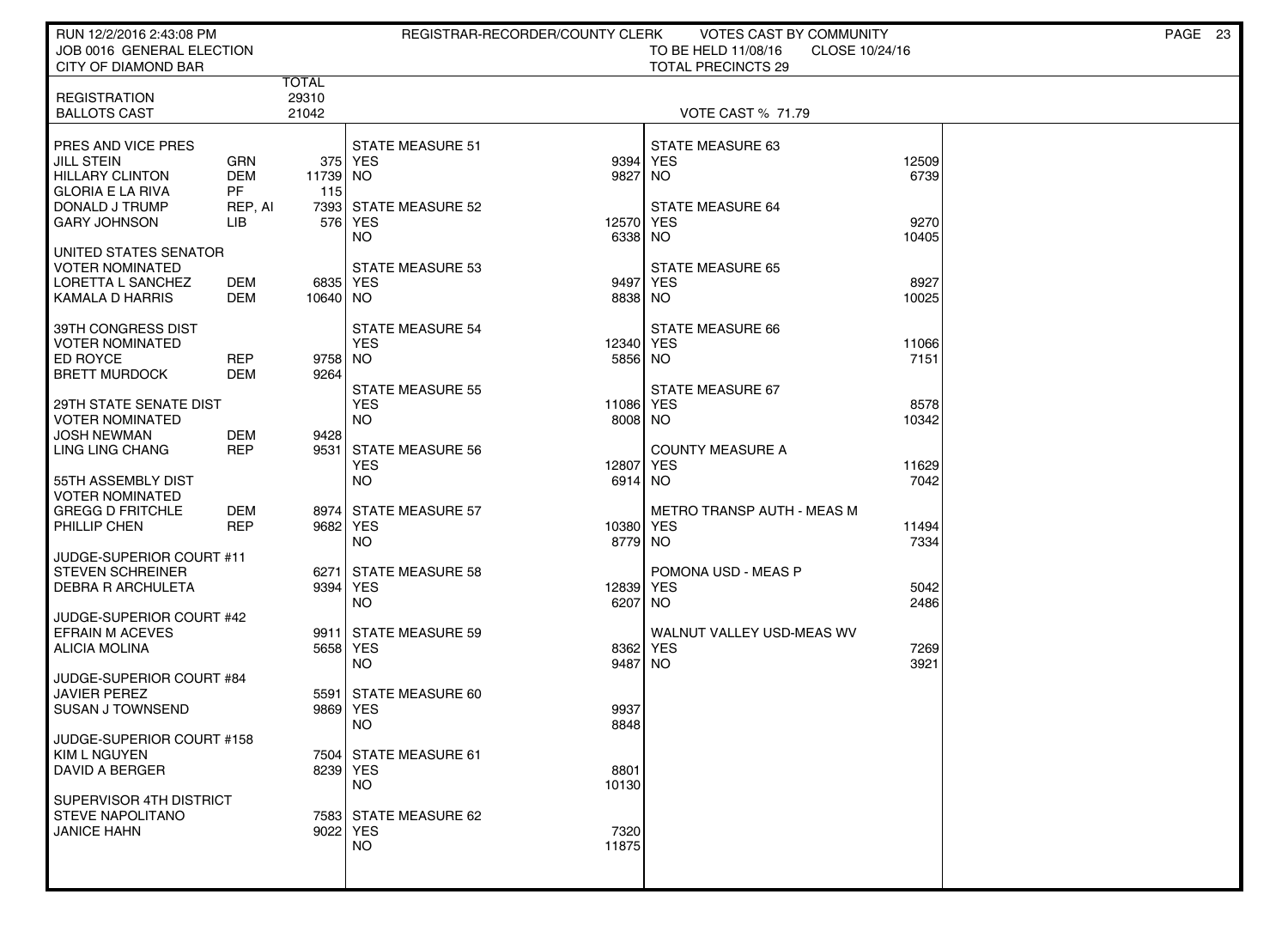| RUN 12/2/2016 2:43:08 PM<br>JOB 0016 GENERAL ELECTION |                   | REGISTRAR-RECORDER/COUNTY CLERK<br>VOTES CAST BY COMMUNITY<br>TO BE HELD 11/08/16<br>CLOSE 10/24/16 |                         |                    |                                                 |                         |                                 | PAGE 24        |
|-------------------------------------------------------|-------------------|-----------------------------------------------------------------------------------------------------|-------------------------|--------------------|-------------------------------------------------|-------------------------|---------------------------------|----------------|
| CITY OF DOWNEY                                        |                   | <b>TOTAL</b>                                                                                        |                         |                    | <b>TOTAL PRECINCTS 57</b>                       |                         |                                 |                |
| <b>REGISTRATION</b><br><b>BALLOTS CAST</b>            |                   | 56755<br>40197                                                                                      |                         |                    | <b>VOTE CAST % 70.83</b>                        |                         |                                 |                |
|                                                       |                   |                                                                                                     |                         |                    |                                                 |                         |                                 |                |
| PRES AND VICE PRES                                    |                   |                                                                                                     | <b>STATE MEASURE 53</b> |                    | <b>STATE MEASURE 65</b>                         |                         | DOWNEY CITY SPC - MEAS S        |                |
| <b>JILL STEIN</b><br><b>HILLARY CLINTON</b>           | GRN<br><b>DEM</b> | 27005 NO                                                                                            | 805 YES                 | 18059 YES<br>17770 | NO.                                             | 18051   YES<br>18612 NO |                                 | 21493<br>12592 |
| <b>GLORIA E LA RIVA</b>                               | <b>PF</b>         | 376                                                                                                 |                         |                    |                                                 |                         |                                 |                |
| DONALD J TRUMP                                        | REP, AI           |                                                                                                     | 9798 STATE MEASURE 54   |                    | <b>STATE MEASURE 66</b>                         |                         | <b>CENTRAL BASIN MUNI-BD 1</b>  |                |
| <b>GARY JOHNSON</b>                                   | LIB               |                                                                                                     | 954 YES                 | 23509 YES          |                                                 |                         | 19600 XOCHITL SANDOVAL          | 6474           |
|                                                       |                   |                                                                                                     | <b>NO</b>               | 12115 NO           |                                                 |                         | 16275   BOB J ARCHULETA         | 11565          |
| UNITED STATES SENATOR                                 |                   |                                                                                                     |                         |                    |                                                 |                         | PEDRO ACEITUNO                  | 13907          |
| VOTER NOMINATED                                       |                   |                                                                                                     | <b>STATE MEASURE 55</b> |                    | STATE MEASURE 67                                |                         |                                 |                |
| LORETTA L SANCHEZ                                     | DEM               | 17965 YES                                                                                           |                         | 24998 YES          |                                                 |                         | 17422 WATER REPLEN OF SO CAL-D5 |                |
| <b>KAMALA D HARRIS</b>                                | DEM               | 18151 NO                                                                                            |                         | 12098 NO           |                                                 |                         | 19110 CHARLES DAVIS             | 1610           |
|                                                       |                   |                                                                                                     |                         |                    |                                                 |                         | ALBERT ROBLES                   | 5208           |
| 40TH CONGRESS DIST                                    |                   |                                                                                                     | <b>STATE MEASURE 56</b> |                    | <b>COUNTY MEASURE A</b>                         |                         | RICARDO PULIDO                  | 4175           |
| <b>VOTER NOMINATED</b>                                |                   |                                                                                                     | <b>YES</b>              | 25540 YES          |                                                 |                         | 26163 R GONZALES-LAWRENCE       | 2127           |
| L ROYBAL-ALLARD<br><b>ROMAN G GONZALEZ</b>            | DEM<br>NP         | 23279 NO<br>12247                                                                                   |                         | 12431              | NO.                                             |                         | 10169 GARY MENDEZ               | 2053           |
|                                                       |                   |                                                                                                     | <b>STATE MEASURE 57</b> |                    | METRO TRANSP AUTH - MEAS M                      |                         |                                 |                |
| 58TH ASSEMBLY DIST                                    |                   |                                                                                                     | <b>YES</b>              | 22822              | <b>YES</b>                                      | 24531                   |                                 |                |
| <b>VOTER NOMINATED</b>                                |                   |                                                                                                     | <b>NO</b>               | 14469 NO           |                                                 | 11934                   |                                 |                |
| RAMIRO ALVARADO                                       | <b>REP</b>        | 9973                                                                                                |                         |                    |                                                 |                         |                                 |                |
| CRISTINA GARCIA                                       | <b>DEM</b>        |                                                                                                     | 25804 STATE MEASURE 58  |                    | CERRITOS COMM COLL-GBM TA1                      |                         |                                 |                |
|                                                       |                   |                                                                                                     | <b>YES</b>              |                    | 27495 ROBERT ARTHUR                             | 6237                    |                                 |                |
| JUDGE-SUPERIOR COURT #11                              |                   |                                                                                                     | <b>NO</b>               | 9584               | M CAMACHO-RODRIGUEZ                             | 6481                    |                                 |                |
| <b>STEVEN SCHREINER</b>                               |                   | 11583                                                                                               |                         |                    | <b>CATHY GODINEZ</b>                            | 2404                    |                                 |                |
| DEBRA R ARCHULETA                                     |                   | 21486                                                                                               | <b>STATE MEASURE 59</b> |                    |                                                 |                         |                                 |                |
|                                                       |                   |                                                                                                     | <b>YES</b>              |                    | 17013 CERRITOS COMM COLL-GBM TA2                |                         |                                 |                |
| JUDGE-SUPERIOR COURT #42                              |                   |                                                                                                     | <b>NO</b>               | 18452              | <b>CARMEN AVALOS</b>                            | 7275                    |                                 |                |
| <b>EFRAIN M ACEVES</b><br><b>ALICIA MOLINA</b>        |                   | 19378                                                                                               | 13592 STATE MEASURE 60  |                    | <b>TAMMY ASHTON</b><br><b>CLAUDIA C MURILLO</b> | 2666<br>843             |                                 |                |
|                                                       |                   |                                                                                                     | <b>YES</b>              |                    | 21390 LUIS E MELLIZ                             | 1319                    |                                 |                |
| JUDGE-SUPERIOR COURT #84                              |                   |                                                                                                     | <b>NO</b>               | 15479              |                                                 |                         |                                 |                |
| <b>JAVIER PEREZ</b>                                   |                   | 16259                                                                                               |                         |                    | LOS ANGELES CC SPC-MEAS CC                      |                         |                                 |                |
| <b>SUSAN J TOWNSEND</b>                               |                   |                                                                                                     | 16023 STATE MEASURE 61  |                    | <b>YES</b>                                      | 34                      |                                 |                |
|                                                       |                   |                                                                                                     | <b>YES</b>              | 18243              | NO.                                             | 19                      |                                 |                |
| JUDGE-SUPERIOR COURT #158                             |                   |                                                                                                     | <b>NO</b>               | 18679              |                                                 |                         |                                 |                |
| KIM L NGUYEN                                          |                   | 14559                                                                                               |                         |                    | DOWNEY CITY GEN MUNI-CNC 1                      |                         |                                 |                |
| DAVID A BERGER                                        |                   |                                                                                                     | 17661 STATE MEASURE 62  |                    | <b>BLANCA PACHECO</b>                           | 3379                    |                                 |                |
|                                                       |                   |                                                                                                     | <b>YES</b>              |                    | 16894 HECTOR LUJAN                              | 1661                    |                                 |                |
| SUPERVISOR 4TH DISTRICT                               |                   |                                                                                                     | <b>NO</b>               | 20207              | ALMA MARQUEZ                                    | 1728                    |                                 |                |
| <b>STEVE NAPOLITANO</b>                               |                   | 15468                                                                                               | 18582 STATE MEASURE 63  |                    | DOWNEY CITY GEN MUNI-CNC 3                      |                         |                                 |                |
| JANICE HAHN                                           |                   |                                                                                                     | <b>YES</b>              |                    | 24862 RICK RODRIGUEZ                            | 3716                    |                                 |                |
| <b>STATE MEASURE 51</b>                               |                   |                                                                                                     | NO.                     | 12237              | <b>LOUIS MORALES</b>                            | 1405                    |                                 |                |
| <b>YES</b>                                            |                   | 22178                                                                                               |                         |                    | <b>ART MONTOYA</b>                              | 1034                    |                                 |                |
| <b>NO</b>                                             |                   |                                                                                                     | 15031 STATE MEASURE 64  |                    | <b>FRINE MEDRANO</b>                            | 2506                    |                                 |                |
|                                                       |                   |                                                                                                     | <b>YES</b>              | 19244              |                                                 |                         |                                 |                |
| <b>STATE MEASURE 52</b>                               |                   |                                                                                                     | NO.                     | 18786              | DOWNEY CITY GEN MUNI-CNC 5                      |                         |                                 |                |
| <b>YES</b>                                            |                   | 26294                                                                                               |                         |                    | <b>ALEX SAAB</b>                                | 24141                   |                                 |                |
| <b>NO</b>                                             |                   | 10634                                                                                               |                         |                    | ART GONZALEZ                                    | 5436                    |                                 |                |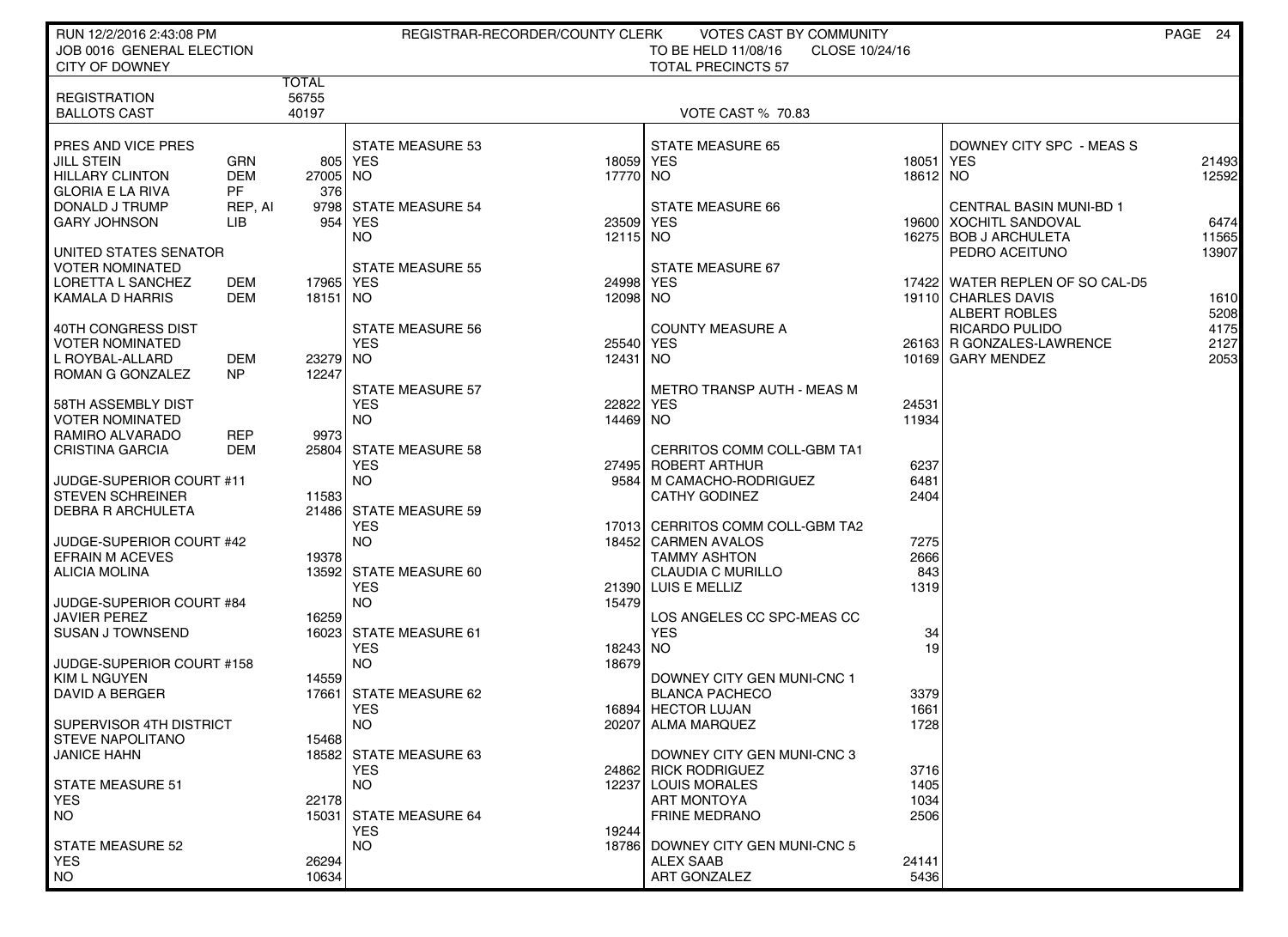| RUN 12/2/2016 2:43:08 PM<br>JOB 0016 GENERAL ELECTION                                                   |                                           |                     |                                                             | REGISTRAR-RECORDER/COUNTY CLERK | VOTES CAST BY COMMUNITY<br>TO BE HELD 11/08/16          | CLOSE 10/24/16 | PAGE 25 |  |
|---------------------------------------------------------------------------------------------------------|-------------------------------------------|---------------------|-------------------------------------------------------------|---------------------------------|---------------------------------------------------------|----------------|---------|--|
| <b>CITY OF DUARTE</b>                                                                                   |                                           | TOTAL               |                                                             |                                 | <b>TOTAL PRECINCTS 10</b>                               |                |         |  |
| <b>REGISTRATION</b><br><b>BALLOTS CAST</b>                                                              |                                           | 11582<br>8794       |                                                             |                                 | <b>VOTE CAST % 75.93</b>                                |                |         |  |
| PRES AND VICE PRES<br><b>JILL STEIN</b><br>HILLARY CLINTON<br><b>GLORIA E LA RIVA</b><br>DONALD J TRUMP | GRN<br><b>DEM</b><br><b>PF</b><br>REP, AI | 5670 NO<br>67       | <b>STATE MEASURE 51</b><br>163 YES<br>2341 STATE MEASURE 52 | 3360 NO                         | STATE MEASURE 63<br>4679 YES<br><b>STATE MEASURE 64</b> | 5399<br>2671   |         |  |
| <b>GARY JOHNSON</b>                                                                                     | LIB                                       |                     | 233 YES<br>NO                                               | 2162 NO                         | 5818 YES                                                | 4469<br>3766   |         |  |
| UNITED STATES SENATOR<br><b>VOTER NOMINATED</b><br>LORETTA L SANCHEZ<br>KAMALA D HARRIS                 | DEM<br>DEM                                | 3134 YES<br>4490 NO | STATE MEASURE 53                                            | 4172 NO                         | <b>STATE MEASURE 65</b><br>3588 YES                     | 3855<br>4042   |         |  |
| 32ND CONGRESS DIST<br><b>VOTER NOMINATED</b><br><b>GRACE F NAPOLITANO</b><br><b>ROGER HERNANDEZ</b>     | DEM<br><b>DEM</b>                         | 4462 NO<br>2600     | <b>STATE MEASURE 54</b><br><b>YES</b>                       | 2771                            | <b>STATE MEASURE 66</b><br>4856 YES<br>  NO             | 4153<br>3575   |         |  |
| <b>25TH STATE SENATE DIST</b><br><b>VOTER NOMINATED</b><br>  A J PORTANTINO                             | <b>DEM</b>                                | 4694                | <b>STATE MEASURE 55</b><br><b>YES</b><br><b>NO</b>          | 5525<br>2555 NO                 | STATE MEASURE 67<br><b>YES</b>                          | 4145<br>3791   |         |  |
| M D ANTONOVICH<br>48TH ASSEMBLY DIST                                                                    | <b>REP</b>                                |                     | 3153 STATE MEASURE 56<br><b>YES</b><br><b>NO</b>            | 5263<br>2964                    | <b>COUNTY MEASURE A</b><br>YES<br><b>NO</b>             | 5663<br>2240   |         |  |
| <b>VOTER NOMINATED</b><br><b>BLANCA E RUBIO</b><br><b>CORY ELLENSON</b>                                 | DEM<br><b>REP</b>                         | 2781   YES          | 4942 STATE MEASURE 57<br><b>NO</b>                          | 3128 NO                         | METRO TRANSP AUTH - MEAS M<br>4925 YES                  | 5524<br>2446   |         |  |
| JUDGE-SUPERIOR COURT #11<br><b>STEVEN SCHREINER</b><br><b>DEBRA R ARCHULETA</b>                         |                                           | 4075 YES            | 2792 STATE MEASURE 58<br><b>NO</b>                          | 5950<br>2052                    |                                                         |                |         |  |
| JUDGE-SUPERIOR COURT #42<br><b>EFRAIN M ACEVES</b><br>ALICIA MOLINA                                     |                                           | 2597 YES            | 4259 STATE MEASURE 59<br><b>NO</b>                          | 3961<br>3649                    |                                                         |                |         |  |
| JUDGE-SUPERIOR COURT #84<br><b>JAVIER PEREZ</b><br>SUSAN J TOWNSEND                                     |                                           | 3596 YES            | 3166 STATE MEASURE 60<br><b>NO</b>                          | 4255<br>3610                    |                                                         |                |         |  |
| JUDGE-SUPERIOR COURT #158<br>  KIM L NGUYEN<br>DAVID A BERGER                                           |                                           | 3290 YES            | 3483 STATE MEASURE 61<br><b>NO</b>                          | 3806<br>4148                    |                                                         |                |         |  |
| SUPERVISOR 5TH DISTRICT<br><b>DARRELL PARK</b><br><b>KATHRYN BARGER</b>                                 |                                           | 3771 YES            | 3087 STATE MEASURE 62<br><b>NO</b>                          | 3696<br>4340                    |                                                         |                |         |  |
|                                                                                                         |                                           |                     |                                                             |                                 |                                                         |                |         |  |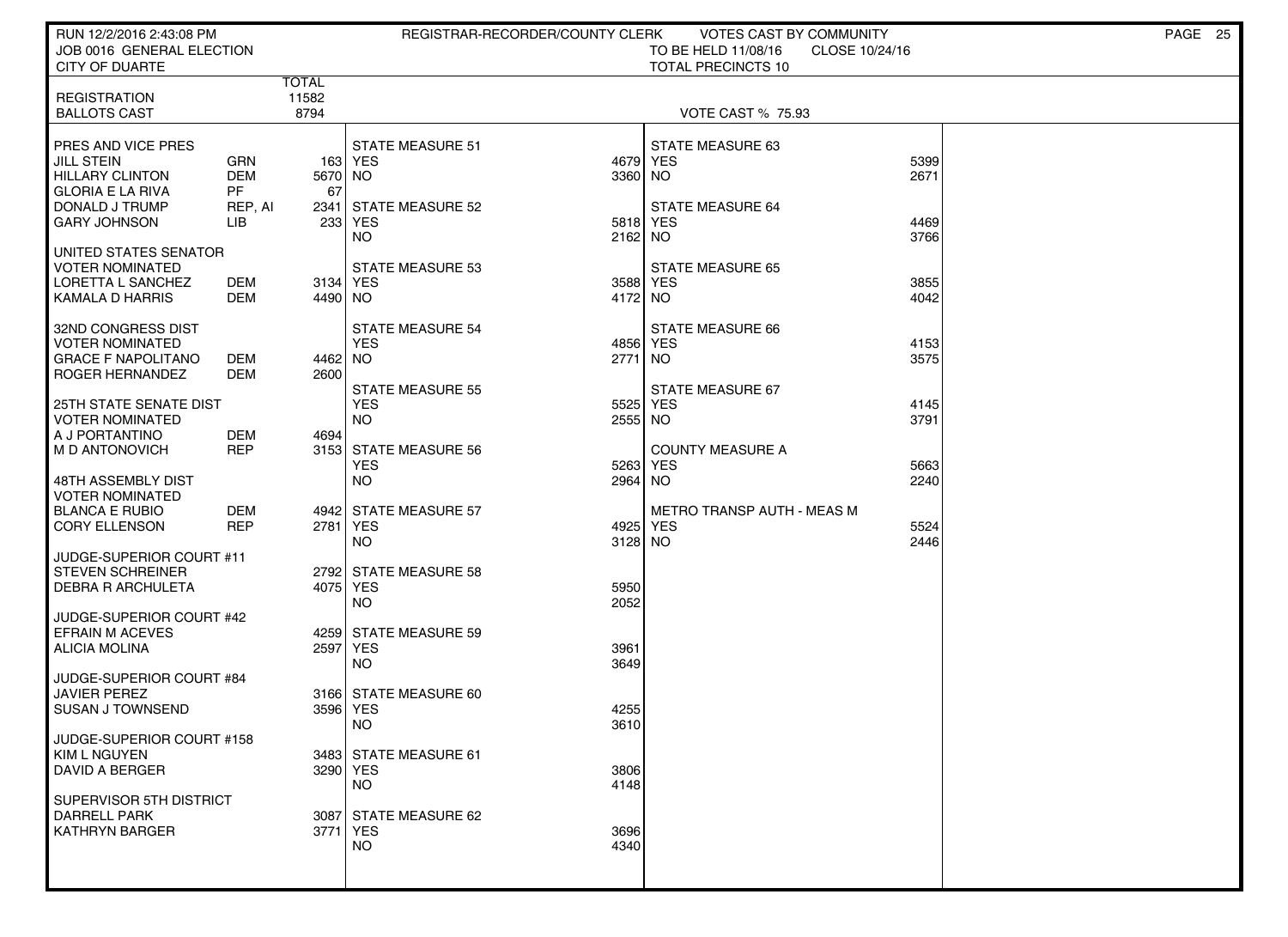| RUN 12/2/2016 2:43:08 PM<br>JOB 0016 GENERAL ELECTION                                                   |                              |                      |                                                             | REGISTRAR-RECORDER/COUNTY CLERK | <b>VOTES CAST BY COMMUNITY</b><br>TO BE HELD 11/08/16 | CLOSE 10/24/16 | PAGE 26 |
|---------------------------------------------------------------------------------------------------------|------------------------------|----------------------|-------------------------------------------------------------|---------------------------------|-------------------------------------------------------|----------------|---------|
| CITY OF EL MONTE                                                                                        |                              | TOTAL                |                                                             |                                 | <b>TOTAL PRECINCTS 38</b>                             |                |         |
| <b>REGISTRATION</b><br><b>BALLOTS CAST</b>                                                              |                              | 34981<br>22799       |                                                             |                                 | VOTE CAST % 65.18                                     |                |         |
| PRES AND VICE PRES<br><b>JILL STEIN</b><br>HILLARY CLINTON<br><b>GLORIA E LA RIVA</b><br>DONALD J TRUMP | GRN<br>DEM<br>PF.<br>REP, AI | 17154 NO<br>255      | <b>STATE MEASURE 52</b><br>520 YES<br>3798 STATE MEASURE 53 | 15550 YES<br>5024 NO            | STATE MEASURE 64<br><b>STATE MEASURE 65</b>           | 11564<br>9656  |         |
| <b>GARY JOHNSON</b>                                                                                     | LІВ                          |                      | 412 YES<br>NO                                               | 9786 YES<br>10112 NO            |                                                       | 10413<br>9992  |         |
| UNITED STATES SENATOR<br><b>VOTER NOMINATED</b><br>LORETTA L SANCHEZ<br>KAMALA D HARRIS                 | DEM<br>DEM                   | 11262 YES<br>9122 NO | <b>STATE MEASURE 54</b>                                     | 12219 YES<br>7503 NO            | <b>STATE MEASURE 66</b>                               | 10187<br>9661  |         |
| 32ND CONGRESS DIST<br><b>VOTER NOMINATED</b><br><b>GRACE F NAPOLITANO</b><br>ROGER HERNANDEZ            | DEM<br>DEM                   | 11664 NO<br>7517     | <b>STATE MEASURE 55</b><br><b>YES</b>                       | 16015 YES<br>4792 NO            | STATE MEASURE 67                                      | 10479<br>9911  |         |
| 48TH ASSEMBLY DIST<br><b>VOTER NOMINATED</b><br><b>BLANCA E RUBIO</b>                                   | DEM                          | 5468                 | <b>STATE MEASURE 56</b><br><b>YES</b><br><b>NO</b>          | 15330<br>5834                   | <b>COUNTY MEASURE A</b><br><b>YES</b><br>NO.          | 16380<br>4040  |         |
| <b>CORY ELLENSON</b><br>49TH ASSEMBLY DIST<br><b>VOTER NOMINATED</b>                                    | <b>REP</b>                   |                      | 1190 STATE MEASURE 57<br><b>YES</b><br><b>NO</b>            | 13668 YES<br>7014 NO            | <b>METRO TRANSP AUTH - MEAS M</b>                     | 15846<br>4701  |         |
| PETER AMUNDSON<br><b>ED CHAU</b>                                                                        | <b>REP</b><br>DEM            | 9951 YES             | 3205 STATE MEASURE 58<br><b>NO</b>                          | 16440 YES<br>4109 NO            | MOUNTAIN VIEW SCH SPC - SS                            | 6024<br>944    |         |
| JUDGE-SUPERIOR COURT #11<br><b>STEVEN SCHREINER</b><br><b>DEBRA R ARCHULETA</b>                         |                              | 12188 YES            | 6431 STATE MEASURE 59<br><b>NO</b>                          | 10547<br>9047                   |                                                       |                |         |
| JUDGE-SUPERIOR COURT #42<br><b>EFRAIN M ACEVES</b><br><b>ALICIA MOLINA</b>                              |                              | 8908 YES             | 9737 STATE MEASURE 60<br><b>NO</b>                          | 12288<br>8069                   |                                                       |                |         |
| JUDGE-SUPERIOR COURT #84<br>JAVIER PEREZ<br>SUSAN J TOWNSEND                                            |                              | 7745   YES           | 10444 STATE MEASURE 61<br>NO                                | 11041<br>9478                   |                                                       |                |         |
| KIM L NGUYEN<br>DAVID A BERGER                                                                          |                              | 9733 YES             | 8837 STATE MEASURE 62<br><b>NO</b>                          | 10151<br>10383                  |                                                       |                |         |
| <b>YES</b><br><b>NO</b>                                                                                 |                              | 6797 YES             | 13935 STATE MEASURE 63<br><b>NO</b>                         | 15349<br>5308                   |                                                       |                |         |
| JUDGE-SUPERIOR COURT #158<br>STATE MEASURE 51                                                           |                              |                      |                                                             |                                 |                                                       |                |         |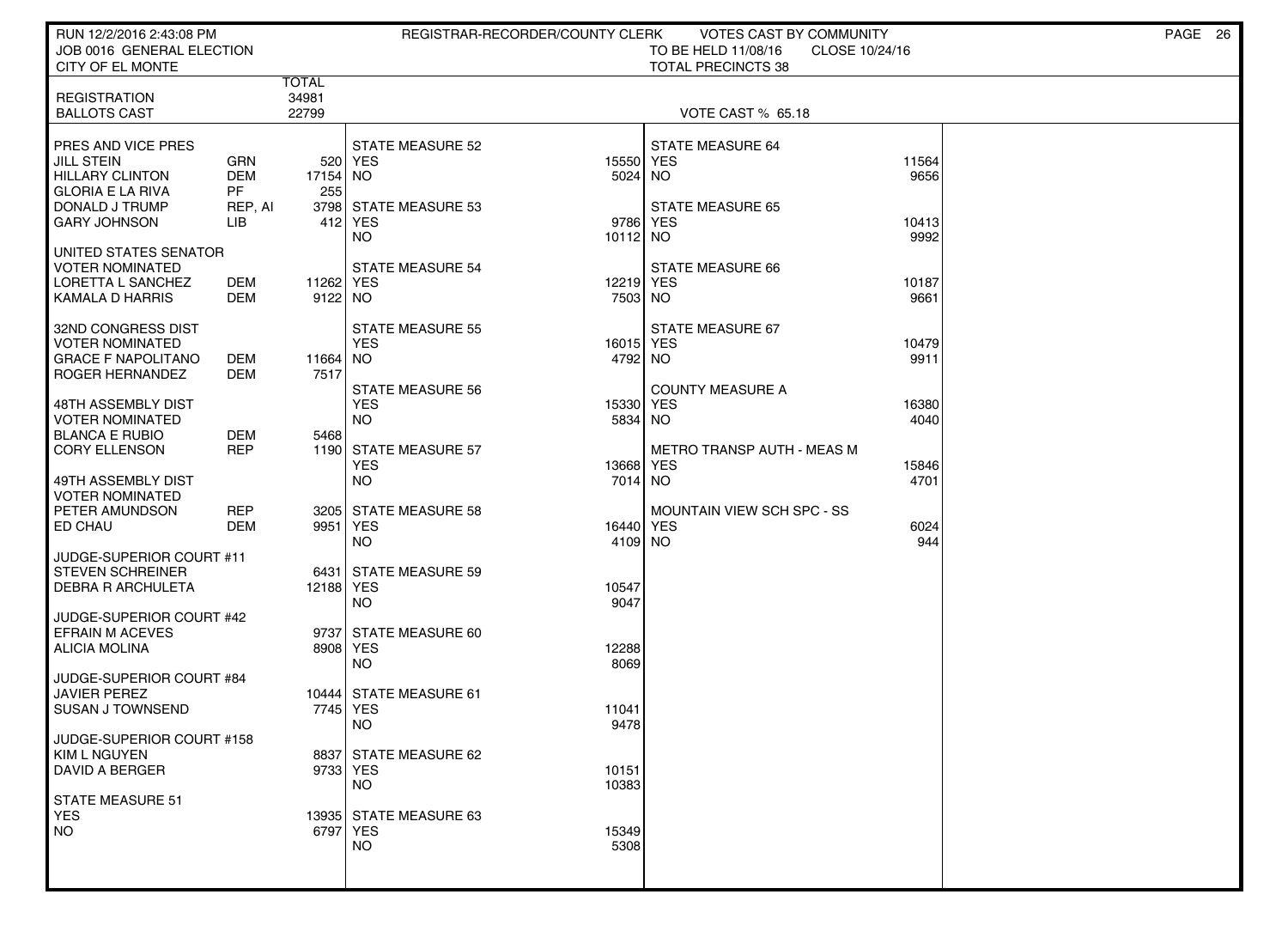| RUN 12/2/2016 2:43:08 PM                          |                          |               |                         | REGISTRAR-RECORDER/COUNTY CLERK | VOTES CAST BY COMMUNITY                          |                | PAGE 27 |
|---------------------------------------------------|--------------------------|---------------|-------------------------|---------------------------------|--------------------------------------------------|----------------|---------|
| JOB 0016 GENERAL ELECTION<br>CITY OF EL SEGUNDO   |                          |               |                         |                                 | TO BE HELD 11/08/16<br><b>TOTAL PRECINCTS 10</b> | CLOSE 10/24/16 |         |
|                                                   |                          | TOTAL         |                         |                                 |                                                  |                |         |
| <b>REGISTRATION</b><br><b>BALLOTS CAST</b>        |                          | 11531<br>9271 |                         |                                 | VOTE CAST % 80.4                                 |                |         |
|                                                   |                          |               |                         |                                 |                                                  |                |         |
| PRES AND VICE PRES                                |                          |               | <b>STATE MEASURE 52</b> |                                 | <b>STATE MEASURE 64</b>                          |                |         |
| <b>JILL STEIN</b>                                 | GRN<br><b>DEM</b>        |               | 169 YES                 |                                 | 5715 YES                                         | 5375<br>3491   |         |
| HILLARY CLINTON<br><b>GLORIA E LA RIVA</b>        | <b>PF</b>                | 5118 NO<br>26 |                         | 2721                            | <b>NO</b>                                        |                |         |
| DONALD J TRUMP                                    | REP, AI                  |               | 3062 STATE MEASURE 53   |                                 | <b>STATE MEASURE 65</b>                          |                |         |
| <b>GARY JOHNSON</b>                               | LIB                      |               | 501 YES                 |                                 | 3706 YES                                         | 3677           |         |
| UNITED STATES SENATOR                             |                          |               | NO                      | 4556 NO                         |                                                  | 4888           |         |
| <b>VOTER NOMINATED</b>                            |                          |               | <b>STATE MEASURE 54</b> |                                 | <b>STATE MEASURE 66</b>                          |                |         |
| LORETTA L SANCHEZ                                 | DEM                      | 2796 YES      |                         |                                 | 5584 YES                                         | 4526           |         |
| KAMALA D HARRIS                                   | DEM                      | 4982 NO       |                         | 2659 NO                         |                                                  | 3717           |         |
| 33RD CONGRESS DIST                                |                          |               | <b>STATE MEASURE 55</b> |                                 | STATE MEASURE 67                                 |                |         |
| <b>VOTER NOMINATED</b><br><b>KENNETH W WRIGHT</b> |                          | 3292 NO       | <b>YES</b>              | 3928 NO                         | 4642 YES                                         | 4533           |         |
| TED W LIEU                                        | <b>REP</b><br><b>DEM</b> | 5109          |                         |                                 |                                                  | 4019           |         |
|                                                   |                          |               | <b>STATE MEASURE 56</b> |                                 | <b>COUNTY MEASURE A</b>                          |                |         |
| 62ND ASSEMBLY DIST<br><b>VOTER NOMINATED</b>      |                          |               | <b>YES</b><br><b>NO</b> | 5660                            | <b>YES</b>                                       | 5334<br>3024   |         |
| <b>MARCO ANTONIO LEAL</b>                         | <b>REP</b>               | 3252          |                         | 3134 NO                         |                                                  |                |         |
| <b>BARON BRUNO</b>                                | <b>LIB</b>               |               | 572 STATE MEASURE 57    |                                 | METRO TRANSP AUTH - MEAS M                       |                |         |
| <b>AUTUMN BURKE</b>                               | DEM                      | 4277 YES      |                         | 3518 NO                         | 5079 YES                                         | 4920<br>3470   |         |
| JUDGE-SUPERIOR COURT #11                          |                          |               | <b>NO</b>               |                                 |                                                  |                |         |
| <b>STEVEN SCHREINER</b>                           |                          |               | 2916 STATE MEASURE 58   |                                 | WATER REPLEN OF SO CAL-D2                        |                |         |
| DEBRA R ARCHULETA                                 |                          | 3790 YES      | <b>NO</b>               | 2713                            | 5828   MERRILL A KRUGER                          | 1257<br>1993   |         |
| JUDGE-SUPERIOR COURT #42                          |                          |               |                         |                                 | <b>JIM KENNEDY</b><br>ROBERT KATHERMAN           | 3138           |         |
| <b>EFRAIN M ACEVES</b>                            |                          |               | 4487 STATE MEASURE 59   |                                 |                                                  |                |         |
| ALICIA MOLINA                                     |                          | 2180 YES      | <b>NO</b>               | 3854<br>4263                    |                                                  |                |         |
| JUDGE-SUPERIOR COURT #84                          |                          |               |                         |                                 |                                                  |                |         |
| <b>JAVIER PEREZ</b>                               |                          |               | 1866 STATE MEASURE 60   |                                 |                                                  |                |         |
| SUSAN J TOWNSEND                                  |                          | 4691   YES    | <b>NO</b>               | 3340<br>5225                    |                                                  |                |         |
| JUDGE-SUPERIOR COURT #158                         |                          |               |                         |                                 |                                                  |                |         |
| <b>KIM L NGUYEN</b>                               |                          |               | 3225 STATE MEASURE 61   |                                 |                                                  |                |         |
| DAVID A BERGER                                    |                          | 3473 YES      | <b>NO</b>               | 3624<br>4829                    |                                                  |                |         |
| SUPERVISOR 4TH DISTRICT                           |                          |               |                         |                                 |                                                  |                |         |
| STEVE NAPOLITANO                                  |                          |               | 3774 STATE MEASURE 62   |                                 |                                                  |                |         |
| <b>JANICE HAHN</b>                                |                          | 3731 YES      | <b>NO</b>               | 3805<br>4782                    |                                                  |                |         |
| STATE MEASURE 51                                  |                          |               |                         |                                 |                                                  |                |         |
| <b>YES</b>                                        |                          |               | 3832 STATE MEASURE 63   |                                 |                                                  |                |         |
| NO                                                |                          | 4736 YES      | NO.                     | 5421<br>3260                    |                                                  |                |         |
|                                                   |                          |               |                         |                                 |                                                  |                |         |
|                                                   |                          |               |                         |                                 |                                                  |                |         |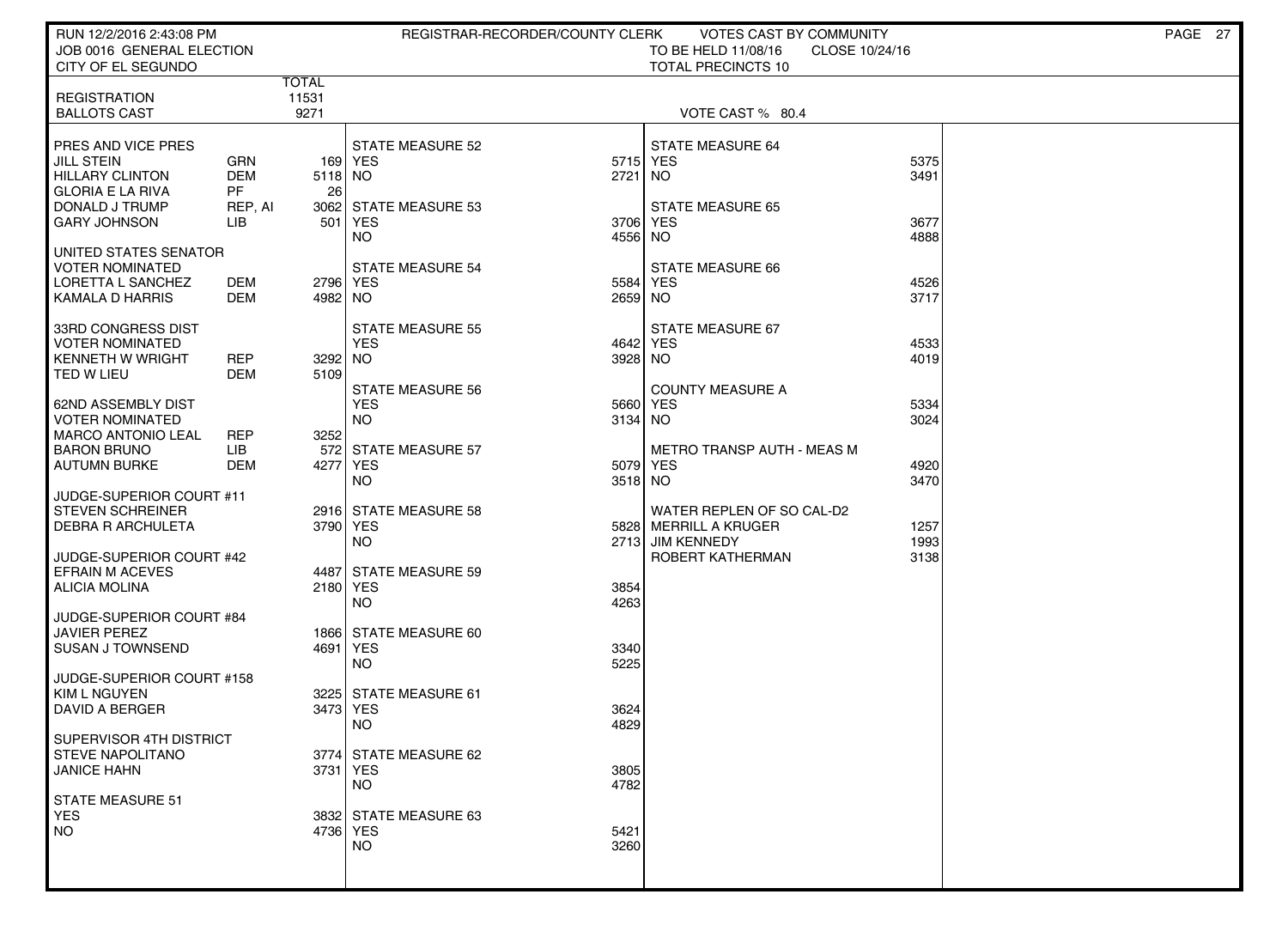| RUN 12/2/2016 2:43:08 PM<br>JOB 0016 GENERAL ELECTION                                                                          |                                           |                            | REGISTRAR-RECORDER/COUNTY CLERK                                        |                                 | VOTES CAST BY COMMUNITY<br>TO BE HELD 11/08/16<br>CLOSE 10/24/16                              |                        | PAGE 28 |
|--------------------------------------------------------------------------------------------------------------------------------|-------------------------------------------|----------------------------|------------------------------------------------------------------------|---------------------------------|-----------------------------------------------------------------------------------------------|------------------------|---------|
| <b>CITY OF GARDENA</b>                                                                                                         |                                           |                            |                                                                        |                                 | <b>TOTAL PRECINCTS 26</b>                                                                     |                        |         |
| <b>REGISTRATION</b><br><b>BALLOTS CAST</b>                                                                                     |                                           | TOTAL<br>32365<br>20704    |                                                                        |                                 | VOTE CAST % 63.97                                                                             |                        |         |
| PRES AND VICE PRES<br>JILL STEIN<br><b>HILLARY CLINTON</b><br><b>GLORIA E LA RIVA</b><br>DONALD J TRUMP<br><b>GARY JOHNSON</b> | GRN<br><b>DEM</b><br>PF<br>REP, AI<br>LІB | 15844 NO<br>119            | <b>STATE MEASURE 51</b><br>409 YES<br>3229 STATE MEASURE 52<br>399 YES | 12642<br>6252<br>14331          | STATE MEASURE 63<br><b>YES</b><br><b>NO</b><br><b>STATE MEASURE 64</b><br><b>YES</b>          | 14260<br>4611<br>10975 |         |
| UNITED STATES SENATOR<br><b>VOTER NOMINATED</b><br>LORETTA L SANCHEZ<br>KAMALA D HARRIS                                        | DEM<br>DEM                                | 6107 YES<br>12634 NO       | <b>NO</b><br><b>STATE MEASURE 53</b>                                   | 4333<br>8724 NO                 | <b>NO</b><br><b>STATE MEASURE 65</b><br>9303 YES                                              | 8351<br>9049<br>9532   |         |
| 43RD CONGRESS DIST<br><b>VOTER NOMINATED</b><br><b>MAXINE WATERS</b><br><b>OMAR NAVARRO</b>                                    | DEM<br><b>REP</b>                         | 14920 NO<br>3914           | STATE MEASURE 54<br><b>YES</b><br><b>STATE MEASURE 55</b>              | 11742 YES<br>6199 NO            | STATE MEASURE 66<br>STATE MEASURE 67                                                          | 8711<br>9267           |         |
| 35TH STATE SENATE DIST<br><b>VOTER NOMINATED</b><br><b>WARREN T FURUTANI</b><br><b>STEVEN BRADFORD</b>                         | DEM<br>DEM                                | 7690                       | <b>YES</b><br><b>NO</b><br>9989 STATE MEASURE 56<br><b>YES</b>         | 14152 YES<br>4637<br>13004      | <b>NO</b><br><b>COUNTY MEASURE A</b><br><b>YES</b>                                            | 9482<br>8976<br>14646  |         |
| 62ND ASSEMBLY DIST<br><b>VOTER NOMINATED</b><br><b>MARCO ANTONIO LEAL</b><br><b>BARON BRUNO</b>                                | REP<br>LIB                                | 507                        | <b>NO</b><br>  STATE MEASURE 57<br>220 YES                             | 6252<br>13398 YES               | <b>NO</b><br><b>METRO TRANSP AUTH - MEAS M</b>                                                | 3811<br>13907<br>4669  |         |
| <b>AUTUMN BURKE</b><br><b>66TH ASSEMBLY DIST</b><br><b>VOTER NOMINATED</b><br>DAVID HADLEY<br>AL MURATSUCHI                    | <b>DEM</b><br>REP<br><b>DEM</b>           | 4929 NO<br>3763 NO<br>9003 | <b>STATE MEASURE 58</b><br><b>YES</b>                                  | 5519 NO<br>14822 YES<br>3858 NO | LOS ANGELES CC SPC-MEAS CC                                                                    | 14153<br>3744          |         |
| JUDGE-SUPERIOR COURT #11<br><b>STEVEN SCHREINER</b><br><b>DEBRA R ARCHULETA</b>                                                |                                           | 6124 NO<br>10098           | <b>STATE MEASURE 59</b><br><b>YES</b>                                  | 10203                           | WEST BASIN MUNI WATER-BD 5<br>DONALD L DEAR<br>7682 RYAN C RICHARD                            | 10046<br>3585          |         |
| JUDGE-SUPERIOR COURT #42<br><b>EFRAIN M ACEVES</b><br><b>ALICIA MOLINA</b>                                                     |                                           | 9608 NO<br>6598            | STATE MEASURE 60<br><b>YES</b><br>STATE MEASURE 61                     | 6916                            | WATER REPLEN OF SO CAL-D2<br>11670 MERRILL A KRUGER<br><b>JIM KENNEDY</b><br>ROBERT KATHERMAN | 2727<br>5275<br>7492   |         |
| JUDGE-SUPERIOR COURT #84<br><b>JAVIER PEREZ</b><br><b>SUSAN J TOWNSEND</b>                                                     |                                           | 6191 NO<br>10274           | <b>YES</b><br>STATE MEASURE 62                                         | 9638<br>9078                    |                                                                                               |                        |         |
| JUDGE-SUPERIOR COURT #158<br>KIM L NGUYEN<br>DAVID A BERGER                                                                    |                                           | 10170 NO<br>6544           | <b>YES</b>                                                             | 10246<br>8490                   |                                                                                               |                        |         |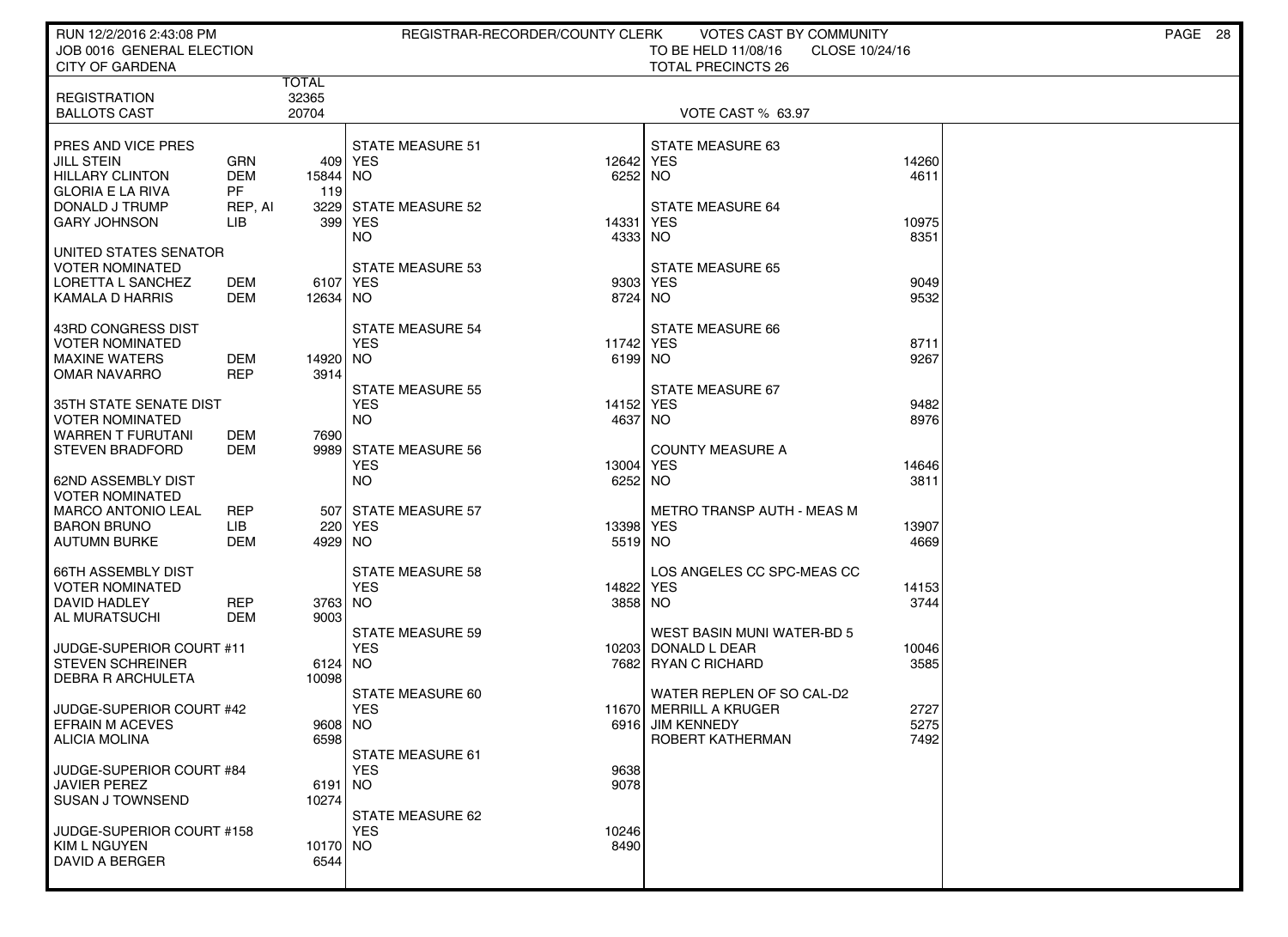| RUN 12/2/2016 2:43:08 PM<br>JOB 0016 GENERAL ELECTION |                      |                 |                                      | REGISTRAR-RECORDER/COUNTY CLERK | VOTES CAST BY COMMUNITY<br>TO BE HELD 11/08/16<br>CLOSE 10/24/16 |                | PAGE 29 |
|-------------------------------------------------------|----------------------|-----------------|--------------------------------------|---------------------------------|------------------------------------------------------------------|----------------|---------|
| <b>CITY OF GLENDALE</b>                               |                      |                 |                                      |                                 | <b>TOTAL PRECINCTS 88</b>                                        |                |         |
| <b>REGISTRATION</b>                                   |                      | TOTAL<br>103264 |                                      |                                 |                                                                  |                |         |
| <b>BALLOTS CAST</b>                                   |                      | 69173           |                                      |                                 | VOTE CAST % 66.99                                                |                |         |
| PRES AND VICE PRES                                    |                      |                 | <b>STATE MEASURE 51</b>              |                                 | STATE MEASURE 63                                                 |                |         |
| <b>JILL STEIN</b>                                     | GRN                  | 1535 YES        |                                      | 32845                           | <b>YES</b>                                                       | 43174          |         |
| <b>HILLARY CLINTON</b>                                | <b>DEM</b>           | 40879 NO        |                                      | 26742 NO                        |                                                                  | 16495          |         |
| <b>GLORIA E LA RIVA</b><br>DONALD J TRUMP             | <b>PF</b><br>REP, AI | 404             | 20782 STATE MEASURE 52               |                                 | STATE MEASURE 64                                                 |                |         |
| <b>GARY JOHNSON</b>                                   | LIB                  | 1736 YES        |                                      | 43268                           | <b>YES</b>                                                       | 33845          |         |
| UNITED STATES SENATOR                                 |                      |                 | NO                                   | 15501                           | NO.                                                              | 27942          |         |
| <b>VOTER NOMINATED</b>                                |                      |                 | <b>STATE MEASURE 53</b>              |                                 | <b>STATE MEASURE 65</b>                                          |                |         |
| LORETTA L SANCHEZ                                     | DEM                  | 23324 YES       |                                      | 26507<br>29879 NO               | YES                                                              | 29988          |         |
| KAMALA D HARRIS                                       | DEM                  | 33596 NO        |                                      |                                 |                                                                  | 28914          |         |
| <b>28TH CONGRESS DIST</b>                             |                      |                 | STATE MEASURE 54                     |                                 | STATE MEASURE 66                                                 |                |         |
| <b>VOTER NOMINATED</b><br>LENORE SOLIS                | <b>REP</b>           | 14851           | <b>YES</b><br><b>NO</b>              | 38206 YES<br>17864 NO           |                                                                  | 28573<br>27281 |         |
| <b>ADAM B SCHIFF</b>                                  | <b>DEM</b>           | 47287           |                                      |                                 |                                                                  |                |         |
| 25TH STATE SENATE DIST                                |                      |                 | STATE MEASURE 55<br><b>YES</b>       | 38531                           | STATE MEASURE 67<br><b>YES</b>                                   | 34964          |         |
| <b>VOTER NOMINATED</b>                                |                      |                 | <b>NO</b>                            | 21008 NO                        |                                                                  | 23252          |         |
| A J PORTANTINO                                        | <b>DEM</b>           | 38723           |                                      |                                 |                                                                  |                |         |
| I M D ANTONOVICH                                      | <b>REP</b>           |                 | 22909 STATE MEASURE 56<br><b>YES</b> | 41442 YES                       | <b>COUNTY MEASURE A</b>                                          | 42301          |         |
| 43RD ASSEMBLY DIST                                    |                      |                 | <b>NO</b>                            | 20219 NO                        |                                                                  | 15474          |         |
| <b>VOTER NOMINATED</b><br>ARDY KASSAKHIAN             | DEM                  |                 | 26556 STATE MEASURE 57               |                                 | <b>METRO TRANSP AUTH - MEAS M</b>                                |                |         |
| LAURA FRIEDMAN                                        | DEM                  | 33238 YES       |                                      | 39722 YES                       |                                                                  | 40517          |         |
|                                                       |                      |                 | <b>NO</b>                            | 19490 NO                        |                                                                  | 17749          |         |
| JUDGE-SUPERIOR COURT #11<br><b>STEVEN SCHREINER</b>   |                      |                 | 20875 STATE MEASURE 58               |                                 | GLENDALE CC SPC - MEAS GC                                        |                |         |
| <b>DEBRA R ARCHULETA</b>                              |                      | 26757 YES       |                                      | 45927                           | <b>YES</b>                                                       | 43610          |         |
| JUDGE-SUPERIOR COURT #42                              |                      |                 | <b>NO</b>                            | 13346 NO                        |                                                                  | 14552          |         |
| <b>EFRAIN M ACEVES</b>                                |                      |                 | 29995 STATE MEASURE 59               |                                 | LOS ANGELES CC SPC-MEAS CC                                       |                |         |
| ALICIA MOLINA                                         |                      | 16988 YES       |                                      | 30383                           | <b>YES</b>                                                       |                |         |
| JUDGE-SUPERIOR COURT #84                              |                      |                 | <b>NO</b>                            | 25001                           | NO.                                                              |                |         |
| <b>JAVIER PEREZ</b>                                   |                      |                 | 16146 STATE MEASURE 60               |                                 |                                                                  |                |         |
| <b>SUSAN J TOWNSEND</b>                               |                      | 30435 YES       |                                      | 28381                           |                                                                  |                |         |
| JUDGE-SUPERIOR COURT #158                             |                      |                 | <b>NO</b>                            | 29883                           |                                                                  |                |         |
| ∥ KIM L NGUYEN                                        |                      |                 | 25276 STATE MEASURE 61               |                                 |                                                                  |                |         |
| DAVID A BERGER                                        |                      | 21817 YES       | <b>NO</b>                            | 31133<br>27576                  |                                                                  |                |         |
| SUPERVISOR 5TH DISTRICT                               |                      |                 |                                      |                                 |                                                                  |                |         |
| <b>DARRELL PARK</b><br><b>KATHRYN BARGER</b>          |                      | 29275 YES       | 20661 STATE MEASURE 62               | 30584                           |                                                                  |                |         |
|                                                       |                      |                 | NO.                                  | 28690                           |                                                                  |                |         |
|                                                       |                      |                 |                                      |                                 |                                                                  |                |         |
|                                                       |                      |                 |                                      |                                 |                                                                  |                |         |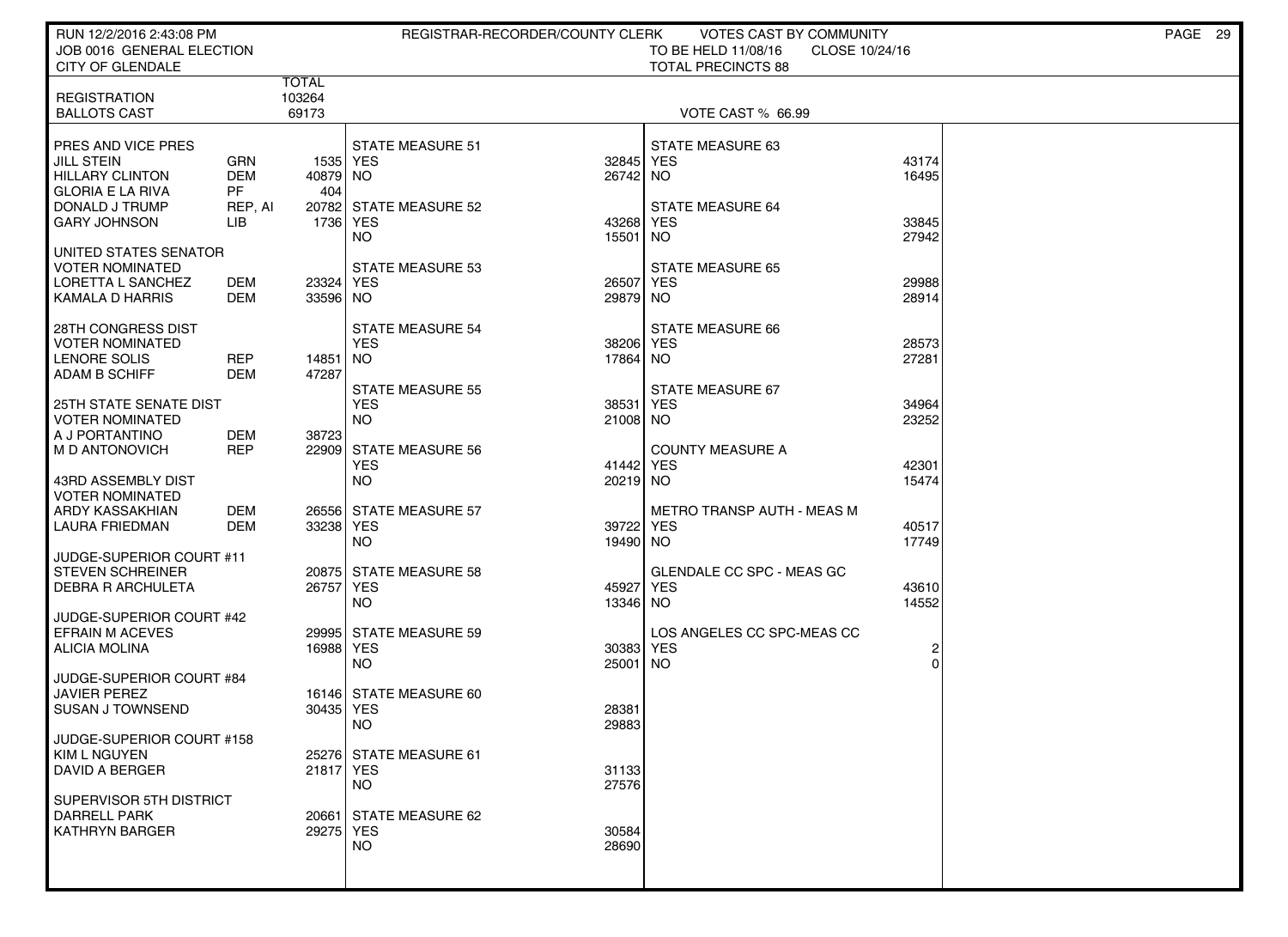| RUN 12/2/2016 2:43:08 PM<br>JOB 0016 GENERAL ELECTION<br><b>CITY OF GLENDORA</b>                               |                                           |                                | REGISTRAR-RECORDER/COUNTY CLERK                                                               |                           | VOTES CAST BY COMMUNITY<br>TO BE HELD 11/08/16<br>CLOSE 10/24/16<br><b>TOTAL PRECINCTS 31</b> |                | PAGE 30 |
|----------------------------------------------------------------------------------------------------------------|-------------------------------------------|--------------------------------|-----------------------------------------------------------------------------------------------|---------------------------|-----------------------------------------------------------------------------------------------|----------------|---------|
| <b>REGISTRATION</b><br><b>BALLOTS CAST</b>                                                                     |                                           | <b>TOTAL</b><br>30816<br>24091 |                                                                                               |                           | <b>VOTE CAST % 78.18</b>                                                                      |                |         |
| PRES AND VICE PRES<br><b>JILL STEIN</b><br><b>HILLARY CLINTON</b><br><b>GLORIA E LA RIVA</b><br>DONALD J TRUMP | GRN<br><b>DEM</b><br><b>PF</b><br>REP, AI | 152<br>997                     | SUPERVISOR 5TH DISTRICT<br>407 DARRELL PARK<br>10004 KATHRYN BARGER<br>11467 STATE MEASURE 51 | 6830<br>11611 NO<br>10105 | STATE MEASURE 62<br><b>YES</b><br>STATE MEASURE 63                                            | 7604<br>14822  |         |
| <b>GARY JOHNSON</b><br>UNITED STATES SENATOR<br><b>VOTER NOMINATED</b>                                         | LІB                                       |                                | <b>YES</b><br><b>NO</b><br>STATE MEASURE 52                                                   | 12194 NO                  | YES<br><b>STATE MEASURE 64</b>                                                                | 11103<br>11346 |         |
| LORETTA L SANCHEZ<br><b>KAMALA D HARRIS</b>                                                                    | DEM<br>DEM                                | 8563 YES<br>11020 NO           |                                                                                               | 13931<br>8046 NO          | <b>YES</b>                                                                                    | 11174<br>11807 |         |
| 27TH CONGRESS DIST<br><b>VOTER NOMINATED</b><br><b>JACK ORSWELL</b><br><b>JUDY CHU</b>                         | <b>REP</b><br><b>DEM</b>                  | 9540 NO<br>6789                | <b>STATE MEASURE 53</b><br><b>YES</b>                                                         | 10782<br>10754 NO         | STATE MEASURE 65<br>YES                                                                       | 8449<br>13694  |         |
| 32ND CONGRESS DIST<br><b>VOTER NOMINATED</b><br><b>GRACE F NAPOLITANO</b>                                      | DEM                                       | 3026                           | <b>STATE MEASURE 54</b><br><b>YES</b><br><b>NO</b>                                            | 14216 YES<br>7178 NO      | STATE MEASURE 66                                                                              | 12896<br>8527  |         |
| ROGER HERNANDEZ<br><b>25TH STATE SENATE DIST</b><br><b>VOTER NOMINATED</b>                                     | DEM                                       |                                | 1746 STATE MEASURE 55<br><b>YES</b><br><b>NO</b>                                              | 11543<br>10648 NO         | STATE MEASURE 67<br><b>YES</b>                                                                | 8574<br>13337  |         |
| A J PORTANTINO<br>M D ANTONOVICH<br>48TH ASSEMBLY DIST                                                         | DEM<br><b>REP</b>                         | 13505 YES                      | 8451 STATE MEASURE 56<br><b>NO</b>                                                            | 12583 YES<br>10272 NO     | <b>COUNTY MEASURE A</b>                                                                       | 12458<br>9139  |         |
| <b>VOTER NOMINATED</b><br><b>BLANCA E RUBIO</b><br><b>CORY ELLENSON</b>                                        | DEM<br><b>REP</b>                         | 8495   YES<br>13410 NO         | <b>STATE MEASURE 57</b>                                                                       | 10971<br>11405 NO         | METRO TRANSP AUTH - MEAS M<br>YES                                                             | 12295<br>9526  |         |
| JUDGE-SUPERIOR COURT #11<br><b>STEVEN SCHREINER</b><br><b>DEBRA R ARCHULETA</b>                                |                                           | 8602 YES<br>9554 NO            | <b>STATE MEASURE 58</b>                                                                       | 137481                    | UPPER SAN GABRIEL VLY-BD 4<br>ALFONSO CONTRERAS<br>8466   MICHAEL TOUHEY                      | 704<br>1024    |         |
| JUDGE-SUPERIOR COURT #42<br><b>EFRAIN M ACEVES</b><br>ALICIA MOLINA                                            |                                           | 12906 YES<br>5153 NO           | STATE MEASURE 59                                                                              | 8810<br>12281             |                                                                                               |                |         |
| JUDGE-SUPERIOR COURT #84<br><b>JAVIER PEREZ</b><br><b>SUSAN J TOWNSEND</b>                                     |                                           | 7523 YES<br>10377 NO           | STATE MEASURE 60                                                                              | 10444<br>11595            |                                                                                               |                |         |
| JUDGE-SUPERIOR COURT #158<br>KIM L NGUYEN<br><b>DAVID A BERGER</b>                                             |                                           | 8084 YES<br>9989 NO            | STATE MEASURE 61                                                                              | 8344<br>13743             |                                                                                               |                |         |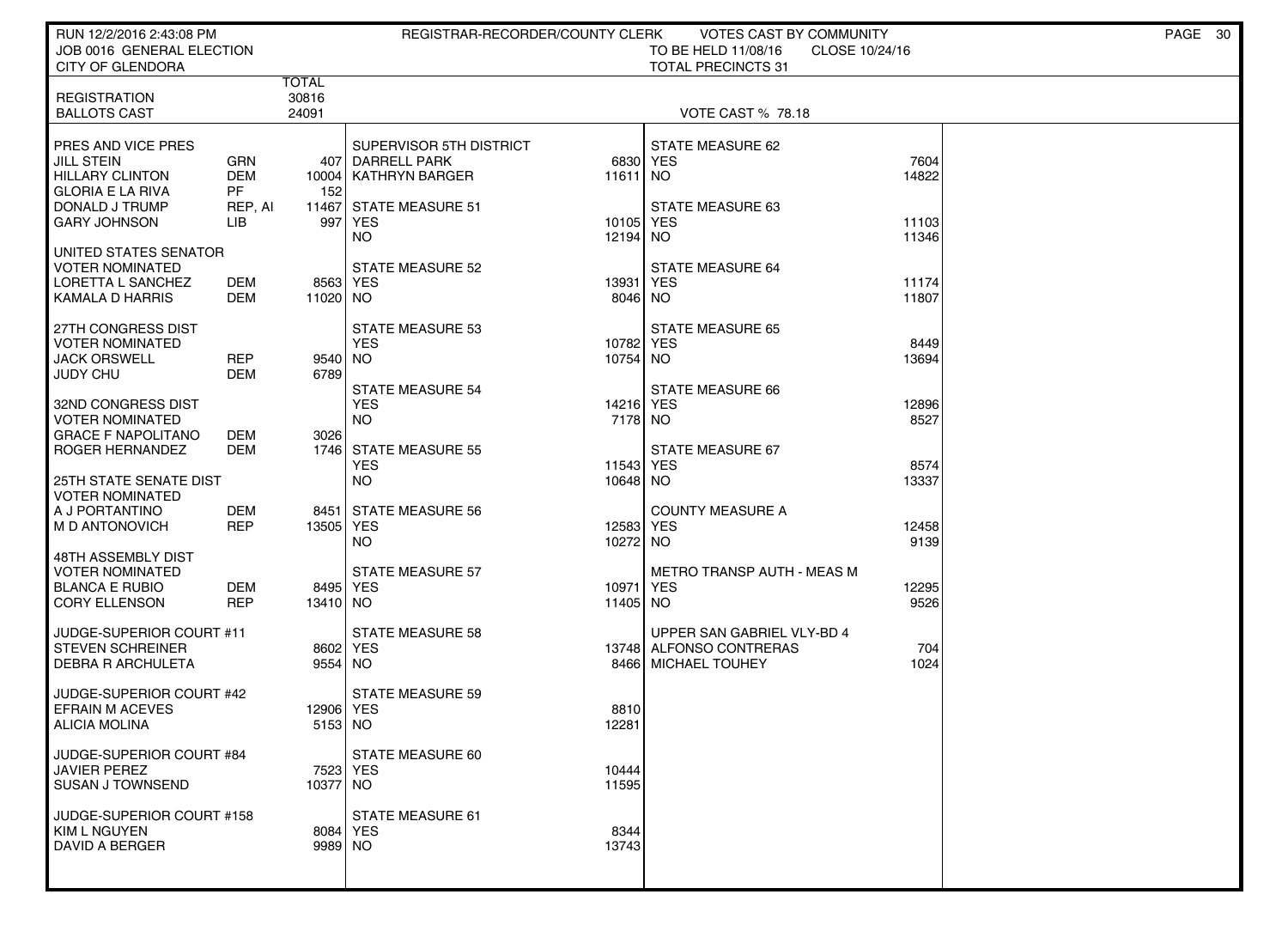| RUN 12/2/2016 2:43:08 PM                            |                   |               | REGISTRAR-RECORDER/COUNTY CLERK       |              | VOTES CAST BY COMMUNITY                 |              | PAGE 31 |
|-----------------------------------------------------|-------------------|---------------|---------------------------------------|--------------|-----------------------------------------|--------------|---------|
| JOB 0016 GENERAL ELECTION                           |                   |               |                                       |              | TO BE HELD 11/08/16<br>CLOSE 10/24/16   |              |         |
| <b>CITY OF HAWAIIAN GARDENS</b>                     |                   |               |                                       |              | <b>TOTAL PRECINCTS 5</b>                |              |         |
| <b>REGISTRATION</b>                                 |                   | TOTAL<br>4782 |                                       |              |                                         |              |         |
| <b>BALLOTS CAST</b>                                 |                   | 3053          |                                       |              | VOTE CAST % 63.84                       |              |         |
|                                                     |                   |               |                                       |              |                                         |              |         |
| PRES AND VICE PRES                                  |                   |               | <b>STATE MEASURE 53</b>               |              | <b>STATE MEASURE 65</b>                 |              |         |
| JILL STEIN<br><b>HILLARY CLINTON</b>                | GRN<br><b>DEM</b> | 2322 NO       | 59 YES                                | 1354<br>1274 | <b>YES</b><br>NO.                       | 1501<br>1210 |         |
| <b>GLORIA E LA RIVA</b>                             | <b>PF</b>         | 32            |                                       |              |                                         |              |         |
| DONALD J TRUMP                                      | REP, AI           | 467           | STATE MEASURE 54                      |              | STATE MEASURE 66                        |              |         |
| GARY JOHNSON                                        | LIB               | 77            | YES                                   | 1717         | <b>YES</b>                              | 1402         |         |
|                                                     |                   |               | NO.                                   | 888          | NO.                                     | 1228         |         |
| UNITED STATES SENATOR<br><b>VOTER NOMINATED</b>     |                   |               | <b>STATE MEASURE 55</b>               |              | STATE MEASURE 67                        |              |         |
| LORETTA L SANCHEZ                                   | DEM               | 1685   YES    |                                       | 2131         | <b>YES</b>                              | 1397         |         |
| <b>KAMALA D HARRIS</b>                              | DEM               | 1086 NO       |                                       |              | 617 NO                                  | 1267         |         |
|                                                     |                   |               |                                       |              |                                         |              |         |
| 38TH CONGRESS DIST<br><b>VOTER NOMINATED</b>        |                   |               | <b>STATE MEASURE 56</b><br><b>YES</b> | 1951         | <b>COUNTY MEASURE A</b><br><b>YES</b>   | 2216         |         |
| <b>LINDA T SANCHEZ</b>                              | DEM               | 2193 NO       |                                       |              | 876 NO                                  | 428          |         |
| <b>RYAN DOWNING</b>                                 | <b>REP</b>        | 543           |                                       |              |                                         |              |         |
|                                                     |                   |               | STATE MEASURE 57                      |              | <b>METRO TRANSP AUTH - MEAS M</b>       |              |         |
| <b>63RD ASSEMBLY DIST</b>                           |                   |               | <b>YES</b>                            | 1942         | <b>YES</b>                              | 2157         |         |
| VOTER NOMINATED<br><b>ANTHONY RENDON</b>            | DEM               | 2098          | NO.                                   | 826          | NO                                      | 516          |         |
| ADAM JOSHUA MILLER                                  | REP               |               | 555 STATE MEASURE 58                  |              | CERRITOS COMM COLL-GBM TA4              |              |         |
|                                                     |                   |               | YES                                   | 2204         | <b>MARISA PEREZ</b>                     | 2029         |         |
| JUDGE-SUPERIOR COURT #11                            |                   |               | <b>NO</b>                             | 516          | <b>KEN GLENN</b>                        | 416          |         |
| <b>STEVEN SCHREINER</b><br><b>DEBRA R ARCHULETA</b> |                   | 921<br>1563   | STATE MEASURE 59                      |              | LONG BEACH USD SPC-MEAS E               |              |         |
|                                                     |                   |               | <b>YES</b>                            | 1373         | <b>YES</b>                              | 2            |         |
| JUDGE-SUPERIOR COURT #42                            |                   |               | NO.                                   | 1235         | NO.                                     | ∩            |         |
| <b>EFRAIN M ACEVES</b>                              |                   | 1401          |                                       |              |                                         |              |         |
| <b>ALICIA MOLINA</b>                                |                   |               | 1072 STATE MEASURE 60                 |              | <b>CENTRAL BASIN MUNI-BD 5</b>          |              |         |
| JUDGE-SUPERIOR COURT #84                            |                   |               | <b>YES</b><br><b>NO</b>               | 1772<br>958  | JUDY P ROLDAN<br><b>PHILLIP HAWKINS</b> | 1036<br>1149 |         |
| <b>JAVIER PEREZ</b>                                 |                   | 1448          |                                       |              | <b>JAY W GRAY</b>                       | 270          |         |
| <b>SUSAN J TOWNSEND</b>                             |                   |               | 989 STATE MEASURE 61                  |              |                                         |              |         |
|                                                     |                   |               | <b>YES</b>                            | 1451         |                                         |              |         |
| JUDGE-SUPERIOR COURT #158                           |                   |               | NO.                                   | 1280         |                                         |              |         |
| <b>KIM L NGUYEN</b><br>DAVID A BERGER               |                   | 1164          | 1252 STATE MEASURE 62                 |              |                                         |              |         |
|                                                     |                   |               | <b>YES</b>                            | 1421         |                                         |              |         |
| SUPERVISOR 4TH DISTRICT                             |                   |               | <b>NO</b>                             | 1314         |                                         |              |         |
| <b>STEVE NAPOLITANO</b>                             |                   | 1068          |                                       |              |                                         |              |         |
| JANICE HAHN                                         |                   |               | 1447 STATE MEASURE 63<br><b>YES</b>   | 1960         |                                         |              |         |
| <b>STATE MEASURE 51</b>                             |                   |               | <b>NO</b>                             | 751          |                                         |              |         |
| <b>YES</b>                                          |                   | 1968          |                                       |              |                                         |              |         |
| <b>NO</b>                                           |                   | 785           | STATE MEASURE 64                      |              |                                         |              |         |
|                                                     |                   |               | <b>YES</b>                            | 1564         |                                         |              |         |
| <b>STATE MEASURE 52</b><br><b>YES</b>               |                   |               | <b>NO</b>                             | 1283         |                                         |              |         |
| <b>NO</b>                                           |                   | 2133<br>606   |                                       |              |                                         |              |         |
|                                                     |                   |               |                                       |              |                                         |              |         |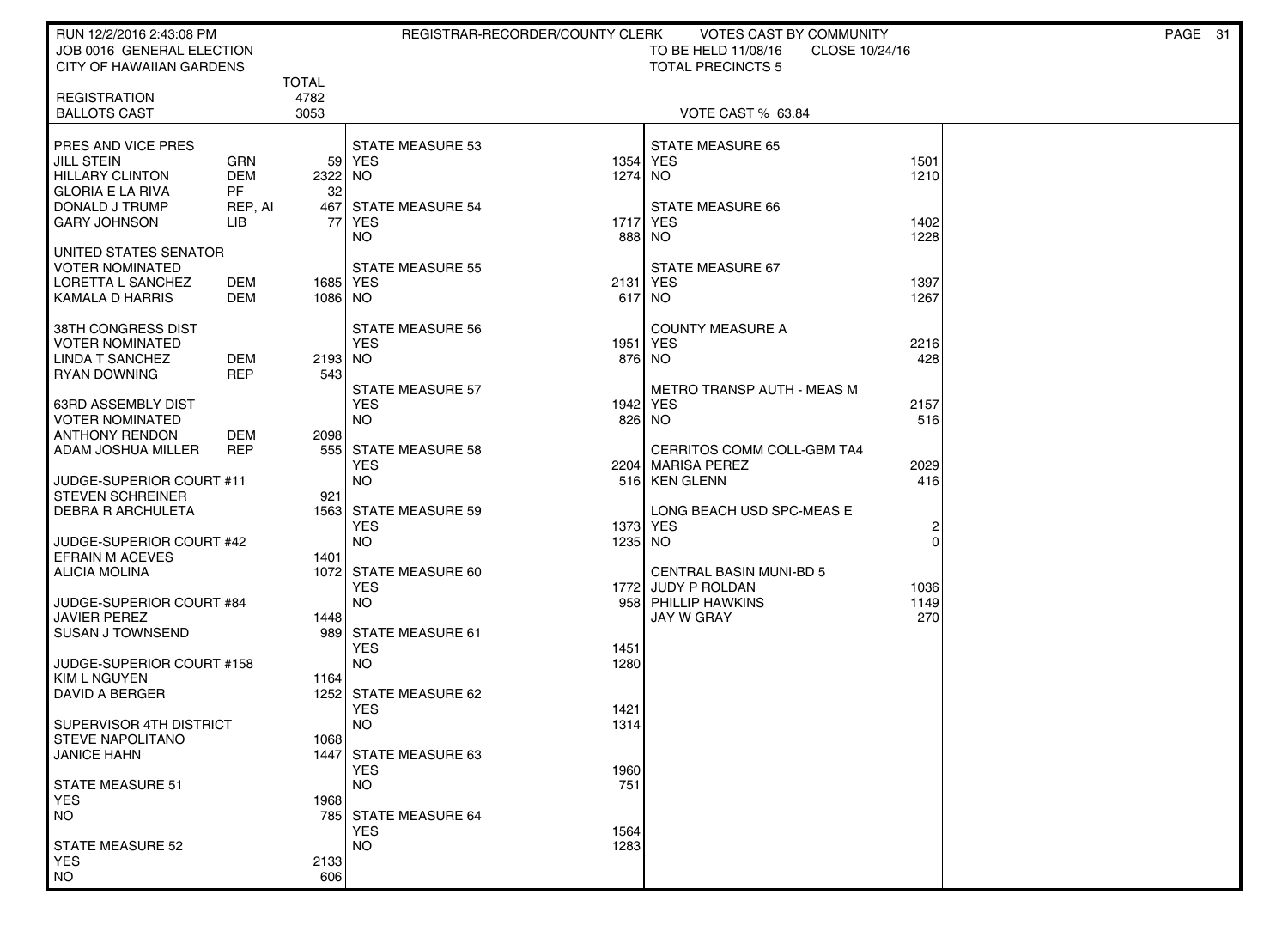| RUN 12/2/2016 2:43:08 PM                              |                      |           |                                       | REGISTRAR-RECORDER/COUNTY CLERK | VOTES CAST BY COMMUNITY                          |                | PAGE 32 |
|-------------------------------------------------------|----------------------|-----------|---------------------------------------|---------------------------------|--------------------------------------------------|----------------|---------|
| JOB 0016 GENERAL ELECTION<br><b>CITY OF HAWTHORNE</b> |                      |           |                                       |                                 | TO BE HELD 11/08/16<br><b>TOTAL PRECINCTS 43</b> | CLOSE 10/24/16 |         |
|                                                       |                      | TOTAL     |                                       |                                 |                                                  |                |         |
| <b>REGISTRATION</b>                                   |                      | 37847     |                                       |                                 |                                                  |                |         |
| <b>BALLOTS CAST</b>                                   |                      | 25763     |                                       |                                 | VOTE CAST % 68.07                                |                |         |
| PRES AND VICE PRES                                    |                      |           | <b>STATE MEASURE 52</b>               |                                 | STATE MEASURE 64                                 |                |         |
| <b>JILL STEIN</b>                                     | GRN                  |           | 509   YES                             | 17973                           | <b>YES</b>                                       | 14403          |         |
| <b>HILLARY CLINTON</b>                                | <b>DEM</b>           | 20416 NO  |                                       | 5439 NO                         |                                                  | 9839           |         |
| <b>GLORIA E LA RIVA</b><br>DONALD J TRUMP             | <b>PF</b><br>REP. AI | 175       | 3356 STATE MEASURE 53                 |                                 | <b>STATE MEASURE 65</b>                          |                |         |
| <b>GARY JOHNSON</b>                                   | LІВ                  |           | 548   YES                             | 11579                           | YES                                              | 11767          |         |
|                                                       |                      |           | NO.                                   | 11060                           | NO.                                              | 11528          |         |
| UNITED STATES SENATOR                                 |                      |           |                                       |                                 |                                                  |                |         |
| VOTER NOMINATED<br>LORETTA L SANCHEZ                  | DEM                  | 8253 YES  | <b>STATE MEASURE 54</b>               | 14808                           | <b>STATE MEASURE 66</b><br>YES                   | 10554          |         |
| KAMALA D HARRIS                                       | DEM                  | 15205 NO  |                                       | 7746 NO                         |                                                  | 12063          |         |
|                                                       |                      |           |                                       |                                 |                                                  |                |         |
| 43RD CONGRESS DIST<br>VOTER NOMINATED                 |                      |           | STATE MEASURE 55<br><b>YES</b>        | 17968 YES                       | STATE MEASURE 67                                 | 12473          |         |
| <b>MAXINE WATERS</b>                                  | DEM                  | 18535 NO  |                                       | 5520 NO                         |                                                  | 10668          |         |
| <b>OMAR NAVARRO</b>                                   | <b>REP</b>           | 4982      |                                       |                                 |                                                  |                |         |
|                                                       |                      |           | <b>STATE MEASURE 56</b><br><b>YES</b> | 17264                           | <b>COUNTY MEASURE A</b><br><b>YES</b>            | 18712          |         |
| 35TH STATE SENATE DIST<br>VOTER NOMINATED             |                      |           | NO.                                   | 6854                            | NO.                                              | 4444           |         |
| <b>WARREN T FURUTANI</b>                              | DEM                  | 9458      |                                       |                                 |                                                  |                |         |
| <b>STEVEN BRADFORD</b>                                | DEM                  |           | 12024 STATE MEASURE 57                |                                 | <b>METRO TRANSP AUTH - MEAS M</b>                |                |         |
| <b>62ND ASSEMBLY DIST</b>                             |                      |           | <b>YES</b><br>NO.                     | 17142<br>6624                   | YES<br>NO.                                       | 17911<br>5411  |         |
| <b>VOTER NOMINATED</b>                                |                      |           |                                       |                                 |                                                  |                |         |
| <b>MARCO ANTONIO LEAL</b>                             | REP                  |           | 4088 STATE MEASURE 58                 |                                 | LOS ANGELES CC SPC-MEAS CC                       |                |         |
| <b>BARON BRUNO</b>                                    | LІВ<br>DEM           | 1318 YES  |                                       | 19081                           | <b>YES</b>                                       | 1334           |         |
| <b>AUTUMN BURKE</b>                                   |                      | 17085 NO  |                                       | 4433 NO                         |                                                  | 201            |         |
| JUDGE-SUPERIOR COURT #11                              |                      |           | <b>STATE MEASURE 59</b>               |                                 | LOCAL PUB SCH FUND AUTH-LP                       |                |         |
| <b>STEVEN SCHREINER</b>                               |                      | 6783 YES  |                                       | 13133 YES                       |                                                  | 15523          |         |
| <b>DEBRA R ARCHULETA</b>                              |                      | 13915 NO  |                                       | 9391                            | NO.                                              | 3145           |         |
| JUDGE-SUPERIOR COURT #42                              |                      |           | STATE MEASURE 60                      |                                 | LAWNDALE SCH SPC - MEAS L                        |                |         |
| <b>EFRAIN M ACEVES</b>                                |                      | 11384 YES |                                       | 14652                           | <b>YES</b>                                       | 1214           |         |
| <b>ALICIA MOLINA</b>                                  |                      | 9187 NO   |                                       | 8751                            | NO.                                              | 513            |         |
| JUDGE-SUPERIOR COURT #84                              |                      |           | <b>STATE MEASURE 61</b>               |                                 | LENNOX SCHOOL SPC - MEAS Q                       |                |         |
| <b>JAVIER PEREZ</b>                                   |                      | 8321      | YES                                   | 12601                           | <b>YES</b>                                       | 234            |         |
| <b>SUSAN J TOWNSEND</b>                               |                      | 12233 NO  |                                       | 10799                           | NO.                                              | 33             |         |
| JUDGE-SUPERIOR COURT #158                             |                      |           | STATE MEASURE 62                      |                                 | WEST BASIN MUNI WATER-BD 5                       |                |         |
| KIM L NGUYEN                                          |                      | 11175 YES |                                       |                                 | 13433 DONALD L DEAR                              | 13486          |         |
| DAVID A BERGER                                        |                      | 9709 NO   |                                       |                                 | 10059 RYAN C RICHARD                             | 4787           |         |
| <b>STATE MEASURE 51</b>                               |                      |           | STATE MEASURE 63                      |                                 | WATER REPLEN OF SO CAL-D2                        |                |         |
| <b>YES</b>                                            |                      | 16320 YES |                                       |                                 | 17969 MERRILL A KRUGER                           |                |         |
| NO.                                                   |                      | 7374 NO   |                                       |                                 | 5618 JIM KENNEDY                                 |                |         |
|                                                       |                      |           |                                       |                                 | ROBERT KATHERMAN                                 |                |         |
|                                                       |                      |           |                                       |                                 |                                                  |                |         |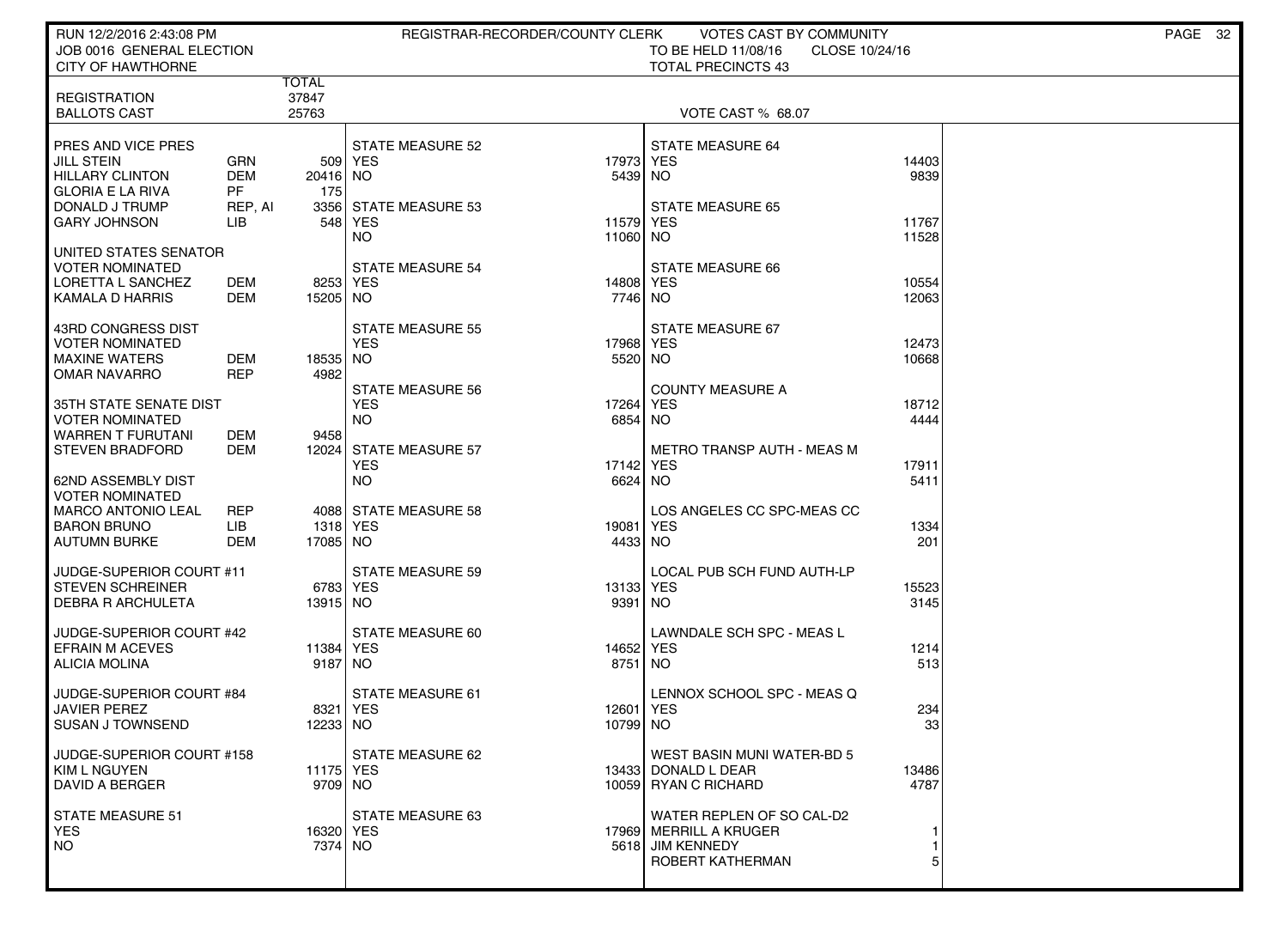| RUN 12/2/2016 2:43:08 PM<br>JOB 0016 GENERAL ELECTION                          |                          |                         |                                                    | REGISTRAR-RECORDER/COUNTY CLERK | VOTES CAST BY COMMUNITY<br>TO BE HELD 11/08/16            | CLOSE 10/24/16       | PAGE<br>-33 |
|--------------------------------------------------------------------------------|--------------------------|-------------------------|----------------------------------------------------|---------------------------------|-----------------------------------------------------------|----------------------|-------------|
| CITY OF HERMOSA BEACH                                                          |                          |                         |                                                    |                                 | <b>TOTAL PRECINCTS 12</b>                                 |                      |             |
| <b>REGISTRATION</b><br><b>BALLOTS CAST</b>                                     |                          | TOTAL<br>13916<br>11056 |                                                    |                                 | <b>VOTE CAST % 79.45</b>                                  |                      |             |
| PRES AND VICE PRES<br><b>JILL STEIN</b>                                        | GRN                      |                         | <b>STATE MEASURE 53</b><br>213 YES                 | 4210                            | <b>STATE MEASURE 65</b><br><b>YES</b>                     | 5031                 |             |
| <b>HILLARY CLINTON</b><br><b>GLORIA E LA RIVA</b>                              | <b>DEM</b><br><b>PF</b>  | 6818 NO<br>26           |                                                    | 5414                            | NO                                                        | 5155                 |             |
| DONALD J TRUMP<br><b>GARY JOHNSON</b>                                          | REP, AI<br>LІВ           |                         | 2935 STATE MEASURE 54<br>632 YES<br><b>NO</b>      | 6477<br>3086                    | STATE MEASURE 66<br><b>YES</b><br>NO.                     | 4914<br>4513         |             |
| UNITED STATES SENATOR<br>VOTER NOMINATED<br>LORETTA L SANCHEZ                  | DEM                      | 2732 YES                | <b>STATE MEASURE 55</b>                            | 5104                            | STATE MEASURE 67<br><b>YES</b>                            | 6493                 |             |
| KAMALA D HARRIS                                                                | <b>DEM</b>               | 6408 NO                 |                                                    | 4966                            | NO                                                        | 3626                 |             |
| 33RD CONGRESS DIST<br>VOTER NOMINATED<br><b>KENNETH W WRIGHT</b><br>TED W LIEU | <b>REP</b><br><b>DEM</b> | 3727 NO<br>6227         | STATE MEASURE 56<br><b>YES</b>                     | 7587<br>2904                    | <b>COUNTY MEASURE A</b><br><b>YES</b><br>NO.              | 6804<br>3070         |             |
| <b>66TH ASSEMBLY DIST</b><br>VOTER NOMINATED                                   |                          |                         | <b>STATE MEASURE 57</b><br><b>YES</b><br><b>NO</b> | 6985<br>3158 NO                 | <b>METRO TRANSP AUTH - MEAS M</b><br><b>YES</b>           | 6326<br>3571         |             |
| DAVID HADLEY<br>AL MURATSUCHI                                                  | <b>REP</b><br><b>DEM</b> | 4359<br>5651            | STATE MEASURE 58<br><b>YES</b>                     | 7432                            | <b>BEACH CITIES HEALTH</b><br><b>JANE DIEHL</b>           | 4236                 |             |
| JUDGE-SUPERIOR COURT #11<br><b>STEVEN SCHREINER</b><br>DEBRA R ARCHULETA       |                          | 3636                    | <b>NO</b><br>3860 STATE MEASURE 59<br><b>YES</b>   | 2585                            | VANESSA I POSTER<br><b>VISH CHATTERJI</b><br>LENORE BLOSS | 4964<br>1822<br>3836 |             |
| <b>JUDGE-SUPERIOR COURT #42</b><br><b>EFRAIN M ACEVES</b>                      |                          | 5065                    | <b>NO</b>                                          | 5068<br>4352                    | WATER REPLEN OF SO CAL-D2<br><b>MERRILL A KRUGER</b>      | 1129                 |             |
| <b>ALICIA MOLINA</b><br>JUDGE-SUPERIOR COURT #84                               |                          |                         | 2373 STATE MEASURE 60<br><b>YES</b><br><b>NO</b>   | 3659<br>6438                    | <b>JIM KENNEDY</b><br>ROBERT KATHERMAN                    | 2464<br>2976         |             |
| <b>JAVIER PEREZ</b><br><b>SUSAN J TOWNSEND</b>                                 |                          | 2069                    | 5284 STATE MEASURE 61<br><b>YES</b>                | 4722                            |                                                           |                      |             |
| JUDGE-SUPERIOR COURT #158<br><b>KIM L NGUYEN</b>                               |                          | 3888                    | <b>NO</b>                                          | 5172                            |                                                           |                      |             |
| DAVID A BERGER<br>SUPERVISOR 4TH DISTRICT                                      |                          |                         | 3553 STATE MEASURE 62<br><b>YES</b><br><b>NO</b>   | 5226<br>4939                    |                                                           |                      |             |
| <b>STEVE NAPOLITANO</b><br>JANICE HAHN                                         |                          | 4554                    | 4281 STATE MEASURE 63                              |                                 |                                                           |                      |             |
| <b>STATE MEASURE 51</b>                                                        |                          |                         | <b>YES</b><br><b>NO</b>                            | 7385<br>2930                    |                                                           |                      |             |
| <b>YES</b><br><b>NO</b>                                                        |                          | 4798                    | 5356 STATE MEASURE 64<br><b>YES</b>                | 7495                            |                                                           |                      |             |
| <b>STATE MEASURE 52</b><br><b>YES</b><br><b>NO</b>                             |                          | 6769<br>3006            | <b>NO</b>                                          | 3068                            |                                                           |                      |             |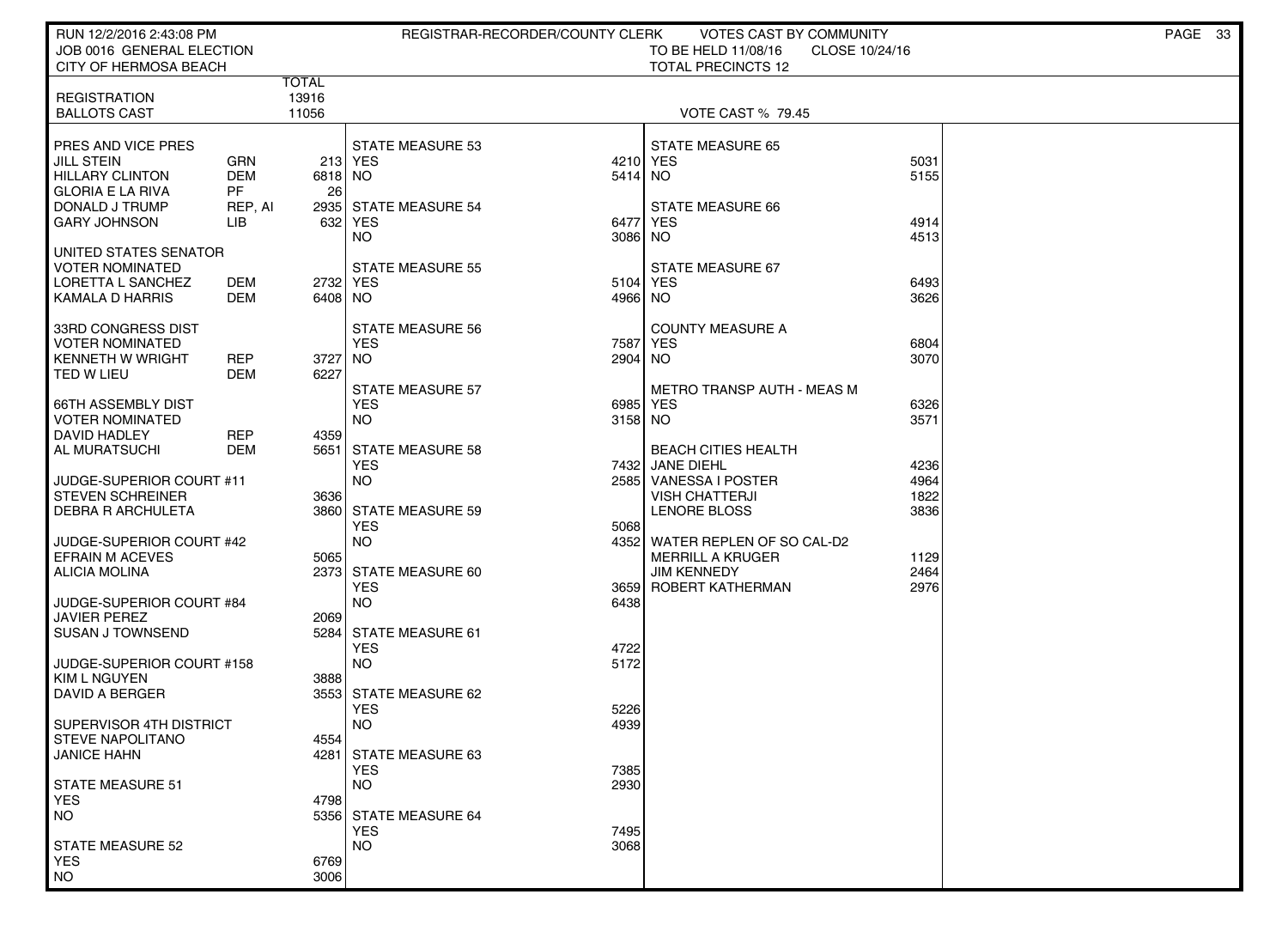| RUN 12/2/2016 2:43:08 PM                            |                          |                      | REGISTRAR-RECORDER/COUNTY CLERK       |            | <b>VOTES CAST BY COMMUNITY</b>                                    |            | PAGE 34 |
|-----------------------------------------------------|--------------------------|----------------------|---------------------------------------|------------|-------------------------------------------------------------------|------------|---------|
| JOB 0016 GENERAL ELECTION<br>CITY OF HIDDEN HILLS   |                          |                      |                                       |            | TO BE HELD 11/08/16<br>CLOSE 10/24/16<br><b>TOTAL PRECINCTS 1</b> |            |         |
| <b>REGISTRATION</b>                                 |                          | <b>TOTAL</b><br>1325 |                                       |            |                                                                   |            |         |
| <b>BALLOTS CAST</b>                                 |                          | 1094                 |                                       |            | VOTE CAST % 82.57                                                 |            |         |
|                                                     |                          |                      |                                       |            |                                                                   |            |         |
| PRES AND VICE PRES<br>JILL STEIN                    | GRN                      | 4                    | <b>STATE MEASURE 52</b><br><b>YES</b> |            | STATE MEASURE 64<br>596 YES                                       | 645        |         |
| <b>HILLARY CLINTON</b>                              | <b>DEM</b>               | 604 NO               |                                       | 376 NO     |                                                                   | 394        |         |
| <b>GLORIA E LA RIVA</b><br>DONALD J TRUMP           | <b>PF</b><br>REP, AI     |                      | 383 STATE MEASURE 53                  |            | <b>STATE MEASURE 65</b>                                           |            |         |
| <b>GARY JOHNSON</b>                                 | <b>LIB</b>               |                      | 46 YES                                | 431        | <b>YES</b>                                                        | 464        |         |
|                                                     |                          |                      | <b>NO</b>                             | 534        | <b>NO</b>                                                         | 538        |         |
| UNITED STATES SENATOR<br><b>VOTER NOMINATED</b>     |                          |                      | <b>STATE MEASURE 54</b>               |            | STATE MEASURE 66                                                  |            |         |
| LORETTA L SANCHEZ                                   | DEM                      |                      | 328 YES                               |            | 673 YES                                                           | 489        |         |
| KAMALA D HARRIS                                     | <b>DEM</b>               | 581   NO             |                                       | 292 NO     |                                                                   | 473        |         |
| 30TH CONGRESS DIST                                  |                          |                      | <b>STATE MEASURE 55</b>               |            | STATE MEASURE 67                                                  |            |         |
| <b>VOTER NOMINATED</b>                              |                          |                      | <b>YES</b>                            |            | 313 YES                                                           | 558        |         |
| <b>BRAD SHERMAN</b><br><b>MARK REED</b>             | <b>DEM</b><br><b>REP</b> | 535 NO<br>449        |                                       | 691 NO     |                                                                   | 427        |         |
|                                                     |                          |                      | <b>STATE MEASURE 56</b>               |            | <b>COUNTY MEASURE A</b>                                           |            |         |
| 27TH STATE SENATE DIST<br><b>VOTER NOMINATED</b>    |                          |                      | <b>YES</b><br><b>NO</b>               | 726        | YES<br>305 NO                                                     | 569<br>401 |         |
| <b>STEVE FAZIO</b>                                  | <b>REP</b>               | 544                  |                                       |            |                                                                   |            |         |
| <b>HENRY STERN</b>                                  | <b>DEM</b>               |                      | 448 STATE MEASURE 57<br><b>YES</b>    |            | METRO TRANSP AUTH - MEAS M<br>610 YES                             |            |         |
| 45TH ASSEMBLY DIST                                  |                          |                      | <b>NO</b>                             |            | 392 NO                                                            | 584<br>396 |         |
| <b>VOTER NOMINATED</b>                              |                          |                      |                                       |            |                                                                   |            |         |
| <b>MATT DABABNEH</b><br><b>JERRY KOWAL</b>          | <b>DEM</b><br><b>REP</b> |                      | 449 STATE MEASURE 58<br>518 YES       |            | LOS ANGELES CC SPC-MEAS CC<br>646 YES                             | 521        |         |
|                                                     |                          |                      | <b>NO</b>                             |            | 335 NO                                                            | 421        |         |
| JUDGE-SUPERIOR COURT #11<br><b>STEVEN SCHREINER</b> |                          |                      |                                       |            |                                                                   |            |         |
| DEBRA R ARCHULETA                                   |                          |                      | 438 STATE MEASURE 59<br>312 YES       | 422        |                                                                   |            |         |
|                                                     |                          |                      | <b>NO</b>                             | 516        |                                                                   |            |         |
| JUDGE-SUPERIOR COURT #42<br><b>EFRAIN M ACEVES</b>  |                          |                      | 525 STATE MEASURE 60                  |            |                                                                   |            |         |
| <b>ALICIA MOLINA</b>                                |                          |                      | 218 YES                               | 393        |                                                                   |            |         |
| JUDGE-SUPERIOR COURT #84                            |                          |                      | <b>NO</b>                             | 604        |                                                                   |            |         |
| <b>JAVIER PEREZ</b>                                 |                          |                      | 237 STATE MEASURE 61                  |            |                                                                   |            |         |
| <b>SUSAN J TOWNSEND</b>                             |                          | 4951                 | YES                                   | 455        |                                                                   |            |         |
| JUDGE-SUPERIOR COURT #158                           |                          |                      | <b>NO</b>                             | 530        |                                                                   |            |         |
| KIM L NGUYEN                                        |                          |                      | 308 STATE MEASURE 62                  |            |                                                                   |            |         |
| <b>DAVID A BERGER</b>                               |                          |                      | 457 YES<br>NO.                        | 469<br>538 |                                                                   |            |         |
| STATE MEASURE 51                                    |                          |                      |                                       |            |                                                                   |            |         |
| <b>YES</b>                                          |                          |                      | 382 STATE MEASURE 63                  |            |                                                                   |            |         |
| NO.                                                 |                          |                      | 610 YES<br><b>NO</b>                  | 714<br>302 |                                                                   |            |         |
|                                                     |                          |                      |                                       |            |                                                                   |            |         |
|                                                     |                          |                      |                                       |            |                                                                   |            |         |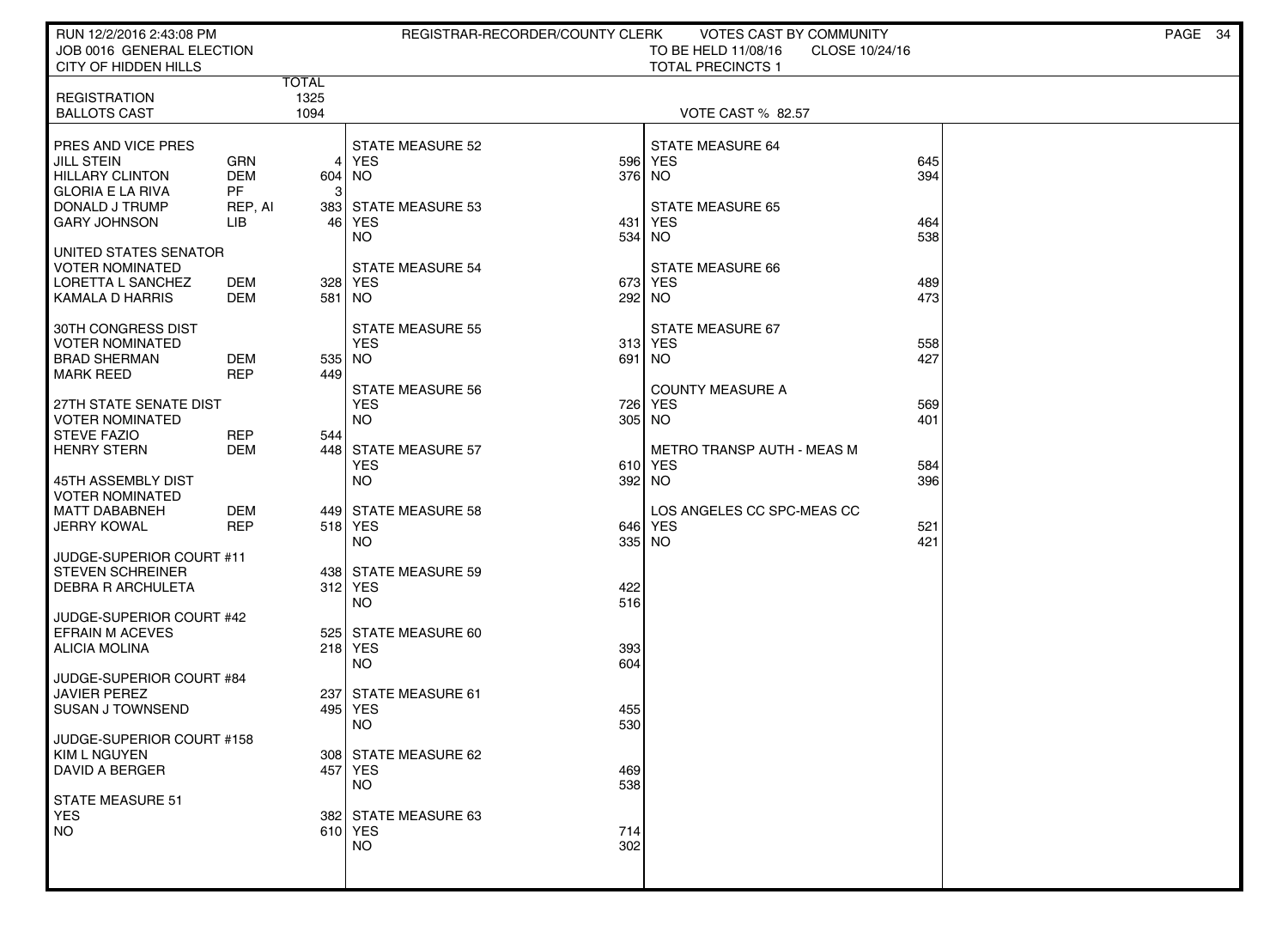| RUN 12/2/2016 2:43:08 PM<br>JOB 0016 GENERAL ELECTION<br><b>CITY OF HUNTINGTON PARK</b>                                               |                                                  |                         | REGISTRAR-RECORDER/COUNTY CLERK                                                                          |                                | <b>VOTES CAST BY COMMUNITY</b><br>TO BE HELD 11/08/16<br>CLOSE 10/24/16<br><b>TOTAL PRECINCTS 17</b> |                      | PAGE 35 |
|---------------------------------------------------------------------------------------------------------------------------------------|--------------------------------------------------|-------------------------|----------------------------------------------------------------------------------------------------------|--------------------------------|------------------------------------------------------------------------------------------------------|----------------------|---------|
| <b>REGISTRATION</b><br><b>BALLOTS CAST</b>                                                                                            |                                                  | TOTAL<br>18697<br>12100 |                                                                                                          |                                | VOTE CAST % 64.72                                                                                    |                      |         |
| PRES AND VICE PRES<br><b>JILL STEIN</b><br><b>HILLARY CLINTON</b><br><b>GLORIA E LA RIVA</b><br>DONALD J TRUMP<br><b>GARY JOHNSON</b> | GRN<br><b>DEM</b><br><b>PF</b><br>REP, AI<br>LІВ | 118                     | JUDGE-SUPERIOR COURT #158<br>305 KIM L NGUYEN<br>10188 DAVID A BERGER<br>912 STATE MEASURE 51<br>165 YES | 4880<br>5314 NO<br>8296        | STATE MEASURE 62<br><b>YES</b><br><b>STATE MEASURE 63</b><br><b>YES</b>                              | 6215<br>4879<br>8603 |         |
| UNITED STATES SENATOR<br><b>VOTER NOMINATED</b><br>LORETTA L SANCHEZ<br>KAMALA D HARRIS                                               | DEM<br>DEM                                       | 7138 YES<br>4126 NO     | <b>NO</b><br>STATE MEASURE 52                                                                            | 2898 NO<br>8767<br>2380 NO     | <b>STATE MEASURE 64</b><br><b>YES</b>                                                                | 2440<br>5815<br>5512 |         |
| 40TH CONGRESS DIST<br><b>VOTER NOMINATED</b><br>L ROYBAL-ALLARD<br>ROMAN G GONZALEZ                                                   | DEM<br>NP                                        | 8035 NO<br>2775         | STATE MEASURE 53<br><b>YES</b><br><b>STATE MEASURE 54</b>                                                | 5204<br>5459 NO                | <b>STATE MEASURE 65</b><br>YES<br>STATE MEASURE 66                                                   | 5950<br>5025         |         |
| <b>33RD STATE SENATE DIST</b><br><b>VOTER NOMINATED</b><br><b>HONOR MIMI ROBSON</b><br><b>RICARDO LARA</b>                            | LIB<br><b>DEM</b>                                | 1320                    | <b>YES</b><br><b>NO</b><br>9275 STATE MEASURE 55<br><b>YES</b>                                           | 6858<br>3818 NO<br>8992        | YES<br>STATE MEASURE 67<br><b>YES</b>                                                                | 5284<br>5532<br>6185 |         |
| 53RD ASSEMBLY DIST<br><b>VOTER NOMINATED</b><br>MIGUEL SANTIAGO<br>SANDRA MENDOZA                                                     | <b>DEM</b><br>DEM                                | 4110 YES                | <b>NO</b><br>5385 STATE MEASURE 56<br><b>NO</b>                                                          | 2132 NO<br>8446 YES<br>2875 NO | <b>COUNTY MEASURE A</b>                                                                              | 4669<br>9604<br>1401 |         |
| 59TH ASSEMBLY DIST<br><b>VOTER NOMINATED</b><br>R B JONES-SAWYER<br><b>63RD ASSEMBLY DIST</b>                                         | DEM                                              |                         | <b>STATE MEASURE 57</b><br>889 YES<br><b>NO</b>                                                          | 8128 YES<br>3005 NO            | METRO TRANSP AUTH - MEAS M                                                                           | 9102<br>2003         |         |
| <b>VOTER NOMINATED</b><br><b>ANTHONY RENDON</b><br>ADAM JOSHUA MILLER                                                                 | <b>DEM</b><br><b>REP</b>                         |                         | <b>STATE MEASURE 58</b><br>0 YES<br>$0$ NO                                                               | 9505<br>1600 NO                | LOS ANGELES CC SPC-MEAS CC<br><b>YES</b>                                                             | 9279<br>1467         |         |
| JUDGE-SUPERIOR COURT #11<br><b>STEVEN SCHREINER</b><br><b>DEBRA R ARCHULETA</b>                                                       |                                                  | 3160 YES<br>7247 NO     | <b>STATE MEASURE 59</b>                                                                                  | 6149<br>4560                   |                                                                                                      |                      |         |
| JUDGE-SUPERIOR COURT #42<br><b>EFRAIN M ACEVES</b><br><b>ALICIA MOLINA</b>                                                            |                                                  | 5187 YES<br>5282 NO     | STATE MEASURE 60                                                                                         | 7151<br>3901                   |                                                                                                      |                      |         |
| JUDGE-SUPERIOR COURT #84<br>JAVIER PEREZ<br><b>SUSAN J TOWNSEND</b>                                                                   |                                                  | 6440 YES<br>3746 NO     | <b>STATE MEASURE 61</b>                                                                                  | 5993<br>5109                   |                                                                                                      |                      |         |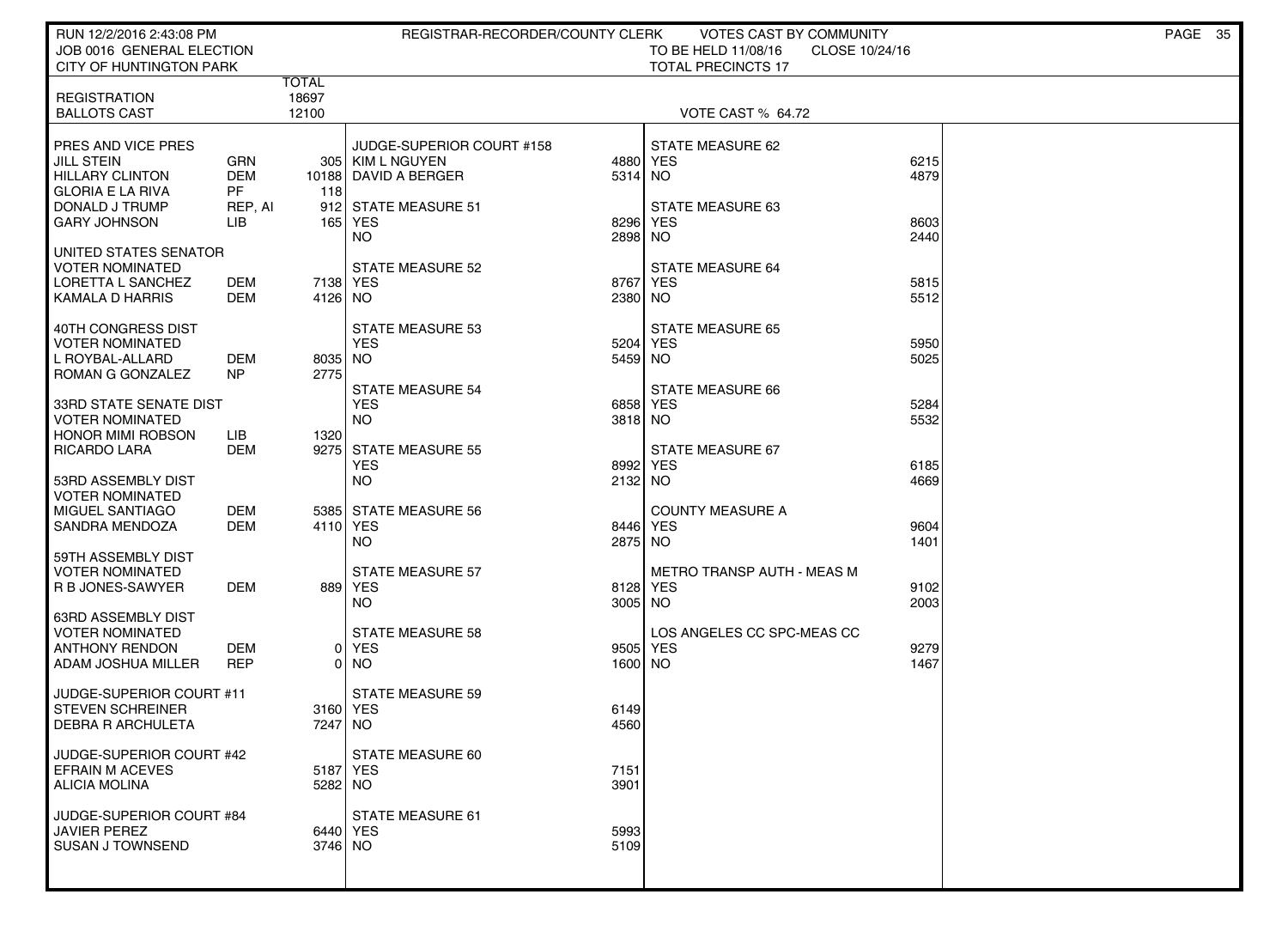| <b>TOTAL</b><br>125<br><b>REGISTRATION</b><br>85<br>VOTE CAST %<br><b>BALLOTS CAST</b><br>68<br>JUDGE-SUPERIOR COURT #84<br><b>STATE MEASURE 61</b><br>MOUNTAIN VIEW SCH SPC - SS<br><b>JILL STEIN</b><br>GRN<br>0 JAVIER PEREZ<br><b>YES</b><br>35 <sub>1</sub><br>30 <sup>°</sup><br>YES<br><b>DEM</b><br>26<br><b>HILLARY CLINTON</b><br>33 SUSAN J TOWNSEND<br>NO.<br>50<br><b>NO</b><br>1<br><b>GLORIA E LA RIVA</b><br>PF<br>DONALD J TRUMP<br>REP, AI<br>JUDGE-SUPERIOR COURT #158<br>STATE MEASURE 62<br>UPPER SAN GABRIEL VLY-BD 3<br>44<br><b>GARY JOHNSON</b><br><b>YES</b><br>3<br>KIM L NGUYEN<br>31<br>31   MARTA SAMANO<br>LIB<br>32<br>DAVID A BERGER<br>NO.<br>44 ED CHAVEZ<br>  UNITED STATES SENATOR<br><b>STATE MEASURE 51</b><br>STATE MEASURE 63<br>40<br><b>YES</b><br>DEM<br>42   YES<br>40<br><b>DEM</b><br>41<br>NO.<br>41<br>27   NO<br>32ND CONGRESS DIST<br><b>STATE MEASURE 52</b><br>STATE MEASURE 64<br><b>VOTER NOMINATED</b><br><b>YES</b><br>32<br>YES.<br>48<br>29<br><b>GRACE F NAPOLITANO</b><br>48<br>DEM<br>45 l<br>NO.<br>NO.<br>ROGER HERNANDEZ<br>DEM<br>18<br><b>STATE MEASURE 53</b><br>STATE MEASURE 65<br>30 <sub>2</sub><br>YES<br>41<br>YES<br><b>NO</b><br>34<br>48<br>NO.<br><b>REP</b><br>DEM<br>$\overline{2}$<br><b>STATE MEASURE 54</b><br>STATE MEASURE 66<br>YES<br>55<br>YES<br>38<br>NO.<br>21<br><b>NO</b><br>38<br>29TH STATE SENATE DIST<br><b>VOTER NOMINATED</b><br><b>JOSH NEWMAN</b><br>DEM<br><b>STATE MEASURE 55</b><br>STATE MEASURE 67<br><b>REP</b><br><b>YES</b><br>31<br>LING LING CHANG<br>2 <br>44<br>YES<br>37<br>50<br>NO.<br>NO.<br>48TH ASSEMBLY DIST<br><b>STATE MEASURE 56</b><br><b>COUNTY MEASURE A</b><br><b>DEM</b><br><b>YES</b><br>38 <sup>1</sup><br>YES<br>44<br>01<br><b>REP</b><br>44<br>35<br>NO.<br>NO.<br>0<br>55TH ASSEMBLY DIST<br><b>STATE MEASURE 57</b><br>METRO TRANSP AUTH - MEAS M<br><b>VOTER NOMINATED</b><br><b>YES</b><br>36 <sup>1</sup><br>YES<br>48<br><b>NO</b><br>42<br>35<br><b>GREGG D FRITCHLE</b><br>DEM<br>21<br>NO.<br><b>REP</b><br>PHILLIP CHEN<br><b>STATE MEASURE 58</b><br>HACIENDA LA PUENTE USD-BB<br><b>YES</b><br>48<br>YES<br>34<br><b>NO</b><br>30<br>26<br>NO.<br>DEM<br>34<br>REP<br>POMONA USD - MEAS P<br>37 STATE MEASURE 59<br>YES.<br>27 <sub>l</sub><br>YES.<br>$\overline{0}$<br>NO.<br>47 NO<br>JUDGE-SUPERIOR COURT #11<br>$\Omega$<br>STEVEN SCHREINER<br>32<br><b>DEBRA R ARCHULETA</b><br>34 STATE MEASURE 60<br>WALNUT VALLEY USD-MEAS WV<br><b>YES</b><br><b>36</b><br>YES | RUN 12/2/2016 2:43:08 PM<br>JOB 0016 GENERAL ELECTION<br><b>CITY OF INDUSTRY</b> |  | REGISTRAR-RECORDER/COUNTY CLERK | <b>VOTES CAST BY COMMUNITY</b><br>TO BE HELD 11/08/16<br>CLOSE 10/24/16<br><b>TOTAL PRECINCTS 17</b> |  | PAGE 36 |
|----------------------------------------------------------------------------------------------------------------------------------------------------------------------------------------------------------------------------------------------------------------------------------------------------------------------------------------------------------------------------------------------------------------------------------------------------------------------------------------------------------------------------------------------------------------------------------------------------------------------------------------------------------------------------------------------------------------------------------------------------------------------------------------------------------------------------------------------------------------------------------------------------------------------------------------------------------------------------------------------------------------------------------------------------------------------------------------------------------------------------------------------------------------------------------------------------------------------------------------------------------------------------------------------------------------------------------------------------------------------------------------------------------------------------------------------------------------------------------------------------------------------------------------------------------------------------------------------------------------------------------------------------------------------------------------------------------------------------------------------------------------------------------------------------------------------------------------------------------------------------------------------------------------------------------------------------------------------------------------------------------------------------------------------------------------------------------------------------------------------------------------------------------------------------------------------------------------------------------------------------------------------------------------------------------------------------------------------------------------------------------------------------------------------------------------------------------------------------------------------------------------------------|----------------------------------------------------------------------------------|--|---------------------------------|------------------------------------------------------------------------------------------------------|--|---------|
|                                                                                                                                                                                                                                                                                                                                                                                                                                                                                                                                                                                                                                                                                                                                                                                                                                                                                                                                                                                                                                                                                                                                                                                                                                                                                                                                                                                                                                                                                                                                                                                                                                                                                                                                                                                                                                                                                                                                                                                                                                                                                                                                                                                                                                                                                                                                                                                                                                                                                                                            |                                                                                  |  |                                 |                                                                                                      |  |         |
|                                                                                                                                                                                                                                                                                                                                                                                                                                                                                                                                                                                                                                                                                                                                                                                                                                                                                                                                                                                                                                                                                                                                                                                                                                                                                                                                                                                                                                                                                                                                                                                                                                                                                                                                                                                                                                                                                                                                                                                                                                                                                                                                                                                                                                                                                                                                                                                                                                                                                                                            |                                                                                  |  |                                 |                                                                                                      |  |         |
| 2<br>19<br>38                                                                                                                                                                                                                                                                                                                                                                                                                                                                                                                                                                                                                                                                                                                                                                                                                                                                                                                                                                                                                                                                                                                                                                                                                                                                                                                                                                                                                                                                                                                                                                                                                                                                                                                                                                                                                                                                                                                                                                                                                                                                                                                                                                                                                                                                                                                                                                                                                                                                                                              |                                                                                  |  |                                 |                                                                                                      |  |         |
|                                                                                                                                                                                                                                                                                                                                                                                                                                                                                                                                                                                                                                                                                                                                                                                                                                                                                                                                                                                                                                                                                                                                                                                                                                                                                                                                                                                                                                                                                                                                                                                                                                                                                                                                                                                                                                                                                                                                                                                                                                                                                                                                                                                                                                                                                                                                                                                                                                                                                                                            | PRES AND VICE PRES                                                               |  |                                 |                                                                                                      |  |         |
|                                                                                                                                                                                                                                                                                                                                                                                                                                                                                                                                                                                                                                                                                                                                                                                                                                                                                                                                                                                                                                                                                                                                                                                                                                                                                                                                                                                                                                                                                                                                                                                                                                                                                                                                                                                                                                                                                                                                                                                                                                                                                                                                                                                                                                                                                                                                                                                                                                                                                                                            |                                                                                  |  |                                 |                                                                                                      |  |         |
|                                                                                                                                                                                                                                                                                                                                                                                                                                                                                                                                                                                                                                                                                                                                                                                                                                                                                                                                                                                                                                                                                                                                                                                                                                                                                                                                                                                                                                                                                                                                                                                                                                                                                                                                                                                                                                                                                                                                                                                                                                                                                                                                                                                                                                                                                                                                                                                                                                                                                                                            |                                                                                  |  |                                 |                                                                                                      |  |         |
|                                                                                                                                                                                                                                                                                                                                                                                                                                                                                                                                                                                                                                                                                                                                                                                                                                                                                                                                                                                                                                                                                                                                                                                                                                                                                                                                                                                                                                                                                                                                                                                                                                                                                                                                                                                                                                                                                                                                                                                                                                                                                                                                                                                                                                                                                                                                                                                                                                                                                                                            |                                                                                  |  |                                 |                                                                                                      |  |         |
|                                                                                                                                                                                                                                                                                                                                                                                                                                                                                                                                                                                                                                                                                                                                                                                                                                                                                                                                                                                                                                                                                                                                                                                                                                                                                                                                                                                                                                                                                                                                                                                                                                                                                                                                                                                                                                                                                                                                                                                                                                                                                                                                                                                                                                                                                                                                                                                                                                                                                                                            |                                                                                  |  |                                 |                                                                                                      |  |         |
|                                                                                                                                                                                                                                                                                                                                                                                                                                                                                                                                                                                                                                                                                                                                                                                                                                                                                                                                                                                                                                                                                                                                                                                                                                                                                                                                                                                                                                                                                                                                                                                                                                                                                                                                                                                                                                                                                                                                                                                                                                                                                                                                                                                                                                                                                                                                                                                                                                                                                                                            |                                                                                  |  |                                 |                                                                                                      |  |         |
|                                                                                                                                                                                                                                                                                                                                                                                                                                                                                                                                                                                                                                                                                                                                                                                                                                                                                                                                                                                                                                                                                                                                                                                                                                                                                                                                                                                                                                                                                                                                                                                                                                                                                                                                                                                                                                                                                                                                                                                                                                                                                                                                                                                                                                                                                                                                                                                                                                                                                                                            |                                                                                  |  |                                 |                                                                                                      |  |         |
|                                                                                                                                                                                                                                                                                                                                                                                                                                                                                                                                                                                                                                                                                                                                                                                                                                                                                                                                                                                                                                                                                                                                                                                                                                                                                                                                                                                                                                                                                                                                                                                                                                                                                                                                                                                                                                                                                                                                                                                                                                                                                                                                                                                                                                                                                                                                                                                                                                                                                                                            | <b>VOTER NOMINATED</b>                                                           |  |                                 |                                                                                                      |  |         |
|                                                                                                                                                                                                                                                                                                                                                                                                                                                                                                                                                                                                                                                                                                                                                                                                                                                                                                                                                                                                                                                                                                                                                                                                                                                                                                                                                                                                                                                                                                                                                                                                                                                                                                                                                                                                                                                                                                                                                                                                                                                                                                                                                                                                                                                                                                                                                                                                                                                                                                                            | LORETTA L SANCHEZ                                                                |  |                                 |                                                                                                      |  |         |
|                                                                                                                                                                                                                                                                                                                                                                                                                                                                                                                                                                                                                                                                                                                                                                                                                                                                                                                                                                                                                                                                                                                                                                                                                                                                                                                                                                                                                                                                                                                                                                                                                                                                                                                                                                                                                                                                                                                                                                                                                                                                                                                                                                                                                                                                                                                                                                                                                                                                                                                            | KAMALA D HARRIS                                                                  |  |                                 |                                                                                                      |  |         |
|                                                                                                                                                                                                                                                                                                                                                                                                                                                                                                                                                                                                                                                                                                                                                                                                                                                                                                                                                                                                                                                                                                                                                                                                                                                                                                                                                                                                                                                                                                                                                                                                                                                                                                                                                                                                                                                                                                                                                                                                                                                                                                                                                                                                                                                                                                                                                                                                                                                                                                                            |                                                                                  |  |                                 |                                                                                                      |  |         |
|                                                                                                                                                                                                                                                                                                                                                                                                                                                                                                                                                                                                                                                                                                                                                                                                                                                                                                                                                                                                                                                                                                                                                                                                                                                                                                                                                                                                                                                                                                                                                                                                                                                                                                                                                                                                                                                                                                                                                                                                                                                                                                                                                                                                                                                                                                                                                                                                                                                                                                                            |                                                                                  |  |                                 |                                                                                                      |  |         |
|                                                                                                                                                                                                                                                                                                                                                                                                                                                                                                                                                                                                                                                                                                                                                                                                                                                                                                                                                                                                                                                                                                                                                                                                                                                                                                                                                                                                                                                                                                                                                                                                                                                                                                                                                                                                                                                                                                                                                                                                                                                                                                                                                                                                                                                                                                                                                                                                                                                                                                                            |                                                                                  |  |                                 |                                                                                                      |  |         |
|                                                                                                                                                                                                                                                                                                                                                                                                                                                                                                                                                                                                                                                                                                                                                                                                                                                                                                                                                                                                                                                                                                                                                                                                                                                                                                                                                                                                                                                                                                                                                                                                                                                                                                                                                                                                                                                                                                                                                                                                                                                                                                                                                                                                                                                                                                                                                                                                                                                                                                                            |                                                                                  |  |                                 |                                                                                                      |  |         |
|                                                                                                                                                                                                                                                                                                                                                                                                                                                                                                                                                                                                                                                                                                                                                                                                                                                                                                                                                                                                                                                                                                                                                                                                                                                                                                                                                                                                                                                                                                                                                                                                                                                                                                                                                                                                                                                                                                                                                                                                                                                                                                                                                                                                                                                                                                                                                                                                                                                                                                                            |                                                                                  |  |                                 |                                                                                                      |  |         |
|                                                                                                                                                                                                                                                                                                                                                                                                                                                                                                                                                                                                                                                                                                                                                                                                                                                                                                                                                                                                                                                                                                                                                                                                                                                                                                                                                                                                                                                                                                                                                                                                                                                                                                                                                                                                                                                                                                                                                                                                                                                                                                                                                                                                                                                                                                                                                                                                                                                                                                                            | 39TH CONGRESS DIST                                                               |  |                                 |                                                                                                      |  |         |
|                                                                                                                                                                                                                                                                                                                                                                                                                                                                                                                                                                                                                                                                                                                                                                                                                                                                                                                                                                                                                                                                                                                                                                                                                                                                                                                                                                                                                                                                                                                                                                                                                                                                                                                                                                                                                                                                                                                                                                                                                                                                                                                                                                                                                                                                                                                                                                                                                                                                                                                            | <b>VOTER NOMINATED</b>                                                           |  |                                 |                                                                                                      |  |         |
|                                                                                                                                                                                                                                                                                                                                                                                                                                                                                                                                                                                                                                                                                                                                                                                                                                                                                                                                                                                                                                                                                                                                                                                                                                                                                                                                                                                                                                                                                                                                                                                                                                                                                                                                                                                                                                                                                                                                                                                                                                                                                                                                                                                                                                                                                                                                                                                                                                                                                                                            | ED ROYCE                                                                         |  |                                 |                                                                                                      |  |         |
|                                                                                                                                                                                                                                                                                                                                                                                                                                                                                                                                                                                                                                                                                                                                                                                                                                                                                                                                                                                                                                                                                                                                                                                                                                                                                                                                                                                                                                                                                                                                                                                                                                                                                                                                                                                                                                                                                                                                                                                                                                                                                                                                                                                                                                                                                                                                                                                                                                                                                                                            | <b>BRETT MURDOCK</b>                                                             |  |                                 |                                                                                                      |  |         |
|                                                                                                                                                                                                                                                                                                                                                                                                                                                                                                                                                                                                                                                                                                                                                                                                                                                                                                                                                                                                                                                                                                                                                                                                                                                                                                                                                                                                                                                                                                                                                                                                                                                                                                                                                                                                                                                                                                                                                                                                                                                                                                                                                                                                                                                                                                                                                                                                                                                                                                                            |                                                                                  |  |                                 |                                                                                                      |  |         |
|                                                                                                                                                                                                                                                                                                                                                                                                                                                                                                                                                                                                                                                                                                                                                                                                                                                                                                                                                                                                                                                                                                                                                                                                                                                                                                                                                                                                                                                                                                                                                                                                                                                                                                                                                                                                                                                                                                                                                                                                                                                                                                                                                                                                                                                                                                                                                                                                                                                                                                                            |                                                                                  |  |                                 |                                                                                                      |  |         |
|                                                                                                                                                                                                                                                                                                                                                                                                                                                                                                                                                                                                                                                                                                                                                                                                                                                                                                                                                                                                                                                                                                                                                                                                                                                                                                                                                                                                                                                                                                                                                                                                                                                                                                                                                                                                                                                                                                                                                                                                                                                                                                                                                                                                                                                                                                                                                                                                                                                                                                                            |                                                                                  |  |                                 |                                                                                                      |  |         |
|                                                                                                                                                                                                                                                                                                                                                                                                                                                                                                                                                                                                                                                                                                                                                                                                                                                                                                                                                                                                                                                                                                                                                                                                                                                                                                                                                                                                                                                                                                                                                                                                                                                                                                                                                                                                                                                                                                                                                                                                                                                                                                                                                                                                                                                                                                                                                                                                                                                                                                                            |                                                                                  |  |                                 |                                                                                                      |  |         |
|                                                                                                                                                                                                                                                                                                                                                                                                                                                                                                                                                                                                                                                                                                                                                                                                                                                                                                                                                                                                                                                                                                                                                                                                                                                                                                                                                                                                                                                                                                                                                                                                                                                                                                                                                                                                                                                                                                                                                                                                                                                                                                                                                                                                                                                                                                                                                                                                                                                                                                                            |                                                                                  |  |                                 |                                                                                                      |  |         |
|                                                                                                                                                                                                                                                                                                                                                                                                                                                                                                                                                                                                                                                                                                                                                                                                                                                                                                                                                                                                                                                                                                                                                                                                                                                                                                                                                                                                                                                                                                                                                                                                                                                                                                                                                                                                                                                                                                                                                                                                                                                                                                                                                                                                                                                                                                                                                                                                                                                                                                                            |                                                                                  |  |                                 |                                                                                                      |  |         |
|                                                                                                                                                                                                                                                                                                                                                                                                                                                                                                                                                                                                                                                                                                                                                                                                                                                                                                                                                                                                                                                                                                                                                                                                                                                                                                                                                                                                                                                                                                                                                                                                                                                                                                                                                                                                                                                                                                                                                                                                                                                                                                                                                                                                                                                                                                                                                                                                                                                                                                                            | <b>VOTER NOMINATED</b>                                                           |  |                                 |                                                                                                      |  |         |
|                                                                                                                                                                                                                                                                                                                                                                                                                                                                                                                                                                                                                                                                                                                                                                                                                                                                                                                                                                                                                                                                                                                                                                                                                                                                                                                                                                                                                                                                                                                                                                                                                                                                                                                                                                                                                                                                                                                                                                                                                                                                                                                                                                                                                                                                                                                                                                                                                                                                                                                            | <b>BLANCA E RUBIO</b>                                                            |  |                                 |                                                                                                      |  |         |
|                                                                                                                                                                                                                                                                                                                                                                                                                                                                                                                                                                                                                                                                                                                                                                                                                                                                                                                                                                                                                                                                                                                                                                                                                                                                                                                                                                                                                                                                                                                                                                                                                                                                                                                                                                                                                                                                                                                                                                                                                                                                                                                                                                                                                                                                                                                                                                                                                                                                                                                            | <b>CORY ELLENSON</b>                                                             |  |                                 |                                                                                                      |  |         |
|                                                                                                                                                                                                                                                                                                                                                                                                                                                                                                                                                                                                                                                                                                                                                                                                                                                                                                                                                                                                                                                                                                                                                                                                                                                                                                                                                                                                                                                                                                                                                                                                                                                                                                                                                                                                                                                                                                                                                                                                                                                                                                                                                                                                                                                                                                                                                                                                                                                                                                                            |                                                                                  |  |                                 |                                                                                                      |  |         |
|                                                                                                                                                                                                                                                                                                                                                                                                                                                                                                                                                                                                                                                                                                                                                                                                                                                                                                                                                                                                                                                                                                                                                                                                                                                                                                                                                                                                                                                                                                                                                                                                                                                                                                                                                                                                                                                                                                                                                                                                                                                                                                                                                                                                                                                                                                                                                                                                                                                                                                                            |                                                                                  |  |                                 |                                                                                                      |  |         |
|                                                                                                                                                                                                                                                                                                                                                                                                                                                                                                                                                                                                                                                                                                                                                                                                                                                                                                                                                                                                                                                                                                                                                                                                                                                                                                                                                                                                                                                                                                                                                                                                                                                                                                                                                                                                                                                                                                                                                                                                                                                                                                                                                                                                                                                                                                                                                                                                                                                                                                                            |                                                                                  |  |                                 |                                                                                                      |  |         |
|                                                                                                                                                                                                                                                                                                                                                                                                                                                                                                                                                                                                                                                                                                                                                                                                                                                                                                                                                                                                                                                                                                                                                                                                                                                                                                                                                                                                                                                                                                                                                                                                                                                                                                                                                                                                                                                                                                                                                                                                                                                                                                                                                                                                                                                                                                                                                                                                                                                                                                                            |                                                                                  |  |                                 |                                                                                                      |  |         |
|                                                                                                                                                                                                                                                                                                                                                                                                                                                                                                                                                                                                                                                                                                                                                                                                                                                                                                                                                                                                                                                                                                                                                                                                                                                                                                                                                                                                                                                                                                                                                                                                                                                                                                                                                                                                                                                                                                                                                                                                                                                                                                                                                                                                                                                                                                                                                                                                                                                                                                                            |                                                                                  |  |                                 |                                                                                                      |  |         |
|                                                                                                                                                                                                                                                                                                                                                                                                                                                                                                                                                                                                                                                                                                                                                                                                                                                                                                                                                                                                                                                                                                                                                                                                                                                                                                                                                                                                                                                                                                                                                                                                                                                                                                                                                                                                                                                                                                                                                                                                                                                                                                                                                                                                                                                                                                                                                                                                                                                                                                                            | 57TH ASSEMBLY DIST                                                               |  |                                 |                                                                                                      |  |         |
|                                                                                                                                                                                                                                                                                                                                                                                                                                                                                                                                                                                                                                                                                                                                                                                                                                                                                                                                                                                                                                                                                                                                                                                                                                                                                                                                                                                                                                                                                                                                                                                                                                                                                                                                                                                                                                                                                                                                                                                                                                                                                                                                                                                                                                                                                                                                                                                                                                                                                                                            | <b>VOTER NOMINATED</b>                                                           |  |                                 |                                                                                                      |  |         |
|                                                                                                                                                                                                                                                                                                                                                                                                                                                                                                                                                                                                                                                                                                                                                                                                                                                                                                                                                                                                                                                                                                                                                                                                                                                                                                                                                                                                                                                                                                                                                                                                                                                                                                                                                                                                                                                                                                                                                                                                                                                                                                                                                                                                                                                                                                                                                                                                                                                                                                                            | I IAN C CALDERON                                                                 |  |                                 |                                                                                                      |  |         |
|                                                                                                                                                                                                                                                                                                                                                                                                                                                                                                                                                                                                                                                                                                                                                                                                                                                                                                                                                                                                                                                                                                                                                                                                                                                                                                                                                                                                                                                                                                                                                                                                                                                                                                                                                                                                                                                                                                                                                                                                                                                                                                                                                                                                                                                                                                                                                                                                                                                                                                                            | RITA TOPALIAN                                                                    |  |                                 |                                                                                                      |  |         |
|                                                                                                                                                                                                                                                                                                                                                                                                                                                                                                                                                                                                                                                                                                                                                                                                                                                                                                                                                                                                                                                                                                                                                                                                                                                                                                                                                                                                                                                                                                                                                                                                                                                                                                                                                                                                                                                                                                                                                                                                                                                                                                                                                                                                                                                                                                                                                                                                                                                                                                                            |                                                                                  |  |                                 |                                                                                                      |  |         |
|                                                                                                                                                                                                                                                                                                                                                                                                                                                                                                                                                                                                                                                                                                                                                                                                                                                                                                                                                                                                                                                                                                                                                                                                                                                                                                                                                                                                                                                                                                                                                                                                                                                                                                                                                                                                                                                                                                                                                                                                                                                                                                                                                                                                                                                                                                                                                                                                                                                                                                                            |                                                                                  |  |                                 |                                                                                                      |  |         |
|                                                                                                                                                                                                                                                                                                                                                                                                                                                                                                                                                                                                                                                                                                                                                                                                                                                                                                                                                                                                                                                                                                                                                                                                                                                                                                                                                                                                                                                                                                                                                                                                                                                                                                                                                                                                                                                                                                                                                                                                                                                                                                                                                                                                                                                                                                                                                                                                                                                                                                                            |                                                                                  |  |                                 |                                                                                                      |  |         |
|                                                                                                                                                                                                                                                                                                                                                                                                                                                                                                                                                                                                                                                                                                                                                                                                                                                                                                                                                                                                                                                                                                                                                                                                                                                                                                                                                                                                                                                                                                                                                                                                                                                                                                                                                                                                                                                                                                                                                                                                                                                                                                                                                                                                                                                                                                                                                                                                                                                                                                                            |                                                                                  |  |                                 |                                                                                                      |  |         |
| NO.<br>45 NO<br>JUDGE-SUPERIOR COURT #42<br>0                                                                                                                                                                                                                                                                                                                                                                                                                                                                                                                                                                                                                                                                                                                                                                                                                                                                                                                                                                                                                                                                                                                                                                                                                                                                                                                                                                                                                                                                                                                                                                                                                                                                                                                                                                                                                                                                                                                                                                                                                                                                                                                                                                                                                                                                                                                                                                                                                                                                              |                                                                                  |  |                                 |                                                                                                      |  |         |
| 39                                                                                                                                                                                                                                                                                                                                                                                                                                                                                                                                                                                                                                                                                                                                                                                                                                                                                                                                                                                                                                                                                                                                                                                                                                                                                                                                                                                                                                                                                                                                                                                                                                                                                                                                                                                                                                                                                                                                                                                                                                                                                                                                                                                                                                                                                                                                                                                                                                                                                                                         | <b>EFRAIN M ACEVES</b>                                                           |  |                                 |                                                                                                      |  |         |
| 25                                                                                                                                                                                                                                                                                                                                                                                                                                                                                                                                                                                                                                                                                                                                                                                                                                                                                                                                                                                                                                                                                                                                                                                                                                                                                                                                                                                                                                                                                                                                                                                                                                                                                                                                                                                                                                                                                                                                                                                                                                                                                                                                                                                                                                                                                                                                                                                                                                                                                                                         | ALICIA MOLINA                                                                    |  |                                 |                                                                                                      |  |         |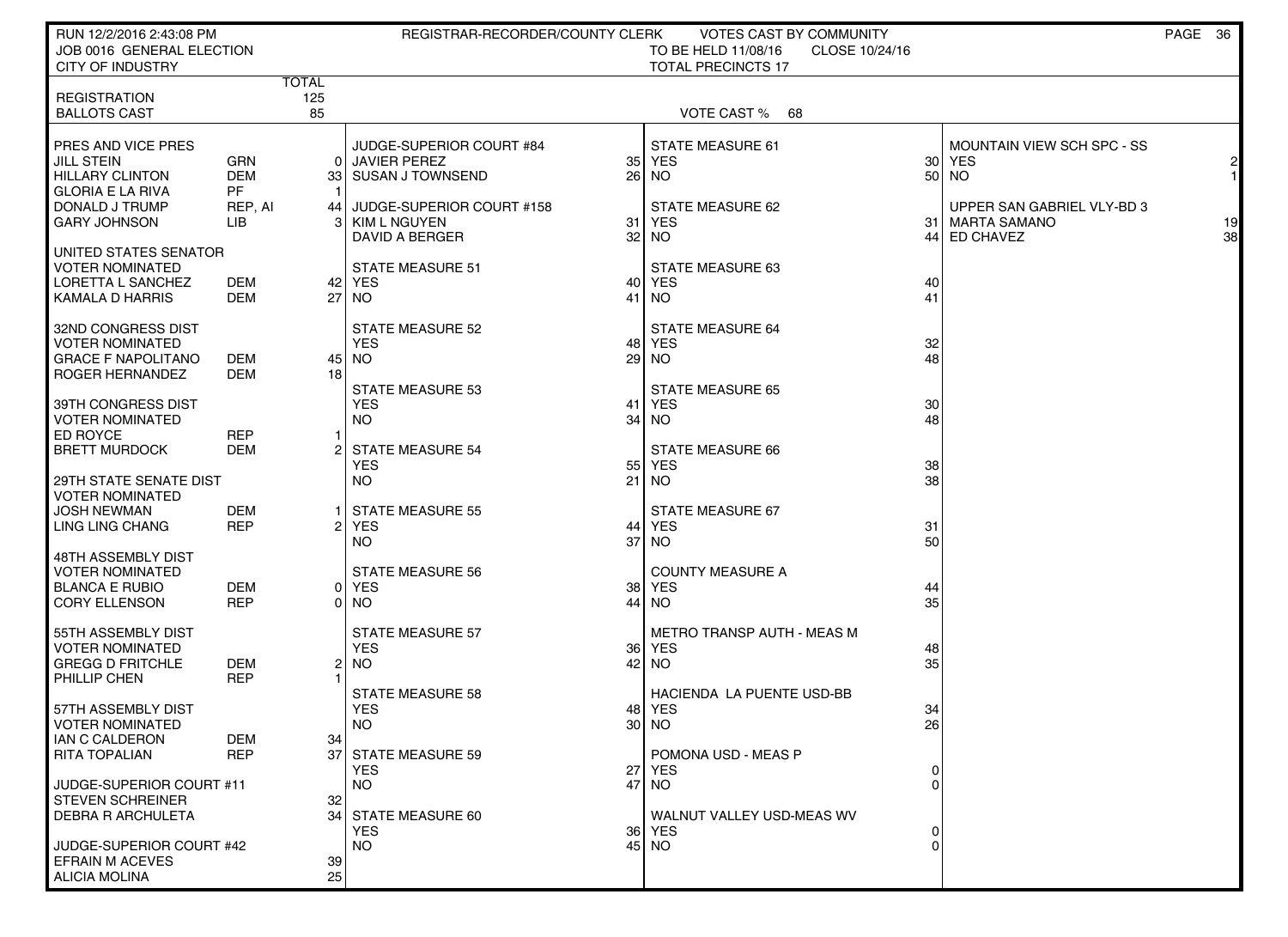| RUN 12/2/2016 2:43:08 PM<br>JOB 0016 GENERAL ELECTION |                   |                       | PAGE 37<br>REGISTRAR-RECORDER/COUNTY CLERK<br>VOTES CAST BY COMMUNITY<br>TO BE HELD 11/08/16<br>CLOSE 10/24/16 |                       |                                   |                |  |  |
|-------------------------------------------------------|-------------------|-----------------------|----------------------------------------------------------------------------------------------------------------|-----------------------|-----------------------------------|----------------|--|--|
| CITY OF INGLEWOOD                                     |                   |                       |                                                                                                                |                       | <b>TOTAL PRECINCTS 63</b>         |                |  |  |
| <b>REGISTRATION</b>                                   |                   | <b>TOTAL</b><br>61788 |                                                                                                                |                       |                                   |                |  |  |
| <b>BALLOTS CAST</b>                                   |                   | 39792                 |                                                                                                                |                       | VOTE CAST % 64.4                  |                |  |  |
|                                                       |                   |                       |                                                                                                                |                       |                                   |                |  |  |
| PRES AND VICE PRES<br>JILL STEIN                      | <b>GRN</b>        |                       | JUDGE-SUPERIOR COURT #158<br>717 KIM L NGUYEN                                                                  | 19915 YES             | STATE MEASURE 62                  | 23921          |  |  |
| <b>HILLARY CLINTON</b>                                | <b>DEM</b>        | 35237                 | DAVID A BERGER                                                                                                 | 12744                 | <b>NO</b>                         | 12411          |  |  |
| <b>GLORIA E LA RIVA</b><br>DONALD J TRUMP             | PF<br>REP, AI     | 224<br>2021           | STATE MEASURE 51                                                                                               |                       | STATE MEASURE 63                  |                |  |  |
| GARY JOHNSON                                          | LІВ               |                       | 470 YES                                                                                                        | 27354                 | <b>YES</b>                        | 30292          |  |  |
|                                                       |                   |                       | <b>NO</b>                                                                                                      | 9480                  | <b>NO</b>                         | 6277           |  |  |
| UNITED STATES SENATOR<br><b>VOTER NOMINATED</b>       |                   |                       | <b>STATE MEASURE 52</b>                                                                                        |                       | STATE MEASURE 64                  |                |  |  |
| LORETTA L SANCHEZ                                     | DEM               | 9458 YES              |                                                                                                                | 30082 YES             |                                   | 23841          |  |  |
| KAMALA D HARRIS                                       | DEM               | 28000 NO              |                                                                                                                | 6474 NO               |                                   | 13548          |  |  |
| 37TH CONGRESS DIST                                    |                   |                       | <b>STATE MEASURE 53</b>                                                                                        |                       | <b>STATE MEASURE 65</b>           |                |  |  |
| <b>VOTER NOMINATED</b>                                |                   |                       | <b>YES</b>                                                                                                     | 18817 YES             |                                   | 18524          |  |  |
| CHRIS B WIGGINS<br><b>KAREN BASS</b>                  | DEM<br><b>DEM</b> | 26<br>161             | NO                                                                                                             | 16518 NO              |                                   | 17356          |  |  |
|                                                       |                   |                       | <b>STATE MEASURE 54</b>                                                                                        |                       | STATE MEASURE 66                  |                |  |  |
| 43RD CONGRESS DIST<br>VOTER NOMINATED                 |                   |                       | <b>YES</b><br><b>NO</b>                                                                                        | 23028 YES<br>12112 NO |                                   | 14181<br>21037 |  |  |
| <b>MAXINE WATERS</b>                                  | DEM               | 32787                 |                                                                                                                |                       |                                   |                |  |  |
| OMAR NAVARRO                                          | <b>REP</b>        |                       | 3922 STATE MEASURE 55                                                                                          |                       | STATE MEASURE 67                  |                |  |  |
| 35TH STATE SENATE DIST                                |                   |                       | YES<br><b>NO</b>                                                                                               | 30641<br>5993         | <b>YES</b><br><b>NO</b>           | 20748<br>15164 |  |  |
| <b>VOTER NOMINATED</b>                                |                   |                       |                                                                                                                |                       |                                   |                |  |  |
| <b>WARREN T FURUTANI</b><br><b>STEVEN BRADFORD</b>    | DEM<br>DEM        | 18857                 | 10193 STATE MEASURE 56<br>YES                                                                                  | 27353 YES             | <b>COUNTY MEASURE A</b>           | 30475          |  |  |
|                                                       |                   |                       | <b>NO</b>                                                                                                      | 9936 NO               |                                   | 5553           |  |  |
| 54TH ASSEMBLY DIST                                    |                   |                       |                                                                                                                |                       |                                   |                |  |  |
| VOTER NOMINATED<br><b>GLEN RATCLIFF</b>               | <b>REP</b>        |                       | <b>STATE MEASURE 57</b><br>19 YES                                                                              | 29136 YES             | <b>METRO TRANSP AUTH - MEAS M</b> | 30130          |  |  |
| S RIDLEY-THOMAS                                       | DEM               | 174   NO              |                                                                                                                | 7702                  | <b>NO</b>                         | 6175           |  |  |
| <b>62ND ASSEMBLY DIST</b>                             |                   |                       | <b>STATE MEASURE 58</b>                                                                                        |                       | LOS ANGELES CC SPC-MEAS CC        |                |  |  |
| VOTER NOMINATED                                       |                   |                       | <b>YES</b>                                                                                                     | 30804                 | <b>YES</b>                        | 114            |  |  |
| <b>MARCO ANTONIO LEAL</b>                             | <b>REP</b>        | 3168 NO               |                                                                                                                | 5596 NO               |                                   | 26             |  |  |
| <b>BARON BRUNO</b><br><b>AUTUMN BURKE</b>             | LІВ<br><b>DEM</b> | 1487                  | 30565 STATE MEASURE 59                                                                                         |                       | LOCAL PUB SCH FUND AUTH-LP        |                |  |  |
|                                                       |                   |                       | <b>YES</b>                                                                                                     | 22815 YES             |                                   | 799            |  |  |
| JUDGE-SUPERIOR COURT #11<br><b>STEVEN SCHREINER</b>   |                   | 9157                  | <b>NO</b>                                                                                                      | 12242                 | <b>NO</b>                         | 130            |  |  |
| DEBRA R ARCHULETA                                     |                   |                       | 22075   STATE MEASURE 60                                                                                       |                       | LENNOX SCHOOL SPC - MEAS Q        |                |  |  |
| <b>JUDGE-SUPERIOR COURT #42</b>                       |                   |                       | <b>YES</b><br><b>NO</b>                                                                                        | 24786 YES<br>11475 NO |                                   | 807<br>128     |  |  |
| <b>EFRAIN M ACEVES</b>                                |                   | 16347                 |                                                                                                                |                       |                                   |                |  |  |
| <b>ALICIA MOLINA</b>                                  |                   |                       | 14884 STATE MEASURE 61                                                                                         |                       |                                   |                |  |  |
| <b>JUDGE-SUPERIOR COURT #84</b>                       |                   |                       | <b>YES</b><br><b>NO</b>                                                                                        | 21144<br>15238        |                                   |                |  |  |
| <b>JAVIER PEREZ</b>                                   |                   | 11754                 |                                                                                                                |                       |                                   |                |  |  |
| <b>SUSAN J TOWNSEND</b>                               |                   | 20508                 |                                                                                                                |                       |                                   |                |  |  |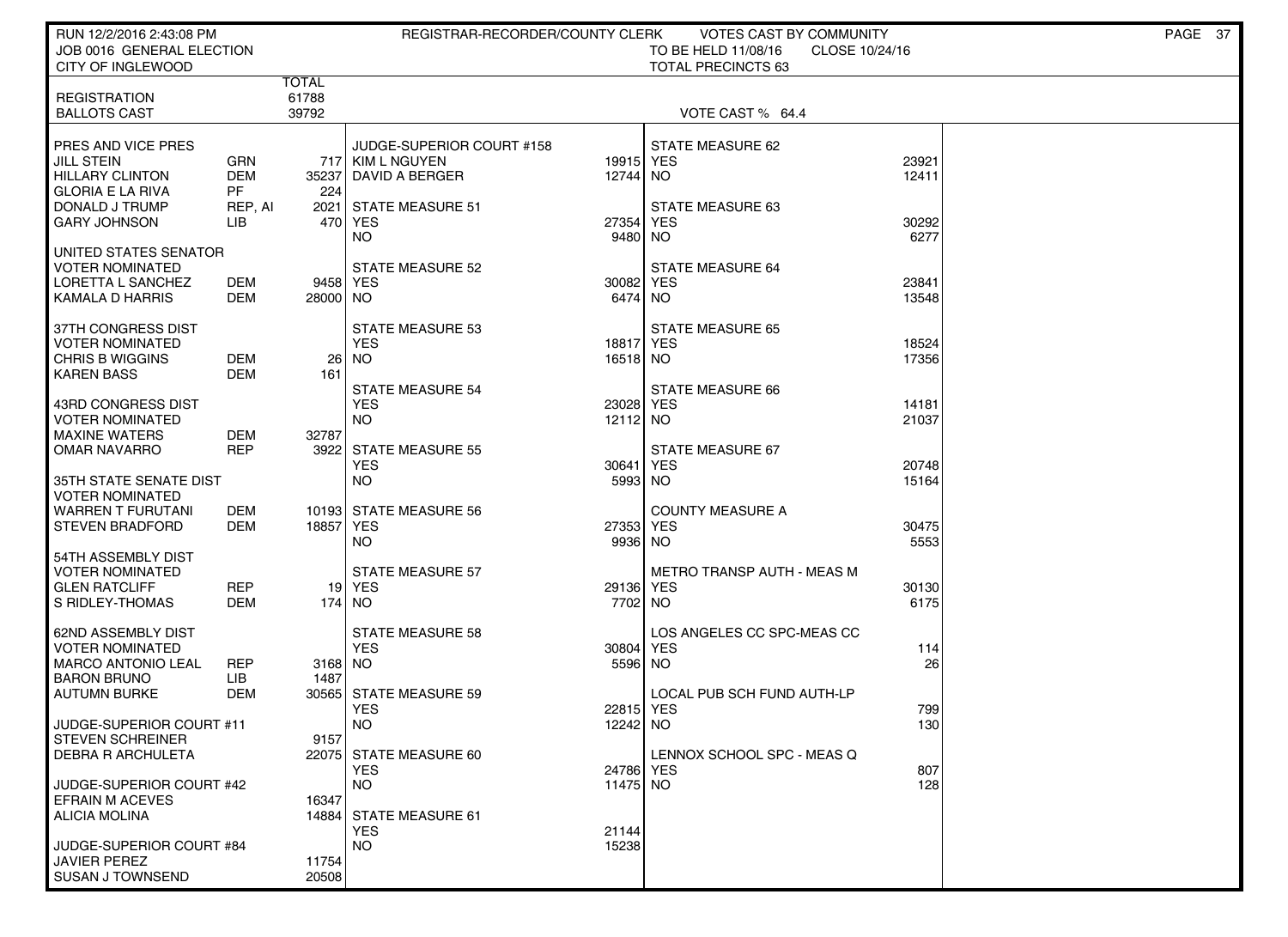| RUN 12/2/2016 2:43:08 PM                           |            |              | REGISTRAR-RECORDER/COUNTY CLERK    |        | <b>VOTES CAST BY COMMUNITY</b>              |            | PAGE 38 |
|----------------------------------------------------|------------|--------------|------------------------------------|--------|---------------------------------------------|------------|---------|
| JOB 0016 GENERAL ELECTION                          |            |              |                                    |        | TO BE HELD 11/08/16<br>CLOSE 10/24/16       |            |         |
| CITY OF IRWINDALE                                  |            | <b>TOTAL</b> |                                    |        | <b>TOTAL PRECINCTS 2</b>                    |            |         |
| <b>REGISTRATION</b>                                |            | 920          |                                    |        |                                             |            |         |
| <b>BALLOTS CAST</b>                                |            | 670          |                                    |        | <b>VOTE CAST % 72.83</b>                    |            |         |
| <b>PRES AND VICE PRES</b>                          |            |              | <b>STATE MEASURE 54</b>            |        | STATE MEASURE 66                            |            |         |
| <b>JILL STEIN</b>                                  | GRN        |              | 15 YES                             | 387    | <b>YES</b>                                  | 318        |         |
| HILLARY CLINTON                                    | <b>DEM</b> | 468 NO       |                                    | 185    | NO.                                         | 257        |         |
| <b>GLORIA E LA RIVA</b>                            | <b>PF</b>  | 14           |                                    |        |                                             |            |         |
| DONALD J TRUMP                                     | REP, AI    |              | 135 STATE MEASURE 55               |        | STATE MEASURE 67                            |            |         |
| <b>GARY JOHNSON</b>                                | LІВ        |              | 16 YES                             |        | 423 YES                                     | 282        |         |
|                                                    |            |              | NO                                 | 172 NO |                                             | 299        |         |
| UNITED STATES SENATOR                              |            |              |                                    |        |                                             |            |         |
| VOTER NOMINATED<br>LORETTA L SANCHEZ               | DEM        |              | <b>STATE MEASURE 56</b><br>315 YES | 384    | <b>COUNTY MEASURE A</b><br>YES              | 440        |         |
| KAMALA D HARRIS                                    | DEM        | 281   NO     |                                    |        | 234 NO                                      | 141        |         |
|                                                    |            |              |                                    |        |                                             |            |         |
| 32ND CONGRESS DIST                                 |            |              | <b>STATE MEASURE 57</b>            |        | METRO TRANSP AUTH - MEAS M                  |            |         |
| <b>VOTER NOMINATED</b>                             |            |              | <b>YES</b>                         |        | 348 YES                                     | 441        |         |
| <b>GRACE F NAPOLITANO</b>                          | DEM        | 323 NO       |                                    | 252 NO |                                             | 143        |         |
| ROGER HERNANDEZ                                    | DEM        | 233          |                                    |        |                                             |            |         |
|                                                    |            |              | <b>STATE MEASURE 58</b>            |        | UPPER SAN GABRIEL VLY-BD 4                  |            |         |
| 48TH ASSEMBLY DIST<br>VOTER NOMINATED              |            |              | <b>YES</b><br><b>NO</b>            |        | 454 ALFONSO CONTRERAS<br>142 MICHAEL TOUHEY | 297<br>171 |         |
| <b>BLANCA E RUBIO</b>                              | DEM        | 450          |                                    |        |                                             |            |         |
| <b>CORY ELLENSON</b>                               | <b>REP</b> |              | 139 STATE MEASURE 59               |        |                                             |            |         |
|                                                    |            |              | <b>YES</b>                         | 276    |                                             |            |         |
| JUDGE-SUPERIOR COURT #11                           |            |              | <b>NO</b>                          | 293    |                                             |            |         |
| <b>STEVEN SCHREINER</b>                            |            | 177          |                                    |        |                                             |            |         |
| <b>DEBRA R ARCHULETA</b>                           |            |              | 346 STATE MEASURE 60               |        |                                             |            |         |
|                                                    |            |              | <b>YES</b>                         | 377    |                                             |            |         |
| JUDGE-SUPERIOR COURT #42<br><b>EFRAIN M ACEVES</b> |            | 279          | <b>NO</b>                          | 212    |                                             |            |         |
| ALICIA MOLINA                                      |            |              | 244 STATE MEASURE 61               |        |                                             |            |         |
|                                                    |            |              | <b>YES</b>                         | 285    |                                             |            |         |
| JUDGE-SUPERIOR COURT #84                           |            |              | <b>NO</b>                          | 312    |                                             |            |         |
| <b>JAVIER PEREZ</b>                                |            | 313          |                                    |        |                                             |            |         |
| <b>SUSAN J TOWNSEND</b>                            |            |              | 197 STATE MEASURE 62               |        |                                             |            |         |
|                                                    |            |              | <b>YES</b>                         | 226    |                                             |            |         |
| JUDGE-SUPERIOR COURT #158<br>  KIM L NGUYEN        |            | <b>2391</b>  | <b>NO</b>                          | 367    |                                             |            |         |
| DAVID A BERGER                                     |            |              | 273 STATE MEASURE 63               |        |                                             |            |         |
|                                                    |            |              | <b>YES</b>                         | 386    |                                             |            |         |
| <b>STATE MEASURE 51</b>                            |            |              | <b>NO</b>                          | 215    |                                             |            |         |
| YES                                                |            | 399          |                                    |        |                                             |            |         |
| NO                                                 |            |              | 195 STATE MEASURE 64               |        |                                             |            |         |
|                                                    |            |              | <b>YES</b>                         | 341    |                                             |            |         |
| STATE MEASURE 52<br><b>YES</b>                     |            | 449          | <b>NO</b>                          | 285    |                                             |            |         |
| NO <sub>1</sub>                                    |            |              | 136 STATE MEASURE 65               |        |                                             |            |         |
|                                                    |            |              | <b>YES</b>                         | 288    |                                             |            |         |
| <b>STATE MEASURE 53</b>                            |            |              | <b>NO</b>                          | 291    |                                             |            |         |
| <b>YES</b>                                         |            | 288          |                                    |        |                                             |            |         |
| <b>NO</b>                                          |            | 282          |                                    |        |                                             |            |         |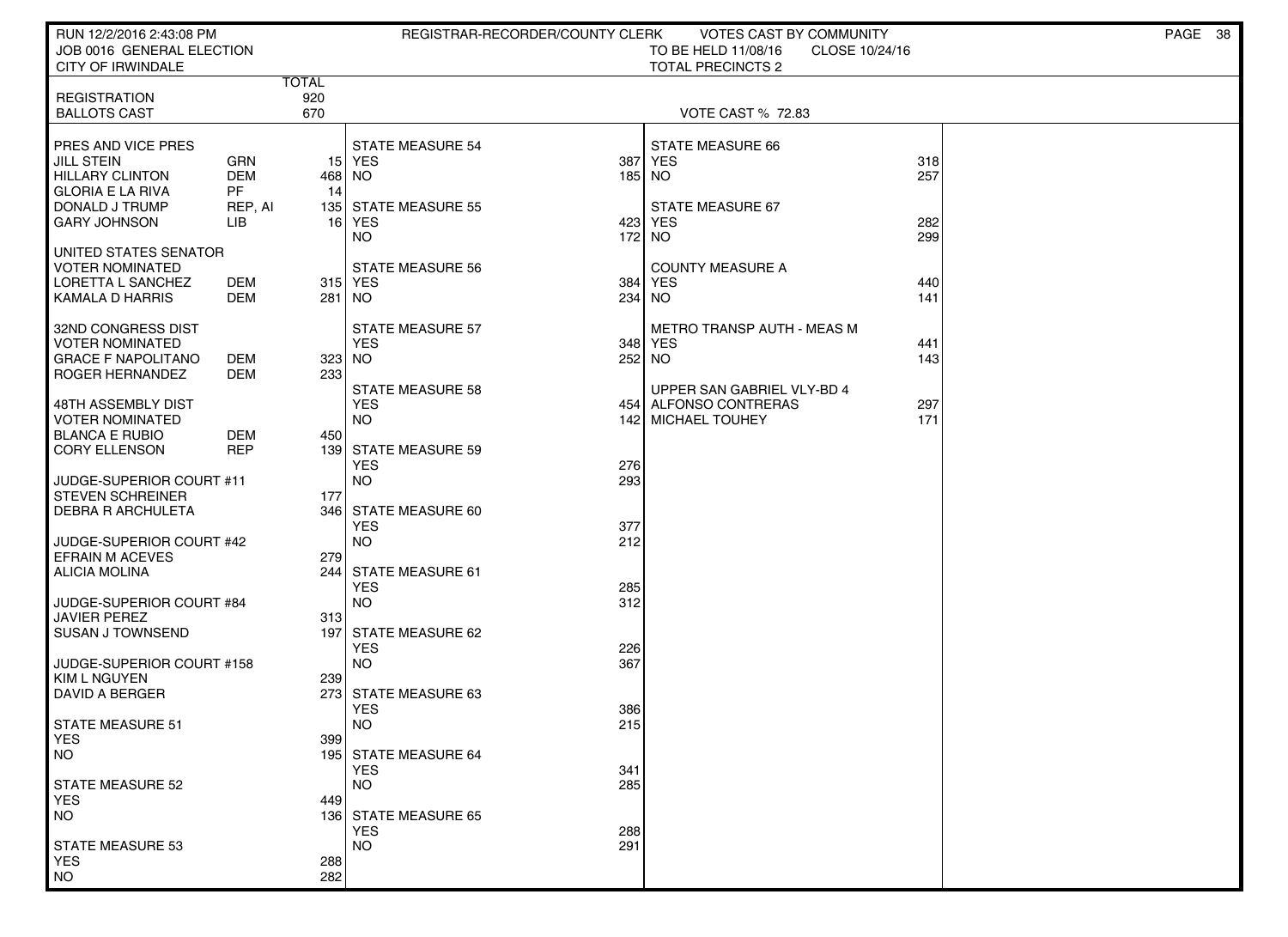| RUN 12/2/2016 2:43:08 PM                       |               |                |                                       | REGISTRAR-RECORDER/COUNTY CLERK | VOTES CAST BY COMMUNITY           |                | PAGE 39 |
|------------------------------------------------|---------------|----------------|---------------------------------------|---------------------------------|-----------------------------------|----------------|---------|
| JOB 0016 GENERAL ELECTION                      |               |                |                                       |                                 | TO BE HELD 11/08/16               | CLOSE 10/24/16 |         |
| CITY OF LA CANADA FLINTRIDGE                   |               |                |                                       |                                 | <b>TOTAL PRECINCTS 14</b>         |                |         |
| <b>REGISTRATION</b>                            |               | TOTAL<br>14835 |                                       |                                 |                                   |                |         |
| <b>BALLOTS CAST</b>                            |               | 11678          |                                       |                                 | <b>VOTE CAST % 78.72</b>          |                |         |
|                                                |               |                |                                       |                                 |                                   |                |         |
| <b>PRES AND VICE PRES</b>                      |               |                | <b>STATE MEASURE 51</b>               |                                 | STATE MEASURE 63                  |                |         |
| <b>JILL STEIN</b>                              | GRN           | 121            | YES                                   |                                 | 4358 YES                          | 7220           |         |
| <b>HILLARY CLINTON</b>                         | DEM           | 6256 NO        |                                       | 6407                            | NO.                               | 3668           |         |
| <b>GLORIA E LA RIVA</b><br>  DONALD J TRUMP    | PF<br>REP, AI | 32<br>4071     | <b>STATE MEASURE 52</b>               |                                 | <b>STATE MEASURE 64</b>           |                |         |
| <b>GARY JOHNSON</b>                            | LІВ           | 504            | YES                                   |                                 | 6910 YES                          | 5336           |         |
|                                                |               |                | NO.                                   | 3658 NO                         |                                   | 5722           |         |
| UNITED STATES SENATOR                          |               |                |                                       |                                 |                                   |                |         |
| <b>VOTER NOMINATED</b>                         |               |                | <b>STATE MEASURE 53</b>               |                                 | <b>STATE MEASURE 65</b>           |                |         |
| I LORETTA L SANCHEZ                            | DEM           | 3550 YES       |                                       |                                 | 4598 YES                          | 4107           |         |
| KAMALA D HARRIS                                | DEM           | 6165 NO        |                                       | 5807                            | NO                                | 6618           |         |
| 28TH CONGRESS DIST                             |               |                | STATE MEASURE 54                      |                                 | STATE MEASURE 66                  |                |         |
| I VOTER NOMINATED                              |               |                | <b>YES</b>                            |                                 | 7129 YES                          | 5429           |         |
| LENORE SOLIS                                   | <b>REP</b>    | 4168 NO        |                                       | 3263 NO                         |                                   | 4823           |         |
| ADAM B SCHIFF                                  | DEM           | 6550           |                                       |                                 |                                   |                |         |
| 25TH STATE SENATE DIST                         |               |                | <b>STATE MEASURE 55</b><br><b>YES</b> |                                 | STATE MEASURE 67<br>4409 YES      | 5455           |         |
| VOTER NOMINATED                                |               |                | NO.                                   | 6385 NO                         |                                   | 5200           |         |
| A J PORTANTINO                                 | <b>DEM</b>    | 5778           |                                       |                                 |                                   |                |         |
| <b>MD ANTONOVICH</b>                           | <b>REP</b>    |                | 5118 STATE MEASURE 56                 |                                 | <b>COUNTY MEASURE A</b>           |                |         |
|                                                |               |                | <b>YES</b>                            | 7375                            | <b>YES</b>                        | 6067           |         |
| 43RD ASSEMBLY DIST                             |               |                | NO.                                   | 3666 NO                         |                                   | 4400           |         |
| <b>VOTER NOMINATED</b><br>ARDY KASSAKHIAN      | DEM           |                | 2448 STATE MEASURE 57                 |                                 | <b>METRO TRANSP AUTH - MEAS M</b> |                |         |
| <b>LAURA FRIEDMAN</b>                          | <b>DEM</b>    | 6730 YES       |                                       |                                 | 6503 YES                          | 5966           |         |
|                                                |               |                | NO.                                   | 4270 NO                         |                                   | 4582           |         |
| JUDGE-SUPERIOR COURT #11                       |               |                |                                       |                                 |                                   |                |         |
| <b>STEVEN SCHREINER</b>                        |               |                | 4080 STATE MEASURE 58                 |                                 | <b>GLENDALE CC SPC - MEAS GC</b>  |                |         |
| <b>DEBRA R ARCHULETA</b>                       |               | 4419 YES       |                                       |                                 | 7098 YES                          | 682<br>428     |         |
| JUDGE-SUPERIOR COURT #42                       |               |                | NO.                                   | 3627                            | NO.                               |                |         |
| <b>EFRAIN M ACEVES</b>                         |               |                | 6046 STATE MEASURE 59                 |                                 |                                   |                |         |
| ALICIA MOLINA                                  |               | 2225 YES       |                                       | 4452                            |                                   |                |         |
|                                                |               |                | NO.                                   | 5722                            |                                   |                |         |
| JUDGE-SUPERIOR COURT #84                       |               |                |                                       |                                 |                                   |                |         |
| <b>JAVIER PEREZ</b><br>I SUSAN J TOWNSEND      |               | 6345 YES       | 1967 STATE MEASURE 60                 | 4185                            |                                   |                |         |
|                                                |               |                | NO.                                   | 6505                            |                                   |                |         |
| JUDGE-SUPERIOR COURT #158                      |               |                |                                       |                                 |                                   |                |         |
| <b>KIM L NGUYEN</b>                            |               |                | 4456 STATE MEASURE 61                 |                                 |                                   |                |         |
| DAVID A BERGER                                 |               | 3989 YES       |                                       | 3990                            |                                   |                |         |
|                                                |               |                | <b>NO</b>                             | 6587                            |                                   |                |         |
| SUPERVISOR 5TH DISTRICT<br><b>DARRELL PARK</b> |               |                | 3009 STATE MEASURE 62                 |                                 |                                   |                |         |
| <b>KATHRYN BARGER</b>                          |               | 5834 YES       |                                       | 5103                            |                                   |                |         |
|                                                |               |                | <b>NO</b>                             | 5711                            |                                   |                |         |
|                                                |               |                |                                       |                                 |                                   |                |         |
|                                                |               |                |                                       |                                 |                                   |                |         |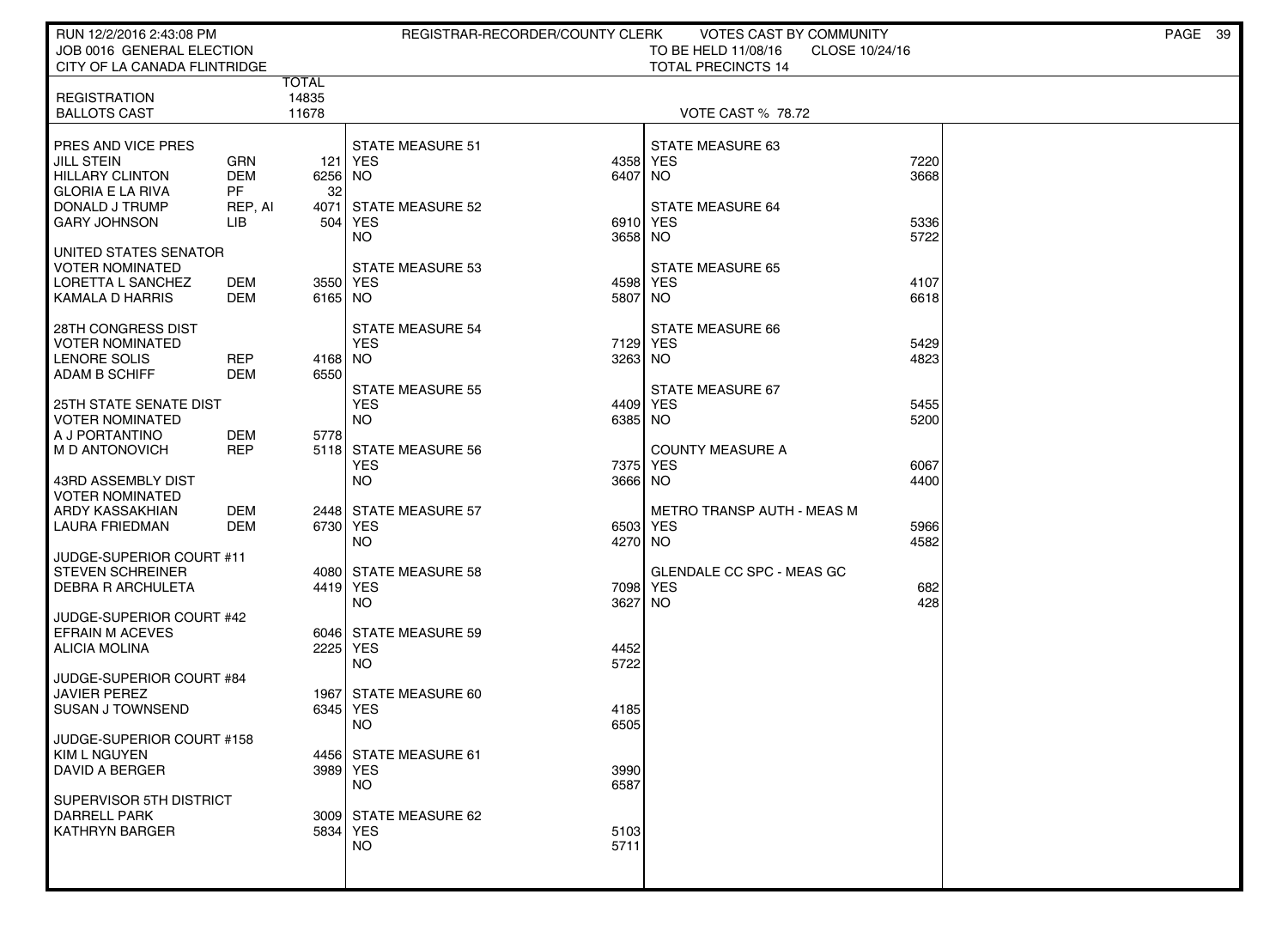| RUN 12/2/2016 2:43:08 PM<br>JOB 0016 GENERAL ELECTION<br>CITY OF LA HABRA HEIGHTS |                          |                |                                     | REGISTRAR-RECORDER/COUNTY CLERK | VOTES CAST BY COMMUNITY<br>TO BE HELD 11/08/16<br>CLOSE 10/24/16<br><b>TOTAL PRECINCTS 5</b> |      | PAGE<br>40 |
|-----------------------------------------------------------------------------------|--------------------------|----------------|-------------------------------------|---------------------------------|----------------------------------------------------------------------------------------------|------|------------|
|                                                                                   |                          | TOTAL          |                                     |                                 |                                                                                              |      |            |
| <b>REGISTRATION</b><br><b>BALLOTS CAST</b>                                        |                          | 3773<br>2818   |                                     |                                 | <b>VOTE CAST % 74.69</b>                                                                     |      |            |
| PRES AND VICE PRES                                                                |                          |                | <b>STATE MEASURE 53</b>             |                                 | <b>STATE MEASURE 65</b>                                                                      |      |            |
| <b>JILL STEIN</b>                                                                 | GRN                      |                | 40 YES                              | 1289                            | <b>YES</b>                                                                                   | 920  |            |
| <b>HILLARY CLINTON</b>                                                            | <b>DEM</b><br><b>PF</b>  | 1044 NO        |                                     | 1258 NO                         |                                                                                              | 1699 |            |
| <b>GLORIA E LA RIVA</b><br>DONALD J TRUMP                                         | REP, AI                  |                | 1496 STATE MEASURE 54               |                                 | STATE MEASURE 66                                                                             |      |            |
| <b>GARY JOHNSON</b>                                                               | LІВ                      |                | 98 YES                              | 1804                            | YES                                                                                          | 1504 |            |
|                                                                                   |                          |                | <b>NO</b>                           | 731                             | NO.                                                                                          | 985  |            |
| UNITED STATES SENATOR                                                             |                          |                |                                     |                                 |                                                                                              |      |            |
| VOTER NOMINATED<br>LORETTA L SANCHEZ                                              | DEM                      | 1071   YES     | <b>STATE MEASURE 55</b>             | 925                             | STATE MEASURE 67<br>YES                                                                      | 936  |            |
| KAMALA D HARRIS                                                                   | <b>DEM</b>               | 1189 NO        |                                     | 1686 NO                         |                                                                                              | 1619 |            |
|                                                                                   |                          |                |                                     |                                 |                                                                                              |      |            |
| 39TH CONGRESS DIST                                                                |                          |                | <b>STATE MEASURE 56</b>             |                                 | <b>COUNTY MEASURE A</b>                                                                      |      |            |
| VOTER NOMINATED                                                                   |                          |                | <b>YES</b>                          | 1449 YES                        |                                                                                              | 1190 |            |
| ED ROYCE<br><b>BRETT MURDOCK</b>                                                  | <b>REP</b><br><b>DEM</b> | 1755 NO<br>883 |                                     | 1230 NO                         |                                                                                              | 1313 |            |
|                                                                                   |                          |                | <b>STATE MEASURE 57</b>             |                                 | <b>METRO TRANSP AUTH - MEAS M</b>                                                            |      |            |
| 57TH ASSEMBLY DIST                                                                |                          |                | <b>YES</b>                          | 1250                            | <b>YES</b>                                                                                   | 1166 |            |
| <b>VOTER NOMINATED</b>                                                            |                          |                | <b>NO</b>                           | 1388 NO                         |                                                                                              | 1344 |            |
| <b>IAN C CALDERON</b>                                                             | DEM                      | 858            |                                     |                                 |                                                                                              |      |            |
| <b>RITA TOPALIAN</b>                                                              | <b>REP</b>               |                | 1737 STATE MEASURE 58<br><b>YES</b> |                                 | NO ORANGE COMM COL-GBM TR7<br>1476   BARRY J WISHART                                         | 458  |            |
| JUDGE-SUPERIOR COURT #11                                                          |                          |                | <b>NO</b>                           | 1140                            | <b>RYAN BENT</b>                                                                             | 1131 |            |
| <b>STEVEN SCHREINER</b>                                                           |                          | 1040           |                                     |                                 |                                                                                              |      |            |
| <b>DEBRA R ARCHULETA</b>                                                          |                          | 985            | <b>STATE MEASURE 59</b>             |                                 | E WHITTIER CY SCH - MEAS R                                                                   |      |            |
|                                                                                   |                          |                | <b>YES</b>                          | 906                             | YES                                                                                          | 135  |            |
| JUDGE-SUPERIOR COURT #42<br><b>EFRAIN M ACEVES</b>                                |                          | 1542           | <b>NO</b>                           | 1581                            | NO.                                                                                          | 114  |            |
| <b>ALICIA MOLINA</b>                                                              |                          |                | 510 STATE MEASURE 60                |                                 | E WHITTIER CY SCH - MEAS Z                                                                   |      |            |
|                                                                                   |                          |                | <b>YES</b>                          |                                 | 1017 YES                                                                                     | 137  |            |
| JUDGE-SUPERIOR COURT #84                                                          |                          |                | <b>NO</b>                           | 1564                            | NO.                                                                                          | 105  |            |
| <b>JAVIER PEREZ</b><br><b>SUSAN J TOWNSEND</b>                                    |                          | 818            | 1196 STATE MEASURE 61               |                                 | WATER REPLEN OF SO CAL-D5                                                                    |      |            |
|                                                                                   |                          |                | <b>YES</b>                          |                                 | 960 CHARLES DAVIS                                                                            | 247  |            |
| JUDGE-SUPERIOR COURT #158                                                         |                          |                | <b>NO</b>                           |                                 | 1628 ALBERT ROBLES                                                                           | 749  |            |
| KIM L NGUYEN                                                                      |                          | 925            |                                     |                                 | RICARDO PULIDO                                                                               | 296  |            |
| DAVID A BERGER                                                                    |                          |                | 1133 STATE MEASURE 62               |                                 | R GONZALES-LAWRENCE                                                                          | 349  |            |
| SUPERVISOR 4TH DISTRICT                                                           |                          |                | <b>YES</b><br><b>NO</b>             | 900<br>1744                     | <b>GARY MENDEZ</b>                                                                           | 281  |            |
| <b>STEVE NAPOLITANO</b>                                                           |                          | 1372           |                                     |                                 |                                                                                              |      |            |
| JANICE HAHN                                                                       |                          |                | 899 STATE MEASURE 63                |                                 |                                                                                              |      |            |
|                                                                                   |                          |                | <b>YES</b>                          | 1267                            |                                                                                              |      |            |
| <b>STATE MEASURE 51</b>                                                           |                          |                | <b>NO</b>                           | 1378                            |                                                                                              |      |            |
| <b>YES</b><br><b>NO</b>                                                           |                          | 949            | 1679 STATE MEASURE 64               |                                 |                                                                                              |      |            |
|                                                                                   |                          |                | <b>YES</b>                          | 1317                            |                                                                                              |      |            |
| <b>STATE MEASURE 52</b>                                                           |                          |                | <b>NO</b>                           | 1383                            |                                                                                              |      |            |
| <b>YES</b>                                                                        |                          | 1658           |                                     |                                 |                                                                                              |      |            |
| <b>NO</b>                                                                         |                          | 948            |                                     |                                 |                                                                                              |      |            |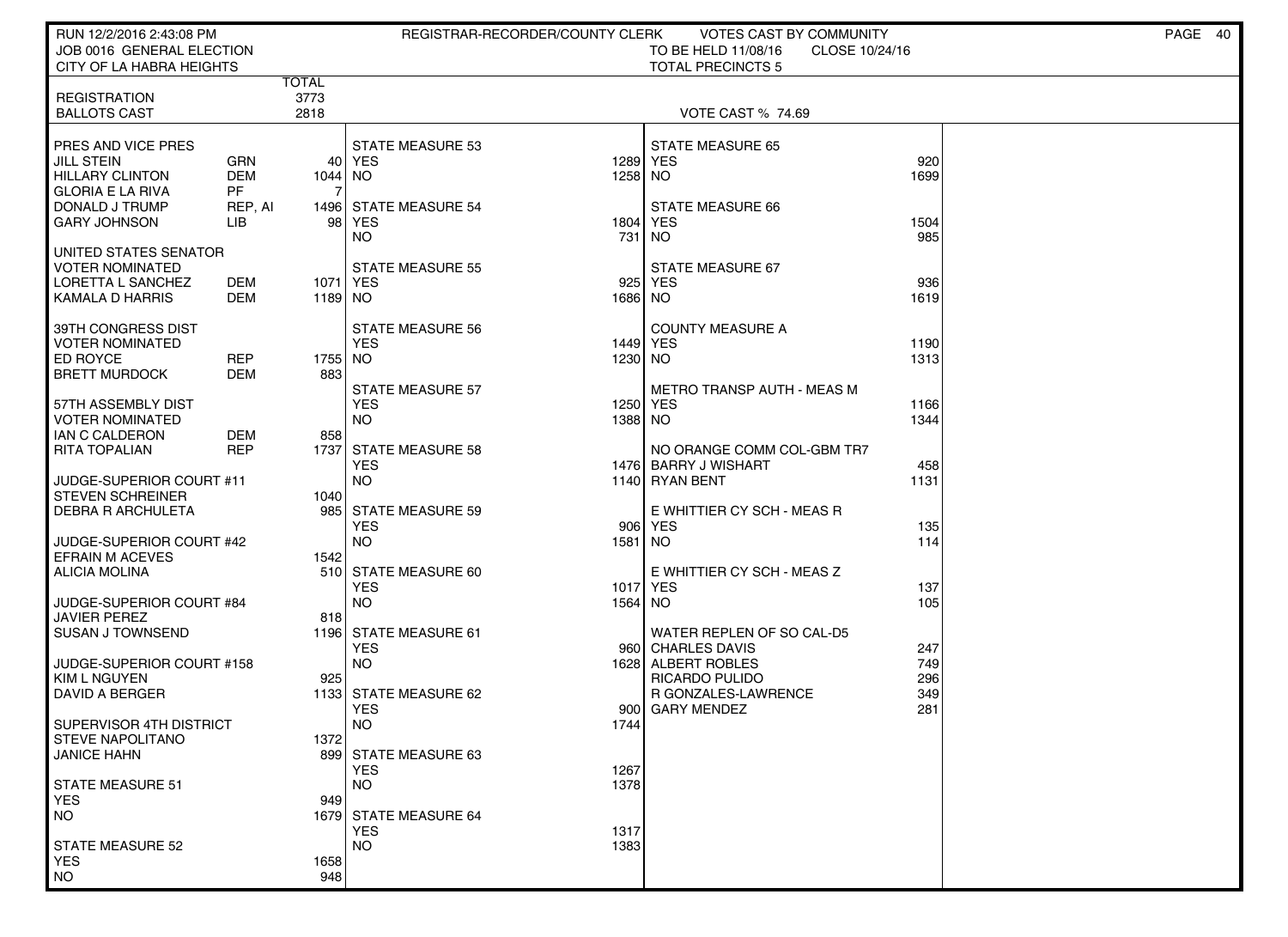| RUN 12/2/2016 2:43:08 PM                        |                      |                     |                                     | REGISTRAR-RECORDER/COUNTY CLERK | VOTES CAST BY COMMUNITY                          |                | PAGE 41 |
|-------------------------------------------------|----------------------|---------------------|-------------------------------------|---------------------------------|--------------------------------------------------|----------------|---------|
| JOB 0016 GENERAL ELECTION<br>CITY OF LA MIRADA  |                      |                     |                                     |                                 | TO BE HELD 11/08/16<br><b>TOTAL PRECINCTS 27</b> | CLOSE 10/24/16 |         |
|                                                 |                      | TOTAL               |                                     |                                 |                                                  |                |         |
| <b>REGISTRATION</b>                             |                      | 26863               |                                     |                                 |                                                  |                |         |
| <b>BALLOTS CAST</b>                             |                      | 20551               |                                     |                                 | VOTE CAST % 76.5                                 |                |         |
| PRES AND VICE PRES                              |                      |                     | <b>STATE MEASURE 53</b>             |                                 | <b>STATE MEASURE 65</b>                          |                |         |
| <b>JILL STEIN</b>                               | GRN                  |                     | 349 YES                             | 9128 YES                        |                                                  | 7740           |         |
| HILLARY CLINTON                                 | <b>DEM</b>           | 10242 NO            |                                     | 9008 NO                         |                                                  | 10813          |         |
| <b>GLORIA E LA RIVA</b><br>DONALD J TRUMP       | <b>PF</b><br>REP, AI | 138                 | 8227 STATE MEASURE 54               |                                 | STATE MEASURE 66                                 |                |         |
| <b>GARY JOHNSON</b>                             | LIB                  |                     | 701   YES                           | 11902                           | <b>YES</b>                                       | 10716          |         |
|                                                 |                      |                     | NO                                  | 6074 NO                         |                                                  | 7341           |         |
| UNITED STATES SENATOR                           |                      |                     |                                     |                                 |                                                  |                |         |
| <b>VOTER NOMINATED</b>                          |                      |                     | <b>STATE MEASURE 55</b>             |                                 | STATE MEASURE 67                                 |                |         |
| LORETTA L SANCHEZ<br>KAMALA D HARRIS            | DEM<br>DEM           | 8705 YES<br>8852 NO |                                     | 10621<br>8176 NO                | YES                                              | 7288<br>11185  |         |
|                                                 |                      |                     |                                     |                                 |                                                  |                |         |
| 38TH CONGRESS DIST                              |                      |                     | STATE MEASURE 56                    |                                 | <b>COUNTY MEASURE A</b>                          |                |         |
| <b>VOTER NOMINATED</b>                          |                      |                     | <b>YES</b>                          | 11144 YES                       |                                                  | 11315          |         |
| LINDA T SANCHEZ<br><b>RYAN DOWNING</b>          | DEM<br><b>REP</b>    | 10210 NO<br>8450    |                                     | 8120 NO                         |                                                  | 7052           |         |
|                                                 |                      |                     | <b>STATE MEASURE 57</b>             |                                 | METRO TRANSP AUTH - MEAS M                       |                |         |
| 57TH ASSEMBLY DIST                              |                      |                     | <b>YES</b>                          | 9883                            | YES                                              | 10650          |         |
| <b>VOTER NOMINATED</b>                          |                      |                     | <b>NO</b>                           | 8978 NO                         |                                                  | 7834           |         |
| IAN C CALDERON<br><b>RITA TOPALIAN</b>          | DEM<br><b>REP</b>    | 9099                |                                     |                                 |                                                  |                |         |
|                                                 |                      |                     | 9299 STATE MEASURE 58<br><b>YES</b> | 12255                           | E WHITTIER CY SCH - MEAS R<br><b>YES</b>         | 1061           |         |
| JUDGE-SUPERIOR COURT #11                        |                      |                     | <b>NO</b>                           | 6499 NO                         |                                                  | 466            |         |
| <b>STEVEN SCHREINER</b>                         |                      | 7619                |                                     |                                 |                                                  |                |         |
| <b>DEBRA R ARCHULETA</b>                        |                      | 8354                | <b>STATE MEASURE 59</b>             |                                 | E WHITTIER CY SCH - MEAS Z                       |                |         |
| JUDGE-SUPERIOR COURT #42                        |                      |                     | <b>YES</b><br><b>NO</b>             | 10382 NO                        | 7396 YES                                         | 1050<br>466    |         |
| <b>EFRAIN M ACEVES</b>                          |                      | 11019               |                                     |                                 |                                                  |                |         |
| ALICIA MOLINA                                   |                      |                     | 4914 STATE MEASURE 60               |                                 |                                                  |                |         |
|                                                 |                      |                     | <b>YES</b>                          | 9444                            |                                                  |                |         |
| JUDGE-SUPERIOR COURT #84<br><b>JAVIER PEREZ</b> |                      | 6977                | <b>NO</b>                           | 9091                            |                                                  |                |         |
| <b>SUSAN J TOWNSEND</b>                         |                      |                     | 8813 STATE MEASURE 61               |                                 |                                                  |                |         |
|                                                 |                      |                     | <b>YES</b>                          | 7718                            |                                                  |                |         |
| JUDGE-SUPERIOR COURT #158                       |                      |                     | <b>NO</b>                           | 11012                           |                                                  |                |         |
| KIM L NGUYEN                                    |                      | 7138                | 8717 STATE MEASURE 62               |                                 |                                                  |                |         |
| DAVID A BERGER                                  |                      |                     | <b>YES</b>                          | 6893                            |                                                  |                |         |
| SUPERVISOR 4TH DISTRICT                         |                      |                     | <b>NO</b>                           | 12015                           |                                                  |                |         |
| STEVE NAPOLITANO                                |                      | 8672                |                                     |                                 |                                                  |                |         |
| <b>JANICE HAHN</b>                              |                      |                     | 8134 STATE MEASURE 63               |                                 |                                                  |                |         |
| <b>STATE MEASURE 51</b>                         |                      |                     | <b>YES</b><br><b>NO</b>             | 10694<br>8232                   |                                                  |                |         |
| <b>YES</b>                                      |                      | 9100                |                                     |                                 |                                                  |                |         |
| NO                                              |                      |                     | 9669 STATE MEASURE 64               |                                 |                                                  |                |         |
|                                                 |                      |                     | <b>YES</b>                          | 9124                            |                                                  |                |         |
| <b>STATE MEASURE 52</b>                         |                      |                     | <b>NO</b>                           | 10226                           |                                                  |                |         |
| <b>YES</b><br>NO <sub>1</sub>                   |                      | 12032<br>6523       |                                     |                                 |                                                  |                |         |
|                                                 |                      |                     |                                     |                                 |                                                  |                |         |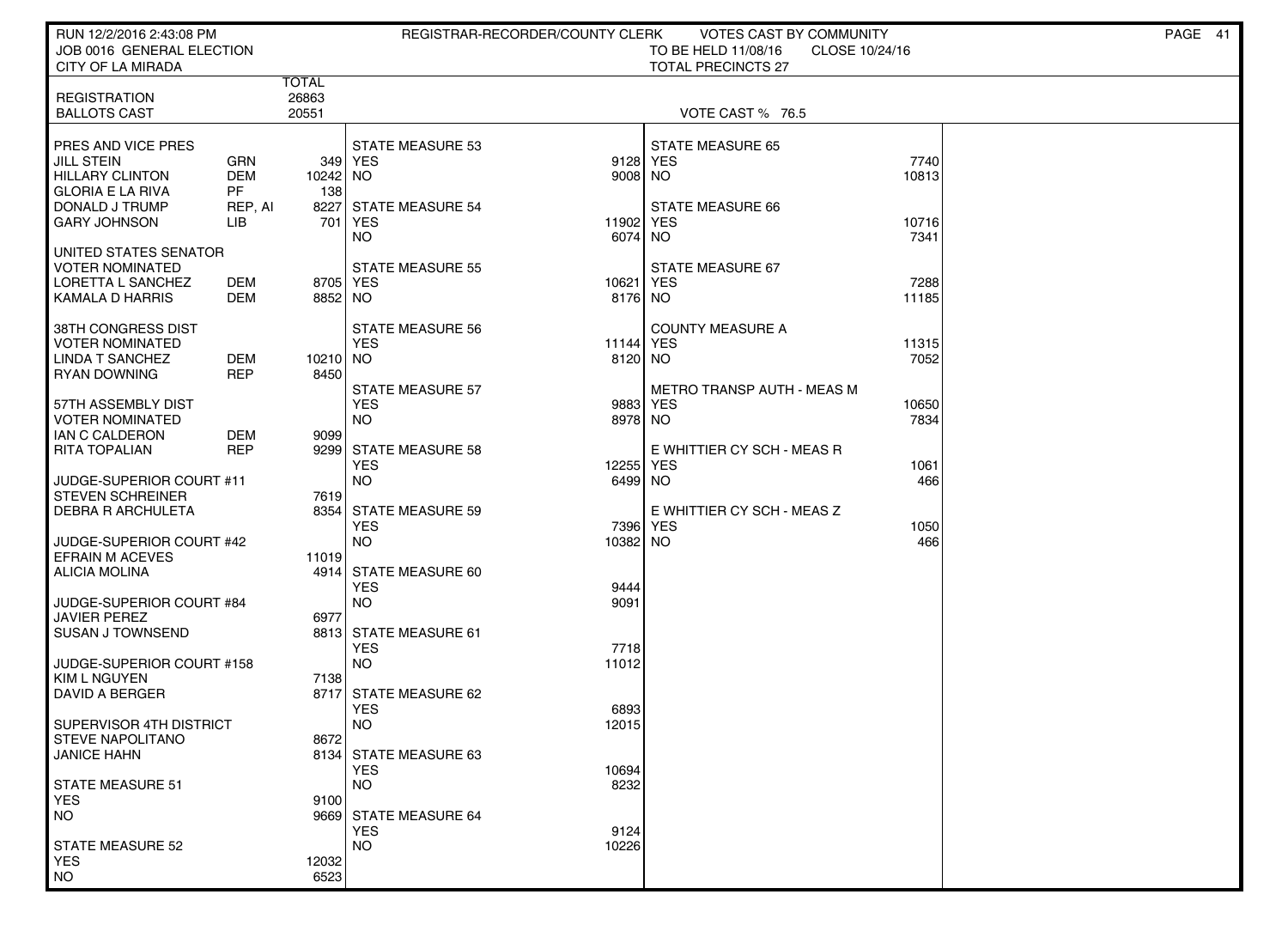| RUN 12/2/2016 2:43:08 PM<br>JOB 0016 GENERAL ELECTION |                |                       | REGISTRAR-RECORDER/COUNTY CLERK       |          | VOTES CAST BY COMMUNITY<br>TO BE HELD 11/08/16<br>CLOSE 10/24/16 |          | PAGE 42 |
|-------------------------------------------------------|----------------|-----------------------|---------------------------------------|----------|------------------------------------------------------------------|----------|---------|
| CITY OF LA PUENTE                                     |                |                       |                                       |          | <b>TOTAL PRECINCTS 16</b>                                        |          |         |
| <b>REGISTRATION</b>                                   |                | <b>TOTAL</b><br>15676 |                                       |          |                                                                  |          |         |
| <b>BALLOTS CAST</b>                                   |                | 10932                 |                                       |          | VOTE CAST % 69.74                                                |          |         |
|                                                       |                |                       |                                       |          |                                                                  |          |         |
| PRES AND VICE PRES<br><b>JILL STEIN</b>               | <b>GRN</b>     |                       | <b>STATE MEASURE 54</b><br>233 YES    | 6068     | <b>STATE MEASURE 66</b><br><b>YES</b>                            | 5085     |         |
| <b>HILLARY CLINTON</b>                                | <b>DEM</b>     | 8314 NO               |                                       | 3574     | NO.                                                              | 4613     |         |
| <b>GLORIA E LA RIVA</b>                               | PF.            | 109                   |                                       |          |                                                                  |          |         |
| DONALD J TRUMP<br><b>GARY JOHNSON</b>                 | REP, AI<br>LIB |                       | 1683 STATE MEASURE 55<br>202 YES      | 7683     | STATE MEASURE 67<br><b>YES</b>                                   | 5145     |         |
|                                                       |                |                       | <b>NO</b>                             | 2363     | NO.                                                              | 4702     |         |
| UNITED STATES SENATOR                                 |                |                       |                                       |          |                                                                  |          |         |
| <b>VOTER NOMINATED</b><br>LORETTA L SANCHEZ           | DEM            | 6051 YES              | <b>STATE MEASURE 56</b>               | 7324     | <b>COUNTY MEASURE A</b><br><b>YES</b>                            | 7910     |         |
| KAMALA D HARRIS                                       | DEM            | 3950 NO               |                                       | 2925     | NO.                                                              | 1947     |         |
|                                                       |                |                       |                                       |          |                                                                  |          |         |
| 32ND CONGRESS DIST<br><b>VOTER NOMINATED</b>          |                |                       | <b>STATE MEASURE 57</b><br><b>YES</b> | 6745 YES | <b>METRO TRANSP AUTH - MEAS M</b>                                | 7478     |         |
| <b>GRACE F NAPOLITANO</b>                             | DEM            | 6100 NO               |                                       | 3307 NO  |                                                                  | 2458     |         |
| ROGER HERNANDEZ                                       | DEM            | 3423                  |                                       |          |                                                                  |          |         |
| 57TH ASSEMBLY DIST                                    |                |                       | <b>STATE MEASURE 58</b><br><b>YES</b> | 8089     | HACIENDA LA PUENTE USD-BB<br><b>YES</b>                          | 6623     |         |
| <b>VOTER NOMINATED</b>                                |                |                       | <b>NO</b>                             | 1893     | NO <sub>1</sub>                                                  | 1459     |         |
| IAN C CALDERON                                        | DEM            | 7112                  |                                       |          |                                                                  |          |         |
| <b>RITA TOPALIAN</b>                                  | <b>REP</b>     | 2391                  | <b>STATE MEASURE 59</b><br><b>YES</b> | 5352     | <b>WEST COVINA USD - MEAS ES</b><br><b>YES</b>                   | 0        |         |
| JUDGE-SUPERIOR COURT #11                              |                |                       | <b>NO</b>                             | 4283     | <b>NO</b>                                                        | $\Omega$ |         |
| <b>STEVEN SCHREINER</b>                               |                | 3405                  |                                       |          |                                                                  |          |         |
| <b>DEBRA R ARCHULETA</b>                              |                |                       | 5880 STATE MEASURE 60<br><b>YES</b>   |          | UPPER SAN GABRIEL VLY-BD 3<br>6138 MARTA SAMANO                  | 3475     |         |
| JUDGE-SUPERIOR COURT #42                              |                |                       | <b>NO</b>                             |          | 3739 ED CHAVEZ                                                   | 5885     |         |
| <b>EFRAIN M ACEVES</b>                                |                | 5304                  |                                       |          |                                                                  |          |         |
| <b>ALICIA MOLINA</b>                                  |                |                       | 3916 STATE MEASURE 61<br><b>YES</b>   |          | UPPER SAN GABRIEL VLY-BD 4<br>5001 ALFONSO CONTRERAS             | 0        |         |
| JUDGE-SUPERIOR COURT #84                              |                |                       | <b>NO</b>                             |          | 4972 MICHAEL TOUHEY                                              | $\Omega$ |         |
| <b>JAVIER PEREZ</b>                                   |                | 5868                  |                                       |          |                                                                  |          |         |
| <b>SUSAN J TOWNSEND</b>                               |                |                       | 3136 STATE MEASURE 62<br><b>YES</b>   | 4947     |                                                                  |          |         |
| JUDGE-SUPERIOR COURT #158                             |                |                       | <b>NO</b>                             | 5003     |                                                                  |          |         |
| KIM L NGUYEN                                          |                | 4633                  |                                       |          |                                                                  |          |         |
| DAVID A BERGER                                        |                | 4461                  | STATE MEASURE 63<br><b>YES</b>        | 7363     |                                                                  |          |         |
| STATE MEASURE 51                                      |                |                       | <b>NO</b>                             | 2606     |                                                                  |          |         |
| <b>YES</b>                                            |                | 6831                  |                                       |          |                                                                  |          |         |
| NO.                                                   |                |                       | 3258 STATE MEASURE 64<br><b>YES</b>   | 5425     |                                                                  |          |         |
| <b>STATE MEASURE 52</b>                               |                |                       | <b>NO</b>                             | 4813     |                                                                  |          |         |
| <b>YES</b><br><b>NO</b>                               |                | 7337                  |                                       |          |                                                                  |          |         |
|                                                       |                | 2687                  | STATE MEASURE 65<br><b>YES</b>        | 4972     |                                                                  |          |         |
| <b>STATE MEASURE 53</b>                               |                |                       | <b>NO</b>                             | 4857     |                                                                  |          |         |
| <b>YES</b>                                            |                | 4905                  |                                       |          |                                                                  |          |         |
| <b>NO</b>                                             |                | 4741                  |                                       |          |                                                                  |          |         |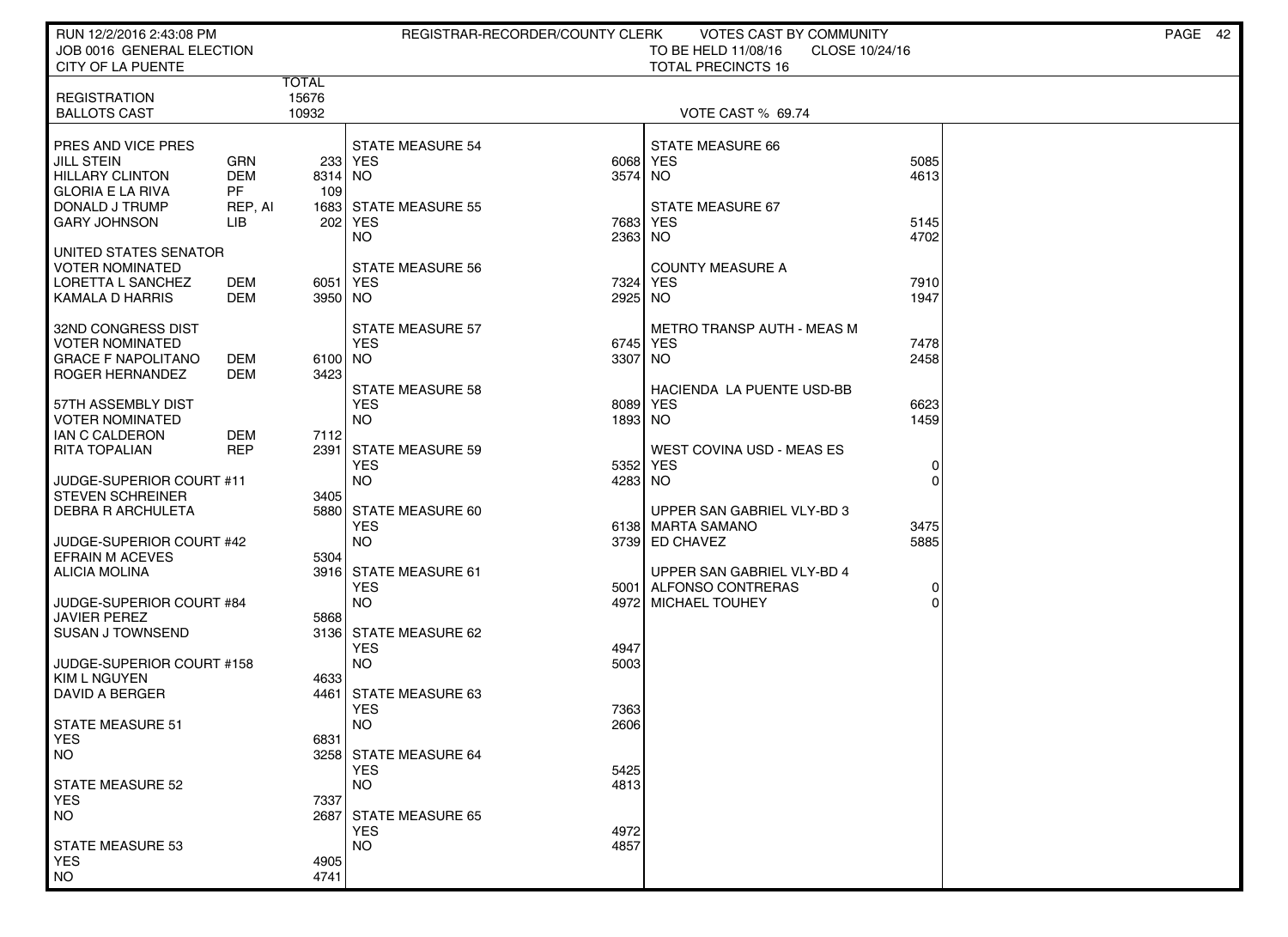| RUN 12/2/2016 2:43:08 PM<br>JOB 0016 GENERAL ELECTION                                                                                                                    | REGISTRAR-RECORDER/COUNTY CLERK                                     | VOTES CAST BY COMMUNITY<br>TO BE HELD 11/08/16<br>CLOSE 10/24/16 | PAGE 43 |
|--------------------------------------------------------------------------------------------------------------------------------------------------------------------------|---------------------------------------------------------------------|------------------------------------------------------------------|---------|
| CITY OF LA VERNE                                                                                                                                                         |                                                                     | <b>TOTAL PRECINCTS 25</b>                                        |         |
| TOTAL<br>20141<br><b>REGISTRATION</b><br><b>BALLOTS CAST</b><br>16059                                                                                                    |                                                                     | <b>VOTE CAST % 79.73</b>                                         |         |
| PRES AND VICE PRES<br><b>JILL STEIN</b><br><b>GRN</b><br><b>DEM</b><br><b>HILLARY CLINTON</b><br><b>PF</b><br><b>GLORIA E LA RIVA</b><br>96                              | <b>STATE MEASURE 51</b><br>258 YES<br>7142 NO<br>7908 NO            | STATE MEASURE 63<br>7945<br>6928 YES<br>6924                     |         |
| DONALD J TRUMP<br>REP, AI<br><b>GARY JOHNSON</b><br>LIB                                                                                                                  | 7249 STATE MEASURE 52<br>575 YES<br>9345<br>NO.<br>5271             | <b>STATE MEASURE 64</b><br><b>YES</b><br>7411<br>NO.<br>7770     |         |
| UNITED STATES SENATOR<br><b>VOTER NOMINATED</b><br>LORETTA L SANCHEZ<br>DEM<br>KAMALA D HARRIS<br>DEM                                                                    | <b>STATE MEASURE 53</b><br>5608 YES<br>7550 NO<br>7342 NO           | <b>STATE MEASURE 65</b><br>5540<br>6986 YES<br>9073              |         |
| 32ND CONGRESS DIST<br><b>VOTER NOMINATED</b><br><b>GRACE F NAPOLITANO</b><br>DEM<br><b>DEM</b><br>3482<br>ROGER HERNANDEZ                                                | <b>STATE MEASURE 54</b><br><b>YES</b><br>9237<br>8454 NO            | <b>STATE MEASURE 66</b><br>YES<br>8487<br>4895 NO<br>5777        |         |
| <b>25TH STATE SENATE DIST</b><br><b>VOTER NOMINATED</b>                                                                                                                  | <b>STATE MEASURE 55</b><br><b>YES</b><br><b>NO</b><br>6797          | STATE MEASURE 67<br>7954 YES<br>6098<br>8518<br>NO.              |         |
| <b>REP</b><br>M D ANTONOVICH<br>41ST ASSEMBLY DIST                                                                                                                       | 8701 STATE MEASURE 56<br><b>YES</b><br>8504<br><b>NO</b><br>6700 NO | <b>COUNTY MEASURE A</b><br><b>YES</b><br>8466<br>5918            |         |
| <b>DEM</b><br><b>CHRIS HOLDEN</b><br><b>REP</b><br><b>CASEY C HIGGINS</b>                                                                                                | 6061 STATE MEASURE 57<br>8122 YES<br><b>NO</b><br>7566 NO           | <b>METRO TRANSP AUTH - MEAS M</b><br>7319 YES<br>8270<br>6220    |         |
| <b>STEVEN SCHREINER</b><br><b>DEBRA R ARCHULETA</b>                                                                                                                      | 5199 STATE MEASURE 58<br>6703 YES<br><b>NO</b><br>5365 NO           | <b>CLAREMONT USD SPC - MEAS G</b><br>77<br>9362 YES<br>78        |         |
| <b>EFRAIN M ACEVES</b><br>ALICIA MOLINA                                                                                                                                  | 8120 STATE MEASURE 59<br>3843 YES<br>5972<br><b>NO</b><br>8028 NO   | POMONA USD - MEAS P<br><b>YES</b><br>0<br>O                      |         |
| <b>JAVIER PEREZ</b><br><b>SUSAN J TOWNSEND</b>                                                                                                                           | 4456 STATE MEASURE 60<br>7219 YES<br>6865<br>7737<br><b>NO</b>      |                                                                  |         |
| KIM L NGUYEN<br><b>DAVID A BERGER</b>                                                                                                                                    | 5244 STATE MEASURE 61<br>6656 YES<br>5613<br>9028<br><b>NO</b>      |                                                                  |         |
| SUPERVISOR 5TH DISTRICT<br><b>DARRELL PARK</b><br><b>KATHRYN BARGER</b>                                                                                                  | 4525 STATE MEASURE 62<br>7550 YES<br>5281<br><b>NO</b><br>9618      |                                                                  |         |
| 5853<br>A J PORTANTINO<br>DEM<br><b>VOTER NOMINATED</b><br>JUDGE-SUPERIOR COURT #11<br>JUDGE-SUPERIOR COURT #42<br>JUDGE-SUPERIOR COURT #84<br>JUDGE-SUPERIOR COURT #158 |                                                                     |                                                                  |         |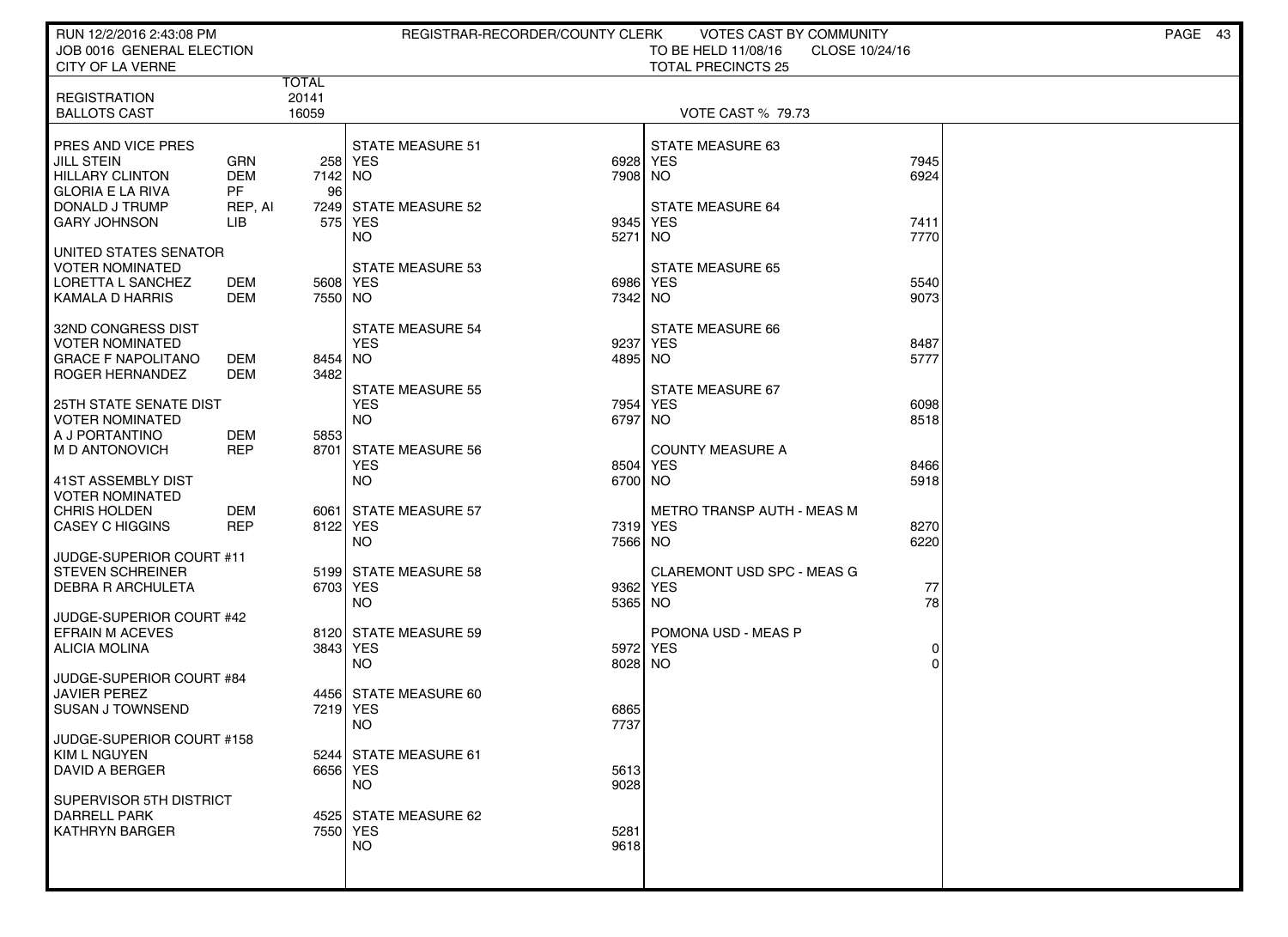| RUN 12/2/2016 2:43:08 PM                             |                         |            | REGISTRAR-RECORDER/COUNTY CLERK |           | VOTES CAST BY COMMUNITY                                            |       | PAGE 44 |
|------------------------------------------------------|-------------------------|------------|---------------------------------|-----------|--------------------------------------------------------------------|-------|---------|
| JOB 0016 GENERAL ELECTION<br><b>CITY OF LAKEWOOD</b> |                         |            |                                 |           | TO BE HELD 11/08/16<br>CLOSE 10/24/16<br><b>TOTAL PRECINCTS 48</b> |       |         |
|                                                      |                         | TOTAL      |                                 |           |                                                                    |       |         |
| <b>REGISTRATION</b>                                  |                         | 49372      |                                 |           |                                                                    |       |         |
| <b>BALLOTS CAST</b>                                  |                         | 36239      |                                 |           | VOTE CAST % 73.4                                                   |       |         |
| PRES AND VICE PRES                                   |                         |            | SUPERVISOR 4TH DISTRICT         |           | STATE MEASURE 62                                                   |       |         |
| JILL STEIN                                           | <b>GRN</b>              |            | 694 STEVE NAPOLITANO            | 13596 YES |                                                                    | 13240 |         |
| <b>HILLARY CLINTON</b><br><b>GLORIA E LA RIVA</b>    | <b>DEM</b><br><b>PF</b> | 258        | 20153 JANICE HAHN               | 16332 NO  |                                                                    | 20324 |         |
| DONALD J TRUMP                                       | REP, AI                 |            | 12508 STATE MEASURE 51          |           | <b>STATE MEASURE 63</b>                                            |       |         |
| <b>GARY JOHNSON</b>                                  | LIB                     | 1296   YES |                                 | 17528 YES |                                                                    | 19626 |         |
| UNITED STATES SENATOR                                |                         |            | <b>NO</b>                       | 15906 NO  |                                                                    | 13964 |         |
| <b>VOTER NOMINATED</b>                               |                         |            | <b>STATE MEASURE 52</b>         |           | <b>STATE MEASURE 64</b>                                            |       |         |
| LORETTA L SANCHEZ                                    | DEM                     | 13750 YES  |                                 | 22301     | YES                                                                | 18925 |         |
| <b>KAMALA D HARRIS</b>                               | DEM                     | 17564 NO   |                                 | 10689 NO  |                                                                    | 15539 |         |
| 38TH CONGRESS DIST                                   |                         |            | <b>STATE MEASURE 53</b>         |           | STATE MEASURE 65                                                   |       |         |
| <b>VOTER NOMINATED</b>                               |                         |            | <b>YES</b>                      | 15645 YES |                                                                    | 15669 |         |
| LINDA T SANCHEZ                                      | DEM                     | 15418 NO   |                                 | 16419 NO  |                                                                    | 17438 |         |
| <b>RYAN DOWNING</b>                                  | <b>REP</b>              | 9007       | <b>STATE MEASURE 54</b>         |           | <b>STATE MEASURE 66</b>                                            |       |         |
| 47TH CONGRESS DIST                                   |                         |            | <b>YES</b>                      | 20533     | YES                                                                | 18362 |         |
| <b>VOTER NOMINATED</b>                               |                         |            | <b>NO</b>                       | 11411 NO  |                                                                    | 13701 |         |
| <b>ANDY WHALLON</b><br><b>ALAN LOWENTHAL</b>         | REP<br><b>DEM</b>       | 3423       | 4732 STATE MEASURE 55           |           | STATE MEASURE 67                                                   |       |         |
|                                                      |                         |            | <b>YES</b>                      | 20556     | YES                                                                | 14862 |         |
| 33RD STATE SENATE DIST                               |                         |            | <b>NO</b>                       | 12758 NO  |                                                                    | 18092 |         |
| <b>VOTER NOMINATED</b><br><b>HONOR MIMI ROBSON</b>   | LІВ                     |            | 4056 STATE MEASURE 56           |           | <b>COUNTY MEASURE A</b>                                            |       |         |
| RICARDO LARA                                         | <b>DEM</b>              | 7752 YES   |                                 | 20237     | YES                                                                | 21378 |         |
|                                                      |                         |            | NO.                             | 13957     | NO                                                                 | 11107 |         |
| 63RD ASSEMBLY DIST<br><b>VOTER NOMINATED</b>         |                         |            | <b>STATE MEASURE 57</b>         |           | <b>METRO TRANSP AUTH - MEAS M</b>                                  |       |         |
| <b>ANTHONY RENDON</b>                                | DEM                     | 19032 YES  |                                 | 18715 YES |                                                                    | 19536 |         |
| ADAM JOSHUA MILLER                                   | <b>REP</b>              | 12720 NO   |                                 | 14799 NO  |                                                                    | 13102 |         |
|                                                      |                         |            | <b>STATE MEASURE 58</b>         |           | CERRITOS COMM COLL-GBM TA4                                         |       |         |
| JUDGE-SUPERIOR COURT #11<br><b>STEVEN SCHREINER</b>  |                         | 12123 YES  |                                 |           | 22568 MARISA PEREZ                                                 | 7154  |         |
| <b>DEBRA R ARCHULETA</b>                             |                         | 16000 NO   |                                 |           | 10700 KEN GLENN                                                    | 2784  |         |
|                                                      |                         |            |                                 |           |                                                                    |       |         |
| JUDGE-SUPERIOR COURT #42<br><b>EFRAIN M ACEVES</b>   |                         | 18544 YES  | <b>STATE MEASURE 59</b>         | 13948 YES | LONG BEACH USD SPC-MEAS E                                          | 12185 |         |
| <b>ALICIA MOLINA</b>                                 |                         | 9326 NO    |                                 | 17465     | <b>NO</b>                                                          | 5642  |         |
|                                                      |                         |            |                                 |           |                                                                    |       |         |
| JUDGE-SUPERIOR COURT #84<br><b>JAVIER PEREZ</b>      |                         | 11338 YES  | STATE MEASURE 60                | 16906 YES | PARAMOUNT USD - MEAS I                                             | 1191  |         |
| <b>SUSAN J TOWNSEND</b>                              |                         | 16252 NO   |                                 | 16134 NO  |                                                                    | 519   |         |
|                                                      |                         |            |                                 |           |                                                                    |       |         |
| JUDGE-SUPERIOR COURT #158<br>KIM L NGUYEN            |                         | 13601 YES  | STATE MEASURE 61                |           | <b>CENTRAL BASIN MUNI-BD 5</b><br>14558 JUDY P ROLDAN              | 9803  |         |
| DAVID A BERGER                                       |                         | 14082 NO   |                                 |           | 18422 PHILLIP HAWKINS                                              | 14999 |         |
|                                                      |                         |            |                                 |           | <b>JAY W GRAY</b>                                                  | 2741  |         |
|                                                      |                         |            |                                 |           |                                                                    |       |         |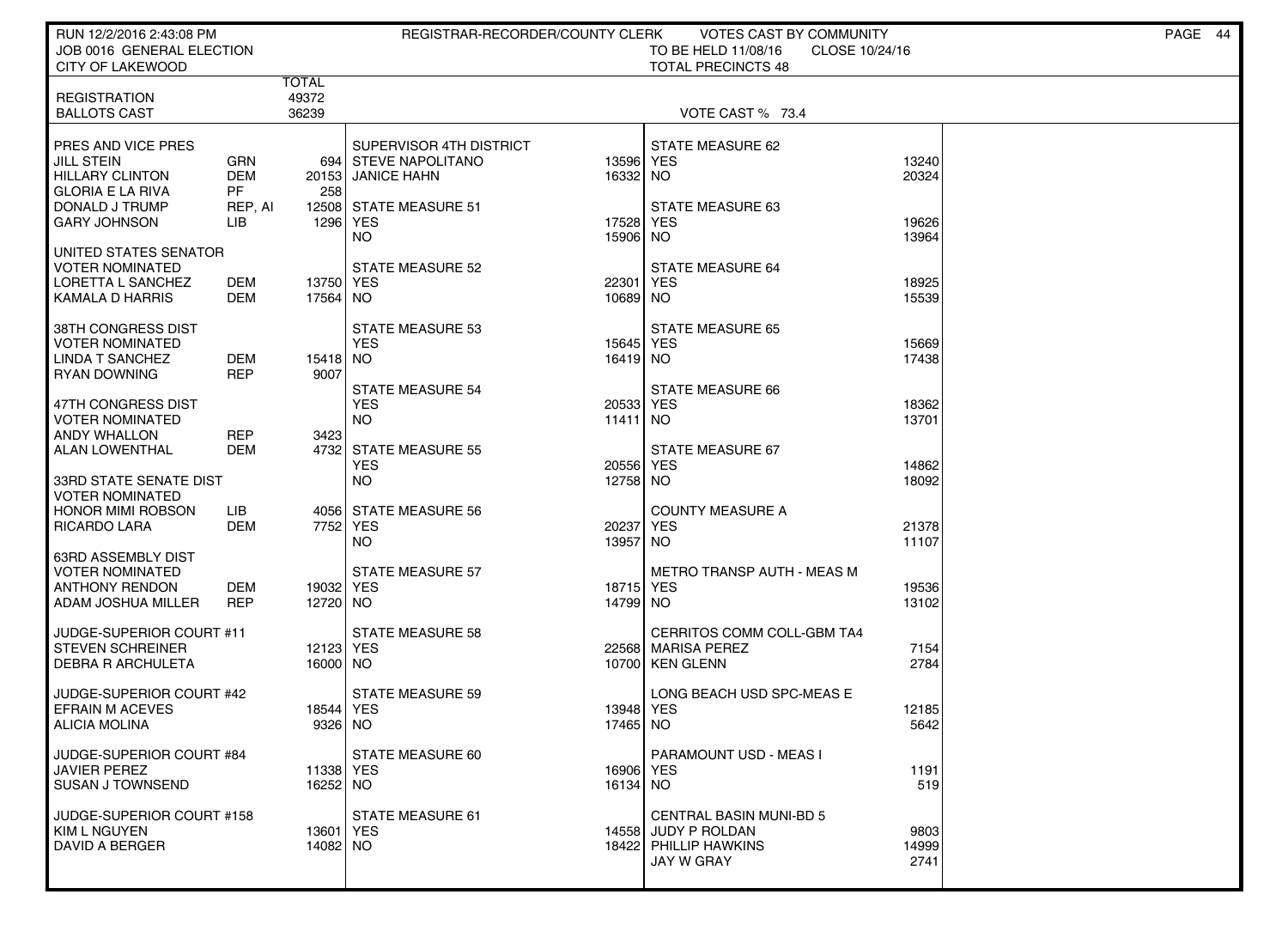| RUN 12/2/2016 2:43:08 PM<br>JOB 0016 GENERAL ELECTION                                                   |                                           |                         | REGISTRAR-RECORDER/COUNTY CLERK                                                                |                       | VOTES CAST BY COMMUNITY<br>TO BE HELD 11/08/16<br>CLOSE 10/24/16<br><b>TOTAL PRECINCTS 64</b>   |                         |                                                                             | PAGE 45 |             |
|---------------------------------------------------------------------------------------------------------|-------------------------------------------|-------------------------|------------------------------------------------------------------------------------------------|-----------------------|-------------------------------------------------------------------------------------------------|-------------------------|-----------------------------------------------------------------------------|---------|-------------|
| <b>CITY OF LANCASTER</b><br><b>REGISTRATION</b><br><b>BALLOTS CAST</b>                                  |                                           | TOTAL<br>82159<br>52922 |                                                                                                |                       | <b>VOTE CAST % 64.41</b>                                                                        |                         |                                                                             |         |             |
| PRES AND VICE PRES<br>JILL STEIN<br><b>HILLARY CLINTON</b><br><b>GLORIA E LA RIVA</b><br>DONALD J TRUMP | GRN<br><b>DEM</b><br><b>PF</b><br>REP, AI | 339                     | SUPERVISOR 5TH DISTRICT<br>1069 DARRELL PARK<br>27110 KATHRYN BARGER<br>20828 STATE MEASURE 51 | 18331<br>25027 NO     | STATE MEASURE 62<br>YES<br>STATE MEASURE 63                                                     |                         | ANTELOPE VLY E KERN WTR-D7<br>17939 N A WEISENBERGER<br>31217 GARY L VANDAM |         | 543<br>1165 |
| <b>GARY JOHNSON</b><br>UNITED STATES SENATOR                                                            | LIB                                       | 1737 l                  | <b>YES</b><br>NO.                                                                              | 27234<br>21769 NO     | YES                                                                                             | 25066<br>24116          |                                                                             |         |             |
| <b>VOTER NOMINATED</b><br>LORETTA L SANCHEZ<br><b>KAMALA D HARRIS</b>                                   | DEM<br>DEM                                | 17524 YES<br>26836 NO   | STATE MEASURE 52                                                                               | 32683 YES<br>15942 NO | STATE MEASURE 64                                                                                | 27140<br>23070          |                                                                             |         |             |
| 23RD CONGRESS DIST<br><b>VOTER NOMINATED</b><br><b>WENDY REED</b><br><b>KEVIN MCCARTHY</b>              | <b>DEM</b><br><b>REP</b>                  | 10277 NO<br>12099       | STATE MEASURE 53<br><b>YES</b>                                                                 | 24350 YES<br>22895 NO | STATE MEASURE 65                                                                                | 19999<br>28492          |                                                                             |         |             |
| <b>25TH CONGRESS DIST</b><br><b>VOTER NOMINATED</b><br><b>STEVE KNIGHT</b>                              | <b>REP</b>                                | 12364                   | <b>STATE MEASURE 54</b><br><b>YES</b><br>NO.                                                   | 30557<br>16517 NO     | <b>STATE MEASURE 66</b><br>YES                                                                  | 28088<br>19530          |                                                                             |         |             |
| <b>BRYAN CAFORIO</b><br>21ST STATE SENATE DIST<br><b>VOTER NOMINATED</b>                                | DEM                                       |                         | 13460 STATE MEASURE 55<br><b>YES</b><br>NO.                                                    | 29818 YES<br>18929 NO | <b>STATE MEASURE 67</b>                                                                         | 17839<br>30407          |                                                                             |         |             |
| JOHNATHON L ERVIN<br><b>SCOTT WILK</b>                                                                  | DEM<br><b>REP</b>                         | 23074 YES               | 25413 STATE MEASURE 56<br>NO.                                                                  | 27256 YES<br>22805 NO | <b>COUNTY MEASURE A</b>                                                                         | 31039<br>17033          |                                                                             |         |             |
| 36TH ASSEMBLY DIST<br><b>VOTER NOMINATED</b><br><b>STEVE FOX</b><br><b>TOM LACKEY</b>                   | DEM<br><b>REP</b>                         | 23925 YES<br>24779 NO   | <b>STATE MEASURE 57</b>                                                                        | 25852<br>23548 NO     | METRO TRANSP AUTH - MEAS M<br>YES                                                               | 29456<br>18790          |                                                                             |         |             |
| JUDGE-SUPERIOR COURT #11<br><b>STEVEN SCHREINER</b><br><b>DEBRA R ARCHULETA</b>                         |                                           | 18681   YES<br>23853 NO | <b>STATE MEASURE 58</b>                                                                        | 32212 YES<br>16373 NO | ANTELOPE VLY CCD - MEAS AV                                                                      | 34227<br>13296          |                                                                             |         |             |
| JUDGE-SUPERIOR COURT #42<br><b>EFRAIN M ACEVES</b><br><b>ALICIA MOLINA</b>                              |                                           | 28439 YES<br>13986 NO   | <b>STATE MEASURE 59</b>                                                                        | 27176                 | ANTELOPE VALLEY HEALTH BD<br>19610 MATEO OLIVAREZ<br>DODDANNA KRISHNA<br><b>MICHAEL P RIVES</b> | 17620<br>17178<br>10460 |                                                                             |         |             |
| JUDGE-SUPERIOR COURT #84<br>JAVIER PEREZ<br><b>SUSAN J TOWNSEND</b>                                     |                                           | 18344 YES<br>23467 NO   | STATE MEASURE 60                                                                               |                       | <b>KRISTINA HONG</b><br>27206 ABDALLAH S FARRUKH<br>21198 BERNA LEE MAYER                       | 22782<br>19080<br>10906 |                                                                             |         |             |
| JUDGE-SUPERIOR COURT #158<br>KIM L NGUYEN<br>DAVID A BERGER                                             |                                           | 20887 YES<br>21059 NO   | STATE MEASURE 61                                                                               |                       | ANTELOPE VLY E KERN WTR-D4<br>19790 CHRIST L GROSS<br>28763 JUSTIN G LANE                       | 3144<br>7872            |                                                                             |         |             |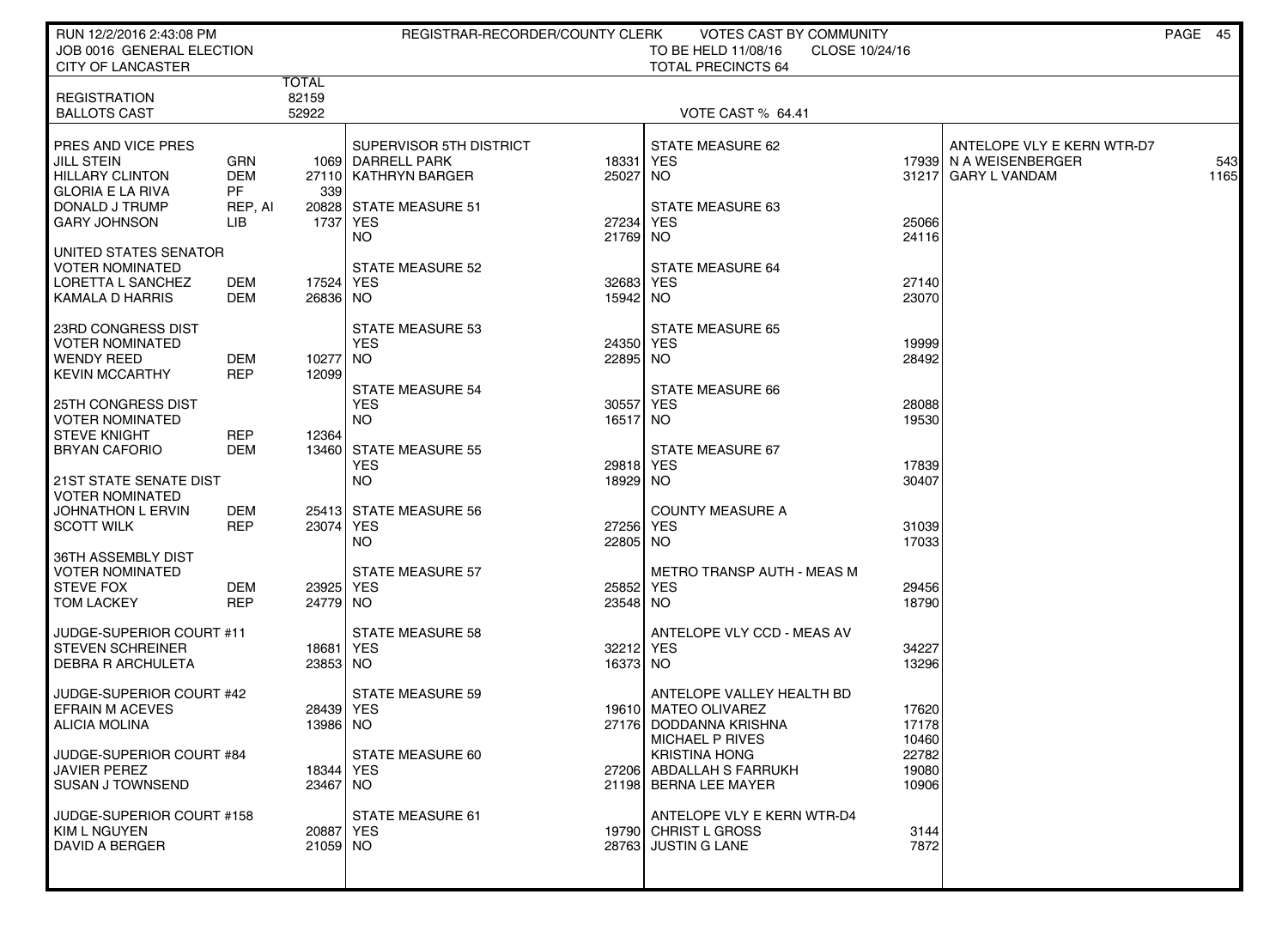| RUN 12/2/2016 2:43:08 PM<br>JOB 0016 GENERAL ELECTION<br>CITY OF LAWNDALE                                                             |                                                         |                       | REGISTRAR-RECORDER/COUNTY CLERK                                                           |                                | VOTES CAST BY COMMUNITY<br>TO BE HELD 11/08/16<br>CLOSE 10/24/16<br><b>TOTAL PRECINCTS 14</b>   |                      | PAGE 46 |
|---------------------------------------------------------------------------------------------------------------------------------------|---------------------------------------------------------|-----------------------|-------------------------------------------------------------------------------------------|--------------------------------|-------------------------------------------------------------------------------------------------|----------------------|---------|
| <b>REGISTRATION</b><br><b>BALLOTS CAST</b>                                                                                            | <b>TOTAL</b><br>13625                                   | 9454                  |                                                                                           |                                | <b>VOTE CAST % 69.39</b>                                                                        |                      |         |
| PRES AND VICE PRES<br><b>JILL STEIN</b><br><b>HILLARY CLINTON</b><br><b>GLORIA E LA RIVA</b><br>DONALD J TRUMP<br><b>GARY JOHNSON</b> | <b>GRN</b><br><b>DEM</b><br><b>PF</b><br>REP, AI<br>LІВ | 6976 NO<br>61         | <b>STATE MEASURE 52</b><br>214 YES<br>1648 STATE MEASURE 53<br>265 YES                    | 6418<br>$2164$ NO<br>4113 YES  | STATE MEASURE 64<br><b>YES</b><br><b>STATE MEASURE 65</b>                                       | 5181<br>3718<br>4429 |         |
| UNITED STATES SENATOR<br>VOTER NOMINATED<br>LORETTA L SANCHEZ<br>KAMALA D HARRIS                                                      | DEM<br>DEM                                              | 3801   YES<br>4713 NO | <b>NO</b><br><b>STATE MEASURE 54</b>                                                      | 4162<br>5266<br>2978 NO        | <b>NO</b><br>STATE MEASURE 66<br>YES                                                            | 4137<br>4260<br>4093 |         |
| 43RD CONGRESS DIST<br><b>VOTER NOMINATED</b><br><b>MAXINE WATERS</b><br>OMAR NAVARRO                                                  | <b>DEM</b><br><b>REP</b>                                | 6130 NO<br>2396       | <b>STATE MEASURE 55</b><br><b>YES</b>                                                     | 6369<br>2268 NO                | STATE MEASURE 67<br><b>YES</b>                                                                  | 4419<br>4136         |         |
| 35TH STATE SENATE DIST<br><b>VOTER NOMINATED</b><br><b>WARREN T FURUTANI</b><br><b>STEVEN BRADFORD</b>                                | DEM<br>DEM                                              | 3766                  | <b>STATE MEASURE 56</b><br><b>YES</b><br><b>NO</b><br>4073 STATE MEASURE 57<br><b>YES</b> | 6121<br>2741<br>5991           | <b>COUNTY MEASURE A</b><br><b>YES</b><br>NO.<br><b>METRO TRANSP AUTH - MEAS M</b><br><b>YES</b> | 6736<br>1786<br>6355 |         |
| <b>62ND ASSEMBLY DIST</b><br><b>VOTER NOMINATED</b><br><b>MARCO ANTONIO LEAL</b><br><b>BARON BRUNO</b><br><b>AUTUMN BURKE</b>         | <b>REP</b><br>LІВ<br><b>DEM</b>                         | 5818 NO               | <b>NO</b><br>1834 STATE MEASURE 58<br>575 YES                                             | 2716 NO<br>6819 YES<br>1797 NO | LOCAL PUB SCH FUND AUTH-LP                                                                      | 2198<br>6521<br>1785 |         |
| JUDGE-SUPERIOR COURT #11<br><b>STEVEN SCHREINER</b><br><b>DEBRA R ARCHULETA</b>                                                       |                                                         | 2547 YES<br>5222 NO   | <b>STATE MEASURE 59</b>                                                                   | 4474 YES<br>3782 NO            | LAWNDALE SCH SPC - MEAS L                                                                       | 6284<br>1787         |         |
| JUDGE-SUPERIOR COURT #42<br><b>EFRAIN M ACEVES</b><br><b>ALICIA MOLINA</b>                                                            |                                                         | 4274 YES<br>3487 NO   | STATE MEASURE 60                                                                          | 5057                           | WEST BASIN MUNI WATER-BD 5<br>DONALD L DEAR<br>3532 RYAN C RICHARD                              | 5323<br>1932         |         |
| JUDGE-SUPERIOR COURT #84<br><b>JAVIER PEREZ</b><br><b>SUSAN J TOWNSEND</b>                                                            |                                                         | 3459 YES<br>4127 NO   | <b>STATE MEASURE 61</b>                                                                   | 4086                           | WATER REPLEN OF SO CAL-D2<br>4543 MERRILL A KRUGER<br><b>JIM KENNEDY</b><br>ROBERT KATHERMAN    | 1426<br>2443<br>3394 |         |
| JUDGE-SUPERIOR COURT #158<br>KIM L NGUYEN<br><b>DAVID A BERGER</b>                                                                    |                                                         | 3755 YES<br>3897 NO   | STATE MEASURE 62                                                                          | 4313<br>4317                   |                                                                                                 |                      |         |
| STATE MEASURE 51<br>YES.<br>NO.                                                                                                       |                                                         | 5650 YES<br>3049 NO   | STATE MEASURE 63                                                                          | 6168<br>2514                   |                                                                                                 |                      |         |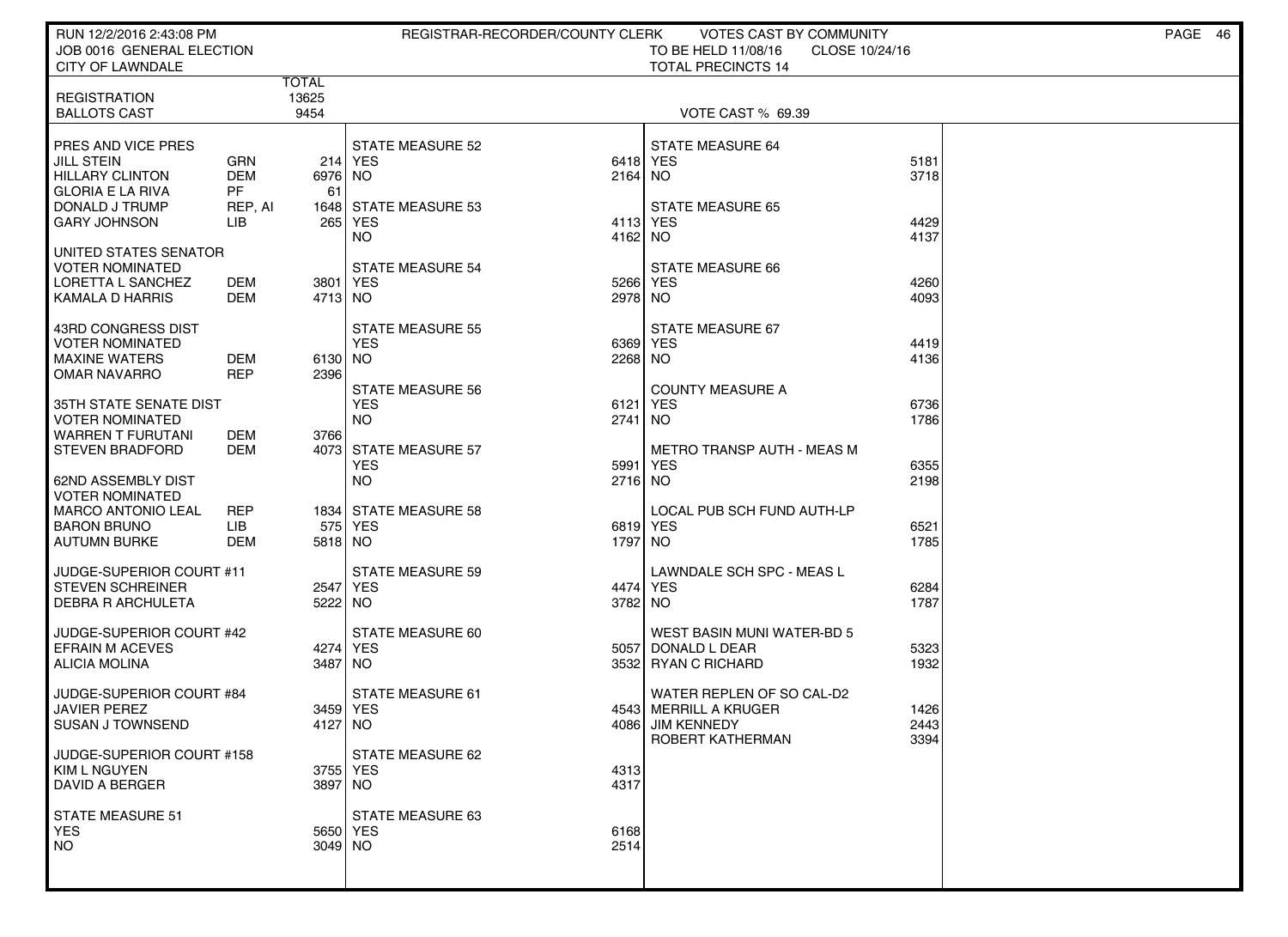| RUN 12/2/2016 2:43:08 PM<br>JOB 0016 GENERAL ELECTION |            |                       |                                       | REGISTRAR-RECORDER/COUNTY CLERK | VOTES CAST BY COMMUNITY<br>TO BE HELD 11/08/16  | CLOSE 10/24/16 | PAGE 47 |
|-------------------------------------------------------|------------|-----------------------|---------------------------------------|---------------------------------|-------------------------------------------------|----------------|---------|
| <b>CITY OF LOMITA</b>                                 |            |                       |                                       |                                 | <b>TOTAL PRECINCTS 11</b>                       |                |         |
| <b>REGISTRATION</b>                                   |            | <b>TOTAL</b><br>11928 |                                       |                                 |                                                 |                |         |
| <b>BALLOTS CAST</b>                                   |            | 8427                  |                                       |                                 | <b>VOTE CAST % 70.65</b>                        |                |         |
|                                                       |            |                       |                                       |                                 |                                                 |                |         |
| PRES AND VICE PRES<br><b>JILL STEIN</b>               | GRN        |                       | <b>STATE MEASURE 53</b><br>195   YES  | 3713 YES                        | <b>STATE MEASURE 65</b>                         | 3530           |         |
| <b>HILLARY CLINTON</b>                                | <b>DEM</b> | 4529 NO               |                                       | 3710 NO                         |                                                 | 4171           |         |
| <b>GLORIA E LA RIVA</b>                               | PF.        | 58                    |                                       |                                 |                                                 |                |         |
| DONALD J TRUMP                                        | REP, AI    | 3050                  | STATE MEASURE 54                      |                                 | STATE MEASURE 66                                |                |         |
| <b>GARY JOHNSON</b>                                   | LІВ        | 301                   | YES<br>NO.                            | 4894<br>2506                    | YES<br>NO.                                      | 4326<br>3104   |         |
| UNITED STATES SENATOR                                 |            |                       |                                       |                                 |                                                 |                |         |
| VOTER NOMINATED                                       |            |                       | <b>STATE MEASURE 55</b>               |                                 | STATE MEASURE 67                                |                |         |
| LORETTA L SANCHEZ                                     | DEM        | 3032 YES              |                                       | 4580 YES                        |                                                 | 3517           |         |
| KAMALA D HARRIS                                       | DEM        | 4200 NO               |                                       | 3118 NO                         |                                                 | 4124           |         |
| 43RD CONGRESS DIST                                    |            |                       | <b>STATE MEASURE 56</b>               |                                 | <b>COUNTY MEASURE A</b>                         |                |         |
| <b>VOTER NOMINATED</b>                                |            |                       | <b>YES</b>                            | 4656                            | YES                                             | 4857           |         |
| <b>MAXINE WATERS</b>                                  | <b>DEM</b> | 4157 NO               |                                       | 3216 NO                         |                                                 | 2712           |         |
| <b>OMAR NAVARRO</b>                                   | <b>REP</b> | 3395                  |                                       |                                 |                                                 |                |         |
| <b>66TH ASSEMBLY DIST</b>                             |            |                       | <b>STATE MEASURE 57</b><br><b>YES</b> | 4438                            | <b>METRO TRANSP AUTH - MEAS M</b><br><b>YES</b> | 4560           |         |
| <b>VOTER NOMINATED</b>                                |            |                       | <b>NO</b>                             | 3242 NO                         |                                                 | 3058           |         |
| DAVID HADLEY                                          | <b>REP</b> | 3515                  |                                       |                                 |                                                 |                |         |
| AL MURATSUCHI                                         | <b>DEM</b> |                       | 4132 STATE MEASURE 58                 |                                 | LOS ANGELES CC SPC-MEAS CC                      |                |         |
|                                                       |            |                       | <b>YES</b>                            | 5111 YES                        |                                                 | 4615           |         |
| JUDGE-SUPERIOR COURT #11                              |            |                       | <b>NO</b>                             | 2516 NO                         |                                                 | 2721           |         |
| <b>STEVEN SCHREINER</b><br><b>DEBRA R ARCHULETA</b>   |            | 3124                  | 3402 STATE MEASURE 59                 |                                 | WATER REPLEN OF SO CAL-D2                       |                |         |
|                                                       |            |                       | <b>YES</b>                            | 3381                            | MERRILL A KRUGER                                | 1262           |         |
| JUDGE-SUPERIOR COURT #42                              |            |                       | <b>NO</b>                             | 3921                            | <b>JIM KENNEDY</b>                              | 2066           |         |
| <b>EFRAIN M ACEVES</b>                                |            | 4399                  |                                       |                                 | ROBERT KATHERMAN                                | 3117           |         |
| <b>ALICIA MOLINA</b>                                  |            | 2127                  | STATE MEASURE 60<br><b>YES</b>        | 3786                            |                                                 |                |         |
| JUDGE-SUPERIOR COURT #84                              |            |                       | <b>NO</b>                             | 3840                            |                                                 |                |         |
| <b>JAVIER PEREZ</b>                                   |            | 2518                  |                                       |                                 |                                                 |                |         |
| <b>SUSAN J TOWNSEND</b>                               |            |                       | 3913 STATE MEASURE 61                 |                                 |                                                 |                |         |
|                                                       |            |                       | <b>YES</b>                            | 3462                            |                                                 |                |         |
| JUDGE-SUPERIOR COURT #158<br>KIM L NGUYEN             |            |                       | <b>NO</b>                             | 4210                            |                                                 |                |         |
| DAVID A BERGER                                        |            | 3124                  | 3353 STATE MEASURE 62                 |                                 |                                                 |                |         |
|                                                       |            |                       | <b>YES</b>                            | 3117                            |                                                 |                |         |
| SUPERVISOR 4TH DISTRICT                               |            |                       | <b>NO</b>                             | 4606                            |                                                 |                |         |
| <b>STEVE NAPOLITANO</b>                               |            | 3242                  |                                       |                                 |                                                 |                |         |
| <b>JANICE HAHN</b>                                    |            |                       | 3898 STATE MEASURE 63<br><b>YES</b>   | 4519                            |                                                 |                |         |
| <b>STATE MEASURE 51</b>                               |            |                       | <b>NO</b>                             | 3244                            |                                                 |                |         |
| <b>YES</b>                                            |            | 3794                  |                                       |                                 |                                                 |                |         |
| <b>NO</b>                                             |            |                       | 3930 STATE MEASURE 64                 |                                 |                                                 |                |         |
|                                                       |            |                       | <b>YES</b>                            | 4403                            |                                                 |                |         |
| <b>STATE MEASURE 52</b><br><b>YES</b>                 |            | 5120                  | <b>NO</b>                             | 3550                            |                                                 |                |         |
| <b>NO</b>                                             |            | 2535                  |                                       |                                 |                                                 |                |         |
|                                                       |            |                       |                                       |                                 |                                                 |                |         |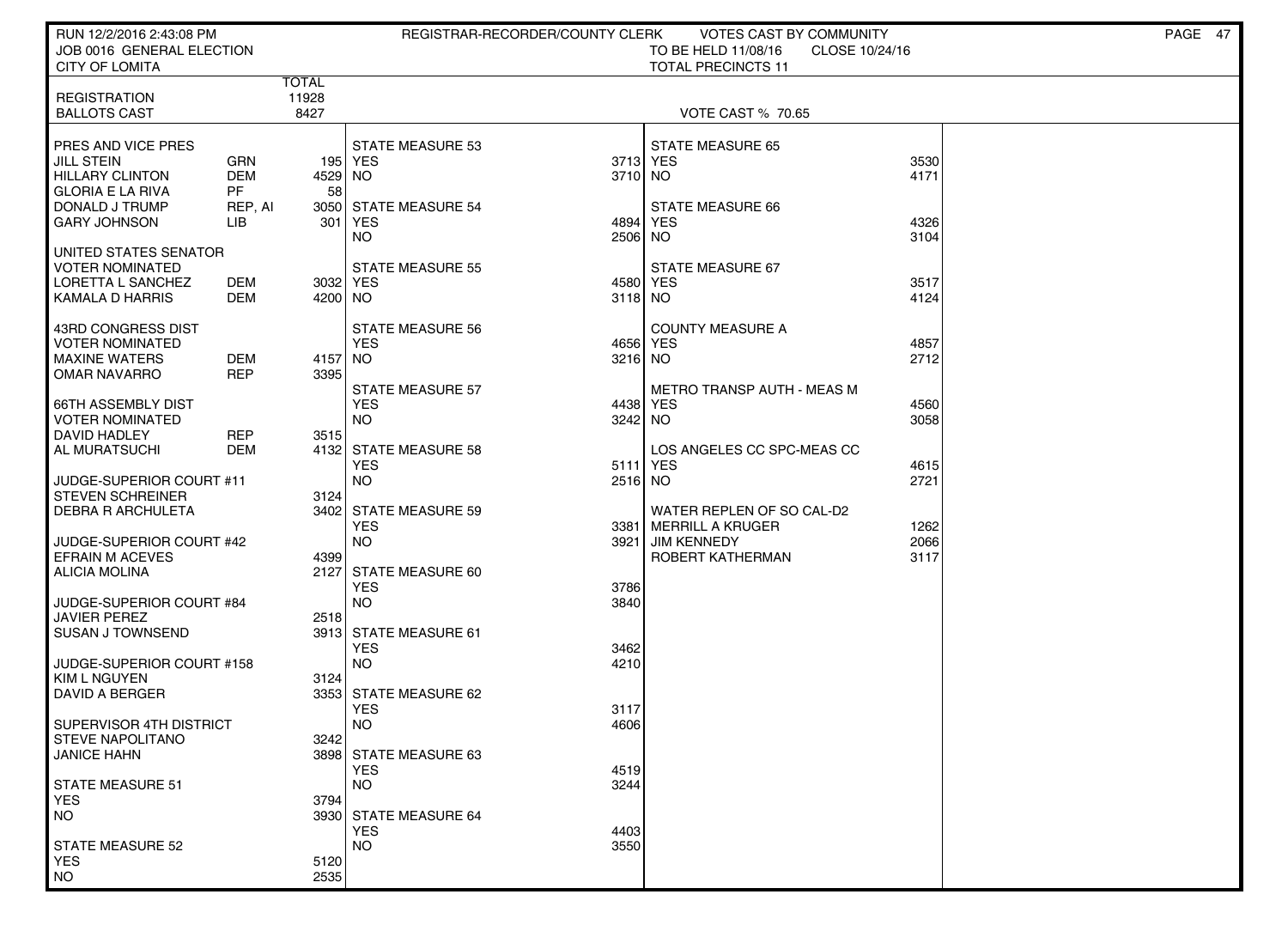| RUN 12/2/2016 2:43:08 PM                            |            |                        | REGISTRAR-RECORDER/COUNTY CLERK       |            | <b>VOTES CAST BY COMMUNITY</b>        |                |                                                        | PAGE 48        |
|-----------------------------------------------------|------------|------------------------|---------------------------------------|------------|---------------------------------------|----------------|--------------------------------------------------------|----------------|
| JOB 0016 GENERAL ELECTION                           |            |                        |                                       |            | TO BE HELD 11/08/16<br>CLOSE 10/24/16 |                |                                                        |                |
| CITY OF LONG BEACH                                  |            |                        |                                       |            | <b>TOTAL PRECINCTS 262</b>            |                |                                                        |                |
| <b>REGISTRATION</b>                                 |            | <b>TOTAL</b><br>266963 |                                       |            |                                       |                |                                                        |                |
| <b>BALLOTS CAST</b>                                 |            | 169191                 |                                       |            | VOTE CAST % 63.38                     |                |                                                        |                |
|                                                     |            |                        |                                       |            |                                       |                |                                                        |                |
| PRES AND VICE PRES                                  |            |                        | JUDGE-SUPERIOR COURT #11              |            | <b>STATE MEASURE 58</b>               |                | CERRITOS COMM COLL-GBM TA4                             |                |
| <b>JILL STEIN</b>                                   | GRN        |                        | 4369 STEVEN SCHREINER                 | 46860      | YES                                   |                | 117414 MARISA PEREZ                                    | 283            |
| HILLARY CLINTON                                     | <b>DEM</b> | 115781                 | DEBRA R ARCHULETA                     | 83183 NO   |                                       |                | 37523 KEN GLENN                                        | 151            |
| <b>GLORIA E LA RIVA</b>                             | <b>PF</b>  | 1015                   |                                       |            |                                       |                |                                                        |                |
| DONALD J TRUMP                                      | REP, AI    |                        | 36984 JUDGE-SUPERIOR COURT #42        |            | <b>STATE MEASURE 59</b>               |                | LOS ANGELES CC SPC-MEAS CC                             |                |
| <b>GARY JOHNSON</b>                                 | LІВ        |                        | 5509 EFRAIN M ACEVES                  | 76840 YES  |                                       | 78353 YES      |                                                        | $\mathbf{2}$   |
|                                                     |            |                        | <b>ALICIA MOLINA</b>                  | 52656 NO   |                                       | 68857          | I NO                                                   | 1              |
| UNITED STATES SENATOR                               |            |                        |                                       |            |                                       |                |                                                        |                |
| <b>VOTER NOMINATED</b>                              |            |                        | JUDGE-SUPERIOR COURT #84              |            | STATE MEASURE 60                      |                | LONG BEACH USD SPC-MEAS E                              |                |
| LORETTA L SANCHEZ                                   | DEM        |                        | 55241 JAVIER PEREZ                    | 47445      | <b>YES</b>                            | 77711          | <b>YES</b>                                             | 113281         |
| KAMALA D HARRIS                                     | DEM        |                        | 94556 SUSAN J TOWNSEND                | 79681      | <b>NO</b>                             | 76397          | NO.                                                    | 36305          |
| 44TH CONGRESS DIST                                  |            |                        | JUDGE-SUPERIOR COURT #158             |            | <b>STATE MEASURE 61</b>               |                | PARAMOUNT USD - MEAS I                                 |                |
| <b>VOTER NOMINATED</b>                              |            |                        | <b>KIM L NGUYEN</b>                   | 64729 YES  |                                       | 78400          | YES                                                    | 1067           |
| <b>ISADORE HALL III</b>                             | DEM        |                        | 9250 DAVID A BERGER                   | 63503   NO |                                       | 74902 NO       |                                                        | 207            |
| NANETTE D BARRAGAN                                  | DEM        | 10243                  |                                       |            |                                       |                |                                                        |                |
|                                                     |            |                        | SUPERVISOR 4TH DISTRICT               |            | STATE MEASURE 62                      |                | LONG BEACH CY SPC-MEAS MA                              |                |
| 47TH CONGRESS DIST                                  |            |                        | <b>STEVE NAPOLITANO</b>               | 52063 YES  |                                       | 79738          | <b>YES</b>                                             | 103086         |
| <b>VOTER NOMINATED</b>                              |            |                        | <b>JANICE HAHN</b>                    | 87517 NO   |                                       | 75820 NO       |                                                        | 47955          |
| <b>ANDY WHALLON</b>                                 | <b>REP</b> | 38798                  |                                       |            |                                       |                |                                                        |                |
| <b>ALAN LOWENTHAL</b>                               | <b>DEM</b> |                        | 93844 STATE MEASURE 51                |            | <b>STATE MEASURE 63</b>               |                | LONG BEACH CY SPC-MEAS MM                              |                |
|                                                     |            |                        | <b>YES</b>                            | 90337 YES  |                                       | 108886         | YES                                                    | 89893          |
| 33RD STATE SENATE DIST                              |            |                        | <b>NO</b>                             | 65133 NO   |                                       | 47605 NO       |                                                        | 59570          |
| <b>VOTER NOMINATED</b>                              |            |                        |                                       |            |                                       |                |                                                        |                |
| <b>HONOR MIMI ROBSON</b><br><b>RICARDO LARA</b>     | LIB<br>DEM | 77564 YES              | 28618 STATE MEASURE 52                | 112008 YES | <b>STATE MEASURE 64</b>               |                | <b>CENTRAL BASIN MUNI-BD 5</b><br>102045 JUDY P ROLDAN | $\overline{0}$ |
|                                                     |            |                        | NO.                                   | 41226      | <b>NO</b>                             |                | 58210 PHILLIP HAWKINS                                  | $\overline{0}$ |
| 35TH STATE SENATE DIST                              |            |                        |                                       |            |                                       |                | JAY W GRAY                                             | $\Omega$       |
| <b>VOTER NOMINATED</b>                              |            |                        | <b>STATE MEASURE 53</b>               |            | <b>STATE MEASURE 65</b>               |                |                                                        |                |
| <b>WARREN T FURUTANI</b>                            | DEM        |                        | 4683 YES                              | 70573 YES  |                                       | 83800          |                                                        |                |
| <b>STEVEN BRADFORD</b>                              | DEM        | 4418 NO                |                                       | 78209 NO   |                                       | 71066          |                                                        |                |
|                                                     |            |                        |                                       |            |                                       |                |                                                        |                |
| 63RD ASSEMBLY DIST                                  |            |                        | <b>STATE MEASURE 54</b>               |            | STATE MEASURE 66                      |                |                                                        |                |
| <b>VOTER NOMINATED</b>                              |            |                        | <b>YES</b>                            | 97078 YES  |                                       | 76493          |                                                        |                |
| <b>ANTHONY RENDON</b>                               | DEM        | 11386 NO               |                                       | 51051 NO   |                                       | 71582          |                                                        |                |
| ADAM JOSHUA MILLER                                  | <b>REP</b> | 3167                   |                                       |            |                                       |                |                                                        |                |
|                                                     |            |                        | <b>STATE MEASURE 55</b><br><b>YES</b> | 104203 YES | STATE MEASURE 67                      |                |                                                        |                |
| <b>64TH ASSEMBLY DIST</b><br><b>VOTER NOMINATED</b> |            |                        | <b>NO</b>                             | 50583 NO   |                                       | 88965<br>64356 |                                                        |                |
| THERESA SANFORD                                     | <b>REP</b> | 2068                   |                                       |            |                                       |                |                                                        |                |
| MIKE A GIPSON                                       | DEM        |                        | 5046 STATE MEASURE 56                 |            | <b>COUNTY MEASURE A</b>               |                |                                                        |                |
|                                                     |            |                        | <b>YES</b>                            | 104669 YES |                                       | 111149         |                                                        |                |
| 70TH ASSEMBLY DIST                                  |            |                        | NO.                                   | 54541 NO   |                                       | 41069          |                                                        |                |
| <b>VOTER NOMINATED</b>                              |            |                        |                                       |            |                                       |                |                                                        |                |
| <b>PATRICK O'DONNELL</b>                            | DEM        |                        | 87739 STATE MEASURE 57                |            | <b>METRO TRANSP AUTH - MEAS M</b>     |                |                                                        |                |
| M E FLORES-GIBSON                                   | <b>REP</b> | 40833 YES              |                                       | 106031 YES |                                       | 104355         |                                                        |                |
|                                                     |            |                        | NO.                                   | 50182 NO   |                                       | 48447          |                                                        |                |
|                                                     |            |                        |                                       |            |                                       |                |                                                        |                |
|                                                     |            |                        |                                       |            |                                       |                |                                                        |                |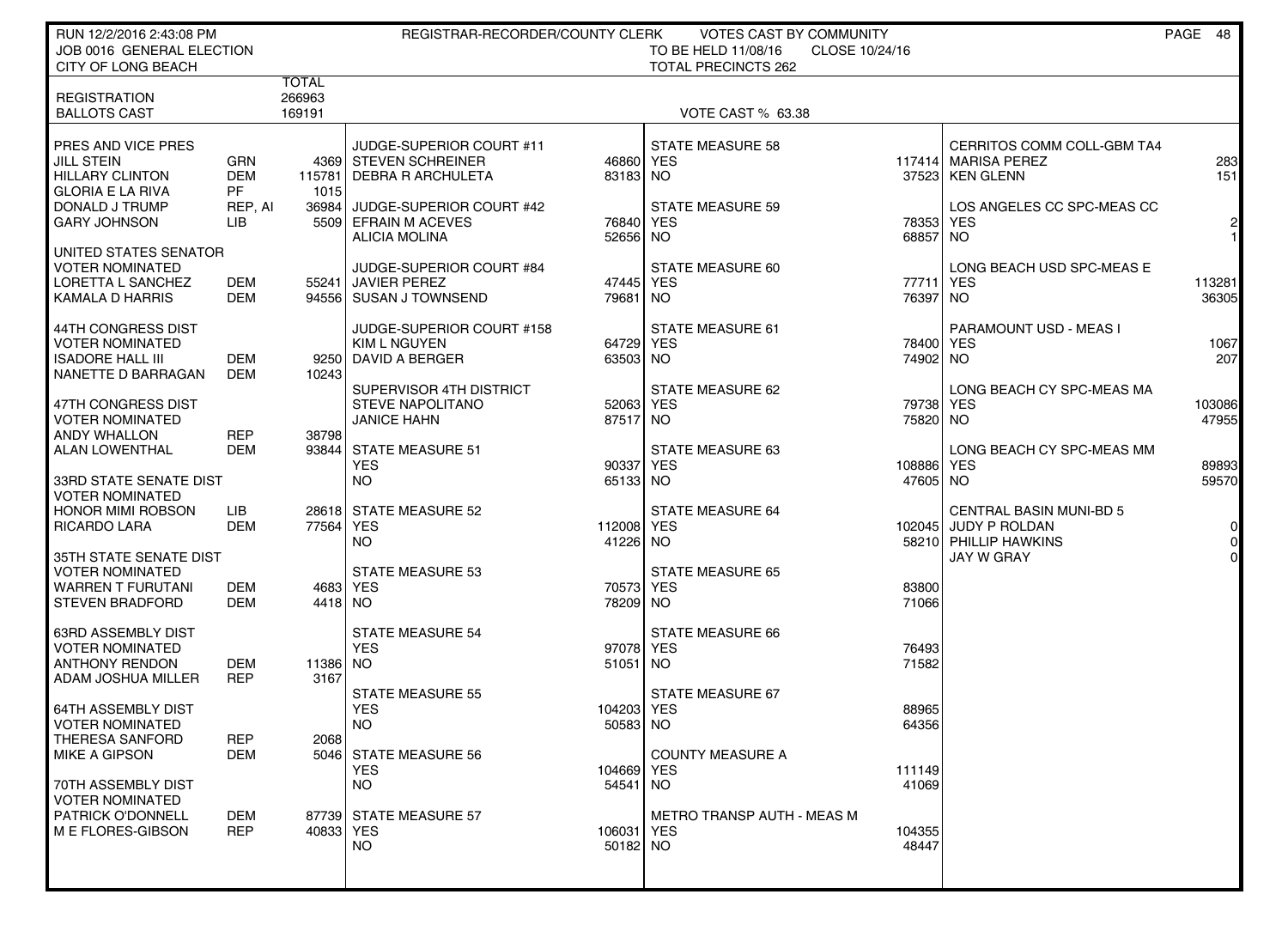| RUN 12/2/2016 2:43:08 PM  |            |              | REGISTRAR-RECORDER/COUNTY CLERK |            |            | <b>VOTES CAST BY COMMUNITY</b> |                          |              |                           |            | PAGE 49 |
|---------------------------|------------|--------------|---------------------------------|------------|------------|--------------------------------|--------------------------|--------------|---------------------------|------------|---------|
| JOB 0016 GENERAL ELECTION |            |              |                                 |            |            | TO BE HELD 11/08/16            | CLOSE 10/24/16           |              |                           |            |         |
| CITY OF LOS ANGELES       |            | <b>TOTAL</b> |                                 |            |            | <b>TOTAL PRECINCTS 1700</b>    | <b>CONTINUED ON PAGE</b> |              | 50                        |            |         |
| <b>REGISTRATION</b>       |            | 1972385      |                                 |            |            |                                |                          |              |                           |            |         |
| <b>BALLOTS CAST</b>       |            | 1339603      |                                 |            |            | VOTE CAST % 67.92              |                          |              |                           |            |         |
|                           |            |              |                                 |            |            |                                |                          |              |                           |            |         |
| PRES AND VICE PRES        |            |              | 40TH CONGRESS DIST              |            |            | 43RD ASSEMBLY DIST             |                          |              | <b>66TH ASSEMBLY DIST</b> |            |         |
| <b>JILL STEIN</b>         | <b>GRN</b> |              | 31534 VOTER NOMINATED           |            |            | <b>VOTER NOMINATED</b>         |                          |              | <b>VOTER NOMINATED</b>    |            |         |
| <b>HILLARY CLINTON</b>    | <b>DEM</b> |              | 1017038 L ROYBAL-ALLARD         | DEM        | 16932      | ARDY KASSAKHIAN                | DEM                      | 15199        | DAVID HADLEY              | <b>REP</b> | 3524    |
| <b>GLORIA E LA RIVA</b>   | <b>PF</b>  |              | 7846 ROMAN G GONZALEZ           | <b>NP</b>  | 7084       | LAURA FRIEDMAN                 | DEM                      | 33093        | AL MURATSUCHI             | DEM        | 6745    |
| DONALD J TRUMP            | REP, AI    | 212080       |                                 |            |            |                                |                          |              |                           |            |         |
| <b>GARY JOHNSON</b>       | LIB        | 27911        | 43RD CONGRESS DIST              |            |            | 45TH ASSEMBLY DIST             |                          |              | 70TH ASSEMBLY DIST        |            |         |
|                           |            |              | <b>VOTER NOMINATED</b>          |            |            | <b>VOTER NOMINATED</b>         |                          |              | <b>VOTER NOMINATED</b>    |            |         |
| UNITED STATES SENATOR     |            |              | <b>MAXINE WATERS</b>            | DEM        | 49127      | <b>MATT DABABNEH</b>           |                          | DEM 102994   | PATRICK O'DONNELL         | DEM        | 15489   |
| <b>VOTER NOMINATED</b>    |            |              | <b>OMAR NAVARRO</b>             | <b>REP</b> | 13818      | <b>JERRY KOWAL</b>             | <b>REP</b>               | 49943        | M E FLORES-GIBSON         | <b>REP</b> | 10609   |
| LORETTA L SANCHEZ         | DEM        | 424336       |                                 |            |            |                                |                          |              |                           |            |         |
| KAMALA D HARRIS           | <b>DEM</b> |              | 768912 44TH CONGRESS DIST       |            |            | 46TH ASSEMBLY DIST             |                          |              | JUDGE-SUPERIOR COURT #11  |            |         |
|                           |            |              | <b>VOTER NOMINATED</b>          |            |            | <b>VOTER NOMINATED</b>         |                          |              | <b>STEVEN SCHREINER</b>   |            | 407745  |
| 25TH CONGRESS DIST        |            |              | <b>ISADORE HALL III</b>         | DEM        | 17477      | <b>ANGELA RUPERT</b>           | DEM                      | 60658        | <b>DEBRA R ARCHULETA</b>  |            | 619502  |
| <b>VOTER NOMINATED</b>    |            |              | NANETTE D BARRAGAN              | DEM        | 22824      | <b>ADRIN NAZARIAN</b>          | DEM                      | 77585        |                           |            |         |
| <b>STEVE KNIGHT</b>       | <b>REP</b> | 2955         |                                 |            |            |                                |                          |              | JUDGE-SUPERIOR COURT #42  |            |         |
| <b>BRYAN CAFORIO</b>      | DEM        |              | 3380 21ST STATE SENATE DIST     |            |            | 50TH ASSEMBLY DIST             |                          |              | <b>EFRAIN M ACEVES</b>    |            | 606229  |
|                           |            |              | <b>VOTER NOMINATED</b>          |            |            | <b>VOTER NOMINATED</b>         |                          |              | <b>ALICIA MOLINA</b>      |            | 416637  |
| 28TH CONGRESS DIST        |            |              | <b>JOHNATHON L ERVIN</b>        | <b>DEM</b> | $\Omega$   | MATTHEW G CRAFFEY              | <b>REP</b>               | 26816        |                           |            |         |
| <b>VOTER NOMINATED</b>    |            |              | <b>SCOTT WILK</b>               | <b>REP</b> |            | RICHARD BLOOM                  | <b>DEM</b>               | 85255        | JUDGE-SUPERIOR COURT #84  |            |         |
| LENORE SOLIS              | <b>REP</b> | 23919        |                                 |            |            |                                |                          |              | <b>JAVIER PEREZ</b>       |            | 382224  |
| <b>ADAM B SCHIFF</b>      | DEM        |              | 107533 25TH STATE SENATE DIST   |            |            | 51ST ASSEMBLY DIST             |                          |              | <b>SUSAN J TOWNSEND</b>   |            | 633895  |
|                           |            |              | <b>VOTER NOMINATED</b>          |            |            | <b>VOTER NOMINATED</b>         |                          |              |                           |            |         |
| 29TH CONGRESS DIST        |            |              | A J PORTANTINO                  | DEM        | 19877      | <b>MIKE EVERLING</b>           | LIB                      | 14643        | JUDGE-SUPERIOR COURT #158 |            |         |
| <b>VOTER NOMINATED</b>    |            |              | M D ANTONOVICH                  | <b>REP</b> | 12903      | <b>JIMMY GOMEZ</b>             | DEM                      | 85810        | <b>KIM L NGUYEN</b>       |            | 557838  |
| <b>RICHARD ALARCON</b>    | DEM        | 41940        |                                 |            |            |                                |                          |              | DAVID A BERGER            |            | 468902  |
| <b>TONY CARDENAS</b>      | <b>DEM</b> |              | 123366 27TH STATE SENATE DIST   |            |            | 53RD ASSEMBLY DIST             |                          |              |                           |            |         |
|                           |            |              | <b>VOTER NOMINATED</b>          |            |            | <b>VOTER NOMINATED</b>         |                          |              | SUPERVISOR 4TH DISTRICT   |            |         |
| 30TH CONGRESS DIST        |            |              | <b>STEVE FAZIO</b>              | <b>REP</b> | 61181      | MIGUEL SANTIAGO                | DEM                      | 45546        | <b>STEVE NAPOLITANO</b>   |            | 19468   |
| <b>VOTER NOMINATED</b>    |            |              | <b>HENRY STERN</b>              |            | DEM 114125 | SANDRA MENDOZA                 | DEM                      | 32453        | <b>JANICE HAHN</b>        |            | 35330   |
| <b>BRAD SHERMAN</b>       | <b>DEM</b> | 194609       |                                 |            |            |                                |                          |              |                           |            |         |
| <b>MARK REED</b>          | <b>REP</b> |              | 72494 33RD STATE SENATE DIST    |            |            | 54TH ASSEMBLY DIST             |                          |              | SUPERVISOR 5TH DISTRICT   |            |         |
|                           |            |              | <b>VOTER NOMINATED</b>          |            |            | <b>VOTER NOMINATED</b>         |                          |              | DARRELL PARK              |            | 30361   |
| 33RD CONGRESS DIST        |            |              | HONOR MIMI ROBSON               | LIB.       | 665        | <b>GLEN RATCLIFF</b>           | <b>REP</b>               | 27517        | <b>KATHRYN BARGER</b>     |            | 39330   |
| <b>VOTER NOMINATED</b>    |            |              | <b>RICARDO LARA</b>             | <b>DEM</b> | 4666       | S RIDLEY-THOMAS                |                          | DEM 122281   |                           |            |         |
| <b>KENNETH W WRIGHT</b>   | <b>REP</b> | 25720        |                                 |            |            |                                |                          |              | STATE MEASURE 51          |            |         |
| TED W LIEU                | DEM        | 744851       | 35TH STATE SENATE DIST          |            |            | 59TH ASSEMBLY DIST             |                          |              | <b>YES</b>                |            | 743204  |
|                           |            |              | <b>VOTER NOMINATED</b>          |            |            | VOTER NOMINATED                |                          |              | NO.                       |            | 475622  |
| 34TH CONGRESS DIST        |            |              | <b>WARREN T FURUTANI</b>        | DEM        | 30074      | R B JONES-SAWYER               | DEM                      | 62783        |                           |            |         |
| <b>VOTER NOMINATED</b>    |            |              | <b>STEVEN BRADFORD</b>          |            | DEM 27368  |                                |                          |              | <b>STATE MEASURE 52</b>   |            |         |
| ADRIENNE N EDWARDS        | DEM        | 35212        |                                 |            |            | 62ND ASSEMBLY DIST             |                          |              | <b>YES</b>                |            | 936667  |
| <b>XAVIER BECERRA</b>     | DEM        |              | 118015 38TH ASSEMBLY DIST       |            |            | VOTER NOMINATED                |                          |              | NO                        |            | 267464  |
|                           |            |              | <b>VOTER NOMINATED</b>          |            |            | <b>MARCO ANTONIO LEAL</b>      | REP                      | 11127        |                           |            |         |
| 37TH CONGRESS DIST        |            |              | DANTE ACOSTA                    | <b>REP</b> | 16085      | <b>BARON BRUNO</b>             | LIB.                     | 3559         | <b>STATE MEASURE 53</b>   |            |         |
| <b>VOTER NOMINATED</b>    |            |              | <b>CHRISTY SMITH</b>            |            | DEM 21301  | <b>AUTUMN BURKE</b>            | DEM                      | 43723        | <b>YES</b>                |            | 500437  |
| <b>CHRIS B WIGGINS</b>    | DEM        | 40047        |                                 |            |            |                                |                          |              | NO.                       |            | 663486  |
| <b>KAREN BASS</b>         | DEM        | 167935       | 39TH ASSEMBLY DIST              |            |            | 64TH ASSEMBLY DIST             |                          |              |                           |            |         |
|                           |            |              | <b>VOTER NOMINATED</b>          |            |            | <b>VOTER NOMINATED</b>         |                          |              | <b>STATE MEASURE 54</b>   |            |         |
|                           |            |              | PATTY LOPEZ                     | DEM        | 46755      | <b>THERESA SANFORD</b>         | REP                      | 10093        | <b>YES</b>                |            | 759740  |
|                           |            |              | RAUL BOCANEGRA                  |            |            | DEM 70805 MIKE A GIPSON        |                          | DEM 28820 NO |                           |            | 401679  |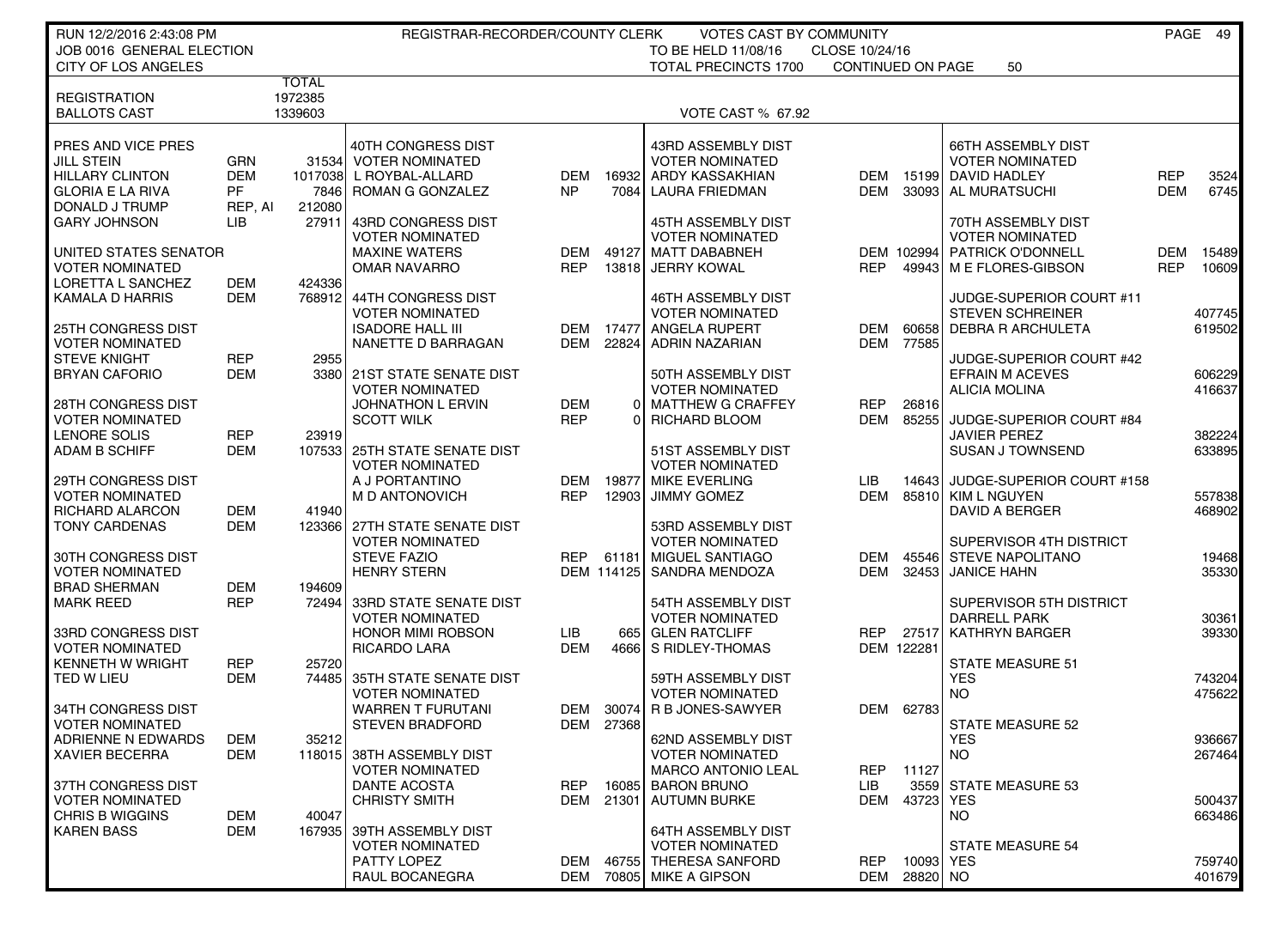| RUN 12/2/2016 2:43:08 PM                         |                           | REGISTRAR-RECORDER/COUNTY CLERK |                  | VOTES CAST BY COMMUNITY                                                                                  | PAGE 50 |
|--------------------------------------------------|---------------------------|---------------------------------|------------------|----------------------------------------------------------------------------------------------------------|---------|
| JOB 0016 GENERAL ELECTION<br>CITY OF LOS ANGELES |                           |                                 |                  | TO BE HELD 11/08/16<br>CLOSE 10/24/16<br><b>TOTAL PRECINCTS 1700</b><br><b>CONTINUED FROM PAGE</b><br>49 |         |
|                                                  | <b>TOTAL</b>              |                                 |                  |                                                                                                          |         |
| <b>REGISTRATION</b>                              | 1972385                   |                                 |                  |                                                                                                          |         |
| <b>BALLOTS CAST</b>                              | 1339603                   |                                 |                  | <b>VOTE CAST % 67.92</b>                                                                                 |         |
| <b>STATE MEASURE 55</b>                          |                           | STATE MEASURE 67                |                  | <b>CENTRAL BASIN MUNI-BD 4</b>                                                                           |         |
| <b>YES</b>                                       | 861192 YES                |                                 |                  | 775399 LETICIA VASQUEZ<br>11                                                                             |         |
| <b>NO</b>                                        | 354598 NO                 |                                 |                  | 422706 M T SANTILLAN-BEAS<br>0                                                                           |         |
|                                                  |                           |                                 |                  | MARIA L INZUNZA                                                                                          |         |
| <b>STATE MEASURE 56</b><br><b>YES</b>            | 903473 YES                | <b>COUNTY MEASURE A</b>         |                  | LUIS LANDEROS<br>3<br>0<br>948407 JOSE TORRES                                                            |         |
| <b>NO</b>                                        | 346324 NO                 |                                 | 237787           |                                                                                                          |         |
|                                                  |                           |                                 |                  | WEST BASIN MUNI WATER-BD 5                                                                               |         |
| <b>STATE MEASURE 57</b>                          |                           | METRO TRANSP AUTH - MEAS M      |                  | DONALD L DEAR                                                                                            |         |
| <b>YES</b>                                       | 903986 YES                |                                 |                  | 912411 RYAN C RICHARD<br>2                                                                               |         |
| <b>NO</b>                                        | 318351 NO                 |                                 | 282658           |                                                                                                          |         |
| <b>STATE MEASURE 58</b>                          |                           | LOS ANGELES CC SPC-MEAS CC      |                  | WATER REPLEN OF SO CAL-D2<br><b>MERRILL A KRUGER</b><br>12936                                            |         |
| <b>YES</b>                                       | 981933 YES                |                                 |                  | 877980 JIM KENNEDY<br>21216                                                                              |         |
| <b>NO</b>                                        | 230776 NO                 |                                 |                  | 271038 ROBERT KATHERMAN<br>26618                                                                         |         |
|                                                  |                           |                                 |                  |                                                                                                          |         |
| <b>STATE MEASURE 59</b><br><b>YES</b>            | 686648 YES                | BEV HILLS USD SPC - MEAS Y      |                  | WATER REPLEN OF SO CAL-D5<br>21 CHARLES DAVIS<br>0                                                       |         |
| <b>NO</b>                                        | 469247 NO                 |                                 |                  | 8 ALBERT ROBLES<br>0                                                                                     |         |
|                                                  |                           |                                 |                  | 0<br>RICARDO PULIDO                                                                                      |         |
| STATE MEASURE 60                                 |                           | LOS ANGELES SPC MUNI-HHH        |                  | <b>R GONZALES-LAWRENCE</b><br>0                                                                          |         |
| <b>YES</b>                                       | 607768 YES                |                                 |                  | 916518 GARY MENDEZ                                                                                       |         |
| <b>NO</b>                                        | 599192 NO                 |                                 | 271582           |                                                                                                          |         |
| STATE MEASURE 61                                 |                           | LOS ANGELES SPC MUNI-JJJ        |                  |                                                                                                          |         |
| <b>YES</b>                                       | 659052 YES                |                                 | 736770           |                                                                                                          |         |
| <b>NO</b>                                        | 543462 NO                 |                                 | 400154           |                                                                                                          |         |
| STATE MEASURE 62                                 |                           | LOS ANGELES SPC MUNI-RRR        |                  |                                                                                                          |         |
| <b>YES</b>                                       | 717403 YES                |                                 | 538941           |                                                                                                          |         |
| <b>NO</b>                                        | 496977 NO                 |                                 | 557955           |                                                                                                          |         |
|                                                  |                           |                                 |                  |                                                                                                          |         |
| <b>STATE MEASURE 63</b>                          |                           | LOS ANGELES SPC MUNI-SSS        |                  |                                                                                                          |         |
| <b>YES</b><br><b>NO</b>                          | 953813 YES<br>268601   NO |                                 | 544885<br>525479 |                                                                                                          |         |
|                                                  |                           |                                 |                  |                                                                                                          |         |
| <b>STATE MEASURE 64</b>                          |                           | MT REC AND CONS - MEAS GG       |                  |                                                                                                          |         |
| <b>YES</b>                                       | 808883 YES                |                                 | 29133            |                                                                                                          |         |
| <b>NO</b>                                        | 444048  NO                |                                 | 5681             |                                                                                                          |         |
| <b>STATE MEASURE 65</b>                          |                           | MT REC AND CON - MEAS FF        |                  |                                                                                                          |         |
| <b>YES</b>                                       | 645622 YES                |                                 | 15107            |                                                                                                          |         |
| <b>NO</b>                                        | 560984  NO                |                                 | 4516             |                                                                                                          |         |
|                                                  |                           |                                 |                  |                                                                                                          |         |
| <b>STATE MEASURE 66</b><br><b>YES</b>            | 518516                    |                                 |                  |                                                                                                          |         |
| <b>NO</b>                                        | 638480                    |                                 |                  |                                                                                                          |         |
|                                                  |                           |                                 |                  |                                                                                                          |         |
|                                                  |                           |                                 |                  |                                                                                                          |         |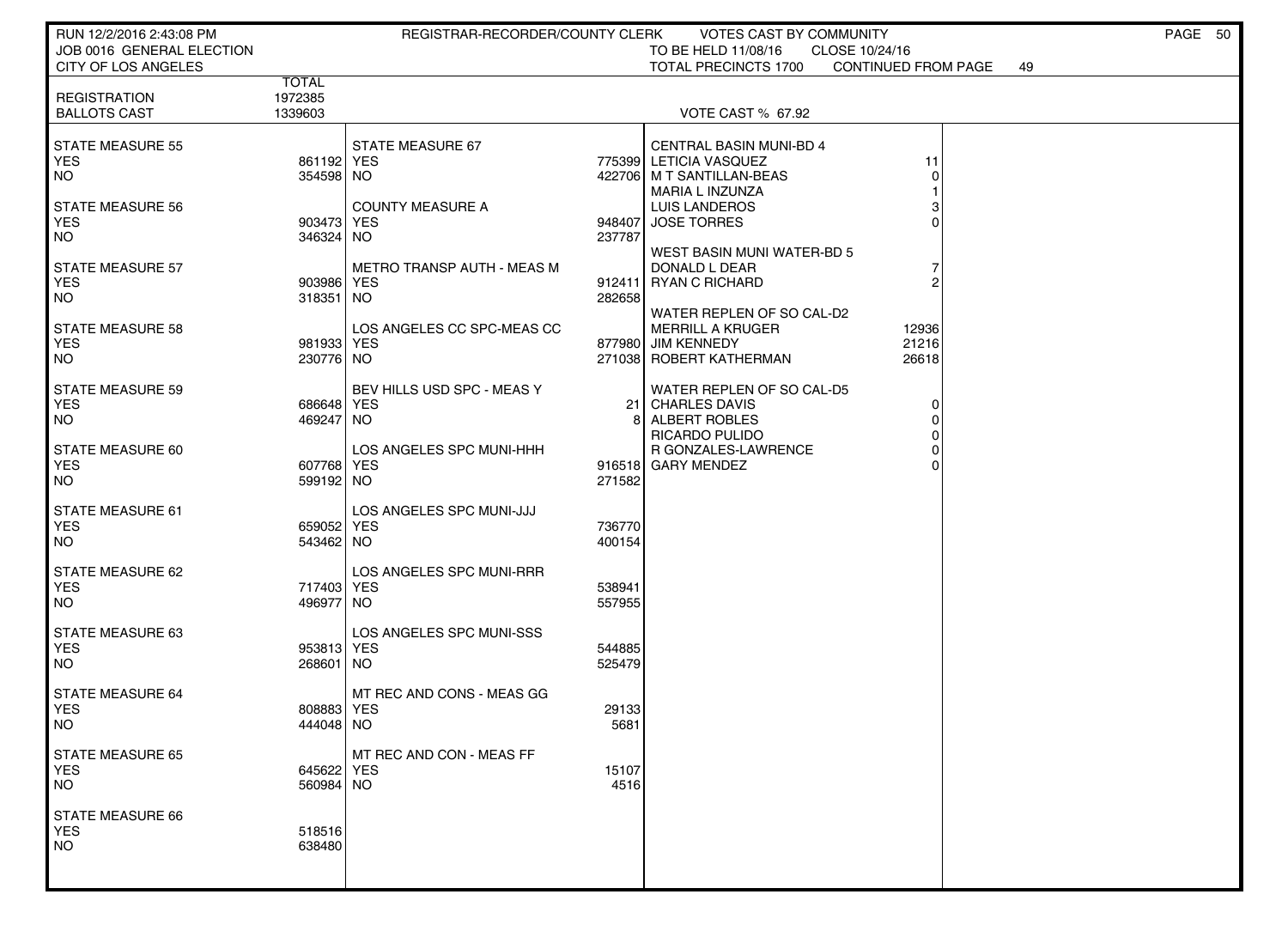| RUN 12/2/2016 2:43:08 PM                        |                   |                 |                                    | REGISTRAR-RECORDER/COUNTY CLERK | VOTES CAST BY COMMUNITY                  |                | PAGE 51 |
|-------------------------------------------------|-------------------|-----------------|------------------------------------|---------------------------------|------------------------------------------|----------------|---------|
| JOB 0016 GENERAL ELECTION                       |                   |                 |                                    |                                 | TO BE HELD 11/08/16                      | CLOSE 10/24/16 |         |
| <b>CITY OF LYNWOOD</b>                          |                   | TOTAL           |                                    |                                 | <b>TOTAL PRECINCTS 25</b>                |                |         |
| <b>REGISTRATION</b>                             |                   | 24654           |                                    |                                 |                                          |                |         |
| <b>BALLOTS CAST</b>                             |                   | 16572           |                                    |                                 | <b>VOTE CAST % 67.22</b>                 |                |         |
|                                                 |                   |                 |                                    |                                 |                                          |                |         |
| PRES AND VICE PRES<br>JILL STEIN                | <b>GRN</b>        |                 | <b>STATE MEASURE 52</b><br>315 YES | 11770                           | <b>STATE MEASURE 64</b><br><b>YES</b>    | 8579           |         |
| <b>HILLARY CLINTON</b>                          | <b>DEM</b>        | 14461   NO      |                                    | 3570                            | NO                                       | 7087           |         |
| <b>GLORIA E LA RIVA</b>                         | <b>PF</b>         | 155             |                                    |                                 |                                          |                |         |
| DONALD J TRUMP                                  | REP, AI           |                 | 970 STATE MEASURE 53               |                                 | STATE MEASURE 65                         |                |         |
| <b>GARY JOHNSON</b>                             | LIB               | 234             | YES<br><b>NO</b>                   | 7234<br>7509                    | <b>YES</b><br>NO.                        | 8092<br>7030   |         |
| UNITED STATES SENATOR                           |                   |                 |                                    |                                 |                                          |                |         |
| <b>VOTER NOMINATED</b>                          |                   |                 | <b>STATE MEASURE 54</b>            |                                 | <b>STATE MEASURE 66</b>                  |                |         |
| <b>LORETTA L SANCHEZ</b>                        | DEM               | 9046 YES        |                                    | 9249                            | <b>YES</b>                               | 7109           |         |
| KAMALA D HARRIS                                 | DEM               | 6534 NO         |                                    | 5477                            | NO                                       | 7660           |         |
| 44TH CONGRESS DIST                              |                   |                 | STATE MEASURE 55                   |                                 | STATE MEASURE 67                         |                |         |
| <b>VOTER NOMINATED</b>                          |                   |                 | <b>YES</b>                         | 11959 YES                       |                                          | 7993           |         |
| <b>ISADORE HALL III</b><br>NANETTE D BARRAGAN   | <b>DEM</b><br>DEM | 5537 NO<br>9393 |                                    | 3360 NO                         |                                          | 7003           |         |
|                                                 |                   |                 | <b>STATE MEASURE 56</b>            |                                 | <b>COUNTY MEASURE A</b>                  |                |         |
| <b>33RD STATE SENATE DIST</b>                   |                   |                 | <b>YES</b>                         | 11530                           | <b>YES</b>                               | 12337          |         |
| <b>VOTER NOMINATED</b>                          |                   |                 | NO.                                | 4079                            | NO.                                      | 2697           |         |
| <b>HONOR MIMI ROBSON</b><br><b>RICARDO LARA</b> | LIB<br><b>DEM</b> | 2004            | 12682 STATE MEASURE 57             |                                 | <b>METRO TRANSP AUTH - MEAS M</b>        |                |         |
|                                                 |                   |                 | <b>YES</b>                         | 11087                           | <b>YES</b>                               | 11921          |         |
| 63RD ASSEMBLY DIST                              |                   |                 | <b>NO</b>                          | 4312 NO                         |                                          | 3244           |         |
| <b>VOTER NOMINATED</b>                          |                   |                 |                                    |                                 |                                          |                |         |
| <b>ANTHONY RENDON</b><br>ADAM JOSHUA MILLER     | DEM<br><b>REP</b> | 1786 YES        | 12765 STATE MEASURE 58             | 12804                           | LOS ANGELES CC SPC-MEAS CC<br><b>YES</b> | 0              |         |
|                                                 |                   |                 | NO.                                | 2437                            | NO.                                      | $\Omega$       |         |
| JUDGE-SUPERIOR COURT #11                        |                   |                 |                                    |                                 |                                          |                |         |
| <b>STEVEN SCHREINER</b>                         |                   | 4951            | STATE MEASURE 59                   |                                 | LYNWOOD USD SPC - MEAS N                 |                |         |
| <b>DEBRA R ARCHULETA</b>                        |                   | 9332 YES        | <b>NO</b>                          | 8122<br>6665                    | <b>YES</b><br>NO                         | 11770<br>3025  |         |
| JUDGE-SUPERIOR COURT #42                        |                   |                 |                                    |                                 |                                          |                |         |
| <b>EFRAIN M ACEVES</b>                          |                   |                 | 7865 STATE MEASURE 60              |                                 | LYNWOOD CITY SPC - MEAS PS               |                |         |
| ALICIA MOLINA                                   |                   | 6445 YES        |                                    | 9999                            | <b>YES</b>                               | 11108          |         |
| JUDGE-SUPERIOR COURT #84                        |                   |                 | NO.                                | 5153 NO                         |                                          | 3667           |         |
| <b>JAVIER PEREZ</b>                             |                   |                 | 8771 STATE MEASURE 61              |                                 | LYNWOOD CITY SPC - MEAS RD               |                |         |
| <b>SUSAN J TOWNSEND</b>                         |                   | 5273 YES        |                                    | 8099                            | <b>YES</b>                               | 9574           |         |
| JUDGE-SUPERIOR COURT #158                       |                   |                 | NO.                                | 7191                            | NO.                                      | 4723           |         |
| KIM L NGUYEN                                    |                   |                 | 7309 STATE MEASURE 62              |                                 | CENTRAL BASIN MUNI-BD 4                  |                |         |
| <b>DAVID A BERGER</b>                           |                   | 6764 YES        |                                    |                                 | 8394 LETICIA VASQUEZ                     | 6845           |         |
|                                                 |                   |                 | <b>NO</b>                          |                                 | 6797 M T SANTILLAN-BEAS                  | 4197           |         |
| <b>STATE MEASURE 51</b><br><b>YES</b>           |                   |                 | 11064 STATE MEASURE 63             |                                 | MARIA L INZUNZA<br><b>LUIS LANDEROS</b>  | 640<br>1332    |         |
| NO                                              |                   | 4385 YES        |                                    | 11767                           | <b>JOSE TORRES</b>                       | 1106           |         |
|                                                 |                   |                 | <b>NO</b>                          | 3462                            |                                          |                |         |
|                                                 |                   |                 |                                    |                                 |                                          |                |         |
|                                                 |                   |                 |                                    |                                 |                                          |                |         |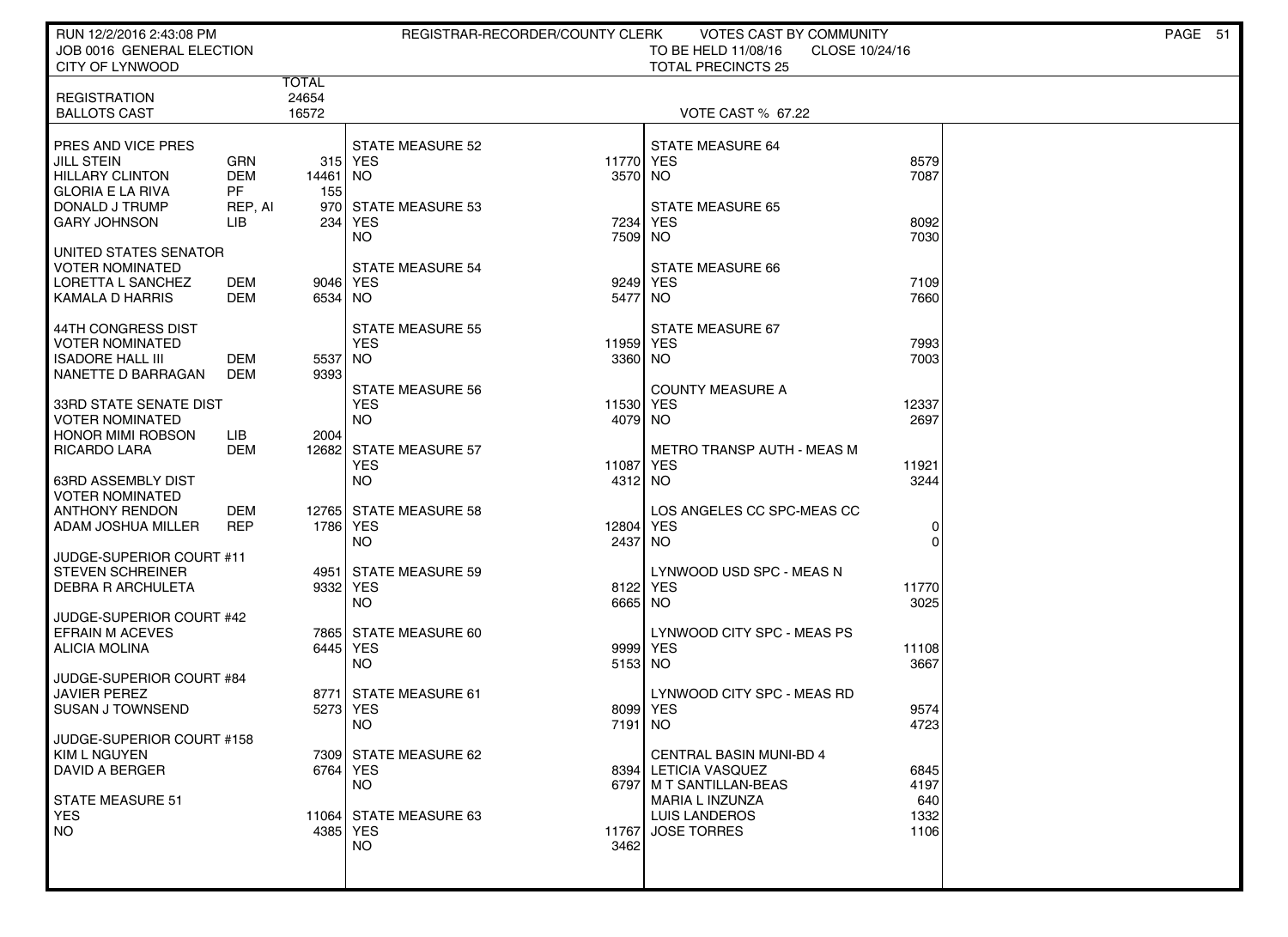| RUN 12/2/2016 2:43:08 PM<br>JOB 0016 GENERAL ELECTION                                                                          |                                                  |                       | REGISTRAR-RECORDER/COUNTY CLERK                                           |                         | VOTES CAST BY COMMUNITY<br>TO BE HELD 11/08/16                                                         | CLOSE 10/24/16               | PAGE 52 |
|--------------------------------------------------------------------------------------------------------------------------------|--------------------------------------------------|-----------------------|---------------------------------------------------------------------------|-------------------------|--------------------------------------------------------------------------------------------------------|------------------------------|---------|
| <b>CITY OF MALIBU</b>                                                                                                          |                                                  |                       |                                                                           |                         | <b>TOTAL PRECINCTS 10</b>                                                                              |                              |         |
| <b>REGISTRATION</b><br><b>BALLOTS CAST</b>                                                                                     |                                                  | TOTAL<br>8732<br>6875 |                                                                           |                         | <b>VOTE CAST % 78.73</b>                                                                               |                              |         |
| PRES AND VICE PRES<br><b>JILL STEIN</b><br>HILLARY CLINTON<br><b>GLORIA E LA RIVA</b><br>DONALD J TRUMP<br><b>GARY JOHNSON</b> | GRN<br><b>DEM</b><br><b>PF</b><br>REP, AI<br>LІВ | 4276 NO<br>20<br>224  | <b>STATE MEASURE 52</b><br>117 YES<br>1999 STATE MEASURE 53<br><b>YES</b> | 4254<br>1777<br>2399    | <b>STATE MEASURE 64</b><br><b>YES</b><br>NO.<br><b>STATE MEASURE 65</b><br><b>YES</b>                  | 4477<br>2049<br>2764         |         |
| UNITED STATES SENATOR<br><b>VOTER NOMINATED</b><br>LORETTA L SANCHEZ<br>KAMALA D HARRIS                                        | <b>DEM</b><br>DEM                                | 1702 YES<br>4027 NO   | <b>NO</b><br><b>STATE MEASURE 54</b>                                      | 3511<br>4096<br>1803 NO | NO.<br>STATE MEASURE 66<br><b>YES</b>                                                                  | 3431<br>2695<br>3100         |         |
| 33RD CONGRESS DIST<br><b>VOTER NOMINATED</b><br><b>KENNETH W WRIGHT</b><br>TED W LIEU                                          | <b>REP</b><br><b>DEM</b>                         | 2383 NO<br>3817       | <b>STATE MEASURE 55</b><br><b>YES</b><br><b>STATE MEASURE 56</b>          | 3084<br>3052 NO         | STATE MEASURE 67<br><b>YES</b><br><b>COUNTY MEASURE A</b>                                              | 3996<br>2150                 |         |
| 27TH STATE SENATE DIST<br><b>VOTER NOMINATED</b><br><b>STEVE FAZIO</b><br>HENRY STERN                                          | <b>REP</b><br><b>DEM</b>                         | 2158                  | <b>YES</b><br><b>NO</b><br>4151 STATE MEASURE 57<br><b>YES</b>            | 4746<br>1682<br>4569    | <b>YES</b><br>NO.<br><b>METRO TRANSP AUTH - MEAS M</b><br><b>YES</b>                                   | 4163<br>1875<br>4069         |         |
| 50TH ASSEMBLY DIST<br><b>VOTER NOMINATED</b><br><b>MATTHEW G CRAFFEY</b><br>RICHARD BLOOM<br>JUDGE-SUPERIOR COURT #11          | <b>REP</b><br><b>DEM</b>                         | 2361<br>3723 YES      | <b>NO</b><br><b>STATE MEASURE 58</b><br><b>NO</b>                         | 1644<br>4681            | <b>NO</b><br>MALIBU CITY GEN MUNI-CNC<br>JEFFERSON WAGNER<br>1469 LAUREEN SILLS<br><b>J B DENICOLA</b> | 1962<br>3619<br>2249<br>1630 |         |
| <b>STEVEN SCHREINER</b><br><b>DEBRA R ARCHULETA</b>                                                                            |                                                  | 2236 YES              | 2456 STATE MEASURE 59<br><b>NO</b>                                        | 2677                    | <b>CARL RANDALL</b><br>3175 SKYLAR PEAK<br><b>RICK MULLEN</b>                                          | 1514<br>3228<br>3888         |         |
| JUDGE-SUPERIOR COURT #42<br><b>EFRAIN M ACEVES</b><br>ALICIA MOLINA<br>JUDGE-SUPERIOR COURT #84                                |                                                  | 1448   YES            | 3223 STATE MEASURE 60<br><b>NO</b>                                        | 2541<br>3582            | SANTA MONICA COMM COL-BT<br>M QUINONES-PEREZ<br>SION ROY<br><b>ROB G RADER</b>                         | 2321<br>2069<br>2157         |         |
| <b>JAVIER PEREZ</b><br><b>SUSAN J TOWNSEND</b><br>JUDGE-SUPERIOR COURT #158                                                    |                                                  | 3503 YES              | 1114 STATE MEASURE 61<br><b>NO</b>                                        | 3365<br>2697            | <b>SUSAN AMINOFF</b><br>SANTA MONICA CCD - MEAS V<br><b>YES</b>                                        | 2476<br>3371                 |         |
| KIM L NGUYEN<br>DAVID A BERGER                                                                                                 |                                                  | 2182 YES              | 2521 STATE MEASURE 62<br><b>NO</b>                                        | 3476<br>2747            | NO.                                                                                                    | 1968                         |         |
| STATE MEASURE 51<br><b>YES</b><br><b>NO</b>                                                                                    |                                                  | 3383 YES              | 2783 STATE MEASURE 63<br><b>NO</b>                                        | 4674<br>1695            |                                                                                                        |                              |         |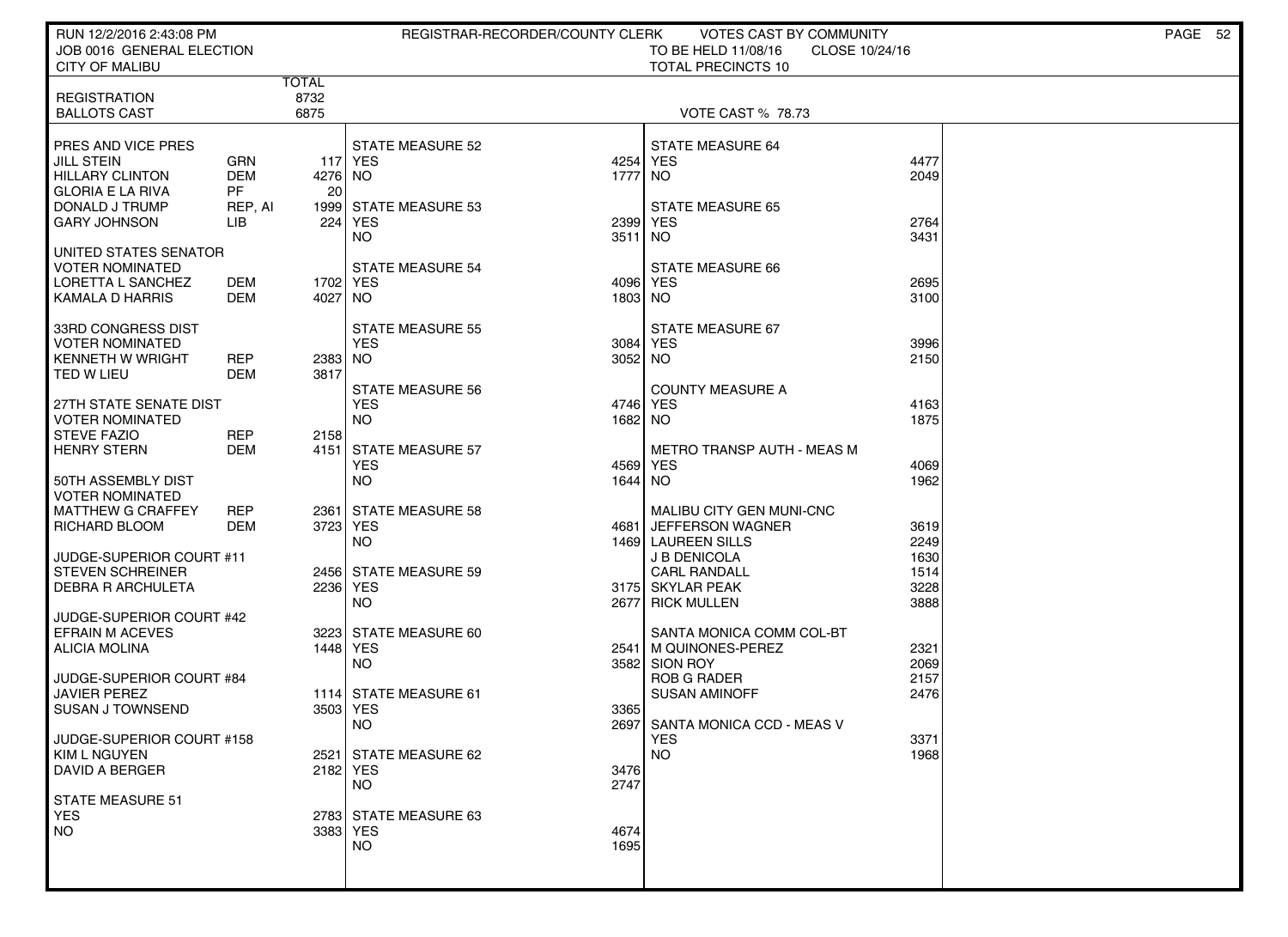| RUN 12/2/2016 2:43:08 PM                          |            |          |                                     | REGISTRAR-RECORDER/COUNTY CLERK | VOTES CAST BY COMMUNITY                       |               | PAGE 53 |
|---------------------------------------------------|------------|----------|-------------------------------------|---------------------------------|-----------------------------------------------|---------------|---------|
| JOB 0016 GENERAL ELECTION                         |            |          |                                     |                                 | TO BE HELD 11/08/16<br>CLOSE 10/24/16         |               |         |
| CITY OF MANHATTAN BEACH                           |            |          |                                     |                                 | <b>TOTAL PRECINCTS 22</b>                     |               |         |
|                                                   |            | TOTAL    |                                     |                                 |                                               |               |         |
| <b>REGISTRATION</b>                               |            | 25402    |                                     |                                 |                                               |               |         |
| <b>BALLOTS CAST</b>                               |            | 20594    |                                     |                                 | VOTE CAST % 81.07                             |               |         |
| PRES AND VICE PRES                                |            |          | <b>STATE MEASURE 53</b>             |                                 | <b>STATE MEASURE 65</b>                       |               |         |
| JILL STEIN                                        | GRN        | 241      | <b>YES</b>                          | 7739                            | <b>YES</b>                                    | 7843          |         |
| <b>HILLARY CLINTON</b>                            | <b>DEM</b> | 12308 NO |                                     | 10280                           | NO.                                           | 11009         |         |
| <b>GLORIA E LA RIVA</b>                           | PF         | 44       |                                     |                                 |                                               |               |         |
| DONALD J TRUMP                                    | REP, AI    |          | 6069 STATE MEASURE 54               |                                 | STATE MEASURE 66                              |               |         |
| GARY JOHNSON                                      | LIB        |          | 979 YES                             | 12566                           | <b>YES</b>                                    | 9209<br>8507  |         |
| UNITED STATES SENATOR                             |            |          | NO                                  | 5404                            | NO.                                           |               |         |
| <b>VOTER NOMINATED</b>                            |            |          | <b>STATE MEASURE 55</b>             |                                 | STATE MEASURE 67                              |               |         |
| LORETTA L SANCHEZ                                 | DEM        | 5298 YES |                                     | 7866                            | <b>YES</b>                                    | 10976         |         |
| KAMALA D HARRIS                                   | DEM        | 11816 NO |                                     | 10940 NO                        |                                               | 7760          |         |
|                                                   |            |          |                                     |                                 |                                               |               |         |
| 33RD CONGRESS DIST                                |            |          | STATE MEASURE 56                    |                                 | <b>COUNTY MEASURE A</b>                       |               |         |
| <b>VOTER NOMINATED</b><br><b>KENNETH W WRIGHT</b> | REP        | 7932 NO  | <b>YES</b>                          | 13974<br>5568                   | <b>YES</b><br>NO                              | 11683<br>6592 |         |
| TED W LIEU                                        | <b>DEM</b> | 10870    |                                     |                                 |                                               |               |         |
|                                                   |            |          | <b>STATE MEASURE 57</b>             |                                 | <b>METRO TRANSP AUTH - MEAS M</b>             |               |         |
| <b>66TH ASSEMBLY DIST</b>                         |            |          | <b>YES</b>                          | 12366                           | <b>YES</b>                                    | 10922         |         |
| <b>VOTER NOMINATED</b>                            |            |          | NO                                  | 6521                            | NO.                                           | 7443          |         |
| <b>DAVID HADLEY</b>                               | REP        | 9960     |                                     |                                 |                                               |               |         |
| AL MURATSUCHI                                     | DEM        |          | 9092 STATE MEASURE 58               |                                 | <b>MANHATTAN BEACH USD-MEAS C</b>             |               |         |
| JUDGE-SUPERIOR COURT #11                          |            |          | YES<br>NO.                          | 13041<br>5698                   | <b>YES</b><br>NO.                             | 13510<br>5401 |         |
| <b>STEVEN SCHREINER</b>                           |            | 7208     |                                     |                                 |                                               |               |         |
| <b>DEBRA R ARCHULETA</b>                          |            | 6690     | <b>STATE MEASURE 59</b>             |                                 | <b>MANHATTAN BCH USD-MEAS EE</b>              |               |         |
|                                                   |            |          | <b>YES</b>                          | 8477                            | <b>YES</b>                                    | 12661         |         |
| JUDGE-SUPERIOR COURT #42                          |            |          | NO.                                 | 9158 NO                         |                                               | 6129          |         |
| <b>EFRAIN M ACEVES</b>                            |            | 9883     |                                     |                                 |                                               |               |         |
| <b>ALICIA MOLINA</b>                              |            |          | 3899 STATE MEASURE 60<br><b>YES</b> |                                 | <b>BEACH CITIES HEALTH</b><br>6818 JANE DIEHL | 7815          |         |
| JUDGE-SUPERIOR COURT #84                          |            |          | <b>NO</b>                           | 11835                           | VANESSA I POSTER                              | 9130          |         |
| <b>JAVIER PEREZ</b>                               |            | 3417     |                                     |                                 | <b>VISH CHATTERJI</b>                         | 3470          |         |
| <b>SUSAN J TOWNSEND</b>                           |            |          | 10284 STATE MEASURE 61              |                                 | LENORE BLOSS                                  | 7275          |         |
|                                                   |            |          | <b>YES</b>                          | 7901                            |                                               |               |         |
| JUDGE-SUPERIOR COURT #158                         |            |          | <b>NO</b>                           | 10501                           | WATER REPLEN OF SO CAL-D2                     |               |         |
| <b>KIM L NGUYEN</b>                               |            | 7050     |                                     |                                 | <b>MERRILL A KRUGER</b><br><b>JIM KENNEDY</b> | 1934          |         |
| DAVID A BERGER                                    |            |          | 6947 STATE MEASURE 62<br><b>YES</b> | 9355                            | ROBERT KATHERMAN                              | 4232<br>5705  |         |
| SUPERVISOR 4TH DISTRICT                           |            |          | <b>NO</b>                           | 9590                            |                                               |               |         |
| <b>STEVE NAPOLITANO</b>                           |            | 9655     |                                     |                                 |                                               |               |         |
| JANICE HAHN                                       |            |          | 7171 STATE MEASURE 63               |                                 |                                               |               |         |
|                                                   |            |          | <b>YES</b>                          | 13768                           |                                               |               |         |
| <b>STATE MEASURE 51</b>                           |            |          | <b>NO</b>                           | 5460                            |                                               |               |         |
| <b>YES</b><br><b>NO</b>                           |            | 8335     | 10553 STATE MEASURE 64              |                                 |                                               |               |         |
|                                                   |            |          | <b>YES</b>                          | 12077                           |                                               |               |         |
| <b>STATE MEASURE 52</b>                           |            |          | <b>NO</b>                           | 7521                            |                                               |               |         |
| <b>YES</b>                                        |            | 12488    |                                     |                                 |                                               |               |         |
| <b>NO</b>                                         |            | 5844     |                                     |                                 |                                               |               |         |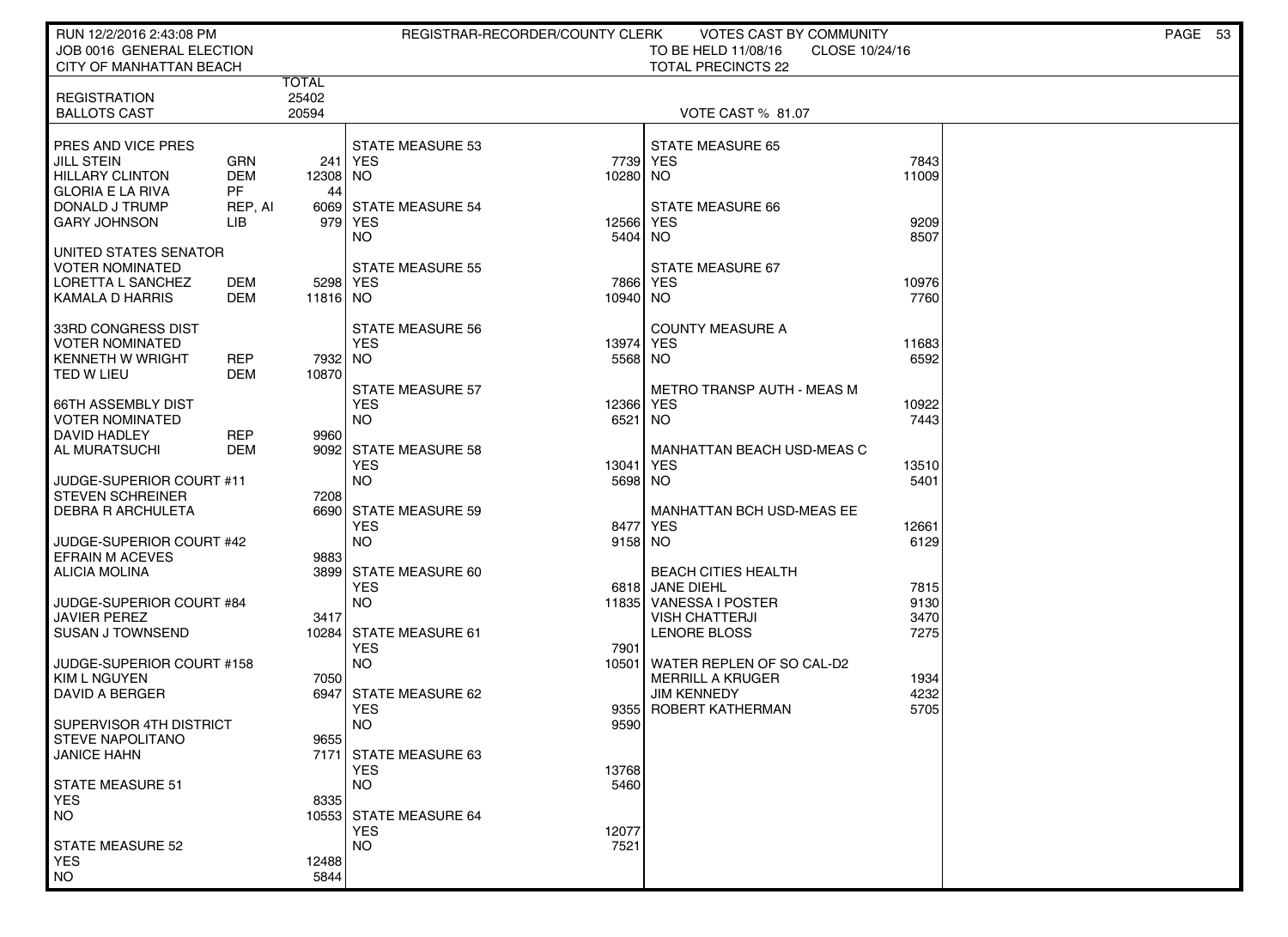| RUN 12/2/2016 2:43:08 PM<br>JOB 0016 GENERAL ELECTION                                   |                                |                     |                                                    | REGISTRAR-RECORDER/COUNTY CLERK | VOTES CAST BY COMMUNITY<br>TO BE HELD 11/08/16      | CLOSE 10/24/16 | PAGE 54 |
|-----------------------------------------------------------------------------------------|--------------------------------|---------------------|----------------------------------------------------|---------------------------------|-----------------------------------------------------|----------------|---------|
| CITY OF MAYWOOD                                                                         |                                | TOTAL               |                                                    |                                 | <b>TOTAL PRECINCTS 8</b>                            |                |         |
| <b>REGISTRATION</b><br><b>BALLOTS CAST</b>                                              |                                | 8605<br>6051        |                                                    |                                 | <b>VOTE CAST % 70.32</b>                            |                |         |
| PRES AND VICE PRES<br><b>JILL STEIN</b><br>HILLARY CLINTON<br><b>GLORIA E LA RIVA</b>   | GRN<br><b>DEM</b><br><b>PF</b> | $5158$ NO<br>63     | STATE MEASURE 52<br>122 YES                        | 1176 NO                         | STATE MEASURE 64<br>4409 YES                        | 2916<br>2776   |         |
| DONALD J TRUMP<br><b>GARY JOHNSON</b>                                                   | REP, AI<br>LIB                 | 447<br>87           | STATE MEASURE 53<br>YES<br>NO                      | 2602<br>2780 NO                 | <b>STATE MEASURE 65</b><br><b>YES</b>               | 2925<br>2557   |         |
| UNITED STATES SENATOR<br><b>VOTER NOMINATED</b><br>LORETTA L SANCHEZ<br>KAMALA D HARRIS | DEM<br>DEM                     | 3552 YES<br>2108 NO | STATE MEASURE 54                                   | 3211<br>2149 NO                 | STATE MEASURE 66<br><b>YES</b>                      | 2647<br>2819   |         |
| 40TH CONGRESS DIST<br><b>VOTER NOMINATED</b><br>L ROYBAL-ALLARD<br>ROMAN G GONZALEZ     | DEM<br>N <sub>P</sub>          | 4252 NO<br>1235     | <b>STATE MEASURE 55</b><br><b>YES</b>              | 1068 NO                         | STATE MEASURE 67<br>4516 YES                        | 3140<br>2366   |         |
| 33RD STATE SENATE DIST<br><b>VOTER NOMINATED</b><br><b>HONOR MIMI ROBSON</b>            | LІВ                            | 688                 | <b>STATE MEASURE 56</b><br><b>YES</b><br><b>NO</b> | 4436<br>1254 NO                 | <b>COUNTY MEASURE A</b><br><b>YES</b>               | 4836<br>691    |         |
| <b>RICARDO LARA</b><br>63RD ASSEMBLY DIST                                               | DEM                            |                     | 4719 STATE MEASURE 57<br><b>YES</b><br><b>NO</b>   | 1574 NO                         | <b>METRO TRANSP AUTH - MEAS M</b><br>3990 YES       | 4595<br>964    |         |
| <b>VOTER NOMINATED</b><br><b>ANTHONY RENDON</b><br>ADAM JOSHUA MILLER                   | <b>DEM</b><br><b>REP</b>       |                     | 4708 STATE MEASURE 58<br>633 YES<br><b>NO</b>      | 871                             | LOS ANGELES CC SPC-MEAS CC<br>4680 YES<br><b>NO</b> | 4648<br>742    |         |
| JUDGE-SUPERIOR COURT #11<br><b>STEVEN SCHREINER</b><br><b>DEBRA R ARCHULETA</b>         |                                | 3341 YES            | 1901 STATE MEASURE 59<br><b>NO</b>                 | 2926<br>2433                    |                                                     |                |         |
| JUDGE-SUPERIOR COURT #42<br><b>EFRAIN M ACEVES</b><br>ALICIA MOLINA                     |                                | 2505 YES            | 2738 STATE MEASURE 60<br><b>NO</b>                 | 3493<br>2028                    |                                                     |                |         |
| JUDGE-SUPERIOR COURT #84<br><b>JAVIER PEREZ</b><br>SUSAN J TOWNSEND                     |                                | 1627   YES          | 3493 STATE MEASURE 61<br><b>NO</b>                 | 2957<br>2608                    |                                                     |                |         |
| JUDGE-SUPERIOR COURT #158<br>  KIM L NGUYEN<br>DAVID A BERGER                           |                                | 2790 YES            | 2329 STATE MEASURE 62<br><b>NO</b>                 | 3124<br>2418                    |                                                     |                |         |
| STATE MEASURE 51<br><b>YES</b><br><b>NO</b>                                             |                                | 1448 YES            | 4181 STATE MEASURE 63<br><b>NO</b>                 | 4320<br>1186                    |                                                     |                |         |
|                                                                                         |                                |                     |                                                    |                                 |                                                     |                |         |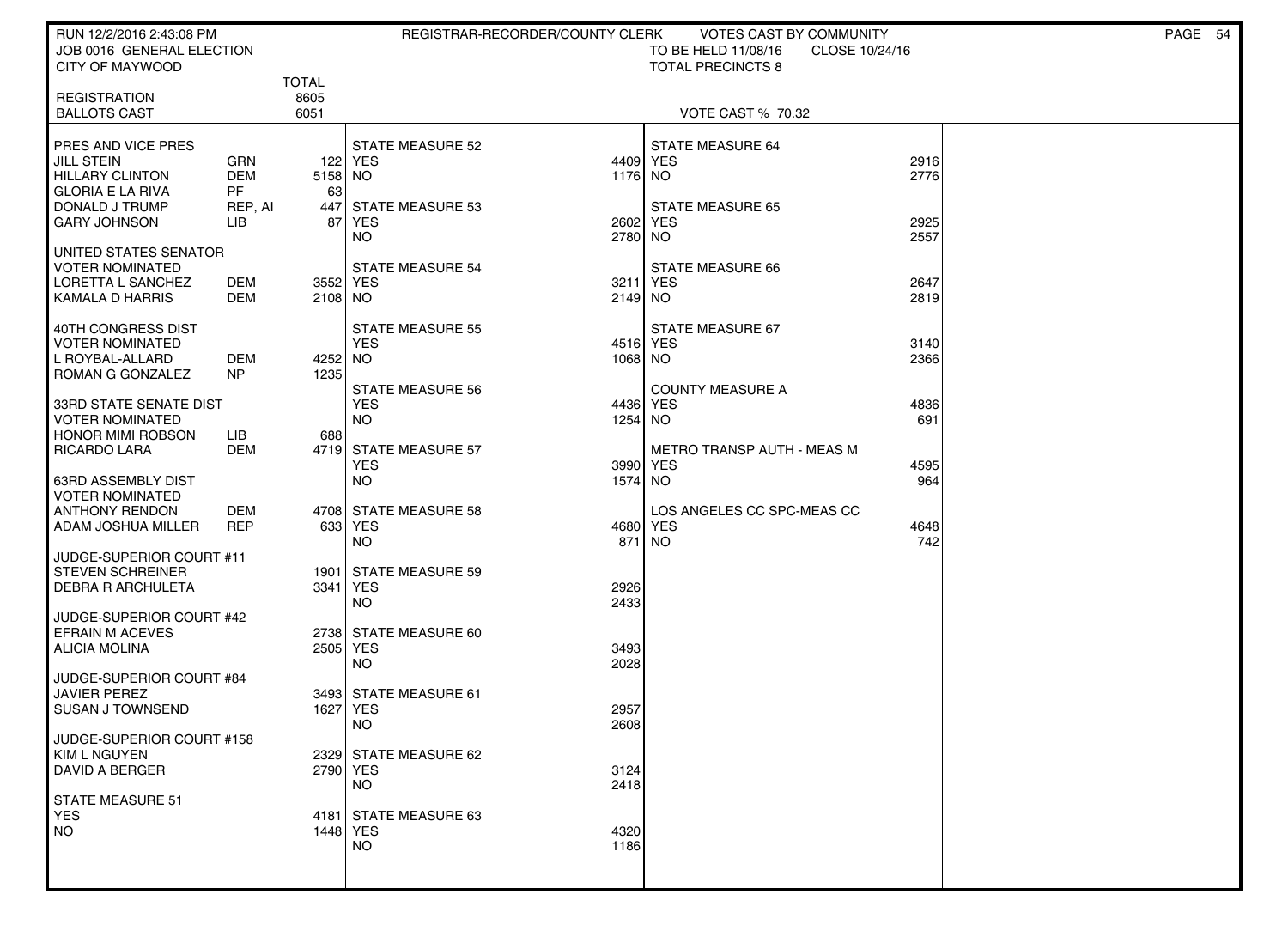| RUN 12/2/2016 2:43:08 PM<br>JOB 0016 GENERAL ELECTION<br><b>CITY OF MONROVIA</b>                        |                                           |                                | REGISTRAR-RECORDER/COUNTY CLERK                                                                         |                  | VOTES CAST BY COMMUNITY<br>TO BE HELD 11/08/16<br>CLOSE 10/24/16<br><b>TOTAL PRECINCTS 22</b> |              | PAGE 55 |
|---------------------------------------------------------------------------------------------------------|-------------------------------------------|--------------------------------|---------------------------------------------------------------------------------------------------------|------------------|-----------------------------------------------------------------------------------------------|--------------|---------|
| <b>REGISTRATION</b><br><b>BALLOTS CAST</b>                                                              |                                           | <b>TOTAL</b><br>20564<br>15884 |                                                                                                         |                  | <b>VOTE CAST % 77.24</b>                                                                      |              |         |
| PRES AND VICE PRES<br>JILL STEIN<br><b>HILLARY CLINTON</b><br><b>GLORIA E LA RIVA</b><br>DONALD J TRUMP | GRN<br><b>DEM</b><br><b>PF</b><br>REP, AI | 76                             | JUDGE-SUPERIOR COURT #84<br>408 JAVIER PEREZ<br>9473 SUSAN J TOWNSEND<br>4718 JUDGE-SUPERIOR COURT #158 | 4221<br>7544     | STATE MEASURE 60<br><b>YES</b><br>NO.<br>STATE MEASURE 61                                     | 6933<br>7623 |         |
| <b>GARY JOHNSON</b>                                                                                     | LIB                                       | 591                            | KIM L NGUYEN<br>DAVID A BERGER                                                                          | 5682<br>6311     | <b>YES</b><br>NO.                                                                             | 6624<br>7985 |         |
| UNITED STATES SENATOR<br>VOTER NOMINATED<br>LORETTA L SANCHEZ<br>KAMALA D HARRIS                        | DEM<br>DEM                                |                                | SUPERVISOR 5TH DISTRICT<br>5324 DARRELL PARK<br>8334   KATHRYN BARGER                                   | 7171             | STATE MEASURE 62<br>5089 YES<br>NO                                                            | 6921<br>7876 |         |
| 27TH CONGRESS DIST<br><b>VOTER NOMINATED</b><br><b>JACK ORSWELL</b><br>JUDY CHU                         | <b>REP</b><br>DEM                         | 1087 NO<br>943                 | <b>STATE MEASURE 51</b><br><b>YES</b>                                                                   | 7558<br>7189 NO  | STATE MEASURE 63<br><b>YES</b>                                                                | 9493<br>5349 |         |
| 32ND CONGRESS DIST<br><b>VOTER NOMINATED</b><br>GRACE F NAPOLITANO                                      | DEM                                       | 7846                           | <b>STATE MEASURE 52</b><br><b>YES</b><br><b>NO</b>                                                      | 10180<br>4417 NO | STATE MEASURE 64<br><b>YES</b>                                                                | 8643<br>6516 |         |
| ROGER HERNANDEZ<br><b>25TH STATE SENATE DIST</b>                                                        | DEM                                       | 2931                           | <b>STATE MEASURE 53</b><br><b>YES</b><br><b>NO</b>                                                      | 6438<br>7777     | <b>STATE MEASURE 65</b><br><b>YES</b><br>NO                                                   | 6823<br>7829 |         |
| <b>VOTER NOMINATED</b><br>A J PORTANTINO<br>M D ANTONOVICH                                              | DEM<br><b>REP</b>                         | 7841<br>6491 YES               | <b>STATE MEASURE 54</b><br><b>NO</b>                                                                    | 5057             | STATE MEASURE 66<br>9059 YES<br>NO                                                            | 7339<br>6772 |         |
| 41ST ASSEMBLY DIST<br><b>VOTER NOMINATED</b><br><b>CHRIS HOLDEN</b><br>CASEY C HIGGINS                  | DEM<br><b>REP</b>                         | 8266 YES<br>5657 NO            | <b>STATE MEASURE 55</b>                                                                                 | 9292<br>5453 NO  | STATE MEASURE 67<br><b>YES</b>                                                                | 7886<br>6682 |         |
| 48TH ASSEMBLY DIST<br><b>VOTER NOMINATED</b><br><b>BLANCA E RUBIO</b><br><b>CORY ELLENSON</b>           | DEM<br>REP                                | 28                             | <b>STATE MEASURE 56</b><br><b>YES</b><br>70 NO                                                          | 9584<br>5461     | <b>COUNTY MEASURE A</b><br><b>YES</b><br>NO.                                                  | 9666<br>4704 |         |
| 49TH ASSEMBLY DIST<br><b>VOTER NOMINATED</b><br>PETER AMUNDSON                                          | REP                                       | $\mathbf{3}$                   | <b>STATE MEASURE 57</b><br><b>YES</b><br><b>NO</b>                                                      | 8815<br>5972     | <b>METRO TRANSP AUTH - MEAS M</b><br><b>YES</b><br>NO.                                        | 9357<br>5109 |         |
| ED CHAU<br>JUDGE-SUPERIOR COURT #11<br><b>STEVEN SCHREINER</b>                                          | DEM                                       | 4715                           | 0 STATE MEASURE 58<br><b>YES</b><br>NO.                                                                 | 10457<br>4245    |                                                                                               |              |         |
| <b>DEBRA R ARCHULETA</b>                                                                                |                                           | 7251                           | <b>STATE MEASURE 59</b><br><b>YES</b>                                                                   | 7032             |                                                                                               |              |         |
| JUDGE-SUPERIOR COURT #42<br><b>EFRAIN M ACEVES</b><br><b>ALICIA MOLINA</b>                              |                                           | 7466<br>4551                   | <b>NO</b>                                                                                               | 6937             |                                                                                               |              |         |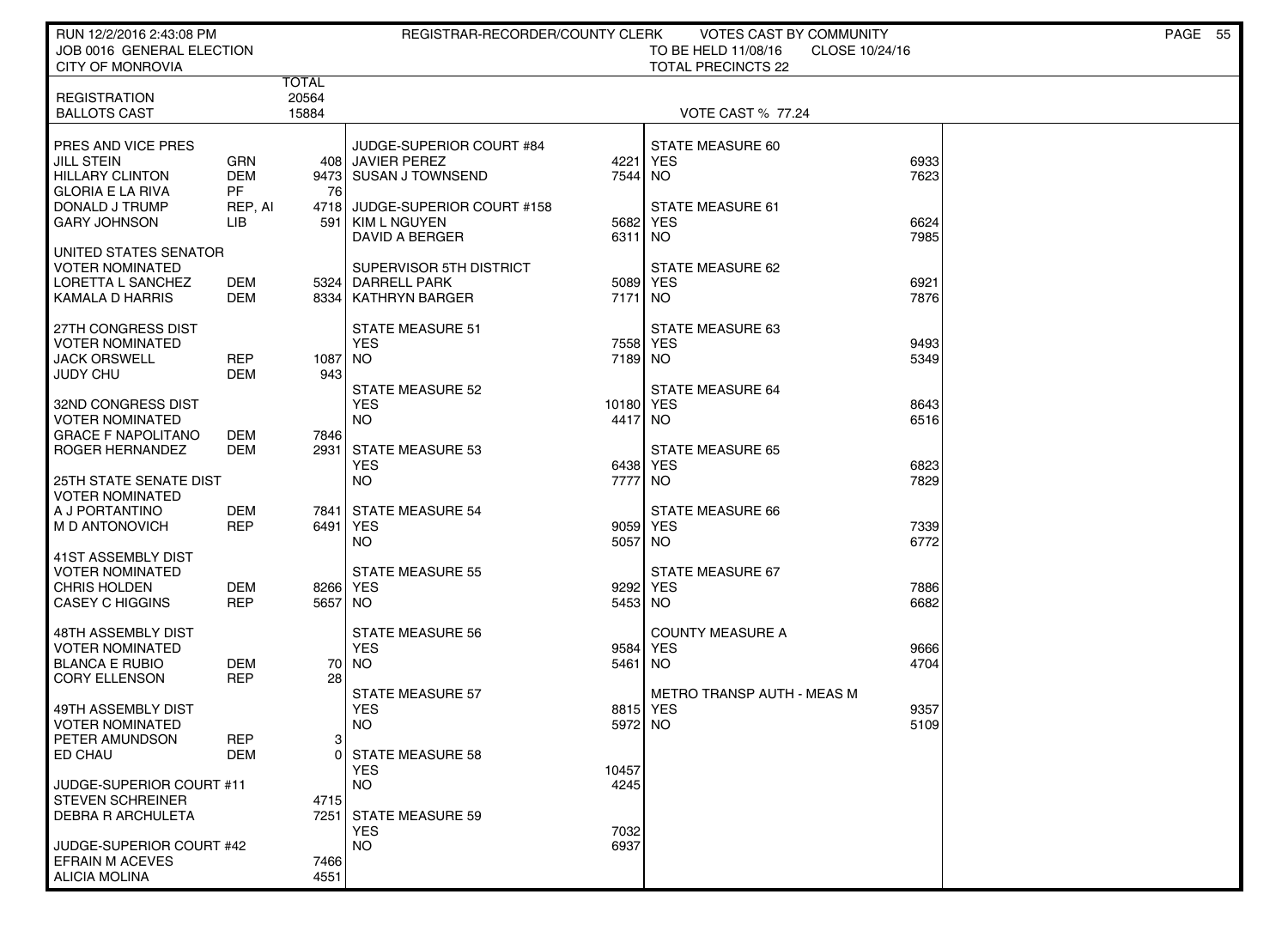| RUN 12/2/2016 2:43:08 PM<br>JOB 0016 GENERAL ELECTION                                                                                                                                                               | REGISTRAR-RECORDER/COUNTY CLERK                                                                | VOTES CAST BY COMMUNITY<br>TO BE HELD 11/08/16<br>CLOSE 10/24/16                                                              | PAGE 56 |
|---------------------------------------------------------------------------------------------------------------------------------------------------------------------------------------------------------------------|------------------------------------------------------------------------------------------------|-------------------------------------------------------------------------------------------------------------------------------|---------|
| CITY OF MONTEBELLO                                                                                                                                                                                                  |                                                                                                | <b>TOTAL PRECINCTS 33</b>                                                                                                     |         |
| TOTAL<br>28801<br><b>REGISTRATION</b><br><b>BALLOTS CAST</b><br>20672                                                                                                                                               |                                                                                                | VOTE CAST % 71.78                                                                                                             |         |
| PRES AND VICE PRES<br>JILL STEIN<br><b>GRN</b><br>481<br><b>DEM</b><br><b>HILLARY CLINTON</b><br>15455 NO<br><b>GLORIA E LA RIVA</b><br>PF<br>220<br>DONALD J TRUMP<br>REP, AI<br><b>GARY JOHNSON</b><br>LIB<br>367 | <b>STATE MEASURE 52</b><br><b>YES</b><br>14188<br>4574<br>3507 STATE MEASURE 53<br>YES<br>8558 | STATE MEASURE 64<br>10423<br><b>YES</b><br>NO.<br>8914<br><b>STATE MEASURE 65</b><br>9383<br><b>YES</b>                       |         |
| UNITED STATES SENATOR                                                                                                                                                                                               | <b>NO</b><br>9701                                                                              | 9259<br>NO.                                                                                                                   |         |
| <b>VOTER NOMINATED</b><br>LORETTA L SANCHEZ<br>DEM<br>KAMALA D HARRIS<br>DEM                                                                                                                                        | STATE MEASURE 54<br>9912 YES<br>11501<br>8960 NO<br>6610 NO                                    | STATE MEASURE 66<br><b>YES</b><br>9609<br>8495                                                                                |         |
| 38TH CONGRESS DIST<br><b>VOTER NOMINATED</b><br><b>LINDA T SANCHEZ</b><br>DEM<br>15146 NO<br><b>REP</b><br><b>RYAN DOWNING</b><br>3337                                                                              | <b>STATE MEASURE 55</b><br><b>YES</b><br>13880<br>5088                                         | STATE MEASURE 67<br><b>YES</b><br>9757<br>NO<br>8755                                                                          |         |
| 49TH ASSEMBLY DIST<br><b>VOTER NOMINATED</b><br>PETER AMUNDSON<br>565<br>REP                                                                                                                                        | <b>STATE MEASURE 56</b><br><b>YES</b><br>13446<br><b>NO</b><br>5840                            | <b>COUNTY MEASURE A</b><br><b>YES</b><br>14595<br>NO<br>3877                                                                  |         |
| ED CHAU<br>DEM<br>58TH ASSEMBLY DIST<br><b>VOTER NOMINATED</b>                                                                                                                                                      | 1744 STATE MEASURE 57<br><b>YES</b><br>12331<br><b>NO</b><br>6591                              | METRO TRANSP AUTH - MEAS M<br><b>YES</b><br>13994<br>4598<br>NO.                                                              |         |
| <b>REP</b><br>RAMIRO ALVARADO<br>2837<br><b>CRISTINA GARCIA</b><br>DEM                                                                                                                                              | <b>STATE MEASURE 58</b><br>13159 YES<br>14898<br><b>NO</b><br>3896                             | LOS ANGELES CC SPC-MEAS CC<br><b>YES</b><br>13853<br><b>NO</b><br>4196                                                        |         |
| JUDGE-SUPERIOR COURT #11<br><b>STEVEN SCHREINER</b><br>4961<br><b>DEBRA R ARCHULETA</b>                                                                                                                             | <b>STATE MEASURE 59</b><br>12288 YES<br>9411<br><b>NO</b><br>8582                              | EL RANCHO USD - MEAS ER<br><b>YES</b><br>0<br>NO<br>$\Omega$                                                                  |         |
| JUDGE-SUPERIOR COURT #42<br><b>EFRAIN M ACEVES</b><br><b>ALICIA MOLINA</b><br>JUDGE-SUPERIOR COURT #84                                                                                                              | 9179 STATE MEASURE 60<br>8082 YES<br>11254<br><b>NO</b><br>7330                                | EL RANCHO USD - MEAS RR<br><b>YES</b><br>0<br>NO.<br>$\Omega$                                                                 |         |
| <b>JAVIER PEREZ</b><br><b>SUSAN J TOWNSEND</b><br>JUDGE-SUPERIOR COURT #158                                                                                                                                         | 9575 STATE MEASURE 61<br>7299   YES<br>9784<br><b>NO</b><br>9060                               | <b>CENTRAL BASIN MUNI-BD 1</b><br><b>XOCHITL SANDOVAL</b><br>3618<br><b>BOB J ARCHULETA</b><br>5915<br>PEDRO ACEITUNO<br>6390 |         |
| KIM L NGUYEN<br><b>DAVID A BERGER</b><br>STATE MEASURE 51                                                                                                                                                           | 8104 STATE MEASURE 62<br>8884 YES<br>NO.                                                       | 9137 UPPER SAN GABRIEL VLY-BD 3<br>9696 MARTA SAMANO<br>312<br><b>ED CHAVEZ</b><br>534                                        |         |
| <b>YES</b><br>NO.                                                                                                                                                                                                   | 12069 STATE MEASURE 63<br>6807 YES<br>13839<br><b>NO</b><br>5034                               |                                                                                                                               |         |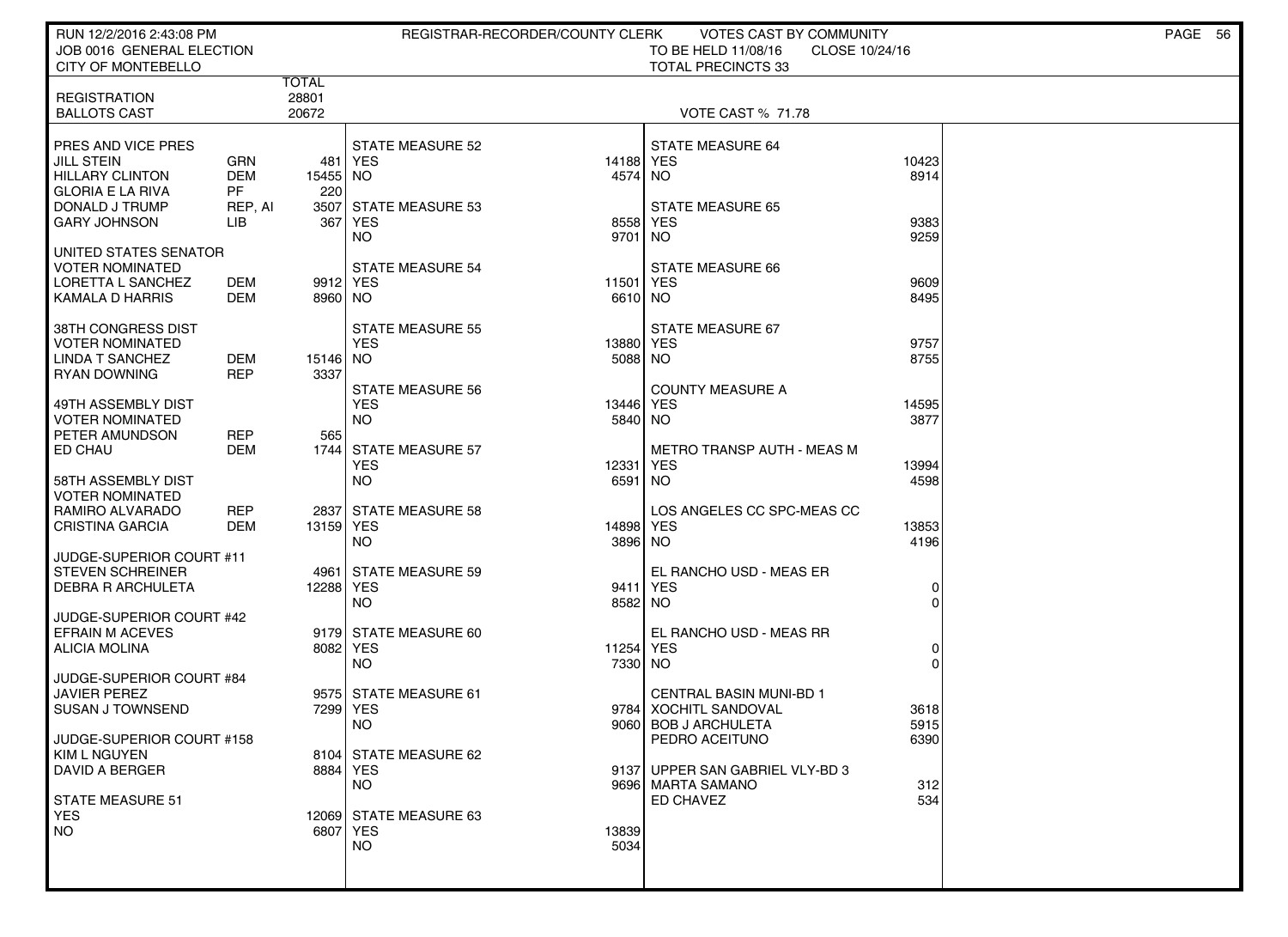| JOB 0016 GENERAL ELECTION<br>TO BE HELD 11/08/16<br>CLOSE 10/24/16<br><b>CITY OF MONTEREY PARK</b><br><b>TOTAL PRECINCTS 33</b><br>TOTAL<br>27169<br><b>REGISTRATION</b><br>17796<br><b>BALLOTS CAST</b><br>VOTE CAST % 65.5<br>PRES AND VICE PRES<br><b>STATE MEASURE 54</b><br><b>STATE MEASURE 66</b><br>JILL STEIN<br><b>GRN</b><br>346 l<br>YES<br>9510 YES<br>8126<br><b>DEM</b><br>5228 NO<br>6669<br><b>HILLARY CLINTON</b><br>12049 NO<br>PF<br><b>GLORIA E LA RIVA</b><br>125<br>DONALD J TRUMP<br>4249 STATE MEASURE 55<br>STATE MEASURE 67<br>REP, AI<br><b>GARY JOHNSON</b><br>LIB<br>3731<br><b>YES</b><br>10848<br><b>YES</b><br>7994<br>NO.<br>4906 NO<br>7408<br>UNITED STATES SENATOR<br><b>VOTER NOMINATED</b><br><b>COUNTY MEASURE A</b><br>STATE MEASURE 56<br>LORETTA L SANCHEZ<br>DEM<br>6474 YES<br>11712 YES<br>10853<br>4472 NO<br>4263<br>KAMALA D HARRIS<br>DEM<br>8468 NO<br><b>METRO TRANSP AUTH - MEAS M</b><br>27TH CONGRESS DIST<br>STATE MEASURE 57<br><b>YES</b><br>VOTER NOMINATED<br>9296 YES<br>10670<br>JACK ORSWELL<br>REP<br>3438 NO<br>6324 NO<br>4573<br><b>DEM</b><br>JUDY CHU<br>12478<br><b>STATE MEASURE 58</b><br>LOS ANGELES CC SPC-MEAS CC<br>49TH ASSEMBLY DIST<br><b>YES</b><br><b>YES</b><br>11661<br>9902<br>VOTER NOMINATED<br>NO.<br>3951 NO<br>4725<br>PETER AMUNDSON<br>REP<br>3515<br>ED CHAU<br>DEM<br>11946 STATE MEASURE 59<br>GARVEY SCH SPC - MEAS GA<br><b>YES</b><br>7333<br><b>YES</b><br>1856<br><b>NO</b><br>642<br>JUDGE-SUPERIOR COURT #11<br>7042 NO<br><b>STEVEN SCHREINER</b><br>4570<br><b>DEBRA R ARCHULETA</b><br>8139<br>STATE MEASURE 60<br>ALHAMBRA BD EDUC 3RD DIST<br><b>YES</b><br>8098 Y E WEST-PALMA<br>3590<br>JUDGE-SUPERIOR COURT #42<br>NO.<br>7182 P RODRIGUEZ-MACKINTOSH<br>4733<br><b>EFRAIN M ACEVES</b><br>7171<br><b>ALICIA MOLINA</b><br>5521<br><b>STATE MEASURE 61</b><br>ALHAMBRA USD SPC - MEAS AE<br><b>YES</b><br>7907 YES<br>5572<br><b>NO</b><br>JUDGE-SUPERIOR COURT #84<br>7472 NO<br>2006<br><b>JAVIER PEREZ</b><br>4984<br>7743 STATE MEASURE 62<br>ALHAMBRA USD SPC - MEAS HS<br><b>SUSAN J TOWNSEND</b><br>6870 YES<br><b>YES</b><br>7359<br>JUDGE-SUPERIOR COURT #158<br>NO.<br>8703 NO<br>2701<br><b>KIM L NGUYEN</b><br>7391<br><b>DAVID A BERGER</b><br>5677<br><b>STATE MEASURE 63</b><br><b>CENTRAL BASIN MUNI-BD 1</b><br><b>YES</b><br>11535   XOCHITL SANDOVAL<br>0<br><b>NO</b><br><b>STATE MEASURE 51</b><br><b>BOB J ARCHULETA</b><br>$\Omega$<br>4171<br><b>YES</b><br>8790<br>PEDRO ACEITUNO<br>0<br>6934 STATE MEASURE 64<br><b>NO</b><br><b>YES</b><br>7931 SAN GABRIEL VLY MUNI-BD 2<br>STATE MEASURE 52<br><b>NO</b><br>8185 STEVEN T PLACIDO<br>502<br>618<br><b>YES</b><br>11052<br>JOHN S LEUNG<br><b>NO</b><br>4480<br><b>STATE MEASURE 65</b><br>YES.<br>7570<br><b>NO</b><br>STATE MEASURE 53<br>7831<br>7031 | RUN 12/2/2016 2:43:08 PM |      | REGISTRAR-RECORDER/COUNTY CLERK | VOTES CAST BY COMMUNITY | PAGE 57 |
|-----------------------------------------------------------------------------------------------------------------------------------------------------------------------------------------------------------------------------------------------------------------------------------------------------------------------------------------------------------------------------------------------------------------------------------------------------------------------------------------------------------------------------------------------------------------------------------------------------------------------------------------------------------------------------------------------------------------------------------------------------------------------------------------------------------------------------------------------------------------------------------------------------------------------------------------------------------------------------------------------------------------------------------------------------------------------------------------------------------------------------------------------------------------------------------------------------------------------------------------------------------------------------------------------------------------------------------------------------------------------------------------------------------------------------------------------------------------------------------------------------------------------------------------------------------------------------------------------------------------------------------------------------------------------------------------------------------------------------------------------------------------------------------------------------------------------------------------------------------------------------------------------------------------------------------------------------------------------------------------------------------------------------------------------------------------------------------------------------------------------------------------------------------------------------------------------------------------------------------------------------------------------------------------------------------------------------------------------------------------------------------------------------------------------------------------------------------------------------------------------------------------------------------------------------------------------------------------------------------------------------------------------------------------------------------------------------------------------------------------------------------------------------------------------------------------------------------------------------|--------------------------|------|---------------------------------|-------------------------|---------|
|                                                                                                                                                                                                                                                                                                                                                                                                                                                                                                                                                                                                                                                                                                                                                                                                                                                                                                                                                                                                                                                                                                                                                                                                                                                                                                                                                                                                                                                                                                                                                                                                                                                                                                                                                                                                                                                                                                                                                                                                                                                                                                                                                                                                                                                                                                                                                                                                                                                                                                                                                                                                                                                                                                                                                                                                                                                     |                          |      |                                 |                         |         |
|                                                                                                                                                                                                                                                                                                                                                                                                                                                                                                                                                                                                                                                                                                                                                                                                                                                                                                                                                                                                                                                                                                                                                                                                                                                                                                                                                                                                                                                                                                                                                                                                                                                                                                                                                                                                                                                                                                                                                                                                                                                                                                                                                                                                                                                                                                                                                                                                                                                                                                                                                                                                                                                                                                                                                                                                                                                     |                          |      |                                 |                         |         |
|                                                                                                                                                                                                                                                                                                                                                                                                                                                                                                                                                                                                                                                                                                                                                                                                                                                                                                                                                                                                                                                                                                                                                                                                                                                                                                                                                                                                                                                                                                                                                                                                                                                                                                                                                                                                                                                                                                                                                                                                                                                                                                                                                                                                                                                                                                                                                                                                                                                                                                                                                                                                                                                                                                                                                                                                                                                     |                          |      |                                 |                         |         |
|                                                                                                                                                                                                                                                                                                                                                                                                                                                                                                                                                                                                                                                                                                                                                                                                                                                                                                                                                                                                                                                                                                                                                                                                                                                                                                                                                                                                                                                                                                                                                                                                                                                                                                                                                                                                                                                                                                                                                                                                                                                                                                                                                                                                                                                                                                                                                                                                                                                                                                                                                                                                                                                                                                                                                                                                                                                     |                          |      |                                 |                         |         |
|                                                                                                                                                                                                                                                                                                                                                                                                                                                                                                                                                                                                                                                                                                                                                                                                                                                                                                                                                                                                                                                                                                                                                                                                                                                                                                                                                                                                                                                                                                                                                                                                                                                                                                                                                                                                                                                                                                                                                                                                                                                                                                                                                                                                                                                                                                                                                                                                                                                                                                                                                                                                                                                                                                                                                                                                                                                     |                          |      |                                 |                         |         |
|                                                                                                                                                                                                                                                                                                                                                                                                                                                                                                                                                                                                                                                                                                                                                                                                                                                                                                                                                                                                                                                                                                                                                                                                                                                                                                                                                                                                                                                                                                                                                                                                                                                                                                                                                                                                                                                                                                                                                                                                                                                                                                                                                                                                                                                                                                                                                                                                                                                                                                                                                                                                                                                                                                                                                                                                                                                     |                          |      |                                 |                         |         |
|                                                                                                                                                                                                                                                                                                                                                                                                                                                                                                                                                                                                                                                                                                                                                                                                                                                                                                                                                                                                                                                                                                                                                                                                                                                                                                                                                                                                                                                                                                                                                                                                                                                                                                                                                                                                                                                                                                                                                                                                                                                                                                                                                                                                                                                                                                                                                                                                                                                                                                                                                                                                                                                                                                                                                                                                                                                     |                          |      |                                 |                         |         |
|                                                                                                                                                                                                                                                                                                                                                                                                                                                                                                                                                                                                                                                                                                                                                                                                                                                                                                                                                                                                                                                                                                                                                                                                                                                                                                                                                                                                                                                                                                                                                                                                                                                                                                                                                                                                                                                                                                                                                                                                                                                                                                                                                                                                                                                                                                                                                                                                                                                                                                                                                                                                                                                                                                                                                                                                                                                     |                          |      |                                 |                         |         |
|                                                                                                                                                                                                                                                                                                                                                                                                                                                                                                                                                                                                                                                                                                                                                                                                                                                                                                                                                                                                                                                                                                                                                                                                                                                                                                                                                                                                                                                                                                                                                                                                                                                                                                                                                                                                                                                                                                                                                                                                                                                                                                                                                                                                                                                                                                                                                                                                                                                                                                                                                                                                                                                                                                                                                                                                                                                     |                          |      |                                 |                         |         |
|                                                                                                                                                                                                                                                                                                                                                                                                                                                                                                                                                                                                                                                                                                                                                                                                                                                                                                                                                                                                                                                                                                                                                                                                                                                                                                                                                                                                                                                                                                                                                                                                                                                                                                                                                                                                                                                                                                                                                                                                                                                                                                                                                                                                                                                                                                                                                                                                                                                                                                                                                                                                                                                                                                                                                                                                                                                     |                          |      |                                 |                         |         |
|                                                                                                                                                                                                                                                                                                                                                                                                                                                                                                                                                                                                                                                                                                                                                                                                                                                                                                                                                                                                                                                                                                                                                                                                                                                                                                                                                                                                                                                                                                                                                                                                                                                                                                                                                                                                                                                                                                                                                                                                                                                                                                                                                                                                                                                                                                                                                                                                                                                                                                                                                                                                                                                                                                                                                                                                                                                     |                          |      |                                 |                         |         |
|                                                                                                                                                                                                                                                                                                                                                                                                                                                                                                                                                                                                                                                                                                                                                                                                                                                                                                                                                                                                                                                                                                                                                                                                                                                                                                                                                                                                                                                                                                                                                                                                                                                                                                                                                                                                                                                                                                                                                                                                                                                                                                                                                                                                                                                                                                                                                                                                                                                                                                                                                                                                                                                                                                                                                                                                                                                     |                          |      |                                 |                         |         |
|                                                                                                                                                                                                                                                                                                                                                                                                                                                                                                                                                                                                                                                                                                                                                                                                                                                                                                                                                                                                                                                                                                                                                                                                                                                                                                                                                                                                                                                                                                                                                                                                                                                                                                                                                                                                                                                                                                                                                                                                                                                                                                                                                                                                                                                                                                                                                                                                                                                                                                                                                                                                                                                                                                                                                                                                                                                     |                          |      |                                 |                         |         |
|                                                                                                                                                                                                                                                                                                                                                                                                                                                                                                                                                                                                                                                                                                                                                                                                                                                                                                                                                                                                                                                                                                                                                                                                                                                                                                                                                                                                                                                                                                                                                                                                                                                                                                                                                                                                                                                                                                                                                                                                                                                                                                                                                                                                                                                                                                                                                                                                                                                                                                                                                                                                                                                                                                                                                                                                                                                     |                          |      |                                 |                         |         |
|                                                                                                                                                                                                                                                                                                                                                                                                                                                                                                                                                                                                                                                                                                                                                                                                                                                                                                                                                                                                                                                                                                                                                                                                                                                                                                                                                                                                                                                                                                                                                                                                                                                                                                                                                                                                                                                                                                                                                                                                                                                                                                                                                                                                                                                                                                                                                                                                                                                                                                                                                                                                                                                                                                                                                                                                                                                     |                          |      |                                 |                         |         |
|                                                                                                                                                                                                                                                                                                                                                                                                                                                                                                                                                                                                                                                                                                                                                                                                                                                                                                                                                                                                                                                                                                                                                                                                                                                                                                                                                                                                                                                                                                                                                                                                                                                                                                                                                                                                                                                                                                                                                                                                                                                                                                                                                                                                                                                                                                                                                                                                                                                                                                                                                                                                                                                                                                                                                                                                                                                     |                          |      |                                 |                         |         |
|                                                                                                                                                                                                                                                                                                                                                                                                                                                                                                                                                                                                                                                                                                                                                                                                                                                                                                                                                                                                                                                                                                                                                                                                                                                                                                                                                                                                                                                                                                                                                                                                                                                                                                                                                                                                                                                                                                                                                                                                                                                                                                                                                                                                                                                                                                                                                                                                                                                                                                                                                                                                                                                                                                                                                                                                                                                     |                          |      |                                 |                         |         |
|                                                                                                                                                                                                                                                                                                                                                                                                                                                                                                                                                                                                                                                                                                                                                                                                                                                                                                                                                                                                                                                                                                                                                                                                                                                                                                                                                                                                                                                                                                                                                                                                                                                                                                                                                                                                                                                                                                                                                                                                                                                                                                                                                                                                                                                                                                                                                                                                                                                                                                                                                                                                                                                                                                                                                                                                                                                     |                          |      |                                 |                         |         |
|                                                                                                                                                                                                                                                                                                                                                                                                                                                                                                                                                                                                                                                                                                                                                                                                                                                                                                                                                                                                                                                                                                                                                                                                                                                                                                                                                                                                                                                                                                                                                                                                                                                                                                                                                                                                                                                                                                                                                                                                                                                                                                                                                                                                                                                                                                                                                                                                                                                                                                                                                                                                                                                                                                                                                                                                                                                     |                          |      |                                 |                         |         |
|                                                                                                                                                                                                                                                                                                                                                                                                                                                                                                                                                                                                                                                                                                                                                                                                                                                                                                                                                                                                                                                                                                                                                                                                                                                                                                                                                                                                                                                                                                                                                                                                                                                                                                                                                                                                                                                                                                                                                                                                                                                                                                                                                                                                                                                                                                                                                                                                                                                                                                                                                                                                                                                                                                                                                                                                                                                     |                          |      |                                 |                         |         |
|                                                                                                                                                                                                                                                                                                                                                                                                                                                                                                                                                                                                                                                                                                                                                                                                                                                                                                                                                                                                                                                                                                                                                                                                                                                                                                                                                                                                                                                                                                                                                                                                                                                                                                                                                                                                                                                                                                                                                                                                                                                                                                                                                                                                                                                                                                                                                                                                                                                                                                                                                                                                                                                                                                                                                                                                                                                     |                          |      |                                 |                         |         |
|                                                                                                                                                                                                                                                                                                                                                                                                                                                                                                                                                                                                                                                                                                                                                                                                                                                                                                                                                                                                                                                                                                                                                                                                                                                                                                                                                                                                                                                                                                                                                                                                                                                                                                                                                                                                                                                                                                                                                                                                                                                                                                                                                                                                                                                                                                                                                                                                                                                                                                                                                                                                                                                                                                                                                                                                                                                     |                          |      |                                 |                         |         |
|                                                                                                                                                                                                                                                                                                                                                                                                                                                                                                                                                                                                                                                                                                                                                                                                                                                                                                                                                                                                                                                                                                                                                                                                                                                                                                                                                                                                                                                                                                                                                                                                                                                                                                                                                                                                                                                                                                                                                                                                                                                                                                                                                                                                                                                                                                                                                                                                                                                                                                                                                                                                                                                                                                                                                                                                                                                     |                          |      |                                 |                         |         |
|                                                                                                                                                                                                                                                                                                                                                                                                                                                                                                                                                                                                                                                                                                                                                                                                                                                                                                                                                                                                                                                                                                                                                                                                                                                                                                                                                                                                                                                                                                                                                                                                                                                                                                                                                                                                                                                                                                                                                                                                                                                                                                                                                                                                                                                                                                                                                                                                                                                                                                                                                                                                                                                                                                                                                                                                                                                     |                          |      |                                 |                         |         |
|                                                                                                                                                                                                                                                                                                                                                                                                                                                                                                                                                                                                                                                                                                                                                                                                                                                                                                                                                                                                                                                                                                                                                                                                                                                                                                                                                                                                                                                                                                                                                                                                                                                                                                                                                                                                                                                                                                                                                                                                                                                                                                                                                                                                                                                                                                                                                                                                                                                                                                                                                                                                                                                                                                                                                                                                                                                     |                          |      |                                 |                         |         |
|                                                                                                                                                                                                                                                                                                                                                                                                                                                                                                                                                                                                                                                                                                                                                                                                                                                                                                                                                                                                                                                                                                                                                                                                                                                                                                                                                                                                                                                                                                                                                                                                                                                                                                                                                                                                                                                                                                                                                                                                                                                                                                                                                                                                                                                                                                                                                                                                                                                                                                                                                                                                                                                                                                                                                                                                                                                     |                          |      |                                 |                         |         |
|                                                                                                                                                                                                                                                                                                                                                                                                                                                                                                                                                                                                                                                                                                                                                                                                                                                                                                                                                                                                                                                                                                                                                                                                                                                                                                                                                                                                                                                                                                                                                                                                                                                                                                                                                                                                                                                                                                                                                                                                                                                                                                                                                                                                                                                                                                                                                                                                                                                                                                                                                                                                                                                                                                                                                                                                                                                     |                          |      |                                 |                         |         |
|                                                                                                                                                                                                                                                                                                                                                                                                                                                                                                                                                                                                                                                                                                                                                                                                                                                                                                                                                                                                                                                                                                                                                                                                                                                                                                                                                                                                                                                                                                                                                                                                                                                                                                                                                                                                                                                                                                                                                                                                                                                                                                                                                                                                                                                                                                                                                                                                                                                                                                                                                                                                                                                                                                                                                                                                                                                     |                          |      |                                 |                         |         |
|                                                                                                                                                                                                                                                                                                                                                                                                                                                                                                                                                                                                                                                                                                                                                                                                                                                                                                                                                                                                                                                                                                                                                                                                                                                                                                                                                                                                                                                                                                                                                                                                                                                                                                                                                                                                                                                                                                                                                                                                                                                                                                                                                                                                                                                                                                                                                                                                                                                                                                                                                                                                                                                                                                                                                                                                                                                     |                          |      |                                 |                         |         |
|                                                                                                                                                                                                                                                                                                                                                                                                                                                                                                                                                                                                                                                                                                                                                                                                                                                                                                                                                                                                                                                                                                                                                                                                                                                                                                                                                                                                                                                                                                                                                                                                                                                                                                                                                                                                                                                                                                                                                                                                                                                                                                                                                                                                                                                                                                                                                                                                                                                                                                                                                                                                                                                                                                                                                                                                                                                     |                          |      |                                 |                         |         |
|                                                                                                                                                                                                                                                                                                                                                                                                                                                                                                                                                                                                                                                                                                                                                                                                                                                                                                                                                                                                                                                                                                                                                                                                                                                                                                                                                                                                                                                                                                                                                                                                                                                                                                                                                                                                                                                                                                                                                                                                                                                                                                                                                                                                                                                                                                                                                                                                                                                                                                                                                                                                                                                                                                                                                                                                                                                     |                          |      |                                 |                         |         |
|                                                                                                                                                                                                                                                                                                                                                                                                                                                                                                                                                                                                                                                                                                                                                                                                                                                                                                                                                                                                                                                                                                                                                                                                                                                                                                                                                                                                                                                                                                                                                                                                                                                                                                                                                                                                                                                                                                                                                                                                                                                                                                                                                                                                                                                                                                                                                                                                                                                                                                                                                                                                                                                                                                                                                                                                                                                     |                          |      |                                 |                         |         |
|                                                                                                                                                                                                                                                                                                                                                                                                                                                                                                                                                                                                                                                                                                                                                                                                                                                                                                                                                                                                                                                                                                                                                                                                                                                                                                                                                                                                                                                                                                                                                                                                                                                                                                                                                                                                                                                                                                                                                                                                                                                                                                                                                                                                                                                                                                                                                                                                                                                                                                                                                                                                                                                                                                                                                                                                                                                     |                          |      |                                 |                         |         |
|                                                                                                                                                                                                                                                                                                                                                                                                                                                                                                                                                                                                                                                                                                                                                                                                                                                                                                                                                                                                                                                                                                                                                                                                                                                                                                                                                                                                                                                                                                                                                                                                                                                                                                                                                                                                                                                                                                                                                                                                                                                                                                                                                                                                                                                                                                                                                                                                                                                                                                                                                                                                                                                                                                                                                                                                                                                     |                          |      |                                 |                         |         |
|                                                                                                                                                                                                                                                                                                                                                                                                                                                                                                                                                                                                                                                                                                                                                                                                                                                                                                                                                                                                                                                                                                                                                                                                                                                                                                                                                                                                                                                                                                                                                                                                                                                                                                                                                                                                                                                                                                                                                                                                                                                                                                                                                                                                                                                                                                                                                                                                                                                                                                                                                                                                                                                                                                                                                                                                                                                     |                          |      |                                 |                         |         |
|                                                                                                                                                                                                                                                                                                                                                                                                                                                                                                                                                                                                                                                                                                                                                                                                                                                                                                                                                                                                                                                                                                                                                                                                                                                                                                                                                                                                                                                                                                                                                                                                                                                                                                                                                                                                                                                                                                                                                                                                                                                                                                                                                                                                                                                                                                                                                                                                                                                                                                                                                                                                                                                                                                                                                                                                                                                     |                          |      |                                 |                         |         |
|                                                                                                                                                                                                                                                                                                                                                                                                                                                                                                                                                                                                                                                                                                                                                                                                                                                                                                                                                                                                                                                                                                                                                                                                                                                                                                                                                                                                                                                                                                                                                                                                                                                                                                                                                                                                                                                                                                                                                                                                                                                                                                                                                                                                                                                                                                                                                                                                                                                                                                                                                                                                                                                                                                                                                                                                                                                     |                          |      |                                 |                         |         |
|                                                                                                                                                                                                                                                                                                                                                                                                                                                                                                                                                                                                                                                                                                                                                                                                                                                                                                                                                                                                                                                                                                                                                                                                                                                                                                                                                                                                                                                                                                                                                                                                                                                                                                                                                                                                                                                                                                                                                                                                                                                                                                                                                                                                                                                                                                                                                                                                                                                                                                                                                                                                                                                                                                                                                                                                                                                     |                          |      |                                 |                         |         |
|                                                                                                                                                                                                                                                                                                                                                                                                                                                                                                                                                                                                                                                                                                                                                                                                                                                                                                                                                                                                                                                                                                                                                                                                                                                                                                                                                                                                                                                                                                                                                                                                                                                                                                                                                                                                                                                                                                                                                                                                                                                                                                                                                                                                                                                                                                                                                                                                                                                                                                                                                                                                                                                                                                                                                                                                                                                     |                          |      |                                 |                         |         |
|                                                                                                                                                                                                                                                                                                                                                                                                                                                                                                                                                                                                                                                                                                                                                                                                                                                                                                                                                                                                                                                                                                                                                                                                                                                                                                                                                                                                                                                                                                                                                                                                                                                                                                                                                                                                                                                                                                                                                                                                                                                                                                                                                                                                                                                                                                                                                                                                                                                                                                                                                                                                                                                                                                                                                                                                                                                     |                          |      |                                 |                         |         |
|                                                                                                                                                                                                                                                                                                                                                                                                                                                                                                                                                                                                                                                                                                                                                                                                                                                                                                                                                                                                                                                                                                                                                                                                                                                                                                                                                                                                                                                                                                                                                                                                                                                                                                                                                                                                                                                                                                                                                                                                                                                                                                                                                                                                                                                                                                                                                                                                                                                                                                                                                                                                                                                                                                                                                                                                                                                     |                          |      |                                 |                         |         |
|                                                                                                                                                                                                                                                                                                                                                                                                                                                                                                                                                                                                                                                                                                                                                                                                                                                                                                                                                                                                                                                                                                                                                                                                                                                                                                                                                                                                                                                                                                                                                                                                                                                                                                                                                                                                                                                                                                                                                                                                                                                                                                                                                                                                                                                                                                                                                                                                                                                                                                                                                                                                                                                                                                                                                                                                                                                     |                          |      |                                 |                         |         |
|                                                                                                                                                                                                                                                                                                                                                                                                                                                                                                                                                                                                                                                                                                                                                                                                                                                                                                                                                                                                                                                                                                                                                                                                                                                                                                                                                                                                                                                                                                                                                                                                                                                                                                                                                                                                                                                                                                                                                                                                                                                                                                                                                                                                                                                                                                                                                                                                                                                                                                                                                                                                                                                                                                                                                                                                                                                     |                          |      |                                 |                         |         |
|                                                                                                                                                                                                                                                                                                                                                                                                                                                                                                                                                                                                                                                                                                                                                                                                                                                                                                                                                                                                                                                                                                                                                                                                                                                                                                                                                                                                                                                                                                                                                                                                                                                                                                                                                                                                                                                                                                                                                                                                                                                                                                                                                                                                                                                                                                                                                                                                                                                                                                                                                                                                                                                                                                                                                                                                                                                     |                          |      |                                 |                         |         |
|                                                                                                                                                                                                                                                                                                                                                                                                                                                                                                                                                                                                                                                                                                                                                                                                                                                                                                                                                                                                                                                                                                                                                                                                                                                                                                                                                                                                                                                                                                                                                                                                                                                                                                                                                                                                                                                                                                                                                                                                                                                                                                                                                                                                                                                                                                                                                                                                                                                                                                                                                                                                                                                                                                                                                                                                                                                     |                          |      |                                 |                         |         |
|                                                                                                                                                                                                                                                                                                                                                                                                                                                                                                                                                                                                                                                                                                                                                                                                                                                                                                                                                                                                                                                                                                                                                                                                                                                                                                                                                                                                                                                                                                                                                                                                                                                                                                                                                                                                                                                                                                                                                                                                                                                                                                                                                                                                                                                                                                                                                                                                                                                                                                                                                                                                                                                                                                                                                                                                                                                     | <b>YES</b>               |      |                                 |                         |         |
|                                                                                                                                                                                                                                                                                                                                                                                                                                                                                                                                                                                                                                                                                                                                                                                                                                                                                                                                                                                                                                                                                                                                                                                                                                                                                                                                                                                                                                                                                                                                                                                                                                                                                                                                                                                                                                                                                                                                                                                                                                                                                                                                                                                                                                                                                                                                                                                                                                                                                                                                                                                                                                                                                                                                                                                                                                                     | <b>NO</b>                | 7898 |                                 |                         |         |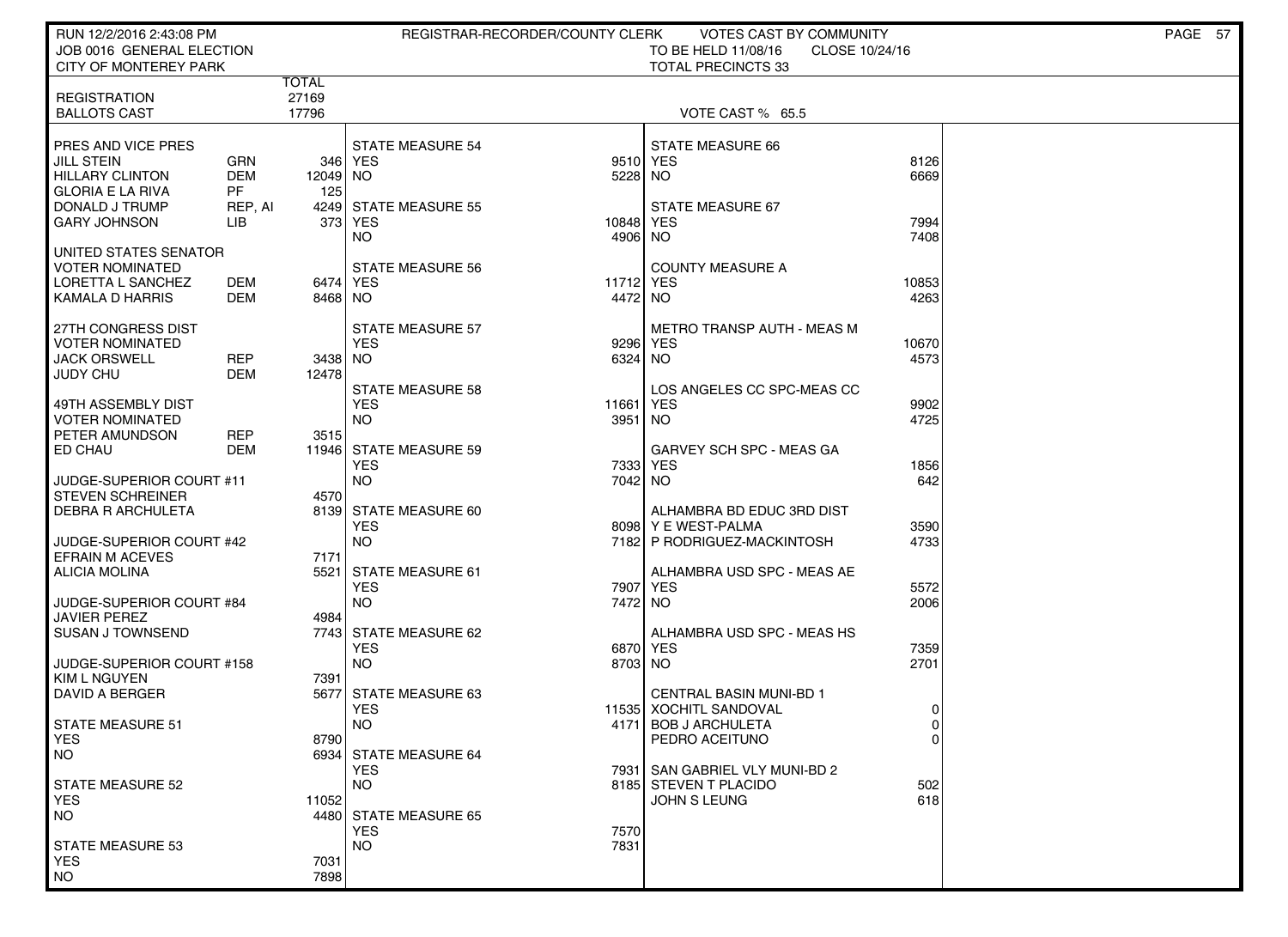| JOB 0016 GENERAL ELECTION<br>CLOSE 10/24/16<br><b>CITY OF NORWALK</b><br><b>TOTAL PRECINCTS 48</b><br><b>TOTAL</b> | RUN 12/2/2016 2:43:08 PM |       | REGISTRAR-RECORDER/COUNTY CLERK | VOTES CAST BY COMMUNITY |  | PAGE 58      |
|--------------------------------------------------------------------------------------------------------------------|--------------------------|-------|---------------------------------|-------------------------|--|--------------|
|                                                                                                                    |                          |       |                                 | TO BE HELD 11/08/16     |  |              |
|                                                                                                                    |                          |       |                                 |                         |  |              |
| 33026<br><b>BALLOTS CAST</b><br>VOTE CAST % 70.9                                                                   | <b>REGISTRATION</b>      | 46584 |                                 |                         |  |              |
|                                                                                                                    |                          |       |                                 |                         |  |              |
| PRES AND VICE PRES<br>STATE MEASURE 51<br>STATE MEASURE 63<br>WATER REPLEN OF SO CAL-D5                            |                          |       |                                 |                         |  |              |
| <b>JILL STEIN</b><br><b>GRN</b><br>694   YES<br>19751<br>YES<br>20872 CHARLES DAVIS<br><b>DEM</b><br>10649 NO      |                          |       |                                 |                         |  | 3047<br>8552 |
| <b>HILLARY CLINTON</b><br>23524 NO<br>9408 ALBERT ROBLES<br><b>GLORIA E LA RIVA</b><br>PF<br>RICARDO PULIDO<br>287 |                          |       |                                 |                         |  | 7261         |
| DONALD J TRUMP<br>6705 STATE MEASURE 52<br><b>STATE MEASURE 64</b><br><b>R GONZALES-LAWRENCE</b><br>REP, AI        |                          |       |                                 |                         |  | 3467         |
| <b>GARY JOHNSON</b><br>738 YES<br>22116 YES<br>16328<br><b>GARY MENDEZ</b><br>LIB                                  |                          |       |                                 |                         |  | 4421         |
| NO.<br>14660<br>8021<br>NO.<br>UNITED STATES SENATOR                                                               |                          |       |                                 |                         |  |              |
| <b>VOTER NOMINATED</b><br>STATE MEASURE 53<br>STATE MEASURE 65                                                     |                          |       |                                 |                         |  |              |
| LORETTA L SANCHEZ<br>DEM<br>16545 YES<br>14618 YES<br>14718                                                        |                          |       |                                 |                         |  |              |
| 14478 NO<br>15222<br>KAMALA D HARRIS<br>DEM<br>13316 NO                                                            |                          |       |                                 |                         |  |              |
| 38TH CONGRESS DIST<br>STATE MEASURE 54<br>STATE MEASURE 66                                                         |                          |       |                                 |                         |  |              |
| <b>VOTER NOMINATED</b><br><b>YES</b><br>18697<br>YES<br>15743                                                      |                          |       |                                 |                         |  |              |
| LINDA T SANCHEZ<br>DEM<br>22797 NO<br>10264 NO<br>13377<br><b>REP</b><br>6916<br>RYAN DOWNING                      |                          |       |                                 |                         |  |              |
| <b>STATE MEASURE 55</b><br>STATE MEASURE 67                                                                        |                          |       |                                 |                         |  |              |
| 57TH ASSEMBLY DIST<br><b>YES</b><br>22089<br>YES<br>14208                                                          |                          |       |                                 |                         |  |              |
| 8227<br>15562<br><b>VOTER NOMINATED</b><br>NO.<br>NO.<br><b>IAN C CALDERON</b><br>DEM<br>12874                     |                          |       |                                 |                         |  |              |
| <b>REP</b><br><b>RITA TOPALIAN</b><br><b>STATE MEASURE 56</b><br><b>COUNTY MEASURE A</b><br>49071                  |                          |       |                                 |                         |  |              |
| <b>YES</b><br>20891<br>YES<br>23080                                                                                |                          |       |                                 |                         |  |              |
| 6545<br>58TH ASSEMBLY DIST<br>NO<br>10137 NO<br><b>VOTER NOMINATED</b>                                             |                          |       |                                 |                         |  |              |
| RAMIRO ALVARADO<br>REP<br>2795 STATE MEASURE 57<br><b>METRO TRANSP AUTH - MEAS M</b>                               |                          |       |                                 |                         |  |              |
| <b>CRISTINA GARCIA</b><br>DEM<br>8648 YES<br>19839 YES<br>21513                                                    |                          |       |                                 |                         |  |              |
| 8288<br>NO.<br>10544 NO<br>JUDGE-SUPERIOR COURT #11                                                                |                          |       |                                 |                         |  |              |
| <b>STEVEN SCHREINER</b><br>9968 STATE MEASURE 58<br>CERRITOS COMM COLL-GBM TA1                                     |                          |       |                                 |                         |  |              |
| <b>DEBRA R ARCHULETA</b><br>17410 YES<br>23395<br>ROBERT ARTHUR<br>1015                                            |                          |       |                                 |                         |  |              |
| 1296<br>NO.<br>6816   M CAMACHO-RODRIGUEZ<br>JUDGE-SUPERIOR COURT #42<br><b>CATHY GODINEZ</b><br>494               |                          |       |                                 |                         |  |              |
| <b>EFRAIN M ACEVES</b><br>16306 STATE MEASURE 59                                                                   |                          |       |                                 |                         |  |              |
| <b>ALICIA MOLINA</b><br>10935 YES<br>14218 CERRITOS COMM COLL-GBM TA2                                              |                          |       |                                 |                         |  |              |
| NO.<br>14679 CARMEN AVALOS<br>466<br><b>TAMMY ASHTON</b><br>150<br>JUDGE-SUPERIOR COURT #84                        |                          |       |                                 |                         |  |              |
| <b>JAVIER PEREZ</b><br>14660 STATE MEASURE 60<br><b>CLAUDIA C MURILLO</b><br>65                                    |                          |       |                                 |                         |  |              |
| <b>SUSAN J TOWNSEND</b><br>12074 YES<br>18258 LUIS E MELLIZ<br>154                                                 |                          |       |                                 |                         |  |              |
| NO.<br>11678<br>JUDGE-SUPERIOR COURT #158<br>CERRITOS COMM COLL-GBM TA6                                            |                          |       |                                 |                         |  |              |
| 13105 STATE MEASURE 61<br>KIM L NGUYEN<br>SANDRA SALAZAR<br>7000                                                   |                          |       |                                 |                         |  |              |
| DAVID A BERGER<br>13525 YES<br>2880<br>14869 TOM CHAVEZ                                                            |                          |       |                                 |                         |  |              |
| 4160<br>NO.<br>15249 ROSA BARRAGAN<br>SUPERVISOR 4TH DISTRICT                                                      |                          |       |                                 |                         |  |              |
| STEVE NAPOLITANO<br>12243 STATE MEASURE 62<br><b>CENTRAL BASIN MUNI-BD 5</b>                                       |                          |       |                                 |                         |  |              |
| 15594 YES<br><b>JANICE HAHN</b><br>14088 JUDY P ROLDAN                                                             |                          |       |                                 |                         |  |              |
| NO.<br>16140 PHILLIP HAWKINS<br>0<br>JAY W GRAY<br>$\Omega$                                                        |                          |       |                                 |                         |  |              |
|                                                                                                                    |                          |       |                                 |                         |  |              |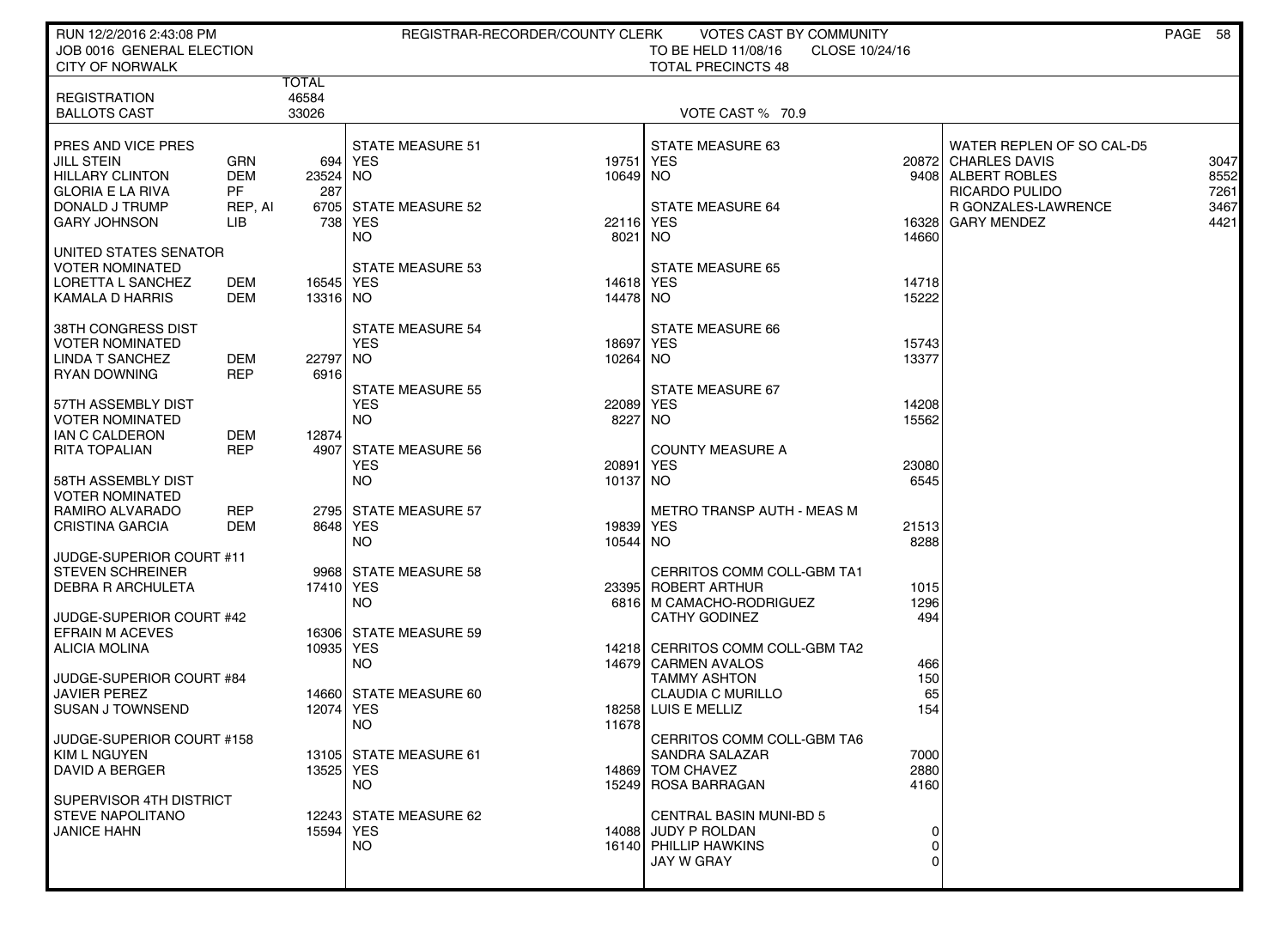| RUN 12/2/2016 2:43:08 PM                                |            |                       |                         | REGISTRAR-RECORDER/COUNTY CLERK | <b>VOTES CAST BY COMMUNITY</b>        |                |                                           | PAGE 59      |
|---------------------------------------------------------|------------|-----------------------|-------------------------|---------------------------------|---------------------------------------|----------------|-------------------------------------------|--------------|
| JOB 0016 GENERAL ELECTION                               |            |                       |                         |                                 | TO BE HELD 11/08/16<br>CLOSE 10/24/16 |                |                                           |              |
| <b>CITY OF PALMDALE</b>                                 |            |                       |                         |                                 | <b>TOTAL PRECINCTS 79</b>             |                |                                           |              |
| <b>REGISTRATION</b>                                     |            | <b>TOTAL</b><br>75401 |                         |                                 |                                       |                |                                           |              |
| <b>BALLOTS CAST</b>                                     |            | 50408                 |                         |                                 | <b>VOTE CAST % 66.85</b>              |                |                                           |              |
|                                                         |            |                       |                         |                                 |                                       |                |                                           |              |
| PRES AND VICE PRES                                      |            |                       | <b>STATE MEASURE 51</b> |                                 | <b>STATE MEASURE 63</b>               |                | PALMDALE CITY GEN - CNC 1                 |              |
| JILL STEIN                                              | GRN        |                       | 1057 YES                | 27935 YES                       |                                       | 27137          | ADOLFO ESTRADA                            | 1725         |
| <b>HILLARY CLINTON</b>                                  | <b>DEM</b> | 30204 NO              |                         | 18664 NO                        |                                       |                | 19405   ROXANA MARTINEZ                   | 3018         |
| <b>GLORIA E LA RIVA</b>                                 | PF         | 403                   |                         |                                 |                                       |                | <b>AUSTIN BISHOP</b>                      | 3220         |
| DONALD J TRUMP                                          | REP, AI    |                       | 15548 STATE MEASURE 52  |                                 | <b>STATE MEASURE 64</b>               |                |                                           |              |
| <b>GARY JOHNSON</b>                                     | LIB.       | 1461                  | <b>YES</b>              | 32479 YES                       |                                       | 26392          | PALMDALE CITY GEN - CNC 2                 |              |
|                                                         |            |                       | NO.                     | 13727                           | NO                                    |                | 21346 GARLENIA DAVIS<br>STEVEN D HOFBAUER | 1017<br>6231 |
| UNITED STATES SENATOR<br><b>VOTER NOMINATED</b>         |            |                       | <b>STATE MEASURE 53</b> |                                 | <b>STATE MEASURE 65</b>               |                | <b>REBECCA FOX</b>                        | 2393         |
| LORETTA L SANCHEZ                                       | DEM        | 19113 YES             |                         | 22935 YES                       |                                       |                | 21326 F C THOMPSON                        | 2971         |
| KAMALA D HARRIS                                         | <b>DEM</b> | 24411 NO              |                         | 21846 NO                        |                                       | 24804          |                                           |              |
|                                                         |            |                       |                         |                                 |                                       |                | PALMDALE CITY GEN - CNC 3                 |              |
| 25TH CONGRESS DIST                                      |            |                       | <b>STATE MEASURE 54</b> |                                 | <b>STATE MEASURE 66</b>               |                | ROBERT E ALVARADO                         | 3218         |
| <b>VOTER NOMINATED</b>                                  |            |                       | <b>YES</b>              | 28826                           | <b>YES</b>                            |                | 25750 LAURA BETTENCOURT                   | 3512         |
| <b>STEVE KNIGHT</b>                                     | REP        | 20523 NO              |                         | 15686 NO                        |                                       | 19140          |                                           |              |
| <b>BRYAN CAFORIO</b>                                    | <b>DEM</b> | 26021                 |                         |                                 |                                       |                | PALMDALE CITY GEN - CNC 4                 |              |
|                                                         |            |                       | <b>STATE MEASURE 55</b> |                                 | STATE MEASURE 67                      |                | <b>JUAN C VENTURA</b>                     | 3811         |
| <b>21ST STATE SENATE DIST</b><br><b>VOTER NOMINATED</b> |            |                       | <b>YES</b><br><b>NO</b> | 29899 YES<br>16442 NO           |                                       | 18614<br>27085 | <b>SANDY CORRALES</b>                     | 3465         |
| JOHNATHON L ERVIN                                       | DEM        | 27674                 |                         |                                 |                                       |                | ANTELOPE VALLEY HEALTH BD                 |              |
| <b>SCOTT WILK</b>                                       | <b>REP</b> |                       | 18154 STATE MEASURE 56  |                                 | <b>COUNTY MEASURE A</b>               |                | <b>MATEO OLIVAREZ</b>                     | 16391        |
|                                                         |            |                       | <b>YES</b>              | 28686 YES                       |                                       | 31507          | DODDANNA KRISHNA                          | 15432        |
| 36TH ASSEMBLY DIST                                      |            |                       | <b>NO</b>               | 18823 NO                        |                                       | 14001          | <b>MICHAEL P RIVES</b>                    | 8778         |
| <b>VOTER NOMINATED</b>                                  |            |                       |                         |                                 |                                       |                | <b>KRISTINA HONG</b>                      | 17760        |
| <b>STEVE FOX</b>                                        | <b>DEM</b> |                       | 26654 STATE MEASURE 57  |                                 | <b>METRO TRANSP AUTH - MEAS M</b>     |                | ABDALLAH S FARRUKH                        | 17737        |
| <b>TOM LACKEY</b>                                       | <b>REP</b> | 19588 YES             |                         | 26360 YES                       |                                       |                | 30338 BERNA LEE MAYER                     | 9216         |
| JUDGE-SUPERIOR COURT #11                                |            |                       | <b>NO</b>               | 20527 NO                        |                                       | 15439          | ANTELOPE VLY E KERN WTR-D7                |              |
| <b>STEVEN SCHREINER</b>                                 |            |                       | 17330 STATE MEASURE 58  |                                 | ANTELOPE VLY CCD - MEAS AV            |                | N A WEISENBERGER                          | 558          |
| <b>DEBRA R ARCHULETA</b>                                |            | 23669 YES             |                         | 32670 YES                       |                                       | 34148          | <b>GARY L VANDAM</b>                      | 927          |
|                                                         |            |                       | <b>NO</b>               | 13589 NO                        |                                       | 11096          |                                           |              |
| JUDGE-SUPERIOR COURT #42                                |            |                       |                         |                                 |                                       |                |                                           |              |
| <b>EFRAIN M ACEVES</b>                                  |            |                       | 25745 STATE MEASURE 59  |                                 | ACTON-AGUA DULCE U/T-GBM              |                |                                           |              |
| <b>ALICIA MOLINA</b>                                    |            | 15132 YES             |                         |                                 | 19876 KEN PFALZGRAF                   | 0              |                                           |              |
|                                                         |            |                       | <b>NO</b>               |                                 | 24601   AMY M FRANK                   | $\mathbf 0$    |                                           |              |
| JUDGE-SUPERIOR COURT #84                                |            |                       |                         |                                 | KARINA INEZ THOMAS                    | $\Omega$       |                                           |              |
| <b>JAVIER PEREZ</b><br>SUSAN J TOWNSEND                 |            | 20148 YES             | 20051 STATE MEASURE 60  |                                 | 26954 PALMDALE SCH SPC-MEAS PSD       |                |                                           |              |
|                                                         |            |                       | NO.                     | 19070 YES                       |                                       | 26328          |                                           |              |
| JUDGE-SUPERIOR COURT #158                               |            |                       |                         |                                 | <b>NO</b>                             | 6761           |                                           |              |
| <b>KIM L NGUYEN</b>                                     |            |                       | 19924 STATE MEASURE 61  |                                 |                                       |                |                                           |              |
| <b>DAVID A BERGER</b>                                   |            | 20299 YES             |                         |                                 | 20900   PALMDALE CITY GEN-MAYOR       |                |                                           |              |
|                                                         |            |                       | NO.                     |                                 | 25195 RICHARD JESSE LOA               | 10398          |                                           |              |
| SUPERVISOR 5TH DISTRICT                                 |            |                       |                         |                                 | <b>JAMES C LEDFORD</b>                | 23446          |                                           |              |
| <b>DARRELL PARK</b>                                     |            |                       | 18839 STATE MEASURE 62  |                                 | <b>XAVIER FLORES</b>                  | 8176           |                                           |              |
| <b>KATHRYN BARGER</b>                                   |            | 22631 YES             | <b>NO</b>               | 18485<br>28029                  |                                       |                |                                           |              |
|                                                         |            |                       |                         |                                 |                                       |                |                                           |              |
|                                                         |            |                       |                         |                                 |                                       |                |                                           |              |
|                                                         |            |                       |                         |                                 |                                       |                |                                           |              |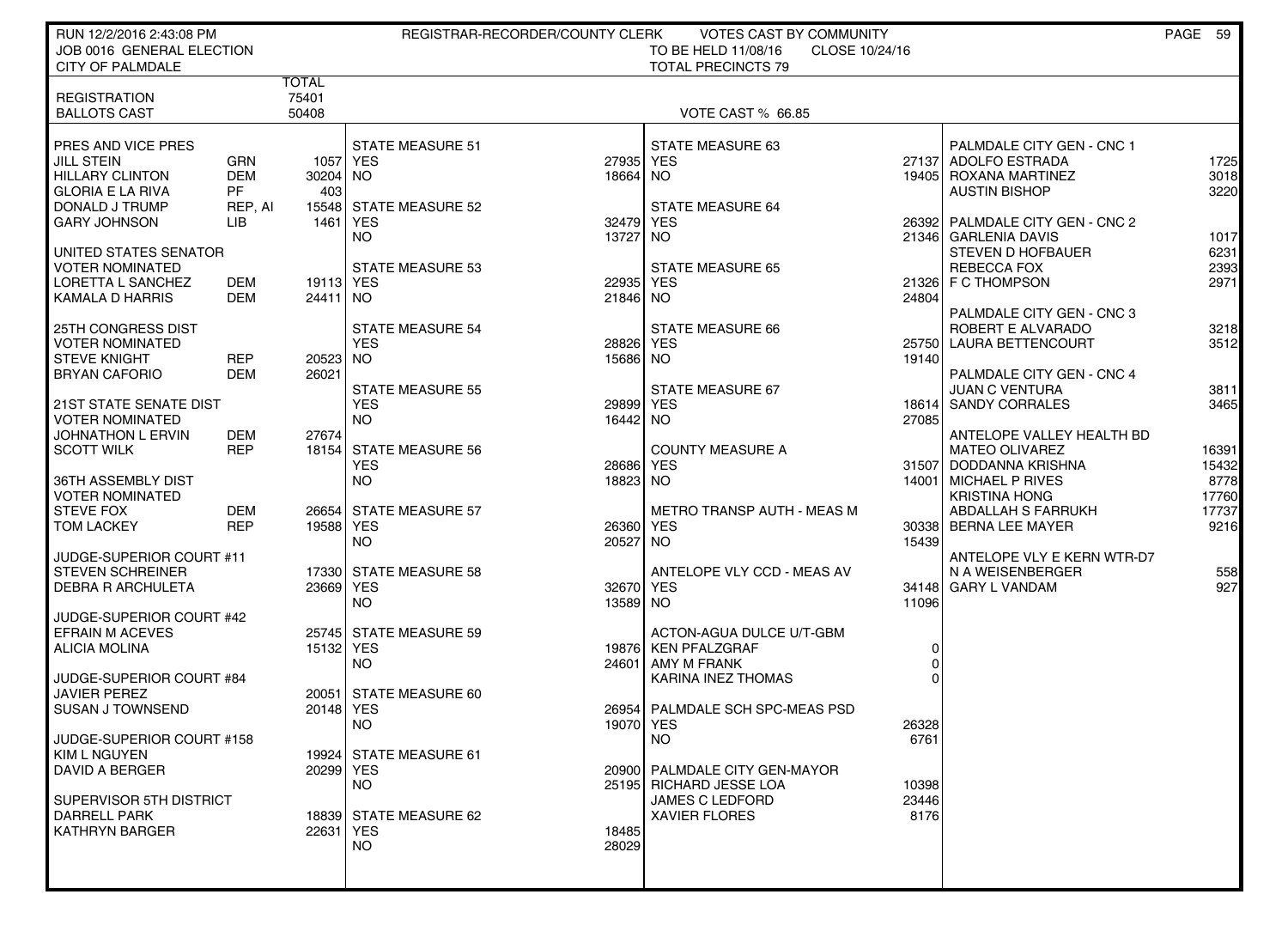| RUN 12/2/2016 2:43:08 PM                      |                         |                      | REGISTRAR-RECORDER/COUNTY CLERK     |              | VOTES CAST BY COMMUNITY                  |                | PAGE 60 |
|-----------------------------------------------|-------------------------|----------------------|-------------------------------------|--------------|------------------------------------------|----------------|---------|
| JOB 0016 GENERAL ELECTION                     |                         |                      |                                     |              | TO BE HELD 11/08/16                      | CLOSE 10/24/16 |         |
| CITY OF PALOS VERDES ESTATES                  |                         |                      |                                     |              | <b>TOTAL PRECINCTS 9</b>                 |                |         |
| <b>REGISTRATION</b>                           |                         | <b>TOTAL</b><br>9938 |                                     |              |                                          |                |         |
| <b>BALLOTS CAST</b>                           |                         | 8136                 |                                     |              | VOTE CAST % 81.87                        |                |         |
|                                               |                         |                      |                                     |              |                                          |                |         |
| <b>PRES AND VICE PRES</b>                     |                         |                      | <b>STATE MEASURE 53</b>             |              | <b>STATE MEASURE 65</b>                  |                |         |
| JILL STEIN                                    | GRN                     | 99 I                 | YES                                 | 3456         | <b>YES</b>                               | 2838           |         |
| HILLARY CLINTON<br>l GLORIA E LA RIVA         | <b>DEM</b><br><b>PF</b> | 3827<br>18           | NO.                                 | 3769         | NO.                                      | 4663           |         |
| DONALD J TRUMP                                | REP, AI                 |                      | 3405 STATE MEASURE 54               |              | <b>STATE MEASURE 66</b>                  |                |         |
| <b>GARY JOHNSON</b>                           | ЦB                      | 369                  | YES                                 | 5285         | <b>YES</b>                               | 4205           |         |
|                                               |                         |                      | <b>NO</b>                           | 1943         | NO.                                      | 2935           |         |
| UNITED STATES SENATOR<br>  VOTER NOMINATED    |                         |                      | STATE MEASURE 55                    |              | STATE MEASURE 67                         |                |         |
| LORETTA L SANCHEZ                             | DEM                     | 2320 YES             |                                     | 2481         | <b>YES</b>                               | 3544           |         |
| KAMALA D HARRIS                               | DEM                     | 4328 NO              |                                     | 5007         | NO.                                      | 3861           |         |
|                                               |                         |                      |                                     |              |                                          |                |         |
| 33RD CONGRESS DIST                            |                         |                      | STATE MEASURE 56                    |              | <b>COUNTY MEASURE A</b>                  |                |         |
| <b>VOTER NOMINATED</b><br>  KENNETH W WRIGHT  | <b>REP</b>              | 4104 NO              | <b>YES</b>                          | 4900<br>2840 | YES<br>NO.                               | 3845<br>3431   |         |
| TED W LIEU                                    | DEM                     | 3466                 |                                     |              |                                          |                |         |
|                                               |                         |                      | <b>STATE MEASURE 57</b>             |              | <b>METRO TRANSP AUTH - MEAS M</b>        |                |         |
| I 66TH ASSEMBLY DIST                          |                         |                      | <b>YES</b>                          | 4317         | YES                                      | 3689           |         |
| I VOTER NOMINATED                             |                         |                      | NO.                                 | 3230         | NO.                                      | 3600           |         |
| DAVID HADLEY                                  | <b>REP</b>              | 4628                 |                                     |              |                                          |                |         |
| AL MURATSUCHI                                 | <b>DEM</b>              |                      | 2983 STATE MEASURE 58<br><b>YES</b> | 4597         | LOS ANGELES CC SPC-MEAS CC<br><b>YES</b> | 3558           |         |
| UUDGE-SUPERIOR COURT #11                      |                         |                      | <b>NO</b>                           | 2919         | NO.                                      | 3454           |         |
| <b>STEVEN SCHREINER</b>                       |                         | 3331                 |                                     |              |                                          |                |         |
| ∣ DEBRA R ARCHULETA                           |                         | 2443                 | <b>STATE MEASURE 59</b>             |              | WATER REPLEN OF SO CAL-D2                |                |         |
|                                               |                         |                      | <b>YES</b>                          | 2902         | MERRILL A KRUGER                         | 1002           |         |
| JUDGE-SUPERIOR COURT #42<br>EFRAIN M ACEVES   |                         | 4310                 | NO.                                 | 4270         | <b>JIM KENNEDY</b><br>ROBERT KATHERMAN   | 1898<br>2855   |         |
| <b>ALICIA MOLINA</b>                          |                         |                      | 1418 STATE MEASURE 60               |              |                                          |                |         |
|                                               |                         |                      | <b>YES</b>                          | 2878         |                                          |                |         |
| ∣ JUDGE-SUPERIOR COURT #84                    |                         |                      | <b>NO</b>                           | 4533         |                                          |                |         |
| JAVIER PEREZ                                  |                         | 1351                 |                                     |              |                                          |                |         |
| <b>SUSAN J TOWNSEND</b>                       |                         | 43961                | STATE MEASURE 61<br><b>YES</b>      | 2759         |                                          |                |         |
| JUDGE-SUPERIOR COURT #158                     |                         |                      | NO.                                 | 4622         |                                          |                |         |
| KIM L NGUYEN                                  |                         | 2807                 |                                     |              |                                          |                |         |
| DAVID A BERGER                                |                         |                      | 3065 STATE MEASURE 62               |              |                                          |                |         |
|                                               |                         |                      | <b>YES</b>                          | 3136         |                                          |                |         |
| SUPERVISOR 4TH DISTRICT<br>I STEVE NAPOLITANO |                         | 3704                 | <b>NO</b>                           | 4419         |                                          |                |         |
| JANICE HAHN                                   |                         |                      | 3014 STATE MEASURE 63               |              |                                          |                |         |
|                                               |                         |                      | <b>YES</b>                          | 4856         |                                          |                |         |
| STATE MEASURE 51                              |                         |                      | NO.                                 | 2764         |                                          |                |         |
| <b>YES</b>                                    |                         | 2922                 |                                     |              |                                          |                |         |
| NO <sub>1</sub>                               |                         | 4577                 | STATE MEASURE 64<br><b>YES</b>      | 3729         |                                          |                |         |
| <b>STATE MEASURE 52</b>                       |                         |                      | <b>NO</b>                           | 3972         |                                          |                |         |
| <b>YES</b>                                    |                         | 4763                 |                                     |              |                                          |                |         |
| <b>NO</b>                                     |                         | 2594                 |                                     |              |                                          |                |         |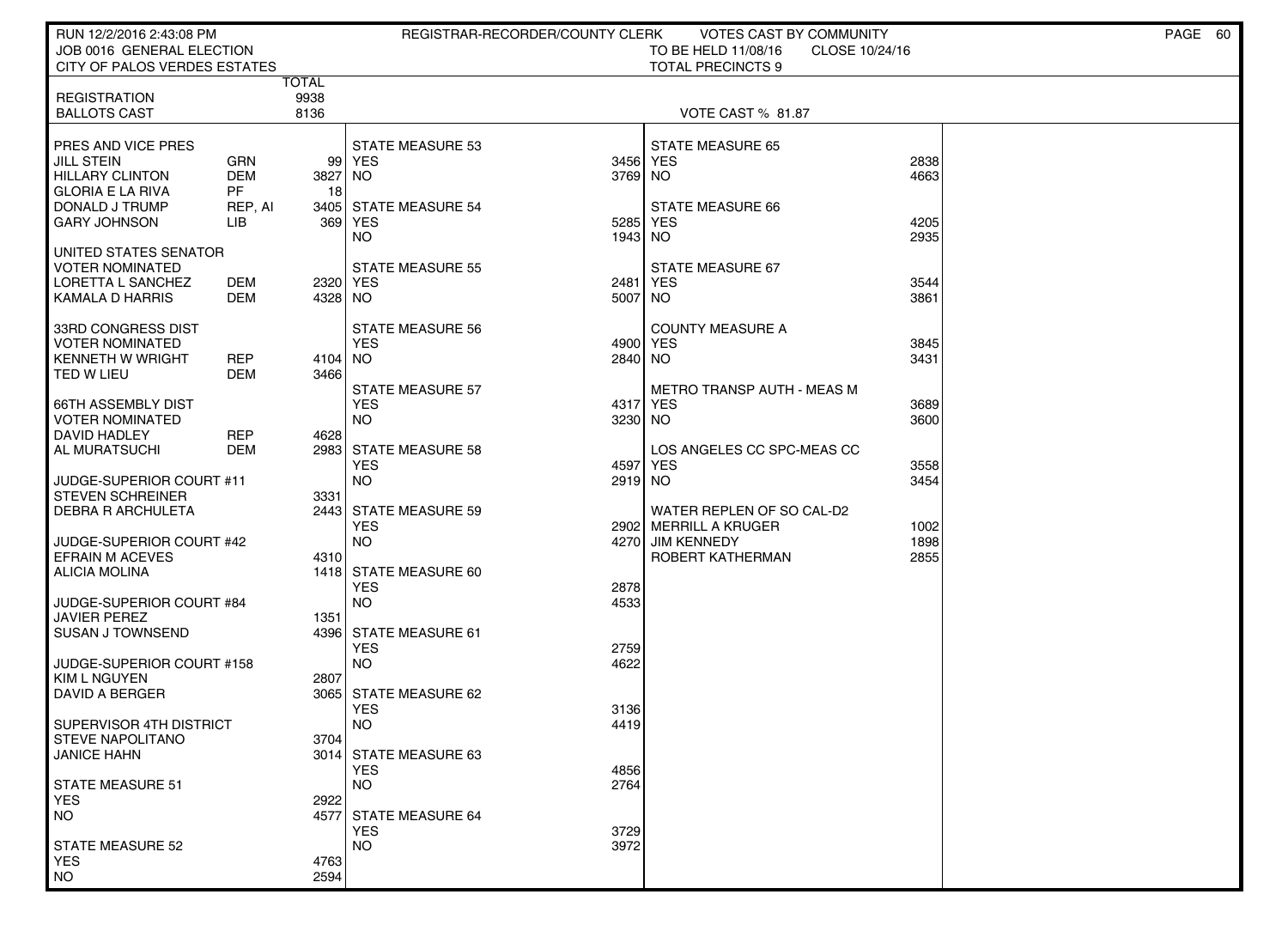| RUN 12/2/2016 2:43:08 PM                              |                         |                       |                                | REGISTRAR-RECORDER/COUNTY CLERK | VOTES CAST BY COMMUNITY                          |                | PAGE 61 |
|-------------------------------------------------------|-------------------------|-----------------------|--------------------------------|---------------------------------|--------------------------------------------------|----------------|---------|
| JOB 0016 GENERAL ELECTION<br><b>CITY OF PARAMOUNT</b> |                         |                       |                                |                                 | TO BE HELD 11/08/16<br><b>TOTAL PRECINCTS 20</b> | CLOSE 10/24/16 |         |
| <b>REGISTRATION</b>                                   |                         | TOTAL<br>21720        |                                |                                 |                                                  |                |         |
| <b>BALLOTS CAST</b>                                   |                         | 13427                 |                                |                                 | VOTE CAST % 61.82                                |                |         |
| PRES AND VICE PRES                                    |                         |                       | <b>STATE MEASURE 51</b>        |                                 | <b>STATE MEASURE 63</b>                          |                |         |
| JILL STEIN                                            | <b>GRN</b>              |                       | 229 YES                        | 9112                            | <b>YES</b>                                       | 9222           |         |
| <b>HILLARY CLINTON</b><br><b>GLORIA E LA RIVA</b>     | <b>DEM</b><br><b>PF</b> | 11058 NO<br>104       |                                | 3393 NO                         |                                                  | 3098           |         |
| DONALD J TRUMP                                        | REP, AI                 |                       | 1450 STATE MEASURE 52          |                                 | STATE MEASURE 64                                 |                |         |
| <b>GARY JOHNSON</b>                                   | LIB                     | 211                   | YES <sup></sup>                | 9672                            | <b>YES</b>                                       | 7106           |         |
| UNITED STATES SENATOR                                 |                         |                       | <b>NO</b>                      | 2659                            | NO.                                              | 5544           |         |
| <b>VOTER NOMINATED</b>                                |                         |                       | <b>STATE MEASURE 53</b>        |                                 | <b>STATE MEASURE 65</b>                          |                |         |
| LORETTA L SANCHEZ<br>KAMALA D HARRIS                  | DEM<br>DEM              | 7234   YES<br>5238 NO |                                | 6008<br>5891                    | <b>YES</b><br>NO.                                | 6772<br>5416   |         |
|                                                       |                         |                       |                                |                                 |                                                  |                |         |
| 40TH CONGRESS DIST<br><b>VOTER NOMINATED</b>          |                         |                       | STATE MEASURE 54<br><b>YES</b> | 7802                            | STATE MEASURE 66<br><b>YES</b>                   | 6272           |         |
| L ROYBAL-ALLARD                                       | DEM                     | 8245 NO               |                                | 4026                            | NO.                                              | 5674           |         |
| ROMAN G GONZALEZ                                      | <b>NP</b>               | 3530                  | <b>STATE MEASURE 55</b>        |                                 | STATE MEASURE 67                                 |                |         |
| 33RD STATE SENATE DIST                                |                         |                       | <b>YES</b>                     | 9646                            | <b>YES</b>                                       | 6408           |         |
| <b>VOTER NOMINATED</b><br><b>HONOR MIMI ROBSON</b>    | LIB                     | 1876                  | <b>NO</b>                      | 2702 NO                         |                                                  | 5708           |         |
| <b>RICARDO LARA</b>                                   | <b>DEM</b>              |                       | 9809 STATE MEASURE 56          |                                 | <b>COUNTY MEASURE A</b>                          |                |         |
|                                                       |                         |                       | <b>YES</b>                     | 8926                            | <b>YES</b>                                       | 10253          |         |
| <b>63RD ASSEMBLY DIST</b><br><b>VOTER NOMINATED</b>   |                         |                       | NO.                            | 3750                            | NO                                               | 1920           |         |
| <b>ANTHONY RENDON</b>                                 | <b>DEM</b>              |                       | 9895 STATE MEASURE 57          |                                 | <b>METRO TRANSP AUTH - MEAS M</b>                |                |         |
| ADAM JOSHUA MILLER                                    | <b>REP</b>              | 1829 YES              | NO.                            | 8853<br>3593                    | <b>YES</b><br>NO                                 | 9808<br>2466   |         |
| JUDGE-SUPERIOR COURT #11                              |                         |                       |                                |                                 |                                                  |                |         |
| <b>STEVEN SCHREINER</b><br><b>DEBRA R ARCHULETA</b>   |                         | 7306 YES              | 3894 STATE MEASURE 58          | 10134                           | PARAMOUNT USD - MEAS I<br><b>YES</b>             | 10466          |         |
|                                                       |                         |                       | <b>NO</b>                      | 2241                            | NO.                                              | 1634           |         |
| JUDGE-SUPERIOR COURT #42<br><b>EFRAIN M ACEVES</b>    |                         |                       | 6416 STATE MEASURE 59          |                                 | <b>CENTRAL BASIN MUNI-BD 5</b>                   |                |         |
| ALICIA MOLINA                                         |                         | 4766 YES              |                                | 6385                            | JUDY P ROLDAN                                    | 4592           |         |
|                                                       |                         |                       | NO.                            | 5429                            | <b>PHILLIP HAWKINS</b>                           | 5021           |         |
| JUDGE-SUPERIOR COURT #84<br><b>JAVIER PEREZ</b>       |                         |                       | 6731 STATE MEASURE 60          |                                 | <b>JAY W GRAY</b>                                | 1111           |         |
| <b>SUSAN J TOWNSEND</b>                               |                         | 4238 YES              |                                | 8084                            | WATER REPLEN OF SO CAL-D5                        |                |         |
| JUDGE-SUPERIOR COURT #158                             |                         |                       | NO.                            | 4219                            | <b>CHARLES DAVIS</b><br><b>ALBERT ROBLES</b>     | 1642<br>3743   |         |
| KIM L NGUYEN                                          |                         |                       | 5525 STATE MEASURE 61          |                                 | RICARDO PULIDO                                   | 3018           |         |
| <b>DAVID A BERGER</b>                                 |                         | 5337 YES              | <b>NO</b>                      |                                 | 6536 R GONZALES-LAWRENCE<br>5796 GARY MENDEZ     | 1370<br>1090   |         |
| SUPERVISOR 4TH DISTRICT                               |                         |                       |                                |                                 |                                                  |                |         |
| <b>STEVE NAPOLITANO</b><br><b>JANICE HAHN</b>         |                         | 6842 YES              | 4498 STATE MEASURE 62          | 6348                            |                                                  |                |         |
|                                                       |                         |                       | <b>NO</b>                      | 5962                            |                                                  |                |         |
|                                                       |                         |                       |                                |                                 |                                                  |                |         |
|                                                       |                         |                       |                                |                                 |                                                  |                |         |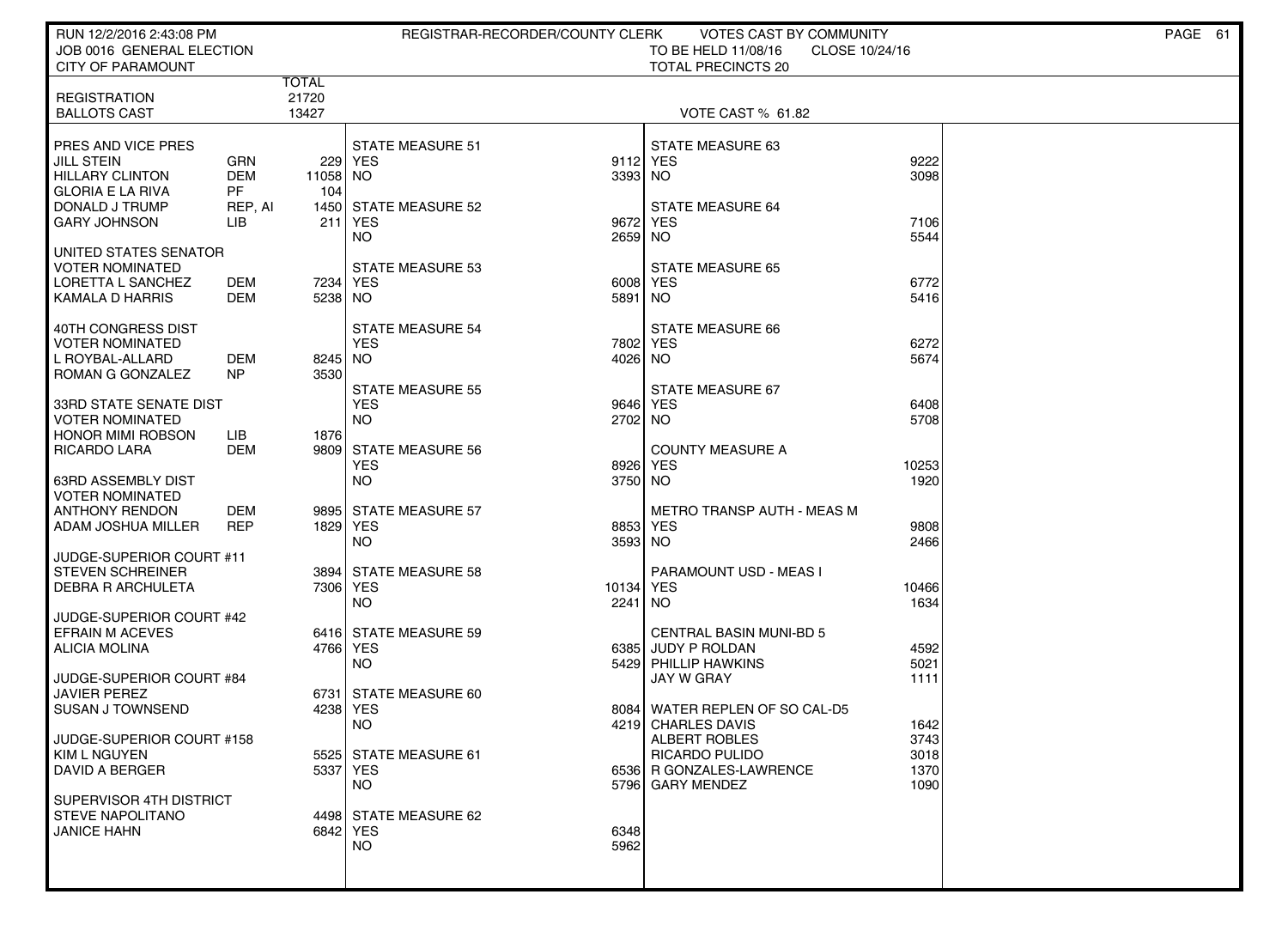| RUN 12/2/2016 2:43:08 PM<br>JOB 0016 GENERAL ELECTION                                                   |                                           |                         | REGISTRAR-RECORDER/COUNTY CLERK                                                                         |                       | VOTES CAST BY COMMUNITY<br>TO BE HELD 11/08/16<br>CLOSE 10/24/16 |                         | PAGE 62 |
|---------------------------------------------------------------------------------------------------------|-------------------------------------------|-------------------------|---------------------------------------------------------------------------------------------------------|-----------------------|------------------------------------------------------------------|-------------------------|---------|
| <b>CITY OF PASADENA</b>                                                                                 |                                           |                         |                                                                                                         |                       | <b>TOTAL PRECINCTS 70</b>                                        |                         |         |
| <b>REGISTRATION</b><br><b>BALLOTS CAST</b>                                                              |                                           | TOTAL<br>82831<br>62468 |                                                                                                         |                       | <b>VOTE CAST % 75.42</b>                                         |                         |         |
| PRES AND VICE PRES<br>JILL STEIN<br><b>HILLARY CLINTON</b><br><b>GLORIA E LA RIVA</b><br>DONALD J TRUMP | GRN<br><b>DEM</b><br><b>PF</b><br>REP, AI | 270                     | JUDGE-SUPERIOR COURT #158<br>1430 KIM L NGUYEN<br>45020 DAVID A BERGER<br>11388 SUPERVISOR 5TH DISTRICT | 25505<br>21583 NO     | STATE MEASURE 61<br><b>YES</b><br>STATE MEASURE 62               | 28742<br>27652<br>34431 |         |
| <b>GARY JOHNSON</b><br>UNITED STATES SENATOR                                                            | LІВ                                       |                         | 1848 DARRELL PARK<br><b>KATHRYN BARGER</b>                                                              | 22378<br>26237        | <b>YES</b><br>NO.                                                | 23177                   |         |
| <b>VOTER NOMINATED</b><br>LORETTA L SANCHEZ<br><b>KAMALA D HARRIS</b>                                   | <b>DEM</b><br>DEM                         | 18649 YES<br>36945 NO   | <b>STATE MEASURE 51</b>                                                                                 | 32324<br>25268 NO     | STATE MEASURE 63<br><b>YES</b>                                   | 44042<br>13990          |         |
| 27TH CONGRESS DIST<br><b>VOTER NOMINATED</b><br><b>JACK ORSWELL</b><br><b>JUDY CHU</b>                  | <b>REP</b><br>DEM                         | 11948 NO<br>37884       | STATE MEASURE 52<br><b>YES</b>                                                                          | 42899<br>13847        | STATE MEASURE 64<br>YES<br>  NO                                  | 36992<br>21966          |         |
| 28TH CONGRESS DIST<br><b>VOTER NOMINATED</b><br>LENORE SOLIS<br><b>ADAM B SCHIFF</b>                    | <b>REP</b><br><b>DEM</b>                  | 2260                    | <b>STATE MEASURE 53</b><br><b>YES</b><br><b>NO</b><br>4933 STATE MEASURE 54                             | 22205<br>33246 NO     | STATE MEASURE 65<br><b>YES</b><br>STATE MEASURE 66               | 27272<br>29765          |         |
| <b>25TH STATE SENATE DIST</b><br><b>VOTER NOMINATED</b>                                                 |                                           |                         | <b>YES</b><br><b>NO</b>                                                                                 | 35577<br>19622 NO     | <b>YES</b>                                                       | 23803<br>31092          |         |
| A J PORTANTINO<br>M D ANTONOVICH                                                                        | <b>DEM</b><br><b>REP</b>                  | 17724 YES               | 39260 STATE MEASURE 55<br><b>NO</b>                                                                     | 38162 YES<br>19395 NO | STATE MEASURE 67                                                 | 37561<br>19374          |         |
| 41ST ASSEMBLY DIST<br><b>VOTER NOMINATED</b><br><b>CHRIS HOLDEN</b><br><b>CASEY C HIGGINS</b>           | <b>DEM</b><br><b>REP</b>                  | 40837   YES<br>15320 NO | <b>STATE MEASURE 56</b>                                                                                 | 42372<br>16541        | <b>COUNTY MEASURE A</b><br><b>YES</b><br>NO                      | 42416<br>13835          |         |
| 43RD ASSEMBLY DIST<br><b>VOTER NOMINATED</b><br>ARDY KASSAKHIAN<br><b>LAURA FRIEDMAN</b>                | <b>DEM</b><br><b>DEM</b>                  | ΩI                      | <b>STATE MEASURE 57</b><br><b>YES</b><br>0 NO                                                           | 41697<br>15945 NO     | METRO TRANSP AUTH - MEAS M<br><b>YES</b>                         | 41121<br>15644          |         |
| JUDGE-SUPERIOR COURT #11<br><b>STEVEN SCHREINER</b><br><b>DEBRA R ARCHULETA</b>                         |                                           | 17928 NO<br>29083       | <b>STATE MEASURE 58</b><br><b>YES</b><br><b>STATE MEASURE 59</b>                                        | 44828<br>12549        |                                                                  |                         |         |
| JUDGE-SUPERIOR COURT #42<br><b>EFRAIN M ACEVES</b><br><b>ALICIA MOLINA</b>                              |                                           | 28662 NO<br>18662       | <b>YES</b><br>STATE MEASURE 60                                                                          | 32215<br>22487        |                                                                  |                         |         |
| JUDGE-SUPERIOR COURT #84<br><b>JAVIER PEREZ</b><br><b>SUSAN J TOWNSEND</b>                              |                                           | 14686 NO<br>31701       | <b>YES</b>                                                                                              | 25776<br>30900        |                                                                  |                         |         |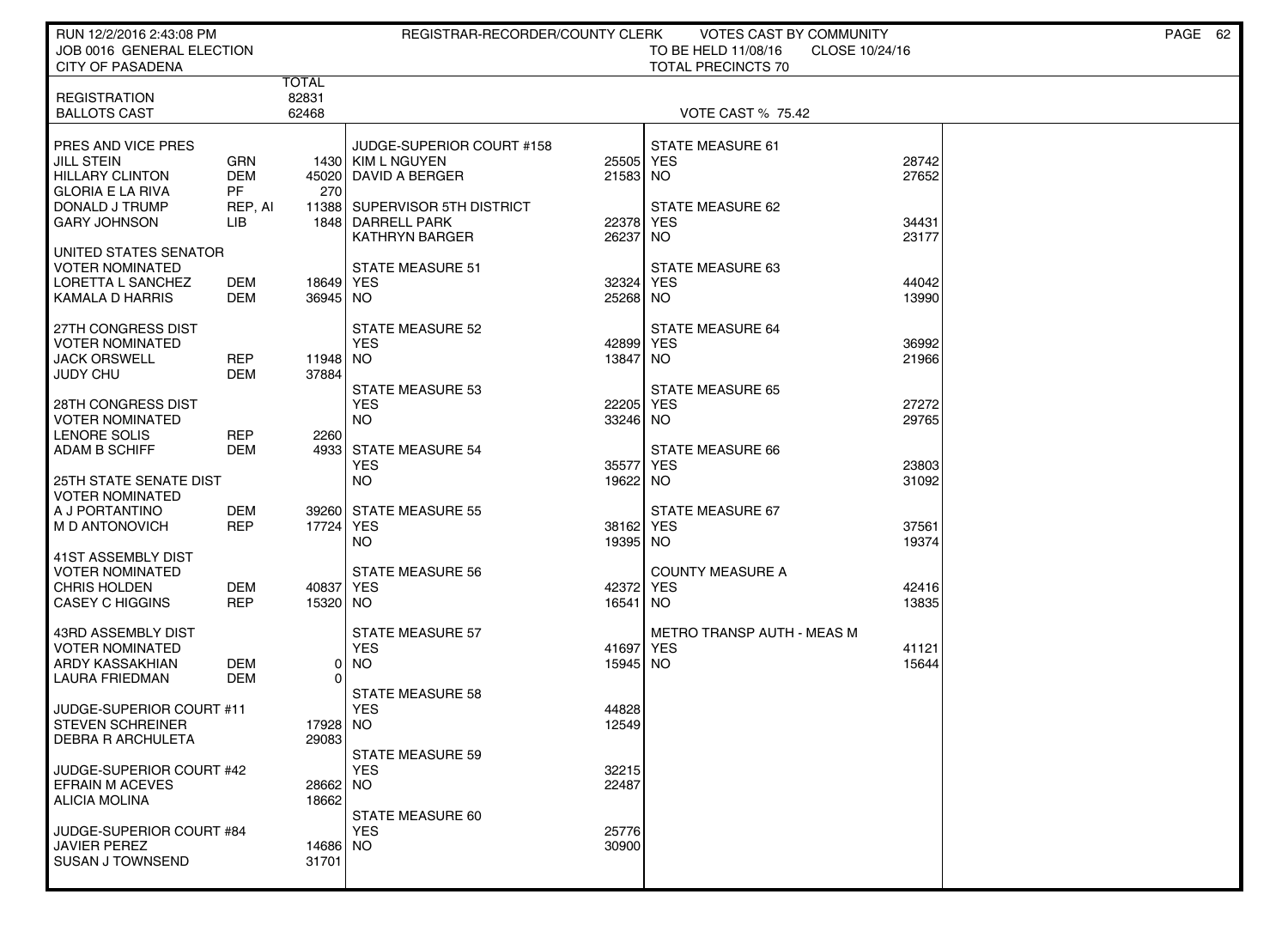| RUN 12/2/2016 2:43:08 PM<br>JOB 0016 GENERAL ELECTION                                                                                 |                                                  |                         |                                                                          | REGISTRAR-RECORDER/COUNTY CLERK  | VOTES CAST BY COMMUNITY<br>TO BE HELD 11/08/16<br>CLOSE 10/24/16                                    |                       |                                                                                                                                        | PAGE 63                              |
|---------------------------------------------------------------------------------------------------------------------------------------|--------------------------------------------------|-------------------------|--------------------------------------------------------------------------|----------------------------------|-----------------------------------------------------------------------------------------------------|-----------------------|----------------------------------------------------------------------------------------------------------------------------------------|--------------------------------------|
| <b>CITY OF PICO RIVERA</b>                                                                                                            |                                                  |                         |                                                                          |                                  | <b>TOTAL PRECINCTS 38</b>                                                                           |                       |                                                                                                                                        |                                      |
| <b>REGISTRATION</b><br><b>BALLOTS CAST</b>                                                                                            |                                                  | TOTAL<br>31507<br>22866 |                                                                          |                                  | <b>VOTE CAST % 72.57</b>                                                                            |                       |                                                                                                                                        |                                      |
| PRES AND VICE PRES<br><b>JILL STEIN</b><br><b>HILLARY CLINTON</b><br><b>GLORIA E LA RIVA</b><br>DONALD J TRUMP<br><b>GARY JOHNSON</b> | GRN<br><b>DEM</b><br><b>PF</b><br>REP, AI<br>LІВ | 17567 NO<br>277         | <b>STATE MEASURE 52</b><br>497   YES<br>3440 STATE MEASURE 53<br>398 YES | 15795 YES<br>$5161$ NO           | <b>STATE MEASURE 64</b><br><b>STATE MEASURE 65</b><br>9419 YES                                      | 10837                 | WATER REPLEN OF SO CAL-D5<br>11363 CHARLES DAVIS<br>10159 ALBERT ROBLES<br>RICARDO PULIDO<br>R GONZALES-LAWRENCE<br><b>GARY MENDEZ</b> | 1151<br>6763<br>4977<br>2065<br>3598 |
| UNITED STATES SENATOR<br><b>VOTER NOMINATED</b><br>LORETTA L SANCHEZ<br>KAMALA D HARRIS                                               | DEM<br>DEM                                       | 11985 YES<br>9079 NO    | NO.<br>STATE MEASURE 54                                                  | 10867 NO<br>12686 YES<br>7457 NO | STATE MEASURE 66                                                                                    | 9857<br>10928<br>9324 |                                                                                                                                        |                                      |
| 38TH CONGRESS DIST<br><b>VOTER NOMINATED</b><br>LINDA T SANCHEZ<br><b>RYAN DOWNING</b>                                                | DEM<br><b>REP</b>                                | 17502 NO<br>3339        | STATE MEASURE 55<br><b>YES</b><br><b>STATE MEASURE 56</b>                | 15398 YES<br>5564 NO             | STATE MEASURE 67<br><b>COUNTY MEASURE A</b>                                                         | 10829<br>9821         |                                                                                                                                        |                                      |
| 57TH ASSEMBLY DIST<br><b>VOTER NOMINATED</b><br>IAN C CALDERON                                                                        | DEM                                              | Οl                      | <b>YES</b><br>NO.                                                        | 14494 YES<br>6986 NO             |                                                                                                     | 15854<br>4754         |                                                                                                                                        |                                      |
| <b>RITA TOPALIAN</b><br>58TH ASSEMBLY DIST                                                                                            | <b>REP</b>                                       |                         | 0 STATE MEASURE 57<br><b>YES</b><br><b>NO</b>                            | 13729 YES<br>7398 NO             | <b>METRO TRANSP AUTH - MEAS M</b>                                                                   | 14892<br>5837         |                                                                                                                                        |                                      |
| <b>VOTER NOMINATED</b><br>RAMIRO ALVARADO<br><b>CRISTINA GARCIA</b>                                                                   | <b>REP</b><br><b>DEM</b>                         | 17083 YES               | 3543 STATE MEASURE 58<br><b>NO</b>                                       | 16629 YES<br>4313 NO             | LOS ANGELES CC SPC-MEAS CC                                                                          | 568<br>126            |                                                                                                                                        |                                      |
| JUDGE-SUPERIOR COURT #11<br><b>STEVEN SCHREINER</b><br><b>DEBRA R ARCHULETA</b><br>JUDGE-SUPERIOR COURT #42                           |                                                  | 14429 YES               | 5098 STATE MEASURE 59<br><b>NO</b>                                       | 10224 YES<br>9843 NO             | EL RANCHO USD - MEAS ER                                                                             | 13790<br>6170         |                                                                                                                                        |                                      |
| <b>EFRAIN M ACEVES</b><br><b>ALICIA MOLINA</b><br>JUDGE-SUPERIOR COURT #84                                                            |                                                  |                         | 10377 STATE MEASURE 60<br>9075 YES<br><b>NO</b>                          | 12886 YES<br>7995 NO             | EL RANCHO USD - MEAS RR                                                                             | 12935<br>6707         |                                                                                                                                        |                                      |
| <b>JAVIER PEREZ</b><br><b>SUSAN J TOWNSEND</b><br>JUDGE-SUPERIOR COURT #158                                                           |                                                  |                         | 11654 STATE MEASURE 61<br>7264   YES<br><b>NO</b>                        |                                  | <b>CENTRAL BASIN MUNI-BD 1</b><br>10647 XOCHITL SANDOVAL<br>10400 BOB J ARCHULETA<br>PEDRO ACEITUNO | 3752<br>8890<br>6423  |                                                                                                                                        |                                      |
| KIM L NGUYEN<br><b>DAVID A BERGER</b><br><b>STATE MEASURE 51</b>                                                                      |                                                  | 10100 YES               | 8949 STATE MEASURE 62<br><b>NO</b>                                       |                                  | 9965 UPPER SAN GABRIEL VLY-BD 3<br>11130 MARTA SAMANO<br>ED CHAVEZ                                  | 0                     |                                                                                                                                        |                                      |
| <b>YES</b><br>NO.                                                                                                                     |                                                  |                         | 13573 STATE MEASURE 63<br>7408   YES<br><b>NO</b>                        | 15073<br>5884                    |                                                                                                     |                       |                                                                                                                                        |                                      |
|                                                                                                                                       |                                                  |                         |                                                                          |                                  |                                                                                                     |                       |                                                                                                                                        |                                      |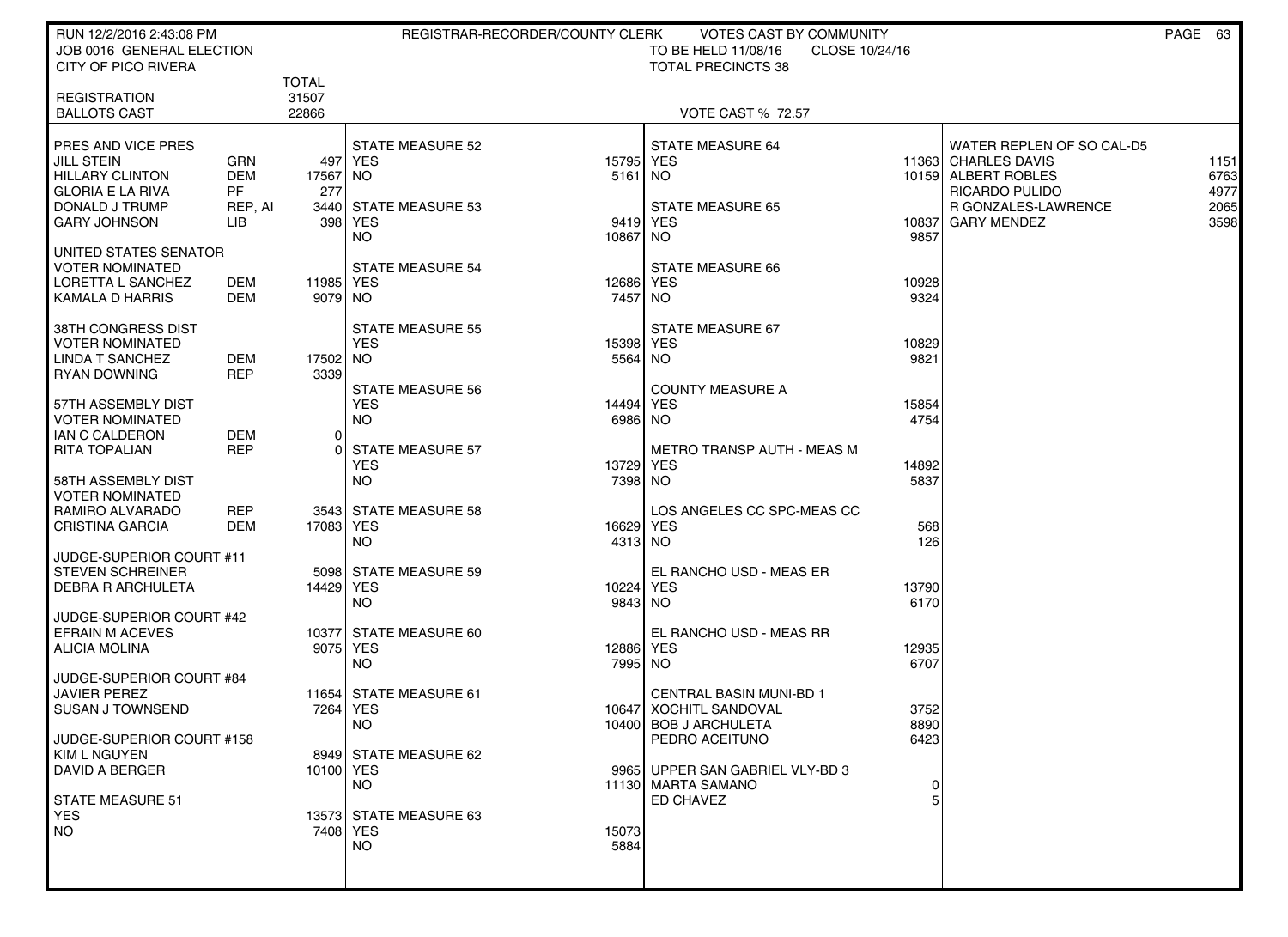| JOB 0016 GENERAL ELECTION<br>CLOSE 10/24/16<br><b>CITY OF POMONA</b><br><b>TOTAL PRECINCTS 61</b><br><b>TOTAL</b><br>61466<br><b>REGISTRATION</b><br>39728<br><b>BALLOTS CAST</b><br>VOTE CAST % 64.63<br>PRES AND VICE PRES<br><b>STATE MEASURE 54</b><br>STATE MEASURE 66<br>GRN<br>18627<br>JILL STEIN<br>966 YES<br>22620<br>YES<br><b>HILLARY CLINTON</b><br>DEM<br>28321<br>12308<br>16531<br>NO.<br>NO.<br><b>GLORIA E LA RIVA</b><br>PF<br>339<br>DONALD J TRUMP<br>7767<br><b>STATE MEASURE 55</b><br>STATE MEASURE 67<br>REP, AI<br><b>GARY JOHNSON</b><br>1028 YES<br>25948<br>YES<br>17370<br>LIB<br>NO.<br>10414<br>NO.<br>18560<br>UNITED STATES SENATOR<br>VOTER NOMINATED<br><b>STATE MEASURE 56</b><br><b>COUNTY MEASURE A</b><br>LORETTA L SANCHEZ<br>DEM<br>16771<br>YES<br>24759<br>YES<br>27488<br>KAMALA D HARRIS<br>DEM<br>19040 NO<br>12489<br>8286<br>NO.<br>35TH CONGRESS DIST<br>STATE MEASURE 57<br>METRO TRANSP AUTH - MEAS M<br><b>YES</b><br>VOTER NOMINATED<br>23980<br>YES<br>26319<br><b>TYLER FISCHELLA</b><br>REP<br>7852<br>NO<br>12613 NO<br>9614<br>NORMA J TORRES<br>DEM<br>27821<br><b>STATE MEASURE 58</b><br><b>CLAREMONT USD SPC - MEAS G</b><br><b>YES</b><br>27962<br>YES<br>856<br>52ND ASSEMBLY DIST<br>395<br>VOTER NOMINATED<br>NO.<br>8343<br>NO.<br>PAUL VINCENT AVILA<br>DEM<br>11587<br><b>FREDDIE RODRIGUEZ</b><br>DEM<br>21667<br><b>STATE MEASURE 59</b><br>POMONA USD - MEAS P<br><b>YES</b><br>17985<br><b>YES</b><br>27434<br><b>NO</b><br>JUDGE-SUPERIOR COURT #11<br>16824<br>NO.<br>6749<br><b>STEVEN SCHREINER</b><br>12595<br>DEBRA R ARCHULETA<br>19846 STATE MEASURE 60<br>POMONA CITY GEN MUNI-MAYOR<br><b>YES</b><br>21252<br>21330<br>TIM SANDOVAL<br>JUDGE-SUPERIOR COURT #42<br>NO.<br>12609<br>14826<br>ELLIOTT ROTHMAN<br><b>EFRAIN M ACEVES</b><br>19467<br><b>ALICIA MOLINA</b><br>12801<br><b>STATE MEASURE 61</b><br>POMONA CITY GEN MUNI-CNC 1<br><b>YES</b><br>17848 HECTOR QUEVEDO<br>806<br>974<br>NO.<br><b>ISMAEL ARIAS</b><br><b>JUDGE-SUPERIOR COURT #84</b><br>18314<br>JAVIER PEREZ<br>17454<br>RUBIO R GONZALEZ<br>2474<br>STATE MEASURE 62<br><b>SUSAN J TOWNSEND</b><br>14245<br><b>YES</b><br>17443 POMONA CITY GEN MUNI-CNC 4<br><b>NO</b><br>JUDGE-SUPERIOR COURT #158<br>18972<br>E ONTIVEROS-COLE<br>1999<br><b>KIM L NGUYEN</b><br>16490<br>R A CORDOVA<br>1287<br>DAVID A BERGER<br>15462 STATE MEASURE 63<br>PAULA LANTZ<br>1906<br><b>YES</b><br>24867<br><b>NO</b><br><b>STATE MEASURE 51</b><br>11659<br>POMONA CITY GEN MUNI-CNC 6<br>23380<br><b>GEORGE OKEKENWEJE</b><br><b>YES</b><br>1014<br>13146 STATE MEASURE 64<br>ROBERT TORRES<br>3078<br><b>NO</b><br><b>YES</b><br><b>DEBRA MARTIN</b><br>2985<br>21252<br><b>NO</b><br>16134<br><b>STATE MEASURE 52</b><br>26517<br>THREE VLYS MUNI WTR DIV 6<br>YES.<br>NO.<br>9747<br><b>STATE MEASURE 65</b><br>JOHN W LANTZ<br>7413<br><b>YES</b><br>8577<br>16875<br><b>JOHN MENDOZA</b><br><b>NO</b><br>19066<br><b>STATE MEASURE 53</b><br><b>YES</b><br>17411<br>17681 | RUN 12/2/2016 2:43:08 PM |  | REGISTRAR-RECORDER/COUNTY CLERK | VOTES CAST BY COMMUNITY |  | PAGE 64 |
|------------------------------------------------------------------------------------------------------------------------------------------------------------------------------------------------------------------------------------------------------------------------------------------------------------------------------------------------------------------------------------------------------------------------------------------------------------------------------------------------------------------------------------------------------------------------------------------------------------------------------------------------------------------------------------------------------------------------------------------------------------------------------------------------------------------------------------------------------------------------------------------------------------------------------------------------------------------------------------------------------------------------------------------------------------------------------------------------------------------------------------------------------------------------------------------------------------------------------------------------------------------------------------------------------------------------------------------------------------------------------------------------------------------------------------------------------------------------------------------------------------------------------------------------------------------------------------------------------------------------------------------------------------------------------------------------------------------------------------------------------------------------------------------------------------------------------------------------------------------------------------------------------------------------------------------------------------------------------------------------------------------------------------------------------------------------------------------------------------------------------------------------------------------------------------------------------------------------------------------------------------------------------------------------------------------------------------------------------------------------------------------------------------------------------------------------------------------------------------------------------------------------------------------------------------------------------------------------------------------------------------------------------------------------------------------------------------------------------------------------------------------------------------------------------------------------------------------------------------------------------------------------------------------------------------------------------------------------------------------------------------------------------------|--------------------------|--|---------------------------------|-------------------------|--|---------|
|                                                                                                                                                                                                                                                                                                                                                                                                                                                                                                                                                                                                                                                                                                                                                                                                                                                                                                                                                                                                                                                                                                                                                                                                                                                                                                                                                                                                                                                                                                                                                                                                                                                                                                                                                                                                                                                                                                                                                                                                                                                                                                                                                                                                                                                                                                                                                                                                                                                                                                                                                                                                                                                                                                                                                                                                                                                                                                                                                                                                                                    |                          |  |                                 | TO BE HELD 11/08/16     |  |         |
|                                                                                                                                                                                                                                                                                                                                                                                                                                                                                                                                                                                                                                                                                                                                                                                                                                                                                                                                                                                                                                                                                                                                                                                                                                                                                                                                                                                                                                                                                                                                                                                                                                                                                                                                                                                                                                                                                                                                                                                                                                                                                                                                                                                                                                                                                                                                                                                                                                                                                                                                                                                                                                                                                                                                                                                                                                                                                                                                                                                                                                    |                          |  |                                 |                         |  |         |
|                                                                                                                                                                                                                                                                                                                                                                                                                                                                                                                                                                                                                                                                                                                                                                                                                                                                                                                                                                                                                                                                                                                                                                                                                                                                                                                                                                                                                                                                                                                                                                                                                                                                                                                                                                                                                                                                                                                                                                                                                                                                                                                                                                                                                                                                                                                                                                                                                                                                                                                                                                                                                                                                                                                                                                                                                                                                                                                                                                                                                                    |                          |  |                                 |                         |  |         |
|                                                                                                                                                                                                                                                                                                                                                                                                                                                                                                                                                                                                                                                                                                                                                                                                                                                                                                                                                                                                                                                                                                                                                                                                                                                                                                                                                                                                                                                                                                                                                                                                                                                                                                                                                                                                                                                                                                                                                                                                                                                                                                                                                                                                                                                                                                                                                                                                                                                                                                                                                                                                                                                                                                                                                                                                                                                                                                                                                                                                                                    |                          |  |                                 |                         |  |         |
|                                                                                                                                                                                                                                                                                                                                                                                                                                                                                                                                                                                                                                                                                                                                                                                                                                                                                                                                                                                                                                                                                                                                                                                                                                                                                                                                                                                                                                                                                                                                                                                                                                                                                                                                                                                                                                                                                                                                                                                                                                                                                                                                                                                                                                                                                                                                                                                                                                                                                                                                                                                                                                                                                                                                                                                                                                                                                                                                                                                                                                    |                          |  |                                 |                         |  |         |
|                                                                                                                                                                                                                                                                                                                                                                                                                                                                                                                                                                                                                                                                                                                                                                                                                                                                                                                                                                                                                                                                                                                                                                                                                                                                                                                                                                                                                                                                                                                                                                                                                                                                                                                                                                                                                                                                                                                                                                                                                                                                                                                                                                                                                                                                                                                                                                                                                                                                                                                                                                                                                                                                                                                                                                                                                                                                                                                                                                                                                                    |                          |  |                                 |                         |  |         |
|                                                                                                                                                                                                                                                                                                                                                                                                                                                                                                                                                                                                                                                                                                                                                                                                                                                                                                                                                                                                                                                                                                                                                                                                                                                                                                                                                                                                                                                                                                                                                                                                                                                                                                                                                                                                                                                                                                                                                                                                                                                                                                                                                                                                                                                                                                                                                                                                                                                                                                                                                                                                                                                                                                                                                                                                                                                                                                                                                                                                                                    |                          |  |                                 |                         |  |         |
|                                                                                                                                                                                                                                                                                                                                                                                                                                                                                                                                                                                                                                                                                                                                                                                                                                                                                                                                                                                                                                                                                                                                                                                                                                                                                                                                                                                                                                                                                                                                                                                                                                                                                                                                                                                                                                                                                                                                                                                                                                                                                                                                                                                                                                                                                                                                                                                                                                                                                                                                                                                                                                                                                                                                                                                                                                                                                                                                                                                                                                    |                          |  |                                 |                         |  |         |
|                                                                                                                                                                                                                                                                                                                                                                                                                                                                                                                                                                                                                                                                                                                                                                                                                                                                                                                                                                                                                                                                                                                                                                                                                                                                                                                                                                                                                                                                                                                                                                                                                                                                                                                                                                                                                                                                                                                                                                                                                                                                                                                                                                                                                                                                                                                                                                                                                                                                                                                                                                                                                                                                                                                                                                                                                                                                                                                                                                                                                                    |                          |  |                                 |                         |  |         |
|                                                                                                                                                                                                                                                                                                                                                                                                                                                                                                                                                                                                                                                                                                                                                                                                                                                                                                                                                                                                                                                                                                                                                                                                                                                                                                                                                                                                                                                                                                                                                                                                                                                                                                                                                                                                                                                                                                                                                                                                                                                                                                                                                                                                                                                                                                                                                                                                                                                                                                                                                                                                                                                                                                                                                                                                                                                                                                                                                                                                                                    |                          |  |                                 |                         |  |         |
|                                                                                                                                                                                                                                                                                                                                                                                                                                                                                                                                                                                                                                                                                                                                                                                                                                                                                                                                                                                                                                                                                                                                                                                                                                                                                                                                                                                                                                                                                                                                                                                                                                                                                                                                                                                                                                                                                                                                                                                                                                                                                                                                                                                                                                                                                                                                                                                                                                                                                                                                                                                                                                                                                                                                                                                                                                                                                                                                                                                                                                    |                          |  |                                 |                         |  |         |
|                                                                                                                                                                                                                                                                                                                                                                                                                                                                                                                                                                                                                                                                                                                                                                                                                                                                                                                                                                                                                                                                                                                                                                                                                                                                                                                                                                                                                                                                                                                                                                                                                                                                                                                                                                                                                                                                                                                                                                                                                                                                                                                                                                                                                                                                                                                                                                                                                                                                                                                                                                                                                                                                                                                                                                                                                                                                                                                                                                                                                                    |                          |  |                                 |                         |  |         |
|                                                                                                                                                                                                                                                                                                                                                                                                                                                                                                                                                                                                                                                                                                                                                                                                                                                                                                                                                                                                                                                                                                                                                                                                                                                                                                                                                                                                                                                                                                                                                                                                                                                                                                                                                                                                                                                                                                                                                                                                                                                                                                                                                                                                                                                                                                                                                                                                                                                                                                                                                                                                                                                                                                                                                                                                                                                                                                                                                                                                                                    |                          |  |                                 |                         |  |         |
|                                                                                                                                                                                                                                                                                                                                                                                                                                                                                                                                                                                                                                                                                                                                                                                                                                                                                                                                                                                                                                                                                                                                                                                                                                                                                                                                                                                                                                                                                                                                                                                                                                                                                                                                                                                                                                                                                                                                                                                                                                                                                                                                                                                                                                                                                                                                                                                                                                                                                                                                                                                                                                                                                                                                                                                                                                                                                                                                                                                                                                    |                          |  |                                 |                         |  |         |
|                                                                                                                                                                                                                                                                                                                                                                                                                                                                                                                                                                                                                                                                                                                                                                                                                                                                                                                                                                                                                                                                                                                                                                                                                                                                                                                                                                                                                                                                                                                                                                                                                                                                                                                                                                                                                                                                                                                                                                                                                                                                                                                                                                                                                                                                                                                                                                                                                                                                                                                                                                                                                                                                                                                                                                                                                                                                                                                                                                                                                                    |                          |  |                                 |                         |  |         |
|                                                                                                                                                                                                                                                                                                                                                                                                                                                                                                                                                                                                                                                                                                                                                                                                                                                                                                                                                                                                                                                                                                                                                                                                                                                                                                                                                                                                                                                                                                                                                                                                                                                                                                                                                                                                                                                                                                                                                                                                                                                                                                                                                                                                                                                                                                                                                                                                                                                                                                                                                                                                                                                                                                                                                                                                                                                                                                                                                                                                                                    |                          |  |                                 |                         |  |         |
|                                                                                                                                                                                                                                                                                                                                                                                                                                                                                                                                                                                                                                                                                                                                                                                                                                                                                                                                                                                                                                                                                                                                                                                                                                                                                                                                                                                                                                                                                                                                                                                                                                                                                                                                                                                                                                                                                                                                                                                                                                                                                                                                                                                                                                                                                                                                                                                                                                                                                                                                                                                                                                                                                                                                                                                                                                                                                                                                                                                                                                    |                          |  |                                 |                         |  |         |
|                                                                                                                                                                                                                                                                                                                                                                                                                                                                                                                                                                                                                                                                                                                                                                                                                                                                                                                                                                                                                                                                                                                                                                                                                                                                                                                                                                                                                                                                                                                                                                                                                                                                                                                                                                                                                                                                                                                                                                                                                                                                                                                                                                                                                                                                                                                                                                                                                                                                                                                                                                                                                                                                                                                                                                                                                                                                                                                                                                                                                                    |                          |  |                                 |                         |  |         |
|                                                                                                                                                                                                                                                                                                                                                                                                                                                                                                                                                                                                                                                                                                                                                                                                                                                                                                                                                                                                                                                                                                                                                                                                                                                                                                                                                                                                                                                                                                                                                                                                                                                                                                                                                                                                                                                                                                                                                                                                                                                                                                                                                                                                                                                                                                                                                                                                                                                                                                                                                                                                                                                                                                                                                                                                                                                                                                                                                                                                                                    |                          |  |                                 |                         |  |         |
|                                                                                                                                                                                                                                                                                                                                                                                                                                                                                                                                                                                                                                                                                                                                                                                                                                                                                                                                                                                                                                                                                                                                                                                                                                                                                                                                                                                                                                                                                                                                                                                                                                                                                                                                                                                                                                                                                                                                                                                                                                                                                                                                                                                                                                                                                                                                                                                                                                                                                                                                                                                                                                                                                                                                                                                                                                                                                                                                                                                                                                    |                          |  |                                 |                         |  |         |
|                                                                                                                                                                                                                                                                                                                                                                                                                                                                                                                                                                                                                                                                                                                                                                                                                                                                                                                                                                                                                                                                                                                                                                                                                                                                                                                                                                                                                                                                                                                                                                                                                                                                                                                                                                                                                                                                                                                                                                                                                                                                                                                                                                                                                                                                                                                                                                                                                                                                                                                                                                                                                                                                                                                                                                                                                                                                                                                                                                                                                                    |                          |  |                                 |                         |  |         |
|                                                                                                                                                                                                                                                                                                                                                                                                                                                                                                                                                                                                                                                                                                                                                                                                                                                                                                                                                                                                                                                                                                                                                                                                                                                                                                                                                                                                                                                                                                                                                                                                                                                                                                                                                                                                                                                                                                                                                                                                                                                                                                                                                                                                                                                                                                                                                                                                                                                                                                                                                                                                                                                                                                                                                                                                                                                                                                                                                                                                                                    |                          |  |                                 |                         |  |         |
|                                                                                                                                                                                                                                                                                                                                                                                                                                                                                                                                                                                                                                                                                                                                                                                                                                                                                                                                                                                                                                                                                                                                                                                                                                                                                                                                                                                                                                                                                                                                                                                                                                                                                                                                                                                                                                                                                                                                                                                                                                                                                                                                                                                                                                                                                                                                                                                                                                                                                                                                                                                                                                                                                                                                                                                                                                                                                                                                                                                                                                    |                          |  |                                 |                         |  |         |
|                                                                                                                                                                                                                                                                                                                                                                                                                                                                                                                                                                                                                                                                                                                                                                                                                                                                                                                                                                                                                                                                                                                                                                                                                                                                                                                                                                                                                                                                                                                                                                                                                                                                                                                                                                                                                                                                                                                                                                                                                                                                                                                                                                                                                                                                                                                                                                                                                                                                                                                                                                                                                                                                                                                                                                                                                                                                                                                                                                                                                                    |                          |  |                                 |                         |  |         |
|                                                                                                                                                                                                                                                                                                                                                                                                                                                                                                                                                                                                                                                                                                                                                                                                                                                                                                                                                                                                                                                                                                                                                                                                                                                                                                                                                                                                                                                                                                                                                                                                                                                                                                                                                                                                                                                                                                                                                                                                                                                                                                                                                                                                                                                                                                                                                                                                                                                                                                                                                                                                                                                                                                                                                                                                                                                                                                                                                                                                                                    |                          |  |                                 |                         |  |         |
|                                                                                                                                                                                                                                                                                                                                                                                                                                                                                                                                                                                                                                                                                                                                                                                                                                                                                                                                                                                                                                                                                                                                                                                                                                                                                                                                                                                                                                                                                                                                                                                                                                                                                                                                                                                                                                                                                                                                                                                                                                                                                                                                                                                                                                                                                                                                                                                                                                                                                                                                                                                                                                                                                                                                                                                                                                                                                                                                                                                                                                    |                          |  |                                 |                         |  |         |
|                                                                                                                                                                                                                                                                                                                                                                                                                                                                                                                                                                                                                                                                                                                                                                                                                                                                                                                                                                                                                                                                                                                                                                                                                                                                                                                                                                                                                                                                                                                                                                                                                                                                                                                                                                                                                                                                                                                                                                                                                                                                                                                                                                                                                                                                                                                                                                                                                                                                                                                                                                                                                                                                                                                                                                                                                                                                                                                                                                                                                                    |                          |  |                                 |                         |  |         |
|                                                                                                                                                                                                                                                                                                                                                                                                                                                                                                                                                                                                                                                                                                                                                                                                                                                                                                                                                                                                                                                                                                                                                                                                                                                                                                                                                                                                                                                                                                                                                                                                                                                                                                                                                                                                                                                                                                                                                                                                                                                                                                                                                                                                                                                                                                                                                                                                                                                                                                                                                                                                                                                                                                                                                                                                                                                                                                                                                                                                                                    |                          |  |                                 |                         |  |         |
|                                                                                                                                                                                                                                                                                                                                                                                                                                                                                                                                                                                                                                                                                                                                                                                                                                                                                                                                                                                                                                                                                                                                                                                                                                                                                                                                                                                                                                                                                                                                                                                                                                                                                                                                                                                                                                                                                                                                                                                                                                                                                                                                                                                                                                                                                                                                                                                                                                                                                                                                                                                                                                                                                                                                                                                                                                                                                                                                                                                                                                    |                          |  |                                 |                         |  |         |
|                                                                                                                                                                                                                                                                                                                                                                                                                                                                                                                                                                                                                                                                                                                                                                                                                                                                                                                                                                                                                                                                                                                                                                                                                                                                                                                                                                                                                                                                                                                                                                                                                                                                                                                                                                                                                                                                                                                                                                                                                                                                                                                                                                                                                                                                                                                                                                                                                                                                                                                                                                                                                                                                                                                                                                                                                                                                                                                                                                                                                                    |                          |  |                                 |                         |  |         |
|                                                                                                                                                                                                                                                                                                                                                                                                                                                                                                                                                                                                                                                                                                                                                                                                                                                                                                                                                                                                                                                                                                                                                                                                                                                                                                                                                                                                                                                                                                                                                                                                                                                                                                                                                                                                                                                                                                                                                                                                                                                                                                                                                                                                                                                                                                                                                                                                                                                                                                                                                                                                                                                                                                                                                                                                                                                                                                                                                                                                                                    |                          |  |                                 |                         |  |         |
|                                                                                                                                                                                                                                                                                                                                                                                                                                                                                                                                                                                                                                                                                                                                                                                                                                                                                                                                                                                                                                                                                                                                                                                                                                                                                                                                                                                                                                                                                                                                                                                                                                                                                                                                                                                                                                                                                                                                                                                                                                                                                                                                                                                                                                                                                                                                                                                                                                                                                                                                                                                                                                                                                                                                                                                                                                                                                                                                                                                                                                    |                          |  |                                 |                         |  |         |
|                                                                                                                                                                                                                                                                                                                                                                                                                                                                                                                                                                                                                                                                                                                                                                                                                                                                                                                                                                                                                                                                                                                                                                                                                                                                                                                                                                                                                                                                                                                                                                                                                                                                                                                                                                                                                                                                                                                                                                                                                                                                                                                                                                                                                                                                                                                                                                                                                                                                                                                                                                                                                                                                                                                                                                                                                                                                                                                                                                                                                                    |                          |  |                                 |                         |  |         |
|                                                                                                                                                                                                                                                                                                                                                                                                                                                                                                                                                                                                                                                                                                                                                                                                                                                                                                                                                                                                                                                                                                                                                                                                                                                                                                                                                                                                                                                                                                                                                                                                                                                                                                                                                                                                                                                                                                                                                                                                                                                                                                                                                                                                                                                                                                                                                                                                                                                                                                                                                                                                                                                                                                                                                                                                                                                                                                                                                                                                                                    |                          |  |                                 |                         |  |         |
|                                                                                                                                                                                                                                                                                                                                                                                                                                                                                                                                                                                                                                                                                                                                                                                                                                                                                                                                                                                                                                                                                                                                                                                                                                                                                                                                                                                                                                                                                                                                                                                                                                                                                                                                                                                                                                                                                                                                                                                                                                                                                                                                                                                                                                                                                                                                                                                                                                                                                                                                                                                                                                                                                                                                                                                                                                                                                                                                                                                                                                    |                          |  |                                 |                         |  |         |
|                                                                                                                                                                                                                                                                                                                                                                                                                                                                                                                                                                                                                                                                                                                                                                                                                                                                                                                                                                                                                                                                                                                                                                                                                                                                                                                                                                                                                                                                                                                                                                                                                                                                                                                                                                                                                                                                                                                                                                                                                                                                                                                                                                                                                                                                                                                                                                                                                                                                                                                                                                                                                                                                                                                                                                                                                                                                                                                                                                                                                                    |                          |  |                                 |                         |  |         |
|                                                                                                                                                                                                                                                                                                                                                                                                                                                                                                                                                                                                                                                                                                                                                                                                                                                                                                                                                                                                                                                                                                                                                                                                                                                                                                                                                                                                                                                                                                                                                                                                                                                                                                                                                                                                                                                                                                                                                                                                                                                                                                                                                                                                                                                                                                                                                                                                                                                                                                                                                                                                                                                                                                                                                                                                                                                                                                                                                                                                                                    |                          |  |                                 |                         |  |         |
|                                                                                                                                                                                                                                                                                                                                                                                                                                                                                                                                                                                                                                                                                                                                                                                                                                                                                                                                                                                                                                                                                                                                                                                                                                                                                                                                                                                                                                                                                                                                                                                                                                                                                                                                                                                                                                                                                                                                                                                                                                                                                                                                                                                                                                                                                                                                                                                                                                                                                                                                                                                                                                                                                                                                                                                                                                                                                                                                                                                                                                    |                          |  |                                 |                         |  |         |
|                                                                                                                                                                                                                                                                                                                                                                                                                                                                                                                                                                                                                                                                                                                                                                                                                                                                                                                                                                                                                                                                                                                                                                                                                                                                                                                                                                                                                                                                                                                                                                                                                                                                                                                                                                                                                                                                                                                                                                                                                                                                                                                                                                                                                                                                                                                                                                                                                                                                                                                                                                                                                                                                                                                                                                                                                                                                                                                                                                                                                                    |                          |  |                                 |                         |  |         |
|                                                                                                                                                                                                                                                                                                                                                                                                                                                                                                                                                                                                                                                                                                                                                                                                                                                                                                                                                                                                                                                                                                                                                                                                                                                                                                                                                                                                                                                                                                                                                                                                                                                                                                                                                                                                                                                                                                                                                                                                                                                                                                                                                                                                                                                                                                                                                                                                                                                                                                                                                                                                                                                                                                                                                                                                                                                                                                                                                                                                                                    |                          |  |                                 |                         |  |         |
|                                                                                                                                                                                                                                                                                                                                                                                                                                                                                                                                                                                                                                                                                                                                                                                                                                                                                                                                                                                                                                                                                                                                                                                                                                                                                                                                                                                                                                                                                                                                                                                                                                                                                                                                                                                                                                                                                                                                                                                                                                                                                                                                                                                                                                                                                                                                                                                                                                                                                                                                                                                                                                                                                                                                                                                                                                                                                                                                                                                                                                    |                          |  |                                 |                         |  |         |
|                                                                                                                                                                                                                                                                                                                                                                                                                                                                                                                                                                                                                                                                                                                                                                                                                                                                                                                                                                                                                                                                                                                                                                                                                                                                                                                                                                                                                                                                                                                                                                                                                                                                                                                                                                                                                                                                                                                                                                                                                                                                                                                                                                                                                                                                                                                                                                                                                                                                                                                                                                                                                                                                                                                                                                                                                                                                                                                                                                                                                                    |                          |  |                                 |                         |  |         |
|                                                                                                                                                                                                                                                                                                                                                                                                                                                                                                                                                                                                                                                                                                                                                                                                                                                                                                                                                                                                                                                                                                                                                                                                                                                                                                                                                                                                                                                                                                                                                                                                                                                                                                                                                                                                                                                                                                                                                                                                                                                                                                                                                                                                                                                                                                                                                                                                                                                                                                                                                                                                                                                                                                                                                                                                                                                                                                                                                                                                                                    |                          |  |                                 |                         |  |         |
|                                                                                                                                                                                                                                                                                                                                                                                                                                                                                                                                                                                                                                                                                                                                                                                                                                                                                                                                                                                                                                                                                                                                                                                                                                                                                                                                                                                                                                                                                                                                                                                                                                                                                                                                                                                                                                                                                                                                                                                                                                                                                                                                                                                                                                                                                                                                                                                                                                                                                                                                                                                                                                                                                                                                                                                                                                                                                                                                                                                                                                    |                          |  |                                 |                         |  |         |
|                                                                                                                                                                                                                                                                                                                                                                                                                                                                                                                                                                                                                                                                                                                                                                                                                                                                                                                                                                                                                                                                                                                                                                                                                                                                                                                                                                                                                                                                                                                                                                                                                                                                                                                                                                                                                                                                                                                                                                                                                                                                                                                                                                                                                                                                                                                                                                                                                                                                                                                                                                                                                                                                                                                                                                                                                                                                                                                                                                                                                                    |                          |  |                                 |                         |  |         |
|                                                                                                                                                                                                                                                                                                                                                                                                                                                                                                                                                                                                                                                                                                                                                                                                                                                                                                                                                                                                                                                                                                                                                                                                                                                                                                                                                                                                                                                                                                                                                                                                                                                                                                                                                                                                                                                                                                                                                                                                                                                                                                                                                                                                                                                                                                                                                                                                                                                                                                                                                                                                                                                                                                                                                                                                                                                                                                                                                                                                                                    | <b>NO</b>                |  |                                 |                         |  |         |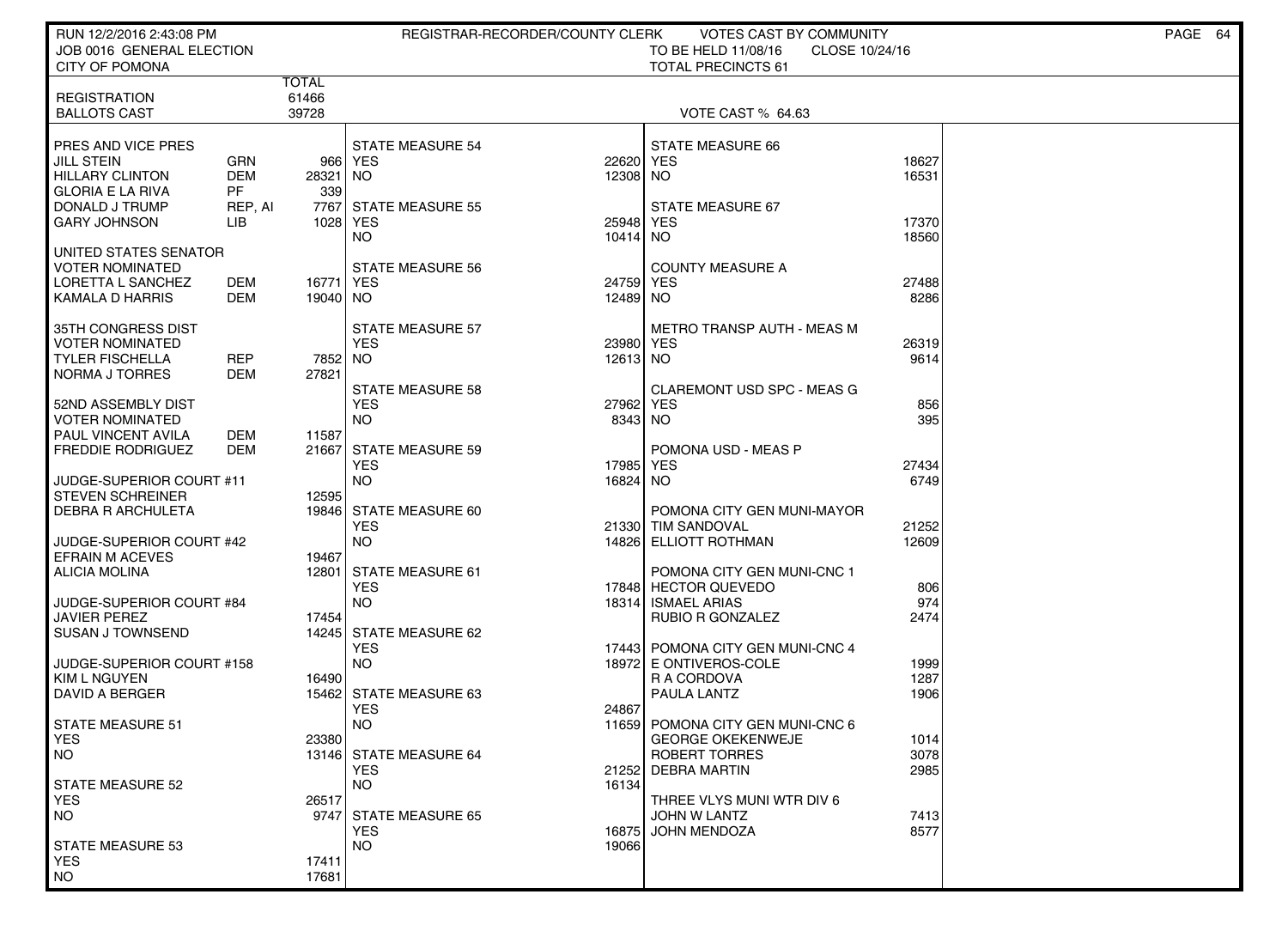| RUN 12/2/2016 2:43:08 PM                       |            |                        | REGISTRAR-RECORDER/COUNTY CLERK                      |               | VOTES CAST BY COMMUNITY               |                | PAGE 65 |
|------------------------------------------------|------------|------------------------|------------------------------------------------------|---------------|---------------------------------------|----------------|---------|
| JOB 0016 GENERAL ELECTION                      |            |                        |                                                      |               | TO BE HELD 11/08/16                   | CLOSE 10/24/16 |         |
| CITY OF RANCHO PALOS VERDES                    |            | <b>TOTAL</b>           |                                                      |               | <b>TOTAL PRECINCTS 27</b>             |                |         |
| <b>REGISTRATION</b>                            |            | 27524                  |                                                      |               |                                       |                |         |
| <b>BALLOTS CAST</b>                            |            | 22176                  |                                                      |               | <b>VOTE CAST % 80.57</b>              |                |         |
|                                                |            |                        |                                                      |               |                                       |                |         |
| <b>PRES AND VICE PRES</b><br>  JILL STEIN      | GRN        |                        | JUDGE-SUPERIOR COURT #158<br>315   KIM L NGUYEN      | 8271          | <b>STATE MEASURE 61</b><br><b>YES</b> | 8351           |         |
| <b>HILLARY CLINTON</b>                         | DEM        | 11185                  | DAVID A BERGER                                       | 7826 NO       |                                       | 11749          |         |
| GLORIA E LA RIVA                               | <b>PF</b>  | 52                     |                                                      |               |                                       |                |         |
| DONALD J TRUMP<br><b>GARY JOHNSON</b>          | REP, AI    |                        | 8836 SUPERVISOR 4TH DISTRICT<br>772 STEVE NAPOLITANO | 9146          | STATE MEASURE 62<br><b>YES</b>        | 8270           |         |
|                                                | LІВ        |                        | <b>JANICE HAHN</b>                                   | 9325          | NO.                                   | 12183          |         |
| UNITED STATES SENATOR                          |            |                        |                                                      |               |                                       |                |         |
| I VOTER NOMINATED                              |            |                        | STATE MEASURE 51                                     |               | STATE MEASURE 63                      |                |         |
| I LORETTA L SANCHEZ<br>  KAMALA D HARRIS       | DEM<br>DEM | 6764   YES<br>11609 NO |                                                      | 8551<br>11801 | <b>YES</b><br>NO.                     | 12870<br>7689  |         |
|                                                |            |                        |                                                      |               |                                       |                |         |
| 33RD CONGRESS DIST                             |            |                        | STATE MEASURE 52                                     |               | STATE MEASURE 64                      |                |         |
| I VOTER NOMINATED                              |            |                        | <b>YES</b>                                           | 12821         | <b>YES</b>                            | 9946           |         |
| <b>KENNETH W WRIGHT</b><br>  TED W LIEU        | REP<br>DEM | 9852 NO<br>10543       |                                                      | 7238          | NO.                                   | 10952          |         |
|                                                |            |                        | <b>STATE MEASURE 53</b>                              |               | <b>STATE MEASURE 65</b>               |                |         |
| I 44TH CONGRESS DIST                           |            |                        | <b>YES</b>                                           | 9308          | YES                                   | 8341           |         |
| I VOTER NOMINATED                              |            |                        | NO.                                                  | 10305 NO      |                                       | 11964          |         |
| ISADORE HALL III<br>  NANETTE D BARRAGAN       | DEM<br>DEM | $\Omega$<br>$\Omega$   | <b>STATE MEASURE 54</b>                              |               | STATE MEASURE 66                      |                |         |
|                                                |            |                        | <b>YES</b>                                           | 13617         | <b>YES</b>                            | 11252          |         |
| I 35TH STATE SENATE DIST                       |            |                        | <b>NO</b>                                            | 5911          | NO.                                   | 8176           |         |
| VOTER NOMINATED<br>  WARREN T FURUTANI         | DEM        | 0                      | <b>STATE MEASURE 55</b>                              |               | STATE MEASURE 67                      |                |         |
| <b>STEVEN BRADFORD</b>                         | DEM        | $\Omega$               | YES                                                  | 8837          | <b>YES</b>                            | 9423           |         |
|                                                |            |                        | NO.                                                  | 11540 NO      |                                       | 10627          |         |
| 66TH ASSEMBLY DIST                             |            |                        |                                                      |               |                                       |                |         |
| <b>VOTER NOMINATED</b><br>  DAVID HADLEY       | REP        | 11147 YES              | <b>STATE MEASURE 56</b>                              | 13203         | <b>COUNTY MEASURE A</b><br><b>YES</b> | 10935          |         |
| AL MURATSUCHI                                  | DEM        | 9328 NO                |                                                      | 7770          | NO.                                   | 8907           |         |
|                                                |            |                        |                                                      |               |                                       |                |         |
| 70TH ASSEMBLY DIST                             |            |                        | <b>STATE MEASURE 57</b><br><b>YES</b>                | 11255         | METRO TRANSP AUTH - MEAS M            |                |         |
| VOTER NOMINATED<br>I PATRICK O'DONNELL         | DEM        | 0                      | NO.                                                  | 9169 NO       | YES                                   | 10324<br>9640  |         |
| ME FLORES-GIBSON                               | <b>REP</b> | $\Omega$               |                                                      |               |                                       |                |         |
|                                                |            |                        | <b>STATE MEASURE 58</b>                              |               | LOS ANGELES CC SPC-MEAS CC            |                |         |
| JUDGE-SUPERIOR COURT #11<br>I STEVEN SCHREINER |            | 8205 NO                | <b>YES</b>                                           | 12683<br>7677 | <b>YES</b><br>NO.                     | 10090<br>8970  |         |
| I DEBRA R ARCHULETA                            |            | 7581                   |                                                      |               |                                       |                |         |
|                                                |            |                        | STATE MEASURE 59                                     |               | WATER REPLEN OF SO CAL-D2             |                |         |
| <b>JUDGE-SUPERIOR COURT #42</b>                |            |                        | <b>YES</b>                                           |               | 8536 MERRILL A KRUGER                 | 2917           |         |
| <b>EFRAIN M ACEVES</b><br>  ALICIA MOLINA      |            | 11483 NO<br>4300       |                                                      | 10736         | JIM KENNEDY<br>ROBERT KATHERMAN       | 5192<br>7807   |         |
|                                                |            |                        | STATE MEASURE 60                                     |               |                                       |                |         |
| JUDGE-SUPERIOR COURT #84                       |            |                        | <b>YES</b>                                           | 8580          |                                       |                |         |
| JAVIER PEREZ<br>I SUSAN J TOWNSEND             |            | 4034 NO                |                                                      | 11436         |                                       |                |         |
|                                                |            | 11698                  |                                                      |               |                                       |                |         |
|                                                |            |                        |                                                      |               |                                       |                |         |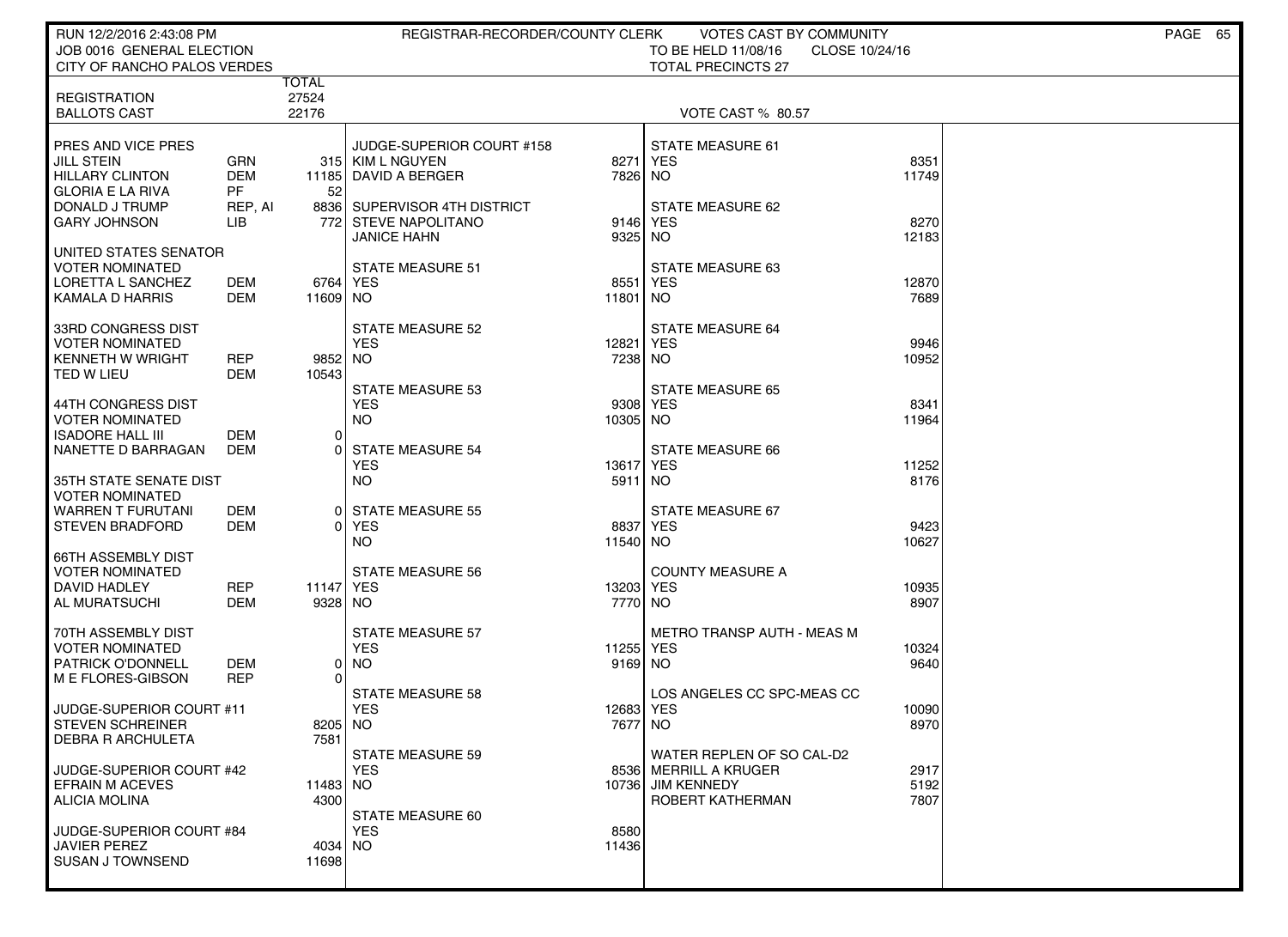| RUN 12/2/2016 2:43:08 PM<br>JOB 0016 GENERAL ELECTION |            |                |                                | REGISTRAR-RECORDER/COUNTY CLERK | VOTES CAST BY COMMUNITY<br>TO BE HELD 11/08/16 | CLOSE 10/24/16 | PAGE 66 |
|-------------------------------------------------------|------------|----------------|--------------------------------|---------------------------------|------------------------------------------------|----------------|---------|
| CITY OF REDONDO BEACH                                 |            |                |                                |                                 | <b>TOTAL PRECINCTS 37</b>                      |                |         |
| <b>REGISTRATION</b>                                   |            | TOTAL<br>46354 |                                |                                 |                                                |                |         |
| <b>BALLOTS CAST</b>                                   |            | 35415          |                                |                                 | VOTE CAST % 76.4                               |                |         |
|                                                       |            |                |                                |                                 |                                                |                |         |
| PRES AND VICE PRES                                    |            |                | <b>STATE MEASURE 53</b>        |                                 | <b>STATE MEASURE 65</b>                        |                |         |
| <b>JILL STEIN</b>                                     | GRN        |                | 703 YES                        | 14108 YES                       |                                                | 14666          |         |
| <b>HILLARY CLINTON</b>                                | <b>DEM</b> | 21247 NO       |                                | 17185 NO                        |                                                | 17862          |         |
| <b>GLORIA E LA RIVA</b>                               | <b>PF</b>  | 127            |                                |                                 |                                                |                |         |
| DONALD J TRUMP                                        | REP, AI    |                | 10423 STATE MEASURE 54         |                                 | STATE MEASURE 66                               |                |         |
| <b>GARY JOHNSON</b>                                   | LІВ        | 1649   YES     |                                | 20972 YES                       |                                                | 16481          |         |
|                                                       |            |                | <b>NO</b>                      | 10152 NO                        |                                                | 14449          |         |
| UNITED STATES SENATOR<br>VOTER NOMINATED              |            |                | <b>STATE MEASURE 55</b>        |                                 | STATE MEASURE 67                               |                |         |
| LORETTA L SANCHEZ                                     | DEM        | 9988 YES       |                                | 17991 <b>YES</b>                |                                                | 17618          |         |
| KAMALA D HARRIS                                       | DEM        | 19984 NO       |                                | 14545 NO                        |                                                | 14956          |         |
|                                                       |            |                |                                |                                 |                                                |                |         |
| 33RD CONGRESS DIST                                    |            |                | STATE MEASURE 56               |                                 | <b>COUNTY MEASURE A</b>                        |                |         |
| VOTER NOMINATED                                       |            |                | <b>YES</b>                     | 22780 YES                       |                                                | 21069          |         |
| <b>KENNETH W WRIGHT</b>                               | <b>REP</b> | 11952 NO       |                                | 10844 NO                        |                                                | 10795          |         |
| TED W LIEU                                            | DEM        | 20201          |                                |                                 |                                                |                |         |
|                                                       |            |                | STATE MEASURE 57               |                                 | <b>METRO TRANSP AUTH - MEAS M</b>              |                |         |
| <b>66TH ASSEMBLY DIST</b>                             |            |                | <b>YES</b><br><b>NO</b>        | 20925                           | YES                                            | 19469          |         |
| VOTER NOMINATED<br>DAVID HADLEY                       | <b>REP</b> | 13967          |                                | 11705 NO                        |                                                | 12543          |         |
| <b>AL MURATSUCHI</b>                                  | DEM        |                | 18298 STATE MEASURE 58         |                                 | <b>BEACH CITIES HEALTH</b>                     |                |         |
|                                                       |            |                | <b>YES</b>                     |                                 | 23103 JANE DIEHL                               | 15332          |         |
| JUDGE-SUPERIOR COURT #11                              |            |                | <b>NO</b>                      | 9454                            | <b>VANESSA I POSTER</b>                        | 16909          |         |
| <b>STEVEN SCHREINER</b>                               |            | 11677          |                                |                                 | <b>VISH CHATTERJI</b>                          | 5939           |         |
| DEBRA R ARCHULETA                                     |            |                | 13665 STATE MEASURE 59         |                                 | LENORE BLOSS                                   | 13160          |         |
|                                                       |            |                | <b>YES</b>                     | 15958                           |                                                |                |         |
| <b>JUDGE-SUPERIOR COURT #42</b>                       |            |                | <b>NO</b>                      | 14785                           | WATER REPLEN OF SO CAL-D2                      |                |         |
| <b>EFRAIN M ACEVES</b>                                |            | 16912          |                                |                                 | <b>MERRILL A KRUGER</b>                        | 4109           |         |
| <b>ALICIA MOLINA</b>                                  |            | 8341           | STATE MEASURE 60<br><b>YES</b> | 130761                          | <b>JIM KENNEDY</b><br>ROBERT KATHERMAN         | 7963<br>10913  |         |
| JUDGE-SUPERIOR COURT #84                              |            |                | <b>NO</b>                      | 19300                           |                                                |                |         |
| <b>JAVIER PEREZ</b>                                   |            | 7421           |                                |                                 |                                                |                |         |
| <b>SUSAN J TOWNSEND</b>                               |            |                | 17573 STATE MEASURE 61         |                                 |                                                |                |         |
|                                                       |            |                | <b>YES</b>                     | 14913                           |                                                |                |         |
| JUDGE-SUPERIOR COURT #158                             |            |                | <b>NO</b>                      | 17193                           |                                                |                |         |
| KIM L NGUYEN                                          |            | 13372          |                                |                                 |                                                |                |         |
| DAVID A BERGER                                        |            |                | 11968 STATE MEASURE 62         |                                 |                                                |                |         |
| SUPERVISOR 4TH DISTRICT                               |            |                | <b>YES</b><br><b>NO</b>        | 15242<br>17413                  |                                                |                |         |
| <b>STEVE NAPOLITANO</b>                               |            | 12784          |                                |                                 |                                                |                |         |
| JANICE HAHN                                           |            |                | 15716 STATE MEASURE 63         |                                 |                                                |                |         |
|                                                       |            |                | <b>YES</b>                     | 22085                           |                                                |                |         |
| <b>STATE MEASURE 51</b>                               |            |                | <b>NO</b>                      | 11030                           |                                                |                |         |
| <b>YES</b>                                            |            | 15476          |                                |                                 |                                                |                |         |
| <b>NO</b>                                             |            |                | 17116 STATE MEASURE 64         |                                 |                                                |                |         |
|                                                       |            |                | <b>YES</b>                     | 21857                           |                                                |                |         |
| <b>STATE MEASURE 52</b>                               |            |                | <b>NO</b>                      | 11894                           |                                                |                |         |
| <b>YES</b><br><b>NO</b>                               |            | 21793<br>10200 |                                |                                 |                                                |                |         |
|                                                       |            |                |                                |                                 |                                                |                |         |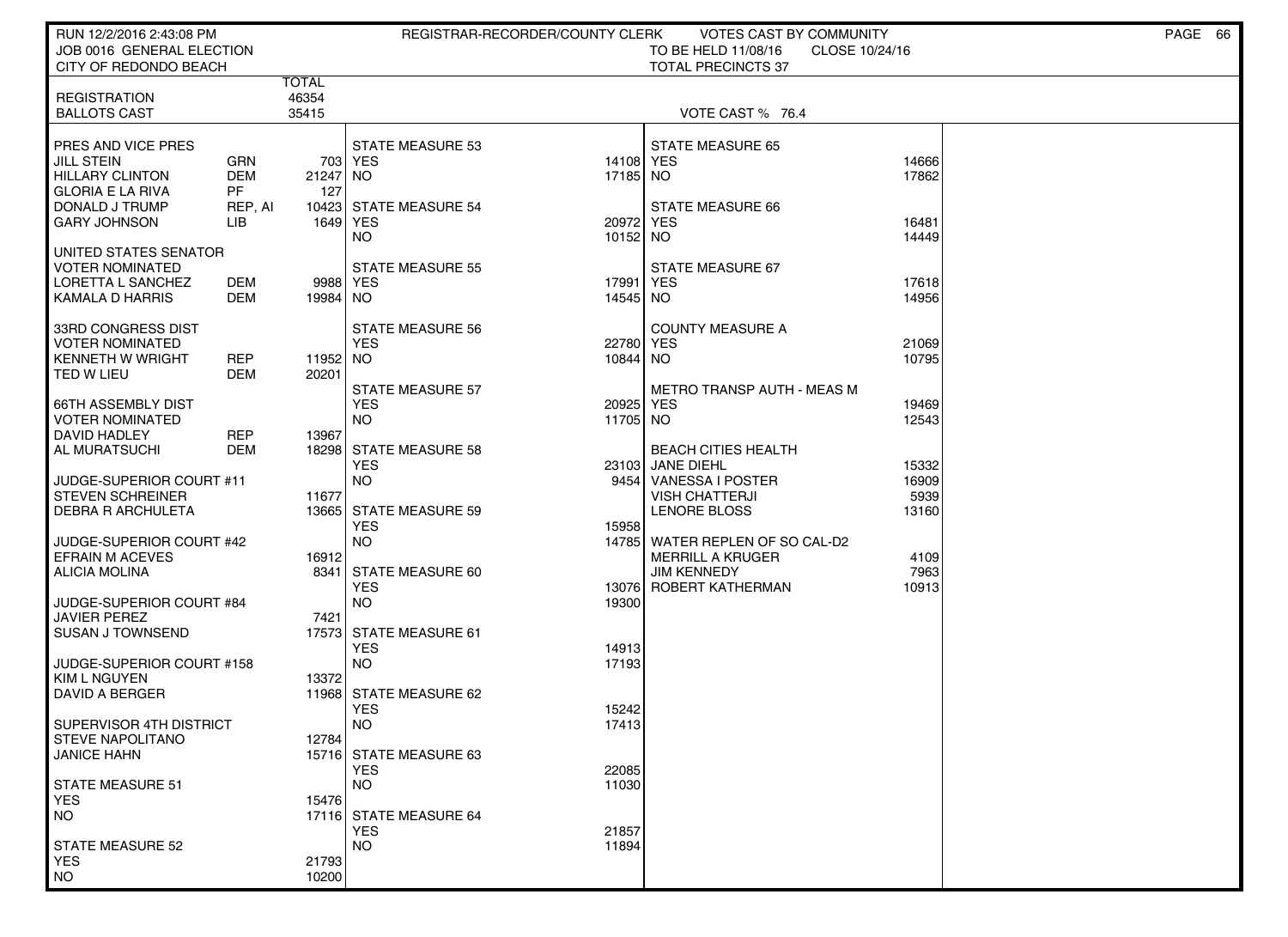| RUN 12/2/2016 2:43:08 PM<br>JOB 0016 GENERAL ELECTION |                |              | REGISTRAR-RECORDER/COUNTY CLERK    |     | VOTES CAST BY COMMUNITY<br>TO BE HELD 11/08/16<br>CLOSE 10/24/16 |            | PAGE 67 |
|-------------------------------------------------------|----------------|--------------|------------------------------------|-----|------------------------------------------------------------------|------------|---------|
| CITY OF ROLLING HILLS                                 |                |              |                                    |     | <b>TOTAL PRECINCTS 2</b>                                         |            |         |
|                                                       |                | <b>TOTAL</b> |                                    |     |                                                                  |            |         |
| <b>REGISTRATION</b><br><b>BALLOTS CAST</b>            |                | 1457<br>1175 |                                    |     | VOTE CAST % 80.65                                                |            |         |
|                                                       |                |              |                                    |     |                                                                  |            |         |
| PRES AND VICE PRES                                    |                |              | <b>STATE MEASURE 53</b>            |     | <b>STATE MEASURE 65</b>                                          |            |         |
| <b>JILL STEIN</b>                                     | <b>GRN</b>     |              | 12 YES                             | 560 | <b>YES</b>                                                       | 391        |         |
| <b>HILLARY CLINTON</b>                                | <b>DEM</b>     | 397 NO       |                                    | 486 | NO.                                                              | 694        |         |
| <b>GLORIA E LA RIVA</b>                               | <b>PF</b>      | 3            |                                    |     |                                                                  |            |         |
| DONALD J TRUMP<br><b>GARY JOHNSON</b>                 | REP, AI<br>LІВ | 52           | 663 STATE MEASURE 54<br>YES        | 780 | STATE MEASURE 66<br>YES                                          | 658        |         |
|                                                       |                |              | NO.                                | 272 | NO.                                                              | 393        |         |
| UNITED STATES SENATOR                                 |                |              |                                    |     |                                                                  |            |         |
| <b>VOTER NOMINATED</b>                                |                |              | <b>STATE MEASURE 55</b>            |     | STATE MEASURE 67                                                 |            |         |
| LORETTA L SANCHEZ                                     | DEM            |              | 410 YES                            | 236 | <b>YES</b>                                                       | 433        |         |
| KAMALA D HARRIS                                       | DEM            | 496 NO       |                                    |     | 848 NO                                                           | 647        |         |
| 33RD CONGRESS DIST                                    |                |              | <b>STATE MEASURE 56</b>            |     | <b>COUNTY MEASURE A</b>                                          |            |         |
| <b>VOTER NOMINATED</b>                                |                |              | <b>YES</b>                         |     | 653 YES                                                          | 448        |         |
| <b>KENNETH W WRIGHT</b>                               | <b>REP</b>     | 720 NO       |                                    |     | 468 NO                                                           | 608        |         |
| TED W LIEU                                            | DEM            | 376          |                                    |     |                                                                  |            |         |
|                                                       |                |              | <b>STATE MEASURE 57</b>            |     | <b>METRO TRANSP AUTH - MEAS M</b>                                |            |         |
| <b>66TH ASSEMBLY DIST</b><br><b>VOTER NOMINATED</b>   |                |              | <b>YES</b><br><b>NO</b>            | 533 | YES<br>562 NO                                                    | 429<br>637 |         |
| DAVID HADLEY                                          | <b>REP</b>     | 812          |                                    |     |                                                                  |            |         |
| AL MURATSUCHI                                         | <b>DEM</b>     |              | 286 STATE MEASURE 58               |     | LOS ANGELES CC SPC-MEAS CC                                       |            |         |
|                                                       |                |              | <b>YES</b>                         | 571 | <b>YES</b>                                                       | 415        |         |
| JUDGE-SUPERIOR COURT #11                              |                |              | <b>NO</b>                          | 502 | NO <sub>1</sub>                                                  | 591        |         |
| <b>STEVEN SCHREINER</b>                               |                | 464          |                                    |     |                                                                  |            |         |
| <b>DEBRA R ARCHULETA</b>                              |                |              | 342 STATE MEASURE 59<br><b>YES</b> |     | WATER REPLEN OF SO CAL-D2<br>330   MERRILL A KRUGER              | 199        |         |
| JUDGE-SUPERIOR COURT #42                              |                |              | <b>NO</b>                          | 704 | <b>JIM KENNEDY</b>                                               | 226        |         |
| <b>EFRAIN M ACEVES</b>                                |                | 636          |                                    |     | ROBERT KATHERMAN                                                 | 394        |         |
| <b>ALICIA MOLINA</b>                                  |                |              | 159 STATE MEASURE 60               |     |                                                                  |            |         |
|                                                       |                |              | <b>YES</b>                         | 378 |                                                                  |            |         |
| JUDGE-SUPERIOR COURT #84<br><b>JAVIER PEREZ</b>       |                | 203          | <b>NO</b>                          | 701 |                                                                  |            |         |
| <b>SUSAN J TOWNSEND</b>                               |                |              | 594 STATE MEASURE 61               |     |                                                                  |            |         |
|                                                       |                |              | <b>YES</b>                         | 321 |                                                                  |            |         |
| JUDGE-SUPERIOR COURT #158                             |                |              | <b>NO</b>                          | 748 |                                                                  |            |         |
| KIM L NGUYEN                                          |                | 360          |                                    |     |                                                                  |            |         |
| DAVID A BERGER                                        |                |              | 470 STATE MEASURE 62<br><b>YES</b> | 356 |                                                                  |            |         |
| SUPERVISOR 4TH DISTRICT                               |                |              | <b>NO</b>                          | 745 |                                                                  |            |         |
| <b>STEVE NAPOLITANO</b>                               |                | 619          |                                    |     |                                                                  |            |         |
| <b>JANICE HAHN</b>                                    |                |              | 356 STATE MEASURE 63               |     |                                                                  |            |         |
|                                                       |                |              | <b>YES</b>                         | 563 |                                                                  |            |         |
| STATE MEASURE 51                                      |                |              | <b>NO</b>                          | 527 |                                                                  |            |         |
| <b>YES</b><br><b>NO</b>                               |                | 346          | 738 STATE MEASURE 64               |     |                                                                  |            |         |
|                                                       |                |              | <b>YES</b>                         | 528 |                                                                  |            |         |
| <b>STATE MEASURE 52</b>                               |                |              | <b>NO</b>                          | 592 |                                                                  |            |         |
| <b>YES</b>                                            |                | 649          |                                    |     |                                                                  |            |         |
| <b>NO</b>                                             |                | 424          |                                    |     |                                                                  |            |         |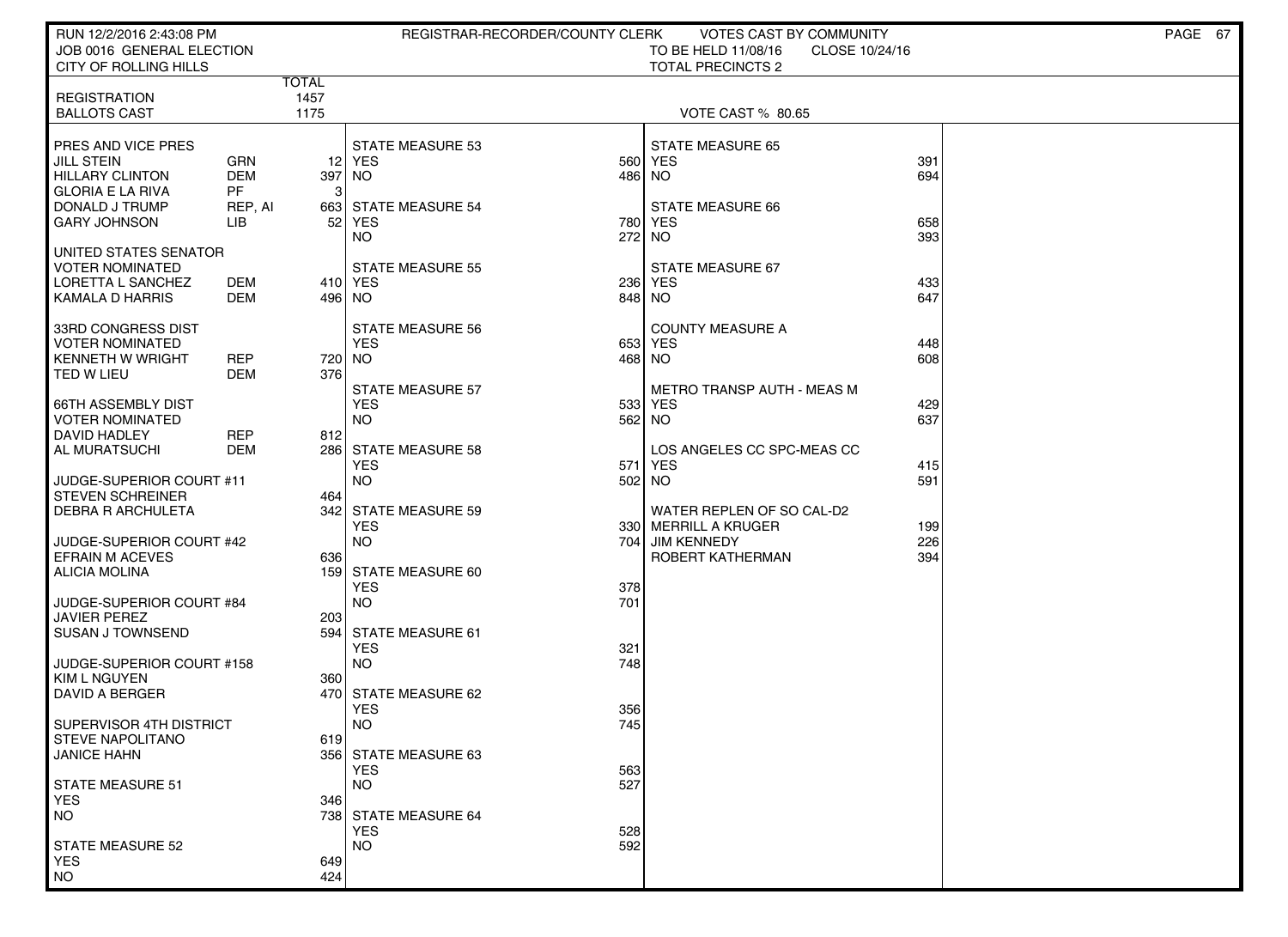| RUN 12/2/2016 2:43:08 PM                            |                   |                      | REGISTRAR-RECORDER/COUNTY CLERK |                 | VOTES CAST BY COMMUNITY               |              | PAGE 68 |
|-----------------------------------------------------|-------------------|----------------------|---------------------------------|-----------------|---------------------------------------|--------------|---------|
| JOB 0016 GENERAL ELECTION                           |                   |                      |                                 |                 | TO BE HELD 11/08/16<br>CLOSE 10/24/16 |              |         |
| CITY OF ROLLING HILLS ESTATES                       |                   |                      |                                 |                 | <b>TOTAL PRECINCTS 6</b>              |              |         |
| <b>REGISTRATION</b>                                 |                   | <b>TOTAL</b><br>5674 |                                 |                 |                                       |              |         |
| <b>BALLOTS CAST</b>                                 |                   | 4571                 |                                 |                 | VOTE CAST % 80.56                     |              |         |
|                                                     |                   |                      |                                 |                 |                                       |              |         |
| <b>PRES AND VICE PRES</b>                           |                   |                      | <b>STATE MEASURE 53</b>         |                 | <b>STATE MEASURE 65</b>               |              |         |
| <b>JILL STEIN</b>                                   | GRN<br><b>DEM</b> | 57                   | YES                             | 1990            | <b>YES</b>                            | 1621         |         |
| <b>HILLARY CLINTON</b><br>l GLORIA E LA RIVA        | <b>PF</b>         | 2135<br>10           | NO                              | 2092 NO         |                                       | 2564         |         |
| DONALD J TRUMP                                      | REP, AI           | 1927                 | <b>STATE MEASURE 54</b>         |                 | STATE MEASURE 66                      |              |         |
| <b>GARY JOHNSON</b>                                 | LIB               |                      | 213 YES                         | 2982            | <b>YES</b>                            | 2416         |         |
|                                                     |                   |                      | <b>NO</b>                       | 1089 NO         |                                       | 1614         |         |
| UNITED STATES SENATOR                               |                   |                      |                                 |                 |                                       |              |         |
| VOTER NOMINATED                                     |                   |                      | STATE MEASURE 55                |                 | STATE MEASURE 67                      |              |         |
| I LORETTA L SANCHEZ<br><b>KAMALA D HARRIS</b>       | DEM<br>DEM        | 1383 YES<br>2311 NO  |                                 | 1571<br>2630 NO | YES                                   | 1887<br>2274 |         |
|                                                     |                   |                      |                                 |                 |                                       |              |         |
| 33RD CONGRESS DIST                                  |                   |                      | STATE MEASURE 56                |                 | <b>COUNTY MEASURE A</b>               |              |         |
| I VOTER NOMINATED                                   |                   |                      | <b>YES</b>                      | 2661            | YES                                   | 2154         |         |
| KENNETH W WRIGHT                                    | REP               | 2238                 | NO.                             | 1675 NO         |                                       | 1937         |         |
| TED W LIEU                                          | <b>DEM</b>        | 1989                 | <b>STATE MEASURE 57</b>         |                 | <b>METRO TRANSP AUTH - MEAS M</b>     |              |         |
| I 66TH ASSEMBLY DIST                                |                   |                      | <b>YES</b>                      | 2275            | YES                                   | 2012         |         |
| I VOTER NOMINATED                                   |                   |                      | NO.                             | 1950 NO         |                                       | 2110         |         |
| DAVID HADLEY                                        | REP               | 2524                 |                                 |                 |                                       |              |         |
| AL MURATSUCHI                                       | DEM               | 1717                 | <b>STATE MEASURE 58</b>         |                 | LOS ANGELES CC SPC-MEAS CC            |              |         |
|                                                     |                   |                      | <b>YES</b>                      | 2558            | YES                                   | 1951         |         |
| JUDGE-SUPERIOR COURT #11<br><b>STEVEN SCHREINER</b> |                   | 1793                 | NO.                             | 1649 NO         |                                       | 1981         |         |
| <b>DEBRA R ARCHULETA</b>                            |                   | 1433                 | <b>STATE MEASURE 59</b>         |                 | WATER REPLEN OF SO CAL-D2             |              |         |
|                                                     |                   |                      | <b>YES</b>                      |                 | 1602   MERRILL A KRUGER               | 571          |         |
| JUDGE-SUPERIOR COURT #42                            |                   |                      | NO.                             |                 | 2413 JIM KENNEDY                      | 1008         |         |
| EFRAIN M ACEVES                                     |                   | 2370                 |                                 |                 | ROBERT KATHERMAN                      | 1635         |         |
| ALICIA MOLINA                                       |                   | 820                  | STATE MEASURE 60<br><b>YES</b>  | 1653            |                                       |              |         |
| JUDGE-SUPERIOR COURT #84                            |                   |                      | <b>NO</b>                       | 2502            |                                       |              |         |
| <b>JAVIER PEREZ</b>                                 |                   | 767                  |                                 |                 |                                       |              |         |
| I SUSAN J TOWNSEND                                  |                   |                      | 2416 STATE MEASURE 61           |                 |                                       |              |         |
|                                                     |                   |                      | <b>YES</b>                      | 1532            |                                       |              |         |
| JUDGE-SUPERIOR COURT #158                           |                   |                      | <b>NO</b>                       | 2624            |                                       |              |         |
| <b>KIM L NGUYEN</b><br>I DAVID A BERGER             |                   | 1618                 | 1656 STATE MEASURE 62           |                 |                                       |              |         |
|                                                     |                   |                      | <b>YES</b>                      | 1676            |                                       |              |         |
| SUPERVISOR 4TH DISTRICT                             |                   |                      | NO.                             | 2566            |                                       |              |         |
| STEVE NAPOLITANO                                    |                   | 2073                 |                                 |                 |                                       |              |         |
| <b>JANICE HAHN</b>                                  |                   |                      | 1728 STATE MEASURE 63           |                 |                                       |              |         |
| STATE MEASURE 51                                    |                   |                      | <b>YES</b><br>NO.               | 2537<br>1727    |                                       |              |         |
| <b>YES</b>                                          |                   | 1671                 |                                 |                 |                                       |              |         |
| <b>NO</b>                                           |                   | 2554                 | <b>STATE MEASURE 64</b>         |                 |                                       |              |         |
|                                                     |                   |                      | <b>YES</b>                      | 2036            |                                       |              |         |
| STATE MEASURE 52                                    |                   |                      | <b>NO</b>                       | 2297            |                                       |              |         |
| <b>YES</b>                                          |                   | 2626                 |                                 |                 |                                       |              |         |
| <b>NO</b>                                           |                   | 1535                 |                                 |                 |                                       |              |         |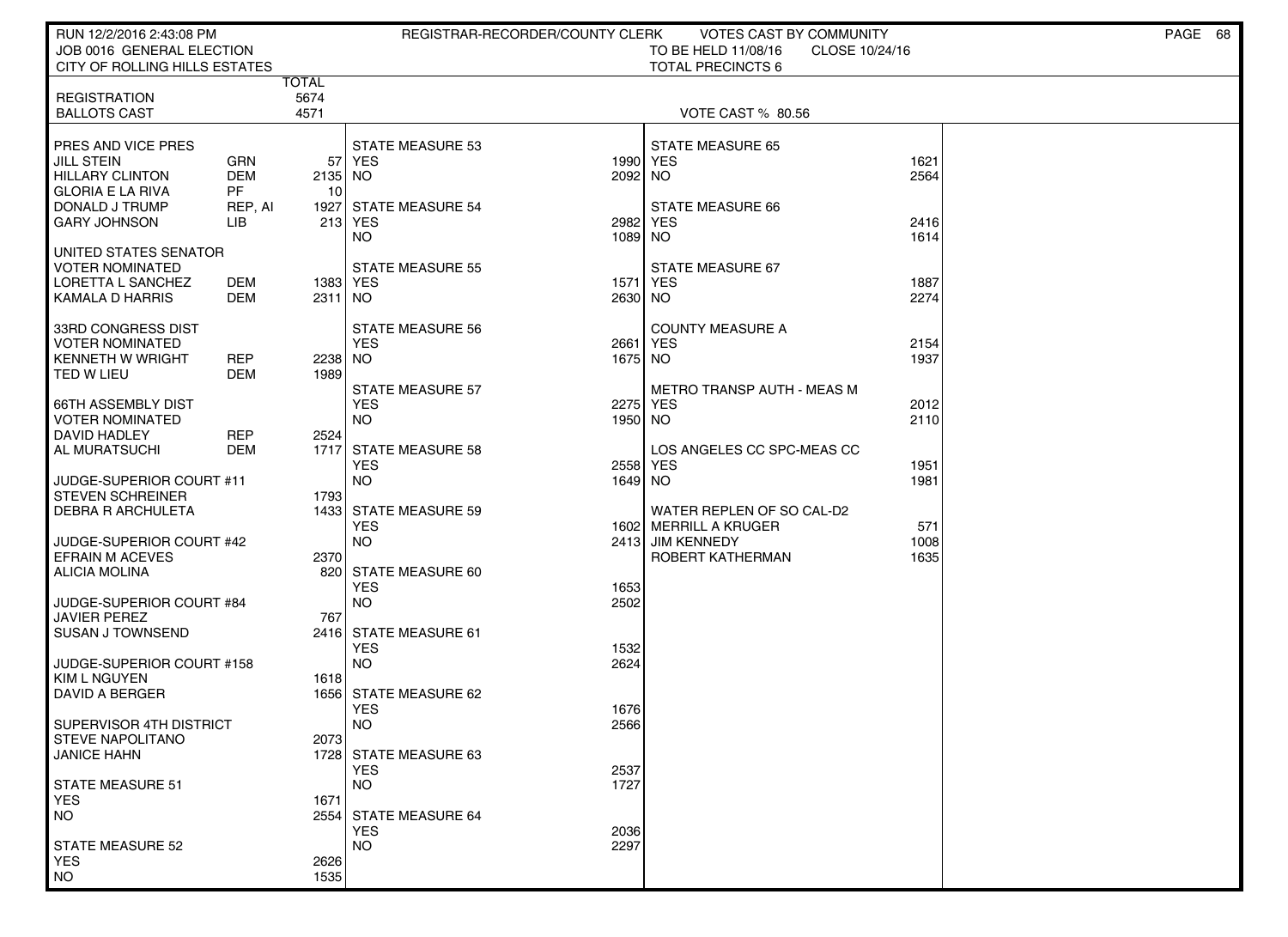| RUN 12/2/2016 2:43:08 PM<br>JOB 0016 GENERAL ELECTION<br><b>CITY OF ROSEMEAD</b>                                                      |                                                  |                                | REGISTRAR-RECORDER/COUNTY CLERK                                   |                         | VOTES CAST BY COMMUNITY<br>TO BE HELD 11/08/16<br>CLOSE 10/24/16<br><b>TOTAL PRECINCTS 21</b> |                      | PAGE 69 |
|---------------------------------------------------------------------------------------------------------------------------------------|--------------------------------------------------|--------------------------------|-------------------------------------------------------------------|-------------------------|-----------------------------------------------------------------------------------------------|----------------------|---------|
| <b>REGISTRATION</b><br><b>BALLOTS CAST</b>                                                                                            |                                                  | <b>TOTAL</b><br>18862<br>11900 |                                                                   |                         | VOTE CAST % 63.09                                                                             |                      |         |
| PRES AND VICE PRES<br><b>JILL STEIN</b><br><b>HILLARY CLINTON</b><br><b>GLORIA E LA RIVA</b><br>DONALD J TRUMP<br><b>GARY JOHNSON</b> | GRN<br><b>DEM</b><br><b>PF</b><br>REP, AI<br>LІВ | 8702 NO<br>91<br>2321          | <b>STATE MEASURE 52</b><br>235 YES<br>STATE MEASURE 53<br>209 YES | 7674<br>2668 NO<br>4790 | STATE MEASURE 64<br><b>YES</b><br><b>STATE MEASURE 65</b><br><b>YES</b>                       | 5617<br>5034<br>5146 |         |
| UNITED STATES SENATOR<br>VOTER NOMINATED<br>LORETTA L SANCHEZ<br>KAMALA D HARRIS                                                      | DEM<br>DEM                                       | 5152 YES<br>5034 NO            | NO.<br><b>STATE MEASURE 54</b>                                    | 5110 NO<br>3662 NO      | STATE MEASURE 66<br>6050 YES                                                                  | 5097<br>5346<br>4423 |         |
| 27TH CONGRESS DIST<br><b>VOTER NOMINATED</b><br><b>JACK ORSWELL</b><br><b>JUDY CHU</b>                                                | <b>REP</b><br><b>DEM</b>                         | 2215 NO<br>8262                | <b>STATE MEASURE 55</b><br><b>YES</b><br><b>STATE MEASURE 56</b>  | 7857<br>2616 NO         | STATE MEASURE 67<br>YES<br><b>COUNTY MEASURE A</b>                                            | 5208<br>4996         |         |
| 38TH CONGRESS DIST<br><b>VOTER NOMINATED</b><br>LINDA T SANCHEZ<br><b>RYAN DOWNING</b>                                                | <b>DEM</b><br><b>REP</b>                         | 41                             | <b>YES</b><br><b>NO</b><br>10 STATE MEASURE 57<br><b>YES</b>      | 7747<br>3036 NO         | <b>YES</b><br><b>METRO TRANSP AUTH - MEAS M</b>                                               | 7786<br>2301         |         |
| 49TH ASSEMBLY DIST<br><b>VOTER NOMINATED</b><br>PETER AMUNDSON<br>ED CHAU                                                             | <b>REP</b><br><b>DEM</b>                         | 8075 YES                       | <b>NO</b><br>2204 STATE MEASURE 58                                | 6488<br>3848 NO<br>8064 | YES<br>LOS ANGELES CC SPC-MEAS CC<br>YES                                                      | 7524<br>2631<br>3744 |         |
| JUDGE-SUPERIOR COURT #11<br><b>STEVEN SCHREINER</b><br><b>DEBRA R ARCHULETA</b>                                                       |                                                  | 5657 YES                       | NO.<br>3151 STATE MEASURE 59<br><b>NO</b>                         | 2246 NO<br>4484         | GARVEY SCH SPC - MEAS GA<br>5129 YES<br>NO.                                                   | 1130<br>3697<br>760  |         |
| JUDGE-SUPERIOR COURT #42<br><b>EFRAIN M ACEVES</b><br><b>ALICIA MOLINA</b><br>JUDGE-SUPERIOR COURT #84                                |                                                  | 4059 YES                       | 4785 STATE MEASURE 60<br>NO.                                      |                         | ALHAMBRA BD EDUC 3RD DIST<br>5740 Y E WEST-PALMA<br>4404 P RODRIGUEZ-MACKINTOSH               | 1777<br>2034         |         |
| <b>JAVIER PEREZ</b><br><b>SUSAN J TOWNSEND</b><br>JUDGE-SUPERIOR COURT #158                                                           |                                                  | 4673 YES                       | 4048 STATE MEASURE 61<br>NO                                       | 4846                    | ALHAMBRA USD SPC - MEAS AE<br>5413 YES<br>NO.                                                 | 0<br>$\Omega$        |         |
| KIM L NGUYEN<br>DAVID A BERGER<br>STATE MEASURE 51                                                                                    |                                                  | 4079 YES                       | 5039 STATE MEASURE 62<br>NO.                                      | 5577 NO                 | ALHAMBRA USD SPC - MEAS HS<br>4672 YES                                                        | 3418<br>825          |         |
| <b>YES</b><br><b>NO</b>                                                                                                               |                                                  | 3869 YES                       | 6587 STATE MEASURE 63<br><b>NO</b>                                | 7595<br>2749            |                                                                                               |                      |         |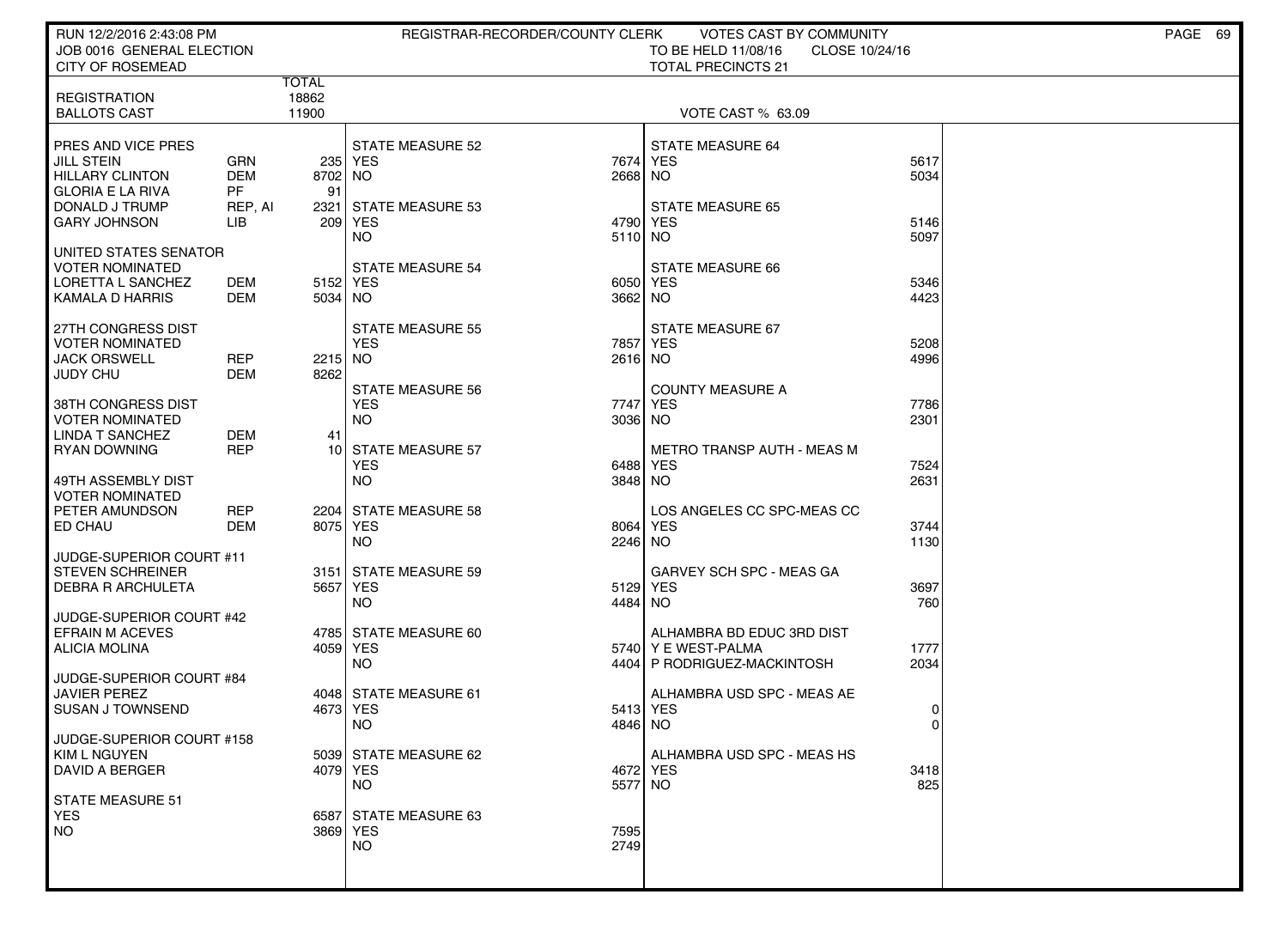| RUN 12/2/2016 2:43:08 PM<br>JOB 0016 GENERAL ELECTION |                      |                 |                                    | REGISTRAR-RECORDER/COUNTY CLERK | VOTES CAST BY COMMUNITY<br>TO BE HELD 11/08/16 | CLOSE 10/24/16 | PAGE 70 |  |
|-------------------------------------------------------|----------------------|-----------------|------------------------------------|---------------------------------|------------------------------------------------|----------------|---------|--|
| <b>CITY OF SAN DIMAS</b>                              |                      |                 |                                    |                                 | <b>TOTAL PRECINCTS 26</b>                      |                |         |  |
| <b>REGISTRATION</b>                                   |                      | TOTAL<br>21028  |                                    |                                 |                                                |                |         |  |
| <b>BALLOTS CAST</b>                                   |                      | 16020           |                                    |                                 | <b>VOTE CAST % 76.18</b>                       |                |         |  |
|                                                       |                      |                 |                                    |                                 |                                                |                |         |  |
| PRES AND VICE PRES<br><b>JILL STEIN</b>               | GRN                  |                 | <b>STATE MEASURE 51</b><br>289 YES | 6735                            | STATE MEASURE 63<br>YES                        | 7915           |         |  |
| HILLARY CLINTON                                       | <b>DEM</b>           | 7319 NO         |                                    | 8057                            | <b>NO</b>                                      | 6979           |         |  |
| <b>GLORIA E LA RIVA</b><br>DONALD J TRUMP             | <b>PF</b><br>REP, AI | 68              | 7174 STATE MEASURE 52              |                                 | <b>STATE MEASURE 64</b>                        |                |         |  |
| <b>GARY JOHNSON</b>                                   | LIB                  |                 | 555 YES                            |                                 | 9433 YES                                       | 7477           |         |  |
|                                                       |                      |                 | NO                                 | 5211                            | <b>NO</b>                                      | 7707           |         |  |
| UNITED STATES SENATOR<br><b>VOTER NOMINATED</b>       |                      |                 | <b>STATE MEASURE 53</b>            |                                 | <b>STATE MEASURE 65</b>                        |                |         |  |
| LORETTA L SANCHEZ                                     | DEM                  | 5674 YES        |                                    |                                 | 7164 YES                                       | 5694           |         |  |
| KAMALA D HARRIS                                       | DEM                  | 7505 NO         |                                    | 7139 NO                         |                                                | 8923           |         |  |
| 32ND CONGRESS DIST                                    |                      |                 | <b>STATE MEASURE 54</b>            |                                 | <b>STATE MEASURE 66</b>                        |                |         |  |
| <b>VOTER NOMINATED</b>                                |                      |                 | <b>YES</b>                         |                                 | 9191 YES                                       | 8448           |         |  |
| <b>GRACE F NAPOLITANO</b><br>ROGER HERNANDEZ          | DEM<br><b>DEM</b>    | 8322 NO<br>3698 |                                    | 5009 NO                         |                                                | 5713           |         |  |
|                                                       |                      |                 | <b>STATE MEASURE 55</b>            |                                 | STATE MEASURE 67                               |                |         |  |
| <b>25TH STATE SENATE DIST</b>                         |                      |                 | <b>YES</b>                         | 7951                            | <b>YES</b>                                     | 5839           |         |  |
| <b>VOTER NOMINATED</b><br>  A J PORTANTINO            | DEM                  | 6004            | <b>NO</b>                          | 6771                            | NO.                                            | 8762           |         |  |
| M D ANTONOVICH                                        | <b>REP</b>           |                 | 8508 STATE MEASURE 56              |                                 | <b>COUNTY MEASURE A</b>                        |                |         |  |
|                                                       |                      |                 | <b>YES</b>                         |                                 | 8572 YES                                       | 8656           |         |  |
| 41ST ASSEMBLY DIST<br><b>VOTER NOMINATED</b>          |                      |                 | <b>NO</b>                          | 6557                            | <b>NO</b>                                      | 5810           |         |  |
| <b>CHRIS HOLDEN</b>                                   | <b>DEM</b>           |                 | 6202 STATE MEASURE 57              |                                 | METRO TRANSP AUTH - MEAS M                     |                |         |  |
| <b>CASEY C HIGGINS</b>                                | <b>REP</b>           | 7911 YES        | <b>NO</b>                          | 7337<br>7500 NO                 | <b>YES</b>                                     | 8307<br>6246   |         |  |
| JUDGE-SUPERIOR COURT #11                              |                      |                 |                                    |                                 |                                                |                |         |  |
| <b>STEVEN SCHREINER</b>                               |                      |                 | 5051 STATE MEASURE 58              |                                 | POMONA USD - MEAS P                            |                |         |  |
| <b>DEBRA R ARCHULETA</b>                              |                      | 6916 YES        | <b>NO</b>                          | 5400 NO                         | 9313 YES                                       | 0<br>$\Omega$  |         |  |
| JUDGE-SUPERIOR COURT #42                              |                      |                 |                                    |                                 |                                                |                |         |  |
| <b>EFRAIN M ACEVES</b>                                |                      |                 | 8094 STATE MEASURE 59              |                                 | THREE VLYS MUNI WTR DIV 6                      |                |         |  |
| <b>ALICIA MOLINA</b>                                  |                      | 3906 YES        | <b>NO</b>                          | 6051                            | JOHN W LANTZ<br>7973 JOHN MENDOZA              | 998<br>575     |         |  |
| JUDGE-SUPERIOR COURT #84                              |                      |                 |                                    |                                 |                                                |                |         |  |
| <b>JAVIER PEREZ</b><br><b>SUSAN J TOWNSEND</b>        |                      | 7208 YES        | 4552 STATE MEASURE 60              | 6882                            |                                                |                |         |  |
|                                                       |                      |                 | <b>NO</b>                          | 7665                            |                                                |                |         |  |
| JUDGE-SUPERIOR COURT #158                             |                      |                 |                                    |                                 |                                                |                |         |  |
| KIM L NGUYEN<br>DAVID A BERGER                        |                      | 6788 YES        | 5170 STATE MEASURE 61              | 5865                            |                                                |                |         |  |
|                                                       |                      |                 | <b>NO</b>                          | 8822                            |                                                |                |         |  |
| SUPERVISOR 5TH DISTRICT<br><b>DARRELL PARK</b>        |                      |                 | 4704 STATE MEASURE 62              |                                 |                                                |                |         |  |
| <b>KATHRYN BARGER</b>                                 |                      | 7480 YES        |                                    | 5167                            |                                                |                |         |  |
|                                                       |                      |                 | <b>NO</b>                          | 9663                            |                                                |                |         |  |
|                                                       |                      |                 |                                    |                                 |                                                |                |         |  |
|                                                       |                      |                 |                                    |                                 |                                                |                |         |  |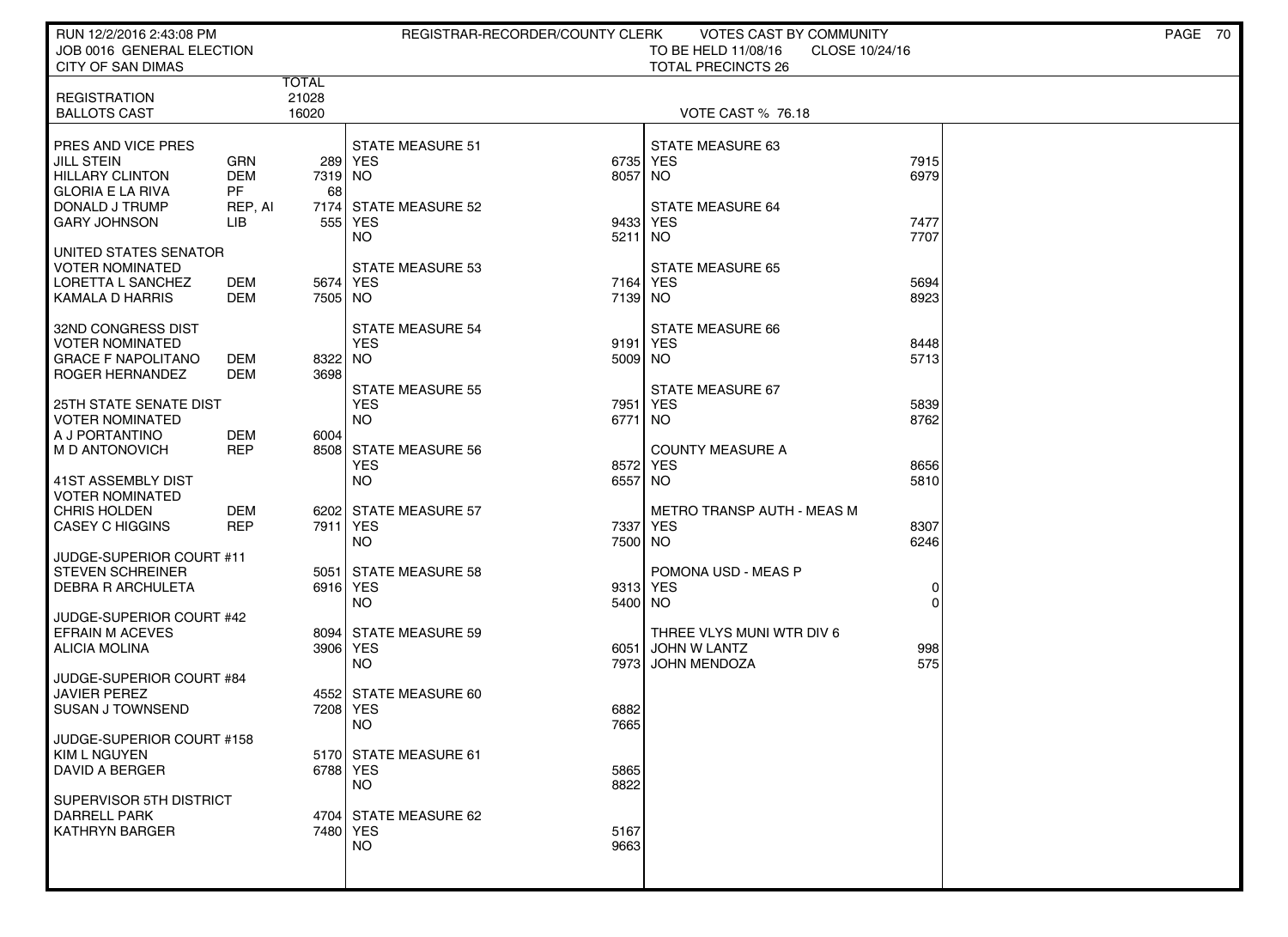| RUN 12/2/2016 2:43:08 PM<br>JOB 0016 GENERAL ELECTION                                                                          |                                                        |                               | REGISTRAR-RECORDER/COUNTY CLERK                                             |                            | <b>VOTES CAST BY COMMUNITY</b><br>TO BE HELD 11/08/16<br>CLOSE 10/24/16 |                      | PAGE 71 |
|--------------------------------------------------------------------------------------------------------------------------------|--------------------------------------------------------|-------------------------------|-----------------------------------------------------------------------------|----------------------------|-------------------------------------------------------------------------|----------------------|---------|
| CITY OF SAN FERNANDO                                                                                                           |                                                        |                               |                                                                             |                            | <b>TOTAL PRECINCTS 9</b>                                                |                      |         |
| <b>REGISTRATION</b><br><b>BALLOTS CAST</b>                                                                                     |                                                        | <b>TOTAL</b><br>10388<br>7168 |                                                                             |                            | VOTE CAST %<br>69                                                       |                      |         |
| PRES AND VICE PRES<br><b>JILL STEIN</b><br>HILLARY CLINTON<br><b>GLORIA E LA RIVA</b><br>DONALD J TRUMP<br><b>GARY JOHNSON</b> | <b>GRN</b><br><b>DEM</b><br><b>PF</b><br>REP, AI<br>ЦB | 5617 NO<br>65<br>954<br>131   | <b>STATE MEASURE 54</b><br>180 YES<br><b>STATE MEASURE 55</b><br>YES        | 3901<br>2428<br>4848 YES   | STATE MEASURE 66<br><b>YES</b><br>NO.<br>STATE MEASURE 67               | 3201<br>3152<br>3662 |         |
| UNITED STATES SENATOR<br>VOTER NOMINATED<br>LORETTA L SANCHEZ<br>KAMALA D HARRIS                                               | DEM<br>DEM                                             | 3774 YES<br>2842 NO           | NO.<br>STATE MEASURE 56                                                     | 1750 NO<br>4690<br>2065 NO | <b>COUNTY MEASURE A</b><br>YES                                          | 2806<br>5209<br>1311 |         |
| 29TH CONGRESS DIST<br><b>VOTER NOMINATED</b><br><b>RICHARD ALARCON</b><br><b>TONY CARDENAS</b>                                 | DEM<br>DEM                                             | 1462 NO<br>4991               | <b>STATE MEASURE 57</b><br><b>YES</b>                                       | 4526<br>2108 NO            | METRO TRANSP AUTH - MEAS M<br>YES                                       | 4878<br>1663         |         |
| 39TH ASSEMBLY DIST<br><b>VOTER NOMINATED</b><br>PATTY LOPEZ<br>RAUL BOCANEGRA                                                  | DEM<br><b>DEM</b>                                      | 2676                          | <b>STATE MEASURE 58</b><br><b>YES</b><br><b>NO</b><br>3824 STATE MEASURE 59 | 5247<br>1321               | LOS ANGELES CC SPC-MEAS CC<br>YES<br>NO.                                | 5065<br>1291         |         |
| JUDGE-SUPERIOR COURT #11<br><b>STEVEN SCHREINER</b><br><b>DEBRA R ARCHULETA</b>                                                |                                                        | 2260                          | <b>YES</b><br><b>NO</b><br>3778 STATE MEASURE 60<br><b>YES</b>              | 3306<br>3059<br>4071       |                                                                         |                      |         |
| JUDGE-SUPERIOR COURT #42<br><b>EFRAIN M ACEVES</b><br><b>ALICIA MOLINA</b>                                                     |                                                        | 3445                          | <b>NO</b><br>2622 STATE MEASURE 61<br><b>YES</b>                            | 2481<br>3266               |                                                                         |                      |         |
| JUDGE-SUPERIOR COURT #84<br><b>JAVIER PEREZ</b><br><b>SUSAN J TOWNSEND</b>                                                     |                                                        | 3701                          | <b>NO</b><br>2245 STATE MEASURE 62<br><b>YES</b>                            | 3308<br>3333               |                                                                         |                      |         |
| JUDGE-SUPERIOR COURT #158<br>  KIM L NGUYEN<br>DAVID A BERGER                                                                  |                                                        | 3099                          | <b>NO</b><br>2859 STATE MEASURE 63<br><b>YES</b>                            | 3226<br>4683               |                                                                         |                      |         |
| <b>STATE MEASURE 51</b><br>  YES<br>  NO                                                                                       |                                                        | 4519                          | <b>NO</b><br>2126 STATE MEASURE 64<br><b>YES</b>                            | 1865<br>3700               |                                                                         |                      |         |
| STATE MEASURE 52<br><b>YES</b><br>NO                                                                                           |                                                        | 4994                          | <b>NO</b><br>1599 STATE MEASURE 65<br><b>YES</b>                            | 3026<br>3788               |                                                                         |                      |         |
| <b>STATE MEASURE 53</b><br><b>YES</b><br>NO <sub>1</sub>                                                                       |                                                        | 3133<br>3218                  | <b>NO</b>                                                                   | 2735                       |                                                                         |                      |         |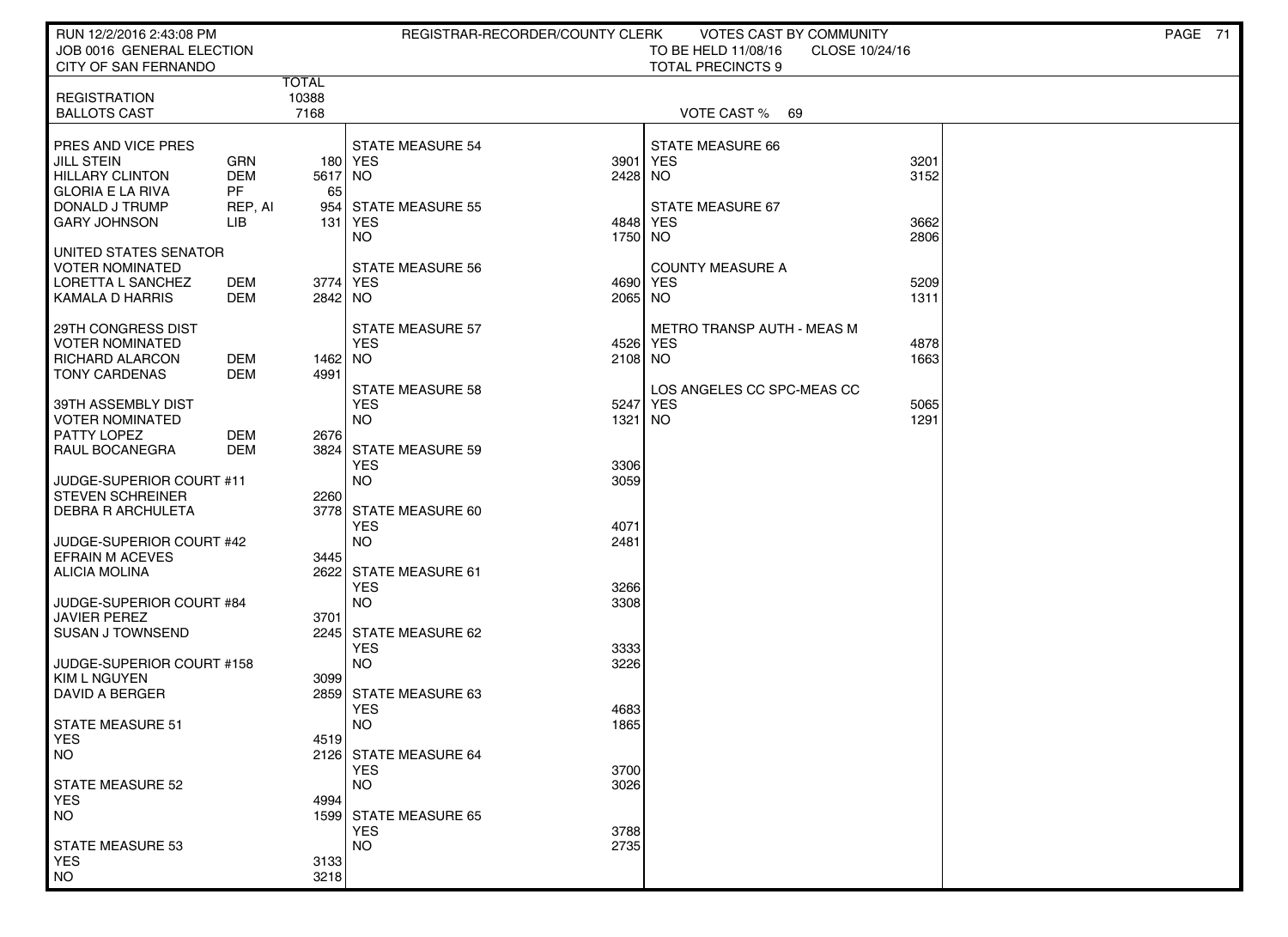| RUN 12/2/2016 2:43:08 PM<br>JOB 0016 GENERAL ELECTION |            |                |                                     | REGISTRAR-RECORDER/COUNTY CLERK | <b>VOTES CAST BY COMMUNITY</b><br>TO BE HELD 11/08/16<br>CLOSE 10/24/16 |                | PAGE 72 |
|-------------------------------------------------------|------------|----------------|-------------------------------------|---------------------------------|-------------------------------------------------------------------------|----------------|---------|
| <b>CITY OF SAN GABRIEL</b>                            |            |                |                                     |                                 | <b>TOTAL PRECINCTS 18</b>                                               |                |         |
|                                                       |            | <b>TOTAL</b>   |                                     |                                 |                                                                         |                |         |
| <b>REGISTRATION</b><br><b>BALLOTS CAST</b>            |            | 16031<br>11067 |                                     |                                 | <b>VOTE CAST % 69.03</b>                                                |                |         |
|                                                       |            |                |                                     |                                 |                                                                         |                |         |
| PRES AND VICE PRES                                    |            |                | <b>STATE MEASURE 53</b>             |                                 | <b>STATE MEASURE 65</b>                                                 |                |         |
| JILL STEIN                                            | GRN        |                | 216 YES                             | 4303                            | <b>YES</b>                                                              | 4752           |         |
| <b>HILLARY CLINTON</b>                                | <b>DEM</b> | 7262 NO        |                                     | 5116 NO                         |                                                                         | 5074           |         |
| <b>GLORIA E LA RIVA</b>                               | <b>PF</b>  | 75             |                                     |                                 |                                                                         |                |         |
| DONALD J TRUMP                                        | REP, AI    |                | 2849 STATE MEASURE 54               |                                 | <b>STATE MEASURE 66</b>                                                 |                |         |
| <b>GARY JOHNSON</b>                                   | LIB        |                | 243 YES                             | 6089                            | <b>YES</b>                                                              | 5198           |         |
|                                                       |            |                | NO.                                 | 3241                            | NO.                                                                     | 4164           |         |
| UNITED STATES SENATOR                                 |            |                |                                     |                                 |                                                                         |                |         |
| VOTER NOMINATED                                       |            |                | <b>STATE MEASURE 55</b>             |                                 | STATE MEASURE 67                                                        |                |         |
| LORETTA L SANCHEZ                                     | DEM        | 4005 YES       |                                     | 6567                            | <b>YES</b>                                                              | 5246           |         |
| KAMALA D HARRIS                                       | DEM        | 5346 NO        |                                     | 3308 NO                         |                                                                         | 4516           |         |
| 27TH CONGRESS DIST                                    |            |                | <b>STATE MEASURE 56</b>             |                                 | <b>COUNTY MEASURE A</b>                                                 |                |         |
| <b>VOTER NOMINATED</b>                                |            |                | <b>YES</b>                          | 7062                            | <b>YES</b>                                                              | 6763           |         |
| <b>JACK ORSWELL</b>                                   | <b>REP</b> | 2955 NO        |                                     | 3110 NO                         |                                                                         | 2803           |         |
| JUDY CHU                                              | DEM        | 7043           |                                     |                                 |                                                                         |                |         |
|                                                       |            |                | <b>STATE MEASURE 57</b>             |                                 | METRO TRANSP AUTH - MEAS M                                              |                |         |
| 49TH ASSEMBLY DIST                                    |            |                | <b>YES</b>                          | 5935                            | <b>YES</b>                                                              | 6623           |         |
| <b>VOTER NOMINATED</b>                                |            |                | <b>NO</b>                           | 3972 NO                         |                                                                         | 3058           |         |
| PETER AMUNDSON                                        | REP        | 2872           |                                     |                                 |                                                                         |                |         |
| ED CHAU                                               | DEM        |                | 6916 STATE MEASURE 58<br><b>YES</b> |                                 | LOS ANGELES CC SPC-MEAS CC                                              | 5843           |         |
| JUDGE-SUPERIOR COURT #11                              |            |                | <b>NO</b>                           | 2512 NO                         | 7310 YES                                                                | 2864           |         |
| <b>STEVEN SCHREINER</b>                               |            | 3184           |                                     |                                 |                                                                         |                |         |
| DEBRA R ARCHULETA                                     |            |                | 4982 STATE MEASURE 59               |                                 | GARVEY SCH SPC - MEAS GA                                                |                |         |
|                                                       |            |                | <b>YES</b>                          | 4566                            | <b>YES</b>                                                              | 802            |         |
| JUDGE-SUPERIOR COURT #42                              |            |                | <b>NO</b>                           | 4561                            | NO.                                                                     | 178            |         |
| <b>EFRAIN M ACEVES</b>                                |            | 4915           |                                     |                                 |                                                                         |                |         |
| <b>ALICIA MOLINA</b>                                  |            | 3191           | STATE MEASURE 60                    |                                 | ALHAMBRA BD EDUC 3RD DIST                                               |                |         |
|                                                       |            |                | <b>YES</b>                          |                                 | 5145 Y E WEST-PALMA                                                     | 383            |         |
| JUDGE-SUPERIOR COURT #84                              |            |                | <b>NO</b>                           |                                 | 4546 P RODRIGUEZ-MACKINTOSH                                             | 467            |         |
| JAVIER PEREZ                                          |            | 3169           |                                     |                                 |                                                                         |                |         |
| <b>SUSAN J TOWNSEND</b>                               |            |                | 4875 STATE MEASURE 61<br><b>YES</b> | 4809                            | ALHAMBRA USD SPC - MEAS AE<br><b>YES</b>                                | 0              |         |
| JUDGE-SUPERIOR COURT #158                             |            |                | <b>NO</b>                           | 4955 NO                         |                                                                         | $\overline{2}$ |         |
| <b>KIM L NGUYEN</b>                                   |            | 4303           |                                     |                                 |                                                                         |                |         |
| <b>DAVID A BERGER</b>                                 |            | 3967           | STATE MEASURE 62                    |                                 | ALHAMBRA USD SPC - MEAS HS                                              |                |         |
|                                                       |            |                | <b>YES</b>                          | 4474                            | <b>YES</b>                                                              | 751            |         |
| SUPERVISOR 5TH DISTRICT                               |            |                | <b>NO</b>                           | 5393                            | NO.                                                                     | 197            |         |
| DARRELL PARK                                          |            | 3662           |                                     |                                 |                                                                         |                |         |
| KATHRYN BARGER                                        |            |                | 4603 STATE MEASURE 63               |                                 |                                                                         |                |         |
|                                                       |            |                | <b>YES</b>                          | 6881                            |                                                                         |                |         |
| <b>STATE MEASURE 51</b>                               |            |                | <b>NO</b>                           | 3037                            |                                                                         |                |         |
| <b>YES</b><br>NO.                                     |            | 5478           | 4432 STATE MEASURE 64               |                                 |                                                                         |                |         |
|                                                       |            |                | <b>YES</b>                          | 5240                            |                                                                         |                |         |
| <b>STATE MEASURE 52</b>                               |            |                | <b>NO</b>                           | 4929                            |                                                                         |                |         |
| <b>YES</b>                                            |            | 6912           |                                     |                                 |                                                                         |                |         |
| <b>NO</b>                                             |            | 2861           |                                     |                                 |                                                                         |                |         |
|                                                       |            |                |                                     |                                 |                                                                         |                |         |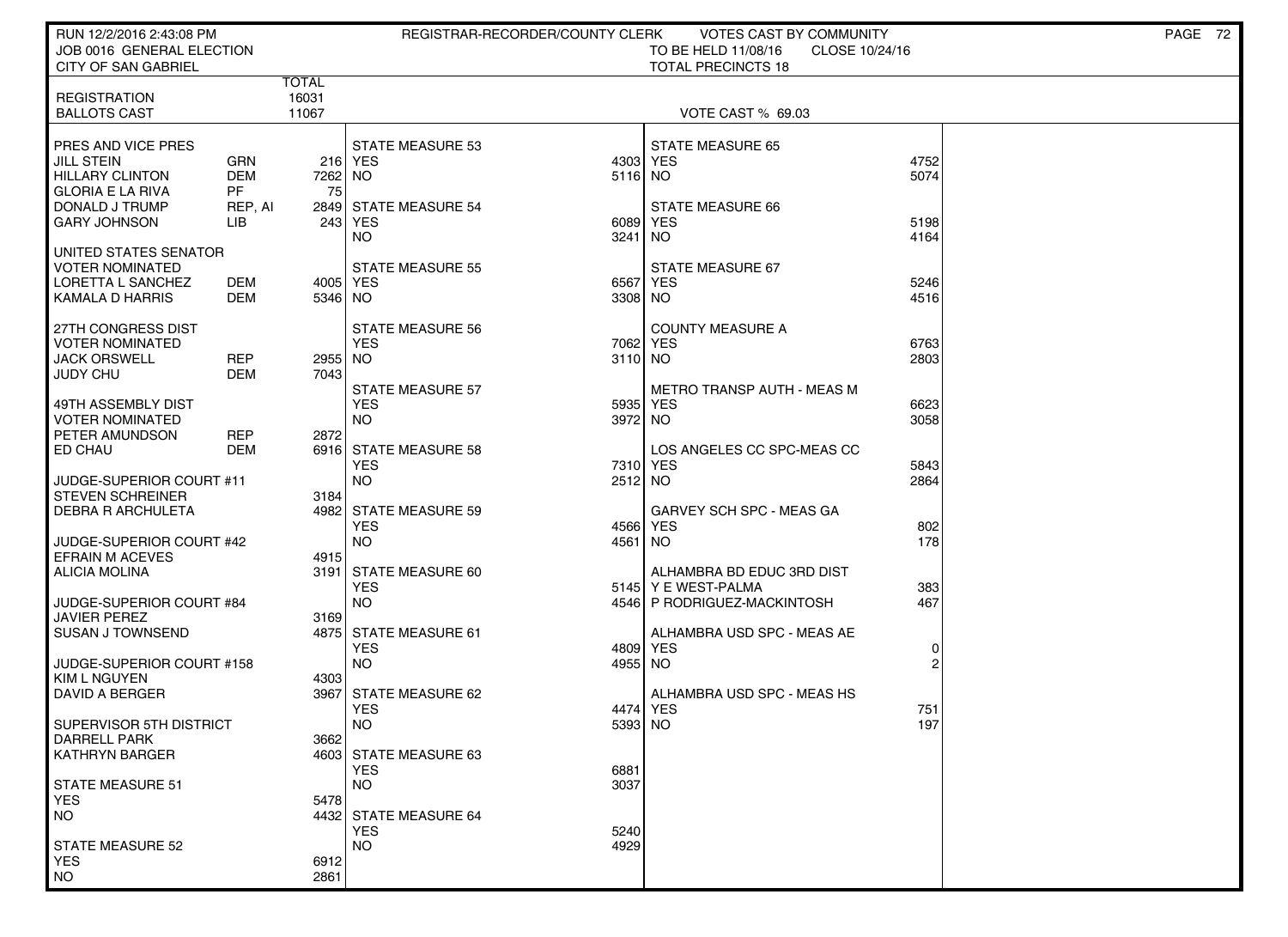| RUN 12/2/2016 2:43:08 PM<br>JOB 0016 GENERAL ELECTION<br>CITY OF SAN MARINO                                    |                                                  |                     | REGISTRAR-RECORDER/COUNTY CLERK                            |                     | VOTES CAST BY COMMUNITY<br>TO BE HELD 11/08/16<br>CLOSE 10/24/16<br><b>TOTAL PRECINCTS 8</b> |              | PAGE 73 |
|----------------------------------------------------------------------------------------------------------------|--------------------------------------------------|---------------------|------------------------------------------------------------|---------------------|----------------------------------------------------------------------------------------------|--------------|---------|
|                                                                                                                |                                                  | <b>TOTAL</b>        |                                                            |                     |                                                                                              |              |         |
| <b>REGISTRATION</b><br><b>BALLOTS CAST</b>                                                                     |                                                  | 8205<br>5999        |                                                            |                     | <b>VOTE CAST % 73.11</b>                                                                     |              |         |
| PRES AND VICE PRES<br><b>JILL STEIN</b><br><b>HILLARY CLINTON</b><br><b>GLORIA E LA RIVA</b><br>DONALD J TRUMP | <b>GRN</b><br><b>DEM</b><br><b>PF</b><br>REP, AI | 3102 NO<br>19       | <b>STATE MEASURE 51</b><br>75 YES<br>2224 STATE MEASURE 52 | 2170 YES<br>3296 NO | STATE MEASURE 63<br><b>STATE MEASURE 64</b>                                                  | 3765<br>1736 |         |
| <b>GARY JOHNSON</b>                                                                                            | LІВ                                              |                     | 231 YES<br>NO.                                             | 3222<br>2121        | YES<br>NO.                                                                                   | 2439<br>3155 |         |
| UNITED STATES SENATOR<br><b>VOTER NOMINATED</b><br>LORETTA L SANCHEZ<br><b>KAMALA D HARRIS</b>                 | DEM<br>DEM                                       | 1920 YES<br>2869 NO | STATE MEASURE 53                                           | 2552<br>2697 NO     | <b>STATE MEASURE 65</b><br>YES                                                               | 2232<br>3208 |         |
| 27TH CONGRESS DIST<br><b>VOTER NOMINATED</b><br><b>JACK ORSWELL</b><br><b>JUDY CHU</b>                         | <b>REP</b><br><b>DEM</b>                         | 2533 NO<br>2999     | <b>STATE MEASURE 54</b><br><b>YES</b>                      | 3714 YES<br>1499 NO | STATE MEASURE 66                                                                             | 3059<br>2106 |         |
| <b>25TH STATE SENATE DIST</b><br><b>VOTER NOMINATED</b><br>A J PORTANTINO                                      | DEM                                              | 1862                | <b>STATE MEASURE 55</b><br><b>YES</b><br><b>NO</b>         | 2043<br>3401 NO     | <b>STATE MEASURE 67</b><br>YES                                                               | 2793<br>2587 |         |
| M D ANTONOVICH<br>49TH ASSEMBLY DIST                                                                           | <b>REP</b>                                       |                     | 3509 STATE MEASURE 56<br><b>YES</b><br><b>NO</b>           | 3803<br>1808 NO     | <b>COUNTY MEASURE A</b><br>YES                                                               | 2955<br>2340 |         |
| <b>VOTER NOMINATED</b><br>PETER AMUNDSON<br>ED CHAU                                                            | <b>REP</b><br>DEM                                | 2792 YES            | 2554 STATE MEASURE 57<br>NO.                               | 2932 YES<br>2484 NO | <b>METRO TRANSP AUTH - MEAS M</b>                                                            | 2983<br>2367 |         |
| JUDGE-SUPERIOR COURT #11<br><b>STEVEN SCHREINER</b><br><b>DEBRA R ARCHULETA</b>                                |                                                  | 2098 YES            | 2002 STATE MEASURE 58<br><b>NO</b>                         | 3495<br>1958        |                                                                                              |              |         |
| JUDGE-SUPERIOR COURT #42<br><b>EFRAIN M ACEVES</b><br><b>ALICIA MOLINA</b>                                     |                                                  | 1194 YES            | 2858 STATE MEASURE 59<br><b>NO</b>                         | 2146<br>2943        |                                                                                              |              |         |
| JUDGE-SUPERIOR COURT #84<br><b>JAVIER PEREZ</b><br><b>SUSAN J TOWNSEND</b>                                     |                                                  | 3184 YES            | 912 STATE MEASURE 60<br><b>NO</b>                          | 2252<br>3067        |                                                                                              |              |         |
| JUDGE-SUPERIOR COURT #158<br>KIM L NGUYEN<br>DAVID A BERGER                                                    |                                                  | 1903 YES            | 2431   STATE MEASURE 61<br>NO.                             | 2076<br>3231        |                                                                                              |              |         |
| SUPERVISOR 5TH DISTRICT<br>DARRELL PARK<br><b>KATHRYN BARGER</b>                                               |                                                  | 3452 YES            | 1274 STATE MEASURE 62<br><b>NO</b>                         | 2131<br>3315        |                                                                                              |              |         |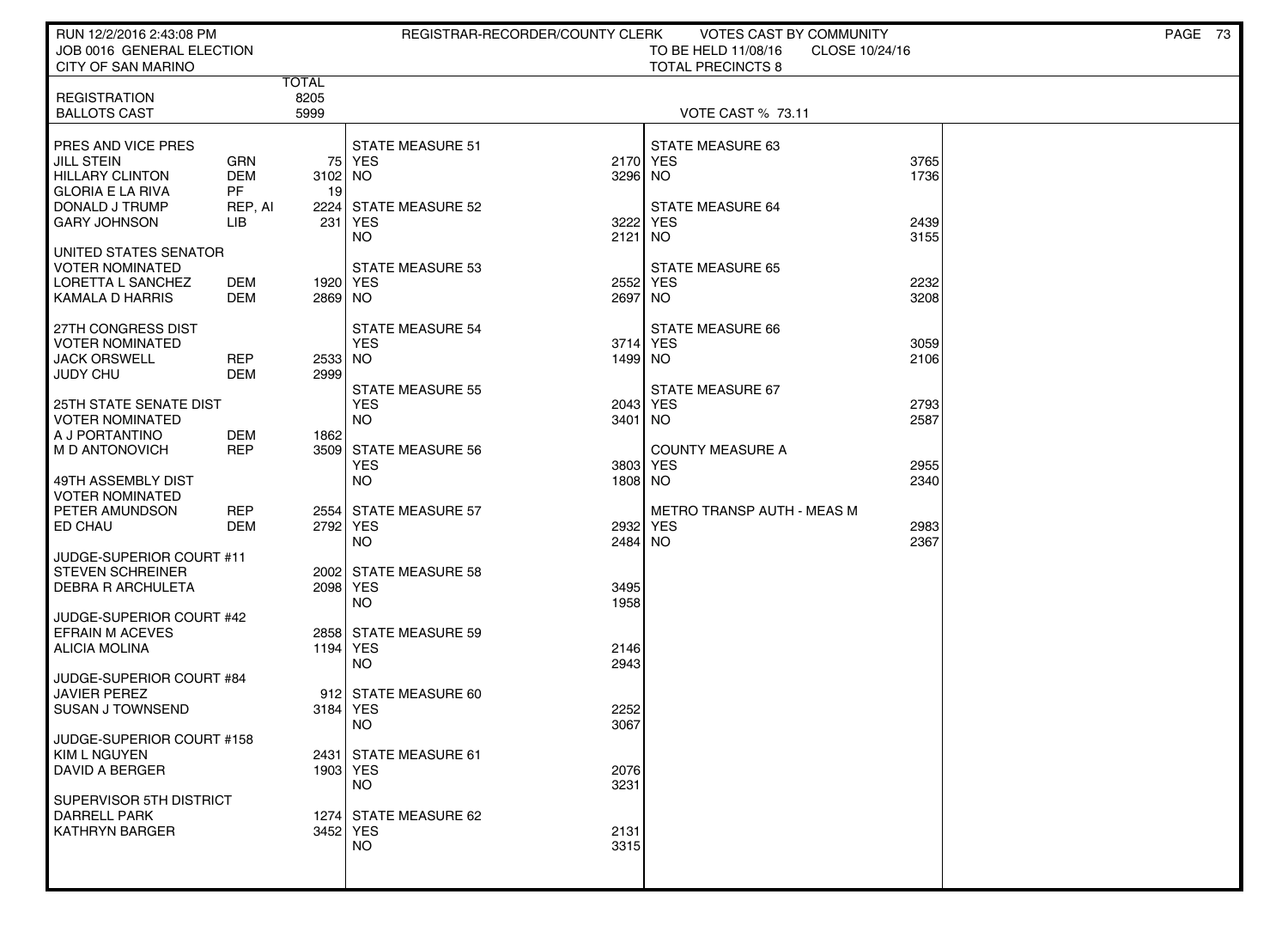| RUN 12/2/2016 2:43:08 PM<br>JOB 0016 GENERAL ELECTION                                        |                                       |                 | REGISTRAR-RECORDER/COUNTY CLERK                                              |                       | VOTES CAST BY COMMUNITY<br>TO BE HELD 11/08/16<br>CLOSE 10/24/16 |                       |                                                                                                   | PAGE 74                        |
|----------------------------------------------------------------------------------------------|---------------------------------------|-----------------|------------------------------------------------------------------------------|-----------------------|------------------------------------------------------------------|-----------------------|---------------------------------------------------------------------------------------------------|--------------------------------|
| <b>CITY OF SANTA CLARITA</b>                                                                 |                                       | <b>TOTAL</b>    |                                                                              |                       | <b>TOTAL PRECINCTS 127</b>                                       |                       |                                                                                                   |                                |
| <b>REGISTRATION</b><br><b>BALLOTS CAST</b>                                                   |                                       | 117972<br>90947 |                                                                              |                       | <b>VOTE CAST % 77.09</b>                                         |                       |                                                                                                   |                                |
| PRES AND VICE PRES<br><b>JILL STEIN</b><br><b>HILLARY CLINTON</b><br><b>GLORIA E LA RIVA</b> | <b>GRN</b><br><b>DEM</b><br><b>PF</b> | 536             | JUDGE-SUPERIOR COURT #11<br>1485 STEVEN SCHREINER<br>42316 DEBRA R ARCHULETA | 29649<br>38456        | <b>STATE MEASURE 58</b><br><b>YES</b><br>NO.                     | 53203 YES<br>30358 NO | LOS ANGELES CC SPC-MEAS CC                                                                        | 0<br>$\overline{0}$            |
| DONALD J TRUMP<br><b>GARY JOHNSON</b>                                                        | REP, AI<br>LIB                        | 39523           | JUDGE-SUPERIOR COURT #42<br>3334 EFRAIN M ACEVES<br>ALICIA MOLINA            | 45057<br>22337        | <b>STATE MEASURE 59</b><br><b>YES</b><br>NO.                     |                       | SANTA CLARITA COM COL-TA 2<br>33957 EDEL ALONSO<br>45235   BRUCE FORTINE                          | 5787<br>5266                   |
| UNITED STATES SENATOR<br><b>VOTER NOMINATED</b><br>LORETTA L SANCHEZ<br>KAMALA D HARRIS      | DEM<br>DEM                            |                 | JUDGE-SUPERIOR COURT #84<br>28575 JAVIER PEREZ<br>44819 SUSAN J TOWNSEND     | 21735<br>44597        | STATE MEASURE 60<br><b>YES</b><br>NO.                            |                       | R BALDWIN-KENNEDY<br>37968 SANTA CLARITA COM COL-TA 4<br>44796 JERRY DANIELSEN                    | 2433<br>7228                   |
| 25TH CONGRESS DIST<br><b>VOTER NOMINATED</b><br><b>STEVE KNIGHT</b>                          | <b>REP</b>                            |                 | JUDGE-SUPERIOR COURT #158<br><b>KIM L NGUYEN</b><br>45418 DAVID A BERGER     | 31064 YES<br>36157    | STATE MEASURE 61<br>NO.                                          |                       | MICHELE R JENKINS<br>34608 SAUGUS UNION SCH-GBM TA3<br>48155 JULIE OLSEN                          | 9143<br>4261                   |
| <b>BRYAN CAFORIO</b><br>29TH CONGRESS DIST<br><b>VOTER NOMINATED</b>                         | <b>DEM</b>                            | 38169           | SUPERVISOR 5TH DISTRICT<br><b>DARRELL PARK</b><br><b>KATHRYN BARGER</b>      | 27052<br>42080        | STATE MEASURE 62<br><b>YES</b><br><b>NO</b>                      |                       | <b>BRUCE FOX</b><br>30048   SANTA CLARITA CITY GEN-CNC<br>54196 BOB KELLAR                        | 3439<br>32216                  |
| RICHARD ALARCON<br><b>TONY CARDENAS</b>                                                      | DEM<br><b>DEM</b>                     |                 | <b>STATE MEASURE 51</b><br><b>YES</b>                                        | 36845 YES             | STATE MEASURE 63                                                 |                       | <b>MARK WHITE</b><br>PAUL J WIECZOREK<br>45143 CAMERON SMYTH                                      | 3976<br>2806<br>30109          |
| <b>21ST STATE SENATE DIST</b><br><b>VOTER NOMINATED</b><br><b>JOHNATHON L ERVIN</b>          | DEM<br><b>REP</b>                     | 38858 YES       | <b>NO</b><br>30309 STATE MEASURE 52                                          | 46712                 | <b>NO</b><br><b>STATE MEASURE 64</b>                             |                       | 39429 KENNETH DEAN<br><b>DAVID RUELAS</b><br>SANDRA L NICHOLS                                     | 10101<br>3918<br>5730          |
| <b>SCOTT WILK</b><br>27TH STATE SENATE DIST<br><b>VOTER NOMINATED</b>                        |                                       |                 | <b>NO</b><br><b>STATE MEASURE 53</b>                                         | 52408 YES<br>29953    | <b>NO</b><br><b>STATE MEASURE 65</b>                             |                       | 45464 BRETT HADDOCK<br>41094   MATTHEW J HARGETT<br><b>ALAN FERDMAN</b><br><b>TIMBEN BOYDSTON</b> | 3955<br>5486<br>12106<br>17108 |
| <b>STEVE FAZIO</b><br><b>HENRY STERN</b>                                                     | <b>REP</b><br><b>DEM</b>              | $6216$ NO       | 7061 YES                                                                     | 41889<br>38625        | <b>YES</b><br><b>NO</b>                                          | 35282                 | 47855 CASTAIC LAKE WTR ACY AT LG<br><b>LYNNE PLAMBECK</b>                                         | 27441                          |
| 36TH ASSEMBLY DIST<br><b>VOTER NOMINATED</b><br><b>STEVE FOX</b><br><b>TOM LACKEY</b>        | DEM<br><b>REP</b>                     | 1809 NO<br>2882 | <b>STATE MEASURE 54</b><br><b>YES</b>                                        | 52396<br>27734        | <b>STATE MEASURE 66</b><br><b>YES</b><br><b>NO</b>               | 47474                 | <b>WILLIAM COOPER</b><br>32668 CASTAIC LAKE WTR ACY DIV 1<br><b>RJ KELLY</b>                      | 33824<br>13236                 |
| 38TH ASSEMBLY DIST<br><b>VOTER NOMINATED</b>                                                 |                                       |                 | STATE MEASURE 55<br><b>YES</b><br><b>NO</b>                                  | 44247<br>39131        | <b>STATE MEASURE 67</b><br><b>YES</b><br>NO.                     | 33712<br>49113        | JOAN M DUNN<br>CASTAIC LAKE WTR ACY DIV 2                                                         | 8832                           |
| <b>DANTE ACOSTA</b><br><b>CHRISTY SMITH</b><br>39TH ASSEMBLY DIST                            | <b>REP</b><br>DEM                     | 42193           | 35738  STATE MEASURE 56<br><b>YES</b><br>NO.                                 | 50232 YES<br>35754 NO | <b>COUNTY MEASURE A</b>                                          | 47412                 | E G GLADBACH<br><b>STACY L FORTNER</b><br>34143 CASTAIC LAKE WTR ACY DIV 3                        | 13363<br>11861                 |
| <b>VOTER NOMINATED</b><br>PATTY LOPEZ<br>RAUL BOCANEGRA                                      | DEM<br>DEM                            | 6 I<br>51       | <b>STATE MEASURE 57</b><br>YES<br>NO.                                        | 42397 YES<br>41861 NO | METRO TRANSP AUTH - MEAS M                                       | 43996<br>37881        | <b>BONNIE G NIKOLAI</b><br><b>BILL PECSI</b>                                                      | 4331<br>6763                   |
|                                                                                              |                                       |                 |                                                                              |                       |                                                                  |                       |                                                                                                   |                                |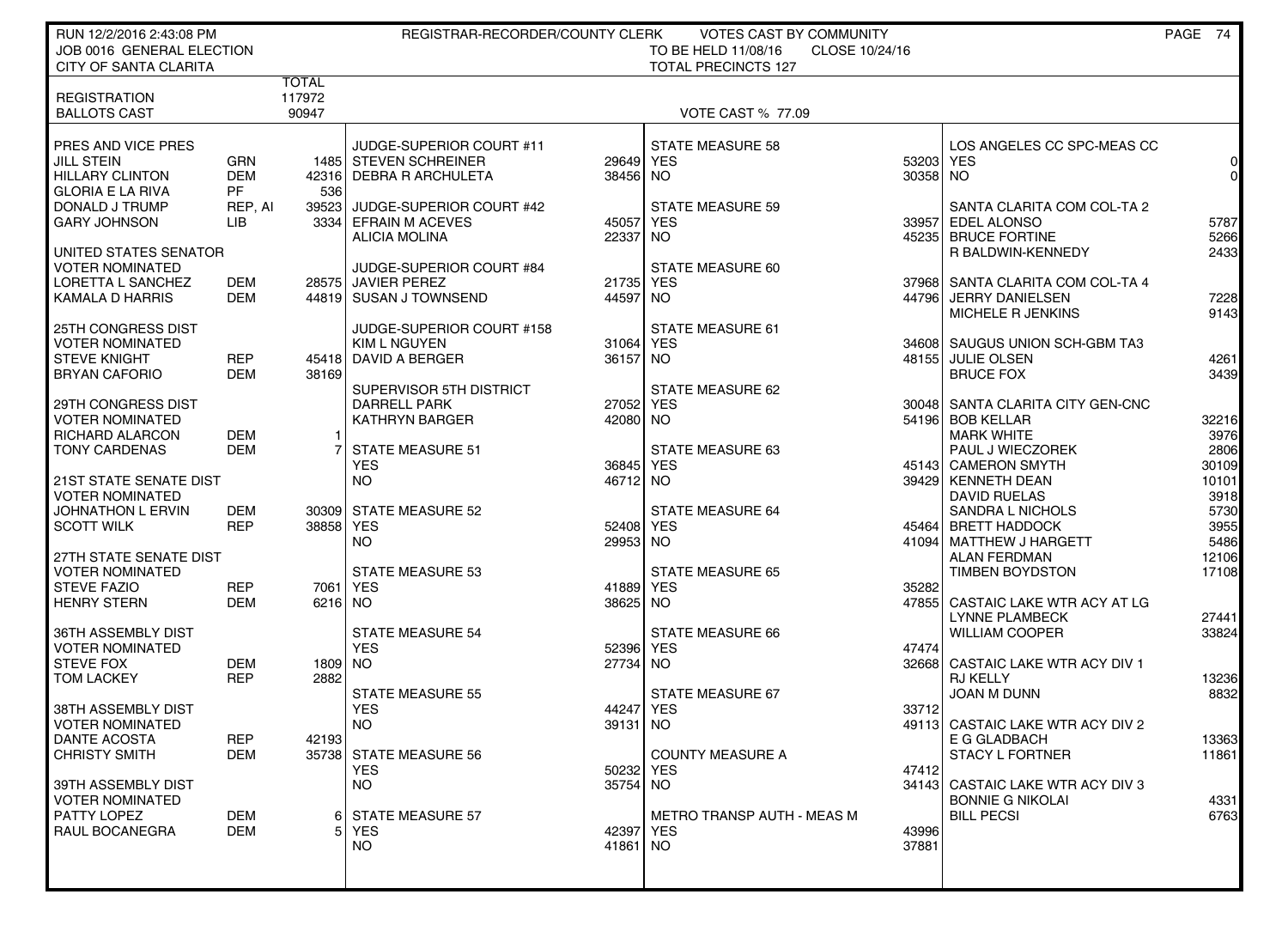| RUN 12/2/2016 2:43:08 PM<br>JOB 0016 GENERAL ELECTION                                  |                                       |                       |                                                    | REGISTRAR-RECORDER/COUNTY CLERK | <b>VOTES CAST BY COMMUNITY</b><br>TO BE HELD 11/08/16<br>CLOSE 10/24/16 |                     | PAGE 75 |
|----------------------------------------------------------------------------------------|---------------------------------------|-----------------------|----------------------------------------------------|---------------------------------|-------------------------------------------------------------------------|---------------------|---------|
| CITY OF SANTA FE SPRINGS                                                               |                                       |                       |                                                    |                                 | <b>TOTAL PRECINCTS 12</b>                                               |                     |         |
| <b>REGISTRATION</b><br><b>BALLOTS CAST</b>                                             |                                       | TOTAL<br>9875<br>7058 |                                                    |                                 | VOTE CAST % 71.47                                                       |                     |         |
| PRES AND VICE PRES<br>JILL STEIN<br><b>HILLARY CLINTON</b><br><b>GLORIA E LA RIVA</b>  | <b>GRN</b><br><b>DEM</b><br><b>PF</b> | 4927<br>61            | <b>STATE MEASURE 53</b><br>152 YES<br>NO.          | 3022<br>3243 NO                 | <b>STATE MEASURE 65</b><br><b>YES</b>                                   | 3136<br>3289        |         |
| DONALD J TRUMP<br>GARY JOHNSON                                                         | REP, AI<br>LIB                        | 1547<br>182           | <b>STATE MEASURE 54</b><br>YES<br>NO.              | 3984<br>2255 NO                 | STATE MEASURE 66<br>YES                                                 | 3478<br>2804        |         |
| UNITED STATES SENATOR<br>VOTER NOMINATED<br>LORETTA L SANCHEZ<br>KAMALA D HARRIS       | DEM<br>DEM                            | 3510 YES<br>2897 NO   | <b>STATE MEASURE 55</b>                            | 1914 NO                         | STATE MEASURE 67<br>4595 YES                                            | 2987<br>3404        |         |
| 38TH CONGRESS DIST<br><b>VOTER NOMINATED</b><br><b>LINDA T SANCHEZ</b><br>RYAN DOWNING | DEM<br><b>REP</b>                     | 4762 NO<br>1649       | <b>STATE MEASURE 56</b><br><b>YES</b>              | 2293 NO                         | <b>COUNTY MEASURE A</b><br>4365 YES                                     | 4902<br>1472        |         |
| 57TH ASSEMBLY DIST<br><b>VOTER NOMINATED</b><br><b>IAN C CALDERON</b>                  | DEM                                   | 4378                  | <b>STATE MEASURE 57</b><br><b>YES</b><br><b>NO</b> | 2617 NO                         | <b>METRO TRANSP AUTH - MEAS M</b><br>3919 YES                           | 4451<br>1984        |         |
| <b>RITA TOPALIAN</b><br>JUDGE-SUPERIOR COURT #11                                       | <b>REP</b>                            |                       | 1986 STATE MEASURE 58<br><b>YES</b><br><b>NO</b>   |                                 | CERRITOS COMM COLL-GBM TA6<br>4809 SANDRA SALAZAR<br>1670 TOM CHAVEZ    | 0<br>$\Omega$       |         |
| <b>STEVEN SCHREINER</b><br>DEBRA R ARCHULETA                                           |                                       | 2250<br>3666          | <b>STATE MEASURE 59</b><br><b>YES</b>              |                                 | ROSA BARRAGAN<br>3011 SOUTH WHITTIER SCH-MEAS QS                        | $\Omega$            |         |
| JUDGE-SUPERIOR COURT #42<br><b>EFRAIN M ACEVES</b><br><b>ALICIA MOLINA</b>             |                                       | 3629<br>2271          | <b>NO</b><br><b>STATE MEASURE 60</b>               | 3207                            | YES<br>NO.                                                              | 67<br>22            |         |
| JUDGE-SUPERIOR COURT #84<br>JAVIER PEREZ                                               |                                       | 3347                  | <b>YES</b><br><b>NO</b>                            |                                 | 3721 WATER REPLEN OF SO CAL-D5<br>2715 CHARLES DAVIS<br>ALBERT ROBLES   | 472<br>1854         |         |
| <b>SUSAN J TOWNSEND</b><br>JUDGE-SUPERIOR COURT #158                                   |                                       | 2447                  | STATE MEASURE 61<br><b>YES</b><br><b>NO</b>        |                                 | RICARDO PULIDO<br>3154 R GONZALES-LAWRENCE<br>3336 GARY MENDEZ          | 1356<br>767<br>1301 |         |
| KIM L NGUYEN<br>DAVID A BERGER                                                         |                                       | 2812<br>2917          | STATE MEASURE 62                                   |                                 |                                                                         |                     |         |
| SUPERVISOR 4TH DISTRICT<br><b>STEVE NAPOLITANO</b>                                     |                                       | 2688                  | <b>YES</b><br><b>NO</b>                            | 2790<br>3699                    |                                                                         |                     |         |
| JANICE HAHN<br><b>STATE MEASURE 51</b>                                                 |                                       |                       | 3301   STATE MEASURE 63<br><b>YES</b><br><b>NO</b> | 4392<br>2111                    |                                                                         |                     |         |
| <b>YES</b><br>NO.                                                                      |                                       | 4124                  | 2424 STATE MEASURE 64<br><b>YES</b>                | 3442                            |                                                                         |                     |         |
| <b>STATE MEASURE 52</b><br><b>YES</b><br><b>NO</b>                                     |                                       | 4615<br>1860          | <b>NO</b>                                          | 3219                            |                                                                         |                     |         |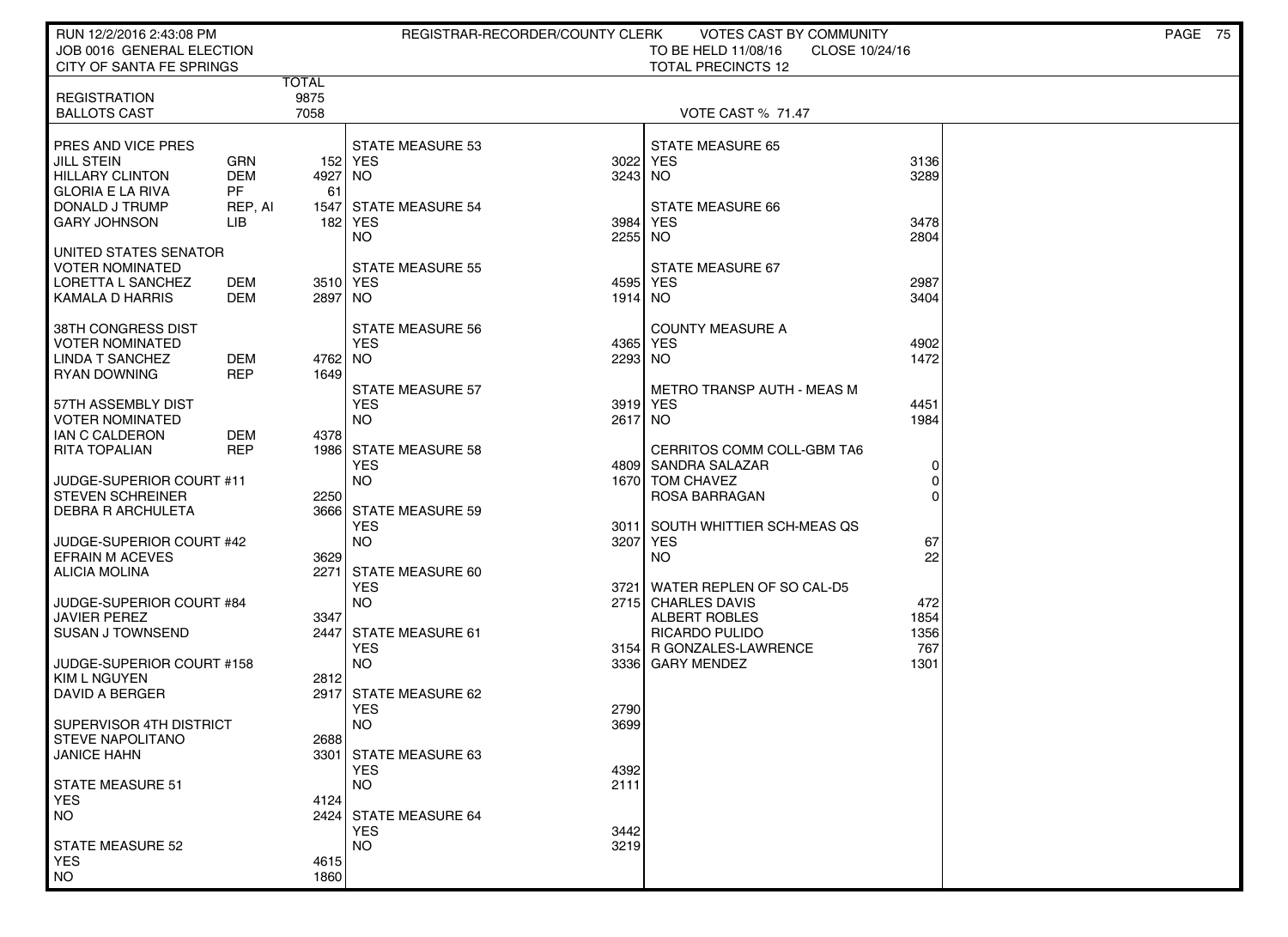| RUN 12/2/2016 2:43:08 PM<br>JOB 0016 GENERAL ELECTION |                   | PAGE 76<br>REGISTRAR-RECORDER/COUNTY CLERK<br>VOTES CAST BY COMMUNITY<br>TO BE HELD 11/08/16<br>CLOSE 10/24/16 |                                      |                      |                                                |                |                                  |       |
|-------------------------------------------------------|-------------------|----------------------------------------------------------------------------------------------------------------|--------------------------------------|----------------------|------------------------------------------------|----------------|----------------------------------|-------|
| <b>CITY OF SANTA MONICA</b>                           |                   |                                                                                                                |                                      |                      | <b>TOTAL PRECINCTS 54</b>                      |                |                                  |       |
|                                                       |                   | <b>TOTAL</b>                                                                                                   |                                      |                      |                                                |                |                                  |       |
| <b>REGISTRATION</b>                                   |                   | 68644                                                                                                          |                                      |                      |                                                |                |                                  |       |
| <b>BALLOTS CAST</b>                                   |                   | 51662                                                                                                          |                                      |                      | <b>VOTE CAST % 75.26</b>                       |                |                                  |       |
|                                                       |                   |                                                                                                                | <b>STATE MEASURE 54</b>              |                      |                                                |                |                                  |       |
| PRES AND VICE PRES<br><b>JILL STEIN</b>               | GRN               | 1321 YES                                                                                                       |                                      | 30248 YES            | STATE MEASURE 66                               | 15922          | SANTA MONICA CITY-MEAS SM<br>YES | 32231 |
| <b>HILLARY CLINTON</b>                                | <b>DEM</b>        | 40109 NO                                                                                                       |                                      | 13920 NO             |                                                | 27614 NO       |                                  | 6489  |
| <b>GLORIA E LA RIVA</b>                               | <b>PF</b>         | 160                                                                                                            |                                      |                      |                                                |                |                                  |       |
| DONALD J TRUMP                                        | REP, AI           |                                                                                                                | 7153 STATE MEASURE 55                |                      | STATE MEASURE 67                               |                | SANTA MONICA COMM COL-BT         |       |
| <b>GARY JOHNSON</b>                                   | LIB               |                                                                                                                | 1376 YES                             | 30150 YES            |                                                |                | 35067 M QUINONES-PEREZ           | 19576 |
|                                                       |                   |                                                                                                                | NO.                                  | 16183 NO             |                                                |                | 11376 SION ROY                   | 16651 |
| UNITED STATES SENATOR                                 |                   |                                                                                                                |                                      |                      |                                                |                | <b>ROB G RADER</b>               | 19246 |
| <b>VOTER NOMINATED</b>                                |                   |                                                                                                                | <b>STATE MEASURE 56</b>              |                      | <b>COUNTY MEASURE A</b>                        |                | <b>SUSAN AMINOFF</b>             | 21770 |
| LORETTA L SANCHEZ                                     | DEM               | 10449 YES                                                                                                      |                                      | 38458 YES            |                                                | 35886          |                                  |       |
| KAMALA D HARRIS                                       | DEM               | 34850 NO                                                                                                       |                                      | 9911 NO              |                                                | 9386           | SANTA MONICA CCD - MEAS V        |       |
|                                                       |                   |                                                                                                                |                                      |                      |                                                |                | <b>YES</b>                       | 26385 |
| 33RD CONGRESS DIST                                    |                   |                                                                                                                | STATE MEASURE 57                     |                      | METRO TRANSP AUTH - MEAS M                     |                | NO.                              | 14751 |
| <b>VOTER NOMINATED</b><br><b>KENNETH W WRIGHT</b>     |                   | 9723 NO                                                                                                        | <b>YES</b>                           | 38228 YES<br>8626 NO |                                                | 33885<br>11584 |                                  |       |
| TED W LIEU                                            | REP<br><b>DEM</b> | 36551                                                                                                          |                                      |                      |                                                |                |                                  |       |
|                                                       |                   |                                                                                                                | <b>STATE MEASURE 58</b>              |                      | LOS ANGELES CC SPC-MEAS CC                     |                |                                  |       |
| 50TH ASSEMBLY DIST                                    |                   |                                                                                                                | <b>YES</b>                           | 38636                | YES                                            | 23             |                                  |       |
| <b>VOTER NOMINATED</b>                                |                   |                                                                                                                | <b>NO</b>                            | 7904                 | NO.                                            | 26             |                                  |       |
| <b>MATTHEW G CRAFFEY</b>                              | REP               | 10243                                                                                                          |                                      |                      |                                                |                |                                  |       |
| RICHARD BLOOM                                         | DEM               |                                                                                                                | 35018 STATE MEASURE 59               |                      | SANTA MONICA CITY GEN-CNC                      |                |                                  |       |
|                                                       |                   |                                                                                                                | <b>YES</b>                           |                      | 29588 TERRY O'DAY                              | 19263          |                                  |       |
| JUDGE-SUPERIOR COURT #11                              |                   |                                                                                                                | <b>NO</b>                            |                      | 14588 JAMES T WATSON                           | 6170           |                                  |       |
| <b>STEVEN SCHREINER</b>                               |                   | 15645                                                                                                          |                                      |                      | <b>TED WINTERER</b>                            | 18156          |                                  |       |
| <b>DEBRA R ARCHULETA</b>                              |                   |                                                                                                                | 20610 STATE MEASURE 60               |                      | TONY VAZQUEZ                                   | 18456          |                                  |       |
|                                                       |                   |                                                                                                                | <b>YES</b>                           |                      | 19412 MENDE SMITH                              | 5212           |                                  |       |
| JUDGE-SUPERIOR COURT #42                              |                   |                                                                                                                | <b>NO</b>                            |                      | 26915 OSCAR DE LA TORRE                        | 11256          |                                  |       |
| <b>EFRAIN M ACEVES</b>                                |                   | 22521                                                                                                          |                                      |                      | <b>GLEAM OLIVIA DAVIS</b>                      | 17842          |                                  |       |
| <b>ALICIA MOLINA</b>                                  |                   |                                                                                                                | 12980 STATE MEASURE 61<br><b>YES</b> |                      | <b>TERENCE LATER</b><br>27458 ARMEN MELKONIANS | 5102<br>12603  |                                  |       |
| JUDGE-SUPERIOR COURT #84                              |                   |                                                                                                                | <b>NO</b>                            |                      | 18279 JON MANN                                 | 3959           |                                  |       |
| <b>JAVIER PEREZ</b>                                   |                   | 8946                                                                                                           |                                      |                      |                                                |                |                                  |       |
| SUSAN J TOWNSEND                                      |                   |                                                                                                                | 26800 STATE MEASURE 62               |                      | SANTA MONICA CITY RNT CNTR                     |                |                                  |       |
|                                                       |                   |                                                                                                                | <b>YES</b>                           |                      | 32150 C D WALTON                               | 7728           |                                  |       |
| JUDGE-SUPERIOR COURT #158                             |                   |                                                                                                                | <b>NO</b>                            |                      | 14805 E GOLDEN-GEALER                          | 8491           |                                  |       |
| <b>KIM L NGUYEN</b>                                   |                   | 21897                                                                                                          |                                      |                      | ANASTASIA FOSTER                               | 13825          |                                  |       |
| DAVID A BERGER                                        |                   |                                                                                                                | 14610 STATE MEASURE 63               |                      | <b>CAROLINE M TOROSIS</b>                      | 15596          |                                  |       |
|                                                       |                   |                                                                                                                | <b>YES</b>                           | 39892                |                                                |                |                                  |       |
| <b>STATE MEASURE 51</b>                               |                   |                                                                                                                | <b>NO</b>                            | 7926                 | SANTA MONICA CITY-MEAS GS                      |                |                                  |       |
| <b>YES</b>                                            |                   | 25251                                                                                                          |                                      |                      | <b>YES</b>                                     | 29163          |                                  |       |
| NO                                                    |                   |                                                                                                                | 21126 STATE MEASURE 64               |                      | NO.                                            | 12391          |                                  |       |
| STATE MEASURE 52                                      |                   |                                                                                                                | <b>YES</b><br>NO.                    | 36510                | 12177 SANTA MONICA CITY-MEAS GSH               |                |                                  |       |
| <b>YES</b>                                            |                   | 36001                                                                                                          |                                      |                      | <b>YES</b>                                     | 26190          |                                  |       |
| NO.                                                   |                   | 9471                                                                                                           | STATE MEASURE 65                     |                      | NO.                                            | 15812          |                                  |       |
|                                                       |                   |                                                                                                                | <b>YES</b>                           | 22276                |                                                |                |                                  |       |
| <b>STATE MEASURE 53</b>                               |                   |                                                                                                                | NO.                                  |                      | 24433 SANTA MONICA CITY-MEAS LV                |                |                                  |       |
| <b>YES</b>                                            |                   | 15290                                                                                                          |                                      |                      | <b>YES</b>                                     | 19786          |                                  |       |
| <b>NO</b>                                             |                   | 29040                                                                                                          |                                      |                      | NO.                                            | 24475          |                                  |       |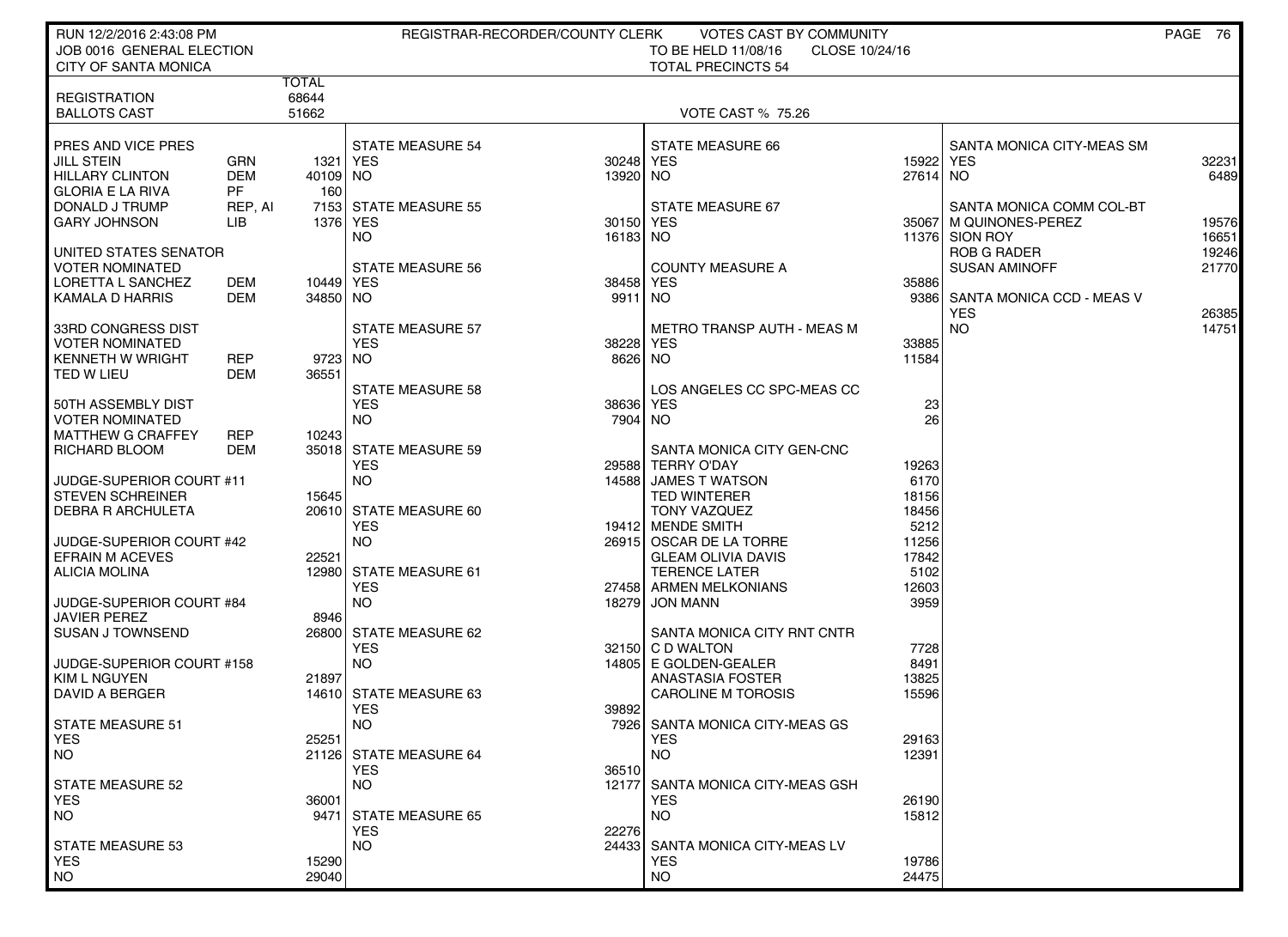| RUN 12/2/2016 2:43:08 PM<br>JOB 0016 GENERAL ELECTION<br>CITY OF SIERRA MADRE                                  |                                           |                 | REGISTRAR-RECORDER/COUNTY CLERK                                                             |                     | VOTES CAST BY COMMUNITY<br>TO BE HELD 11/08/16<br>CLOSE 10/24/16<br><b>TOTAL PRECINCTS 7</b> |              | PAGE 77 |
|----------------------------------------------------------------------------------------------------------------|-------------------------------------------|-----------------|---------------------------------------------------------------------------------------------|---------------------|----------------------------------------------------------------------------------------------|--------------|---------|
| <b>REGISTRATION</b><br><b>BALLOTS CAST</b>                                                                     | TOTAL<br>8117<br>6739                     |                 |                                                                                             |                     | VOTE CAST % 83.02                                                                            |              |         |
| PRES AND VICE PRES<br><b>JILL STEIN</b><br><b>HILLARY CLINTON</b><br><b>GLORIA E LA RIVA</b><br>DONALD J TRUMP | GRN<br><b>DEM</b><br><b>PF</b><br>REP, AI | 18              | SUPERVISOR 5TH DISTRICT<br>146 DARRELL PARK<br>3919 KATHRYN BARGER<br>2084 STATE MEASURE 51 | 1958 YES<br>3270 NO | STATE MEASURE 62<br><b>STATE MEASURE 63</b>                                                  | 3281<br>3049 |         |
| <b>GARY JOHNSON</b><br>UNITED STATES SENATOR                                                                   | LIB                                       |                 | 274 YES<br><b>NO</b>                                                                        | 2862<br>3393 NO     | YES                                                                                          | 4190<br>2148 |         |
| <b>VOTER NOMINATED</b><br>LORETTA L SANCHEZ<br>KAMALA D HARRIS                                                 | DEM<br><b>DEM</b>                         | 3764 NO         | STATE MEASURE 52<br>2017 YES                                                                | 4236 YES<br>1927    | STATE MEASURE 64<br>  NO                                                                     | 3776<br>2669 |         |
| 27TH CONGRESS DIST<br><b>VOTER NOMINATED</b><br><b>JACK ORSWELL</b><br><b>JUDY CHU</b>                         | <b>REP</b><br><b>DEM</b>                  | 2612 NO<br>3715 | <b>STATE MEASURE 53</b><br><b>YES</b>                                                       | 2511<br>3546 NO     | <b>STATE MEASURE 65</b><br>YES                                                               | 2553<br>3706 |         |
| <b>25TH STATE SENATE DIST</b><br><b>VOTER NOMINATED</b><br>A J PORTANTINO                                      | <b>DEM</b>                                | 3345            | <b>STATE MEASURE 54</b><br><b>YES</b><br><b>NO</b>                                          | 4040 YES<br>2008 NO | STATE MEASURE 66                                                                             | 2975<br>3045 |         |
| I M D ANTONOVICH<br>l 41ST ASSEMBLY DIST<br><b>VOTER NOMINATED</b>                                             | <b>REP</b>                                |                 | 2954 STATE MEASURE 55<br><b>YES</b><br><b>NO</b>                                            | 3456<br>2805 NO     | STATE MEASURE 67<br>YES                                                                      | 3685<br>2545 |         |
| <b>CHRIS HOLDEN</b><br><b>CASEY C HIGGINS</b>                                                                  | DEM<br><b>REP</b>                         |                 | 3557 STATE MEASURE 56<br>2633 YES<br><b>NO</b>                                              | 4200 YES<br>2219 NO | <b>COUNTY MEASURE A</b>                                                                      | 3947<br>2185 |         |
| 49TH ASSEMBLY DIST<br>VOTER NOMINATED<br>PETER AMUNDSON<br>ED CHAU                                             | <b>REP</b><br><b>DEM</b>                  |                 | <b>STATE MEASURE 57</b><br>0 YES<br>0 NO                                                    | 3937<br>2323 NO     | METRO TRANSP AUTH - MEAS M<br>YES                                                            | 3835<br>2327 |         |
| JUDGE-SUPERIOR COURT #11<br><b>STEVEN SCHREINER</b><br><b>DEBRA R ARCHULETA</b>                                |                                           | 2616 NO         | <b>STATE MEASURE 58</b><br>2241 YES                                                         | 4328<br>1905        |                                                                                              |              |         |
| JUDGE-SUPERIOR COURT #42<br><b>EFRAIN M ACEVES</b><br><b>ALICIA MOLINA</b>                                     |                                           | 1555 NO         | <b>STATE MEASURE 59</b><br>3324 YES                                                         | 3087<br>2903        |                                                                                              |              |         |
| JUDGE-SUPERIOR COURT #84<br><b>JAVIER PEREZ</b><br><b>SUSAN J TOWNSEND</b>                                     |                                           | 3418 NO         | STATE MEASURE 60<br>1393 YES                                                                | 2450<br>3726        |                                                                                              |              |         |
| JUDGE-SUPERIOR COURT #158<br>  KIM L NGUYEN<br><b>DAVID A BERGER</b>                                           |                                           | 2596 NO         | STATE MEASURE 61<br>2303 YES                                                                | 2726<br>3484        |                                                                                              |              |         |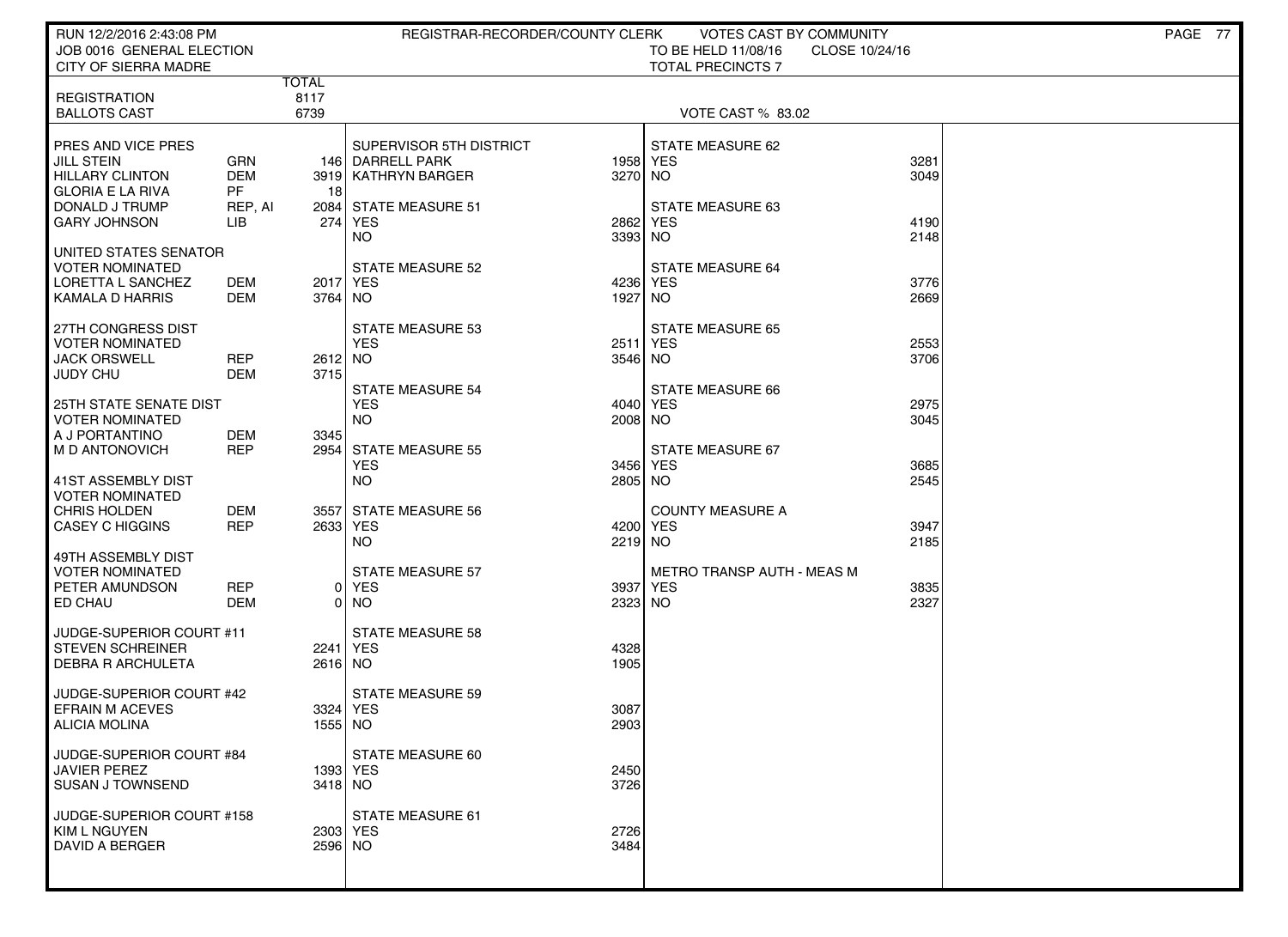| RUN 12/2/2016 2:43:08 PM<br>JOB 0016 GENERAL ELECTION                                                                          |                                                  |                     | REGISTRAR-RECORDER/COUNTY CLERK                                       |                             | VOTES CAST BY COMMUNITY<br>TO BE HELD 11/08/16<br>CLOSE 10/24/16                                  |                      | PAGE 78 |
|--------------------------------------------------------------------------------------------------------------------------------|--------------------------------------------------|---------------------|-----------------------------------------------------------------------|-----------------------------|---------------------------------------------------------------------------------------------------|----------------------|---------|
| CITY OF SIGNAL HILL                                                                                                            |                                                  | TOTAL               |                                                                       |                             | <b>TOTAL PRECINCTS 8</b>                                                                          |                      |         |
| <b>REGISTRATION</b><br><b>BALLOTS CAST</b>                                                                                     |                                                  | 6807<br>4472        |                                                                       |                             | VOTE CAST % 65.7                                                                                  |                      |         |
| PRES AND VICE PRES<br><b>JILL STEIN</b><br>HILLARY CLINTON<br><b>GLORIA E LA RIVA</b><br>DONALD J TRUMP<br><b>GARY JOHNSON</b> | GRN<br><b>DEM</b><br><b>PF</b><br>REP, AI<br>LІВ | 3055 NO<br>24       | <b>STATE MEASURE 51</b><br>121 YES<br>988 STATE MEASURE 52<br>141 YES | 2357 YES<br>1762 NO<br>2982 | STATE MEASURE 63<br><b>STATE MEASURE 64</b><br><b>YES</b>                                         | 2888<br>1261<br>2733 |         |
| UNITED STATES SENATOR                                                                                                          |                                                  |                     | <b>NO</b>                                                             | 1106 NO                     |                                                                                                   | 1538                 |         |
| <b>VOTER NOMINATED</b><br>LORETTA L SANCHEZ<br>KAMALA D HARRIS                                                                 | DEM<br>DEM                                       | 1374 YES<br>2560 NO | <b>STATE MEASURE 53</b>                                               | 1808 YES<br>2162 NO         | <b>STATE MEASURE 65</b>                                                                           | 2236<br>1891         |         |
| 47TH CONGRESS DIST<br><b>VOTER NOMINATED</b><br><b>ANDY WHALLON</b><br><b>ALAN LOWENTHAL</b>                                   | <b>REP</b><br>DEM                                | 1135 NO<br>2933     | STATE MEASURE 54<br><b>YES</b>                                        | 2532 YES<br>1424 NO         | STATE MEASURE 66                                                                                  | 2016<br>1932         |         |
| 33RD STATE SENATE DIST<br><b>VOTER NOMINATED</b><br><b>HONOR MIMI ROBSON</b>                                                   | LІВ                                              | 1114                | <b>STATE MEASURE 55</b><br><b>YES</b><br><b>NO</b>                    | 2768 YES<br>1354 NO         | STATE MEASURE 67                                                                                  | 2293<br>1770         |         |
| RICARDO LARA<br>70TH ASSEMBLY DIST<br><b>VOTER NOMINATED</b>                                                                   | <b>DEM</b>                                       |                     | 2765 STATE MEASURE 56<br><b>YES</b><br><b>NO</b>                      | 2857<br>1375 NO             | <b>COUNTY MEASURE A</b><br>YES                                                                    | 2928<br>1098         |         |
| <b>PATRICK O'DONNELL</b><br>M E FLORES-GIBSON                                                                                  | DEM<br><b>REP</b>                                | 1189 YES            | 2803 STATE MEASURE 57<br><b>NO</b>                                    | 2825 YES<br>1305 NO         | <b>METRO TRANSP AUTH - MEAS M</b>                                                                 | 2773<br>1270         |         |
| JUDGE-SUPERIOR COURT #11<br><b>STEVEN SCHREINER</b><br><b>DEBRA R ARCHULETA</b>                                                |                                                  | 2242 YES            | 1212 STATE MEASURE 58<br><b>NO</b>                                    | 3073 YES<br>1042 NO         | LONG BEACH USD SPC-MEAS E                                                                         | 2967<br>1042         |         |
| JUDGE-SUPERIOR COURT #42<br><b>EFRAIN M ACEVES</b><br>ALICIA MOLINA<br>JUDGE-SUPERIOR COURT #84                                |                                                  | 1412 YES            | 2019 STATE MEASURE 59<br><b>NO</b>                                    |                             | <b>CENTRAL BASIN MUNI-BD 5</b><br>2121 JUDY P ROLDAN<br>1814 PHILLIP HAWKINS<br><b>JAY W GRAY</b> | 1338<br>1646<br>330  |         |
| <b>JAVIER PEREZ</b><br>SUSAN J TOWNSEND                                                                                        |                                                  | 2180 YES            | 1202 STATE MEASURE 60<br><b>NO</b>                                    | 1999<br>2069                |                                                                                                   |                      |         |
| JUDGE-SUPERIOR COURT #158<br>KIM L NGUYEN<br>DAVID A BERGER                                                                    |                                                  | 1660 YES            | 1739 STATE MEASURE 61<br><b>NO</b>                                    | 2168<br>1902                |                                                                                                   |                      |         |
| SUPERVISOR 4TH DISTRICT<br>STEVE NAPOLITANO<br><b>JANICE HAHN</b>                                                              |                                                  | 2309 YES            | 1394 STATE MEASURE 62<br><b>NO</b>                                    | 2053<br>2076                |                                                                                                   |                      |         |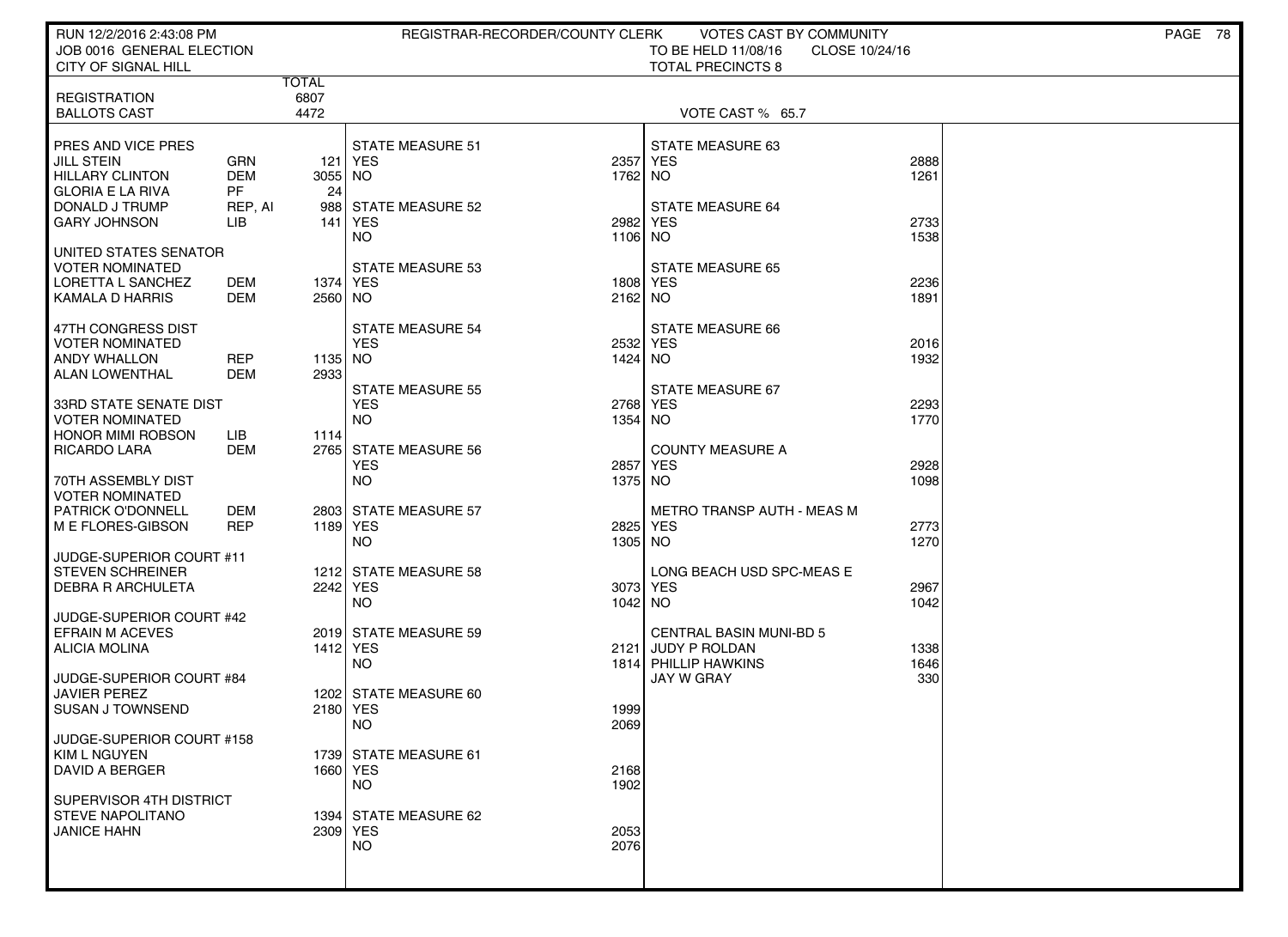| RUN 12/2/2016 2:43:08 PM<br>JOB 0016 GENERAL ELECTION                                                                                 |                                                  |                       |                                                                     | REGISTRAR-RECORDER/COUNTY CLERK | <b>VOTES CAST BY COMMUNITY</b><br>TO BE HELD 11/08/16               | CLOSE 10/24/16       | PAGE 79 |
|---------------------------------------------------------------------------------------------------------------------------------------|--------------------------------------------------|-----------------------|---------------------------------------------------------------------|---------------------------------|---------------------------------------------------------------------|----------------------|---------|
| CITY OF SOUTH EL MONTE                                                                                                                |                                                  |                       |                                                                     |                                 | <b>TOTAL PRECINCTS 9</b>                                            |                      |         |
| <b>REGISTRATION</b><br><b>BALLOTS CAST</b>                                                                                            |                                                  | TOTAL<br>7315<br>4870 |                                                                     |                                 | VOTE CAST % 66.58                                                   |                      |         |
| PRES AND VICE PRES<br><b>JILL STEIN</b><br><b>HILLARY CLINTON</b><br><b>GLORIA E LA RIVA</b><br>DONALD J TRUMP<br><b>GARY JOHNSON</b> | GRN<br><b>DEM</b><br><b>PF</b><br>REP, AI<br>LІВ | 84 I<br>3850 NO<br>46 | <b>STATE MEASURE 52</b><br>  YES<br>624 STATE MEASURE 53<br>122 YES | 1035 NO                         | <b>STATE MEASURE 64</b><br>3378 YES<br>STATE MEASURE 65<br>2056 YES | 2524<br>2027<br>2208 |         |
| UNITED STATES SENATOR<br><b>VOTER NOMINATED</b><br>LORETTA L SANCHEZ<br>KAMALA D HARRIS                                               | DEM<br>DEM                                       | 2778 YES<br>1714   NO | <b>NO</b><br><b>STATE MEASURE 54</b>                                | 2207<br>1672 NO                 | <b>NO</b><br><b>STATE MEASURE 66</b><br>2537 YES                    | 2173<br>2066<br>2231 |         |
| 38TH CONGRESS DIST<br><b>VOTER NOMINATED</b><br><b>LINDA T SANCHEZ</b><br><b>RYAN DOWNING</b>                                         | DEM<br><b>REP</b>                                | 3678 NO<br>630        | <b>STATE MEASURE 55</b><br><b>YES</b>                               |                                 | STATE MEASURE 67<br>3549 YES<br>909 NO                              | 2401<br>1960         |         |
| 49TH ASSEMBLY DIST<br><b>VOTER NOMINATED</b><br>PETER AMUNDSON                                                                        | <b>REP</b>                                       | 107                   | <b>STATE MEASURE 56</b><br><b>YES</b><br><b>NO</b>                  | 1227                            | <b>COUNTY MEASURE A</b><br>3314 YES<br>NO.                          | 3582<br>789          |         |
| ED CHAU<br>57TH ASSEMBLY DIST<br><b>VOTER NOMINATED</b>                                                                               | DEM                                              |                       | 586 STATE MEASURE 57<br><b>YES</b><br><b>NO</b>                     | 2962<br>1487                    | <b>METRO TRANSP AUTH - MEAS M</b><br><b>YES</b><br><b>NO</b>        | 3363<br>1018         |         |
| IAN C CALDERON<br><b>RITA TOPALIAN</b>                                                                                                | DEM<br>REP                                       |                       | 2832 STATE MEASURE 58<br>725 YES<br><b>NO</b>                       |                                 | MOUNTAIN VIEW SCH SPC - SS<br>3588 YES<br>805 NO                    | 1144<br>173          |         |
| JUDGE-SUPERIOR COURT #11<br><b>STEVEN SCHREINER</b><br><b>DEBRA R ARCHULETA</b>                                                       |                                                  | 2683 YES              | 1413 STATE MEASURE 59<br><b>NO</b>                                  |                                 | UPPER SAN GABRIEL VLY-BD 3<br>2350 MARTA SAMANO<br>1875 ED CHAVEZ   | 1320<br>2661         |         |
| JUDGE-SUPERIOR COURT #42<br><b>EFRAIN M ACEVES</b><br><b>ALICIA MOLINA</b>                                                            |                                                  | 1803   YES            | 2308 STATE MEASURE 60<br><b>NO</b>                                  | 2656<br>1747                    |                                                                     |                      |         |
| JUDGE-SUPERIOR COURT #84<br><b>JAVIER PEREZ</b><br><b>SUSAN J TOWNSEND</b>                                                            |                                                  | 1415 YES              | 2584 STATE MEASURE 61<br><b>NO</b>                                  | 2267<br>2161                    |                                                                     |                      |         |
| JUDGE-SUPERIOR COURT #158<br>KIM L NGUYEN<br><b>DAVID A BERGER</b>                                                                    |                                                  | 2060 YES              | 1967 STATE MEASURE 62<br><b>NO</b>                                  | 2288<br>2147                    |                                                                     |                      |         |
| STATE MEASURE 51<br>YES<br>NO.                                                                                                        |                                                  | 1300 YES              | 3170 STATE MEASURE 63<br><b>NO</b>                                  | 3318<br>1124                    |                                                                     |                      |         |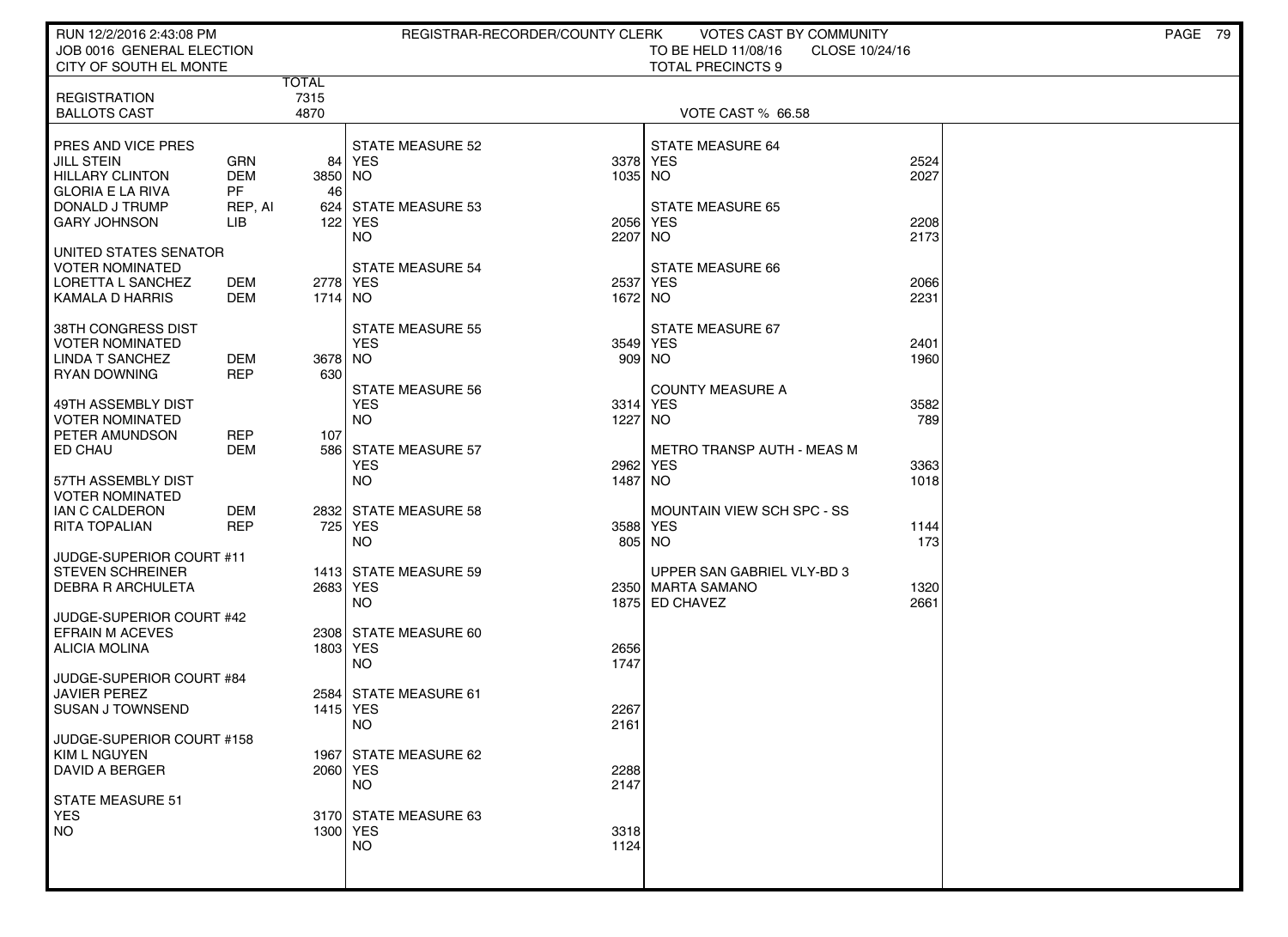| RUN 12/2/2016 2:43:08 PM                           |                          |           |                                    | REGISTRAR-RECORDER/COUNTY CLERK | VOTES CAST BY COMMUNITY                           |                |                                                  | PAGE 80             |
|----------------------------------------------------|--------------------------|-----------|------------------------------------|---------------------------------|---------------------------------------------------|----------------|--------------------------------------------------|---------------------|
| JOB 0016 GENERAL ELECTION                          |                          |           |                                    |                                 | TO BE HELD 11/08/16<br>CLOSE 10/24/16             |                |                                                  |                     |
| <b>CITY OF SOUTH GATE</b>                          |                          | TOTAL     |                                    |                                 | <b>TOTAL PRECINCTS 41</b>                         |                |                                                  |                     |
| <b>REGISTRATION</b>                                |                          | 39115     |                                    |                                 |                                                   |                |                                                  |                     |
| <b>BALLOTS CAST</b>                                |                          | 25918     |                                    |                                 | VOTE CAST % 66.26                                 |                |                                                  |                     |
|                                                    |                          |           |                                    |                                 |                                                   |                |                                                  |                     |
| PRES AND VICE PRES                                 |                          |           | <b>STATE MEASURE 52</b>            |                                 | <b>STATE MEASURE 64</b>                           |                | CENTRAL BASIN MUNI-BD 1                          |                     |
| <b>JILL STEIN</b><br><b>HILLARY CLINTON</b>        | <b>GRN</b><br><b>DEM</b> | 21431 NO  | 545   YES                          | 18606 YES<br>5282 NO            |                                                   | 129171         | <b>XOCHITL SANDOVAL</b><br>11515 BOB J ARCHULETA | 0<br>$\overline{0}$ |
| <b>GLORIA E LA RIVA</b>                            | <b>PF</b>                | 264       |                                    |                                 |                                                   |                | PEDRO ACEITUNO                                   | $\Omega$            |
| DONALD J TRUMP                                     | REP, AI                  |           | 2530 STATE MEASURE 53              |                                 | <b>STATE MEASURE 65</b>                           |                |                                                  |                     |
| <b>GARY JOHNSON</b>                                | LIB                      | 392 l     | <b>YES</b>                         | 11249 YES                       |                                                   |                | 12674 CENTRAL BASIN MUNI-BD 4                    |                     |
|                                                    |                          |           | NO.                                | 11805 NO                        |                                                   |                | 11026 LETICIA VASQUEZ                            | 11270               |
| UNITED STATES SENATOR<br><b>VOTER NOMINATED</b>    |                          |           | <b>STATE MEASURE 54</b>            |                                 | STATE MEASURE 66                                  |                | M T SANTILLAN-BEAS<br>MARIA L INZUNZA            | 5018<br>1151        |
| LORETTA L SANCHEZ                                  | DEM                      | 15183 YES |                                    | 14919 YES                       |                                                   |                | 11512 LUIS LANDEROS                              | 2631                |
| KAMALA D HARRIS                                    | DEM                      | 8922 NO   |                                    | 8116 NO                         |                                                   |                | 11668 JOSE TORRES                                | 1712                |
|                                                    |                          |           |                                    |                                 |                                                   |                |                                                  |                     |
| 44TH CONGRESS DIST                                 |                          |           | STATE MEASURE 55                   |                                 | STATE MEASURE 67                                  |                |                                                  |                     |
| <b>VOTER NOMINATED</b><br><b>ISADORE HALL III</b>  | DEM                      | 6666 NO   | <b>YES</b>                         | 18917 YES<br>5034 NO            |                                                   | 12974<br>10543 |                                                  |                     |
| NANETTE D BARRAGAN                                 | DEM                      | 16259     |                                    |                                 |                                                   |                |                                                  |                     |
|                                                    |                          |           | <b>STATE MEASURE 56</b>            |                                 | <b>COUNTY MEASURE A</b>                           |                |                                                  |                     |
| 33RD STATE SENATE DIST                             |                          |           | <b>YES</b>                         | 18014 YES                       |                                                   | 20023          |                                                  |                     |
| <b>VOTER NOMINATED</b><br><b>HONOR MIMI ROBSON</b> |                          |           | NO.                                | 6307 NO                         |                                                   | 3572           |                                                  |                     |
| <b>RICARDO LARA</b>                                | LIB.<br><b>DEM</b>       | 3372      | 19560 STATE MEASURE 57             |                                 | <b>METRO TRANSP AUTH - MEAS M</b>                 |                |                                                  |                     |
|                                                    |                          |           | <b>YES</b>                         | 16732 YES                       |                                                   | 18864          |                                                  |                     |
| 63RD ASSEMBLY DIST                                 |                          |           | NO.                                | 7242 NO                         |                                                   | 4872           |                                                  |                     |
| <b>VOTER NOMINATED</b>                             |                          |           |                                    |                                 |                                                   |                |                                                  |                     |
| <b>ANTHONY RENDON</b>                              | DEM                      |           | 19359 STATE MEASURE 58             |                                 | CERRITOS COMM COLL-GBM TA1                        |                |                                                  |                     |
| ADAM JOSHUA MILLER                                 | <b>REP</b>               |           | 3390 YES<br>NO.                    |                                 | 19908 ROBERT ARTHUR<br>3906   M CAMACHO-RODRIGUEZ | 0<br>0         |                                                  |                     |
| JUDGE-SUPERIOR COURT #11                           |                          |           |                                    |                                 | <b>CATHY GODINEZ</b>                              | $\Omega$       |                                                  |                     |
| <b>STEVEN SCHREINER</b>                            |                          |           | 7787 STATE MEASURE 59              |                                 |                                                   |                |                                                  |                     |
| <b>DEBRA R ARCHULETA</b>                           |                          | 14379 YES |                                    |                                 | 12660 CERRITOS COMM COLL-GBM TA2                  |                |                                                  |                     |
|                                                    |                          |           | NO.                                |                                 | 10298 CARMEN AVALOS                               | 757            |                                                  |                     |
| JUDGE-SUPERIOR COURT #42<br><b>EFRAIN M ACEVES</b> |                          |           | 12363 STATE MEASURE 60             |                                 | <b>TAMMY ASHTON</b><br>CLAUDIA C MURILLO          | 142<br>63      |                                                  |                     |
| ALICIA MOLINA                                      |                          |           | 9901   YES                         |                                 | 15440 LUIS E MELLIZ                               | 105            |                                                  |                     |
|                                                    |                          |           | NO.                                | 8271                            |                                                   |                |                                                  |                     |
| JUDGE-SUPERIOR COURT #84                           |                          |           |                                    |                                 | LOS ANGELES CC SPC-MEAS CC                        |                |                                                  |                     |
| <b>JAVIER PEREZ</b>                                |                          |           | 14271 STATE MEASURE 61<br>7568 YES |                                 | <b>YES</b>                                        | 16698          |                                                  |                     |
| <b>SUSAN J TOWNSEND</b>                            |                          |           | NO.                                | 12840 NO<br>10986               |                                                   | 2895           |                                                  |                     |
| JUDGE-SUPERIOR COURT #158                          |                          |           |                                    |                                 | LYNWOOD USD SPC - MEAS N                          |                |                                                  |                     |
| KIM L NGUYEN                                       |                          |           | 10862 STATE MEASURE 62             |                                 | YES                                               | 96             |                                                  |                     |
| <b>DAVID A BERGER</b>                              |                          | 10988 YES |                                    | 12779                           | <b>NO</b>                                         | 20             |                                                  |                     |
| <b>STATE MEASURE 51</b>                            |                          |           | NO.                                | 10968                           |                                                   |                |                                                  |                     |
| <b>YES</b>                                         |                          |           | 17283 STATE MEASURE 63             |                                 | PARAMOUNT USD - MEAS I<br><b>YES</b>              | 1657           |                                                  |                     |
| NO.                                                |                          |           | 6849 YES                           | 18108 NO                        |                                                   | 317            |                                                  |                     |
|                                                    |                          |           | NO.                                | 5682                            |                                                   |                |                                                  |                     |
|                                                    |                          |           |                                    |                                 |                                                   |                |                                                  |                     |
|                                                    |                          |           |                                    |                                 |                                                   |                |                                                  |                     |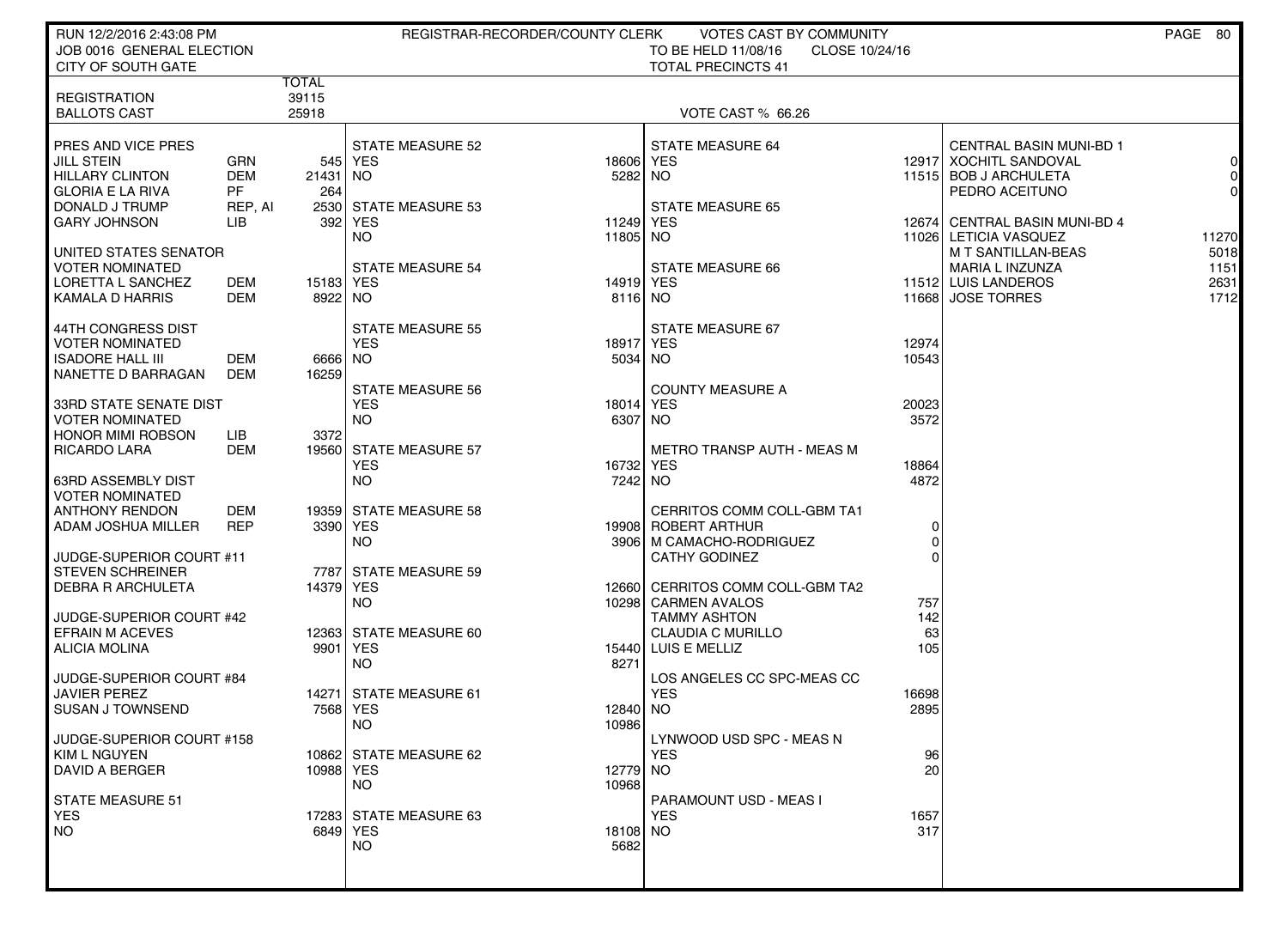| RUN 12/2/2016 2:43:08 PM<br>JOB 0016 GENERAL ELECTION |                          |                |                                    | REGISTRAR-RECORDER/COUNTY CLERK | VOTES CAST BY COMMUNITY<br>TO BE HELD 11/08/16 | CLOSE 10/24/16 | PAGE 81 |
|-------------------------------------------------------|--------------------------|----------------|------------------------------------|---------------------------------|------------------------------------------------|----------------|---------|
| CITY OF SOUTH PASADENA                                |                          |                |                                    |                                 | <b>TOTAL PRECINCTS 13</b>                      |                |         |
| <b>REGISTRATION</b>                                   |                          | TOTAL<br>16518 |                                    |                                 |                                                |                |         |
| <b>BALLOTS CAST</b>                                   |                          | 13538          |                                    |                                 | VOTE CAST % 81.96                              |                |         |
|                                                       |                          |                |                                    |                                 |                                                |                |         |
| PRES AND VICE PRES<br><b>JILL STEIN</b>               | GRN                      |                | <b>STATE MEASURE 51</b><br>326 YES |                                 | STATE MEASURE 63<br>6753 YES                   | 9828           |         |
| HILLARY CLINTON                                       | <b>DEM</b>               | 9739 NO        |                                    | 5702 NO                         |                                                | 2787           |         |
| <b>GLORIA E LA RIVA</b>                               | <b>PF</b>                | 46             |                                    |                                 |                                                |                |         |
| DONALD J TRUMP<br><b>GARY JOHNSON</b>                 | REP, AI<br>LIB           |                | 2442 STATE MEASURE 52<br>398 YES   |                                 | STATE MEASURE 64<br>9138 YES                   | 7986           |         |
|                                                       |                          |                | NO                                 | 3088 NO                         |                                                | 4801           |         |
| UNITED STATES SENATOR<br><b>VOTER NOMINATED</b>       |                          |                | STATE MEASURE 53                   |                                 | <b>STATE MEASURE 65</b>                        |                |         |
| LORETTA L SANCHEZ                                     | DEM                      | 3453 YES       |                                    |                                 | 4280 YES                                       | 5684           |         |
| KAMALA D HARRIS                                       | DEM                      | 8483 NO        |                                    | 7689 NO                         |                                                | 6717           |         |
| 27TH CONGRESS DIST                                    |                          |                | <b>STATE MEASURE 54</b>            |                                 | <b>STATE MEASURE 66</b>                        |                |         |
| <b>VOTER NOMINATED</b>                                |                          |                | <b>YES</b>                         |                                 | 7634 YES                                       | 4902           |         |
| <b>JACK ORSWELL</b>                                   | <b>REP</b><br><b>DEM</b> | 3047 NO        |                                    | 4312 NO                         |                                                | 6958           |         |
| <b>JUDY CHU</b>                                       |                          | 9440           | <b>STATE MEASURE 55</b>            |                                 | STATE MEASURE 67                               |                |         |
| <b>25TH STATE SENATE DIST</b>                         |                          |                | <b>YES</b>                         |                                 | 8090 YES                                       | 8610           |         |
| <b>VOTER NOMINATED</b><br>  A J PORTANTINO            | DEM                      | 8435           | <b>NO</b>                          | 4336 NO                         |                                                | 3789           |         |
| M D ANTONOVICH                                        | <b>REP</b>               |                | 3936 STATE MEASURE 56              |                                 | <b>COUNTY MEASURE A</b>                        |                |         |
|                                                       |                          |                | <b>YES</b>                         |                                 | 9769 YES                                       | 9221           |         |
| 41ST ASSEMBLY DIST<br><b>VOTER NOMINATED</b>          |                          |                | <b>NO</b>                          | 3085 NO                         |                                                | 3014           |         |
| <b>CHRIS HOLDEN</b>                                   | <b>DEM</b>               |                | 8649 STATE MEASURE 57              |                                 | <b>METRO TRANSP AUTH - MEAS M</b>              |                |         |
| <b>CASEY C HIGGINS</b>                                | <b>REP</b>               | 3471 YES       |                                    |                                 | 9034 YES                                       | 8877           |         |
| JUDGE-SUPERIOR COURT #11                              |                          |                | <b>NO</b>                          | 3478 NO                         |                                                | 3457           |         |
| <b>STEVEN SCHREINER</b>                               |                          |                | 3842 STATE MEASURE 58              |                                 | SO PASADENA USD - MEAS SP                      |                |         |
| <b>DEBRA R ARCHULETA</b>                              |                          | 6031 YES       | <b>NO</b>                          | 2715 NO                         | 9760 YES                                       | 9357<br>2997   |         |
| JUDGE-SUPERIOR COURT #42                              |                          |                |                                    |                                 |                                                |                |         |
| <b>EFRAIN M ACEVES</b>                                |                          |                | 6151 STATE MEASURE 59              |                                 |                                                |                |         |
| ALICIA MOLINA                                         |                          | 3739 YES       | <b>NO</b>                          | 6988<br>4816                    |                                                |                |         |
| JUDGE-SUPERIOR COURT #84                              |                          |                |                                    |                                 |                                                |                |         |
| <b>JAVIER PEREZ</b>                                   |                          |                | 2696 STATE MEASURE 60              |                                 |                                                |                |         |
| <b>SUSAN J TOWNSEND</b>                               |                          | 7113 YES       | <b>NO</b>                          | 5206<br>7090                    |                                                |                |         |
| JUDGE-SUPERIOR COURT #158                             |                          |                |                                    |                                 |                                                |                |         |
| ∥ KIM L NGUYEN<br>DAVID A BERGER                      |                          | 3911 YES       | 6327 STATE MEASURE 61              | 6484                            |                                                |                |         |
|                                                       |                          |                | <b>NO</b>                          | 5714                            |                                                |                |         |
| SUPERVISOR 5TH DISTRICT                               |                          |                |                                    |                                 |                                                |                |         |
| <b>DARRELL PARK</b><br><b>KATHRYN BARGER</b>          |                          | 5585 YES       | 4774 STATE MEASURE 62              | 7654                            |                                                |                |         |
|                                                       |                          |                | <b>NO</b>                          | 4842                            |                                                |                |         |
|                                                       |                          |                |                                    |                                 |                                                |                |         |
|                                                       |                          |                |                                    |                                 |                                                |                |         |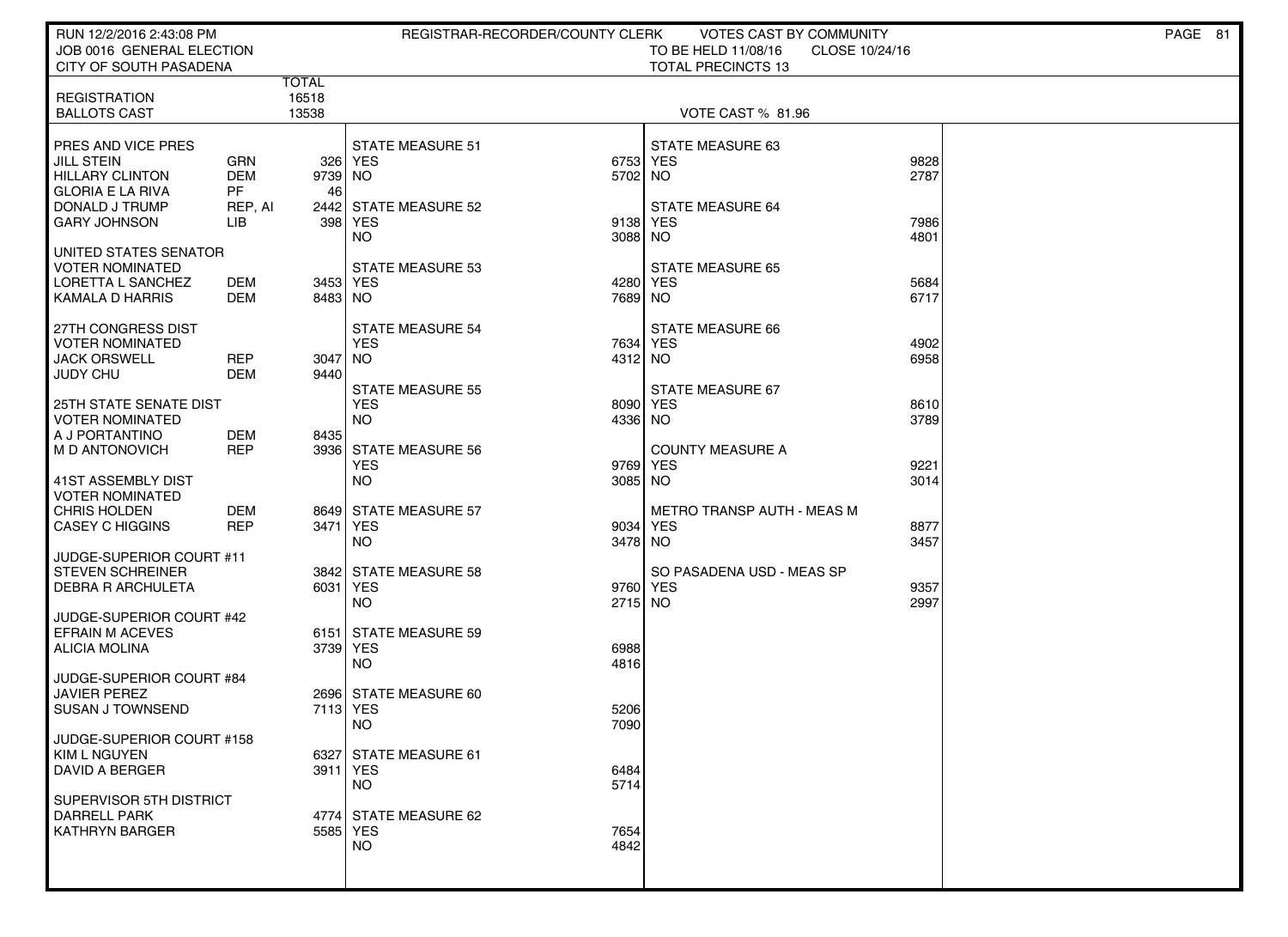| RUN 12/2/2016 2:43:08 PM<br>JOB 0016 GENERAL ELECTION<br>CITY OF TEMPLE CITY                 |                          |                     |                                                    | REGISTRAR-RECORDER/COUNTY CLERK | VOTES CAST BY COMMUNITY<br>TO BE HELD 11/08/16<br>CLOSE 10/24/16<br><b>TOTAL PRECINCTS 16</b> |              | PAGE 82 |
|----------------------------------------------------------------------------------------------|--------------------------|---------------------|----------------------------------------------------|---------------------------------|-----------------------------------------------------------------------------------------------|--------------|---------|
|                                                                                              |                          | <b>TOTAL</b>        |                                                    |                                 |                                                                                               |              |         |
| <b>REGISTRATION</b><br><b>BALLOTS CAST</b>                                                   |                          | 16810<br>11832      |                                                    |                                 | <b>VOTE CAST % 70.39</b>                                                                      |              |         |
| PRES AND VICE PRES<br><b>JILL STEIN</b><br><b>HILLARY CLINTON</b><br><b>GLORIA E LA RIVA</b> | GRN<br><b>DEM</b><br>PF. | 6673 NO<br>71       | <b>STATE MEASURE 53</b><br>222 YES                 | 4897<br>5301                    | <b>STATE MEASURE 65</b><br><b>YES</b><br>NO.                                                  | 4779<br>5688 |         |
| DONALD J TRUMP<br><b>GARY JOHNSON</b>                                                        | REP, AI<br>LІВ           |                     | 4003 STATE MEASURE 54<br>333 YES<br>NO.            | 3525 NO                         | STATE MEASURE 66<br>6517 YES                                                                  | 5689<br>4359 |         |
| UNITED STATES SENATOR<br>VOTER NOMINATED<br>LORETTA L SANCHEZ<br>KAMALA D HARRIS             | DEM<br>DEM               | 3971 YES<br>5651 NO | <b>STATE MEASURE 55</b>                            | 6764<br>3904 NO                 | STATE MEASURE 67<br>YES                                                                       | 5108<br>5351 |         |
| 27TH CONGRESS DIST<br><b>VOTER NOMINATED</b><br><b>JACK ORSWELL</b><br><b>JUDY CHU</b>       | <b>REP</b><br>DEM        | 3921<br>6722        | <b>STATE MEASURE 56</b><br><b>YES</b><br>  NO      | 7244<br>3695 NO                 | <b>COUNTY MEASURE A</b><br>YES                                                                | 6608<br>3691 |         |
| 49TH ASSEMBLY DIST<br><b>VOTER NOMINATED</b><br>PETER AMUNDSON                               | <b>REP</b>               | 3873                | <b>STATE MEASURE 57</b><br><b>YES</b><br><b>NO</b> | 5748<br>4818 NO                 | <b>METRO TRANSP AUTH - MEAS M</b><br><b>YES</b>                                               | 6444<br>3940 |         |
| ED CHAU                                                                                      | <b>DEM</b>               |                     | 6519 STATE MEASURE 58<br><b>YES</b>                |                                 | LOS ANGELES CC SPC-MEAS CC<br>7249 YES                                                        | 60           |         |
| JUDGE-SUPERIOR COURT #11<br><b>STEVEN SCHREINER</b><br><b>DEBRA R ARCHULETA</b>              |                          | 3561                | <b>NO</b><br>4870 STATE MEASURE 59<br><b>YES</b>   | 3341                            | NO <sub>1</sub><br>TEMPLE CITY SPEC - MEAS AA<br>4791 YES                                     | 27<br>8781   |         |
| JUDGE-SUPERIOR COURT #42<br><b>EFRAIN M ACEVES</b>                                           |                          | 5306                | <b>NO</b>                                          | 5050 NO                         |                                                                                               | 1388         |         |
| <b>ALICIA MOLINA</b><br>JUDGE-SUPERIOR COURT #84                                             |                          |                     | 3106 STATE MEASURE 60<br><b>YES</b><br><b>NO</b>   | 5241<br>5137                    |                                                                                               |              |         |
| <b>JAVIER PEREZ</b><br><b>SUSAN J TOWNSEND</b>                                               |                          | 2870                | 5464 STATE MEASURE 61<br><b>YES</b>                | 4755                            |                                                                                               |              |         |
| JUDGE-SUPERIOR COURT #158<br>KIM L NGUYEN<br>DAVID A BERGER                                  |                          | 4222                | <b>NO</b><br>4392 STATE MEASURE 62                 | 5652                            |                                                                                               |              |         |
| SUPERVISOR 5TH DISTRICT<br><b>DARRELL PARK</b>                                               |                          | 3740                | <b>YES</b><br><b>NO</b>                            | 4132<br>6446                    |                                                                                               |              |         |
| KATHRYN BARGER                                                                               |                          |                     | 4941 STATE MEASURE 63<br><b>YES</b>                | 6999                            |                                                                                               |              |         |
| STATE MEASURE 51<br><b>YES</b><br><b>NO</b>                                                  |                          | 5122                | <b>NO</b><br>5493 STATE MEASURE 64                 | 3640                            |                                                                                               |              |         |
| STATE MEASURE 52<br><b>YES</b>                                                               |                          | 6951                | <b>YES</b><br><b>NO</b>                            | 5118<br>5783                    |                                                                                               |              |         |
| <b>NO</b>                                                                                    |                          | 3503                |                                                    |                                 |                                                                                               |              |         |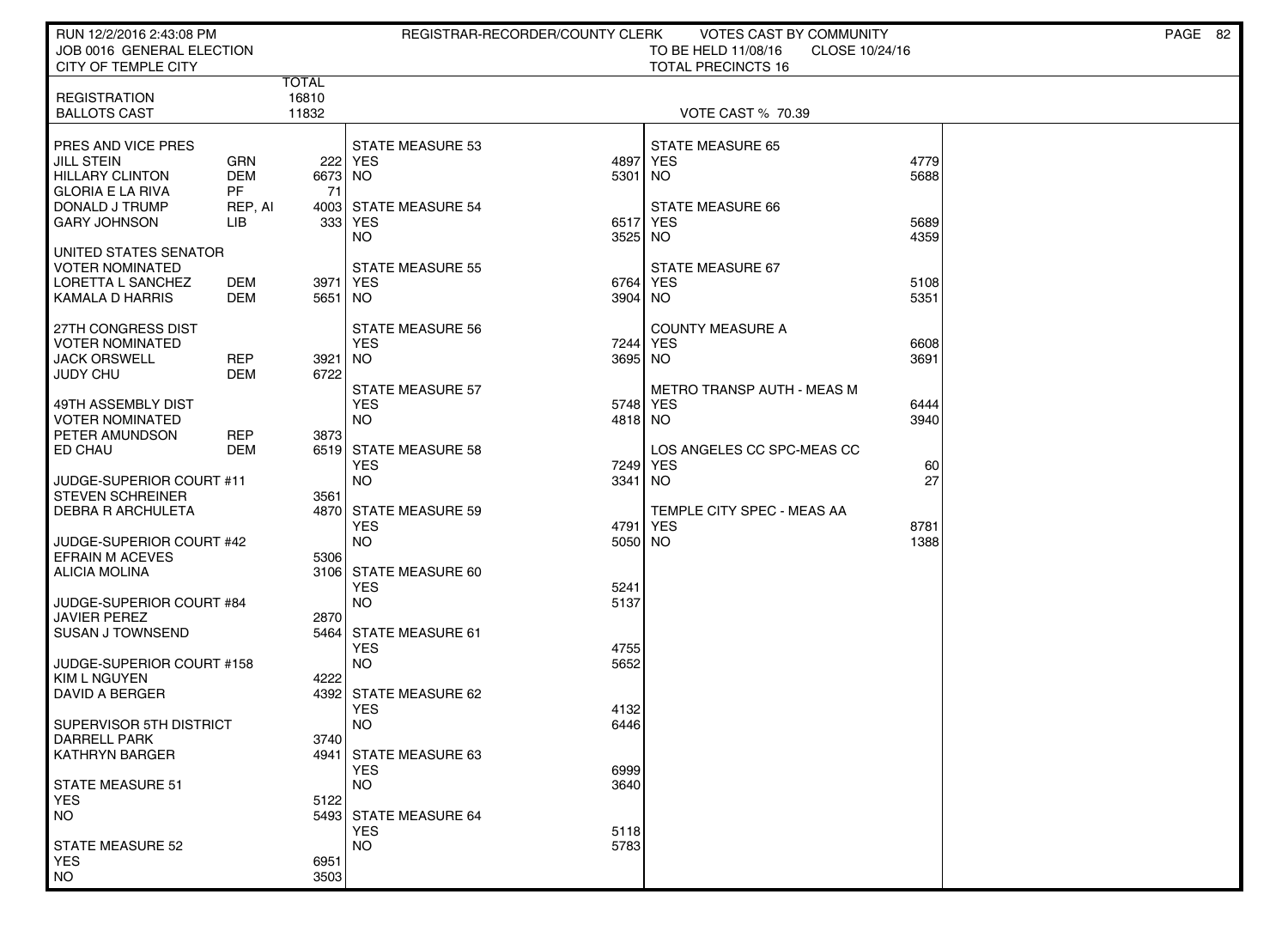| RUN 12/2/2016 2:43:08 PM                             |                          |                       | REGISTRAR-RECORDER/COUNTY CLERK                  |                       | VOTES CAST BY COMMUNITY                                            |                | PAGE 83 |
|------------------------------------------------------|--------------------------|-----------------------|--------------------------------------------------|-----------------------|--------------------------------------------------------------------|----------------|---------|
| JOB 0016 GENERAL ELECTION<br><b>CITY OF TORRANCE</b> |                          |                       |                                                  |                       | TO BE HELD 11/08/16<br>CLOSE 10/24/16<br><b>TOTAL PRECINCTS 76</b> |                |         |
|                                                      |                          | TOTAL                 |                                                  |                       |                                                                    |                |         |
| <b>REGISTRATION</b><br><b>BALLOTS CAST</b>           |                          | 83038<br>63877        |                                                  |                       | <b>VOTE CAST % 76.93</b>                                           |                |         |
|                                                      |                          |                       |                                                  |                       |                                                                    |                |         |
| PRES AND VICE PRES<br>JILL STEIN                     | GRN                      |                       | SUPERVISOR 4TH DISTRICT<br>1259 STEVE NAPOLITANO | 25058 YES             | STATE MEASURE 62                                                   | 23736          |         |
| <b>HILLARY CLINTON</b>                               | <b>DEM</b>               |                       | 34658 JANICE HAHN                                | 27660 NO              |                                                                    | 34721          |         |
| <b>GLORIA E LA RIVA</b><br>DONALD J TRUMP            | <b>PF</b><br>REP, AI     | 261                   | 22732 STATE MEASURE 51                           |                       | STATE MEASURE 63                                                   |                |         |
| <b>GARY JOHNSON</b>                                  | LIB                      | 2484 YES              |                                                  | 28329                 | <b>YES</b>                                                         | 36386          |         |
| UNITED STATES SENATOR                                |                          |                       | <b>NO</b>                                        | 30197                 | NO                                                                 | 22507          |         |
| <b>VOTER NOMINATED</b>                               |                          |                       | <b>STATE MEASURE 52</b>                          |                       | STATE MEASURE 64                                                   |                |         |
| LORETTA L SANCHEZ                                    | DEM                      | 20003 YES             |                                                  | 38110 YES<br>19376 NO |                                                                    | 31376          |         |
| KAMALA D HARRIS                                      | DEM                      | 33792 NO              |                                                  |                       |                                                                    | 28946          |         |
| 33RD CONGRESS DIST                                   |                          |                       | STATE MEASURE 53                                 |                       | STATE MEASURE 65                                                   |                |         |
| <b>VOTER NOMINATED</b><br><b>KENNETH W WRIGHT</b>    | <b>REP</b>               | 11199 NO              | <b>YES</b>                                       | 26458 YES<br>29568 NO |                                                                    | 24565<br>33423 |         |
| TED W LIEU                                           | <b>DEM</b>               | 15534                 |                                                  |                       |                                                                    |                |         |
| 43RD CONGRESS DIST                                   |                          |                       | <b>STATE MEASURE 54</b><br><b>YES</b>            | 37251                 | STATE MEASURE 66<br><b>YES</b>                                     | 31709          |         |
| <b>VOTER NOMINATED</b>                               |                          |                       | NO                                               | 18363 NO              |                                                                    | 23897          |         |
| <b>MAXINE WATERS</b><br><b>OMAR NAVARRO</b>          | <b>DEM</b><br><b>REP</b> | 17577                 | 13441 STATE MEASURE 55                           |                       | STATE MEASURE 67                                                   |                |         |
|                                                      |                          |                       | <b>YES</b>                                       | 32681                 | <b>YES</b>                                                         | 26815          |         |
| 35TH STATE SENATE DIST<br><b>VOTER NOMINATED</b>     |                          |                       | <b>NO</b>                                        | 25694 NO              |                                                                    | 31028          |         |
| <b>WARREN T FURUTANI</b>                             | <b>DEM</b>               |                       | 11341 STATE MEASURE 56                           |                       | <b>COUNTY MEASURE A</b>                                            |                |         |
| <b>STEVEN BRADFORD</b>                               | DEM                      | 9282 YES              |                                                  | 37539 YES             |                                                                    | 35490          |         |
| <b>66TH ASSEMBLY DIST</b>                            |                          |                       | NO                                               | 22564 NO              |                                                                    | 21407          |         |
| <b>VOTER NOMINATED</b>                               |                          |                       | <b>STATE MEASURE 57</b>                          |                       | <b>METRO TRANSP AUTH - MEAS M</b>                                  |                |         |
| DAVID HADLEY<br>AL MURATSUCHI                        | <b>REP</b><br><b>DEM</b> | 27187 YES<br>31141 NO |                                                  | 33245 YES<br>25123 NO |                                                                    | 32673<br>24415 |         |
|                                                      |                          |                       |                                                  |                       |                                                                    |                |         |
| JUDGE-SUPERIOR COURT #11<br><b>STEVEN SCHREINER</b>  |                          | 22463 YES             | <b>STATE MEASURE 58</b>                          | 38674                 | LOS ANGELES CC SPC-MEAS CC<br><b>YES</b>                           | 13             |         |
| <b>DEBRA R ARCHULETA</b>                             |                          | 24169 NO              |                                                  | 19451                 | NO                                                                 | 10             |         |
| JUDGE-SUPERIOR COURT #42                             |                          |                       | <b>STATE MEASURE 59</b>                          |                       | WATER REPLEN OF SO CAL-D2                                          |                |         |
| <b>EFRAIN M ACEVES</b>                               |                          | 32232 YES             |                                                  | 25947                 | MERRILL A KRUGER                                                   | 8223           |         |
| <b>ALICIA MOLINA</b>                                 |                          | 14255 NO              |                                                  | 28900                 | <b>JIM KENNEDY</b><br>ROBERT KATHERMAN                             | 14683<br>21904 |         |
| JUDGE-SUPERIOR COURT #84                             |                          |                       | STATE MEASURE 60                                 |                       |                                                                    |                |         |
| <b>JAVIER PEREZ</b>                                  |                          | 14598 YES             |                                                  | 26065                 |                                                                    |                |         |
| <b>SUSAN J TOWNSEND</b>                              |                          | 31719 NO              |                                                  | 31425                 |                                                                    |                |         |
| JUDGE-SUPERIOR COURT #158                            |                          |                       | <b>STATE MEASURE 61</b>                          |                       |                                                                    |                |         |
| KIM L NGUYEN<br>DAVID A BERGER                       |                          | 24380 YES<br>22668 NO |                                                  | 24736<br>32888        |                                                                    |                |         |
|                                                      |                          |                       |                                                  |                       |                                                                    |                |         |
|                                                      |                          |                       |                                                  |                       |                                                                    |                |         |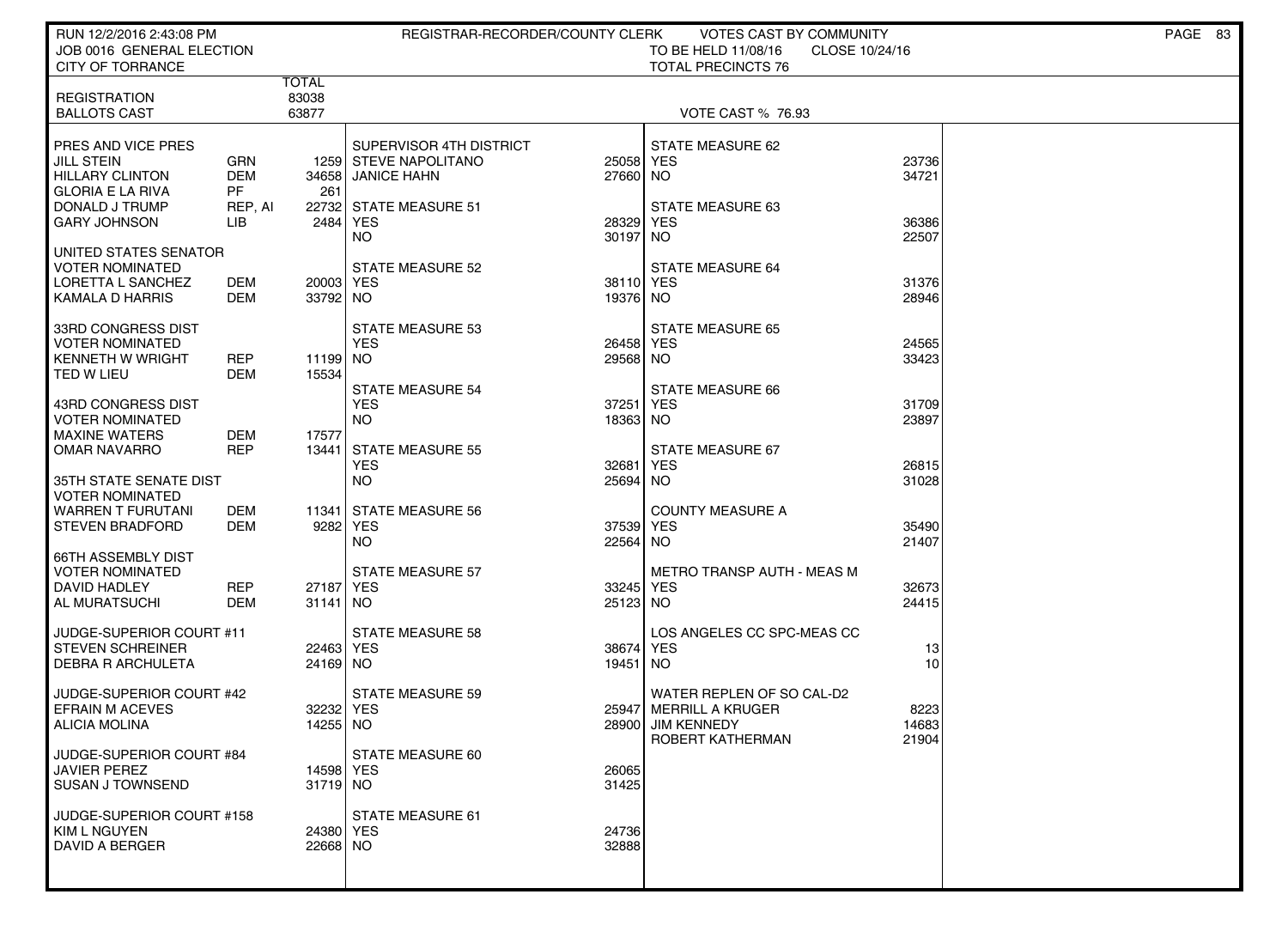| RUN 12/2/2016 2:43:08 PM                           |                          |                 | REGISTRAR-RECORDER/COUNTY CLERK   |    | VOTES CAST BY COMMUNITY               | PAGE 84         |
|----------------------------------------------------|--------------------------|-----------------|-----------------------------------|----|---------------------------------------|-----------------|
| JOB 0016 GENERAL ELECTION                          |                          |                 |                                   |    | TO BE HELD 11/08/16<br>CLOSE 10/24/16 |                 |
| <b>CITY OF VERNON</b>                              | <b>TOTAL</b>             |                 |                                   |    | <b>TOTAL PRECINCTS 3</b>              |                 |
| <b>REGISTRATION</b>                                |                          | 80              |                                   |    |                                       |                 |
| <b>BALLOTS CAST</b>                                |                          | 52              |                                   |    | VOTE CAST % 65                        |                 |
| <b>PRES AND VICE PRES</b>                          |                          |                 | <b>STATE MEASURE 51</b>           |    | STATE MEASURE 63                      |                 |
| <b>JILL STEIN</b>                                  | <b>GRN</b>               | 31              | <b>YES</b>                        |    | <b>29 YES</b>                         | 37              |
| <b>HILLARY CLINTON</b>                             | <b>DEM</b>               |                 | 38   NO                           |    | $18$ NO                               | 10 <sup>1</sup> |
| <b>GLORIA E LA RIVA</b><br>DONALD J TRUMP          | <b>PF</b><br>REP, AI     | 0               | STATE MEASURE 52                  |    | <b>STATE MEASURE 64</b>               |                 |
| <b>GARY JOHNSON</b>                                | LIB                      |                 | <b>YES</b>                        | 44 | <b>YES</b>                            | 24              |
|                                                    |                          |                 | NO.                               | 5  | NO.                                   | 21              |
| UNITED STATES SENATOR<br>VOTER NOMINATED           |                          |                 | <b>STATE MEASURE 53</b>           |    | <b>STATE MEASURE 65</b>               |                 |
| LORETTA L SANCHEZ                                  | DEM                      | 21              | YES                               |    | <b>29 YES</b>                         | 19              |
| KAMALA D HARRIS                                    | DEM                      | 27              | NO.                               |    | 14 NO                                 | 28              |
| 40TH CONGRESS DIST                                 |                          |                 | <b>STATE MEASURE 54</b>           |    | STATE MEASURE 66                      |                 |
| VOTER NOMINATED                                    |                          |                 | <b>YES</b>                        |    | 38 YES                                | 28              |
| L ROYBAL-ALLARD                                    | DEM                      |                 | 30 NO                             |    | 9 NO                                  | 15              |
| ROMAN G GONZALEZ                                   | NP                       | 19              | <b>STATE MEASURE 55</b>           |    | STATE MEASURE 67                      |                 |
| 33RD STATE SENATE DIST                             |                          |                 | <b>YES</b>                        |    | 39 YES                                | 20              |
| VOTER NOMINATED                                    |                          |                 | <b>NO</b>                         |    | 8 NO                                  | 24              |
| <b>HONOR MIMI ROBSON</b>                           | LІВ                      | 12              |                                   |    |                                       |                 |
| RICARDO LARA                                       | DEM                      |                 | 36 STATE MEASURE 56<br><b>YES</b> | 33 | <b>COUNTY MEASURE A</b><br><b>YES</b> | 32              |
| 53RD ASSEMBLY DIST                                 |                          |                 | <b>NO</b>                         |    | $14$ NO                               | 15              |
| <b>VOTER NOMINATED</b>                             |                          |                 |                                   |    |                                       |                 |
| MIGUEL SANTIAGO<br><b>SANDRA MENDOZA</b>           | <b>DEM</b><br><b>DEM</b> | 27              | <b>STATE MEASURE 57</b><br>20 YES |    | METRO TRANSP AUTH - MEAS M<br>25 YES  | 35              |
|                                                    |                          |                 | NO.                               |    | 20 NO                                 | 13              |
| 63RD ASSEMBLY DIST                                 |                          |                 |                                   |    |                                       |                 |
| VOTER NOMINATED<br><b>ANTHONY RENDON</b>           | <b>DEM</b>               |                 | STATE MEASURE 58<br>0 YES         |    | LOS ANGELES CC SPC-MEAS CC<br>38 YES  | 28              |
| ADAM JOSHUA MILLER                                 | <b>REP</b>               |                 | 0 NO                              |    | 6 NO                                  | 13              |
| JUDGE-SUPERIOR COURT #11                           |                          |                 | <b>STATE MEASURE 59</b>           |    |                                       |                 |
| <b>STEVEN SCHREINER</b>                            |                          |                 | 16 YES                            | 23 |                                       |                 |
| DEBRA R ARCHULETA                                  |                          |                 | 26 NO                             | 21 |                                       |                 |
|                                                    |                          |                 | <b>STATE MEASURE 60</b>           |    |                                       |                 |
| JUDGE-SUPERIOR COURT #42<br><b>EFRAIN M ACEVES</b> |                          | 27 <sup>1</sup> | <b>YES</b>                        | 35 |                                       |                 |
| ALICIA MOLINA                                      |                          |                 | 12 NO                             | 13 |                                       |                 |
| JUDGE-SUPERIOR COURT #84                           |                          |                 | STATE MEASURE 61                  |    |                                       |                 |
| <b>JAVIER PEREZ</b>                                |                          |                 | 16 YES                            | 18 |                                       |                 |
| SUSAN J TOWNSEND                                   |                          |                 | 25 NO                             | 28 |                                       |                 |
| JUDGE-SUPERIOR COURT #158                          |                          |                 | STATE MEASURE 62                  |    |                                       |                 |
| <b>KIM L NGUYEN</b>                                |                          |                 | 21 YES                            | 17 |                                       |                 |
| DAVID A BERGER                                     |                          |                 | 19 NO                             | 31 |                                       |                 |
|                                                    |                          |                 |                                   |    |                                       |                 |
|                                                    |                          |                 |                                   |    |                                       |                 |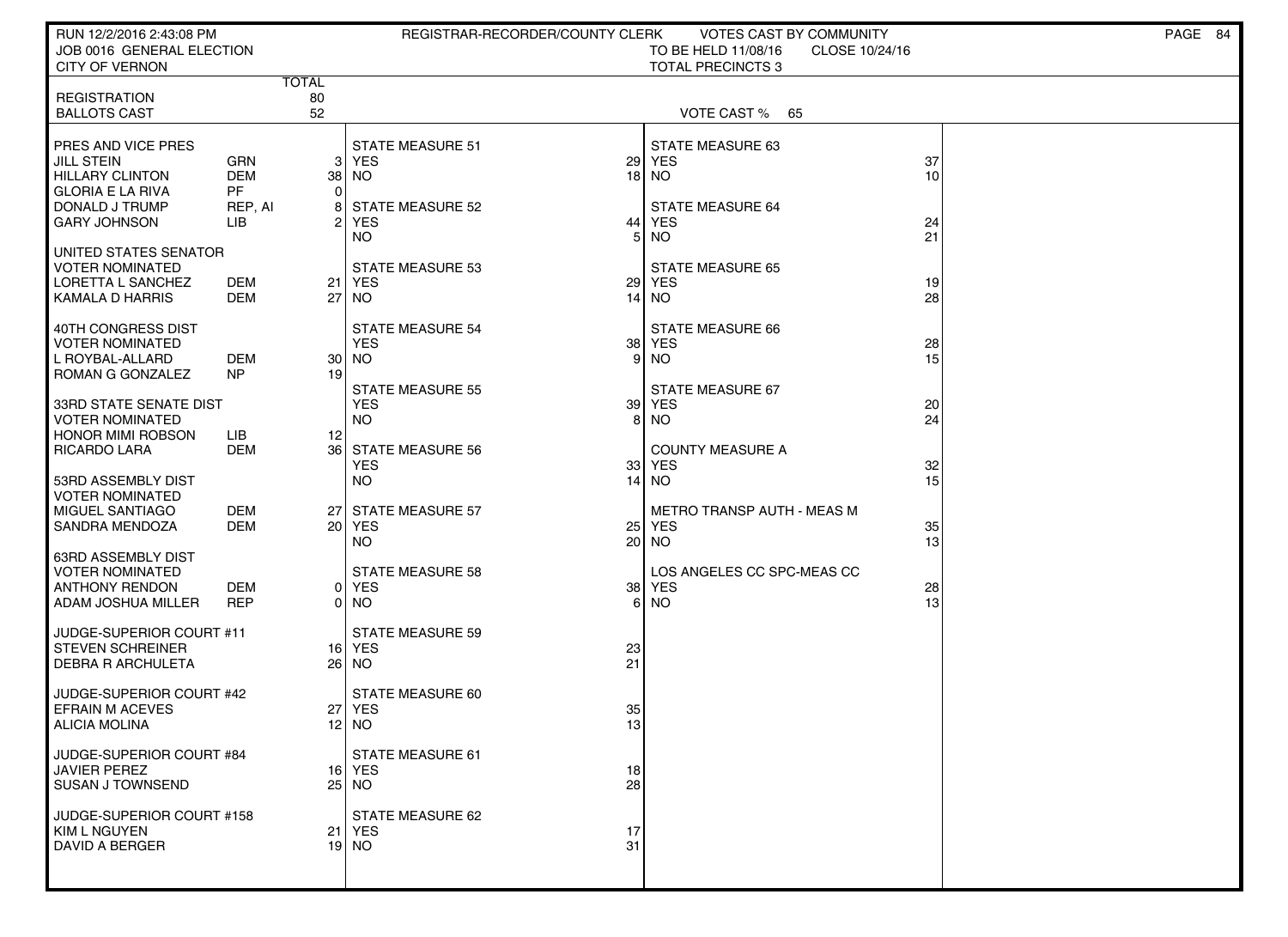| RUN 12/2/2016 2:43:08 PM<br>JOB 0016 GENERAL ELECTION<br><b>CITY OF WALNUT</b>                                                        |                                                   |                                | REGISTRAR-RECORDER/COUNTY CLERK                                                           |                         | VOTES CAST BY COMMUNITY<br>TO BE HELD 11/08/16<br>CLOSE 10/24/16<br><b>TOTAL PRECINCTS 17</b> |                      | PAGE 85 |
|---------------------------------------------------------------------------------------------------------------------------------------|---------------------------------------------------|--------------------------------|-------------------------------------------------------------------------------------------|-------------------------|-----------------------------------------------------------------------------------------------|----------------------|---------|
| <b>REGISTRATION</b><br><b>BALLOTS CAST</b>                                                                                            |                                                   | <b>TOTAL</b><br>16867<br>12013 |                                                                                           |                         | <b>VOTE CAST % 71.22</b>                                                                      |                      |         |
| PRES AND VICE PRES<br><b>JILL STEIN</b><br><b>HILLARY CLINTON</b><br><b>GLORIA E LA RIVA</b><br>DONALD J TRUMP<br><b>GARY JOHNSON</b> | <b>GRN</b><br><b>DEM</b><br>PF.<br>REP, AI<br>LIB | 7161<br>64                     | <b>STATE MEASURE 52</b><br>179   YES<br>  NO<br>3836 STATE MEASURE 53<br>315 YES          | 7083<br>3587<br>5426    | <b>STATE MEASURE 64</b><br><b>YES</b><br>NO<br><b>STATE MEASURE 65</b><br><b>YES</b>          | 5165<br>5938<br>5018 |         |
| UNITED STATES SENATOR<br><b>VOTER NOMINATED</b><br>LORETTA L SANCHEZ<br>KAMALA D HARRIS                                               | DEM<br>DEM                                        | 3841 YES<br>6021 NO            | <b>NO</b><br><b>STATE MEASURE 54</b>                                                      | 4962<br>6911<br>3378 NO | NO.<br>STATE MEASURE 66<br><b>YES</b>                                                         | 5632<br>6100<br>4228 |         |
| 39TH CONGRESS DIST<br><b>VOTER NOMINATED</b><br>ED ROYCE<br><b>BRETT MURDOCK</b>                                                      | <b>REP</b><br>DEM                                 | 5583 NO<br>5045                | <b>STATE MEASURE 55</b><br><b>YES</b>                                                     | 6505<br>4344            | STATE MEASURE 67<br><b>YES</b><br>NO                                                          | 4964<br>5785         |         |
| <b>29TH STATE SENATE DIST</b><br><b>VOTER NOMINATED</b><br><b>JOSH NEWMAN</b><br>LING LING CHANG                                      | DEM<br><b>REP</b>                                 | 5429                           | <b>STATE MEASURE 56</b><br><b>YES</b><br><b>NO</b><br>5144 STATE MEASURE 57<br><b>YES</b> | 7772<br>3437<br>5975    | <b>COUNTY MEASURE A</b><br><b>YES</b><br>NO.<br>METRO TRANSP AUTH - MEAS M<br><b>YES</b>      | 6677<br>3935<br>6560 |         |
| 55TH ASSEMBLY DIST<br><b>VOTER NOMINATED</b><br><b>GREGG D FRITCHLE</b><br>PHILLIP CHEN                                               | DEM<br><b>REP</b>                                 | 5356 YES                       | <b>NO</b><br>5078 STATE MEASURE 58<br><b>NO</b>                                           | 4877<br>7389<br>3407    | <b>NO</b><br>WALNUT VALLEY USD-MEAS WV<br><b>YES</b><br><b>NO</b>                             | 4132<br>4827<br>2702 |         |
| JUDGE-SUPERIOR COURT #11<br><b>STEVEN SCHREINER</b><br><b>DEBRA R ARCHULETA</b>                                                       |                                                   | 5341 YES                       | 3413 STATE MEASURE 59<br><b>NO</b>                                                        | 4897<br>5210            |                                                                                               |                      |         |
| JUDGE-SUPERIOR COURT #42<br><b>EFRAIN M ACEVES</b><br><b>ALICIA MOLINA</b>                                                            |                                                   | 3348 YES                       | 5333 STATE MEASURE 60<br><b>NO</b>                                                        | 5526<br>5076            |                                                                                               |                      |         |
| JUDGE-SUPERIOR COURT #84<br><b>JAVIER PEREZ</b><br><b>SUSAN J TOWNSEND</b><br>JUDGE-SUPERIOR COURT #158                               |                                                   | 5366 YES                       | 3300 STATE MEASURE 61<br><b>NO</b>                                                        | 5207<br>5518            |                                                                                               |                      |         |
| KIM L NGUYEN<br><b>DAVID A BERGER</b>                                                                                                 |                                                   | 4592 YES                       | 4312 STATE MEASURE 62<br><b>NO</b>                                                        | 4258<br>6585            |                                                                                               |                      |         |
| STATE MEASURE 51<br><b>YES</b><br>NO                                                                                                  |                                                   | 5377 YES                       | 5512 STATE MEASURE 63<br><b>NO</b>                                                        | 7483<br>3428            |                                                                                               |                      |         |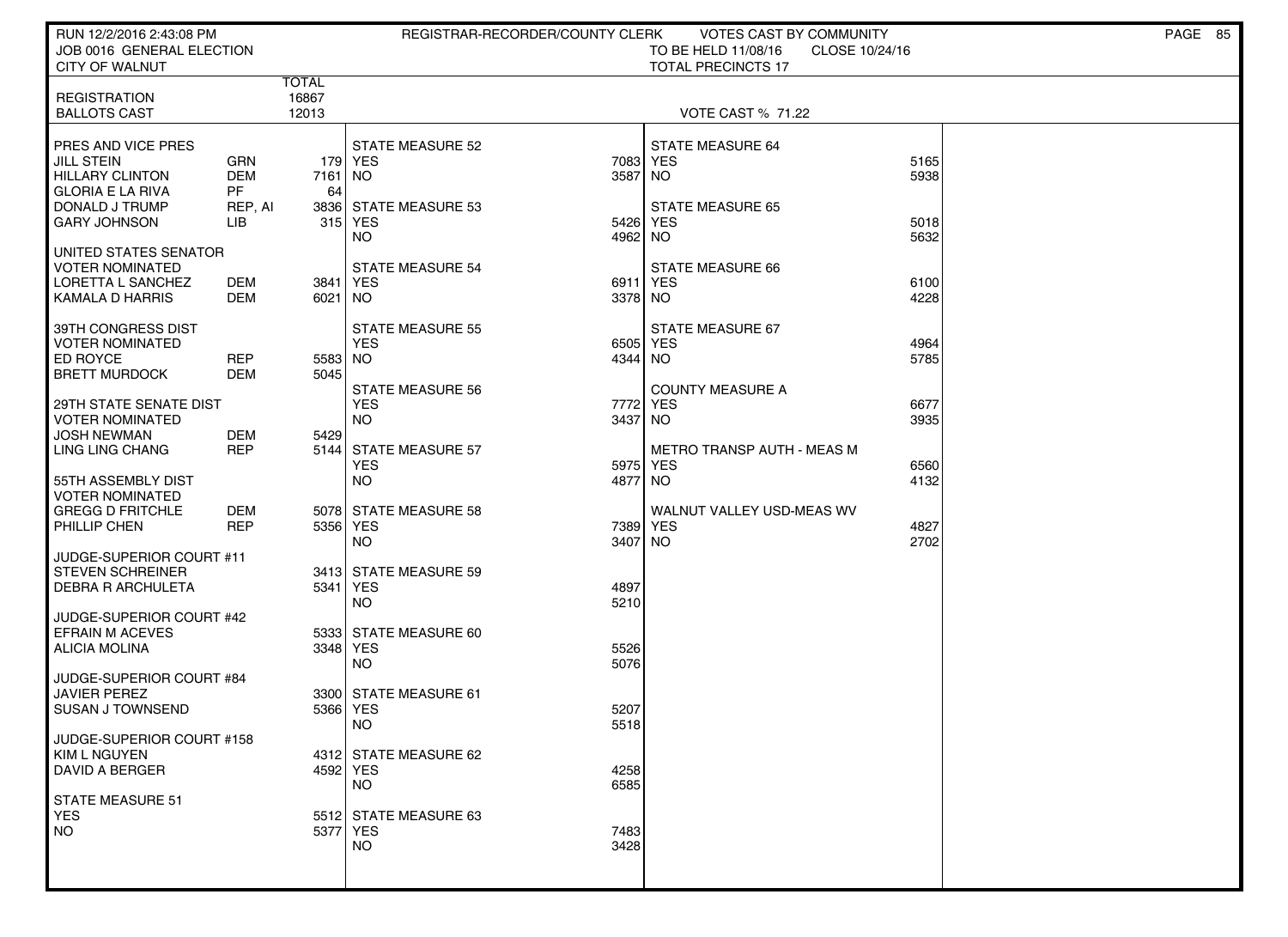| RUN 12/2/2016 2:43:08 PM<br>JOB 0016 GENERAL ELECTION<br>CITY OF WEST COVINA                   |                                       | REGISTRAR-RECORDER/COUNTY CLERK<br>VOTES CAST BY COMMUNITY<br>TO BE HELD 11/08/16<br>CLOSE 10/24/16<br><b>TOTAL PRECINCTS 58</b> |                                                  |                       |                                                                       |                |                                                 |                |
|------------------------------------------------------------------------------------------------|---------------------------------------|----------------------------------------------------------------------------------------------------------------------------------|--------------------------------------------------|-----------------------|-----------------------------------------------------------------------|----------------|-------------------------------------------------|----------------|
| <b>REGISTRATION</b><br><b>BALLOTS CAST</b>                                                     |                                       | TOTAL<br>51916<br>37312                                                                                                          |                                                  |                       |                                                                       |                |                                                 |                |
| PRES AND VICE PRES                                                                             |                                       |                                                                                                                                  | <b>STATE MEASURE 51</b>                          |                       | <b>VOTE CAST % 71.87</b><br>STATE MEASURE 63                          |                | UPPER SAN GABRIEL VLY-BD 4                      |                |
| <b>JILL STEIN</b><br><b>HILLARY CLINTON</b><br><b>GLORIA E LA RIVA</b>                         | <b>GRN</b><br><b>DEM</b><br><b>PF</b> | 24065 NO<br>312                                                                                                                  | 724   YES                                        | 20282 YES<br>13976 NO |                                                                       |                | 23149 ALFONSO CONTRERAS<br>11187 MICHAEL TOUHEY | 11386<br>11322 |
| DONALD J TRUMP<br><b>GARY JOHNSON</b>                                                          | REP, AI<br>LIB.                       |                                                                                                                                  | 10169 STATE MEASURE 52<br>872 YES<br>NO.         | 24380 YES<br>9589 NO  | <b>STATE MEASURE 64</b>                                               | 17950<br>17172 |                                                 |                |
| UNITED STATES SENATOR<br><b>VOTER NOMINATED</b><br>LORETTA L SANCHEZ<br><b>KAMALA D HARRIS</b> | DEM<br>DEM                            | 15020 YES<br>17713 NO                                                                                                            | <b>STATE MEASURE 53</b>                          | 16290 YES<br>16675 NO | <b>STATE MEASURE 65</b>                                               | 16390<br>17482 |                                                 |                |
| 32ND CONGRESS DIST<br><b>VOTER NOMINATED</b><br><b>GRACE F NAPOLITANO</b><br>ROGER HERNANDEZ   | DEM<br>DEM                            | 18662 NO<br>12307                                                                                                                | STATE MEASURE 54<br><b>YES</b>                   | 21547 YES<br>11181 NO | STATE MEASURE 66                                                      | 18594<br>14274 |                                                 |                |
| 29TH STATE SENATE DIST<br><b>VOTER NOMINATED</b><br><b>JOSH NEWMAN</b>                         | DEM                                   | 4838                                                                                                                             | <b>STATE MEASURE 55</b><br><b>YES</b><br>NO.     | 23567 YES<br>10630 NO | STATE MEASURE 67                                                      | 15960<br>17700 |                                                 |                |
| LING LING CHANG<br>48TH ASSEMBLY DIST                                                          | <b>REP</b>                            |                                                                                                                                  | 3543 STATE MEASURE 56<br><b>YES</b><br><b>NO</b> | 23147 YES<br>11957 NO | <b>COUNTY MEASURE A</b>                                               | 24348<br>9150  |                                                 |                |
| <b>VOTER NOMINATED</b><br><b>BLANCA E RUBIO</b><br><b>CORY ELLENSON</b>                        | DEM<br><b>REP</b>                     |                                                                                                                                  | 16095 STATE MEASURE 57<br>8549 YES<br>NO.        | 20631 YES<br>13792 NO | METRO TRANSP AUTH - MEAS M                                            | 23090<br>10590 |                                                 |                |
| 55TH ASSEMBLY DIST<br><b>VOTER NOMINATED</b><br><b>GREGG D FRITCHLE</b><br>PHILLIP CHEN        | DEM<br><b>REP</b>                     | 3352 NO                                                                                                                          | <b>STATE MEASURE 58</b><br>4919 YES              | 25453 YES<br>8629 NO  | HACIENDA LA PUENTE USD-BB                                             | 515<br>117     |                                                 |                |
| JUDGE-SUPERIOR COURT #11<br><b>STEVEN SCHREINER</b><br><b>DEBRA R ARCHULETA</b>                |                                       | 11001   YES<br>18966 NO                                                                                                          | <b>STATE MEASURE 59</b>                          | 16050 YES<br>16405 NO | WALNUT VALLEY USD-MEAS WV                                             | 306<br>76      |                                                 |                |
| JUDGE-SUPERIOR COURT #42<br><b>EFRAIN M ACEVES</b><br><b>ALICIA MOLINA</b>                     |                                       | 18104 YES<br>11634 NO                                                                                                            | STATE MEASURE 60                                 | 19530 YES<br>14282 NO | WEST COVINA USD - MEAS ES                                             | 13532<br>4583  |                                                 |                |
| JUDGE-SUPERIOR COURT #84<br><b>JAVIER PEREZ</b><br><b>SUSAN J TOWNSEND</b>                     |                                       | 15165 YES<br>14263 NO                                                                                                            | STATE MEASURE 61                                 | 16440 YES<br>17632 NO | WEST COVINA CITY - MEAS H                                             | 22756<br>10433 |                                                 |                |
| JUDGE-SUPERIOR COURT #158<br>KIM L NGUYEN<br>DAVID A BERGER                                    |                                       | 14734   YES<br>15145 NO                                                                                                          | STATE MEASURE 62                                 |                       | UPPER SAN GABRIEL VLY-BD 3<br>14679   MARTA SAMANO<br>19582 ED CHAVEZ | 963<br>1821    |                                                 |                |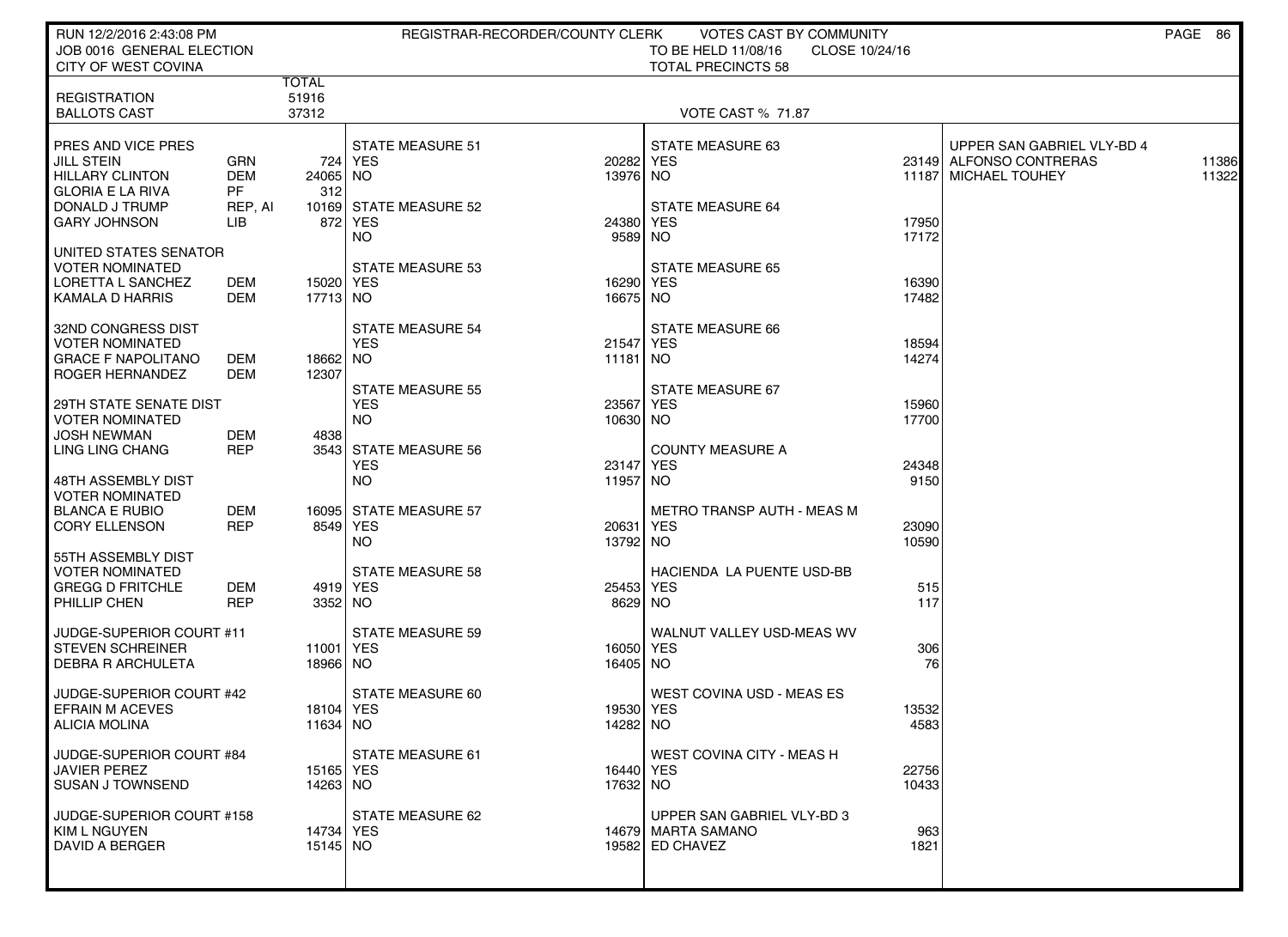| RUN 12/2/2016 2:43:08 PM                                                                                                              | REGISTRAR-RECORDER/COUNTY CLERK<br><b>VOTES CAST BY COMMUNITY</b><br>JOB 0016 GENERAL ELECTION<br>TO BE HELD 11/08/16<br>CLOSE 10/24/16 |                                |                                                                        |                               |                                                                 | PAGE 87                |  |
|---------------------------------------------------------------------------------------------------------------------------------------|-----------------------------------------------------------------------------------------------------------------------------------------|--------------------------------|------------------------------------------------------------------------|-------------------------------|-----------------------------------------------------------------|------------------------|--|
| CITY OF WEST HOLLYWOOD                                                                                                                |                                                                                                                                         |                                |                                                                        |                               | <b>TOTAL PRECINCTS 22</b>                                       |                        |  |
| <b>REGISTRATION</b><br><b>BALLOTS CAST</b>                                                                                            |                                                                                                                                         | <b>TOTAL</b><br>26914<br>20149 |                                                                        |                               | <b>VOTE CAST % 74.86</b>                                        |                        |  |
| PRES AND VICE PRES<br><b>JILL STEIN</b><br><b>HILLARY CLINTON</b><br><b>GLORIA E LA RIVA</b><br>DONALD J TRUMP<br><b>GARY JOHNSON</b> | <b>GRN</b><br>DEM<br><b>PF</b><br>REP, AI<br>LІВ                                                                                        | 16667 NO<br>55                 | <b>STATE MEASURE 54</b><br>350 YES<br>2342 STATE MEASURE 55<br>336 YES | 10479<br>6885 NO<br>13316 YES | STATE MEASURE 66<br><b>YES</b><br>STATE MEASURE 67              | 6066<br>11236<br>13651 |  |
| UNITED STATES SENATOR<br><b>VOTER NOMINATED</b><br>LORETTA L SANCHEZ<br>KAMALA D HARRIS                                               | DEM<br>DEM                                                                                                                              | 3706 YES<br>14338 NO           | NO<br><b>STATE MEASURE 56</b>                                          | 4828 NO<br>15012<br>3857      | <b>COUNTY MEASURE A</b><br>YES<br>NO                            | 4484<br>15422<br>2385  |  |
| 28TH CONGRESS DIST<br><b>VOTER NOMINATED</b><br>LENORE SOLIS<br><b>ADAM B SCHIFF</b>                                                  | <b>REP</b><br>DEM                                                                                                                       | 2600 NO<br>15499               | <b>STATE MEASURE 57</b><br><b>YES</b><br>STATE MEASURE 58              | 15674<br>2743 NO              | METRO TRANSP AUTH - MEAS M<br>YES<br>LOS ANGELES CC SPC-MEAS CC | 15155<br>2813          |  |
| 50TH ASSEMBLY DIST<br><b>VOTER NOMINATED</b><br><b>MATTHEW G CRAFFEY</b><br>RICHARD BLOOM                                             | <b>REP</b><br><b>DEM</b>                                                                                                                | 2701                           | <b>YES</b><br><b>NO</b><br>15279 STATE MEASURE 59<br><b>YES</b>        | 15753<br>2447<br>12453        | <b>YES</b><br>NO                                                | 13671<br>3441          |  |
| JUDGE-SUPERIOR COURT #11<br><b>STEVEN SCHREINER</b><br><b>DEBRA R ARCHULETA</b>                                                       |                                                                                                                                         | 5929                           | <b>NO</b><br>8959 STATE MEASURE 60                                     | 4945                          |                                                                 |                        |  |
| JUDGE-SUPERIOR COURT #42<br><b>EFRAIN M ACEVES</b><br><b>ALICIA MOLINA</b>                                                            |                                                                                                                                         | 8651                           | <b>YES</b><br><b>NO</b><br>6225 STATE MEASURE 61                       | 5930<br>12505                 |                                                                 |                        |  |
| JUDGE-SUPERIOR COURT #84<br><b>JAVIER PEREZ</b><br><b>SUSAN J TOWNSEND</b>                                                            |                                                                                                                                         | 3680                           | <b>YES</b><br><b>NO</b><br>11013 STATE MEASURE 62                      | 11439<br>6498                 |                                                                 |                        |  |
| JUDGE-SUPERIOR COURT #158<br>KIM L NGUYEN                                                                                             |                                                                                                                                         | 8905                           | <b>YES</b><br><b>NO</b>                                                | 13037<br>5350                 |                                                                 |                        |  |
| DAVID A BERGER<br><b>STATE MEASURE 51</b><br><b>YES</b>                                                                               |                                                                                                                                         | 10881                          | 6026 STATE MEASURE 63<br><b>YES</b><br><b>NO</b>                       | 16584<br>2114                 |                                                                 |                        |  |
| NO.<br>STATE MEASURE 52<br><b>YES</b>                                                                                                 |                                                                                                                                         | 14844                          | 7206 STATE MEASURE 64<br><b>YES</b><br><b>NO</b>                       | 15867<br>3213                 |                                                                 |                        |  |
| NO.<br><b>STATE MEASURE 53</b><br><b>YES</b>                                                                                          |                                                                                                                                         | 5832                           | 3064 STATE MEASURE 65<br><b>YES</b><br><b>NO</b>                       | 9897<br>8342                  |                                                                 |                        |  |
| NO                                                                                                                                    |                                                                                                                                         | 11553                          |                                                                        |                               |                                                                 |                        |  |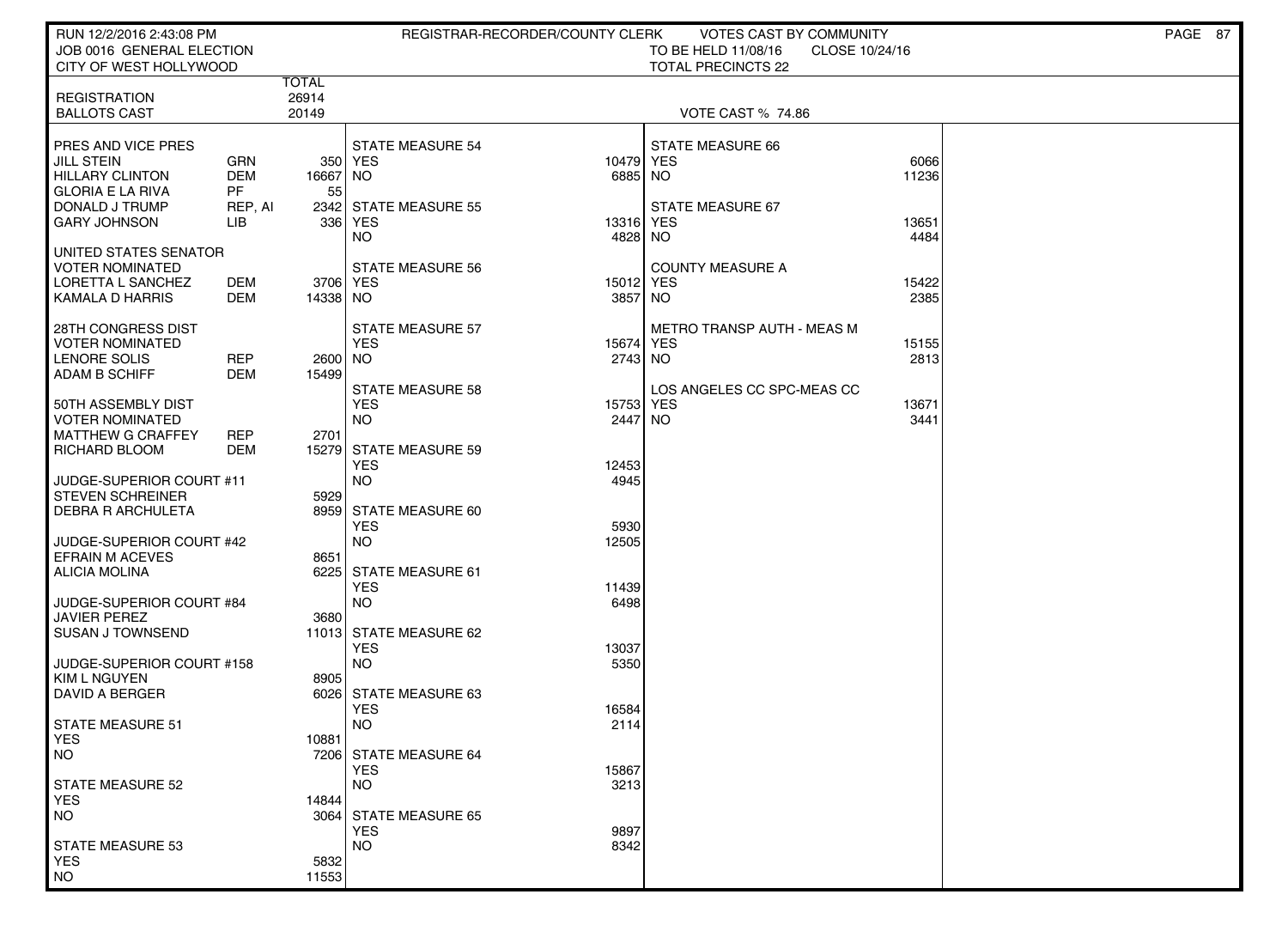| RUN 12/2/2016 2:43:08 PM<br>JOB 0016 GENERAL ELECTION<br>CITY OF WESTLAKE VILLAGE                                                     |                                                  | PAGE 88<br>REGISTRAR-RECORDER/COUNTY CLERK<br>VOTES CAST BY COMMUNITY<br>TO BE HELD 11/08/16<br>CLOSE 10/24/16<br><b>TOTAL PRECINCTS 7</b> |                                                                           |                              |                                                                                |                              |  |  |
|---------------------------------------------------------------------------------------------------------------------------------------|--------------------------------------------------|--------------------------------------------------------------------------------------------------------------------------------------------|---------------------------------------------------------------------------|------------------------------|--------------------------------------------------------------------------------|------------------------------|--|--|
|                                                                                                                                       |                                                  | TOTAL                                                                                                                                      |                                                                           |                              |                                                                                |                              |  |  |
| <b>REGISTRATION</b><br><b>BALLOTS CAST</b>                                                                                            |                                                  | 6148<br>4902                                                                                                                               |                                                                           |                              | <b>VOTE CAST % 79.73</b>                                                       |                              |  |  |
| PRES AND VICE PRES<br><b>JILL STEIN</b><br><b>HILLARY CLINTON</b><br><b>GLORIA E LA RIVA</b><br>DONALD J TRUMP<br><b>GARY JOHNSON</b> | GRN<br><b>DEM</b><br><b>PF</b><br>REP, AI<br>LІВ | 48<br>2499 NO<br>.9                                                                                                                        | <b>STATE MEASURE 52</b><br>YES<br>1926 STATE MEASURE 53<br>185 YES<br>NO. | 2789<br>1627<br>1945<br>2364 | STATE MEASURE 64<br><b>YES</b><br>NO.<br><b>STATE MEASURE 65</b><br>YES<br>NO. | 2607<br>2027<br>1822<br>2652 |  |  |
| UNITED STATES SENATOR<br>VOTER NOMINATED<br>LORETTA L SANCHEZ<br><b>KAMALA D HARRIS</b>                                               | DEM<br>DEM                                       | 1297   YES<br>2621 NO                                                                                                                      | <b>STATE MEASURE 54</b>                                                   | 1483 NO                      | STATE MEASURE 66<br>2833 YES                                                   | 2312<br>1998                 |  |  |
| 26TH CONGRESS DIST<br><b>VOTER NOMINATED</b><br>RAFAEL A DAGNESSES<br><b>JULIA BROWNLEY</b>                                           | <b>REP</b><br><b>DEM</b>                         | 2076 NO<br>2395                                                                                                                            | <b>STATE MEASURE 55</b><br><b>YES</b><br><b>STATE MEASURE 56</b>          | 2450 NO                      | STATE MEASURE 67<br>2032 YES<br><b>COUNTY MEASURE A</b>                        | 2202<br>2255                 |  |  |
| 27TH STATE SENATE DIST<br><b>VOTER NOMINATED</b><br><b>STEVE FAZIO</b><br><b>HENRY STERN</b>                                          | <b>REP</b><br>DEM                                | 2339                                                                                                                                       | <b>YES</b><br><b>NO</b><br>2150 STATE MEASURE 57                          | 3014<br>1611 NO              | <b>YES</b><br><b>METRO TRANSP AUTH - MEAS M</b>                                | 2588<br>1786                 |  |  |
| 44TH ASSEMBLY DIST<br><b>VOTER NOMINATED</b>                                                                                          |                                                  |                                                                                                                                            | <b>YES</b><br>NO.                                                         | 2791<br>1706 NO              | YES                                                                            | 2339<br>2014                 |  |  |
| <b>KERRY J NELSON</b><br><b>JACQUI IRWIN</b>                                                                                          | <b>REP</b><br><b>DEM</b>                         | 2225 YES                                                                                                                                   | 2208 STATE MEASURE 58<br>NO.                                              | 1492 NO                      | LOS ANGELES CC SPC-MEAS CC<br>2972 YES                                         | 2371<br>1830                 |  |  |
| JUDGE-SUPERIOR COURT #11<br><b>STEVEN SCHREINER</b><br><b>DEBRA R ARCHULETA</b>                                                       |                                                  | 1829   YES                                                                                                                                 | 1602 STATE MEASURE 59<br><b>NO</b>                                        | 2287                         | SANTA MONICA COMM COL-BT<br>1990 M QUINONES-PEREZ<br>SION ROY                  | 0<br>0                       |  |  |
| JUDGE-SUPERIOR COURT #42<br><b>EFRAIN M ACEVES</b><br><b>ALICIA MOLINA</b>                                                            |                                                  | 1102 YES                                                                                                                                   | 2317 STATE MEASURE 60                                                     | 1797<br>2671                 | <b>ROB G RADER</b><br><b>SUSAN AMINOFF</b>                                     | 0                            |  |  |
| JUDGE-SUPERIOR COURT #84<br><b>JAVIER PEREZ</b><br><b>SUSAN J TOWNSEND</b>                                                            |                                                  | 2576 YES                                                                                                                                   | NO.<br>810 STATE MEASURE 61                                               | 1866                         | SANTA MONICA CCD - MEAS V<br><b>YES</b><br><b>NO</b>                           | 0<br>$\Omega$                |  |  |
| JUDGE-SUPERIOR COURT #158<br>KIM L NGUYEN<br>DAVID A BERGER                                                                           |                                                  | 1826 YES                                                                                                                                   | NO<br>1633 STATE MEASURE 62<br>NO.                                        | 2603<br>1948<br>2575         |                                                                                |                              |  |  |
| STATE MEASURE 51<br><b>YES</b><br><b>NO</b>                                                                                           |                                                  | 2577 YES                                                                                                                                   | 1940 STATE MEASURE 63<br><b>NO</b>                                        | 2998<br>1561                 |                                                                                |                              |  |  |
|                                                                                                                                       |                                                  |                                                                                                                                            |                                                                           |                              |                                                                                |                              |  |  |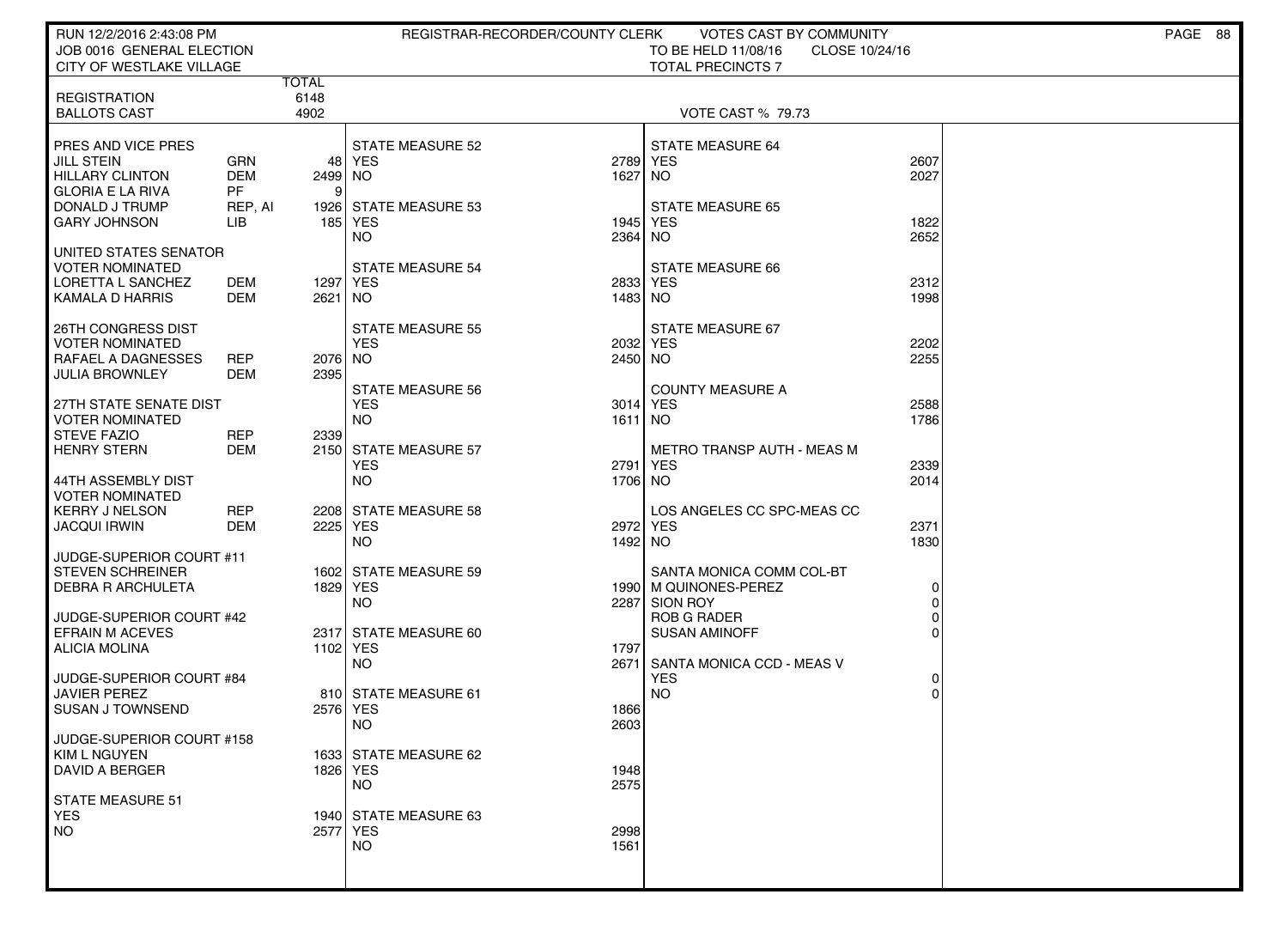| RUN 12/2/2016 2:43:08 PM<br>JOB 0016 GENERAL ELECTION<br><b>CITY OF WHITTIER</b>              |                                | REGISTRAR-RECORDER/COUNTY CLERK<br>VOTES CAST BY COMMUNITY<br>TO BE HELD 11/08/16<br>CLOSE 10/24/16<br><b>TOTAL PRECINCTS 51</b> |                                                    |                       |                                                                       |                  |                                                                                            | PAGE 89              |
|-----------------------------------------------------------------------------------------------|--------------------------------|----------------------------------------------------------------------------------------------------------------------------------|----------------------------------------------------|-----------------------|-----------------------------------------------------------------------|------------------|--------------------------------------------------------------------------------------------|----------------------|
|                                                                                               | TOTAL                          |                                                                                                                                  |                                                    |                       |                                                                       |                  |                                                                                            |                      |
| <b>REGISTRATION</b><br><b>BALLOTS CAST</b>                                                    | 48382<br>35106                 |                                                                                                                                  |                                                    |                       | <b>VOTE CAST % 72.56</b>                                              |                  |                                                                                            |                      |
| PRES AND VICE PRES<br><b>JILL STEIN</b><br><b>HILLARY CLINTON</b><br><b>GLORIA E LA RIVA</b>  | GRN<br><b>DEM</b><br><b>PF</b> | 20596 NO<br>296                                                                                                                  | <b>STATE MEASURE 53</b><br>767 YES                 | 14971 YES<br>16329 NO | <b>STATE MEASURE 65</b>                                               | 14608            | WATER REPLEN OF SO CAL-D5<br><b>CHARLES DAVIS</b><br>17584 ALBERT ROBLES<br>RICARDO PULIDO | 2212<br>8766<br>6105 |
| DONALD J TRUMP<br><b>GARY JOHNSON</b>                                                         | REP, AI<br>LIB                 | 1063 YES                                                                                                                         | 11060 STATE MEASURE 54<br>NO.                      | 20537 YES<br>10529 NO | STATE MEASURE 66                                                      | 17702<br>13619   | R GONZALES-LAWRENCE<br><b>GARY MENDEZ</b>                                                  | 3876<br>6216         |
| UNITED STATES SENATOR<br><b>VOTER NOMINATED</b><br>LORETTA L SANCHEZ<br>KAMALA D HARRIS       | DEM<br>DEM                     | 16055 YES<br>14960   NO                                                                                                          | <b>STATE MEASURE 55</b>                            | 20074 YES<br>12183 NO | STATE MEASURE 67                                                      | 14880<br>17090   |                                                                                            |                      |
| 38TH CONGRESS DIST<br><b>VOTER NOMINATED</b><br><b>LINDA T SANCHEZ</b><br><b>RYAN DOWNING</b> | DEM<br><b>REP</b>              | 20984 NO<br>11035                                                                                                                | STATE MEASURE 56<br><b>YES</b>                     | 20606 YES<br>12598 NO | <b>COUNTY MEASURE A</b>                                               | 21944<br>9858    |                                                                                            |                      |
| 57TH ASSEMBLY DIST<br><b>VOTER NOMINATED</b><br>IAN C CALDERON                                | DEM                            | 18132                                                                                                                            | <b>STATE MEASURE 57</b><br><b>YES</b><br><b>NO</b> | 18452 YES<br>14168 NO | METRO TRANSP AUTH - MEAS M                                            | 20406<br>11591   |                                                                                            |                      |
| <b>RITA TOPALIAN</b><br>JUDGE-SUPERIOR COURT #11                                              | <b>REP</b>                     |                                                                                                                                  | 13719 STATE MEASURE 58<br><b>YES</b><br><b>NO</b>  |                       | NO ORANGE COMM COL-GBM TR7<br>22580 BARRY J WISHART<br>9838 RYAN BENT | 103<br>219       |                                                                                            |                      |
| <b>STEVEN SCHREINER</b><br><b>DEBRA R ARCHULETA</b>                                           |                                | 11311                                                                                                                            | 16852 STATE MEASURE 59<br><b>YES</b>               | 14318 YES             | E WHITTIER CY SCH - MEAS R                                            | 11597            |                                                                                            |                      |
| JUDGE-SUPERIOR COURT #42<br><b>EFRAIN M ACEVES</b><br><b>ALICIA MOLINA</b>                    |                                | 19100                                                                                                                            | <b>NO</b><br>9164 STATE MEASURE 60                 | 16607 NO              | E WHITTIER CY SCH - MEAS Z                                            | 4188             |                                                                                            |                      |
| JUDGE-SUPERIOR COURT #84<br><b>JAVIER PEREZ</b>                                               |                                | 14368                                                                                                                            | <b>YES</b><br><b>NO</b>                            | 16821 YES<br>15422 NO |                                                                       | 11346<br>4176    |                                                                                            |                      |
| SUSAN J TOWNSEND                                                                              |                                |                                                                                                                                  | 13356 STATE MEASURE 61<br><b>YES</b>               | 14989 YES             | SOUTH WHITTIER SCH-MEAS QS                                            | 0                |                                                                                            |                      |
| JUDGE-SUPERIOR COURT #158<br><b>KIM L NGUYEN</b><br>DAVID A BERGER                            |                                | 13408                                                                                                                            | <b>NO</b><br>14156 STATE MEASURE 62                | 17337 NO              | <b>CENTRAL BASIN MUNI-BD 1</b>                                        | $\mathbf 0$      |                                                                                            |                      |
| SUPERVISOR 4TH DISTRICT<br><b>STEVE NAPOLITANO</b>                                            |                                | 14236                                                                                                                            | <b>YES</b><br><b>NO</b>                            |                       | 13434   XOCHITL SANDOVAL<br>19163 BOB J ARCHULETA<br>PEDRO ACEITUNO   | 0<br>0           |                                                                                            |                      |
| JANICE HAHN<br><b>STATE MEASURE 51</b><br><b>YES</b>                                          |                                | 17974                                                                                                                            | 15403 STATE MEASURE 63<br><b>YES</b><br><b>NO</b>  |                       | 20078 UPPER SAN GABRIEL VLY-BD 3<br>12637   MARTA SAMANO<br>ED CHAVEZ | 0<br>$\mathbf 0$ |                                                                                            |                      |
| <b>NO</b>                                                                                     |                                |                                                                                                                                  | 14556 STATE MEASURE 64<br><b>YES</b>               | 17588                 |                                                                       |                  |                                                                                            |                      |
| STATE MEASURE 52<br><b>YES</b><br><b>NO</b>                                                   |                                | 22396<br>9725                                                                                                                    | <b>NO</b>                                          | 15840                 |                                                                       |                  |                                                                                            |                      |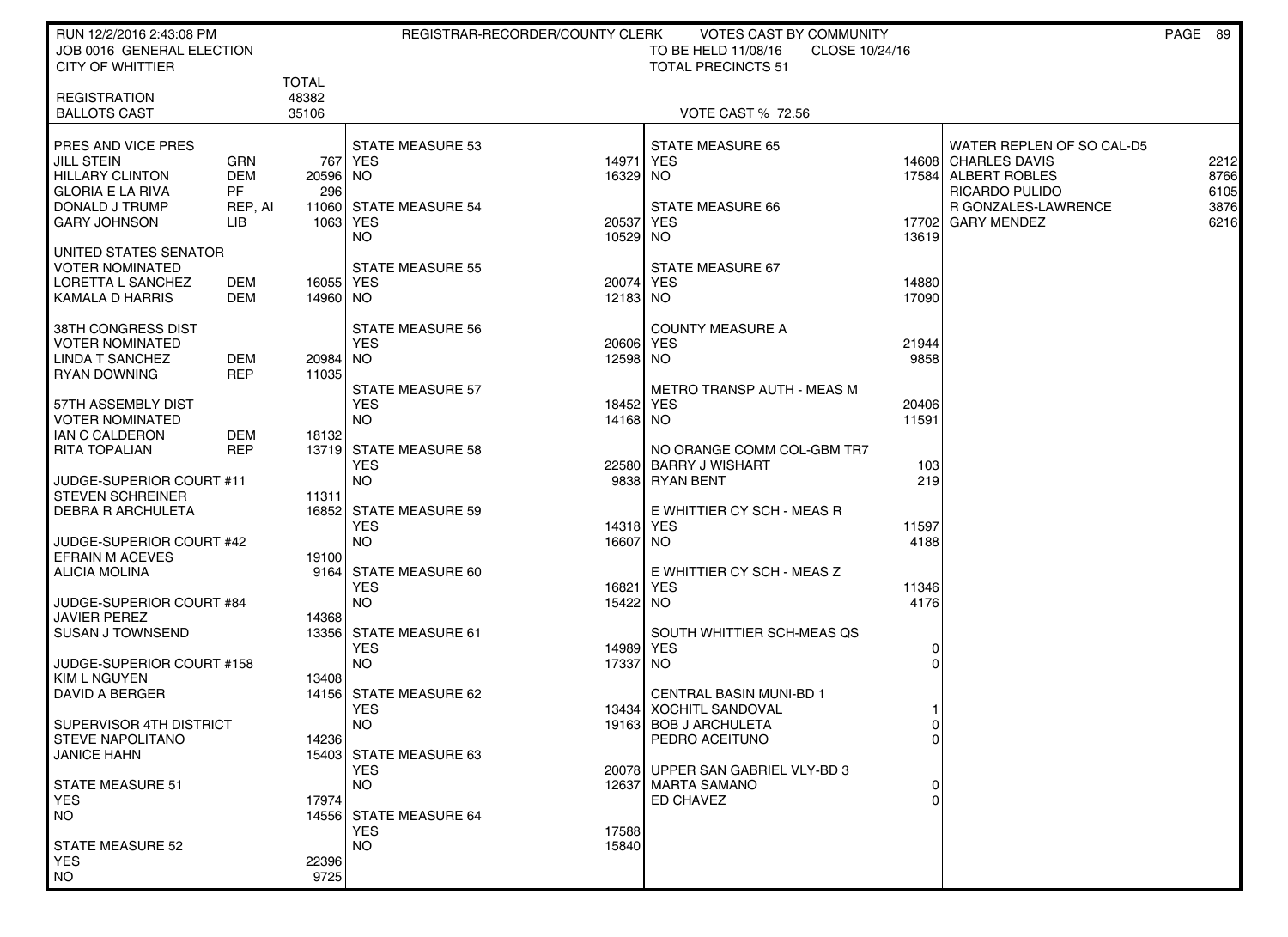| RUN 12/2/2016 2:43:08 PM<br>REGISTRAR-RECORDER/COUNTY CLERK<br><b>VOTES CAST BY COMMUNITY</b> |            |                 |                         |                |                 |                          | PAGE 90           |                |                           |            |                  |
|-----------------------------------------------------------------------------------------------|------------|-----------------|-------------------------|----------------|-----------------|--------------------------|-------------------|----------------|---------------------------|------------|------------------|
| JOB 0016 GENERAL ELECTION                                                                     |            |                 |                         |                |                 | TO BE HELD 11/08/16      | CLOSE 10/24/16    |                |                           |            |                  |
| <b>UNINCORPORATED</b>                                                                         |            |                 |                         |                |                 | <b>TOTAL PRECINCTS 0</b> | CONTINUED ON PAGE |                | 91                        |            |                  |
|                                                                                               |            | <b>TOTAL</b>    |                         |                |                 |                          |                   |                |                           |            |                  |
| <b>REGISTRATION</b><br><b>BALLOTS CAST</b>                                                    |            | 0<br>80         |                         |                |                 | VOTE CAST %              |                   |                |                           |            |                  |
|                                                                                               |            |                 |                         |                |                 | $\overline{\mathbf{0}}$  |                   |                |                           |            |                  |
| PRES AND VICE PRES                                                                            |            |                 | 33RD CONGRESS DIST      |                |                 | 23RD STATE SENATE DIST   |                   |                | 43RD ASSEMBLY DIST        |            |                  |
| <b>JILL STEIN</b>                                                                             | <b>GRN</b> |                 | 2 VOTER NOMINATED       |                |                 | <b>VOTER NOMINATED</b>   |                   |                | <b>VOTER NOMINATED</b>    |            |                  |
| <b>HILLARY CLINTON</b>                                                                        | <b>DEM</b> |                 | 42 KENNETH W WRIGHT     | <b>REP</b>     | 2               | <b>MIKE MORRELL</b>      | <b>REP</b>        | 0              | ARDY KASSAKHIAN           | <b>DEM</b> | $\overline{0}$   |
| <b>GLORIA E LA RIVA</b>                                                                       | <b>PF</b>  | 41              | TED W LIEU              | <b>DEM</b>     |                 | RONALD J O'DONNELL       | <b>DEM</b>        | Οl             | <b>LAURA FRIEDMAN</b>     | <b>DEM</b> | $\circ$          |
| DONALD J TRUMP                                                                                | REP, AI    | 24              |                         |                |                 |                          |                   |                |                           |            |                  |
| <b>GARY JOHNSON</b>                                                                           | LIB        |                 | 34TH CONGRESS DIST      |                |                 | 25TH STATE SENATE DIST   |                   |                | 45TH ASSEMBLY DIST        |            |                  |
|                                                                                               |            |                 | <b>VOTER NOMINATED</b>  |                |                 | <b>VOTER NOMINATED</b>   |                   |                | <b>VOTER NOMINATED</b>    |            |                  |
| UNITED STATES SENATOR                                                                         |            |                 | ADRIENNE N EDWARDS      | <b>DEM</b>     |                 | A J PORTANTINO           | <b>DEM</b>        | $\Omega$       | <b>MATT DABABNEH</b>      | <b>DEM</b> | $\overline{0}$   |
| <b>VOTER NOMINATED</b>                                                                        |            |                 | <b>XAVIER BECERRA</b>   | <b>DEM</b>     | 2               | M D ANTONOVICH           | <b>REP</b>        | 2              | <b>JERRY KOWAL</b>        | <b>REP</b> | $1 \vert$        |
| LORETTA L SANCHEZ                                                                             | <b>DEM</b> | 32              |                         |                |                 |                          |                   |                |                           |            |                  |
| KAMALA D HARRIS                                                                               | <b>DEM</b> |                 | 35 37TH CONGRESS DIST   |                |                 | 27TH STATE SENATE DIST   |                   |                | 46TH ASSEMBLY DIST        |            |                  |
|                                                                                               |            |                 | <b>VOTER NOMINATED</b>  |                |                 | <b>VOTER NOMINATED</b>   |                   |                | <b>VOTER NOMINATED</b>    |            |                  |
| 23RD CONGRESS DIST                                                                            |            |                 | <b>CHRIS B WIGGINS</b>  | <b>DEM</b>     |                 | <b>STEVE FAZIO</b>       | <b>REP</b>        | 3              | <b>ANGELA RUPERT</b>      | <b>DEM</b> | $\overline{0}$   |
| <b>VOTER NOMINATED</b>                                                                        |            |                 | <b>KAREN BASS</b>       | <b>DEM</b>     | 0               | <b>HENRY STERN</b>       | <b>DEM</b>        |                | <b>ADRIN NAZARIAN</b>     | <b>DEM</b> | $1 \blacksquare$ |
| <b>WENDY REED</b>                                                                             | <b>DEM</b> | 0               |                         |                |                 |                          |                   |                |                           |            |                  |
| <b>KEVIN MCCARTHY</b>                                                                         | <b>REP</b> | $\Omega$        | 38TH CONGRESS DIST      |                |                 | 29TH STATE SENATE DIST   |                   |                | 48TH ASSEMBLY DIST        |            |                  |
|                                                                                               |            |                 | <b>VOTER NOMINATED</b>  |                |                 | <b>VOTER NOMINATED</b>   |                   |                | <b>VOTER NOMINATED</b>    |            |                  |
| 25TH CONGRESS DIST                                                                            |            |                 | LINDA T SANCHEZ         | <b>DEM</b>     |                 | <b>JOSH NEWMAN</b>       | <b>DEM</b>        | $\overline{2}$ | <b>BLANCA E RUBIO</b>     | <b>DEM</b> | 3                |
| <b>VOTER NOMINATED</b>                                                                        |            |                 | <b>RYAN DOWNING</b>     | <b>REP</b>     | 2               | <b>LING LING CHANG</b>   | <b>REP</b>        | $\Omega$       | <b>CORY ELLENSON</b>      | <b>REP</b> | 3 <sup>l</sup>   |
| <b>STEVE KNIGHT</b>                                                                           | <b>REP</b> | 8               |                         |                |                 |                          |                   |                |                           |            |                  |
| <b>BRYAN CAFORIO</b>                                                                          | <b>DEM</b> |                 | 39TH CONGRESS DIST      |                |                 | 33RD STATE SENATE DIST   |                   |                | 49TH ASSEMBLY DIST        |            |                  |
|                                                                                               |            |                 | <b>VOTER NOMINATED</b>  |                |                 | <b>VOTER NOMINATED</b>   |                   |                | <b>VOTER NOMINATED</b>    |            |                  |
| 27TH CONGRESS DIST                                                                            |            |                 | ED ROYCE                | <b>REP</b>     | 13 <sup>1</sup> | <b>HONOR MIMI ROBSON</b> | <b>LIB</b>        |                | PETER AMUNDSON            | <b>REP</b> | $\overline{0}$   |
| <b>VOTER NOMINATED</b>                                                                        |            |                 | <b>BRETT MURDOCK</b>    | <b>DEM</b>     | 3               | <b>RICARDO LARA</b>      | <b>DEM</b>        | 3              | ED CHAU                   | <b>DEM</b> | $\mathbf{1}$     |
| <b>JACK ORSWELL</b>                                                                           | <b>REP</b> | 0 l             |                         |                |                 |                          |                   |                |                           |            |                  |
| JUDY CHU                                                                                      | <b>DEM</b> |                 | 40TH CONGRESS DIST      |                |                 | 35TH STATE SENATE DIST   |                   |                | 50TH ASSEMBLY DIST        |            |                  |
|                                                                                               |            |                 | <b>VOTER NOMINATED</b>  |                |                 | <b>VOTER NOMINATED</b>   |                   |                | <b>VOTER NOMINATED</b>    |            |                  |
| 28TH CONGRESS DIST                                                                            |            |                 | L ROYBAL-ALLARD         | <b>DEM</b>     | 4               | <b>WARREN T FURUTANI</b> | <b>DEM</b>        | 4              | <b>MATTHEW G CRAFFEY</b>  | <b>REP</b> | $\overline{0}$   |
| <b>VOTER NOMINATED</b>                                                                        |            |                 | ROMAN G GONZALEZ        | N <sub>P</sub> |                 | <b>STEVEN BRADFORD</b>   | DEM               | 5              | RICHARD BLOOM             | <b>DEM</b> | 1                |
| LENORE SOLIS                                                                                  | <b>REP</b> | -1              |                         |                |                 |                          |                   |                |                           |            |                  |
| <b>ADAM B SCHIFF</b>                                                                          | <b>DEM</b> | $\Omega$        | 43RD CONGRESS DIST      |                |                 | 36TH ASSEMBLY DIST       |                   |                | 51ST ASSEMBLY DIST        |            |                  |
|                                                                                               |            |                 | <b>VOTER NOMINATED</b>  |                |                 | <b>VOTER NOMINATED</b>   |                   |                | <b>VOTER NOMINATED</b>    |            |                  |
| 29TH CONGRESS DIST                                                                            |            |                 | <b>MAXINE WATERS</b>    | <b>DEM</b>     | 2               | <b>STEVE FOX</b>         | <b>DEM</b>        | 3              | <b>MIKE EVERLING</b>      | LIB        | 1 <sub>l</sub>   |
| <b>VOTER NOMINATED</b>                                                                        |            |                 | <b>OMAR NAVARRO</b>     | <b>REP</b>     |                 | <b>TOM LACKEY</b>        | <b>REP</b>        | 3              | <b>JIMMY GOMEZ</b>        | <b>DEM</b> | $\bf{8}$         |
| RICHARD ALARCON                                                                               | <b>DEM</b> | $\overline{0}$  |                         |                |                 |                          |                   |                |                           |            |                  |
| <b>TONY CARDENAS</b>                                                                          | <b>DEM</b> | $\Omega$        | 44TH CONGRESS DIST      |                |                 | 38TH ASSEMBLY DIST       |                   |                | 52ND ASSEMBLY DIST        |            |                  |
|                                                                                               |            |                 | <b>VOTER NOMINATED</b>  |                |                 | <b>VOTER NOMINATED</b>   |                   |                | <b>VOTER NOMINATED</b>    |            |                  |
| 30TH CONGRESS DIST                                                                            |            |                 | <b>ISADORE HALL III</b> | <b>DEM</b>     | 5               | <b>DANTE ACOSTA</b>      | <b>REP</b>        | 5              | <b>PAUL VINCENT AVILA</b> | <b>DEM</b> | $\overline{0}$   |
| <b>VOTER NOMINATED</b>                                                                        |            |                 | NANETTE D BARRAGAN      | <b>DEM</b>     |                 | <b>CHRISTY SMITH</b>     | <b>DEM</b>        |                | <b>FREDDIE RODRIGUEZ</b>  | <b>DEM</b> | $\overline{0}$   |
| <b>BRAD SHERMAN</b>                                                                           | <b>DEM</b> | $\mathbf{1}$    |                         |                |                 |                          |                   |                |                           |            |                  |
| MARK REED                                                                                     | <b>REP</b> |                 | 1   47TH CONGRESS DIST  |                |                 | 39TH ASSEMBLY DIST       |                   |                | 54TH ASSEMBLY DIST        |            |                  |
|                                                                                               |            |                 | <b>VOTER NOMINATED</b>  |                |                 | <b>VOTER NOMINATED</b>   |                   |                | <b>VOTER NOMINATED</b>    |            |                  |
| 32ND CONGRESS DIST                                                                            |            |                 | <b>ANDY WHALLON</b>     | <b>REP</b>     | 0               | PATTY LOPEZ              | <b>DEM</b>        | $\mathbf 1$    | <b>GLEN RATCLIFF</b>      | <b>REP</b> | 1                |
| <b>VOTER NOMINATED</b>                                                                        |            |                 | <b>ALAN LOWENTHAL</b>   | <b>DEM</b>     | 0               | RAUL BOCANEGRA           | <b>DEM</b>        | $\overline{0}$ | S RIDLEY-THOMAS           | <b>DEM</b> | $\circ$          |
| <b>GRACE F NAPOLITANO</b>                                                                     | DEM        | $\vert 4 \vert$ |                         |                |                 |                          |                   |                |                           |            |                  |
| ROGER HERNANDEZ                                                                               | <b>DEM</b> | $\vert 4 \vert$ | 21ST STATE SENATE DIST  |                |                 | 41ST ASSEMBLY DIST       |                   |                | 55TH ASSEMBLY DIST        |            |                  |
|                                                                                               |            |                 | <b>VOTER NOMINATED</b>  |                |                 | <b>VOTER NOMINATED</b>   |                   |                | <b>VOTER NOMINATED</b>    |            |                  |
|                                                                                               |            |                 | JOHNATHON L ERVIN       | <b>DEM</b>     | 7               | <b>CHRIS HOLDEN</b>      | DEM               | 0              | <b>GREGG D FRITCHLE</b>   | <b>DEM</b> | 1                |
|                                                                                               |            |                 | <b>SCOTT WILK</b>       | <b>REP</b>     | 4               | <b>CASEY C HIGGINS</b>   | <b>REP</b>        | $\Omega$       | PHILLIP CHEN              | <b>REP</b> | 1                |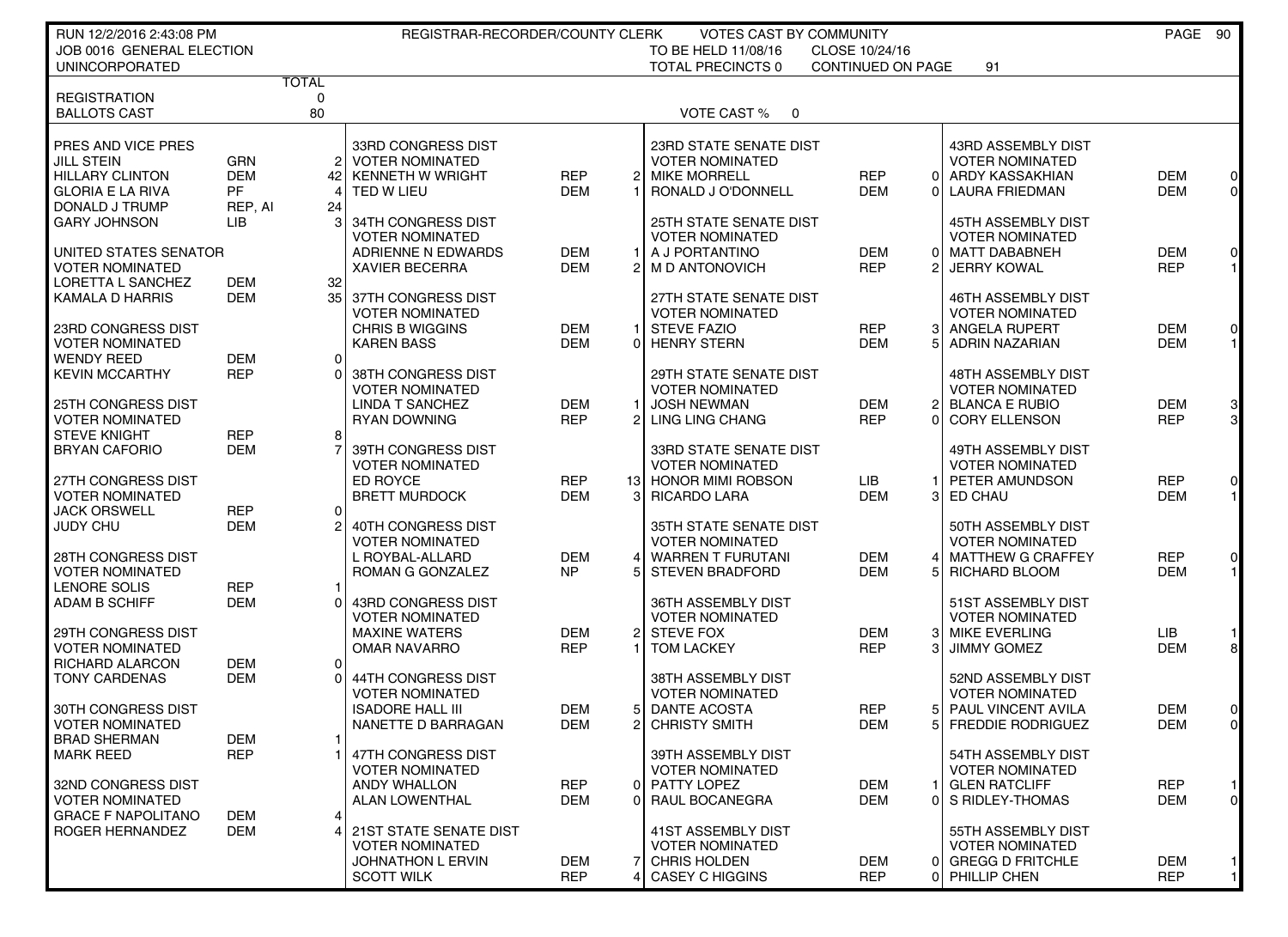| RUN 12/2/2016 2:43:08 PM                           |                    |                | REGISTRAR-RECORDER/COUNTY CLERK                    |                                             | <b>VOTES CAST BY COMMUNITY</b>      |          |                                                     | PAGE 91                          |
|----------------------------------------------------|--------------------|----------------|----------------------------------------------------|---------------------------------------------|-------------------------------------|----------|-----------------------------------------------------|----------------------------------|
| JOB 0016 GENERAL ELECTION<br><b>UNINCORPORATED</b> |                    |                |                                                    | TO BE HELD 11/08/16<br>TOTAL PRECINCTS 0    | CLOSE 10/24/16<br>CONTINUED ON PAGE |          | 92                                                  |                                  |
|                                                    |                    | <b>TOTAL</b>   |                                                    |                                             |                                     |          |                                                     |                                  |
| <b>REGISTRATION</b>                                |                    | 0              |                                                    |                                             |                                     |          |                                                     |                                  |
| <b>BALLOTS CAST</b>                                |                    | 80             |                                                    | VOTE CAST % 0                               |                                     |          |                                                     |                                  |
| 57TH ASSEMBLY DIST                                 |                    |                | JUDGE-SUPERIOR COURT #158                          | <b>STATE MEASURE 60</b>                     |                                     |          | LOS ANGELES CC SPC-MEAS CC                          |                                  |
| <b>VOTER NOMINATED</b>                             |                    |                | KIM L NGUYEN                                       | <b>29 YES</b>                               |                                     | 38       | <b>YES</b>                                          | 16                               |
| IAN C CALDERON                                     | <b>DEM</b>         | $\vert$        | DAVID A BERGER                                     | 29 NO                                       |                                     |          | $37$ NO                                             | $6 \mid$                         |
| <b>RITA TOPALIAN</b>                               | <b>REP</b>         | 13 l           |                                                    |                                             |                                     |          |                                                     |                                  |
| 59TH ASSEMBLY DIST                                 |                    |                | SUPERVISOR 4TH DISTRICT<br><b>STEVE NAPOLITANO</b> | <b>STATE MEASURE 61</b><br><b>YES</b><br>11 |                                     |          | NO ORANGE COMM COL-GBM TR7<br>29 BARRY J WISHART    | $\Omega$                         |
| <b>VOTER NOMINATED</b>                             |                    |                | <b>JANICE HAHN</b>                                 | <b>NO</b><br>3                              |                                     |          | 44 RYAN BENT                                        | $\Omega$                         |
| R B JONES-SAWYER                                   | <b>DEM</b>         | $\overline{2}$ |                                                    |                                             |                                     |          |                                                     |                                  |
|                                                    |                    |                | SUPERVISOR 5TH DISTRICT                            | STATE MEASURE 62                            |                                     |          | SANTA CLARITA COM COL-TA 2                          |                                  |
| 62ND ASSEMBLY DIST                                 |                    |                | <b>DARRELL PARK</b>                                | <b>YES</b><br>4                             |                                     |          | 31 EDEL ALONSO                                      | $\Omega$                         |
| <b>VOTER NOMINATED</b>                             |                    |                | <b>KATHRYN BARGER</b>                              | 12<br><b>NO</b>                             |                                     |          | 42 BRUCE FORTINE                                    |                                  |
| <b>MARCO ANTONIO LEAL</b><br><b>BARON BRUNO</b>    | <b>REP</b><br>LIB. | -1<br>$\Omega$ | <b>STATE MEASURE 51</b>                            | STATE MEASURE 63                            |                                     |          | R BALDWIN-KENNEDY                                   |                                  |
| <b>AUTUMN BURKE</b>                                | <b>DEM</b>         | ΩI             | <b>YES</b>                                         | <b>YES</b><br>41                            |                                     |          | 45 SANTA CLARITA COM COL-TA 4                       |                                  |
|                                                    |                    |                | NO.                                                | 33 NO                                       |                                     | 29 l     | <b>JERRY DANIELSEN</b>                              | $\Omega$                         |
| 63RD ASSEMBLY DIST                                 |                    |                |                                                    |                                             |                                     |          | MICHELE R JENKINS                                   |                                  |
| <b>VOTER NOMINATED</b>                             |                    |                | <b>STATE MEASURE 52</b>                            | <b>STATE MEASURE 64</b>                     |                                     |          |                                                     |                                  |
| <b>ANTHONY RENDON</b><br>ADAM JOSHUA MILLER        | DEM<br><b>REP</b>  | 01<br>01       | <b>YES</b><br><b>NO</b>                            | 54<br>YES<br>19 NO                          |                                     |          | 49 VICTOR VALLEY COMM COL-GBM<br>26 THOMAS J KERMAN | 0                                |
|                                                    |                    |                |                                                    |                                             |                                     |          | <b>MARGARET H KAGY</b>                              | $\overline{0}$                   |
| <b>64TH ASSEMBLY DIST</b>                          |                    |                | <b>STATE MEASURE 53</b>                            | STATE MEASURE 65                            |                                     |          | <b>JOHN PINKERTON</b>                               | $\overline{0}$                   |
| <b>VOTER NOMINATED</b>                             |                    |                | <b>YES</b>                                         | 32<br>YES                                   |                                     |          | 34 BOB CONAWAY                                      | $\Omega$                         |
| <b>THERESA SANFORD</b>                             | <b>REP</b>         |                | <b>NO</b>                                          | <b>NO</b><br>37                             |                                     | 39 I     | <b>DAVID GREGG</b>                                  | $\Omega$                         |
| <b>MIKE A GIPSON</b>                               | <b>DEM</b>         | 5 <sup>1</sup> |                                                    |                                             |                                     |          | <b>JOSEPH W BRADY</b>                               |                                  |
| <b>66TH ASSEMBLY DIST</b>                          |                    |                | <b>STATE MEASURE 54</b><br>YES.                    | <b>STATE MEASURE 66</b><br>46 YES           |                                     |          | 45 ACTON-AGUA DULCE U/T-GBM                         |                                  |
| <b>VOTER NOMINATED</b>                             |                    |                | NO.                                                | 25<br>NO.                                   |                                     | 29 l     | KEN PFALZGRAF                                       |                                  |
| <b>DAVID HADLEY</b>                                | <b>REP</b>         | 3              |                                                    |                                             |                                     |          | AMY M FRANK                                         |                                  |
| AL MURATSUCHI                                      | <b>DEM</b>         | $\Omega$       | <b>STATE MEASURE 55</b>                            | <b>STATE MEASURE 67</b>                     |                                     |          | KARINA INEZ THOMAS                                  | $\mathbf 1$                      |
|                                                    |                    |                | YES.                                               | 44 YES                                      |                                     | 38       |                                                     |                                  |
| 70TH ASSEMBLY DIST<br><b>VOTER NOMINATED</b>       |                    |                | NO.                                                | 28 NO                                       |                                     | 35       | BEV HILLS USD SPC - MEAS Y<br><b>YES</b>            |                                  |
| <b>PATRICK O'DONNELL</b>                           | <b>DEM</b>         | 01             | STATE MEASURE 56                                   | <b>COUNTY MEASURE A</b>                     |                                     |          | <b>NO</b>                                           | $\Omega$<br>$\Omega$             |
| M E FLORES-GIBSON                                  | <b>REP</b>         | Οl             | <b>YES</b>                                         | 48 YES                                      |                                     | 41       |                                                     |                                  |
|                                                    |                    |                | NO.                                                | 27<br><b>NO</b>                             |                                     | 31       | <b>CLAREMONT USD SPC - MEAS G</b>                   |                                  |
| JUDGE-SUPERIOR COURT #11                           |                    |                |                                                    |                                             |                                     |          | <b>YES</b>                                          | $\Omega$                         |
| <b>STEVEN SCHREINER</b>                            |                    |                | 31 STATE MEASURE 57                                | METRO TRANSP AUTH - MEAS M                  |                                     |          | <b>NO</b>                                           | $\Omega$                         |
| <b>DEBRA R ARCHULETA</b>                           |                    |                | 28 YES<br><b>NO</b>                                | 45 YES<br>29<br><b>NO</b>                   |                                     | 44<br>27 | EL RANCHO USD - MEAS ER                             |                                  |
| JUDGE-SUPERIOR COURT #42                           |                    |                |                                                    |                                             |                                     |          | <b>YES</b>                                          | $\circ$                          |
| <b>EFRAIN M ACEVES</b>                             |                    |                | 41 STATE MEASURE 58                                | ANTELOPE VLY CCD - MEAS AV                  |                                     |          | NO.                                                 | 0                                |
| <b>ALICIA MOLINA</b>                               |                    |                | 20 YES                                             | 59 YES                                      |                                     | 3        |                                                     |                                  |
|                                                    |                    |                | NO.                                                | 16 NO                                       |                                     |          | EL RANCHO USD - MEAS RR                             |                                  |
| JUDGE-SUPERIOR COURT #84<br><b>JAVIER PEREZ</b>    |                    |                | 24 STATE MEASURE 59                                | GLENDALE CC SPC - MEAS GC                   |                                     |          | <b>YES</b><br>NO.                                   | $\overline{0}$<br>$\overline{0}$ |
| <b>SUSAN J TOWNSEND</b>                            |                    |                | 35 YES                                             | 32 YES                                      |                                     | $\Omega$ |                                                     |                                  |
|                                                    |                    |                | NO.                                                | 38 NO                                       |                                     | $\Omega$ | HACIENDA LA PUENTE USD-BB                           |                                  |
|                                                    |                    |                |                                                    |                                             |                                     |          | YES.                                                | 13                               |
|                                                    |                    |                |                                                    |                                             |                                     |          | <b>NO</b>                                           | $\overline{4}$                   |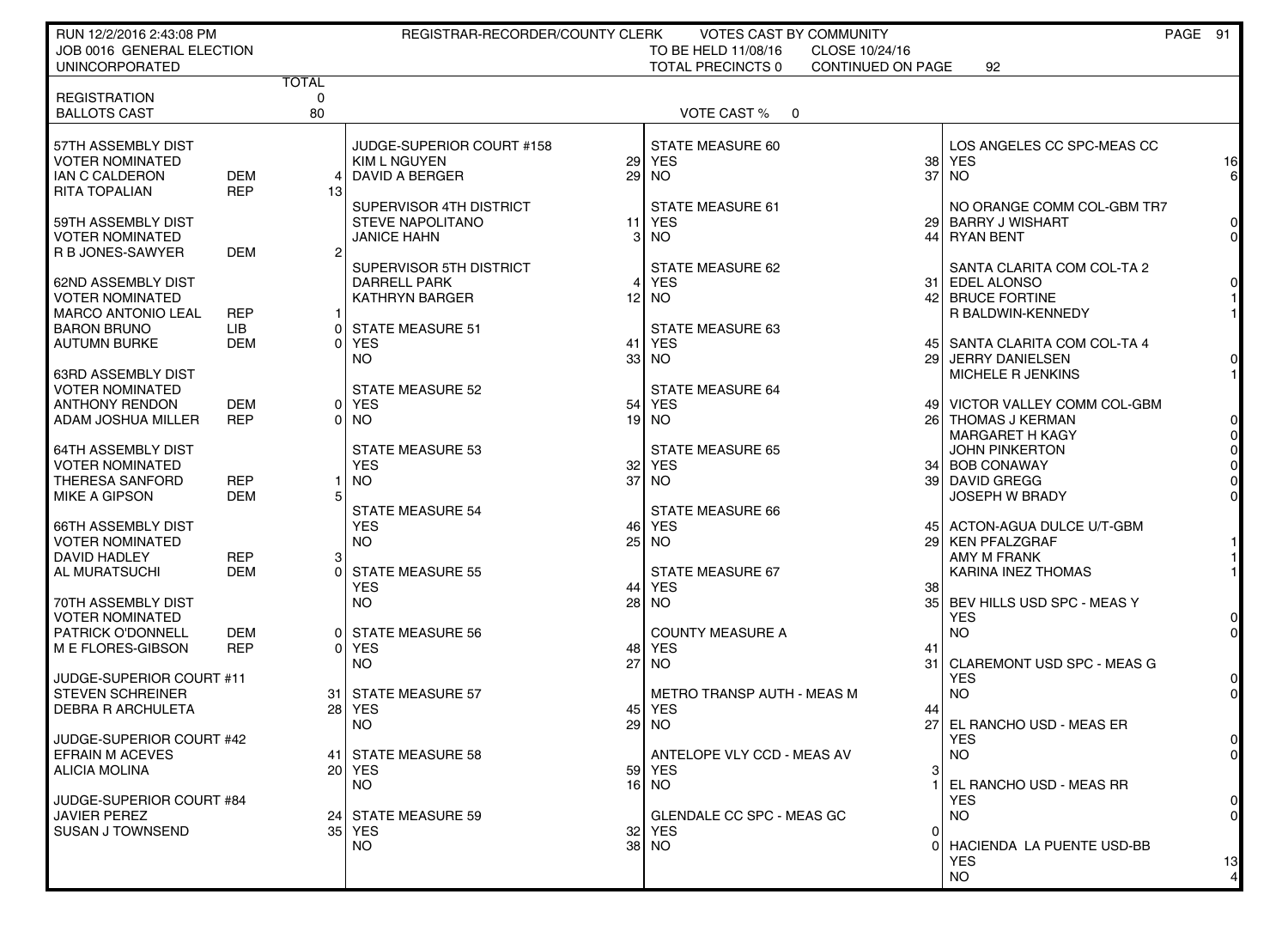| RUN 12/2/2016 2:43:08 PM     |              | REGISTRAR-RECORDER/COUNTY CLERK |          | VOTES CAST BY COMMUNITY                |                     |                            | PAGE 92 |
|------------------------------|--------------|---------------------------------|----------|----------------------------------------|---------------------|----------------------------|---------|
| JOB 0016 GENERAL ELECTION    |              |                                 |          | TO BE HELD 11/08/16<br>CLOSE 10/24/16  |                     |                            |         |
| <b>UNINCORPORATED</b>        |              |                                 |          | TOTAL PRECINCTS 0                      | CONTINUED FROM PAGE | 91                         |         |
|                              | <b>TOTAL</b> |                                 |          |                                        |                     |                            |         |
| <b>REGISTRATION</b>          | 0            |                                 |          |                                        |                     |                            |         |
| <b>BALLOTS CAST</b>          | 80           |                                 |          | VOTE CAST %<br>$\overline{\mathbf{0}}$ |                     |                            |         |
|                              |              |                                 |          |                                        |                     |                            |         |
| LONG BEACH USD SPC-MEAS E    |              | PALMDALE SCH SPC-MEAS PSD       |          | <b>CENTRAL BASIN MUNI-BD 4</b>         |                     | CASTAIC LAKE WTR ACY DIV 2 |         |
| YES.                         |              | 0 YES                           | ΟI       | LETICIA VASQUEZ                        | 5                   | E G GLADBACH               |         |
| I NO                         | 01           | NO.                             |          | M T SANTILLAN-BEAS                     |                     | <b>STACY L FORTNER</b>     | 0       |
|                              |              |                                 |          | MARIA L INZUNZA                        |                     |                            |         |
| PARAMOUNT USD - MEAS I       |              | SOUTH WHITTIER SCH-MEAS QS      |          | <b>LUIS LANDEROS</b>                   |                     | CASTAIC LAKE WTR ACY DIV 3 |         |
| YES.                         |              | 0 YES                           |          | <b>JOSE TORRES</b>                     |                     | <b>BONNIE G NIKOLAI</b>    |         |
| I NO                         | ΩL           | NO.                             | ∩        |                                        |                     | <b>BILL PECSI</b>          |         |
|                              |              |                                 |          | THREE VLYS MUNI WTR DIV 6              |                     |                            |         |
| POMONA USD - MEAS P          |              | SANTA MONICA COMM COL-BT        |          | <b>JOHN W LANTZ</b>                    | 0                   |                            |         |
| l YES                        |              | 0   M QUINONES-PEREZ            |          | <b>JOHN MENDOZA</b>                    |                     |                            |         |
| I NO                         |              | <b>SION ROY</b>                 |          |                                        |                     |                            |         |
|                              |              | <b>ROB G RADER</b>              |          | UPPER SAN GABRIEL VLY-BD 3             |                     |                            |         |
| I SNOWLINE JT UNIF SCH-GBM   |              | <b>SUSAN AMINOFF</b>            |          | MARTA SAMANO                           | 6                   |                            |         |
| DAVID L NILSEN               |              |                                 |          | ED CHAVEZ                              | 10                  |                            |         |
| RICHARD C UPSHAW             |              | SANTA MONICA CCD - MEAS V       |          |                                        |                     |                            |         |
| LORRI GREER                  |              | <b>YES</b>                      | ΟI       | UPPER SAN GABRIEL VLY-BD 4             |                     |                            |         |
| PAUL A FRIEND                |              | NO.                             | ΩI       | ALFONSO CONTRERAS                      |                     |                            |         |
| <b>LINDA G MC INERNY</b>     |              |                                 |          | <b>MICHAEL TOUHEY</b>                  |                     |                            |         |
|                              |              | ALHAMBRA BD EDUC 3RD DIST       |          |                                        |                     |                            |         |
| WALNUT VALLEY USD-MEAS WV    |              | Y E WEST-PALMA                  |          | WEST BASIN MUNI WATER-BD 5             |                     |                            |         |
| <b>YES</b>                   |              | P RODRIGUEZ-MACKINTOSH          |          | DONALD L DEAR                          |                     |                            |         |
| <b>NO</b>                    |              |                                 |          | <b>RYAN C RICHARD</b>                  |                     |                            |         |
|                              |              | ALHAMBRA USD SPC - MEAS AE      |          |                                        |                     |                            |         |
| WEST COVINA USD - MEAS ES    |              | <b>YES</b>                      |          | 0 WATER REPLEN OF SO CAL-D2            |                     |                            |         |
| <b>YES</b>                   | 01           | <b>NO</b>                       |          | <b>MERRILL A KRUGER</b>                |                     |                            |         |
| I NO                         |              |                                 |          | JIM KENNEDY                            |                     |                            |         |
|                              |              | ALHAMBRA USD SPC - MEAS HS      |          | ROBERT KATHERMAN                       |                     |                            |         |
| LOCAL PUB SCH FUND AUTH-LP   |              | <b>YES</b>                      | 0        |                                        |                     |                            |         |
| <b>YES</b>                   | 01           | <b>NO</b>                       |          | WATER REPLEN OF SO CAL-D5              |                     |                            |         |
| <b>NO</b>                    |              |                                 |          |                                        |                     |                            |         |
|                              |              | ANTELOPE VALLEY HEALTH BD       |          | <b>CHARLES DAVIS</b><br>ALBERT ROBLES  |                     |                            |         |
|                              |              |                                 |          |                                        |                     |                            |         |
| I E WHITTIER CY SCH - MEAS R |              | <b>MATEO OLIVAREZ</b>           |          | RICARDO PULIDO                         |                     |                            |         |
| <b>YES</b>                   |              | DODDANNA KRISHNA                |          | R GONZALES-LAWRENCE                    |                     |                            |         |
| I NO                         |              | MICHAEL P RIVES                 |          | <b>GARY MENDEZ</b>                     |                     |                            |         |
|                              |              | <b>KRISTINA HONG</b>            |          |                                        |                     |                            |         |
| E WHITTIER CY SCH - MEAS Z   |              | ABDALLAH S FARRUKH              |          | ANTELOPE VLY E KERN WTR-D7             |                     |                            |         |
| <b>YES</b>                   |              | <b>BERNA LEE MAYER</b>          |          | N A WEISENBERGER                       |                     |                            |         |
| I NO                         |              |                                 |          | <b>GARY L VANDAM</b>                   |                     |                            |         |
|                              |              | MT REC AND CONS - MEAS GG       |          |                                        |                     |                            |         |
| GARVEY SCH SPC - MEAS GA     |              | <b>YES</b>                      |          | 0 CASTAIC LAKE WTR ACY AT LG           |                     |                            |         |
| YES                          |              | 01 NO                           |          | 0 LYNNE PLAMBECK                       | 5                   |                            |         |
| <b>NO</b>                    | ΩI           |                                 |          | <b>WILLIAM COOPER</b>                  | 3                   |                            |         |
|                              |              | <b>CENTRAL BASIN MUNI-BD 1</b>  |          |                                        |                     |                            |         |
| LAWNDALE SCH SPC - MEAS L    |              | <b>XOCHITL SANDOVAL</b>         |          | 0 CASTAIC LAKE WTR ACY DIV 1           |                     |                            |         |
| <b>YES</b>                   |              | 0 BOB J ARCHULETA               |          | 0 RJ KELLY                             |                     |                            |         |
| <b>NO</b>                    | ΩI           | PEDRO ACEITUNO                  | $\Omega$ | JOAN M DUNN                            | 0                   |                            |         |
|                              |              |                                 |          |                                        |                     |                            |         |
|                              |              |                                 |          |                                        |                     |                            |         |
|                              |              |                                 |          |                                        |                     |                            |         |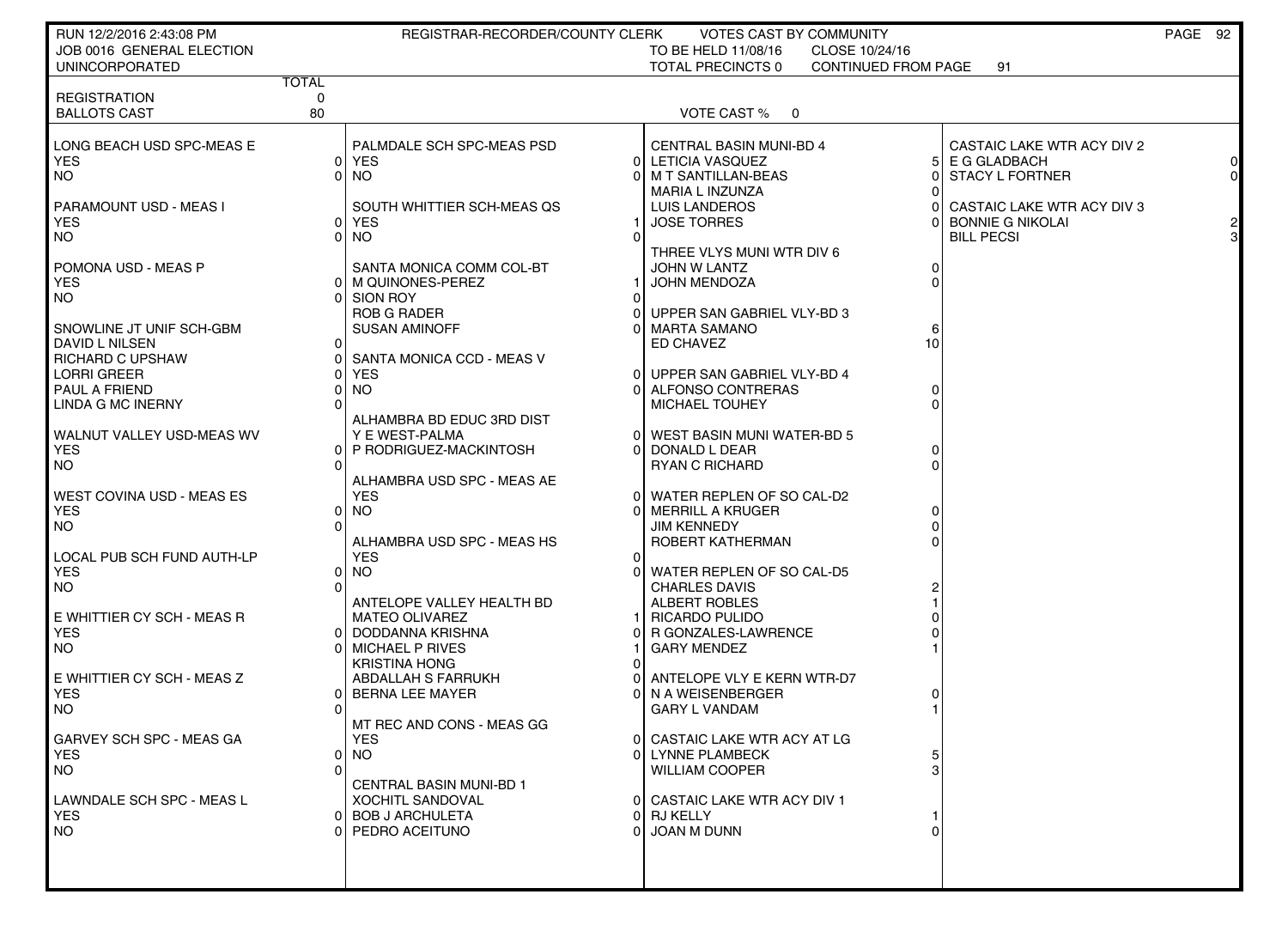| RUN 12/2/2016 2:43:08 PM                            |            |                 | REGISTRAR-RECORDER/COUNTY CLERK               |                 | VOTES CAST BY COMMUNITY                          |                |                                   | PAGE 93              |
|-----------------------------------------------------|------------|-----------------|-----------------------------------------------|-----------------|--------------------------------------------------|----------------|-----------------------------------|----------------------|
| JOB 0016 GENERAL ELECTION<br>UNINCORPORATED ACTON   |            |                 |                                               |                 | TO BE HELD 11/08/16<br><b>TOTAL PRECINCTS 22</b> | CLOSE 10/24/16 |                                   |                      |
|                                                     |            | TOTAL           |                                               |                 |                                                  |                |                                   |                      |
| <b>REGISTRATION</b><br><b>BALLOTS CAST</b>          |            | 5613<br>4395    |                                               |                 | VOTE CAST % 78.3                                 |                |                                   |                      |
|                                                     |            |                 |                                               |                 |                                                  |                |                                   |                      |
| PRES AND VICE PRES                                  |            |                 | 43RD ASSEMBLY DIST                            |                 | <b>STATE MEASURE 57</b>                          |                | <b>METRO TRANSP AUTH - MEAS M</b> |                      |
| <b>JILL STEIN</b>                                   | GRN        |                 | 46   VOTER NOMINATED                          |                 | <b>YES</b>                                       | 1454           | <b>YES</b>                        | 1337                 |
| <b>HILLARY CLINTON</b>                              | <b>DEM</b> |                 | 1118 ARDY KASSAKHIAN                          | <b>DEM</b>      | <b>NO</b>                                        | 2677           | <b>NO</b>                         | 2645                 |
| <b>GLORIA E LA RIVA</b>                             | <b>PF</b>  |                 | 13 LAURA FRIEDMAN                             | DEM<br>0        |                                                  |                |                                   |                      |
| DONALD J TRUMP                                      | REP, AI    | 2941            |                                               |                 | <b>STATE MEASURE 58</b>                          |                | ANTELOPE VLY CCD - MEAS AV        |                      |
| <b>GARY JOHNSON</b>                                 | LІB        |                 | 123 JUDGE-SUPERIOR COURT #11                  |                 | <b>YES</b>                                       | 2038           | YES                               | 1809                 |
|                                                     |            |                 | <b>STEVEN SCHREINER</b>                       | 1729            | <b>NO</b>                                        | 2042 NO        |                                   | 1972                 |
| UNITED STATES SENATOR                               |            |                 | <b>DEBRA R ARCHULETA</b>                      | 1559            |                                                  |                |                                   |                      |
| <b>VOTER NOMINATED</b>                              |            |                 |                                               |                 | <b>STATE MEASURE 59</b>                          |                | ACTON-AGUA DULCE U/T-GBM          |                      |
| LORETTA L SANCHEZ                                   | DEM        |                 | 1494 JUDGE-SUPERIOR COURT #42                 |                 | <b>YES</b>                                       |                | 1250 KEN PFALZGRAF                | 1433                 |
| KAMALA D HARRIS                                     | DEM        |                 | 1791 EFRAIN M ACEVES                          | 2399 NO         |                                                  |                | 2639 AMY M FRANK                  | 1340                 |
|                                                     |            |                 | <b>ALICIA MOLINA</b>                          | 816             |                                                  |                | <b>KARINA INEZ THOMAS</b>         | 578                  |
| <b>25TH CONGRESS DIST</b><br><b>VOTER NOMINATED</b> |            |                 |                                               |                 | STATE MEASURE 60                                 |                |                                   |                      |
| <b>STEVE KNIGHT</b>                                 | <b>REP</b> |                 | JUDGE-SUPERIOR COURT #84<br>2959 JAVIER PEREZ |                 | <b>YES</b>                                       |                | 1617 PALMDALE SCH SPC-MEAS PSD    |                      |
| <b>BRYAN CAFORIO</b>                                | <b>DEM</b> |                 | 1076 SUSAN J TOWNSEND                         | 1131<br>2087    | NO.                                              | 2434           | YES<br>NO.                        | 3 <sub>l</sub><br>14 |
|                                                     |            |                 |                                               |                 | <b>STATE MEASURE 61</b>                          |                |                                   |                      |
| 27TH CONGRESS DIST                                  |            |                 | JUDGE-SUPERIOR COURT #158                     |                 | <b>YES</b>                                       |                | 1295 ANTELOPE VALLEY HEALTH BD    |                      |
| <b>VOTER NOMINATED</b>                              |            |                 | <b>KIM L NGUYEN</b>                           | 1318 NO         |                                                  |                | 2776 MATEO OLIVAREZ               | 829                  |
| <b>JACK ORSWELL</b>                                 | <b>REP</b> |                 | 33 DAVID A BERGER                             | 1909            |                                                  |                | DODDANNA KRISHNA                  | 1101                 |
| JUDY CHU                                            | <b>DEM</b> | 15 <sup>1</sup> |                                               |                 | STATE MEASURE 62                                 |                | <b>MICHAEL P RIVES</b>            | 630                  |
|                                                     |            |                 | SUPERVISOR 5TH DISTRICT                       |                 | <b>YES</b>                                       |                | 979 KRISTINA HONG                 | 1121                 |
| 28TH CONGRESS DIST                                  |            |                 | <b>DARRELL PARK</b>                           | 993             | <b>NO</b>                                        |                | 3158 ABDALLAH S FARRUKH           | 1256                 |
| <b>VOTER NOMINATED</b>                              |            |                 | <b>KATHRYN BARGER</b>                         | 2413            |                                                  |                | <b>BERNA LEE MAYER</b>            | 811                  |
| LENORE SOLIS                                        | <b>REP</b> | 01              |                                               |                 | STATE MEASURE 63                                 |                |                                   |                      |
| <b>ADAM B SCHIFF</b>                                | DEM        | ΩI              | <b>STATE MEASURE 51</b>                       |                 | <b>YES</b>                                       | 1161           | ANTELOPE VLY E KERN WTR-D7        |                      |
|                                                     |            |                 | <b>YES</b>                                    | 1188 NO         |                                                  |                | 3000 N A WEISENBERGER             | 1007                 |
| <b>21ST STATE SENATE DIST</b>                       |            |                 | NO.                                           | 2893            |                                                  |                | <b>GARY L VANDAM</b>              | 2258                 |
| <b>VOTER NOMINATED</b>                              |            |                 |                                               |                 | <b>STATE MEASURE 64</b>                          |                |                                   |                      |
| <b>JOHNATHON L ERVIN</b>                            | DEM        |                 | 1067 STATE MEASURE 52                         |                 | <b>YES</b>                                       | 2008           |                                   |                      |
| <b>SCOTT WILK</b>                                   | <b>REP</b> | 2908 YES        |                                               | 2184            | <b>NO</b>                                        | 2211           |                                   |                      |
|                                                     |            |                 | <b>NO</b>                                     | 1840            |                                                  |                |                                   |                      |
| <b>25TH STATE SENATE DIST</b>                       |            |                 |                                               |                 | <b>STATE MEASURE 65</b>                          |                |                                   |                      |
| <b>VOTER NOMINATED</b>                              |            |                 | <b>STATE MEASURE 53</b>                       |                 | <b>YES</b>                                       | 1259           |                                   |                      |
| A J PORTANTINO                                      | DEM        |                 | <b>11 YES</b>                                 | 2160 NO         |                                                  | 2803           |                                   |                      |
| M D ANTONOVICH                                      | <b>REP</b> | 41              | NO                                            | 1821            |                                                  |                |                                   |                      |
|                                                     |            |                 |                                               |                 | <b>STATE MEASURE 66</b>                          |                |                                   |                      |
| 36TH ASSEMBLY DIST                                  |            |                 | <b>STATE MEASURE 54</b>                       |                 | <b>YES</b>                                       | 2512           |                                   |                      |
| <b>VOTER NOMINATED</b><br><b>STEVE FOX</b>          | DEM        | 1064 NO         | <b>YES</b>                                    | 2613 NO<br>1364 |                                                  | 1426           |                                   |                      |
|                                                     |            |                 |                                               |                 | STATE MEASURE 67                                 |                |                                   |                      |
| TOM LACKEY                                          | <b>REP</b> | 29661           | <b>STATE MEASURE 55</b>                       |                 | <b>YES</b>                                       | 1193           |                                   |                      |
| 41ST ASSEMBLY DIST                                  |            |                 | <b>YES</b>                                    | 1485            | NO.                                              | 2814           |                                   |                      |
| <b>VOTER NOMINATED</b>                              |            |                 | NO.                                           | 2572            |                                                  |                |                                   |                      |
| <b>CHRIS HOLDEN</b>                                 | DEM        | $\Omega$        |                                               |                 | <b>COUNTY MEASURE A</b>                          |                |                                   |                      |
| <b>CASEY C HIGGINS</b>                              | <b>REP</b> |                 | <b>STATE MEASURE 56</b>                       |                 | <b>YES</b>                                       | 1504           |                                   |                      |
|                                                     |            |                 | <b>YES</b>                                    | 1724            | NO.                                              | 2446           |                                   |                      |
|                                                     |            |                 | <b>NO</b>                                     | 2467            |                                                  |                |                                   |                      |
|                                                     |            |                 |                                               |                 |                                                  |                |                                   |                      |
|                                                     |            |                 |                                               |                 |                                                  |                |                                   |                      |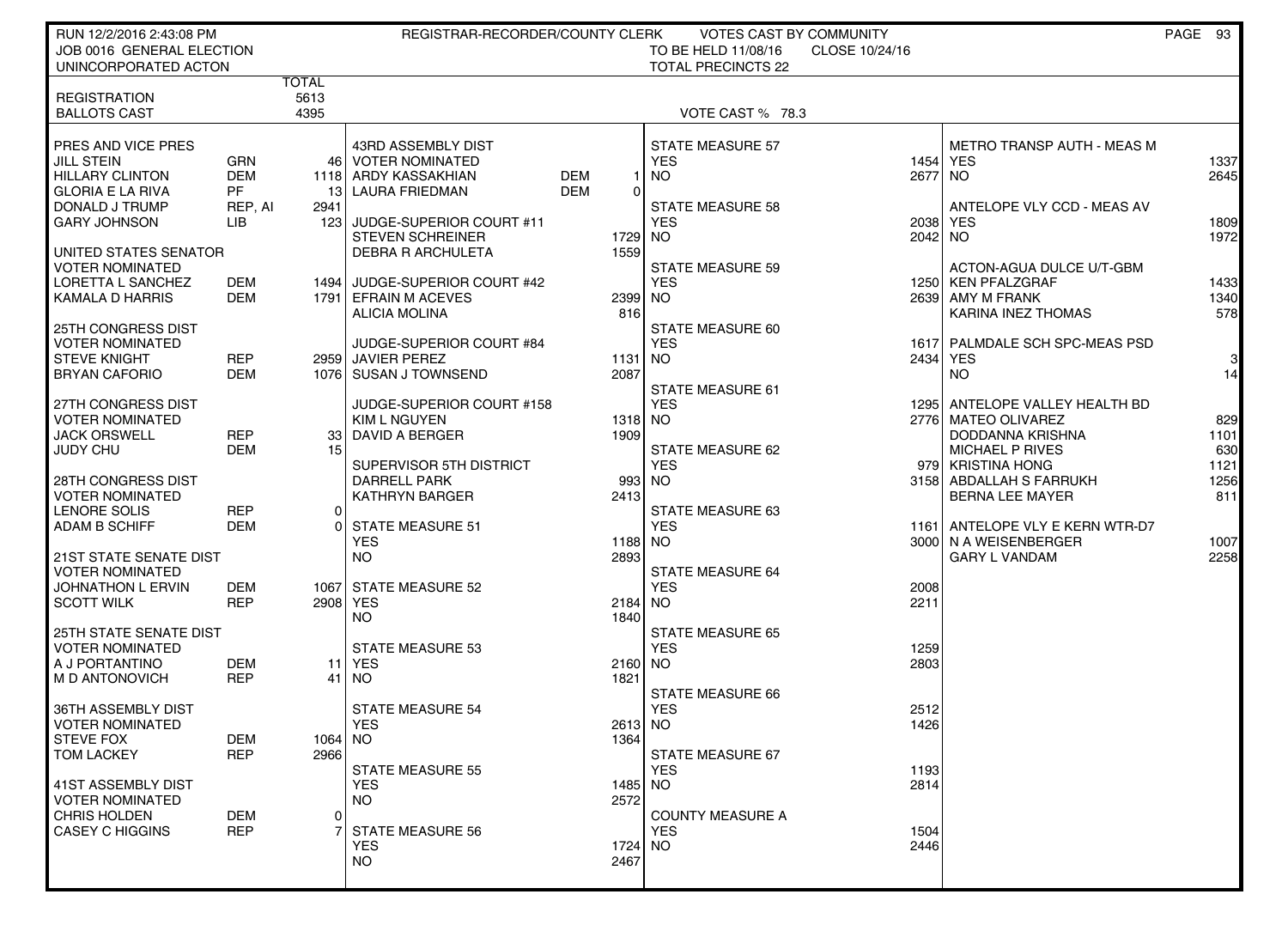| RUN 12/2/2016 2:43:08 PM                                                                                                              |                                                   |                 | REGISTRAR-RECORDER/COUNTY CLERK                                                                  |                     | VOTES CAST BY COMMUNITY                                                                                |                          | PAGE 94 |
|---------------------------------------------------------------------------------------------------------------------------------------|---------------------------------------------------|-----------------|--------------------------------------------------------------------------------------------------|---------------------|--------------------------------------------------------------------------------------------------------|--------------------------|---------|
| JOB 0016 GENERAL ELECTION<br>UNINCORPORATED AGOURA                                                                                    |                                                   |                 |                                                                                                  |                     | TO BE HELD 11/08/16<br>CLOSE 10/24/16<br><b>TOTAL PRECINCTS 9</b>                                      |                          |         |
|                                                                                                                                       | <b>TOTAL</b>                                      |                 |                                                                                                  |                     |                                                                                                        |                          |         |
| <b>REGISTRATION</b><br><b>BALLOTS CAST</b>                                                                                            |                                                   | 4761<br>3754    |                                                                                                  |                     | <b>VOTE CAST % 78.85</b>                                                                               |                          |         |
| PRES AND VICE PRES<br><b>JILL STEIN</b><br><b>HILLARY CLINTON</b><br><b>GLORIA E LA RIVA</b><br>DONALD J TRUMP<br><b>GARY JOHNSON</b> | <b>GRN</b><br><b>DEM</b><br>PF.<br>REP, AI<br>LIB | 61<br>10<br>144 | JUDGE-SUPERIOR COURT #158<br>KIM L NGUYEN<br>2162 DAVID A BERGER<br>1235 STATE MEASURE 51<br>YES | 1382 NO<br>1455     | STATE MEASURE 62<br>1319 YES<br>STATE MEASURE 63<br><b>YES</b>                                         | 1706<br>1775<br>2455     |         |
|                                                                                                                                       |                                                   |                 | <b>NO</b>                                                                                        | 1994                | <b>NO</b>                                                                                              | 1073                     |         |
| UNITED STATES SENATOR<br><b>VOTER NOMINATED</b><br>LORETTA L SANCHEZ<br>KAMALA D HARRIS                                               | DEM<br>DEM                                        | 2171            | <b>STATE MEASURE 52</b><br>936 YES<br>  NO                                                       | 2241<br>1142 NO     | <b>STATE MEASURE 64</b><br><b>YES</b>                                                                  | 2315<br>1272             |         |
| 30TH CONGRESS DIST<br><b>VOTER NOMINATED</b><br><b>BRAD SHERMAN</b><br><b>MARK REED</b>                                               | DEM<br><b>REP</b>                                 | $363$ NO<br>267 | <b>STATE MEASURE 53</b><br><b>YES</b>                                                            | 1481<br>1828 NO     | <b>STATE MEASURE 65</b><br>YES                                                                         | 1563<br>1855             |         |
| 33RD CONGRESS DIST<br><b>VOTER NOMINATED</b><br><b>KENNETH W WRIGHT</b>                                                               | <b>REP</b>                                        | 1159            | <b>STATE MEASURE 54</b><br><b>YES</b><br><b>NO</b>                                               | 1065 NO             | <b>STATE MEASURE 66</b><br>2230 YES                                                                    | 1640<br>1648             |         |
| TED W LIEU<br>27TH STATE SENATE DIST                                                                                                  | DEM                                               |                 | 1609 STATE MEASURE 55<br><b>YES</b><br><b>NO</b>                                                 | 1842 NO             | STATE MEASURE 67<br>1582 YES                                                                           | 2029<br>1391             |         |
| <b>VOTER NOMINATED</b><br><b>STEVE FAZIO</b><br><b>HENRY STERN</b>                                                                    | <b>REP</b><br><b>DEM</b>                          | 1934 YES        | 1493 STATE MEASURE 56<br><b>NO</b>                                                               | 1015 NO             | <b>COUNTY MEASURE A</b><br>2543 YES                                                                    | 2090<br>1283             |         |
| 45TH ASSEMBLY DIST<br>VOTER NOMINATED<br><b>MATT DABABNEH</b><br><b>JERRY KOWAL</b>                                                   | DEM<br><b>REP</b>                                 | 335 NO          | <b>STATE MEASURE 57</b><br>278 YES                                                               | 1146 NO             | <b>METRO TRANSP AUTH - MEAS M</b><br>2304 YES                                                          | 2017<br>1342             |         |
| 50TH ASSEMBLY DIST<br><b>VOTER NOMINATED</b><br><b>MATTHEW G CRAFFEY</b><br>RICHARD BLOOM                                             | <b>REP</b><br>DEM                                 | 1168 NO<br>1570 | <b>STATE MEASURE 58</b><br><b>YES</b>                                                            | 2423 YES<br>1016 NO | LOS ANGELES CC SPC-MEAS CC                                                                             | 1709<br>1202             |         |
| JUDGE-SUPERIOR COURT #11<br><b>STEVEN SCHREINER</b><br><b>DEBRA R ARCHULETA</b>                                                       |                                                   | 1328 NO<br>1327 | <b>STATE MEASURE 59</b><br><b>YES</b><br>STATE MEASURE 60                                        | 1551                | SANTA MONICA COMM COL-BT<br>1736   M QUINONES-PEREZ<br>SION ROY<br><b>ROB G RADER</b><br>SUSAN AMINOFF | 156<br>105<br>143<br>151 |         |
| JUDGE-SUPERIOR COURT #42<br><b>EFRAIN M ACEVES</b><br><b>ALICIA MOLINA</b>                                                            |                                                   | 1796 NO<br>851  | <b>YES</b><br>STATE MEASURE 61                                                                   | 1332                | 2106 SANTA MONICA CCD - MEAS V<br><b>YES</b><br><b>NO</b>                                              | 205<br>126               |         |
| JUDGE-SUPERIOR COURT #84<br>JAVIER PEREZ<br>SUSAN J TOWNSEND                                                                          |                                                   | 700 NO<br>1925  | <b>YES</b>                                                                                       | 1668<br>1727        |                                                                                                        |                          |         |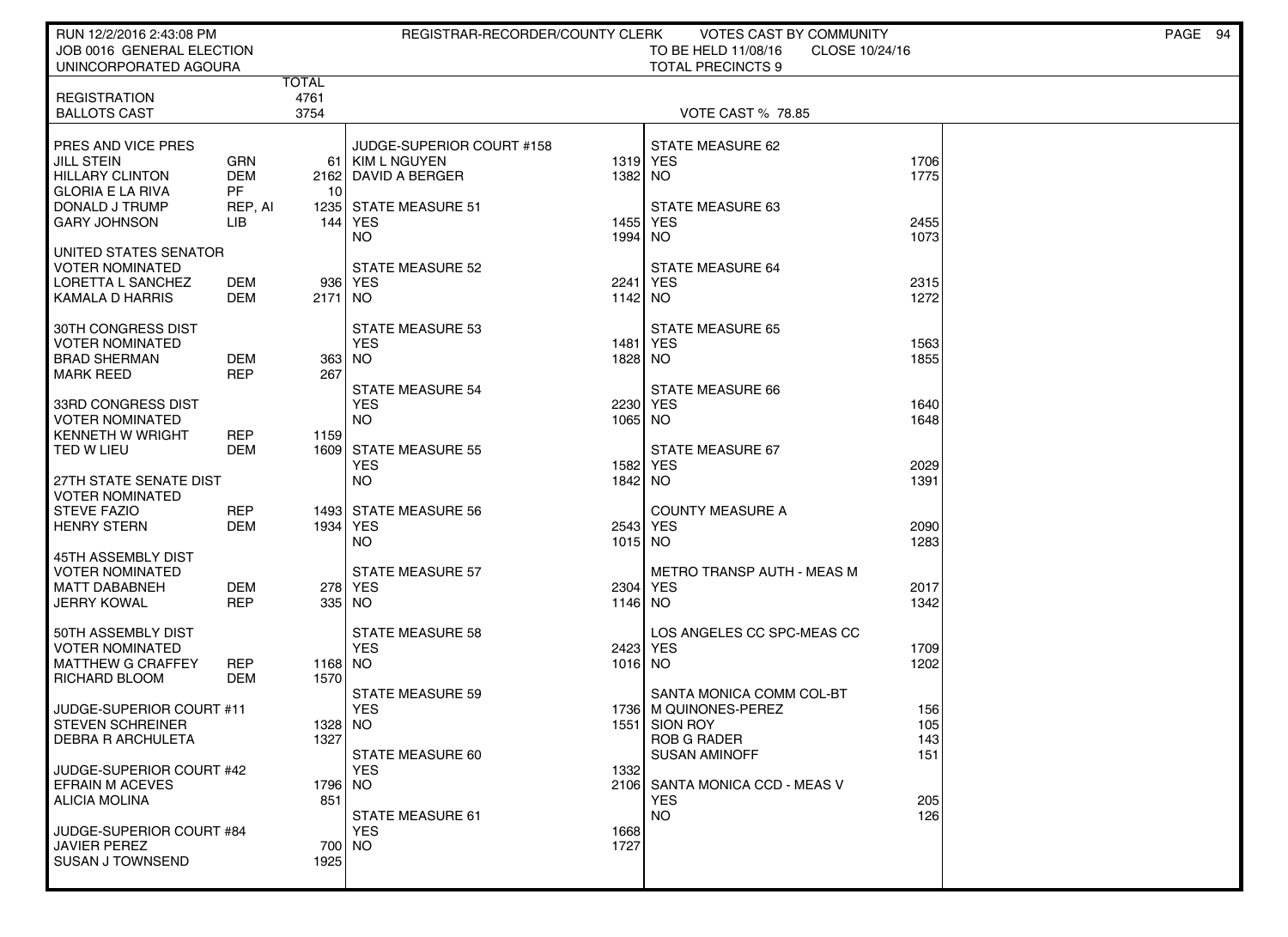| RUN 12/2/2016 2:43:08 PM<br>JOB 0016 GENERAL ELECTION<br>UNINCORPORATED AGUA DULCE           |                                       |                              | REGISTRAR-RECORDER/COUNTY CLERK                                          |           | <b>VOTES CAST BY COMMUNITY</b><br>TO BE HELD 11/08/16<br>CLOSE 10/24/16<br><b>TOTAL PRECINCTS 17</b> |             |                                                                                   | PAGE 95 |                      |
|----------------------------------------------------------------------------------------------|---------------------------------------|------------------------------|--------------------------------------------------------------------------|-----------|------------------------------------------------------------------------------------------------------|-------------|-----------------------------------------------------------------------------------|---------|----------------------|
| <b>REGISTRATION</b><br><b>BALLOTS CAST</b>                                                   |                                       | <b>TOTAL</b><br>2587<br>2062 |                                                                          |           | <b>VOTE CAST % 79.71</b>                                                                             |             |                                                                                   |         |                      |
| PRES AND VICE PRES<br><b>JILL STEIN</b><br><b>HILLARY CLINTON</b><br><b>GLORIA E LA RIVA</b> | <b>GRN</b><br><b>DEM</b><br><b>PF</b> | 10                           | JUDGE-SUPERIOR COURT #11<br>27 STEVEN SCHREINER<br>554 DEBRA R ARCHULETA |           | <b>STATE MEASURE 58</b><br>713 YES<br>712 NO                                                         | 1042        | ANTELOPE VLY CCD - MEAS AV<br><b>YES</b><br>874 INO                               |         | 727<br>870           |
| DONALD J TRUMP<br><b>GARY JOHNSON</b>                                                        | REP, AI<br>LIB                        |                              | 1347 JUDGE-SUPERIOR COURT #42<br>75 EFRAIN M ACEVES<br>ALICIA MOLINA     |           | <b>STATE MEASURE 59</b><br>1024 YES<br>393 NO                                                        | 625         | SANTA CLARITA COM COL-TA 2<br><b>EDEL ALONSO</b><br>1195 BRUCE FORTINE            |         | 10 <sup>1</sup><br>3 |
| UNITED STATES SENATOR<br><b>VOTER NOMINATED</b><br>LORETTA L SANCHEZ                         | DEM                                   |                              | JUDGE-SUPERIOR COURT #84<br>610 JAVIER PEREZ                             | 382       | STATE MEASURE 60<br><b>YES</b>                                                                       |             | R BALDWIN-KENNEDY<br>786   SANTA CLARITA COM COL-TA 4                             |         | $6 \mid$             |
| <b>KAMALA D HARRIS</b><br>25TH CONGRESS DIST<br><b>VOTER NOMINATED</b>                       | <b>DEM</b>                            |                              | 893 SUSAN J TOWNSEND<br>JUDGE-SUPERIOR COURT #158<br><b>KIM L NGUYEN</b> | 994       | NO.<br>STATE MEASURE 61<br>605 YES                                                                   | 10931       | JERRY DANIELSEN<br>MICHELE R JENKINS<br>657 ACTON-AGUA DULCE U/T-GBM              |         | 15<br>5 <sub>l</sub> |
| <b>STEVE KNIGHT</b><br><b>BRYAN CAFORIO</b>                                                  | <b>REP</b><br><b>DEM</b>              | 532                          | 1397 DAVID A BERGER<br>SUPERVISOR 5TH DISTRICT                           |           | 808 NO<br>STATE MEASURE 62                                                                           |             | 1225   KEN PFALZGRAF<br>AMY M FRANK<br><b>KARINA INEZ THOMAS</b>                  |         | 533<br>626<br>297    |
| 28TH CONGRESS DIST<br><b>VOTER NOMINATED</b><br>LENORE SOLIS                                 | <b>REP</b>                            | 0                            | <b>DARRELL PARK</b><br><b>KATHRYN BARGER</b>                             | 1110 NO   | 475 YES                                                                                              | 486         | 1456 ANTELOPE VALLEY HEALTH BD<br><b>MATEO OLIVAREZ</b>                           |         | 367                  |
| <b>ADAM B SCHIFF</b><br>21ST STATE SENATE DIST                                               | <b>DEM</b>                            | 0                            | <b>STATE MEASURE 51</b><br><b>YES</b><br>NO.                             | 1326 NO   | STATE MEASURE 63<br>602 YES                                                                          |             | <b>DODDANNA KRISHNA</b><br>570 MICHAEL P RIVES<br>1368 KRISTINA HONG              |         | 571<br>298<br>467    |
| <b>VOTER NOMINATED</b><br><b>JOHNATHON L ERVIN</b><br><b>SCOTT WILK</b>                      | DEM<br><b>REP</b>                     | 504<br>1402 YES              | <b>STATE MEASURE 52</b>                                                  |           | <b>STATE MEASURE 64</b><br>1057 YES                                                                  | 1019        | ABDALLAH S FARRUKH<br><b>BERNA LEE MAYER</b>                                      |         | 584<br>419           |
| <b>25TH STATE SENATE DIST</b><br><b>VOTER NOMINATED</b><br>A J PORTANTINO                    | <b>DEM</b>                            |                              | <b>NO</b><br><b>STATE MEASURE 53</b><br>0 YES                            | 841       | <b>NO</b><br><b>STATE MEASURE 65</b><br>1081 YES                                                     | 621         | 961 ANTELOPE VLY E KERN WTR-D7<br>N A WEISENBERGER<br><b>GARY L VANDAM</b>        |         | 62<br>208            |
| M D ANTONOVICH<br>36TH ASSEMBLY DIST                                                         | <b>REP</b>                            |                              | 0 NO<br><b>STATE MEASURE 54</b>                                          |           | 798 NO<br><b>STATE MEASURE 66</b>                                                                    |             | 1306 CASTAIC LAKE WTR ACY AT LG<br><b>LYNNE PLAMBECK</b><br><b>WILLIAM COOPER</b> |         | 12 <sub>1</sub>      |
| <b>VOTER NOMINATED</b><br><b>STEVE FOX</b><br><b>TOM LACKEY</b>                              | <b>DEM</b><br><b>REP</b>              | 85                           | <b>YES</b><br>63 NO                                                      |           | 1309 YES<br>$551$ NO                                                                                 | 1238        | 617 CASTAIC LAKE WTR ACY DIV 1<br><b>RJ KELLY</b>                                 |         | 12                   |
| 38TH ASSEMBLY DIST<br><b>VOTER NOMINATED</b>                                                 |                                       |                              | <b>STATE MEASURE 55</b><br><b>YES</b><br><b>NO</b>                       | 1212 NO   | <b>STATE MEASURE 67</b><br>715 YES                                                                   | 602<br>1279 | JOAN M DUNN                                                                       |         | 9 <sup>1</sup>       |
| DANTE ACOSTA<br><b>CHRISTY SMITH</b><br>39TH ASSEMBLY DIST                                   | <b>REP</b><br>DEM                     | 1291                         | 458 STATE MEASURE 56<br><b>YES</b><br><b>NO</b>                          | $1113$ NO | <b>COUNTY MEASURE A</b><br>848 YES                                                                   | 741<br>1131 |                                                                                   |         |                      |
| <b>VOTER NOMINATED</b><br>PATTY LOPEZ<br>RAUL BOCANEGRA                                      | <b>DEM</b><br><b>DEM</b>              |                              | STATE MEASURE 57<br><b>YES</b>                                           |           | <b>METRO TRANSP AUTH - MEAS M</b><br>781 YES                                                         | 666         |                                                                                   |         |                      |
|                                                                                              |                                       |                              | <b>NO</b>                                                                | 1145 NO   |                                                                                                      | 1200        |                                                                                   |         |                      |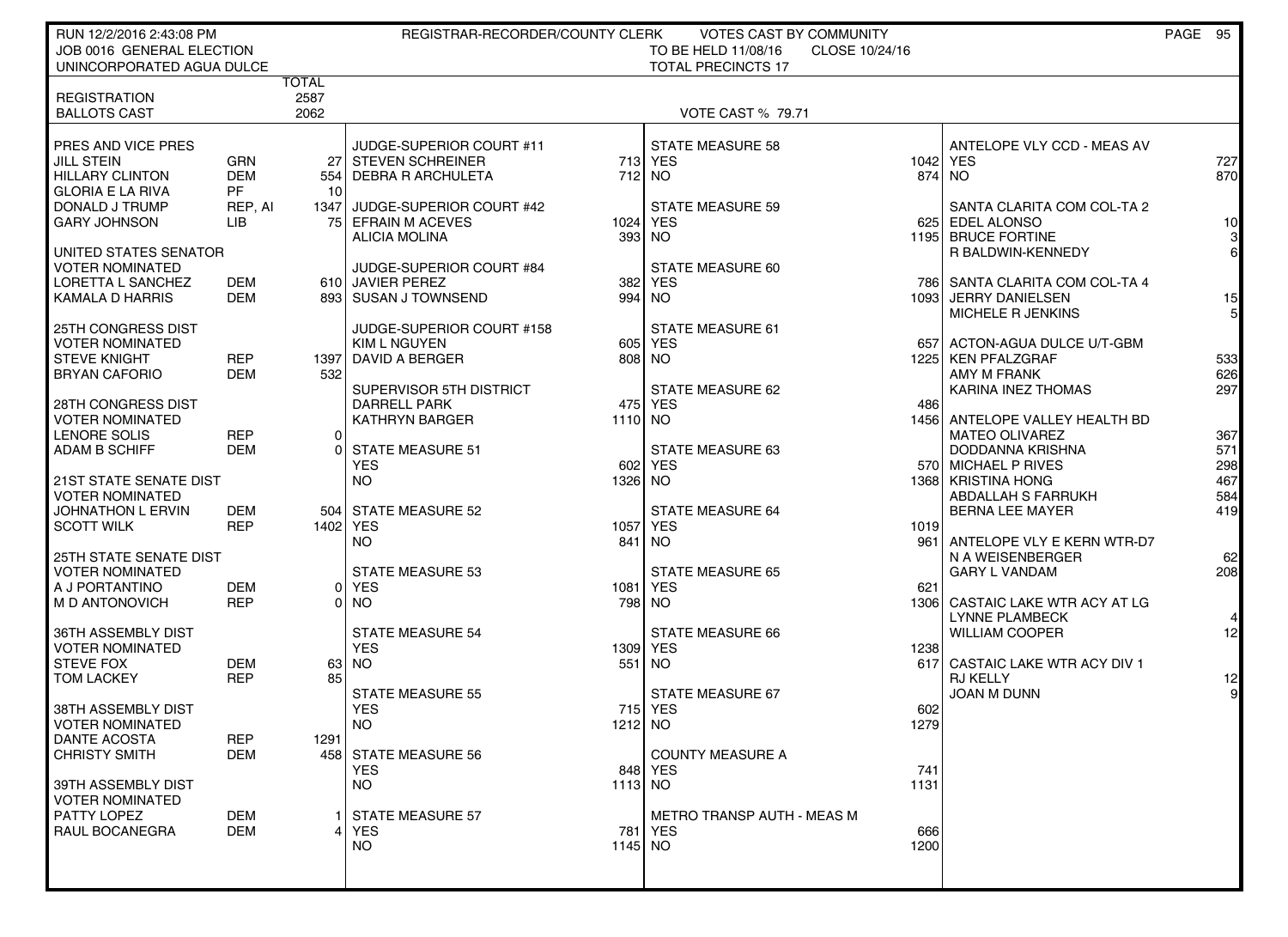| RUN 12/2/2016 2:43:08 PM                  |                     |     | REGISTRAR-RECORDER/COUNTY CLERK |               | VOTES CAST BY COMMUNITY               |            | PAGE 96 |
|-------------------------------------------|---------------------|-----|---------------------------------|---------------|---------------------------------------|------------|---------|
| JOB 0016 GENERAL ELECTION                 |                     |     |                                 |               | TO BE HELD 11/08/16<br>CLOSE 10/24/16 |            |         |
| UNINCORPORATED ALONDRA PARK               |                     |     |                                 |               | <b>TOTAL PRECINCTS 1</b>              |            |         |
| <b>REGISTRATION</b>                       | <b>TOTAL</b><br>939 |     |                                 |               |                                       |            |         |
| <b>BALLOTS CAST</b>                       | 738                 |     |                                 |               | <b>VOTE CAST % 78.59</b>              |            |         |
|                                           |                     |     |                                 |               |                                       |            |         |
| <b>PRES AND VICE PRES</b>                 |                     |     | <b>STATE MEASURE 52</b>         |               | STATE MEASURE 64                      |            |         |
| JILL STEIN                                | <b>GRN</b>          |     | 13   YES                        |               | 512 YES                               | 409        |         |
| <b>HILLARY CLINTON</b>                    | DEM                 |     | 593 NO                          | 148 NO        |                                       | 276        |         |
| GLORIA E LA RIVA                          | <b>PF</b>           | 10  |                                 |               |                                       |            |         |
| DONALD J TRUMP                            | REP, AI             | 81  | <b>STATE MEASURE 53</b>         |               | <b>STATE MEASURE 65</b>               |            |         |
| <b>GARY JOHNSON</b>                       | ЦB                  | 11  | YES                             | 334           | <b>YES</b>                            | 362        |         |
|                                           |                     |     | NO.                             | 306           | NO.                                   | 298        |         |
| UNITED STATES SENATOR                     |                     |     |                                 |               |                                       |            |         |
| <b>VOTER NOMINATED</b>                    |                     |     | <b>STATE MEASURE 54</b>         |               | <b>STATE MEASURE 66</b>               |            |         |
| LORETTA L SANCHEZ<br>  KAMALA D HARRIS    | DEM<br>DEM          |     | 315 YES<br>347 NO               | 227           | 416 YES<br>NO.                        | 302<br>327 |         |
|                                           |                     |     |                                 |               |                                       |            |         |
| 43RD CONGRESS DIST                        |                     |     | STATE MEASURE 55                |               | STATE MEASURE 67                      |            |         |
| VOTER NOMINATED                           |                     |     | <b>YES</b>                      | 522           | YES                                   | 367        |         |
| MAXINE WATERS                             | DEM                 |     | 472 INO                         | 148 NO        |                                       | 286        |         |
| <b>OMAR NAVARRO</b>                       | <b>REP</b>          | 176 |                                 |               |                                       |            |         |
|                                           |                     |     | <b>STATE MEASURE 56</b>         |               | <b>COUNTY MEASURE A</b>               |            |         |
| 35TH STATE SENATE DIST                    |                     |     | <b>YES</b>                      | 488           | YES                                   | 552        |         |
| VOTER NOMINATED                           |                     |     | <b>NO</b>                       | 194 NO        |                                       | 99         |         |
| WARREN T FURUTANI                         | DEM                 | 308 |                                 |               |                                       |            |         |
| <b>STEVEN BRADFORD</b>                    | DEM                 | 297 | <b>STATE MEASURE 57</b>         |               | METRO TRANSP AUTH - MEAS M            |            |         |
|                                           |                     |     | <b>YES</b><br><b>NO</b>         | 476<br>193 NO | YES                                   | 510<br>148 |         |
| I 62ND ASSEMBLY DIST<br>  VOTER NOMINATED |                     |     |                                 |               |                                       |            |         |
| MARCO ANTONIO LEAL                        | <b>REP</b>          |     | 132 STATE MEASURE 58            |               | LOCAL PUB SCH FUND AUTH-LP            |            |         |
| <b>BARON BRUNO</b>                        | <b>LIB</b>          |     | 45 YES                          |               | 546 YES                               | 541        |         |
| AUTUMN BURKE                              | DEM                 |     | 460 NO                          | 124 NO        |                                       | 98         |         |
|                                           |                     |     |                                 |               |                                       |            |         |
| JUDGE-SUPERIOR COURT #11                  |                     |     | <b>STATE MEASURE 59</b>         |               | WEST BASIN MUNI WATER-BD 5            |            |         |
| <b>STEVEN SCHREINER</b>                   |                     |     | 194   YES                       |               | 379 DONALD L DEAR                     | 369        |         |
| <b>DEBRA R ARCHULETA</b>                  |                     |     | 405 NO                          |               | 254 RYAN C RICHARD                    | 199        |         |
|                                           |                     |     |                                 |               |                                       |            |         |
| JUDGE-SUPERIOR COURT #42                  |                     |     | STATE MEASURE 60                |               |                                       |            |         |
| EFRAIN M ACEVES<br>  ALICIA MOLINA        |                     |     | 303 YES<br>303 NO               | 414<br>252    |                                       |            |         |
|                                           |                     |     |                                 |               |                                       |            |         |
| JUDGE-SUPERIOR COURT #84                  |                     |     | <b>STATE MEASURE 61</b>         |               |                                       |            |         |
| <b>JAVIER PEREZ</b>                       |                     |     | 306 YES                         | 370           |                                       |            |         |
| <b>SUSAN J TOWNSEND</b>                   |                     | 281 | NO.                             | 287           |                                       |            |         |
|                                           |                     |     |                                 |               |                                       |            |         |
| JUDGE-SUPERIOR COURT #158                 |                     |     | STATE MEASURE 62                |               |                                       |            |         |
| KIM L NGUYEN                              |                     |     | 281 YES                         | 378           |                                       |            |         |
| <b>DAVID A BERGER</b>                     |                     |     | 308 NO                          | 283           |                                       |            |         |
|                                           |                     |     |                                 |               |                                       |            |         |
| STATE MEASURE 51<br><b>YES</b>            |                     |     | STATE MEASURE 63<br>490 YES     | 497           |                                       |            |         |
| NO <sub>1</sub>                           |                     |     | 181   NO                        | 166           |                                       |            |         |
|                                           |                     |     |                                 |               |                                       |            |         |
|                                           |                     |     |                                 |               |                                       |            |         |
|                                           |                     |     |                                 |               |                                       |            |         |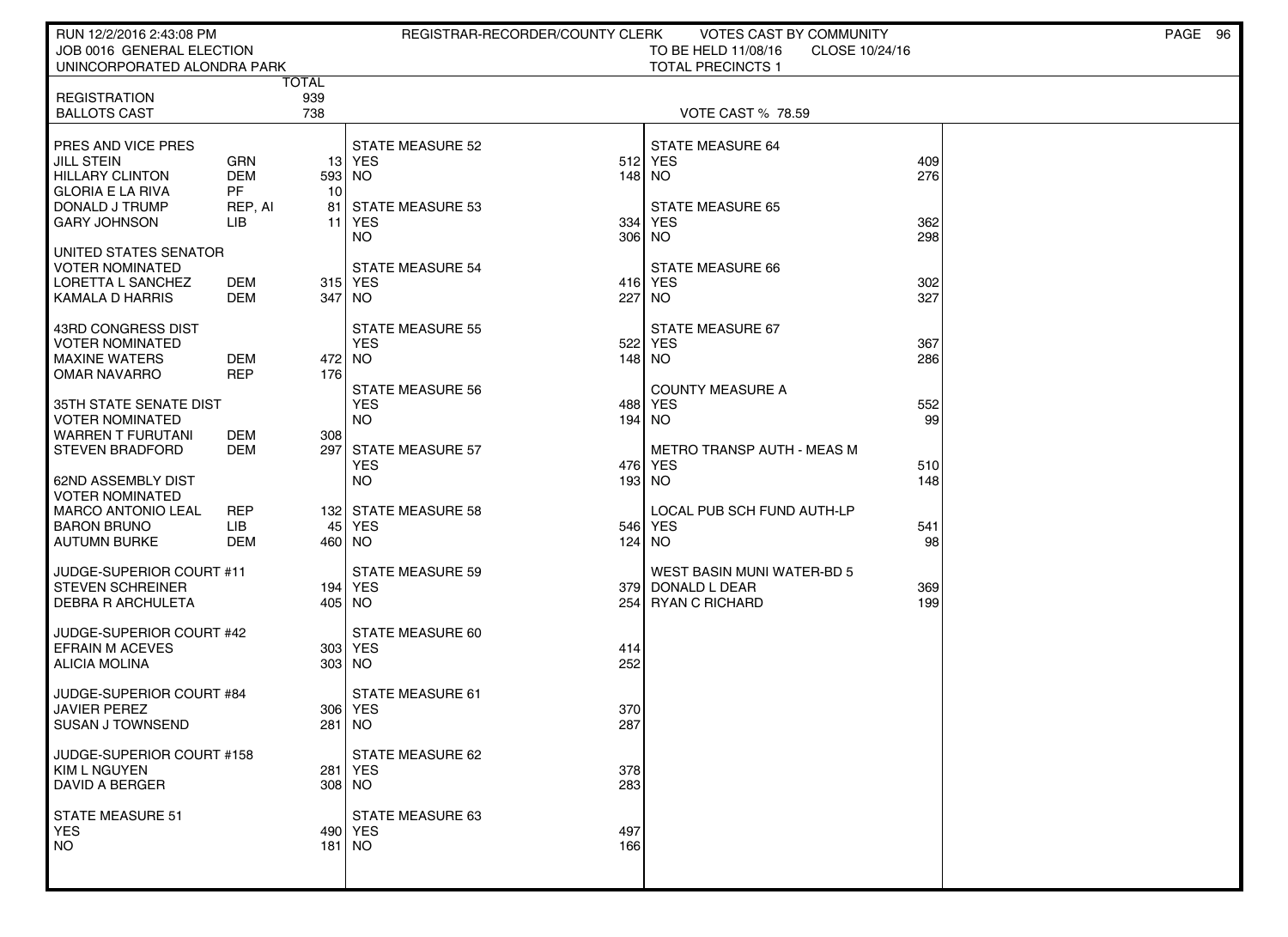| RUN 12/2/2016 2:43:08 PM                         |            |                |                                       | REGISTRAR-RECORDER/COUNTY CLERK | VOTES CAST BY COMMUNITY           |                | PAGE 97 |
|--------------------------------------------------|------------|----------------|---------------------------------------|---------------------------------|-----------------------------------|----------------|---------|
| JOB 0016 GENERAL ELECTION                        |            |                |                                       |                                 | TO BE HELD 11/08/16               | CLOSE 10/24/16 |         |
| UNINCORPORATED ALTADENA                          |            |                |                                       |                                 | <b>TOTAL PRECINCTS 25</b>         |                |         |
| <b>REGISTRATION</b>                              |            | TOTAL<br>29622 |                                       |                                 |                                   |                |         |
| <b>BALLOTS CAST</b>                              |            | 22688          |                                       |                                 | <b>VOTE CAST % 76.59</b>          |                |         |
|                                                  |            |                |                                       |                                 |                                   |                |         |
| <b>PRES AND VICE PRES</b>                        |            |                | <b>STATE MEASURE 51</b>               |                                 | STATE MEASURE 63                  |                |         |
| <b>JILL STEIN</b>                                | <b>GRN</b> |                | 558 YES                               | 12025 YES                       |                                   | 16176          |         |
| <b>HILLARY CLINTON</b>                           | DEM        | 17037 NO       |                                       | 9116 NO                         |                                   | 5012           |         |
| GLORIA E LA RIVA                                 | PF         | 79             |                                       |                                 |                                   |                |         |
| DONALD J TRUMP                                   | REP, AI    |                | 3653 STATE MEASURE 52                 |                                 | <b>STATE MEASURE 64</b>           |                |         |
| <b>GARY JOHNSON</b>                              | LIB        |                | 556 YES                               | 16149                           | YES                               | 13921          |         |
|                                                  |            |                | NO.                                   | 4704 NO                         |                                   | 7589           |         |
| UNITED STATES SENATOR<br>VOTER NOMINATED         |            |                | <b>STATE MEASURE 53</b>               |                                 | <b>STATE MEASURE 65</b>           |                |         |
| LORETTA L SANCHEZ                                | DEM        | 5761   YES     |                                       | 7618 YES                        |                                   | 9629           |         |
| KAMALA D HARRIS                                  | DEM        | 14910 NO       |                                       | 12872 NO                        |                                   | 11198          |         |
|                                                  |            |                |                                       |                                 |                                   |                |         |
| 27TH CONGRESS DIST                               |            |                | STATE MEASURE 54                      |                                 | STATE MEASURE 66                  |                |         |
| I VOTER NOMINATED                                |            |                | <b>YES</b>                            | 12780 YES                       |                                   | 8117           |         |
| <b>JACK ORSWELL</b>                              | REP        | 4608 NO        |                                       | 7443 NO                         |                                   | 12004          |         |
| I JUDY CHU                                       | DEM        | 16452          |                                       |                                 |                                   |                |         |
|                                                  |            |                | <b>STATE MEASURE 55</b><br><b>YES</b> |                                 | STATE MEASURE 67                  |                |         |
| 25TH STATE SENATE DIST<br><b>VOTER NOMINATED</b> |            |                | <b>NO</b>                             | 14681<br>6437                   | <b>YES</b><br>NO.                 | 13607<br>7059  |         |
| A J PORTANTINO                                   | DEM        | 15041          |                                       |                                 |                                   |                |         |
| I M D ANTONOVICH                                 | REP        | 6147           | STATE MEASURE 56                      |                                 | <b>COUNTY MEASURE A</b>           |                |         |
|                                                  |            |                | <b>YES</b>                            | 15176                           | YES                               | 15342          |         |
| 41ST ASSEMBLY DIST                               |            |                | NO.                                   | 6296 NO                         |                                   | 5132           |         |
| VOTER NOMINATED                                  |            |                |                                       |                                 |                                   |                |         |
| CHRIS HOLDEN                                     | DEM        |                | 16260 STATE MEASURE 57                |                                 | <b>METRO TRANSP AUTH - MEAS M</b> |                |         |
| CASEY C HIGGINS                                  | <b>REP</b> | 4683 YES       |                                       | 15824 YES                       |                                   | 14825          |         |
| JUDGE-SUPERIOR COURT #11                         |            |                | <b>NO</b>                             | 5346 NO                         |                                   | 5756           |         |
| STEVEN SCHREINER                                 |            |                | 6482 STATE MEASURE 58                 |                                 |                                   |                |         |
| I DEBRA R ARCHULETA                              |            | 10832 YES      |                                       | 16451                           |                                   |                |         |
|                                                  |            |                | NO.                                   | 4564                            |                                   |                |         |
| JUDGE-SUPERIOR COURT #42                         |            |                |                                       |                                 |                                   |                |         |
| <b>EFRAIN M ACEVES</b>                           |            | 10751          | STATE MEASURE 59                      |                                 |                                   |                |         |
| ALICIA MOLINA                                    |            | 6769 YES       |                                       | 12167                           |                                   |                |         |
|                                                  |            |                | NO                                    | 7976                            |                                   |                |         |
| JUDGE-SUPERIOR COURT #84                         |            |                |                                       |                                 |                                   |                |         |
| JAVIER PEREZ<br>I SUSAN J TOWNSEND               |            |                | 4859 STATE MEASURE 60                 |                                 |                                   |                |         |
|                                                  |            | 12320 YES      | NO                                    | 9496<br>11244                   |                                   |                |         |
| JUDGE-SUPERIOR COURT #158                        |            |                |                                       |                                 |                                   |                |         |
| KIM L NGUYEN                                     |            |                | 9709 STATE MEASURE 61                 |                                 |                                   |                |         |
| DAVID A BERGER                                   |            | 7672 YES       |                                       | 10694                           |                                   |                |         |
|                                                  |            |                | <b>NO</b>                             | 10086                           |                                   |                |         |
| SUPERVISOR 5TH DISTRICT                          |            |                |                                       |                                 |                                   |                |         |
| <b>DARRELL PARK</b>                              |            |                | 8375 STATE MEASURE 62                 |                                 |                                   |                |         |
| <b>KATHRYN BARGER</b>                            |            | 9837 YES       |                                       | 13258                           |                                   |                |         |
|                                                  |            |                | <b>NO</b>                             | 7791                            |                                   |                |         |
|                                                  |            |                |                                       |                                 |                                   |                |         |
|                                                  |            |                |                                       |                                 |                                   |                |         |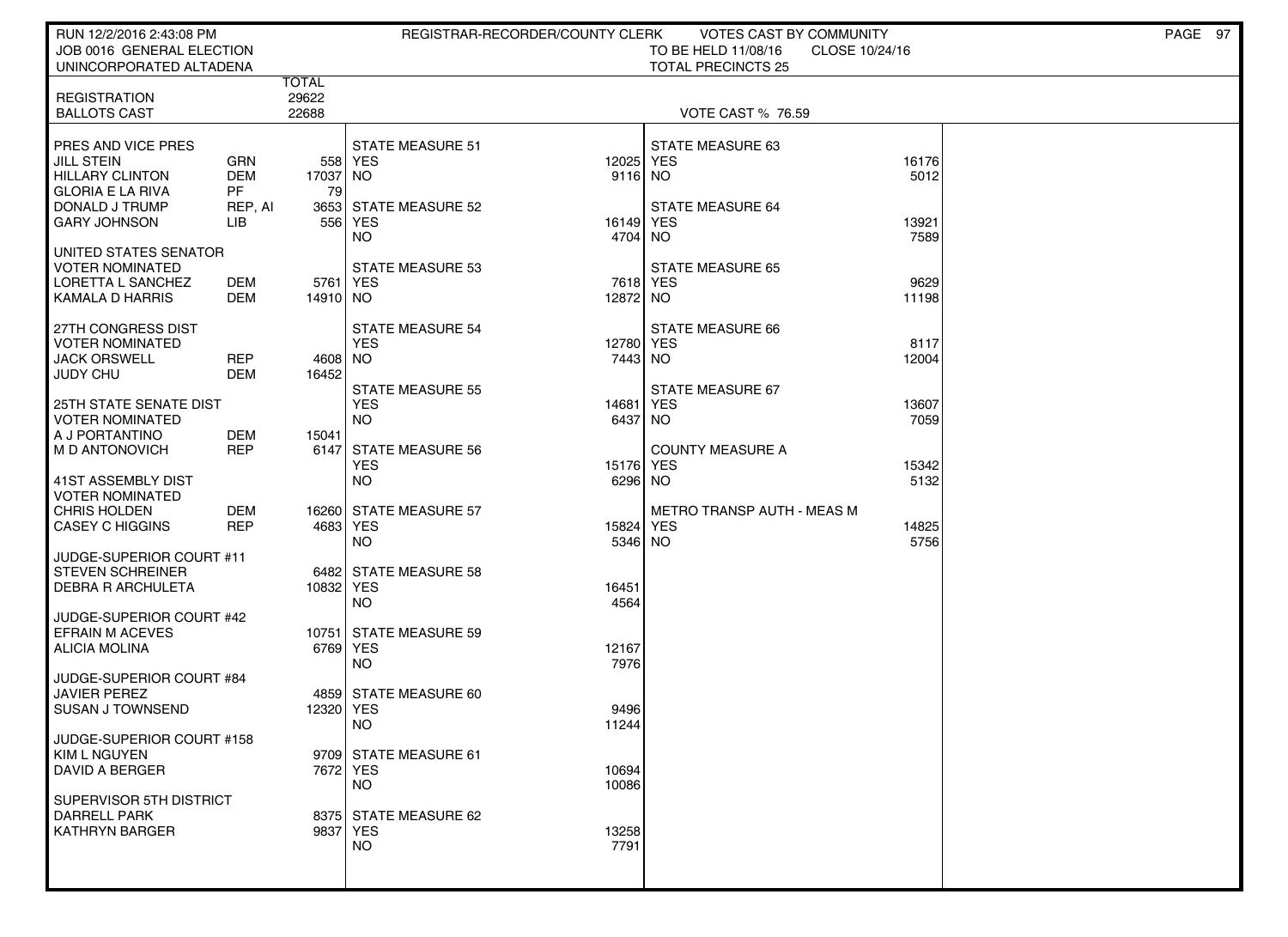| RUN 12/2/2016 2:43:08 PM                                                                   |                                       | REGISTRAR-RECORDER/COUNTY CLERK                                                           |     | VOTES CAST BY COMMUNITY                                                                         |                   | PAGE 98 |
|--------------------------------------------------------------------------------------------|---------------------------------------|-------------------------------------------------------------------------------------------|-----|-------------------------------------------------------------------------------------------------|-------------------|---------|
| JOB 0016 GENERAL ELECTION<br>UNINCORPORATED ANTELOPE                                       |                                       |                                                                                           |     | TO BE HELD 11/08/16<br>CLOSE 10/24/16<br><b>TOTAL PRECINCTS 4</b>                               |                   |         |
|                                                                                            | TOTAL                                 |                                                                                           |     |                                                                                                 |                   |         |
| <b>REGISTRATION</b><br><b>BALLOTS CAST</b>                                                 | 1194<br>817                           |                                                                                           |     | VOTE CAST % 68.43                                                                               |                   |         |
| PRES AND VICE PRES<br>JILL STEIN<br><b>HILLARY CLINTON</b><br><b>GLORIA E LA RIVA</b>      | <b>GRN</b><br><b>DEM</b><br><b>PF</b> | SUPERVISOR 5TH DISTRICT<br><b>DARRELL PARK</b><br>11<br><b>KATHRYN BARGER</b><br>201<br>3 |     | STATE MEASURE 62<br>192 YES<br>487 NO                                                           | 177<br>595        |         |
| DONALD J TRUMP<br><b>GARY JOHNSON</b>                                                      | REP, AI<br>LIB                        | 536 STATE MEASURE 51<br>34<br>YES<br>NO.                                                  | 298 | STATE MEASURE 63<br><b>YES</b><br>466 NO                                                        | 256<br>515        |         |
| UNITED STATES SENATOR<br><b>VOTER NOMINATED</b><br>LORETTA L SANCHEZ<br>KAMALA D HARRIS    | DEM<br><b>DEM</b>                     | <b>STATE MEASURE 52</b><br>256   YES<br>335   NO                                          | 449 | STATE MEASURE 64<br>YES<br>315 NO                                                               | 317<br>467        |         |
| 23RD CONGRESS DIST<br><b>VOTER NOMINATED</b><br><b>WENDY REED</b><br><b>KEVIN MCCARTHY</b> | DEM<br><b>REP</b>                     | <b>STATE MEASURE 53</b><br><b>YES</b><br>56 l<br>NO.<br>149                               | 384 | <b>STATE MEASURE 65</b><br>YES<br>364 NO                                                        | 256<br>499        |         |
| 25TH CONGRESS DIST<br><b>VOTER NOMINATED</b><br><b>STEVE KNIGHT</b>                        | REP                                   | <b>STATE MEASURE 54</b><br><b>YES</b><br><b>NO</b><br>423                                 |     | <b>STATE MEASURE 66</b><br>523 YES<br>223 NO                                                    | 501<br>257        |         |
| <b>BRYAN CAFORIO</b><br><b>21ST STATE SENATE DIST</b>                                      | DEM                                   | 137<br><b>STATE MEASURE 55</b><br><b>YES</b><br><b>NO</b>                                 | 357 | STATE MEASURE 67<br><b>YES</b><br>411 NO                                                        | 217<br>546        |         |
| <b>VOTER NOMINATED</b><br>JOHNATHON L ERVIN<br><b>SCOTT WILK</b>                           | DEM<br><b>REP</b>                     | 230 STATE MEASURE 56<br>521<br>YES<br>NO.                                                 | 316 | <b>COUNTY MEASURE A</b><br>YES<br>465 NO                                                        | 385<br>374        |         |
| 36TH ASSEMBLY DIST<br><b>VOTER NOMINATED</b><br><b>STEVE FOX</b><br><b>TOM LACKEY</b>      | DEM<br><b>REP</b>                     | <b>STATE MEASURE 57</b><br>198 YES<br>558   NO                                            | 329 | METRO TRANSP AUTH - MEAS M<br>YES<br>450 NO                                                     | 368<br>387        |         |
| JUDGE-SUPERIOR COURT #11<br><b>STEVEN SCHREINER</b><br>DEBRA R ARCHULETA                   |                                       | <b>STATE MEASURE 58</b><br>324   YES<br>322<br>NO.                                        | 421 | ANTELOPE VLY CCD - MEAS AV<br>YES<br>348 NO                                                     | 404<br>348        |         |
| JUDGE-SUPERIOR COURT #42<br><b>EFRAIN M ACEVES</b><br><b>ALICIA MOLINA</b>                 |                                       | <b>STATE MEASURE 59</b><br>433   YES<br>211<br>NO                                         | 504 | ANTELOPE VALLEY HEALTH BD<br>233   MATEO OLIVAREZ<br>DODDANNA KRISHNA<br><b>MICHAEL P RIVES</b> | 269<br>281<br>186 |         |
| JUDGE-SUPERIOR COURT #84<br><b>JAVIER PEREZ</b><br><b>SUSAN J TOWNSEND</b>                 |                                       | STATE MEASURE 60<br>216 YES<br>427   NO                                                   |     | <b>KRISTINA HONG</b><br>370 ABDALLAH S FARRUKH<br>377 BERNA LEE MAYER                           | 368<br>316<br>212 |         |
| JUDGE-SUPERIOR COURT #158<br>KIM L NGUYEN<br>DAVID A BERGER                                |                                       | <b>STATE MEASURE 61</b><br>293  YES<br>351   NO                                           |     | ANTELOPE VLY E KERN WTR-D7<br>231   N A WEISENBERGER<br>531 GARY L VANDAM                       | 153<br>536        |         |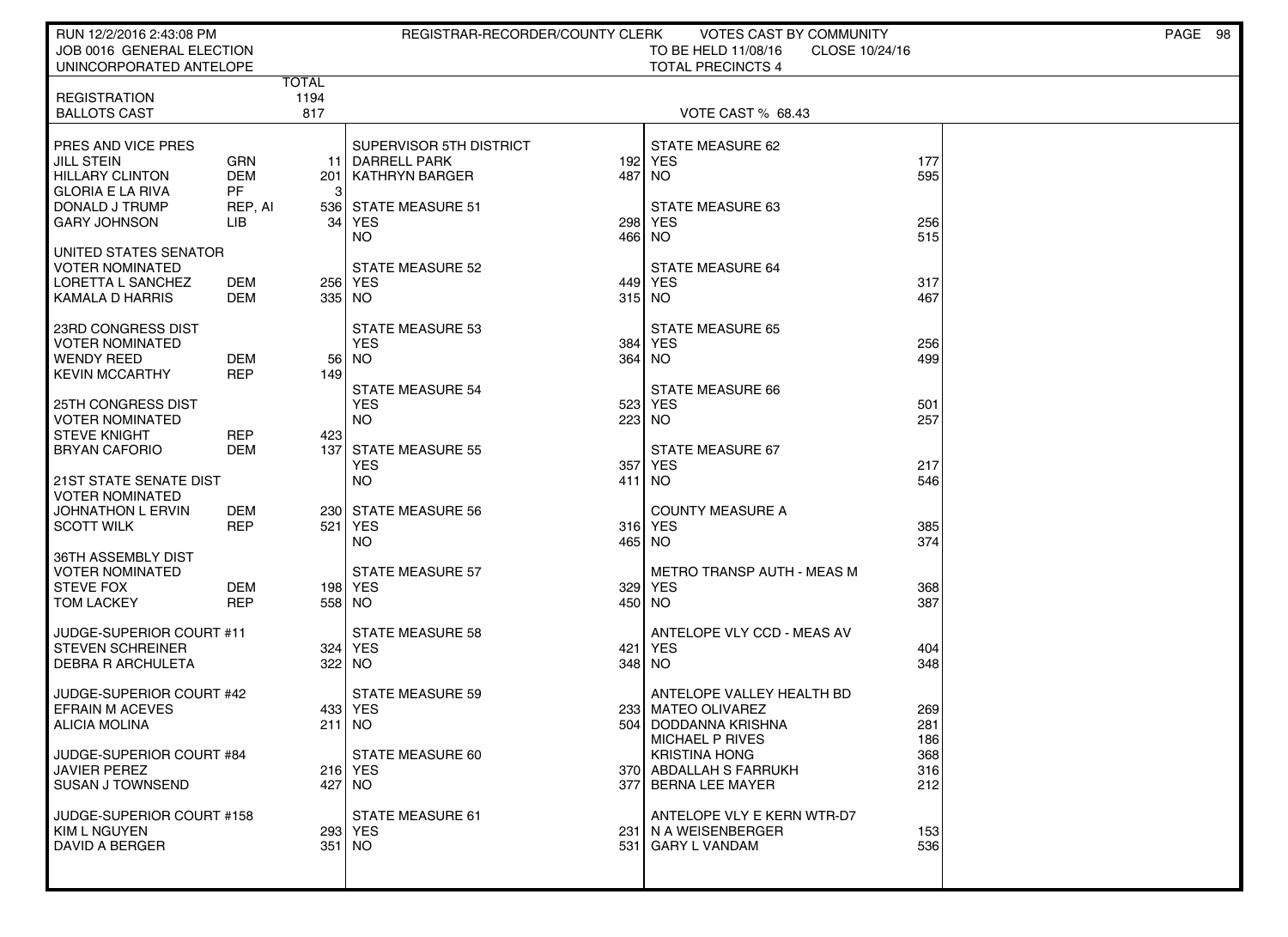| RUN 12/2/2016 2:43:08 PM                            |                   |          |                         | REGISTRAR-RECORDER/COUNTY CLERK | VOTES CAST BY COMMUNITY                                |                | PAGE 99 |
|-----------------------------------------------------|-------------------|----------|-------------------------|---------------------------------|--------------------------------------------------------|----------------|---------|
| JOB 0016 GENERAL ELECTION                           |                   |          |                         |                                 | TO BE HELD 11/08/16                                    | CLOSE 10/24/16 |         |
| UNINCORPORATED ATHENS                               |                   | TOTAL    |                         |                                 | <b>TOTAL PRECINCTS 6</b>                               |                |         |
| <b>REGISTRATION</b>                                 |                   | 6382     |                         |                                 |                                                        |                |         |
| <b>BALLOTS CAST</b>                                 |                   | 4080     |                         |                                 | VOTE CAST % 63.93                                      |                |         |
|                                                     |                   |          |                         |                                 |                                                        |                |         |
| PRES AND VICE PRES                                  |                   |          | <b>STATE MEASURE 52</b> |                                 | STATE MEASURE 64                                       |                |         |
| <b>JILL STEIN</b><br><b>HILLARY CLINTON</b>         | GRN<br><b>DEM</b> | 3632 NO  | 64 YES                  | 3036 YES<br>694 NO              |                                                        | 2390<br>1417   |         |
| <b>GLORIA E LA RIVA</b>                             | PF                | 32       |                         |                                 |                                                        |                |         |
| DONALD J TRUMP                                      | REP, AI           |          | 198 STATE MEASURE 53    |                                 | <b>STATE MEASURE 65</b>                                |                |         |
| <b>GARY JOHNSON</b>                                 | LІВ               | 41       | <b>YES</b>              |                                 | 1886 YES                                               | 1900           |         |
|                                                     |                   |          | <b>NO</b>               | 1729 NO                         |                                                        | 1760           |         |
| UNITED STATES SENATOR                               |                   |          |                         |                                 |                                                        |                |         |
| <b>VOTER NOMINATED</b><br>LORETTA L SANCHEZ         | DEM               | 1047 YES | <b>STATE MEASURE 54</b> | 2302 YES                        | <b>STATE MEASURE 66</b>                                | 1434           |         |
| KAMALA D HARRIS                                     | DEM               | 2777 NO  |                         | 1275 NO                         |                                                        | 2164           |         |
|                                                     |                   |          |                         |                                 |                                                        |                |         |
| 44TH CONGRESS DIST                                  |                   |          | <b>STATE MEASURE 55</b> |                                 | STATE MEASURE 67                                       |                |         |
| <b>VOTER NOMINATED</b>                              |                   |          | <b>YES</b>              | 3084 YES                        |                                                        | 1817           |         |
| <b>ISADORE HALL III</b>                             | DEM               | 2418 NO  |                         | 662 NO                          |                                                        | 1833           |         |
| NANETTE D BARRAGAN                                  | DEM               | 1164     | <b>STATE MEASURE 56</b> |                                 | <b>COUNTY MEASURE A</b>                                |                |         |
| 35TH STATE SENATE DIST                              |                   |          | <b>YES</b>              | 2745 YES                        |                                                        | 3157           |         |
| <b>VOTER NOMINATED</b>                              |                   |          | <b>NO</b>               | 1062 NO                         |                                                        | 507            |         |
| <b>WARREN T FURUTANI</b>                            | DEM               | 1213     |                         |                                 |                                                        |                |         |
| <b>STEVEN BRADFORD</b>                              | DEM               |          | 2194 STATE MEASURE 57   |                                 | <b>METRO TRANSP AUTH - MEAS M</b>                      |                |         |
|                                                     |                   |          | <b>YES</b><br><b>NO</b> | 2969 YES<br>802 NO              |                                                        | 3058<br>629    |         |
| 64TH ASSEMBLY DIST<br><b>VOTER NOMINATED</b>        |                   |          |                         |                                 |                                                        |                |         |
| THERESA SANFORD                                     | <b>REP</b>        |          | 816 STATE MEASURE 58    |                                 | LOS ANGELES CC SPC-MEAS CC                             |                |         |
| <b>MIKE A GIPSON</b>                                | DEM               | 2789 YES |                         | 3048 YES                        |                                                        | 2536           |         |
|                                                     |                   |          | <b>NO</b>               | 641                             | <b>NO</b>                                              | 300            |         |
| JUDGE-SUPERIOR COURT #11                            |                   |          |                         |                                 |                                                        |                |         |
| <b>STEVEN SCHREINER</b><br><b>DEBRA R ARCHULETA</b> |                   | 2172 YES | 1053 STATE MEASURE 59   |                                 | <b>CENTRAL BASIN MUNI-BD 4</b><br>2235 LETICIA VASQUEZ | 1713           |         |
|                                                     |                   |          | <b>NO</b>               |                                 | 1348 M T SANTILLAN-BEAS                                | 487            |         |
| JUDGE-SUPERIOR COURT #42                            |                   |          |                         |                                 | MARIA L INZUNZA                                        | 166            |         |
| <b>EFRAIN M ACEVES</b>                              |                   |          | 1758 STATE MEASURE 60   |                                 | LUIS LANDEROS                                          | 238            |         |
| <b>ALICIA MOLINA</b>                                |                   | 1491 YES |                         | 2600                            | <b>JOSE TORRES</b>                                     | 189            |         |
|                                                     |                   |          | <b>NO</b>               | 1097                            |                                                        |                |         |
| JUDGE-SUPERIOR COURT #84<br>JAVIER PEREZ            |                   |          | 1247 STATE MEASURE 61   |                                 |                                                        |                |         |
| <b>SUSAN J TOWNSEND</b>                             |                   | 2114 YES |                         | 1980                            |                                                        |                |         |
|                                                     |                   |          | <b>NO</b>               | 1724                            |                                                        |                |         |
| JUDGE-SUPERIOR COURT #158                           |                   |          |                         |                                 |                                                        |                |         |
| <b>KIM L NGUYEN</b>                                 |                   |          | 1898 STATE MEASURE 62   |                                 |                                                        |                |         |
| <b>DAVID A BERGER</b>                               |                   | 1495 YES | <b>NO</b>               | 2367<br>1331                    |                                                        |                |         |
| <b>STATE MEASURE 51</b>                             |                   |          |                         |                                 |                                                        |                |         |
| <b>YES</b>                                          |                   |          | 2903 STATE MEASURE 63   |                                 |                                                        |                |         |
| NO.                                                 |                   |          | 867 YES                 | 2980                            |                                                        |                |         |
|                                                     |                   |          | <b>NO</b>               | 721                             |                                                        |                |         |
|                                                     |                   |          |                         |                                 |                                                        |                |         |
|                                                     |                   |          |                         |                                 |                                                        |                |         |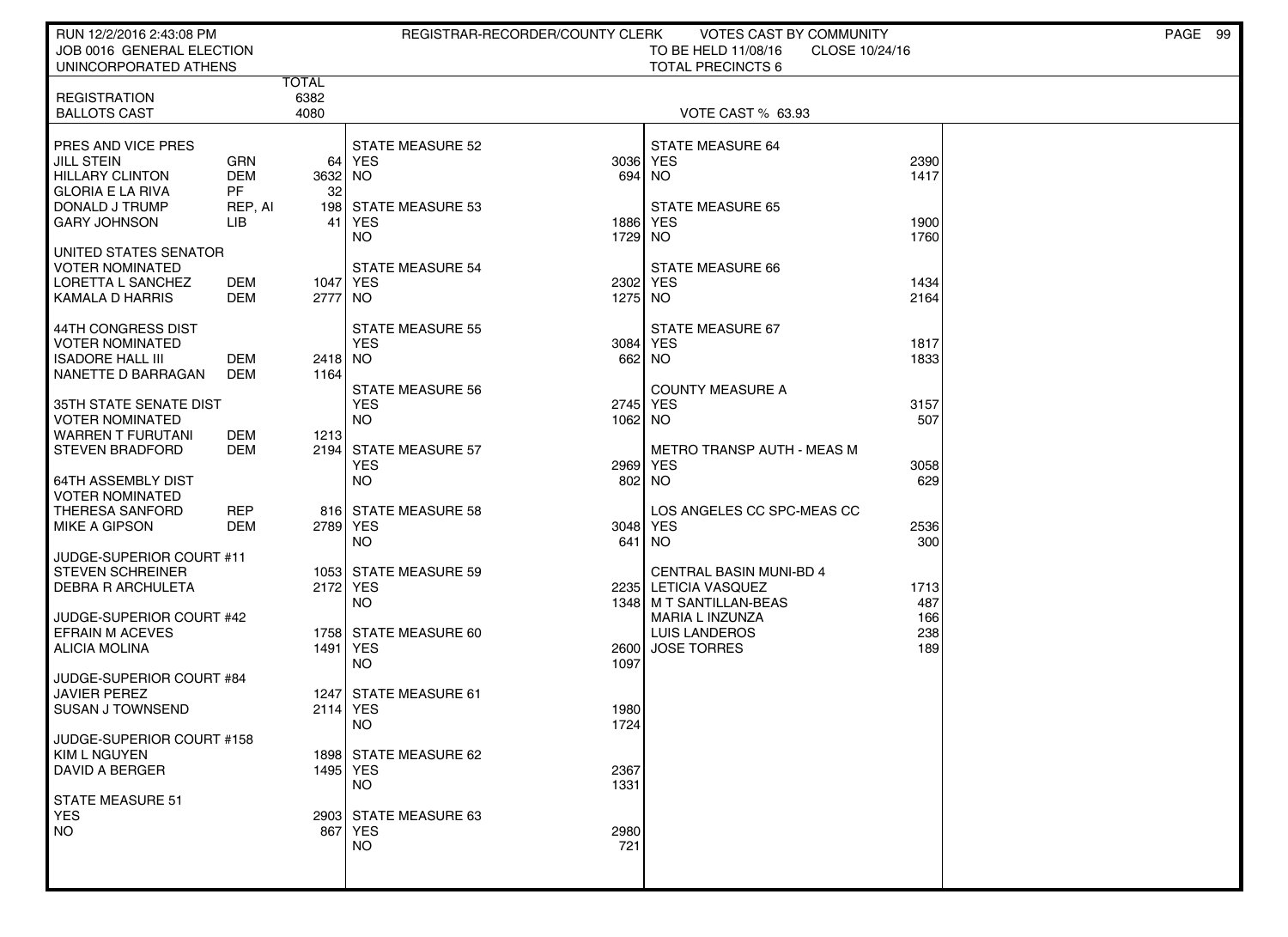| RUN 12/2/2016 2:43:08 PM                     |                   |              |                         | REGISTRAR-RECORDER/COUNTY CLERK | VOTES CAST BY COMMUNITY                         |      | PAGE 100 |
|----------------------------------------------|-------------------|--------------|-------------------------|---------------------------------|-------------------------------------------------|------|----------|
| JOB 0016 GENERAL ELECTION                    |                   |              |                         |                                 | TO BE HELD 11/08/16<br>CLOSE 10/24/16           |      |          |
| UNINCORPORATED AVOCADO HEIGHTS               |                   |              |                         |                                 | <b>TOTAL PRECINCTS 10</b>                       |      |          |
|                                              |                   | TOTAL        |                         |                                 |                                                 |      |          |
| <b>REGISTRATION</b><br><b>BALLOTS CAST</b>   |                   | 8001<br>5705 |                         |                                 | VOTE CAST % 71.3                                |      |          |
|                                              |                   |              |                         |                                 |                                                 |      |          |
| <b>PRES AND VICE PRES</b>                    |                   |              | <b>STATE MEASURE 52</b> |                                 | STATE MEASURE 64                                |      |          |
| <b>JILL STEIN</b>                            | GRN               |              | 112 YES                 | 3770 YES                        |                                                 | 2790 |          |
| <b>HILLARY CLINTON</b>                       | <b>DEM</b>        | 4128 NO      |                         | 1471 NO                         |                                                 | 2614 |          |
| <b>GLORIA E LA RIVA</b>                      | <b>PF</b>         | 39           |                         |                                 |                                                 |      |          |
| DONALD J TRUMP                               | REP, AI           | 1147         | <b>STATE MEASURE 53</b> |                                 | <b>STATE MEASURE 65</b>                         |      |          |
| <b>GARY JOHNSON</b>                          | LIB               | 120          | YES                     | 2438 YES                        |                                                 | 2705 |          |
|                                              |                   |              | NO.                     | 2667                            | NO.                                             | 2532 |          |
| I UNITED STATES SENATOR<br>  VOTER NOMINATED |                   |              | <b>STATE MEASURE 54</b> |                                 | <b>STATE MEASURE 66</b>                         |      |          |
| LORETTA L SANCHEZ                            | DEM               | 3009 YES     |                         | 3114 YES                        |                                                 | 2682 |          |
| KAMALA D HARRIS                              | DEM               | 2177 NO      |                         | 1921                            | NO.                                             | 2449 |          |
|                                              |                   |              |                         |                                 |                                                 |      |          |
| 32ND CONGRESS DIST                           |                   |              | <b>STATE MEASURE 55</b> |                                 | STATE MEASURE 67                                |      |          |
| <b>VOTER NOMINATED</b>                       |                   |              | <b>YES</b>              | 3811 YES                        |                                                 | 2779 |          |
| GRACE F NAPOLITANO                           | DEM               | 2369 NO      |                         | 1452 NO                         |                                                 | 2457 |          |
| ROGER HERNANDEZ                              | <b>DEM</b>        | 1313         | <b>STATE MEASURE 56</b> |                                 | <b>COUNTY MEASURE A</b>                         |      |          |
| I 38TH CONGRESS DIST                         |                   |              | <b>YES</b>              | 3719 YES                        |                                                 | 3990 |          |
| <b>VOTER NOMINATED</b>                       |                   |              | <b>NO</b>               | 1670 NO                         |                                                 | 1194 |          |
| <b>LINDA T SANCHEZ</b>                       | DEM               | 989          |                         |                                 |                                                 |      |          |
| <b>RYAN DOWNING</b>                          | <b>REP</b>        | 292          | <b>STATE MEASURE 57</b> |                                 | <b>METRO TRANSP AUTH - MEAS M</b>               |      |          |
|                                              |                   |              | <b>YES</b>              | 3296 YES                        |                                                 | 3648 |          |
| 57TH ASSEMBLY DIST                           |                   |              | NO.                     | 2018 NO                         |                                                 | 1572 |          |
| <b>VOTER NOMINATED</b>                       |                   |              |                         |                                 |                                                 |      |          |
| I IAN C CALDERON<br>  RITA TOPALIAN          | DEM<br><b>REP</b> | 1520 YES     | 3580 STATE MEASURE 58   | 4009 YES                        | HACIENDA LA PUENTE USD-BB                       | 298  |          |
|                                              |                   |              | <b>NO</b>               | 1251                            | NO <sub>1</sub>                                 | 73   |          |
| JUDGE-SUPERIOR COURT #11                     |                   |              |                         |                                 |                                                 |      |          |
| STEVEN SCHREINER                             |                   | 1712         | <b>STATE MEASURE 59</b> |                                 | MOUNTAIN VIEW SCH SPC - SS                      |      |          |
| <b>DEBRA R ARCHULETA</b>                     |                   | 3001         | YES                     | 2657                            | YES                                             | 322  |          |
|                                              |                   |              | <b>NO</b>               | 2402 NO                         |                                                 | 50   |          |
| JUDGE-SUPERIOR COURT #42                     |                   |              |                         |                                 |                                                 |      |          |
| EFRAIN M ACEVES<br>  ALICIA MOLINA           |                   | 1839 YES     | 2914 STATE MEASURE 60   |                                 | UPPER SAN GABRIEL VLY-BD 3<br>3070 MARTA SAMANO | 1524 |          |
|                                              |                   |              | <b>NO</b>               |                                 | 2174 ED CHAVEZ                                  | 3186 |          |
| JUDGE-SUPERIOR COURT #84                     |                   |              |                         |                                 |                                                 |      |          |
| JAVIER PEREZ                                 |                   |              | 2949 STATE MEASURE 61   |                                 |                                                 |      |          |
| <b>SUSAN J TOWNSEND</b>                      |                   | 1721         | YES                     | 2705                            |                                                 |      |          |
|                                              |                   |              | NO.                     | 2561                            |                                                 |      |          |
| JUDGE-SUPERIOR COURT #158<br>KIM L NGUYEN    |                   |              | 2361 STATE MEASURE 62   |                                 |                                                 |      |          |
| <b>DAVID A BERGER</b>                        |                   | 2300 YES     |                         | 2472                            |                                                 |      |          |
|                                              |                   |              | <b>NO</b>               | 2808                            |                                                 |      |          |
| STATE MEASURE 51                             |                   |              |                         |                                 |                                                 |      |          |
| <b>YES</b>                                   |                   |              | 3314 STATE MEASURE 63   |                                 |                                                 |      |          |
| NO                                           |                   | 2003 YES     |                         | 3657                            |                                                 |      |          |
|                                              |                   |              | NO.                     | 1628                            |                                                 |      |          |
|                                              |                   |              |                         |                                 |                                                 |      |          |
|                                              |                   |              |                         |                                 |                                                 |      |          |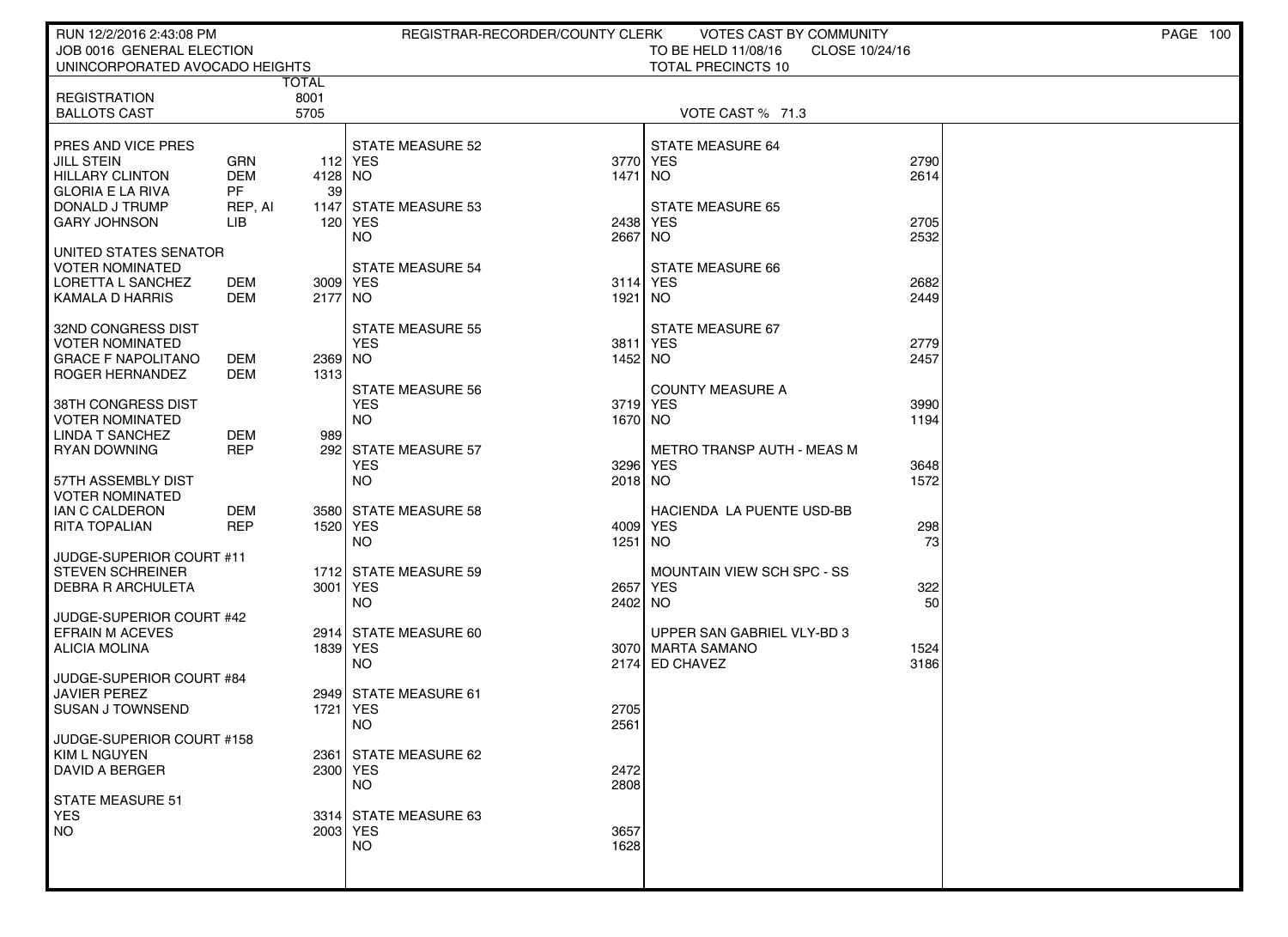| RUN 12/2/2016 2:43:08 PM                            |                |                     |                                       | REGISTRAR-RECORDER/COUNTY CLERK | VOTES CAST BY COMMUNITY                         |                | PAGE 101 |
|-----------------------------------------------------|----------------|---------------------|---------------------------------------|---------------------------------|-------------------------------------------------|----------------|----------|
| JOB 0016 GENERAL ELECTION<br>UNINCORPORATED BASSETT |                |                     |                                       |                                 | TO BE HELD 11/08/16<br><b>TOTAL PRECINCTS 7</b> | CLOSE 10/24/16 |          |
|                                                     |                | TOTAL               |                                       |                                 |                                                 |                |          |
| <b>REGISTRATION</b>                                 |                | 6717                |                                       |                                 |                                                 |                |          |
| <b>BALLOTS CAST</b>                                 |                | 4535                |                                       |                                 | <b>VOTE CAST % 67.52</b>                        |                |          |
| PRES AND VICE PRES                                  |                |                     | <b>STATE MEASURE 54</b>               |                                 | <b>STATE MEASURE 66</b>                         |                |          |
| <b>JILL STEIN</b>                                   | GRN            | 97                  | <b>YES</b>                            | 2501                            | <b>YES</b>                                      | 2054           |          |
| <b>HILLARY CLINTON</b>                              | <b>DEM</b>     | 3535 NO             |                                       | 1457                            | NO.                                             | 1973           |          |
| <b>GLORIA E LA RIVA</b>                             | <b>PF</b>      | 55                  |                                       |                                 |                                                 |                |          |
| DONALD J TRUMP<br><b>GARY JOHNSON</b>               | REP, AI<br>LIB | 651<br>81           | <b>STATE MEASURE 55</b><br>YES        | 3302                            | STATE MEASURE 67<br>YES                         | 2085           |          |
|                                                     |                |                     | <b>NO</b>                             | 865                             | <b>NO</b>                                       | 1989           |          |
| UNITED STATES SENATOR                               |                |                     |                                       |                                 |                                                 |                |          |
| VOTER NOMINATED                                     |                |                     | <b>STATE MEASURE 56</b>               |                                 | <b>COUNTY MEASURE A</b>                         |                |          |
| LORETTA L SANCHEZ<br>KAMALA D HARRIS                | DEM<br>DEM     | 2269 YES<br>1918 NO |                                       | 2952 YES<br>1319 NO             |                                                 | 3332<br>725    |          |
|                                                     |                |                     |                                       |                                 |                                                 |                |          |
| 32ND CONGRESS DIST                                  |                |                     | <b>STATE MEASURE 57</b>               |                                 | <b>METRO TRANSP AUTH - MEAS M</b>               |                |          |
| VOTER NOMINATED                                     |                |                     | <b>YES</b>                            | 2869 YES                        |                                                 | 3132           |          |
| <b>GRACE F NAPOLITANO</b><br><b>ROGER HERNANDEZ</b> | DEM<br>DEM     | 2394 NO<br>1616     |                                       | 1311 NO                         |                                                 | 957            |          |
|                                                     |                |                     | <b>STATE MEASURE 58</b>               |                                 | UPPER SAN GABRIEL VLY-BD 3                      |                |          |
| 48TH ASSEMBLY DIST                                  |                |                     | <b>YES</b>                            |                                 | 3422 MARTA SAMANO                               | 1089           |          |
| <b>VOTER NOMINATED</b>                              |                |                     | <b>NO</b>                             |                                 | 726 ED CHAVEZ                                   | 2708           |          |
| <b>BLANCA E RUBIO</b>                               | DEM            | 3298                |                                       |                                 |                                                 |                |          |
| <b>CORY ELLENSON</b>                                | <b>REP</b>     | 761                 | <b>STATE MEASURE 59</b><br><b>YES</b> | 2253                            |                                                 |                |          |
| JUDGE-SUPERIOR COURT #11                            |                |                     | <b>NO</b>                             | 1746                            |                                                 |                |          |
| <b>STEVEN SCHREINER</b>                             |                | 1340                |                                       |                                 |                                                 |                |          |
| <b>DEBRA R ARCHULETA</b>                            |                |                     | 2495 STATE MEASURE 60                 |                                 |                                                 |                |          |
|                                                     |                |                     | <b>YES</b><br><b>NO</b>               | 2656                            |                                                 |                |          |
| JUDGE-SUPERIOR COURT #42<br><b>EFRAIN M ACEVES</b>  |                | 2097                |                                       | 1463                            |                                                 |                |          |
| <b>ALICIA MOLINA</b>                                |                | 1771                | STATE MEASURE 61                      |                                 |                                                 |                |          |
|                                                     |                |                     | <b>YES</b>                            | 2142                            |                                                 |                |          |
| JUDGE-SUPERIOR COURT #84                            |                |                     | <b>NO</b>                             | 2017                            |                                                 |                |          |
| <b>JAVIER PEREZ</b><br><b>SUSAN J TOWNSEND</b>      |                | 2441<br>1327        | STATE MEASURE 62                      |                                 |                                                 |                |          |
|                                                     |                |                     | <b>YES</b>                            | 2102                            |                                                 |                |          |
| JUDGE-SUPERIOR COURT #158                           |                |                     | <b>NO</b>                             | 2035                            |                                                 |                |          |
| KIM L NGUYEN                                        |                | 1852                |                                       |                                 |                                                 |                |          |
| DAVID A BERGER                                      |                |                     | 1943 STATE MEASURE 63                 |                                 |                                                 |                |          |
| STATE MEASURE 51                                    |                |                     | <b>YES</b><br><b>NO</b>               | 3061<br>1101                    |                                                 |                |          |
| <b>YES</b>                                          |                | 2947                |                                       |                                 |                                                 |                |          |
| NO.                                                 |                |                     | 1248 STATE MEASURE 64                 |                                 |                                                 |                |          |
|                                                     |                |                     | <b>YES</b>                            | 2307                            |                                                 |                |          |
| STATE MEASURE 52<br><b>YES</b>                      |                | 3296                | <b>NO</b>                             | 1961                            |                                                 |                |          |
| <b>NO</b>                                           |                |                     | 858 STATE MEASURE 65                  |                                 |                                                 |                |          |
|                                                     |                |                     | <b>YES</b>                            | 2110                            |                                                 |                |          |
| STATE MEASURE 53                                    |                |                     | <b>NO</b>                             | 2017                            |                                                 |                |          |
| <b>YES</b>                                          |                | 1869                |                                       |                                 |                                                 |                |          |
| <b>NO</b>                                           |                | 2150                |                                       |                                 |                                                 |                |          |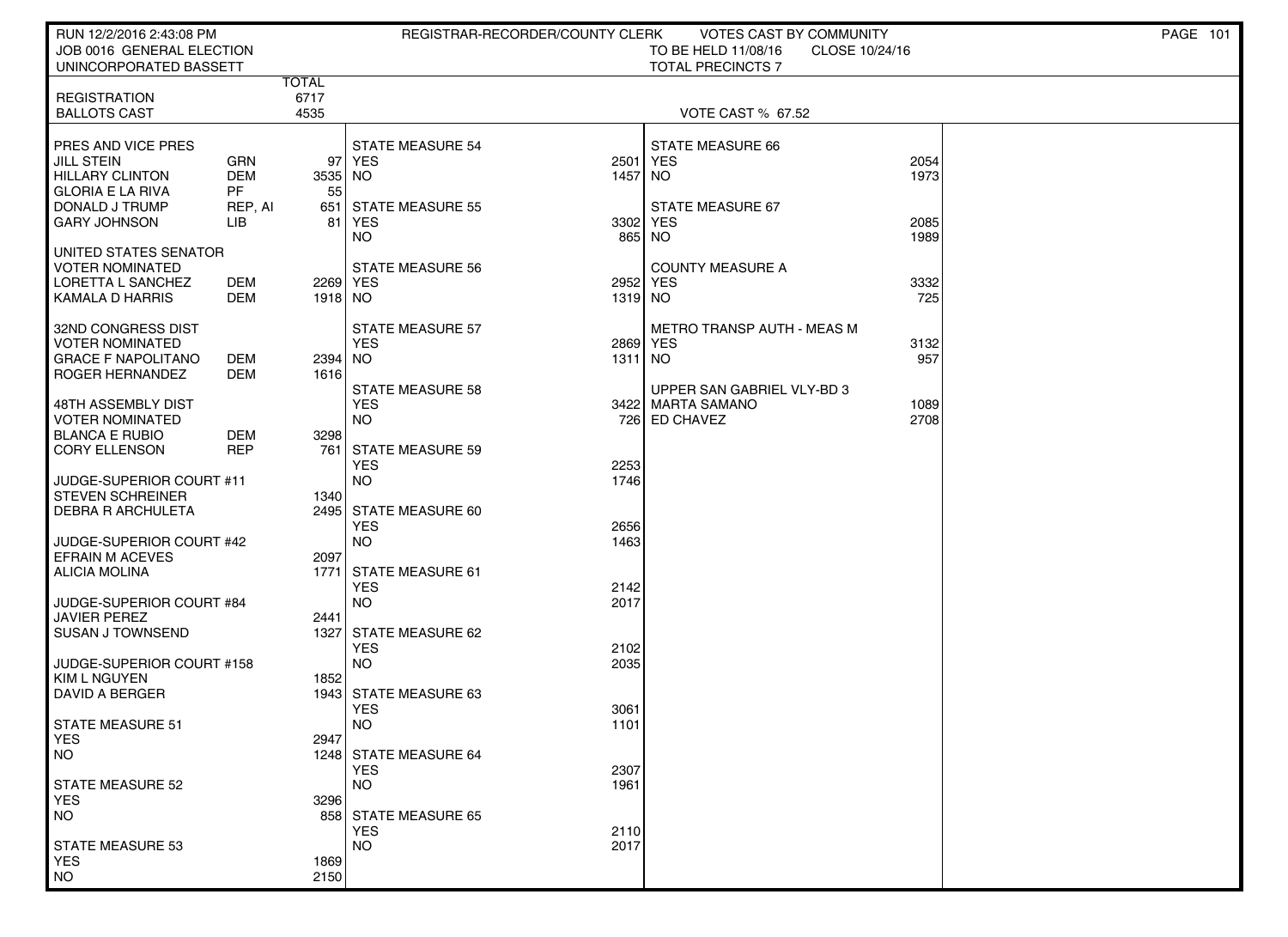| RUN 12/2/2016 2:43:08 PM                        |            |              |                         | REGISTRAR-RECORDER/COUNTY CLERK | VOTES CAST BY COMMUNITY           |                | PAGE 102 |  |
|-------------------------------------------------|------------|--------------|-------------------------|---------------------------------|-----------------------------------|----------------|----------|--|
| JOB 0016 GENERAL ELECTION                       |            |              |                         |                                 | TO BE HELD 11/08/16               | CLOSE 10/24/16 |          |  |
| UNINCORPORATED BELVEDERE                        |            | <b>TOTAL</b> |                         |                                 | <b>TOTAL PRECINCTS 17</b>         |                |          |  |
| <b>REGISTRATION</b>                             |            | 18274        |                         |                                 |                                   |                |          |  |
| <b>BALLOTS CAST</b>                             |            | 11649        |                         |                                 | <b>VOTE CAST % 63.75</b>          |                |          |  |
|                                                 |            |              |                         |                                 |                                   |                |          |  |
| PRES AND VICE PRES                              |            |              | <b>STATE MEASURE 52</b> |                                 | STATE MEASURE 64                  |                |          |  |
| JILL STEIN                                      | GRN        |              | 357 YES                 | 8592                            | <b>YES</b>                        | 6135           |          |  |
| HILLARY CLINTON                                 | <b>DEM</b> | 9814 NO      |                         | 2169 NO                         |                                   | 4828           |          |  |
| <b>GLORIA E LA RIVA</b>                         | PF         | 113          |                         |                                 |                                   |                |          |  |
| <b>DONALD J TRUMP</b>                           | REP, AI    |              | 835 STATE MEASURE 53    |                                 | <b>STATE MEASURE 65</b>           |                |          |  |
| <b>GARY JOHNSON</b>                             | LІВ        | 177          | YES                     | 4825                            | <b>YES</b>                        | 6208           |          |  |
|                                                 |            |              | NO.                     | 5570                            | NO                                | 4383           |          |  |
| UNITED STATES SENATOR<br><b>VOTER NOMINATED</b> |            |              | <b>STATE MEASURE 54</b> |                                 | STATE MEASURE 66                  |                |          |  |
| LORETTA L SANCHEZ                               | DEM        | 6629 YES     |                         | 6280                            | <b>YES</b>                        | 4908           |          |  |
| KAMALA D HARRIS                                 | DEM        | 4332 NO      |                         | 3998                            | NO                                | 5531           |          |  |
|                                                 |            |              |                         |                                 |                                   |                |          |  |
| 34TH CONGRESS DIST                              |            |              | <b>STATE MEASURE 55</b> |                                 | STATE MEASURE 67                  |                |          |  |
| <b>VOTER NOMINATED</b>                          |            |              | <b>YES</b>              |                                 | 8819 YES                          | 6441           |          |  |
| ADRIENNE N EDWARDS                              | DEM        | 1101 NO      |                         | 1927                            | NO.                               | 4135           |          |  |
| <b>XAVIER BECERRA</b>                           | DEM        | 4825         |                         |                                 |                                   |                |          |  |
|                                                 |            |              | <b>STATE MEASURE 56</b> |                                 | <b>COUNTY MEASURE A</b>           |                |          |  |
| 40TH CONGRESS DIST                              |            |              | <b>YES</b>              | 8421                            | <b>YES</b>                        | 9326           |          |  |
| <b>VOTER NOMINATED</b><br>L ROYBAL-ALLARD       | DEM        | 3464         | NO.                     | 2564                            | NO.                               | 1356           |          |  |
| ROMAN G GONZALEZ                                | NP         |              | 899 STATE MEASURE 57    |                                 | <b>METRO TRANSP AUTH - MEAS M</b> |                |          |  |
|                                                 |            |              | <b>YES</b>              | 7816                            | <b>YES</b>                        | 8789           |          |  |
| 51ST ASSEMBLY DIST                              |            |              | <b>NO</b>               | 2977                            | NO                                | 1934           |          |  |
| <b>VOTER NOMINATED</b>                          |            |              |                         |                                 |                                   |                |          |  |
| <b>MIKE EVERLING</b>                            | LІВ        |              | 1166 STATE MEASURE 58   |                                 | LOS ANGELES CC SPC-MEAS CC        |                |          |  |
| <b>JIMMY GOMEZ</b>                              | <b>DEM</b> | 9033 YES     |                         | 9095                            | <b>YES</b>                        | 8937           |          |  |
|                                                 |            |              | NO.                     | 1609                            | NO.                               | 1521           |          |  |
| JUDGE-SUPERIOR COURT #11                        |            |              |                         |                                 |                                   |                |          |  |
| <b>STEVEN SCHREINER</b>                         |            |              | 2437 STATE MEASURE 59   |                                 |                                   |                |          |  |
| <b>DEBRA R ARCHULETA</b>                        |            | 7628 YES     |                         | 5656                            |                                   |                |          |  |
| JUDGE-SUPERIOR COURT #42                        |            |              | NO.                     | 4692                            |                                   |                |          |  |
| <b>EFRAIN M ACEVES</b>                          |            |              | 4585 STATE MEASURE 60   |                                 |                                   |                |          |  |
| ALICIA MOLINA                                   |            | 5507 YES     |                         | 6577                            |                                   |                |          |  |
|                                                 |            |              | NO.                     | 4096                            |                                   |                |          |  |
| JUDGE-SUPERIOR COURT #84                        |            |              |                         |                                 |                                   |                |          |  |
| <b>JAVIER PEREZ</b>                             |            |              | 6576 STATE MEASURE 61   |                                 |                                   |                |          |  |
| <b>SUSAN J TOWNSEND</b>                         |            | 3244 YES     |                         | 5779                            |                                   |                |          |  |
|                                                 |            |              | NO                      | 4920                            |                                   |                |          |  |
| JUDGE-SUPERIOR COURT #158                       |            |              | 4495 STATE MEASURE 62   |                                 |                                   |                |          |  |
| <b>KIM L NGUYEN</b><br><b>DAVID A BERGER</b>    |            | 5308 YES     |                         | 6188                            |                                   |                |          |  |
|                                                 |            |              | <b>NO</b>               | 4544                            |                                   |                |          |  |
| <b>STATE MEASURE 51</b>                         |            |              |                         |                                 |                                   |                |          |  |
| <b>YES</b>                                      |            |              | 8030 STATE MEASURE 63   |                                 |                                   |                |          |  |
| <b>NO</b>                                       |            | 2801 YES     |                         | 8262                            |                                   |                |          |  |
|                                                 |            |              | <b>NO</b>               | 2415                            |                                   |                |          |  |
|                                                 |            |              |                         |                                 |                                   |                |          |  |
|                                                 |            |              |                         |                                 |                                   |                |          |  |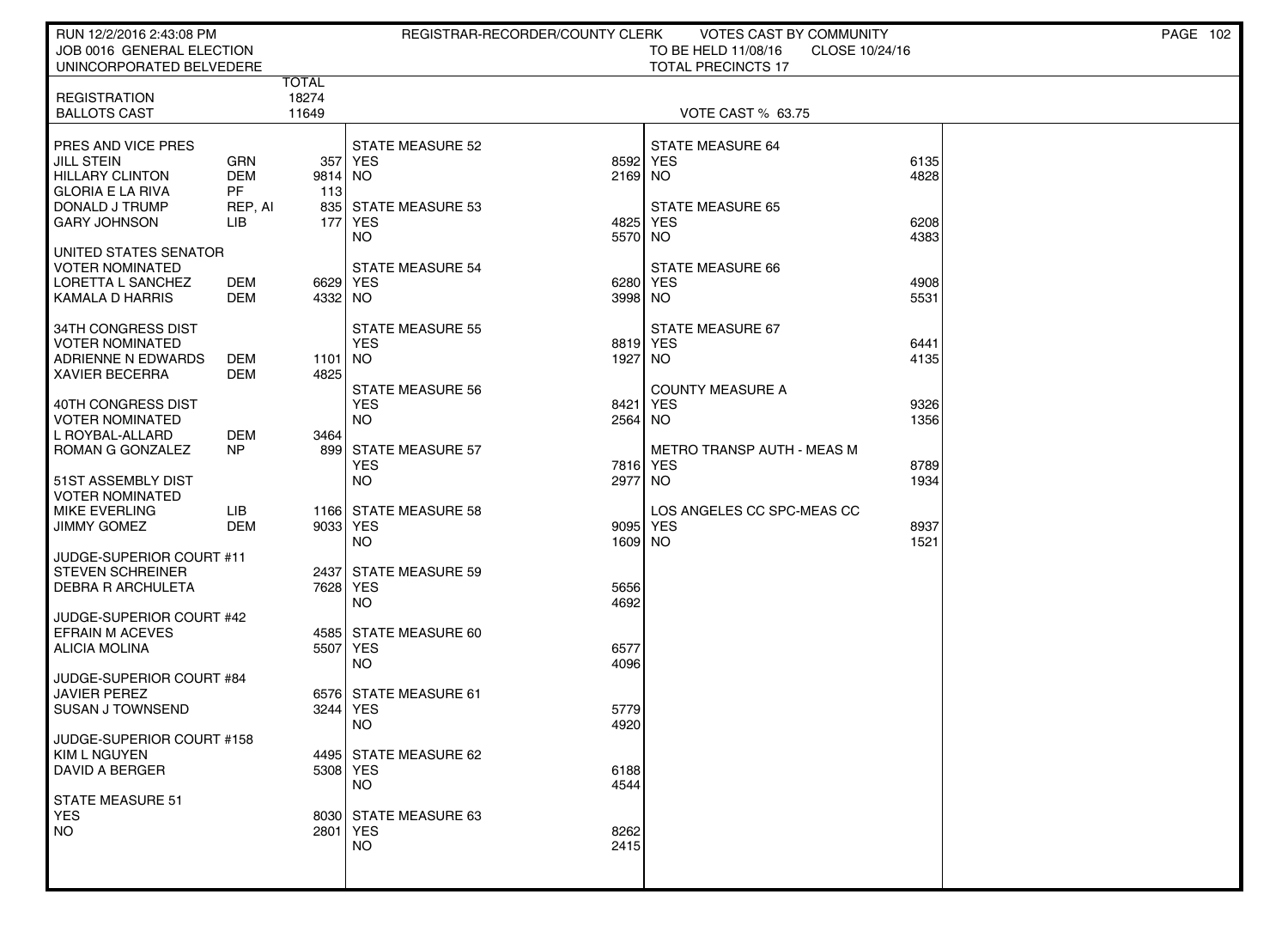| RUN 12/2/2016 2:43:08 PM<br>JOB 0016 GENERAL ELECTION<br>UNINCORPORATED BONNER                                                        |                                                  |                      | REGISTRAR-RECORDER/COUNTY CLERK                                             | VOTES CAST BY COMMUNITY<br>TO BE HELD 11/08/16<br>CLOSE 10/24/16<br><b>TOTAL PRECINCTS 1</b>                 | PAGE 103 |
|---------------------------------------------------------------------------------------------------------------------------------------|--------------------------------------------------|----------------------|-----------------------------------------------------------------------------|--------------------------------------------------------------------------------------------------------------|----------|
| <b>REGISTRATION</b><br><b>BALLOTS CAST</b>                                                                                            |                                                  | TOTAL<br>1012<br>771 |                                                                             | <b>VOTE CAST % 76.19</b>                                                                                     |          |
| PRES AND VICE PRES<br><b>JILL STEIN</b><br><b>HILLARY CLINTON</b><br><b>GLORIA E LA RIVA</b><br>DONALD J TRUMP<br><b>GARY JOHNSON</b> | GRN<br><b>DEM</b><br><b>PF</b><br>REP, AI<br>LIB | 375 NO<br>3          | <b>STATE MEASURE 51</b><br>12 YES<br>318 STATE MEASURE 52<br>36 YES         | STATE MEASURE 63<br>429<br>323 YES<br>303<br>408 NO<br><b>STATE MEASURE 64</b><br>470 YES<br>401             |          |
| UNITED STATES SENATOR<br><b>VOTER NOMINATED</b><br>LORETTA L SANCHEZ<br>KAMALA D HARRIS                                               | DEM<br>DEM                                       | 405 NO               | <b>NO</b><br><b>STATE MEASURE 53</b><br>263 YES<br>397                      | 339<br>245 NO<br><b>STATE MEASURE 65</b><br>312 YES<br>326<br>387<br><b>NO</b>                               |          |
| 47TH CONGRESS DIST<br><b>VOTER NOMINATED</b><br><b>ANDY WHALLON</b><br><b>ALAN LOWENTHAL</b>                                          | <b>REP</b><br><b>DEM</b>                         | 316 NO<br>394        | <b>STATE MEASURE 54</b><br><b>YES</b><br>251<br><b>STATE MEASURE 55</b>     | STATE MEASURE 66<br>448 YES<br>410<br><b>NO</b><br>284<br>STATE MEASURE 67                                   |          |
| 33RD STATE SENATE DIST<br><b>VOTER NOMINATED</b><br>  HONOR MIMI ROBSON<br>  RICARDO LARA                                             | LІВ<br>DEM                                       | 307                  | <b>YES</b><br>386<br><b>NO</b><br>366 STATE MEASURE 56<br><b>YES</b><br>404 | <b>YES</b><br>331<br>336 NO<br>383<br><b>COUNTY MEASURE A</b><br>YES<br>404                                  |          |
| 70TH ASSEMBLY DIST<br>VOTER NOMINATED<br><b>PATRICK O'DONNELL</b><br>  M E FLORES-GIBSON                                              | <b>DEM</b><br><b>REP</b>                         |                      | <b>NO</b><br>336<br>365 STATE MEASURE 57<br>333 YES<br>361<br><b>NO</b>     | 302<br><b>NO</b><br>METRO TRANSP AUTH - MEAS M<br>YES<br>370<br>360 NO<br>340                                |          |
| JUDGE-SUPERIOR COURT #11<br><b>STEVEN SCHREINER</b><br><b>DEBRA R ARCHULETA</b><br>JUDGE-SUPERIOR COURT #42                           |                                                  |                      | 233 STATE MEASURE 58<br>336 YES<br><b>NO</b>                                | LONG BEACH USD SPC-MEAS E<br>479 YES<br>453<br>245 NO<br>259                                                 |          |
| <b>EFRAIN M ACEVES</b><br>ALICIA MOLINA<br>JUDGE-SUPERIOR COURT #84                                                                   |                                                  |                      | 380 STATE MEASURE 59<br>183 YES<br><b>NO</b>                                | <b>CENTRAL BASIN MUNI-BD 5</b><br>298 JUDY P ROLDAN<br>179<br>392 PHILLIP HAWKINS<br>349<br>53<br>JAY W GRAY |          |
| <b>JAVIER PEREZ</b><br>SUSAN J TOWNSEND<br>JUDGE-SUPERIOR COURT #158                                                                  |                                                  |                      | 172 STATE MEASURE 60<br>382 YES<br>291<br><b>NO</b><br>419                  |                                                                                                              |          |
| KIM L NGUYEN<br>DAVID A BERGER<br>SUPERVISOR 4TH DISTRICT                                                                             |                                                  |                      | 266 STATE MEASURE 61<br>309 YES<br>300<br>NO.<br>412                        |                                                                                                              |          |
| STEVE NAPOLITANO<br><b>JANICE HAHN</b>                                                                                                |                                                  |                      | 335 STATE MEASURE 62<br>302 YES<br>256<br>466<br>NO.                        |                                                                                                              |          |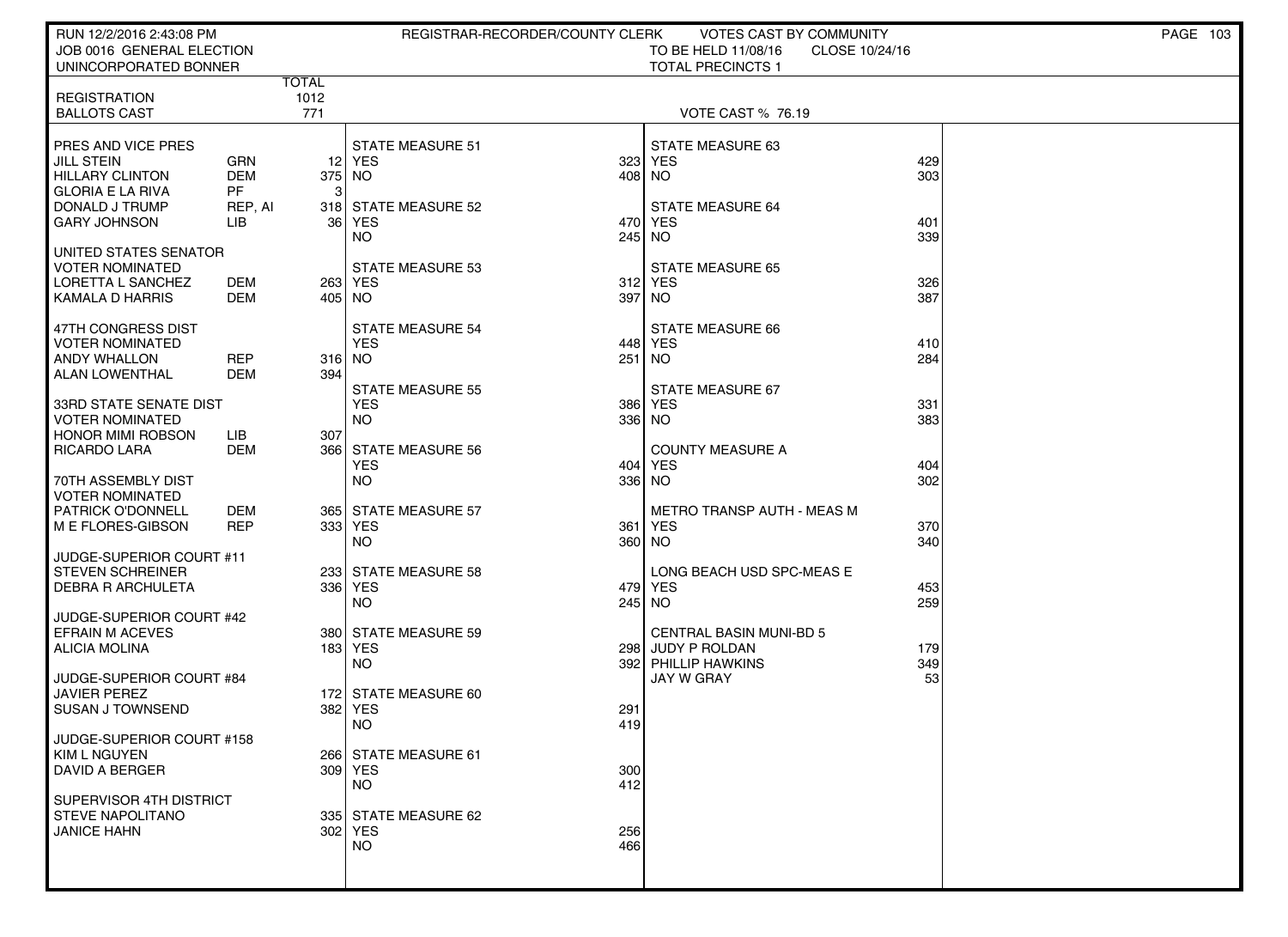| RUN 12/2/2016 2:43:08 PM<br>JOB 0016 GENERAL ELECTION |                   |       | REGISTRAR-RECORDER/COUNTY CLERK       |                 | <b>VOTES CAST BY COMMUNITY</b><br>TO BE HELD 11/08/16 | CLOSE 10/24/16 |                                             | PAGE 104        |
|-------------------------------------------------------|-------------------|-------|---------------------------------------|-----------------|-------------------------------------------------------|----------------|---------------------------------------------|-----------------|
| UNINCORPORATED CANYON COUNTRY                         |                   |       |                                       |                 | <b>TOTAL PRECINCTS 12</b>                             |                |                                             |                 |
|                                                       |                   | TOTAL |                                       |                 |                                                       |                |                                             |                 |
| <b>REGISTRATION</b>                                   |                   | 1640  |                                       |                 |                                                       |                |                                             |                 |
| <b>BALLOTS CAST</b>                                   |                   | 1214  |                                       |                 | <b>VOTE CAST % 74.02</b>                              |                |                                             |                 |
| PRES AND VICE PRES                                    |                   |       | 39TH ASSEMBLY DIST                    |                 | <b>STATE MEASURE 57</b>                               |                | <b>METRO TRANSP AUTH - MEAS M</b>           |                 |
| <b>JILL STEIN</b>                                     | <b>GRN</b>        | 24    | <b>VOTER NOMINATED</b>                |                 | <b>YES</b>                                            | 566            | <b>YES</b>                                  | 566             |
| <b>HILLARY CLINTON</b>                                | <b>DEM</b>        |       | 525 PATTY LOPEZ                       | <b>DEM</b><br>8 | <b>NO</b>                                             |                | 550 NO                                      | 530             |
| <b>GLORIA E LA RIVA</b>                               | <b>PF</b>         |       | RAUL BOCANEGRA                        | <b>DEM</b>      |                                                       |                |                                             |                 |
| DONALD J TRUMP                                        | REP, AI           | 558   |                                       |                 | <b>STATE MEASURE 58</b>                               |                | SANTA CLARITA COM COL-TA 2                  |                 |
| <b>GARY JOHNSON</b>                                   | LІВ               | 44    | JUDGE-SUPERIOR COURT #11              |                 | <b>YES</b>                                            |                | 679 EDEL ALONSO                             | 19              |
|                                                       |                   |       | <b>STEVEN SCHREINER</b>               | 383             | <b>NO</b>                                             |                | 438 BRUCE FORTINE                           | 20 <sup>1</sup> |
| UNITED STATES SENATOR<br><b>VOTER NOMINATED</b>       |                   |       | <b>DEBRA R ARCHULETA</b>              | 543             | <b>STATE MEASURE 59</b>                               |                | R BALDWIN-KENNEDY                           | 6               |
| LORETTA L SANCHEZ                                     | DEM               | 401   | JUDGE-SUPERIOR COURT #42              |                 | <b>YES</b>                                            |                | 400 SANTA CLARITA COM COL-TA 4              |                 |
| KAMALA D HARRIS                                       | <b>DEM</b>        |       | 569 EFRAIN M ACEVES                   | 619             | <b>NO</b>                                             |                | 656 JERRY DANIELSEN                         | 412             |
|                                                       |                   |       | <b>ALICIA MOLINA</b>                  | 319             |                                                       |                | MICHELE R JENKINS                           | 445             |
| 25TH CONGRESS DIST                                    |                   |       |                                       |                 | STATE MEASURE 60                                      |                |                                             |                 |
| <b>VOTER NOMINATED</b>                                |                   |       | JUDGE-SUPERIOR COURT #84              |                 | <b>YES</b>                                            |                | 502 ANTELOPE VALLEY HEALTH BD               |                 |
| <b>STEVE KNIGHT</b>                                   | <b>REP</b>        |       | 604 JAVIER PEREZ                      | 319             | NO.                                                   |                | 603 MATEO OLIVAREZ                          | $6 \mid$        |
| <b>BRYAN CAFORIO</b>                                  | <b>DEM</b>        |       | 482 SUSAN J TOWNSEND                  | 600             | <b>STATE MEASURE 61</b>                               |                | DODDANNA KRISHNA                            | 12              |
| 28TH CONGRESS DIST                                    |                   |       | JUDGE-SUPERIOR COURT #158             |                 | <b>YES</b>                                            |                | <b>MICHAEL P RIVES</b><br>417 KRISTINA HONG | 16<br>16        |
| <b>VOTER NOMINATED</b>                                |                   |       | KIM L NGUYEN                          | 383             | <b>NO</b>                                             |                | 696 ABDALLAH S FARRUKH                      | 15              |
| LENORE SOLIS                                          | <b>REP</b>        |       | 15 DAVID A BERGER                     | 535             |                                                       |                | <b>BERNA LEE MAYER</b>                      | 13              |
| <b>ADAM B SCHIFF</b>                                  | <b>DEM</b>        |       |                                       |                 | <b>STATE MEASURE 62</b>                               |                |                                             |                 |
|                                                       |                   |       | SUPERVISOR 5TH DISTRICT               |                 | <b>YES</b>                                            | 3801           | CASTAIC LAKE WTR ACY AT LG                  |                 |
| 29TH CONGRESS DIST                                    |                   |       | <b>DARRELL PARK</b>                   |                 | 404 NO                                                | 751 l          | <b>LYNNE PLAMBECK</b>                       | 356             |
| <b>VOTER NOMINATED</b>                                |                   |       | <b>KATHRYN BARGER</b>                 | 529             |                                                       |                | <b>WILLIAM COOPER</b>                       | 428             |
| RICHARD ALARCON                                       | <b>DEM</b><br>DEM | 0 I   |                                       |                 | <b>STATE MEASURE 63</b><br><b>YES</b>                 |                |                                             |                 |
| <b>TONY CARDENAS</b>                                  |                   |       | <b>STATE MEASURE 51</b><br><b>YES</b> | 491             | <b>NO</b>                                             | 5271           | CASTAIC LAKE WTR ACY DIV 1<br>587 RJ KELLY  | 411             |
| <b>21ST STATE SENATE DIST</b>                         |                   |       | NO.                                   | 632             |                                                       |                | <b>JOAN M DUNN</b>                          | 350             |
| <b>VOTER NOMINATED</b>                                |                   |       |                                       |                 | <b>STATE MEASURE 64</b>                               |                |                                             |                 |
| <b>JOHNATHON L ERVIN</b>                              | DEM               | 487   | <b>STATE MEASURE 52</b>               |                 | <b>YES</b>                                            | 650            |                                             |                 |
| <b>SCOTT WILK</b>                                     | <b>REP</b>        | 622   | <b>YES</b>                            | 685             | <b>NO</b>                                             | 504            |                                             |                 |
|                                                       |                   |       | <b>NO</b>                             | 418             |                                                       |                |                                             |                 |
| <b>25TH STATE SENATE DIST</b>                         |                   |       |                                       |                 | <b>STATE MEASURE 65</b>                               |                |                                             |                 |
| <b>VOTER NOMINATED</b><br>A J PORTANTINO              | DEM               | 01    | STATE MEASURE 53<br><b>YES</b>        | 582             | <b>YES</b><br><b>NO</b>                               | 443<br>679     |                                             |                 |
| M D ANTONOVICH                                        | <b>REP</b>        | ΩI    | NO                                    | 502             |                                                       |                |                                             |                 |
|                                                       |                   |       |                                       |                 | <b>STATE MEASURE 66</b>                               |                |                                             |                 |
| 36TH ASSEMBLY DIST                                    |                   |       | <b>STATE MEASURE 54</b>               |                 | <b>YES</b>                                            | 653            |                                             |                 |
| <b>VOTER NOMINATED</b>                                |                   |       | <b>YES</b>                            | 749             | <b>NO</b>                                             | 431            |                                             |                 |
| <b>STEVE FOX</b>                                      | <b>DEM</b>        |       | 196 NO                                | 334             |                                                       |                |                                             |                 |
| <b>TOM LACKEY</b>                                     | <b>REP</b>        | 268   |                                       |                 | STATE MEASURE 67                                      |                |                                             |                 |
| 38TH ASSEMBLY DIST                                    |                   |       | <b>STATE MEASURE 55</b><br><b>YES</b> | 566             | <b>YES</b><br><b>NO</b>                               | 416<br>696     |                                             |                 |
| <b>VOTER NOMINATED</b>                                |                   |       | <b>NO</b>                             | 560             |                                                       |                |                                             |                 |
| <b>DANTE ACOSTA</b>                                   | <b>REP</b>        | 339   |                                       |                 | <b>COUNTY MEASURE A</b>                               |                |                                             |                 |
| <b>CHRISTY SMITH</b>                                  | <b>DEM</b>        |       | 284 STATE MEASURE 56                  |                 | <b>YES</b>                                            | 604            |                                             |                 |
|                                                       |                   |       | <b>YES</b>                            |                 | 595 NO                                                | 484            |                                             |                 |
|                                                       |                   |       | <b>NO</b>                             | 546             |                                                       |                |                                             |                 |
|                                                       |                   |       |                                       |                 |                                                       |                |                                             |                 |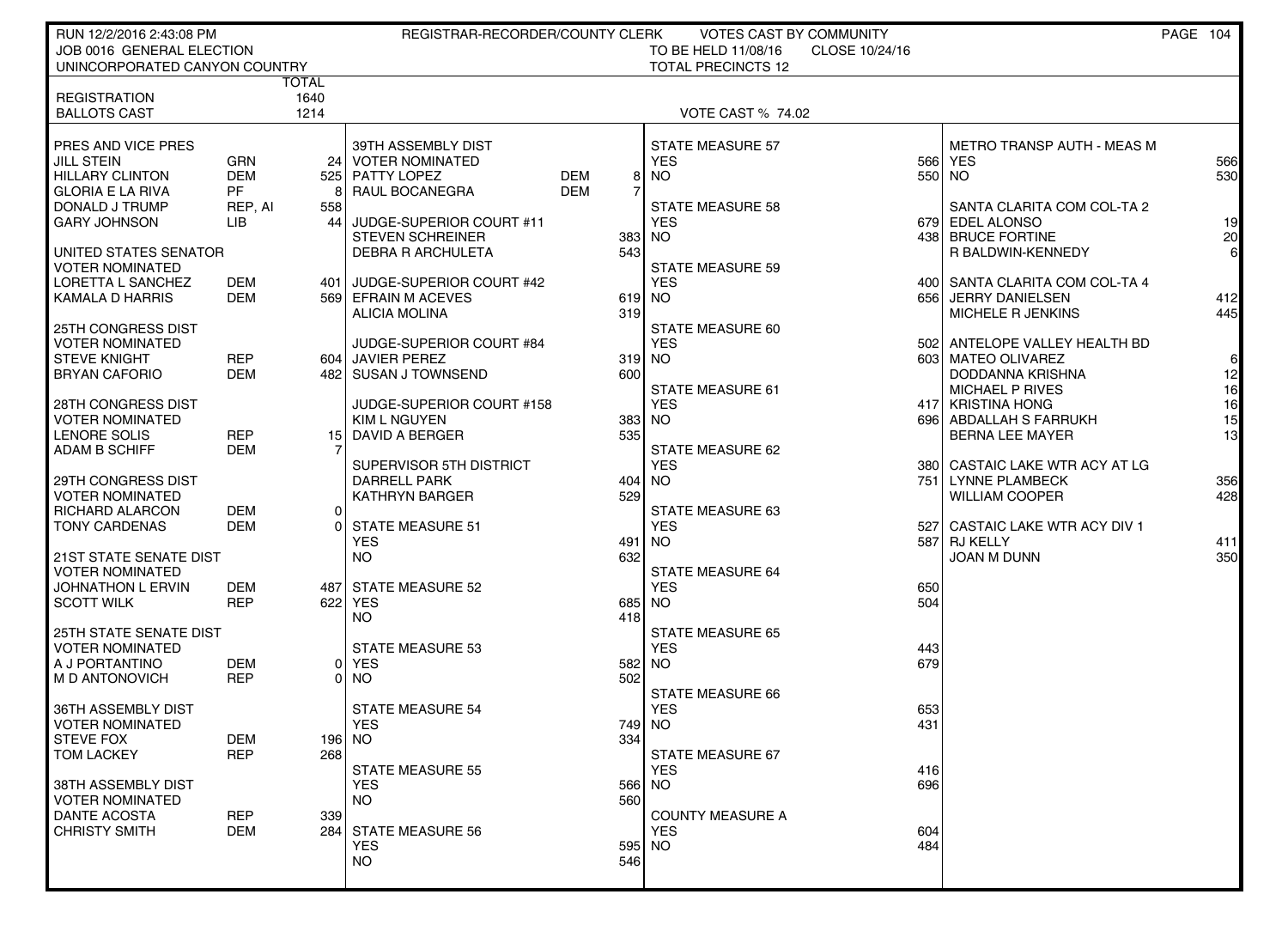| RUN 12/2/2016 2:43:08 PM<br>JOB 0016 GENERAL ELECTION<br>UNINCORPORATED CASTAIC                                                       |                                                  | REGISTRAR-RECORDER/COUNTY CLERK<br>VOTES CAST BY COMMUNITY<br>TO BE HELD 11/08/16<br>CLOSE 10/24/16<br><b>TOTAL PRECINCTS 25</b> |                                                                                                                                                     |                                         |                                                                                      |                              |                                                                                                                                                                                |                                                                      |
|---------------------------------------------------------------------------------------------------------------------------------------|--------------------------------------------------|----------------------------------------------------------------------------------------------------------------------------------|-----------------------------------------------------------------------------------------------------------------------------------------------------|-----------------------------------------|--------------------------------------------------------------------------------------|------------------------------|--------------------------------------------------------------------------------------------------------------------------------------------------------------------------------|----------------------------------------------------------------------|
| <b>REGISTRATION</b><br><b>BALLOTS CAST</b>                                                                                            |                                                  | TOTAL<br>14476<br>11210                                                                                                          |                                                                                                                                                     |                                         | <b>VOTE CAST % 77.44</b>                                                             |                              |                                                                                                                                                                                |                                                                      |
| PRES AND VICE PRES<br><b>JILL STEIN</b><br><b>HILLARY CLINTON</b><br><b>GLORIA E LA RIVA</b><br>DONALD J TRUMP<br><b>GARY JOHNSON</b> | GRN<br><b>DEM</b><br><b>PF</b><br>REP, AI<br>LІВ | 49                                                                                                                               | JUDGE-SUPERIOR COURT #158<br>181   KIM L NGUYEN<br>4744 DAVID A BERGER<br>5449 SUPERVISOR 5TH DISTRICT<br>401 DARRELL PARK<br><b>KATHRYN BARGER</b> | 3696 YES<br>4629 NO<br>3487<br>5063 NO  | <b>STATE MEASURE 61</b><br>STATE MEASURE 62<br><b>YES</b>                            |                              | ANTELOPE VALLEY HEALTH BD<br>4253 MATEO OLIVAREZ<br>5956 DODDANNA KRISHNA<br><b>MICHAEL P RIVES</b><br><b>KRISTINA HONG</b><br>3347 ABDALLAH S FARRUKH<br>7001 BERNA LEE MAYER | $\Omega$<br>$\overline{0}$<br>$\overline{0}$<br>$\Omega$<br>$\Omega$ |
| UNITED STATES SENATOR<br><b>VOTER NOMINATED</b><br>LORETTA L SANCHEZ<br>KAMALA D HARRIS                                               | DEM<br>DEM                                       | 5352 NO                                                                                                                          | <b>STATE MEASURE 51</b><br>3621 YES                                                                                                                 | 4238 YES<br>6034 NO                     | STATE MEASURE 63                                                                     |                              | CASTAIC LAKE WTR ACY AT LG<br>4991 LYNNE PLAMBECK<br>5426   WILLIAM COOPER                                                                                                     | 3591<br>4714                                                         |
| 25TH CONGRESS DIST<br><b>VOTER NOMINATED</b><br><b>STEVE KNIGHT</b><br><b>BRYAN CAFORIO</b>                                           | <b>REP</b><br>DEM                                | 5975 NO<br>43281                                                                                                                 | <b>STATE MEASURE 52</b><br><b>YES</b>                                                                                                               | 6107 YES<br>4042 NO                     | <b>STATE MEASURE 64</b>                                                              |                              | CASTAIC LAKE WTR ACY DIV 3<br>5491 BONNIE G NIKOLAI<br>5147 BILL PECSI                                                                                                         | 4415<br>3959                                                         |
| <b>21ST STATE SENATE DIST</b><br><b>VOTER NOMINATED</b><br><b>JOHNATHON L ERVIN</b><br><b>SCOTT WILK</b><br>27TH STATE SENATE DIST    | DEM<br><b>REP</b>                                | 3761                                                                                                                             | <b>STATE MEASURE 53</b><br><b>YES</b><br><b>NO</b><br>5598 STATE MEASURE 54<br><b>YES</b><br><b>NO</b>                                              | 5191 YES<br>4728 NO<br>6356 YES<br>3491 | <b>STATE MEASURE 65</b><br>STATE MEASURE 66<br><b>NO</b>                             | 4621<br>5635<br>5911<br>3895 |                                                                                                                                                                                |                                                                      |
| <b>VOTER NOMINATED</b><br><b>STEVE FAZIO</b><br><b>HENRY STERN</b><br>36TH ASSEMBLY DIST                                              | <b>REP</b><br>DEM                                |                                                                                                                                  | 439 STATE MEASURE 55<br>385 YES<br><b>NO</b>                                                                                                        | 5206 YES<br>5066 NO                     | STATE MEASURE 67                                                                     | 4240<br>5885                 |                                                                                                                                                                                |                                                                      |
| <b>VOTER NOMINATED</b><br><b>STEVE FOX</b><br><b>TOM LACKEY</b>                                                                       | <b>DEM</b><br><b>REP</b>                         |                                                                                                                                  | <b>STATE MEASURE 56</b><br>12 YES<br>28 NO                                                                                                          | 5919 YES<br>4659 NO                     | <b>COUNTY MEASURE A</b>                                                              | 5548<br>4432                 |                                                                                                                                                                                |                                                                      |
| 38TH ASSEMBLY DIST<br><b>VOTER NOMINATED</b><br><b>DANTE ACOSTA</b><br><b>CHRISTY SMITH</b>                                           | <b>REP</b><br>DEM                                | 6011 NO<br>4162                                                                                                                  | <b>STATE MEASURE 57</b><br><b>YES</b>                                                                                                               | 4954 YES<br>5433 NO                     | METRO TRANSP AUTH - MEAS M                                                           | 5118<br>4876                 |                                                                                                                                                                                |                                                                      |
| JUDGE-SUPERIOR COURT #11<br><b>STEVEN SCHREINER</b><br><b>DEBRA R ARCHULETA</b>                                                       |                                                  | 3820 INO<br>4614                                                                                                                 | <b>STATE MEASURE 58</b><br><b>YES</b>                                                                                                               | 6254 YES<br>4012 NO                     | ANTELOPE VLY CCD - MEAS AV                                                           | 14<br>24                     |                                                                                                                                                                                |                                                                      |
| JUDGE-SUPERIOR COURT #42<br><b>EFRAIN M ACEVES</b><br><b>ALICIA MOLINA</b>                                                            |                                                  | 5707   NO<br>2661                                                                                                                | STATE MEASURE 59<br><b>YES</b>                                                                                                                      | 3971                                    | SANTA CLARITA COM COL-TA 2<br>EDEL ALONSO<br>5807 BRUCE FORTINE<br>R BALDWIN-KENNEDY | 105<br>92<br>63              |                                                                                                                                                                                |                                                                      |
| JUDGE-SUPERIOR COURT #84<br><b>JAVIER PEREZ</b><br><b>SUSAN J TOWNSEND</b>                                                            |                                                  | 2799 NO<br>5466                                                                                                                  | STATE MEASURE 60<br><b>YES</b>                                                                                                                      | 4642<br>5510                            |                                                                                      |                              |                                                                                                                                                                                |                                                                      |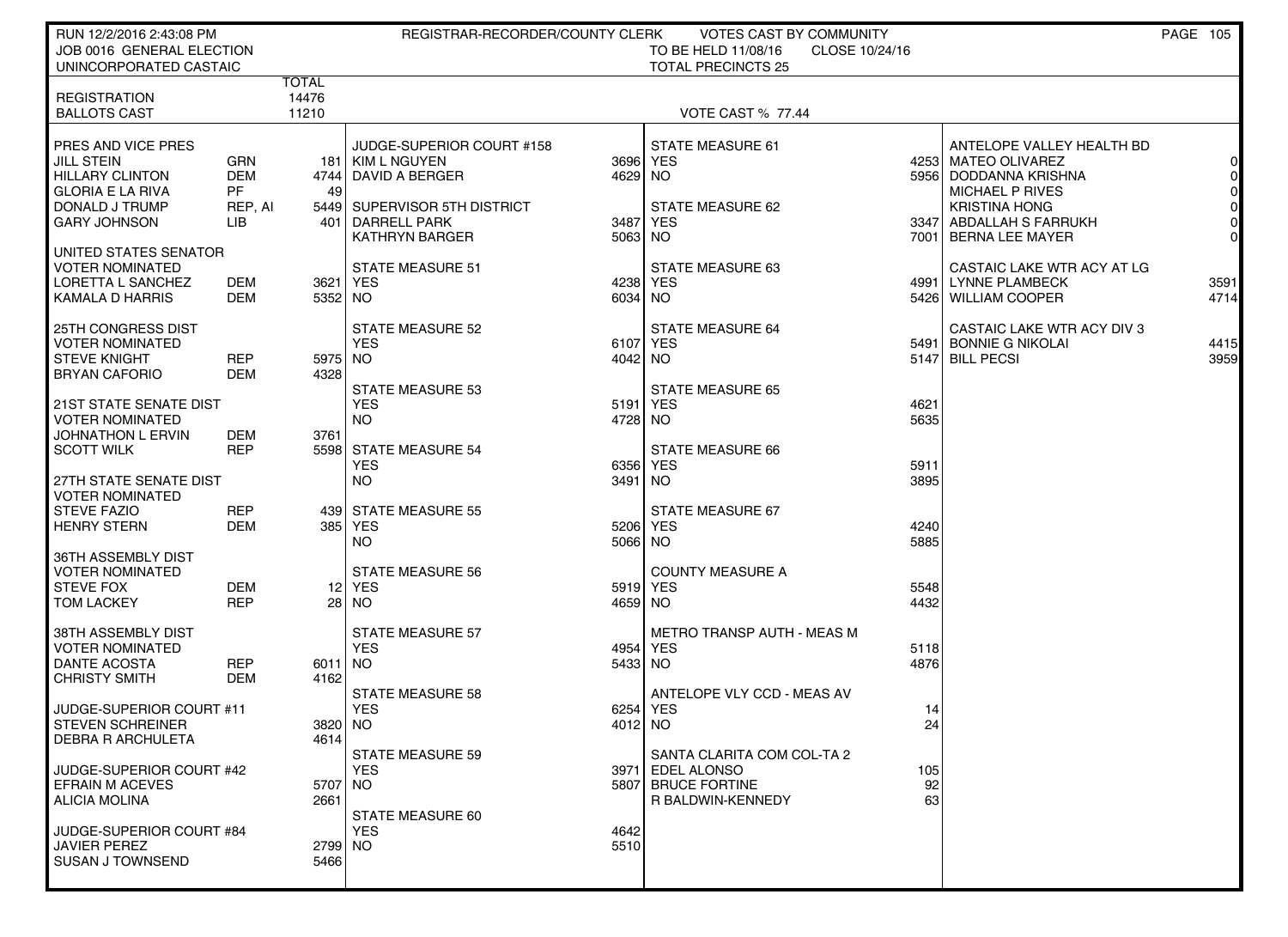| RUN 12/2/2016 2:43:08 PM<br>JOB 0016 GENERAL ELECTION<br>UNINCORPORATED CENTINELA                                                     |                                                         |                            | REGISTRAR-RECORDER/COUNTY CLERK                                          |                 | <b>VOTES CAST BY COMMUNITY</b><br>TO BE HELD 11/08/16<br>CLOSE 10/24/16<br><b>TOTAL PRECINCTS 2</b> |                  | PAGE 106 |
|---------------------------------------------------------------------------------------------------------------------------------------|---------------------------------------------------------|----------------------------|--------------------------------------------------------------------------|-----------------|-----------------------------------------------------------------------------------------------------|------------------|----------|
| <b>REGISTRATION</b><br><b>BALLOTS CAST</b>                                                                                            |                                                         | <b>TOTAL</b><br>246<br>175 |                                                                          |                 | <b>VOTE CAST % 71.14</b>                                                                            |                  |          |
| PRES AND VICE PRES<br><b>JILL STEIN</b><br><b>HILLARY CLINTON</b><br><b>GLORIA E LA RIVA</b><br>DONALD J TRUMP<br><b>GARY JOHNSON</b> | <b>GRN</b><br><b>DEM</b><br><b>PF</b><br>REP, AI<br>LIB | 134   NO<br>$\Omega$<br>51 | <b>STATE MEASURE 52</b><br>2 YES<br>26 STATE MEASURE 53<br>  YES         |                 | <b>STATE MEASURE 64</b><br>110 YES<br>40 NO<br><b>STATE MEASURE 65</b><br>60 YES                    | 109<br>53<br>91  |          |
| UNITED STATES SENATOR<br><b>VOTER NOMINATED</b><br>LORETTA L SANCHEZ<br><b>KAMALA D HARRIS</b>                                        | DEM<br>DEM                                              | 116 NO                     | <b>NO</b><br><b>STATE MEASURE 54</b><br>32 YES                           | 92<br>57        | <b>NO</b><br><b>STATE MEASURE 66</b><br>88 YES<br><b>NO</b>                                         | 68<br>74<br>69   |          |
| 37TH CONGRESS DIST<br><b>VOTER NOMINATED</b><br><b>CHRIS B WIGGINS</b><br><b>KAREN BASS</b>                                           | DEM<br><b>DEM</b>                                       | 39 l<br>101                | <b>STATE MEASURE 55</b><br><b>YES</b><br>  NO<br><b>STATE MEASURE 56</b> |                 | STATE MEASURE 67<br>101 YES<br>55 NO<br><b>COUNTY MEASURE A</b>                                     | 109<br>47        |          |
| 43RD CONGRESS DIST<br><b>VOTER NOMINATED</b><br><b>MAXINE WATERS</b><br><b>OMAR NAVARRO</b>                                           | DEM<br><b>REP</b>                                       | $\Omega$                   | <b>YES</b><br><b>NO</b><br><b>STATE MEASURE 57</b><br><b>YES</b>         | 31<br>122       | 130 YES<br>NO.<br>METRO TRANSP AUTH - MEAS M<br>YES                                                 | 118<br>35<br>113 |          |
| 62ND ASSEMBLY DIST<br><b>VOTER NOMINATED</b><br><b>MARCO ANTONIO LEAL</b><br><b>BARON BRUNO</b><br><b>AUTUMN BURKE</b>                | <b>REP</b><br><b>LIB</b><br>DEM                         | 111 NO                     | <b>NO</b><br>26 STATE MEASURE 58<br>13 YES                               | 33 <sup>1</sup> | NO.<br>LOS ANGELES CC SPC-MEAS CC<br>124 YES<br>26 NO                                               | 42<br>102<br>41  |          |
| JUDGE-SUPERIOR COURT #11<br><b>STEVEN SCHREINER</b><br><b>DEBRA R ARCHULETA</b>                                                       |                                                         |                            | <b>STATE MEASURE 59</b><br>51 YES<br>77 NO                               | 80<br>66        |                                                                                                     |                  |          |
| JUDGE-SUPERIOR COURT #42<br><b>EFRAIN M ACEVES</b><br><b>ALICIA MOLINA</b>                                                            |                                                         |                            | STATE MEASURE 60<br>68 YES<br>53 NO                                      | 70<br>78        |                                                                                                     |                  |          |
| JUDGE-SUPERIOR COURT #84<br><b>JAVIER PEREZ</b><br><b>SUSAN J TOWNSEND</b>                                                            |                                                         |                            | STATE MEASURE 61<br>28 YES<br>98 NO                                      | 82<br>63        |                                                                                                     |                  |          |
| JUDGE-SUPERIOR COURT #158<br>KIM L NGUYEN<br>DAVID A BERGER                                                                           |                                                         |                            | STATE MEASURE 62<br>72 YES<br>53 NO                                      | 93<br>56        |                                                                                                     |                  |          |
| <b>STATE MEASURE 51</b><br><b>YES</b><br><b>NO</b>                                                                                    |                                                         |                            | <b>STATE MEASURE 63</b><br>82 YES<br>73 NO                               | 137<br>22       |                                                                                                     |                  |          |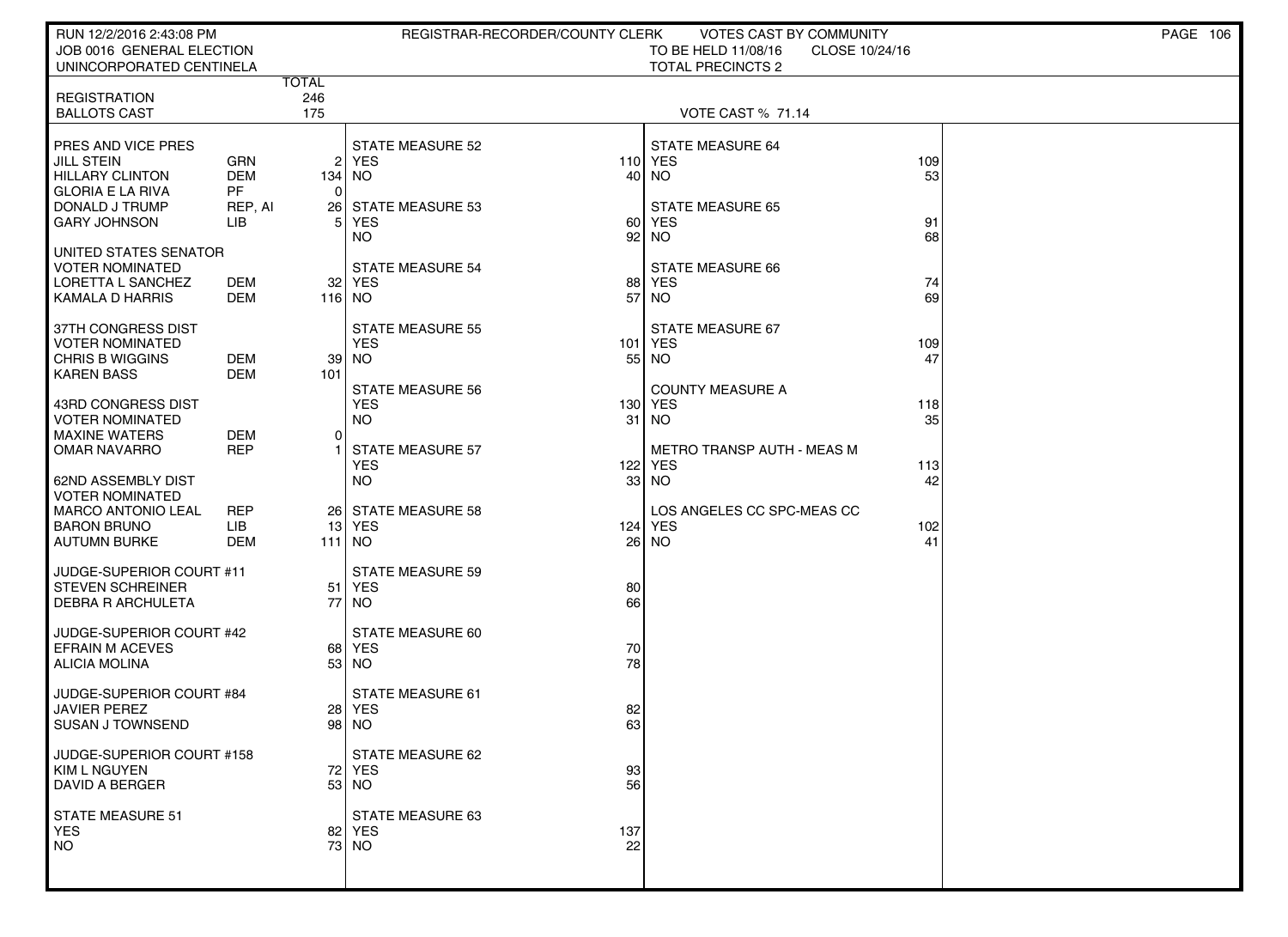| JOB 0016 GENERAL ELECTION<br>TO BE HELD 11/08/16<br>CLOSE 10/24/16                                                                      |  |
|-----------------------------------------------------------------------------------------------------------------------------------------|--|
| UNINCORPORATED CHARTER OAK<br><b>TOTAL PRECINCTS 14</b>                                                                                 |  |
| TOTAL                                                                                                                                   |  |
| 12298<br><b>REGISTRATION</b>                                                                                                            |  |
| 8841<br><b>BALLOTS CAST</b><br><b>VOTE CAST % 71.89</b>                                                                                 |  |
| <b>PRES AND VICE PRES</b><br><b>STATE MEASURE 53</b><br><b>STATE MEASURE 65</b>                                                         |  |
| <b>JILL STEIN</b><br><b>GRN</b><br>198   YES<br>3875<br>YES<br>3833                                                                     |  |
| <b>HILLARY CLINTON</b><br><b>DEM</b><br>5695 NO<br>3961<br>4246<br>NO.<br><b>GLORIA E LA RIVA</b><br><b>PF</b><br>76                    |  |
| I DONALD J TRUMP<br>2340 STATE MEASURE 54<br>STATE MEASURE 66<br>REP, AI                                                                |  |
| <b>GARY JOHNSON</b><br>LІВ<br>241<br>YES<br>5059<br><b>YES</b><br>4363                                                                  |  |
| 3452<br><b>NO</b><br>2741<br>NO.                                                                                                        |  |
| UNITED STATES SENATOR<br><b>VOTER NOMINATED</b><br><b>STATE MEASURE 55</b><br>STATE MEASURE 67                                          |  |
| LORETTA L SANCHEZ<br>DEM<br>3804   YES<br>5665<br>YES<br>3572                                                                           |  |
| KAMALA D HARRIS<br>DEM<br>4008 NO<br>2469<br>NO.<br>4425                                                                                |  |
| 32ND CONGRESS DIST<br>STATE MEASURE 56<br><b>COUNTY MEASURE A</b>                                                                       |  |
| <b>YES</b><br>VOTER NOMINATED<br>5237<br><b>YES</b><br>5913                                                                             |  |
| <b>GRACE F NAPOLITANO</b><br>DEM<br>3942 NO<br>3050<br>NO.<br>2026                                                                      |  |
| ROGER HERNANDEZ<br>DEM<br>3414<br>STATE MEASURE 57<br><b>METRO TRANSP AUTH - MEAS M</b>                                                 |  |
| 48TH ASSEMBLY DIST<br><b>YES</b><br><b>YES</b><br>5647<br>4964                                                                          |  |
| I VOTER NOMINATED<br><b>NO</b><br>3214<br>NO.<br>2347                                                                                   |  |
| <b>BLANCA E RUBIO</b><br>DEM<br>5273                                                                                                    |  |
| <b>REP</b><br>l CORY ELLENSON<br>2580 STATE MEASURE 58<br>UPPER SAN GABRIEL VLY-BD 4<br><b>YES</b><br>ALFONSO CONTRERAS<br>2810<br>6054 |  |
| <b>NO</b><br>2187<br>JUDGE-SUPERIOR COURT #11<br>2017<br><b>MICHAEL TOUHEY</b>                                                          |  |
| <b>STEVEN SCHREINER</b><br>2813                                                                                                         |  |
| 4410 STATE MEASURE 59<br><b>DEBRA R ARCHULETA</b><br><b>YES</b><br>3764                                                                 |  |
| JUDGE-SUPERIOR COURT #42<br><b>NO</b><br>3971                                                                                           |  |
| <b>EFRAIN M ACEVES</b><br>4320                                                                                                          |  |
| ALICIA MOLINA<br>2870 STATE MEASURE 60                                                                                                  |  |
| <b>YES</b><br>4598<br><b>NO</b><br>3456<br>JUDGE-SUPERIOR COURT #84                                                                     |  |
| <b>JAVIER PEREZ</b><br>3967                                                                                                             |  |
| 3120 STATE MEASURE 61<br>I SUSAN J TOWNSEND                                                                                             |  |
| <b>YES</b><br>3762<br>JUDGE-SUPERIOR COURT #158<br><b>NO</b><br>4365                                                                    |  |
| <b>KIM L NGUYEN</b><br>3352                                                                                                             |  |
| DAVID A BERGER<br>3742 STATE MEASURE 62                                                                                                 |  |
| <b>YES</b><br>3426<br><b>NO</b><br>4736<br>SUPERVISOR 5TH DISTRICT                                                                      |  |
| <b>DARRELL PARK</b><br>1573                                                                                                             |  |
| 1979 STATE MEASURE 63<br>  KATHRYN BARGER                                                                                               |  |
| <b>YES</b><br>5158<br>2965<br>l STATE MEASURE 51<br>NO.                                                                                 |  |
| <b>YES</b><br>4933                                                                                                                      |  |
| <b>NO</b><br>3227<br><b>STATE MEASURE 64</b>                                                                                            |  |
| <b>YES</b><br>4463                                                                                                                      |  |
| <b>NO</b><br>3871<br><b>STATE MEASURE 52</b><br><b>YES</b><br>5841                                                                      |  |
| <b>NO</b><br>2268                                                                                                                       |  |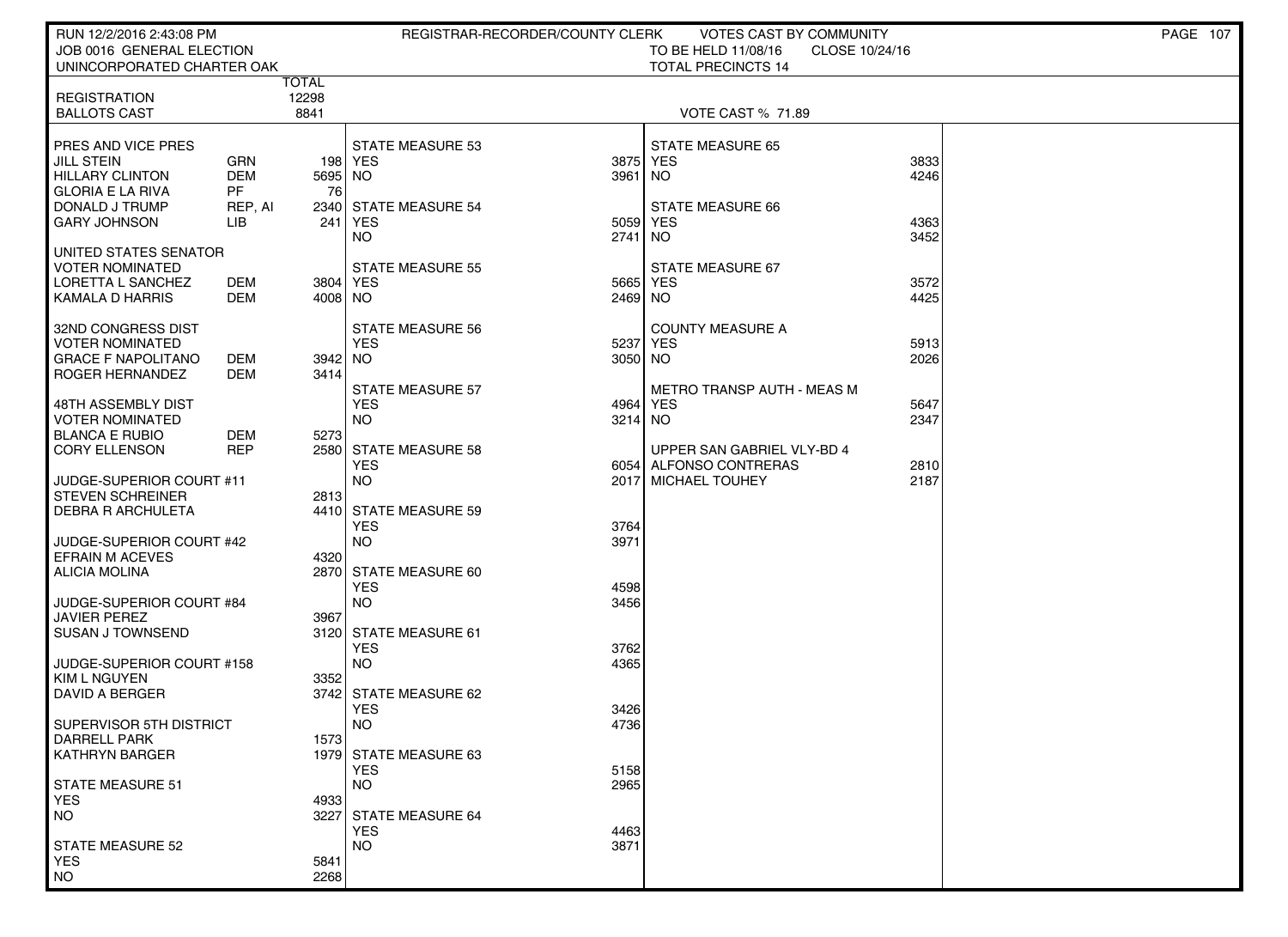| RUN 12/2/2016 2:43:08 PM                         |                |                     | REGISTRAR-RECORDER/COUNTY CLERK                    |               | VOTES CAST BY COMMUNITY               |            | PAGE 108 |
|--------------------------------------------------|----------------|---------------------|----------------------------------------------------|---------------|---------------------------------------|------------|----------|
| JOB 0016 GENERAL ELECTION                        |                |                     |                                                    |               | TO BE HELD 11/08/16<br>CLOSE 10/24/16 |            |          |
| UNINCORPORATED CHATSWORTH                        | TOTAL          |                     |                                                    |               | <b>TOTAL PRECINCTS 5</b>              |            |          |
| <b>REGISTRATION</b>                              | 2023           |                     |                                                    |               |                                       |            |          |
| <b>BALLOTS CAST</b>                              | 1477           |                     |                                                    |               | <b>VOTE CAST % 73.01</b>              |            |          |
| PRES AND VICE PRES                               |                |                     | JUDGE-SUPERIOR COURT #158                          |               | STATE MEASURE 61                      |            |          |
| JILL STEIN                                       | <b>GRN</b>     |                     | 24 KIM L NGUYEN                                    | 539           | <b>YES</b>                            | 630        |          |
| HILLARY CLINTON                                  | <b>DEM</b>     | 804                 | DAVID A BERGER                                     | 546 NO        |                                       | 709        |          |
| <b>GLORIA E LA RIVA</b>                          | PF             | 6                   |                                                    |               |                                       |            |          |
| DONALD J TRUMP<br><b>GARY JOHNSON</b>            | REP, AI<br>LІВ | 56 I                | 549 SUPERVISOR 5TH DISTRICT<br><b>DARRELL PARK</b> | 452           | STATE MEASURE 62<br><b>YES</b>        | 556        |          |
|                                                  |                |                     | <b>KATHRYN BARGER</b>                              | 645           | NO.                                   | 812        |          |
| UNITED STATES SENATOR                            |                |                     |                                                    |               |                                       |            |          |
| <b>VOTER NOMINATED</b>                           |                |                     | <b>STATE MEASURE 51</b>                            |               | STATE MEASURE 63                      |            |          |
| LORETTA L SANCHEZ<br>KAMALA D HARRIS             | DEM<br>DEM     | 452   YES<br>806 NO |                                                    | 631<br>721    | <b>YES</b><br>NO.                     | 827<br>553 |          |
|                                                  |                |                     |                                                    |               |                                       |            |          |
| 25TH CONGRESS DIST                               |                |                     | <b>STATE MEASURE 52</b>                            |               | STATE MEASURE 64                      |            |          |
| <b>VOTER NOMINATED</b><br><b>STEVE KNIGHT</b>    | <b>REP</b>     | 244 NO              | <b>YES</b>                                         | 843<br>485 NO | <b>YES</b>                            | 845<br>557 |          |
| <b>BRYAN CAFORIO</b>                             | <b>DEM</b>     | 300                 |                                                    |               |                                       |            |          |
|                                                  |                |                     | <b>STATE MEASURE 53</b>                            |               | <b>STATE MEASURE 65</b>               |            |          |
| 30TH CONGRESS DIST                               |                |                     | <b>YES</b>                                         | 663           | <b>YES</b>                            | 717<br>649 |          |
| <b>VOTER NOMINATED</b><br><b>BRAD SHERMAN</b>    | DEM            | 493                 | NO.                                                | 642 NO        |                                       |            |          |
| <b>MARK REED</b>                                 | <b>REP</b>     | 321                 | STATE MEASURE 54                                   |               | STATE MEASURE 66                      |            |          |
|                                                  |                |                     | <b>YES</b>                                         | 837           | <b>YES</b>                            | 724        |          |
| 27TH STATE SENATE DIST<br><b>VOTER NOMINATED</b> |                |                     | <b>NO</b>                                          | 445 NO        |                                       | 582        |          |
| <b>STEVE FAZIO</b>                               | <b>REP</b>     |                     | 615 STATE MEASURE 55                               |               | STATE MEASURE 67                      |            |          |
| <b>HENRY STERN</b>                               | <b>DEM</b>     | 745 YES             |                                                    | 739           | <b>YES</b>                            | 711        |          |
| 38TH ASSEMBLY DIST                               |                |                     | NO.                                                | 607           | NO.                                   | 633        |          |
| <b>VOTER NOMINATED</b>                           |                |                     | <b>STATE MEASURE 56</b>                            |               | <b>COUNTY MEASURE A</b>               |            |          |
| <b>DANTE ACOSTA</b>                              | <b>REP</b>     | 244 YES             |                                                    | 827           | <b>YES</b>                            | 831        |          |
| <b>CHRISTY SMITH</b>                             | DEM            | 291                 | NO                                                 | 555 NO        |                                       | 480        |          |
| 45TH ASSEMBLY DIST                               |                |                     | <b>STATE MEASURE 57</b>                            |               | METRO TRANSP AUTH - MEAS M            |            |          |
| <b>VOTER NOMINATED</b>                           |                |                     | <b>YES</b>                                         | 828           | <b>YES</b>                            | 772        |          |
| <b>MATT DABABNEH</b>                             | <b>DEM</b>     | 459 INO             |                                                    | 540 NO        |                                       | 551        |          |
| <b>JERRY KOWAL</b>                               | <b>REP</b>     | 338                 | <b>STATE MEASURE 58</b>                            |               | LOS ANGELES CC SPC-MEAS CC            |            |          |
| JUDGE-SUPERIOR COURT #11                         |                |                     | <b>YES</b>                                         | 918           | <b>YES</b>                            | 766        |          |
| <b>STEVEN SCHREINER</b>                          |                | 521                 | NO                                                 | 446           | <b>NO</b>                             | 536        |          |
| <b>DEBRA R ARCHULETA</b>                         |                | 569                 |                                                    |               |                                       |            |          |
| JUDGE-SUPERIOR COURT #42                         |                |                     | STATE MEASURE 59<br><b>YES</b>                     | 645           |                                       |            |          |
| <b>EFRAIN M ACEVES</b>                           |                | 706 NO              |                                                    | 645           |                                       |            |          |
| <b>ALICIA MOLINA</b>                             |                | 384                 |                                                    |               |                                       |            |          |
| JUDGE-SUPERIOR COURT #84                         |                |                     | STATE MEASURE 60<br><b>YES</b>                     | 632           |                                       |            |          |
| JAVIER PEREZ                                     |                | $304$ NO            |                                                    | 724           |                                       |            |          |
| <b>SUSAN J TOWNSEND</b>                          |                | 775                 |                                                    |               |                                       |            |          |
|                                                  |                |                     |                                                    |               |                                       |            |          |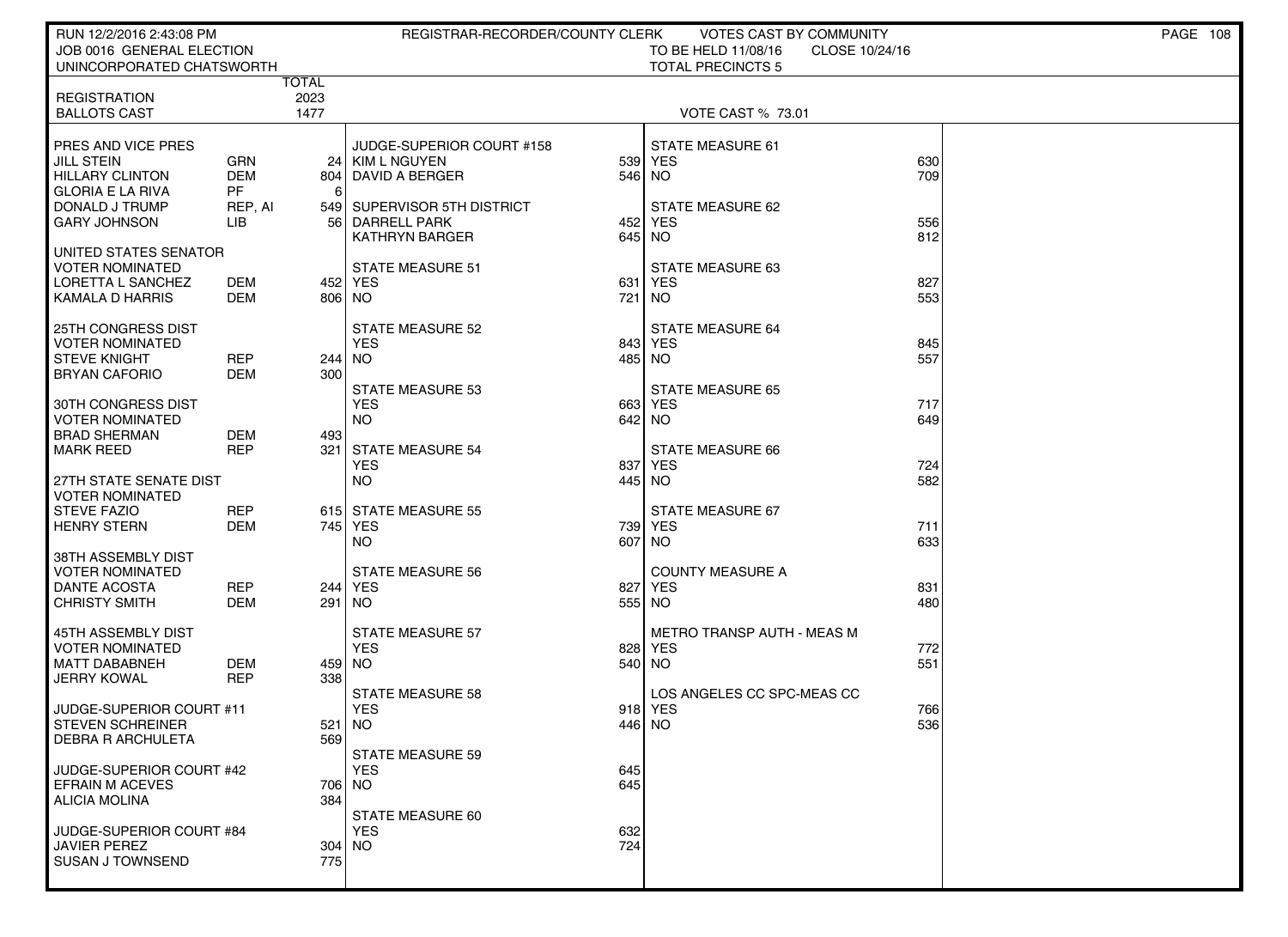| RUN 12/2/2016 2:43:08 PM                                                               |                          |         | REGISTRAR-RECORDER/COUNTY CLERK                                         |           | <b>VOTES CAST BY COMMUNITY</b>                                    |           | PAGE 109 |
|----------------------------------------------------------------------------------------|--------------------------|---------|-------------------------------------------------------------------------|-----------|-------------------------------------------------------------------|-----------|----------|
| JOB 0016 GENERAL ELECTION<br>UNINCORPORATED CITRUS                                     |                          |         |                                                                         |           | TO BE HELD 11/08/16<br>CLOSE 10/24/16<br><b>TOTAL PRECINCTS 5</b> |           |          |
|                                                                                        | <b>TOTAL</b>             |         |                                                                         |           |                                                                   |           |          |
| <b>REGISTRATION</b>                                                                    | 241<br>169               |         |                                                                         |           | <b>VOTE CAST % 70.12</b>                                          |           |          |
| <b>BALLOTS CAST</b>                                                                    |                          |         |                                                                         |           |                                                                   |           |          |
| PRES AND VICE PRES<br><b>JILL STEIN</b><br><b>HILLARY CLINTON</b>                      | GRN<br><b>DEM</b>        | 3<br>58 | SUPERVISOR 5TH DISTRICT<br><b>DARRELL PARK</b><br><b>KATHRYN BARGER</b> |           | STATE MEASURE 62<br>$34$ YES<br>98 NO                             | 52<br>107 |          |
| <b>GLORIA E LA RIVA</b>                                                                | <b>PF</b>                |         |                                                                         |           |                                                                   |           |          |
| DONALD J TRUMP<br><b>GARY JOHNSON</b>                                                  | REP, AI<br><b>LIB</b>    |         | 96 STATE MEASURE 51<br><b>YES</b><br><b>NO</b>                          | 57<br>101 | <b>STATE MEASURE 63</b><br><b>YES</b><br>NO <sub>1</sub>          | 73<br>88  |          |
| UNITED STATES SENATOR<br><b>VOTER NOMINATED</b><br>LORETTA L SANCHEZ                   | DEM                      | 51      | <b>STATE MEASURE 52</b><br>YES                                          | 90        | <b>STATE MEASURE 64</b><br>YES                                    | 75        |          |
| KAMALA D HARRIS                                                                        | <b>DEM</b>               |         | 85   NO                                                                 | 61        | <b>NO</b>                                                         | 82        |          |
| 27TH CONGRESS DIST<br><b>VOTER NOMINATED</b><br><b>JACK ORSWELL</b><br><b>JUDY CHU</b> | <b>REP</b><br><b>DEM</b> | 60      | <b>STATE MEASURE 53</b><br><b>YES</b><br>$101$ NO                       |           | <b>STATE MEASURE 65</b><br>73 YES<br>80 NO                        | 58<br>92  |          |
| <b>25TH STATE SENATE DIST</b><br><b>VOTER NOMINATED</b>                                |                          |         | <b>STATE MEASURE 54</b><br><b>YES</b><br><b>NO</b>                      |           | <b>STATE MEASURE 66</b><br>105 YES<br>49 NO                       | 74<br>76  |          |
| A J PORTANTINO<br>M D ANTONOVICH                                                       | <b>DEM</b><br><b>REP</b> | 50      | 110 STATE MEASURE 55<br><b>YES</b>                                      |           | <b>STATE MEASURE 67</b><br>73 YES                                 | 65        |          |
| 41ST ASSEMBLY DIST<br><b>VOTER NOMINATED</b><br>CHRIS HOLDEN<br><b>CASEY C HIGGINS</b> | <b>DEM</b><br><b>REP</b> |         | <b>NO</b><br>15 STATE MEASURE 56<br>18 YES                              | 77        | 84 NO<br><b>COUNTY MEASURE A</b><br><b>YES</b>                    | 91<br>69  |          |
| 48TH ASSEMBLY DIST                                                                     |                          |         | <b>NO</b>                                                               |           | 85 NO                                                             | 85        |          |
| <b>VOTER NOMINATED</b><br><b>BLANCA E RUBIO</b><br><b>CORY ELLENSON</b>                | DEM<br><b>REP</b>        |         | <b>STATE MEASURE 57</b><br>36 YES<br>88   NO                            | 71        | <b>METRO TRANSP AUTH - MEAS M</b><br><b>YES</b><br>85 NO          | 72<br>83  |          |
|                                                                                        |                          |         |                                                                         |           |                                                                   |           |          |
| JUDGE-SUPERIOR COURT #11<br><b>STEVEN SCHREINER</b><br><b>DEBRA R ARCHULETA</b>        |                          | 54      | <b>STATE MEASURE 58</b><br>65 YES<br>  NO                               |           | CLAREMONT USD SPC - MEAS G<br>82 YES<br>76 NO                     | 8<br>18   |          |
| JUDGE-SUPERIOR COURT #42<br><b>EFRAIN M ACEVES</b><br><b>ALICIA MOLINA</b>             |                          | 31      | <b>STATE MEASURE 59</b><br>79 YES<br>NO.                                | 47<br>105 |                                                                   |           |          |
| JUDGE-SUPERIOR COURT #84<br><b>JAVIER PEREZ</b><br><b>SUSAN J TOWNSEND</b>             |                          |         | STATE MEASURE 60<br>35 YES<br>78   NO                                   | 66<br>93  |                                                                   |           |          |
| JUDGE-SUPERIOR COURT #158<br>KIM L NGUYEN<br>DAVID A BERGER                            |                          |         | STATE MEASURE 61<br>58 YES<br>62 NO                                     | 61<br>95  |                                                                   |           |          |
|                                                                                        |                          |         |                                                                         |           |                                                                   |           |          |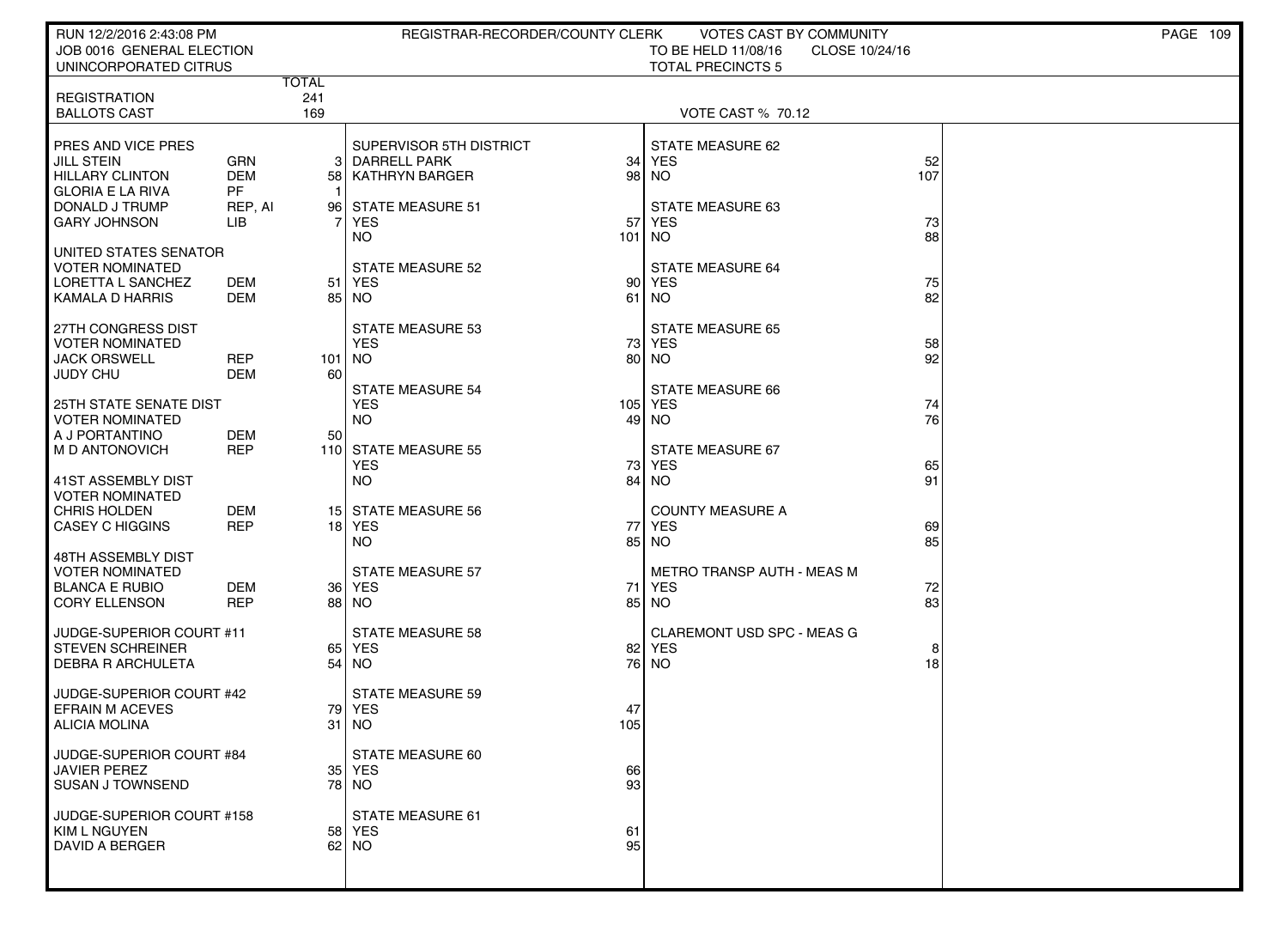| RUN 12/2/2016 2:43:08 PM                            |                         |              |                         | REGISTRAR-RECORDER/COUNTY CLERK | <b>VOTES CAST BY COMMUNITY</b>    |                | PAGE 110 |
|-----------------------------------------------------|-------------------------|--------------|-------------------------|---------------------------------|-----------------------------------|----------------|----------|
| JOB 0016 GENERAL ELECTION                           |                         |              |                         |                                 | TO BE HELD 11/08/16               | CLOSE 10/24/16 |          |
| UNINCORPORATED DEL AIRE                             |                         | <b>TOTAL</b> |                         |                                 | <b>TOTAL PRECINCTS 7</b>          |                |          |
| <b>REGISTRATION</b>                                 |                         | 6147         |                         |                                 |                                   |                |          |
| <b>BALLOTS CAST</b>                                 |                         | 4624         |                         |                                 | <b>VOTE CAST % 75.22</b>          |                |          |
| PRES AND VICE PRES                                  |                         |              | <b>STATE MEASURE 52</b> |                                 | <b>STATE MEASURE 64</b>           |                |          |
| <b>JILL STEIN</b>                                   | GRN                     |              | 101   YES               | 2971                            | <b>YES</b>                        | 2555           |          |
| <b>HILLARY CLINTON</b>                              | <b>DEM</b><br><b>PF</b> | 3052 NO      |                         | 1267                            | NO.                               | 1849           |          |
| <b>GLORIA E LA RIVA</b><br>DONALD J TRUMP           | REP, AI                 | 35           | 1111 STATE MEASURE 53   |                                 | <b>STATE MEASURE 65</b>           |                |          |
| <b>GARY JOHNSON</b>                                 | <b>LIB</b>              | 181          | YES <sup></sup>         |                                 | 1915 YES                          | 2015           |          |
|                                                     |                         |              | <b>NO</b>               | 2197                            | NO                                | 2225           |          |
| UNITED STATES SENATOR<br>VOTER NOMINATED            |                         |              | <b>STATE MEASURE 54</b> |                                 | <b>STATE MEASURE 66</b>           |                |          |
| LORETTA L SANCHEZ                                   | DEM                     | 1740   YES   |                         |                                 | 2653 YES                          | 2060           |          |
| <b>KAMALA D HARRIS</b>                              | DEM                     | 2302 NO      |                         | 1431 NO                         |                                   | 2045           |          |
| 43RD CONGRESS DIST                                  |                         |              | <b>STATE MEASURE 55</b> |                                 | STATE MEASURE 67                  |                |          |
| <b>VOTER NOMINATED</b>                              |                         |              | <b>YES</b>              |                                 | 2804 YES                          | 2193           |          |
| <b>MAXINE WATERS</b>                                | DEM                     | 2665 NO      |                         | 1466 NO                         |                                   | 2058           |          |
| <b>OMAR NAVARRO</b>                                 | <b>REP</b>              | 1555         | <b>STATE MEASURE 56</b> |                                 | <b>COUNTY MEASURE A</b>           |                |          |
| 35TH STATE SENATE DIST                              |                         |              | <b>YES</b>              | 2929                            | <b>YES</b>                        | 2986           |          |
| <b>VOTER NOMINATED</b>                              |                         |              | <b>NO</b>               | 1447                            | NO.                               | 1248           |          |
| <b>WARREN T FURUTANI</b><br><b>STEVEN BRADFORD</b>  | DEM<br><b>DEM</b>       | 1789         | 1910 STATE MEASURE 57   |                                 | <b>METRO TRANSP AUTH - MEAS M</b> |                |          |
|                                                     |                         |              | <b>YES</b>              |                                 | 2610 YES                          | 2774           |          |
| 62ND ASSEMBLY DIST                                  |                         |              | <b>NO</b>               | 1649 NO                         |                                   | 1461           |          |
| <b>VOTER NOMINATED</b><br><b>MARCO ANTONIO LEAL</b> | <b>REP</b>              |              | 1191 STATE MEASURE 58   |                                 | LOCAL PUB SCH FUND AUTH-LP        |                |          |
| <b>BARON BRUNO</b>                                  | <b>LIB</b>              |              | 293 YES                 |                                 | 3178 YES                          | 278            |          |
| <b>AUTUMN BURKE</b>                                 | DEM                     | 2567 NO      |                         | 1083 NO                         |                                   | 176            |          |
| JUDGE-SUPERIOR COURT #11                            |                         |              | <b>STATE MEASURE 59</b> |                                 | LAWNDALE SCH SPC - MEAS L         |                |          |
| <b>STEVEN SCHREINER</b>                             |                         | 1413   YES   |                         |                                 | 2090 YES                          | 223            |          |
| <b>DEBRA R ARCHULETA</b>                            |                         | 2251 NO      |                         | 1961                            | NO.                               | 222            |          |
| JUDGE-SUPERIOR COURT #42                            |                         |              | <b>STATE MEASURE 60</b> |                                 |                                   |                |          |
| <b>EFRAIN M ACEVES</b>                              |                         | 2159 YES     |                         | 2147                            |                                   |                |          |
| <b>ALICIA MOLINA</b>                                |                         | 1509 NO      |                         | 2070                            |                                   |                |          |
| JUDGE-SUPERIOR COURT #84                            |                         |              | <b>STATE MEASURE 61</b> |                                 |                                   |                |          |
| <b>JAVIER PEREZ</b>                                 |                         | 1519 YES     |                         | 2106                            |                                   |                |          |
| <b>SUSAN J TOWNSEND</b>                             |                         | 2072 NO      |                         | 2121                            |                                   |                |          |
| JUDGE-SUPERIOR COURT #158                           |                         |              | STATE MEASURE 62        |                                 |                                   |                |          |
| KIM L NGUYEN                                        |                         | 1788 YES     |                         | 2023                            |                                   |                |          |
| <b>DAVID A BERGER</b>                               |                         | 1867   NO    |                         | 2230                            |                                   |                |          |
|                                                     |                         |              |                         |                                 |                                   |                |          |
| <b>STATE MEASURE 51</b><br><b>YES</b>               |                         | 2287 YES     | STATE MEASURE 63        | 2886                            |                                   |                |          |
| <b>NO</b>                                           |                         | $2001$ NO    |                         | 1432                            |                                   |                |          |
|                                                     |                         |              |                         |                                 |                                   |                |          |
|                                                     |                         |              |                         |                                 |                                   |                |          |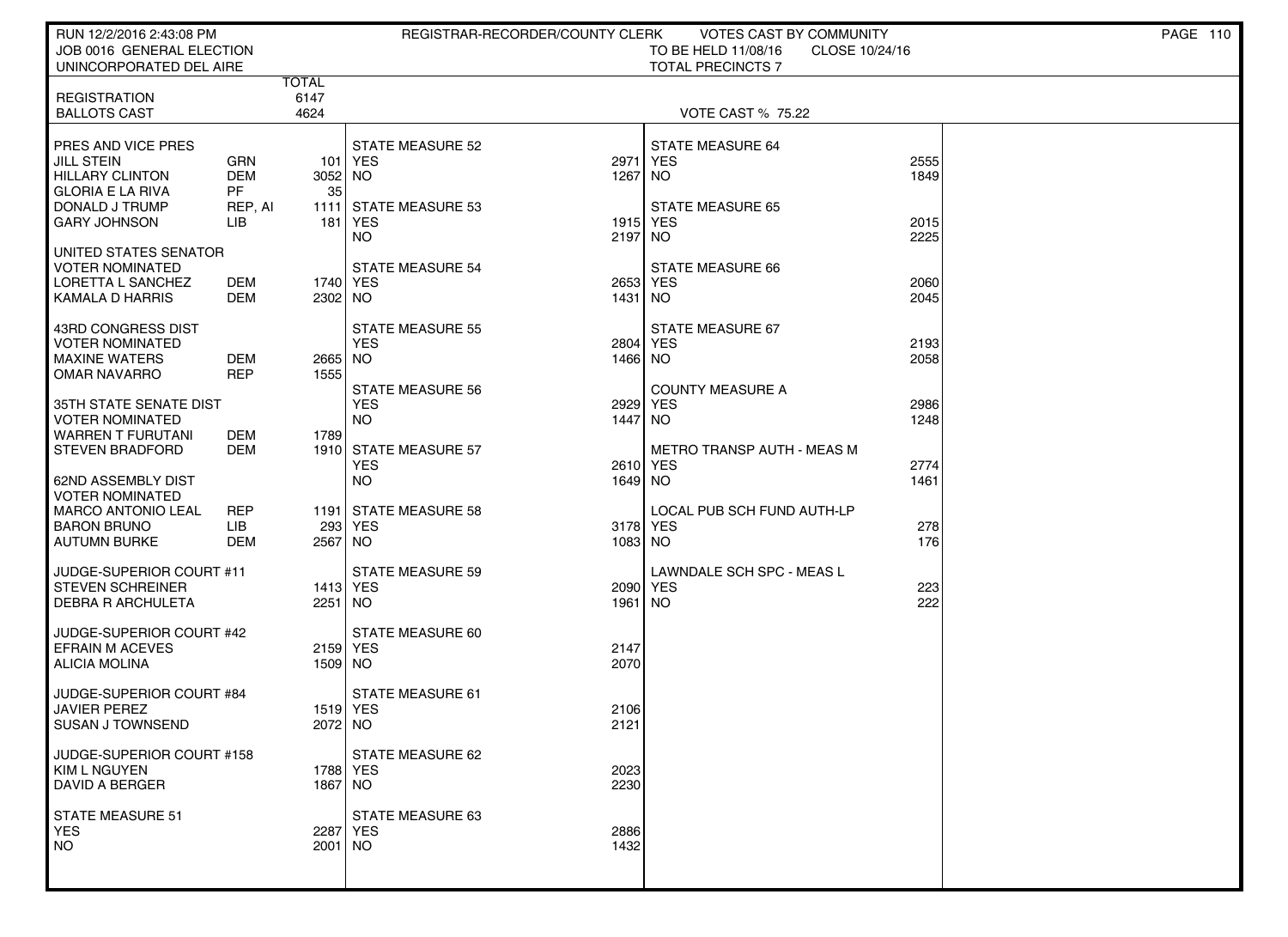| RUN 12/2/2016 2:43:08 PM                   |                   |                     | REGISTRAR-RECORDER/COUNTY CLERK    |                 | VOTES CAST BY COMMUNITY                                           |              | <b>PAGE 111</b> |  |
|--------------------------------------------|-------------------|---------------------|------------------------------------|-----------------|-------------------------------------------------------------------|--------------|-----------------|--|
| JOB 0016 GENERAL ELECTION                  |                   |                     |                                    |                 | TO BE HELD 11/08/16<br>CLOSE 10/24/16<br><b>TOTAL PRECINCTS 7</b> |              |                 |  |
| UNINCORPORATED DEL SUR                     | TOTAL             |                     |                                    |                 |                                                                   |              |                 |  |
| <b>REGISTRATION</b>                        |                   | 3880                |                                    |                 |                                                                   |              |                 |  |
| <b>BALLOTS CAST</b>                        | 3028              |                     |                                    |                 | <b>VOTE CAST % 78.04</b>                                          |              |                 |  |
| PRES AND VICE PRES                         |                   |                     | SUPERVISOR 5TH DISTRICT            |                 | STATE MEASURE 62                                                  |              |                 |  |
| JILL STEIN                                 | GRN               |                     | 73 DARRELL PARK                    |                 | 795 YES                                                           | 680          |                 |  |
| <b>HILLARY CLINTON</b>                     | <b>DEM</b>        | 754                 | KATHRYN BARGER                     | 1581            | <b>NO</b>                                                         | 2190         |                 |  |
| <b>GLORIA E LA RIVA</b>                    | PF                | -17                 |                                    |                 |                                                                   |              |                 |  |
| DONALD J TRUMP<br><b>GARY JOHNSON</b>      | REP, AI<br>LІВ    |                     | 1963 STATE MEASURE 51<br>106 YES   | 955             | <b>STATE MEASURE 63</b><br><b>YES</b>                             | 723          |                 |  |
|                                            |                   |                     | <b>NO</b>                          | 1875 NO         |                                                                   | 2152         |                 |  |
| UNITED STATES SENATOR                      |                   |                     |                                    |                 |                                                                   |              |                 |  |
| <b>VOTER NOMINATED</b>                     |                   |                     | <b>STATE MEASURE 52</b>            |                 | <b>STATE MEASURE 64</b>                                           |              |                 |  |
| LORETTA L SANCHEZ<br>KAMALA D HARRIS       | DEM<br>DEM        | 1045 YES<br>1227 NO |                                    | 1561<br>1245 NO | YES                                                               | 1549<br>1371 |                 |  |
|                                            |                   |                     |                                    |                 |                                                                   |              |                 |  |
| 23RD CONGRESS DIST                         |                   |                     | <b>STATE MEASURE 53</b>            |                 | <b>STATE MEASURE 65</b>                                           |              |                 |  |
| <b>VOTER NOMINATED</b>                     |                   |                     | <b>YES</b>                         |                 | 1451 YES                                                          | 895          |                 |  |
| <b>WENDY REED</b><br><b>KEVIN MCCARTHY</b> | DEM<br><b>REP</b> | 282 NO<br>869       |                                    | 1295 NO         |                                                                   | 1948         |                 |  |
|                                            |                   |                     | <b>STATE MEASURE 54</b>            |                 | <b>STATE MEASURE 66</b>                                           |              |                 |  |
| <b>25TH CONGRESS DIST</b>                  |                   |                     | <b>YES</b>                         |                 | 1820 YES                                                          | 1762         |                 |  |
| <b>VOTER NOMINATED</b>                     |                   |                     | <b>NO</b>                          | 937             | <b>NO</b>                                                         | 1002         |                 |  |
| <b>STEVE KNIGHT</b>                        | <b>REP</b>        | 1155                |                                    |                 |                                                                   |              |                 |  |
| <b>BRYAN CAFORIO</b>                       | <b>DEM</b>        |                     | 513 STATE MEASURE 55<br><b>YES</b> |                 | STATE MEASURE 67<br>1212 YES                                      | 888          |                 |  |
| 21ST STATE SENATE DIST                     |                   |                     | <b>NO</b>                          | 1604 NO         |                                                                   | 1939         |                 |  |
| <b>VOTER NOMINATED</b>                     |                   |                     |                                    |                 |                                                                   |              |                 |  |
| JOHNATHON L ERVIN                          | DEM<br><b>REP</b> | 807                 | STATE MEASURE 56                   |                 | <b>COUNTY MEASURE A</b>                                           |              |                 |  |
| <b>SCOTT WILK</b>                          |                   | 1989   YES          | <b>NO</b>                          | 1786 NO         | <b>1111 YES</b>                                                   | 1149<br>1634 |                 |  |
| 36TH ASSEMBLY DIST                         |                   |                     |                                    |                 |                                                                   |              |                 |  |
| <b>VOTER NOMINATED</b>                     |                   |                     | <b>STATE MEASURE 57</b>            |                 | METRO TRANSP AUTH - MEAS M                                        |              |                 |  |
| <b>STEVE FOX</b>                           | DEM<br><b>REP</b> | 2077 NO             | 741 YES                            | 1767 NO         | 1082 YES                                                          | 1079<br>1730 |                 |  |
| <b>TOM LACKEY</b>                          |                   |                     |                                    |                 |                                                                   |              |                 |  |
| JUDGE-SUPERIOR COURT #11                   |                   |                     | <b>STATE MEASURE 58</b>            |                 | ANTELOPE VLY CCD - MEAS AV                                        |              |                 |  |
| <b>STEVEN SCHREINER</b>                    |                   | 1183 YES            |                                    |                 | 1456 YES                                                          | 1408         |                 |  |
| <b>DEBRA R ARCHULETA</b>                   |                   | 1100 NO             |                                    | 1361            | NO                                                                | 1300         |                 |  |
| JUDGE-SUPERIOR COURT #42                   |                   |                     | <b>STATE MEASURE 59</b>            |                 | ANTELOPE VALLEY HEALTH BD                                         |              |                 |  |
| <b>EFRAIN M ACEVES</b>                     |                   | 1584 YES            |                                    |                 | 929 MATEO OLIVAREZ                                                | 850          |                 |  |
| <b>ALICIA MOLINA</b>                       |                   | 639 NO              |                                    | 1774            | DODDANNA KRISHNA                                                  | 920          |                 |  |
| JUDGE-SUPERIOR COURT #84                   |                   |                     |                                    |                 | <b>MICHAEL P RIVES</b><br><b>KRISTINA HONG</b>                    | 576<br>1275  |                 |  |
| JAVIER PEREZ                               |                   |                     | STATE MEASURE 60<br>724 YES        |                 | 1173 ABDALLAH S FARRUKH                                           | 1057         |                 |  |
| <b>SUSAN J TOWNSEND</b>                    |                   | 1475 NO             |                                    |                 | 1623 BERNA LEE MAYER                                              | 714          |                 |  |
|                                            |                   |                     |                                    |                 |                                                                   |              |                 |  |
| JUDGE-SUPERIOR COURT #158<br>KIM L NGUYEN  |                   |                     | STATE MEASURE 61<br>903 YES        | 904             |                                                                   |              |                 |  |
| DAVID A BERGER                             |                   | 1341 NO             |                                    | 1898            |                                                                   |              |                 |  |
|                                            |                   |                     |                                    |                 |                                                                   |              |                 |  |
|                                            |                   |                     |                                    |                 |                                                                   |              |                 |  |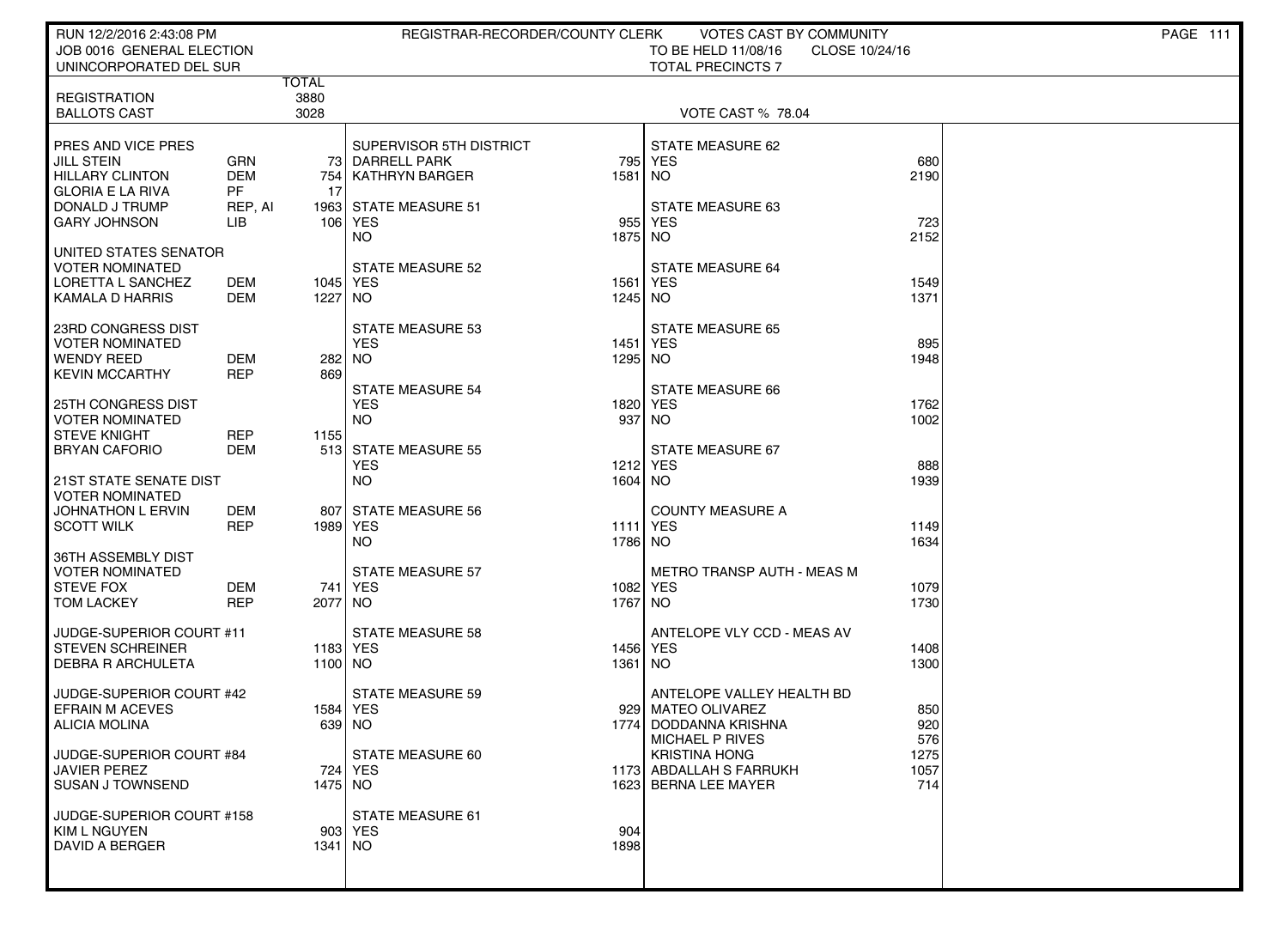| RUN 12/2/2016 2:43:08 PM<br>JOB 0016 GENERAL ELECTION<br>UNINCORPORATED DESERT                                                        |                                                  |                       | REGISTRAR-RECORDER/COUNTY CLERK                                                                                                                 |                           | VOTES CAST BY COMMUNITY<br>TO BE HELD 11/08/16<br>CLOSE 10/24/16<br><b>TOTAL PRECINCTS 17</b> |                           |                                                                                                                                                                                | PAGE 112                                 |
|---------------------------------------------------------------------------------------------------------------------------------------|--------------------------------------------------|-----------------------|-------------------------------------------------------------------------------------------------------------------------------------------------|---------------------------|-----------------------------------------------------------------------------------------------|---------------------------|--------------------------------------------------------------------------------------------------------------------------------------------------------------------------------|------------------------------------------|
| <b>REGISTRATION</b><br><b>BALLOTS CAST</b>                                                                                            |                                                  | TOTAL<br>4046<br>2776 |                                                                                                                                                 |                           | VOTE CAST % 68.61                                                                             |                           |                                                                                                                                                                                |                                          |
| PRES AND VICE PRES<br><b>JILL STEIN</b><br><b>HILLARY CLINTON</b><br><b>GLORIA E LA RIVA</b><br>DONALD J TRUMP<br><b>GARY JOHNSON</b> | GRN<br><b>DEM</b><br><b>PF</b><br>REP, AI<br>LІВ | 15 I                  | JUDGE-SUPERIOR COURT #158<br>57 KIM L NGUYEN<br>1070 DAVID A BERGER<br>1436 SUPERVISOR 5TH DISTRICT<br>91 DARRELL PARK<br><b>KATHRYN BARGER</b> | 1117 NO<br>820<br>1442 NO | <b>STATE MEASURE 61</b><br>1039 YES<br>STATE MEASURE 62<br><b>YES</b>                         |                           | ANTELOPE VALLEY HEALTH BD<br>932 MATEO OLIVAREZ<br>1631   DODDANNA KRISHNA<br><b>MICHAEL P RIVES</b><br><b>KRISTINA HONG</b><br>773 ABDALLAH S FARRUKH<br>1823 BERNA LEE MAYER | 819<br>961<br>512<br>1144<br>1111<br>624 |
| UNITED STATES SENATOR<br><b>VOTER NOMINATED</b><br>LORETTA L SANCHEZ<br>KAMALA D HARRIS                                               | DEM<br><b>DEM</b>                                | $1251$ NO             | STATE MEASURE 51<br>953 YES                                                                                                                     | 1498 NO                   | STATE MEASURE 63<br>1074 YES                                                                  | 1581                      | ANTELOPE VLY E KERN WTR-D4<br>1028 CHRIST L GROSS<br>UUSTIN G LANE                                                                                                             | 74<br>260                                |
| 25TH CONGRESS DIST<br><b>VOTER NOMINATED</b><br><b>STEVE KNIGHT</b><br><b>BRYAN CAFORIO</b>                                           | <b>REP</b><br><b>DEM</b>                         | 1616 NO<br>970        | STATE MEASURE 52<br><b>YES</b>                                                                                                                  | 943 NO                    | <b>STATE MEASURE 64</b><br>1613 YES                                                           |                           | ANTELOPE VLY E KERN WTR-D7<br>1384 N A WEISENBERGER<br>1269 GARY L VANDAM                                                                                                      | $\mathbf{2}$<br> 3                       |
| 27TH CONGRESS DIST<br><b>VOTER NOMINATED</b><br><b>JACK ORSWELL</b><br>JUDY CHU                                                       | <b>REP</b><br><b>DEM</b>                         | 0<br>01               | <b>STATE MEASURE 53</b><br><b>YES</b><br><b>NO</b><br><b>STATE MEASURE 54</b><br><b>YES</b>                                                     | 1123 NO                   | <b>STATE MEASURE 65</b><br>1372 YES<br>STATE MEASURE 66<br>1658 YES                           | 932<br>1640<br>1568       |                                                                                                                                                                                |                                          |
| <b>21ST STATE SENATE DIST</b><br><b>VOTER NOMINATED</b><br>JOHNATHON L ERVIN<br><b>SCOTT WILK</b>                                     | DEM<br><b>REP</b>                                |                       | <b>NO</b><br>1041 STATE MEASURE 55<br>1500 YES<br><b>NO</b>                                                                                     | 825<br>1290 NO            | <b>NO</b><br>STATE MEASURE 67<br>1284 YES                                                     | 946<br>860<br>1687        |                                                                                                                                                                                |                                          |
| <b>25TH STATE SENATE DIST</b><br><b>VOTER NOMINATED</b><br>A J PORTANTINO<br>M D ANTONOVICH                                           | <b>DEM</b><br><b>REP</b>                         |                       | <b>STATE MEASURE 56</b><br>0 YES<br>$0$ NO                                                                                                      | 1284<br>1352 NO           | <b>COUNTY MEASURE A</b><br><b>YES</b>                                                         | 1294<br>1259              |                                                                                                                                                                                |                                          |
| 36TH ASSEMBLY DIST<br><b>VOTER NOMINATED</b><br><b>STEVE FOX</b><br><b>TOM LACKEY</b>                                                 | DEM<br><b>REP</b>                                | 1603                  | <b>STATE MEASURE 57</b><br><b>YES</b><br>969 NO<br><b>STATE MEASURE 58</b>                                                                      | 1407 NO                   | METRO TRANSP AUTH - MEAS M<br>1162 YES<br>ANTELOPE VLY CCD - MEAS AV                          | 1270<br>1277              |                                                                                                                                                                                |                                          |
| JUDGE-SUPERIOR COURT #11<br><b>STEVEN SCHREINER</b><br><b>DEBRA R ARCHULETA</b>                                                       |                                                  | 1052 NO<br>1128       | <b>YES</b><br>STATE MEASURE 59                                                                                                                  | 1017 NO                   | 1551 YES<br>ACTON-AGUA DULCE U/T-GBM                                                          | 1515<br>987               |                                                                                                                                                                                |                                          |
| JUDGE-SUPERIOR COURT #42<br><b>EFRAIN M ACEVES</b><br><b>ALICIA MOLINA</b>                                                            |                                                  | 1436   NO<br>726      | <b>YES</b><br>STATE MEASURE 60                                                                                                                  |                           | 921   KEN PFALZGRAF<br>1545 AMY M FRANK<br>KARINA INEZ THOMAS                                 | 13<br>$\overline{7}$<br>5 |                                                                                                                                                                                |                                          |
| JUDGE-SUPERIOR COURT #84<br><b>JAVIER PEREZ</b><br><b>SUSAN J TOWNSEND</b>                                                            |                                                  | 882   NO<br>1254      | <b>YES</b>                                                                                                                                      |                           | 1277 PALMDALE SCH SPC-MEAS PSD<br>1269 YES<br>NO.                                             | 1106<br>622               |                                                                                                                                                                                |                                          |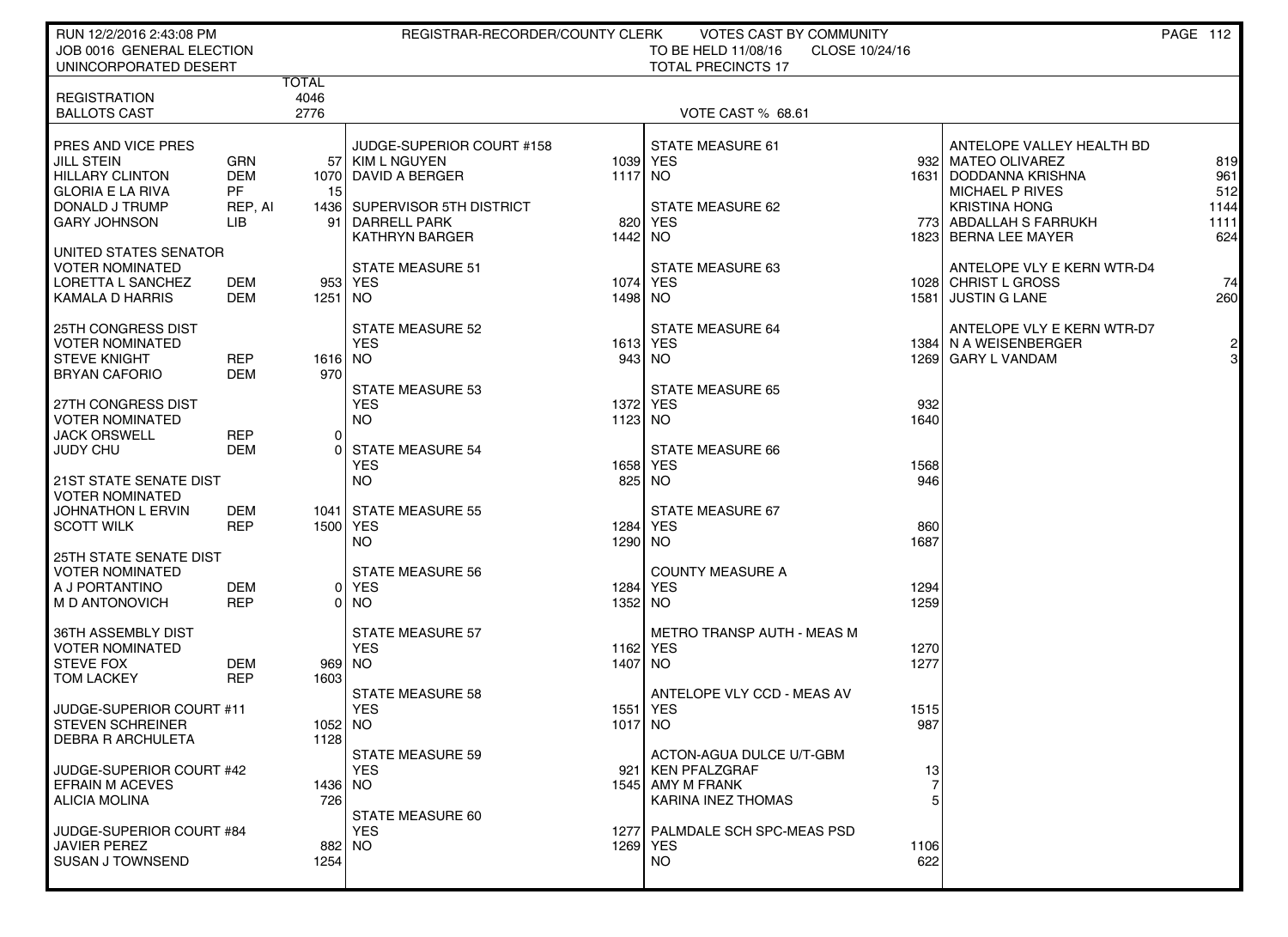| RUN 12/2/2016 2:43:08 PM<br>JOB 0016 GENERAL ELECTION<br>UNINCORPORATED DOHENY                                                        |                                                         |                   | REGISTRAR-RECORDER/COUNTY CLERK                                                                     |                                  | <b>VOTES CAST BY COMMUNITY</b><br>TO BE HELD 11/08/16<br>CLOSE 10/24/16<br><b>TOTAL PRECINCTS 1</b> |               | PAGE 113 |
|---------------------------------------------------------------------------------------------------------------------------------------|---------------------------------------------------------|-------------------|-----------------------------------------------------------------------------------------------------|----------------------------------|-----------------------------------------------------------------------------------------------------|---------------|----------|
|                                                                                                                                       |                                                         | <b>TOTAL</b>      |                                                                                                     |                                  |                                                                                                     |               |          |
| <b>REGISTRATION</b><br><b>BALLOTS CAST</b>                                                                                            |                                                         | 0<br>$\mathbf 0$  |                                                                                                     |                                  | VOTE CAST % 0                                                                                       |               |          |
| PRES AND VICE PRES<br><b>JILL STEIN</b><br><b>HILLARY CLINTON</b><br><b>GLORIA E LA RIVA</b><br>DONALD J TRUMP<br><b>GARY JOHNSON</b> | <b>GRN</b><br><b>DEM</b><br><b>PF</b><br>REP, AI<br>LІВ | 0 <br>0<br>0<br>O | <b>STATE MEASURE 54</b><br>0 YES<br><b>NO</b><br><b>STATE MEASURE 55</b><br><b>YES</b><br><b>NO</b> | ΟI<br>$\Omega$<br>01<br>$\Omega$ | <b>STATE MEASURE 66</b><br><b>YES</b><br><b>NO</b><br>STATE MEASURE 67<br><b>YES</b><br><b>NO</b>   |               |          |
| UNITED STATES SENATOR<br><b>VOTER NOMINATED</b><br>LORETTA L SANCHEZ<br><b>KAMALA D HARRIS</b>                                        | <b>DEM</b><br><b>DEM</b>                                |                   | <b>STATE MEASURE 56</b><br>0 YES<br>0 NO                                                            |                                  | <b>COUNTY MEASURE A</b><br>0 YES<br>$0$ NO                                                          |               |          |
| 33RD CONGRESS DIST<br><b>VOTER NOMINATED</b><br><b>KENNETH W WRIGHT</b><br>TED W LIEU                                                 | <b>REP</b><br><b>DEM</b>                                | 0<br>∩            | <b>STATE MEASURE 57</b><br><b>YES</b><br><b>NO</b>                                                  |                                  | METRO TRANSP AUTH - MEAS M<br>0 YES<br>$0$ NO                                                       | 0<br>$\Omega$ |          |
| 50TH ASSEMBLY DIST<br><b>VOTER NOMINATED</b><br><b>MATTHEW G CRAFFEY</b><br>RICHARD BLOOM                                             | <b>REP</b><br><b>DEM</b>                                | 0                 | <b>STATE MEASURE 58</b><br><b>YES</b><br><b>NO</b><br>0 STATE MEASURE 59<br><b>YES</b>              | $\Omega$<br>$\Omega$             | LOS ANGELES CC SPC-MEAS CC<br><b>YES</b><br>$0$ NO<br>BEV HILLS USD SPC - MEAS Y<br><b>YES</b>      |               |          |
| JUDGE-SUPERIOR COURT #11<br><b>STEVEN SCHREINER</b><br><b>DEBRA R ARCHULETA</b>                                                       |                                                         | 0<br>r            | <b>NO</b><br>STATE MEASURE 60<br><b>YES</b>                                                         | $\Omega$<br>0                    | <b>NO</b>                                                                                           |               |          |
| JUDGE-SUPERIOR COURT #42<br><b>EFRAIN M ACEVES</b><br><b>ALICIA MOLINA</b>                                                            |                                                         | 0                 | <b>NO</b><br><b>STATE MEASURE 61</b><br><b>YES</b>                                                  | 0                                |                                                                                                     |               |          |
| JUDGE-SUPERIOR COURT #84<br><b>JAVIER PEREZ</b><br><b>SUSAN J TOWNSEND</b>                                                            |                                                         | 0<br>O            | <b>NO</b><br>STATE MEASURE 62<br><b>YES</b>                                                         |                                  |                                                                                                     |               |          |
| JUDGE-SUPERIOR COURT #158<br><b>KIM L NGUYEN</b><br><b>DAVID A BERGER</b>                                                             |                                                         | 0                 | <b>NO</b><br>0 STATE MEASURE 63<br><b>YES</b>                                                       | 0                                |                                                                                                     |               |          |
| STATE MEASURE 51<br><b>YES</b><br>NO.                                                                                                 |                                                         | 0                 | <b>NO</b><br>0 STATE MEASURE 64<br><b>YES</b>                                                       |                                  |                                                                                                     |               |          |
| <b>STATE MEASURE 52</b><br><b>YES</b><br><b>NO</b>                                                                                    |                                                         | $\Omega$          | NO.<br><b>STATE MEASURE 65</b><br><b>YES</b>                                                        |                                  |                                                                                                     |               |          |
| <b>STATE MEASURE 53</b><br><b>YES</b><br><b>NO</b>                                                                                    |                                                         | 0<br>0            | <b>NO</b>                                                                                           |                                  |                                                                                                     |               |          |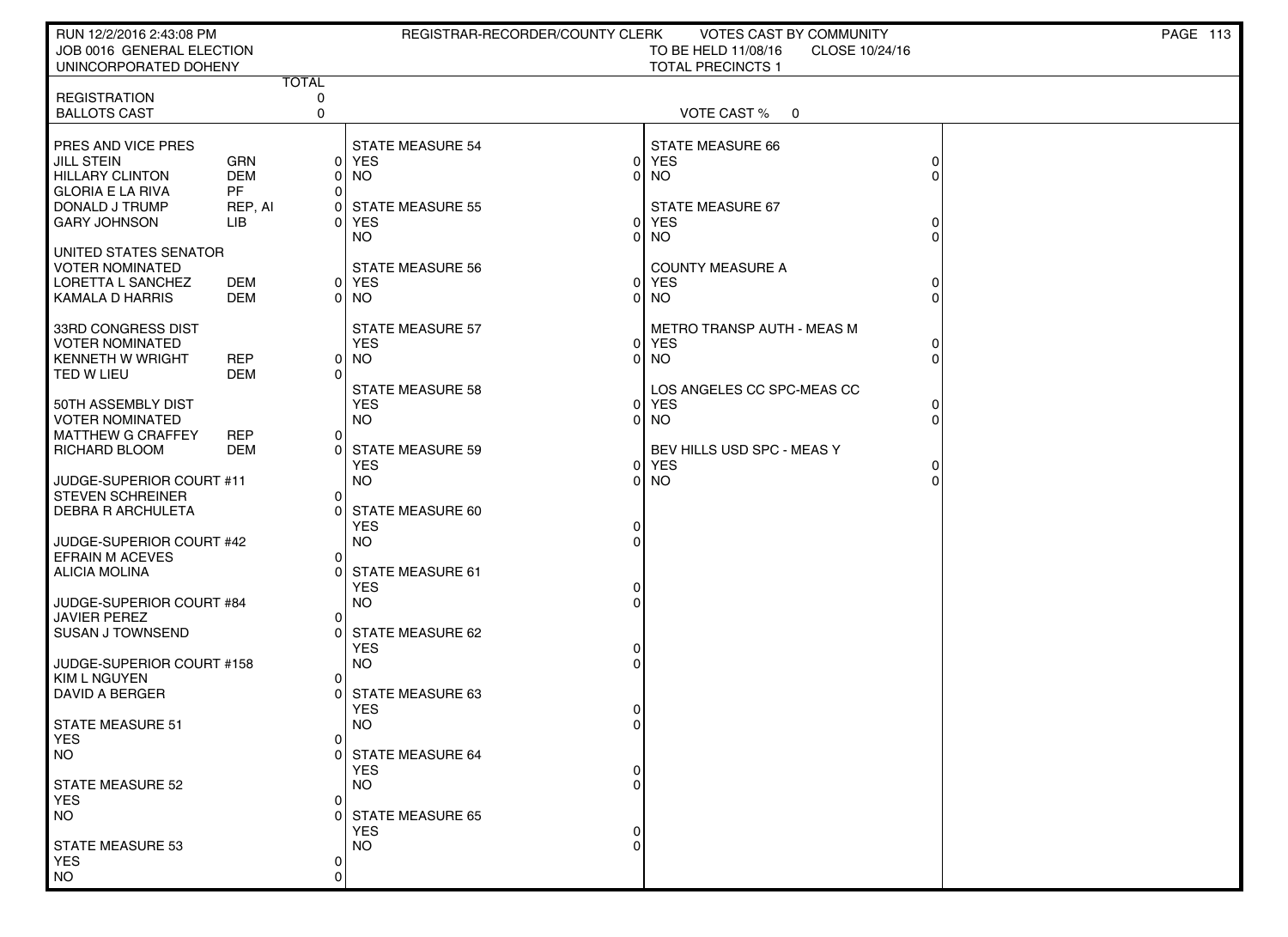| RUN 12/2/2016 2:43:08 PM                            |                          |               | REGISTRAR-RECORDER/COUNTY CLERK    |            | VOTES CAST BY COMMUNITY               |            | PAGE 114 |
|-----------------------------------------------------|--------------------------|---------------|------------------------------------|------------|---------------------------------------|------------|----------|
| JOB 0016 GENERAL ELECTION                           |                          |               |                                    |            | TO BE HELD 11/08/16<br>CLOSE 10/24/16 |            |          |
| UNINCORPORATED DOMINGUEZ                            |                          | <b>TOTAL</b>  |                                    |            | <b>TOTAL PRECINCTS 2</b>              |            |          |
| <b>REGISTRATION</b>                                 |                          | 1588          |                                    |            |                                       |            |          |
| <b>BALLOTS CAST</b>                                 |                          | 1151          |                                    |            | <b>VOTE CAST % 72.48</b>              |            |          |
|                                                     |                          |               |                                    |            |                                       |            |          |
| PRES AND VICE PRES                                  |                          |               | <b>STATE MEASURE 52</b>            |            | STATE MEASURE 64                      |            |          |
| JILL STEIN<br>HILLARY CLINTON                       | <b>GRN</b><br><b>DEM</b> | 855           | 20 YES<br>  NO                     | 824        | YES<br>228 NO                         | 635<br>456 |          |
| <b>GLORIA E LA RIVA</b>                             | PF                       | -11           |                                    |            |                                       |            |          |
| DONALD J TRUMP                                      | REP, AI                  |               | 210 STATE MEASURE 53               |            | <b>STATE MEASURE 65</b>               |            |          |
| <b>GARY JOHNSON</b>                                 | LIB                      | 22            | YES                                | 505        | <b>YES</b>                            | 516        |          |
|                                                     |                          |               | NO.                                |            | 512 NO                                | 535        |          |
| UNITED STATES SENATOR                               |                          |               |                                    |            |                                       |            |          |
| <b>VOTER NOMINATED</b><br>LORETTA L SANCHEZ         | DEM                      |               | <b>STATE MEASURE 54</b><br>318 YES | 624        | STATE MEASURE 66<br>YES               | 484        |          |
| KAMALA D HARRIS                                     | DEM                      | 735   NO      |                                    |            | 372 NO                                | 524        |          |
|                                                     |                          |               |                                    |            |                                       |            |          |
| 44TH CONGRESS DIST                                  |                          |               | <b>STATE MEASURE 55</b>            |            | STATE MEASURE 67                      |            |          |
| <b>VOTER NOMINATED</b>                              |                          |               | <b>YES</b>                         |            | 783 YES                               | 470        |          |
| ISADORE HALL III<br>NANETTE D BARRAGAN              | DEM<br>DEM               | 625 NO<br>398 |                                    |            | 268 NO                                | 564        |          |
|                                                     |                          |               | <b>STATE MEASURE 56</b>            |            | <b>COUNTY MEASURE A</b>               |            |          |
| 35TH STATE SENATE DIST                              |                          |               | <b>YES</b>                         |            | 649 YES                               | 815        |          |
| <b>VOTER NOMINATED</b>                              |                          |               | NO.                                |            | 431   NO                              | 216        |          |
| <b>WARREN T FURUTANI</b>                            | DEM                      | 384           |                                    |            |                                       |            |          |
| <b>STEVEN BRADFORD</b>                              | <b>DEM</b>               | 594           | <b>STATE MEASURE 57</b>            |            | <b>METRO TRANSP AUTH - MEAS M</b>     |            |          |
| 64TH ASSEMBLY DIST                                  |                          |               | <b>YES</b><br>NO.                  |            | 753 YES<br>317 NO                     | 807<br>234 |          |
| <b>VOTER NOMINATED</b>                              |                          |               |                                    |            |                                       |            |          |
| <b>THERESA SANFORD</b>                              | REP                      | 3251          | <b>STATE MEASURE 58</b>            |            | LOS ANGELES CC SPC-MEAS CC            |            |          |
| <b>MIKE A GIPSON</b>                                | DEM                      |               | 706   YES                          |            | 816 YES                               | 397        |          |
|                                                     |                          |               | NO.                                | 229        | NO                                    | 89         |          |
| JUDGE-SUPERIOR COURT #11<br><b>STEVEN SCHREINER</b> |                          | 344 l         | <b>STATE MEASURE 59</b>            |            | WATER REPLEN OF SO CAL-D5             |            |          |
| DEBRA R ARCHULETA                                   |                          |               | 573 YES                            |            | 568 CHARLES DAVIS                     | 360        |          |
|                                                     |                          |               | <b>NO</b>                          | 447        | ALBERT ROBLES                         | 259        |          |
| JUDGE-SUPERIOR COURT #42                            |                          |               |                                    |            | RICARDO PULIDO                        | 169        |          |
| <b>EFRAIN M ACEVES</b>                              |                          |               | 543 STATE MEASURE 60               |            | R GONZALES-LAWRENCE                   | 94         |          |
| ALICIA MOLINA                                       |                          | 392           | YES<br>NO.                         | 678<br>370 | <b>GARY MENDEZ</b>                    | 53         |          |
| JUDGE-SUPERIOR COURT #84                            |                          |               |                                    |            |                                       |            |          |
| <b>JAVIER PEREZ</b>                                 |                          |               | 330 STATE MEASURE 61               |            |                                       |            |          |
| <b>SUSAN J TOWNSEND</b>                             |                          |               | 610 YES                            | 488        |                                       |            |          |
|                                                     |                          |               | NO.                                | 573        |                                       |            |          |
| JUDGE-SUPERIOR COURT #158<br>KIM L NGUYEN           |                          |               | 499 STATE MEASURE 62               |            |                                       |            |          |
| <b>DAVID A BERGER</b>                               |                          |               | 462 YES                            | 546        |                                       |            |          |
|                                                     |                          |               | <b>NO</b>                          | 523        |                                       |            |          |
| <b>STATE MEASURE 51</b>                             |                          |               |                                    |            |                                       |            |          |
| <b>YES</b>                                          |                          | 691           | <b>STATE MEASURE 63</b>            |            |                                       |            |          |
| <b>NO</b>                                           |                          |               | 360 YES                            | 772        |                                       |            |          |
|                                                     |                          |               | <b>NO</b>                          | 282        |                                       |            |          |
|                                                     |                          |               |                                    |            |                                       |            |          |
|                                                     |                          |               |                                    |            |                                       |            |          |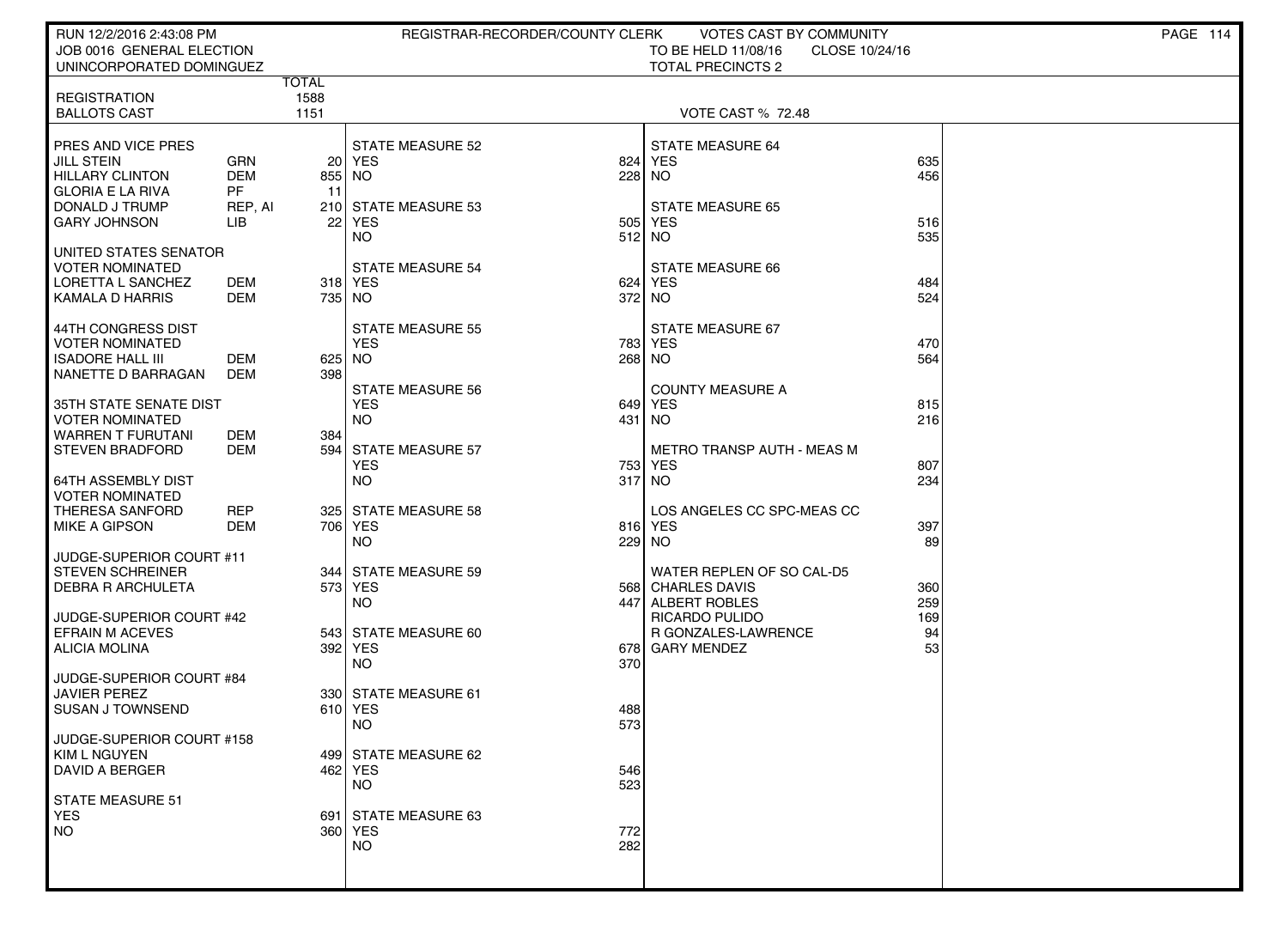| RUN 12/2/2016 2:43:08 PM                                                               |                          |               | REGISTRAR-RECORDER/COUNTY CLERK                    |                     | VOTES CAST BY COMMUNITY                            |              | <b>PAGE 115</b> |
|----------------------------------------------------------------------------------------|--------------------------|---------------|----------------------------------------------------|---------------------|----------------------------------------------------|--------------|-----------------|
| JOB 0016 GENERAL ELECTION                                                              |                          |               |                                                    |                     | TO BE HELD 11/08/16<br>CLOSE 10/24/16              |              |                 |
| UNINCORPORATED EAST ARCADIA                                                            | <b>TOTAL</b>             |               |                                                    |                     | <b>TOTAL PRECINCTS 9</b>                           |              |                 |
| <b>REGISTRATION</b>                                                                    | 8074                     |               |                                                    |                     |                                                    |              |                 |
| <b>BALLOTS CAST</b>                                                                    | 5864                     |               |                                                    |                     | <b>VOTE CAST % 72.63</b>                           |              |                 |
| PRES AND VICE PRES<br><b>JILL STEIN</b>                                                | <b>GRN</b>               |               | SUPERVISOR 5TH DISTRICT<br>111 DARRELL PARK        | 1981                | STATE MEASURE 62<br><b>YES</b>                     | 2272         |                 |
| <b>HILLARY CLINTON</b><br><b>GLORIA E LA RIVA</b>                                      | <b>DEM</b><br>PF.        | -41           | 3626   KATHRYN BARGER                              | 2592 NO             |                                                    | 3083         |                 |
| DONALD J TRUMP<br><b>GARY JOHNSON</b>                                                  | REP, AI<br>LІВ           |               | 1714 STATE MEASURE 51<br>147 YES<br><b>NO</b>      | 2857<br>2545 NO     | STATE MEASURE 63<br><b>YES</b>                     | 3435<br>1936 |                 |
| UNITED STATES SENATOR<br><b>VOTER NOMINATED</b><br>LORETTA L SANCHEZ                   | DEM                      |               | <b>STATE MEASURE 52</b><br>2213 YES                | 3671                | <b>STATE MEASURE 64</b><br><b>YES</b>              | 2774         |                 |
| KAMALA D HARRIS                                                                        | <b>DEM</b>               | 2850 NO       |                                                    | 1685 NO             |                                                    | 2731         |                 |
| 27TH CONGRESS DIST<br><b>VOTER NOMINATED</b><br><b>JACK ORSWELL</b><br><b>JUDY CHU</b> | <b>REP</b><br><b>DEM</b> | 569 NO<br>768 | <b>STATE MEASURE 53</b><br><b>YES</b>              | 2555 YES<br>2660 NO | <b>STATE MEASURE 65</b>                            | 2538<br>2780 |                 |
| 32ND CONGRESS DIST<br>VOTER NOMINATED                                                  |                          |               | <b>STATE MEASURE 54</b><br><b>YES</b><br><b>NO</b> | 1898 NO             | <b>STATE MEASURE 66</b><br>3277 YES                | 2945<br>2241 |                 |
| <b>GRACE F NAPOLITANO</b><br>ROGER HERNANDEZ<br>48TH ASSEMBLY DIST                     | DEM<br>DEM               | 2151          | 1356 STATE MEASURE 55<br><b>YES</b><br><b>NO</b>   | 3529<br>1867        | STATE MEASURE 67<br><b>YES</b><br>NO <sub>1</sub>  | 2585<br>2746 |                 |
| <b>VOTER NOMINATED</b><br><b>BLANCA E RUBIO</b><br><b>CORY ELLENSON</b>                | DEM<br><b>REP</b>        |               | 1918 STATE MEASURE 56<br>933 YES<br><b>NO</b>      | 3467<br>2041        | <b>COUNTY MEASURE A</b><br><b>YES</b><br><b>NO</b> | 3637<br>1660 |                 |
| 49TH ASSEMBLY DIST<br>VOTER NOMINATED<br>PETER AMUNDSON<br>ED CHAU                     | <b>REP</b><br><b>DEM</b> | 1292 NO       | <b>STATE MEASURE 57</b><br>1036 YES                | 3142 YES<br>2251 NO | <b>METRO TRANSP AUTH - MEAS M</b>                  | 3539<br>1789 |                 |
| JUDGE-SUPERIOR COURT #11<br><b>STEVEN SCHREINER</b><br><b>DEBRA R ARCHULETA</b>        |                          | 2566 NO       | <b>STATE MEASURE 58</b><br>1970 YES                | 3822<br>1552        |                                                    |              |                 |
| JUDGE-SUPERIOR COURT #42<br><b>EFRAIN M ACEVES</b><br><b>ALICIA MOLINA</b>             |                          | 1795 INO      | <b>STATE MEASURE 59</b><br>2772 YES                | 2436<br>2669        |                                                    |              |                 |
| JUDGE-SUPERIOR COURT #84<br><b>JAVIER PEREZ</b><br><b>SUSAN J TOWNSEND</b>             |                          | $2431$ NO     | STATE MEASURE 60<br>2044   YES                     | 2789<br>2538        |                                                    |              |                 |
| JUDGE-SUPERIOR COURT #158<br>KIM L NGUYEN<br>DAVID A BERGER                            |                          | 2578 NO       | <b>STATE MEASURE 61</b><br>1928 YES                | 2437<br>2915        |                                                    |              |                 |
|                                                                                        |                          |               |                                                    |                     |                                                    |              |                 |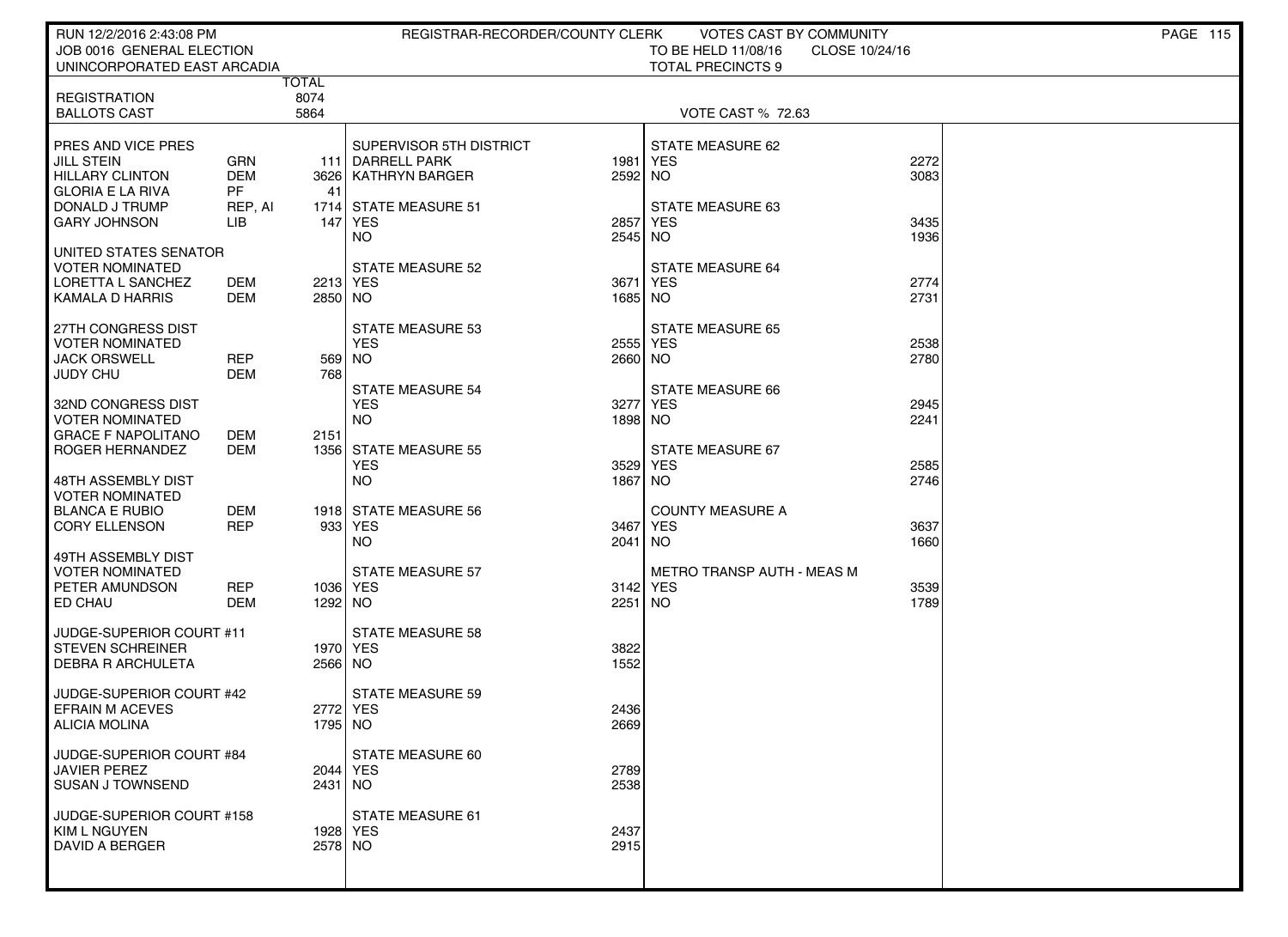| RUN 12/2/2016 2:43:08 PM<br>JOB 0016 GENERAL ELECTION<br>UNINCORPORATED EAST COMPTON                                                  |                                                  |                       | REGISTRAR-RECORDER/COUNTY CLERK                                                                                             |                     | VOTES CAST BY COMMUNITY<br>TO BE HELD 11/08/16<br>CLOSE 10/24/16<br><b>TOTAL PRECINCTS 10</b>                 |                                                                |                                                                                                                                        | PAGE 116                         |
|---------------------------------------------------------------------------------------------------------------------------------------|--------------------------------------------------|-----------------------|-----------------------------------------------------------------------------------------------------------------------------|---------------------|---------------------------------------------------------------------------------------------------------------|----------------------------------------------------------------|----------------------------------------------------------------------------------------------------------------------------------------|----------------------------------|
|                                                                                                                                       | TOTAL                                            |                       |                                                                                                                             |                     |                                                                                                               |                                                                |                                                                                                                                        |                                  |
| <b>REGISTRATION</b><br><b>BALLOTS CAST</b>                                                                                            |                                                  | 5189<br>3011          |                                                                                                                             |                     | <b>VOTE CAST % 58.03</b>                                                                                      |                                                                |                                                                                                                                        |                                  |
| PRES AND VICE PRES<br><b>JILL STEIN</b><br><b>HILLARY CLINTON</b><br><b>GLORIA E LA RIVA</b><br>DONALD J TRUMP<br><b>GARY JOHNSON</b> | GRN<br><b>DEM</b><br><b>PF</b><br>REP, AI<br>LІB | 34                    | JUDGE-SUPERIOR COURT #158<br>65   KIM L NGUYEN<br>2681 DAVID A BERGER<br>130 SUPERVISOR 4TH DISTRICT<br>37 STEVE NAPOLITANO | 1327 YES<br>1244 NO | <b>STATE MEASURE 61</b><br>STATE MEASURE 62<br>0 YES                                                          | 1485                                                           | <b>CENTRAL BASIN MUNI-BD 4</b><br>LETICIA VASQUEZ<br>1313   M T SANTILLAN-BEAS<br>MARIA L INZUNZA<br>LUIS LANDEROS<br>1649 JOSE TORRES | 1363<br>442<br>139<br>353<br>183 |
| UNITED STATES SENATOR                                                                                                                 |                                                  |                       | <b>JANICE HAHN</b>                                                                                                          | 0                   | NO                                                                                                            | 1119                                                           | WATER REPLEN OF SO CAL-D5                                                                                                              |                                  |
| <b>VOTER NOMINATED</b><br>LORETTA L SANCHEZ<br>KAMALA D HARRIS                                                                        | DEM<br>DEM                                       | 1376 YES<br>1481   NO | <b>STATE MEASURE 51</b>                                                                                                     | 2181 YES<br>602 NO  | STATE MEASURE 63                                                                                              |                                                                | <b>CHARLES DAVIS</b><br>2164 ALBERT ROBLES<br>609 RICARDO PULIDO<br>R GONZALES-LAWRENCE                                                | 767<br>729<br>609<br>252         |
| 44TH CONGRESS DIST<br><b>VOTER NOMINATED</b><br><b>ISADORE HALL III</b><br>NANETTE D BARRAGAN                                         | DEM<br>DEM                                       | 1276 NO<br>1499       | <b>STATE MEASURE 52</b><br><b>YES</b>                                                                                       | 2200 YES<br>570 NO  | <b>STATE MEASURE 64</b>                                                                                       | 1729<br>1129                                                   | <b>GARY MENDEZ</b>                                                                                                                     | 183                              |
| <b>33RD STATE SENATE DIST</b><br><b>VOTER NOMINATED</b><br><b>HONOR MIMI ROBSON</b><br><b>RICARDO LARA</b>                            | LІB<br>DEM                                       | $\Omega$              | <b>STATE MEASURE 53</b><br><b>YES</b><br><b>NO</b><br><b>STATE MEASURE 54</b>                                               | 1452 YES<br>1222 NO | STATE MEASURE 65<br>STATE MEASURE 66                                                                          | 1591<br>1171                                                   |                                                                                                                                        |                                  |
| 35TH STATE SENATE DIST<br><b>VOTER NOMINATED</b>                                                                                      |                                                  |                       | <b>YES</b><br>NO.                                                                                                           | 1700 YES<br>998 NO  |                                                                                                               | 1217<br>1483                                                   |                                                                                                                                        |                                  |
| WARREN T FURUTANI<br><b>STEVEN BRADFORD</b>                                                                                           | DEM<br>DEM                                       |                       | 1046 STATE MEASURE 55<br>1551 YES<br><b>NO</b>                                                                              | 2291 YES<br>509 NO  | STATE MEASURE 67                                                                                              | 1511<br>1229                                                   |                                                                                                                                        |                                  |
| <b>63RD ASSEMBLY DIST</b><br><b>VOTER NOMINATED</b><br><b>ANTHONY RENDON</b><br>ADAM JOSHUA MILLER                                    | DEM<br><b>REP</b>                                |                       | <b>STATE MEASURE 56</b><br>0 YES<br>0 NO                                                                                    | 2066 YES<br>759 NO  | <b>COUNTY MEASURE A</b>                                                                                       | 2360<br>402                                                    |                                                                                                                                        |                                  |
| <b>64TH ASSEMBLY DIST</b><br><b>VOTER NOMINATED</b><br>THERESA SANFORD<br><b>MIKE A GIPSON</b>                                        | <b>REP</b><br>DEM                                | 1904                  | <b>STATE MEASURE 57</b><br><b>YES</b><br>776 NO                                                                             | 2158 YES<br>628 NO  | METRO TRANSP AUTH - MEAS M                                                                                    | 2325<br>475                                                    |                                                                                                                                        |                                  |
| JUDGE-SUPERIOR COURT #11<br><b>STEVEN SCHREINER</b><br><b>DEBRA R ARCHULETA</b>                                                       |                                                  | 1756                  | <b>STATE MEASURE 58</b><br><b>YES</b><br>778 NO<br><b>STATE MEASURE 59</b>                                                  | 426                 | CERRITOS COMM COLL-GBM TA2<br>2343 CARMEN AVALOS<br><b>TAMMY ASHTON</b><br>CLAUDIA C MURILLO<br>LUIS E MELLIZ | $\overline{0}$<br>$\overline{0}$<br>$\overline{0}$<br>$\sigma$ |                                                                                                                                        |                                  |
| JUDGE-SUPERIOR COURT #42<br><b>EFRAIN M ACEVES</b><br><b>ALICIA MOLINA</b>                                                            |                                                  | 1325   NO<br>1253     | <b>YES</b><br>STATE MEASURE 60                                                                                              | 1551                | 1155   PARAMOUNT USD - MEAS I<br><b>YES</b><br><b>NO</b>                                                      | 0<br>$\Omega$                                                  |                                                                                                                                        |                                  |
| JUDGE-SUPERIOR COURT #84<br><b>JAVIER PEREZ</b><br><b>SUSAN J TOWNSEND</b>                                                            |                                                  | 1325 NO<br>1231       | <b>YES</b>                                                                                                                  | 1885<br>859         |                                                                                                               |                                                                |                                                                                                                                        |                                  |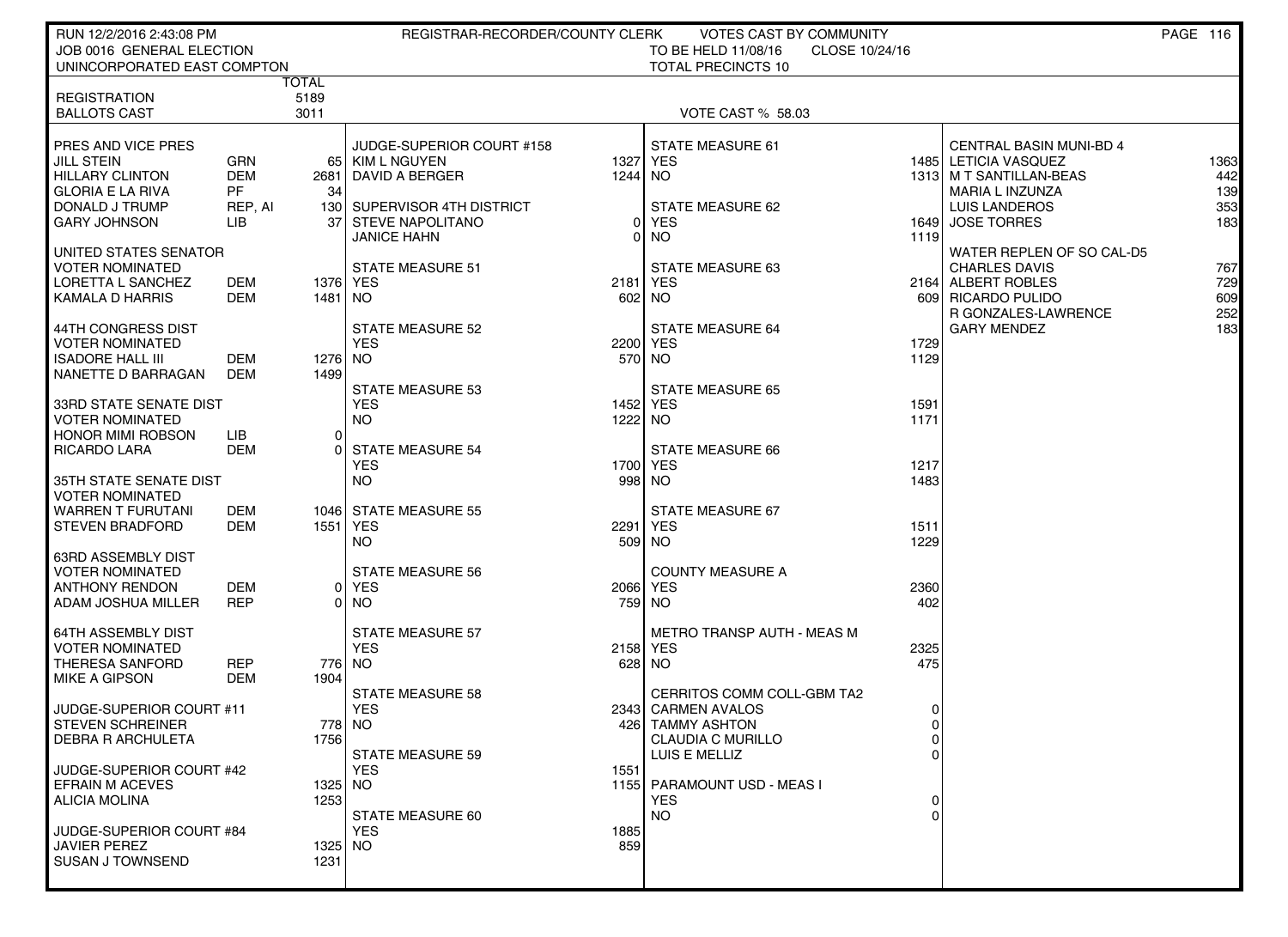| RUN 12/2/2016 2:43:08 PM                  |            |                      |                                      | REGISTRAR-RECORDER/COUNTY CLERK | VOTES CAST BY COMMUNITY               |               | PAGE 117 |
|-------------------------------------------|------------|----------------------|--------------------------------------|---------------------------------|---------------------------------------|---------------|----------|
| JOB 0016 GENERAL ELECTION                 |            |                      |                                      |                                 | TO BE HELD 11/08/16<br>CLOSE 10/24/16 |               |          |
| UNINCORPORATED EAST LOS ANGELES           |            |                      |                                      |                                 | <b>TOTAL PRECINCTS 28</b>             |               |          |
|                                           |            | TOTAL                |                                      |                                 |                                       |               |          |
| <b>REGISTRATION</b>                       |            | 30085<br>19682       |                                      |                                 | VOTE CAST % 65.42                     |               |          |
| <b>BALLOTS CAST</b>                       |            |                      |                                      |                                 |                                       |               |          |
| <b>PRES AND VICE PRES</b>                 |            |                      | <b>STATE MEASURE 54</b>              |                                 | STATE MEASURE 66                      |               |          |
| JILL STEIN                                | <b>GRN</b> |                      | 590 YES                              | 10579 YES                       |                                       | 8453          |          |
| <b>HILLARY CLINTON</b>                    | DEM        | 16620 NO             |                                      | 6774 NO                         |                                       | 9088          |          |
| GLORIA E LA RIVA                          | PF         | 157                  |                                      |                                 |                                       |               |          |
| DONALD J TRUMP                            | REP, AI    | 1477                 | STATE MEASURE 55                     |                                 | <b>STATE MEASURE 67</b>               |               |          |
| <b>GARY JOHNSON</b>                       | LIB        |                      | 273 YES                              | 14884                           | <b>YES</b>                            | 10544         |          |
|                                           |            |                      | NO.                                  | 3248 NO                         |                                       | 7219          |          |
| I UNITED STATES SENATOR                   |            |                      |                                      |                                 |                                       |               |          |
| VOTER NOMINATED                           |            |                      | <b>STATE MEASURE 56</b>              |                                 | <b>COUNTY MEASURE A</b>               |               |          |
| LORETTA L SANCHEZ<br>  KAMALA D HARRIS    | DEM<br>DEM | 11350 YES<br>7058 NO |                                      | 14155 YES                       |                                       | 15637<br>2255 |          |
|                                           |            |                      |                                      | 4303 NO                         |                                       |               |          |
| 40TH CONGRESS DIST                        |            |                      | <b>STATE MEASURE 57</b>              |                                 | METRO TRANSP AUTH - MEAS M            |               |          |
| I VOTER NOMINATED                         |            |                      | <b>YES</b>                           | 13262                           | <b>YES</b>                            | 14700         |          |
| L ROYBAL-ALLARD                           | <b>DEM</b> | 13657 NO             |                                      | 4893 NO                         |                                       | 3223          |          |
| ROMAN G GONZALEZ                          | NP         | 3854                 |                                      |                                 |                                       |               |          |
|                                           |            |                      | <b>STATE MEASURE 58</b>              |                                 | LOS ANGELES CC SPC-MEAS CC            |               |          |
| 51ST ASSEMBLY DIST                        |            |                      | <b>YES</b>                           | 15282                           | YES                                   | 15168         |          |
| VOTER NOMINATED                           |            |                      | <b>NO</b>                            | 2674 NO                         |                                       | 2417          |          |
| <b>MIKE EVERLING</b>                      | LIB        | 1914                 |                                      |                                 |                                       |               |          |
| <b>JIMMY GOMEZ</b>                        | DEM        |                      | 15185 STATE MEASURE 59<br><b>YES</b> | 9607                            |                                       |               |          |
| JUDGE-SUPERIOR COURT #11                  |            |                      | <b>NO</b>                            | 7761                            |                                       |               |          |
| STEVEN SCHREINER                          |            | 4061                 |                                      |                                 |                                       |               |          |
| DEBRA R ARCHULETA                         |            |                      | 12815 STATE MEASURE 60               |                                 |                                       |               |          |
|                                           |            |                      | <b>YES</b>                           | 11270                           |                                       |               |          |
| JUDGE-SUPERIOR COURT #42                  |            |                      | <b>NO</b>                            | 6663                            |                                       |               |          |
| <b>EFRAIN M ACEVES</b>                    |            | 7580                 |                                      |                                 |                                       |               |          |
| ALICIA MOLINA                             |            | 9417                 | STATE MEASURE 61                     |                                 |                                       |               |          |
|                                           |            |                      | <b>YES</b>                           | 9554                            |                                       |               |          |
| JUDGE-SUPERIOR COURT #84                  |            |                      | <b>NO</b>                            | 8424                            |                                       |               |          |
| <b>JAVIER PEREZ</b><br>I SUSAN J TOWNSEND |            | 10863<br>5655        | STATE MEASURE 62                     |                                 |                                       |               |          |
|                                           |            |                      | <b>YES</b>                           | 10276                           |                                       |               |          |
| JUDGE-SUPERIOR COURT #158                 |            |                      | <b>NO</b>                            | 7660                            |                                       |               |          |
| KIM L NGUYEN                              |            | 7350                 |                                      |                                 |                                       |               |          |
| DAVID A BERGER                            |            |                      | 9078 STATE MEASURE 63                |                                 |                                       |               |          |
|                                           |            |                      | <b>YES</b>                           | 13889                           |                                       |               |          |
| STATE MEASURE 51                          |            |                      | <b>NO</b>                            | 4005                            |                                       |               |          |
| <b>YES</b>                                |            | 13714                |                                      |                                 |                                       |               |          |
| NO                                        |            |                      | 4511 STATE MEASURE 64                |                                 |                                       |               |          |
| STATE MEASURE 52                          |            |                      | <b>YES</b><br><b>NO</b>              | 9951<br>8405                    |                                       |               |          |
| <b>YES</b>                                |            | 14559                |                                      |                                 |                                       |               |          |
| NO                                        |            |                      | 3468 STATE MEASURE 65                |                                 |                                       |               |          |
|                                           |            |                      | <b>YES</b>                           | 10159                           |                                       |               |          |
| STATE MEASURE 53                          |            |                      | <b>NO</b>                            | 7600                            |                                       |               |          |
| <b>YES</b>                                |            | 8053                 |                                      |                                 |                                       |               |          |
| NO <sub>1</sub>                           |            | 9295                 |                                      |                                 |                                       |               |          |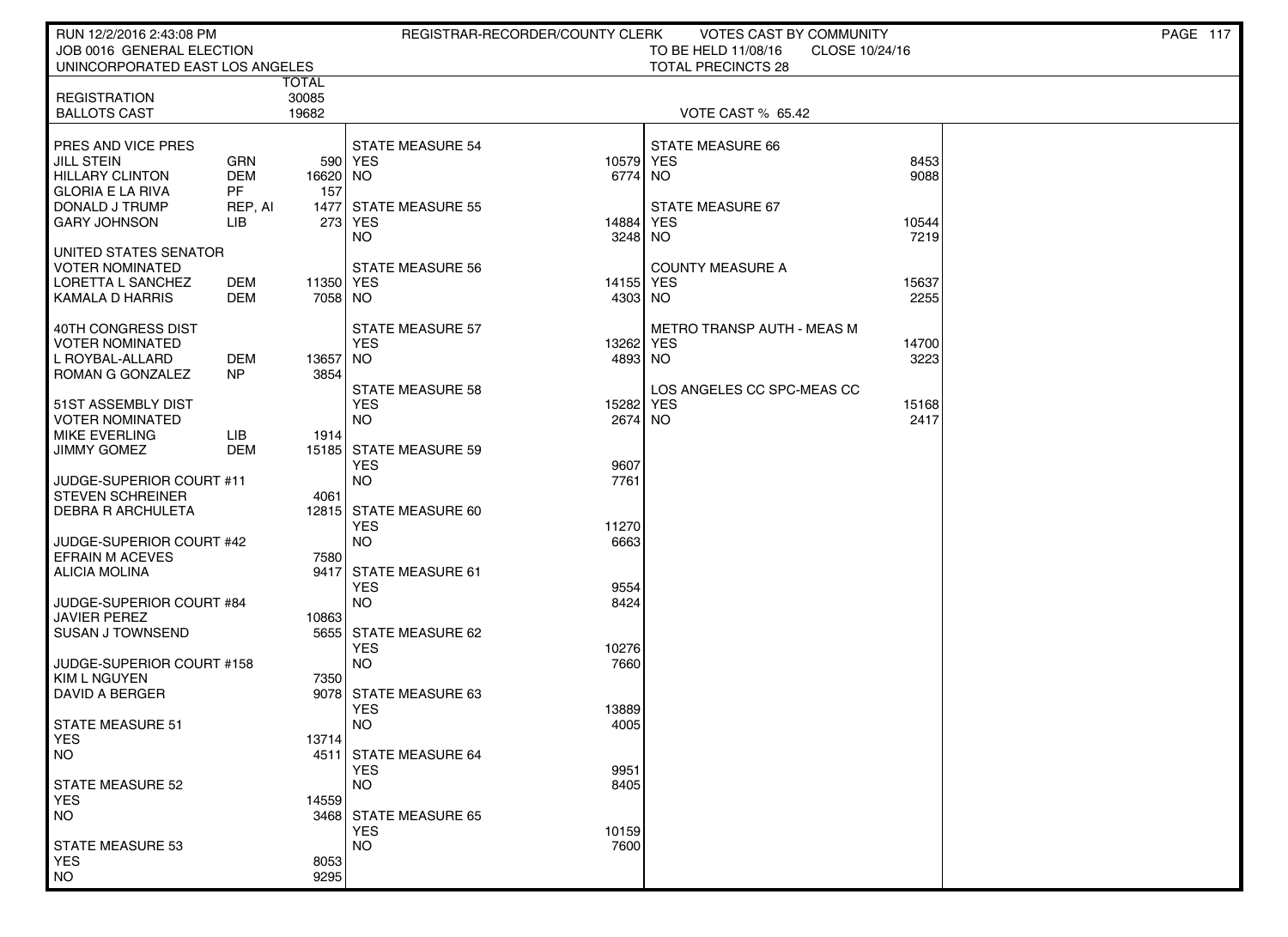| RUN 12/2/2016 2:43:08 PM                         |            |              | REGISTRAR-RECORDER/COUNTY CLERK |                     | <b>VOTES CAST BY COMMUNITY</b> |                | PAGE 118 |
|--------------------------------------------------|------------|--------------|---------------------------------|---------------------|--------------------------------|----------------|----------|
| JOB 0016 GENERAL ELECTION                        |            |              |                                 |                     | TO BE HELD 11/08/16            | CLOSE 10/24/16 |          |
| UNINCORPORATED EAST PASADENA                     |            |              |                                 |                     | <b>TOTAL PRECINCTS 5</b>       |                |          |
|                                                  |            | TOTAL        |                                 |                     |                                |                |          |
| <b>REGISTRATION</b><br><b>BALLOTS CAST</b>       |            | 4684<br>3623 |                                 |                     | <b>VOTE CAST % 77.35</b>       |                |          |
|                                                  |            |              |                                 |                     |                                |                |          |
| <b>PRES AND VICE PRES</b>                        |            |              | <b>STATE MEASURE 51</b>         |                     | STATE MEASURE 63               |                |          |
| <b>JILL STEIN</b>                                | <b>GRN</b> | 81           | YES                             | 1648 YES            |                                | 2358           |          |
| <b>HILLARY CLINTON</b>                           | <b>DEM</b> | 2317 NO      |                                 | 1674 NO             |                                | 1011           |          |
| <b>GLORIA E LA RIVA</b>                          | PF         | -14          |                                 |                     |                                |                |          |
| I DONALD J TRUMP                                 | REP, AI    |              | 942 STATE MEASURE 52            |                     | <b>STATE MEASURE 64</b>        |                |          |
| <b>GARY JOHNSON</b>                              | ЦB         |              | 103 YES                         | 2321                | <b>YES</b>                     | 1904           |          |
|                                                  |            |              | NO.                             | 953 NO              |                                | 1523           |          |
| UNITED STATES SENATOR                            |            |              |                                 |                     |                                |                |          |
| I VOTER NOMINATED<br><b>LORETTA L SANCHEZ</b>    | DEM        | 1235 YES     | <b>STATE MEASURE 53</b>         | 1442 YES            | <b>STATE MEASURE 65</b>        | 1570           |          |
| KAMALA D HARRIS                                  | DEM        | 1974 NO      |                                 | 1780 NO             |                                | 1731           |          |
|                                                  |            |              |                                 |                     |                                |                |          |
| 27TH CONGRESS DIST                               |            |              | <b>STATE MEASURE 54</b>         |                     | STATE MEASURE 66               |                |          |
| <b>VOTER NOMINATED</b>                           |            |              | <b>YES</b>                      | 2097 YES            |                                | 1623           |          |
| <b>JACK ORSWELL</b>                              | <b>REP</b> | 1107 NO      |                                 | 1112 NO             |                                | 1566           |          |
| <b>JUDY CHU</b>                                  | DEM        | 2223         |                                 |                     |                                |                |          |
|                                                  |            |              | <b>STATE MEASURE 55</b>         |                     | STATE MEASURE 67               |                |          |
| 25TH STATE SENATE DIST<br><b>VOTER NOMINATED</b> |            |              | <b>YES</b><br><b>NO</b>         | 1989 YES<br>1340 NO |                                | 1997<br>1322   |          |
| A J PORTANTINO                                   | <b>DEM</b> | 576          |                                 |                     |                                |                |          |
| I M D ANTONOVICH                                 | REP        | 429          | <b>STATE MEASURE 56</b>         |                     | <b>COUNTY MEASURE A</b>        |                |          |
|                                                  |            |              | <b>YES</b>                      | 2330                | YES                            | 2246           |          |
| 41ST ASSEMBLY DIST                               |            |              | NO.                             | 1087 NO             |                                | 1004           |          |
| <b>VOTER NOMINATED</b>                           |            |              |                                 |                     |                                |                |          |
| CHRIS HOLDEN                                     | DEM        |              | 2054 STATE MEASURE 57           |                     | METRO TRANSP AUTH - MEAS M     |                |          |
| I CASEY C HIGGINS                                | REP        | 1179 YES     |                                 | 2149 YES            |                                | 2228           |          |
| JUDGE-SUPERIOR COURT #11                         |            |              | <b>NO</b>                       | 1174 NO             |                                | 1068           |          |
| STEVEN SCHREINER                                 |            |              | 1127 STATE MEASURE 58           |                     |                                |                |          |
| I DEBRA R ARCHULETA                              |            | 1616 YES     |                                 | 2361                |                                |                |          |
|                                                  |            |              | <b>NO</b>                       | 951                 |                                |                |          |
| JUDGE-SUPERIOR COURT #42                         |            |              |                                 |                     |                                |                |          |
| <b>EFRAIN M ACEVES</b>                           |            |              | 1689 STATE MEASURE 59           |                     |                                |                |          |
| ALICIA MOLINA                                    |            | 1051   YES   |                                 | 1571                |                                |                |          |
|                                                  |            |              | NO.                             | 1555                |                                |                |          |
| JUDGE-SUPERIOR COURT #84                         |            |              |                                 |                     |                                |                |          |
| <b>JAVIER PEREZ</b><br>I SUSAN J TOWNSEND        |            | 1832   YES   | 847 STATE MEASURE 60            | 1443                |                                |                |          |
|                                                  |            |              | NO                              | 1844                |                                |                |          |
| JUDGE-SUPERIOR COURT #158                        |            |              |                                 |                     |                                |                |          |
| KIM L NGUYEN                                     |            |              | 1352 STATE MEASURE 61           |                     |                                |                |          |
| DAVID A BERGER                                   |            | 1367 YES     |                                 | 1598                |                                |                |          |
|                                                  |            |              | <b>NO</b>                       | 1661                |                                |                |          |
| SUPERVISOR 5TH DISTRICT                          |            |              |                                 |                     |                                |                |          |
| <b>DARRELL PARK</b>                              |            |              | 1164 STATE MEASURE 62           |                     |                                |                |          |
| <b>KATHRYN BARGER</b>                            |            | 1689 YES     | NO.                             | 1665<br>1663        |                                |                |          |
|                                                  |            |              |                                 |                     |                                |                |          |
|                                                  |            |              |                                 |                     |                                |                |          |
|                                                  |            |              |                                 |                     |                                |                |          |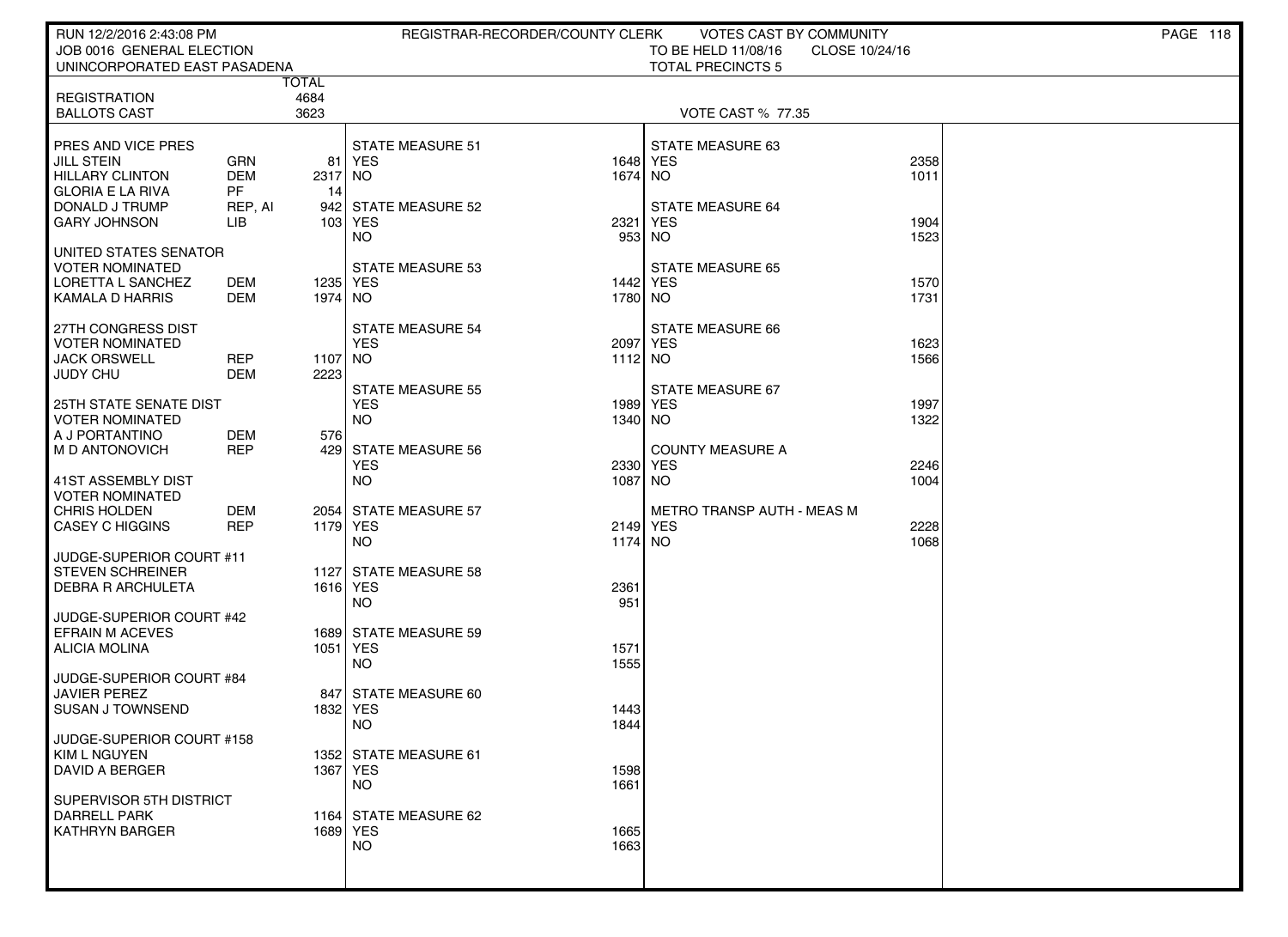| RUN 12/2/2016 2:43:08 PM                            |                         |                       | REGISTRAR-RECORDER/COUNTY CLERK     |         | VOTES CAST BY COMMUNITY           |                | PAGE 119 |
|-----------------------------------------------------|-------------------------|-----------------------|-------------------------------------|---------|-----------------------------------|----------------|----------|
| JOB 0016 GENERAL ELECTION                           |                         |                       |                                     |         | TO BE HELD 11/08/16               | CLOSE 10/24/16 |          |
| UNINCORPORATED EAST SAN GABRIEL                     |                         |                       |                                     |         | <b>TOTAL PRECINCTS 10</b>         |                |          |
| <b>REGISTRATION</b>                                 |                         | <b>TOTAL</b><br>10260 |                                     |         |                                   |                |          |
| <b>BALLOTS CAST</b>                                 |                         | 7054                  |                                     |         | VOTE CAST % 68.75                 |                |          |
|                                                     |                         |                       |                                     |         |                                   |                |          |
| <b>PRES AND VICE PRES</b>                           |                         |                       | <b>STATE MEASURE 53</b>             |         | <b>STATE MEASURE 65</b>           |                |          |
| JILL STEIN                                          | <b>GRN</b>              |                       | 142 YES                             | 2848    | <b>YES</b>                        | 3061           |          |
| <b>HILLARY CLINTON</b>                              | <b>DEM</b><br><b>PF</b> | 4202                  | NO                                  | 3294    | NO.                               | 3271           |          |
| GLORIA E LA RIVA<br>DONALD J TRUMP                  | REP, AI                 | 32                    | 2165 STATE MEASURE 54               |         | STATE MEASURE 66                  |                |          |
| <b>GARY JOHNSON</b>                                 | LIB                     | 203                   | YES                                 | 3925    | <b>YES</b>                        | 3456           |          |
|                                                     |                         |                       | <b>NO</b>                           | 2160    | NO.                               | 2628           |          |
| UNITED STATES SENATOR                               |                         |                       |                                     |         |                                   |                |          |
| VOTER NOMINATED                                     |                         |                       | <b>STATE MEASURE 55</b>             |         | STATE MEASURE 67                  |                |          |
| LORETTA L SANCHEZ                                   | DEM                     | 2386 YES              |                                     | 4095    | <b>YES</b>                        | 3330           |          |
| KAMALA D HARRIS                                     | DEM                     | 3509 NO               |                                     | 2334    | <b>NO</b>                         | 3030           |          |
| 27TH CONGRESS DIST                                  |                         |                       | STATE MEASURE 56                    |         | <b>COUNTY MEASURE A</b>           |                |          |
| VOTER NOMINATED                                     |                         |                       | <b>YES</b>                          | 4572    | <b>YES</b>                        | 4149           |          |
| <b>JACK ORSWELL</b>                                 | REP                     | 2136 NO               |                                     | 2039 NO |                                   | 2056           |          |
| JUDY CHU                                            | <b>DEM</b>              | 4298                  | <b>STATE MEASURE 57</b>             |         | <b>METRO TRANSP AUTH - MEAS M</b> |                |          |
| 49TH ASSEMBLY DIST                                  |                         |                       | <b>YES</b>                          | 3702    | <b>YES</b>                        | 4100           |          |
| I VOTER NOMINATED                                   |                         |                       | NO.                                 | 2707 NO |                                   | 2174           |          |
| <b>PETER AMUNDSON</b>                               | REP                     | 2141                  |                                     |         |                                   |                |          |
| <b>ED CHAU</b>                                      | DEM                     |                       | 4139 STATE MEASURE 58               |         | LOS ANGELES CC SPC-MEAS CC        |                |          |
|                                                     |                         |                       | <b>YES</b>                          | 4499    | <b>YES</b>                        | 1861           |          |
| UUDGE-SUPERIOR COURT #11<br><b>STEVEN SCHREINER</b> |                         | 2141                  | NO.                                 | 1863    | NO.                               | 1083           |          |
| DEBRA R ARCHULETA                                   |                         | 3025                  | <b>STATE MEASURE 59</b>             |         |                                   |                |          |
|                                                     |                         |                       | <b>YES</b>                          | 2917    |                                   |                |          |
| UUDGE-SUPERIOR COURT #42                            |                         |                       | NO.                                 | 3018    |                                   |                |          |
| <b>EFRAIN M ACEVES</b>                              |                         | 3218                  |                                     |         |                                   |                |          |
| ALICIA MOLINA                                       |                         | 1887                  | <b>STATE MEASURE 60</b><br>YES      | 3189    |                                   |                |          |
| JUDGE-SUPERIOR COURT #84                            |                         |                       | <b>NO</b>                           | 3077    |                                   |                |          |
| JAVIER PEREZ                                        |                         | 1814                  |                                     |         |                                   |                |          |
| I SUSAN J TOWNSEND                                  |                         | 3274                  | <b>STATE MEASURE 61</b>             |         |                                   |                |          |
|                                                     |                         |                       | <b>YES</b>                          | 3058    |                                   |                |          |
| JUDGE-SUPERIOR COURT #158<br><b>KIM L NGUYEN</b>    |                         | 2645                  | NO.                                 | 3252    |                                   |                |          |
| l DAVID A BERGER                                    |                         |                       | 2582 STATE MEASURE 62               |         |                                   |                |          |
|                                                     |                         |                       | <b>YES</b>                          | 2740    |                                   |                |          |
| SUPERVISOR 5TH DISTRICT                             |                         |                       | <b>NO</b>                           | 3675    |                                   |                |          |
| DARRELL PARK                                        |                         | 2259                  |                                     |         |                                   |                |          |
| KATHRYN BARGER                                      |                         |                       | 3095 STATE MEASURE 63<br><b>YES</b> | 4430    |                                   |                |          |
| STATE MEASURE 51                                    |                         |                       | <b>NO</b>                           | 2031    |                                   |                |          |
| <b>YES</b>                                          |                         | 3337                  |                                     |         |                                   |                |          |
| NO <sub>1</sub>                                     |                         | 3095                  | <b>STATE MEASURE 64</b>             |         |                                   |                |          |
|                                                     |                         |                       | <b>YES</b>                          | 3181    |                                   |                |          |
| STATE MEASURE 52<br><b>YES</b>                      |                         | 4351                  | <b>NO</b>                           | 3383    |                                   |                |          |
| <b>NO</b>                                           |                         | 1955                  |                                     |         |                                   |                |          |
|                                                     |                         |                       |                                     |         |                                   |                |          |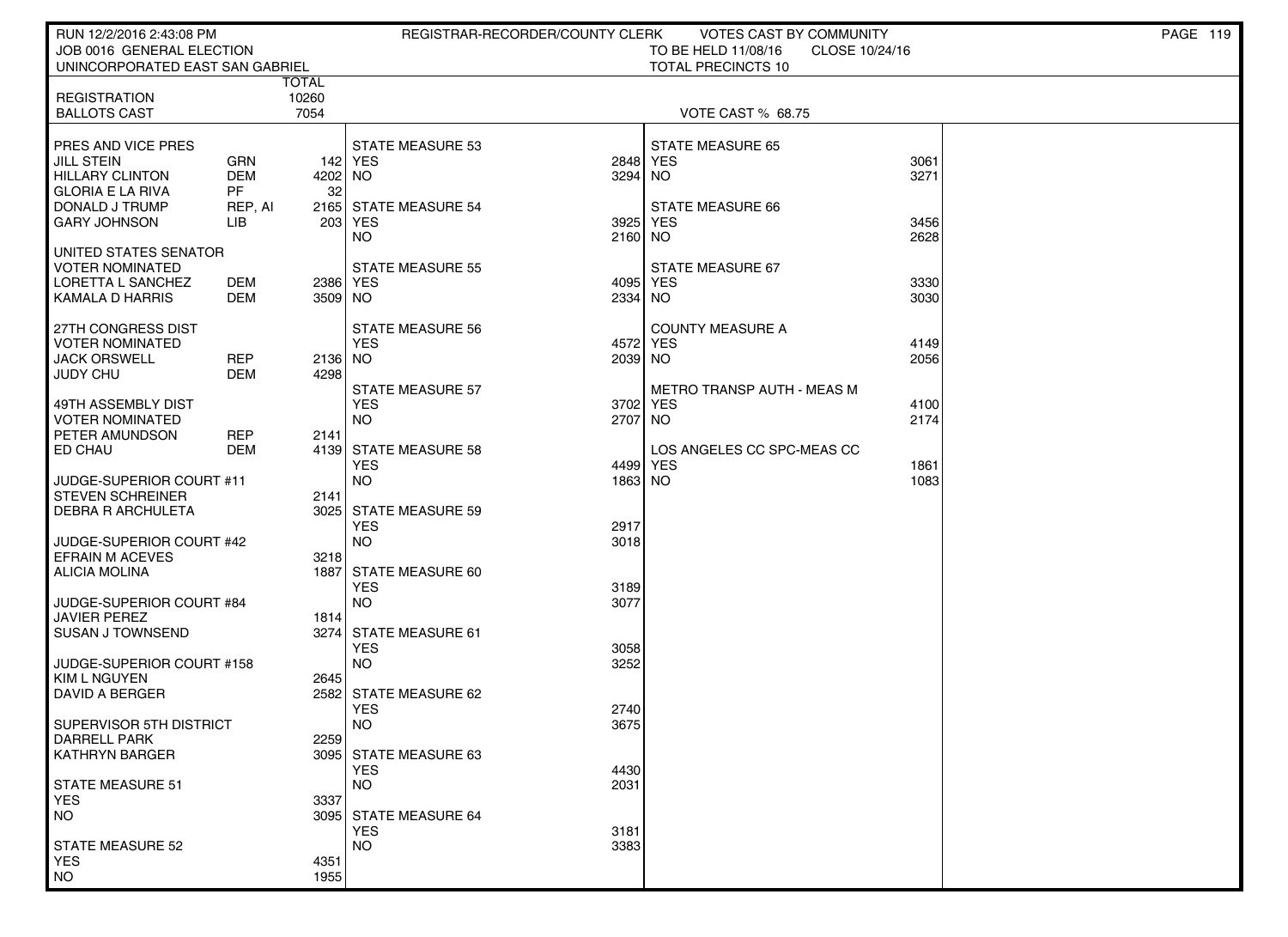| RUN 12/2/2016 2:43:08 PM                                  |                   |                 | REGISTRAR-RECORDER/COUNTY CLERK | VOTES CAST BY COMMUNITY                                           |             |                                        | PAGE 120 |          |
|-----------------------------------------------------------|-------------------|-----------------|---------------------------------|-------------------------------------------------------------------|-------------|----------------------------------------|----------|----------|
| JOB 0016 GENERAL ELECTION<br>UNINCORPORATED EAST WHITTIER |                   |                 |                                 | TO BE HELD 11/08/16<br>CLOSE 10/24/16<br><b>TOTAL PRECINCTS 4</b> |             |                                        |          |          |
|                                                           |                   | TOTAL           |                                 |                                                                   |             |                                        |          |          |
| <b>REGISTRATION</b><br><b>BALLOTS CAST</b>                |                   | 1390<br>1068    |                                 | <b>VOTE CAST % 76.83</b>                                          |             |                                        |          |          |
|                                                           |                   |                 |                                 |                                                                   |             |                                        |          |          |
| PRES AND VICE PRES                                        |                   |                 | <b>STATE MEASURE 51</b>         | STATE MEASURE 63                                                  |             | WATER REPLEN OF SO CAL-D5              |          |          |
| JILL STEIN<br><b>HILLARY CLINTON</b>                      | GRN<br><b>DEM</b> | 584 NO          | <b>13 YES</b>                   | 512 YES<br>484 NO                                                 |             | 584 CHARLES DAVIS<br>413 ALBERT ROBLES |          | 34<br>93 |
| <b>GLORIA E LA RIVA</b>                                   | <b>PF</b>         | 6               |                                 |                                                                   |             | RICARDO PULIDO                         |          | 39       |
| DONALD J TRUMP                                            | REP, AI           |                 | 396 STATE MEASURE 52            | <b>STATE MEASURE 64</b>                                           |             | <b>R GONZALES-LAWRENCE</b>             |          | 50       |
| GARY JOHNSON                                              | LIB               | 32 <sub>1</sub> | YES<br><b>NO</b>                | 639 YES<br>342 NO                                                 | 4991<br>526 | <b>GARY MENDEZ</b>                     |          | 43       |
| UNITED STATES SENATOR                                     |                   |                 |                                 |                                                                   |             |                                        |          |          |
| VOTER NOMINATED                                           |                   |                 | <b>STATE MEASURE 53</b>         | <b>STATE MEASURE 65</b>                                           |             |                                        |          |          |
| LORETTA L SANCHEZ<br>KAMALA D HARRIS                      | DEM<br>DEM        | 478 NO          | 449 YES                         | 435 YES<br>513 NO                                                 | 408<br>573  |                                        |          |          |
|                                                           |                   |                 |                                 |                                                                   |             |                                        |          |          |
| 38TH CONGRESS DIST                                        |                   |                 | <b>STATE MEASURE 54</b>         | STATE MEASURE 66                                                  |             |                                        |          |          |
| <b>VOTER NOMINATED</b><br><b>LINDA T SANCHEZ</b>          | <b>DEM</b>        | 411 NO          | <b>YES</b>                      | 638 YES<br>312 NO                                                 | 542<br>424  |                                        |          |          |
| <b>RYAN DOWNING</b>                                       | <b>REP</b>        | 202             |                                 |                                                                   |             |                                        |          |          |
|                                                           |                   |                 | <b>STATE MEASURE 55</b>         | STATE MEASURE 67                                                  |             |                                        |          |          |
| 39TH CONGRESS DIST<br><b>VOTER NOMINATED</b>              |                   |                 | <b>YES</b><br><b>NO</b>         | 541 YES<br>440 NO                                                 | 413<br>562  |                                        |          |          |
| ED ROYCE                                                  | <b>REP</b>        | 224             |                                 |                                                                   |             |                                        |          |          |
| <b>BRETT MURDOCK</b>                                      | <b>DEM</b>        |                 | 139 STATE MEASURE 56            | <b>COUNTY MEASURE A</b>                                           |             |                                        |          |          |
| 57TH ASSEMBLY DIST                                        |                   |                 | <b>YES</b><br>NO.               | 609 YES<br>405 NO                                                 | 607<br>355  |                                        |          |          |
| <b>VOTER NOMINATED</b>                                    |                   |                 |                                 |                                                                   |             |                                        |          |          |
| IAN C CALDERON                                            | <b>DEM</b>        |                 | 504 STATE MEASURE 57            | <b>METRO TRANSP AUTH - MEAS M</b>                                 |             |                                        |          |          |
| RITA TOPALIAN                                             | <b>REP</b>        |                 | 467 YES<br><b>NO</b>            | 535 YES<br>457 NO                                                 | 585<br>382  |                                        |          |          |
| JUDGE-SUPERIOR COURT #11                                  |                   |                 |                                 |                                                                   |             |                                        |          |          |
| <b>STEVEN SCHREINER</b>                                   |                   | 371             | <b>STATE MEASURE 58</b>         | NO ORANGE COMM COL-GBM TR7                                        |             |                                        |          |          |
| <b>DEBRA R ARCHULETA</b>                                  |                   | 471 l           | YES<br><b>NO</b>                | 656 BARRY J WISHART<br>329 RYAN BENT                              | 84<br>161   |                                        |          |          |
| JUDGE-SUPERIOR COURT #42                                  |                   |                 |                                 |                                                                   |             |                                        |          |          |
| <b>EFRAIN M ACEVES</b>                                    |                   |                 | 580 STATE MEASURE 59            | HACIENDA LA PUENTE USD-BB                                         |             |                                        |          |          |
| <b>ALICIA MOLINA</b>                                      |                   |                 | 258 YES<br><b>NO</b>            | 433 YES<br>520 NO                                                 | 0           |                                        |          |          |
| JUDGE-SUPERIOR COURT #84                                  |                   |                 |                                 |                                                                   | 0           |                                        |          |          |
| <b>JAVIER PEREZ</b>                                       |                   |                 | 397 STATE MEASURE 60            | E WHITTIER CY SCH - MEAS R                                        |             |                                        |          |          |
| <b>SUSAN J TOWNSEND</b>                                   |                   | 437             | YES                             | 472 YES                                                           |             |                                        |          |          |
| JUDGE-SUPERIOR COURT #158                                 |                   |                 | <b>NO</b>                       | 511 NO                                                            | $\Omega$    |                                        |          |          |
| KIM L NGUYEN                                              |                   |                 | 394 STATE MEASURE 61            | E WHITTIER CY SCH - MEAS Z                                        |             |                                        |          |          |
| <b>DAVID A BERGER</b>                                     |                   |                 | 434 YES                         | 415 YES                                                           | 4           |                                        |          |          |
| SUPERVISOR 4TH DISTRICT                                   |                   |                 | NO.                             | 565 NO                                                            | 0           |                                        |          |          |
| <b>STEVE NAPOLITANO</b>                                   |                   |                 | 462 STATE MEASURE 62            | UPPER SAN GABRIEL VLY-BD 3                                        |             |                                        |          |          |
| <b>JANICE HAHN</b>                                        |                   |                 | 424   YES<br>NO.                | 409   MARTA SAMANO<br>593 ED CHAVEZ                               | 218<br>307  |                                        |          |          |
|                                                           |                   |                 |                                 |                                                                   |             |                                        |          |          |
|                                                           |                   |                 |                                 |                                                                   |             |                                        |          |          |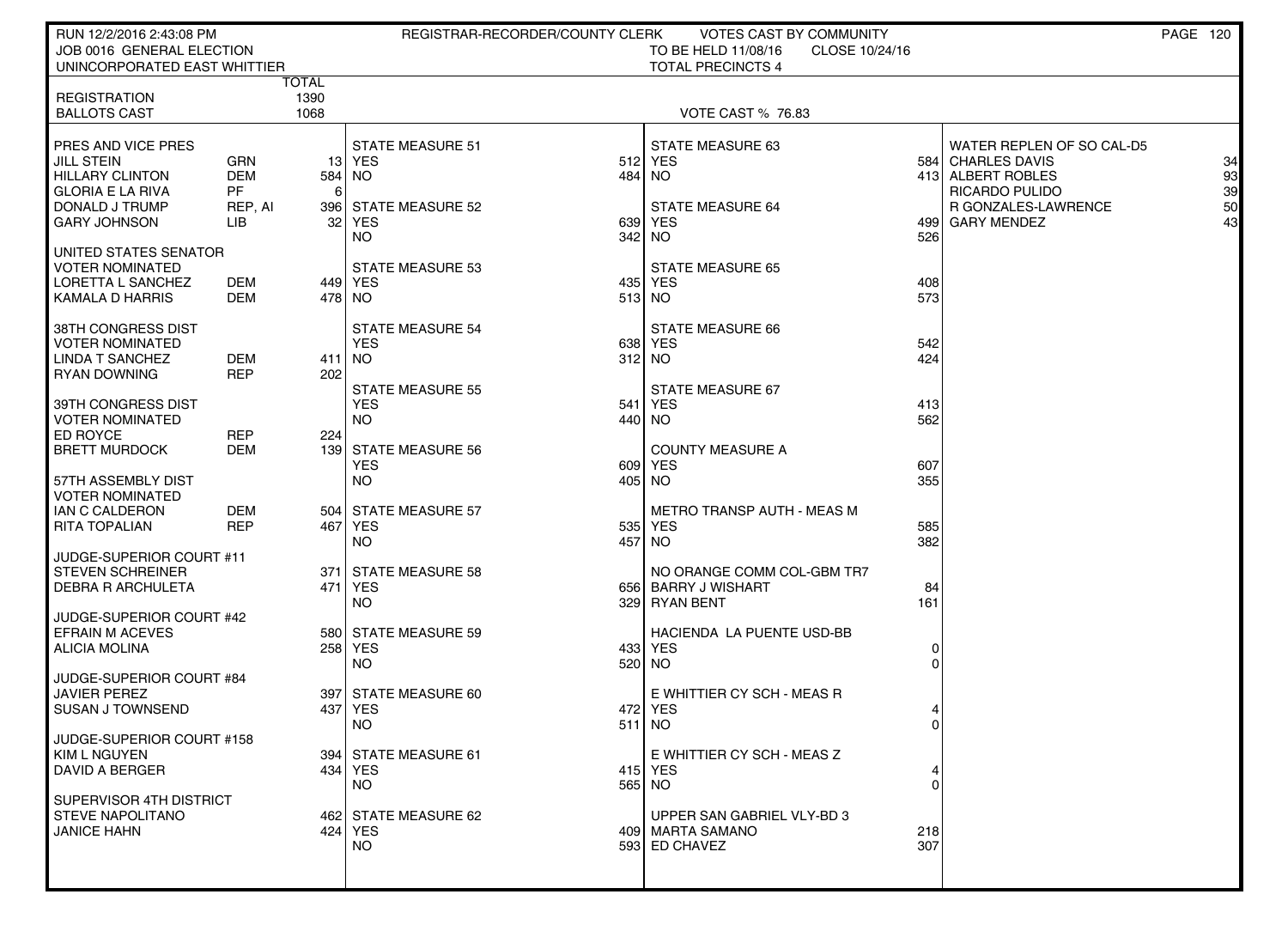| RUN 12/2/2016 2:43:08 PM                       |            |                      |                         | REGISTRAR-RECORDER/COUNTY CLERK | VOTES CAST BY COMMUNITY                |                | <b>PAGE 121</b> |
|------------------------------------------------|------------|----------------------|-------------------------|---------------------------------|----------------------------------------|----------------|-----------------|
| JOB 0016 GENERAL ELECTION                      |            |                      |                         |                                 | TO BE HELD 11/08/16                    | CLOSE 10/24/16 |                 |
| UNINCORPORATED EL CAMINO VILLAGE               |            |                      |                         |                                 | <b>TOTAL PRECINCTS 4</b>               |                |                 |
| <b>REGISTRATION</b>                            |            | <b>TOTAL</b><br>4122 |                         |                                 |                                        |                |                 |
| <b>BALLOTS CAST</b>                            |            | 2716                 |                         |                                 | VOTE CAST % 65.89                      |                |                 |
|                                                |            |                      |                         |                                 |                                        |                |                 |
| <b>PRES AND VICE PRES</b>                      |            |                      | <b>STATE MEASURE 52</b> |                                 | <b>STATE MEASURE 64</b>                |                |                 |
| <b>JILL STEIN</b>                              | <b>GRN</b> |                      | 72 YES                  | 1811                            | <b>YES</b>                             | 1395           |                 |
| <b>HILLARY CLINTON</b>                         | <b>DEM</b> | 1786                 | NO.                     | 693                             | NO                                     | 1173           |                 |
| <b>GLORIA E LA RIVA</b>                        | PF         | 15                   |                         |                                 |                                        |                |                 |
| DONALD J TRUMP                                 | REP, AI    | 697                  | STATE MEASURE 53        |                                 | <b>STATE MEASURE 65</b>                |                |                 |
| <b>GARY JOHNSON</b>                            | LІВ        | 63                   | YES<br>NO.              | 1193<br>1226                    | <b>YES</b><br>NO.                      | 1221<br>1269   |                 |
| I UNITED STATES SENATOR                        |            |                      |                         |                                 |                                        |                |                 |
| VOTER NOMINATED                                |            |                      | <b>STATE MEASURE 54</b> |                                 | STATE MEASURE 66                       |                |                 |
| LORETTA L SANCHEZ                              | DEM        | 1038   YES           |                         | 1531                            | <b>YES</b>                             | 1294           |                 |
| KAMALA D HARRIS                                | DEM        | 1399 NO              |                         | 858                             | NO.                                    | 1110           |                 |
|                                                |            |                      |                         |                                 |                                        |                |                 |
| 43RD CONGRESS DIST                             |            |                      | <b>STATE MEASURE 55</b> |                                 | STATE MEASURE 67                       |                |                 |
| <b>VOTER NOMINATED</b><br><b>MAXINE WATERS</b> | DEM        | 1611                 | <b>YES</b><br>NO        | 1650                            | <b>YES</b><br>866 NO                   | 1226<br>1250   |                 |
| <b>OMAR NAVARRO</b>                            | <b>REP</b> | 883                  |                         |                                 |                                        |                |                 |
|                                                |            |                      | <b>STATE MEASURE 56</b> |                                 | <b>COUNTY MEASURE A</b>                |                |                 |
| I 35TH STATE SENATE DIST                       |            |                      | <b>YES</b>              | 1626                            | <b>YES</b>                             | 1730           |                 |
| I VOTER NOMINATED                              |            |                      | <b>NO</b>               | 926                             | NO.                                    | 740            |                 |
| I WARREN T FURUTANI                            | <b>DEM</b> | 1112                 |                         |                                 |                                        |                |                 |
| <b>STEVEN BRADFORD</b>                         | DEM        | 1151                 | <b>STATE MEASURE 57</b> |                                 | <b>METRO TRANSP AUTH - MEAS M</b>      |                |                 |
| 66TH ASSEMBLY DIST                             |            |                      | <b>YES</b><br><b>NO</b> | 1587                            | <b>YES</b><br>916 NO                   | 1642<br>829    |                 |
| VOTER NOMINATED                                |            |                      |                         |                                 |                                        |                |                 |
| DAVID HADLEY                                   | REP        |                      | 864 STATE MEASURE 58    |                                 | LOCAL PUB SCH FUND AUTH-LP             |                |                 |
| AL MURATSUCHI                                  | DEM        | 1549   YES           |                         | 1845                            | <b>YES</b>                             | 1622           |                 |
|                                                |            |                      | <b>NO</b>               | 659                             | <b>NO</b>                              | 784            |                 |
| JUDGE-SUPERIOR COURT #11                       |            |                      |                         |                                 |                                        |                |                 |
| STEVEN SCHREINER                               |            |                      | 944 STATE MEASURE 59    |                                 | LAWNDALE SCH SPC - MEAS L              |                |                 |
| DEBRA R ARCHULETA                              |            | 1249   YES           | <b>NO</b>               | 1173 NO                         | 1239 YES                               | 1566<br>820    |                 |
| JUDGE-SUPERIOR COURT #42                       |            |                      |                         |                                 |                                        |                |                 |
| EFRAIN M ACEVES                                |            |                      | 1403 STATE MEASURE 60   |                                 | WEST BASIN MUNI WATER-BD 5             |                |                 |
| ALICIA MOLINA                                  |            |                      | 778   YES               |                                 | 1370 DONALD L DEAR                     | 1453           |                 |
|                                                |            |                      | <b>NO</b>               | 1098                            | <b>RYAN C RICHARD</b>                  | 591            |                 |
| JUDGE-SUPERIOR COURT #84                       |            |                      |                         |                                 |                                        |                |                 |
| JAVIER PEREZ                                   |            |                      | 938 STATE MEASURE 61    |                                 | WATER REPLEN OF SO CAL-D2              |                |                 |
| <b>SUSAN J TOWNSEND</b>                        |            | 1219 YES             | NO.                     | 1186<br>1300                    | MERRILL A KRUGER<br><b>JIM KENNEDY</b> | 359<br>762     |                 |
| JUDGE-SUPERIOR COURT #158                      |            |                      |                         |                                 | ROBERT KATHERMAN                       | 942            |                 |
| KIM L NGUYEN                                   |            |                      | 1168 STATE MEASURE 62   |                                 |                                        |                |                 |
| <b>DAVID A BERGER</b>                          |            | 1024 YES             |                         | 1165                            |                                        |                |                 |
|                                                |            |                      | <b>NO</b>               | 1345                            |                                        |                |                 |
| STATE MEASURE 51                               |            |                      |                         |                                 |                                        |                |                 |
| <b>YES</b><br>  NO                             |            | 1072 YES             | 1447 STATE MEASURE 63   | 1677                            |                                        |                |                 |
|                                                |            |                      | NO.                     | 848                             |                                        |                |                 |
|                                                |            |                      |                         |                                 |                                        |                |                 |
|                                                |            |                      |                         |                                 |                                        |                |                 |
|                                                |            |                      |                         |                                 |                                        |                |                 |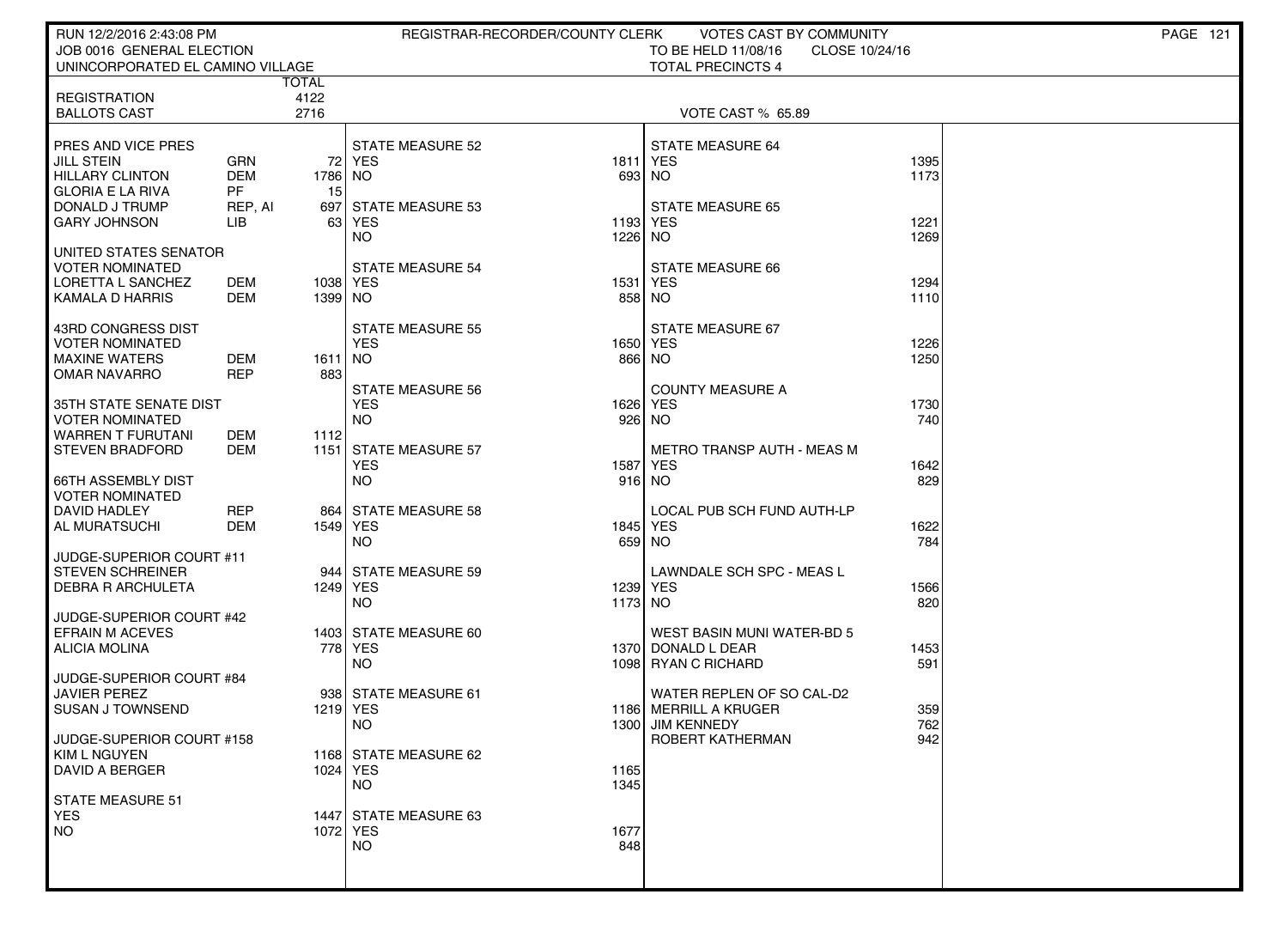| RUN 12/2/2016 2:43:08 PM                        |                         |                   |                                    | REGISTRAR-RECORDER/COUNTY CLERK | <b>VOTES CAST BY COMMUNITY</b>                  |              | PAGE 122 |
|-------------------------------------------------|-------------------------|-------------------|------------------------------------|---------------------------------|-------------------------------------------------|--------------|----------|
| JOB 0016 GENERAL ELECTION                       |                         |                   |                                    |                                 | TO BE HELD 11/08/16<br>CLOSE 10/24/16           |              |          |
| UNINCORPORATED FLORENCE                         |                         | <b>TOTAL</b>      |                                    |                                 | <b>TOTAL PRECINCTS 21</b>                       |              |          |
| <b>REGISTRATION</b>                             |                         | 21383             |                                    |                                 |                                                 |              |          |
| <b>BALLOTS CAST</b>                             |                         | 12167             |                                    |                                 | VOTE CAST % 56.9                                |              |          |
|                                                 |                         |                   |                                    |                                 |                                                 |              |          |
| PRES AND VICE PRES<br><b>JILL STEIN</b>         | GRN                     |                   | <b>STATE MEASURE 51</b><br>229 YES | 8690                            | STATE MEASURE 63<br><b>YES</b>                  | 8587         |          |
| <b>HILLARY CLINTON</b>                          | <b>DEM</b>              | 10803 NO          |                                    | 2472 NO                         |                                                 | 2450         |          |
| <b>GLORIA E LA RIVA</b>                         | PF                      | 105               |                                    |                                 |                                                 |              |          |
| DONALD J TRUMP                                  | REP, AI                 |                   | 560 STATE MEASURE 52               |                                 | STATE MEASURE 64                                |              |          |
| <b>GARY JOHNSON</b>                             | LІВ                     |                   | 129 YES<br><b>NO</b>               | 9011<br>2072                    | <b>YES</b><br>NO.                               | 6405<br>4972 |          |
| UNITED STATES SENATOR                           |                         |                   |                                    |                                 |                                                 |              |          |
| <b>VOTER NOMINATED</b>                          |                         |                   | <b>STATE MEASURE 53</b>            |                                 | <b>STATE MEASURE 65</b>                         |              |          |
| LORETTA L SANCHEZ                               | DEM                     | 6615 YES          |                                    | 5266                            | <b>YES</b>                                      | 6253         |          |
| KAMALA D HARRIS                                 | DEM                     | 4722 NO           |                                    | 5387                            | NO.                                             | 4691         |          |
| 40TH CONGRESS DIST                              |                         |                   | <b>STATE MEASURE 54</b>            |                                 | STATE MEASURE 66                                |              |          |
| <b>VOTER NOMINATED</b>                          |                         |                   | <b>YES</b>                         | 6736                            | <b>YES</b>                                      | 5236         |          |
| L ROYBAL-ALLARD<br>ROMAN G GONZALEZ             | <b>DEM</b><br><b>NP</b> | $5023$ NO<br>1962 |                                    | 3937                            | NO                                              | 5444         |          |
|                                                 |                         |                   | <b>STATE MEASURE 55</b>            |                                 | STATE MEASURE 67                                |              |          |
| 44TH CONGRESS DIST                              |                         |                   | <b>YES</b>                         | 9186                            | <b>YES</b>                                      | 5988         |          |
| <b>VOTER NOMINATED</b>                          |                         |                   | <b>NO</b>                          | 1967                            | NO                                              | 4782         |          |
| <b>ISADORE HALL III</b><br>NANETTE D BARRAGAN   | DEM<br>DEM              | 1525              | 2058 STATE MEASURE 56              |                                 | <b>COUNTY MEASURE A</b>                         |              |          |
|                                                 |                         |                   | <b>YES</b>                         | 8126                            | <b>YES</b>                                      | 9694         |          |
| 33RD STATE SENATE DIST                          |                         |                   | <b>NO</b>                          | 3103 NO                         |                                                 | 1252         |          |
| <b>VOTER NOMINATED</b>                          |                         |                   |                                    |                                 |                                                 |              |          |
| <b>HONOR MIMI ROBSON</b><br><b>RICARDO LARA</b> | LIB<br><b>DEM</b>       | 9078 YES          | 1309 STATE MEASURE 57              | 8291                            | <b>METRO TRANSP AUTH - MEAS M</b><br><b>YES</b> | 9401         |          |
|                                                 |                         |                   | <b>NO</b>                          | 2878                            | NO.                                             | 1618         |          |
| 59TH ASSEMBLY DIST                              |                         |                   |                                    |                                 |                                                 |              |          |
| VOTER NOMINATED                                 |                         |                   | <b>STATE MEASURE 58</b>            |                                 | LOS ANGELES CC SPC-MEAS CC                      |              |          |
| R B JONES-SAWYER                                | DEM                     | 9074 YES          | <b>NO</b>                          | 9398<br>1660 NO                 | <b>YES</b>                                      | 9562<br>1173 |          |
| JUDGE-SUPERIOR COURT #11                        |                         |                   |                                    |                                 |                                                 |              |          |
| <b>STEVEN SCHREINER</b>                         |                         |                   | 3612 STATE MEASURE 59              |                                 | <b>CENTRAL BASIN MUNI-BD 4</b>                  |              |          |
| DEBRA R ARCHULETA                               |                         | 6623 YES          | <b>NO</b>                          | 4604                            | 6030 LETICIA VASQUEZ<br>M T SANTILLAN-BEAS      | 5422<br>1876 |          |
| JUDGE-SUPERIOR COURT #42                        |                         |                   |                                    |                                 | MARIA L INZUNZA                                 | 618          |          |
| <b>EFRAIN M ACEVES</b>                          |                         |                   | 5430 STATE MEASURE 60              |                                 | <b>LUIS LANDEROS</b>                            | 1211         |          |
| <b>ALICIA MOLINA</b>                            |                         | 4841 YES          |                                    | 7588                            | <b>JOSE TORRES</b>                              | 685          |          |
| JUDGE-SUPERIOR COURT #84                        |                         |                   | <b>NO</b>                          | 3395                            |                                                 |              |          |
| <b>JAVIER PEREZ</b>                             |                         |                   | 6293 STATE MEASURE 61              |                                 |                                                 |              |          |
| <b>SUSAN J TOWNSEND</b>                         |                         | 3793 YES          |                                    | 5856                            |                                                 |              |          |
|                                                 |                         |                   | <b>NO</b>                          | 5164                            |                                                 |              |          |
| JUDGE-SUPERIOR COURT #158<br>KIM L NGUYEN       |                         |                   | 5112 STATE MEASURE 62              |                                 |                                                 |              |          |
| DAVID A BERGER                                  |                         | 4977 YES          |                                    | 6359                            |                                                 |              |          |
|                                                 |                         |                   | <b>NO</b>                          | 4640                            |                                                 |              |          |
|                                                 |                         |                   |                                    |                                 |                                                 |              |          |
|                                                 |                         |                   |                                    |                                 |                                                 |              |          |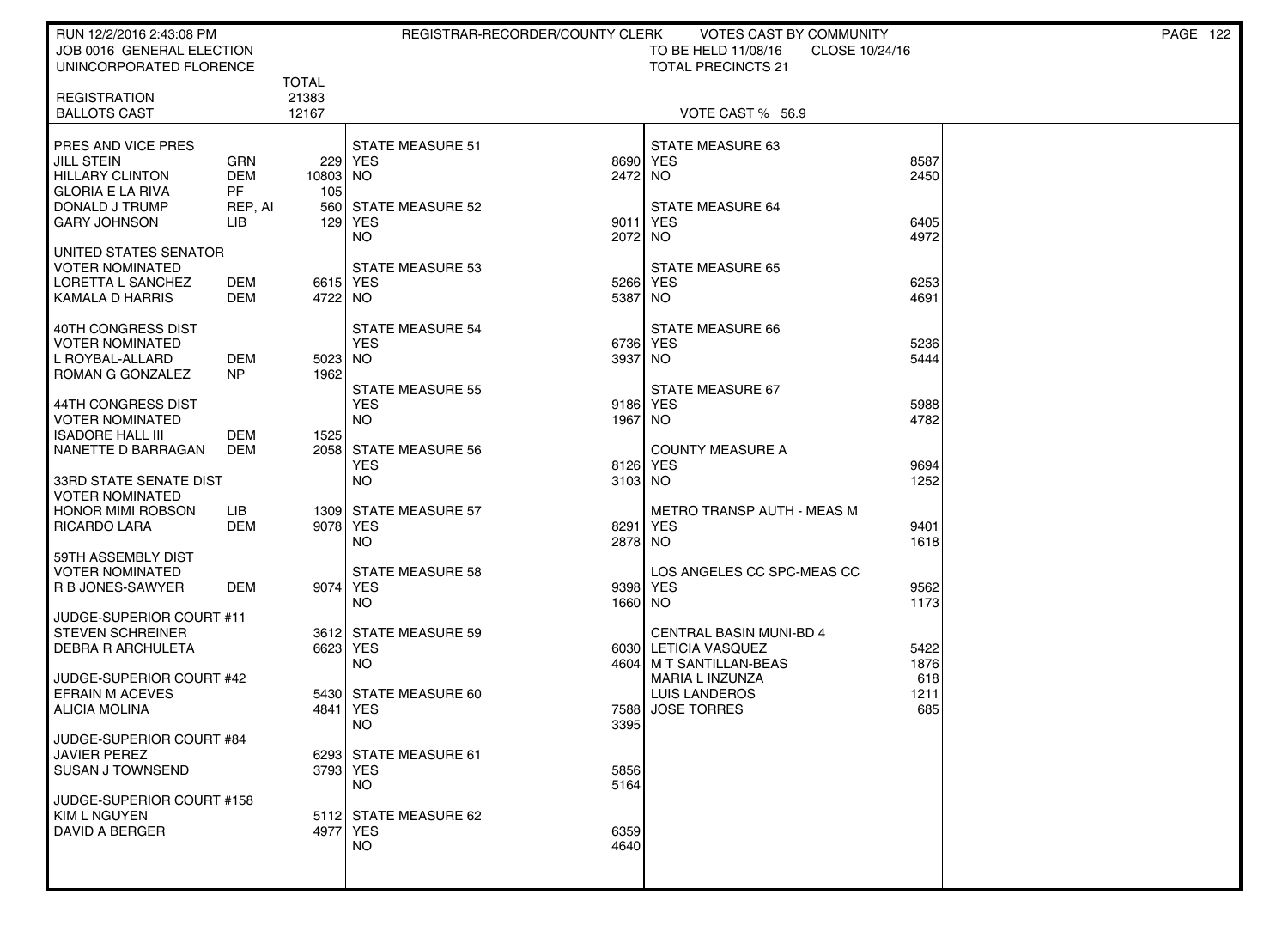| RUN 12/2/2016 2:43:08 PM<br>JOB 0016 GENERAL ELECTION<br>UNINCORPORATED FOOTHILL                                               |                                                                    | REGISTRAR-RECORDER/COUNTY CLERK                                                                                                             | <b>VOTES CAST BY COMMUNITY</b><br>TO BE HELD 11/08/16<br>CLOSE 10/24/16<br><b>TOTAL PRECINCTS 8</b> | <b>PAGE 123</b>   |
|--------------------------------------------------------------------------------------------------------------------------------|--------------------------------------------------------------------|---------------------------------------------------------------------------------------------------------------------------------------------|-----------------------------------------------------------------------------------------------------|-------------------|
| <b>REGISTRATION</b><br><b>BALLOTS CAST</b>                                                                                     | TOTAL<br>1866<br>1409                                              |                                                                                                                                             | <b>VOTE CAST % 75.51</b>                                                                            |                   |
| PRES AND VICE PRES<br><b>JILL STEIN</b><br><b>HILLARY CLINTON</b><br><b>GLORIA E LA RIVA</b><br>DONALD J TRUMP<br>GARY JOHNSON | GRN<br><b>DEM</b><br>652<br><b>PF</b><br>8<br>REP. AI<br>LІB<br>49 | JUDGE-SUPERIOR COURT #158<br>28 KIM L NGUYEN<br>473<br>587<br>  DAVID A BERGER<br>605 SUPERVISOR 5TH DISTRICT<br><b>DARRELL PARK</b><br>297 | <b>STATE MEASURE 61</b><br><b>YES</b><br><b>NO</b><br>STATE MEASURE 62<br><b>YES</b>                | 517<br>770<br>497 |
| UNITED STATES SENATOR<br>VOTER NOMINATED<br>LORETTA L SANCHEZ<br>KAMALA D HARRIS                                               | DEM<br><b>DEM</b>                                                  | 463<br><b>KATHRYN BARGER</b><br><b>STATE MEASURE 51</b><br>462   YES<br>717 NO                                                              | NO.<br>STATE MEASURE 63<br>610 YES<br>710 NO                                                        | 814<br>707<br>606 |
| 27TH CONGRESS DIST<br><b>VOTER NOMINATED</b><br><b>JACK ORSWELL</b><br>JUDY CHU                                                | <b>REP</b><br>347<br><b>DEM</b><br>377                             | <b>STATE MEASURE 52</b><br><b>YES</b><br>881<br>  NO                                                                                        | STATE MEASURE 64<br><b>YES</b><br>418 NO                                                            | 667<br>674        |
| 32ND CONGRESS DIST<br>VOTER NOMINATED<br><b>GRACE F NAPOLITANO</b><br>ROGER HERNANDEZ                                          | DEM<br>311<br>DEM<br>147                                           | <b>STATE MEASURE 53</b><br><b>YES</b><br>602<br><b>NO</b><br><b>STATE MEASURE 54</b><br><b>YES</b><br>823                                   | <b>STATE MEASURE 65</b><br><b>YES</b><br>659 NO<br>STATE MEASURE 66<br><b>YES</b>                   | 531<br>776<br>739 |
| 25TH STATE SENATE DIST<br><b>VOTER NOMINATED</b><br>A J PORTANTINO<br>M D ANTONOVICH                                           | DEM<br>REP                                                         | <b>NO</b><br>433<br>483 STATE MEASURE 55<br>622 YES<br>720<br>NO.<br>592                                                                    | <b>NO</b><br>STATE MEASURE 67<br><b>YES</b><br><b>NO</b>                                            | 514<br>565<br>713 |
| 41ST ASSEMBLY DIST<br><b>VOTER NOMINATED</b><br><b>CHRIS HOLDEN</b><br><b>CASEY C HIGGINS</b>                                  | DEM<br><b>REP</b><br>587                                           | <b>STATE MEASURE 56</b><br>500 YES<br>780<br>  NO<br>557                                                                                    | <b>COUNTY MEASURE A</b><br><b>YES</b><br>NO.                                                        | 745<br>527        |
| 52ND ASSEMBLY DIST<br><b>VOTER NOMINATED</b><br>PAUL VINCENT AVILA<br><b>FREDDIE RODRIGUEZ</b>                                 | DEM<br>107<br>DEM                                                  | <b>STATE MEASURE 57</b><br><b>YES</b><br>714<br>$62$ NO<br>608                                                                              | METRO TRANSP AUTH - MEAS M<br><b>YES</b><br><b>NO</b>                                               | 767<br>514        |
| JUDGE-SUPERIOR COURT #11<br><b>STEVEN SCHREINER</b><br><b>DEBRA R ARCHULETA</b>                                                | 572                                                                | <b>STATE MEASURE 58</b><br><b>YES</b><br>883<br>472 NO<br>437<br>STATE MEASURE 59                                                           | <b>CLAREMONT USD SPC - MEAS G</b><br><b>YES</b><br><b>NO</b>                                        | 390<br>201        |
| JUDGE-SUPERIOR COURT #42<br><b>EFRAIN M ACEVES</b><br><b>ALICIA MOLINA</b><br>JUDGE-SUPERIOR COURT #84                         | 317                                                                | <b>YES</b><br>568<br>675<br>732 NO<br>STATE MEASURE 60<br><b>YES</b><br>611                                                                 |                                                                                                     |                   |
| JAVIER PEREZ<br>SUSAN J TOWNSEND                                                                                               | 640                                                                | 385 NO<br>681                                                                                                                               |                                                                                                     |                   |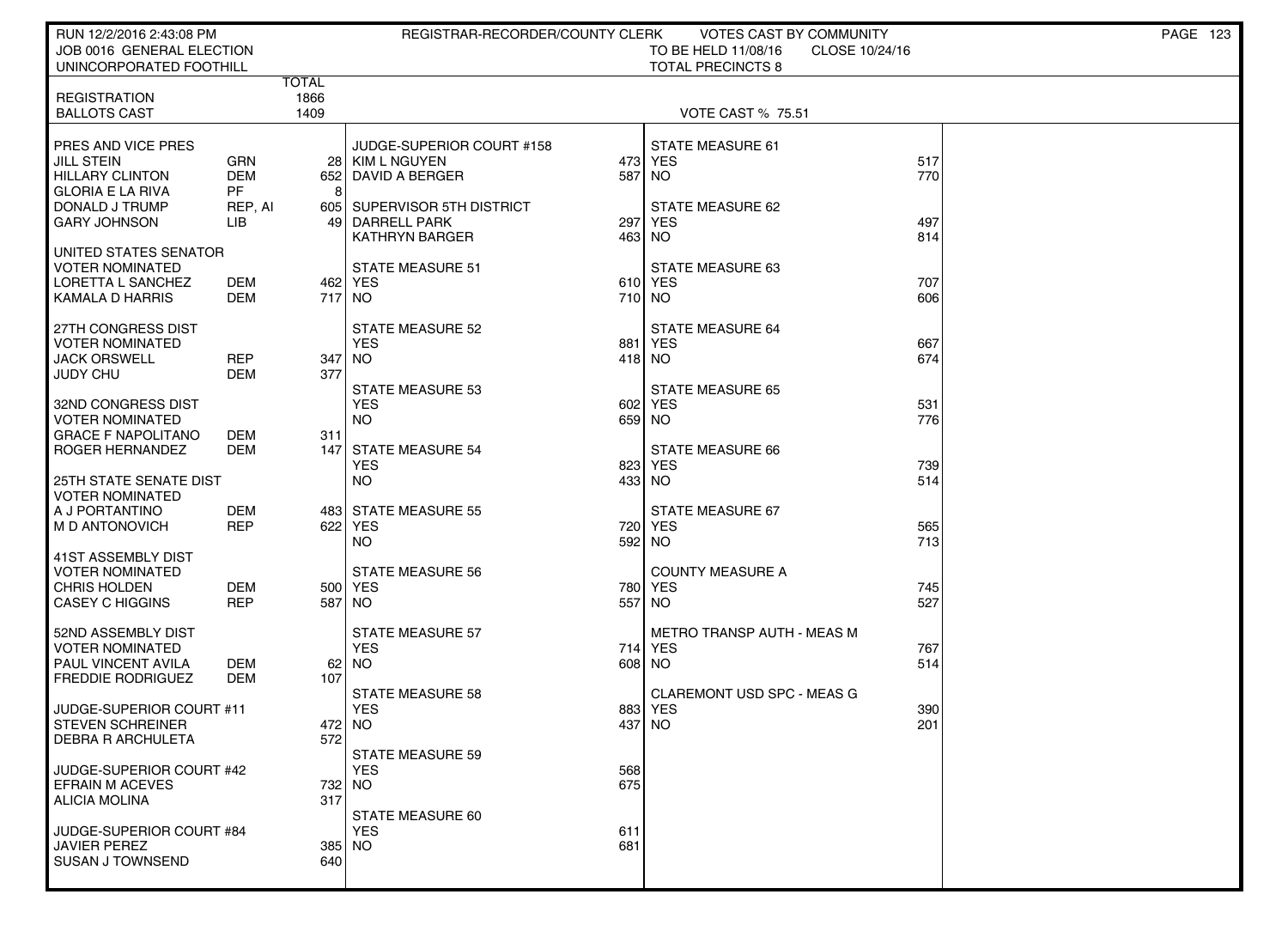| RUN 12/2/2016 2:43:08 PM                             |                      |                | REGISTRAR-RECORDER/COUNTY CLERK       |                | VOTES CAST BY COMMUNITY                                           | PAGE 124 |
|------------------------------------------------------|----------------------|----------------|---------------------------------------|----------------|-------------------------------------------------------------------|----------|
| JOB 0016 GENERAL ELECTION<br>UNINCORPORATED FRANKLIN |                      |                |                                       |                | TO BE HELD 11/08/16<br>CLOSE 10/24/16<br><b>TOTAL PRECINCTS 1</b> |          |
|                                                      |                      | <b>TOTAL</b>   |                                       |                |                                                                   |          |
| <b>REGISTRATION</b>                                  |                      | $\overline{c}$ |                                       |                |                                                                   |          |
| <b>BALLOTS CAST</b>                                  |                      | $\mathbf{1}$   |                                       |                | VOTE CAST % 50                                                    |          |
| PRES AND VICE PRES                                   |                      |                | <b>STATE MEASURE 54</b>               |                | <b>STATE MEASURE 66</b>                                           |          |
| <b>JILL STEIN</b>                                    | <b>GRN</b>           |                | 0 YES                                 |                | <b>YES</b>                                                        |          |
| <b>HILLARY CLINTON</b>                               | <b>DEM</b>           |                | <b>NO</b>                             | $\Omega$       | <b>NO</b>                                                         |          |
| <b>GLORIA E LA RIVA</b><br>DONALD J TRUMP            | <b>PF</b><br>REP, AI | $\Omega$<br>0  | <b>STATE MEASURE 55</b>               |                | <b>STATE MEASURE 67</b>                                           |          |
| <b>GARY JOHNSON</b>                                  | LIB                  | $\Omega$       | YES                                   |                | 0 YES                                                             |          |
|                                                      |                      |                | <b>NO</b>                             |                | <b>NO</b>                                                         |          |
| UNITED STATES SENATOR                                |                      |                |                                       |                |                                                                   |          |
| <b>VOTER NOMINATED</b><br><b>LORETTA L SANCHEZ</b>   | DEM                  |                | <b>STATE MEASURE 56</b><br>0 YES      |                | <b>COUNTY MEASURE A</b><br><b>YES</b>                             |          |
| KAMALA D HARRIS                                      | <b>DEM</b>           |                | NO                                    | $\Omega$       | <b>NO</b>                                                         |          |
|                                                      |                      |                |                                       |                |                                                                   |          |
| 33RD CONGRESS DIST                                   |                      |                | <b>STATE MEASURE 57</b>               |                | <b>METRO TRANSP AUTH - MEAS M</b>                                 |          |
| <b>VOTER NOMINATED</b><br><b>KENNETH W WRIGHT</b>    | <b>REP</b>           |                | <b>YES</b>                            | $\Omega$       | <b>YES</b><br>NO.                                                 |          |
| TED W LIEU                                           | <b>DEM</b>           | 0              | NO                                    |                |                                                                   |          |
|                                                      |                      |                | <b>STATE MEASURE 58</b>               |                | LOS ANGELES CC SPC-MEAS CC                                        |          |
| 50TH ASSEMBLY DIST                                   |                      |                | <b>YES</b>                            |                | <b>YES</b>                                                        |          |
| <b>VOTER NOMINATED</b>                               |                      |                | <b>NO</b>                             | $\Omega$       | <b>NO</b>                                                         |          |
| MATTHEW G CRAFFEY<br><b>RICHARD BLOOM</b>            | REP<br>DEM           | 0              | <b>STATE MEASURE 59</b>               |                | BEV HILLS USD SPC - MEAS Y                                        |          |
|                                                      |                      |                | <b>YES</b>                            | $\overline{0}$ | YES                                                               |          |
| JUDGE-SUPERIOR COURT #11                             |                      |                | <b>NO</b>                             |                | <b>NO</b>                                                         |          |
| STEVEN SCHREINER                                     |                      |                |                                       |                |                                                                   |          |
| <b>DEBRA R ARCHULETA</b>                             |                      | C              | STATE MEASURE 60<br><b>YES</b>        |                | MT REC AND CONS - MEAS GG<br>0 YES                                |          |
| JUDGE-SUPERIOR COURT #42                             |                      |                | <b>NO</b>                             |                | <b>NO</b>                                                         |          |
| <b>EFRAIN M ACEVES</b>                               |                      | $\Omega$       |                                       |                |                                                                   |          |
| <b>ALICIA MOLINA</b>                                 |                      |                | <b>STATE MEASURE 61</b>               |                |                                                                   |          |
| JUDGE-SUPERIOR COURT #84                             |                      |                | <b>YES</b><br><b>NO</b>               | 0              |                                                                   |          |
| JAVIER PEREZ                                         |                      |                |                                       |                |                                                                   |          |
| I SUSAN J TOWNSEND                                   |                      | n              | STATE MEASURE 62                      |                |                                                                   |          |
|                                                      |                      |                | <b>YES</b>                            |                |                                                                   |          |
| JUDGE-SUPERIOR COURT #158<br><b>KIM L NGUYEN</b>     |                      |                | <b>NO</b>                             |                |                                                                   |          |
| DAVID A BERGER                                       |                      |                | 0 STATE MEASURE 63                    |                |                                                                   |          |
|                                                      |                      |                | <b>YES</b>                            |                |                                                                   |          |
| <b>STATE MEASURE 51</b>                              |                      |                | <b>NO</b>                             |                |                                                                   |          |
| <b>YES</b><br>I NO                                   |                      | 01             | STATE MEASURE 64                      |                |                                                                   |          |
|                                                      |                      |                | <b>YES</b>                            |                |                                                                   |          |
| <b>STATE MEASURE 52</b>                              |                      |                | NO.                                   |                |                                                                   |          |
| <b>YES</b><br><b>NO</b>                              |                      |                |                                       |                |                                                                   |          |
|                                                      |                      |                | <b>STATE MEASURE 65</b><br><b>YES</b> |                |                                                                   |          |
| <b>STATE MEASURE 53</b>                              |                      |                | NO.                                   |                |                                                                   |          |
| <b>YES</b>                                           |                      | O              |                                       |                |                                                                   |          |
| <b>NO</b>                                            |                      |                |                                       |                |                                                                   |          |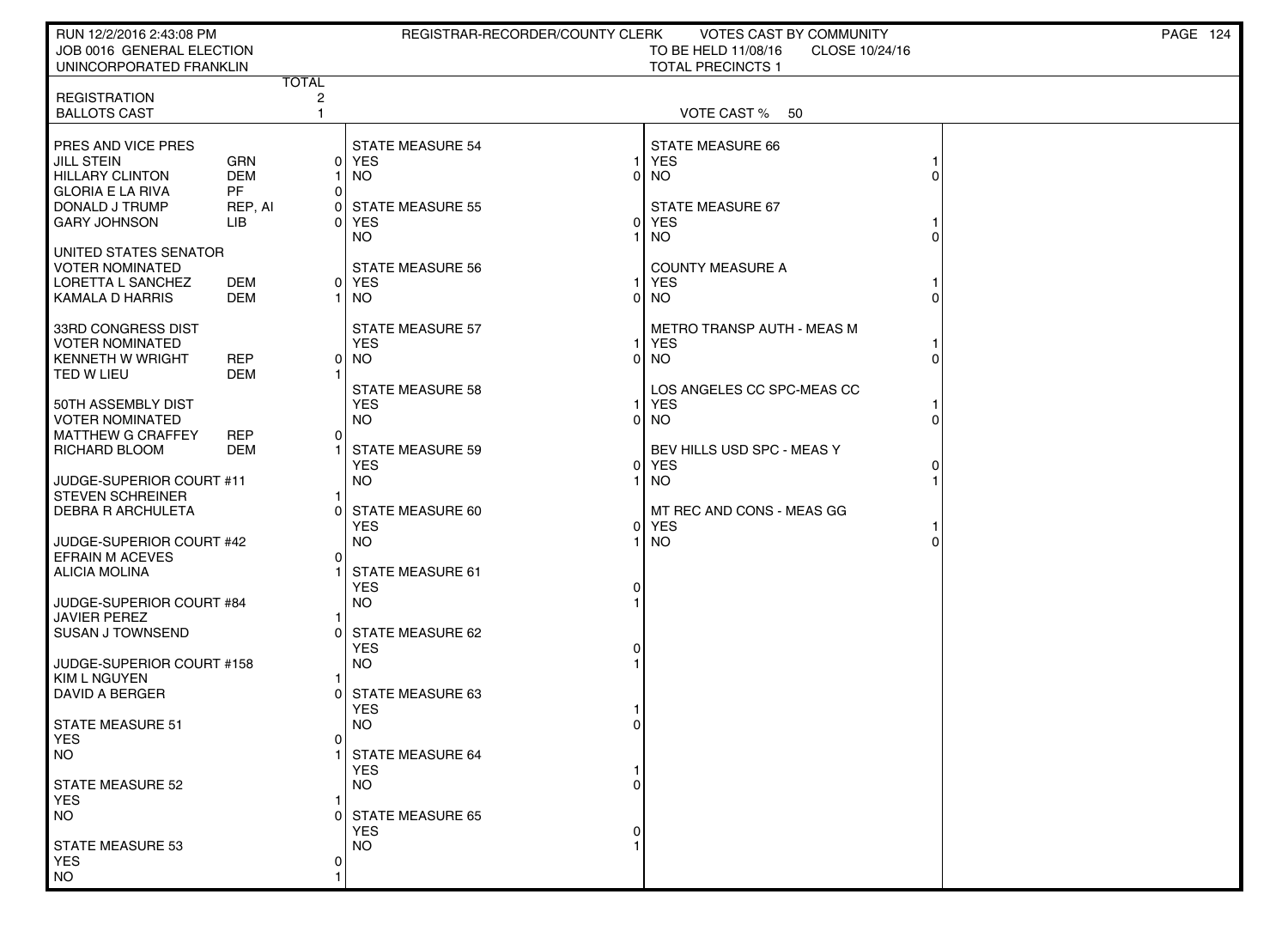| RUN 12/2/2016 2:43:08 PM<br>JOB 0016 GENERAL ELECTION<br>UNINCORPORATED GILMORE                                                       |                                                         |                          | REGISTRAR-RECORDER/COUNTY CLERK                                                                     |                                       | VOTES CAST BY COMMUNITY<br>TO BE HELD 11/08/16<br>CLOSE 10/24/16<br><b>TOTAL PRECINCTS 1</b>             |                      | PAGE 125 |
|---------------------------------------------------------------------------------------------------------------------------------------|---------------------------------------------------------|--------------------------|-----------------------------------------------------------------------------------------------------|---------------------------------------|----------------------------------------------------------------------------------------------------------|----------------------|----------|
|                                                                                                                                       |                                                         | <b>TOTAL</b>             |                                                                                                     |                                       |                                                                                                          |                      |          |
| <b>REGISTRATION</b><br><b>BALLOTS CAST</b>                                                                                            |                                                         | $\mathbf 0$              |                                                                                                     |                                       | VOTE CAST %<br>0                                                                                         |                      |          |
| PRES AND VICE PRES<br><b>JILL STEIN</b><br><b>HILLARY CLINTON</b><br><b>GLORIA E LA RIVA</b><br>DONALD J TRUMP<br><b>GARY JOHNSON</b> | <b>GRN</b><br><b>DEM</b><br><b>PF</b><br>REP, AI<br>LІВ | 0 <br>$\Omega$<br>0<br>O | <b>STATE MEASURE 54</b><br>0 YES<br><b>NO</b><br><b>STATE MEASURE 55</b><br><b>YES</b><br><b>NO</b> | $\Omega$<br>$\overline{0}$<br>ΟI<br>0 | <b>STATE MEASURE 66</b><br><b>YES</b><br><b>NO</b><br><b>STATE MEASURE 67</b><br><b>YES</b><br><b>NO</b> |                      |          |
| UNITED STATES SENATOR<br><b>VOTER NOMINATED</b><br>LORETTA L SANCHEZ<br>KAMALA D HARRIS                                               | DEM<br><b>DEM</b>                                       |                          | <b>STATE MEASURE 56</b><br>0 YES<br>0 NO                                                            |                                       | <b>COUNTY MEASURE A</b><br>0 YES<br>$0$ NO                                                               |                      |          |
| 33RD CONGRESS DIST<br><b>VOTER NOMINATED</b><br><b>KENNETH W WRIGHT</b><br>TED W LIEU                                                 | <b>REP</b><br><b>DEM</b>                                | 0<br>O                   | <b>STATE MEASURE 57</b><br><b>YES</b><br><b>NO</b><br><b>STATE MEASURE 58</b>                       |                                       | METRO TRANSP AUTH - MEAS M<br>0 YES<br>$0$ NO<br>LOS ANGELES CC SPC-MEAS CC                              | $\Omega$<br>$\Omega$ |          |
| 50TH ASSEMBLY DIST<br><b>VOTER NOMINATED</b><br><b>MATTHEW G CRAFFEY</b><br>RICHARD BLOOM                                             | <b>REP</b><br><b>DEM</b>                                | 0                        | <b>YES</b><br><b>NO</b><br>0 STATE MEASURE 59<br><b>YES</b>                                         | 01<br>0                               | <b>YES</b><br>$0$ NO                                                                                     |                      |          |
| JUDGE-SUPERIOR COURT #11<br><b>STEVEN SCHREINER</b><br><b>DEBRA R ARCHULETA</b>                                                       |                                                         | 0<br>C                   | <b>NO</b><br>STATE MEASURE 60<br><b>YES</b>                                                         |                                       |                                                                                                          |                      |          |
| JUDGE-SUPERIOR COURT #42<br><b>EFRAIN M ACEVES</b><br><b>ALICIA MOLINA</b>                                                            |                                                         | 0                        | <b>NO</b><br><b>STATE MEASURE 61</b><br><b>YES</b>                                                  |                                       |                                                                                                          |                      |          |
| JUDGE-SUPERIOR COURT #84<br><b>JAVIER PEREZ</b><br><b>SUSAN J TOWNSEND</b>                                                            |                                                         | 0<br>$\Omega$            | <b>NO</b><br><b>STATE MEASURE 62</b><br><b>YES</b>                                                  |                                       |                                                                                                          |                      |          |
| JUDGE-SUPERIOR COURT #158<br><b>KIM L NGUYEN</b><br>DAVID A BERGER                                                                    |                                                         | 0                        | <b>NO</b><br>0 STATE MEASURE 63<br><b>YES</b>                                                       |                                       |                                                                                                          |                      |          |
| STATE MEASURE 51<br><b>YES</b><br>NO.                                                                                                 |                                                         | 0                        | <b>NO</b><br>0 STATE MEASURE 64<br><b>YES</b>                                                       | 0                                     |                                                                                                          |                      |          |
| <b>STATE MEASURE 52</b><br><b>YES</b><br><b>NO</b>                                                                                    |                                                         | 0                        | <b>NO</b><br>STATE MEASURE 65                                                                       |                                       |                                                                                                          |                      |          |
| <b>STATE MEASURE 53</b><br><b>YES</b><br><b>NO</b>                                                                                    |                                                         | 0<br>0                   | <b>YES</b><br><b>NO</b>                                                                             | 0<br>O                                |                                                                                                          |                      |          |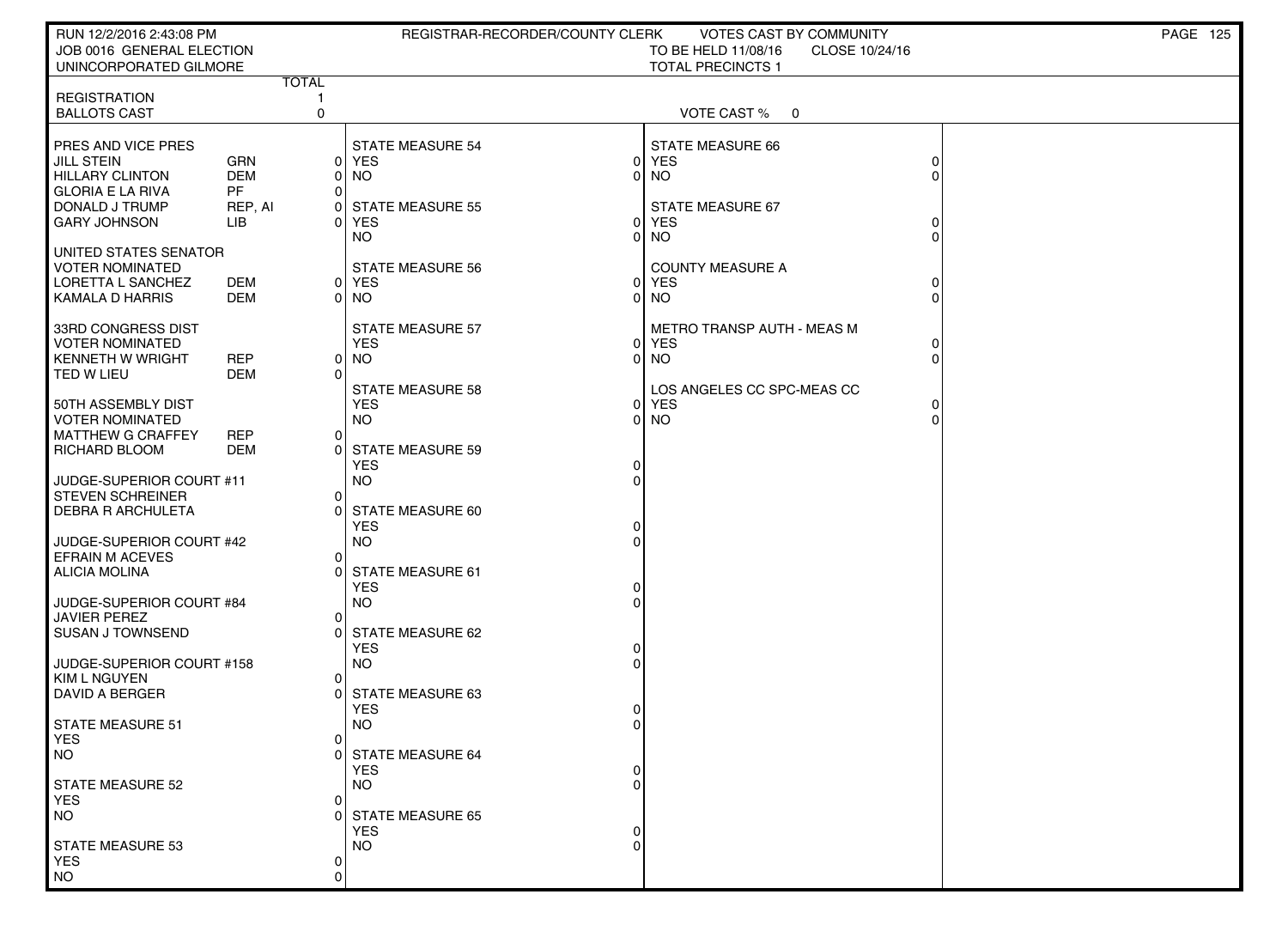| RUN 12/2/2016 2:43:08 PM                      |            |              | REGISTRAR-RECORDER/COUNTY CLERK     |           | <b>VOTES CAST BY COMMUNITY</b>        |       | PAGE 126 |
|-----------------------------------------------|------------|--------------|-------------------------------------|-----------|---------------------------------------|-------|----------|
| JOB 0016 GENERAL ELECTION                     |            |              |                                     |           | TO BE HELD 11/08/16<br>CLOSE 10/24/16 |       |          |
| UNINCORPORATED HACIENDA HEIGHTS               |            |              |                                     |           | <b>TOTAL PRECINCTS 26</b>             |       |          |
|                                               |            | <b>TOTAL</b> |                                     |           |                                       |       |          |
| <b>REGISTRATION</b>                           |            | 28060        |                                     |           |                                       |       |          |
| <b>BALLOTS CAST</b>                           |            | 19883        |                                     |           | VOTE CAST % 70.86                     |       |          |
|                                               |            |              |                                     |           |                                       |       |          |
| PRES AND VICE PRES                            |            |              | <b>STATE MEASURE 53</b>             |           | <b>STATE MEASURE 65</b>               |       |          |
| <b>JILL STEIN</b>                             | GRN        |              | 343 YES                             | 8378 YES  |                                       | 9155  |          |
| <b>HILLARY CLINTON</b>                        | <b>DEM</b> | 12196 NO     |                                     | 8882 NO   |                                       | 8611  |          |
| <b>GLORIA E LA RIVA</b>                       | <b>PF</b>  | 154          |                                     |           |                                       |       |          |
| DONALD J TRUMP                                | REP, AI    |              | 5955 STATE MEASURE 54               |           | STATE MEASURE 66                      |       |          |
| <b>GARY JOHNSON</b>                           | <b>LIB</b> |              | 448 YES                             | 11473     | <b>YES</b>                            | 10021 |          |
|                                               |            |              | NO.                                 | 5609 NO   |                                       | 7138  |          |
| UNITED STATES SENATOR                         |            |              |                                     |           |                                       |       |          |
| <b>VOTER NOMINATED</b>                        |            |              | <b>STATE MEASURE 55</b>             |           | STATE MEASURE 67                      |       |          |
| LORETTA L SANCHEZ                             | DEM        | 7931   YES   |                                     | 11444     | <b>YES</b>                            | 9076  |          |
| <b>KAMALA D HARRIS</b>                        | <b>DEM</b> | 8839 NO      |                                     | 6568      | NO.                                   | 8515  |          |
| 39TH CONGRESS DIST                            |            |              | <b>STATE MEASURE 56</b>             |           | <b>COUNTY MEASURE A</b>               |       |          |
| <b>VOTER NOMINATED</b>                        |            |              | <b>YES</b>                          | 12191     | <b>YES</b>                            | 11863 |          |
| ED ROYCE                                      | <b>REP</b> | 8936 NO      |                                     | 6294      | NO.                                   | 5518  |          |
| <b>BRETT MURDOCK</b>                          | DEM        | 8801         |                                     |           |                                       |       |          |
|                                               |            |              | <b>STATE MEASURE 57</b>             |           | METRO TRANSP AUTH - MEAS M            |       |          |
| 57TH ASSEMBLY DIST                            |            |              | <b>YES</b>                          | 10366 YES |                                       | 11166 |          |
| <b>VOTER NOMINATED</b>                        |            |              | NO.                                 | 7622 NO   |                                       | 6318  |          |
| IAN C CALDERON                                | DEM        | 10417        |                                     |           |                                       |       |          |
| <b>RITA TOPALIAN</b>                          | <b>REP</b> |              | 6911 STATE MEASURE 58               |           | NO ORANGE COMM COL-GBM TR7            |       |          |
|                                               |            |              | <b>YES</b>                          | 12823     | <b>BARRY J WISHART</b>                | 19    |          |
| JUDGE-SUPERIOR COURT #11                      |            |              | NO.                                 |           | 5060 RYAN BENT                        | 27    |          |
| <b>STEVEN SCHREINER</b>                       |            | 6186         |                                     |           |                                       |       |          |
| <b>DEBRA R ARCHULETA</b>                      |            |              | 8826 STATE MEASURE 59               |           | HACIENDA LA PUENTE USD-BB             |       |          |
|                                               |            |              | <b>YES</b>                          | 7977      | <b>YES</b>                            | 12524 |          |
| JUDGE-SUPERIOR COURT #42                      |            |              | <b>NO</b>                           | 8840 NO   |                                       | 5006  |          |
| <b>EFRAIN M ACEVES</b>                        |            | 9755         |                                     |           |                                       |       |          |
| ALICIA MOLINA                                 |            |              | 5161 STATE MEASURE 60               |           | UPPER SAN GABRIEL VLY-BD 3            |       |          |
|                                               |            |              | <b>YES</b>                          |           | 9471   MARTA SAMANO                   | 4426  |          |
| JUDGE-SUPERIOR COURT #84                      |            |              | <b>NO</b>                           |           | 8163 ED CHAVEZ                        | 8450  |          |
| <b>JAVIER PEREZ</b>                           |            | 7591         |                                     |           |                                       |       |          |
| <b>SUSAN J TOWNSEND</b>                       |            |              | 7483 STATE MEASURE 61               |           | WATER REPLEN OF SO CAL-D5             |       |          |
|                                               |            |              | <b>YES</b>                          |           | 8186 CHARLES DAVIS                    | 6     |          |
| JUDGE-SUPERIOR COURT #158                     |            |              | <b>NO</b>                           |           | 9565 ALBERT ROBLES                    | 13    |          |
| <b>KIM L NGUYEN</b>                           |            | 7907         |                                     |           | RICARDO PULIDO                        |       |          |
| DAVID A BERGER                                |            |              | 7166 STATE MEASURE 62               |           | <b>R GONZALES-LAWRENCE</b>            | 12    |          |
|                                               |            |              | <b>YES</b>                          | 7234      | <b>GARY MENDEZ</b>                    | 9     |          |
| SUPERVISOR 4TH DISTRICT                       |            |              | <b>NO</b>                           | 10754     |                                       |       |          |
| <b>STEVE NAPOLITANO</b><br><b>JANICE HAHN</b> |            | 7631         |                                     |           |                                       |       |          |
|                                               |            |              | 8450 STATE MEASURE 63<br><b>YES</b> | 11953     |                                       |       |          |
| <b>STATE MEASURE 51</b>                       |            |              | <b>NO</b>                           | 6027      |                                       |       |          |
| <b>YES</b>                                    |            | 9770         |                                     |           |                                       |       |          |
| <b>NO</b>                                     |            |              | 8246 STATE MEASURE 64               |           |                                       |       |          |
|                                               |            |              | <b>YES</b>                          | 8671      |                                       |       |          |
| <b>STATE MEASURE 52</b>                       |            |              | <b>NO</b>                           | 9861      |                                       |       |          |
| <b>YES</b>                                    |            | 12443        |                                     |           |                                       |       |          |
| <b>NO</b>                                     |            | 5333         |                                     |           |                                       |       |          |
|                                               |            |              |                                     |           |                                       |       |          |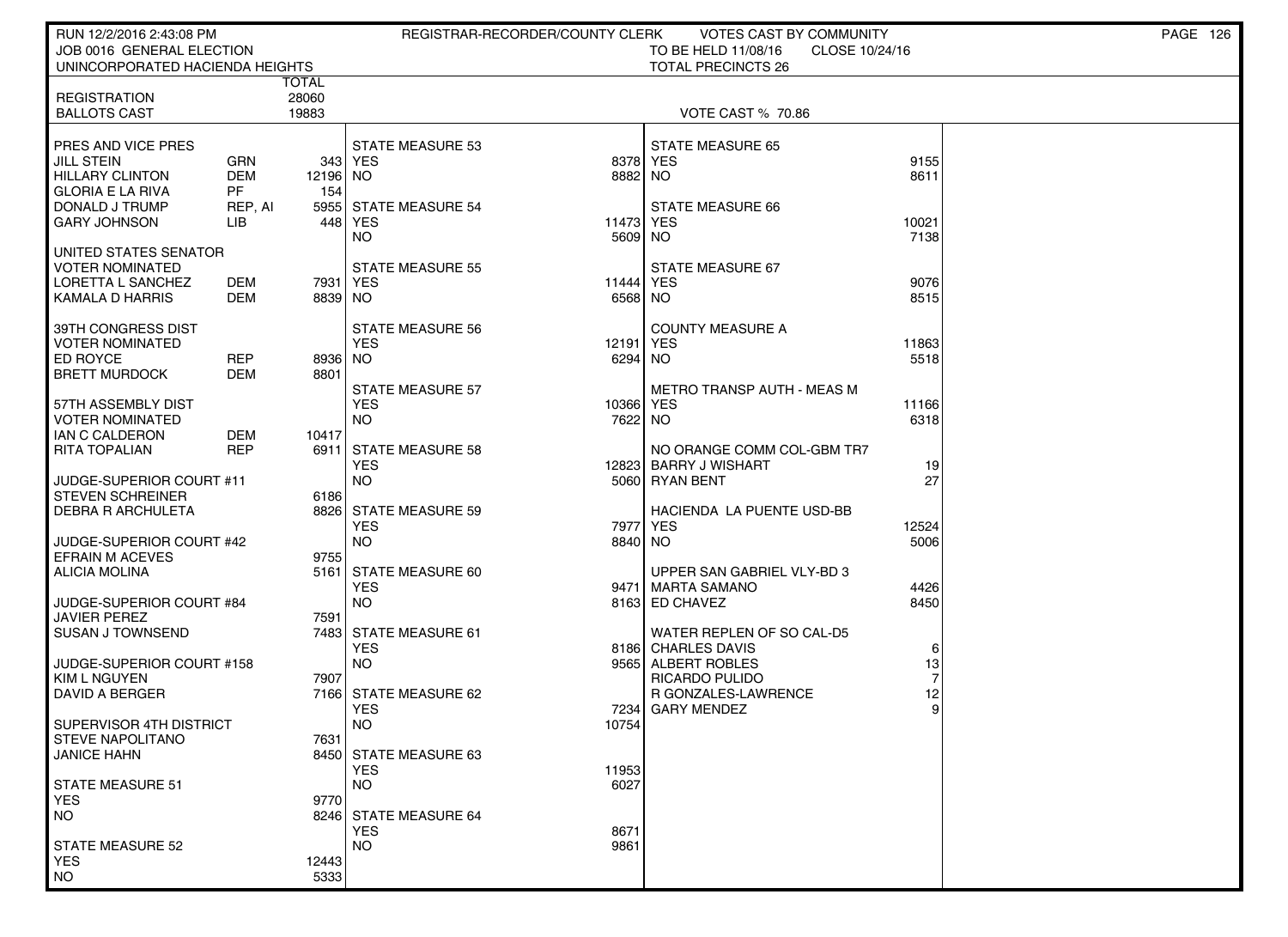| RUN 12/2/2016 2:43:08 PM                      |            |                     | REGISTRAR-RECORDER/COUNTY CLERK |            | <b>VOTES CAST BY COMMUNITY</b>    |                | PAGE 127 |
|-----------------------------------------------|------------|---------------------|---------------------------------|------------|-----------------------------------|----------------|----------|
| JOB 0016 GENERAL ELECTION                     |            |                     |                                 |            | TO BE HELD 11/08/16               | CLOSE 10/24/16 |          |
| UNINCORPORATED KINNELOA MESA                  |            |                     |                                 |            | <b>TOTAL PRECINCTS 2</b>          |                |          |
| <b>REGISTRATION</b>                           |            | <b>TOTAL</b><br>900 |                                 |            |                                   |                |          |
| <b>BALLOTS CAST</b>                           |            | 749                 |                                 |            | VOTE CAST % 83.22                 |                |          |
|                                               |            |                     |                                 |            |                                   |                |          |
| PRES AND VICE PRES                            |            |                     | <b>STATE MEASURE 51</b>         |            | STATE MEASURE 63                  |                |          |
| <b>JILL STEIN</b>                             | GRN        |                     | 7 YES                           | 291        | <b>YES</b>                        | 467            |          |
| <b>HILLARY CLINTON</b>                        | <b>DEM</b> | 400 NO              |                                 | 390        | NO                                | 229            |          |
| <b>GLORIA E LA RIVA</b>                       | <b>PF</b>  | 2                   |                                 |            |                                   |                |          |
| DONALD J TRUMP                                | REP, AI    | 34                  | 262 STATE MEASURE 52            | 453        | STATE MEASURE 64                  |                |          |
| <b>GARY JOHNSON</b>                           | LІВ        |                     | YES<br><b>NO</b>                | 225        | <b>YES</b><br>NO.                 | 392<br>328     |          |
| UNITED STATES SENATOR                         |            |                     |                                 |            |                                   |                |          |
| <b>VOTER NOMINATED</b>                        |            |                     | <b>STATE MEASURE 53</b>         |            | <b>STATE MEASURE 65</b>           |                |          |
| LORETTA L SANCHEZ                             | <b>DEM</b> |                     | 201 YES                         | 292        | <b>YES</b>                        | 279            |          |
| KAMALA D HARRIS                               | DEM        | 408 NO              |                                 | 380        | NO.                               | 417            |          |
|                                               |            |                     |                                 |            |                                   |                |          |
| 27TH CONGRESS DIST                            |            |                     | <b>STATE MEASURE 54</b>         |            | STATE MEASURE 66                  |                |          |
| <b>VOTER NOMINATED</b><br><b>JACK ORSWELL</b> | <b>REP</b> | 309 NO              | <b>YES</b>                      | 466<br>194 | <b>YES</b><br>NO.                 | 344<br>319     |          |
| <b>JUDY CHU</b>                               | DEM        | 376                 |                                 |            |                                   |                |          |
|                                               |            |                     | <b>STATE MEASURE 55</b>         |            | STATE MEASURE 67                  |                |          |
| 25TH STATE SENATE DIST                        |            |                     | <b>YES</b>                      | 335        | <b>YES</b>                        | 418            |          |
| <b>VOTER NOMINATED</b>                        |            |                     | <b>NO</b>                       | 356        | NO                                | 266            |          |
| A J PORTANTINO                                | <b>DEM</b> | 319                 |                                 |            |                                   |                |          |
| M D ANTONOVICH                                | <b>REP</b> |                     | 359 STATE MEASURE 56            |            | <b>COUNTY MEASURE A</b>           |                |          |
| 41ST ASSEMBLY DIST                            |            |                     | <b>YES</b><br><b>NO</b>         | 479<br>228 | <b>YES</b><br><b>NO</b>           | 408<br>276     |          |
| <b>VOTER NOMINATED</b>                        |            |                     |                                 |            |                                   |                |          |
| CHRIS HOLDEN                                  | DEM        |                     | 365 STATE MEASURE 57            |            | <b>METRO TRANSP AUTH - MEAS M</b> |                |          |
| <b>CASEY C HIGGINS</b>                        | <b>REP</b> |                     | 317 YES                         | 440        | <b>YES</b>                        | 407            |          |
|                                               |            |                     | <b>NO</b>                       | 254        | <b>NO</b>                         | 285            |          |
| JUDGE-SUPERIOR COURT #11                      |            |                     |                                 |            |                                   |                |          |
| <b>STEVEN SCHREINER</b>                       |            |                     | 240 STATE MEASURE 58            |            |                                   |                |          |
| <b>DEBRA R ARCHULETA</b>                      |            |                     | 281 YES<br><b>NO</b>            | 464<br>221 |                                   |                |          |
| JUDGE-SUPERIOR COURT #42                      |            |                     |                                 |            |                                   |                |          |
| <b>EFRAIN M ACEVES</b>                        |            |                     | 352 STATE MEASURE 59            |            |                                   |                |          |
| <b>ALICIA MOLINA</b>                          |            |                     | 192 YES                         | 341        |                                   |                |          |
|                                               |            |                     | <b>NO</b>                       | 324        |                                   |                |          |
| JUDGE-SUPERIOR COURT #84                      |            |                     |                                 |            |                                   |                |          |
| <b>JAVIER PEREZ</b>                           |            |                     | 120 STATE MEASURE 60            |            |                                   |                |          |
| <b>SUSAN J TOWNSEND</b>                       |            |                     | 412 YES<br><b>NO</b>            | 268<br>421 |                                   |                |          |
| JUDGE-SUPERIOR COURT #158                     |            |                     |                                 |            |                                   |                |          |
| KIM L NGUYEN                                  |            |                     | 271 STATE MEASURE 61            |            |                                   |                |          |
| <b>DAVID A BERGER</b>                         |            |                     | 266 YES                         | 309        |                                   |                |          |
|                                               |            |                     | <b>NO</b>                       | 374        |                                   |                |          |
| SUPERVISOR 5TH DISTRICT                       |            |                     |                                 |            |                                   |                |          |
| <b>DARRELL PARK</b><br><b>KATHRYN BARGER</b>  |            |                     | 194 STATE MEASURE 62<br>373 YES |            |                                   |                |          |
|                                               |            |                     | NO.                             | 339<br>355 |                                   |                |          |
|                                               |            |                     |                                 |            |                                   |                |          |
|                                               |            |                     |                                 |            |                                   |                |          |
|                                               |            |                     |                                 |            |                                   |                |          |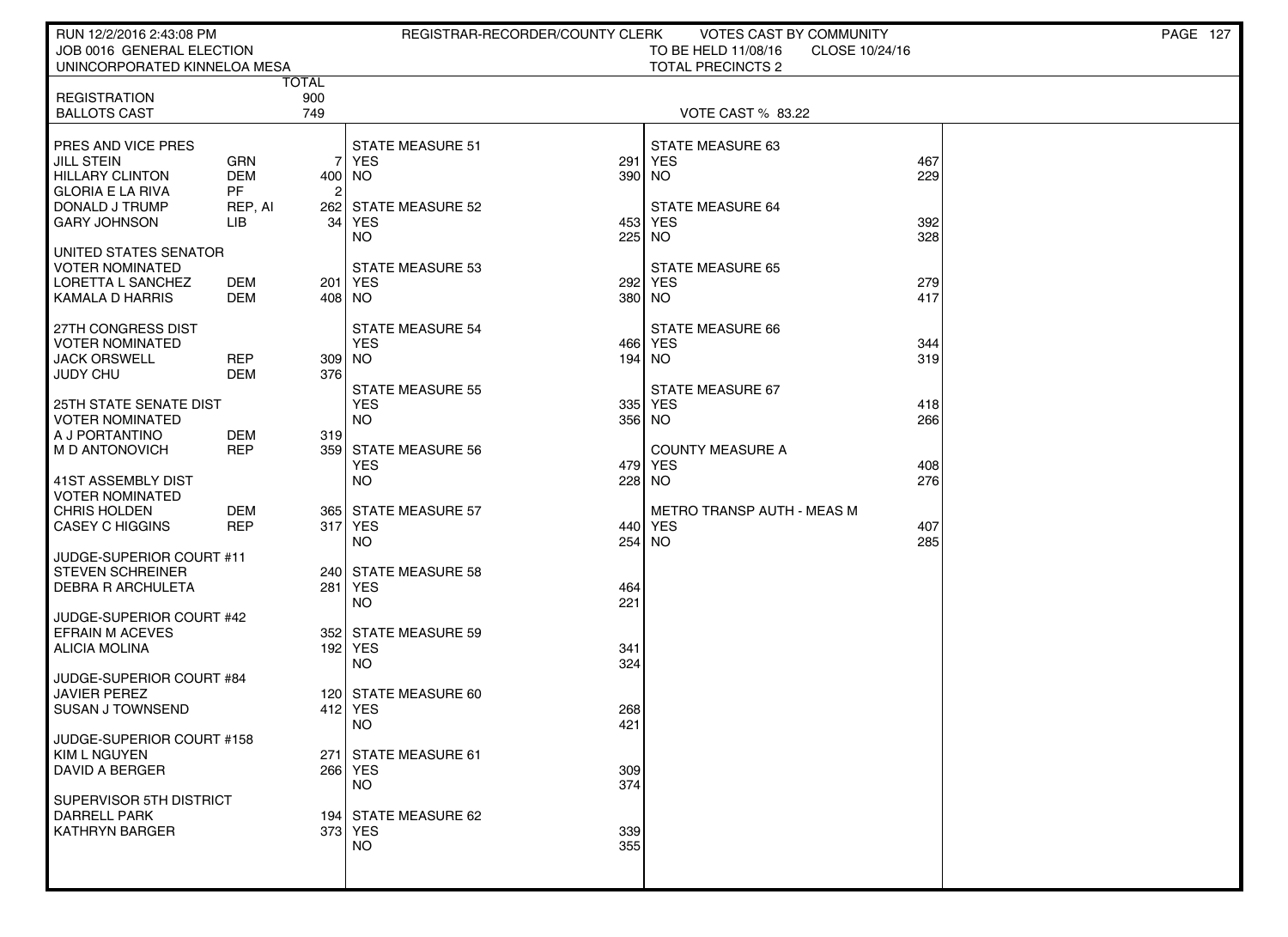| RUN 12/2/2016 2:43:08 PM                       |              |          | REGISTRAR-RECORDER/COUNTY CLERK             |                 | <b>VOTES CAST BY COMMUNITY</b>    |                | PAGE 128 |
|------------------------------------------------|--------------|----------|---------------------------------------------|-----------------|-----------------------------------|----------------|----------|
| JOB 0016 GENERAL ELECTION                      |              |          |                                             |                 | TO BE HELD 11/08/16               | CLOSE 10/24/16 |          |
| UNINCORPORATED LA CRESCENTA                    | <b>TOTAL</b> |          |                                             |                 | <b>TOTAL PRECINCTS 9</b>          |                |          |
| <b>REGISTRATION</b>                            |              | 9153     |                                             |                 |                                   |                |          |
| <b>BALLOTS CAST</b>                            |              | 6785     |                                             |                 | <b>VOTE CAST % 74.13</b>          |                |          |
|                                                |              |          |                                             |                 |                                   |                |          |
| PRES AND VICE PRES<br><b>JILL STEIN</b>        | <b>GRN</b>   |          | SUPERVISOR 5TH DISTRICT<br>130 DARRELL PARK |                 | STATE MEASURE 62<br>2056 YES      | 2898           |          |
| <b>HILLARY CLINTON</b>                         | <b>DEM</b>   |          | 3858   KATHRYN BARGER                       | 3154 NO         |                                   | 3335           |          |
| <b>GLORIA E LA RIVA</b>                        | <b>PF</b>    | 42       |                                             |                 |                                   |                |          |
| DONALD J TRUMP                                 | REP, AI      |          | 2195 STATE MEASURE 51                       |                 | <b>STATE MEASURE 63</b>           |                |          |
| <b>GARY JOHNSON</b>                            | LIB          | 226      | <b>YES</b><br><b>NO</b>                     | 2847<br>3395    | <b>YES</b><br>NO.                 | 3968<br>2292   |          |
| UNITED STATES SENATOR                          |              |          |                                             |                 |                                   |                |          |
| <b>VOTER NOMINATED</b>                         |              |          | <b>STATE MEASURE 52</b>                     |                 | <b>STATE MEASURE 64</b>           |                |          |
| LORETTA L SANCHEZ                              | <b>DEM</b>   | 2139 YES |                                             | 4154            | <b>YES</b>                        | 3320           |          |
| KAMALA D HARRIS                                | DEM          | 3590 NO  |                                             | 1996 NO         |                                   | 3087           |          |
| 27TH CONGRESS DIST                             |              |          | <b>STATE MEASURE 53</b>                     |                 | <b>STATE MEASURE 65</b>           |                |          |
| <b>VOTER NOMINATED</b>                         |              |          | <b>YES</b>                                  |                 | 2588 YES                          | 2772           |          |
| <b>JACK ORSWELL</b>                            | <b>REP</b>   | 0        | <b>NO</b>                                   | 3447            | NO                                | 3419           |          |
| <b>JUDY CHU</b>                                | DEM          | $\Omega$ | <b>STATE MEASURE 54</b>                     |                 | <b>STATE MEASURE 66</b>           |                |          |
| 28TH CONGRESS DIST                             |              |          | <b>YES</b>                                  |                 | 3979 YES                          | 3122           |          |
| <b>VOTER NOMINATED</b>                         |              |          | <b>NO</b>                                   | 1983 NO         |                                   | 2791           |          |
| LENORE SOLIS                                   | <b>REP</b>   | 2055     |                                             |                 |                                   |                |          |
| <b>ADAM B SCHIFF</b>                           | DEM          |          | 4213 STATE MEASURE 55<br><b>YES</b>         | 3403            | STATE MEASURE 67<br><b>YES</b>    | 3513           |          |
| <b>25TH STATE SENATE DIST</b>                  |              |          | <b>NO</b>                                   | 2809 NO         |                                   | 2643           |          |
| <b>VOTER NOMINATED</b>                         |              |          |                                             |                 |                                   |                |          |
| A J PORTANTINO                                 | DEM          |          | 3200 STATE MEASURE 56                       |                 | <b>COUNTY MEASURE A</b>           |                |          |
| M D ANTONOVICH                                 | <b>REP</b>   | 3075 YES | <b>NO</b>                                   | 3985<br>2396 NO | YES                               | 3880<br>2183   |          |
| 43RD ASSEMBLY DIST                             |              |          |                                             |                 |                                   |                |          |
| VOTER NOMINATED                                |              |          | <b>STATE MEASURE 57</b>                     |                 | <b>METRO TRANSP AUTH - MEAS M</b> |                |          |
| ARDY KASSAKHIAN                                | DEM          | 1833 YES |                                             |                 | 3830 YES                          | 3659           |          |
| <b>LAURA FRIEDMAN</b>                          | <b>DEM</b>   | 3758 NO  |                                             | 2374 NO         |                                   | 2468           |          |
| JUDGE-SUPERIOR COURT #11                       |              |          | <b>STATE MEASURE 58</b>                     |                 | <b>GLENDALE CC SPC - MEAS GC</b>  |                |          |
| <b>STEVEN SCHREINER</b>                        |              | 2420 YES |                                             |                 | 4311 YES                          | 3864           |          |
| <b>DEBRA R ARCHULETA</b>                       |              | 2616 NO  |                                             | 1909 NO         |                                   | 2089           |          |
| JUDGE-SUPERIOR COURT #42                       |              |          | <b>STATE MEASURE 59</b>                     |                 |                                   |                |          |
| <b>EFRAIN M ACEVES</b>                         |              |          | 3420 YES                                    | 2894            |                                   |                |          |
| <b>ALICIA MOLINA</b>                           |              | 1538 NO  |                                             | 2978            |                                   |                |          |
|                                                |              |          |                                             |                 |                                   |                |          |
| JUDGE-SUPERIOR COURT #84                       |              | 1405 YES | STATE MEASURE 60                            |                 |                                   |                |          |
| <b>JAVIER PEREZ</b><br><b>SUSAN J TOWNSEND</b> |              | 3574 NO  |                                             | 2586<br>3550    |                                   |                |          |
|                                                |              |          |                                             |                 |                                   |                |          |
| JUDGE-SUPERIOR COURT #158                      |              |          | STATE MEASURE 61                            |                 |                                   |                |          |
| KIM L NGUYEN<br>DAVID A BERGER                 |              | 2436 NO  | 2613 YES                                    | 2701<br>3408    |                                   |                |          |
|                                                |              |          |                                             |                 |                                   |                |          |
|                                                |              |          |                                             |                 |                                   |                |          |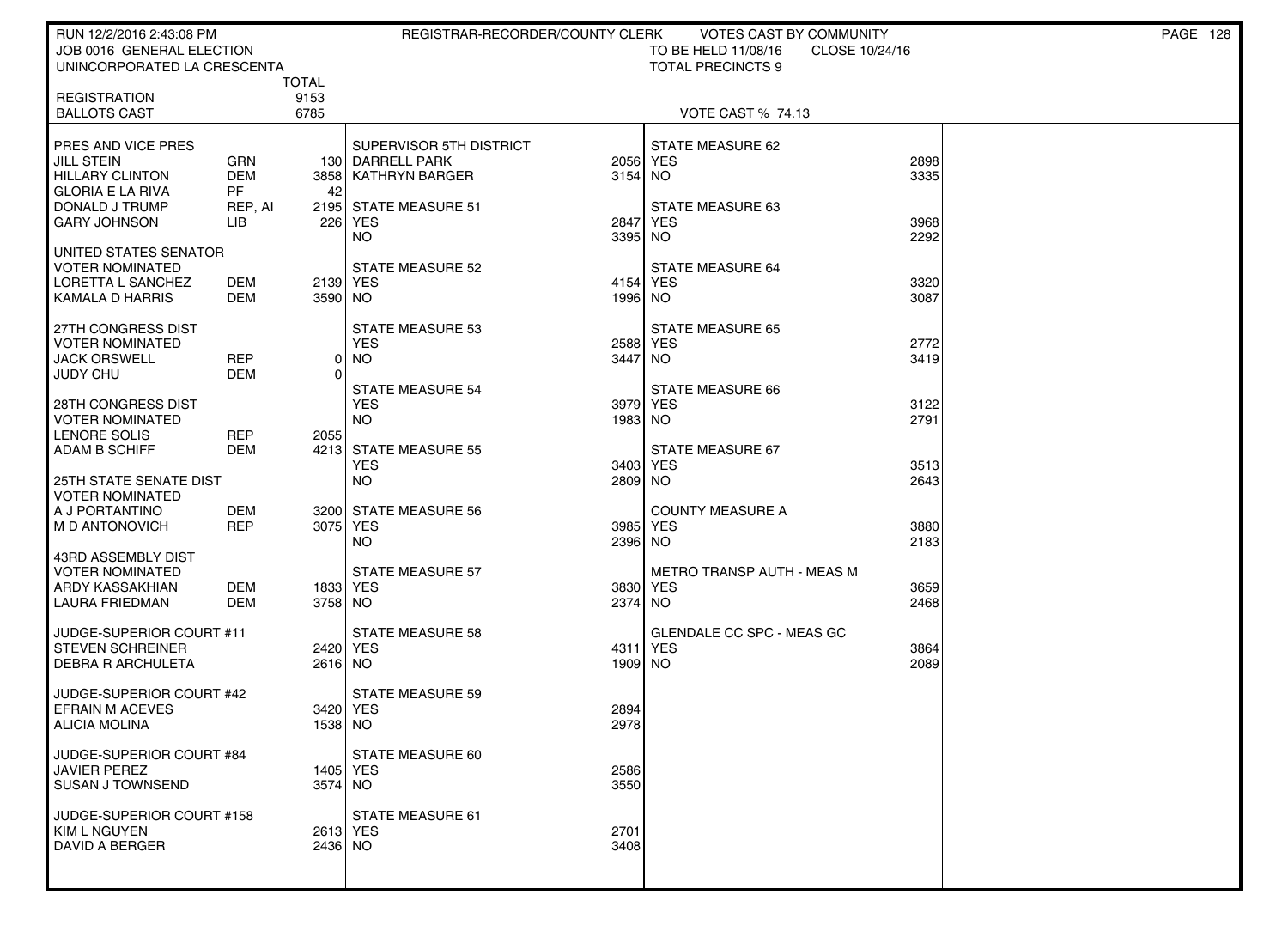| RUN 12/2/2016 2:43:08 PM<br>JOB 0016 GENERAL ELECTION                                                                                                                          |                           | REGISTRAR-RECORDER/COUNTY CLERK                                                          | <b>VOTES CAST BY COMMUNITY</b><br>TO BE HELD 11/08/16<br>CLOSE 10/24/16                                      | <b>PAGE 129</b> |
|--------------------------------------------------------------------------------------------------------------------------------------------------------------------------------|---------------------------|------------------------------------------------------------------------------------------|--------------------------------------------------------------------------------------------------------------|-----------------|
| UNINCORPORATED LA RAMBLA                                                                                                                                                       |                           |                                                                                          | <b>TOTAL PRECINCTS 1</b>                                                                                     |                 |
| <b>REGISTRATION</b><br><b>BALLOTS CAST</b>                                                                                                                                     | TOTAL<br>1086<br>751      |                                                                                          | VOTE CAST % 69.15                                                                                            |                 |
| PRES AND VICE PRES<br><b>JILL STEIN</b><br>GRN<br><b>DEM</b><br><b>HILLARY CLINTON</b><br><b>PF</b><br><b>GLORIA E LA RIVA</b><br>DONALD J TRUMP<br><b>GARY JOHNSON</b><br>LІВ | 427<br>5<br>REP, AI<br>39 | <b>STATE MEASURE 51</b><br>22 YES<br>376<br>  NO<br>223 STATE MEASURE 52<br>l YES<br>449 | STATE MEASURE 63<br><b>YES</b><br>407<br>303 NO<br>264<br><b>STATE MEASURE 64</b><br><b>YES</b><br>401       |                 |
|                                                                                                                                                                                |                           | <b>NO</b><br>220                                                                         | 298<br>NO.                                                                                                   |                 |
| UNITED STATES SENATOR<br>VOTER NOMINATED<br>LORETTA L SANCHEZ<br>DEM<br><b>KAMALA D HARRIS</b><br>DEM                                                                          | 342 NO                    | <b>STATE MEASURE 53</b><br>301   YES<br>271                                              | <b>STATE MEASURE 65</b><br><b>YES</b><br>359<br>378 NO<br>296                                                |                 |
| 44TH CONGRESS DIST<br><b>VOTER NOMINATED</b><br><b>ISADORE HALL III</b><br>DEM<br><b>DEM</b><br>NANETTE D BARRAGAN                                                             | 229<br>381                | <b>STATE MEASURE 54</b><br><b>YES</b><br>401<br>  NO<br>236                              | STATE MEASURE 66<br><b>YES</b><br>367<br>NO.<br>290                                                          |                 |
| 35TH STATE SENATE DIST<br><b>VOTER NOMINATED</b><br><b>WARREN T FURUTANI</b><br>DEM                                                                                            | 300                       | <b>STATE MEASURE 55</b><br><b>YES</b><br>437<br><b>NO</b><br>234                         | STATE MEASURE 67<br><b>YES</b><br>338<br>337<br>NO.                                                          |                 |
| <b>DEM</b><br><b>STEVEN BRADFORD</b><br>70TH ASSEMBLY DIST<br><b>VOTER NOMINATED</b>                                                                                           |                           | 285 STATE MEASURE 56<br><b>YES</b><br>425<br><b>NO</b><br>284                            | <b>COUNTY MEASURE A</b><br><b>YES</b><br>450<br>214<br>NO                                                    |                 |
| <b>DEM</b><br><b>PATRICK O'DONNELL</b><br><b>REP</b><br>M E FLORES-GIBSON                                                                                                      |                           | 340 STATE MEASURE 57<br>289 YES<br>429<br>NO.<br>260                                     | METRO TRANSP AUTH - MEAS M<br><b>YES</b><br>415<br>247<br>NO.                                                |                 |
| JUDGE-SUPERIOR COURT #11<br><b>STEVEN SCHREINER</b><br><b>DEBRA R ARCHULETA</b>                                                                                                |                           | 218 STATE MEASURE 58<br>373 YES<br>481<br><b>NO</b><br>198                               | LOS ANGELES CC SPC-MEAS CC<br><b>YES</b><br>420<br>210<br>NO.                                                |                 |
| JUDGE-SUPERIOR COURT #42<br><b>EFRAIN M ACEVES</b><br>ALICIA MOLINA<br>JUDGE-SUPERIOR COURT #84                                                                                |                           | 346 STATE MEASURE 59<br>237 YES<br>349<br>NO.<br>301                                     | WATER REPLEN OF SO CAL-D2<br>MERRILL A KRUGER<br>145<br><b>JIM KENNEDY</b><br>181<br>248<br>ROBERT KATHERMAN |                 |
| <b>JAVIER PEREZ</b><br><b>SUSAN J TOWNSEND</b>                                                                                                                                 |                           | 248 STATE MEASURE 60<br>315 YES<br>367<br>NO.<br>300                                     |                                                                                                              |                 |
| JUDGE-SUPERIOR COURT #158<br>  KIM L NGUYEN<br>DAVID A BERGER                                                                                                                  |                           | 275 STATE MEASURE 61<br>303 YES<br>330<br>349<br>NO.                                     |                                                                                                              |                 |
| SUPERVISOR 4TH DISTRICT<br><b>STEVE NAPOLITANO</b><br><b>JANICE HAHN</b>                                                                                                       |                           | 253 STATE MEASURE 62<br>388 YES<br>295<br><b>NO</b><br>382                               |                                                                                                              |                 |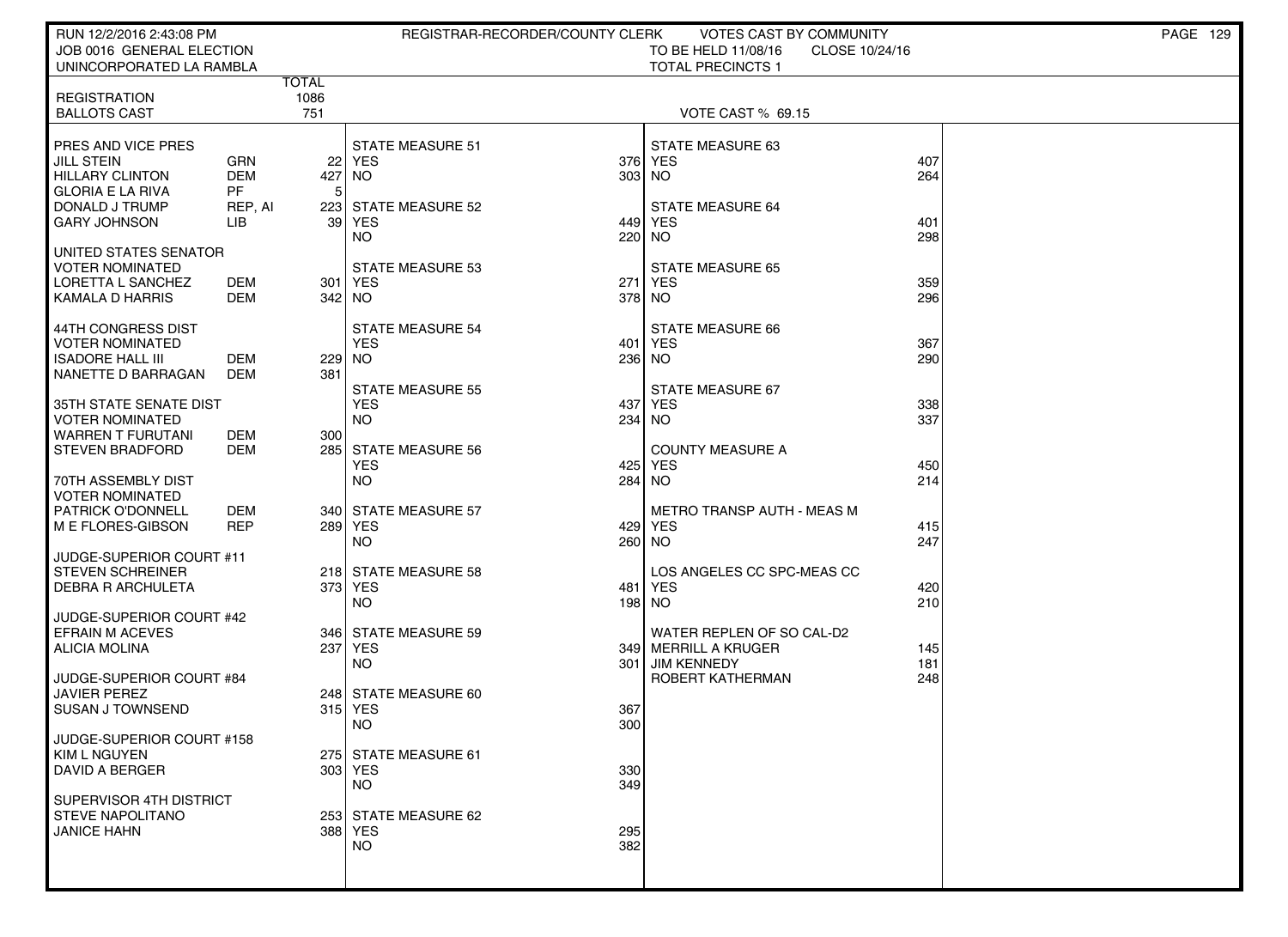| RUN 12/2/2016 2:43:08 PM                        |                      |               | REGISTRAR-RECORDER/COUNTY CLERK       |             | VOTES CAST BY COMMUNITY                |      | <b>PAGE 130</b> |  |
|-------------------------------------------------|----------------------|---------------|---------------------------------------|-------------|----------------------------------------|------|-----------------|--|
| JOB 0016 GENERAL ELECTION                       |                      |               |                                       |             | TO BE HELD 11/08/16<br>CLOSE 10/24/16  |      |                 |  |
| UNINCORPORATED LADERA HEIGHTS                   |                      |               |                                       |             | <b>TOTAL PRECINCTS 7</b>               |      |                 |  |
| <b>REGISTRATION</b>                             |                      | TOTAL<br>7698 |                                       |             |                                        |      |                 |  |
| <b>BALLOTS CAST</b>                             |                      | 5829          |                                       |             | <b>VOTE CAST % 75.72</b>               |      |                 |  |
|                                                 |                      |               |                                       |             |                                        |      |                 |  |
| <b>PRES AND VICE PRES</b>                       |                      |               | <b>STATE MEASURE 54</b>               |             | STATE MEASURE 66                       |      |                 |  |
| JILL STEIN                                      | GRN                  |               | 100 YES                               | 3305        | YES                                    | 1799 |                 |  |
| <b>HILLARY CLINTON</b>                          | DEM                  | 5108 NO       |                                       | 1868 NO     |                                        | 3349 |                 |  |
| <b>GLORIA E LA RIVA</b><br>DONALD J TRUMP       | <b>PF</b><br>REP, AI | 17<br>372     | STATE MEASURE 55                      |             | STATE MEASURE 67                       |      |                 |  |
| <b>GARY JOHNSON</b>                             | LІВ                  | 55            | YES                                   | 4095        | YES                                    | 3223 |                 |  |
|                                                 |                      |               | NO.                                   | 1270        | <b>NO</b>                              | 2064 |                 |  |
| UNITED STATES SENATOR                           |                      |               |                                       |             |                                        |      |                 |  |
| <b>VOTER NOMINATED</b>                          |                      |               | STATE MEASURE 56                      |             | <b>COUNTY MEASURE A</b>                |      |                 |  |
| I LORETTA L SANCHEZ                             | DEM                  |               | 464   YES                             | 4102 YES    |                                        | 4078 |                 |  |
| KAMALA D HARRIS                                 | DEM                  | 5041          | NO                                    | 1371        | NO.                                    | 1163 |                 |  |
| 37TH CONGRESS DIST                              |                      |               | STATE MEASURE 57                      |             | METRO TRANSP AUTH - MEAS M             |      |                 |  |
| VOTER NOMINATED                                 |                      |               | <b>YES</b>                            |             | 4340 YES                               | 4238 |                 |  |
| CHRIS B WIGGINS                                 | DEM                  | 560 NO        |                                       | 1080 NO     |                                        | 1077 |                 |  |
| KAREN BASS                                      | <b>DEM</b>           | 4661          |                                       |             |                                        |      |                 |  |
| 54TH ASSEMBLY DIST                              |                      |               | <b>STATE MEASURE 58</b><br><b>YES</b> |             | LOS ANGELES CC SPC-MEAS CC<br>4338 YES | 802  |                 |  |
| VOTER NOMINATED                                 |                      |               | NO.                                   | 1021        | NO <sub>1</sub>                        | 151  |                 |  |
| <b>GLEN RATCLIFF</b>                            | <b>REP</b>           | 612           |                                       |             |                                        |      |                 |  |
| l S RIDLEY-THOMAS                               | DEM                  |               | 4658 STATE MEASURE 59                 |             |                                        |      |                 |  |
|                                                 |                      |               | <b>YES</b>                            | 3549        |                                        |      |                 |  |
| I JUDGE-SUPERIOR COURT #11                      |                      |               | <b>NO</b>                             | 1591        |                                        |      |                 |  |
| STEVEN SCHREINER<br><b>DEBRA R ARCHULETA</b>    |                      | 1484<br>2725  | <b>STATE MEASURE 60</b>               |             |                                        |      |                 |  |
|                                                 |                      |               | <b>YES</b>                            | 3282        |                                        |      |                 |  |
| UUDGE-SUPERIOR COURT #42                        |                      |               | NO.                                   | 2067        |                                        |      |                 |  |
| EFRAIN M ACEVES                                 |                      | 2535          |                                       |             |                                        |      |                 |  |
| <b>ALICIA MOLINA</b>                            |                      | 1740          | <b>STATE MEASURE 61</b>               |             |                                        |      |                 |  |
|                                                 |                      |               | <b>YES</b>                            | 3067        |                                        |      |                 |  |
| JUDGE-SUPERIOR COURT #84<br><b>JAVIER PEREZ</b> |                      | 1102          | <b>NO</b>                             | 2231        |                                        |      |                 |  |
| SUSAN J TOWNSEND                                |                      |               | 3373 STATE MEASURE 62                 |             |                                        |      |                 |  |
|                                                 |                      |               | <b>YES</b>                            | 3549        |                                        |      |                 |  |
| JUDGE-SUPERIOR COURT #158                       |                      |               | NO.                                   | 1796        |                                        |      |                 |  |
| KIM L NGUYEN                                    |                      | 3209          |                                       |             |                                        |      |                 |  |
| l DAVID A BERGER                                |                      |               | 1372 STATE MEASURE 63                 |             |                                        |      |                 |  |
| STATE MEASURE 51                                |                      |               | <b>YES</b><br><b>NO</b>               | 4582<br>799 |                                        |      |                 |  |
| <b>YES</b>                                      |                      | 3454          |                                       |             |                                        |      |                 |  |
| NO                                              |                      |               | 1919 STATE MEASURE 64                 |             |                                        |      |                 |  |
|                                                 |                      |               | <b>YES</b>                            | 3675        |                                        |      |                 |  |
| STATE MEASURE 52                                |                      |               | <b>NO</b>                             | 1827        |                                        |      |                 |  |
| <b>YES</b>                                      |                      | 4486          |                                       |             |                                        |      |                 |  |
| NO <sub>1</sub>                                 |                      | 850           | <b>STATE MEASURE 65</b><br><b>YES</b> | 2819        |                                        |      |                 |  |
| STATE MEASURE 53                                |                      |               | <b>NO</b>                             | 2406        |                                        |      |                 |  |
| <b>YES</b>                                      |                      | 2527          |                                       |             |                                        |      |                 |  |
| NO <sub>1</sub>                                 |                      | 2692          |                                       |             |                                        |      |                 |  |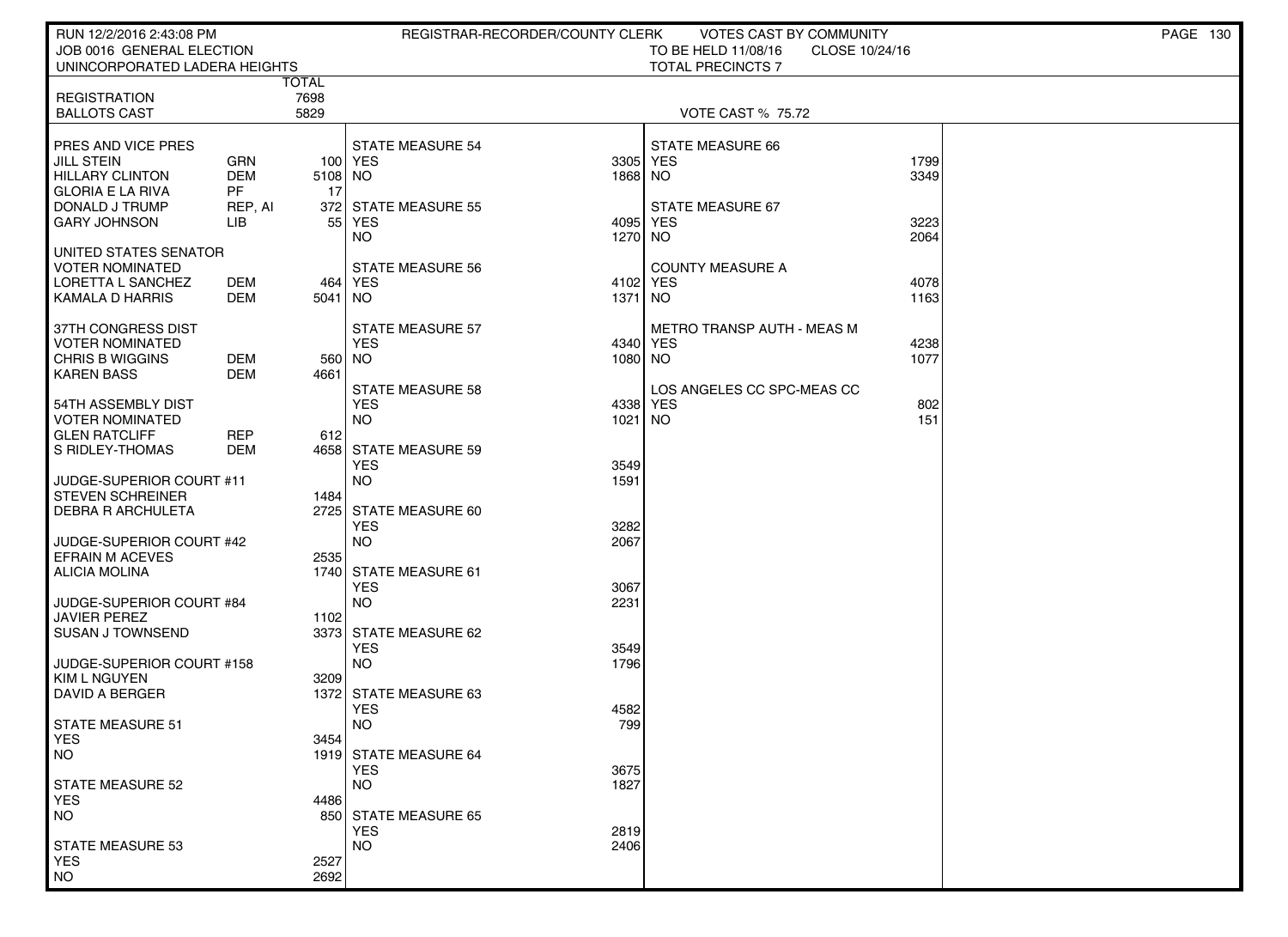| RUN 12/2/2016 2:43:08 PM                            |                          |              | REGISTRAR-RECORDER/COUNTY CLERK       |                | VOTES CAST BY COMMUNITY               |        | <b>PAGE 131</b> |
|-----------------------------------------------------|--------------------------|--------------|---------------------------------------|----------------|---------------------------------------|--------|-----------------|
| JOB 0016 GENERAL ELECTION                           |                          |              |                                       |                | TO BE HELD 11/08/16<br>CLOSE 10/24/16 |        |                 |
| UNINCORPORATED LAMANDA                              |                          | <b>TOTAL</b> |                                       |                | <b>TOTAL PRECINCTS 1</b>              |        |                 |
| <b>REGISTRATION</b>                                 |                          | 0            |                                       |                |                                       |        |                 |
| <b>BALLOTS CAST</b>                                 |                          | $\mathbf 0$  |                                       |                | VOTE CAST %<br>- 0                    |        |                 |
|                                                     |                          |              |                                       |                |                                       |        |                 |
| PRES AND VICE PRES                                  |                          |              | <b>STATE MEASURE 51</b>               |                | <b>STATE MEASURE 63</b>               |        |                 |
| <b>JILL STEIN</b>                                   | <b>GRN</b><br><b>DEM</b> |              | 0 YES                                 | ΟI             | 0 YES                                 | 0<br>0 |                 |
| <b>HILLARY CLINTON</b><br><b>GLORIA E LA RIVA</b>   | <b>PF</b>                | $\Omega$     | 0 NO                                  |                | NO.                                   |        |                 |
| DONALD J TRUMP                                      | REP, AI                  | 01           | STATE MEASURE 52                      |                | STATE MEASURE 64                      |        |                 |
| <b>GARY JOHNSON</b>                                 | LІВ                      | ΩI           | YES                                   |                | 0 YES                                 |        |                 |
|                                                     |                          |              | NO.                                   | ΟI             | NO.                                   | 0      |                 |
| UNITED STATES SENATOR                               |                          |              |                                       |                |                                       |        |                 |
| <b>VOTER NOMINATED</b><br>LORETTA L SANCHEZ         | DEM                      |              | <b>STATE MEASURE 53</b><br>0 YES      |                | <b>STATE MEASURE 65</b><br>0 YES      |        |                 |
| KAMALA D HARRIS                                     | DEM                      |              | 01 NO                                 | ΟI             | NO.                                   |        |                 |
|                                                     |                          |              |                                       |                |                                       |        |                 |
| 27TH CONGRESS DIST                                  |                          |              | <b>STATE MEASURE 54</b>               |                | STATE MEASURE 66                      |        |                 |
| <b>VOTER NOMINATED</b>                              |                          |              | <b>YES</b>                            |                | 0 YES                                 |        |                 |
| <b>JACK ORSWELL</b><br><b>JUDY CHU</b>              | <b>REP</b><br><b>DEM</b> | $\Omega$     | 0   NO                                |                | $0$ NO                                | 0      |                 |
|                                                     |                          |              | <b>STATE MEASURE 55</b>               |                | STATE MEASURE 67                      |        |                 |
| 25TH STATE SENATE DIST                              |                          |              | <b>YES</b>                            |                | 0 YES                                 | 0      |                 |
| <b>VOTER NOMINATED</b>                              |                          |              | NO.                                   |                | 0 NO                                  | 0      |                 |
| A J PORTANTINO                                      | DEM                      | $\Omega$     |                                       |                |                                       |        |                 |
| <b>M D ANTONOVICH</b>                               | <b>REP</b>               |              | 0 STATE MEASURE 56<br><b>YES</b>      |                | <b>COUNTY MEASURE A</b><br>0 YES      |        |                 |
| 36TH ASSEMBLY DIST                                  |                          |              | <b>NO</b>                             | $\Omega$       | <b>NO</b>                             | 0<br>0 |                 |
| <b>VOTER NOMINATED</b>                              |                          |              |                                       |                |                                       |        |                 |
| <b>STEVE FOX</b>                                    | <b>DEM</b>               |              | 0 STATE MEASURE 57                    |                | METRO TRANSP AUTH - MEAS M            |        |                 |
| <b>TOM LACKEY</b>                                   | <b>REP</b>               |              | 0 YES                                 |                | 0 YES                                 | 0      |                 |
|                                                     |                          |              | NO.                                   | 01             | <b>NO</b>                             | 0      |                 |
| JUDGE-SUPERIOR COURT #11<br><b>STEVEN SCHREINER</b> |                          | 01           | STATE MEASURE 58                      |                |                                       |        |                 |
| <b>DEBRA R ARCHULETA</b>                            |                          |              | 0 YES                                 | $\overline{0}$ |                                       |        |                 |
|                                                     |                          |              | NO.                                   | $\Omega$       |                                       |        |                 |
| JUDGE-SUPERIOR COURT #42                            |                          |              |                                       |                |                                       |        |                 |
| <b>EFRAIN M ACEVES</b><br>ALICIA MOLINA             |                          | 01<br>ΩI     | <b>STATE MEASURE 59</b><br><b>YES</b> | 0              |                                       |        |                 |
|                                                     |                          |              | NO.                                   | $\Omega$       |                                       |        |                 |
| JUDGE-SUPERIOR COURT #84                            |                          |              |                                       |                |                                       |        |                 |
| <b>JAVIER PEREZ</b>                                 |                          |              | 0 STATE MEASURE 60                    |                |                                       |        |                 |
| <b>SUSAN J TOWNSEND</b>                             |                          |              | 0 YES                                 | 0              |                                       |        |                 |
| JUDGE-SUPERIOR COURT #158                           |                          |              | NO.                                   | $\Omega$       |                                       |        |                 |
| KIM L NGUYEN                                        |                          |              | STATE MEASURE 61                      |                |                                       |        |                 |
| <b>DAVID A BERGER</b>                               |                          |              | 0 YES                                 | 0              |                                       |        |                 |
|                                                     |                          |              | <b>NO</b>                             | $\Omega$       |                                       |        |                 |
| SUPERVISOR 5TH DISTRICT                             |                          |              |                                       |                |                                       |        |                 |
| <b>DARRELL PARK</b><br><b>KATHRYN BARGER</b>        |                          |              | STATE MEASURE 62<br>0 YES             |                |                                       |        |                 |
|                                                     |                          |              | NO.                                   | $\Omega$       |                                       |        |                 |
|                                                     |                          |              |                                       |                |                                       |        |                 |
|                                                     |                          |              |                                       |                |                                       |        |                 |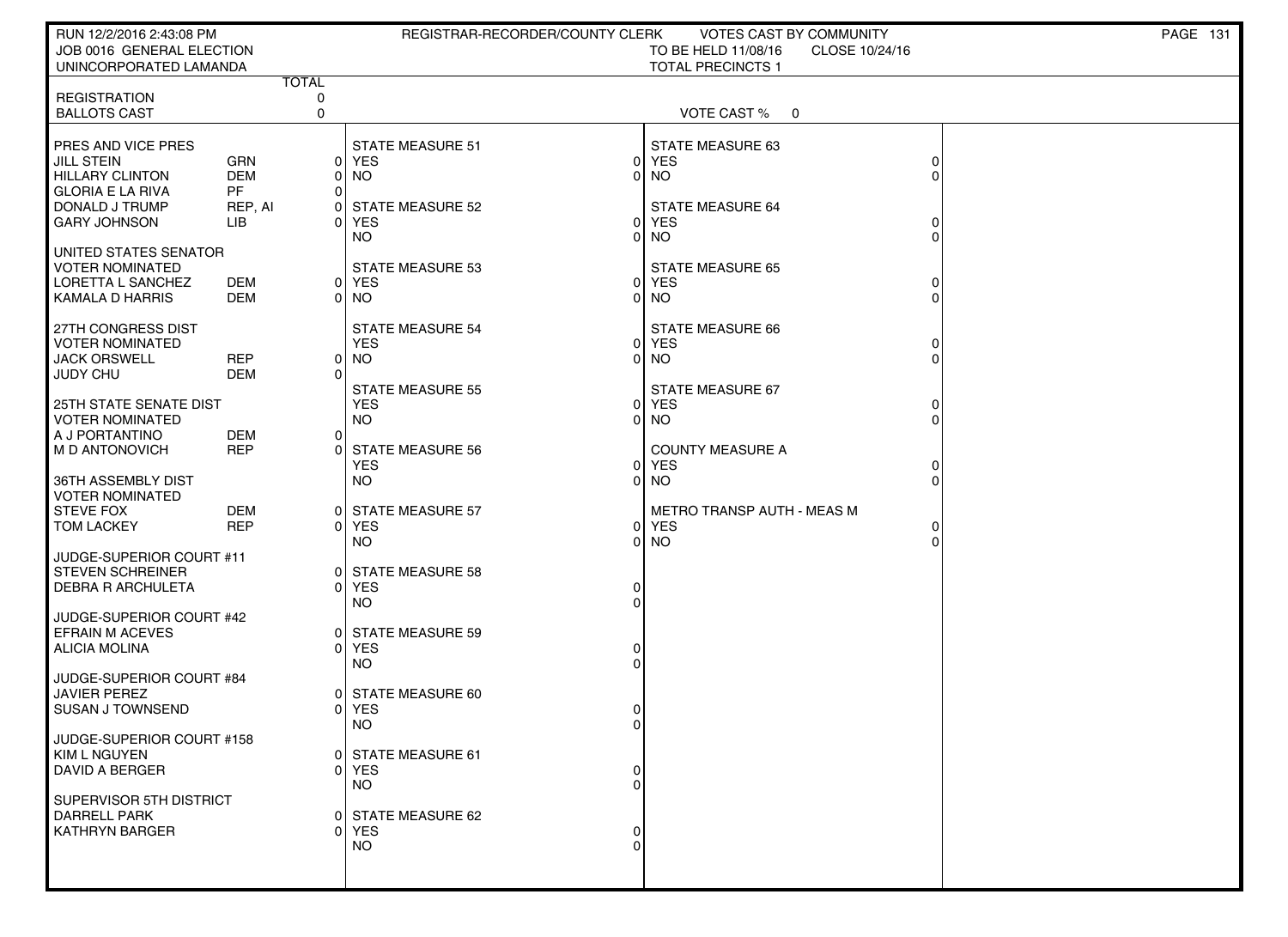| RUN 12/2/2016 2:43:08 PM<br>JOB 0016 GENERAL ELECTION                                                                                 |                                                         |                              |                                                                     | REGISTRAR-RECORDER/COUNTY CLERK | VOTES CAST BY COMMUNITY<br>TO BE HELD 11/08/16                                         | CLOSE 10/24/16       | <b>PAGE 132</b> |
|---------------------------------------------------------------------------------------------------------------------------------------|---------------------------------------------------------|------------------------------|---------------------------------------------------------------------|---------------------------------|----------------------------------------------------------------------------------------|----------------------|-----------------|
| UNINCORPORATED LENNOX                                                                                                                 |                                                         |                              |                                                                     |                                 | <b>TOTAL PRECINCTS 6</b>                                                               |                      |                 |
| <b>REGISTRATION</b><br><b>BALLOTS CAST</b>                                                                                            |                                                         | <b>TOTAL</b><br>6889<br>4369 |                                                                     |                                 | VOTE CAST % 63.42                                                                      |                      |                 |
| PRES AND VICE PRES<br><b>JILL STEIN</b><br><b>HILLARY CLINTON</b><br><b>GLORIA E LA RIVA</b><br>DONALD J TRUMP<br><b>GARY JOHNSON</b> | <b>GRN</b><br><b>DEM</b><br><b>PF</b><br>REP, AI<br>LIB | 94<br>3791<br>24             | STATE MEASURE 52<br>  YES<br>  NO<br>265 STATE MEASURE 53<br>48 YES | 2020                            | <b>STATE MEASURE 64</b><br>3229 YES<br>729 NO<br><b>STATE MEASURE 65</b><br><b>YES</b> | 2357<br>1712<br>2190 |                 |
| UNITED STATES SENATOR                                                                                                                 |                                                         |                              | <b>NO</b>                                                           | 1807                            | NO.                                                                                    | 1748                 |                 |
| VOTER NOMINATED<br>LORETTA L SANCHEZ<br>KAMALA D HARRIS                                                                               | DEM<br>DEM                                              | 2125 YES<br>1888 NO          | <b>STATE MEASURE 54</b>                                             | 1297 NO                         | STATE MEASURE 66<br>2517 YES                                                           | 1795<br>2083         |                 |
| 43RD CONGRESS DIST<br><b>VOTER NOMINATED</b><br><b>MAXINE WATERS</b><br><b>OMAR NAVARRO</b>                                           | DEM<br><b>REP</b>                                       | 3137 NO<br>778               | STATE MEASURE 55<br><b>YES</b>                                      |                                 | STATE MEASURE 67<br>3238 YES<br>760 NO                                                 | 2404<br>1528         |                 |
| 35TH STATE SENATE DIST<br>VOTER NOMINATED<br><b>WARREN T FURUTANI</b>                                                                 | DEM                                                     | 1874                         | <b>STATE MEASURE 56</b><br><b>YES</b><br><b>NO</b>                  |                                 | <b>COUNTY MEASURE A</b><br>3086 YES<br>978 NO                                          | 3402<br>518          |                 |
| <b>STEVEN BRADFORD</b><br>62ND ASSEMBLY DIST<br><b>VOTER NOMINATED</b>                                                                | <b>DEM</b>                                              |                              | 1792 STATE MEASURE 57<br><b>YES</b><br><b>NO</b>                    | 2956<br>1064 NO                 | METRO TRANSP AUTH - MEAS M<br><b>YES</b>                                               | 3255<br>706          |                 |
| <b>MARCO ANTONIO LEAL</b><br><b>BARON BRUNO</b><br><b>AUTUMN BURKE</b>                                                                | <b>REP</b><br><b>LIB</b><br>DEM                         | 3005 NO                      | 573 STATE MEASURE 58<br>211 YES                                     | 3471                            | LOCAL PUB SCH FUND AUTH-LP<br><b>YES</b><br>514 NO                                     | 3121<br>712          |                 |
| JUDGE-SUPERIOR COURT #11<br><b>STEVEN SCHREINER</b><br><b>DEBRA R ARCHULETA</b>                                                       |                                                         | 1156 YES<br>2462 NO          | <b>STATE MEASURE 59</b>                                             | 1532 NO                         | LENNOX SCHOOL SPC - MEAS Q<br>2300 YES                                                 | 3201<br>672          |                 |
| JUDGE-SUPERIOR COURT #42<br><b>EFRAIN M ACEVES</b><br><b>ALICIA MOLINA</b>                                                            |                                                         | 1794   YES<br>1827 NO        | <b>STATE MEASURE 60</b>                                             | 2640<br>1335                    |                                                                                        |                      |                 |
| JUDGE-SUPERIOR COURT #84<br><b>JAVIER PEREZ</b><br><b>SUSAN J TOWNSEND</b>                                                            |                                                         | 2034 YES<br>1567 NO          | <b>STATE MEASURE 61</b>                                             | 2307<br>1651                    |                                                                                        |                      |                 |
| JUDGE-SUPERIOR COURT #158<br>KIM L NGUYEN<br><b>DAVID A BERGER</b>                                                                    |                                                         | 1769 YES<br>1832 NO          | STATE MEASURE 62                                                    | 2318<br>1655                    |                                                                                        |                      |                 |
| <b>STATE MEASURE 51</b><br><b>YES</b><br><b>NO</b>                                                                                    |                                                         | 3047 YES<br>967 NO           | <b>STATE MEASURE 63</b>                                             | 3122<br>831                     |                                                                                        |                      |                 |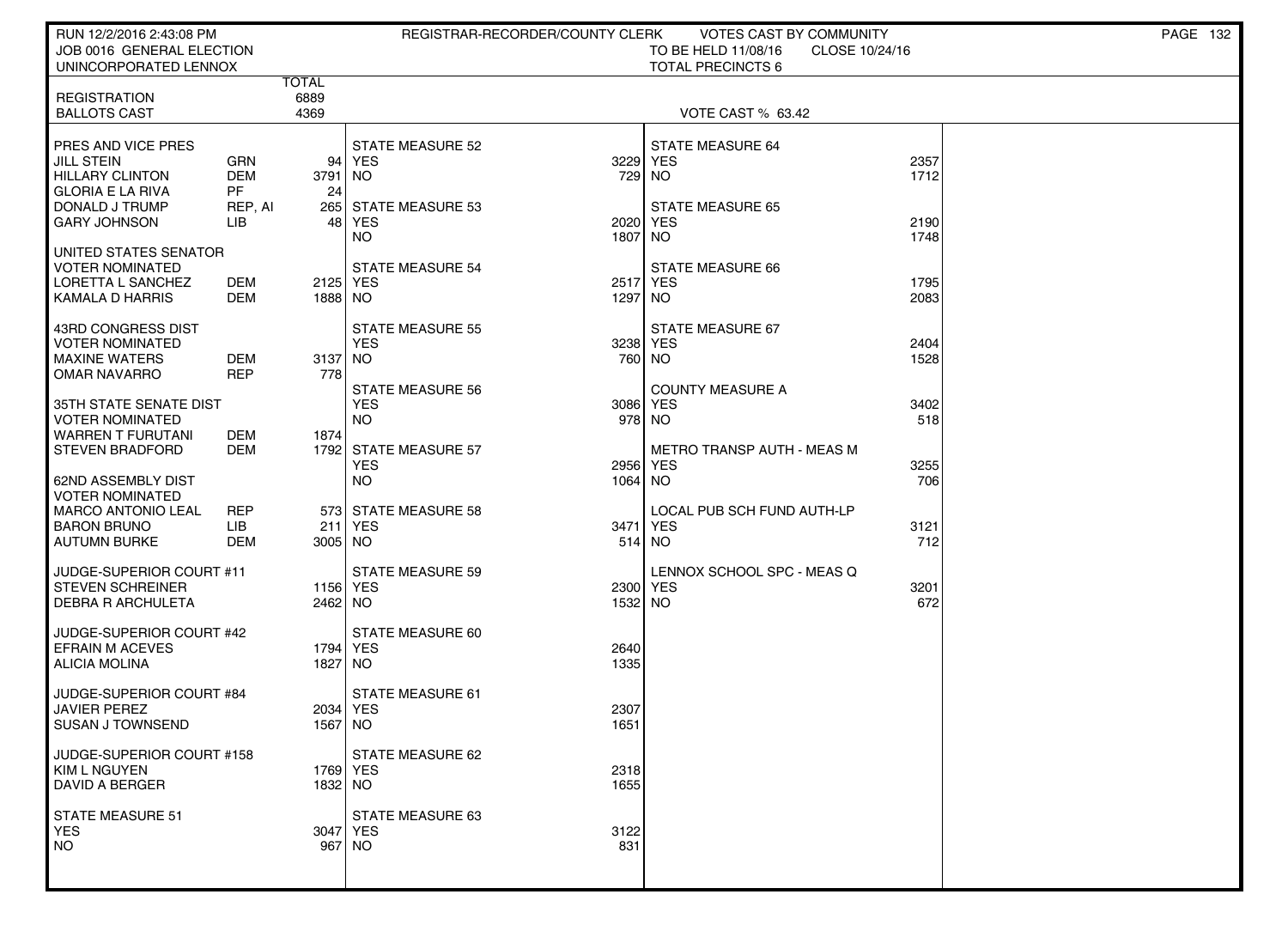| RUN 12/2/2016 2:43:08 PM                            |                  |              | REGISTRAR-RECORDER/COUNTY CLERK |            | VOTES CAST BY COMMUNITY                  |                | PAGE 133 |
|-----------------------------------------------------|------------------|--------------|---------------------------------|------------|------------------------------------------|----------------|----------|
| JOB 0016 GENERAL ELECTION                           |                  |              |                                 |            | TO BE HELD 11/08/16                      | CLOSE 10/24/16 |          |
| UNINCORPORATED LEONA VALLEY                         |                  | <b>TOTAL</b> |                                 |            | <b>TOTAL PRECINCTS 3</b>                 |                |          |
| <b>REGISTRATION</b>                                 |                  | 1084         |                                 |            |                                          |                |          |
| <b>BALLOTS CAST</b>                                 |                  | 910          |                                 |            | <b>VOTE CAST % 83.95</b>                 |                |          |
|                                                     |                  |              |                                 |            |                                          |                |          |
| PRES AND VICE PRES                                  |                  |              | <b>STATE MEASURE 51</b>         |            | STATE MEASURE 63                         |                |          |
| JILL STEIN                                          | <b>GRN</b>       |              | 11 YES                          | 215        | <b>YES</b>                               | 160            |          |
| HILLARY CLINTON<br><b>GLORIA E LA RIVA</b>          | <b>DEM</b><br>PF | 171<br>3     | NO                              | 642 NO     |                                          | 704            |          |
| DONALD J TRUMP                                      | REP, AI          |              | 671 STATE MEASURE 52            |            | <b>STATE MEASURE 64</b>                  |                |          |
| <b>GARY JOHNSON</b>                                 | <b>LIB</b>       | 32           | YES                             | 412        | <b>YES</b>                               | 402            |          |
|                                                     |                  |              | NO.                             | 424        | NO.                                      | 478            |          |
| UNITED STATES SENATOR                               |                  |              |                                 |            |                                          |                |          |
| <b>VOTER NOMINATED</b>                              |                  |              | <b>STATE MEASURE 53</b>         |            | <b>STATE MEASURE 65</b>                  |                |          |
| LORETTA L SANCHEZ<br>KAMALA D HARRIS                | DEM<br>DEM       | 359 NO       | 295 YES                         | 438<br>387 | <b>YES</b><br>NO.                        | 242<br>610     |          |
|                                                     |                  |              |                                 |            |                                          |                |          |
| 25TH CONGRESS DIST                                  |                  |              | <b>STATE MEASURE 54</b>         |            | STATE MEASURE 66                         |                |          |
| <b>VOTER NOMINATED</b>                              |                  |              | <b>YES</b>                      | 538        | <b>YES</b>                               | 560            |          |
| <b>STEVE KNIGHT</b>                                 | REP              | 687 NO       |                                 | 286        | NO                                       | 259            |          |
| <b>BRYAN CAFORIO</b>                                | DEM              | 174          | <b>STATE MEASURE 55</b>         |            | STATE MEASURE 67                         |                |          |
| 21ST STATE SENATE DIST                              |                  |              | <b>YES</b>                      | 256        | <b>YES</b>                               | 228            |          |
| <b>VOTER NOMINATED</b>                              |                  |              | NO.                             | 589        | NO                                       | 617            |          |
| JOHNATHON L ERVIN                                   | DEM              | 179          |                                 |            |                                          |                |          |
| <b>SCOTT WILK</b>                                   | <b>REP</b>       |              | 666 STATE MEASURE 56            |            | <b>COUNTY MEASURE A</b>                  |                |          |
|                                                     |                  |              | <b>YES</b>                      | 312        | <b>YES</b>                               | 261            |          |
| 36TH ASSEMBLY DIST<br><b>VOTER NOMINATED</b>        |                  |              | <b>NO</b>                       | 561        | NO.                                      | 579            |          |
| <b>STEVE FOX</b>                                    | <b>DEM</b>       | 151          | STATE MEASURE 57                |            | <b>METRO TRANSP AUTH - MEAS M</b>        |                |          |
| <b>TOM LACKEY</b>                                   | <b>REP</b>       |              | 700 YES                         | 284        | <b>YES</b>                               | 249            |          |
|                                                     |                  |              | NO.                             | 580        | NO.                                      | 583            |          |
| JUDGE-SUPERIOR COURT #11                            |                  |              |                                 |            |                                          |                |          |
| <b>STEVEN SCHREINER</b><br><b>DEBRA R ARCHULETA</b> |                  |              | 412 STATE MEASURE 58<br>258 YES | 390        | ANTELOPE VLY CCD - MEAS AV<br><b>YES</b> | 369            |          |
|                                                     |                  |              | <b>NO</b>                       | 465        | NO                                       | 451            |          |
| JUDGE-SUPERIOR COURT #42                            |                  |              |                                 |            |                                          |                |          |
| <b>EFRAIN M ACEVES</b>                              |                  | 541          | STATE MEASURE 59                |            | ANTELOPE VALLEY HEALTH BD                |                |          |
| ALICIA MOLINA                                       |                  |              | 128 YES                         | 244        | <b>MATEO OLIVAREZ</b>                    | 259            |          |
|                                                     |                  |              | NO.                             | 571        | DODDANNA KRISHNA                         | 283            |          |
| JUDGE-SUPERIOR COURT #84<br><b>JAVIER PEREZ</b>     |                  |              | 242 STATE MEASURE 60            |            | MICHAEL P RIVES<br><b>KRISTINA HONG</b>  | 169<br>423     |          |
| <b>SUSAN J TOWNSEND</b>                             |                  |              | 425 YES                         |            | 343 ABDALLAH S FARRUKH                   | 277            |          |
|                                                     |                  |              | NO                              | 490        | BERNA LEE MAYER                          | 213            |          |
| JUDGE-SUPERIOR COURT #158                           |                  |              |                                 |            |                                          |                |          |
| KIM L NGUYEN                                        |                  |              | 238 STATE MEASURE 61            |            |                                          |                |          |
| <b>DAVID A BERGER</b>                               |                  |              | 422 YES<br>NO.                  | 240<br>601 |                                          |                |          |
| SUPERVISOR 5TH DISTRICT                             |                  |              |                                 |            |                                          |                |          |
| <b>DARRELL PARK</b>                                 |                  |              | 196 STATE MEASURE 62            |            |                                          |                |          |
| <b>KATHRYN BARGER</b>                               |                  |              | 522 YES                         | 161        |                                          |                |          |
|                                                     |                  |              | NO.                             | 698        |                                          |                |          |
|                                                     |                  |              |                                 |            |                                          |                |          |
|                                                     |                  |              |                                 |            |                                          |                |          |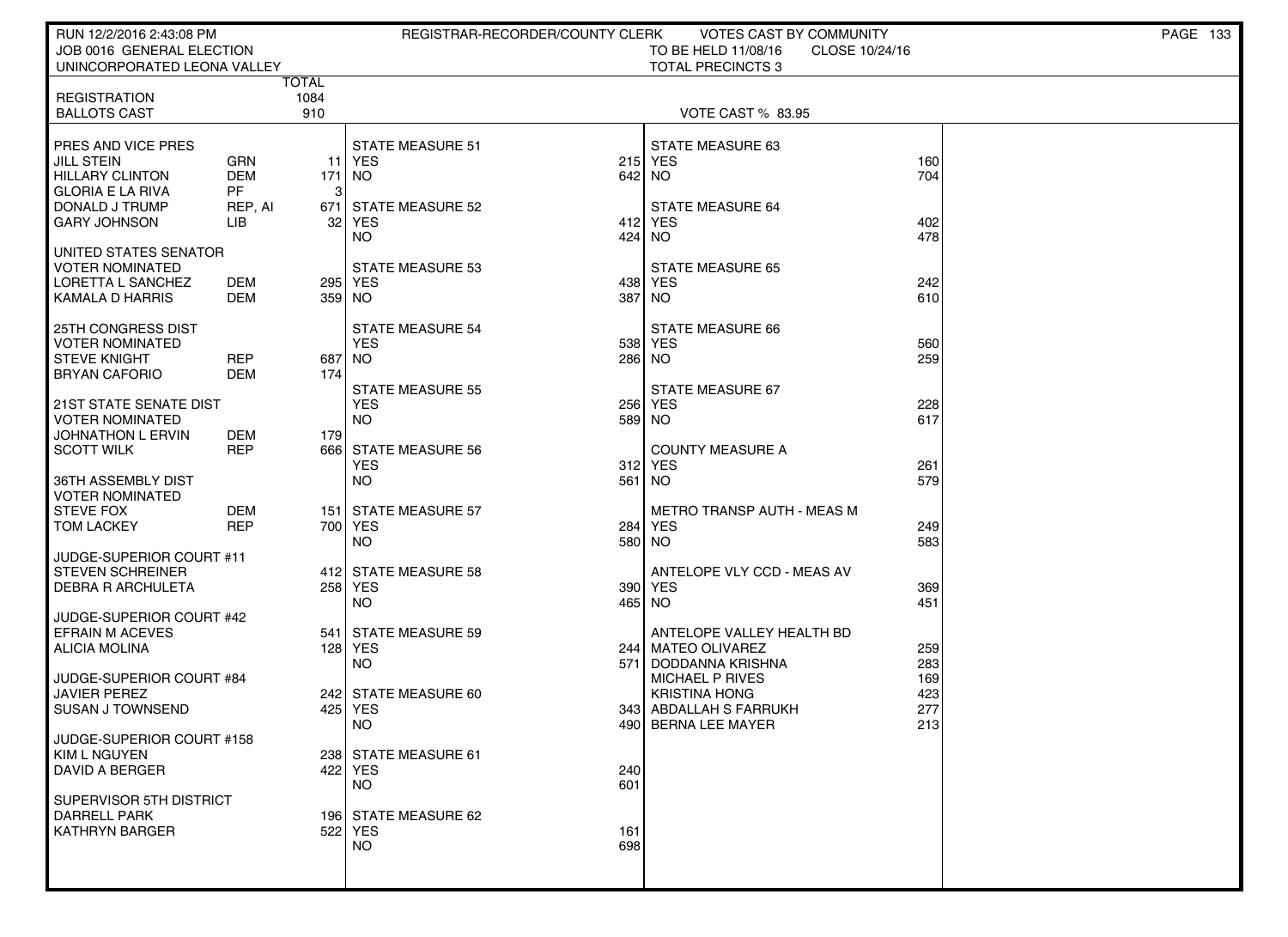| RUN 12/2/2016 2:43:08 PM                           |                          |                      |                         | REGISTRAR-RECORDER/COUNTY CLERK | <b>VOTES CAST BY COMMUNITY</b>    |                | <b>PAGE 134</b> |
|----------------------------------------------------|--------------------------|----------------------|-------------------------|---------------------------------|-----------------------------------|----------------|-----------------|
| JOB 0016 GENERAL ELECTION                          |                          |                      |                         |                                 | TO BE HELD 11/08/16               | CLOSE 10/24/16 |                 |
| UNINCORPORATED LITTLEROCK                          |                          |                      |                         |                                 | <b>TOTAL PRECINCTS 6</b>          |                |                 |
| <b>REGISTRATION</b>                                |                          | <b>TOTAL</b><br>5643 |                         |                                 |                                   |                |                 |
| <b>BALLOTS CAST</b>                                |                          | 3934                 |                         |                                 | VOTE CAST % 69.71                 |                |                 |
|                                                    |                          |                      |                         |                                 |                                   |                |                 |
| <b>PRES AND VICE PRES</b>                          |                          |                      | <b>STATE MEASURE 51</b> |                                 | STATE MEASURE 63                  |                |                 |
| <b>JILL STEIN</b>                                  | GRN                      |                      | 96 YES                  |                                 | 2055 YES                          | 1791           |                 |
| <b>HILLARY CLINTON</b>                             | <b>DEM</b>               | 2095 NO              |                         | 1560 NO                         |                                   | 1801           |                 |
| <b>GLORIA E LA RIVA</b>                            | PF                       | 33                   |                         |                                 |                                   |                |                 |
| I DONALD J TRUMP                                   | REP, AI                  | 1462                 | <b>STATE MEASURE 52</b> |                                 | <b>STATE MEASURE 64</b>           |                |                 |
| <b>GARY JOHNSON</b>                                | LIB                      | 131                  | <b>YES</b><br>NO.       | 2461<br>1131                    | <b>YES</b><br>NO.                 | 2094<br>1601   |                 |
| UNITED STATES SENATOR                              |                          |                      |                         |                                 |                                   |                |                 |
| I VOTER NOMINATED                                  |                          |                      | <b>STATE MEASURE 53</b> |                                 | <b>STATE MEASURE 65</b>           |                |                 |
| LORETTA L SANCHEZ                                  | DEM                      | 1704   YES           |                         |                                 | 1830 YES                          | 1566           |                 |
| KAMALA D HARRIS                                    | DEM                      | 1662 NO              |                         | 1608 NO                         |                                   | 1976           |                 |
|                                                    |                          |                      |                         |                                 |                                   |                |                 |
| 25TH CONGRESS DIST                                 |                          |                      | STATE MEASURE 54        |                                 | STATE MEASURE 66                  |                |                 |
| I VOTER NOMINATED                                  |                          |                      | <b>YES</b>              | 2173 YES                        |                                   | 1946           |                 |
| I STEVE KNIGHT<br><b>BRYAN CAFORIO</b>             | <b>REP</b><br><b>DEM</b> | 1746 NO<br>1869      |                         | 1259 NO                         |                                   | 1535           |                 |
|                                                    |                          |                      | <b>STATE MEASURE 55</b> |                                 | STATE MEASURE 67                  |                |                 |
| 21ST STATE SENATE DIST                             |                          |                      | <b>YES</b>              |                                 | 2248 YES                          | 1354           |                 |
| <b>VOTER NOMINATED</b>                             |                          |                      | NO.                     | 1331                            | NO.                               | 2192           |                 |
| JOHNATHON L ERVIN                                  | <b>DEM</b>               | 1945                 |                         |                                 |                                   |                |                 |
| <b>SCOTT WILK</b>                                  | <b>REP</b>               |                      | 1605 STATE MEASURE 56   |                                 | <b>COUNTY MEASURE A</b>           |                |                 |
|                                                    |                          |                      | <b>YES</b>              | 1952                            | <b>YES</b>                        | 2338           |                 |
| I 36TH ASSEMBLY DIST                               |                          |                      | NO.                     | 1740 NO                         |                                   | 1222           |                 |
| <b>VOTER NOMINATED</b><br><b>STEVE FOX</b>         | DEM                      |                      | 1919 STATE MEASURE 57   |                                 | <b>METRO TRANSP AUTH - MEAS M</b> |                |                 |
| I TOM LACKEY                                       | <b>REP</b>               | 1654   YES           |                         | 2028                            | <b>YES</b>                        | 2266           |                 |
|                                                    |                          |                      | NO.                     | 1567                            | NO.                               | 1304           |                 |
| JUDGE-SUPERIOR COURT #11                           |                          |                      |                         |                                 |                                   |                |                 |
| I STEVEN SCHREINER                                 |                          |                      | 1378 STATE MEASURE 58   |                                 | ANTELOPE VLY CCD - MEAS AV        |                |                 |
| I DEBRA R ARCHULETA                                |                          | 1820 YES             |                         |                                 | 2424 YES                          | 2599           |                 |
|                                                    |                          |                      | NO.                     | 1142 NO                         |                                   | 888            |                 |
| JUDGE-SUPERIOR COURT #42<br><b>EFRAIN M ACEVES</b> |                          |                      | 1919 STATE MEASURE 59   |                                 | ANTELOPE VALLEY HEALTH BD         |                |                 |
| ALICIA MOLINA                                      |                          | 1250 YES             |                         |                                 | 1482 MATEO OLIVAREZ               | 1413           |                 |
|                                                    |                          |                      | NO.                     | 1963                            | DODDANNA KRISHNA                  | 1160           |                 |
| JUDGE-SUPERIOR COURT #84                           |                          |                      |                         |                                 | MICHAEL P RIVES                   | 797            |                 |
| <b>JAVIER PEREZ</b>                                |                          | 1622                 | STATE MEASURE 60        |                                 | <b>KRISTINA HONG</b>              | 1649           |                 |
| I SUSAN J TOWNSEND                                 |                          | 1514 YES             |                         |                                 | 2119 ABDALLAH S FARRUKH           | 1399           |                 |
|                                                    |                          |                      | NO.                     |                                 | 1410 BERNA LEE MAYER              | 694            |                 |
| JUDGE-SUPERIOR COURT #158<br>KIM L NGUYEN          |                          |                      |                         |                                 | ANTELOPE VLY E KERN WTR-D7        |                |                 |
| DAVID A BERGER                                     |                          | 1610 YES             | 1497 STATE MEASURE 61   |                                 | 1578 N A WEISENBERGER             | 755            |                 |
|                                                    |                          |                      | <b>NO</b>               |                                 | 1986 GARY L VANDAM                | 1474           |                 |
| SUPERVISOR 5TH DISTRICT                            |                          |                      |                         |                                 |                                   |                |                 |
| DARRELL PARK                                       |                          |                      | 1499 STATE MEASURE 62   |                                 |                                   |                |                 |
| KATHRYN BARGER                                     |                          | 1763 YES             |                         | 1333                            |                                   |                |                 |
|                                                    |                          |                      | NO.                     | 2262                            |                                   |                |                 |
|                                                    |                          |                      |                         |                                 |                                   |                |                 |
|                                                    |                          |                      |                         |                                 |                                   |                |                 |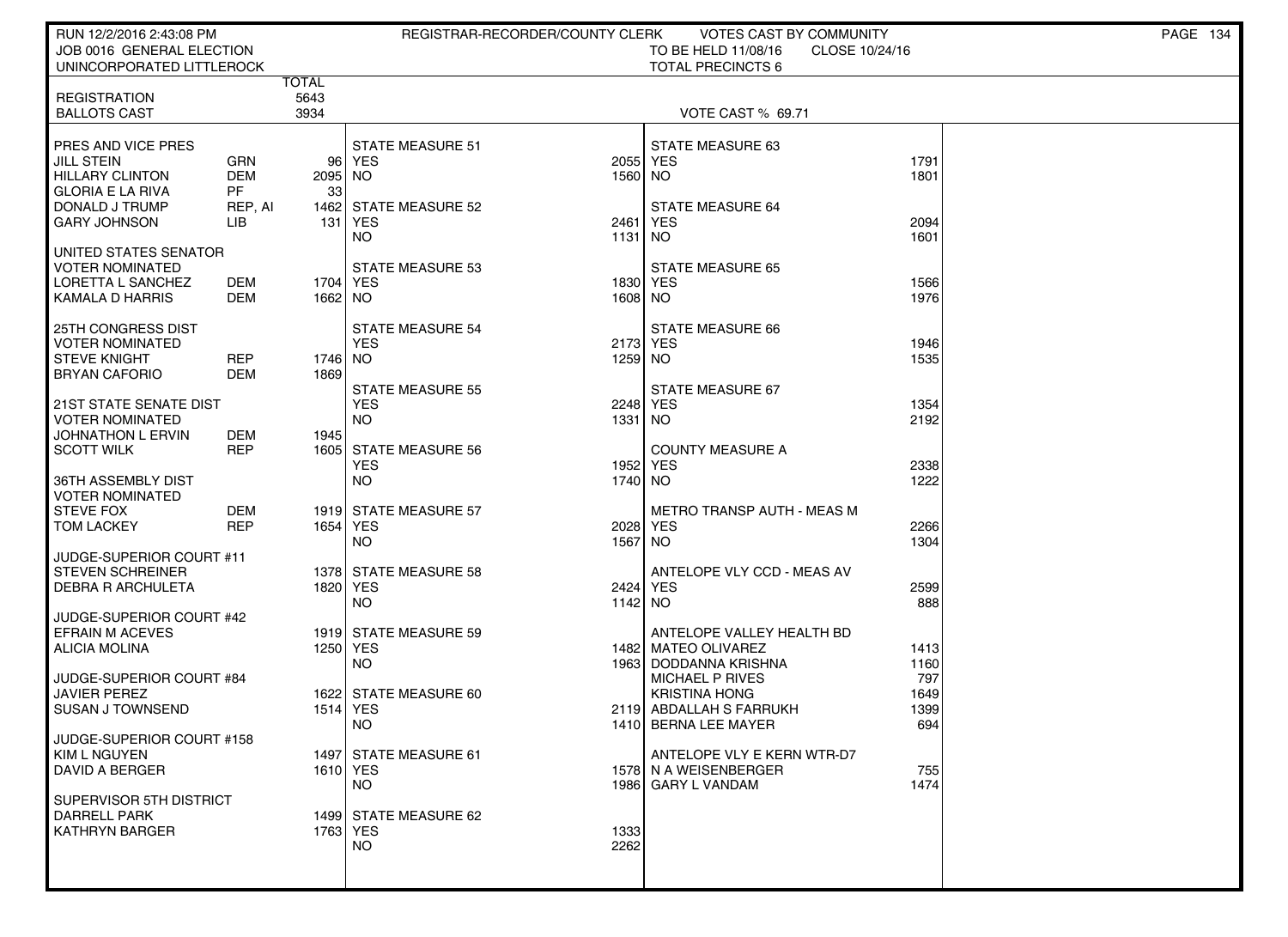| RUN 12/2/2016 2:43:08 PM                                                                                         |                                       |            | REGISTRAR-RECORDER/COUNTY CLERK                                                                                           |             | <b>VOTES CAST BY COMMUNITY</b>                                                             |              |                                                                                                                                           | <b>PAGE 135</b>                           |
|------------------------------------------------------------------------------------------------------------------|---------------------------------------|------------|---------------------------------------------------------------------------------------------------------------------------|-------------|--------------------------------------------------------------------------------------------|--------------|-------------------------------------------------------------------------------------------------------------------------------------------|-------------------------------------------|
| JOB 0016 GENERAL ELECTION                                                                                        |                                       |            |                                                                                                                           |             | TO BE HELD 11/08/16<br>CLOSE 10/24/16                                                      |              |                                                                                                                                           |                                           |
| UNINCORPORATED LLANO                                                                                             | <b>TOTAL</b>                          |            |                                                                                                                           |             | <b>TOTAL PRECINCTS 10</b>                                                                  |              |                                                                                                                                           |                                           |
| <b>REGISTRATION</b><br><b>BALLOTS CAST</b>                                                                       | 897<br>685                            |            |                                                                                                                           |             | <b>VOTE CAST % 76.37</b>                                                                   |              |                                                                                                                                           |                                           |
| PRES AND VICE PRES<br><b>JILL STEIN</b><br><b>HILLARY CLINTON</b><br><b>GLORIA E LA RIVA</b>                     | <b>GRN</b><br><b>DEM</b><br><b>PF</b> |            | JUDGE-SUPERIOR COURT #11<br>11 STEVEN SCHREINER<br>182 DEBRA R ARCHULETA                                                  | 277<br>207  | <b>STATE MEASURE 58</b><br><b>YES</b><br>NO <sub>1</sub>                                   | 343          | ANTELOPE VLY CCD - MEAS AV<br><b>YES</b><br>295 NO                                                                                        | 298<br>216                                |
| DONALD J TRUMP<br><b>GARY JOHNSON</b>                                                                            | REP, AI<br>LIB                        | 439        | JUDGE-SUPERIOR COURT #42<br>29 EFRAIN M ACEVES<br><b>ALICIA MOLINA</b>                                                    |             | <b>STATE MEASURE 59</b><br>330 YES<br>$149$ NO                                             |              | VICTOR VALLEY COMM COL-GBM<br>237   THOMAS J KERMAN<br>388 MARGARET H KAGY                                                                | 26<br>14                                  |
| UNITED STATES SENATOR<br><b>VOTER NOMINATED</b><br>LORETTA L SANCHEZ<br>KAMALA D HARRIS                          | DEM<br><b>DEM</b>                     |            | JUDGE-SUPERIOR COURT #84<br>210 JAVIER PEREZ<br>303 SUSAN J TOWNSEND                                                      |             | STATE MEASURE 60<br>163 YES<br>$318$ NO                                                    | 348          | <b>JOHN PINKERTON</b><br><b>BOB CONAWAY</b><br>288 DAVID GREGG<br>JOSEPH W BRADY                                                          | 18<br>8<br>14<br>24                       |
| 25TH CONGRESS DIST<br><b>VOTER NOMINATED</b><br><b>STEVE KNIGHT</b><br><b>BRYAN CAFORIO</b>                      | <b>REP</b><br><b>DEM</b>              | 127        | JUDGE-SUPERIOR COURT #158<br><b>KIM L NGUYEN</b><br>362   DAVID A BERGER                                                  | 192         | STATE MEASURE 61<br>YES<br>296 NO                                                          |              | SNOWLINE JT UNIF SCH-GBM<br>218 DAVID L NILSEN<br>419 RICHARD C UPSHAW<br><b>LORRI GREER</b>                                              | 38<br>26<br>14                            |
| 27TH CONGRESS DIST<br><b>VOTER NOMINATED</b><br><b>JACK ORSWELL</b><br>JUDY CHU<br><b>21ST STATE SENATE DIST</b> | <b>REP</b><br><b>DEM</b>              | 98         | SUPERVISOR 5TH DISTRICT<br><b>DARRELL PARK</b><br><b>KATHRYN BARGER</b><br>49 STATE MEASURE 51<br><b>YES</b><br><b>NO</b> | 1831<br>339 | STATE MEASURE 62<br>YES<br>NO <sub>1</sub><br>STATE MEASURE 63<br><b>212 YES</b><br>431 NO | 185 l<br>462 | PAUL A FRIEND<br>LINDA G MC INERNY<br>ANTELOPE VALLEY HEALTH BD<br><b>MATEO OLIVAREZ</b><br>202   DODDANNA KRISHNA<br>445 MICHAEL P RIVES | 5 <sub>l</sub><br>35<br>176<br>188<br>141 |
| <b>VOTER NOMINATED</b><br>JOHNATHON L ERVIN<br><b>SCOTT WILK</b>                                                 | DEM<br><b>REP</b>                     | 124<br>361 | <b>STATE MEASURE 52</b><br><b>YES</b><br><b>NO</b>                                                                        | 284         | <b>STATE MEASURE 64</b><br>350 YES<br><b>NO</b>                                            | 352          | <b>KRISTINA HONG</b><br>ABDALLAH S FARRUKH<br>304   BERNA LEE MAYER                                                                       | 237<br>216<br>163                         |
| 23RD STATE SENATE DIST<br><b>VOTER NOMINATED</b><br><b>MIKE MORRELL</b><br>RONALD J O'DONNELL                    | <b>REP</b><br>DEM                     | 81<br>61   | <b>STATE MEASURE 53</b><br>YES<br>NO.                                                                                     | 304         | <b>STATE MEASURE 65</b><br>320 YES<br><b>NO</b>                                            | 204<br>444   | ANTELOPE VLY E KERN WTR-D7<br>N A WEISENBERGER<br><b>GARY L VANDAM</b>                                                                    | $9 \square$<br>21                         |
| <b>25TH STATE SENATE DIST</b><br><b>VOTER NOMINATED</b><br>A J PORTANTINO<br>M D ANTONOVICH                      | DEM<br><b>REP</b>                     | 94         | <b>STATE MEASURE 54</b><br><b>YES</b><br>$34$ NO                                                                          | 427<br>198  | <b>STATE MEASURE 66</b><br><b>YES</b><br><b>NO</b>                                         | 395<br>226   |                                                                                                                                           |                                           |
| 36TH ASSEMBLY DIST<br><b>VOTER NOMINATED</b><br><b>STEVE FOX</b>                                                 | DEM                                   | 162        | <b>STATE MEASURE 55</b><br><b>YES</b><br><b>NO</b>                                                                        | 379         | <b>STATE MEASURE 67</b><br>268 YES<br>NO.                                                  | 221<br>415   |                                                                                                                                           |                                           |
| <b>TOM LACKEY</b><br>41ST ASSEMBLY DIST<br><b>VOTER NOMINATED</b>                                                | REP                                   |            | 473 STATE MEASURE 56<br><b>YES</b><br>NO.                                                                                 |             | <b>COUNTY MEASURE A</b><br>272 YES<br>379 NO                                               | 240<br>386   |                                                                                                                                           |                                           |
| <b>CHRIS HOLDEN</b><br><b>CASEY C HIGGINS</b>                                                                    | DEM<br><b>REP</b>                     |            | <b>STATE MEASURE 57</b><br>YES<br>NO.                                                                                     |             | METRO TRANSP AUTH - MEAS M<br>268 YES<br>$371$ NO                                          | 255<br>372   |                                                                                                                                           |                                           |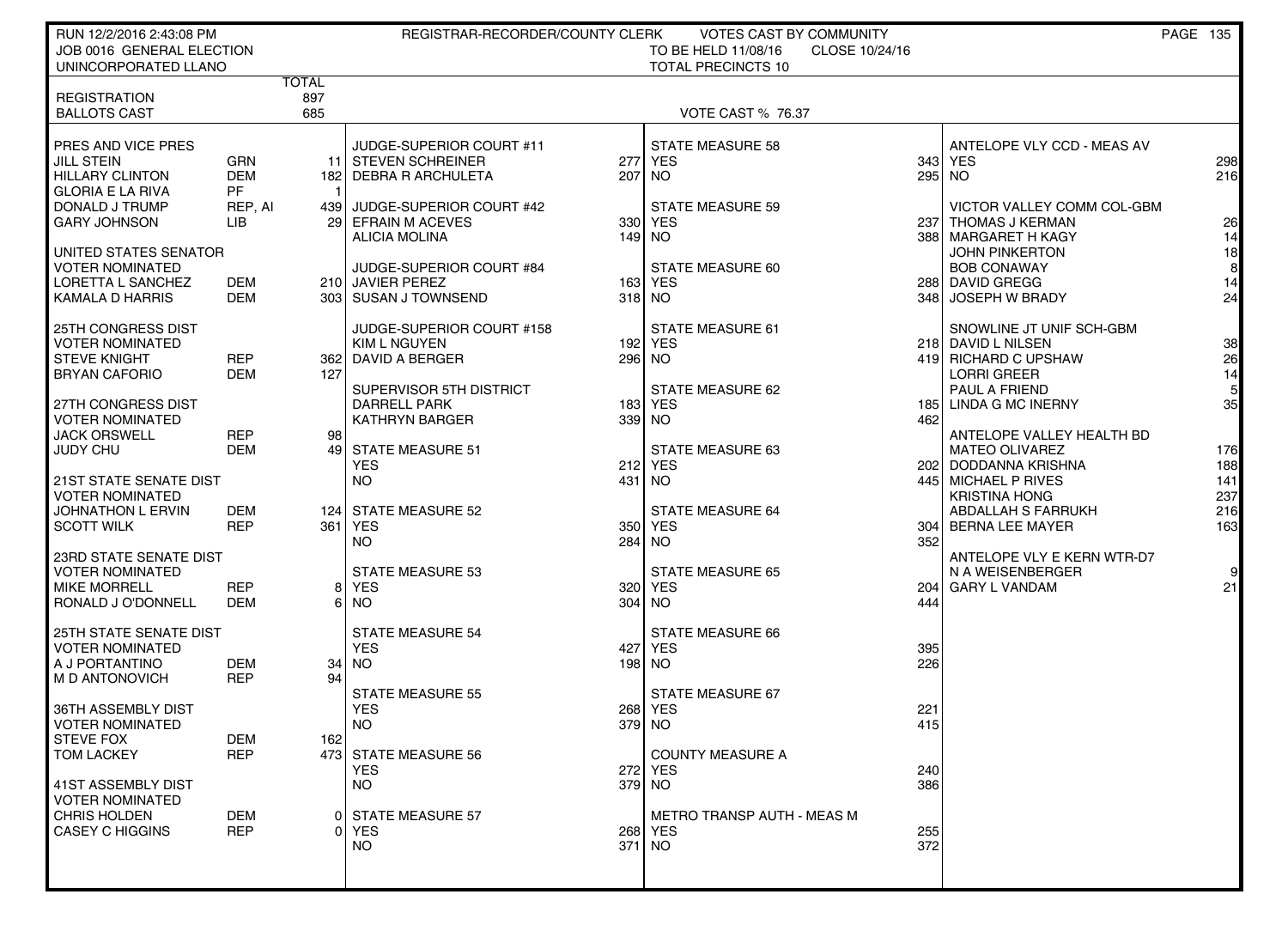| RUN 12/2/2016 2:43:08 PM                  |                          |                       | REGISTRAR-RECORDER/COUNTY CLERK       |              | VOTES CAST BY COMMUNITY                                   |                | <b>PAGE 136</b> |
|-------------------------------------------|--------------------------|-----------------------|---------------------------------------|--------------|-----------------------------------------------------------|----------------|-----------------|
| JOB 0016 GENERAL ELECTION                 |                          |                       |                                       |              | TO BE HELD 11/08/16                                       | CLOSE 10/24/16 |                 |
| UNINCORPORATED LOS NIETOS                 |                          |                       |                                       |              | <b>TOTAL PRECINCTS 15</b>                                 |                |                 |
| <b>REGISTRATION</b>                       |                          | <b>TOTAL</b><br>13594 |                                       |              |                                                           |                |                 |
| <b>BALLOTS CAST</b>                       |                          | 9789                  |                                       |              | <b>VOTE CAST % 72.01</b>                                  |                |                 |
|                                           |                          |                       |                                       |              |                                                           |                |                 |
| <b>PRES AND VICE PRES</b>                 |                          |                       | <b>STATE MEASURE 53</b>               |              | <b>STATE MEASURE 65</b>                                   |                |                 |
| JILL STEIN                                | GRN                      | 233                   | YES                                   | 4183         | <b>YES</b>                                                | 4339           |                 |
| HILLARY CLINTON                           | <b>DEM</b>               | 7099 NO               |                                       | 4583         | NO.                                                       | 4620           |                 |
| GLORIA E LA RIVA                          | <b>PF</b>                | 99                    |                                       |              |                                                           |                |                 |
| DONALD J TRUMP<br><b>GARY JOHNSON</b>     | REP, AI<br><b>LIB</b>    | 18641<br>215          | <b>STATE MEASURE 54</b><br>YES        | 5661         | <b>STATE MEASURE 66</b><br><b>YES</b>                     | 4801           |                 |
|                                           |                          |                       | <b>NO</b>                             | 3050         | NO.                                                       | 4009           |                 |
| UNITED STATES SENATOR                     |                          |                       |                                       |              |                                                           |                |                 |
| VOTER NOMINATED                           |                          |                       | STATE MEASURE 55                      |              | STATE MEASURE 67                                          |                |                 |
| LORETTA L SANCHEZ                         | DEM                      | 5390 YES              |                                       | 6623         | YES                                                       | 4250           |                 |
| KAMALA D HARRIS                           | DEM                      | 3697 NO               |                                       | 2457         | NO.                                                       | 4673           |                 |
|                                           |                          |                       |                                       |              |                                                           |                |                 |
| 38TH CONGRESS DIST<br>I VOTER NOMINATED   |                          |                       | STATE MEASURE 56<br><b>YES</b>        | 6096         | <b>COUNTY MEASURE A</b><br>YES                            | 6983           |                 |
| LINDA T SANCHEZ                           | DEM                      | 7150 NO               |                                       | 3157         | NO.                                                       | 1966           |                 |
| <b>RYAN DOWNING</b>                       | <b>REP</b>               | 1800                  |                                       |              |                                                           |                |                 |
|                                           |                          |                       | <b>STATE MEASURE 57</b>               |              | <b>METRO TRANSP AUTH - MEAS M</b>                         |                |                 |
| I 57TH ASSEMBLY DIST                      |                          |                       | <b>YES</b>                            | 5739         | YES                                                       | 6499           |                 |
| I VOTER NOMINATED                         |                          |                       | NO.                                   | 3354         | NO.                                                       | 2478           |                 |
| I IAN C CALDERON                          | <b>DEM</b><br><b>REP</b> | 6467                  |                                       |              |                                                           |                |                 |
| <b>RITA TOPALIAN</b>                      |                          | 24041                 | <b>STATE MEASURE 58</b><br><b>YES</b> | 7006         | <b>CENTRAL BASIN MUNI-BD 1</b><br><b>XOCHITL SANDOVAL</b> | 1905           |                 |
| UUDGE-SUPERIOR COURT #11                  |                          |                       | <b>NO</b>                             | 1991         | <b>BOB J ARCHULETA</b>                                    | 2770           |                 |
| <b>STEVEN SCHREINER</b>                   |                          | 2814                  |                                       |              | PEDRO ACEITUNO                                            | 3200           |                 |
| ∣ DEBRA R ARCHULETA                       |                          | 5527                  | <b>STATE MEASURE 59</b>               |              |                                                           |                |                 |
|                                           |                          |                       | <b>YES</b>                            | 44111        | WATER REPLEN OF SO CAL-D5                                 |                |                 |
| JUDGE-SUPERIOR COURT #42                  |                          |                       | NO.                                   | 4235         | <b>CHARLES DAVIS</b>                                      | 564            |                 |
| EFRAIN M ACEVES<br>  ALICIA MOLINA        |                          | 5046<br>3247          | <b>STATE MEASURE 60</b>               |              | ALBERT ROBLES<br>RICARDO PULIDO                           | 2600<br>1835   |                 |
|                                           |                          |                       | <b>YES</b>                            |              | 5536 R GONZALES-LAWRENCE                                  | 1065           |                 |
| ∣ JUDGE-SUPERIOR COURT #84                |                          |                       | <b>NO</b>                             | 3479         | <b>GARY MENDEZ</b>                                        | 2014           |                 |
| JAVIER PEREZ                              |                          | 5032                  |                                       |              |                                                           |                |                 |
| SUSAN J TOWNSEND                          |                          | 30901                 | <b>STATE MEASURE 61</b>               |              |                                                           |                |                 |
|                                           |                          |                       | <b>YES</b>                            | 4473         |                                                           |                |                 |
| JUDGE-SUPERIOR COURT #158<br>KIM L NGUYEN |                          | 4192                  | NO.                                   | 4567         |                                                           |                |                 |
| DAVID A BERGER                            |                          | 3864                  | <b>STATE MEASURE 62</b>               |              |                                                           |                |                 |
|                                           |                          |                       | <b>YES</b>                            | 4099         |                                                           |                |                 |
| SUPERVISOR 4TH DISTRICT                   |                          |                       | <b>NO</b>                             | 4976         |                                                           |                |                 |
| I STEVE NAPOLITANO                        |                          | 3734                  |                                       |              |                                                           |                |                 |
| JANICE HAHN                               |                          |                       | 4620 STATE MEASURE 63                 |              |                                                           |                |                 |
| STATE MEASURE 51                          |                          |                       | <b>YES</b>                            | 6243<br>2833 |                                                           |                |                 |
| <b>YES</b>                                |                          | 5926                  | NO.                                   |              |                                                           |                |                 |
| NO <sub>1</sub>                           |                          |                       | 3195 STATE MEASURE 64                 |              |                                                           |                |                 |
|                                           |                          |                       | <b>YES</b>                            | 5067         |                                                           |                |                 |
| <b>STATE MEASURE 52</b>                   |                          |                       | <b>NO</b>                             | 4199         |                                                           |                |                 |
| <b>YES</b>                                |                          | 6669                  |                                       |              |                                                           |                |                 |
| NO <sub>1</sub>                           |                          | 2380                  |                                       |              |                                                           |                |                 |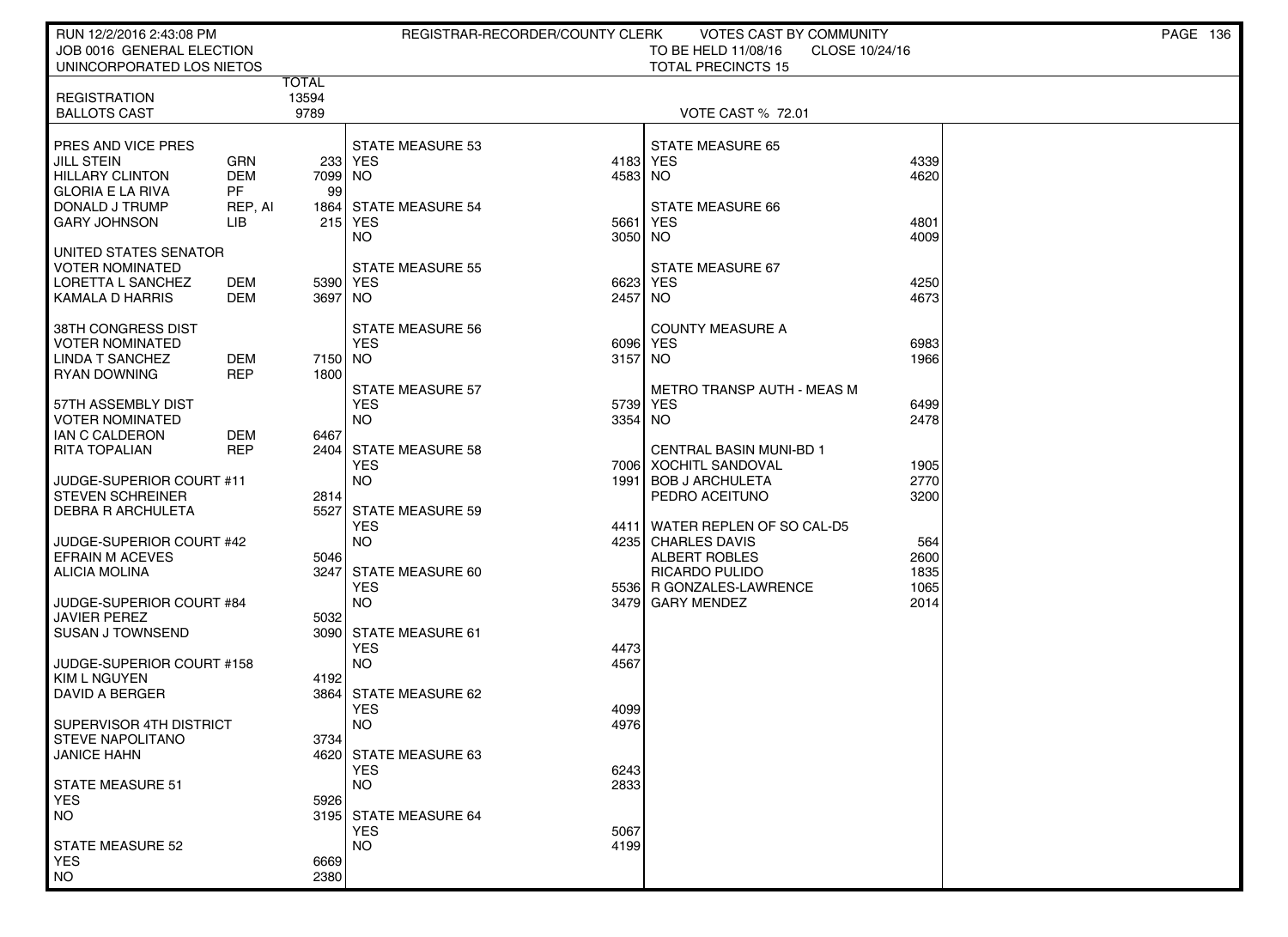| RUN 12/2/2016 2:43:08 PM                           |               |                | REGISTRAR-RECORDER/COUNTY CLERK       |            | VOTES CAST BY COMMUNITY           |                | <b>PAGE 137</b> |
|----------------------------------------------------|---------------|----------------|---------------------------------------|------------|-----------------------------------|----------------|-----------------|
| JOB 0016 GENERAL ELECTION                          |               |                |                                       |            | TO BE HELD 11/08/16               | CLOSE 10/24/16 |                 |
| UNINCORPORATED MALIBU HEIGHTS                      |               |                |                                       |            | <b>TOTAL PRECINCTS 4</b>          |                |                 |
| <b>REGISTRATION</b>                                | TOTAL         | 1541           |                                       |            |                                   |                |                 |
| <b>BALLOTS CAST</b>                                |               | 1078           |                                       |            | VOTE CAST % 69.95                 |                |                 |
|                                                    |               |                |                                       |            |                                   |                |                 |
| PRES AND VICE PRES                                 |               |                | <b>STATE MEASURE 52</b>               |            | STATE MEASURE 64                  |                |                 |
| JILL STEIN                                         | <b>GRN</b>    |                | 29 YES                                |            | 634 YES                           | 621            |                 |
| HILLARY CLINTON<br><b>GLORIA E LA RIVA</b>         | <b>DEM</b>    | 672 NO         |                                       | 291   NO   |                                   | 390            |                 |
| DONALD J TRUMP                                     | PF<br>REP, AI | $\overline{1}$ | 270 STATE MEASURE 53                  |            | <b>STATE MEASURE 65</b>           |                |                 |
| <b>GARY JOHNSON</b>                                | LIB           | 70             | YES                                   | 406        | <b>YES</b>                        | 455            |                 |
|                                                    |               |                | NO.                                   | 507        | NO.                               | 501            |                 |
| UNITED STATES SENATOR                              |               |                |                                       |            |                                   |                |                 |
| <b>VOTER NOMINATED</b>                             |               |                | <b>STATE MEASURE 54</b>               |            | STATE MEASURE 66                  |                |                 |
| LORETTA L SANCHEZ                                  | DEM           |                | 249   YES                             | 631        | YES                               | 389            |                 |
| KAMALA D HARRIS                                    | DEM           | 625 NO         |                                       | 277        | NO.                               | 499            |                 |
| 33RD CONGRESS DIST                                 |               |                | <b>STATE MEASURE 55</b>               |            | STATE MEASURE 67                  |                |                 |
| <b>VOTER NOMINATED</b>                             |               |                | <b>YES</b>                            |            | 508 YES                           | 608            |                 |
| <b>KENNETH W WRIGHT</b>                            | REP           | 364            | NO.                                   | 443 NO     |                                   | 353            |                 |
| TED W LIEU                                         | DEM           | 584            |                                       |            |                                   |                |                 |
| 27TH STATE SENATE DIST                             |               |                | <b>STATE MEASURE 56</b><br><b>YES</b> | 758        | <b>COUNTY MEASURE A</b><br>YES    | 630            |                 |
| <b>VOTER NOMINATED</b>                             |               |                | NO.                                   | 244 INO    |                                   | 312            |                 |
| <b>STEVE FAZIO</b>                                 | REP           | 372            |                                       |            |                                   |                |                 |
| <b>HENRY STERN</b>                                 | DEM           | 563            | <b>STATE MEASURE 57</b>               |            | <b>METRO TRANSP AUTH - MEAS M</b> |                |                 |
|                                                    |               |                | <b>YES</b>                            | 705        | YES                               | 605            |                 |
| 50TH ASSEMBLY DIST                                 |               |                | <b>NO</b>                             | 264 NO     |                                   | 333            |                 |
| <b>VOTER NOMINATED</b><br><b>MATTHEW G CRAFFEY</b> | <b>REP</b>    | 381            | <b>STATE MEASURE 58</b>               |            | SANTA MONICA COMM COL-BT          |                |                 |
| RICHARD BLOOM                                      | DEM           | 534            | YES                                   |            | 720   M QUINONES-PEREZ            | 364            |                 |
|                                                    |               |                | NO.                                   | 228        | SION ROY                          | 291            |                 |
| JUDGE-SUPERIOR COURT #11                           |               |                |                                       |            | <b>ROB G RADER</b>                | 295            |                 |
| <b>STEVEN SCHREINER</b>                            |               | 317 l          | <b>STATE MEASURE 59</b>               |            | <b>SUSAN AMINOFF</b>              | 318            |                 |
| DEBRA R ARCHULETA                                  |               | 397            | <b>YES</b><br><b>NO</b>               | 493<br>419 | SANTA MONICA CCD - MEAS V         |                |                 |
| JUDGE-SUPERIOR COURT #42                           |               |                |                                       |            | <b>YES</b>                        | 476            |                 |
| <b>EFRAIN M ACEVES</b>                             |               |                | 468 STATE MEASURE 60                  |            | NO.                               | 325            |                 |
| ALICIA MOLINA                                      |               | 259            | YES                                   | 410        |                                   |                |                 |
|                                                    |               |                | NO.                                   | 539        |                                   |                |                 |
| JUDGE-SUPERIOR COURT #84                           |               |                |                                       |            |                                   |                |                 |
| <b>JAVIER PEREZ</b><br><b>SUSAN J TOWNSEND</b>     |               |                | 200 STATE MEASURE 61<br>512 YES       | 476        |                                   |                |                 |
|                                                    |               |                | NO.                                   | 451        |                                   |                |                 |
| JUDGE-SUPERIOR COURT #158                          |               |                |                                       |            |                                   |                |                 |
| KIM L NGUYEN                                       |               |                | 421 STATE MEASURE 62                  |            |                                   |                |                 |
| <b>DAVID A BERGER</b>                              |               |                | 307 YES                               | 602        |                                   |                |                 |
|                                                    |               |                | <b>NO</b>                             | 380        |                                   |                |                 |
| <b>STATE MEASURE 51</b><br><b>YES</b>              |               |                | 480 STATE MEASURE 63                  |            |                                   |                |                 |
| <b>NO</b>                                          |               |                | 472 YES                               | 728        |                                   |                |                 |
|                                                    |               |                | <b>NO</b>                             | 266        |                                   |                |                 |
|                                                    |               |                |                                       |            |                                   |                |                 |
|                                                    |               |                |                                       |            |                                   |                |                 |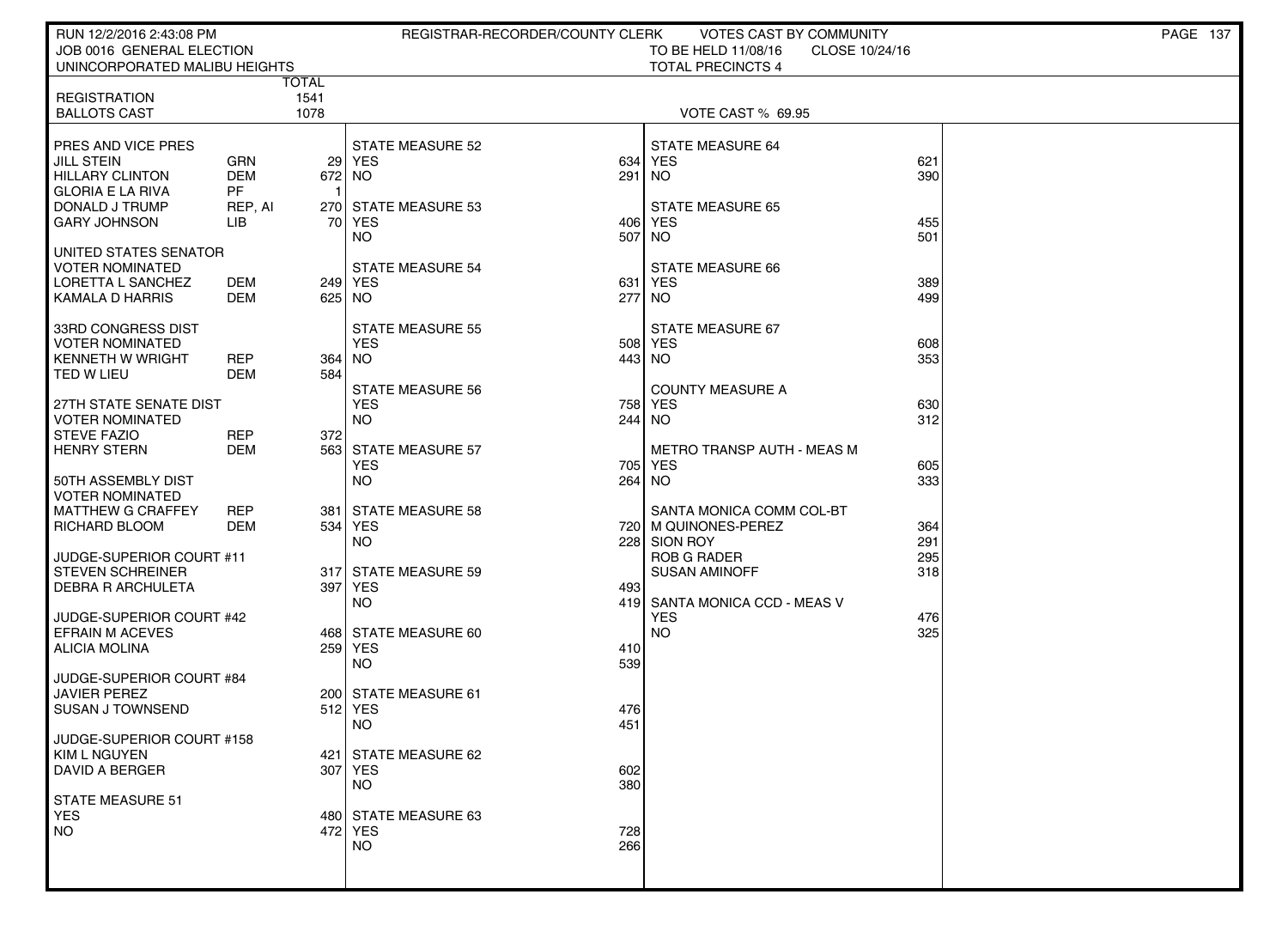| RUN 12/2/2016 2:43:08 PM                            |                   |                 |                         | REGISTRAR-RECORDER/COUNTY CLERK | VOTES CAST BY COMMUNITY           |                | PAGE 138 |
|-----------------------------------------------------|-------------------|-----------------|-------------------------|---------------------------------|-----------------------------------|----------------|----------|
| JOB 0016 GENERAL ELECTION                           |                   |                 |                         |                                 | TO BE HELD 11/08/16               | CLOSE 10/24/16 |          |
| UNINCORPORATED MARINA DEL REY                       |                   |                 |                         |                                 | <b>TOTAL PRECINCTS 6</b>          |                |          |
|                                                     |                   | <b>TOTAL</b>    |                         |                                 |                                   |                |          |
| <b>REGISTRATION</b><br><b>BALLOTS CAST</b>          |                   | 5921<br>4617    |                         |                                 | <b>VOTE CAST % 77.98</b>          |                |          |
|                                                     |                   |                 |                         |                                 |                                   |                |          |
| PRES AND VICE PRES                                  |                   |                 | <b>STATE MEASURE 52</b> |                                 | STATE MEASURE 64                  |                |          |
| JILL STEIN                                          | <b>GRN</b>        |                 | 104 YES                 | 3061                            | <b>YES</b>                        | 3392           |          |
| HILLARY CLINTON                                     | <b>DEM</b>        | 3316 NO         |                         | 1012 NO                         |                                   | 975            |          |
| <b>GLORIA E LA RIVA</b>                             | PF                |                 |                         |                                 |                                   |                |          |
| <b>DONALD J TRUMP</b>                               | REP, AI           |                 | 932 STATE MEASURE 53    |                                 | <b>STATE MEASURE 65</b>           |                |          |
| <b>GARY JOHNSON</b>                                 | LІВ               | 121             | YES                     | 1782                            | <b>YES</b>                        | 2360<br>1822   |          |
| UNITED STATES SENATOR                               |                   |                 | NO.                     | 2164                            | NO.                               |                |          |
| <b>VOTER NOMINATED</b>                              |                   |                 | <b>STATE MEASURE 54</b> |                                 | STATE MEASURE 66                  |                |          |
| LORETTA L SANCHEZ                                   | DEM               | 927             | YES                     | 2806                            | <b>YES</b>                        | 1814           |          |
| KAMALA D HARRIS                                     | DEM               | 3006 NO         |                         | 1179                            | NO.                               | 2081           |          |
|                                                     |                   |                 |                         |                                 |                                   |                |          |
| 33RD CONGRESS DIST                                  |                   |                 | <b>STATE MEASURE 55</b> |                                 | STATE MEASURE 67                  |                |          |
| <b>VOTER NOMINATED</b>                              |                   |                 | <b>YES</b>              |                                 | 2650 YES                          | 2851           |          |
| <b>KENNETH W WRIGHT</b><br>TED W LIEU               | REP<br><b>DEM</b> | 1198 NO<br>2923 |                         | 1501                            | NO.                               | 1261           |          |
|                                                     |                   |                 | <b>STATE MEASURE 56</b> |                                 | <b>COUNTY MEASURE A</b>           |                |          |
| 62ND ASSEMBLY DIST                                  |                   |                 | <b>YES</b>              |                                 | 3315 YES                          | 3295           |          |
| <b>VOTER NOMINATED</b>                              |                   |                 | NO.                     | 1000 NO                         |                                   | 749            |          |
| <b>MARCO ANTONIO LEAL</b>                           | REP               | 988             |                         |                                 |                                   |                |          |
| <b>BARON BRUNO</b>                                  | LIB               | 271             | <b>STATE MEASURE 57</b> |                                 | <b>METRO TRANSP AUTH - MEAS M</b> |                |          |
| <b>AUTUMN BURKE</b>                                 | DEM               | 2770 YES        |                         | 3281                            | <b>YES</b>                        | 3088           |          |
|                                                     |                   |                 | NO.                     |                                 | 917 NO                            | 992            |          |
| JUDGE-SUPERIOR COURT #11<br><b>STEVEN SCHREINER</b> |                   |                 | 1280 STATE MEASURE 58   |                                 | LOS ANGELES CC SPC-MEAS CC        |                |          |
| DEBRA R ARCHULETA                                   |                   | 2008 YES        |                         | 3361                            | <b>YES</b>                        | 2816           |          |
|                                                     |                   |                 | NO.                     | 792                             | NO.                               | 1075           |          |
| JUDGE-SUPERIOR COURT #42                            |                   |                 |                         |                                 |                                   |                |          |
| <b>EFRAIN M ACEVES</b>                              |                   |                 | 1865 STATE MEASURE 59   |                                 |                                   |                |          |
| <b>ALICIA MOLINA</b>                                |                   | 1365 YES        |                         | 2540                            |                                   |                |          |
|                                                     |                   |                 | <b>NO</b>               | 1448                            |                                   |                |          |
| JUDGE-SUPERIOR COURT #84<br><b>JAVIER PEREZ</b>     |                   | 801             | STATE MEASURE 60        |                                 |                                   |                |          |
| <b>SUSAN J TOWNSEND</b>                             |                   | 2365 YES        |                         | 1793                            |                                   |                |          |
|                                                     |                   |                 | NO.                     | 2376                            |                                   |                |          |
| JUDGE-SUPERIOR COURT #158                           |                   |                 |                         |                                 |                                   |                |          |
| <b>KIM L NGUYEN</b>                                 |                   |                 | 1757 STATE MEASURE 61   |                                 |                                   |                |          |
| DAVID A BERGER                                      |                   | 1476 YES        |                         | 2415                            |                                   |                |          |
|                                                     |                   |                 | NO                      | 1668                            |                                   |                |          |
| SUPERVISOR 4TH DISTRICT<br>STEVE NAPOLITANO         |                   |                 | 1062 STATE MEASURE 62   |                                 |                                   |                |          |
| <b>JANICE HAHN</b>                                  |                   | 2346 YES        |                         | 2518                            |                                   |                |          |
|                                                     |                   |                 | <b>NO</b>               | 1643                            |                                   |                |          |
| STATE MEASURE 51                                    |                   |                 |                         |                                 |                                   |                |          |
| YES                                                 |                   |                 | 2272 STATE MEASURE 63   |                                 |                                   |                |          |
| <b>NO</b>                                           |                   | 1858 YES        |                         | 3345                            |                                   |                |          |
|                                                     |                   |                 | <b>NO</b>               | 894                             |                                   |                |          |
|                                                     |                   |                 |                         |                                 |                                   |                |          |
|                                                     |                   |                 |                         |                                 |                                   |                |          |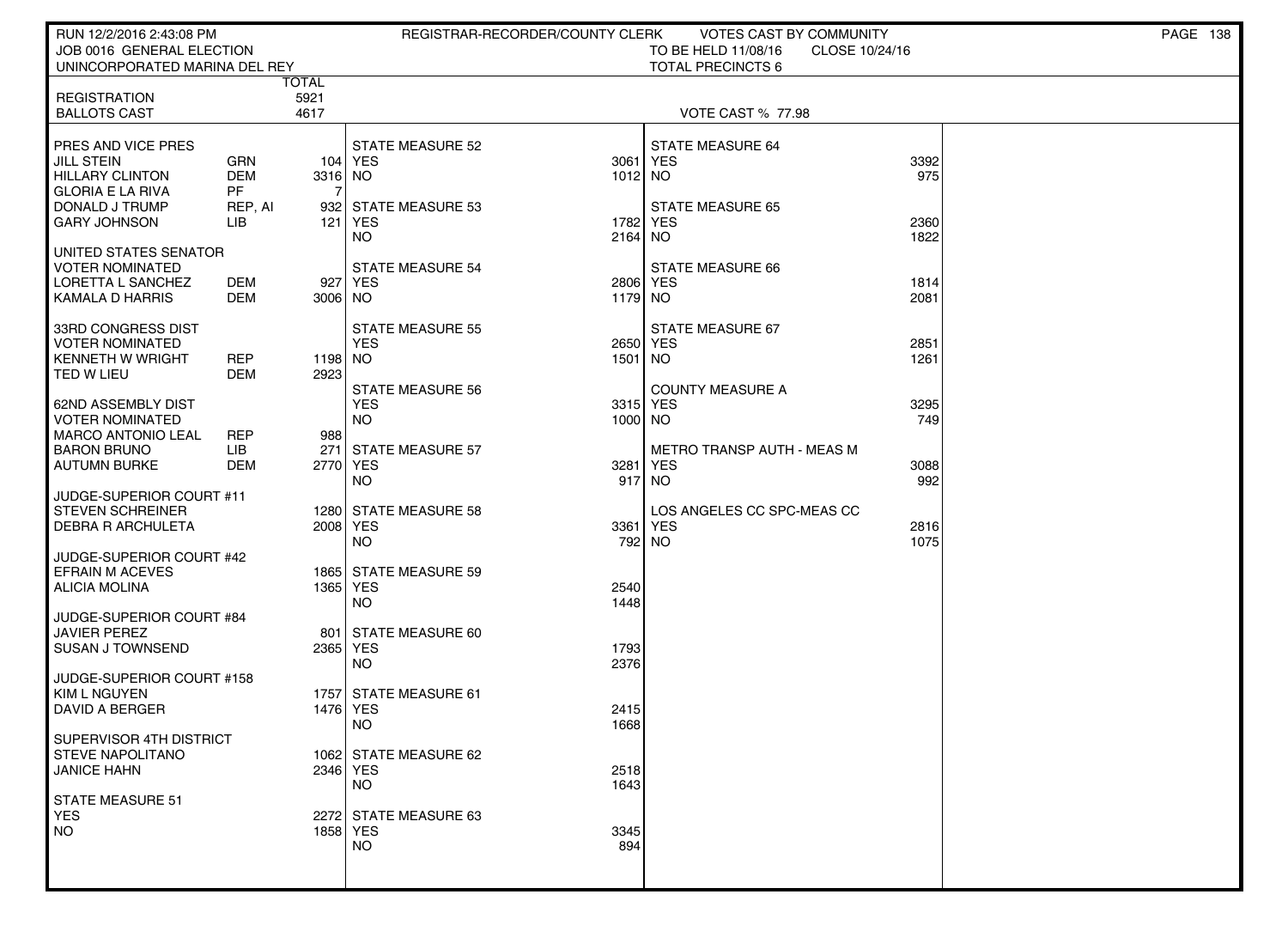| RUN 12/2/2016 2:43:08 PM                       |                   |                |                                  | REGISTRAR-RECORDER/COUNTY CLERK | VOTES CAST BY COMMUNITY                       |                | PAGE 139 |
|------------------------------------------------|-------------------|----------------|----------------------------------|---------------------------------|-----------------------------------------------|----------------|----------|
| JOB 0016 GENERAL ELECTION                      |                   |                |                                  |                                 | TO BE HELD 11/08/16                           | CLOSE 10/24/16 |          |
| UNINCORPORATED MONTROSE                        |                   | <b>TOTAL</b>   |                                  |                                 | <b>TOTAL PRECINCTS 3</b>                      |                |          |
| <b>REGISTRATION</b>                            |                   | 3163           |                                  |                                 |                                               |                |          |
| <b>BALLOTS CAST</b>                            |                   | 2253           |                                  |                                 | <b>VOTE CAST % 71.23</b>                      |                |          |
|                                                |                   |                |                                  |                                 |                                               |                |          |
| PRES AND VICE PRES                             |                   |                | <b>STATE MEASURE 51</b>          |                                 | STATE MEASURE 63                              |                |          |
| <b>JILL STEIN</b>                              | GRN               |                | 63 YES                           |                                 | 1121 YES                                      | 1345           |          |
| <b>HILLARY CLINTON</b>                         | <b>DEM</b>        | 1280 NO        |                                  |                                 | 924 NO                                        | 712            |          |
| <b>GLORIA E LA RIVA</b>                        | PF                | 15             |                                  |                                 |                                               |                |          |
| DONALD J TRUMP                                 | REP, AI           |                | 723 STATE MEASURE 52             |                                 | <b>STATE MEASURE 64</b>                       |                |          |
| <b>GARY JOHNSON</b>                            | LІВ               | 78             | <b>YES</b><br><b>NO</b>          | 1411<br>597                     | <b>YES</b><br>NO                              | 1170<br>942    |          |
| UNITED STATES SENATOR                          |                   |                |                                  |                                 |                                               |                |          |
| <b>VOTER NOMINATED</b>                         |                   |                | <b>STATE MEASURE 53</b>          |                                 | <b>STATE MEASURE 65</b>                       |                |          |
| LORETTA L SANCHEZ                              | DEM               |                | 716 YES                          | 898                             | YES                                           | 1045           |          |
| KAMALA D HARRIS                                | DEM               | 1173 NO        |                                  | 1050 NO                         |                                               | 976            |          |
|                                                |                   |                |                                  |                                 |                                               |                |          |
| 28TH CONGRESS DIST                             |                   |                | <b>STATE MEASURE 54</b>          |                                 | <b>STATE MEASURE 66</b>                       |                |          |
| <b>VOTER NOMINATED</b>                         |                   |                | <b>YES</b>                       |                                 | 1237 YES                                      | 995            |          |
| LENORE SOLIS<br><b>ADAM B SCHIFF</b>           | <b>REP</b><br>DEM | 670 NO<br>1363 |                                  |                                 | 686 NO                                        | 916            |          |
|                                                |                   |                | <b>STATE MEASURE 55</b>          |                                 | STATE MEASURE 67                              |                |          |
| 25TH STATE SENATE DIST                         |                   |                | <b>YES</b>                       |                                 | 1268 YES                                      | 1167           |          |
| <b>VOTER NOMINATED</b>                         |                   |                | <b>NO</b>                        | 759 NO                          |                                               | 857            |          |
| A J PORTANTINO                                 | DEM               | 1139           |                                  |                                 |                                               |                |          |
| M D ANTONOVICH                                 | <b>REP</b>        | 884            | STATE MEASURE 56                 |                                 | <b>COUNTY MEASURE A</b>                       |                |          |
|                                                |                   |                | <b>YES</b>                       | 1306                            | YES                                           | 1439           |          |
| 43RD ASSEMBLY DIST                             |                   |                | <b>NO</b>                        | 791                             | NO.                                           | 546            |          |
| <b>VOTER NOMINATED</b>                         |                   |                |                                  |                                 |                                               |                |          |
| ARDY KASSAKHIAN<br><b>LAURA FRIEDMAN</b>       | DEM<br><b>DEM</b> | 1276 YES       | 558 STATE MEASURE 57             |                                 | <b>METRO TRANSP AUTH - MEAS M</b><br>1280 YES | 1333           |          |
|                                                |                   |                | <b>NO</b>                        | 751                             | <b>NO</b>                                     | 654            |          |
| JUDGE-SUPERIOR COURT #11                       |                   |                |                                  |                                 |                                               |                |          |
| <b>STEVEN SCHREINER</b>                        |                   | 737            | STATE MEASURE 58                 |                                 | GLENDALE CC SPC - MEAS GC                     |                |          |
| DEBRA R ARCHULETA                              |                   |                | 934 YES                          |                                 | 1459 YES                                      | 1371           |          |
|                                                |                   |                | <b>NO</b>                        | 575 NO                          |                                               | 570            |          |
| JUDGE-SUPERIOR COURT #42                       |                   |                |                                  |                                 |                                               |                |          |
| <b>EFRAIN M ACEVES</b><br><b>ALICIA MOLINA</b> |                   |                | 1114 STATE MEASURE 59<br>533 YES | 960                             |                                               |                |          |
|                                                |                   |                | <b>NO</b>                        | 916                             |                                               |                |          |
| JUDGE-SUPERIOR COURT #84                       |                   |                |                                  |                                 |                                               |                |          |
| JAVIER PEREZ                                   |                   |                | 539 STATE MEASURE 60             |                                 |                                               |                |          |
| <b>SUSAN J TOWNSEND</b>                        |                   | 1081 YES       |                                  | 939                             |                                               |                |          |
|                                                |                   |                | <b>NO</b>                        | 1060                            |                                               |                |          |
| JUDGE-SUPERIOR COURT #158                      |                   |                |                                  |                                 |                                               |                |          |
| KIM L NGUYEN                                   |                   |                | 833 STATE MEASURE 61             |                                 |                                               |                |          |
| <b>DAVID A BERGER</b>                          |                   |                | 807 YES<br><b>NO</b>             | 965<br>1044                     |                                               |                |          |
| SUPERVISOR 5TH DISTRICT                        |                   |                |                                  |                                 |                                               |                |          |
| <b>DARRELL PARK</b>                            |                   |                | 714 STATE MEASURE 62             |                                 |                                               |                |          |
| <b>KATHRYN BARGER</b>                          |                   |                | 963 YES                          | 949                             |                                               |                |          |
|                                                |                   |                | NO.                              | 1096                            |                                               |                |          |
|                                                |                   |                |                                  |                                 |                                               |                |          |
|                                                |                   |                |                                  |                                 |                                               |                |          |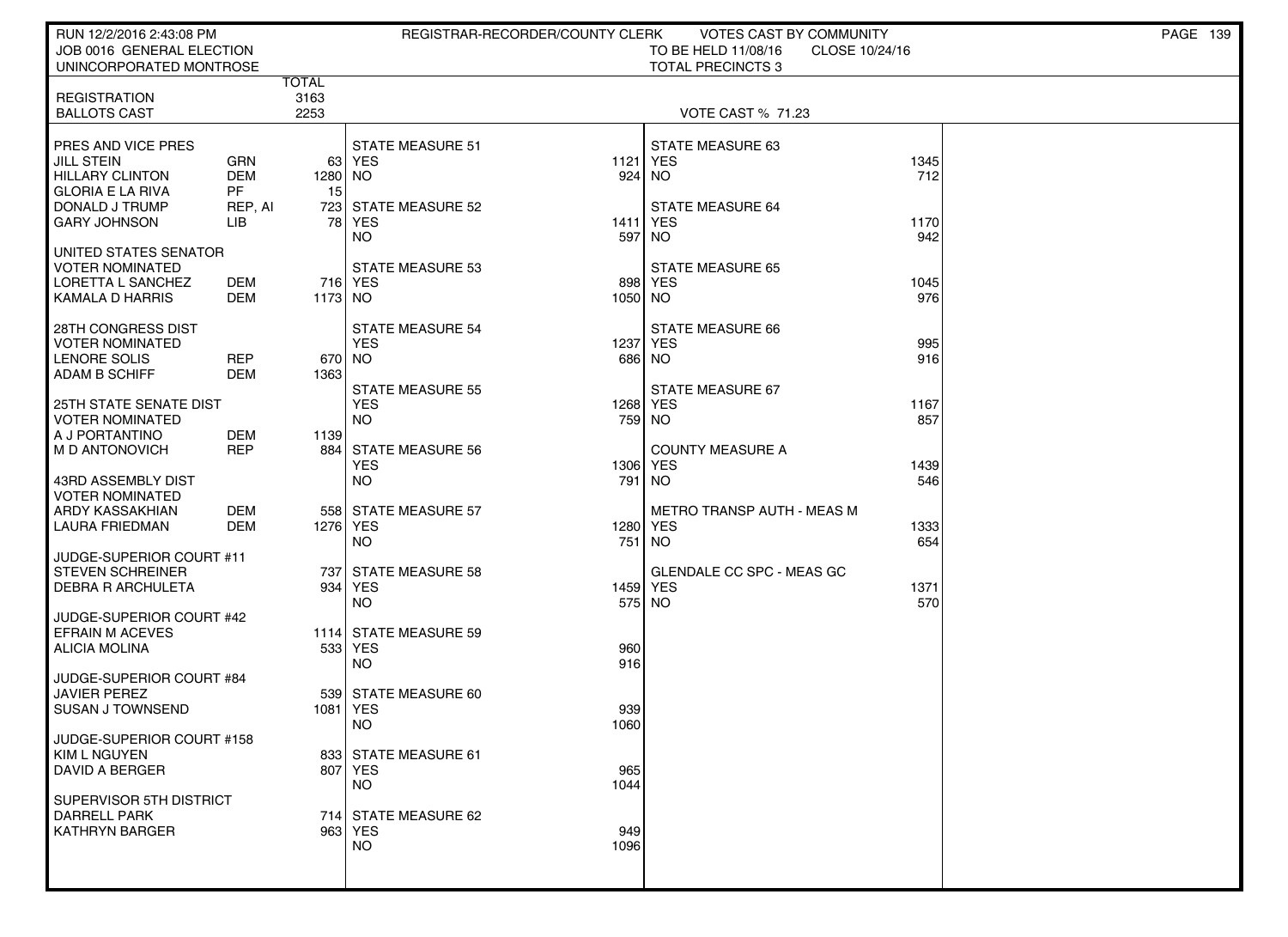| JOB 0016 GENERAL ELECTION<br>TO BE HELD 11/08/16<br>CLOSE 10/24/16<br>UNINCORPORATED NEENACH<br><b>TOTAL PRECINCTS 1</b><br><b>TOTAL</b><br>495<br><b>REGISTRATION</b><br>414<br><b>BALLOTS CAST</b><br>VOTE CAST % 83.64<br><b>STATE MEASURE 51</b><br><b>STATE MEASURE 63</b><br>PRES AND VICE PRES<br><b>JILL STEIN</b><br><b>GRN</b><br>3 YES<br>136 YES<br>101<br>296<br><b>HILLARY CLINTON</b><br><b>DEM</b><br>259 NO<br>93<br>  NO<br><b>PF</b><br><b>GLORIA E LA RIVA</b><br>5<br>DONALD J TRUMP<br>286 STATE MEASURE 52<br><b>STATE MEASURE 64</b><br>REP, AI<br><b>GARY JOHNSON</b><br>LIB<br>16 YES<br>224<br><b>YES</b><br>189<br>209<br><b>NO</b><br>166<br><b>NO</b><br>UNITED STATES SENATOR<br><b>VOTER NOMINATED</b><br><b>STATE MEASURE 53</b><br><b>STATE MEASURE 65</b><br>LORETTA L SANCHEZ<br>DEM<br>145 YES<br>221<br>YES<br>132<br>257<br><b>KAMALA D HARRIS</b><br>DEM<br>168 NO<br>161 NO<br><b>25TH CONGRESS DIST</b><br><b>STATE MEASURE 54</b><br><b>STATE MEASURE 66</b><br><b>VOTER NOMINATED</b><br><b>YES</b><br>241 YES<br>225<br>147<br><b>STEVE KNIGHT</b><br>REP<br>295 NO<br>140 NO<br>96<br><b>BRYAN CAFORIO</b><br>DEM |
|-----------------------------------------------------------------------------------------------------------------------------------------------------------------------------------------------------------------------------------------------------------------------------------------------------------------------------------------------------------------------------------------------------------------------------------------------------------------------------------------------------------------------------------------------------------------------------------------------------------------------------------------------------------------------------------------------------------------------------------------------------------------------------------------------------------------------------------------------------------------------------------------------------------------------------------------------------------------------------------------------------------------------------------------------------------------------------------------------------------------------------------------------------------------|
|                                                                                                                                                                                                                                                                                                                                                                                                                                                                                                                                                                                                                                                                                                                                                                                                                                                                                                                                                                                                                                                                                                                                                                 |
|                                                                                                                                                                                                                                                                                                                                                                                                                                                                                                                                                                                                                                                                                                                                                                                                                                                                                                                                                                                                                                                                                                                                                                 |
|                                                                                                                                                                                                                                                                                                                                                                                                                                                                                                                                                                                                                                                                                                                                                                                                                                                                                                                                                                                                                                                                                                                                                                 |
|                                                                                                                                                                                                                                                                                                                                                                                                                                                                                                                                                                                                                                                                                                                                                                                                                                                                                                                                                                                                                                                                                                                                                                 |
|                                                                                                                                                                                                                                                                                                                                                                                                                                                                                                                                                                                                                                                                                                                                                                                                                                                                                                                                                                                                                                                                                                                                                                 |
|                                                                                                                                                                                                                                                                                                                                                                                                                                                                                                                                                                                                                                                                                                                                                                                                                                                                                                                                                                                                                                                                                                                                                                 |
|                                                                                                                                                                                                                                                                                                                                                                                                                                                                                                                                                                                                                                                                                                                                                                                                                                                                                                                                                                                                                                                                                                                                                                 |
|                                                                                                                                                                                                                                                                                                                                                                                                                                                                                                                                                                                                                                                                                                                                                                                                                                                                                                                                                                                                                                                                                                                                                                 |
|                                                                                                                                                                                                                                                                                                                                                                                                                                                                                                                                                                                                                                                                                                                                                                                                                                                                                                                                                                                                                                                                                                                                                                 |
|                                                                                                                                                                                                                                                                                                                                                                                                                                                                                                                                                                                                                                                                                                                                                                                                                                                                                                                                                                                                                                                                                                                                                                 |
|                                                                                                                                                                                                                                                                                                                                                                                                                                                                                                                                                                                                                                                                                                                                                                                                                                                                                                                                                                                                                                                                                                                                                                 |
|                                                                                                                                                                                                                                                                                                                                                                                                                                                                                                                                                                                                                                                                                                                                                                                                                                                                                                                                                                                                                                                                                                                                                                 |
|                                                                                                                                                                                                                                                                                                                                                                                                                                                                                                                                                                                                                                                                                                                                                                                                                                                                                                                                                                                                                                                                                                                                                                 |
|                                                                                                                                                                                                                                                                                                                                                                                                                                                                                                                                                                                                                                                                                                                                                                                                                                                                                                                                                                                                                                                                                                                                                                 |
|                                                                                                                                                                                                                                                                                                                                                                                                                                                                                                                                                                                                                                                                                                                                                                                                                                                                                                                                                                                                                                                                                                                                                                 |
| <b>STATE MEASURE 55</b><br>STATE MEASURE 67                                                                                                                                                                                                                                                                                                                                                                                                                                                                                                                                                                                                                                                                                                                                                                                                                                                                                                                                                                                                                                                                                                                     |
| <b>YES</b><br>21ST STATE SENATE DIST<br>YES<br>157<br>106<br>282<br><b>VOTER NOMINATED</b><br><b>NO</b><br>227<br>NO.                                                                                                                                                                                                                                                                                                                                                                                                                                                                                                                                                                                                                                                                                                                                                                                                                                                                                                                                                                                                                                           |
| <b>JOHNATHON L ERVIN</b><br>DEM<br>106                                                                                                                                                                                                                                                                                                                                                                                                                                                                                                                                                                                                                                                                                                                                                                                                                                                                                                                                                                                                                                                                                                                          |
| <b>REP</b><br>278 STATE MEASURE 56<br><b>SCOTT WILK</b><br><b>COUNTY MEASURE A</b><br><b>YES</b><br>153 YES<br>153                                                                                                                                                                                                                                                                                                                                                                                                                                                                                                                                                                                                                                                                                                                                                                                                                                                                                                                                                                                                                                              |
| 235<br><b>NO</b><br>36TH ASSEMBLY DIST<br>245 NO                                                                                                                                                                                                                                                                                                                                                                                                                                                                                                                                                                                                                                                                                                                                                                                                                                                                                                                                                                                                                                                                                                                |
| <b>VOTER NOMINATED</b>                                                                                                                                                                                                                                                                                                                                                                                                                                                                                                                                                                                                                                                                                                                                                                                                                                                                                                                                                                                                                                                                                                                                          |
| <b>STEVE FOX</b><br><b>DEM</b><br>METRO TRANSP AUTH - MEAS M<br>100 STATE MEASURE 57<br><b>REP</b><br>289 YES<br>171 YES<br><b>TOM LACKEY</b><br>162                                                                                                                                                                                                                                                                                                                                                                                                                                                                                                                                                                                                                                                                                                                                                                                                                                                                                                                                                                                                            |
| 229<br>NO.<br>223 NO                                                                                                                                                                                                                                                                                                                                                                                                                                                                                                                                                                                                                                                                                                                                                                                                                                                                                                                                                                                                                                                                                                                                            |
| JUDGE-SUPERIOR COURT #11<br><b>STEVEN SCHREINER</b><br>ANTELOPE VLY CCD - MEAS AV<br>177 STATE MEASURE 58                                                                                                                                                                                                                                                                                                                                                                                                                                                                                                                                                                                                                                                                                                                                                                                                                                                                                                                                                                                                                                                       |
| 132 YES<br><b>DEBRA R ARCHULETA</b><br>188 YES<br>181                                                                                                                                                                                                                                                                                                                                                                                                                                                                                                                                                                                                                                                                                                                                                                                                                                                                                                                                                                                                                                                                                                           |
| 187<br>NO.<br>202 NO<br>JUDGE-SUPERIOR COURT #42                                                                                                                                                                                                                                                                                                                                                                                                                                                                                                                                                                                                                                                                                                                                                                                                                                                                                                                                                                                                                                                                                                                |
| <b>EFRAIN M ACEVES</b><br>222 STATE MEASURE 59<br>ANTELOPE VALLEY HEALTH BD                                                                                                                                                                                                                                                                                                                                                                                                                                                                                                                                                                                                                                                                                                                                                                                                                                                                                                                                                                                                                                                                                     |
| 82<br>YES<br>127 MATEO OLIVAREZ<br>ALICIA MOLINA<br>93<br>155<br>NO.<br>250 DODDANNA KRISHNA                                                                                                                                                                                                                                                                                                                                                                                                                                                                                                                                                                                                                                                                                                                                                                                                                                                                                                                                                                                                                                                                    |
| 77<br>JUDGE-SUPERIOR COURT #84<br>MICHAEL P RIVES                                                                                                                                                                                                                                                                                                                                                                                                                                                                                                                                                                                                                                                                                                                                                                                                                                                                                                                                                                                                                                                                                                               |
| <b>JAVIER PEREZ</b><br>120 STATE MEASURE 60<br><b>KRISTINA HONG</b><br>139                                                                                                                                                                                                                                                                                                                                                                                                                                                                                                                                                                                                                                                                                                                                                                                                                                                                                                                                                                                                                                                                                      |
| 165<br><b>SUSAN J TOWNSEND</b><br>192 YES<br>150 ABDALLAH S FARRUKH<br>87<br>NO.<br>229 BERNA LEE MAYER                                                                                                                                                                                                                                                                                                                                                                                                                                                                                                                                                                                                                                                                                                                                                                                                                                                                                                                                                                                                                                                         |
| JUDGE-SUPERIOR COURT #158                                                                                                                                                                                                                                                                                                                                                                                                                                                                                                                                                                                                                                                                                                                                                                                                                                                                                                                                                                                                                                                                                                                                       |
| 133 STATE MEASURE 61<br>  KIM L NGUYEN<br><b>DAVID A BERGER</b><br>180 YES<br>124                                                                                                                                                                                                                                                                                                                                                                                                                                                                                                                                                                                                                                                                                                                                                                                                                                                                                                                                                                                                                                                                               |
| <b>NO</b><br>256                                                                                                                                                                                                                                                                                                                                                                                                                                                                                                                                                                                                                                                                                                                                                                                                                                                                                                                                                                                                                                                                                                                                                |
| SUPERVISOR 5TH DISTRICT<br><b>DARRELL PARK</b><br>118 STATE MEASURE 62                                                                                                                                                                                                                                                                                                                                                                                                                                                                                                                                                                                                                                                                                                                                                                                                                                                                                                                                                                                                                                                                                          |
| <b>KATHRYN BARGER</b><br>208 YES<br>94                                                                                                                                                                                                                                                                                                                                                                                                                                                                                                                                                                                                                                                                                                                                                                                                                                                                                                                                                                                                                                                                                                                          |
| NO.<br>299                                                                                                                                                                                                                                                                                                                                                                                                                                                                                                                                                                                                                                                                                                                                                                                                                                                                                                                                                                                                                                                                                                                                                      |
|                                                                                                                                                                                                                                                                                                                                                                                                                                                                                                                                                                                                                                                                                                                                                                                                                                                                                                                                                                                                                                                                                                                                                                 |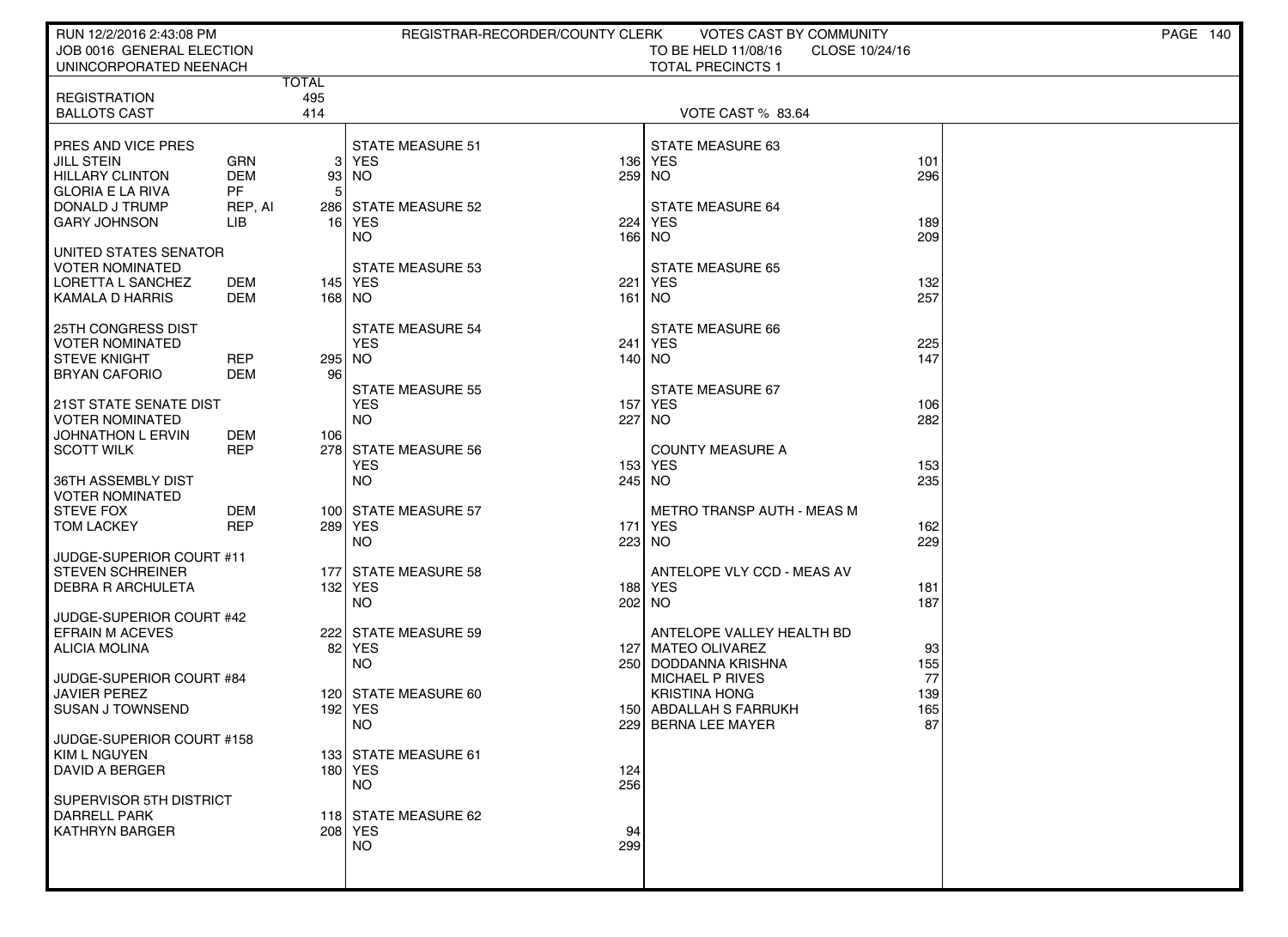| RUN 12/2/2016 2:43:08 PM                            |                |             | REGISTRAR-RECORDER/COUNTY CLERK       |            | <b>VOTES CAST BY COMMUNITY</b>                                     |            |                                                      | PAGE 141       |
|-----------------------------------------------------|----------------|-------------|---------------------------------------|------------|--------------------------------------------------------------------|------------|------------------------------------------------------|----------------|
| JOB 0016 GENERAL ELECTION<br>UNINCORPORATED NEWHALL |                |             |                                       |            | TO BE HELD 11/08/16<br>CLOSE 10/24/16<br><b>TOTAL PRECINCTS 12</b> |            |                                                      |                |
|                                                     | <b>TOTAL</b>   |             |                                       |            |                                                                    |            |                                                      |                |
| <b>REGISTRATION</b><br><b>BALLOTS CAST</b>          |                | 1269<br>998 |                                       |            | VOTE CAST % 78.64                                                  |            |                                                      |                |
|                                                     |                |             |                                       |            |                                                                    |            |                                                      |                |
| PRES AND VICE PRES                                  |                |             | JUDGE-SUPERIOR COURT #11              |            | <b>STATE MEASURE 58</b>                                            |            | LOS ANGELES CC SPC-MEAS CC                           |                |
| <b>JILL STEIN</b>                                   | <b>GRN</b>     | 61          | <b>STEVEN SCHREINER</b>               |            | 360 YES                                                            | 584        | <b>YES</b>                                           | 0              |
| <b>HILLARY CLINTON</b>                              | <b>DEM</b>     |             | 506   DEBRA R ARCHULETA               | 383        | NO <sub>1</sub>                                                    |            | 339 NO                                               | $\overline{0}$ |
| <b>GLORIA E LA RIVA</b>                             | PF             |             | JUDGE-SUPERIOR COURT #42              |            |                                                                    |            |                                                      |                |
| DONALD J TRUMP<br><b>GARY JOHNSON</b>               | REP, AI<br>LIB | 4121        | 28 EFRAIN M ACEVES                    |            | <b>STATE MEASURE 59</b><br>516 YES                                 | 383 l      | SANTA CLARITA COM COL-TA 4<br><b>JERRY DANIELSEN</b> | 11             |
|                                                     |                |             | <b>ALICIA MOLINA</b>                  | 228        | NO.                                                                |            | 494   MICHELE R JENKINS                              | 41             |
| UNITED STATES SENATOR                               |                |             |                                       |            |                                                                    |            |                                                      |                |
| <b>VOTER NOMINATED</b>                              |                |             | JUDGE-SUPERIOR COURT #84              |            | STATE MEASURE 60                                                   |            | CASTAIC LAKE WTR ACY AT LG                           |                |
| LORETTA L SANCHEZ                                   | DEM            |             | 284 JAVIER PEREZ                      | 203        | YES                                                                |            | 393 LYNNE PLAMBECK                                   | 44             |
| KAMALA D HARRIS                                     | <b>DEM</b>     |             | 533 SUSAN J TOWNSEND                  | 522        | NO <sub>1</sub>                                                    |            | 507   WILLIAM COOPER                                 | 36             |
| 25TH CONGRESS DIST                                  |                |             | JUDGE-SUPERIOR COURT #158             |            | STATE MEASURE 61                                                   |            | CASTAIC LAKE WTR ACY DIV 1                           |                |
| <b>VOTER NOMINATED</b>                              |                |             | <b>KIM L NGUYEN</b>                   | 345        | YES                                                                |            | 411 RJ KELLY                                         | 17             |
| <b>STEVE KNIGHT</b>                                 | <b>REP</b>     |             | 504   DAVID A BERGER                  | 396 NO     |                                                                    | 489        | JOAN M DUNN                                          | 25             |
| <b>BRYAN CAFORIO</b>                                | DEM            | 414         |                                       |            |                                                                    |            |                                                      |                |
|                                                     |                |             | SUPERVISOR 5TH DISTRICT               |            | STATE MEASURE 62                                                   |            | CASTAIC LAKE WTR ACY DIV 2                           |                |
| 29TH CONGRESS DIST<br><b>VOTER NOMINATED</b>        |                |             | DARRELL PARK<br><b>KATHRYN BARGER</b> | 325<br>422 | YES<br>NO <sub>1</sub>                                             |            | 345 E G GLADBACH<br>575 STACY L FORTNER              | 21<br>14       |
| RICHARD ALARCON                                     | <b>DEM</b>     | $\Omega$    |                                       |            |                                                                    |            |                                                      |                |
| <b>TONY CARDENAS</b>                                | <b>DEM</b>     |             | <b>STATE MEASURE 51</b>               |            | STATE MEASURE 63                                                   |            | CASTAIC LAKE WTR ACY DIV 3                           |                |
|                                                     |                |             | <b>YES</b>                            |            | 373 YES                                                            |            | 554 BONNIE G NIKOLAI                                 | $\mathsf{2}$   |
| <b>21ST STATE SENATE DIST</b>                       |                |             | <b>NO</b>                             | $549$ NO   |                                                                    |            | 366 BILL PECSI                                       | $\overline{2}$ |
| <b>VOTER NOMINATED</b><br><b>JOHNATHON L ERVIN</b>  | DEM            |             | 25 STATE MEASURE 52                   |            | <b>STATE MEASURE 64</b>                                            |            |                                                      |                |
| <b>SCOTT WILK</b>                                   | <b>REP</b>     |             | 26 YES                                |            | 563 YES                                                            | 471        |                                                      |                |
|                                                     |                |             | NO.                                   | 354        | NO <sub>1</sub>                                                    | 481        |                                                      |                |
| <b>25TH STATE SENATE DIST</b>                       |                |             |                                       |            |                                                                    |            |                                                      |                |
| <b>VOTER NOMINATED</b>                              |                |             | <b>STATE MEASURE 53</b>               |            | <b>STATE MEASURE 65</b>                                            |            |                                                      |                |
| A J PORTANTINO                                      | DEM            |             | 0 YES                                 |            | 492 YES                                                            | 444<br>477 |                                                      |                |
| M D ANTONOVICH                                      | <b>REP</b>     | 01          | NO.                                   | 402 NO     |                                                                    |            |                                                      |                |
| 27TH STATE SENATE DIST                              |                |             | <b>STATE MEASURE 54</b>               |            | <b>STATE MEASURE 66</b>                                            |            |                                                      |                |
| <b>VOTER NOMINATED</b>                              |                |             | <b>YES</b>                            | 598        | <b>YES</b>                                                         | 536        |                                                      |                |
| <b>STEVE FAZIO</b>                                  | REP            | 466 NO      |                                       | 297        | <b>NO</b>                                                          | 338        |                                                      |                |
| <b>HENRY STERN</b>                                  | <b>DEM</b>     | 382         |                                       |            |                                                                    |            |                                                      |                |
| 38TH ASSEMBLY DIST                                  |                |             | <b>STATE MEASURE 55</b><br><b>YES</b> |            | <b>STATE MEASURE 67</b><br>399 YES                                 | 456        |                                                      |                |
| <b>VOTER NOMINATED</b>                              |                |             | <b>NO</b>                             | 533        | NO.                                                                | 466        |                                                      |                |
| DANTE ACOSTA                                        | <b>REP</b>     | 497         |                                       |            |                                                                    |            |                                                      |                |
| <b>CHRISTY SMITH</b>                                | DEM            |             | 417 STATE MEASURE 56                  |            | <b>COUNTY MEASURE A</b>                                            |            |                                                      |                |
|                                                     |                |             | <b>YES</b>                            |            | 646 YES                                                            | 519        |                                                      |                |
| 39TH ASSEMBLY DIST                                  |                |             | NO.                                   | 295 NO     |                                                                    | 388        |                                                      |                |
| <b>VOTER NOMINATED</b><br>PATTY LOPEZ               | DEM            |             | <b>STATE MEASURE 57</b>               |            | METRO TRANSP AUTH - MEAS M                                         |            |                                                      |                |
| RAUL BOCANEGRA                                      | <b>DEM</b>     |             | <b>YES</b>                            |            | 452 YES                                                            | 477        |                                                      |                |
|                                                     |                |             | NO.                                   | 472 NO     |                                                                    | 435        |                                                      |                |
|                                                     |                |             |                                       |            |                                                                    |            |                                                      |                |
|                                                     |                |             |                                       |            |                                                                    |            |                                                      |                |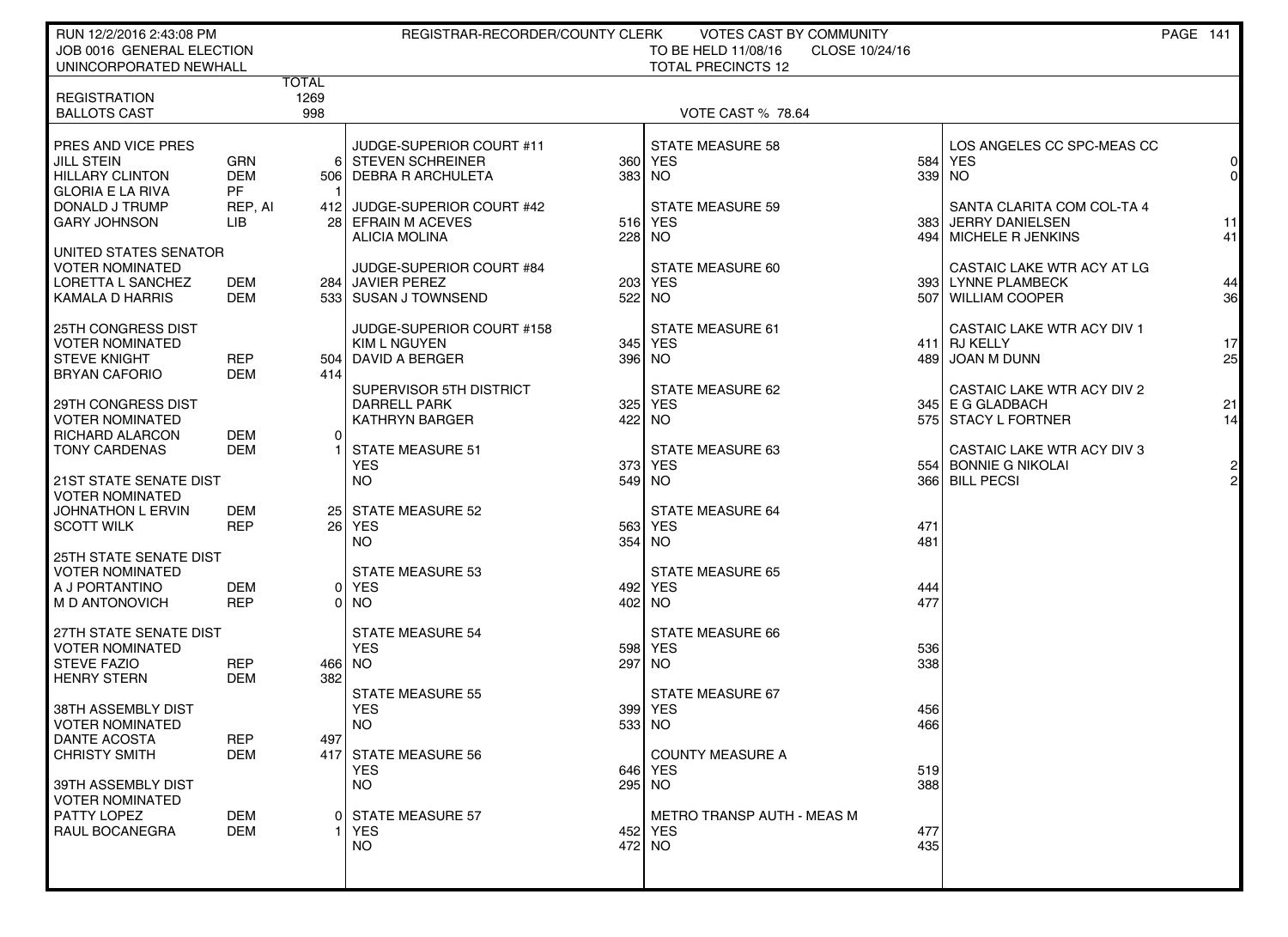| RUN 12/2/2016 2:43:08 PM                     |              |                 | REGISTRAR-RECORDER/COUNTY CLERK       |        | VOTES CAST BY COMMUNITY                    |            | PAGE 142 |
|----------------------------------------------|--------------|-----------------|---------------------------------------|--------|--------------------------------------------|------------|----------|
| JOB 0016 GENERAL ELECTION                    |              |                 |                                       |        | TO BE HELD 11/08/16<br>CLOSE 10/24/16      |            |          |
| UNINCORPORATED NORTH WHITTIER                |              |                 |                                       |        | <b>TOTAL PRECINCTS 8</b>                   |            |          |
|                                              | <b>TOTAL</b> |                 |                                       |        |                                            |            |          |
| <b>REGISTRATION</b>                          |              | 1910            |                                       |        |                                            |            |          |
| <b>BALLOTS CAST</b>                          |              | 1461            |                                       |        | <b>VOTE CAST % 76.49</b>                   |            |          |
| <b>PRES AND VICE PRES</b>                    |              |                 |                                       |        |                                            |            |          |
| JILL STEIN                                   | <b>GRN</b>   | 27              | <b>STATE MEASURE 51</b><br>YES        | 774    | STATE MEASURE 63<br><b>YES</b>             | 898        |          |
| <b>HILLARY CLINTON</b>                       | <b>DEM</b>   | 954             | NO.                                   | 600    | NO.                                        | 470        |          |
| GLORIA E LA RIVA                             | PF           | 4               |                                       |        |                                            |            |          |
| I DONALD J TRUMP                             | REP, AI      | 385             | <b>STATE MEASURE 52</b>               |        | <b>STATE MEASURE 64</b>                    |            |          |
| <b>GARY JOHNSON</b>                          | LІВ          | 36 <sup>1</sup> | YES                                   | 946    | <b>YES</b>                                 | 686        |          |
|                                              |              |                 | NO.                                   | 402 NO |                                            | 712        |          |
| I UNITED STATES SENATOR                      |              |                 |                                       |        |                                            |            |          |
| I VOTER NOMINATED                            |              |                 | <b>STATE MEASURE 53</b>               |        | <b>STATE MEASURE 65</b>                    |            |          |
| LORETTA L SANCHEZ                            | DEM          |                 | 686 YES                               | 601    | <b>YES</b>                                 | 633        |          |
| KAMALA D HARRIS                              | DEM          | 632             | NO.                                   | 714    | NO.                                        | 717        |          |
|                                              |              |                 |                                       |        |                                            |            |          |
| 32ND CONGRESS DIST<br><b>VOTER NOMINATED</b> |              |                 | <b>STATE MEASURE 54</b><br><b>YES</b> | 874    | <b>STATE MEASURE 66</b><br><b>YES</b>      | 727        |          |
| GRACE F NAPOLITANO                           | DEM          | 0               | <b>NO</b>                             | 425    | NO.                                        | 586        |          |
| <b>ROGER HERNANDEZ</b>                       | DEM          | $\Omega$        |                                       |        |                                            |            |          |
|                                              |              |                 | <b>STATE MEASURE 55</b>               |        | STATE MEASURE 67                           |            |          |
| I 38TH CONGRESS DIST                         |              |                 | <b>YES</b>                            | 863    | <b>YES</b>                                 | 619        |          |
| <b>VOTER NOMINATED</b>                       |              |                 | <b>NO</b>                             | 498 NO |                                            | 713        |          |
| LINDA T SANCHEZ                              | <b>DEM</b>   | 920             |                                       |        |                                            |            |          |
| <b>RYAN DOWNING</b>                          | <b>REP</b>   | 397             | <b>STATE MEASURE 56</b>               |        | <b>COUNTY MEASURE A</b>                    |            |          |
|                                              |              |                 | <b>YES</b>                            | 883    | <b>YES</b>                                 | 896        |          |
| 57TH ASSEMBLY DIST                           |              |                 | <b>NO</b>                             | 501    | NO.                                        | 420        |          |
| VOTER NOMINATED<br>I IAN C CALDERON          | DEM          |                 | 806 STATE MEASURE 57                  |        | METRO TRANSP AUTH - MEAS M                 |            |          |
| RITA TOPALIAN                                | <b>REP</b>   |                 | 512 YES                               | 779    | <b>YES</b>                                 | 880        |          |
|                                              |              |                 | <b>NO</b>                             | 586    | NO.                                        | 458        |          |
| JUDGE-SUPERIOR COURT #11                     |              |                 |                                       |        |                                            |            |          |
| STEVEN SCHREINER                             |              | 457             | <b>STATE MEASURE 58</b>               |        | HACIENDA LA PUENTE USD-BB                  |            |          |
| <b>DEBRA R ARCHULETA</b>                     |              | 728             | <b>YES</b>                            | 963    | <b>YES</b>                                 | 0          |          |
|                                              |              |                 | <b>NO</b>                             | 393    | NO                                         |            |          |
| JUDGE-SUPERIOR COURT #42                     |              |                 |                                       |        |                                            |            |          |
| EFRAIN M ACEVES                              |              |                 | 793 STATE MEASURE 59                  |        | <b>CENTRAL BASIN MUNI-BD 1</b>             |            |          |
| ALICIA MOLINA                                |              |                 | 393 YES                               | 6321   | XOCHITL SANDOVAL                           | 103        |          |
|                                              |              |                 | <b>NO</b>                             |        | 649 BOB J ARCHULETA                        | 210<br>207 |          |
| JUDGE-SUPERIOR COURT #84<br>  JAVIER PEREZ   |              |                 | 644 STATE MEASURE 60                  |        | PEDRO ACEITUNO                             |            |          |
| <b>SUSAN J TOWNSEND</b>                      |              | 514             | YES                                   | 7071   | UPPER SAN GABRIEL VLY-BD 3                 |            |          |
|                                              |              |                 | NO.                                   |        | 643 MARTA SAMANO                           | 208        |          |
| JUDGE-SUPERIOR COURT #158                    |              |                 |                                       |        | ED CHAVEZ                                  | 360        |          |
| KIM L NGUYEN                                 |              |                 | 595 STATE MEASURE 61                  |        |                                            |            |          |
| <b>DAVID A BERGER</b>                        |              |                 | 577   YES                             |        | 623 WATER REPLEN OF SO CAL-D5              |            |          |
|                                              |              |                 | <b>NO</b>                             |        | 718 CHARLES DAVIS                          | 39         |          |
| SUPERVISOR 4TH DISTRICT                      |              |                 |                                       |        | <b>ALBERT ROBLES</b>                       | 193        |          |
| <b>STEVE NAPOLITANO</b>                      |              |                 | 310 STATE MEASURE 62                  |        | <b>RICARDO PULIDO</b>                      | 108        |          |
| <b>JANICE HAHN</b>                           |              |                 | 436   YES<br>NO.                      |        | 548 R GONZALES-LAWRENCE<br>802 GARY MENDEZ | 79<br>132  |          |
|                                              |              |                 |                                       |        |                                            |            |          |
|                                              |              |                 |                                       |        |                                            |            |          |
|                                              |              |                 |                                       |        |                                            |            |          |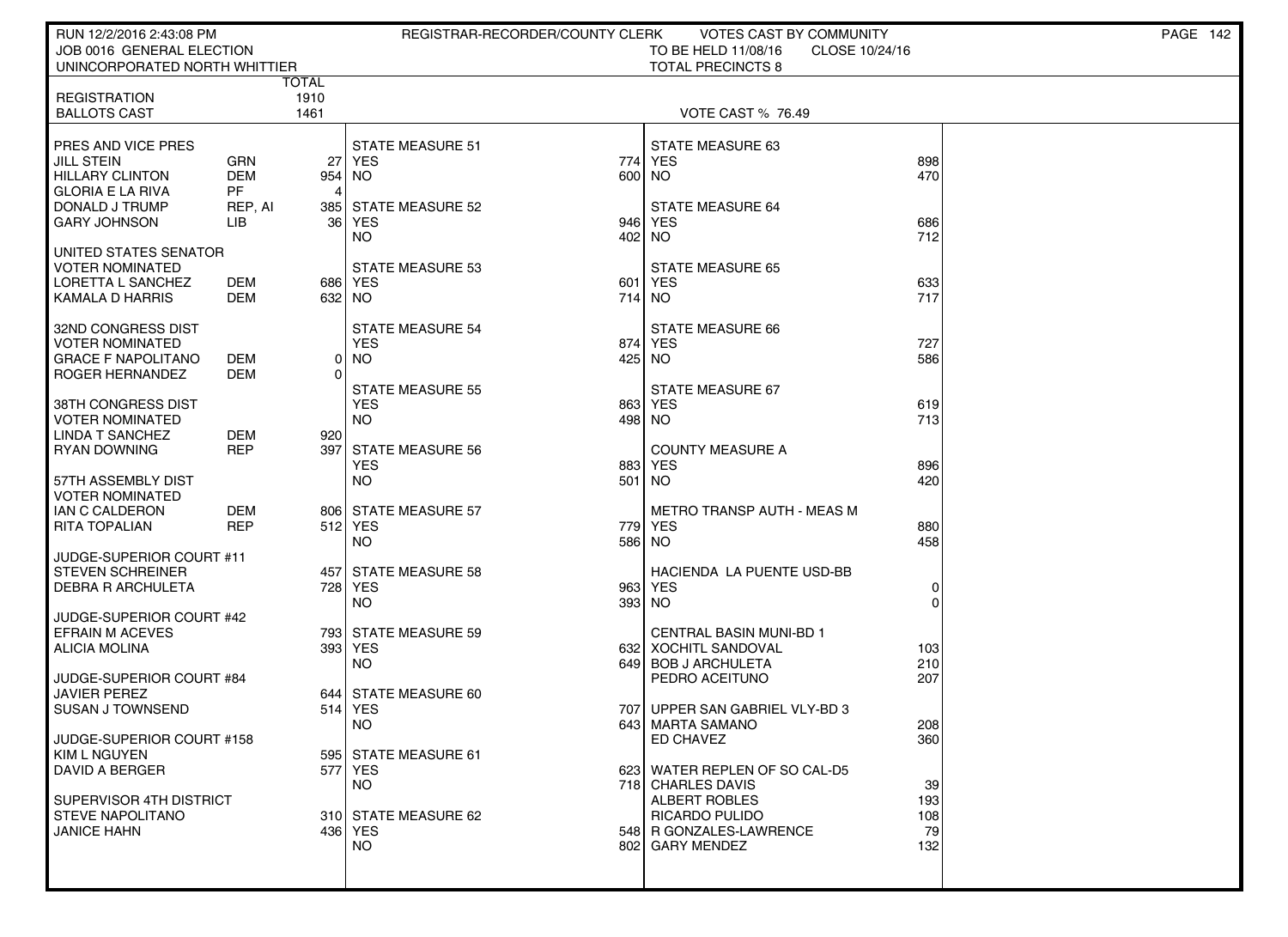| RUN 12/2/2016 2:43:08 PM                        |                          |              | REGISTRAR-RECORDER/COUNTY CLERK    |               | VOTES CAST BY COMMUNITY                |            | <b>PAGE 143</b> |
|-------------------------------------------------|--------------------------|--------------|------------------------------------|---------------|----------------------------------------|------------|-----------------|
| JOB 0016 GENERAL ELECTION                       |                          |              |                                    |               | TO BE HELD 11/08/16<br>CLOSE 10/24/16  |            |                 |
| UNINCORPORATED OCEAN VIEW                       |                          | <b>TOTAL</b> |                                    |               | <b>TOTAL PRECINCTS 2</b>               |            |                 |
| <b>REGISTRATION</b>                             |                          | 1343         |                                    |               |                                        |            |                 |
| <b>BALLOTS CAST</b>                             |                          | 1102         |                                    |               | VOTE CAST % 82.06                      |            |                 |
|                                                 |                          |              |                                    |               |                                        |            |                 |
| <b>PRES AND VICE PRES</b>                       |                          |              | <b>STATE MEASURE 53</b>            |               | <b>STATE MEASURE 65</b>                |            |                 |
| <b>JILL STEIN</b><br><b>HILLARY CLINTON</b>     | <b>GRN</b><br><b>DEM</b> | 566          | 17 YES<br>NO.                      | 467<br>513 NO | <b>YES</b>                             | 401<br>608 |                 |
| <b>GLORIA E LA RIVA</b>                         | <b>PF</b>                | $\Omega$     |                                    |               |                                        |            |                 |
| DONALD J TRUMP                                  | REP, AI                  |              | 428 STATE MEASURE 54               |               | STATE MEASURE 66                       |            |                 |
| <b>GARY JOHNSON</b>                             | LIB                      | 42           | YES                                | 673           | <b>YES</b>                             | 551        |                 |
|                                                 |                          |              | NO.                                | 306           | NO.                                    | 436        |                 |
| UNITED STATES SENATOR<br><b>VOTER NOMINATED</b> |                          |              | <b>STATE MEASURE 55</b>            |               | STATE MEASURE 67                       |            |                 |
| LORETTA L SANCHEZ                               | DEM                      |              | 295 YES                            | 438           | YES                                    | 462        |                 |
| <b>KAMALA D HARRIS</b>                          | DEM                      | 618 NO       |                                    | 579           | NO                                     | 554        |                 |
|                                                 |                          |              |                                    |               |                                        |            |                 |
| 33RD CONGRESS DIST                              |                          |              | <b>STATE MEASURE 56</b>            |               | <b>COUNTY MEASURE A</b>                |            |                 |
| I VOTER NOMINATED<br>  KENNETH W WRIGHT         | REP                      | 496 NO       | <b>YES</b>                         | 657           | <b>YES</b><br>393 NO                   | 561<br>444 |                 |
| l TED W LIEU                                    | <b>DEM</b>               | 520          |                                    |               |                                        |            |                 |
|                                                 |                          |              | <b>STATE MEASURE 57</b>            |               | <b>METRO TRANSP AUTH - MEAS M</b>      |            |                 |
| 66TH ASSEMBLY DIST                              |                          |              | <b>YES</b>                         | 596           | YES                                    | 531        |                 |
| I VOTER NOMINATED                               |                          |              | NO.                                | 419 NO        |                                        | 475        |                 |
| DAVID HADLEY                                    | REP                      | 539          |                                    |               | LOS ANGELES CC SPC-MEAS CC             |            |                 |
| AL MURATSUCHI                                   | DEM                      |              | 478 STATE MEASURE 58<br><b>YES</b> | 602           | <b>YES</b>                             | 481        |                 |
| JUDGE-SUPERIOR COURT #11                        |                          |              | <b>NO</b>                          | 410 NO        |                                        | 471        |                 |
| <b>STEVEN SCHREINER</b>                         |                          | 416          |                                    |               |                                        |            |                 |
| <b>DEBRA R ARCHULETA</b>                        |                          | 369          | <b>STATE MEASURE 59</b>            |               | WATER REPLEN OF SO CAL-D2              |            |                 |
| JUDGE-SUPERIOR COURT #42                        |                          |              | <b>YES</b><br>NO.                  | 4311<br>542   | MERRILL A KRUGER<br><b>JIM KENNEDY</b> | 120<br>254 |                 |
| EFRAIN M ACEVES                                 |                          | 580          |                                    |               | ROBERT KATHERMAN                       | 419        |                 |
| ALICIA MOLINA                                   |                          | 227          | STATE MEASURE 60                   |               |                                        |            |                 |
|                                                 |                          |              | <b>YES</b>                         | 379           |                                        |            |                 |
| JUDGE-SUPERIOR COURT #84                        |                          |              | <b>NO</b>                          | 631           |                                        |            |                 |
| <b>JAVIER PEREZ</b><br>I SUSAN J TOWNSEND       |                          | 210<br>585 l | <b>STATE MEASURE 61</b>            |               |                                        |            |                 |
|                                                 |                          |              | <b>YES</b>                         | 438           |                                        |            |                 |
| JUDGE-SUPERIOR COURT #158                       |                          |              | NO.                                | 574           |                                        |            |                 |
| <b>KIM L NGUYEN</b>                             |                          | 407          |                                    |               |                                        |            |                 |
| DAVID A BERGER                                  |                          |              | 398 STATE MEASURE 62               |               |                                        |            |                 |
| SUPERVISOR 4TH DISTRICT                         |                          |              | <b>YES</b><br>NO.                  | 449<br>583    |                                        |            |                 |
| <b>STEVE NAPOLITANO</b>                         |                          | 440          |                                    |               |                                        |            |                 |
| <b>JANICE HAHN</b>                              |                          |              | 484 STATE MEASURE 63               |               |                                        |            |                 |
|                                                 |                          |              | <b>YES</b>                         | 644           |                                        |            |                 |
| STATE MEASURE 51                                |                          |              | <b>NO</b>                          | 393           |                                        |            |                 |
| <b>YES</b><br><b>NO</b>                         |                          | 422<br>595   | <b>STATE MEASURE 64</b>            |               |                                        |            |                 |
|                                                 |                          |              | <b>YES</b>                         | 561           |                                        |            |                 |
| STATE MEASURE 52                                |                          |              | <b>NO</b>                          | 484           |                                        |            |                 |
| <b>YES</b>                                      |                          | 670          |                                    |               |                                        |            |                 |
| <b>NO</b>                                       |                          | 349          |                                    |               |                                        |            |                 |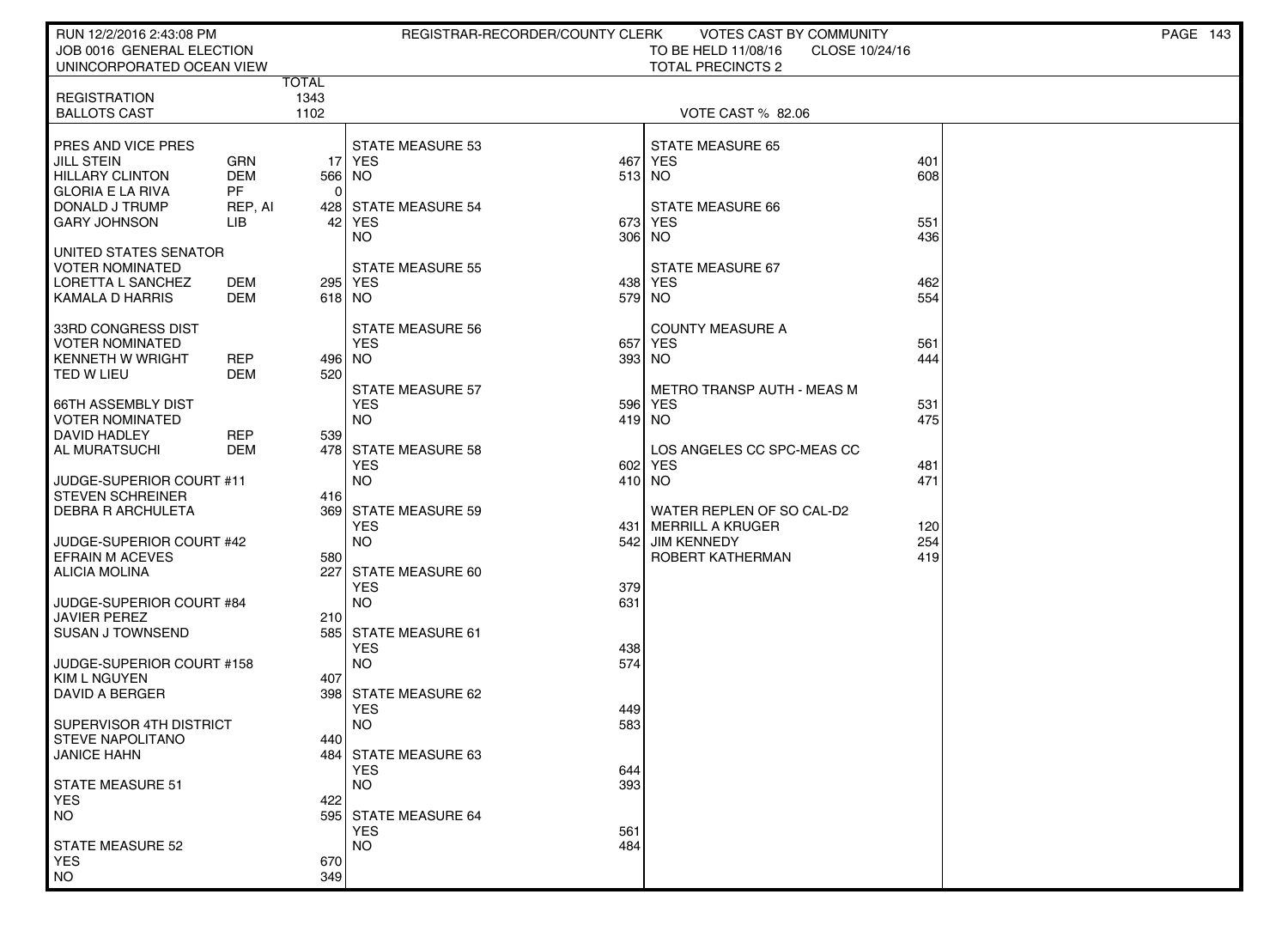| RUN 12/2/2016 2:43:08 PM                            |                      |          | REGISTRAR-RECORDER/COUNTY CLERK |        | VOTES CAST BY COMMUNITY                        |            |                            | PAGE 144 |     |
|-----------------------------------------------------|----------------------|----------|---------------------------------|--------|------------------------------------------------|------------|----------------------------|----------|-----|
| JOB 0016 GENERAL ELECTION                           |                      |          |                                 |        | TO BE HELD 11/08/16<br>CLOSE 10/24/16          |            |                            |          |     |
| UNINCORPORATED PEARBLOSSOM                          |                      |          |                                 |        | <b>TOTAL PRECINCTS 4</b>                       |            |                            |          |     |
| <b>REGISTRATION</b>                                 | TOTAL<br>1366        |          |                                 |        |                                                |            |                            |          |     |
| <b>BALLOTS CAST</b>                                 | 1048                 |          |                                 |        | <b>VOTE CAST % 76.72</b>                       |            |                            |          |     |
|                                                     |                      |          |                                 |        |                                                |            |                            |          |     |
| PRES AND VICE PRES                                  |                      |          | JUDGE-SUPERIOR COURT #158       |        | <b>STATE MEASURE 61</b>                        |            | ANTELOPE VLY E KERN WTR-D7 |          |     |
| JILL STEIN                                          | GRN                  |          | 19 KIM L NGUYEN                 |        | 374 YES                                        |            | 341   N A WEISENBERGER     |          | 44  |
| <b>HILLARY CLINTON</b>                              | <b>DEM</b>           | 337      | DAVID A BERGER                  |        | 430 NO                                         |            | 630 GARY L VANDAM          |          | 121 |
| <b>GLORIA E LA RIVA</b><br>DONALD J TRUMP           | <b>PF</b><br>REP, AI | 6        | 617 SUPERVISOR 5TH DISTRICT     |        | STATE MEASURE 62                               |            |                            |          |     |
| <b>GARY JOHNSON</b>                                 | LIB                  |          | 39 DARRELL PARK                 | 266    | <b>YES</b>                                     | 288        |                            |          |     |
|                                                     |                      |          | <b>KATHRYN BARGER</b>           |        | 616 NO                                         | 692        |                            |          |     |
| UNITED STATES SENATOR                               |                      |          |                                 |        |                                                |            |                            |          |     |
| VOTER NOMINATED                                     |                      |          | STATE MEASURE 51                |        | STATE MEASURE 63                               |            |                            |          |     |
| LORETTA L SANCHEZ                                   | DEM                  |          | 336 YES                         | 3711   | YES                                            | 325        |                            |          |     |
| KAMALA D HARRIS                                     | <b>DEM</b>           |          | 482 NO                          | 617 NO |                                                | 667        |                            |          |     |
| <b>25TH CONGRESS DIST</b>                           |                      |          | STATE MEASURE 52                |        | STATE MEASURE 64                               |            |                            |          |     |
| <b>VOTER NOMINATED</b>                              |                      |          | <b>YES</b>                      | 614    | <b>YES</b>                                     | 508        |                            |          |     |
| <b>STEVE KNIGHT</b>                                 | <b>REP</b>           |          | 653 NO                          |        | 368 NO                                         | 495        |                            |          |     |
| <b>BRYAN CAFORIO</b>                                | <b>DEM</b>           | 327      |                                 |        |                                                |            |                            |          |     |
|                                                     |                      |          | <b>STATE MEASURE 53</b>         |        | <b>STATE MEASURE 65</b>                        |            |                            |          |     |
| 27TH CONGRESS DIST<br><b>VOTER NOMINATED</b>        |                      |          | <b>YES</b><br>NO.               |        | 459 YES<br>500 NO                              | 338<br>631 |                            |          |     |
| JACK ORSWELL                                        | <b>REP</b>           | $\Omega$ |                                 |        |                                                |            |                            |          |     |
| JUDY CHU                                            | DEM                  |          | <b>STATE MEASURE 54</b>         |        | STATE MEASURE 66                               |            |                            |          |     |
|                                                     |                      |          | <b>YES</b>                      | 638    | YES                                            | 567        |                            |          |     |
| 21ST STATE SENATE DIST                              |                      |          | NO.                             |        | 319 NO                                         | 379        |                            |          |     |
| <b>VOTER NOMINATED</b>                              |                      |          |                                 |        |                                                |            |                            |          |     |
| JOHNATHON L ERVIN<br><b>SCOTT WILK</b>              | DEM<br><b>REP</b>    |          | 355 STATE MEASURE 55<br>616 YES |        | STATE MEASURE 67<br>463 YES                    | 351        |                            |          |     |
|                                                     |                      |          | NO.                             | 524    | NO                                             | 622        |                            |          |     |
| <b>25TH STATE SENATE DIST</b>                       |                      |          |                                 |        |                                                |            |                            |          |     |
| <b>VOTER NOMINATED</b>                              |                      |          | <b>STATE MEASURE 56</b>         |        | <b>COUNTY MEASURE A</b>                        |            |                            |          |     |
| A J PORTANTINO                                      | DEM                  |          | 0 YES                           |        | 409 YES                                        | 453        |                            |          |     |
| M D ANTONOVICH                                      | <b>REP</b>           |          | 0 NO                            |        | 598 NO                                         | 524        |                            |          |     |
| 36TH ASSEMBLY DIST                                  |                      |          | <b>STATE MEASURE 57</b>         |        | METRO TRANSP AUTH - MEAS M                     |            |                            |          |     |
| <b>VOTER NOMINATED</b>                              |                      |          | <b>YES</b>                      |        | 433 YES                                        | 420        |                            |          |     |
| <b>STEVE FOX</b>                                    | DEM                  |          | 311 NO                          |        | 551 NO                                         | 554        |                            |          |     |
| <b>TOM LACKEY</b>                                   | <b>REP</b>           | 665      |                                 |        |                                                |            |                            |          |     |
|                                                     |                      |          | <b>STATE MEASURE 58</b>         |        | ANTELOPE VLY CCD - MEAS AV                     |            |                            |          |     |
| JUDGE-SUPERIOR COURT #11                            |                      |          | <b>YES</b>                      |        | 553 YES                                        | 528<br>403 |                            |          |     |
| <b>STEVEN SCHREINER</b><br><b>DEBRA R ARCHULETA</b> |                      | 395      | 414 NO                          | 428 NO |                                                |            |                            |          |     |
|                                                     |                      |          | STATE MEASURE 59                |        | ANTELOPE VALLEY HEALTH BD                      |            |                            |          |     |
| JUDGE-SUPERIOR COURT #42                            |                      |          | <b>YES</b>                      |        | 387 MATEO OLIVAREZ                             | 282        |                            |          |     |
| <b>EFRAIN M ACEVES</b>                              |                      |          | 541 NO                          |        | 568 DODDANNA KRISHNA                           | 391        |                            |          |     |
| <b>ALICIA MOLINA</b>                                |                      | 254      |                                 |        | <b>MICHAEL P RIVES</b>                         | 188        |                            |          |     |
| JUDGE-SUPERIOR COURT #84                            |                      |          | STATE MEASURE 60<br><b>YES</b>  |        | <b>KRISTINA HONG</b><br>425 ABDALLAH S FARRUKH | 455<br>430 |                            |          |     |
| JAVIER PEREZ                                        |                      |          | 237 INO                         |        | 539 BERNA LEE MAYER                            | 261        |                            |          |     |
| <b>SUSAN J TOWNSEND</b>                             |                      | 558      |                                 |        |                                                |            |                            |          |     |
|                                                     |                      |          |                                 |        |                                                |            |                            |          |     |
|                                                     |                      |          |                                 |        |                                                |            |                            |          |     |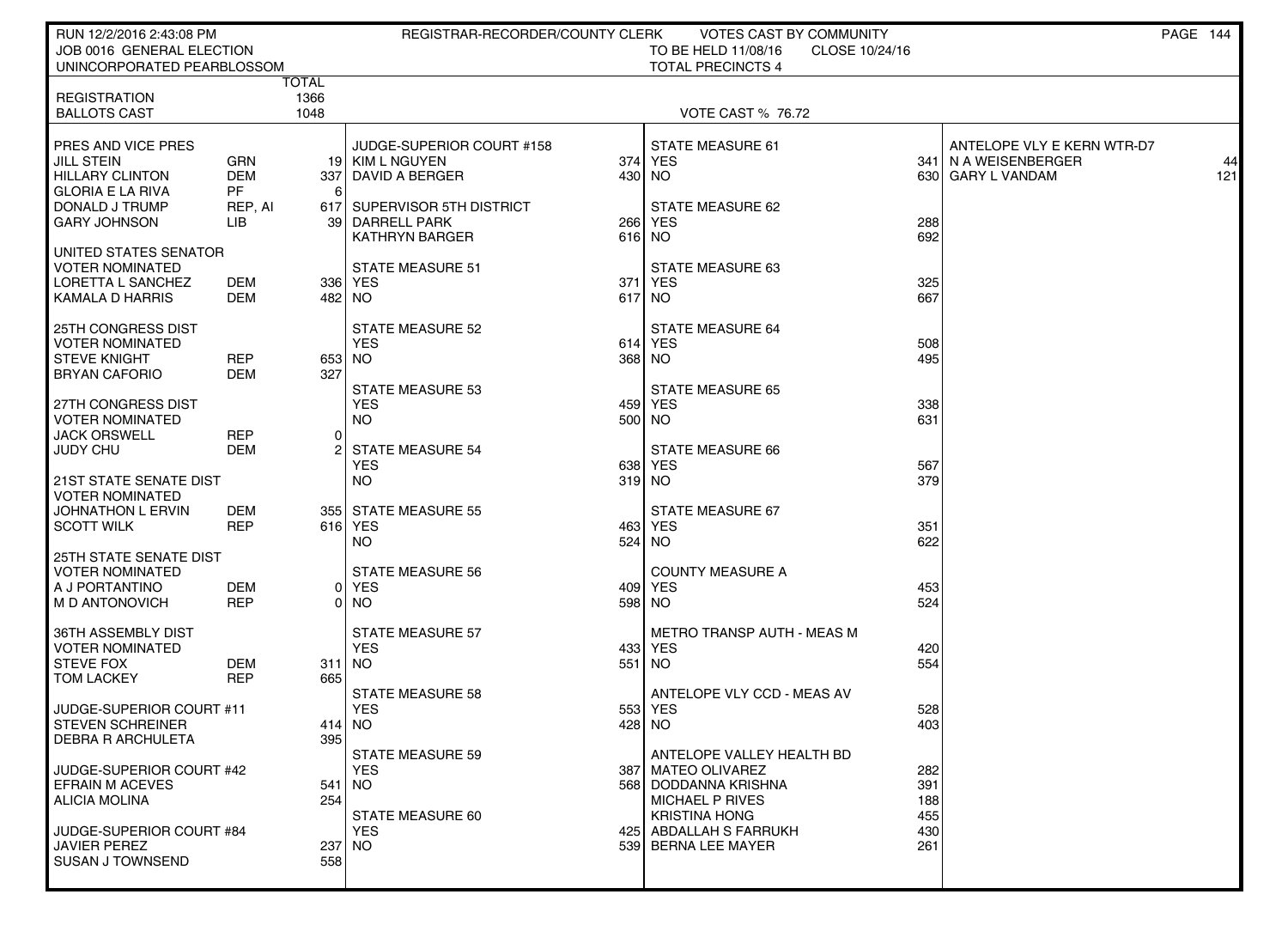| RUN 12/2/2016 2:43:08 PM<br>JOB 0016 GENERAL ELECTION |                          |                     | REGISTRAR-RECORDER/COUNTY CLERK       |          | <b>VOTES CAST BY COMMUNITY</b><br>TO BE HELD 11/08/16<br>CLOSE 10/24/16 |          | PAGE 145 |
|-------------------------------------------------------|--------------------------|---------------------|---------------------------------------|----------|-------------------------------------------------------------------------|----------|----------|
| UNINCORPORATED PIONEER                                |                          |                     |                                       |          | <b>TOTAL PRECINCTS 1</b>                                                |          |          |
| <b>REGISTRATION</b>                                   |                          | <b>TOTAL</b><br>230 |                                       |          |                                                                         |          |          |
| <b>BALLOTS CAST</b>                                   |                          | 112                 |                                       |          | VOTE CAST % 48.7                                                        |          |          |
|                                                       |                          |                     |                                       |          |                                                                         |          |          |
| PRES AND VICE PRES                                    |                          |                     | <b>STATE MEASURE 53</b>               |          | <b>STATE MEASURE 65</b>                                                 |          |          |
| <b>JILL STEIN</b><br><b>HILLARY CLINTON</b>           | <b>GRN</b><br><b>DEM</b> |                     | 2 YES<br>80 NO                        | 59<br>36 | <b>YES</b><br><b>NO</b>                                                 | 48<br>52 |          |
| <b>GLORIA E LA RIVA</b>                               | <b>PF</b>                | $\Omega$            |                                       |          |                                                                         |          |          |
| DONALD J TRUMP                                        | REP, AI                  | 24 I                | STATE MEASURE 54                      |          | STATE MEASURE 66                                                        |          |          |
| <b>GARY JOHNSON</b>                                   | LІВ                      | 3                   | <b>YES</b>                            | 67       | <b>YES</b>                                                              | 44<br>51 |          |
| UNITED STATES SENATOR                                 |                          |                     | <b>NO</b>                             | 30       | <b>NO</b>                                                               |          |          |
| <b>VOTER NOMINATED</b>                                |                          |                     | <b>STATE MEASURE 55</b>               |          | STATE MEASURE 67                                                        |          |          |
| LORETTA L SANCHEZ                                     | DEM                      |                     | 44   YES                              | 72       | <b>YES</b>                                                              | 51       |          |
| KAMALA D HARRIS                                       | <b>DEM</b>               |                     | 56   NO                               | 27       | <b>NO</b>                                                               | 45       |          |
| 38TH CONGRESS DIST                                    |                          |                     | <b>STATE MEASURE 56</b>               |          | <b>COUNTY MEASURE A</b>                                                 |          |          |
| <b>VOTER NOMINATED</b>                                |                          |                     | <b>YES</b>                            | 79       | <b>YES</b>                                                              | 74       |          |
| <b>LINDA T SANCHEZ</b>                                | <b>DEM</b>               |                     | 79 NO                                 | 22       | <b>NO</b>                                                               | 22       |          |
| <b>RYAN DOWNING</b>                                   | <b>REP</b>               | 25                  | <b>STATE MEASURE 57</b>               |          | <b>METRO TRANSP AUTH - MEAS M</b>                                       |          |          |
| 58TH ASSEMBLY DIST                                    |                          |                     | <b>YES</b>                            | 60       | <b>YES</b>                                                              | 70       |          |
| <b>VOTER NOMINATED</b>                                |                          |                     | <b>NO</b>                             | 39       | <b>NO</b>                                                               | 28       |          |
| RAMIRO ALVARADO                                       | <b>REP</b>               | 25                  |                                       |          |                                                                         |          |          |
| <b>CRISTINA GARCIA</b>                                | <b>DEM</b>               | 77                  | <b>STATE MEASURE 58</b><br><b>YES</b> |          | <b>CENTRAL BASIN MUNI-BD 5</b><br>78 JUDY P ROLDAN                      | 36       |          |
| JUDGE-SUPERIOR COURT #11                              |                          |                     | <b>NO</b>                             | 18       | PHILLIP HAWKINS                                                         | 49       |          |
| <b>STEVEN SCHREINER</b>                               |                          | 29                  |                                       |          | <b>JAY W GRAY</b>                                                       |          |          |
| <b>DEBRA R ARCHULETA</b>                              |                          | 67                  | <b>STATE MEASURE 59</b><br><b>YES</b> | 65       |                                                                         |          |          |
| JUDGE-SUPERIOR COURT #42                              |                          |                     | <b>NO</b>                             | 25       |                                                                         |          |          |
| <b>EFRAIN M ACEVES</b>                                |                          | 64                  |                                       |          |                                                                         |          |          |
| <b>ALICIA MOLINA</b>                                  |                          |                     | 33 STATE MEASURE 60                   |          |                                                                         |          |          |
| JUDGE-SUPERIOR COURT #84                              |                          |                     | <b>YES</b><br><b>NO</b>               | 66<br>32 |                                                                         |          |          |
| <b>JAVIER PEREZ</b>                                   |                          | 43                  |                                       |          |                                                                         |          |          |
| <b>SUSAN J TOWNSEND</b>                               |                          | 52 l                | STATE MEASURE 61                      |          |                                                                         |          |          |
| JUDGE-SUPERIOR COURT #158                             |                          |                     | <b>YES</b><br><b>NO</b>               | 49<br>46 |                                                                         |          |          |
| <b>KIM L NGUYEN</b>                                   |                          | 56                  |                                       |          |                                                                         |          |          |
| DAVID A BERGER                                        |                          | 40                  | STATE MEASURE 62                      |          |                                                                         |          |          |
|                                                       |                          |                     | YES                                   | 59       |                                                                         |          |          |
| SUPERVISOR 4TH DISTRICT<br><b>STEVE NAPOLITANO</b>    |                          | 50                  | <b>NO</b>                             | 42       |                                                                         |          |          |
| JANICE HAHN                                           |                          |                     | 48 STATE MEASURE 63                   |          |                                                                         |          |          |
|                                                       |                          |                     | <b>YES</b>                            | 79       |                                                                         |          |          |
| <b>STATE MEASURE 51</b><br><b>YES</b>                 |                          | 57                  | <b>NO</b>                             | 23       |                                                                         |          |          |
| <b>NO</b>                                             |                          | 42                  | STATE MEASURE 64                      |          |                                                                         |          |          |
|                                                       |                          |                     | <b>YES</b>                            | 62       |                                                                         |          |          |
| <b>STATE MEASURE 52</b>                               |                          |                     | <b>NO</b>                             | 40       |                                                                         |          |          |
| <b>YES</b><br><b>NO</b>                               |                          | 79<br>25            |                                       |          |                                                                         |          |          |
|                                                       |                          |                     |                                       |          |                                                                         |          |          |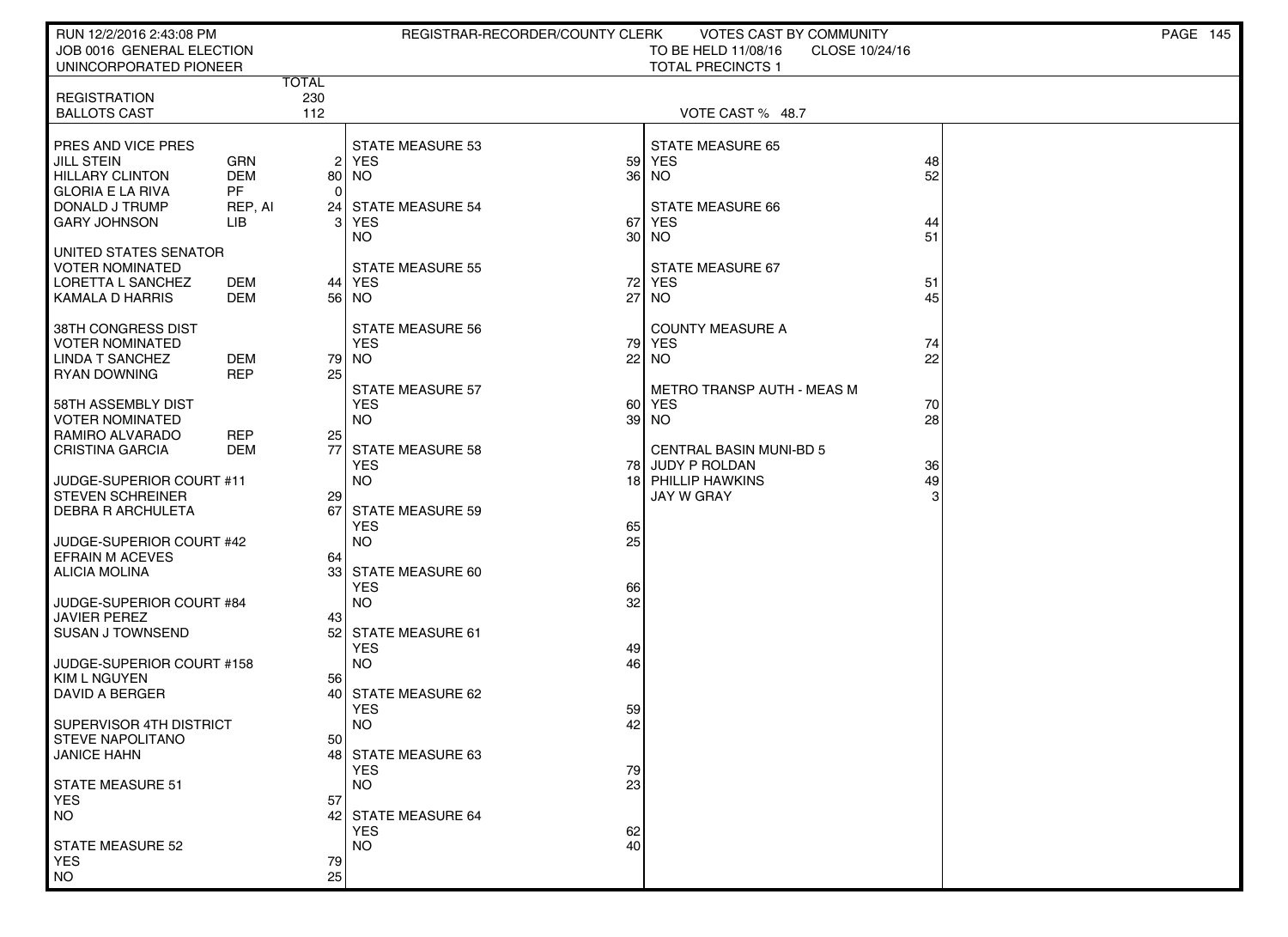| RUN 12/2/2016 2:43:08 PM                           |                          |            | REGISTRAR-RECORDER/COUNTY CLERK            |         | <b>VOTES CAST BY COMMUNITY</b>                     |              | PAGE 146 |
|----------------------------------------------------|--------------------------|------------|--------------------------------------------|---------|----------------------------------------------------|--------------|----------|
| JOB 0016 GENERAL ELECTION                          |                          |            |                                            |         | TO BE HELD 11/08/16<br>CLOSE 10/24/16              |              |          |
| UNINCORPORATED QUARTZ HILL                         | <b>TOTAL</b>             |            |                                            |         | <b>TOTAL PRECINCTS 6</b>                           |              |          |
| <b>REGISTRATION</b>                                |                          | 6713       |                                            |         |                                                    |              |          |
| <b>BALLOTS CAST</b>                                |                          | 5019       |                                            |         | <b>VOTE CAST % 74.77</b>                           |              |          |
|                                                    |                          |            |                                            |         |                                                    |              |          |
| PRES AND VICE PRES<br>JILL STEIN                   | <b>GRN</b>               |            | SUPERVISOR 5TH DISTRICT<br>70 DARRELL PARK | 1322    | STATE MEASURE 62<br>YES                            | 1258         |          |
| <b>HILLARY CLINTON</b>                             | <b>DEM</b>               | 1511       | KATHRYN BARGER                             | 2753 NO |                                                    | 3430         |          |
| <b>GLORIA E LA RIVA</b>                            | PF                       | 28         |                                            |         |                                                    |              |          |
| DONALD J TRUMP                                     | REP, AI                  |            | 3030 STATE MEASURE 51                      |         | <b>STATE MEASURE 63</b>                            |              |          |
| <b>GARY JOHNSON</b>                                | LIB                      | 202        | YES                                        | 2002    | <b>YES</b>                                         | 1668         |          |
|                                                    |                          |            | NO.                                        | 2656 NO |                                                    | 3016         |          |
| UNITED STATES SENATOR<br><b>VOTER NOMINATED</b>    |                          |            | <b>STATE MEASURE 52</b>                    |         | STATE MEASURE 64                                   |              |          |
| LORETTA L SANCHEZ                                  | DEM                      | 1761       | YES                                        | 2725    | <b>YES</b>                                         | 2400         |          |
| KAMALA D HARRIS                                    | DEM                      | 2192 NO    |                                            | 1886 NO |                                                    | 2390         |          |
|                                                    |                          |            |                                            |         |                                                    |              |          |
| 23RD CONGRESS DIST<br><b>VOTER NOMINATED</b>       |                          |            | STATE MEASURE 53<br><b>YES</b>             |         | <b>STATE MEASURE 65</b><br>2388 YES                |              |          |
| <b>WENDY REED</b>                                  | DEM                      | 1266 NO    |                                            | 2131 NO |                                                    | 1564<br>3071 |          |
| <b>KEVIN MCCARTHY</b>                              | <b>REP</b>               | 2612       |                                            |         |                                                    |              |          |
|                                                    |                          |            | <b>STATE MEASURE 54</b>                    |         | <b>STATE MEASURE 66</b>                            |              |          |
| 25TH CONGRESS DIST                                 |                          |            | <b>YES</b>                                 |         | 2876 YES                                           | 2853         |          |
| <b>VOTER NOMINATED</b>                             |                          |            | <b>NO</b>                                  | 1605 NO |                                                    | 1665         |          |
| <b>STEVE KNIGHT</b><br><b>BRYAN CAFORIO</b>        | <b>REP</b><br><b>DEM</b> | 551<br>189 | <b>STATE MEASURE 55</b>                    |         | STATE MEASURE 67                                   |              |          |
|                                                    |                          |            | <b>YES</b>                                 | 2218    | <b>YES</b>                                         | 1510         |          |
| <b>21ST STATE SENATE DIST</b>                      |                          |            | NO.                                        | 2406 NO |                                                    | 3087         |          |
| <b>VOTER NOMINATED</b>                             |                          |            |                                            |         |                                                    |              |          |
| JOHNATHON L ERVIN<br><b>SCOTT WILK</b>             | DEM<br><b>REP</b>        | 3103 YES   | 1549 STATE MEASURE 56                      | 2159    | <b>COUNTY MEASURE A</b><br><b>YES</b>              | 2371         |          |
|                                                    |                          |            | NO.                                        | 2593 NO |                                                    | 2195         |          |
| 36TH ASSEMBLY DIST                                 |                          |            |                                            |         |                                                    |              |          |
| <b>VOTER NOMINATED</b>                             |                          |            | <b>STATE MEASURE 57</b>                    |         | METRO TRANSP AUTH - MEAS M                         |              |          |
| <b>STEVE FOX</b>                                   | DEM                      | 1371 YES   |                                            |         | 1992 YES                                           | 2201         |          |
| <b>TOM LACKEY</b>                                  | <b>REP</b>               | 3310 NO    |                                            | 2697 NO |                                                    | 2369         |          |
| JUDGE-SUPERIOR COURT #11                           |                          |            | STATE MEASURE 58                           |         | ANTELOPE VLY CCD - MEAS AV                         |              |          |
| <b>STEVEN SCHREINER</b>                            |                          |            | 1888   YES                                 |         | 2628 YES                                           | 2648         |          |
| <b>DEBRA R ARCHULETA</b>                           |                          | 1979 NO    |                                            | 1991 NO |                                                    | 1800         |          |
|                                                    |                          |            |                                            |         |                                                    |              |          |
| JUDGE-SUPERIOR COURT #42<br><b>EFRAIN M ACEVES</b> |                          | 2731       | <b>STATE MEASURE 59</b><br>YES             |         | ANTELOPE VALLEY HEALTH BD<br>1631   MATEO OLIVAREZ | 1549         |          |
| <b>ALICIA MOLINA</b>                               |                          | 1087       | NO.                                        |         | 2806   DODDANNA KRISHNA                            | 1654         |          |
|                                                    |                          |            |                                            |         | <b>MICHAEL P RIVES</b>                             | 1004         |          |
| JUDGE-SUPERIOR COURT #84                           |                          |            | STATE MEASURE 60                           |         | <b>KRISTINA HONG</b>                               | 2331         |          |
| <b>JAVIER PEREZ</b>                                |                          |            | 1396   YES                                 |         | 2169 ABDALLAH S FARRUKH                            | 1902         |          |
| SUSAN J TOWNSEND                                   |                          | 2379 NO    |                                            |         | 2399 BERNA LEE MAYER                               | 1137         |          |
| JUDGE-SUPERIOR COURT #158                          |                          |            | STATE MEASURE 61                           |         | ANTELOPE VLY E KERN WTR-D4                         |              |          |
| KIM L NGUYEN                                       |                          |            | 1783   YES                                 |         | 1510 CHRIST L GROSS                                | 968          |          |
| <b>DAVID A BERGER</b>                              |                          | 2056 NO    |                                            |         | 3121 JUSTIN G LANE                                 | 3080         |          |
|                                                    |                          |            |                                            |         |                                                    |              |          |
|                                                    |                          |            |                                            |         |                                                    |              |          |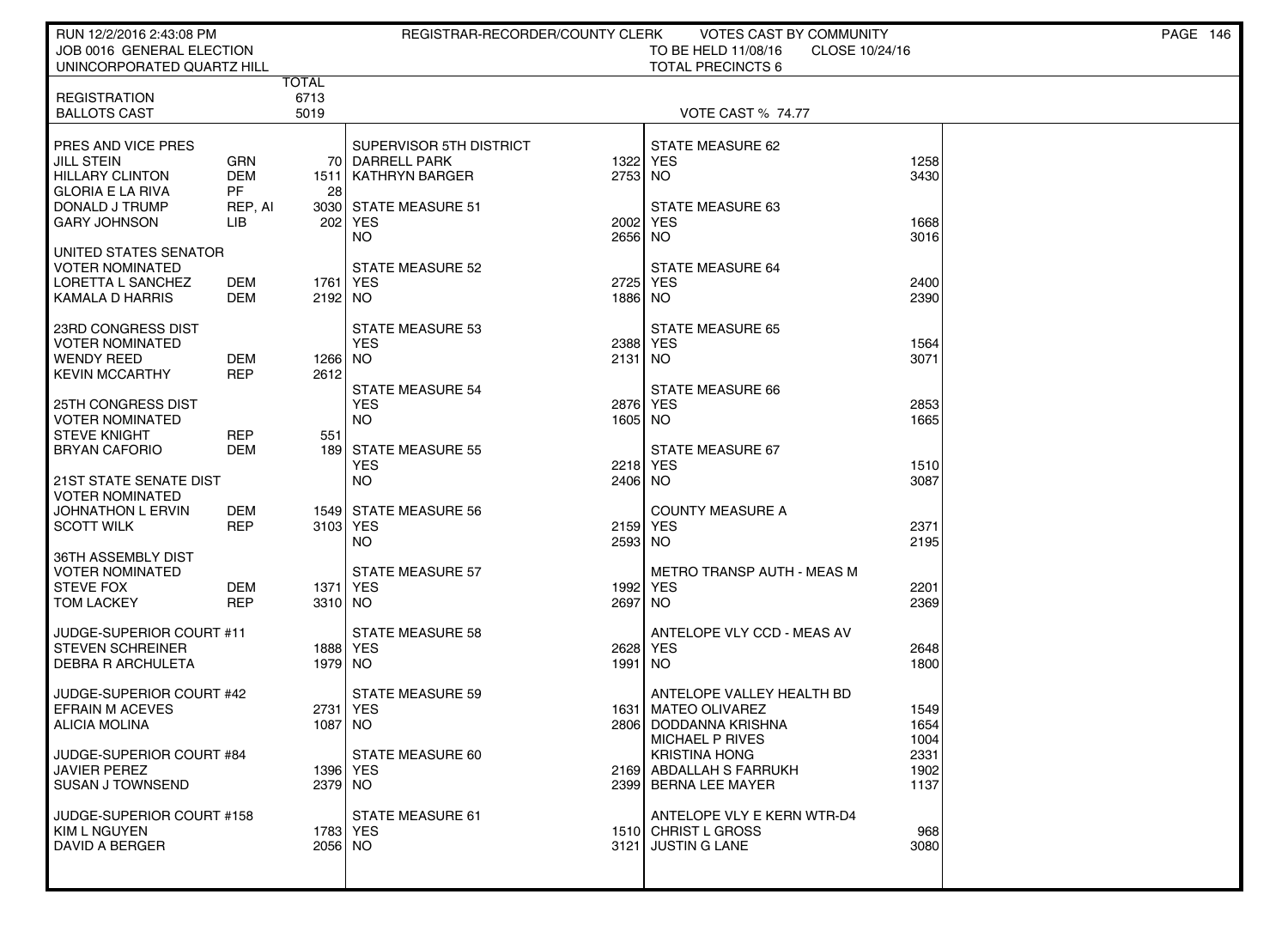| RUN 12/2/2016 2:43:08 PM<br>JOB 0016 GENERAL ELECTION                                                                                 |                                                  |                              | REGISTRAR-RECORDER/COUNTY CLERK                                                                                                      |                            | <b>VOTES CAST BY COMMUNITY</b><br>TO BE HELD 11/08/16<br>CLOSE 10/24/16 |                      |                                                                                                   | PAGE 147                           |
|---------------------------------------------------------------------------------------------------------------------------------------|--------------------------------------------------|------------------------------|--------------------------------------------------------------------------------------------------------------------------------------|----------------------------|-------------------------------------------------------------------------|----------------------|---------------------------------------------------------------------------------------------------|------------------------------------|
| UNINCORPORATED RAMONA                                                                                                                 |                                                  |                              |                                                                                                                                      |                            | <b>TOTAL PRECINCTS 14</b>                                               |                      |                                                                                                   |                                    |
| <b>REGISTRATION</b><br><b>BALLOTS CAST</b>                                                                                            |                                                  | <b>TOTAL</b><br>7426<br>5550 |                                                                                                                                      |                            | <b>VOTE CAST % 74.74</b>                                                |                      |                                                                                                   |                                    |
| PRES AND VICE PRES<br><b>JILL STEIN</b><br><b>HILLARY CLINTON</b><br><b>GLORIA E LA RIVA</b><br>DONALD J TRUMP<br><b>GARY JOHNSON</b> | GRN<br><b>DEM</b><br><b>PF</b><br>REP, AI<br>LIB | 34                           | JUDGE-SUPERIOR COURT #11<br>101   STEVEN SCHREINER<br>3355 DEBRA R ARCHULETA<br>1732 JUDGE-SUPERIOR COURT #42<br>145 EFRAIN M ACEVES | 2645 NO<br>2696            | <b>STATE MEASURE 58</b><br>1810 YES<br>STATE MEASURE 59<br>YES          | 3616<br>1521         | WALNUT VALLEY USD-MEAS WV<br>∣ YES<br>NO.<br>UPPER SAN GABRIEL VLY-BD 4<br>2218 ALFONSO CONTRERAS | $\Omega$<br>$\overline{0}$<br>1579 |
| UNITED STATES SENATOR<br>VOTER NOMINATED<br>LORETTA L SANCHEZ<br><b>KAMALA D HARRIS</b>                                               | DEM<br><b>DEM</b>                                |                              | <b>ALICIA MOLINA</b><br><b>JUDGE-SUPERIOR COURT #84</b><br>2309 JAVIER PEREZ<br>2435   SUSAN J TOWNSEND                              | 1723 NO<br>2360<br>2026 NO | STATE MEASURE 60<br>YES                                                 | 2657<br>2810<br>2289 | <b>MICHAEL TOUHEY</b>                                                                             | 1479                               |
| 32ND CONGRESS DIST<br>VOTER NOMINATED<br><b>GRACE F NAPOLITANO</b><br>ROGER HERNANDEZ                                                 | DEM<br>DEM                                       | 1892                         | JUDGE-SUPERIOR COURT #158<br><b>KIM L NGUYEN</b><br>2570 DAVID A BERGER<br>SUPERVISOR 5TH DISTRICT                                   | 2021<br>2399 NO            | <b>STATE MEASURE 61</b><br><b>YES</b><br>STATE MEASURE 62               | 2286<br>2822         |                                                                                                   |                                    |
| 39TH CONGRESS DIST<br>VOTER NOMINATED<br>ED ROYCE<br><b>BRETT MURDOCK</b>                                                             | <b>REP</b><br><b>DEM</b>                         | $\Omega$                     | <b>DARRELL PARK</b><br><b>KATHRYN BARGER</b><br><b>STATE MEASURE 51</b><br>YES                                                       | 1562 NO<br>2793            | 1213 YES<br>STATE MEASURE 63<br>YES                                     | 2069<br>3099<br>3225 |                                                                                                   |                                    |
| <b>25TH STATE SENATE DIST</b><br>VOTER NOMINATED<br>A J PORTANTINO<br>M D ANTONOVICH                                                  | DEM<br><b>REP</b>                                | -51<br>131 l                 | NO.<br><b>STATE MEASURE 52</b><br>YES<br>NO.                                                                                         | 2366 NO<br>3571<br>1542 NO | <b>STATE MEASURE 64</b><br><b>YES</b>                                   | 1934<br>2717<br>2579 |                                                                                                   |                                    |
| 29TH STATE SENATE DIST<br><b>VOTER NOMINATED</b><br>JOSH NEWMAN<br>LING LING CHANG                                                    | DEM<br><b>REP</b>                                |                              | <b>STATE MEASURE 53</b><br>328 YES<br>585   NO                                                                                       | 2471<br>2490 NO            | <b>STATE MEASURE 65</b><br><b>YES</b>                                   | 2283<br>2790         |                                                                                                   |                                    |
| 41ST ASSEMBLY DIST<br><b>VOTER NOMINATED</b><br><b>CHRIS HOLDEN</b><br><b>CASEY C HIGGINS</b>                                         | DEM<br><b>REP</b>                                | 55 <br>124                   | <b>STATE MEASURE 54</b><br><b>YES</b><br>NO.                                                                                         | 3251<br>1682 NO            | STATE MEASURE 66<br><b>YES</b>                                          | 2876<br>2098         |                                                                                                   |                                    |
| 48TH ASSEMBLY DIST<br>VOTER NOMINATED<br><b>BLANCA E RUBIO</b><br><b>CORY ELLENSON</b>                                                | DEM<br><b>REP</b>                                | 2589                         | <b>STATE MEASURE 55</b><br><b>YES</b><br>NO.<br>1236 STATE MEASURE 56                                                                | 3229<br>1896 NO            | STATE MEASURE 67<br>YES<br><b>COUNTY MEASURE A</b>                      | 2236<br>2792         |                                                                                                   |                                    |
| 55TH ASSEMBLY DIST<br><b>VOTER NOMINATED</b><br><b>GREGG D FRITCHLE</b>                                                               | DEM                                              |                              | <b>YES</b><br><b>NO</b><br>323 STATE MEASURE 57                                                                                      | 1978 NO                    | 3277 YES<br><b>METRO TRANSP AUTH - MEAS M</b>                           | 3404<br>1603         |                                                                                                   |                                    |
| PHILLIP CHEN                                                                                                                          | <b>REP</b>                                       |                              | 592 YES<br>NO.                                                                                                                       | 2244 NO                    | 2930 YES                                                                | 3245<br>1777         |                                                                                                   |                                    |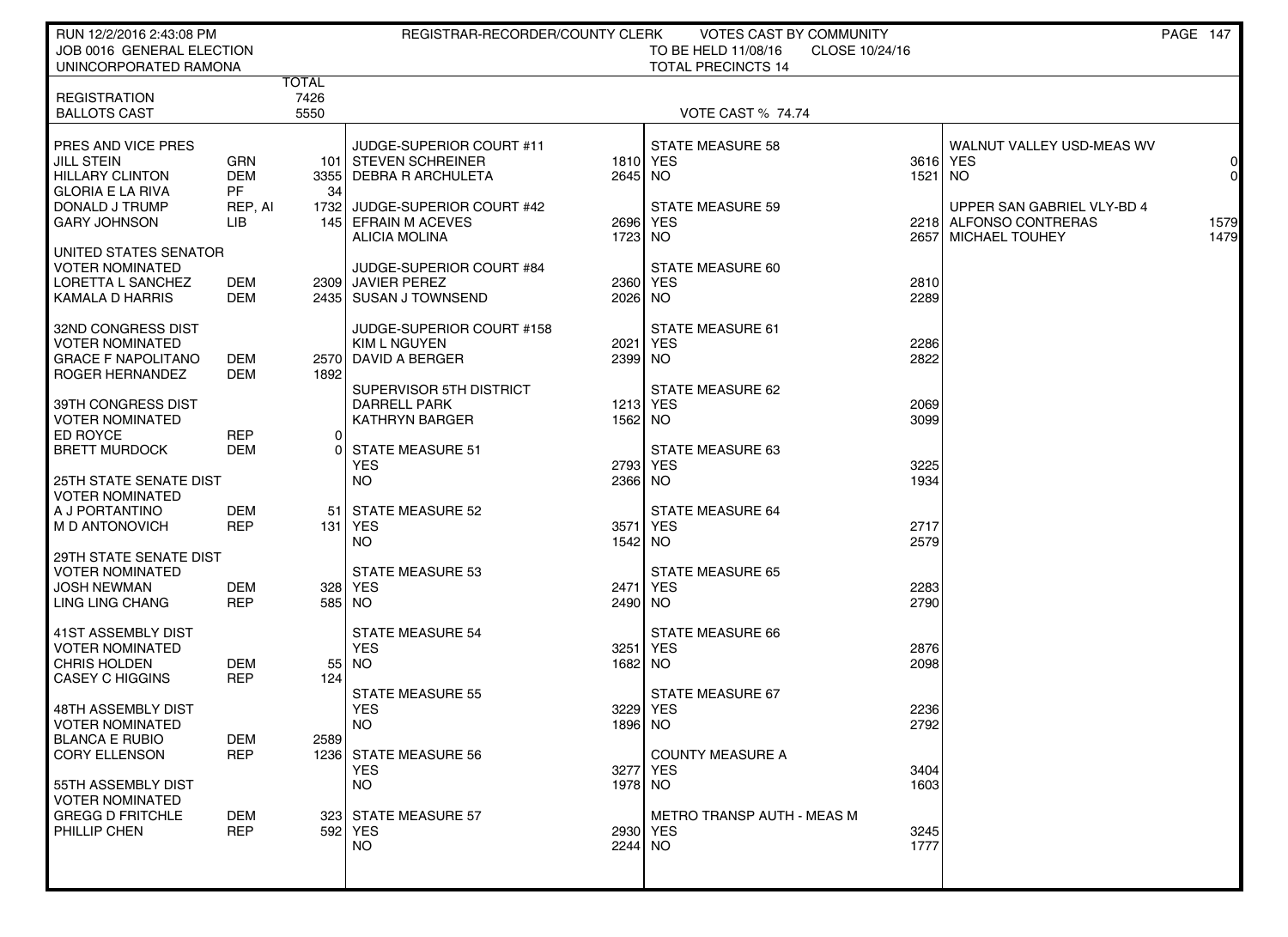| RUN 12/2/2016 2:43:08 PM                           |                          |                   | REGISTRAR-RECORDER/COUNTY CLERK  | <b>VOTES CAST BY COMMUNITY</b>                |                                        | PAGE 148                   |
|----------------------------------------------------|--------------------------|-------------------|----------------------------------|-----------------------------------------------|----------------------------------------|----------------------------|
| JOB 0016 GENERAL ELECTION                          |                          |                   |                                  | TO BE HELD 11/08/16<br>CLOSE 10/24/16         |                                        |                            |
| UNINCORPORATED RIO HONDO                           |                          |                   |                                  | <b>TOTAL PRECINCTS 5</b>                      |                                        |                            |
| <b>REGISTRATION</b>                                |                          | <b>TOTAL</b><br>0 |                                  |                                               |                                        |                            |
| <b>BALLOTS CAST</b>                                |                          | $\mathbf 0$       |                                  | <b>VOTE CAST %</b><br>$\overline{\mathbf{0}}$ |                                        |                            |
|                                                    |                          |                   |                                  |                                               |                                        |                            |
| <b>PRES AND VICE PRES</b>                          |                          |                   | <b>STATE MEASURE 54</b>          | <b>STATE MEASURE 66</b>                       |                                        | UPPER SAN GABRIEL VLY-BD 3 |
| <b>JILL STEIN</b>                                  | <b>GRN</b>               |                   | 0 YES                            | 0 YES                                         | 0 MARTA SAMANO                         | 0                          |
| <b>HILLARY CLINTON</b>                             | <b>DEM</b>               | 01                | NO.<br>0                         | NO.                                           | <b>ED CHAVEZ</b><br>$\Omega$           | $\Omega$                   |
| GLORIA E LA RIVA                                   | <b>PF</b>                | ΩI                |                                  |                                               |                                        |                            |
| DONALD J TRUMP                                     | REP, AI                  | 01                | <b>STATE MEASURE 55</b>          | <b>STATE MEASURE 67</b>                       |                                        | WATER REPLEN OF SO CAL-D5  |
| <b>GARY JOHNSON</b>                                | LІВ                      | ΩI                | <b>YES</b>                       | 0 YES                                         | <b>CHARLES DAVIS</b><br>$\overline{0}$ | $\Omega$                   |
|                                                    |                          |                   | NO.<br>0                         | NO.                                           | ALBERT ROBLES<br>0                     | $\overline{0}$             |
| UNITED STATES SENATOR                              |                          |                   |                                  |                                               | <b>RICARDO PULIDO</b>                  | $\overline{0}$             |
| <b>VOTER NOMINATED</b><br><b>LORETTA L SANCHEZ</b> |                          |                   | <b>STATE MEASURE 56</b><br>0 YES | <b>COUNTY MEASURE A</b><br>0 YES              |                                        | R GONZALES-LAWRENCE<br>0   |
| KAMALA D HARRIS                                    | <b>DEM</b><br><b>DEM</b> |                   | 0 NO                             | 0 NO                                          | <b>GARY MENDEZ</b><br>0<br>O           |                            |
|                                                    |                          |                   |                                  |                                               |                                        |                            |
| 38TH CONGRESS DIST                                 |                          |                   | <b>STATE MEASURE 57</b>          | <b>METRO TRANSP AUTH - MEAS M</b>             |                                        |                            |
| <b>VOTER NOMINATED</b>                             |                          |                   | <b>YES</b><br>01                 | <b>YES</b>                                    | 0                                      |                            |
| LINDA T SANCHEZ                                    | <b>DEM</b>               |                   | 0 NO<br>01                       | <b>NO</b>                                     | $\Omega$                               |                            |
| <b>RYAN DOWNING</b>                                | <b>REP</b>               | ΩI                |                                  |                                               |                                        |                            |
|                                                    |                          |                   | <b>STATE MEASURE 58</b>          | LOS ANGELES CC SPC-MEAS CC                    |                                        |                            |
| 57TH ASSEMBLY DIST                                 |                          |                   | <b>YES</b><br>01                 | <b>YES</b>                                    | 0                                      |                            |
| <b>VOTER NOMINATED</b>                             |                          |                   | NO.<br>01                        | NO <sub>1</sub>                               | $\mathbf 0$                            |                            |
| IAN C CALDERON                                     | <b>DEM</b>               | Οl                |                                  |                                               |                                        |                            |
| RITA TOPALIAN                                      | <b>REP</b>               | ΩI                | <b>STATE MEASURE 59</b>          | EL RANCHO USD - MEAS ER                       |                                        |                            |
|                                                    |                          |                   | <b>YES</b>                       | 0 YES                                         | 0                                      |                            |
| JUDGE-SUPERIOR COURT #11                           |                          |                   | <b>NO</b><br>0                   | <b>NO</b>                                     | $\Omega$                               |                            |
| <b>STEVEN SCHREINER</b>                            |                          | $\Omega$<br>U     | STATE MEASURE 60                 | EL RANCHO USD - MEAS RR                       |                                        |                            |
| <b>DEBRA R ARCHULETA</b>                           |                          |                   | <b>YES</b>                       | 0 YES                                         | 0                                      |                            |
| JUDGE-SUPERIOR COURT #42                           |                          |                   | <b>NO</b>                        | 0 NO                                          | $\Omega$                               |                            |
| EFRAIN M ACEVES                                    |                          | 01                |                                  |                                               |                                        |                            |
| ALICIA MOLINA                                      |                          | $\Omega$          | <b>STATE MEASURE 61</b>          | <b>GARVEY SCH SPC - MEAS GA</b>               |                                        |                            |
|                                                    |                          |                   | <b>YES</b>                       | 0 YES                                         | 0                                      |                            |
| JUDGE-SUPERIOR COURT #84                           |                          |                   | <b>NO</b><br>01                  | <b>NO</b>                                     | 0                                      |                            |
| <b>JAVIER PEREZ</b>                                |                          | 0                 |                                  |                                               |                                        |                            |
| I SUSAN J TOWNSEND                                 |                          | 01                | STATE MEASURE 62                 | ALHAMBRA BD EDUC 3RD DIST                     |                                        |                            |
|                                                    |                          |                   | <b>YES</b>                       | 0 Y E WEST-PALMA                              | 0                                      |                            |
| JUDGE-SUPERIOR COURT #158                          |                          |                   | <b>NO</b><br>0                   | P RODRIGUEZ-MACKINTOSH                        | $\Omega$                               |                            |
| KIM L NGUYEN                                       |                          | 0                 |                                  |                                               |                                        |                            |
| DAVID A BERGER                                     |                          | ΩI                | STATE MEASURE 63<br><b>YES</b>   | ALHAMBRA USD SPC - MEAS AE<br>0 YES           |                                        |                            |
| STATE MEASURE 51                                   |                          |                   | <b>NO</b><br>0                   | <b>NO</b>                                     | 0<br>$\Omega$                          |                            |
| I YES                                              |                          | 01                |                                  |                                               |                                        |                            |
| I NO                                               |                          | 01                | STATE MEASURE 64                 | ALHAMBRA USD SPC - MEAS HS                    |                                        |                            |
|                                                    |                          |                   | <b>YES</b>                       | 0 YES                                         | 0                                      |                            |
| <b>STATE MEASURE 52</b>                            |                          |                   | NO.                              | $0$ NO                                        | $\Omega$                               |                            |
| l YES                                              |                          | 0                 |                                  |                                               |                                        |                            |
| <b>NO</b>                                          |                          | O                 | <b>STATE MEASURE 65</b>          | <b>CENTRAL BASIN MUNI-BD 1</b>                |                                        |                            |
|                                                    |                          |                   | <b>YES</b>                       | 0 XOCHITL SANDOVAL                            | 0                                      |                            |
| <b>STATE MEASURE 53</b>                            |                          |                   | <b>NO</b><br>ΩI                  | <b>BOB J ARCHULETA</b>                        | 0                                      |                            |
| <b>YES</b>                                         |                          | 0                 |                                  | PEDRO ACEITUNO                                | $\Omega$                               |                            |
| l NO                                               |                          | 0                 |                                  |                                               |                                        |                            |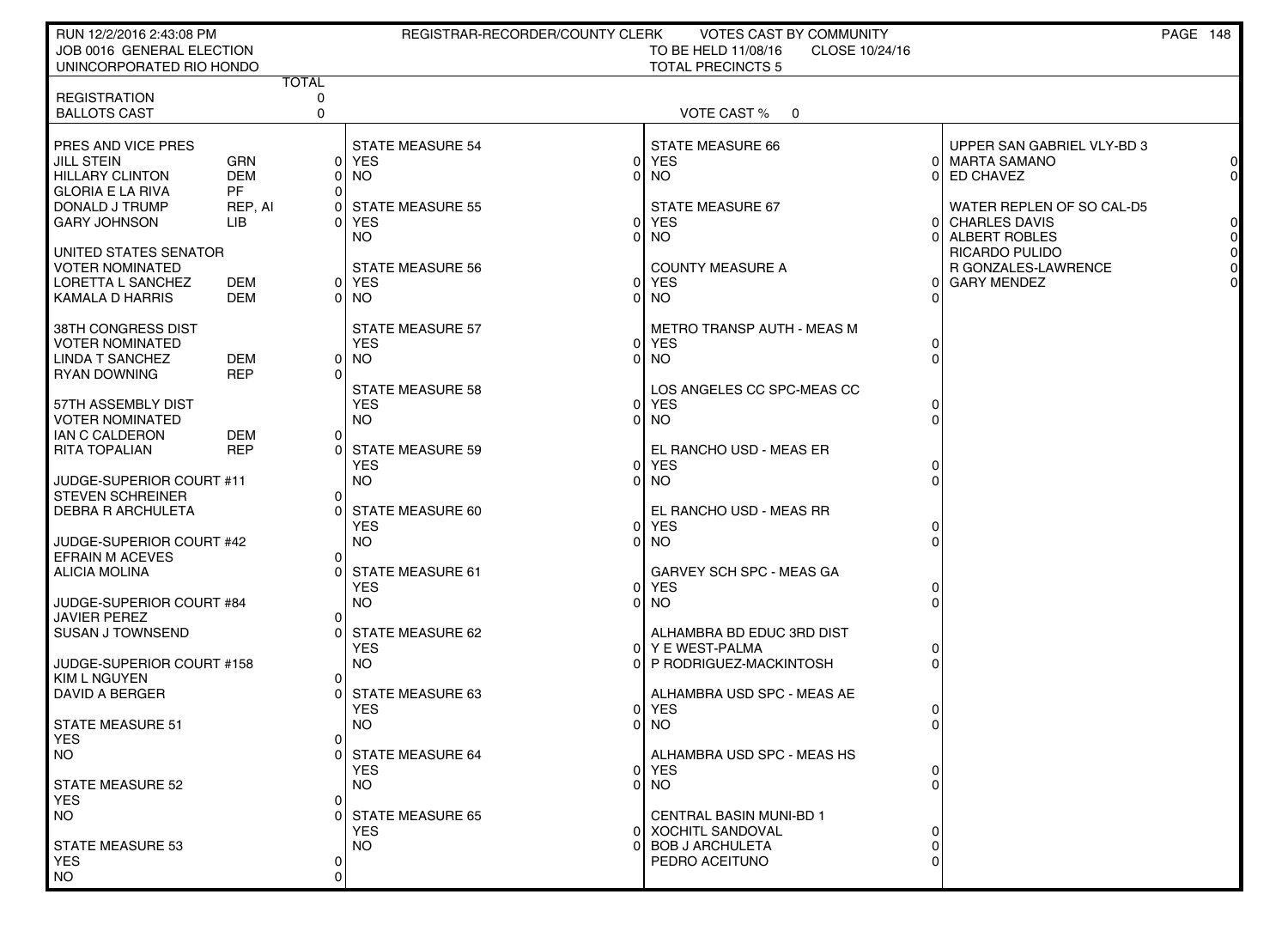| RUN 12/2/2016 2:43:08 PM                   |                |            | REGISTRAR-RECORDER/COUNTY CLERK       |                     | VOTES CAST BY COMMUNITY               |              | PAGE 149 |
|--------------------------------------------|----------------|------------|---------------------------------------|---------------------|---------------------------------------|--------------|----------|
| JOB 0016 GENERAL ELECTION                  |                |            |                                       |                     | TO BE HELD 11/08/16<br>CLOSE 10/24/16 |              |          |
| UNINCORPORATED ROWLAND HEIGHTS             |                |            |                                       |                     | <b>TOTAL PRECINCTS 20</b>             |              |          |
|                                            | TOTAL          |            |                                       |                     |                                       |              |          |
| <b>REGISTRATION</b><br><b>BALLOTS CAST</b> | 20375<br>13511 |            |                                       |                     | VOTE CAST % 66.31                     |              |          |
|                                            |                |            |                                       |                     |                                       |              |          |
| <b>PRES AND VICE PRES</b>                  |                |            | <b>STATE MEASURE 51</b>               |                     | STATE MEASURE 63                      |              |          |
| <b>JILL STEIN</b>                          | <b>GRN</b>     |            | 263 YES                               | 6634 YES            |                                       | 8307         |          |
| <b>HILLARY CLINTON</b>                     | <b>DEM</b>     | 7915 NO    |                                       | 5594 NO             |                                       | 3915         |          |
| <b>GLORIA E LA RIVA</b>                    | PF             | 77         |                                       |                     |                                       |              |          |
| DONALD J TRUMP                             | REP, AI        |            | 4346 STATE MEASURE 52                 |                     | <b>STATE MEASURE 64</b>               |              |          |
| <b>GARY JOHNSON</b>                        | LIB.           |            | 375 YES                               | 8280                | YES                                   | 5710         |          |
|                                            |                |            | NO.                                   | 3830 NO             |                                       | 6852         |          |
| UNITED STATES SENATOR<br>VOTER NOMINATED   |                |            | <b>STATE MEASURE 53</b>               |                     | <b>STATE MEASURE 65</b>               |              |          |
| <b>LORETTA L SANCHEZ</b>                   | DEM            | 4990   YES |                                       | 6015 YES            |                                       | 6354         |          |
| KAMALA D HARRIS                            | DEM            | 6296 NO    |                                       | 5700 NO             |                                       | 5715         |          |
|                                            |                |            |                                       |                     |                                       |              |          |
| 39TH CONGRESS DIST                         |                |            | <b>STATE MEASURE 54</b>               |                     | STATE MEASURE 66                      |              |          |
| <b>VOTER NOMINATED</b>                     |                |            | <b>YES</b>                            | 8000 YES            |                                       | 7122         |          |
| <b>ED ROYCE</b>                            | <b>REP</b>     | 6197 NO    |                                       | 3655 NO             |                                       | 4535         |          |
| <b>BRETT MURDOCK</b>                       | DEM            | 5982       |                                       |                     |                                       |              |          |
| 29TH STATE SENATE DIST                     |                |            | <b>STATE MEASURE 55</b><br><b>YES</b> | 7667 YES            | STATE MEASURE 67                      | 6159         |          |
| <b>VOTER NOMINATED</b>                     |                |            | <b>NO</b>                             | 4574 NO             |                                       | 5868         |          |
| <b>JOSH NEWMAN</b>                         | DEM            | 6232       |                                       |                     |                                       |              |          |
| LING LING CHANG                            | <b>REP</b>     |            | 5868 STATE MEASURE 56                 |                     | <b>COUNTY MEASURE A</b>               |              |          |
|                                            |                |            | <b>YES</b>                            | 8420 YES            |                                       | 7969         |          |
| 55TH ASSEMBLY DIST                         |                |            | NO.                                   | 4165 NO             |                                       | 3915         |          |
| <b>VOTER NOMINATED</b>                     |                |            |                                       |                     |                                       |              |          |
| GREGG D FRITCHLE                           | DEM            |            | 5948 STATE MEASURE 57                 |                     | METRO TRANSP AUTH - MEAS M            |              |          |
| PHILLIP CHEN                               | REP            | 5975 YES   | NO.                                   | 6869 YES<br>5348 NO |                                       | 7841<br>4154 |          |
| JUDGE-SUPERIOR COURT #11                   |                |            |                                       |                     |                                       |              |          |
| STEVEN SCHREINER                           |                |            | 3877 STATE MEASURE 58                 |                     |                                       |              |          |
| I DEBRA R ARCHULETA                        |                | 6418 YES   |                                       | 8609                |                                       |              |          |
|                                            |                |            | <b>NO</b>                             | 3534                |                                       |              |          |
| JUDGE-SUPERIOR COURT #42                   |                |            |                                       |                     |                                       |              |          |
| <b>EFRAIN M ACEVES</b>                     |                |            | 6096 STATE MEASURE 59                 |                     |                                       |              |          |
| ALICIA MOLINA                              |                | 4142 YES   |                                       | 5398                |                                       |              |          |
| JUDGE-SUPERIOR COURT #84                   |                |            | NO.                                   | 6039                |                                       |              |          |
| <b>JAVIER PEREZ</b>                        |                |            | 3990 STATE MEASURE 60                 |                     |                                       |              |          |
| I SUSAN J TOWNSEND                         |                | 6219 YES   |                                       | 6726                |                                       |              |          |
|                                            |                |            | NO.                                   | 5246                |                                       |              |          |
| JUDGE-SUPERIOR COURT #158                  |                |            |                                       |                     |                                       |              |          |
| KIM L NGUYEN                               |                |            | 5147 STATE MEASURE 61                 |                     |                                       |              |          |
| DAVID A BERGER                             |                | 5191 YES   |                                       | 5756                |                                       |              |          |
| SUPERVISOR 4TH DISTRICT                    |                |            | <b>NO</b>                             | 6327                |                                       |              |          |
| <b>STEVE NAPOLITANO</b>                    |                |            | 5099 STATE MEASURE 62                 |                     |                                       |              |          |
| <b>JANICE HAHN</b>                         |                | 5818 YES   |                                       | 4759                |                                       |              |          |
|                                            |                |            | NO.                                   | 7436                |                                       |              |          |
|                                            |                |            |                                       |                     |                                       |              |          |
|                                            |                |            |                                       |                     |                                       |              |          |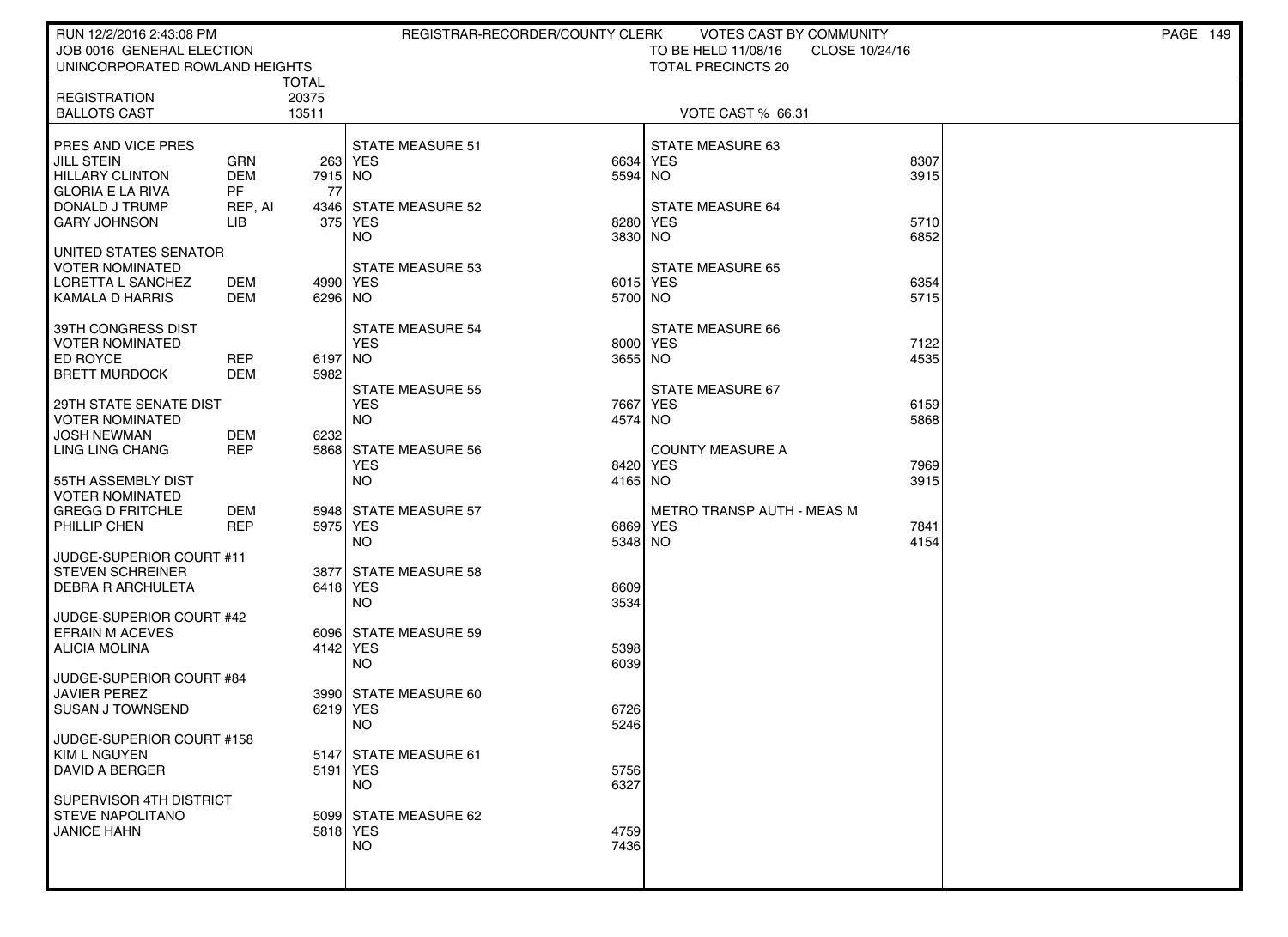| RUN 12/2/2016 2:43:08 PM                          |                  |              | REGISTRAR-RECORDER/COUNTY CLERK       |          | VOTES CAST BY COMMUNITY               |     | <b>PAGE 150</b> |
|---------------------------------------------------|------------------|--------------|---------------------------------------|----------|---------------------------------------|-----|-----------------|
| JOB 0016 GENERAL ELECTION                         |                  |              |                                       |          | TO BE HELD 11/08/16<br>CLOSE 10/24/16 |     |                 |
| UNINCORPORATED ROYAL OAKS                         |                  | <b>TOTAL</b> |                                       |          | <b>TOTAL PRECINCTS 1</b>              |     |                 |
| <b>REGISTRATION</b>                               |                  | 213          |                                       |          |                                       |     |                 |
| <b>BALLOTS CAST</b>                               |                  | 177          |                                       |          | VOTE CAST % 83.1                      |     |                 |
|                                                   |                  |              |                                       |          |                                       |     |                 |
| PRES AND VICE PRES                                |                  |              | <b>STATE MEASURE 51</b>               |          | STATE MEASURE 63                      |     |                 |
| <b>JILL STEIN</b>                                 | GRN              |              | $3$ YES                               |          | 101 YES                               | 96  |                 |
| <b>HILLARY CLINTON</b><br><b>GLORIA E LA RIVA</b> | <b>DEM</b><br>PF | 2            | 64   NO                               |          | 48 NO                                 | 47  |                 |
| DONALD J TRUMP                                    | REP, AI          |              | 80 STATE MEASURE 52                   |          | <b>STATE MEASURE 64</b>               |     |                 |
| <b>GARY JOHNSON</b>                               | LІВ              |              | <b>YES</b>                            |          | 110 YES                               | 48  |                 |
|                                                   |                  |              | <b>NO</b>                             |          | 32 NO                                 | 101 |                 |
| UNITED STATES SENATOR                             |                  |              |                                       |          |                                       |     |                 |
| <b>VOTER NOMINATED</b>                            |                  |              | <b>STATE MEASURE 53</b>               |          | <b>STATE MEASURE 65</b>               |     |                 |
| LORETTA L SANCHEZ                                 | DEM              |              | 41   YES                              | 61       | YES                                   | 41  |                 |
| KAMALA D HARRIS                                   | <b>DEM</b>       | 90           | NO                                    | 80       | <b>NO</b>                             | 104 |                 |
| 27TH CONGRESS DIST                                |                  |              | <b>STATE MEASURE 54</b>               |          | <b>STATE MEASURE 66</b>               |     |                 |
| <b>VOTER NOMINATED</b>                            |                  |              | <b>YES</b>                            |          | 98 YES                                | 91  |                 |
| <b>JACK ORSWELL</b>                               | <b>REP</b>       | 92           | NO                                    | 43       | <b>NO</b>                             | 63  |                 |
| JUDY CHU                                          | DEM              | 51           |                                       |          |                                       |     |                 |
| 25TH STATE SENATE DIST                            |                  |              | <b>STATE MEASURE 55</b><br><b>YES</b> |          | STATE MEASURE 67<br>95 YES            | 72  |                 |
| <b>VOTER NOMINATED</b>                            |                  |              | <b>NO</b>                             |          | 58 NO                                 | 72  |                 |
| A J PORTANTINO                                    | DEM              | 37           |                                       |          |                                       |     |                 |
| M D ANTONOVICH                                    | <b>REP</b>       |              | 111 STATE MEASURE 56                  |          | <b>COUNTY MEASURE A</b>               |     |                 |
|                                                   |                  |              | <b>YES</b>                            | 83       | <b>YES</b>                            | 96  |                 |
| 48TH ASSEMBLY DIST                                |                  |              | <b>NO</b>                             |          | 66 NO                                 | 38  |                 |
| <b>VOTER NOMINATED</b><br><b>BLANCA E RUBIO</b>   | DEM              | 37           | <b>STATE MEASURE 57</b>               |          | <b>METRO TRANSP AUTH - MEAS M</b>     |     |                 |
| <b>CORY ELLENSON</b>                              | <b>REP</b>       |              | 108 YES                               |          | 112 YES                               | 101 |                 |
|                                                   |                  |              | <b>NO</b>                             | 40       | <b>NO</b>                             | 38  |                 |
| JUDGE-SUPERIOR COURT #11                          |                  |              |                                       |          |                                       |     |                 |
| <b>STEVEN SCHREINER</b>                           |                  |              | 56 STATE MEASURE 58                   |          |                                       |     |                 |
| <b>DEBRA R ARCHULETA</b>                          |                  |              | 59 YES                                | 110      |                                       |     |                 |
| JUDGE-SUPERIOR COURT #42                          |                  |              | <b>NO</b>                             | 32       |                                       |     |                 |
| <b>EFRAIN M ACEVES</b>                            |                  |              | 68 STATE MEASURE 59                   |          |                                       |     |                 |
| <b>ALICIA MOLINA</b>                              |                  |              | 42 YES                                | 51       |                                       |     |                 |
|                                                   |                  |              | <b>NO</b>                             | 80       |                                       |     |                 |
| JUDGE-SUPERIOR COURT #84                          |                  |              |                                       |          |                                       |     |                 |
| JAVIER PEREZ                                      |                  |              | 30 STATE MEASURE 60                   |          |                                       |     |                 |
| <b>SUSAN J TOWNSEND</b>                           |                  | 82           | <b>YES</b><br><b>NO</b>               | 73<br>65 |                                       |     |                 |
| JUDGE-SUPERIOR COURT #158                         |                  |              |                                       |          |                                       |     |                 |
| KIM L NGUYEN                                      |                  |              | 58 STATE MEASURE 61                   |          |                                       |     |                 |
| DAVID A BERGER                                    |                  |              | $54$ YES                              | 47       |                                       |     |                 |
|                                                   |                  |              | <b>NO</b>                             | 104      |                                       |     |                 |
| SUPERVISOR 5TH DISTRICT<br><b>DARRELL PARK</b>    |                  |              | 26 STATE MEASURE 62                   |          |                                       |     |                 |
| <b>KATHRYN BARGER</b>                             |                  |              | 98 YES                                | 70       |                                       |     |                 |
|                                                   |                  |              | NO.                                   | 81       |                                       |     |                 |
|                                                   |                  |              |                                       |          |                                       |     |                 |
|                                                   |                  |              |                                       |          |                                       |     |                 |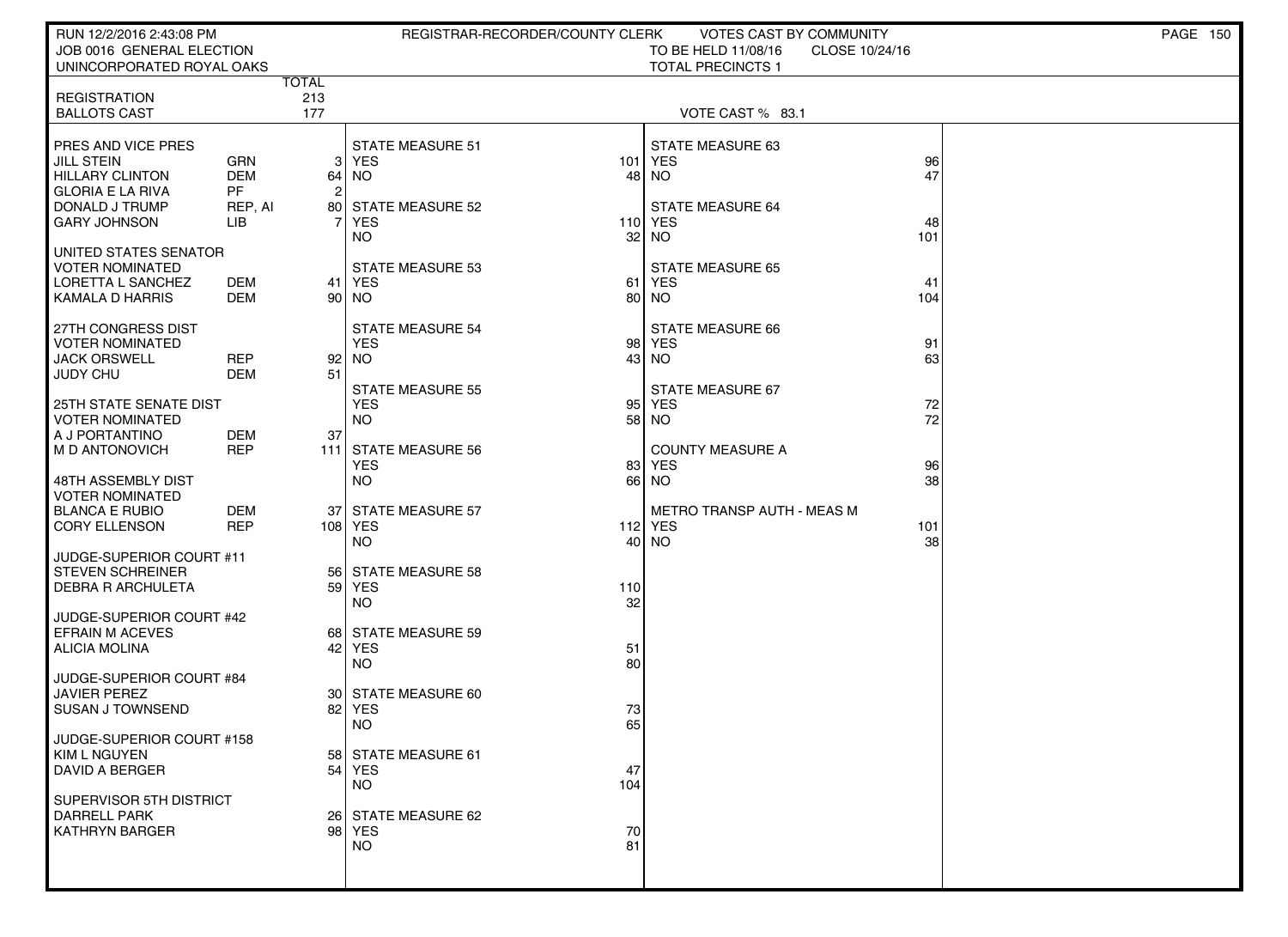| RUN 12/2/2016 2:43:08 PM                         |                   |                   | REGISTRAR-RECORDER/COUNTY CLERK       |                | VOTES CAST BY COMMUNITY                 |   | <b>PAGE 151</b> |
|--------------------------------------------------|-------------------|-------------------|---------------------------------------|----------------|-----------------------------------------|---|-----------------|
| JOB 0016 GENERAL ELECTION                        |                   |                   |                                       |                | TO BE HELD 11/08/16<br>CLOSE 10/24/16   |   |                 |
| UNINCORPORATED SAN CLEMENTE ISL                  |                   |                   |                                       |                | <b>TOTAL PRECINCTS 1</b>                |   |                 |
| <b>REGISTRATION</b>                              |                   | <b>TOTAL</b><br>0 |                                       |                |                                         |   |                 |
| <b>BALLOTS CAST</b>                              |                   | $\mathbf 0$       |                                       |                | VOTE CAST %<br>$\overline{\phantom{0}}$ |   |                 |
|                                                  |                   |                   |                                       |                |                                         |   |                 |
| <b>PRES AND VICE PRES</b>                        |                   |                   | <b>STATE MEASURE 53</b>               |                | STATE MEASURE 65                        |   |                 |
| <b>JILL STEIN</b>                                | GRN               | 0                 | <b>YES</b>                            | 01             | <b>YES</b>                              | 0 |                 |
| <b>HILLARY CLINTON</b>                           | DEM               | 0                 | <b>NO</b>                             |                | NO.                                     |   |                 |
| <b>GLORIA E LA RIVA</b>                          | <b>PF</b>         | $\Omega$          |                                       |                |                                         |   |                 |
| DONALD J TRUMP<br>I GARY JOHNSON                 | REP, AI<br>LІB    | 0<br>O            | <b>STATE MEASURE 54</b><br>YES        | 0              | <b>STATE MEASURE 66</b><br>YES          |   |                 |
|                                                  |                   |                   | NO.                                   |                | NO.                                     |   |                 |
| UNITED STATES SENATOR                            |                   |                   |                                       |                |                                         |   |                 |
| <b>VOTER NOMINATED</b>                           |                   |                   | <b>STATE MEASURE 55</b>               |                | STATE MEASURE 67                        |   |                 |
| LORETTA L SANCHEZ                                | DEM               |                   | 0 YES                                 | $\Omega$       | <b>YES</b>                              |   |                 |
| KAMALA D HARRIS                                  | DEM               | 0                 | NO.                                   |                | NO.                                     |   |                 |
|                                                  |                   |                   |                                       |                |                                         |   |                 |
| 47TH CONGRESS DIST<br><b>VOTER NOMINATED</b>     |                   |                   | <b>STATE MEASURE 56</b><br><b>YES</b> | $\overline{0}$ | <b>COUNTY MEASURE A</b><br><b>YES</b>   |   |                 |
| <b>ANDY WHALLON</b>                              | REP               | 0                 | NO.                                   | $\Omega$       | NO.                                     |   |                 |
| ALAN LOWENTHAL                                   | DEM               | $\Omega$          |                                       |                |                                         |   |                 |
|                                                  |                   |                   | <b>STATE MEASURE 57</b>               |                | METRO TRANSP AUTH - MEAS M              |   |                 |
| 70TH ASSEMBLY DIST                               |                   |                   | <b>YES</b>                            | $\Omega$       | YES                                     | 0 |                 |
| VOTER NOMINATED                                  |                   |                   | NO.                                   | $\Omega$       | NO.                                     | 0 |                 |
| <b>PATRICK O'DONNELL</b>                         | DEM<br><b>REP</b> | 0                 |                                       |                | LOS ANGELES CC SPC-MEAS CC              |   |                 |
| M E FLORES-GIBSON                                |                   | 0                 | <b>STATE MEASURE 58</b><br><b>YES</b> | 0              | <b>YES</b>                              |   |                 |
| JUDGE-SUPERIOR COURT #11                         |                   |                   | <b>NO</b>                             | 0              | <b>NO</b>                               |   |                 |
| <b>STEVEN SCHREINER</b>                          |                   | 0                 |                                       |                |                                         |   |                 |
| <b>DEBRA R ARCHULETA</b>                         |                   | ∩                 | <b>STATE MEASURE 59</b>               |                |                                         |   |                 |
|                                                  |                   |                   | <b>YES</b>                            |                |                                         |   |                 |
| JUDGE-SUPERIOR COURT #42                         |                   |                   | <b>NO</b>                             |                |                                         |   |                 |
| <b>EFRAIN M ACEVES</b><br>ALICIA MOLINA          |                   | 0<br>∩            | <b>STATE MEASURE 60</b>               |                |                                         |   |                 |
|                                                  |                   |                   | <b>YES</b>                            |                |                                         |   |                 |
| JUDGE-SUPERIOR COURT #84                         |                   |                   | <b>NO</b>                             |                |                                         |   |                 |
| <b>JAVIER PEREZ</b>                              |                   | 0                 |                                       |                |                                         |   |                 |
| I SUSAN J TOWNSEND                               |                   |                   | <b>STATE MEASURE 61</b>               |                |                                         |   |                 |
|                                                  |                   |                   | <b>YES</b>                            |                |                                         |   |                 |
| JUDGE-SUPERIOR COURT #158<br><b>KIM L NGUYEN</b> |                   | 0                 | <b>NO</b>                             |                |                                         |   |                 |
| DAVID A BERGER                                   |                   | 0                 | STATE MEASURE 62                      |                |                                         |   |                 |
|                                                  |                   |                   | <b>YES</b>                            |                |                                         |   |                 |
| SUPERVISOR 4TH DISTRICT                          |                   |                   | <b>NO</b>                             |                |                                         |   |                 |
| <b>STEVE NAPOLITANO</b>                          |                   | 0                 |                                       |                |                                         |   |                 |
| <b>JANICE HAHN</b>                               |                   |                   | 0 STATE MEASURE 63                    |                |                                         |   |                 |
| <b>STATE MEASURE 51</b>                          |                   |                   | <b>YES</b><br><b>NO</b>               |                |                                         |   |                 |
| <b>YES</b>                                       |                   | $\Omega$          |                                       |                |                                         |   |                 |
| <b>NO</b>                                        |                   |                   | <b>STATE MEASURE 64</b>               |                |                                         |   |                 |
|                                                  |                   |                   | <b>YES</b>                            |                |                                         |   |                 |
| STATE MEASURE 52                                 |                   |                   | <b>NO</b>                             |                |                                         |   |                 |
| <b>YES</b>                                       |                   | 0                 |                                       |                |                                         |   |                 |
| <b>NO</b>                                        |                   | O                 |                                       |                |                                         |   |                 |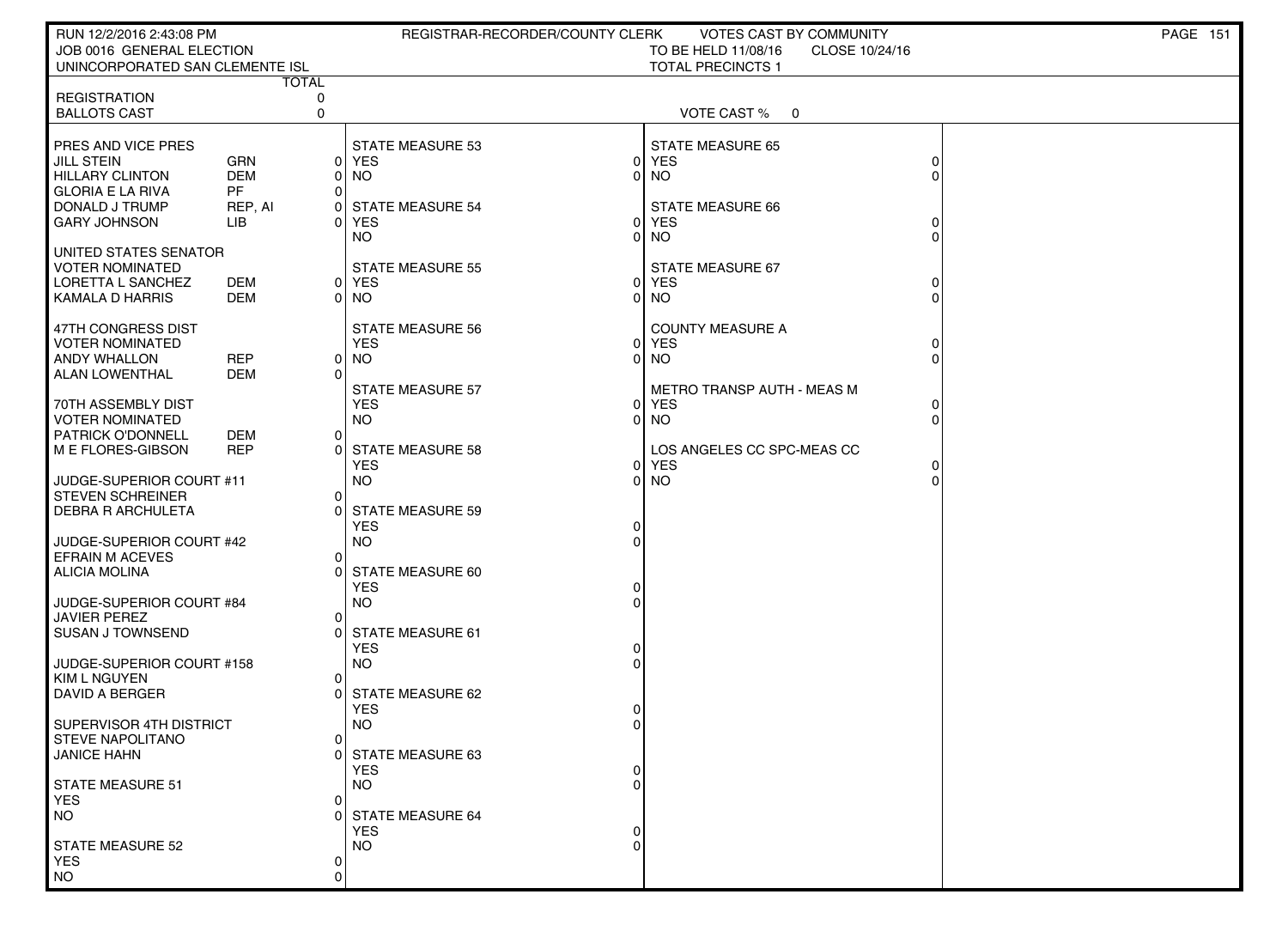| RUN 12/2/2016 2:43:08 PM                           |                   |                    | REGISTRAR-RECORDER/COUNTY CLERK       |          | VOTES CAST BY COMMUNITY               |          | <b>PAGE 152</b> |
|----------------------------------------------------|-------------------|--------------------|---------------------------------------|----------|---------------------------------------|----------|-----------------|
| JOB 0016 GENERAL ELECTION                          |                   |                    |                                       |          | TO BE HELD 11/08/16<br>CLOSE 10/24/16 |          |                 |
| UNINCORPORATED SANTA CATALINA IS                   |                   | <b>TOTAL</b>       |                                       |          | <b>TOTAL PRECINCTS 2</b>              |          |                 |
| <b>REGISTRATION</b>                                |                   | 129                |                                       |          |                                       |          |                 |
| <b>BALLOTS CAST</b>                                |                   | 111                |                                       |          | VOTE CAST % 86.05                     |          |                 |
|                                                    |                   |                    |                                       |          |                                       |          |                 |
| <b>PRES AND VICE PRES</b>                          |                   |                    | <b>STATE MEASURE 53</b>               |          | <b>STATE MEASURE 65</b>               |          |                 |
| <b>JILL STEIN</b><br><b>HILLARY CLINTON</b>        | GRN<br><b>DEM</b> | $\mathbf{1}$<br>71 | YES<br><b>NO</b>                      | 46<br>46 | <b>YES</b><br><b>NO</b>               | 55<br>45 |                 |
| <b>GLORIA E LA RIVA</b>                            | <b>PF</b>         | $\overline{2}$     |                                       |          |                                       |          |                 |
| I DONALD J TRUMP                                   | REP, AI           | 231                | <b>STATE MEASURE 54</b>               |          | <b>STATE MEASURE 66</b>               |          |                 |
| I GARY JOHNSON                                     | <b>LIB</b>        | 7                  | <b>YES</b>                            | 64       | <b>YES</b>                            | 50       |                 |
|                                                    |                   |                    | NO.                                   | 28       | NO.                                   | 39       |                 |
| UNITED STATES SENATOR<br><b>VOTER NOMINATED</b>    |                   |                    | STATE MEASURE 55                      |          | STATE MEASURE 67                      |          |                 |
| LORETTA L SANCHEZ                                  | DEM               | 38                 | YES                                   | 73       | YES                                   | 69       |                 |
| KAMALA D HARRIS                                    | <b>DEM</b>        | 61                 | NO.                                   | 24       | <b>NO</b>                             | 30       |                 |
|                                                    |                   |                    |                                       |          |                                       |          |                 |
| 47TH CONGRESS DIST                                 |                   |                    | <b>STATE MEASURE 56</b>               |          | <b>COUNTY MEASURE A</b>               |          |                 |
| VOTER NOMINATED<br>ANDY WHALLON                    | <b>REP</b>        | 26                 | <b>YES</b><br>NO.                     | 67<br>34 | YES<br>NO.                            | 72<br>21 |                 |
| ALAN LOWENTHAL                                     | <b>DEM</b>        | 62                 |                                       |          |                                       |          |                 |
|                                                    |                   |                    | <b>STATE MEASURE 57</b>               |          | <b>METRO TRANSP AUTH - MEAS M</b>     |          |                 |
| 70TH ASSEMBLY DIST                                 |                   |                    | <b>YES</b>                            | 68       | YES                                   | 64       |                 |
| <b>VOTER NOMINATED</b><br><b>PATRICK O'DONNELL</b> | DEM               | 58                 | NO.                                   | 29       | NO.                                   | 27       |                 |
| M E FLORES-GIBSON                                  | <b>REP</b>        | 29                 | <b>STATE MEASURE 58</b>               |          | LONG BEACH USD SPC-MEAS E             |          |                 |
|                                                    |                   |                    | <b>YES</b>                            | 80       | YES                                   | 72       |                 |
| JUDGE-SUPERIOR COURT #11                           |                   |                    | <b>NO</b>                             |          | 19 NO                                 | 15       |                 |
| STEVEN SCHREINER                                   |                   | 29                 |                                       |          |                                       |          |                 |
| <b>DEBRA R ARCHULETA</b>                           |                   | 44                 | <b>STATE MEASURE 59</b><br><b>YES</b> | 45       |                                       |          |                 |
| JUDGE-SUPERIOR COURT #42                           |                   |                    | <b>NO</b>                             | 45       |                                       |          |                 |
| <b>EFRAIN M ACEVES</b>                             |                   | 42                 |                                       |          |                                       |          |                 |
| ALICIA MOLINA                                      |                   | 28                 | <b>STATE MEASURE 60</b>               |          |                                       |          |                 |
| JUDGE-SUPERIOR COURT #84                           |                   |                    | <b>YES</b><br><b>NO</b>               | 41<br>56 |                                       |          |                 |
| JAVIER PEREZ                                       |                   | 29                 |                                       |          |                                       |          |                 |
| I SUSAN J TOWNSEND                                 |                   | 40                 | <b>STATE MEASURE 61</b>               |          |                                       |          |                 |
|                                                    |                   |                    | <b>YES</b>                            | 44       |                                       |          |                 |
| JUDGE-SUPERIOR COURT #158                          |                   |                    | <b>NO</b>                             | 52       |                                       |          |                 |
| <b>KIM L NGUYEN</b><br>DAVID A BERGER              |                   | 41<br>26 l         | <b>STATE MEASURE 62</b>               |          |                                       |          |                 |
|                                                    |                   |                    | <b>YES</b>                            | 44       |                                       |          |                 |
| SUPERVISOR 4TH DISTRICT                            |                   |                    | <b>NO</b>                             | 53       |                                       |          |                 |
| <b>STEVE NAPOLITANO</b>                            |                   | 31                 |                                       |          |                                       |          |                 |
| <b>JANICE HAHN</b>                                 |                   | 41'                | STATE MEASURE 63<br><b>YES</b>        | 53       |                                       |          |                 |
| STATE MEASURE 51                                   |                   |                    | <b>NO</b>                             | 48       |                                       |          |                 |
| <b>YES</b>                                         |                   | 54                 |                                       |          |                                       |          |                 |
| <b>NO</b>                                          |                   | 47                 | <b>STATE MEASURE 64</b>               |          |                                       |          |                 |
|                                                    |                   |                    | <b>YES</b>                            | 70       |                                       |          |                 |
| <b>STATE MEASURE 52</b><br><b>YES</b>              |                   | 70                 | <b>NO</b>                             | 34       |                                       |          |                 |
| <b>NO</b>                                          |                   | 26                 |                                       |          |                                       |          |                 |
|                                                    |                   |                    |                                       |          |                                       |          |                 |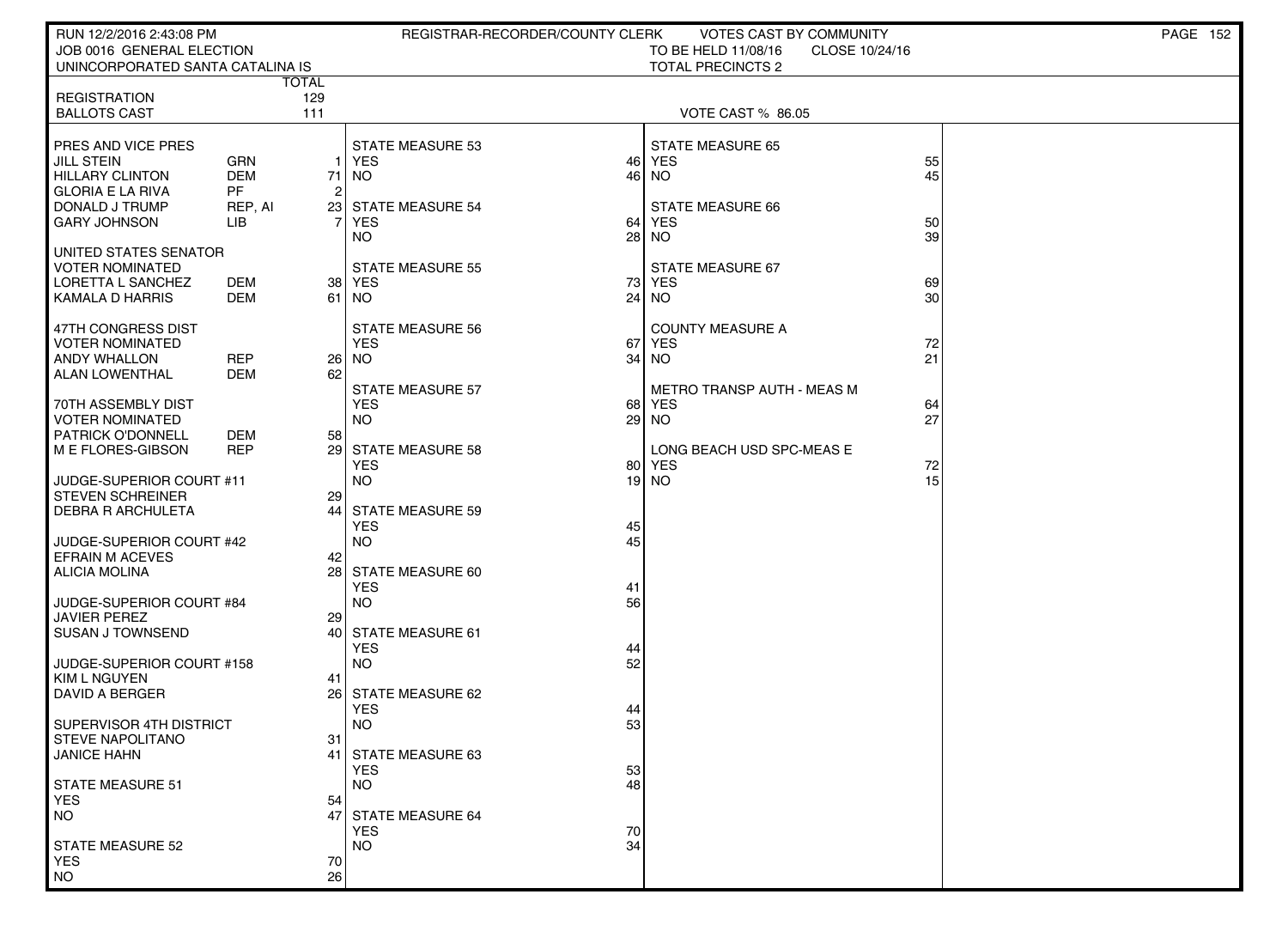| RUN 12/2/2016 2:43:08 PM<br>REGISTRAR-RECORDER/COUNTY CLERK<br><b>VOTES CAST BY COMMUNITY</b>                                                     | <b>PAGE 153</b>                       |
|---------------------------------------------------------------------------------------------------------------------------------------------------|---------------------------------------|
| JOB 0016 GENERAL ELECTION<br>TO BE HELD 11/08/16<br>CLOSE 10/24/16<br>UNINCORPORATED SAUGUS<br><b>TOTAL PRECINCTS 15</b>                          |                                       |
| <b>TOTAL</b>                                                                                                                                      |                                       |
| <b>REGISTRATION</b><br>7755<br><b>BALLOTS CAST</b><br>6218                                                                                        |                                       |
| VOTE CAST % 80.18                                                                                                                                 |                                       |
| SUPERVISOR 5TH DISTRICT<br>STATE MEASURE 62<br>PRES AND VICE PRES                                                                                 | ANTELOPE VALLEY HEALTH BD             |
| <b>JILL STEIN</b><br><b>GRN</b><br>87 DARRELL PARK<br>2067 YES<br>2009 l                                                                          | <b>MATEO OLIVAREZ</b><br> 14          |
| <b>HILLARY CLINTON</b><br><b>DEM</b><br>$2611$ NO<br>3757 DODDANNA KRISHNA<br>3087   KATHRYN BARGER<br><b>GLORIA E LA RIVA</b><br><b>PF</b><br>17 | $6 \mid$<br>MICHAEL P RIVES<br>14     |
| DONALD J TRUMP<br><b>STATE MEASURE 63</b><br><b>KRISTINA HONG</b><br>REP, AI<br>2562 STATE MEASURE 51                                             | 15                                    |
| <b>GARY JOHNSON</b><br>LIB<br>263 YES<br>2596 YES                                                                                                 | 3356   ABDALLAH S FARRUKH<br><b>7</b> |
| <b>NO</b><br>3178 NO<br>2445 BERNA LEE MAYER<br>UNITED STATES SENATOR                                                                             | 10 <sup>1</sup>                       |
| <b>VOTER NOMINATED</b><br><b>STATE MEASURE 52</b><br><b>STATE MEASURE 64</b>                                                                      | CASTAIC LAKE WTR ACY AT LG            |
| 1776   YES<br>3055 LYNNE PLAMBECK<br>LORETTA L SANCHEZ<br>DEM<br>3534 YES                                                                         | 1775                                  |
| <b>DEM</b><br>2129 NO<br>KAMALA D HARRIS<br>3310 NO<br>2859 WILLIAM COOPER                                                                        | 2161                                  |
| 25TH CONGRESS DIST<br><b>STATE MEASURE 53</b><br><b>STATE MEASURE 65</b>                                                                          | CASTAIC LAKE WTR ACY DIV 1            |
| <b>VOTER NOMINATED</b><br><b>YES</b><br>2548 RJ KELLY<br>2977 YES                                                                                 | 923                                   |
| <b>STEVE KNIGHT</b><br><b>REP</b><br>3090 NO<br>2517 NO<br>3147 JOAN M DUNN<br><b>DEM</b><br>2658<br><b>BRYAN CAFORIO</b>                         | 622                                   |
| <b>STATE MEASURE 54</b><br><b>STATE MEASURE 66</b>                                                                                                | CASTAIC LAKE WTR ACY DIV 2            |
| <b>21ST STATE SENATE DIST</b><br><b>YES</b><br>3635 YES<br>3403 E G GLADBACH                                                                      | 267                                   |
| <b>VOTER NOMINATED</b><br>NO.<br>1844 NO<br>2041 STACY L FORTNER<br>JOHNATHON L ERVIN<br>DEM<br>2595                                              | 358                                   |
| <b>REP</b><br>3098 STATE MEASURE 55<br><b>SCOTT WILK</b><br>STATE MEASURE 67                                                                      | <b>CASTAIC LAKE WTR ACY DIV 3</b>     |
| <b>YES</b><br>2333 BONNIE G NIKOLAI<br>2912 YES                                                                                                   | 780                                   |
| NO.<br>2806 NO<br>3353 BILL PECSI<br>36TH ASSEMBLY DIST<br><b>VOTER NOMINATED</b>                                                                 | 808                                   |
| <b>STEVE FOX</b><br><b>DEM</b><br><b>COUNTY MEASURE A</b><br>1140 STATE MEASURE 56                                                                |                                       |
| <b>REP</b><br>3216<br><b>TOM LACKEY</b><br>1386   YES<br>3820 YES                                                                                 |                                       |
| 2338<br>2069 NO<br>NO.<br>38TH ASSEMBLY DIST                                                                                                      |                                       |
| <b>VOTER NOMINATED</b><br>METRO TRANSP AUTH - MEAS M<br><b>STATE MEASURE 57</b>                                                                   |                                       |
| <b>DANTE ACOSTA</b><br><b>REP</b><br>3057<br>1662   YES<br>2845 YES                                                                               |                                       |
| 2513<br><b>CHRISTY SMITH</b><br>DEM<br>1439 INO<br>2943 NO                                                                                        |                                       |
| <b>STATE MEASURE 58</b><br>ANTELOPE VLY CCD - MEAS AV<br>JUDGE-SUPERIOR COURT #11                                                                 |                                       |
| 3721 YES<br><b>STEVEN SCHREINER</b><br>2112 YES<br>7                                                                                              |                                       |
| 2000 NO<br>$\overline{4}$<br><b>DEBRA R ARCHULETA</b><br>2542 NO                                                                                  |                                       |
| <b>STATE MEASURE 59</b><br>SANTA CLARITA COM COL-TA 2<br>JUDGE-SUPERIOR COURT #42                                                                 |                                       |
| <b>EFRAIN M ACEVES</b><br>3175 YES<br>2412 EDEL ALONSO<br>1340                                                                                    |                                       |
| 2981 BRUCE FORTINE<br>1150<br><b>ALICIA MOLINA</b><br>1432   NO<br>752<br>R BALDWIN-KENNEDY                                                       |                                       |
| JUDGE-SUPERIOR COURT #84<br>STATE MEASURE 60                                                                                                      |                                       |
| <b>JAVIER PEREZ</b><br>1584 YES<br>2574 SANTA CLARITA COM COL-TA 4                                                                                |                                       |
| <b>SUSAN J TOWNSEND</b><br>2971 NO<br>3077 JERRY DANIELSEN<br>610<br>MICHELE R JENKINS<br>761                                                     |                                       |
| JUDGE-SUPERIOR COURT #158<br>STATE MEASURE 61                                                                                                     |                                       |
| KIM L NGUYEN<br>2093 YES<br>2470                                                                                                                  |                                       |
| DAVID A BERGER<br>2503 NO<br>3168                                                                                                                 |                                       |
|                                                                                                                                                   |                                       |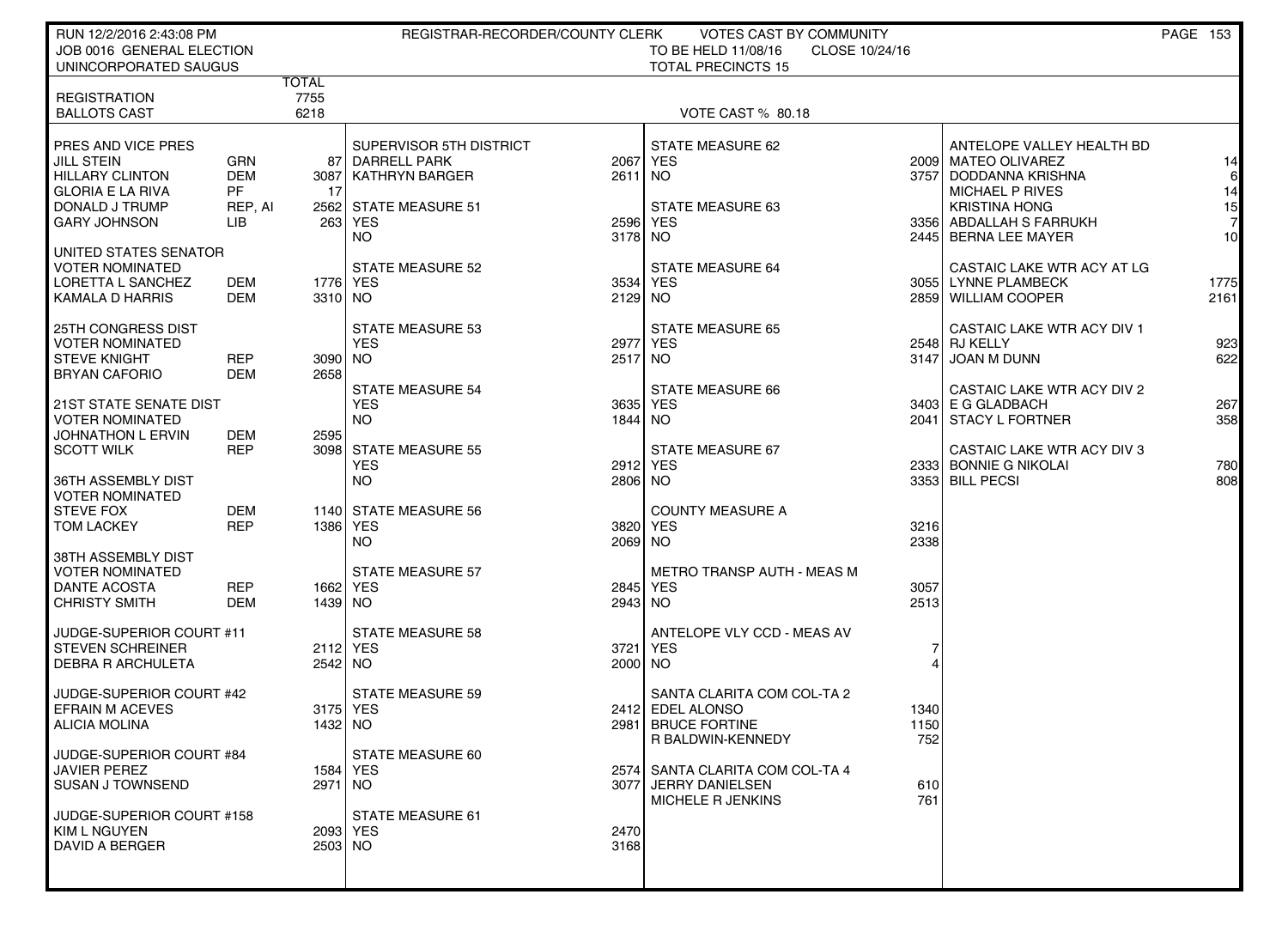| RUN 12/2/2016 2:43:08 PM                           |                   |              | REGISTRAR-RECORDER/COUNTY CLERK |          | VOTES CAST BY COMMUNITY                         |              |                                      | <b>PAGE 154</b> |            |
|----------------------------------------------------|-------------------|--------------|---------------------------------|----------|-------------------------------------------------|--------------|--------------------------------------|-----------------|------------|
| JOB 0016 GENERAL ELECTION                          |                   |              |                                 |          | TO BE HELD 11/08/16<br>CLOSE 10/24/16           |              |                                      |                 |            |
| UNINCORPORATED SOUTH SAN GABRIEL                   |                   | <b>TOTAL</b> |                                 |          | <b>TOTAL PRECINCTS 10</b>                       |              |                                      |                 |            |
| <b>REGISTRATION</b>                                |                   | 3753         |                                 |          |                                                 |              |                                      |                 |            |
| <b>BALLOTS CAST</b>                                |                   | 2532         |                                 |          | <b>VOTE CAST % 67.47</b>                        |              |                                      |                 |            |
|                                                    |                   |              |                                 |          |                                                 |              |                                      |                 |            |
| <b>PRES AND VICE PRES</b>                          |                   |              | <b>STATE MEASURE 51</b>         |          | STATE MEASURE 63                                |              | UPPER SAN GABRIEL VLY-BD 3           |                 |            |
| <b>JILL STEIN</b><br><b>HILLARY CLINTON</b>        | GRN<br>DEM        | 1804 NO      | 59 YES                          |          | 1373 YES<br>882 NO                              |              | 1668   MARTA SAMANO<br>591 ED CHAVEZ |                 | 102<br>207 |
| <b>GLORIA E LA RIVA</b>                            | <b>PF</b>         | 19           |                                 |          |                                                 |              |                                      |                 |            |
| DONALD J TRUMP                                     | REP, AI           |              | 489 STATE MEASURE 52            |          | <b>STATE MEASURE 64</b>                         |              |                                      |                 |            |
| <b>GARY JOHNSON</b>                                | LІВ               |              | 58 YES                          | 1647     | YES                                             | 1229         |                                      |                 |            |
|                                                    |                   |              | NO.                             | 584      | NO.                                             | 1087         |                                      |                 |            |
| UNITED STATES SENATOR<br>VOTER NOMINATED           |                   |              | STATE MEASURE 53                |          | <b>STATE MEASURE 65</b>                         |              |                                      |                 |            |
| LORETTA L SANCHEZ                                  | DEM               |              | 1059   YES                      |          | 980 YES                                         | 1122         |                                      |                 |            |
| KAMALA D HARRIS                                    | DEM               | 1167   NO    |                                 | 1179 NO  |                                                 | 1103         |                                      |                 |            |
|                                                    |                   |              |                                 |          |                                                 |              |                                      |                 |            |
| 27TH CONGRESS DIST                                 |                   |              | <b>STATE MEASURE 54</b>         |          | STATE MEASURE 66                                |              |                                      |                 |            |
| <b>VOTER NOMINATED</b><br>JACK ORSWELL             | <b>REP</b>        |              | <b>YES</b><br>459 NO            | 1306 YES | 817 NO                                          | 1103<br>1017 |                                      |                 |            |
| <b>JUDY CHU</b>                                    | <b>DEM</b>        | 1736         |                                 |          |                                                 |              |                                      |                 |            |
|                                                    |                   |              | <b>STATE MEASURE 55</b>         |          | STATE MEASURE 67                                |              |                                      |                 |            |
| 38TH CONGRESS DIST                                 |                   |              | <b>YES</b>                      |          | 1646 YES                                        | 1232         |                                      |                 |            |
| <b>VOTER NOMINATED</b>                             |                   |              | NO.                             |          | 607 NO                                          | 978          |                                      |                 |            |
| <b>LINDA T SANCHEZ</b><br>I RYAN DOWNING           | DEM<br><b>REP</b> | 61<br>11 I   | <b>STATE MEASURE 56</b>         |          | <b>COUNTY MEASURE A</b>                         |              |                                      |                 |            |
|                                                    |                   |              | <b>YES</b>                      |          | 1685 YES                                        | 1689         |                                      |                 |            |
| 49TH ASSEMBLY DIST                                 |                   |              | NO.                             | 637      | NO.                                             | 511          |                                      |                 |            |
| <b>VOTER NOMINATED</b>                             |                   |              |                                 |          |                                                 |              |                                      |                 |            |
| PETER AMUNDSON                                     | <b>REP</b>        |              | 503 STATE MEASURE 57            |          | <b>METRO TRANSP AUTH - MEAS M</b>               |              |                                      |                 |            |
| <b>ED CHAU</b>                                     | <b>DEM</b>        | 1726   YES   | NO.                             | 1447     | YES<br>814 NO                                   | 1579<br>633  |                                      |                 |            |
| 57TH ASSEMBLY DIST                                 |                   |              |                                 |          |                                                 |              |                                      |                 |            |
| <b>VOTER NOMINATED</b>                             |                   |              | <b>STATE MEASURE 58</b>         |          | LOS ANGELES CC SPC-MEAS CC                      |              |                                      |                 |            |
| IAN C CALDERON                                     | DEM               |              | 0 YES                           | 1795 YES |                                                 | 1601         |                                      |                 |            |
| <b>RITA TOPALIAN</b>                               | <b>REP</b>        |              | 0 NO                            |          | 453 NO                                          | 526          |                                      |                 |            |
| JUDGE-SUPERIOR COURT #11                           |                   |              | <b>STATE MEASURE 59</b>         |          | GARVEY SCH SPC - MEAS GA                        |              |                                      |                 |            |
| <b>STEVEN SCHREINER</b>                            |                   |              | 653 YES                         | 1114 YES |                                                 | 775          |                                      |                 |            |
| I DEBRA R ARCHULETA                                |                   | 1296 NO      |                                 |          | 994 NO                                          | 207          |                                      |                 |            |
|                                                    |                   |              |                                 |          |                                                 |              |                                      |                 |            |
| JUDGE-SUPERIOR COURT #42<br><b>EFRAIN M ACEVES</b> |                   |              | STATE MEASURE 60                |          | ALHAMBRA BD EDUC 3RD DIST<br>1210 YE WEST-PALMA |              |                                      |                 |            |
| ALICIA MOLINA                                      |                   |              | 1129 YES<br>839 NO              | 981      | P RODRIGUEZ-MACKINTOSH                          | 386<br>461   |                                      |                 |            |
|                                                    |                   |              |                                 |          |                                                 |              |                                      |                 |            |
| JUDGE-SUPERIOR COURT #84                           |                   |              | STATE MEASURE 61                |          | ALHAMBRA USD SPC - MEAS AE                      |              |                                      |                 |            |
| JAVIER PEREZ                                       |                   |              | 927 YES                         | 1125 YES |                                                 | 0            |                                      |                 |            |
| SUSAN J TOWNSEND                                   |                   | 1024 NO      |                                 | 1118 NO  |                                                 | $\Omega$     |                                      |                 |            |
| JUDGE-SUPERIOR COURT #158                          |                   |              | STATE MEASURE 62                |          | ALHAMBRA USD SPC - MEAS HS                      |              |                                      |                 |            |
| <b>KIM L NGUYEN</b>                                |                   |              | 1087   YES                      | 1083 YES |                                                 | 708          |                                      |                 |            |
| I DAVID A BERGER                                   |                   |              | 896 NO                          | 1178 NO  |                                                 | 224          |                                      |                 |            |
|                                                    |                   |              |                                 |          |                                                 |              |                                      |                 |            |
|                                                    |                   |              |                                 |          |                                                 |              |                                      |                 |            |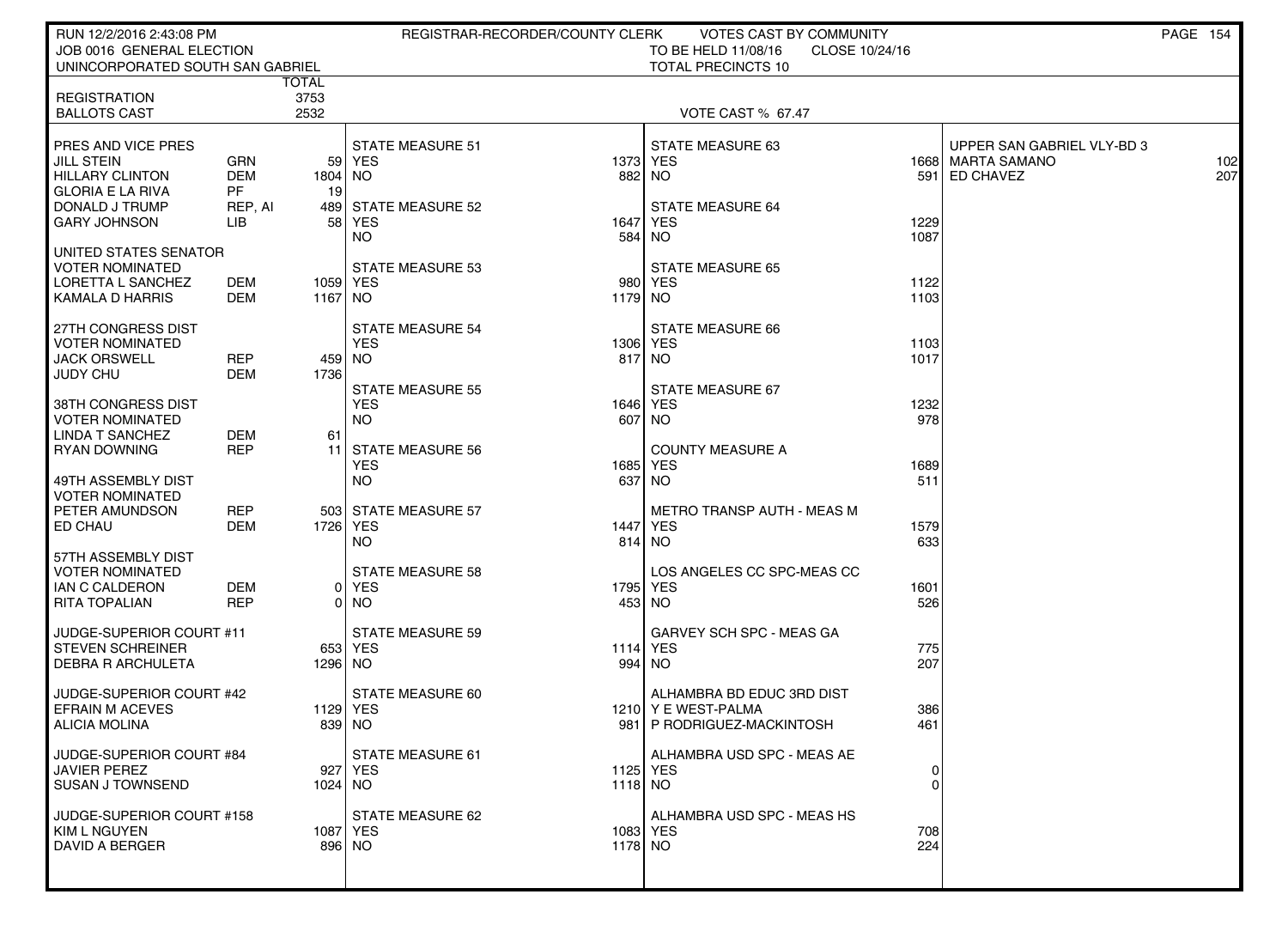| RUN 12/2/2016 2:43:08 PM                      |                   |                  | REGISTRAR-RECORDER/COUNTY CLERK |               | <b>VOTES CAST BY COMMUNITY</b>        |              | <b>PAGE 155</b> |
|-----------------------------------------------|-------------------|------------------|---------------------------------|---------------|---------------------------------------|--------------|-----------------|
| JOB 0016 GENERAL ELECTION                     |                   |                  |                                 |               | TO BE HELD 11/08/16<br>CLOSE 10/24/16 |              |                 |
| UNINCORPORATED SOUTH WHITTIER                 |                   |                  |                                 |               | <b>TOTAL PRECINCTS 30</b>             |              |                 |
|                                               |                   | TOTAL            |                                 |               |                                       |              |                 |
| <b>REGISTRATION</b>                           |                   | 32450            |                                 |               |                                       |              |                 |
| <b>BALLOTS CAST</b>                           |                   | 23118            |                                 |               | <b>VOTE CAST % 71.24</b>              |              |                 |
|                                               |                   |                  |                                 |               |                                       |              |                 |
| PRES AND VICE PRES<br><b>JILL STEIN</b>       | <b>GRN</b>        | 427              | STATE MEASURE 53<br>YES         | 10103 YES     | <b>STATE MEASURE 65</b>               | 10278        |                 |
| <b>HILLARY CLINTON</b>                        | <b>DEM</b>        | 14310 NO         |                                 | 10384         | NO.                                   | 10941        |                 |
| <b>GLORIA E LA RIVA</b>                       | <b>PF</b>         | 186              |                                 |               |                                       |              |                 |
| DONALD J TRUMP                                | REP, AI           |                  | 6712 STATE MEASURE 54           |               | STATE MEASURE 66                      |              |                 |
| <b>GARY JOHNSON</b>                           | LIB               | 706 l            | YES                             | 13244         | <b>YES</b>                            | 11691        |                 |
|                                               |                   |                  | NO.                             | 7198          | NO.                                   | 8933         |                 |
| UNITED STATES SENATOR                         |                   |                  |                                 |               |                                       |              |                 |
| <b>VOTER NOMINATED</b>                        |                   |                  | <b>STATE MEASURE 55</b>         |               | STATE MEASURE 67                      |              |                 |
| LORETTA L SANCHEZ                             | DEM               | 11710 YES        |                                 | 14286         | <b>YES</b>                            | 9761         |                 |
| KAMALA D HARRIS                               | DEM               | 8893 NO          |                                 | 7011          | NO.                                   | 11307        |                 |
|                                               |                   |                  |                                 |               |                                       |              |                 |
| 38TH CONGRESS DIST                            |                   |                  | <b>STATE MEASURE 56</b>         |               | <b>COUNTY MEASURE A</b>               |              |                 |
| <b>VOTER NOMINATED</b>                        |                   |                  | <b>YES</b>                      | 13611         | <b>YES</b>                            | 15105        |                 |
| <b>LINDA T SANCHEZ</b><br><b>RYAN DOWNING</b> | DEM<br><b>REP</b> | 14393 NO<br>6752 |                                 | 8283 NO       |                                       | 5900         |                 |
|                                               |                   |                  | <b>STATE MEASURE 57</b>         |               | <b>METRO TRANSP AUTH - MEAS M</b>     |              |                 |
| 57TH ASSEMBLY DIST                            |                   |                  | <b>YES</b>                      | 12586         | <b>YES</b>                            | 14032        |                 |
| <b>VOTER NOMINATED</b>                        |                   |                  | NO.                             | 8938 NO       |                                       | 7066         |                 |
| IAN C CALDERON                                | DEM               | 12922            |                                 |               |                                       |              |                 |
| <b>RITA TOPALIAN</b>                          | <b>REP</b>        | 8040             | <b>STATE MEASURE 58</b>         |               | E WHITTIER CY SCH - MEAS R            |              |                 |
|                                               |                   |                  | <b>YES</b>                      | 15440         | <b>YES</b>                            | 7526         |                 |
| JUDGE-SUPERIOR COURT #11                      |                   |                  | <b>NO</b>                       | 5918 NO       |                                       | 2453         |                 |
| <b>STEVEN SCHREINER</b>                       |                   | 7541             |                                 |               |                                       |              |                 |
| DEBRA R ARCHULETA                             |                   |                  | 11360 STATE MEASURE 59          |               | E WHITTIER CY SCH - MEAS Z            |              |                 |
|                                               |                   |                  | <b>YES</b>                      | 9403          | <b>YES</b>                            | 7401         |                 |
| JUDGE-SUPERIOR COURT #42                      |                   |                  | <b>NO</b>                       | 10934         | NO.                                   | 2464         |                 |
| <b>EFRAIN M ACEVES</b>                        |                   | 12197            |                                 |               |                                       |              |                 |
| ALICIA MOLINA                                 |                   | 6774             | STATE MEASURE 60                |               | SOUTH WHITTIER SCH-MEAS QS            |              |                 |
| JUDGE-SUPERIOR COURT #84                      |                   |                  | <b>YES</b><br>NO.               | 11974<br>9242 | YES<br>NO.                            | 5907<br>1231 |                 |
| <b>JAVIER PEREZ</b>                           |                   | 10541            |                                 |               |                                       |              |                 |
| <b>SUSAN J TOWNSEND</b>                       |                   |                  | 8090 STATE MEASURE 61           |               | WATER REPLEN OF SO CAL-D5             |              |                 |
|                                               |                   |                  | <b>YES</b>                      | 9864          | <b>CHARLES DAVIS</b>                  | 358          |                 |
| JUDGE-SUPERIOR COURT #158                     |                   |                  | <b>NO</b>                       | 11434         | ALBERT ROBLES                         | 1446         |                 |
| <b>KIM L NGUYEN</b>                           |                   | 8878             |                                 |               | <b>RICARDO PULIDO</b>                 | 1001         |                 |
| DAVID A BERGER                                |                   |                  | 9643 STATE MEASURE 62           |               | R GONZALES-LAWRENCE                   | 485          |                 |
|                                               |                   |                  | <b>YES</b>                      | 8841          | <b>GARY MENDEZ</b>                    | 860          |                 |
| SUPERVISOR 4TH DISTRICT                       |                   |                  | NO.                             | 12582         |                                       |              |                 |
| <b>STEVE NAPOLITANO</b>                       |                   | 9604             |                                 |               |                                       |              |                 |
| <b>JANICE HAHN</b>                            |                   |                  | 9884 STATE MEASURE 63           |               |                                       |              |                 |
|                                               |                   |                  | <b>YES</b>                      | 13335         |                                       |              |                 |
| <b>STATE MEASURE 51</b><br><b>YES</b>         |                   | 12655            | <b>NO</b>                       | 8110          |                                       |              |                 |
| <b>NO</b>                                     |                   |                  | 8728 STATE MEASURE 64           |               |                                       |              |                 |
|                                               |                   |                  | <b>YES</b>                      | 11513         |                                       |              |                 |
| <b>STATE MEASURE 52</b>                       |                   |                  | <b>NO</b>                       | 10475         |                                       |              |                 |
| <b>YES</b>                                    |                   | 14826            |                                 |               |                                       |              |                 |
| NO.                                           |                   | 6357             |                                 |               |                                       |              |                 |
|                                               |                   |                  |                                 |               |                                       |              |                 |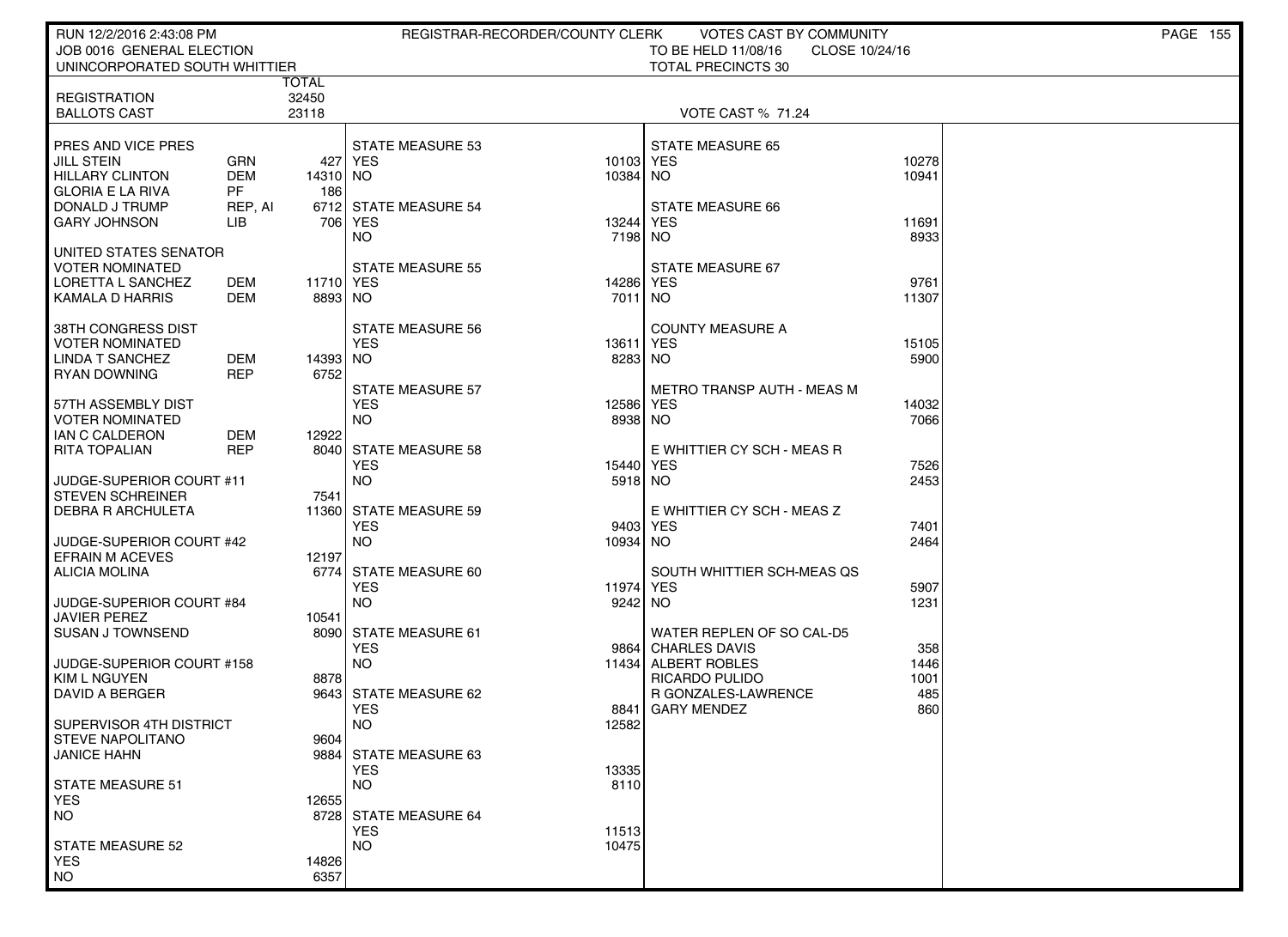| RUN 12/2/2016 2:43:08 PM                                             |                          |                                     | REGISTRAR-RECORDER/COUNTY CLERK       |            | VOTES CAST BY COMMUNITY                                           |            | <b>PAGE 156</b> |
|----------------------------------------------------------------------|--------------------------|-------------------------------------|---------------------------------------|------------|-------------------------------------------------------------------|------------|-----------------|
| JOB 0016 GENERAL ELECTION<br>UNINCORPORATED SPADRA                   |                          |                                     |                                       |            | TO BE HELD 11/08/16<br>CLOSE 10/24/16<br><b>TOTAL PRECINCTS 2</b> |            |                 |
| <b>REGISTRATION</b>                                                  |                          | <b>TOTAL</b><br>189                 |                                       |            |                                                                   |            |                 |
| <b>BALLOTS CAST</b>                                                  |                          | 776                                 |                                       |            | <b>VOTE CAST % 410.58</b>                                         |            |                 |
| PRES AND VICE PRES<br><b>JILL STEIN</b>                              | GRN                      |                                     | <b>STATE MEASURE 51</b><br>53 YES     |            | STATE MEASURE 63<br>522 YES                                       | 537        |                 |
| <b>HILLARY CLINTON</b><br><b>GLORIA E LA RIVA</b>                    | <b>DEM</b><br><b>PF</b>  | 567 NO<br>5 <sup>1</sup>            |                                       |            | 198 NO                                                            | 172        |                 |
| DONALD J TRUMP<br><b>GARY JOHNSON</b>                                | REP, AI<br>LIB           |                                     | 71 STATE MEASURE 52<br>48 YES         | 488        | <b>STATE MEASURE 64</b><br><b>YES</b>                             | 534        |                 |
| UNITED STATES SENATOR                                                |                          |                                     | <b>NO</b>                             |            | 185 NO                                                            | 202        |                 |
| <b>VOTER NOMINATED</b>                                               |                          |                                     | <b>STATE MEASURE 53</b>               |            | <b>STATE MEASURE 65</b>                                           |            |                 |
| LORETTA L SANCHEZ<br><b>KAMALA D HARRIS</b>                          | DEM<br>DEM               | 269 NO                              | 385 YES                               | 381        | YES<br>260 NO                                                     | 476<br>224 |                 |
| 39TH CONGRESS DIST<br><b>VOTER NOMINATED</b>                         |                          |                                     | <b>STATE MEASURE 54</b><br><b>YES</b> |            | STATE MEASURE 66<br>508 YES                                       | 351        |                 |
| ED ROYCE<br><b>BRETT MURDOCK</b>                                     | <b>REP</b><br><b>DEM</b> | 35 <sub>1</sub><br>103 <sup>1</sup> | NO                                    |            | 153 NO                                                            | 292        |                 |
| 29TH STATE SENATE DIST                                               |                          |                                     | <b>STATE MEASURE 55</b><br><b>YES</b> | 536        | <b>STATE MEASURE 67</b><br>YES                                    | 496        |                 |
| <b>VOTER NOMINATED</b><br>JOSH NEWMAN                                | <b>DEM</b>               | 106 l                               | <b>NO</b>                             |            | 151 NO                                                            | 208        |                 |
| LING LING CHANG                                                      | <b>REP</b>               |                                     | 36 STATE MEASURE 56<br><b>YES</b>     | 620        | <b>COUNTY MEASURE A</b><br>YES                                    | 626        |                 |
| 55TH ASSEMBLY DIST<br><b>VOTER NOMINATED</b>                         |                          |                                     | <b>NO</b>                             | 115 NO     |                                                                   | 69         |                 |
| <b>GREGG D FRITCHLE</b><br>PHILLIP CHEN                              | <b>DEM</b><br><b>REP</b> |                                     | 105 STATE MEASURE 57<br>38 YES        |            | METRO TRANSP AUTH - MEAS M<br>590 YES                             | 607        |                 |
| JUDGE-SUPERIOR COURT #11                                             |                          |                                     | NO                                    |            | 120 NO                                                            | 86         |                 |
| <b>STEVEN SCHREINER</b><br><b>DEBRA R ARCHULETA</b>                  |                          |                                     | 163 STATE MEASURE 58<br>415 YES       |            | POMONA USD - MEAS P<br>606 YES                                    | 229        |                 |
|                                                                      |                          |                                     | <b>NO</b>                             |            | 92 NO                                                             | 26         |                 |
| JUDGE-SUPERIOR COURT #42<br><b>EFRAIN M ACEVES</b>                   |                          |                                     | 289 STATE MEASURE 59                  |            | WALNUT VALLEY USD-MEAS WV                                         |            |                 |
| ALICIA MOLINA                                                        |                          |                                     | 274 YES<br>NO                         | 235 NO     | 402 YES                                                           |            |                 |
| JUDGE-SUPERIOR COURT #84<br><b>JAVIER PEREZ</b>                      |                          |                                     | 238 STATE MEASURE 60                  |            | THREE VLYS MUNI WTR DIV 6                                         |            |                 |
| <b>SUSAN J TOWNSEND</b>                                              |                          |                                     | 316 YES<br>NO                         | 335<br>369 | JOHN W LANTZ<br><b>JOHN MENDOZA</b>                               | 87<br>47   |                 |
| JUDGE-SUPERIOR COURT #158<br>  KIM L NGUYEN<br><b>DAVID A BERGER</b> |                          |                                     | 307 STATE MEASURE 61<br>242 YES       |            |                                                                   |            |                 |
|                                                                      |                          |                                     | <b>NO</b>                             | 448<br>224 |                                                                   |            |                 |
| SUPERVISOR 5TH DISTRICT<br><b>DARRELL PARK</b>                       |                          |                                     | 94 STATE MEASURE 62                   |            |                                                                   |            |                 |
| <b>KATHRYN BARGER</b>                                                |                          |                                     | 77 YES<br><b>NO</b>                   | 416<br>291 |                                                                   |            |                 |
|                                                                      |                          |                                     |                                       |            |                                                                   |            |                 |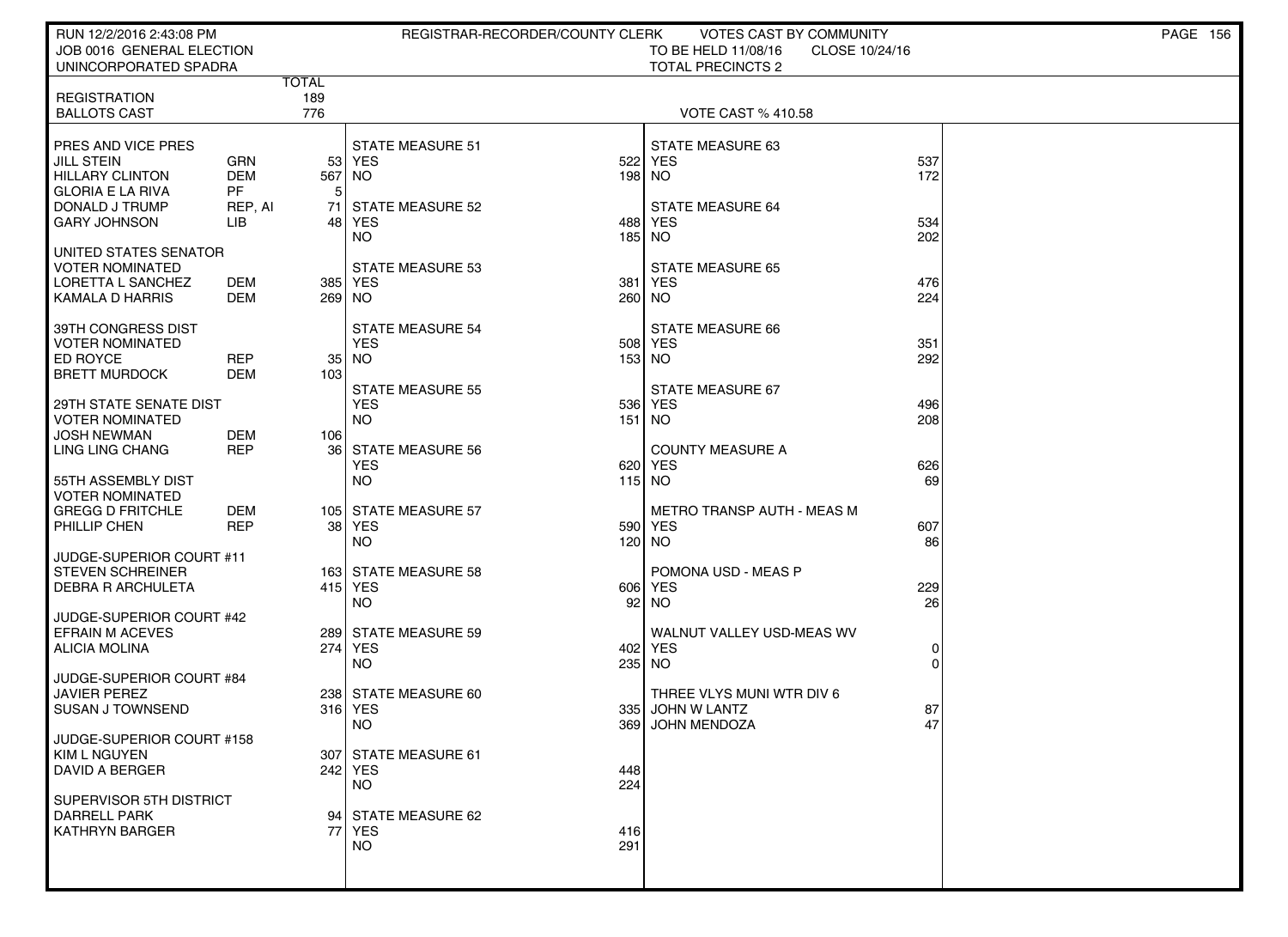| RUN 12/2/2016 2:43:08 PM                     |            |                      | REGISTRAR-RECORDER/COUNTY CLERK       |         | VOTES CAST BY COMMUNITY        |                | <b>PAGE 157</b> |
|----------------------------------------------|------------|----------------------|---------------------------------------|---------|--------------------------------|----------------|-----------------|
| JOB 0016 GENERAL ELECTION                    |            |                      |                                       |         | TO BE HELD 11/08/16            | CLOSE 10/24/16 |                 |
| UNINCORPORATED STEVENSON RANCH               |            |                      |                                       |         | <b>TOTAL PRECINCTS 8</b>       |                |                 |
| <b>REGISTRATION</b>                          |            | <b>TOTAL</b><br>9387 |                                       |         |                                |                |                 |
| <b>BALLOTS CAST</b>                          |            | 7073                 |                                       |         | <b>VOTE CAST % 75.35</b>       |                |                 |
|                                              |            |                      |                                       |         |                                |                |                 |
| <b>PRES AND VICE PRES</b>                    |            |                      | <b>STATE MEASURE 51</b>               |         | STATE MEASURE 63               |                |                 |
| <b>JILL STEIN</b>                            | <b>GRN</b> |                      | 83 YES                                | 2884    | <b>YES</b>                     | 3965           |                 |
| <b>HILLARY CLINTON</b>                       | <b>DEM</b> | 3481                 | NO.                                   | 3608 NO |                                | 2603           |                 |
| <b>GLORIA E LA RIVA</b>                      | PF         | 26                   |                                       |         |                                |                |                 |
| DONALD J TRUMP                               | REP, AI    | 2944                 | <b>STATE MEASURE 52</b>               |         | <b>STATE MEASURE 64</b>        |                |                 |
| <b>GARY JOHNSON</b>                          | LІВ        | 262                  | YES                                   | 3926    | <b>YES</b>                     | 3445           |                 |
|                                              |            |                      | NO.                                   | 2435    | NO                             | 3254           |                 |
| I UNITED STATES SENATOR<br>  VOTER NOMINATED |            |                      | <b>STATE MEASURE 53</b>               |         | <b>STATE MEASURE 65</b>        |                |                 |
| LORETTA L SANCHEZ                            | DEM        | 1954   YES           |                                       | 3135    | <b>YES</b>                     | 3067           |                 |
| KAMALA D HARRIS                              | DEM        | 3742 NO              |                                       | 2998    | NO.                            | 3350           |                 |
|                                              |            |                      |                                       |         |                                |                |                 |
| 25TH CONGRESS DIST                           |            |                      | <b>STATE MEASURE 54</b>               |         | STATE MEASURE 66               |                |                 |
| <b>VOTER NOMINATED</b>                       |            |                      | <b>YES</b>                            | 4072    | <b>YES</b>                     | 3708           |                 |
| l STEVE KNIGHT                               | REP        | 3462 NO              |                                       | 2120 NO |                                | 2467           |                 |
| BRYAN CAFORIO                                | DEM        | 3009                 |                                       |         |                                |                |                 |
| I 27TH STATE SENATE DIST                     |            |                      | <b>STATE MEASURE 55</b><br><b>YES</b> | 3161    | STATE MEASURE 67<br><b>YES</b> | 3191           |                 |
| <b>VOTER NOMINATED</b>                       |            |                      | <b>NO</b>                             | 3279 NO |                                | 3217           |                 |
| <b>STEVE FAZIO</b>                           | <b>REP</b> | 3326                 |                                       |         |                                |                |                 |
| HENRY STERN                                  | DEM        | 2985                 | <b>STATE MEASURE 56</b>               |         | <b>COUNTY MEASURE A</b>        |                |                 |
|                                              |            |                      | <b>YES</b>                            | 4332    | <b>YES</b>                     | 3660           |                 |
| 38TH ASSEMBLY DIST                           |            |                      | <b>NO</b>                             | 2360 NO |                                | 2610           |                 |
| VOTER NOMINATED                              |            |                      |                                       |         |                                |                |                 |
| DANTE ACOSTA                                 | REP        |                      | 3444 STATE MEASURE 57                 |         | METRO TRANSP AUTH - MEAS M     |                |                 |
| CHRISTY SMITH                                | DEM        |                      | 2936 YES                              | 3379    | <b>YES</b>                     | 3424           |                 |
| JUDGE-SUPERIOR COURT #11                     |            |                      | <b>NO</b>                             | 3133 NO |                                | 2882           |                 |
| STEVEN SCHREINER                             |            |                      | 2219 STATE MEASURE 58                 |         | CASTAIC LAKE WTR ACY AT LG     |                |                 |
| <b>DEBRA R ARCHULETA</b>                     |            |                      | 2911 YES                              |         | 4256 LYNNE PLAMBECK            | 2407           |                 |
|                                              |            |                      | <b>NO</b>                             | 2203    | <b>WILLIAM COOPER</b>          | 2663           |                 |
| JUDGE-SUPERIOR COURT #42                     |            |                      |                                       |         |                                |                |                 |
| EFRAIN M ACEVES                              |            |                      | 3366 STATE MEASURE 59                 |         | CASTAIC LAKE WTR ACY DIV 3     |                |                 |
| ALICIA MOLINA                                |            |                      | 1690 YES                              | 2627    | <b>BONNIE G NIKOLAI</b>        | 2474           |                 |
|                                              |            |                      | <b>NO</b>                             |         | 3434 BILL PECSI                | 2581           |                 |
| JUDGE-SUPERIOR COURT #84<br>  JAVIER PEREZ   |            |                      | 1466 STATE MEASURE 60                 |         |                                |                |                 |
| <b>SUSAN J TOWNSEND</b>                      |            |                      | 3553 YES                              | 2854    |                                |                |                 |
|                                              |            |                      | NO.                                   | 3587    |                                |                |                 |
| JUDGE-SUPERIOR COURT #158                    |            |                      |                                       |         |                                |                |                 |
| KIM L NGUYEN                                 |            |                      | 2416 STATE MEASURE 61                 |         |                                |                |                 |
| <b>DAVID A BERGER</b>                        |            |                      | 2664   YES                            | 2774    |                                |                |                 |
|                                              |            |                      | <b>NO</b>                             | 3616    |                                |                |                 |
| SUPERVISOR 5TH DISTRICT<br>DARRELL PARK      |            |                      |                                       |         |                                |                |                 |
| <b>KATHRYN BARGER</b>                        |            |                      | 2085 STATE MEASURE 62<br>3123 YES     | 2410    |                                |                |                 |
|                                              |            |                      | <b>NO</b>                             | 4120    |                                |                |                 |
|                                              |            |                      |                                       |         |                                |                |                 |
|                                              |            |                      |                                       |         |                                |                |                 |
|                                              |            |                      |                                       |         |                                |                |                 |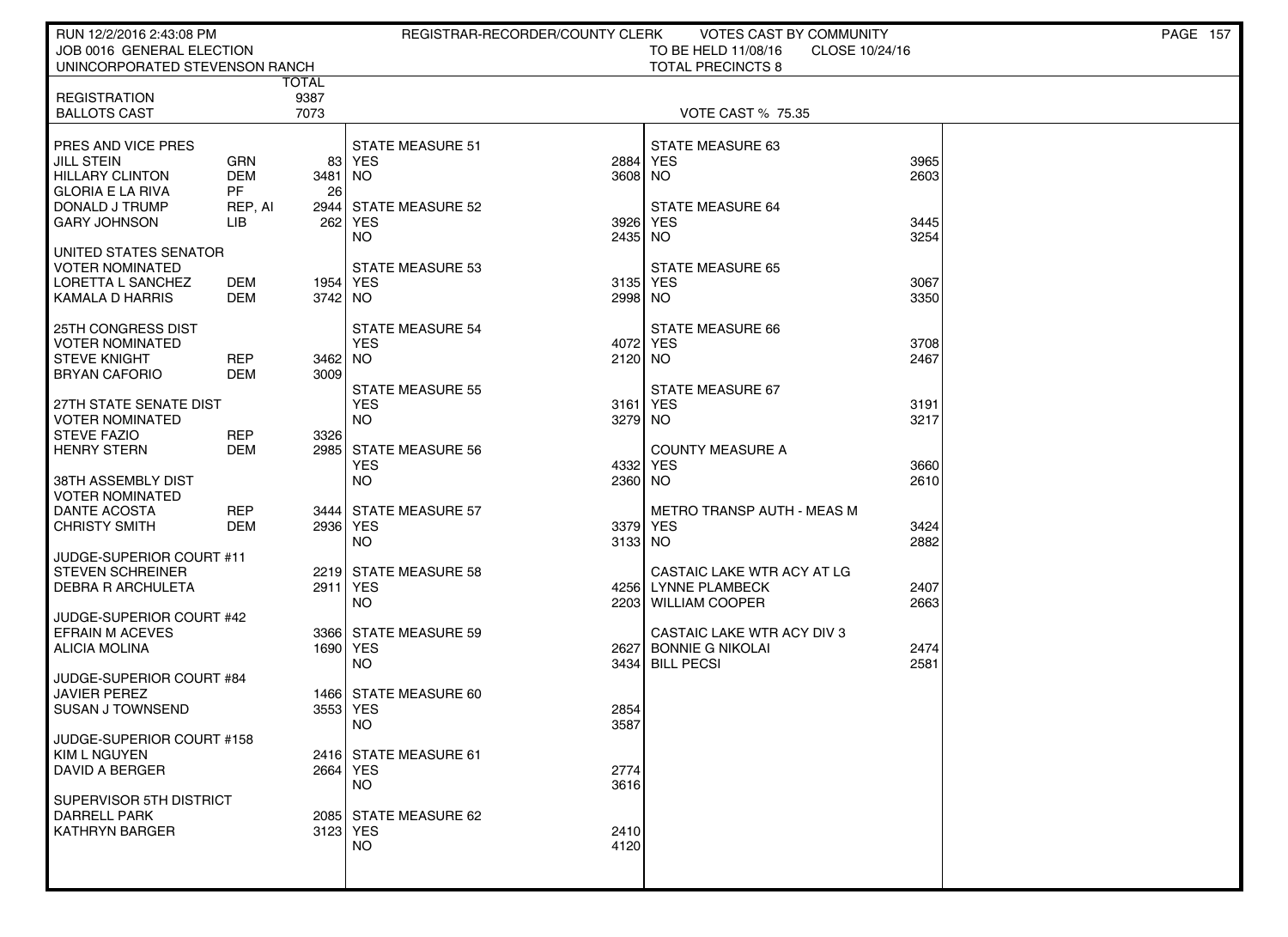| RUN 12/2/2016 2:43:08 PM                            |                  |              | REGISTRAR-RECORDER/COUNTY CLERK                  |        | <b>VOTES CAST BY COMMUNITY</b>        |            |                            | PAGE 158       |
|-----------------------------------------------------|------------------|--------------|--------------------------------------------------|--------|---------------------------------------|------------|----------------------------|----------------|
| JOB 0016 GENERAL ELECTION                           |                  |              |                                                  |        | TO BE HELD 11/08/16<br>CLOSE 10/24/16 |            |                            |                |
| UNINCORPORATED SUNLAND                              |                  | <b>TOTAL</b> |                                                  |        | <b>TOTAL PRECINCTS 9</b>              |            |                            |                |
| <b>REGISTRATION</b><br><b>BALLOTS CAST</b>          |                  | 743<br>516   |                                                  |        | <b>VOTE CAST % 69.45</b>              |            |                            |                |
| PRES AND VICE PRES                                  |                  |              | JUDGE-SUPERIOR COURT #11                         |        | <b>STATE MEASURE 58</b>               |            | ANTELOPE VLY CCD - MEAS AV |                |
| <b>JILL STEIN</b>                                   | <b>GRN</b>       |              | 15 STEVEN SCHREINER                              |        | 159 YES                               | 334        | <b>YES</b>                 | $\Omega$       |
| <b>HILLARY CLINTON</b>                              | <b>DEM</b><br>PF |              | 280   DEBRA R ARCHULETA                          | 250 NO |                                       |            | 139 NO                     | $\overline{0}$ |
| <b>GLORIA E LA RIVA</b><br>DONALD J TRUMP           | REP, AI          | 1681         | JUDGE-SUPERIOR COURT #42                         |        | <b>STATE MEASURE 59</b>               |            | LOS ANGELES CC SPC-MEAS CC |                |
| <b>GARY JOHNSON</b>                                 | LIB              |              | 34 EFRAIN M ACEVES                               |        | 268 YES                               | 261        | <b>YES</b>                 | 260            |
|                                                     |                  |              | <b>ALICIA MOLINA</b>                             | 139 NO |                                       |            | 198 NO                     | 186            |
| UNITED STATES SENATOR<br><b>VOTER NOMINATED</b>     |                  |              | JUDGE-SUPERIOR COURT #84                         |        | STATE MEASURE 60                      |            | ACTON-AGUA DULCE U/T-GBM   |                |
| LORETTA L SANCHEZ                                   | DEM              |              | 176 JAVIER PEREZ                                 |        | 141 YES                               |            | 207 KEN PFALZGRAF          | 0              |
| KAMALA D HARRIS                                     | <b>DEM</b>       |              | 264 SUSAN J TOWNSEND                             | 264 NO |                                       |            | 268 AMY M FRANK            | 0              |
|                                                     |                  |              |                                                  |        |                                       |            | KARINA INEZ THOMAS         | $\Omega$       |
| 27TH CONGRESS DIST<br><b>VOTER NOMINATED</b>        |                  |              | JUDGE-SUPERIOR COURT #158<br><b>KIM L NGUYEN</b> |        | STATE MEASURE 61<br>214 YES           | 233        |                            |                |
| <b>JACK ORSWELL</b>                                 | <b>REP</b>       | ΩI           | DAVID A BERGER                                   |        | 189 NO                                | 240        |                            |                |
| <b>JUDY CHU</b>                                     | DEM              | $\Omega$     |                                                  |        |                                       |            |                            |                |
|                                                     |                  |              | SUPERVISOR 5TH DISTRICT                          |        | STATE MEASURE 62                      |            |                            |                |
| <b>28TH CONGRESS DIST</b><br><b>VOTER NOMINATED</b> |                  |              | DARRELL PARK<br><b>KATHRYN BARGER</b>            | 245 NO | 168 YES                               | 213<br>263 |                            |                |
| LENORE SOLIS                                        | <b>REP</b>       | 154          |                                                  |        |                                       |            |                            |                |
| <b>ADAM B SCHIFF</b>                                | <b>DEM</b>       |              | 255 STATE MEASURE 51                             |        | STATE MEASURE 63                      |            |                            |                |
|                                                     |                  |              | <b>YES</b>                                       |        | 221 YES                               | 265        |                            |                |
| 29TH CONGRESS DIST<br><b>VOTER NOMINATED</b>        |                  |              | NO.                                              | 257 NO |                                       | 216        |                            |                |
| RICHARD ALARCON                                     | <b>DEM</b>       |              | 14 STATE MEASURE 52                              |        | <b>STATE MEASURE 64</b>               |            |                            |                |
| <b>TONY CARDENAS</b>                                | <b>DEM</b>       | 421          | <b>YES</b>                                       |        | 311 YES                               | 316        |                            |                |
| <b>21ST STATE SENATE DIST</b>                       |                  |              | NO.                                              | 165 NO |                                       | 175        |                            |                |
| <b>VOTER NOMINATED</b>                              |                  |              | <b>STATE MEASURE 53</b>                          |        | <b>STATE MEASURE 65</b>               |            |                            |                |
| <b>JOHNATHON L ERVIN</b>                            | DEM              |              | 0 YES                                            |        | 266 YES                               | 206        |                            |                |
| <b>SCOTT WILK</b>                                   | <b>REP</b>       | ΩI           | NO.                                              | 203 NO |                                       | 271        |                            |                |
| <b>25TH STATE SENATE DIST</b>                       |                  |              | <b>STATE MEASURE 54</b>                          |        | <b>STATE MEASURE 66</b>               |            |                            |                |
| <b>VOTER NOMINATED</b>                              |                  |              | <b>YES</b>                                       |        | 316 YES                               | 234        |                            |                |
| A J PORTANTINO                                      | DEM              | 258 NO       |                                                  | 148 NO |                                       | 221        |                            |                |
| M D ANTONOVICH                                      | <b>REP</b>       | 217          |                                                  |        |                                       |            |                            |                |
| 39TH ASSEMBLY DIST                                  |                  |              | <b>STATE MEASURE 55</b><br><b>YES</b>            |        | STATE MEASURE 67<br>295 YES           | 269        |                            |                |
| <b>VOTER NOMINATED</b>                              |                  |              | NO.                                              | 188 NO |                                       | 201        |                            |                |
| PATTY LOPEZ                                         | DEM              | 202          |                                                  |        |                                       |            |                            |                |
| RAUL BOCANEGRA                                      | DEM              |              | 188 STATE MEASURE 56<br><b>YES</b>               |        | <b>COUNTY MEASURE A</b><br>292 YES    |            |                            |                |
| 43RD ASSEMBLY DIST                                  |                  |              | NO.                                              | 200 NO |                                       | 293<br>179 |                            |                |
| <b>VOTER NOMINATED</b>                              |                  |              |                                                  |        |                                       |            |                            |                |
| <b>ARDY KASSAKHIAN</b>                              | DEM              | 6 I          | <b>STATE MEASURE 57</b>                          |        | <b>METRO TRANSP AUTH - MEAS M</b>     |            |                            |                |
| <b>LAURA FRIEDMAN</b>                               | <b>DEM</b>       |              | $31$ YES<br>NO.                                  | 184 NO | 294 YES                               | 248<br>222 |                            |                |
|                                                     |                  |              |                                                  |        |                                       |            |                            |                |
|                                                     |                  |              |                                                  |        |                                       |            |                            |                |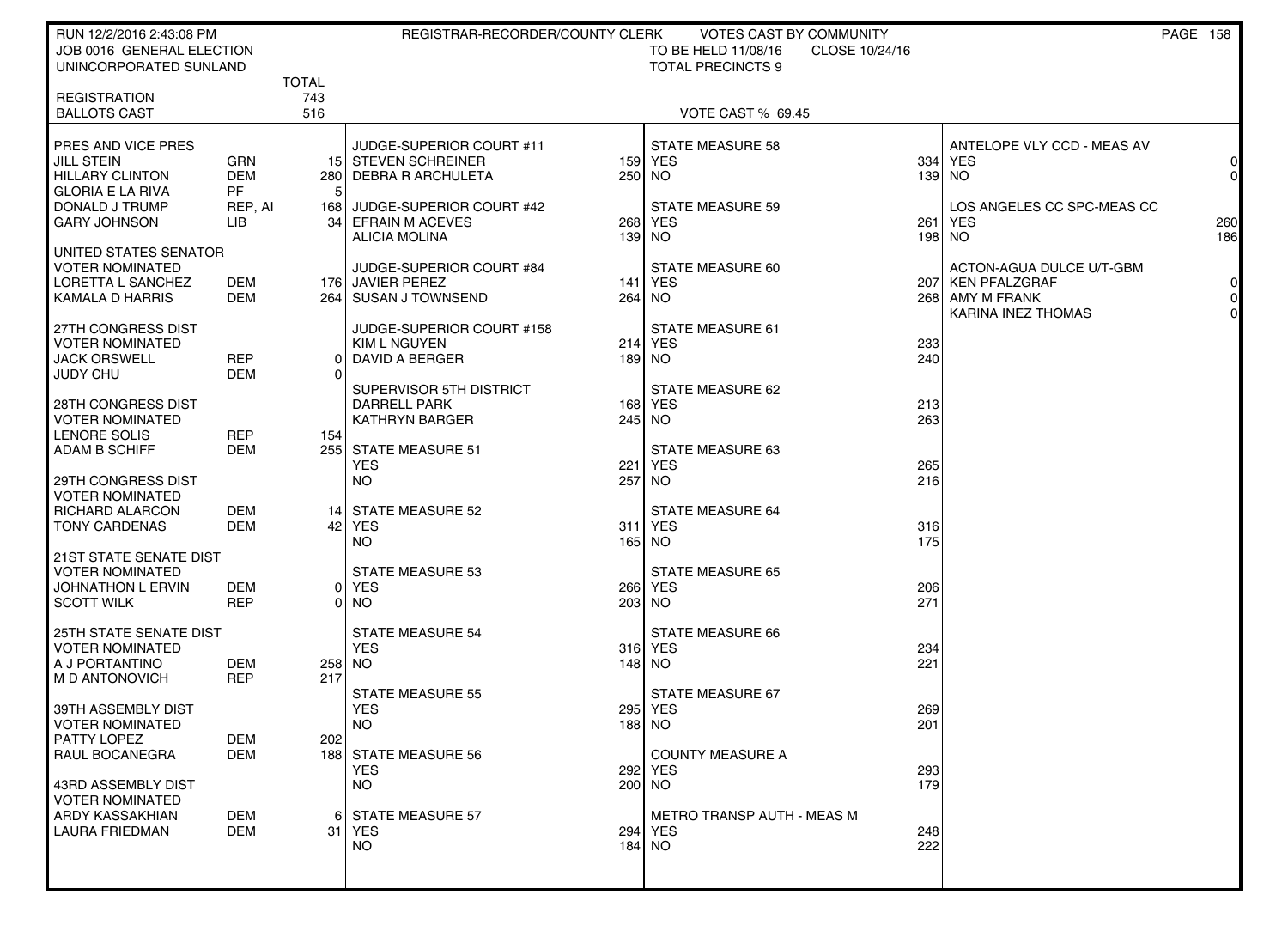| RUN 12/2/2016 2:43:08 PM                     |                |                      |                                | REGISTRAR-RECORDER/COUNTY CLERK | VOTES CAST BY COMMUNITY               |                | <b>PAGE 159</b> |
|----------------------------------------------|----------------|----------------------|--------------------------------|---------------------------------|---------------------------------------|----------------|-----------------|
| JOB 0016 GENERAL ELECTION                    |                |                      |                                |                                 | TO BE HELD 11/08/16                   | CLOSE 10/24/16 |                 |
| UNINCORPORATED TOPANGA                       |                |                      |                                |                                 | <b>TOTAL PRECINCTS 7</b>              |                |                 |
| <b>REGISTRATION</b>                          |                | <b>TOTAL</b><br>6152 |                                |                                 |                                       |                |                 |
| <b>BALLOTS CAST</b>                          |                | 4826                 |                                |                                 | <b>VOTE CAST % 78.45</b>              |                |                 |
|                                              |                |                      |                                |                                 |                                       |                |                 |
| PRES AND VICE PRES                           |                |                      | <b>STATE MEASURE 52</b>        |                                 | <b>STATE MEASURE 64</b>               |                |                 |
| <b>JILL STEIN</b>                            | GRN            |                      | 219 YES                        |                                 | 3410 YES                              | 3517           |                 |
| <b>HILLARY CLINTON</b>                       | <b>DEM</b>     | 3603 NO              |                                | 957                             | NO.                                   | 1091           |                 |
| <b>GLORIA E LA RIVA</b>                      | <b>PF</b>      | 7                    |                                |                                 |                                       |                |                 |
| DONALD J TRUMP<br><b>GARY JOHNSON</b>        | REP, AI<br>LІВ |                      | 758 STATE MEASURE 53<br>90 YES | 1384                            | <b>STATE MEASURE 65</b><br><b>YES</b> | 1977           |                 |
|                                              |                |                      | NO.                            | 2898                            | <b>NO</b>                             | 2534           |                 |
| UNITED STATES SENATOR                        |                |                      |                                |                                 |                                       |                |                 |
| VOTER NOMINATED                              |                |                      | <b>STATE MEASURE 54</b>        |                                 | <b>STATE MEASURE 66</b>               |                |                 |
| LORETTA L SANCHEZ                            | DEM            |                      | 950 YES                        |                                 | 2815 YES                              | 1485           |                 |
| <b>KAMALA D HARRIS</b>                       | DEM            | 3330 NO              |                                | 1448 NO                         |                                       | 2728           |                 |
| 33RD CONGRESS DIST                           |                |                      | <b>STATE MEASURE 55</b>        |                                 | STATE MEASURE 67                      |                |                 |
| <b>VOTER NOMINATED</b>                       |                |                      | <b>YES</b>                     |                                 | 2875 YES                              | 3501           |                 |
| KENNETH W WRIGHT                             | <b>REP</b>     | 947 NO               |                                | 1552 NO                         |                                       | 973            |                 |
| TED W LIEU                                   | DEM            | 3500                 |                                |                                 |                                       |                |                 |
|                                              |                |                      | <b>STATE MEASURE 56</b>        |                                 | <b>COUNTY MEASURE A</b>               |                |                 |
| 27TH STATE SENATE DIST                       |                |                      | <b>YES</b>                     |                                 | 3574 YES                              | 3330           |                 |
| <b>VOTER NOMINATED</b><br><b>STEVE FAZIO</b> | <b>REP</b>     | 952                  | <b>NO</b>                      |                                 | 990 NO                                | 1079           |                 |
| <b>HENRY STERN</b>                           | <b>DEM</b>     |                      | 3546 STATE MEASURE 57          |                                 | <b>METRO TRANSP AUTH - MEAS M</b>     |                |                 |
|                                              |                |                      | <b>YES</b>                     |                                 | 3596 YES                              | 3119           |                 |
| 50TH ASSEMBLY DIST                           |                |                      | <b>NO</b>                      |                                 | 876 NO                                | 1267           |                 |
| <b>VOTER NOMINATED</b>                       |                |                      |                                |                                 |                                       |                |                 |
| <b>MATTHEW G CRAFFEY</b>                     | <b>REP</b>     |                      | 967 STATE MEASURE 58           |                                 | LOS ANGELES CC SPC-MEAS CC            |                |                 |
| RICHARD BLOOM                                | DEM            | 3433 YES             | <b>NO</b>                      |                                 | 3653 YES<br>808 NO                    | 2474<br>840    |                 |
| JUDGE-SUPERIOR COURT #11                     |                |                      |                                |                                 |                                       |                |                 |
| <b>STEVEN SCHREINER</b>                      |                |                      | 1528 STATE MEASURE 59          |                                 | SANTA MONICA COMM COL-BT              |                |                 |
| <b>DEBRA R ARCHULETA</b>                     |                | 1996 YES             |                                |                                 | 2950 M QUINONES-PEREZ                 | 369            |                 |
|                                              |                |                      | <b>NO</b>                      |                                 | 1361 SION ROY                         | 308            |                 |
| JUDGE-SUPERIOR COURT #42                     |                |                      |                                |                                 | <b>ROB G RADER</b>                    | 346            |                 |
| <b>EFRAIN M ACEVES</b><br>ALICIA MOLINA      |                | 1296 YES             | 2240 STATE MEASURE 60          | 1672                            | <b>SUSAN AMINOFF</b>                  | 386            |                 |
|                                              |                |                      | <b>NO</b>                      |                                 | 2743 SANTA MONICA CCD - MEAS V        |                |                 |
| JUDGE-SUPERIOR COURT #84                     |                |                      |                                |                                 | <b>YES</b>                            | 533            |                 |
| <b>JAVIER PEREZ</b>                          |                |                      | 713 STATE MEASURE 61           |                                 | <b>NO</b>                             | 327            |                 |
| <b>SUSAN J TOWNSEND</b>                      |                | 2786 YES             |                                | 2669                            |                                       |                |                 |
|                                              |                |                      | <b>NO</b>                      | 1734                            |                                       |                |                 |
| JUDGE-SUPERIOR COURT #158<br>KIM L NGUYEN    |                |                      | 2120 STATE MEASURE 62          |                                 |                                       |                |                 |
| DAVID A BERGER                               |                | 1444 YES             |                                | 3193                            |                                       |                |                 |
|                                              |                |                      | <b>NO</b>                      | 1298                            |                                       |                |                 |
| STATE MEASURE 51                             |                |                      |                                |                                 |                                       |                |                 |
| <b>YES</b>                                   |                |                      | 2417 STATE MEASURE 63          |                                 |                                       |                |                 |
| <b>NO</b>                                    |                | 2031 YES             |                                | 3650                            |                                       |                |                 |
|                                              |                |                      | <b>NO</b>                      | 891                             |                                       |                |                 |
|                                              |                |                      |                                |                                 |                                       |                |                 |
|                                              |                |                      |                                |                                 |                                       |                |                 |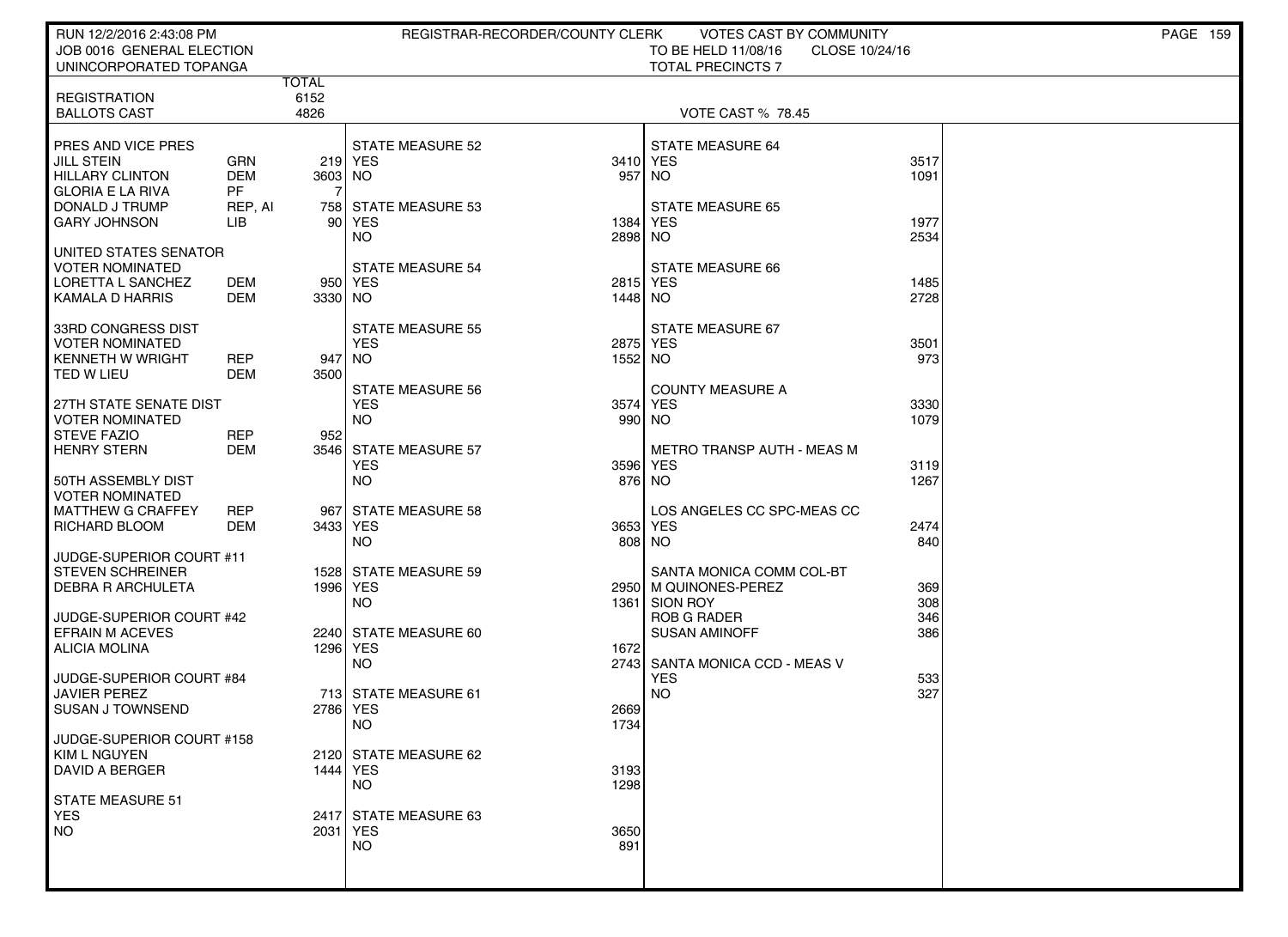| RUN 12/2/2016 2:43:08 PM                              |            |                         | REGISTRAR-RECORDER/COUNTY CLERK       |          | VOTES CAST BY COMMUNITY                                           |   | <b>PAGE 160</b> |
|-------------------------------------------------------|------------|-------------------------|---------------------------------------|----------|-------------------------------------------------------------------|---|-----------------|
| JOB 0016 GENERAL ELECTION<br>UNINCORPORATED UNIVERSAL |            |                         |                                       |          | TO BE HELD 11/08/16<br>CLOSE 10/24/16<br><b>TOTAL PRECINCTS 1</b> |   |                 |
|                                                       |            | <b>TOTAL</b>            |                                       |          |                                                                   |   |                 |
| <b>REGISTRATION</b>                                   |            | $\overline{\mathbf{c}}$ |                                       |          |                                                                   |   |                 |
| <b>BALLOTS CAST</b>                                   |            | $\mathbf{1}$            |                                       |          | VOTE CAST % 50                                                    |   |                 |
| PRES AND VICE PRES                                    |            |                         | <b>STATE MEASURE 54</b>               |          | <b>STATE MEASURE 66</b>                                           |   |                 |
| <b>JILL STEIN</b>                                     | GRN        |                         | 0 YES                                 |          | <b>YES</b>                                                        |   |                 |
| <b>HILLARY CLINTON</b>                                | <b>DEM</b> | 0                       | NO                                    | 0        | <b>NO</b>                                                         |   |                 |
| <b>GLORIA E LA RIVA</b>                               | <b>PF</b>  | 0                       |                                       |          |                                                                   |   |                 |
| DONALD J TRUMP                                        | REP, AI    | O                       | <b>STATE MEASURE 55</b>               |          | STATE MEASURE 67                                                  |   |                 |
| <b>GARY JOHNSON</b>                                   | LIB        |                         | <b>YES</b><br><b>NO</b>               | 0        | <b>YES</b><br><b>NO</b>                                           |   |                 |
| UNITED STATES SENATOR                                 |            |                         |                                       |          |                                                                   |   |                 |
| <b>VOTER NOMINATED</b>                                |            |                         | <b>STATE MEASURE 56</b>               |          | <b>COUNTY MEASURE A</b>                                           |   |                 |
| <b>LORETTA L SANCHEZ</b>                              | DEM        | $\mathbf{1}$            | YES                                   |          | <b>YES</b>                                                        |   |                 |
| <b>KAMALA D HARRIS</b>                                | <b>DEM</b> |                         | 0 NO                                  | 0        | <b>NO</b>                                                         |   |                 |
| 30TH CONGRESS DIST                                    |            |                         | <b>STATE MEASURE 57</b>               |          | METRO TRANSP AUTH - MEAS M                                        |   |                 |
| <b>VOTER NOMINATED</b>                                |            |                         | <b>YES</b>                            |          | <b>YES</b>                                                        |   |                 |
| <b>BRAD SHERMAN</b>                                   | <b>DEM</b> | 0                       | NO.                                   | $\Omega$ | <b>NO</b>                                                         | U |                 |
| <b>MARK REED</b>                                      | <b>REP</b> |                         |                                       |          |                                                                   |   |                 |
| 46TH ASSEMBLY DIST                                    |            |                         | <b>STATE MEASURE 58</b><br><b>YES</b> |          | LOS ANGELES CC SPC-MEAS CC<br><b>YES</b>                          |   |                 |
| <b>VOTER NOMINATED</b>                                |            |                         | <b>NO</b>                             |          | $0$ NO                                                            |   |                 |
| ANGELA RUPERT                                         | DEM        | 0                       |                                       |          |                                                                   |   |                 |
| ADRIN NAZARIAN                                        | <b>DEM</b> |                         | <b>STATE MEASURE 59</b>               |          |                                                                   |   |                 |
|                                                       |            |                         | <b>YES</b>                            |          |                                                                   |   |                 |
| JUDGE-SUPERIOR COURT #11<br>STEVEN SCHREINER          |            |                         | <b>NO</b>                             |          |                                                                   |   |                 |
| <b>DEBRA R ARCHULETA</b>                              |            |                         | STATE MEASURE 60                      |          |                                                                   |   |                 |
|                                                       |            |                         | <b>YES</b>                            |          |                                                                   |   |                 |
| JUDGE-SUPERIOR COURT #42                              |            |                         | <b>NO</b>                             |          |                                                                   |   |                 |
| <b>EFRAIN M ACEVES</b><br><b>ALICIA MOLINA</b>        |            | O                       | STATE MEASURE 61                      |          |                                                                   |   |                 |
|                                                       |            |                         | <b>YES</b>                            |          |                                                                   |   |                 |
| JUDGE-SUPERIOR COURT #84                              |            |                         | <b>NO</b>                             |          |                                                                   |   |                 |
| JAVIER PEREZ                                          |            | 0                       |                                       |          |                                                                   |   |                 |
| I SUSAN J TOWNSEND                                    |            |                         | STATE MEASURE 62                      |          |                                                                   |   |                 |
| JUDGE-SUPERIOR COURT #158                             |            |                         | <b>YES</b><br><b>NO</b>               |          |                                                                   |   |                 |
| KIM L NGUYEN                                          |            | $\Omega$                |                                       |          |                                                                   |   |                 |
| DAVID A BERGER                                        |            |                         | STATE MEASURE 63                      |          |                                                                   |   |                 |
|                                                       |            |                         | <b>YES</b>                            |          |                                                                   |   |                 |
| <b>STATE MEASURE 51</b><br><b>YES</b>                 |            | 1                       | <b>NO</b>                             |          |                                                                   |   |                 |
| NO                                                    |            |                         | 0 STATE MEASURE 64                    |          |                                                                   |   |                 |
|                                                       |            |                         | <b>YES</b>                            |          |                                                                   |   |                 |
| STATE MEASURE 52                                      |            |                         | NO.                                   |          |                                                                   |   |                 |
| <b>YES</b>                                            |            |                         |                                       |          |                                                                   |   |                 |
| <b>NO</b>                                             |            |                         | <b>STATE MEASURE 65</b><br><b>YES</b> |          |                                                                   |   |                 |
| <b>STATE MEASURE 53</b>                               |            |                         | NO.                                   |          |                                                                   |   |                 |
| <b>YES</b>                                            |            | 0                       |                                       |          |                                                                   |   |                 |
| <b>NO</b>                                             |            |                         |                                       |          |                                                                   |   |                 |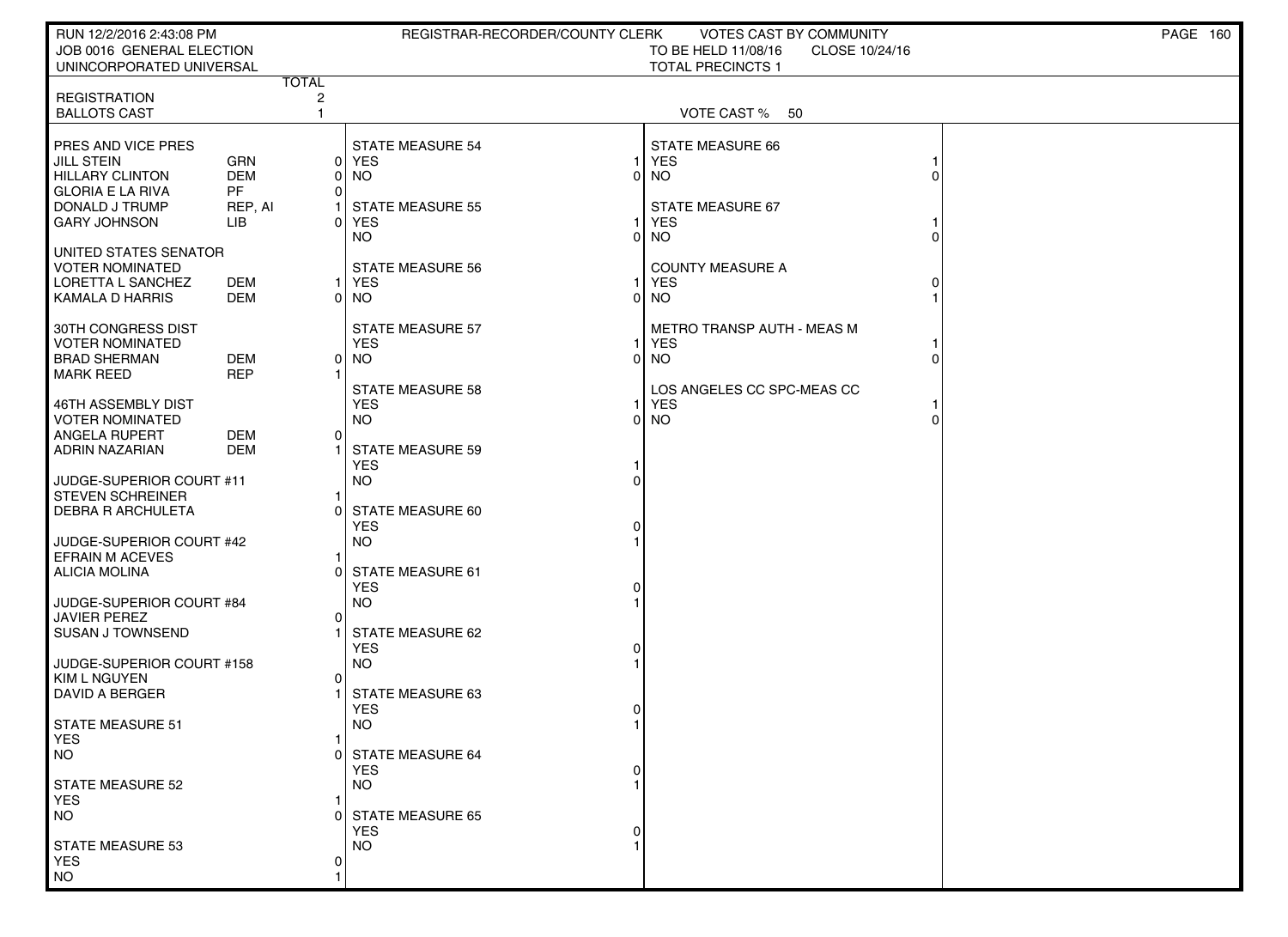| RUN 12/2/2016 2:43:08 PM                            |                |                       |                                          | REGISTRAR-RECORDER/COUNTY CLERK | VOTES CAST BY COMMUNITY               |                | <b>PAGE 161</b> |
|-----------------------------------------------------|----------------|-----------------------|------------------------------------------|---------------------------------|---------------------------------------|----------------|-----------------|
| JOB 0016 GENERAL ELECTION                           |                |                       |                                          |                                 | TO BE HELD 11/08/16                   | CLOSE 10/24/16 |                 |
| UNINCORPORATED VALINDA                              |                | TOTAL                 |                                          |                                 | <b>TOTAL PRECINCTS 25</b>             |                |                 |
| <b>REGISTRATION</b>                                 |                | 20374                 |                                          |                                 |                                       |                |                 |
| <b>BALLOTS CAST</b>                                 |                | 14138                 |                                          |                                 | <b>VOTE CAST % 69.39</b>              |                |                 |
| PRES AND VICE PRES                                  |                |                       | <b>STATE MEASURE 52</b>                  |                                 | <b>STATE MEASURE 64</b>               |                |                 |
| <b>JILL STEIN</b>                                   | GRN            |                       | 282 YES                                  | 9881                            | <b>YES</b>                            | 7207           |                 |
| <b>HILLARY CLINTON</b>                              | <b>DEM</b>     | 10779 NO              |                                          | 3209 NO                         |                                       | 6183           |                 |
| <b>GLORIA E LA RIVA</b>                             | <b>PF</b>      | 193                   |                                          |                                 |                                       |                |                 |
| DONALD J TRUMP<br><b>GARY JOHNSON</b>               | REP, AI<br>LIB | 294                   | 2198 STATE MEASURE 53<br>YES <sup></sup> | 6167                            | <b>STATE MEASURE 65</b><br><b>YES</b> | 6734           |                 |
|                                                     |                |                       | <b>NO</b>                                | 6468 NO                         |                                       | 6174           |                 |
| UNITED STATES SENATOR                               |                |                       |                                          |                                 |                                       |                |                 |
| VOTER NOMINATED                                     |                |                       | <b>STATE MEASURE 54</b>                  |                                 | <b>STATE MEASURE 66</b>               | 6789           |                 |
| LORETTA L SANCHEZ<br><b>KAMALA D HARRIS</b>         | DEM<br>DEM     | 7480   YES<br>5439 NO |                                          | 8101<br>4485 NO                 | l YES                                 | 5939           |                 |
|                                                     |                |                       |                                          |                                 |                                       |                |                 |
| 32ND CONGRESS DIST                                  |                |                       | <b>STATE MEASURE 55</b>                  |                                 | STATE MEASURE 67                      |                |                 |
| <b>VOTER NOMINATED</b><br><b>GRACE F NAPOLITANO</b> | DEM            | 7234 NO               | <b>YES</b>                               | 10006 YES<br>3102 NO            |                                       | 6498<br>6361   |                 |
| ROGER HERNANDEZ                                     | <b>DEM</b>     | 5033                  |                                          |                                 |                                       |                |                 |
|                                                     |                |                       | <b>STATE MEASURE 56</b>                  |                                 | <b>COUNTY MEASURE A</b>               |                |                 |
| 48TH ASSEMBLY DIST<br>VOTER NOMINATED               |                |                       | <b>YES</b><br><b>NO</b>                  | 9187<br>4157 NO                 | YES                                   | 10573<br>2301  |                 |
| <b>BLANCA E RUBIO</b>                               | DEM            | 6500                  |                                          |                                 |                                       |                |                 |
| <b>CORY ELLENSON</b>                                | <b>REP</b>     |                       | 1799 STATE MEASURE 57                    |                                 | <b>METRO TRANSP AUTH - MEAS M</b>     |                |                 |
|                                                     |                |                       | <b>YES</b>                               | 8742                            | <b>YES</b>                            | 9961           |                 |
| 57TH ASSEMBLY DIST<br><b>VOTER NOMINATED</b>        |                |                       | <b>NO</b>                                | 4434                            | NO.                                   | 2980           |                 |
| IAN C CALDERON                                      | <b>DEM</b>     |                       | 3320 STATE MEASURE 58                    |                                 | HACIENDA LA PUENTE USD-BB             |                |                 |
| <b>RITA TOPALIAN</b>                                | <b>REP</b>     |                       | 909 YES                                  | 10638 YES                       |                                       | 6133           |                 |
| JUDGE-SUPERIOR COURT #11                            |                |                       | NO.                                      | 2430 NO                         |                                       | 1139           |                 |
| <b>STEVEN SCHREINER</b>                             |                |                       | 4149 STATE MEASURE 59                    |                                 | WEST COVINA USD - MEAS ES             |                |                 |
| <b>DEBRA R ARCHULETA</b>                            |                | 7799 YES              |                                          |                                 | 6711 YES                              | 767            |                 |
| JUDGE-SUPERIOR COURT #42                            |                |                       | <b>NO</b>                                | 5847                            | NO.                                   | 189            |                 |
| <b>EFRAIN M ACEVES</b>                              |                |                       | 6538 STATE MEASURE 60                    |                                 | UPPER SAN GABRIEL VLY-BD 3            |                |                 |
| ALICIA MOLINA                                       |                | 5395 YES              |                                          | 8217                            | MARTA SAMANO                          | 2116           |                 |
|                                                     |                |                       | NO.                                      |                                 | 4731 ED CHAVEZ                        | 4248           |                 |
| JUDGE-SUPERIOR COURT #84<br><b>JAVIER PEREZ</b>     |                |                       | 7522 STATE MEASURE 61                    |                                 | UPPER SAN GABRIEL VLY-BD 4            |                |                 |
| <b>SUSAN J TOWNSEND</b>                             |                | 4154 YES              |                                          |                                 | 6624 ALFONSO CONTRERAS                | 1026           |                 |
|                                                     |                |                       | NO.                                      | 6393                            | <b>MICHAEL TOUHEY</b>                 | 724            |                 |
| JUDGE-SUPERIOR COURT #158<br>KIM L NGUYEN           |                |                       | 5821 STATE MEASURE 62                    |                                 |                                       |                |                 |
| <b>DAVID A BERGER</b>                               |                | 5918 YES              |                                          | 6410                            |                                       |                |                 |
|                                                     |                |                       | <b>NO</b>                                | 6588                            |                                       |                |                 |
| <b>STATE MEASURE 51</b>                             |                |                       |                                          |                                 |                                       |                |                 |
| <b>YES</b><br><b>NO</b>                             |                | 4095 YES              | 9063 STATE MEASURE 63                    | 9261                            |                                       |                |                 |
|                                                     |                |                       | <b>NO</b>                                | 3787                            |                                       |                |                 |
|                                                     |                |                       |                                          |                                 |                                       |                |                 |
|                                                     |                |                       |                                          |                                 |                                       |                |                 |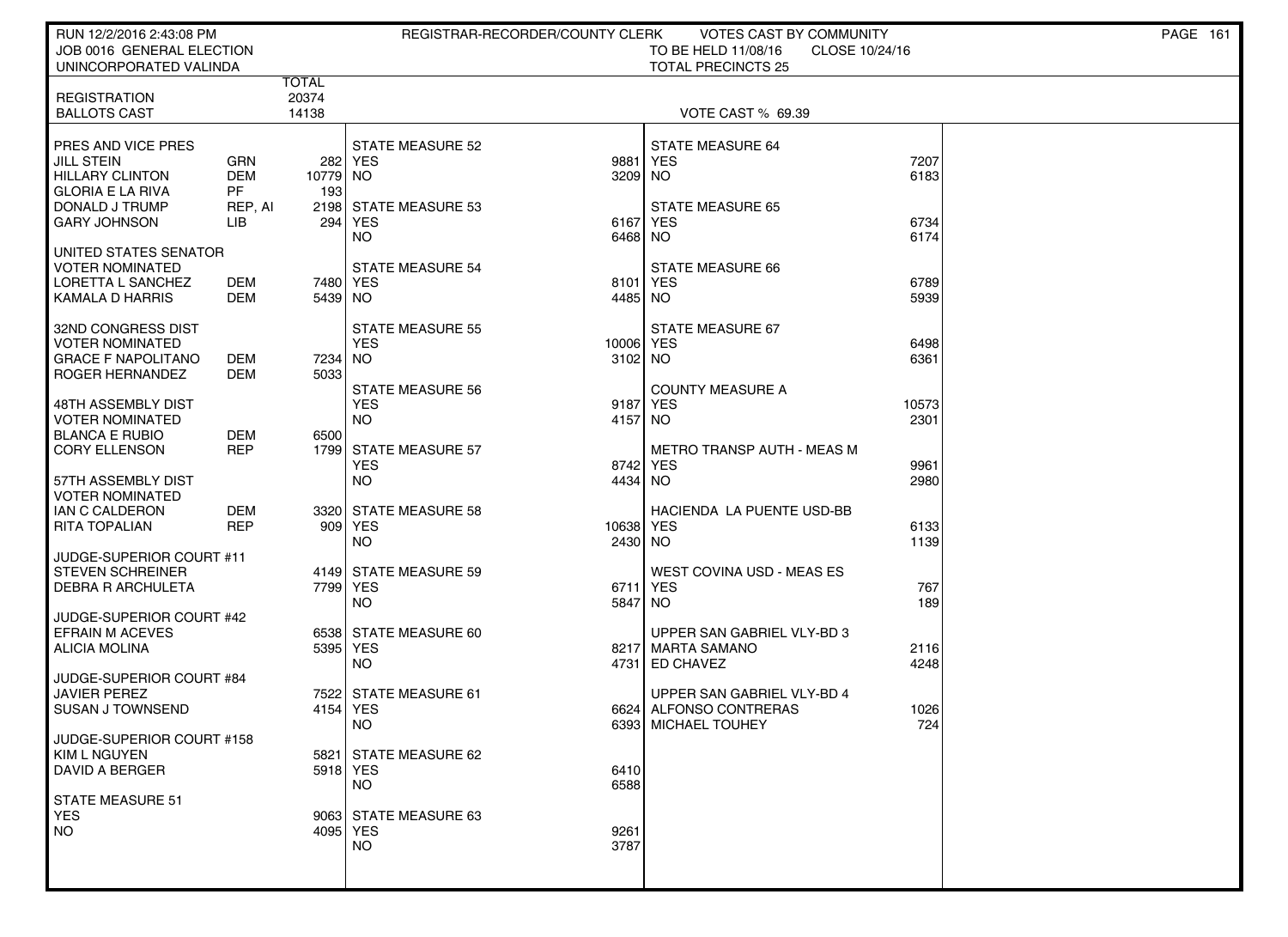| RUN 12/2/2016 2:43:08 PM                       |                          |              | REGISTRAR-RECORDER/COUNTY CLERK       |          | <b>VOTES CAST BY COMMUNITY</b>        |                 | <b>PAGE 162</b> |
|------------------------------------------------|--------------------------|--------------|---------------------------------------|----------|---------------------------------------|-----------------|-----------------|
| JOB 0016 GENERAL ELECTION                      |                          |              |                                       |          | TO BE HELD 11/08/16<br>CLOSE 10/24/16 |                 |                 |
| UNINCORPORATED VETRANS ADM CTR                 |                          | <b>TOTAL</b> |                                       |          | <b>TOTAL PRECINCTS 1</b>              |                 |                 |
| <b>REGISTRATION</b>                            |                          | 280          |                                       |          |                                       |                 |                 |
| <b>BALLOTS CAST</b>                            |                          | 113          |                                       |          | VOTE CAST % 40.36                     |                 |                 |
|                                                |                          |              |                                       |          |                                       |                 |                 |
| PRES AND VICE PRES                             |                          |              | <b>STATE MEASURE 54</b>               |          | STATE MEASURE 66                      |                 |                 |
| JILL STEIN<br><b>HILLARY CLINTON</b>           | GRN<br><b>DEM</b>        | 4            | YES                                   | 68       | YES<br>$24$ NO                        | 48<br>39        |                 |
| <b>GLORIA E LA RIVA</b>                        | <b>PF</b>                | 0            | 69 NO                                 |          |                                       |                 |                 |
| DONALD J TRUMP                                 | REP, AI                  | 31           | <b>STATE MEASURE 55</b>               |          | STATE MEASURE 67                      |                 |                 |
| <b>GARY JOHNSON</b>                            | LІВ                      | 2            | YES                                   | 64       | <b>YES</b>                            | 46              |                 |
|                                                |                          |              | <b>NO</b>                             | 29       | <b>NO</b>                             | 45              |                 |
| UNITED STATES SENATOR                          |                          |              |                                       |          |                                       |                 |                 |
| <b>VOTER NOMINATED</b><br>LORETTA L SANCHEZ    | DEM                      |              | <b>STATE MEASURE 56</b><br>32   YES   |          | <b>COUNTY MEASURE A</b><br>60 YES     | 79              |                 |
| <b>KAMALA D HARRIS</b>                         | DEM                      |              | 69 NO                                 |          | 40 NO                                 | 15              |                 |
|                                                |                          |              |                                       |          |                                       |                 |                 |
| 33RD CONGRESS DIST                             |                          |              | <b>STATE MEASURE 57</b>               |          | METRO TRANSP AUTH - MEAS M            |                 |                 |
| <b>VOTER NOMINATED</b>                         |                          |              | <b>YES</b>                            |          | 76 YES                                | 76              |                 |
| <b>KENNETH W WRIGHT</b><br>TED W LIEU          | <b>REP</b><br><b>DEM</b> | 27<br>74     | NO.                                   |          | $23$ NO                               | 21              |                 |
|                                                |                          |              | <b>STATE MEASURE 58</b>               |          | LOS ANGELES CC SPC-MEAS CC            |                 |                 |
| 54TH ASSEMBLY DIST                             |                          |              | <b>YES</b>                            |          | 76 YES                                | 74              |                 |
| <b>VOTER NOMINATED</b>                         |                          |              | <b>NO</b>                             |          | 18 NO                                 | 16 <sup>1</sup> |                 |
| <b>GLEN RATCLIFF</b>                           | <b>REP</b>               | 32           |                                       |          |                                       |                 |                 |
| S RIDLEY-THOMAS                                | <b>DEM</b>               |              | 66 STATE MEASURE 59                   |          |                                       |                 |                 |
| JUDGE-SUPERIOR COURT #11                       |                          |              | <b>YES</b><br><b>NO</b>               | 48<br>44 |                                       |                 |                 |
| <b>STEVEN SCHREINER</b>                        |                          | 36           |                                       |          |                                       |                 |                 |
| <b>DEBRA R ARCHULETA</b>                       |                          | 49           | STATE MEASURE 60                      |          |                                       |                 |                 |
|                                                |                          |              | <b>YES</b>                            | 57       |                                       |                 |                 |
| JUDGE-SUPERIOR COURT #42                       |                          |              | <b>NO</b>                             | 36       |                                       |                 |                 |
| <b>EFRAIN M ACEVES</b><br><b>ALICIA MOLINA</b> |                          | 51           | 33 STATE MEASURE 61                   |          |                                       |                 |                 |
|                                                |                          |              | <b>YES</b>                            | 59       |                                       |                 |                 |
| JUDGE-SUPERIOR COURT #84                       |                          |              | <b>NO</b>                             | 38       |                                       |                 |                 |
| <b>JAVIER PEREZ</b>                            |                          | 28           |                                       |          |                                       |                 |                 |
| <b>SUSAN J TOWNSEND</b>                        |                          |              | 54 STATE MEASURE 62<br><b>YES</b>     |          |                                       |                 |                 |
| JUDGE-SUPERIOR COURT #158                      |                          |              | <b>NO</b>                             | 63<br>36 |                                       |                 |                 |
| <b>KIM L NGUYEN</b>                            |                          | 45           |                                       |          |                                       |                 |                 |
| <b>DAVID A BERGER</b>                          |                          |              | 39 STATE MEASURE 63                   |          |                                       |                 |                 |
|                                                |                          |              | <b>YES</b>                            | 72       |                                       |                 |                 |
| <b>STATE MEASURE 51</b><br><b>YES</b>          |                          | 62           | <b>NO</b>                             | 28       |                                       |                 |                 |
| <b>NO</b>                                      |                          |              | 34 STATE MEASURE 64                   |          |                                       |                 |                 |
|                                                |                          |              | <b>YES</b>                            | 68       |                                       |                 |                 |
| <b>STATE MEASURE 52</b>                        |                          |              | <b>NO</b>                             | 32       |                                       |                 |                 |
| YES.                                           |                          | 80           |                                       |          |                                       |                 |                 |
| <b>NO</b>                                      |                          | 19           | <b>STATE MEASURE 65</b><br><b>YES</b> | 56       |                                       |                 |                 |
| <b>STATE MEASURE 53</b>                        |                          |              | <b>NO</b>                             | 38       |                                       |                 |                 |
| <b>YES</b>                                     |                          | 59           |                                       |          |                                       |                 |                 |
| $NO$                                           |                          | 33           |                                       |          |                                       |                 |                 |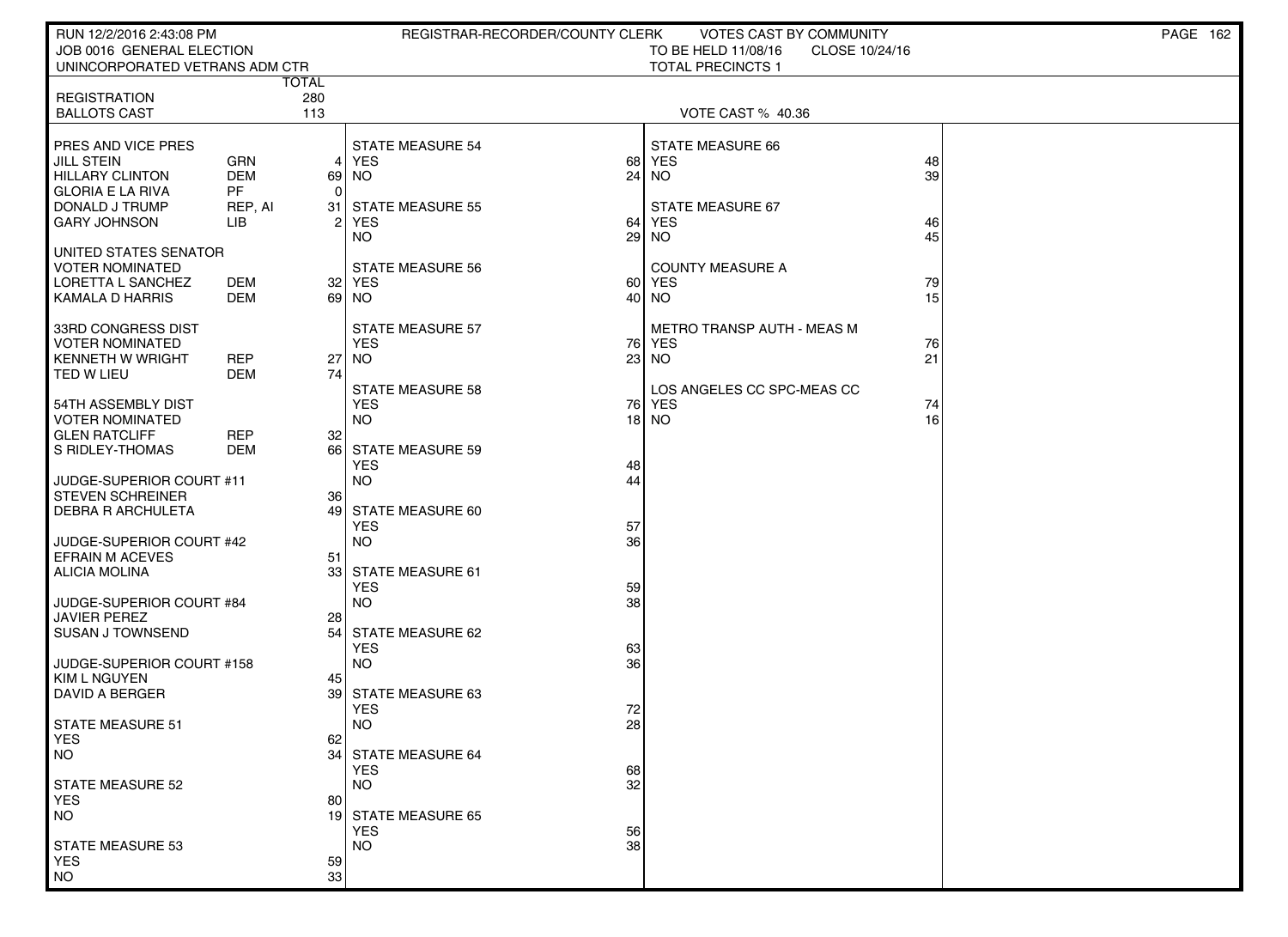| RUN 12/2/2016 2:43:08 PM<br>JOB 0016 GENERAL ELECTION |                         |              | REGISTRAR-RECORDER/COUNTY CLERK     |              | <b>VOTES CAST BY COMMUNITY</b><br>TO BE HELD 11/08/16<br>CLOSE 10/24/16 |              | PAGE 163 |
|-------------------------------------------------------|-------------------------|--------------|-------------------------------------|--------------|-------------------------------------------------------------------------|--------------|----------|
| UNINCORPORATED VIEW PARK                              |                         |              |                                     |              | <b>TOTAL PRECINCTS 7</b>                                                |              |          |
|                                                       |                         | <b>TOTAL</b> |                                     |              |                                                                         |              |          |
| <b>REGISTRATION</b><br><b>BALLOTS CAST</b>            |                         | 7731<br>5961 |                                     |              | <b>VOTE CAST % 77.11</b>                                                |              |          |
|                                                       |                         |              |                                     |              |                                                                         |              |          |
| PRES AND VICE PRES                                    |                         |              | <b>STATE MEASURE 54</b>             |              | <b>STATE MEASURE 66</b>                                                 |              |          |
| JILL STEIN                                            | <b>GRN</b>              |              | 124   YES                           | 3169 YES     |                                                                         | 1868         |          |
| <b>HILLARY CLINTON</b><br><b>GLORIA E LA RIVA</b>     | <b>DEM</b><br><b>PF</b> | $5336$ NO    |                                     | 2126 NO      |                                                                         | 3344         |          |
| DONALD J TRUMP                                        | REP, AI                 | 23           | 240 STATE MEASURE 55                |              | STATE MEASURE 67                                                        |              |          |
| GARY JOHNSON                                          | LІВ                     | 53           | <b>YES</b>                          |              | 4372 YES                                                                | 3105         |          |
|                                                       |                         |              | <b>NO</b>                           | 1137         | <b>NO</b>                                                               | 2289         |          |
| UNITED STATES SENATOR                                 |                         |              |                                     |              |                                                                         |              |          |
| VOTER NOMINATED                                       |                         |              | <b>STATE MEASURE 56</b>             |              | <b>COUNTY MEASURE A</b>                                                 |              |          |
| LORETTA L SANCHEZ<br><b>KAMALA D HARRIS</b>           | DEM<br>DEM              | 5272 NO      | 404 YES                             | 1566 NO      | 4026 YES                                                                | 4195<br>1192 |          |
|                                                       |                         |              |                                     |              |                                                                         |              |          |
| 37TH CONGRESS DIST                                    |                         |              | <b>STATE MEASURE 57</b>             |              | <b>METRO TRANSP AUTH - MEAS M</b>                                       |              |          |
| <b>VOTER NOMINATED</b>                                |                         |              | <b>YES</b>                          |              | 4480 YES                                                                | 4292         |          |
| CHRIS B WIGGINS                                       | <b>DEM</b>              | 471   NO     |                                     | 1073 NO      |                                                                         | 1173         |          |
| <b>KAREN BASS</b>                                     | <b>DEM</b>              | 4950         | <b>STATE MEASURE 58</b>             |              | LOS ANGELES CC SPC-MEAS CC                                              |              |          |
| 54TH ASSEMBLY DIST                                    |                         |              | <b>YES</b>                          |              | 4415 YES                                                                | 4366         |          |
| <b>VOTER NOMINATED</b>                                |                         |              | <b>NO</b>                           | 1047 NO      |                                                                         | 848          |          |
| <b>GLEN RATCLIFF</b>                                  | <b>REP</b>              | 494          |                                     |              |                                                                         |              |          |
| S RIDLEY-THOMAS                                       | <b>DEM</b>              |              | 4910 STATE MEASURE 59               |              |                                                                         |              |          |
|                                                       |                         |              | <b>YES</b><br><b>NO</b>             | 3524<br>1705 |                                                                         |              |          |
| JUDGE-SUPERIOR COURT #11<br><b>STEVEN SCHREINER</b>   |                         | 1497         |                                     |              |                                                                         |              |          |
| <b>DEBRA R ARCHULETA</b>                              |                         | 3137         | STATE MEASURE 60                    |              |                                                                         |              |          |
|                                                       |                         |              | <b>YES</b>                          | 3302         |                                                                         |              |          |
| JUDGE-SUPERIOR COURT #42                              |                         |              | <b>NO</b>                           | 2124         |                                                                         |              |          |
| <b>EFRAIN M ACEVES</b>                                |                         | 2726         |                                     |              |                                                                         |              |          |
| <b>ALICIA MOLINA</b>                                  |                         |              | 1924 STATE MEASURE 61<br><b>YES</b> | 3052         |                                                                         |              |          |
| JUDGE-SUPERIOR COURT #84                              |                         |              | <b>NO</b>                           | 2419         |                                                                         |              |          |
| JAVIER PEREZ                                          |                         | 1167         |                                     |              |                                                                         |              |          |
| SUSAN J TOWNSEND                                      |                         |              | 3479 STATE MEASURE 62               |              |                                                                         |              |          |
|                                                       |                         |              | <b>YES</b>                          | 3867         |                                                                         |              |          |
| JUDGE-SUPERIOR COURT #158<br><b>KIM L NGUYEN</b>      |                         | 3350         | <b>NO</b>                           | 1656         |                                                                         |              |          |
| DAVID A BERGER                                        |                         |              | 1398 STATE MEASURE 63               |              |                                                                         |              |          |
|                                                       |                         |              | <b>YES</b>                          | 4700         |                                                                         |              |          |
| STATE MEASURE 51                                      |                         |              | <b>NO</b>                           | 823          |                                                                         |              |          |
| <b>YES</b>                                            |                         | 3582         |                                     |              |                                                                         |              |          |
| <b>NO</b>                                             |                         |              | 1905 STATE MEASURE 64<br><b>YES</b> | 3677         |                                                                         |              |          |
| <b>STATE MEASURE 52</b>                               |                         |              | NO.                                 | 1969         |                                                                         |              |          |
| <b>YES</b>                                            |                         | 4669         |                                     |              |                                                                         |              |          |
| <b>NO</b>                                             |                         |              | 799 STATE MEASURE 65                |              |                                                                         |              |          |
|                                                       |                         |              | <b>YES</b>                          | 3138         |                                                                         |              |          |
|                                                       |                         |              |                                     |              |                                                                         |              |          |
| <b>NO</b>                                             |                         | 3081         |                                     |              |                                                                         |              |          |
| <b>STATE MEASURE 53</b><br><b>YES</b>                 |                         | 2244         | <b>NO</b>                           | 2261         |                                                                         |              |          |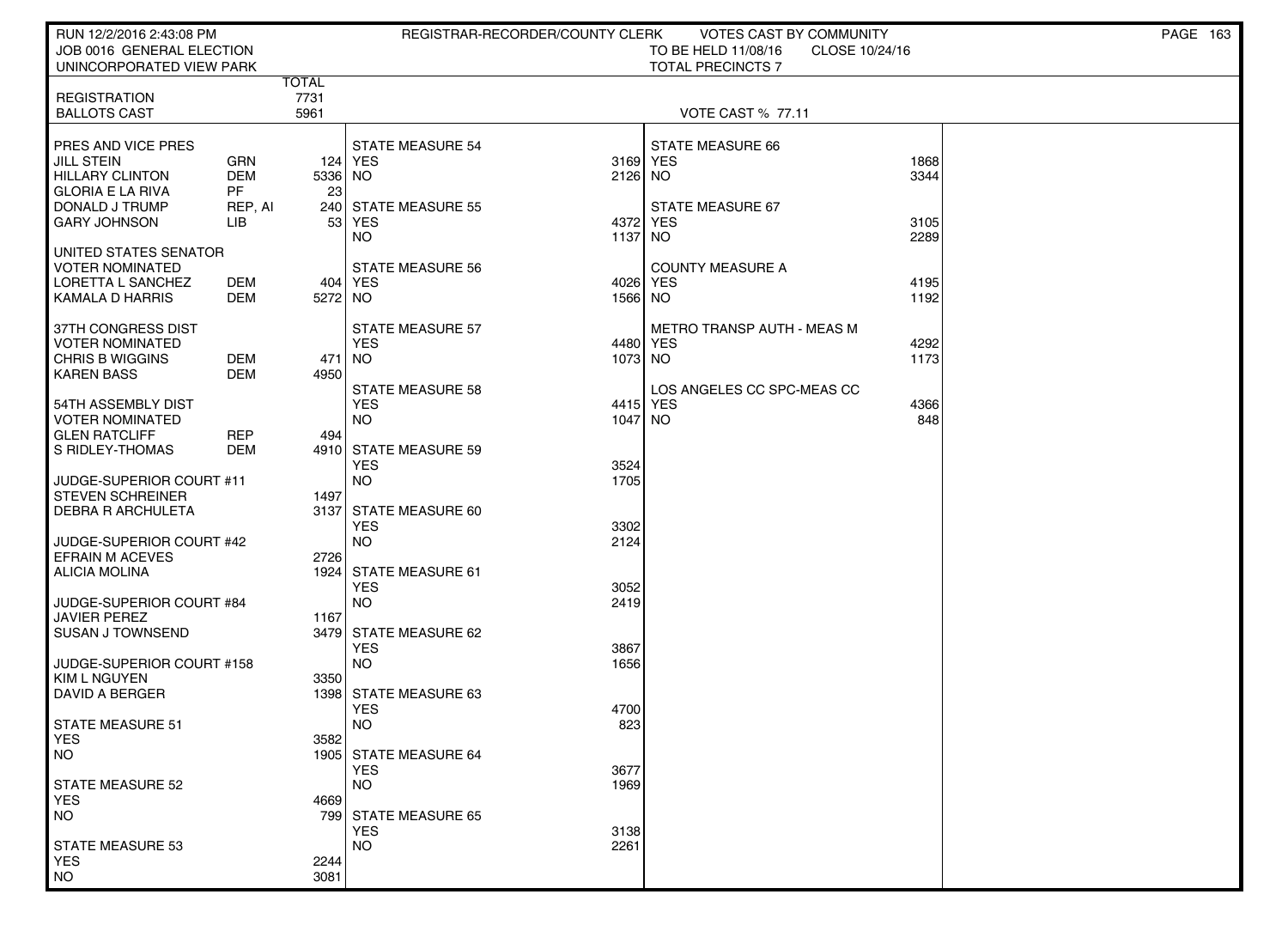| RUN 12/2/2016 2:43:08 PM                           |                |               | REGISTRAR-RECORDER/COUNTY CLERK       |                 | VOTES CAST BY COMMUNITY                                |             | PAGE 164 |
|----------------------------------------------------|----------------|---------------|---------------------------------------|-----------------|--------------------------------------------------------|-------------|----------|
| JOB 0016 GENERAL ELECTION                          |                |               |                                       |                 | TO BE HELD 11/08/16<br>CLOSE 10/24/16                  |             |          |
| UNINCORPORATED WALNUT PARK                         |                |               |                                       |                 | <b>TOTAL PRECINCTS 7</b>                               |             |          |
| <b>REGISTRATION</b>                                |                | TOTAL<br>6461 |                                       |                 |                                                        |             |          |
| <b>BALLOTS CAST</b>                                |                | 4306          |                                       |                 | VOTE CAST % 66.65                                      |             |          |
|                                                    |                |               |                                       |                 |                                                        |             |          |
| PRES AND VICE PRES                                 |                |               | <b>STATE MEASURE 53</b>               |                 | <b>STATE MEASURE 65</b>                                |             |          |
| JILL STEIN                                         | GRN            |               | 100 YES                               | 1825            | <b>YES</b>                                             | 2111        |          |
| <b>HILLARY CLINTON</b>                             | <b>DEM</b>     | 3616 NO       |                                       | 1961            | NO.                                                    | 1819        |          |
| <b>GLORIA E LA RIVA</b><br>DONALD J TRUMP          | <b>PF</b>      | 57            |                                       |                 | STATE MEASURE 66                                       |             |          |
| GARY JOHNSON                                       | REP, AI<br>LІB | 57            | 344 STATE MEASURE 54<br><b>YES</b>    | 2454            | <b>YES</b>                                             | 1883        |          |
|                                                    |                |               | NO.                                   | 1360            | NO.                                                    | 1986        |          |
| UNITED STATES SENATOR                              |                |               |                                       |                 |                                                        |             |          |
| <b>VOTER NOMINATED</b>                             |                |               | <b>STATE MEASURE 55</b>               |                 | STATE MEASURE 67                                       |             |          |
| LORETTA L SANCHEZ                                  | DEM            | 2656 YES      |                                       | 3202            | <b>YES</b>                                             | 2243        |          |
| KAMALA D HARRIS                                    | DEM            | 1371 NO       |                                       |                 | 759 NO                                                 | 1669        |          |
| 44TH CONGRESS DIST                                 |                |               | <b>STATE MEASURE 56</b>               |                 | <b>COUNTY MEASURE A</b>                                |             |          |
| VOTER NOMINATED                                    |                |               | <b>YES</b>                            |                 | 3018 YES                                               | 3388        |          |
| ISADORE HALL III                                   | DEM            | 1083 NO       |                                       | 1023 NO         |                                                        | 526         |          |
| NANETTE D BARRAGAN                                 | DEM            | 2689          |                                       |                 |                                                        |             |          |
|                                                    |                |               | STATE MEASURE 57                      |                 | <b>METRO TRANSP AUTH - MEAS M</b>                      |             |          |
| 33RD STATE SENATE DIST<br><b>VOTER NOMINATED</b>   |                |               | <b>YES</b><br>NO.                     | 2785<br>1168 NO | <b>YES</b>                                             | 3166<br>782 |          |
| <b>HONOR MIMI ROBSON</b>                           | LІВ            | 465           |                                       |                 |                                                        |             |          |
| <b>RICARDO LARA</b>                                | DEM            |               | 3344 STATE MEASURE 58                 |                 | LOS ANGELES CC SPC-MEAS CC                             |             |          |
|                                                    |                |               | YES                                   | 3355            | <b>YES</b>                                             | 3265        |          |
| 59TH ASSEMBLY DIST                                 |                |               | NO.                                   | 605             | NO.                                                    | 550         |          |
| <b>VOTER NOMINATED</b><br>R B JONES-SAWYER         |                |               |                                       |                 |                                                        |             |          |
|                                                    | DEM            |               | 3214 STATE MEASURE 59<br><b>YES</b>   |                 | <b>CENTRAL BASIN MUNI-BD 4</b><br>2170 LETICIA VASQUEZ | 0           |          |
| JUDGE-SUPERIOR COURT #11                           |                |               | NO.                                   |                 | 1653   M T SANTILLAN-BEAS                              |             |          |
| <b>STEVEN SCHREINER</b>                            |                | 1195          |                                       |                 | MARIA L INZUNZA                                        |             |          |
| DEBRA R ARCHULETA                                  |                |               | 2489 STATE MEASURE 60                 |                 | <b>LUIS LANDEROS</b>                                   |             |          |
|                                                    |                |               | <b>YES</b>                            | 2576            | <b>JOSE TORRES</b>                                     |             |          |
| JUDGE-SUPERIOR COURT #42<br><b>EFRAIN M ACEVES</b> |                | 1923          | <b>NO</b>                             | 1336            |                                                        |             |          |
| <b>ALICIA MOLINA</b>                               |                |               | 1786 STATE MEASURE 61                 |                 |                                                        |             |          |
|                                                    |                |               | <b>YES</b>                            | 2234            |                                                        |             |          |
| JUDGE-SUPERIOR COURT #84                           |                |               | NO.                                   | 1718            |                                                        |             |          |
| JAVIER PEREZ                                       |                | 2475          |                                       |                 |                                                        |             |          |
| <b>SUSAN J TOWNSEND</b>                            |                |               | 1166 STATE MEASURE 62                 |                 |                                                        |             |          |
| JUDGE-SUPERIOR COURT #158                          |                |               | <b>YES</b><br><b>NO</b>               | 2232<br>1696    |                                                        |             |          |
| KIM L NGUYEN                                       |                | 1819          |                                       |                 |                                                        |             |          |
| DAVID A BERGER                                     |                |               | 1806 STATE MEASURE 63                 |                 |                                                        |             |          |
|                                                    |                |               | <b>YES</b>                            | 3074            |                                                        |             |          |
| <b>STATE MEASURE 51</b>                            |                |               | <b>NO</b>                             | 872             |                                                        |             |          |
| <b>YES</b>                                         |                | 2927          |                                       |                 |                                                        |             |          |
| <b>NO</b>                                          |                | 1071          | <b>STATE MEASURE 64</b><br><b>YES</b> | 2133            |                                                        |             |          |
| <b>STATE MEASURE 52</b>                            |                |               | <b>NO</b>                             | 1912            |                                                        |             |          |
| <b>YES</b>                                         |                | 3106          |                                       |                 |                                                        |             |          |
| <b>NO</b>                                          |                | 834           |                                       |                 |                                                        |             |          |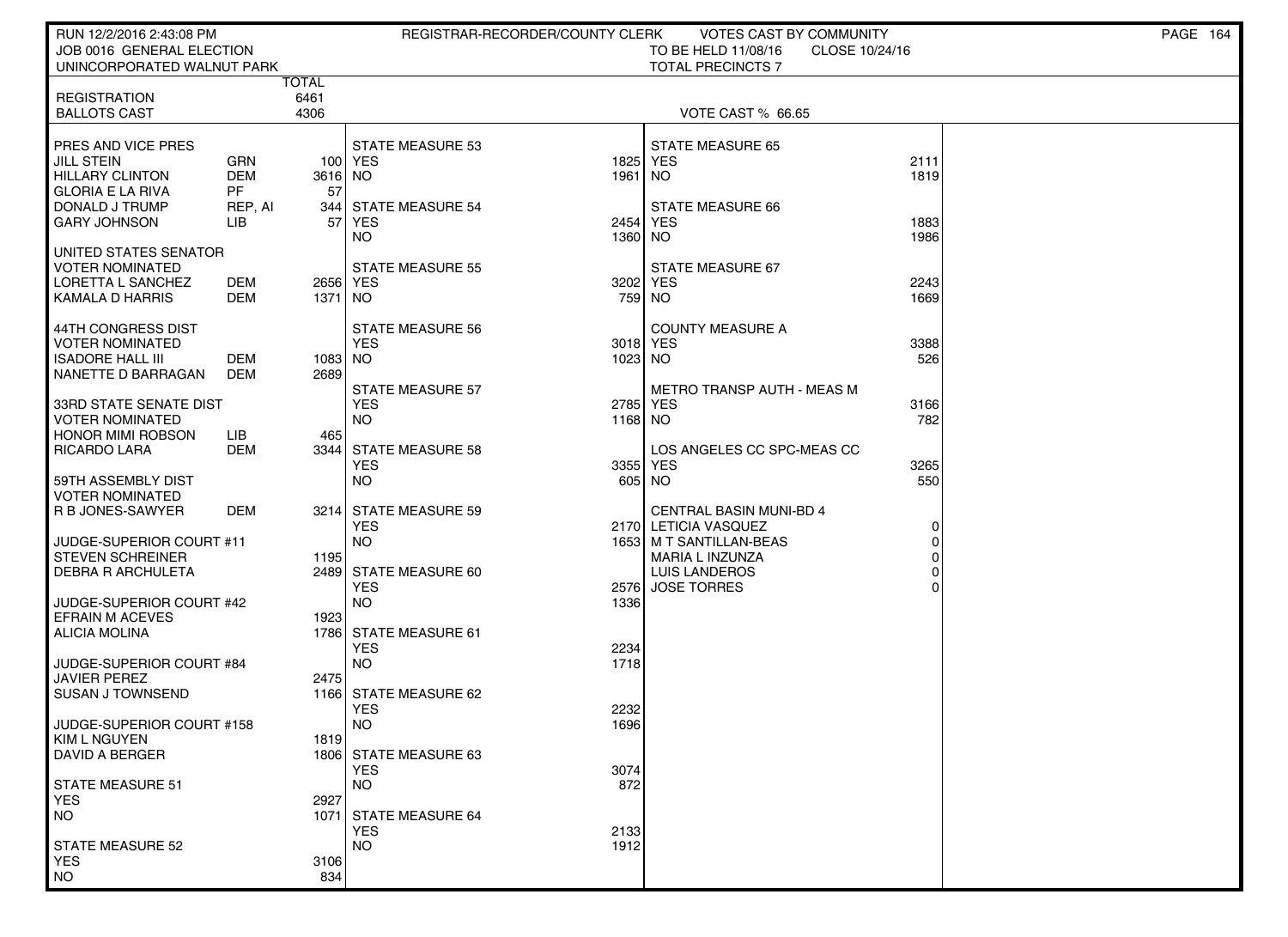| RUN 12/2/2016 2:43:08 PM                       |            |                     |                                    | REGISTRAR-RECORDER/COUNTY CLERK | VOTES CAST BY COMMUNITY               |              | <b>PAGE 165</b> |
|------------------------------------------------|------------|---------------------|------------------------------------|---------------------------------|---------------------------------------|--------------|-----------------|
| JOB 0016 GENERAL ELECTION                      |            |                     |                                    |                                 | TO BE HELD 11/08/16<br>CLOSE 10/24/16 |              |                 |
| UNINCORPORATED WEST ATHENS                     |            | TOTAL               |                                    |                                 | <b>TOTAL PRECINCTS 22</b>             |              |                 |
| <b>REGISTRATION</b>                            |            | 22793               |                                    |                                 |                                       |              |                 |
| <b>BALLOTS CAST</b>                            |            | 12698               |                                    |                                 | VOTE CAST % 55.71                     |              |                 |
| <b>PRES AND VICE PRES</b>                      |            |                     |                                    |                                 |                                       |              |                 |
| <b>JILL STEIN</b>                              | GRN        |                     | <b>STATE MEASURE 51</b><br>198 YES |                                 | STATE MEASURE 63<br>9164 YES          | 9596         |                 |
| <b>HILLARY CLINTON</b>                         | <b>DEM</b> | 11365 NO            |                                    | 2638 NO                         |                                       | 2022         |                 |
| GLORIA E LA RIVA                               | PF         | 77                  |                                    |                                 |                                       |              |                 |
| I DONALD J TRUMP<br><b>GARY JOHNSON</b>        | REP, AI    |                     | 519 STATE MEASURE 52<br>168 YES    |                                 | <b>STATE MEASURE 64</b>               |              |                 |
|                                                | LIB.       |                     | NO.                                | 9801<br>1897                    | <b>YES</b><br><b>NO</b>               | 7757<br>4129 |                 |
| UNITED STATES SENATOR                          |            |                     |                                    |                                 |                                       |              |                 |
| VOTER NOMINATED                                |            |                     | <b>STATE MEASURE 53</b>            |                                 | <b>STATE MEASURE 65</b>               |              |                 |
| LORETTA L SANCHEZ                              | DEM        | 2770 YES            |                                    |                                 | 6590 YES                              | 5659         |                 |
| KAMALA D HARRIS                                | DEM        | 9208 NO             |                                    | 4723 NO                         |                                       | 5779         |                 |
| 43RD CONGRESS DIST                             |            |                     | STATE MEASURE 54                   |                                 | STATE MEASURE 66                      |              |                 |
| I VOTER NOMINATED                              |            |                     | <b>YES</b>                         | 7202                            | YES                                   | 4295         |                 |
| <b>MAXINE WATERS</b>                           | DEM        | 10750 NO            |                                    | 3995 NO                         |                                       | 6956         |                 |
| OMAR NAVARRO                                   | REP        | 901                 | <b>STATE MEASURE 55</b>            |                                 | STATE MEASURE 67                      |              |                 |
| 35TH STATE SENATE DIST                         |            |                     | <b>YES</b>                         |                                 | 9941 YES                              | 6600         |                 |
| <b>VOTER NOMINATED</b>                         |            |                     | <b>NO</b>                          | 1758 NO                         |                                       | 4840         |                 |
| I WARREN T FURUTANI                            | DEM        | 955                 |                                    |                                 |                                       |              |                 |
| I STEVEN BRADFORD                              | <b>DEM</b> |                     | 1979 STATE MEASURE 56              |                                 | <b>COUNTY MEASURE A</b>               |              |                 |
| I 59TH ASSEMBLY DIST                           |            |                     | YES<br><b>NO</b>                   | 8535<br>3373 NO                 | <b>YES</b>                            | 9880<br>1651 |                 |
| <b>VOTER NOMINATED</b>                         |            |                     |                                    |                                 |                                       |              |                 |
| R B JONES-SAWYER                               | DEM        |                     | 1362 STATE MEASURE 57              |                                 | <b>METRO TRANSP AUTH - MEAS M</b>     |              |                 |
|                                                |            |                     | <b>YES</b>                         |                                 | 9456 YES                              | 9841         |                 |
| 62ND ASSEMBLY DIST<br><b>VOTER NOMINATED</b>   |            |                     | <b>NO</b>                          | 2385 NO                         |                                       | 1806         |                 |
| <b>MARCO ANTONIO LEAL</b>                      | <b>REP</b> | 741                 | STATE MEASURE 58                   |                                 | LOS ANGELES CC SPC-MEAS CC            |              |                 |
| <b>BARON BRUNO</b>                             | LIB.       |                     | 394 YES                            |                                 | 9854 YES                              | 10132        |                 |
| AUTUMN BURKE                                   | <b>DEM</b> | 8389 NO             |                                    | 1751                            | NO                                    | 1115         |                 |
| JUDGE-SUPERIOR COURT #11                       |            |                     | <b>STATE MEASURE 59</b>            |                                 | WATER REPLEN OF SO CAL-D2             |              |                 |
| STEVEN SCHREINER                               |            | 2954 YES            |                                    |                                 | 7352 MERRILL A KRUGER                 | 453          |                 |
| <b>DEBRA R ARCHULETA</b>                       |            | 6870 NO             |                                    | 3906                            | <b>JIM KENNEDY</b>                    | 762          |                 |
|                                                |            |                     |                                    |                                 | ROBERT KATHERMAN                      | 1370         |                 |
| JUDGE-SUPERIOR COURT #42                       |            |                     | STATE MEASURE 60                   |                                 |                                       |              |                 |
| <b>EFRAIN M ACEVES</b><br><b>ALICIA MOLINA</b> |            | 5317 YES<br>4458 NO |                                    | 8481<br>3100                    |                                       |              |                 |
|                                                |            |                     |                                    |                                 |                                       |              |                 |
| JUDGE-SUPERIOR COURT #84                       |            |                     | STATE MEASURE 61                   |                                 |                                       |              |                 |
| JAVIER PEREZ                                   |            | 3557 YES            |                                    | 6579                            |                                       |              |                 |
| SUSAN J TOWNSEND                               |            | 6760 NO             |                                    | 5039                            |                                       |              |                 |
| JUDGE-SUPERIOR COURT #158                      |            |                     | STATE MEASURE 62                   |                                 |                                       |              |                 |
| KIM L NGUYEN                                   |            | 6593 YES            |                                    | 7835                            |                                       |              |                 |
| DAVID A BERGER                                 |            | 3847 NO             |                                    | 3774                            |                                       |              |                 |
|                                                |            |                     |                                    |                                 |                                       |              |                 |
|                                                |            |                     |                                    |                                 |                                       |              |                 |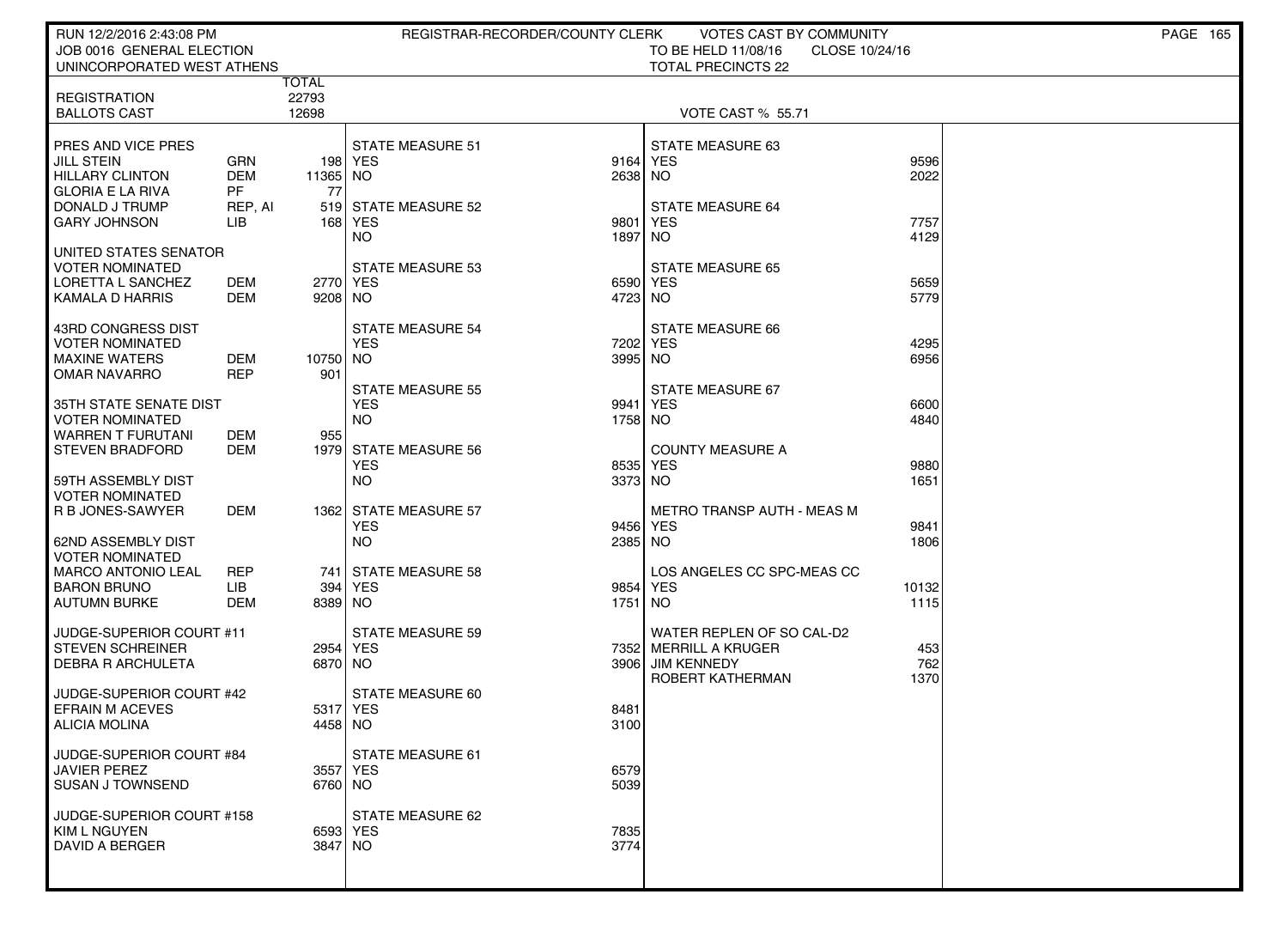| RUN 12/2/2016 2:43:08 PM                         |               |                            | REGISTRAR-RECORDER/COUNTY CLERK |                     | VOTES CAST BY COMMUNITY               |              | <b>PAGE 166</b> |
|--------------------------------------------------|---------------|----------------------------|---------------------------------|---------------------|---------------------------------------|--------------|-----------------|
| JOB 0016 GENERAL ELECTION                        |               |                            |                                 |                     | TO BE HELD 11/08/16<br>CLOSE 10/24/16 |              |                 |
| UNINCORPORATED WEST CARSON                       |               |                            |                                 |                     | <b>TOTAL PRECINCTS 12</b>             |              |                 |
| <b>REGISTRATION</b>                              | <b>TOTAL</b>  | 12325                      |                                 |                     |                                       |              |                 |
| <b>BALLOTS CAST</b>                              |               | 8338                       |                                 |                     | <b>VOTE CAST % 67.65</b>              |              |                 |
|                                                  |               |                            |                                 |                     |                                       |              |                 |
| <b>PRES AND VICE PRES</b>                        |               |                            | SUPERVISOR 4TH DISTRICT         |                     | STATE MEASURE 62                      |              |                 |
| <b>JILL STEIN</b>                                | GRN           | 162                        | <b>STEVE NAPOLITANO</b>         | 3                   | YES                                   | 3544         |                 |
| <b>HILLARY CLINTON</b>                           | <b>DEM</b>    | 5565                       | JANICE HAHN                     | 6                   | NO.                                   | 4045         |                 |
| <b>GLORIA E LA RIVA</b><br>  DONALD J TRUMP      | PF<br>REP, AI | 52                         | 2079 STATE MEASURE 51           |                     | STATE MEASURE 63                      |              |                 |
| <b>GARY JOHNSON</b>                              | LIB           | 222                        | YES                             | 4447                | YES                                   | 5348         |                 |
|                                                  |               |                            | NO.                             | 3135 NO             |                                       | 2308         |                 |
| UNITED STATES SENATOR                            |               |                            |                                 |                     |                                       |              |                 |
| VOTER NOMINATED                                  |               |                            | <b>STATE MEASURE 52</b>         |                     | STATE MEASURE 64                      |              |                 |
| LORETTA L SANCHEZ                                | DEM           | 2752                       | YES                             | 5291                | YES                                   | 4176         |                 |
| KAMALA D HARRIS                                  | DEM           | 4602                       | NO.                             | 2226                | NO.                                   | 3663         |                 |
| 43RD CONGRESS DIST                               |               |                            | <b>STATE MEASURE 53</b>         |                     | <b>STATE MEASURE 65</b>               |              |                 |
| <b>VOTER NOMINATED</b>                           |               |                            | <b>YES</b>                      |                     | 3476 YES                              | 3983         |                 |
| <b>MAXINE WATERS</b>                             | DEM           | 5147                       | NO                              | 3809 NO             |                                       | 3547         |                 |
| OMAR NAVARRO                                     | <b>REP</b>    | 2336                       |                                 |                     |                                       |              |                 |
|                                                  |               |                            | <b>STATE MEASURE 54</b>         |                     | STATE MEASURE 66                      |              |                 |
| 35TH STATE SENATE DIST<br><b>VOTER NOMINATED</b> |               |                            | <b>YES</b><br><b>NO</b>         | 4546 YES<br>2709 NO |                                       | 3942<br>3303 |                 |
| WARREN T FURUTANI                                | DEM           | 3716                       |                                 |                     |                                       |              |                 |
| I STEVEN BRADFORD                                | DEM           | 3162                       | <b>STATE MEASURE 55</b>         |                     | STATE MEASURE 67                      |              |                 |
|                                                  |               |                            | <b>YES</b>                      | 5172                | <b>YES</b>                            | 3816         |                 |
| 64TH ASSEMBLY DIST                               |               |                            | <b>NO</b>                       | 2380 NO             |                                       | 3657         |                 |
| <b>VOTER NOMINATED</b>                           |               |                            |                                 |                     |                                       |              |                 |
| THERESA SANFORD                                  | REP           | 6<br>$\boldsymbol{\Delta}$ | <b>STATE MEASURE 56</b>         |                     | <b>COUNTY MEASURE A</b>               |              |                 |
| <b>MIKE A GIPSON</b>                             | DEM           |                            | <b>YES</b><br>NO.               | 5213 YES<br>2552    | <b>NO</b>                             | 5504<br>1919 |                 |
| 66TH ASSEMBLY DIST                               |               |                            |                                 |                     |                                       |              |                 |
| VOTER NOMINATED                                  |               |                            | <b>STATE MEASURE 57</b>         |                     | <b>METRO TRANSP AUTH - MEAS M</b>     |              |                 |
| DAVID HADLEY                                     | REP           | 2516 YES                   |                                 | 4846 YES            |                                       | 5133         |                 |
| AL MURATSUCHI                                    | DEM           | 4933 NO                    |                                 | 2742 NO             |                                       | 2365         |                 |
| JUDGE-SUPERIOR COURT #11                         |               |                            | <b>STATE MEASURE 58</b>         |                     | LOS ANGELES CC SPC-MEAS CC            |              |                 |
| I STEVEN SCHREINER                               |               | 2891                       | <b>YES</b>                      | 5689 YES            |                                       | 5186         |                 |
| <b>DEBRA R ARCHULETA</b>                         |               | 3774 NO                    |                                 | 1858 NO             |                                       | 1996         |                 |
|                                                  |               |                            |                                 |                     |                                       |              |                 |
| JUDGE-SUPERIOR COURT #42                         |               |                            | <b>STATE MEASURE 59</b>         |                     | WATER REPLEN OF SO CAL-D2             |              |                 |
| <b>EFRAIN M ACEVES</b>                           |               | 4138 YES                   |                                 | 3788                | MERRILL A KRUGER                      |              |                 |
| ALICIA MOLINA                                    |               | 2476 NO                    |                                 | 3434                | <b>JIM KENNEDY</b>                    |              |                 |
| JUDGE-SUPERIOR COURT #84                         |               |                            | STATE MEASURE 60                |                     | ROBERT KATHERMAN                      |              |                 |
| JAVIER PEREZ                                     |               | 2697                       | YES                             |                     | 4238 WATER REPLEN OF SO CAL-D5        |              |                 |
| SUSAN J TOWNSEND                                 |               | 3880 NO                    |                                 |                     | 3234 CHARLES DAVIS                    | 1020         |                 |
|                                                  |               |                            |                                 |                     | ALBERT ROBLES                         | 2190         |                 |
| JUDGE-SUPERIOR COURT #158                        |               |                            | STATE MEASURE 61                |                     | RICARDO PULIDO                        | 1703         |                 |
| KIM L NGUYEN                                     |               |                            | 3802 YES                        |                     | 3745 R GONZALES-LAWRENCE              | 970          |                 |
| DAVID A BERGER                                   |               | 2847 NO                    |                                 |                     | 3792 GARY MENDEZ                      | 437          |                 |
|                                                  |               |                            |                                 |                     |                                       |              |                 |
|                                                  |               |                            |                                 |                     |                                       |              |                 |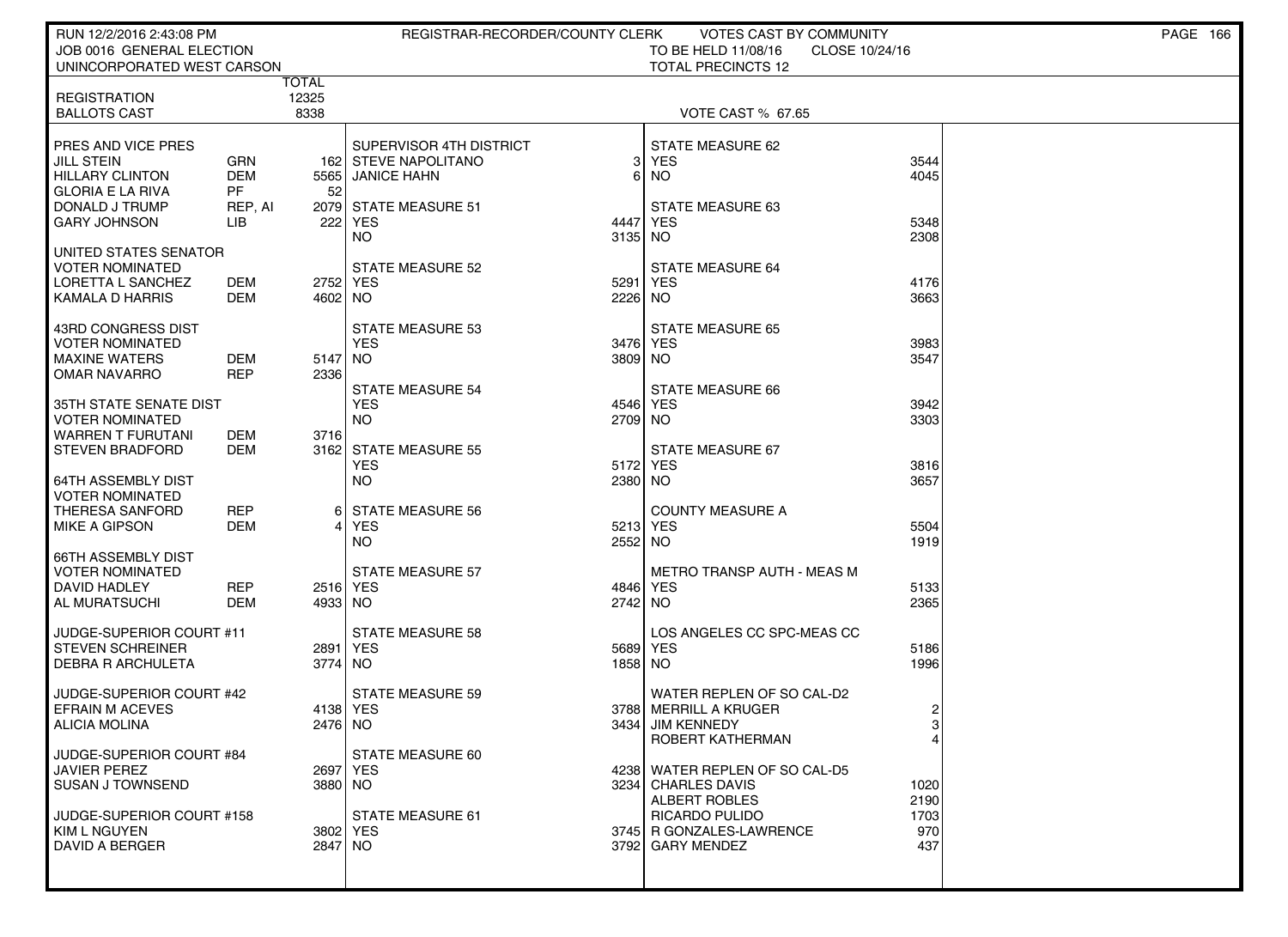| RUN 12/2/2016 2:43:08 PM                            |            |                      |                         | REGISTRAR-RECORDER/COUNTY CLERK | VOTES CAST BY COMMUNITY                 |                | <b>PAGE 167</b> |
|-----------------------------------------------------|------------|----------------------|-------------------------|---------------------------------|-----------------------------------------|----------------|-----------------|
| JOB 0016 GENERAL ELECTION                           |            |                      |                         |                                 | TO BE HELD 11/08/16                     | CLOSE 10/24/16 |                 |
| UNINCORPORATED WEST COMPTON                         |            |                      |                         |                                 | <b>TOTAL PRECINCTS 3</b>                |                |                 |
| <b>REGISTRATION</b>                                 |            | <b>TOTAL</b><br>2578 |                         |                                 |                                         |                |                 |
| <b>BALLOTS CAST</b>                                 |            | 1738                 |                         |                                 | <b>VOTE CAST % 67.42</b>                |                |                 |
|                                                     |            |                      |                         |                                 |                                         |                |                 |
| <b>PRES AND VICE PRES</b>                           |            |                      | <b>STATE MEASURE 52</b> |                                 | STATE MEASURE 64                        |                |                 |
| JILL STEIN                                          | <b>GRN</b> |                      | 36 YES                  |                                 | 1333 YES                                | 1089           |                 |
| <b>HILLARY CLINTON</b>                              | DEM        | 1525 NO              |                         | 268                             | NO.                                     | 532            |                 |
| GLORIA E LA RIVA                                    | PF         | 22                   |                         |                                 |                                         |                |                 |
| DONALD J TRUMP                                      | REP, AI    | 87                   | <b>STATE MEASURE 53</b> |                                 | <b>STATE MEASURE 65</b>                 |                |                 |
| <b>GARY JOHNSON</b>                                 | ЦB         | 17                   | YES                     | 843                             | YES                                     | 739            |                 |
| UNITED STATES SENATOR                               |            |                      | NO.                     |                                 | 722 NO                                  | 823            |                 |
| VOTER NOMINATED                                     |            |                      | <b>STATE MEASURE 54</b> |                                 | STATE MEASURE 66                        |                |                 |
| LORETTA L SANCHEZ                                   | DEM        |                      | 376 YES                 | 963                             | YES                                     | 594            |                 |
| KAMALA D HARRIS                                     | DEM        | 1263 NO              |                         |                                 | 576 NO                                  | 949            |                 |
|                                                     |            |                      |                         |                                 |                                         |                |                 |
| 44TH CONGRESS DIST                                  |            |                      | STATE MEASURE 55        |                                 | STATE MEASURE 67                        |                |                 |
| VOTER NOMINATED                                     |            |                      | <b>YES</b>              |                                 | 1329 YES                                | 806            |                 |
| I ISADORE HALL III                                  | DEM        | 1155 NO              |                         |                                 | 277 NO                                  | 764            |                 |
| I NANETTE D BARRAGAN                                | DEM        | 421                  |                         |                                 |                                         |                |                 |
|                                                     |            |                      | <b>STATE MEASURE 56</b> |                                 | <b>COUNTY MEASURE A</b>                 |                |                 |
| 35TH STATE SENATE DIST<br>I VOTER NOMINATED         |            |                      | <b>YES</b><br>NO.       |                                 | 1167 YES<br>475 NO                      | 1336<br>255    |                 |
| WARREN T FURUTANI                                   | DEM        | 520                  |                         |                                 |                                         |                |                 |
| <b>STEVEN BRADFORD</b>                              | DEM        | 935                  | <b>STATE MEASURE 57</b> |                                 | METRO TRANSP AUTH - MEAS M              |                |                 |
|                                                     |            |                      | <b>YES</b>              |                                 | 1313 YES                                | 1263           |                 |
| I 64TH ASSEMBLY DIST                                |            |                      | <b>NO</b>               |                                 | 319 NO                                  | 327            |                 |
| VOTER NOMINATED                                     |            |                      |                         |                                 |                                         |                |                 |
| THERESA SANFORD                                     | REP        |                      | 335 STATE MEASURE 58    |                                 | <b>CENTRAL BASIN MUNI-BD 4</b>          |                |                 |
| <b>MIKE A GIPSON</b>                                | DEM        | 1203 YES             |                         |                                 | 1319 LETICIA VASQUEZ                    | 892            |                 |
|                                                     |            |                      | NO.                     |                                 | 283   M T SANTILLAN-BEAS                | 216            |                 |
| JUDGE-SUPERIOR COURT #11<br><b>STEVEN SCHREINER</b> |            |                      | 465 STATE MEASURE 59    |                                 | <b>MARIA L INZUNZA</b><br>LUIS LANDEROS | 56<br>135      |                 |
| <b>DEBRA R ARCHULETA</b>                            |            | 881                  | YES                     | 994                             | <b>JOSE TORRES</b>                      | 96             |                 |
|                                                     |            |                      | NO.                     | 556                             |                                         |                |                 |
| UUDGE-SUPERIOR COURT #42                            |            |                      |                         |                                 |                                         |                |                 |
| <b>EFRAIN M ACEVES</b>                              |            |                      | 765 STATE MEASURE 60    |                                 |                                         |                |                 |
| ALICIA MOLINA                                       |            |                      | 600 YES                 | 1111                            |                                         |                |                 |
|                                                     |            |                      | NO.                     | 476                             |                                         |                |                 |
| JUDGE-SUPERIOR COURT #84                            |            |                      |                         |                                 |                                         |                |                 |
| <b>JAVIER PEREZ</b>                                 |            | 944                  | 498 STATE MEASURE 61    |                                 |                                         |                |                 |
| <b>SUSAN J TOWNSEND</b>                             |            |                      | YES<br><b>NO</b>        | 818<br>763                      |                                         |                |                 |
| JUDGE-SUPERIOR COURT #158                           |            |                      |                         |                                 |                                         |                |                 |
| KIM L NGUYEN                                        |            |                      | 852 STATE MEASURE 62    |                                 |                                         |                |                 |
| DAVID A BERGER                                      |            |                      | 606 YES                 | 1052                            |                                         |                |                 |
|                                                     |            |                      | <b>NO</b>               | 541                             |                                         |                |                 |
| <b>STATE MEASURE 51</b>                             |            |                      |                         |                                 |                                         |                |                 |
| <b>YES</b>                                          |            |                      | 1237 STATE MEASURE 63   |                                 |                                         |                |                 |
| <b>NO</b>                                           |            |                      | 379 YES<br><b>NO</b>    | 1281<br>308                     |                                         |                |                 |
|                                                     |            |                      |                         |                                 |                                         |                |                 |
|                                                     |            |                      |                         |                                 |                                         |                |                 |
|                                                     |            |                      |                         |                                 |                                         |                |                 |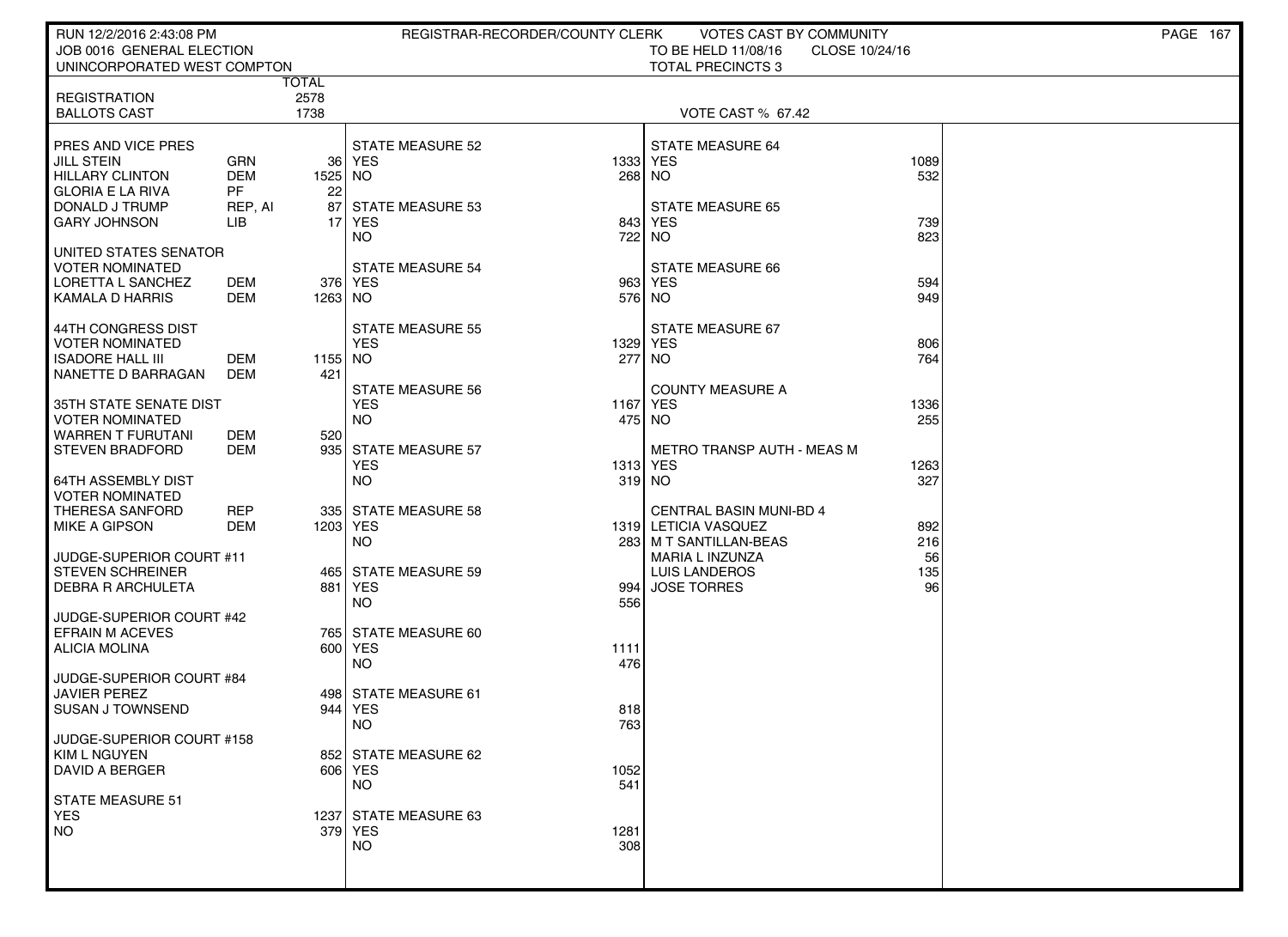| RUN 12/2/2016 2:43:08 PM                            |                  |              | REGISTRAR-RECORDER/COUNTY CLERK      |            | VOTES CAST BY COMMUNITY           |                | PAGE 168 |  |
|-----------------------------------------------------|------------------|--------------|--------------------------------------|------------|-----------------------------------|----------------|----------|--|
| JOB 0016 GENERAL ELECTION                           |                  |              |                                      |            | TO BE HELD 11/08/16               | CLOSE 10/24/16 |          |  |
| UNINCORPORATED WEST HILLS                           |                  | <b>TOTAL</b> |                                      |            | <b>TOTAL PRECINCTS 1</b>          |                |          |  |
| <b>REGISTRATION</b>                                 |                  | 555          |                                      |            |                                   |                |          |  |
| <b>BALLOTS CAST</b>                                 |                  | 461          |                                      |            | <b>VOTE CAST % 83.06</b>          |                |          |  |
|                                                     |                  |              |                                      |            |                                   |                |          |  |
| PRES AND VICE PRES                                  |                  |              | <b>STATE MEASURE 52</b>              |            | STATE MEASURE 64                  |                |          |  |
| JILL STEIN                                          | <b>GRN</b>       |              | 3 YES                                | 290        | <b>YES</b>                        | 264            |          |  |
| <b>HILLARY CLINTON</b><br><b>GLORIA E LA RIVA</b>   | <b>DEM</b><br>PF | 310 NO       |                                      | 129        | NO                                | 168            |          |  |
| DONALD J TRUMP                                      | REP, AI          |              | 123 STATE MEASURE 53                 |            | <b>STATE MEASURE 65</b>           |                |          |  |
| <b>GARY JOHNSON</b>                                 | LІВ              |              | <b>YES</b>                           | 156        | <b>YES</b>                        | 239            |          |  |
|                                                     |                  |              | NO.                                  | 255        | NO.                               | 178            |          |  |
| UNITED STATES SENATOR                               |                  |              |                                      |            |                                   |                |          |  |
| <b>VOTER NOMINATED</b><br>LORETTA L SANCHEZ         | DEM              |              | <b>STATE MEASURE 54</b><br>151   YES | 258        | STATE MEASURE 66<br><b>YES</b>    | 198            |          |  |
| KAMALA D HARRIS                                     | DEM              | 264 NO       |                                      | 145        | NO.                               | 206            |          |  |
|                                                     |                  |              |                                      |            |                                   |                |          |  |
| 30TH CONGRESS DIST                                  |                  |              | <b>STATE MEASURE 55</b>              |            | STATE MEASURE 67                  |                |          |  |
| <b>VOTER NOMINATED</b>                              |                  |              | <b>YES</b>                           | 237        | <b>YES</b>                        | 250            |          |  |
| <b>BRAD SHERMAN</b>                                 | DEM              | 307 NO       |                                      | 181        | NO.                               | 165            |          |  |
| <b>MARK REED</b>                                    | <b>REP</b>       | 120          | <b>STATE MEASURE 56</b>              |            | <b>COUNTY MEASURE A</b>           |                |          |  |
| 27TH STATE SENATE DIST                              |                  |              | <b>YES</b>                           |            | 310 YES                           | 271            |          |  |
| <b>VOTER NOMINATED</b>                              |                  |              | NO.                                  |            | $126$ NO                          | 138            |          |  |
| <b>STEVE FAZIO</b>                                  | REP              | 140          |                                      |            |                                   |                |          |  |
| <b>HENRY STERN</b>                                  | DEM              |              | 282 STATE MEASURE 57                 |            | <b>METRO TRANSP AUTH - MEAS M</b> |                |          |  |
|                                                     |                  |              | <b>YES</b><br><b>NO</b>              | 268        | <b>YES</b><br>153 NO              | 266<br>148     |          |  |
| 45TH ASSEMBLY DIST<br><b>VOTER NOMINATED</b>        |                  |              |                                      |            |                                   |                |          |  |
| <b>MATT DABABNEH</b>                                | DEM              | 271          | STATE MEASURE 58                     |            | LOS ANGELES CC SPC-MEAS CC        |                |          |  |
| <b>JERRY KOWAL</b>                                  | <b>REP</b>       |              | 148 YES                              | 281        | <b>YES</b>                        | 240            |          |  |
|                                                     |                  |              | NO.                                  | 144        | NO.                               | 151            |          |  |
| JUDGE-SUPERIOR COURT #11                            |                  |              |                                      |            |                                   |                |          |  |
| <b>STEVEN SCHREINER</b><br><b>DEBRA R ARCHULETA</b> |                  |              | 164 STATE MEASURE 59<br>175 YES      | 221        |                                   |                |          |  |
|                                                     |                  |              | NO.                                  | 182        |                                   |                |          |  |
| JUDGE-SUPERIOR COURT #42                            |                  |              |                                      |            |                                   |                |          |  |
| <b>EFRAIN M ACEVES</b>                              |                  |              | 238 STATE MEASURE 60                 |            |                                   |                |          |  |
| ALICIA MOLINA                                       |                  | 97           | YES                                  | 190        |                                   |                |          |  |
|                                                     |                  |              | NO.                                  | 224        |                                   |                |          |  |
| JUDGE-SUPERIOR COURT #84<br><b>JAVIER PEREZ</b>     |                  |              | 80 STATE MEASURE 61                  |            |                                   |                |          |  |
| <b>SUSAN J TOWNSEND</b>                             |                  |              | 260 YES                              | 225        |                                   |                |          |  |
|                                                     |                  |              | NO.                                  | 203        |                                   |                |          |  |
| JUDGE-SUPERIOR COURT #158                           |                  |              |                                      |            |                                   |                |          |  |
| KIM L NGUYEN                                        |                  |              | 160 STATE MEASURE 62                 |            |                                   |                |          |  |
| <b>DAVID A BERGER</b>                               |                  |              | 179 YES<br><b>NO</b>                 | 214<br>205 |                                   |                |          |  |
| STATE MEASURE 51                                    |                  |              |                                      |            |                                   |                |          |  |
| <b>YES</b>                                          |                  |              | 180 STATE MEASURE 63                 |            |                                   |                |          |  |
| <b>NO</b>                                           |                  |              | 247 YES                              | 327        |                                   |                |          |  |
|                                                     |                  |              | <b>NO</b>                            | 98         |                                   |                |          |  |
|                                                     |                  |              |                                      |            |                                   |                |          |  |
|                                                     |                  |              |                                      |            |                                   |                |          |  |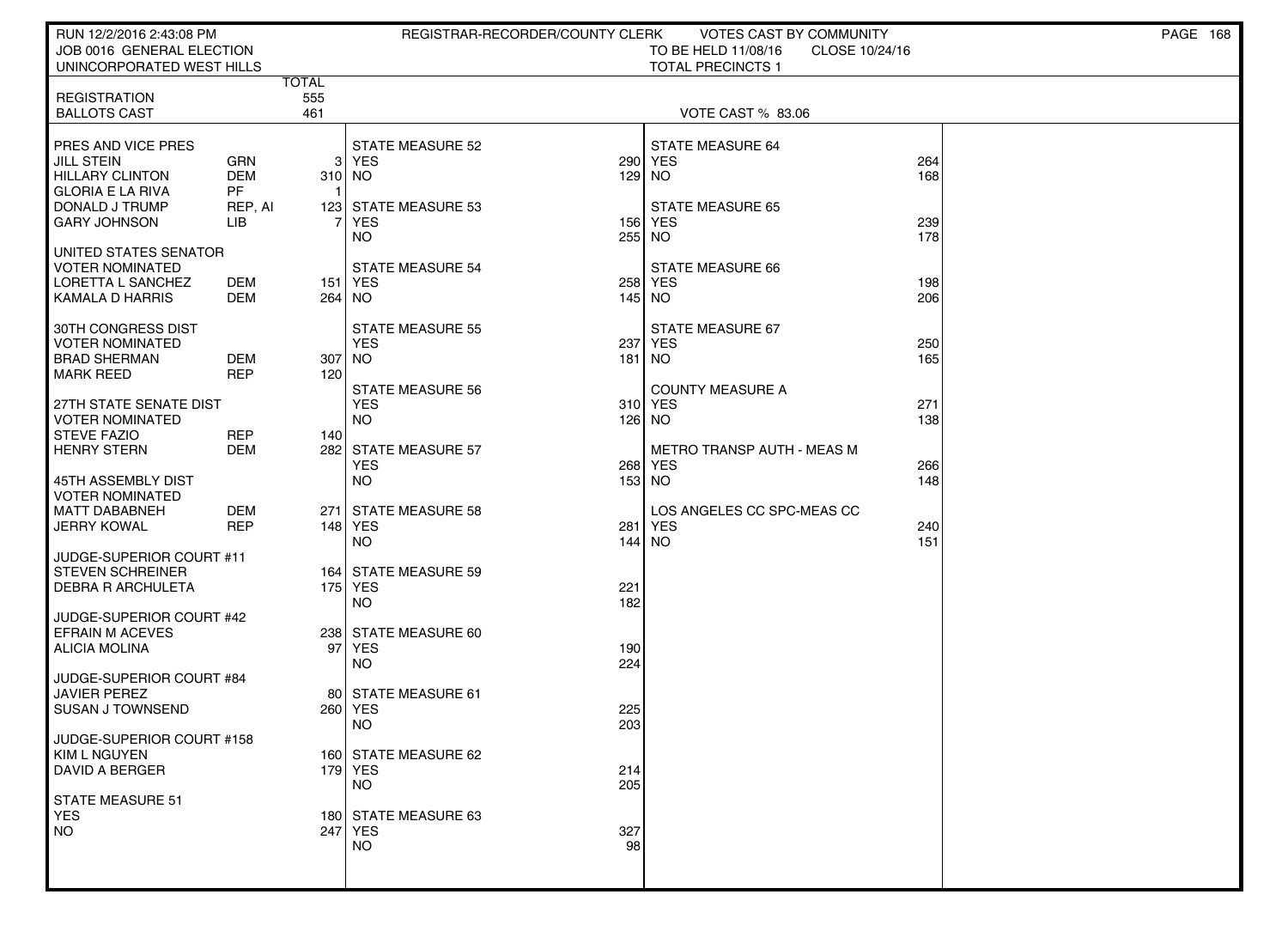| RUN 12/2/2016 2:43:08 PM                                                |                         |                     | REGISTRAR-RECORDER/COUNTY CLERK       |              | VOTES CAST BY COMMUNITY                          |              |  | <b>PAGE 169</b> |  |  |  |
|-------------------------------------------------------------------------|-------------------------|---------------------|---------------------------------------|--------------|--------------------------------------------------|--------------|--|-----------------|--|--|--|
| JOB 0016 GENERAL ELECTION                                               |                         |                     |                                       |              |                                                  |              |  |                 |  |  |  |
| <b>TOTAL PRECINCTS 13</b><br>UNINCORPORATED WILLOWBROOK<br><b>TOTAL</b> |                         |                     |                                       |              |                                                  |              |  |                 |  |  |  |
| <b>REGISTRATION</b>                                                     |                         | 13224               |                                       |              |                                                  |              |  |                 |  |  |  |
| <b>BALLOTS CAST</b>                                                     |                         | 7764                |                                       |              | VOTE CAST % 58.71                                |              |  |                 |  |  |  |
|                                                                         |                         |                     |                                       |              |                                                  |              |  |                 |  |  |  |
| <b>PRES AND VICE PRES</b>                                               |                         |                     | <b>STATE MEASURE 51</b>               |              | STATE MEASURE 63                                 |              |  |                 |  |  |  |
| <b>JILL STEIN</b>                                                       | <b>GRN</b>              |                     | 127 YES                               | 5769         | YES                                              | 5698         |  |                 |  |  |  |
| <b>HILLARY CLINTON</b><br><b>GLORIA E LA RIVA</b>                       | <b>DEM</b><br><b>PF</b> | 6953 NO<br>53       |                                       | 1447         | NO.                                              | 1402         |  |                 |  |  |  |
| DONALD J TRUMP                                                          | REP, AI                 | 337                 | <b>STATE MEASURE 52</b>               |              | <b>STATE MEASURE 64</b>                          |              |  |                 |  |  |  |
| <b>GARY JOHNSON</b>                                                     | LIB                     | -90 l               | YES                                   | 5862         | <b>YES</b>                                       | 4672         |  |                 |  |  |  |
|                                                                         |                         |                     | NO.                                   | 1312         | NO.                                              | 2585         |  |                 |  |  |  |
| UNITED STATES SENATOR                                                   |                         |                     |                                       |              |                                                  |              |  |                 |  |  |  |
| I VOTER NOMINATED                                                       |                         |                     | <b>STATE MEASURE 53</b>               |              | <b>STATE MEASURE 65</b>                          |              |  |                 |  |  |  |
| LORETTA L SANCHEZ                                                       | DEM<br>DEM              | 2786 YES<br>4524 NO |                                       | 3712<br>3256 | <b>YES</b>                                       | 3806<br>3256 |  |                 |  |  |  |
| KAMALA D HARRIS                                                         |                         |                     |                                       |              | NO.                                              |              |  |                 |  |  |  |
| 44TH CONGRESS DIST                                                      |                         |                     | <b>STATE MEASURE 54</b>               |              | <b>STATE MEASURE 66</b>                          |              |  |                 |  |  |  |
| <b>VOTER NOMINATED</b>                                                  |                         |                     | <b>YES</b>                            | 4460         | <b>YES</b>                                       | 3005         |  |                 |  |  |  |
| <b>ISADORE HALL III</b>                                                 | DEM                     | 4091   NO           |                                       | 2466         | NO.                                              | 3971         |  |                 |  |  |  |
| NANETTE D BARRAGAN                                                      | DEM                     | 2981                |                                       |              |                                                  |              |  |                 |  |  |  |
| 35TH STATE SENATE DIST                                                  |                         |                     | <b>STATE MEASURE 55</b><br><b>YES</b> | 5971         | STATE MEASURE 67<br><b>YES</b>                   | 3728         |  |                 |  |  |  |
| <b>VOTER NOMINATED</b>                                                  |                         |                     | <b>NO</b>                             | 1196         | NO.                                              | 3291         |  |                 |  |  |  |
| <b>WARREN T FURUTANI</b>                                                | <b>DEM</b>              | 2685                |                                       |              |                                                  |              |  |                 |  |  |  |
| I STEVEN BRADFORD                                                       | DEM                     |                     | 3955 STATE MEASURE 56                 |              | <b>COUNTY MEASURE A</b>                          |              |  |                 |  |  |  |
|                                                                         |                         |                     | <b>YES</b>                            | 5270         | <b>YES</b>                                       | 6260         |  |                 |  |  |  |
| 63RD ASSEMBLY DIST                                                      |                         |                     | <b>NO</b>                             | 1998         | NO.                                              | 843          |  |                 |  |  |  |
| <b>VOTER NOMINATED</b><br>ANTHONY RENDON                                | DEM                     |                     | 393 STATE MEASURE 57                  |              | <b>METRO TRANSP AUTH - MEAS M</b>                |              |  |                 |  |  |  |
| ADAM JOSHUA MILLER                                                      | <b>REP</b>              | 58 l                | YES                                   | 5699         | YES                                              | 6033         |  |                 |  |  |  |
|                                                                         |                         |                     | NO.                                   | 1479         | NO.                                              | 1115         |  |                 |  |  |  |
| 64TH ASSEMBLY DIST                                                      |                         |                     |                                       |              |                                                  |              |  |                 |  |  |  |
| VOTER NOMINATED                                                         |                         |                     | <b>STATE MEASURE 58</b>               |              | LOS ANGELES CC SPC-MEAS CC                       |              |  |                 |  |  |  |
| THERESA SANFORD                                                         | REP                     | 1651   YES          |                                       | 6002         | YES                                              | 435          |  |                 |  |  |  |
| <b>MIKE A GIPSON</b>                                                    | <b>DEM</b>              | 4793 NO             |                                       | 1121         | NO.                                              | 62           |  |                 |  |  |  |
| JUDGE-SUPERIOR COURT #11                                                |                         |                     | <b>STATE MEASURE 59</b>               |              | <b>CENTRAL BASIN MUNI-BD 4</b>                   |              |  |                 |  |  |  |
| I STEVEN SCHREINER                                                      |                         | 2119 YES            |                                       | 4283         | LETICIA VASQUEZ                                  | 3660         |  |                 |  |  |  |
| <b>DEBRA R ARCHULETA</b>                                                |                         | 4269 NO             |                                       | 2663         | M T SANTILLAN-BEAS                               | 1150         |  |                 |  |  |  |
|                                                                         |                         |                     |                                       |              | MARIA L INZUNZA                                  | 318          |  |                 |  |  |  |
| JUDGE-SUPERIOR COURT #42                                                |                         |                     | STATE MEASURE 60                      |              | LUIS LANDEROS                                    | 858          |  |                 |  |  |  |
| <b>EFRAIN M ACEVES</b><br>I ALICIA MOLINA                               |                         | 3469 YES<br>3024 NO |                                       | 5015<br>2105 | <b>JOSE TORRES</b>                               | 481          |  |                 |  |  |  |
|                                                                         |                         |                     |                                       |              | WATER REPLEN OF SO CAL-D5                        |              |  |                 |  |  |  |
| JUDGE-SUPERIOR COURT #84                                                |                         |                     | STATE MEASURE 61                      |              | <b>CHARLES DAVIS</b>                             | 293          |  |                 |  |  |  |
| JAVIER PEREZ                                                            |                         | 2996 YES            |                                       |              | 3980 ALBERT ROBLES                               | 110          |  |                 |  |  |  |
| <b>SUSAN J TOWNSEND</b>                                                 |                         | 3609 NO             |                                       |              | 3154 RICARDO PULIDO                              | 54           |  |                 |  |  |  |
|                                                                         |                         |                     |                                       |              | <b>R GONZALES-LAWRENCE</b><br><b>GARY MENDEZ</b> | 35           |  |                 |  |  |  |
| JUDGE-SUPERIOR COURT #158<br>KIM L NGUYEN                               |                         | 3579 YES            | STATE MEASURE 62                      | 4521         |                                                  | 22           |  |                 |  |  |  |
| DAVID A BERGER                                                          |                         | 3074 NO             |                                       | 2601         |                                                  |              |  |                 |  |  |  |
|                                                                         |                         |                     |                                       |              |                                                  |              |  |                 |  |  |  |
|                                                                         |                         |                     |                                       |              |                                                  |              |  |                 |  |  |  |